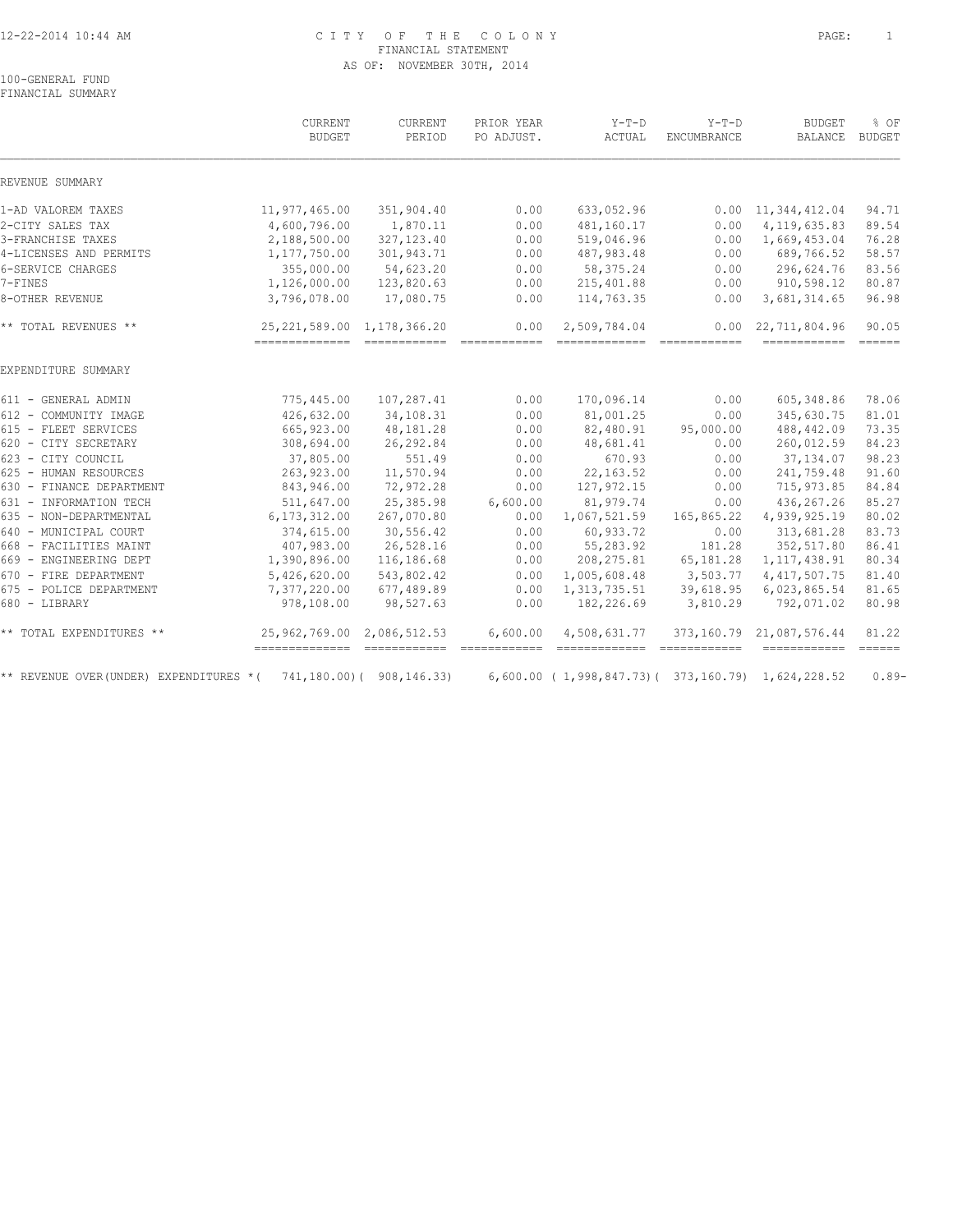# 12-22-2014 10:44 AM C I T Y O F T H E C O L O N Y PAGE: 2 FINANCIAL STATEMENT AS OF: NOVEMBER 30TH, 2014

REVENUES

|                  |                                               | CURRENT<br><b>BUDGET</b>                                                     | <b>CURRENT</b><br>PERIOD | PRIOR YEAR<br>PO ADJUST. | $Y-T-D$<br>ACTUAL      | $Y-T-D$<br>ENCUMBRANCE | <b>BUDGET</b><br>BALANCE BUDGET | % OF      |
|------------------|-----------------------------------------------|------------------------------------------------------------------------------|--------------------------|--------------------------|------------------------|------------------------|---------------------------------|-----------|
|                  | 1-AD VALOREM TAXES                            |                                                                              |                          |                          |                        |                        |                                 |           |
| 410000           | CURRENT PROPERTY TAXES                        | 11,898,465.00                                                                | 367, 167.82              | 0.00                     | 592,645.12             |                        | $0.00 \quad 11,305,819.88$      | 95.02     |
| 410010           | RENDITION PENALTY REVENUE                     | 2,000.00                                                                     | 224.47                   | 0.00                     | 247.71                 | 0.00                   | 1,752.29                        | 87.61     |
| 410500           | DELINQUENT PROPERTY TAX                       | 25,000.00                                                                    | 2,557.39                 | 0.00                     | 8,586.78               | 0.00                   | 16, 413.22                      | 65.65     |
| 410600           | AG ROLLBACK REVENUE                           | $2,000.00$ (                                                                 | 15, 200.06               | 0.00                     | 25,506.58              | $0.00$ (               | 23,506.58) 175.33-              |           |
| 411000           | PENALTY AND INTEREST                          | $50,000.00$ (                                                                | 2,845.22                 | 0.00                     | 6,066.77               | 0.00                   | 43,933.23                       | 87.87     |
|                  | TOTAL 1-AD VALOREM TAXES                      | 11,977,465.00                                                                | 351,904.40               | 0.00                     | 633,052.96             |                        | $0.00 \quad 11,344,412.04$      | 94.71     |
| 2-CITY SALES TAX |                                               |                                                                              |                          |                          |                        |                        |                                 |           |
| 420000           | CITY SALES TAX REVENUE                        | 4,600,796.00                                                                 | 1,870.11                 | 0.00                     | 481,160.17             | 0.00                   | 4, 119, 635.83                  | 89.54     |
|                  | TOTAL 2-CITY SALES TAX                        | 4,600,796.00                                                                 | 1,870.11                 | 0.00                     | 481,160.17             | 0.00                   | 4, 119, 635.83                  | 89.54     |
|                  | 3-FRANCHISE TAXES                             |                                                                              |                          |                          |                        |                        |                                 |           |
| 430000           | ELECTRIC FRANCHISE FEES                       | 1,159,000.00                                                                 | 0.00                     | 0.00                     | 149,670.72             | 0.00                   | 1,009,329.28                    | 87.09     |
| 431000           | NATURAL GAS FRANCHISE FEES                    | 125,000.00                                                                   | 0.00                     | 0.00                     | 0.00                   | 0.00                   | 125,000.00                      | 100.00    |
| 432000           | TELEPHONE FRANCHISE FEES                      | 175,000.00                                                                   | 41, 412.41               | 0.00                     | 42,015.93              | 0.00                   | 132,984.07                      | 75.99     |
| 433000           | PEG FEES                                      | 60,000.00                                                                    | 17,457.54                | 0.00                     | 17,457.54              | 0.00                   | 42,542.46                       | 70.90     |
| 433100           | VIDEO SERVICE FRANCHISE FEES                  | 420,000.00                                                                   | 97,636.99                | 0.00                     | 97,636.99              | 0.00                   | 322,363.01                      | 76.75     |
| 434000           | RESIDENTIAL SANITATION REVEN                  | 160,000.00                                                                   | 158,165.38               | 0.00                     | 172,542.16             | $0.00$ (               | 12,542.16)                      | $7.84-$   |
| 434100           | COMMERCIAL SANITATION REVENU                  | 89,500.00                                                                    | 12,451.08                | 0.00                     | 39,723.62              | 0.00                   | 49,776.38                       | 55.62     |
|                  | TOTAL 3-FRANCHISE TAXES                       | 2,188,500.00                                                                 | 327, 123.40              | 0.00                     | 519,046.96             | 0.00                   | 1,669,453.04                    | 76.28     |
|                  | 4-LICENSES AND PERMITS                        |                                                                              |                          |                          |                        |                        |                                 |           |
| 440100           | CODE ENFORCEMENT FEES                         | 26,000.00                                                                    | 480.00                   | 0.00                     | 2,372.00               | 0.00                   | 23,628.00                       | 90.88     |
| 440510           | ENGINEERING INSP OVERTIME FE                  | $\ensuremath{\mathsf{0}}$ . $\ensuremath{\mathsf{0}}\ensuremath{\mathsf{0}}$ | 1,000.00                 | 0.00                     | 1,280.00               | $0.00$ (               | 1,280.00)                       | 0.00      |
| 441000           | RECREATION PROGRAM REVENUE                    | 0.00(                                                                        | 20.00                    | $0.00$ (                 | 20.00                  | 0.00                   | 20.00                           | 0.00      |
| 443000           | BUILDING PERMITS - NEW HOMES                  | 490,000.00                                                                   | 23,092.60                | 0.00                     | 45, 188.53             | 0.00                   | 444,811.47                      | 90.78     |
| 443500           | COMMERCIAL PERMITS                            | 150,000.00                                                                   | 85,330.00                | 0.00                     | 94,101.07              | 0.00                   | 55,898.93                       | 37.27     |
| 443510           | FLOODPLAIN DEVELOPMENT PERMI                  | 800.00                                                                       | 500.00                   | 0.00                     | 1,000.00               | $0.00$ (               | 200.00                          | $25.00 -$ |
| 443520<br>443601 | GRADING PERMIT<br>INSPECTION - DEVELOPER FEES | 1,000.00<br>100,000.00                                                       | 3,485.29<br>111,351.28   | 0.00<br>0.00             | 3,685.29<br>148,198.86 | 0.00(<br>$0.00$ (      | 2,685.29) 268.53-<br>48,198.86) | $48.20 -$ |
| 444000           | BUILDING PERMITS - OTHER                      | 250,000.00                                                                   | 64,723.87                | 0.00                     |                        | 0.00                   | 92,840.04                       | 37.14     |
| 444500           | CERTIFICATE OF OCCUPANCY                      | 5,000.00                                                                     | 375.00                   | 0.00                     | 157, 159.96<br>975.00  | 0.00                   | 4,025.00                        | 80.50     |
| 445000           | ZONING FEES                                   | 6,000.00                                                                     | 1,475.00                 | 0.00                     | 3,100.00               | 0.00                   | 2,900.00                        | 48.33     |
| 445500           | FIRE FEES                                     | 15,000.00                                                                    | 2,835.00                 | 0.00                     | 6,026.60               | 0.00                   | 8,973.40                        | 59.82     |
| 445600           | PLATTING FEES                                 | 20,000.00                                                                    | 2,479.00                 | 0.00                     | 15,437.00              | 0.00                   | 4,563.00                        | 22.82     |
| 446000           | ADOPTION FEES                                 | 3,200.00                                                                     | 460.00                   | 0.00                     | 780.00                 | 0.00                   | 2,420.00                        | 75.63     |
| 446001           | SHELTERING FEES                               | 2,000.00                                                                     | 125.00                   | 0.00                     | 155.00                 | 0.00                   | 1,845.00                        | 92.25     |
| 446002           | IMPOUND FEES                                  | 10,000.00                                                                    | 670.00                   | 0.00                     | 1,095.00               | 0.00                   | 8,905.00                        | 89.05     |
| 446003           | RELEASE OF OWNERSHIP                          | 3,000.00                                                                     | 180.00                   | 0.00                     | 340.00                 | 0.00                   | 2,660.00                        | 88.67     |
| 446004           | VOLUNTARY REGISTRATION FEES                   | 100.00                                                                       | 10.00                    | 0.00                     | 10.00                  | 0.00                   | 90.00                           | 90.00     |
| 446005           | EUTHANASIA FEES                               | 1,000.00                                                                     | 80.00                    | 0.00                     | 100.00                 | 0.00                   | 900.00                          | 90.00     |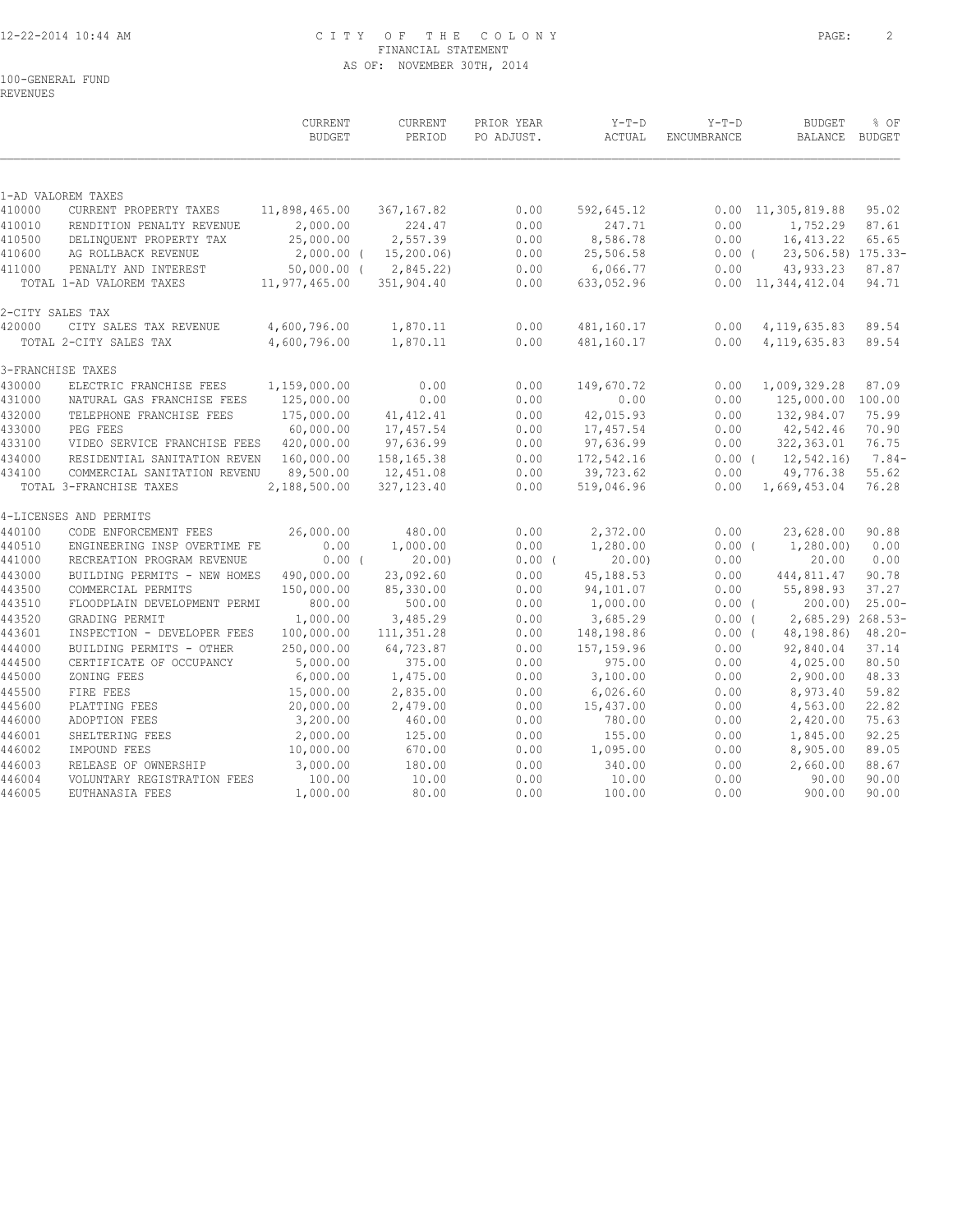# 12-22-2014 10:44 AM C I T Y O F T H E C O L O N Y PAGE: 3 FINANCIAL STATEMENT AS OF: NOVEMBER 30TH, 2014

REVENUES

|                 |                              | <b>CURRENT</b><br><b>BUDGET</b> | CURRENT<br>PERIOD | PRIOR YEAR<br>PO ADJUST. | $Y-T-D$<br>ACTUAL | $Y-T-D$<br>ENCUMBRANCE | <b>BUDGET</b><br><b>BALANCE</b> | % OF<br><b>BUDGET</b> |
|-----------------|------------------------------|---------------------------------|-------------------|--------------------------|-------------------|------------------------|---------------------------------|-----------------------|
|                 |                              |                                 |                   |                          |                   |                        |                                 |                       |
| 446006          | RABIES TEST FEES             | 150.00                          | 0.00              | 0.00                     | 0.00              | 0.00                   | 150.00                          | 100.00                |
| 446007          | PRIVATE CREMATION FEES       | 200.00                          | 0.00              | 0.00                     | 0.00              | 0.00                   | 200.00                          | 100.00                |
| 446008          | ANIMAL REMAINS REMOVAL FEES  | 100.00                          | 0.00              | 0.00                     | 0.00              | 0.00                   | 100.00                          | 100.00                |
| 446010          | SHELTER QUARANTINE FEE       | 3,000.00                        | 0.00              | 0.00                     | 200.00            | 0.00                   | 2,800.00                        | 93.33                 |
| 446500          | INCINERATOR REVENUE          | 1,000.00                        | 100.00            | 0.00                     | 200.00            | 0.00                   | 800.00                          | 80.00                 |
| 447000          | SOLICITORS PERMITS           | 1,200.00                        | 0.00              | 0.00                     | 0.00              | 0.00                   | 1,200.00                        | 100.00                |
| 448000          | HEALTH PERMITS               | 82,000.00                       | 2,671.67          | 0.00                     | 6,059.17          | 0.00                   | 75,940.83                       | 92.61                 |
| 449000          | ALCOHOL PERMITS              | 7,000.00                        | 540.00            | 0.00                     | 540.00            | 0.00                   | 6,460.00                        | 92.29                 |
|                 | TOTAL 4-LICENSES AND PERMITS | 1,177,750.00                    | 301,943.71        | 0.00                     | 487,983.48        | 0.00                   | 689,766.52                      | 58.57                 |
| 5-AQUATIC PARK  |                              |                                 |                   |                          |                   |                        |                                 |                       |
|                 | 6-SERVICE CHARGES            |                                 |                   |                          |                   |                        |                                 |                       |
| 460000          | AMBULANCE CALLS              | 325,000.00                      | 52,526.27         | 0.00                     | 54,031.85         | 0.00                   | 270,968.15                      | 83.37                 |
| 460100          | AMBULANCE SUBSCRIPTION REVEN | 15,000.00                       | 1,416.43          | 0.00                     | 2,833.79          | 0.00                   | 12,166.21                       | 81.11                 |
| 461000          | SERVICE LIENS                | 15,000.00                       | 680.50            | 0.00                     | 1,509.60          | 0.00                   | 13,490.40                       | 89.94                 |
|                 | TOTAL 6-SERVICE CHARGES      | 355,000.00                      | 54,623.20         | 0.00                     | 58, 375.24        | 0.00                   | 296,624.76                      | 83.56                 |
| 7-FINES         |                              |                                 |                   |                          |                   |                        |                                 |                       |
| 470000          | MUNICIPAL COURT              | 1,120,000.00                    | 76,956.20         | 0.00                     | 168,007.55        | 0.00                   | 951,992.45                      | 85.00                 |
| 470050          | CHILD SAFETY FUND            | 0.00                            | 46,326.13         | 0.00                     | 46, 326.13        | $0.00$ (               | 46, 326.13                      | 0.00                  |
| 471000          | LIBRARY                      | 6,000.00                        | 538.30            | 0.00                     | 1,068.20          | 0.00                   | 4,931.80                        | 82.20                 |
|                 | TOTAL 7-FINES                | 1,126,000.00                    | 123,820.63        | 0.00                     | 215, 401.88       | 0.00                   | 910,598.12                      | 80.87                 |
| 8-OTHER REVENUE |                              |                                 |                   |                          |                   |                        |                                 |                       |
| 480000          | INTEREST INCOME              | 10,000.00                       | 0.00              | 0.00                     | 543.46            | 0.00                   | 9,456.54                        | 94.57                 |
| 481000          | MIXED BEVERAGE TAX           | 70,000.00                       | 0.00              | 0.00                     | 52,051.74         | 0.00                   | 17,948.26                       | 25.64                 |
| 481500          | <b>AUCTION PROCEEDS</b>      | 10,000.00                       | 0.00              | 0.00                     | 0.00              | 0.00                   | 10,000.00                       | 100.00                |
| 481550          | TOWER RENTAL FEES            | 251,557.00                      | 0.00              | 0.00                     | 30,573.75         | 0.00                   | 220,983.25                      | 87.85                 |
| 481552          | NFM RENT - ANNEX BLDG        | 15,650.00                       | 0.00              | 0.00                     | 7,825.00          | 0.00                   | 7,825.00                        | 50.00                 |
| 482000          | MISCELLANEOUS REVENUE        | 20,000.00                       | 6,354.25          | 0.00                     | 8,994.60          | 0.00                   | 11,005.40                       | 55.03                 |
| 482200          | FEDERAL POLICE GRANT REVENUE | 1,000.00                        | 0.00              | 0.00                     | 0.00              | 0.00                   | 1,000.00                        | 100.00                |
| 482210          | LISD GRANT REVENUE           | 75,000.00                       | 0.00              | 0.00                     | 0.00              | 0.00                   | 75,000.00                       | 100.00                |
| 482400          | INSURANCE REIMBURSEMENT      | 1,000.00                        | 0.00              | 0.00                     | 0.00              | 0.00                   | 1,000.00                        | 100.00                |
| 482500          | POLICE REPORT REVENUE        | 4,000.00                        | 369.00            | 0.00                     | 692.30            | 0.00                   | 3,307.70                        | 82.69                 |
| 482515          | ALARM FEES                   | 32,000.00                       | 2,920.00          | 0.00                     | 6,645.00          | 0.00                   | 25,355.00                       | 79.23                 |
| 483000          | COUNTY LIBRARY               | 39,750.00                       | 7,437.50          | 0.00                     | 7,437.50          | 0.00                   | 32, 312.50                      | 81.29                 |
| 483400          | COUNTY AMBULANCE             | 21,000.00                       | 0.00              | 0.00                     | 0.00              | 0.00                   | 21,000.00                       | 100.00                |
| 483600          | COUNTY FIRE                  | 10,000.00                       | 0.00              | 0.00                     | 0.00              | 0.00                   | 10,000.00                       | 100.00                |
| 489001          | TRANSFER IN - UTILITY FUND   | 2,322,406.00                    | 0.00              | 0.00                     | 0.00              | 0.00                   | 2,322,406.00                    | 100.00                |
| 489005          | TRANSFER IN - CHILD SAFETY F | 20,000.00                       | 0.00              | 0.00                     | 0.00              | 0.00                   | 20,000.00                       | 100.00                |
| 489007          | TRANSFER IN - STORM WTR UTIL | 250,000.00                      | 0.00              | 0.00                     | 0.00              | 0.00                   | 250,000.00                      | 100.00                |
| 489054          | TRANSFER IN - ECONOMIC DEVEL | 22,715.00                       | 0.00              | 0.00                     | 0.00              | 0.00                   | 22,715.00                       | 100.00                |
| 489082          | TRANSFER IN - SPEC CAPT PROJ | 620,000.00                      | 0.00              | 0.00                     | 0.00              | 0.00                   | 620,000.00                      | 100.00                |
|                 | TOTAL 8-OTHER REVENUE        | 3,796,078.00                    | 17,080.75         | 0.00                     | 114,763.35        | 0.00                   | 3,681,314.65                    | 96.98                 |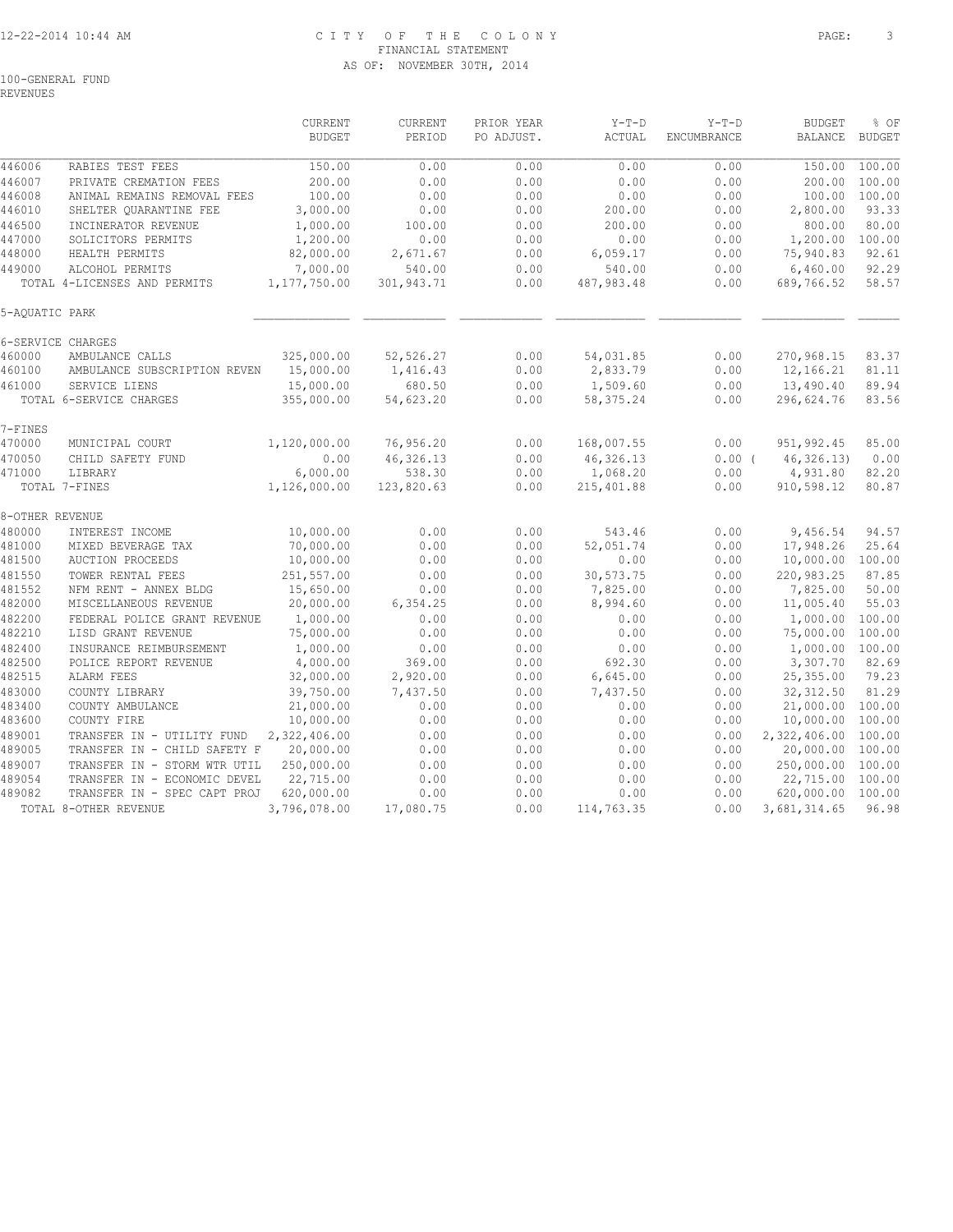### 12-22-2014 10:44 AM C I T Y O F T H E C O L O N Y PAGE: 4 FINANCIAL STATEMENT AS OF: NOVEMBER 30TH, 2014

100-GENERAL FUND REVENUES

|                      | CURRENT<br>BUDGET              | CURRENT<br>PERIOD | PRIOR YEAR<br>PO ADJUST. | Y-T-D<br>ACTUAL           | Y-T-D<br>ENCUMBRANCE | BUDGET<br>BALANCE BUDGET               | % OF |
|----------------------|--------------------------------|-------------------|--------------------------|---------------------------|----------------------|----------------------------------------|------|
| ** TOTAL REVENUES ** | 25, 221, 589.00 1, 178, 366.20 |                   |                          | $0.00 \quad 2,509,784.04$ |                      | $0.00 \quad 22,711,804.96 \quad 90.05$ |      |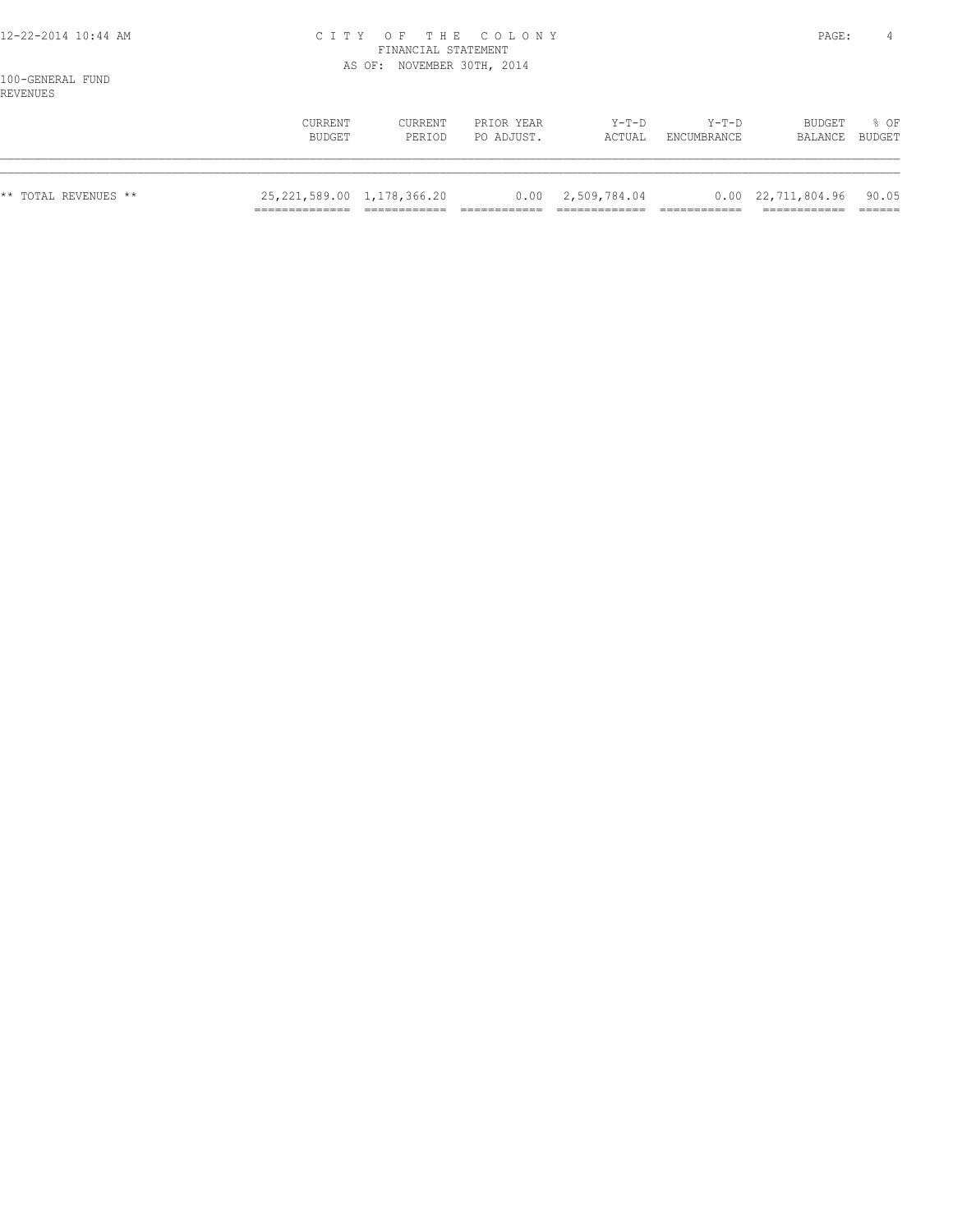### 12-22-2014 10:44 AM C I T Y O F T H E C O L O N Y PAGE: 5 FINANCIAL STATEMENT AS OF: NOVEMBER 30TH, 2014

100-GENERAL FUND

611 - GENERAL ADMIN

| DEPARTMENTAL EXPENDITURES          |                          |                   |                          |                   |                        |                          |                       |
|------------------------------------|--------------------------|-------------------|--------------------------|-------------------|------------------------|--------------------------|-----------------------|
|                                    | CURRENT<br><b>BUDGET</b> | CURRENT<br>PERIOD | PRIOR YEAR<br>PO ADJUST. | $Y-T-D$<br>ACTUAL | $Y-T-D$<br>ENCUMBRANCE | <b>BUDGET</b><br>BALANCE | % OF<br><b>BUDGET</b> |
|                                    |                          |                   |                          |                   |                        |                          |                       |
| 61-PERSONNEL SERVICES              |                          |                   |                          |                   |                        |                          |                       |
| 611-6110 SALARIES                  | 510,786.00               | 77,999.38         | 0.00                     | 124,289.91        | 0.00                   | 386,496.09               | 75.67                 |
| 611-6111 SALARIES, OVERTIME        | 100.00                   | 0.00              | 0.00                     | 0.00              | 0.00                   | 100.00                   | 100.00                |
| 611-6112 PART-TIME, TEMPORARY      | 0.00                     | 609.00            | 0.00                     | 899.00            | 0.00(                  | 899.00)                  | 0.00                  |
| 611-6114 HOSPITALIZATION INSURANCE | 40,235.00                | 4,345.76          | 0.00                     | 8,691.52          | 0.00                   | 31,543.48                | 78.40                 |
| 611-6115 SOCIAL SECURITY TAXES     | 41,825.00                | 1,684.64          | 0.00                     | 3,920.30          | 0.00                   | 37,904.70                | 90.63                 |
| 611-6116 WORKERS' COMPENSATION     | 600.00                   | 0.00              | 0.00                     | 0.00              | 0.00                   | 600.00                   | 100.00                |
| 611-6117 RETIREMENT CONTRIBUTIONS  | 64,074.00                | 8,964.53          | 0.00                     | 17,515.39         | 0.00                   | 46,558.61                | 72.66                 |
| 611-6120 PRIVATE AUTO ALLOWANCE    | 12,000.00                | 1,384.62          | 0.00                     | 2,769.24          | 0.00                   | 9,230.76                 | 76.92                 |
| 611-6125 EDUCATION & TRAINING      | 2,000.00                 | 25.00             | 0.00                     | 25.00             | 0.00                   | 1,975.00                 | 98.75                 |
| 611-6126 TRAVEL EXPENSE            | 5,000.00                 | 961.62            | 0.00                     | 522.61            | 0.00                   | 4,477.39                 | 89.55                 |
| 611-6127 DUES AND MEMBERSHIPS      | 20,500.00                | 5,273.00          | 0.00                     | 5,273.00          | 0.00                   | 15,227.00                | 74.28                 |
| TOTAL 61-PERSONNEL SERVICES        | 697,120.00               | 101,247.55        | 0.00                     | 163,905.97        | 0.00                   | 533, 214.03              | 76.49                 |
| 62-CONTRACTUAL SERVICES            |                          |                   |                          |                   |                        |                          |                       |
| 611-6210 PROFESSIONAL SERVICES     | 60,000.00                | 5,000.00          | 0.00                     | 5,000.00          | 0.00                   | 55,000.00                | 91.67                 |
| 611-6235 PRINTING SERVICES         | 125.00                   | 0.00              | 0.00                     | 0.00              | 0.00                   |                          | 125.00 100.00         |
| 611-6244 TELEPHONE SERVICE         | 4,000.00                 | 406.54            | 0.00                     | 554.76            | 0.00                   | 3,445.24                 | 86.13                 |
| TOTAL 62-CONTRACTUAL SERVICES      | 64,125.00                | 5,406.54          | 0.00                     | 5,554.76          | 0.00                   | 58,570.24                | 91.34                 |
| 63-SUPPLIES                        |                          |                   |                          |                   |                        |                          |                       |
| 611-6310 OFFICE SUPPLIES           | 1,200.00                 | 56.06             | 0.00                     | 56.06             | 0.00                   | 1,143.94                 | 95.33                 |
| 611-6311 COPIER SUPPLIES           | 200.00                   | 0.00              | 0.00                     | 0.00              | 0.00                   | 200.00                   | 100.00                |
| 611-6312 COMPUTER SUPPLIES         | 500.00                   | 0.00              | 0.00                     | 0.00              | 0.00                   | 500.00                   | 100.00                |
| 611-6320 POSTAGE                   | 100.00                   | 0.00              | 0.00                     | 2.09              | 0.00                   | 97.91                    | 97.91                 |
| 611-6330 BOOKS AND PERIODICALS     | 200.00                   | 0.00              | 0.00                     | 0.00              | 0.00                   | 200.00                   | 100.00                |
| 611-6340 FUEL & LUBRICANTS         | 0.00                     | 181.41            | 0.00                     | 181.41            | 0.00(                  | 181.41)                  | 0.00                  |
| 611-6390 MISCELLANEOUS SUPPLIES    | 12,000.00                | 395.85            | 0.00                     | 395.85            | 0.00                   | 11,604.15                | 96.70                 |
| TOTAL 63-SUPPLIES                  | 14,200.00                | 633.32            | 0.00                     | 635.41            | 0.00                   | 13,564.59                | 95.53                 |
| 64-MAINTENANCE                     |                          |                   |                          |                   |                        |                          |                       |
| 66-CAPITAL OUTLAY                  |                          |                   |                          |                   |                        |                          |                       |
| 67-OVERHEAD ALLOCATION             |                          |                   |                          |                   |                        |                          |                       |
| 68-SUNDRY CHARGES                  |                          |                   |                          |                   |                        |                          |                       |
|                                    |                          | 107,287.41        |                          |                   | 0.00                   | 605, 348.86              | 78.06                 |
| TOTAL 611 - GENERAL ADMIN          | 775,445.00               |                   | 0.00                     | 170,096.14        |                        |                          |                       |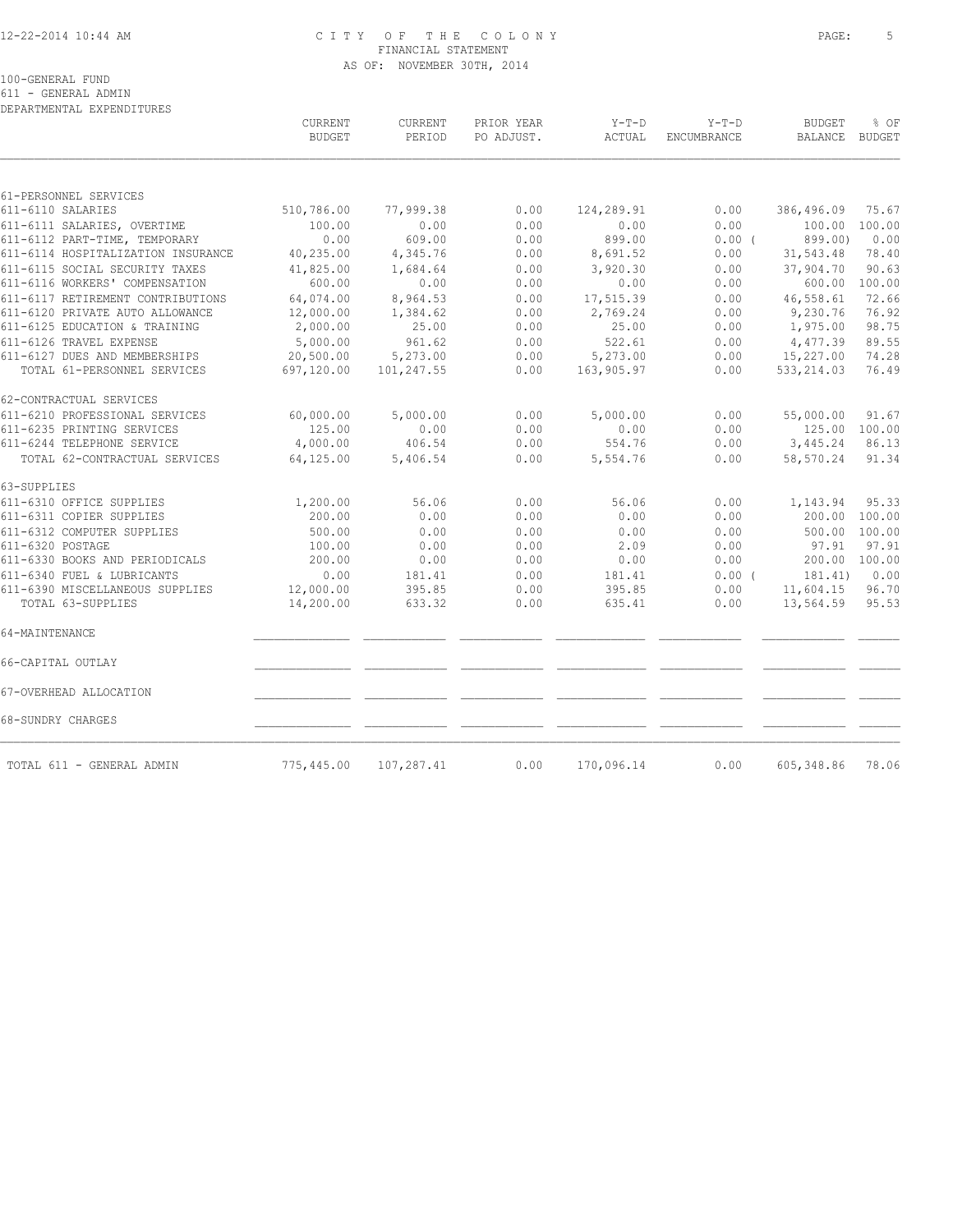### 12-22-2014 10:44 AM C I T Y O F T H E C O L O N Y PAGE: 6 FINANCIAL STATEMENT AS OF: NOVEMBER 30TH, 2014

100-GENERAL FUND

612 - COMMUNITY IMAGE

| DEPARTMENTAL EXPENDITURES            |               |             |            |           |             |                 |               |
|--------------------------------------|---------------|-------------|------------|-----------|-------------|-----------------|---------------|
|                                      | CURRENT       | CURRENT     | PRIOR YEAR | $Y-T-D$   | $Y-T-D$     | <b>BUDGET</b>   | % OF          |
|                                      | <b>BUDGET</b> | PERIOD      | PO ADJUST. | ACTUAL    | ENCUMBRANCE | <b>BALANCE</b>  | <b>BUDGET</b> |
|                                      |               |             |            |           |             |                 |               |
| 61-PERSONNEL SERVICES                |               |             |            |           |             |                 |               |
| 612-6110 SALARIES                    | 255, 477.00   | 23, 343. 75 | 0.00       | 43,517.49 | 0.00        | 211,959.51      | 82.97         |
| 612-6111 SALARIES, OVERTIME          | 800.00        | 0.00        | 0.00       | 0.00      | 0.00        | 800.00          | 100.00        |
| 612-6114 HOSPITALIZATION INSURANCE   | 40,235.00     | 3,078.98    | 0.00       | 6,157.96  | 0.00        | 34,077.04       | 84.70         |
| 612-6115 SOCIAL SECURITY TAXES       | 20,500.00     | 1,424.60    | 0.00       | 3,091.71  | 0.00        | 17,408.29       | 84.92         |
| 612-6116 WORKERS' COMPENSATION       | 1,250.00      | 0.00        | 0.00       | 0.00      | 0.00        | 1,250.00 100.00 |               |
| 612-6117 RETIREMENT CONTRIBUTIONS    | 32,220.00     | 2,878.29    | 0.00       | 5,365.73  | 0.00        | 26,854.27       | 83.35         |
| 612-6118 UNIFORMS                    | 500.00        | 0.00        | 0.00       | 0.00      | 0.00        | 500.00          | 100.00        |
| 612-6125 EDUCATION & TRAINING        | 2,100.00      | 60.00       | 0.00       | 60.00     | 0.00        | 2,040.00        | 97.14         |
| 612-6126 TRAVEL EXPENSE              | 1,400.00      | 255.10      | 0.00       | 610.10    | 0.00        | 789.90          | 56.42         |
| 612-6127 DUES & MEMBERSHIPS          | 1,200.00      | 0.00        | 0.00       | 0.00      | 0.00        | 1,200.00        | 100.00        |
| TOTAL 61-PERSONNEL SERVICES          | 355,682.00    | 31,040.72   | 0.00       | 58,802.99 | 0.00        | 296,879.01      | 83.47         |
| 62-CONTRACTUAL SERVICES              |               |             |            |           |             |                 |               |
| 612-6213 CONTRACTUAL SERVICES        | 32,000.00     | 1,906.20    | 0.00       | 2,761.30  | 0.00        | 29,238.70       | 91.37         |
| 612-6235 PRINTING SERVICE            | 1,000.00      | 599.78      | 0.00       | 927.33    | 0.00        | 72.67           | 7.27          |
| 612-6244 TELEPHONE SERVICE           | 2,200.00      | 57.24       | 0.00       | 171.21    | 0.00        | 2,028.79        | 92.22         |
| 612-6275 EQUIPMENT RENTAL            | 1,000.00      | 0.00        | 0.00       | 0.00      | 0.00        | 1,000.00        | 100.00        |
| TOTAL 62-CONTRACTUAL SERVICES        | 36,200.00     | 2,563.22    | 0.00       | 3,859.84  | 0.00        | 32,340.16       | 89.34         |
| 63-SUPPLIES                          |               |             |            |           |             |                 |               |
| 612-6310 OFFICE SUPPLIES             | 600.00        | 0.00        | 0.00       | 0.00      | 0.00        | 600.00          | 100.00        |
| 612-6311 COPIER SUPPLIES             | 1,200.00      | 0.00        | 0.00       | 0.00      | 0.00        | 1,200.00        | 100.00        |
| 612-6312 COMPUTER SUPPLIES           | 300.00        | 0.00        | 0.00       | 0.00      | 0.00        |                 | 300.00 100.00 |
| 612-6320 POSTAGE                     | 6,500.00      | 190.84      | 0.00       | 524.89    | 0.00        | 5,975.11        | 91.92         |
| 612-6322 SMALL TOOLS                 | 200.00        | 0.00        | 0.00       | 0.00      | 0.00        | 200.00          | 100.00        |
| 612-6330 BOOKS & PERIODICALS         | 150.00        | 0.00        | 0.00       | 0.00      | 0.00        | 150.00 100.00   |               |
| 612-6340 FUEL AND LUBRICANTS         | 4,300.00      | 241.46      | 0.00       | 241.46    | 0.00        | 4,058.54        | 94.38         |
| 612-6390 MISCELLANEOUS SUPPLIES      | 500.00        | 72.07       | 0.00       | 72.07     | 0.00        | 427.93          | 85.59         |
| TOTAL 63-SUPPLIES                    | 13,750.00     | 504.37      | 0.00       | 838.42    | 0.00        | 12,911.58       | 93.90         |
| 64-MAINTENANCE                       |               |             |            |           |             |                 |               |
| 612-6430 MAINTENANCE - OFC EQUIPMENT | 18,500.00     | 0.00        | 0.00       | 17,500.00 | 0.00        | 1,000.00        | 5.41          |
| 612-6431 MAINTENANCE - GIS           | 2,500.00      | 0.00        | 0.00       | 0.00      | 0.00        | 2,500.00        | 100.00        |
| TOTAL 64-MAINTENANCE                 | 21,000.00     | 0.00        | 0.00       | 17,500.00 | 0.00        | 3,500.00        | 16.67         |
| 66-CAPITAL OUTLAY                    |               |             |            |           |             |                 |               |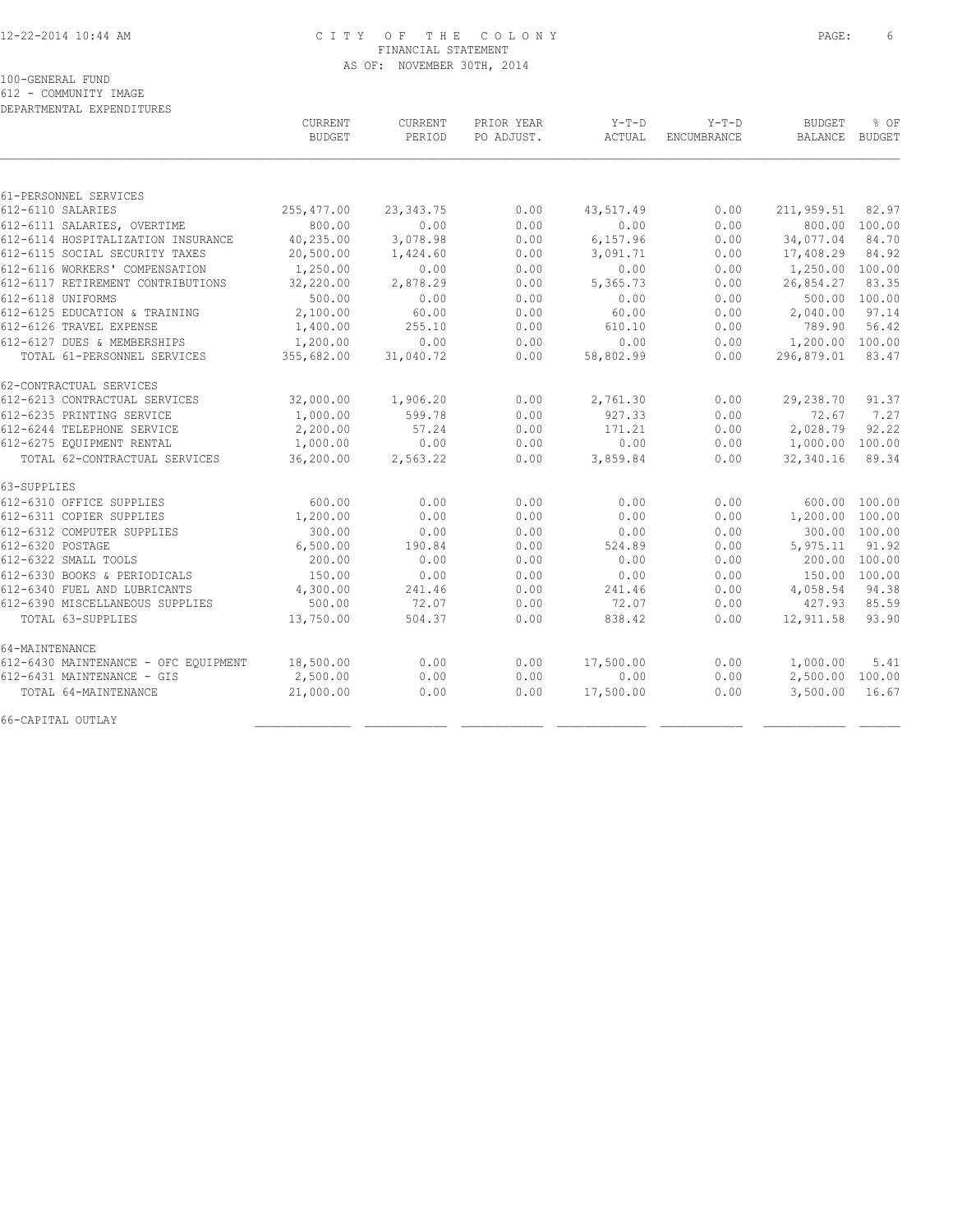| 12-22-2014 10:44 AM |  |  |
|---------------------|--|--|
|---------------------|--|--|

# 12-22-2014 10:44 AM C I T Y O F T H E C O L O N Y PAGE: 7 FINANCIAL STATEMENT

|                                                                        |                   | AS OF: NOVEMBER 30TH, 2014 |                          |                   |                        |                   |                |
|------------------------------------------------------------------------|-------------------|----------------------------|--------------------------|-------------------|------------------------|-------------------|----------------|
| 100-GENERAL FUND<br>612 - COMMUNITY IMAGE<br>DEPARTMENTAL EXPENDITURES |                   |                            |                          |                   |                        |                   |                |
|                                                                        | CURRENT<br>BUDGET | CURRENT<br>PERIOD          | PRIOR YEAR<br>PO ADJUST. | $Y-T-D$<br>ACTUAL | $Y-T-D$<br>ENCUMBRANCE | BUDGET<br>BALANCE | % OF<br>BUDGET |
| 67-OVERHEAD ALLOCATION                                                 |                   |                            |                          |                   |                        |                   |                |
| 68-SUNDRY CHARGES                                                      |                   |                            |                          |                   |                        |                   |                |
| TOTAL 612 - COMMUNITY IMAGE                                            | 426,632.00        | 34,108.31                  | 0.00                     | 81,001.25         | 0.00                   | 345,630.75        | 81.01          |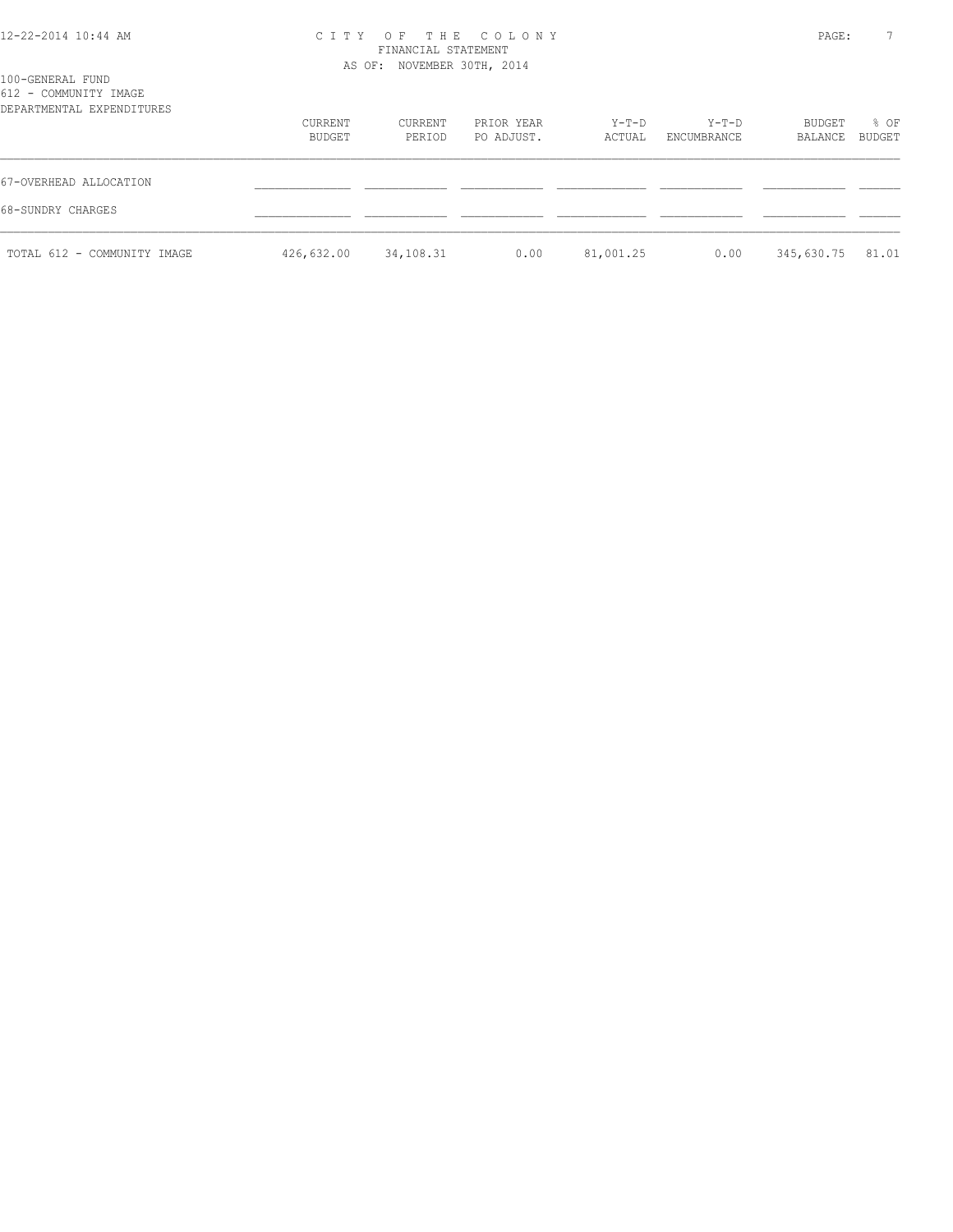## 12-22-2014 10:44 AM C I T Y O F T H E C O L O N Y PAGE: 8 FINANCIAL STATEMENT AS OF: NOVEMBER 30TH, 2014

100-GENERAL FUND

615 - FLEET SERVICES DEPARTMENTAL EXPENDITURES

|                                       | CURRENT<br><b>BUDGET</b> | CURRENT<br>PERIOD | PRIOR YEAR<br>PO ADJUST. | $Y-T-D$<br>ACTUAL | $Y-T-D$<br>ENCUMBRANCE | <b>BUDGET</b><br><b>BALANCE</b> | % OF<br>BUDGET |
|---------------------------------------|--------------------------|-------------------|--------------------------|-------------------|------------------------|---------------------------------|----------------|
|                                       |                          |                   |                          |                   |                        |                                 |                |
| 61-PERSONNEL SERVICES                 |                          |                   |                          |                   |                        |                                 |                |
| 615-6110 SALARIES                     | 237,652.00               | 26,452.88         | 0.00                     | 48, 355. 73       | 0.00                   | 189,296.27                      | 79.65          |
| 615-6111 SALARIES, OVERTIME           | 2,000.00                 | 553.50            | 0.00                     | 1,127.45          | 0.00                   | 872.55                          | 43.63          |
| 615-6111-SALARIES, OVERTIME - FIRE    | 400.00                   | 0.00              | 0.00                     | 0.00              | 0.00                   | 400.00                          | 100.00         |
| 615-6112 PART-TIME TEMPORARY          | 2,000.00                 | 0.00              | 0.00                     | 0.00              | 0.00                   | 2,000.00 100.00                 |                |
| 615-6114 HOSPITALIZATION INSURANCE    | 40,235.00                | 3,692.24          | 0.00                     | 7,384.48          | 0.00                   | 32,850.52                       | 81.65          |
| 615-6115 SOCIAL SECURITY TAXES        | 19,010.00                | 1,669.22          | 0.00                     | 3,688.09          | 0.00                   | 15,321.91                       | 80.60          |
| 615-6116 WORKERS' COMPENSATION        | 5,000.00                 | 0.00              | 0.00                     | 0.00              | 0.00                   | 5,000.00 100.00                 |                |
| 615-6117 RETIREMENT CONTRIBUTIONS     | 30,376.00                | 3,329.89          | 0.00                     | 6, 101.26         | 0.00                   | 24, 274.74                      | 79.91          |
| 615-6118 UNIFORMS                     | 500.00                   | 19.65             | 0.00                     | 34.35             | 0.00                   | 465.65                          | 93.13          |
| 615-6125 EDUCATION & TRAINING         | 1,500.00                 | 0.00              | 0.00                     | 0.00              | 0.00                   | 1,500.00                        | 100.00         |
| 615-6126 TRAVEL EXPENSE               | 500.00                   | 0.00              | 0.00                     | 0.00              | 0.00                   | 500.00                          | 100.00         |
| TOTAL 61-PERSONNEL SERVICES           | 339,173.00               | 35,717.38         | 0.00                     | 66,691.36         | 0.00                   | 272, 481.64                     | 80.34          |
| 62-CONTRACTUAL SERVICES               |                          |                   |                          |                   |                        |                                 |                |
| 615-6213 CONTRACTUAL SERVICES         | 3,000.00                 | 577.29            | 0.00                     | 636.90            | 0.00                   | 2,363.10                        | 78.77          |
| 615-6244 TELEPHONE SERVICES           | 1,500.00                 | 119.02            | 0.00                     | 119.02            | 0.00                   | 1,380.98                        | 92.07          |
| 615-6275 EQUIPMENT RENTAL             | 600.00                   | 0.00              | 0.00                     | 0.00              | 0.00                   | 600.00                          | 100.00         |
| TOTAL 62-CONTRACTUAL SERVICES         | 5,100.00                 | 696.31            | 0.00                     | 755.92            | 0.00                   | 4,344.08                        | 85.18          |
| 63-SUPPLIES                           |                          |                   |                          |                   |                        |                                 |                |
| 615-6310 OFFICE SUPPLIES              | 750.00                   | 0.00              | 0.00                     | 0.00              | 0.00                   | 750.00 100.00                   |                |
| 615-6312 COMPUTER SUPPLIES            | 300.00                   | 0.00              | 0.00                     | 0.00              | 0.00                   | 300.00                          | 100.00         |
| 615-6313 JANITORIAL SUPPLIES          | 300.00                   | 0.00              | 0.00                     | 0.00              | 0.00                   | 300.00                          | 100.00         |
| 615-6320 POSTAGE                      | 100.00                   | 0.00              | 0.00                     | 0.00              | 0.00                   | 100.00                          | 100.00         |
| 615-6322 SMALL TOOLS                  | 4,500.00                 | 394.95            | 0.00                     | 394.95            | 0.00                   | 4,105.05                        | 91.22          |
| 615-6322-SMALL TOOLS - FIRE           | 900.00                   | 0.00              | 0.00                     | 0.00              | 0.00                   | 900.00 100.00                   |                |
| 615-6330 BOOKS & PERIODICALS          | 1,000.00                 | 0.00              | 0.00                     | 0.00              | 0.00                   | 1,000.00 100.00                 |                |
| 615-6340 FUEL AND LUBRICANTS          | 38,000.00                | 2,263.49          | 0.00                     | 2,263.49          | 38,000.00 (            | 2, 263.49                       | $5.96-$        |
| 615-6340-FUEL - FIRE                  | 57,000.00                | 0.00              | 0.00                     | 0.00              | 57,000.00              | 0.00                            | 0.00           |
| 615-6345 CHEMICALS                    | 600.00                   | 0.00              | 0.00                     | 0.00              | 0.00                   | 600.00 100.00                   |                |
| 615-6346 COMPRESSED GASES             | 300.00                   | 53.89             | 0.00                     | 107.64            | 0.00                   | 192.36                          | 64.12          |
| 615-6360 MEDICAL SUPPLIES             | 100.00                   | 0.00              | 0.00                     | 0.00              | 0.00                   | 100.00 100.00                   |                |
| 615-6390 MISCELLANEOUS SUPPLIES       | 2,000.00                 | 0.00              | 0.00                     | 153.06            | 0.00                   | 1,846.94                        | 92.35          |
| TOTAL 63-SUPPLIES                     | 105,850.00               | 2,712.33          | 0.00                     | 2,919.14          | 95,000.00              | 7,930.86                        | 7.49           |
| 64-MAINTENANCE                        |                          |                   |                          |                   |                        |                                 |                |
| 615-6410 BUILDING MAINTENANCE         | 500.00                   | 0.00              | 0.00                     | 0.00              | 0.00                   | 500.00                          | 100.00         |
| 615-6430 OFFICE EQUIPMENT MAINTENANCE | 300.00                   | 0.00              | 0.00                     | 0.00              | 0.00                   | 300.00                          | 100.00         |
| 615-6440 VEHICLE MAINTENANCE          | 100,000.00               | 7,075.51          | 0.00                     | 9,688.11          | 0.00                   | 90, 311.89                      | 90.31          |
| 615-6440-VEHICLE MAINT - FIRE         | 75,000.00                | 348.55            | 0.00                     | 348.55            | 0.00                   | 74,651.45                       | 99.54          |
| 615-6470 OTHER EQUIPMENT MAINTENANCE  | 40,000.00                | 1,631.20          | 0.00                     | 2,077.83          | 0.00                   | 37,922.17                       | 94.81          |
| TOTAL 64-MAINTENANCE                  | 215,800.00               | 9,055.26          | 0.00                     | 12, 114.49        | 0.00                   | 203,685.51                      | 94.39          |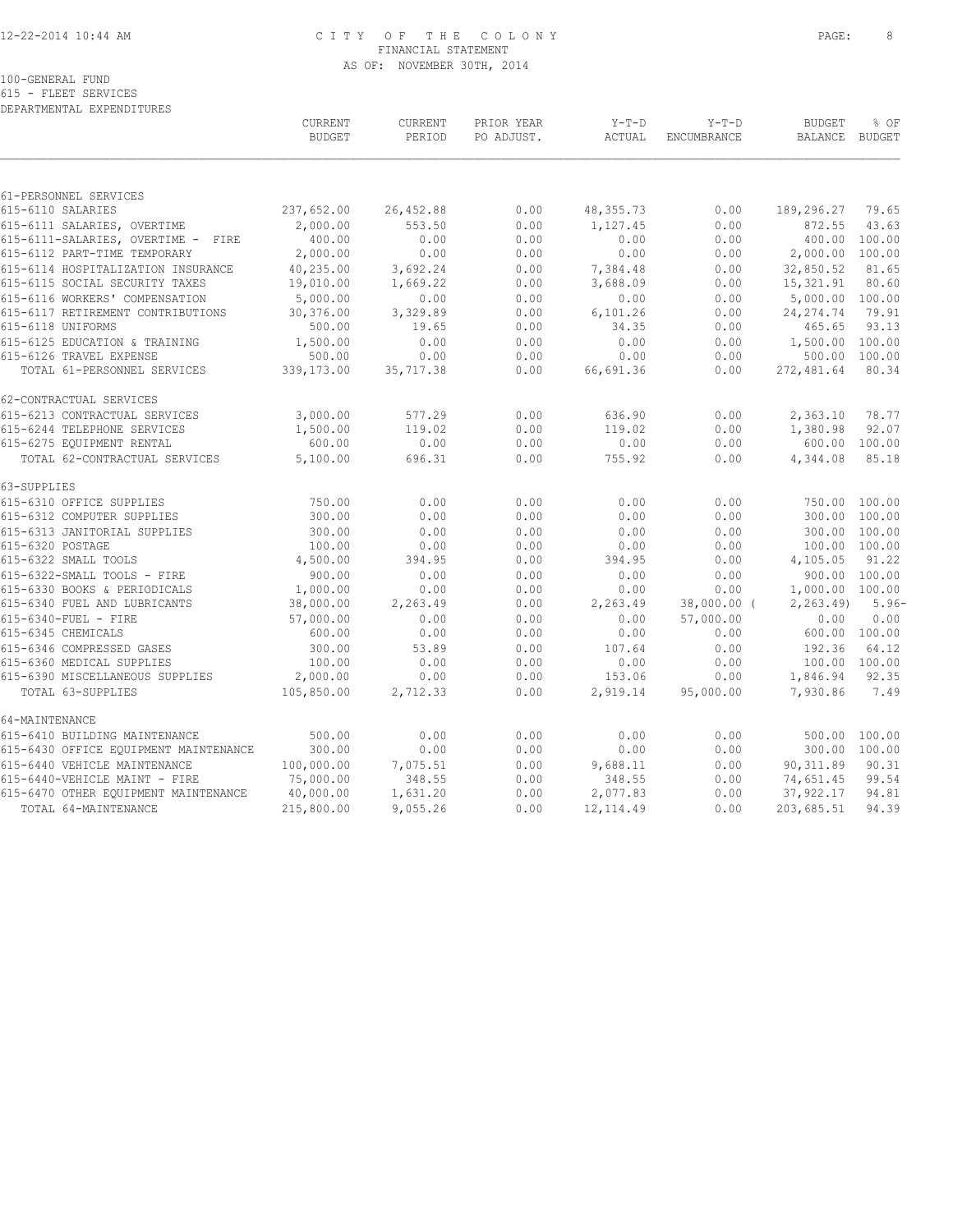### 12-22-2014 10:44 AM C I T Y O F T H E C O L O N Y PAGE: 9 FINANCIAL STATEMENT AS OF: NOVEMBER 30TH, 2014

| 100-GENERAL FUND<br>615 - FLEET SERVICES |                   |                   |                          |                 |                      |                   |                |
|------------------------------------------|-------------------|-------------------|--------------------------|-----------------|----------------------|-------------------|----------------|
| DEPARTMENTAL EXPENDITURES                | CURRENT<br>BUDGET | CURRENT<br>PERIOD | PRIOR YEAR<br>PO ADJUST. | Y-T-D<br>ACTUAL | Y-T-D<br>ENCUMBRANCE | BUDGET<br>BALANCE | % OF<br>BUDGET |
| 65-NON-CAPITAL                           |                   |                   |                          |                 |                      |                   |                |
| 66-CAPITAL OUTLAY                        |                   |                   |                          |                 |                      |                   |                |
| 67-OVERHEAD ALLOCATION                   |                   |                   |                          |                 |                      |                   |                |
| TOTAL 615 - FLEET SERVICES               | 665,923.00        | 48,181.28         | 0.00                     | 82,480.91       | 95,000.00            | 488,442.09        | 73.35          |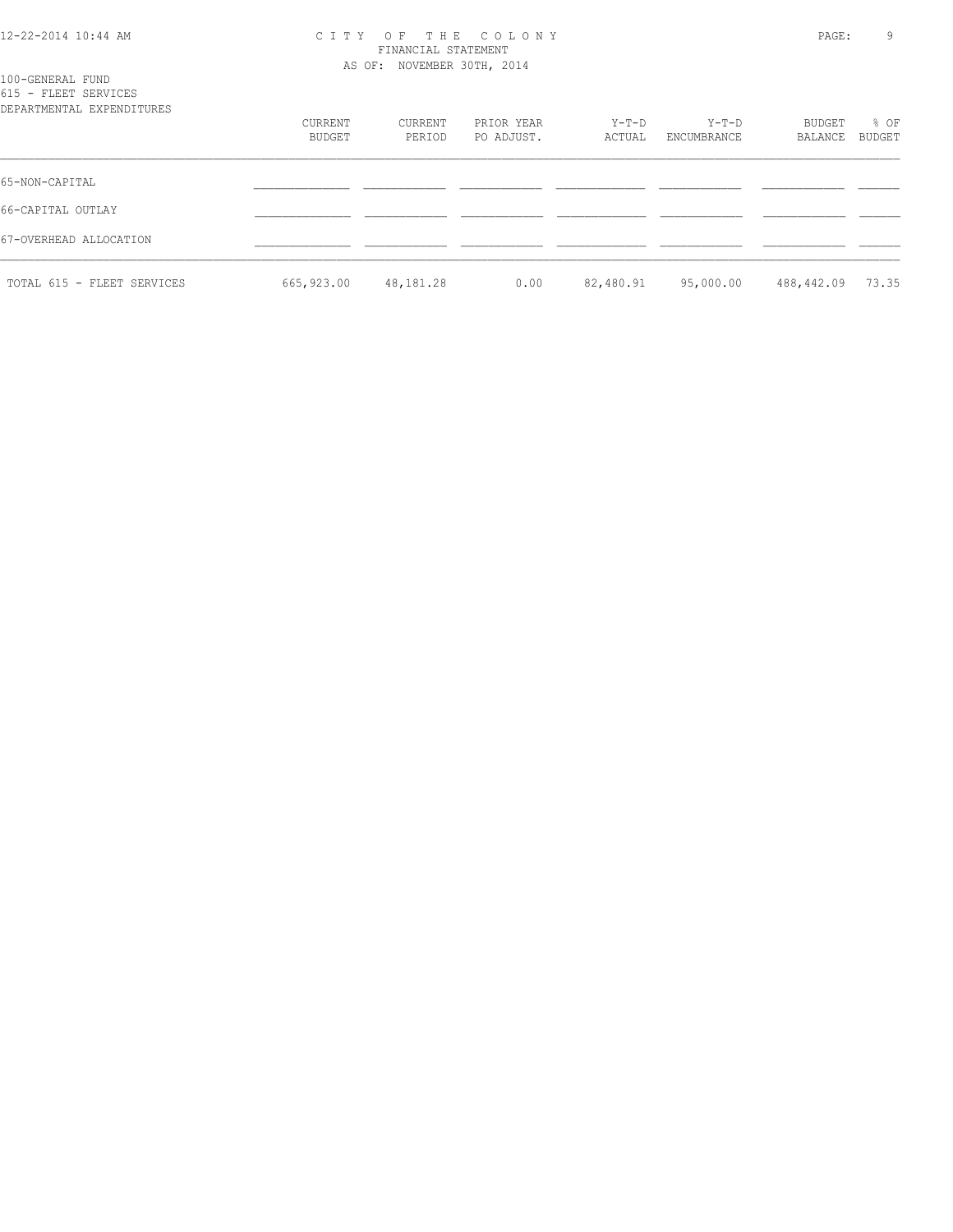### 12-22-2014 10:44 AM C I T Y O F T H E C O L O N Y PAGE: 10 FINANCIAL STATEMENT AS OF: NOVEMBER 30TH, 2014

100-GENERAL FUND

620 - CITY SECRETARY DEPARTMENTAL EXPENDITURES

|                                    | CURRENT<br><b>BUDGET</b> | CURRENT<br>PERIOD | PRIOR YEAR<br>PO ADJUST. | $Y-T-D$<br>ACTUAL | $Y-T-D$<br>ENCUMBRANCE | <b>BUDGET</b><br><b>BALANCE</b> | % OF<br><b>BUDGET</b> |
|------------------------------------|--------------------------|-------------------|--------------------------|-------------------|------------------------|---------------------------------|-----------------------|
|                                    |                          |                   |                          |                   |                        |                                 |                       |
| 61-PERSONNEL SERVICES              |                          |                   |                          |                   |                        |                                 |                       |
| 620-6110 SALARIES                  | 182,666.00               | 17,995.10         | 0.00                     | 32,480.17         | 0.00                   | 150, 185.83                     | 82.22                 |
| 620-6111 SALARIES, OVERTIME        | 500.00                   | 0.00              | 0.00                     | 0.00              | 0.00                   |                                 | 500.00 100.00         |
| 620-6112 PART-TIME, TEMPORARY      | 0.00                     | 781.21            | 0.00                     | 2,223.44          | 0.00(                  | 2, 223.44                       | 0.00                  |
| 620-6114 HOSPITALIZATION INSURANCE | 24,141.00                | 1,871.39          | 0.00                     | 3,742.78          | 0.00                   | 20,398.22                       | 84.50                 |
| 620-6115 SOCIAL SECURITY TAXES     | 14,613.00                | 1,112.62          | 0.00                     | 2,544.32          | 0.00                   | 12,068.68                       | 82.59                 |
| 620-6116 WORKERS' COMPENSATION     | 600.00                   | 0.00              | 0.00                     | 0.00              | 0.00                   | 600.00                          | 100.00                |
| 620-6117 RETIREMENT CONTRIBUTIONS  | 23,024.00                | 2,218.80          | 0.00                     | 4,004.82          | 0.00                   | 19,019.18                       | 82.61                 |
| 620-6125 EDUCATION & TRAINING      | 3,000.00                 | 0.00              | 0.00                     | 0.00              | 0.00                   | 3,000.00                        | 100.00                |
| 620-6126 TRAVEL EXPENSE            | 3,200.00                 | 192.10            | 0.00                     | 625.62            | 0.00                   | 2,574.38                        | 80.45                 |
| 620-6127 DUES AND MEMBERSHIPS      | 450.00                   | 250.00            | 0.00                     | 250.00            | 0.00                   | 200.00                          | 44.44                 |
| TOTAL 61-PERSONNEL SERVICES        | 252,194.00               | 24, 421.22        | 0.00                     | 45,871.15         | 0.00                   | 206, 322.85                     | 81.81                 |
| 62-CONTRACTUAL SERVICES            |                          |                   |                          |                   |                        |                                 |                       |
| 620-6213 CONTRACTUAL SERVICES      | 18,000.00                | 578.20            | 0.00                     | 578.20            | 0.00                   | 17,421.80                       | 96.79                 |
| 620-6222 ELECTION EXPENSE          | 6.000.00                 | 0.00              | 0.00                     | 0.00              | 0.00                   | 6,000.00                        | 100.00                |
| 620-6236 ADVERTISING AND NOTICES   | 18,500.00                | 1,197.90          | 0.00                     | 1,981.40          | 0.00                   | 16,518.60                       | 89.29                 |
| TOTAL 62-CONTRACTUAL SERVICES      | 42,500.00                | 1,776.10          | 0.00                     | 2,559.60          | 0.00                   | 39,940.40                       | 93.98                 |
| 63-SUPPLIES                        |                          |                   |                          |                   |                        |                                 |                       |
| 620-6310 OFFICE SUPPLIES           | 500.00                   | 0.00              | 0.00                     | 125.85            | 0.00                   | 374.15                          | 74.83                 |
| 620-6311 COPIER SUPPLIES           | 400.00                   | 0.00              | 0.00                     | 0.00              | 0.00                   | 400.00                          | 100.00                |
| 620-6312 COMPUTER SUPPLIES         | 150.00                   | 0.00              | 0.00                     | 0.00              | 0.00                   | 150.00                          | 100.00                |
| 620-6320 POSTAGE                   | 300.00                   | 3.28              | 0.00                     | 32.57             | 0.00                   | 267.43                          | 89.14                 |
| 620-6330 BOOKS AND PERIODICALS     | 350.00                   | 34.00             | 0.00                     | 34.00             | 0.00                   | 316.00                          | 90.29                 |
| 620-6335 AWARDS                    | 6,600.00                 | 0.00              | 0.00                     | 0.00              | 0.00                   | 6,600.00 100.00                 |                       |
| 620-6390 MISCELLANEOUS SUPPLIES    | 250.00                   | 58.24             | 0.00                     | 58.24             | 0.00                   | 191.76                          | 76.70                 |
| TOTAL 63-SUPPLIES                  | 8,550.00                 | 95.52             | 0.00                     | 250.66            | 0.00                   | 8,299.34                        | 97.07                 |
| 64-MAINTENANCE                     |                          |                   |                          |                   |                        |                                 |                       |
| 620-6430 OFFICE EQUIPMENT - MAINT. | 5,450.00                 | 0.00              | 0.00                     | 0.00              | 0.00                   | 5,450.00                        | 100.00                |
| TOTAL 64-MAINTENANCE               | 5,450.00                 | 0.00              | 0.00                     | 0.00              | 0.00                   | 5,450.00 100.00                 |                       |
| 66-CAPITAL OUTLAY                  |                          |                   |                          |                   |                        |                                 |                       |
| 67-OVERHEAD ALLOCATION             |                          |                   |                          |                   |                        |                                 |                       |
| TOTAL 620 - CITY SECRETARY         | 308,694.00               | 26,292.84         | 0.00                     | 48,681.41         | 0.00                   | 260,012.59                      | 84.23                 |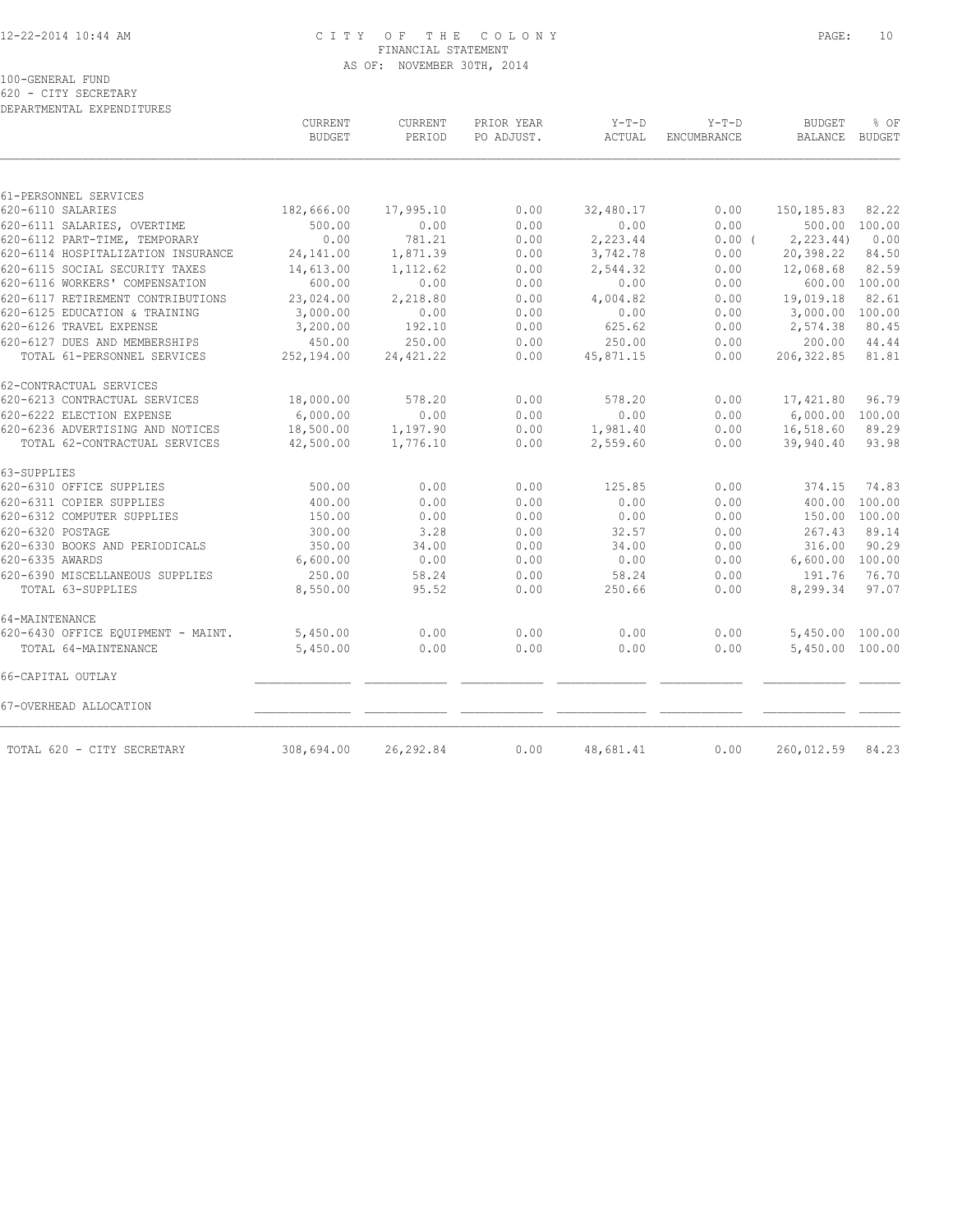### 12-22-2014 10:44 AM C I T Y O F T H E C O L O N Y PAGE: 11 FINANCIAL STATEMENT AS OF: NOVEMBER 30TH, 2014

100-GENERAL FUND

623 - CITY COUNCIL

| DEPARTMENTAL EXPENDITURES       |                          |                   |                          |                   |                               |                                 |                       |
|---------------------------------|--------------------------|-------------------|--------------------------|-------------------|-------------------------------|---------------------------------|-----------------------|
|                                 | CURRENT<br><b>BUDGET</b> | CURRENT<br>PERIOD | PRIOR YEAR<br>PO ADJUST. | $Y-T-D$<br>ACTUAL | $Y-T-D$<br><b>ENCUMBRANCE</b> | <b>BUDGET</b><br><b>BALANCE</b> | % OF<br><b>BUDGET</b> |
|                                 |                          |                   |                          |                   |                               |                                 |                       |
| 61-PERSONNEL SERVICES           |                          |                   |                          |                   |                               |                                 |                       |
| 623-6112 SALARIES, PART-TIME    | 8,400.00                 | 0.00              | 0.00                     | 0.00              | 0.00                          | 8,400.00 100.00                 |                       |
| 623-6115 SOCIAL SECURITY TAXES  | 680.00                   | 0.00              | 0.00                     | 0.00              | 0.00                          | 680.00                          | 100.00                |
| 623-6118 UNIFORMS               | 200.00                   | 0.00              | 0.00                     | 0.00              | 0.00                          | 200.00                          | 100.00                |
| 623-6125 EDUCATION & TRAINING   | 500.00                   | 0.00              | 0.00                     | 0.00              | 0.00                          | 500.00 100.00                   |                       |
| 623-6126 TRAVEL EXPENSE         | 2,400.00                 | 0.00              | 0.00                     | 0.00              | 0.00                          | 2,400.00                        | 100.00                |
| TOTAL 61-PERSONNEL SERVICES     | 12,180.00                | 0.00              | 0.00                     | 0.00              | 0.00                          | 12,180.00 100.00                |                       |
| 62-CONTRACTUAL SERVICES         |                          |                   |                          |                   |                               |                                 |                       |
| 623-6235 PRINTING SERVICES      | 100.00                   | 13.50             | 0.00                     | 13.50             | 0.00                          | 86.50                           | 86.50                 |
| 623-6244 TELEPHONE SERVICE      | 2,000.00                 | 150.08            | 0.00                     | 269.52            | 0.00                          | 1,730.48                        | 86.52                 |
| TOTAL 62-CONTRACTUAL SERVICES   | 2,100.00                 | 163.58            | 0.00                     | 283.02            | 0.00                          | 1,816.98                        | 86.52                 |
| 63-SUPPLIES                     |                          |                   |                          |                   |                               |                                 |                       |
| 623-6390 MISCELLANEOUS SUPPLIES | 3,800.00                 | 387.91            | 0.00                     | 387.91            | 0.00                          | 3,412.09                        | 89.79                 |
| TOTAL 63-SUPPLIES               | 3,800.00                 | 387.91            | 0.00                     | 387.91            | 0.00                          | 3,412.09                        | 89.79                 |
| 64-MAINTENANCE                  |                          |                   |                          |                   |                               |                                 |                       |
| 66-CAPITAL OUTLAY               |                          |                   |                          |                   |                               |                                 |                       |
| 67-OVERHEAD ALLOCATION          |                          |                   |                          |                   |                               |                                 |                       |
| 68-SUNDRY CHARGES               |                          |                   |                          |                   |                               |                                 |                       |
| 623-6845 GENERAL GOVERNMENT     | 19,725.00                | 0.00              | 0.00                     | 0.00              | 0.00                          | 19,725.00 100.00                |                       |
| TOTAL 68-SUNDRY CHARGES         | 19,725.00                | 0.00              | 0.00                     | 0.00              | 0.00                          | 19,725.00 100.00                |                       |
|                                 |                          |                   |                          |                   |                               |                                 | 98.23                 |
| TOTAL 623 - CITY COUNCIL        | 37,805.00                | 551.49            | 0.00                     | 670.93            | 0.00                          | 37, 134.07                      |                       |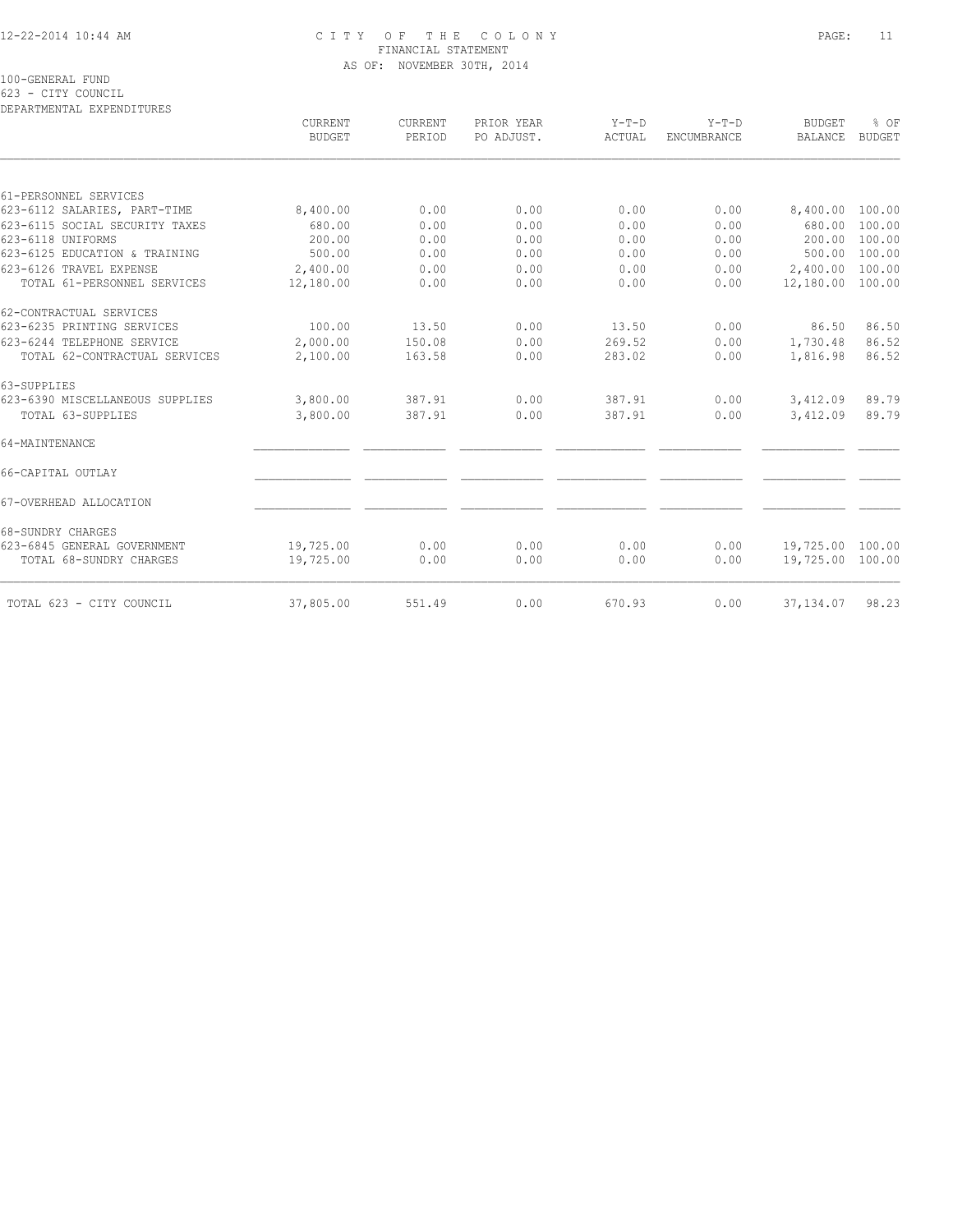### 12-22-2014 10:44 AM C I T Y O F T H E C O L O N Y PAGE: 12 FINANCIAL STATEMENT AS OF: NOVEMBER 30TH, 2014

100-GENERAL FUND

625 - HUMAN RESOURCES

| DEPARTMENTAL EXPENDITURES              | CURRENT       |                   | PRIOR YEAR | $Y-T-D$    | $Y-T-D$     | <b>BUDGET</b> | % OF          |
|----------------------------------------|---------------|-------------------|------------|------------|-------------|---------------|---------------|
|                                        | <b>BUDGET</b> | CURRENT<br>PERIOD | PO ADJUST. | ACTUAL     | ENCUMBRANCE | BALANCE       | <b>BUDGET</b> |
|                                        |               |                   |            |            |             |               |               |
| 61-PERSONNEL SERVICES                  |               |                   |            |            |             |               |               |
| 625-6110 SALARIES                      | 159,055.00    | 5,396.48          | 0.00       | 10,232.95  | 0.00        | 148,822.05    | 93.57         |
| 625-6111 SALARIES, OVERTIME            | 100.00        | 0.00              | 0.00       | 0.00       | 0.00        | 100.00        | 100.00        |
| 625-6112 SALARIES, PART-TIME TEMPORARY | 2,000.00      | 0.00              | 0.00       | 0.00       | 0.00        | 2,000.00      | 100.00        |
| 625-6114 HOSPITALIZATION INSURANCE     | 16,094.00     | 619.31            | 0.00       | 1,238.62   | 0.00        | 14,855.38     | 92.30         |
| 625-6115 SOCIAL SECURITY TAXES         | 12,892.00     | 369.98            | 0.00       | 782.80     | 0.00        | 12,109.20     | 93.93         |
| 625-6116 WORKERS' COMPENSATION         | 425.00        | 0.00              | 0.00       | 0.00       | 0.00        | 425.00        | 100.00        |
| 625-6117 RETIREMENT CONTRIBUTIONS      | 20,257.00     | 665.39            | 0.00       | 1,261.73   | 0.00        | 18,995.27     | 93.77         |
| 625-6119 MEDICAL EXPENSE               | 6,700.00      | 774.00            | 0.00       | 854.00     | 0.00        | 5,846.00      | 87.25         |
| 625-6125 EDUCATION & TRAINING          | 3,000.00      | 0.00              | 0.00       | 0.00       | 0.00        | 3,000.00      | 100.00        |
| 625-6126 TRAVEL EXPENSE                | 200.00        | 0.00              | 0.00       | 0.00       | 0.00        | 200.00        | 100.00        |
| 625-6127 DUES AND MEMBERSHIPS          | 1,000.00      | 0.00              | 0.00       | 75.00      | 0.00        | 925.00        | 92.50         |
| TOTAL 61-PERSONNEL SERVICES            | 221,723.00    | 7,825.16          | 0.00       | 14,445.10  | 0.00        | 207, 277.90   | 93.49         |
| 62-CONTRACTUAL SERVICES                |               |                   |            |            |             |               |               |
| 625-6213 CONTRACTUAL SERVICES          | 1,500.00      | 31.35             | 0.00       | 208.25     | 0.00        | 1,291.75      | 86.12         |
| 625-6235 PRINTING SERVICES             | 400.00        | 0.00              | 0.00       | 169.72     | 0.00        | 230.28        | 57.57         |
| 625-6236 ADVERTISING AND NOTICES       | 31,000.00     | 3,066.50          | 0.00       | 5,519.70   | 0.00        | 25,480.30     | 82.19         |
| 625-6275 EQUIPMENT RENTAL              | 3,000.00      | 227.07            | 0.00       | 681.21     | 0.00        | 2,318.79      | 77.29         |
| TOTAL 62-CONTRACTUAL SERVICES          | 35,900.00     | 3,324.92          | 0.00       | 6,578.88   | 0.00        | 29,321.12     | 81.67         |
| 63-SUPPLIES                            |               |                   |            |            |             |               |               |
| 625-6310 OFFICE SUPPLIES               | 1,100.00      | 192.95            | 0.00       | 372.85     | 0.00        | 727.15        | 66.10         |
| 625-6311 COPIER SUPPLIES               | 800.00        | 209.80            | 0.00       | 411.17     | 0.00        | 388.83        | 48.60         |
| 625-6320 POSTAGE                       | 400.00        | 18.11             | 0.00       | 62.02      | 0.00        | 337.98        | 84.50         |
| 625-6330 BOOKS AND PERIODICALS         | 1,000.00      | 0.00              | 0.00       | 0.00       | 0.00        | 1,000.00      | 100.00        |
| 625-6335 AWARDS                        | 1,000.00      | 0.00              | 0.00       | 293.50     | 0.00        | 706.50        | 70.65         |
| 625-6390 MISCELLANEOUS SUPPLIES        | 2,000.00      | 0.00              | 0.00       | 0.00       | 0.00        | 2,000.00      | 100.00        |
| TOTAL 63-SUPPLIES                      | 6,300.00      | 420.86            | 0.00       | 1,139.54   | 0.00        | 5,160.46      | 81.91         |
| 64-MAINTENANCE                         |               |                   |            |            |             |               |               |
| 66-CAPITAL OUTLAY                      |               |                   |            |            |             |               |               |
| 67-OVERHEAD ALLOCATION                 |               |                   |            |            |             |               |               |
| TOTAL 625 - HUMAN RESOURCES            | 263, 923.00   | 11,570.94         | 0.00       | 22, 163.52 | 0.00        | 241,759.48    | 91.60         |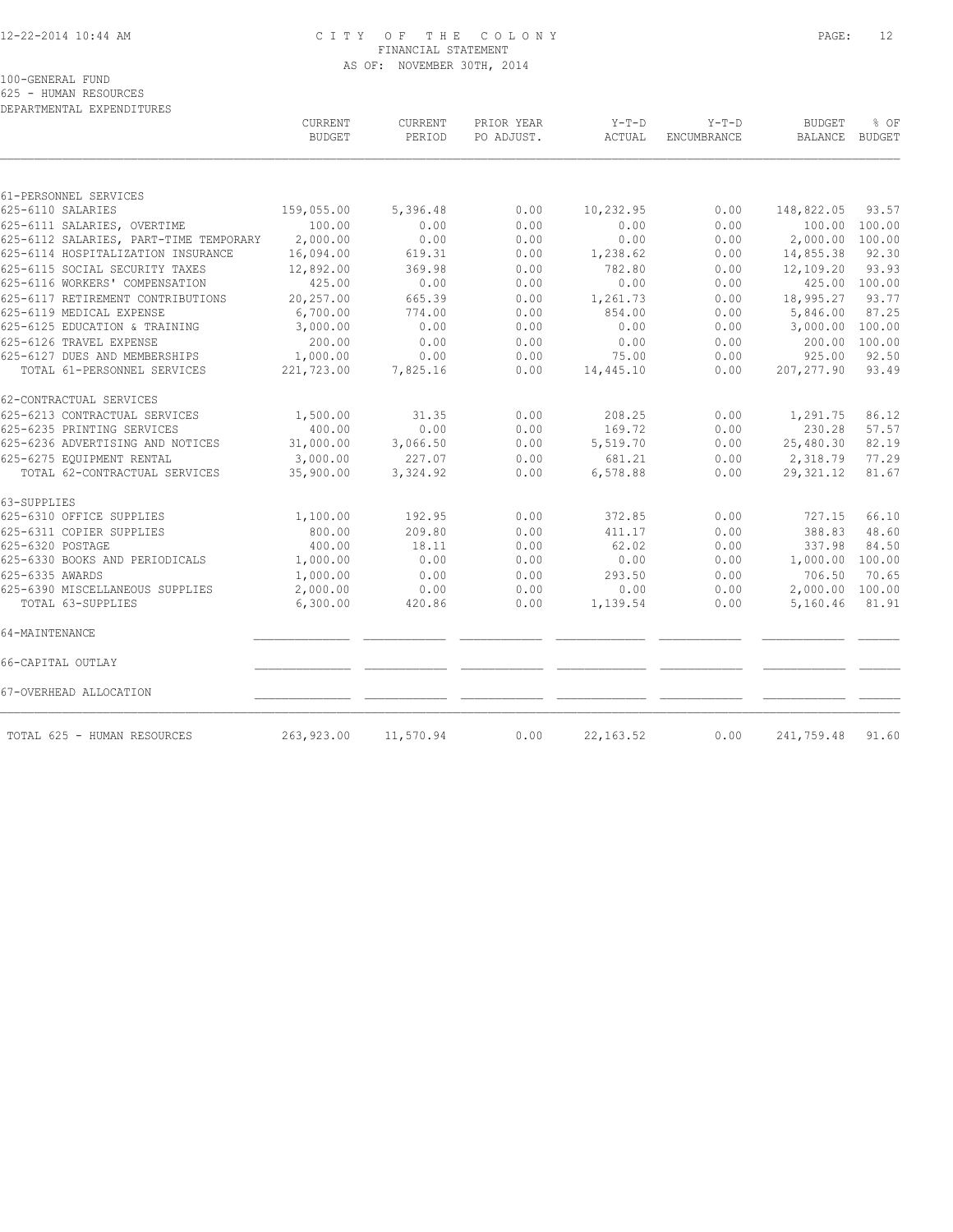# 12-22-2014 10:44 AM C I T Y O F T H E C O L O N Y PAGE: 13 FINANCIAL STATEMENT AS OF: NOVEMBER 30TH, 2014

100-GENERAL FUND

630 - FINANCE DEPARTMENT

| DEPARTMENTAL EXPENDITURES |  |
|---------------------------|--|

|                                      | CURRENT<br><b>BUDGET</b> | CURRENT<br>PERIOD | PRIOR YEAR<br>PO ADJUST. | $Y-T-D$<br>ACTUAL | $Y-T-D$<br>ENCUMBRANCE | <b>BUDGET</b><br>BALANCE | % OF<br><b>BUDGET</b> |
|--------------------------------------|--------------------------|-------------------|--------------------------|-------------------|------------------------|--------------------------|-----------------------|
|                                      |                          |                   |                          |                   |                        |                          |                       |
| 61-PERSONNEL SERVICES                |                          |                   |                          |                   |                        |                          |                       |
| 630-6110 SALARIES                    | 443,571.00               | 46, 113.52        | 0.00                     | 79,887.91         | 0.00                   | 363,683.09               | 81.99                 |
| 630-6114 HOSPITALIZATION INSURANCE   | 48,282.00                | 2,690.58          | 0.00                     | 5,381.16          | 0.00                   | 42,900.84                | 88.85                 |
| 630-6115 SOCIAL SECURITY TAXES       | 35,486.00                | 2,617.19          | 0.00                     | 6,072.62          | 0.00                   | 29, 413.38               | 82.89                 |
| 630-6116 WORKERS' COMPENSATION       | 900.00                   | 0.00              | 0.00                     | 0.00              | 0.00                   | 900.00                   | 100.00                |
| 630-6117 RETIREMENT CONTRIBUTIONS    | 55,757.00                | 5,685.82          | 0.00                     | 10,032.24         | 0.00                   | 45,724.76                | 82.01                 |
| 630-6118 UNIFORMS                    | 200.00                   | 0.00              | 0.00                     | 0.00              | 0.00                   | 200.00                   | 100.00                |
| 630-6125 EDUCATION & TRAINING        | 3,500.00                 | 275.00            | 0.00                     | 275.00            | 0.00                   | 3,225.00                 | 92.14                 |
| 630-6125-EDUCATION & TRAINING - PYRL | 3,000.00                 | 1,660.00          | 0.00                     | 1,660.00          | 0.00                   | 1,340.00                 | 44.67                 |
| 630-6126 TRAVEL EXPENSE              | 1,500.00                 | 0.00              | 0.00                     | 0.00              | 0.00                   | 1,500.00                 | 100.00                |
| 630-6126-TRAVEL EXPENSE - PYRL       | 1,500.00                 | 189.28            | 0.00                     | 189.28            | 0.00                   | 1,310.72                 | 87.38                 |
| 630-6127 DUES AND MEMBERSHIPS        | 3,500.00                 | 135.00            | 0.00                     | 135.00            | 0.00                   | 3,365.00                 | 96.14                 |
| 630-6127-DUES & MEMBERSHIPS - PYRL   | 500.00                   | 0.00              | 0.00                     | 0.00              | 0.00                   |                          | 500.00 100.00         |
| TOTAL 61-PERSONNEL SERVICES          | 597,696.00               | 59,366.39         | 0.00                     | 103,633.21        | 0.00                   | 494,062.79               | 82.66                 |
| 62-CONTRACTUAL SERVICES              |                          |                   |                          |                   |                        |                          |                       |
| 630-6210 PROFESSIONAL SERVICES       | 9,000.00                 | 0.00              | 0.00                     | 0.00              | 0.00                   | 9,000.00 100.00          |                       |
| 630-6212 AUDIT SERVICES              | 63,000.00                | 7,500.00          | 0.00                     | 17,500.00         | 0.00                   | 45,500.00                | 72.22                 |
| 630-6213 CONTRACTUAL SERVICES        | 0.00                     | 39.50             | 0.00                     | 39.50             | 0.00(                  | 39.50                    | 0.00                  |
| 630-6220 TAX ASSESSMENT SERVICES     | 122,000.00               | 0.00              | 0.00                     | 0.00              | 0.00                   | 122,000.00               | 100.00                |
| 630-6222 TAX COLLECTION SERVICES     | 9,500.00                 | 0.00              | 0.00                     | 0.00              | 0.00                   | 9,500.00                 | 100.00                |
| 630-6235 PRINTING SERVICES           | 500.00                   | 0.00              | 0.00                     | 0.00              | 0.00                   | 500.00                   | 100.00                |
| 630-6275 EQUIPMENT RENTAL            | 100.00                   | 0.00              | 0.00                     | 0.00              | 0.00                   | 100.00 100.00            |                       |
| TOTAL 62-CONTRACTUAL SERVICES        | 204,100.00               | 7,539.50          | 0.00                     | 17,539.50         | 0.00                   | 186,560.50               | 91.41                 |
| 63-SUPPLIES                          |                          |                   |                          |                   |                        |                          |                       |
| 630-6310 OFFICE SUPPLIES             | 1,500.00                 | 22.72             | 0.00                     | 22.72             | 0.00                   | 1,477.28                 | 98.49                 |
| 630-6311 COPIER SUPPLIES             | 1,000.00                 | 0.00              | 0.00                     | 0.00              | 0.00                   | 1,000.00                 | 100.00                |
| 630-6312 COMPUTER SUPPLIES           | 1,000.00                 | 0.00              | 0.00                     | 0.00              | 0.00                   | 1,000.00                 | 100.00                |
| 630-6320 POSTAGE                     | 2,400.00                 | 168.76            | 0.00                     | 432.81            | 0.00                   | 1,967.19                 | 81.97                 |
| 630-6330 BOOKS AND PERIODICALS       | 750.00                   | 0.00              | 0.00                     | 0.00              | 0.00                   | 750.00                   | 100.00                |
| 630-6390 MISCELLANEOUS SUPPLIES      | 500.00                   | 0.00              | 0.00                     | 0.00              | 0.00                   | 500.00                   | 100.00                |
| TOTAL 63-SUPPLIES                    | 7,150.00                 | 191.48            | 0.00                     | 455.53            | 0.00                   | 6,694.47                 | 93.63                 |
| 64-MAINTENANCE                       |                          |                   |                          |                   |                        |                          |                       |
| 630-6430 MAINTENANCE - OFC EQUIPMENT | 35,000.00                | 5,874.91          | 0.00                     | 6,343.91          | 0.00                   | 28,656.09                | 81.87                 |
| TOTAL 64-MAINTENANCE                 | 35,000.00                | 5,874.91          | 0.00                     | 6,343.91          | 0.00                   | 28,656.09                | 81.87                 |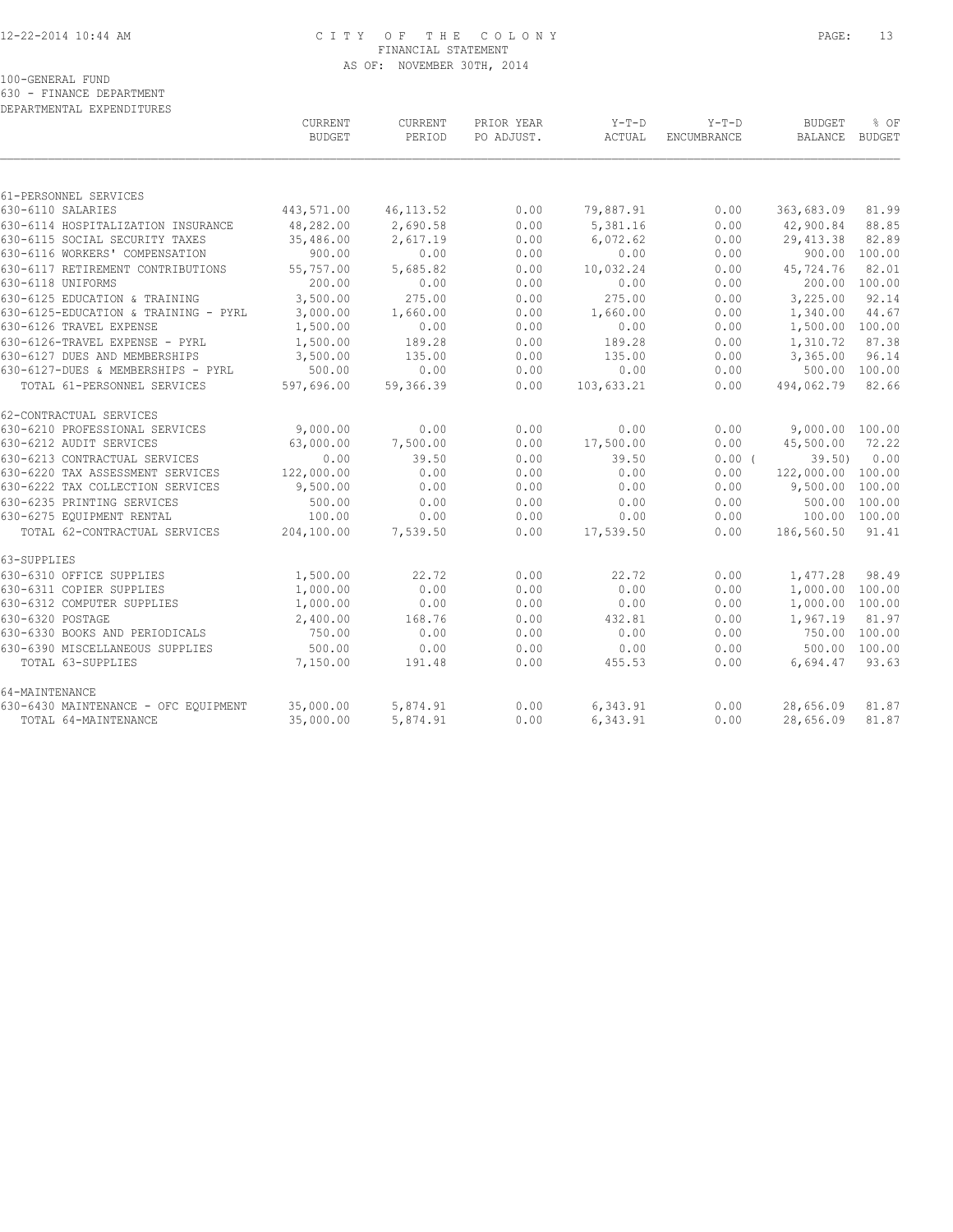### 12-22-2014 10:44 AM C I T Y O F T H E C O L O N Y PAGE: 14 FINANCIAL STATEMENT AS OF: NOVEMBER 30TH, 2014

100-GENERAL FUND 630 - FINANCE DEPARTMENT

| DEPARTMENTAL EXPENDITURES      |                   |                   |                          |                 |                      |                   |                       |
|--------------------------------|-------------------|-------------------|--------------------------|-----------------|----------------------|-------------------|-----------------------|
|                                | CURRENT<br>BUDGET | CURRENT<br>PERIOD | PRIOR YEAR<br>PO ADJUST. | Y-T-D<br>ACTUAL | Y-T-D<br>ENCUMBRANCE | BUDGET<br>BALANCE | % OF<br><b>BUDGET</b> |
| 65-NON-CAPITAL                 |                   |                   |                          |                 |                      |                   |                       |
| 66-CAPITAL OUTLAY              |                   |                   |                          |                 |                      |                   |                       |
| 67-OVERHEAD ALLOCATION         |                   |                   |                          |                 |                      |                   |                       |
| 68-SUNDRY CHARGES              |                   |                   |                          |                 |                      |                   |                       |
| TOTAL 630 - FINANCE DEPARTMENT | 843,946.00        | 72,972.28         | 0.00                     | 127,972.15      | 0.00                 | 715,973.85        | 84.84                 |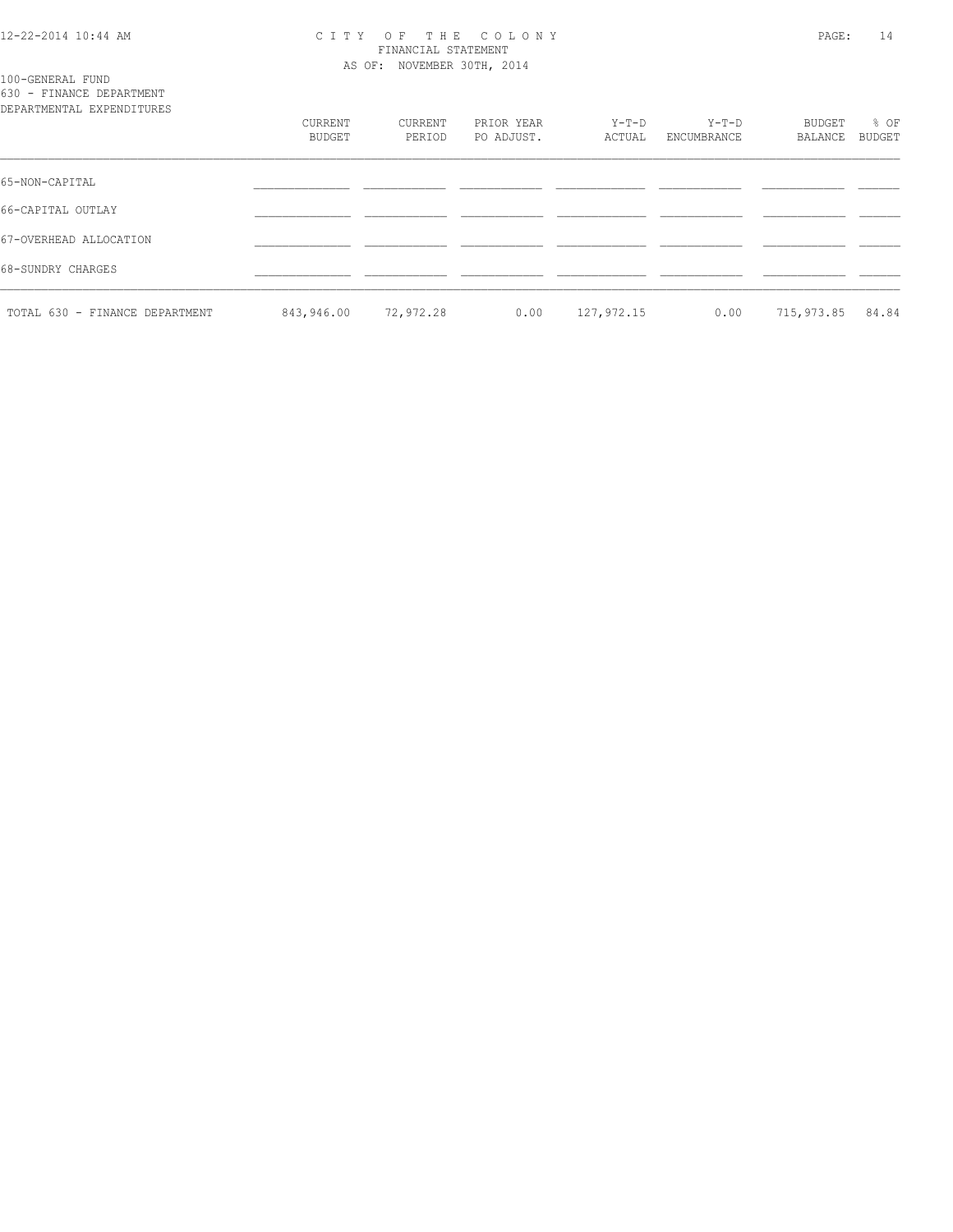# 12-22-2014 10:44 AM C I T Y O F T H E C O L O N Y PAGE: 15 FINANCIAL STATEMENT AS OF: NOVEMBER 30TH, 2014

100-GENERAL FUND

631 - INFORMATION TECH

| DEPARTMENTAL EXPENDITURES              |               |           |            |           |             |                   |                 |
|----------------------------------------|---------------|-----------|------------|-----------|-------------|-------------------|-----------------|
|                                        | CURRENT       | CURRENT   | PRIOR YEAR | $Y-T-D$   | $Y-T-D$     | <b>BUDGET</b>     | % OF            |
|                                        | <b>BUDGET</b> | PERIOD    | PO ADJUST. | ACTUAL    | ENCUMBRANCE | <b>BALANCE</b>    | BUDGET          |
|                                        |               |           |            |           |             |                   |                 |
| 61-PERSONNEL SERVICES                  |               |           |            |           |             |                   |                 |
| 631-6110 SALARIES                      | 212,072.00    | 18,234.81 | 0.00       | 34,912.60 | 0.00        | 177, 159.40       | 83.54           |
| 631-6111 SALARIES, OVERTIME            | 9,000.00      | 1,135.78  | 0.00       | 2,417.96  | 0.00        | 6,582.04          | 73.13           |
| 631-6114 HOSPITALIZATION INSURANCE     | 24,150.00     | 1,886.33  | 0.00       | 3,772.66  | 0.00        | 20,377.34         | 84.38           |
| 631-6115 SOCIAL SECURITY TAXES         | 17,686.00     | 1,216.60  | 0.00       | 2,640.46  | 0.00        | 15,045.54         | 85.07           |
| 631-6116 WORKERS' COMPENSATION         | 710.00        | 0.00      | 0.00       | 0.00      | 0.00        | 710.00            | 100.00          |
| 631-6117 RETIREMENT CONTRIBUTION       | 27,789.00     | 2,388.40  | 0.00       | 4,602.87  | 0.00        | 23,186.13         | 83.44           |
| 631-6125 EDUCATION & TRAINING          | 1,000.00      | 0.00      | 0.00       | 0.00      | 0.00        | 1,000.00 100.00   |                 |
| 631-6126 TRAVEL EXPENSE                | 1,000.00      | 34.85     | 0.00       | 34.85     | 0.00        | 965.15            | 96.52           |
| 631-6127 DUES AND MEMBERSHIPS          | 400.00        | 0.00      | 0.00       | 0.00      | 0.00        | 400.00            | 100.00          |
| TOTAL 61-PERSONNEL SERVICES            | 293,807.00    | 24,896.77 | 0.00       | 48,381.40 | 0.00        | 245,425.60        | 83.53           |
| 62-CONTRACTUAL SERVICES                |               |           |            |           |             |                   |                 |
| 631-6210 PROFESSIONAL SERVICES         | 102,000.00    | 0.00      | 6,600.00   | 6,600.00  | 0.00        | 102,000.00 100.00 |                 |
| 631-6213 CONTRACTUAL SERVICES          | 2,500.00      | 0.00      | 0.00       | 0.00      | 0.00        | 2,500.00          | 100.00          |
| 631-6244 TELEPHONE SERVICE             | 500.00        | 37.99     | 0.00       | 37.99     | 0.00        | 462.01            | 92.40           |
| 631-6275 EQUIPMENT RENTAL              | 40.00         | 0.00      | 0.00       | 0.00      | 0.00        |                   | 40.00 100.00    |
| TOTAL 62-CONTRACTUAL SERVICES          | 105,040.00    | 37.99     | 6,600.00   | 6,637.99  | 0.00        | 105,002.01        | 99.96           |
| 63-SUPPLIES                            |               |           |            |           |             |                   |                 |
| 631-6310 OFFICE SUPPLIES               | 1,500.00      | 170.94    | 0.00       | 366.60    | 0.00        | 1,133.40          | 75.56           |
| 631-6311 COPIER SUPPLIES               | 900.00        | 0.00      | 0.00       | 0.00      | 0.00        |                   | 900.00 100.00   |
| 631-6316 COMPUTER SUPPLIES - HARDWARE  | 13,000.00     | 0.00      | 0.00       | 659.35    | 0.00        | 12,340.65         | 94.93           |
| 631-6317 COMPUTER SUPPLIES - SOFTWARE  | 1,000.00      | 21.98     | 0.00       | 21.98     | 0.00        | 978.02            | 97.80           |
| 631-6320 POSTAGE                       | 50.00         | 258.30    | 0.00       | 258.30    | 0.00(       |                   | 208.30) 416.60- |
| 631-6322 SMALL TOOLS                   | 250.00        | 0.00      | 0.00       | 0.00      | 0.00        | 250.00            | 100.00          |
| 631-6330 BOOKS AND PERIODICALS         | 300.00        | 0.00      | 0.00       | 0.00      | 0.00        | 300.00            | 100.00          |
| 631-6390 MISCELLANEOUS SUPPLIES        | 500.00        | 0.00      | 0.00       | 0.00      | 0.00        | 500.00 100.00     |                 |
| TOTAL 63-SUPPLIES                      | 17,500.00     | 451.22    | 0.00       | 1,306.23  | 0.00        | 16, 193. 77       | 92.54           |
| 64-MAINTENANCE                         |               |           |            |           |             |                   |                 |
| 631-6430 OFFICE EQUIPMENT - MAINTENANC | 1,300.00      | 0.00      | 0.00       | 0.00      | 0.00        | 1,300.00 100.00   |                 |
| 631-6431 MAINTENANCE - GIS             | 1,000.00      | 0.00      | 0.00       | 0.00      | 0.00        | 1,000.00 100.00   |                 |
| 631-6452 MAINTENANCE-SOFTWARE APPLIC   | 93,000.00     | 0.00      | 0.00       | 25,654.12 | 0.00        | 67,345.88         | 72.41           |
| TOTAL 64-MAINTENANCE                   | 95,300.00     | 0.00      | 0.00       | 25,654.12 | 0.00        | 69,645.88         | 73.08           |
| 65-NON-CAPITAL                         |               |           |            |           |             |                   |                 |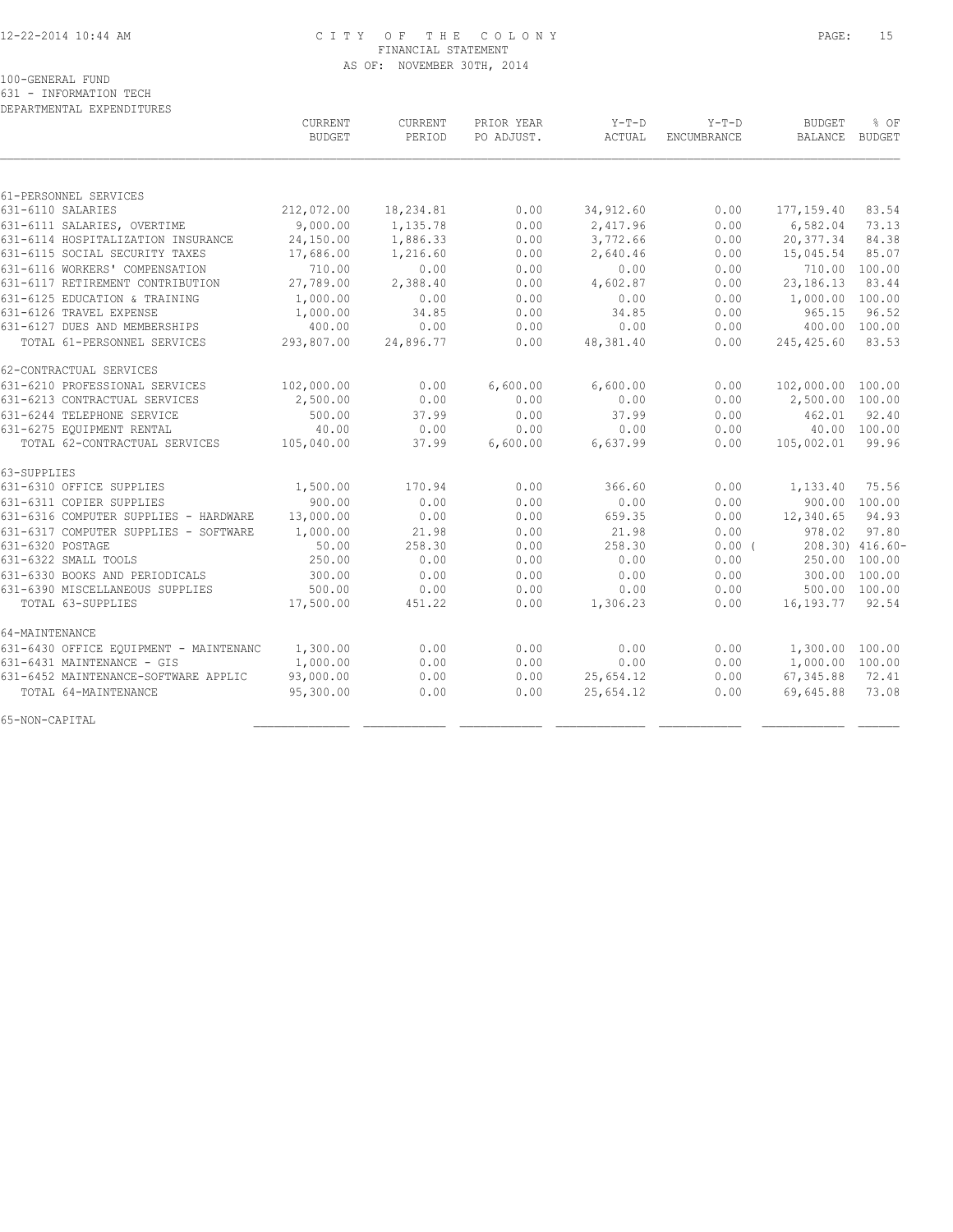### 12-22-2014 10:44 AM C I T Y O F T H E C O L O N Y PAGE: 16 FINANCIAL STATEMENT AS OF: NOVEMBER 30TH, 2014

| 100-GENERAL FUND<br>631 - INFORMATION TECH<br>DEPARTMENTAL EXPENDITURES |                   |                   |                          |                 |                      |                   |                |
|-------------------------------------------------------------------------|-------------------|-------------------|--------------------------|-----------------|----------------------|-------------------|----------------|
|                                                                         | CURRENT<br>BUDGET | CURRENT<br>PERIOD | PRIOR YEAR<br>PO ADJUST. | Y-T-D<br>ACTUAL | Y-T-D<br>ENCUMBRANCE | BUDGET<br>BALANCE | % OF<br>BUDGET |
| 66-CAPITAL OUTLAY                                                       |                   |                   |                          |                 |                      |                   |                |
| 67-OVERHEAD ALLOCATION                                                  |                   |                   |                          |                 |                      |                   |                |
| TOTAL 631 - INFORMATION TECH                                            | 511,647.00        | 25,385.98         | 6,600.00                 | 81,979.74       | 0.00                 | 436,267.26        | 85.27          |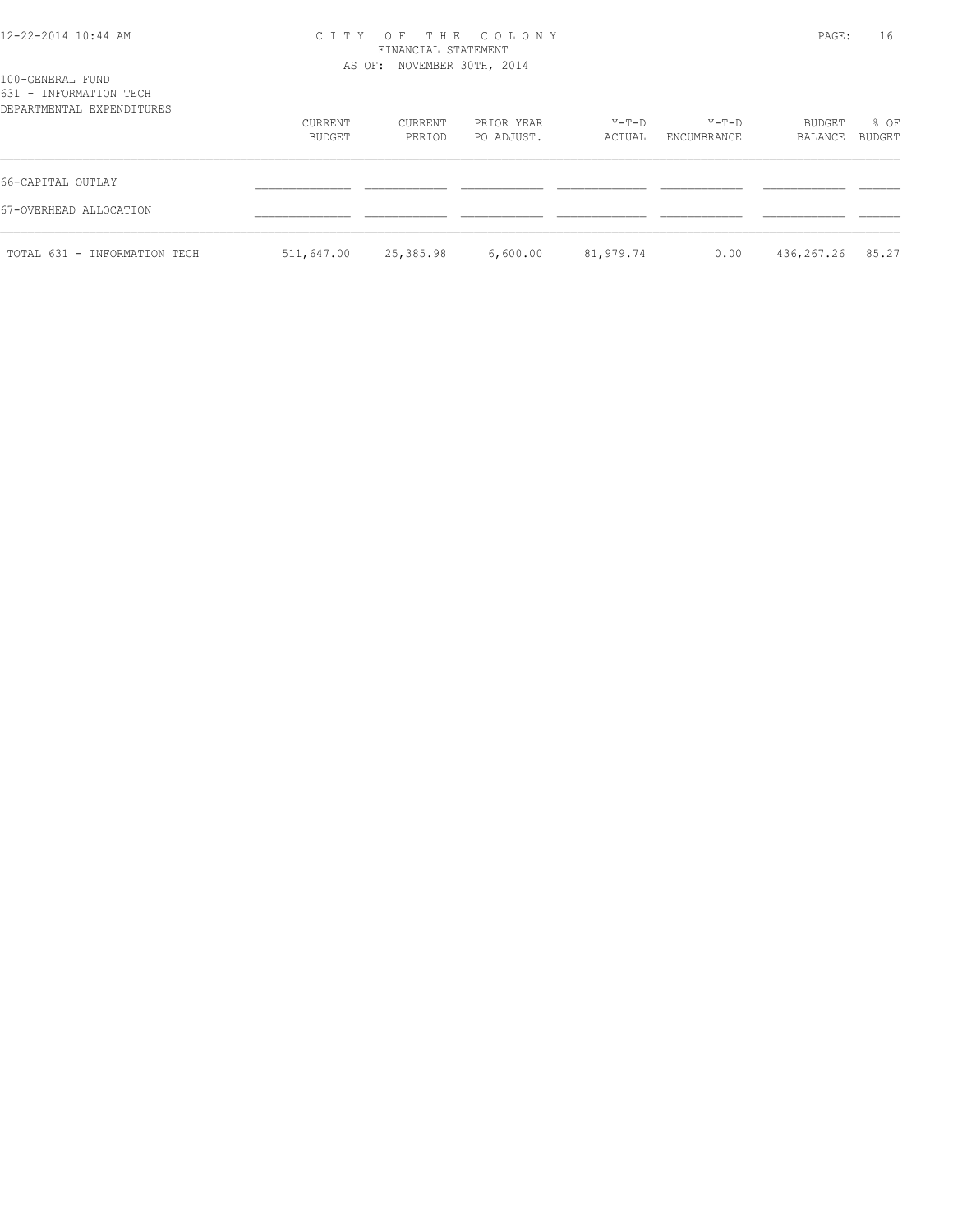# 12-22-2014 10:44 AM C I T Y O F T H E C O L O N Y PAGE: 17 FINANCIAL STATEMENT AS OF: NOVEMBER 30TH, 2014

100-GENERAL FUND

635 - NON-DEPARTMENTAL

| DEPARTMENTAL EXPENDITURES              |                                 |                          |                          |                   |                        |                                 |                       |
|----------------------------------------|---------------------------------|--------------------------|--------------------------|-------------------|------------------------|---------------------------------|-----------------------|
|                                        | <b>CURRENT</b><br><b>BUDGET</b> | <b>CURRENT</b><br>PERIOD | PRIOR YEAR<br>PO ADJUST. | $Y-T-D$<br>ACTUAL | $Y-T-D$<br>ENCUMBRANCE | <b>BUDGET</b><br><b>BALANCE</b> | % OF<br><b>BUDGET</b> |
|                                        |                                 |                          |                          |                   |                        |                                 |                       |
| 61-PERSONNEL SERVICES                  |                                 |                          |                          |                   |                        |                                 |                       |
| 635-6113 UNEMPLOYMENT COMPENSATION     | 10,000.00                       | 0.00                     | 0.00                     | 0.00              | 0.00                   | 10,000.00 100.00                |                       |
| 635-6126 BIGGEST LOSER COMPETITION     | 3,000.00                        | 0.00                     | 0.00                     | 0.00              | 0.00                   | 3,000.00 100.00                 |                       |
| 635-6127 DUES AND MEMBERSHIPS          | 16,500.00                       | 0.00                     | 0.00                     | 0.00              | 0.00                   | 16,500.00 100.00                |                       |
| TOTAL 61-PERSONNEL SERVICES            | 29,500.00                       | 0.00                     | 0.00                     | 0.00              | 0.00                   | 29,500.00 100.00                |                       |
| 62-CONTRACTUAL SERVICES                |                                 |                          |                          |                   |                        |                                 |                       |
| 635-6210 PROFESSIONAL SERVICES         | 4,500.00                        | 0.00                     | 0.00                     | 0.00              | 0.00                   | 4,500.00 100.00                 |                       |
| 635-6211 LEGAL SERVICES                | 200,000.00                      | 0.00                     | 0.00                     | 12,409.75         | 0.00                   | 187,590.25                      | 93.80                 |
| 635-6213 CONTRACTUAL SERVICES          | 11,000.00                       | 102.00                   | 0.00                     | 204.00            | 0.00                   | 10,796.00                       | 98.15                 |
| 635-6214 JANITORIAL SERVICES           | 100,000.00                      | 15, 177.78               | 0.00                     | 15, 177. 78       | $91,472.22$ (          | 6,650.00                        | $6.65-$               |
| 635-6241 ELECTRICITY                   | 1,650,000.00                    | 161, 145.27              | 0.00                     | 309,614.67        | 0.00                   | 1,340,385.33                    | 81.24                 |
| 635-6243 NATURAL GAS SERVICE           | 38,000.00                       | 3,045.59                 | 0.00                     | 4,379.75          | 0.00                   | 33,620.25                       | 88.47                 |
| 635-6244 TELEPHONE SERVICE             | 63,000.00                       | 6,480.08                 | 0.00                     | 15,941.09         | 0.00                   | 47,058.91                       | 74.70                 |
| 635-6246 WATER/SEWER SERVICE           | 375,000.00                      | 38,087.45                | 0.00                     | 40,140.31         | 0.00                   | 334,859.69                      | 89.30                 |
| 635-6250 LIABILITY INSURANCE           | 75,000.00                       | 0.00                     | 0.00                     | 68,952.80         | 0.00                   | 6,047.20                        | 8.06                  |
| 635-6251 PROPERTY INSURANCE            | 70,000.00                       | 0.00                     | 0.00                     | 78,937.04         | $0.00$ (               | 8,937.04)                       | $12.77-$              |
| 635-6252 WORKER'S COMPENSATION         | 0.00                            | 0.00                     | 0.00                     | 217,739.34        | 0.00(                  | 217,739.34)                     | 0.00                  |
| 635-6253 AUTOMOBILE INSURANCE          | 55,000.00                       | 0.00                     | 0.00                     | 42,502.60         | 0.00                   | 12,497.40                       | 22.72                 |
| 635-6275 EOUIPMENT RENTAL              | 20,200.00                       | 160.41                   | 0.00                     | 3,397.87          | 15,901.46              | 900.67                          | 4.46                  |
| 635-6290 INTEREST EXPENSE              | 500.00                          | 0.00                     | 0.00                     | 0.00              | 0.00                   | 500.00 100.00                   |                       |
| TOTAL 62-CONTRACTUAL SERVICES          | 2,662,200.00                    | 224,198.58               | 0.00                     | 809,397.00        | 107,373.68             | 1,745,429.32                    | 65.56                 |
| 63-SUPPLIES                            |                                 |                          |                          |                   |                        |                                 |                       |
| 635-6310 OFFICE SUPPLIES               | 500.00                          | 0.00                     | 0.00                     | 0.00              | 0.00                   | 500.00 100.00                   |                       |
| 635-6311 COPIER SUPPLIES               | 5,500.00                        | 577.28                   | 0.00                     | 1,145.09          | 2,092.98               | 2,261.93                        | 41.13                 |
| 635-6320 POSTAGE                       | 200.00                          | 0.00                     | 0.00                     | 0.00              | 0.00                   | 200.00                          | 100.00                |
| 635-6336 EMPLOYEE RECOGNITION          | 5,000.00                        | 1,000.00                 | 0.00                     | 961.00            | 0.00                   | 4,039.00                        | 80.78                 |
| 635-6340 FUEL AND LUBRICANTS           | 600.00                          | 0.00                     | 0.00                     | 0.00              | 0.00                   | 600.00                          | 100.00                |
| 635-6389 MISCELLANEOUS BUILDING SUPPLI | 5,000.00                        | 49.95                    | 0.00                     | 49.95             | 0.00                   | 4,950.05                        | 99.00                 |
| 635-6390 MISC. SUPPLIES                | 5,000.00                        | 677.67                   | 0.00                     | 1,500.68          | 0.00                   | 3,499.32                        | 69.99                 |
| TOTAL 63-SUPPLIES                      | 21,800.00                       | 2,304.90                 | 0.00                     | 3,656.72          | 2,092.98               | 16,050.30                       | 73.63                 |
| 64-MAINTENANCE                         |                                 |                          |                          |                   |                        |                                 |                       |
| 635-6410 BUILDING MAINTENANCE          | 1,500.00                        | 0.00                     | 0.00                     | 90.00             | 0.00                   | 1,410.00                        | 94.00                 |
| 635-6430 OFFICE EQUIPMENT - MAINT.     | 3,000.00                        | 0.00                     | 0.00                     | 0.00              | 0.00                   | 3,000.00                        | 100.00                |
| TOTAL 64-MAINTENANCE                   | 4,500.00                        | 0.00                     | 0.00                     | 90.00             | 0.00                   | 4,410.00                        | 98.00                 |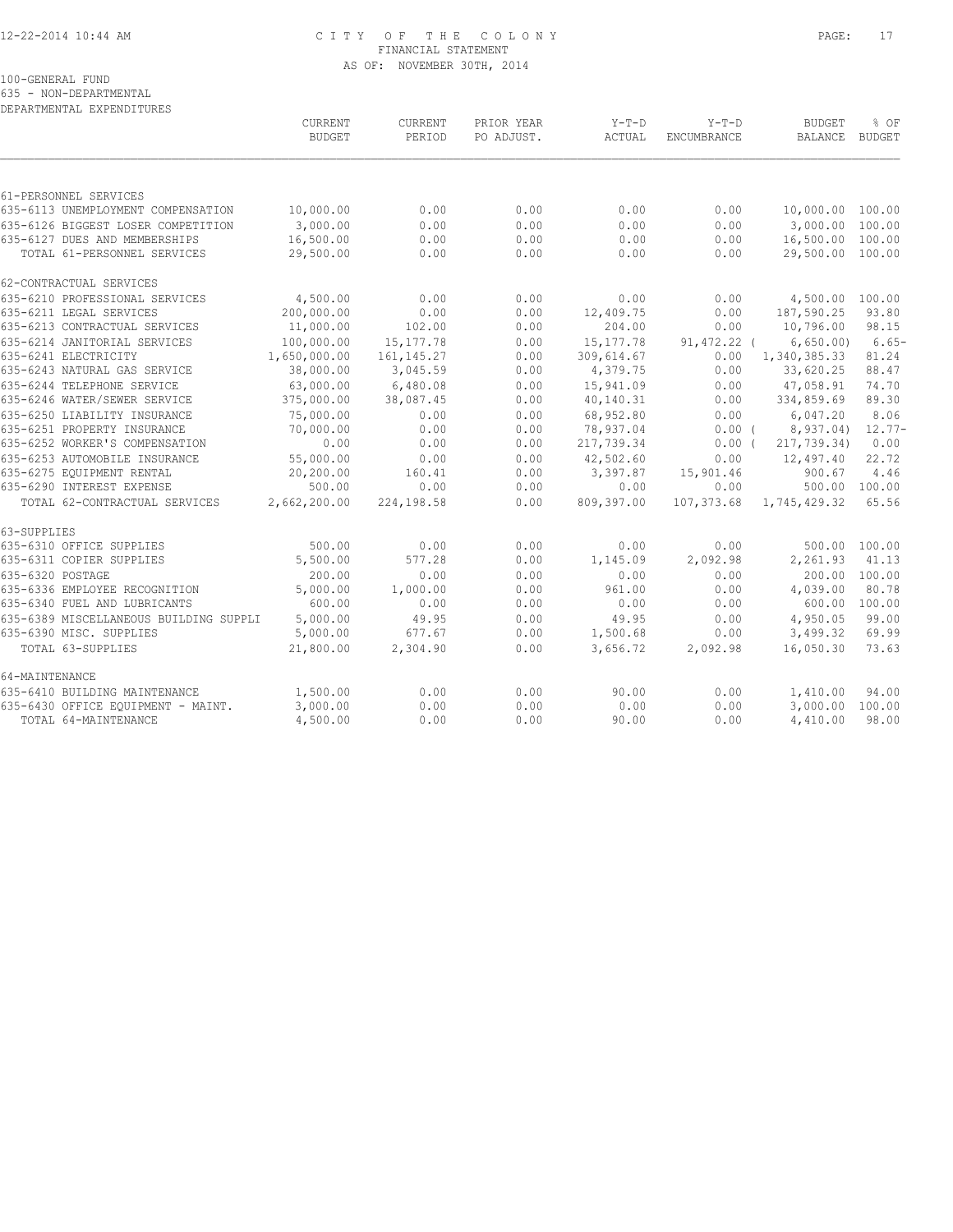## 12-22-2014 10:44 AM C I T Y O F T H E C O L O N Y PAGE: 18 FINANCIAL STATEMENT AS OF: NOVEMBER 30TH, 2014

100-GENERAL FUND

635 - NON-DEPARTMENTAL

DEPARTMENTAL EXPENDITURES

| CURRENT<br><b>BUDGET</b>                                | <b>CURRENT</b><br>PERIOD | PRIOR YEAR<br>PO ADJUST. | $Y-T-D$<br>ACTUAL | $Y-T-D$<br><b>ENCUMBRANCE</b> | <b>BUDGET</b><br><b>BALANCE</b> | % OF<br><b>BUDGET</b> |
|---------------------------------------------------------|--------------------------|--------------------------|-------------------|-------------------------------|---------------------------------|-----------------------|
| 65-NON-CAPITAL                                          |                          |                          |                   |                               |                                 |                       |
| 66-CAPITAL OUTLAY                                       |                          |                          |                   |                               |                                 |                       |
| 635-6630 CAPITAL OUTLAY-VEHICLES<br>228,091.00          | 0.00                     | 0.00                     | 0.00              | 0.00                          | 228,091.00                      | 100.00                |
| 0.00<br>635-6630-CAPT OUTLAY - VEHICLES - FIRE          | 0.00                     | 0.00                     | 228,090.54        | $0.00$ (                      | 228,090.54)                     | 0.00                  |
| 635-6690 CAPITAL OUTLAY-OTHER EQUIPMEN 2,622,000.00     | 0.00                     | 0.00                     | 0.00              | 0.00                          | 2,622,000.00                    | 100.00                |
| TOTAL 66-CAPITAL OUTLAY<br>2,850,091.00                 | 0.00                     | 0.00                     | 228,090.54        | 0.00                          | 2,622,000.46                    | 92.00                 |
| 67-OVERHEAD ALLOCATION                                  |                          |                          |                   |                               |                                 |                       |
| 635-6705 CONTINGENCY<br>0.00                            | 40,567.32                | 0.00                     | 26, 287.33        |                               | 56,398.56 (82,685.89)           | 0.00                  |
| 200,000.00<br>635-6706 CONTINGENCY                      | 0.00                     | 0.00                     | 0.00              | 0.00                          | 200,000.00                      | 100.00                |
| 635-6708 BUDGET ACCT FOR DENTON CO BLD 1,450,000.00     | 0.00                     | 0.00                     | 0.00              | 0.00                          | 1,450,000.00                    | 100.00                |
| 635-6710 ALLOCATION OUT - NON DEPT<br>(3, 945, 663, 00) | 0.00                     | 0.00                     | 0.00              |                               | $0.00$ ( 3,945,663.00) 100.00   |                       |
| TOTAL 67-OVERHEAD ALLOCATION<br>(2, 295, 663, 00)       | 40,567.32                | 0.00                     | 26, 287.33        |                               | 56,398.56 (2,378,348.89) 103.60 |                       |
| 68-SUNDRY CHARGES                                       |                          |                          |                   |                               |                                 |                       |
| 635-6820 PROPERTY DAMAGE CLAIMS<br>25,000.00            | 0.00                     | 0.00                     | 0.00              | 0.00                          | 25,000.00                       | 100.00                |
| 635-6821 BODILY INJURY CLAIMS<br>1,000.00               | 0.00                     | 0.00                     | 0.00              | 0.00                          | 1,000.00                        | 100.00                |
| 635-6822 CIVIL CLAIMS<br>1,000.00                       | 0.00                     | 0.00                     | 0.00              | 0.00                          | 1,000.00                        | 100.00                |
| 100,000.00<br>635-6823 TRANSFER OUT-SPECIAL EVENTS F    | 0.00                     | 0.00                     | 0.00              | 0.00                          | 100,000.00                      | 100.00                |
| 635-6841 TAX REBATE - TRIBUTE<br>484,000.00             | 0.00                     | 0.00                     | 0.00              | 0.00                          | 484,000.00                      | 100.00                |
| 20,000.00<br>635-6855 TRANS OUT - CD/KEEP COLONY BE     | 0.00                     | 0.00                     | 0.00              | 0.00                          | 20,000.00                       | 100.00                |
| 635-6858 TRANSFER OUT - PARKS FUND<br>2,149,884.00      | 0.00                     | 0.00                     | 0.00              | 0.00                          | 2,149,884.00                    | 100.00                |
| 635-6861 TRANSFER OUT - CVB<br>120,000.00               | 0.00                     | 0.00                     | 0.00              | 0.00                          | 120,000.00                      | 100.00                |
| 2,900,884.00<br>TOTAL 68-SUNDRY CHARGES                 | 0.00                     | 0.00                     | 0.00              | 0.00                          | 2,900,884.00                    | 100.00                |
| 6,173,312.00<br>TOTAL 635 - NON-DEPARTMENTAL            | 267,070.80               | 0.00                     | 1,067,521.59      |                               | 165,865.22 4,939,925.19         | 80.02                 |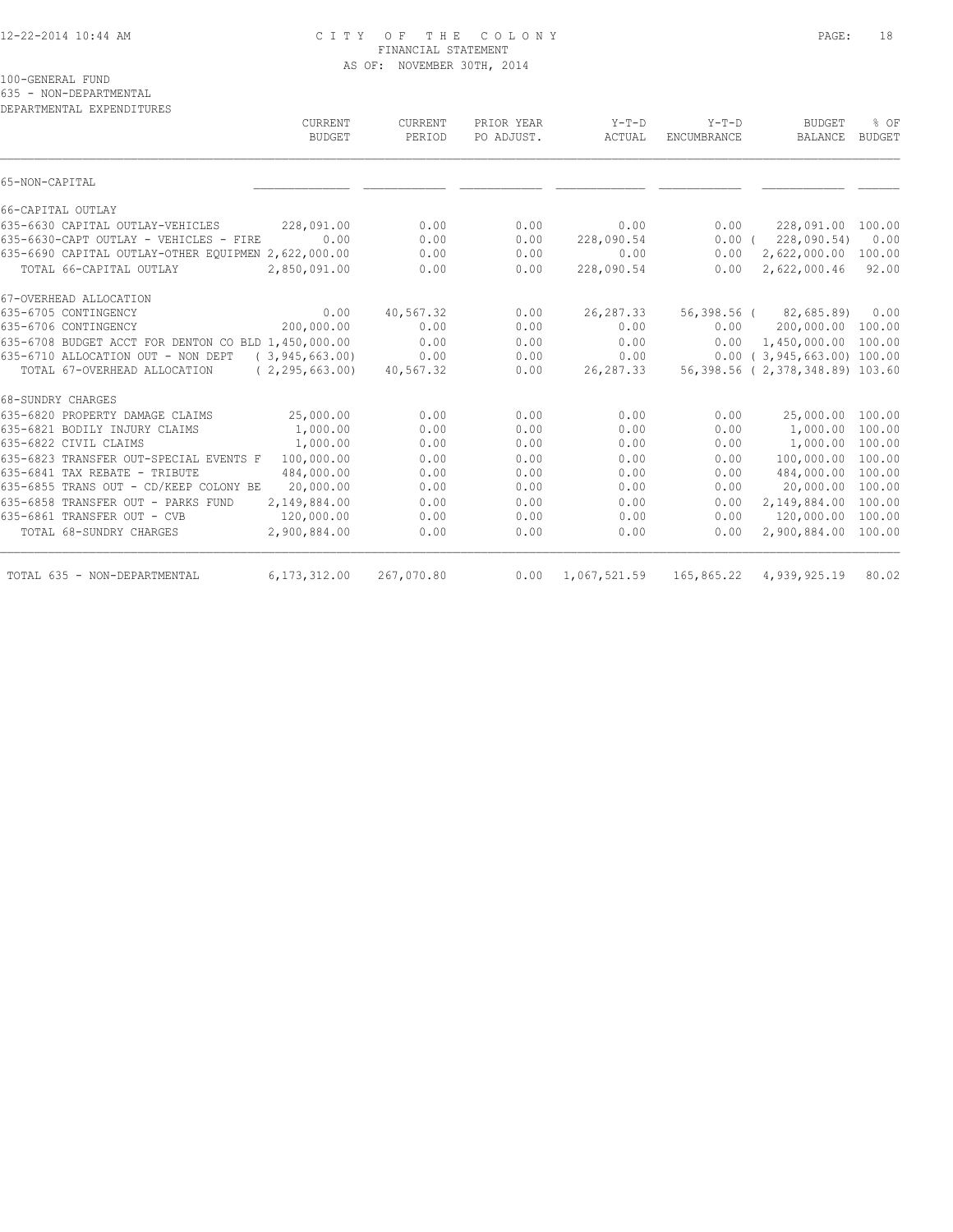# 12-22-2014 10:44 AM C I T Y O F T H E C O L O N Y PAGE: 19 FINANCIAL STATEMENT AS OF: NOVEMBER 30TH, 2014

100-GENERAL FUND

640 - MUNICIPAL COURT

| DEPARTMENTAL EXPENDITURES          |                          |                   |                          |                   |                               |                                 |                |
|------------------------------------|--------------------------|-------------------|--------------------------|-------------------|-------------------------------|---------------------------------|----------------|
|                                    | CURRENT<br><b>BUDGET</b> | CURRENT<br>PERIOD | PRIOR YEAR<br>PO ADJUST. | $Y-T-D$<br>ACTUAL | $Y-T-D$<br><b>ENCUMBRANCE</b> | <b>BUDGET</b><br><b>BALANCE</b> | % OF<br>BUDGET |
|                                    |                          |                   |                          |                   |                               |                                 |                |
| 61-PERSONNEL SERVICES              |                          |                   |                          |                   |                               |                                 |                |
| 640-6110 SALARIES                  | 198,975.00               | 19,669.13         | 0.00                     | 34, 144. 78       | 0.00                          | 164,830.22                      | 82.84          |
| 640-6111 SALARIES, OVERTIME        | 600.00                   | 66.05             | 0.00                     | 96.27             | 0.00                          | 503.73                          | 83.96          |
| 640-6114 HOSPITALIZATION INSURANCE | 40,250.00                | 3,049.61          | 0.00                     | 6,099.22          | 0.00                          | 34,150.78                       | 84.85          |
| 640-6115 SOCIAL SECURITY TAXES     | 15,267.00                | 1,075.76          | 0.00                     | 2,473.63          | 0.00                          | 12,793.37                       | 83.80          |
| 640-6116 WORKERS' COMPENSATION     | 750.00                   | 0.00              | 0.00                     | 0.00              | 0.00                          |                                 | 750.00 100.00  |
| 640-6117 RETIREMENT CONTRIBUTIONS  | 25,087.00                | 2,433.34          | 0.00                     | 4,221.91          | 0.00                          | 20,865.09                       | 83.17          |
| 640-6125 EDUCATION & TRAINING      | 500.00                   | 0.00              | 0.00                     | 0.00              | 0.00                          | 500.00                          | 100.00         |
| 640-6126 TRAVEL EXPENSE            | 200.00                   | 0.00              | 0.00                     | 0.00              | 0.00                          | 200.00                          | 100.00         |
| 640-6127 DUES AND MEMBERSHIPS      | 100.00                   | 0.00              | 0.00                     | 0.00              | 0.00                          | 100.00                          | 100.00         |
| TOTAL 61-PERSONNEL SERVICES        | 281,729.00               | 26,293.89         | 0.00                     | 47,035.81         | 0.00                          | 234,693.19                      | 83.30          |
| 62-CONTRACTUAL SERVICES            |                          |                   |                          |                   |                               |                                 |                |
| 640-6210 PROFESSIONAL SERVICES     | 39,600.00                | 3,300.00          | 0.00                     | 6,600.00          | 0.00                          | 33,000.00                       | 83.33          |
| 640-6211 LEGAL SERVICES            | 27,000.00                | 0.00              | 0.00                     | 5,397.38          | 0.00                          | 21,602.62                       | 80.01          |
| 640-6213 CONTRACTUAL SERVICES      | 100.00                   | 0.00              | 0.00                     | 0.00              | 0.00                          | 100.00                          | 100.00         |
| 640-6215 JURY FEES                 | 500.00                   | 0.00              | 0.00                     | 0.00              | 0.00                          |                                 | 500.00 100.00  |
| 640-6219 CREDIT CARD FEES          | 14,500.00                | 518.04            | 0.00                     | 1,337.44          | 0.00                          | 13,162.56                       | 90.78          |
| 640-6235 PRINTING SERVICES         | 2,250.00                 | 165.00            | 0.00                     | 165.00            | 0.00                          | 2,085.00                        | 92.67          |
| 640-6275 EQUIPMENT RENTAL          | 1,286.00                 | 0.00              | 0.00                     | 0.00              | 0.00                          | 1,286.00                        | 100.00         |
| TOTAL 62-CONTRACTUAL SERVICES      | 85,236.00                | 3,983.04          | 0.00                     | 13,499.82         | 0.00                          | 71,736.18                       | 84.16          |
| 63-SUPPLIES                        |                          |                   |                          |                   |                               |                                 |                |
| 640-6310 OFFICE SUPPLIES           | 1,650.00                 | 144.94            | 0.00                     | 122.48            | 0.00                          | 1,527.52                        | 92.58          |
| 640-6311 COPIER SUPPLIES           | 600.00                   | 0.00              | 0.00                     | 0.00              | 0.00                          | 600.00                          | 100.00         |
| 640-6312 COMPUTER SUPPLIES         | 300.00                   | 0.00              | 0.00                     | 0.00              | 0.00                          |                                 | 300.00 100.00  |
| 640-6320 POSTAGE                   | 3,800.00                 | 134.55            | 0.00                     | 275.61            | 0.00                          | 3,524.39                        | 92.75          |
| 640-6330 BOOKS AND PERIODICALS     | 100.00                   | 0.00              | 0.00                     | 0.00              | 0.00                          |                                 | 100.00 100.00  |
| 640-6390 MISCELLANEOUS SUPPLIES    | 1,000.00                 | 0.00              | 0.00                     | 0.00              | 0.00                          | 1,000.00                        | 100.00         |
| TOTAL 63-SUPPLIES                  | 7,450.00                 | 279.49            | 0.00                     | 398.09            | 0.00                          | 7,051.91                        | 94.66          |
| 64-MAINTENANCE                     |                          |                   |                          |                   |                               |                                 |                |
| 640-6430 OFFICE EQUIPMENT - MAINT. | 200.00                   | 0.00              | 0.00                     | 0.00              | 0.00                          | 200.00                          | 100.00         |
| TOTAL 64-MAINTENANCE               | 200.00                   | 0.00              | 0.00                     | 0.00              | 0.00                          |                                 | 200.00 100.00  |
| 66-CAPITAL OUTLAY                  |                          |                   |                          |                   |                               |                                 |                |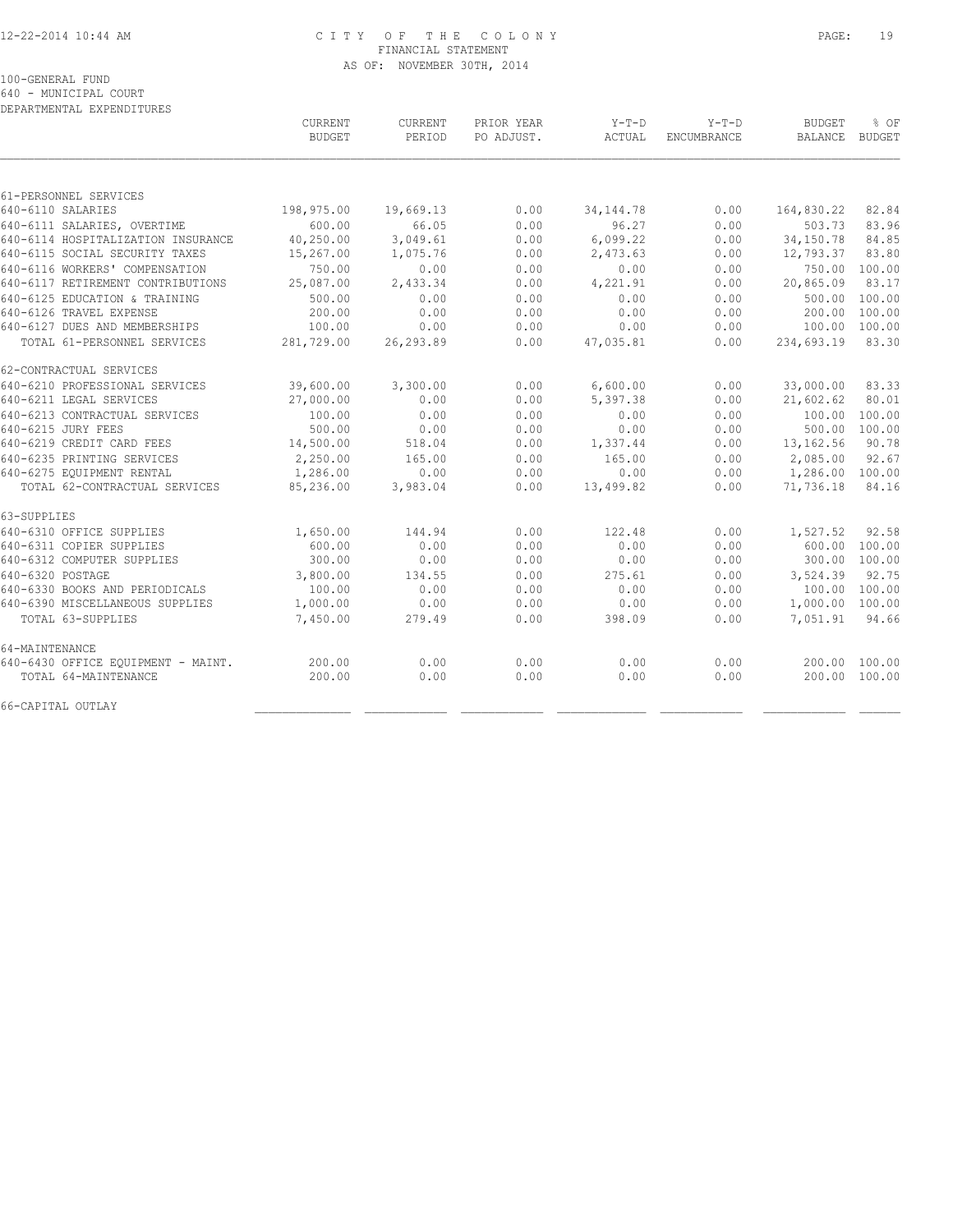# CITY OF THE COLONY PAGE: 20

TOTAL 640 - MUNICIPAL COURT 374,615.00 30,556.42 0.00 60,933.72 0.00 313,681.28 83.73

|                                                                        |                            | FINANCIAL STATEMENT |                          |                 |                      |                          |      |
|------------------------------------------------------------------------|----------------------------|---------------------|--------------------------|-----------------|----------------------|--------------------------|------|
| 100-GENERAL FUND<br>640 - MUNICIPAL COURT<br>DEPARTMENTAL EXPENDITURES | AS OF: NOVEMBER 30TH, 2014 |                     |                          |                 |                      |                          |      |
|                                                                        | CURRENT<br>BUDGET          | CURRENT<br>PERIOD   | PRIOR YEAR<br>PO ADJUST. | Y-T-D<br>ACTUAL | Y-T-D<br>ENCUMBRANCE | BUDGET<br>BALANCE BUDGET | % OF |
| 67-OVERHEAD ALLOCATION                                                 |                            |                     |                          |                 |                      |                          |      |
| 68-SUNDRY CHARGES                                                      |                            |                     |                          |                 |                      |                          |      |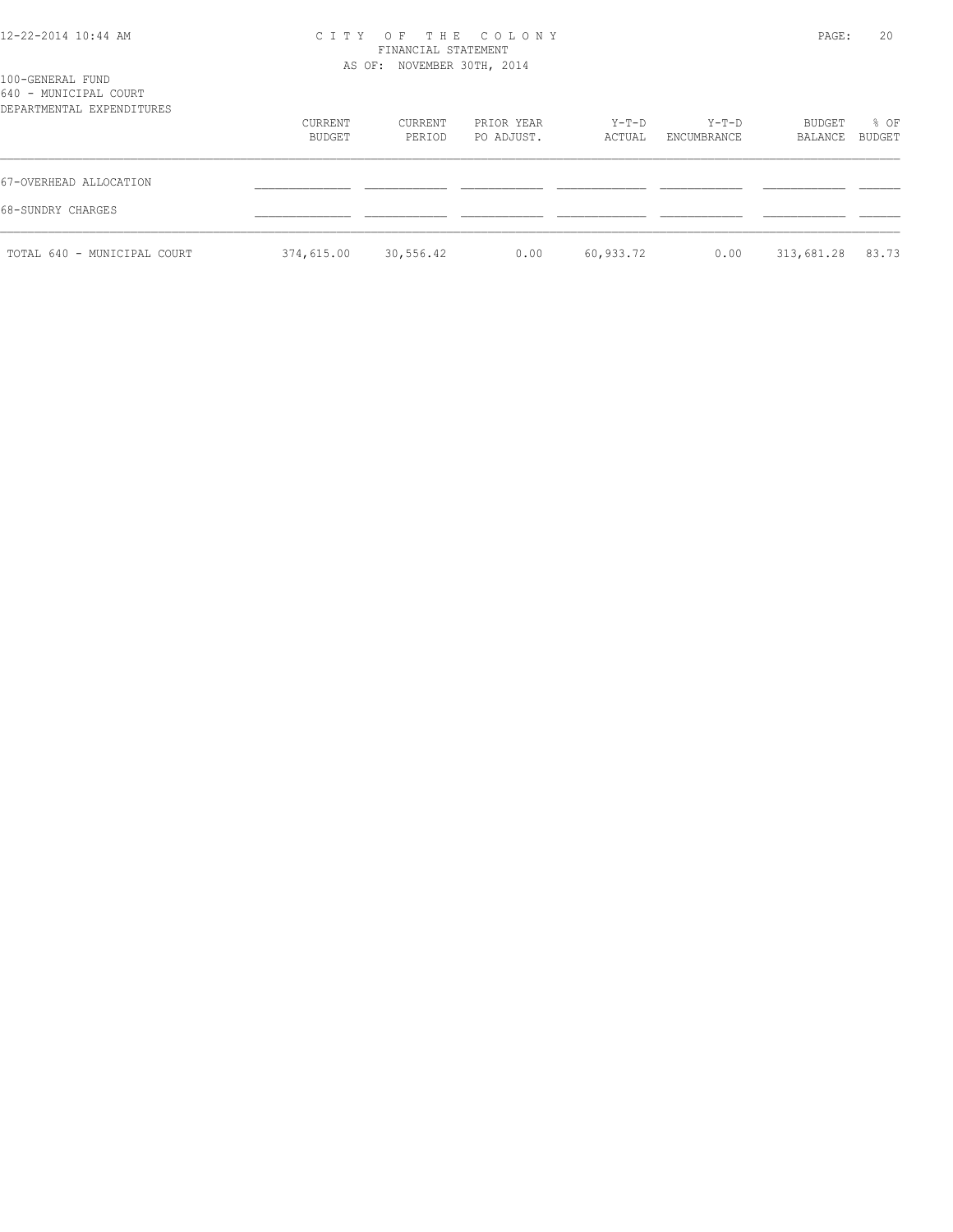# 12-22-2014 10:44 AM C I T Y O F T H E C O L O N Y PAGE: 21 FINANCIAL STATEMENT AS OF: NOVEMBER 30TH, 2014

100-GENERAL FUND

668 - FACILITIES MAINT DEPARTMENTAL EXPENDITURES

|                                                      | CURRENT<br><b>BUDGET</b> | CURRENT<br>PERIOD | PRIOR YEAR<br>PO ADJUST. | $Y-T-D$<br>ACTUAL | $Y-T-D$<br>ENCUMBRANCE | <b>BUDGET</b><br>BALANCE | % OF<br><b>BUDGET</b>  |
|------------------------------------------------------|--------------------------|-------------------|--------------------------|-------------------|------------------------|--------------------------|------------------------|
|                                                      |                          |                   |                          |                   |                        |                          |                        |
| 61-PERSONNEL SERVICES                                |                          |                   |                          |                   |                        |                          |                        |
| 668-6110 SALARIES                                    | 120,621.00               | 11,158.25         | 0.00                     | 20,791.89         | 0.00                   | 99,829.11                | 82.76                  |
| 668-6111 SALARIES, OVERTIME                          | 6,000.00                 | 453.36            | 0.00                     | 1,190.44          | 0.00                   | 4,809.56                 | 80.16                  |
| 668-6114 HOSPITALIZATION INSURANCE                   | 24,150.00                | 1,284.23          | 0.00                     | 2,568.46          | 0.00                   | 21,581.54                | 89.36                  |
| 668-6115 SOCIAL SECURITY TAXES                       | 10,130.00                | 730.79            | 0.00                     | 1,571.69          | 0.00                   | 8,558.31                 | 84.48                  |
| 668-6116 WORKERS' COMPENSATION                       | 2,900.00                 | 0.00              | 0.00                     | 0.00              | 0.00                   | 2,900.00 100.00          |                        |
| 668-6117 RETIREMENT CONTRIBUTIONS                    | 17,182.00                | 1,431.71          | 0.00                     | 2,710.42          | 0.00                   | 14, 471.58               | 84.23                  |
| 668-6118 UNIFORMS<br>668-6125 EDUCATION AND TRAINING | 500.00<br>500.00         | 104.66<br>0.00    | 0.00<br>0.00             | 423.30<br>0.00    | 0.00<br>0.00           | 76.70                    | 15.34<br>500.00 100.00 |
| 668-6126 TRAVEL EXPENSE                              | 300.00                   | 0.00              | 0.00                     | 0.00              | 0.00                   |                          | 300.00 100.00          |
| 668-6127 DUES AND MEMBERSHIPS                        | 200.00                   | 0.00              | 0.00                     | 0.00              | 0.00                   |                          | 200.00 100.00          |
| TOTAL 61-PERSONNEL SERVICES                          | 182,483.00               | 15,163.00         | 0.00                     | 29,256.20         | 0.00                   | 153,226.80               | 83.97                  |
|                                                      |                          |                   |                          |                   |                        |                          |                        |
| 62-CONTRACTUAL SERVICES                              |                          |                   |                          |                   |                        |                          |                        |
| 668-6210 PROFESSIONAL SERVICES                       | 2,000.00                 | 0.00              | 0.00                     | 0.00              | 0.00                   | 2,000.00 100.00          |                        |
| 668-6213 CONTRACTUAL SERVICES                        | 32,000.00                | 0.00              | 0.00                     | 0.00              | 0.00                   | 32,000.00 100.00         |                        |
| 668-6213-PEST CONTROL                                | 0.00                     | 1,175.00          | 0.00                     | 1,787.97          | $0.00$ (               | 1,787.97)                | 0.00                   |
| 668-6244 TELEPHONE SERVICE                           | 1,300.00                 | 73.05             | 0.00                     | 73.05             | 0.00                   | 1,226.95                 | 94.38                  |
| 668-6275 EQUIPMENT RENTAL                            | 500.00                   | 15.77             | 0.00                     | 47.31             | 142.29                 | 310.40                   | 62.08                  |
| TOTAL 62-CONTRACTUAL SERVICES                        | 35,800.00                | 1,263.82          | 0.00                     | 1,908.33          | 142.29                 | 33,749.38                | 94.27                  |
| 63-SUPPLIES                                          |                          |                   |                          |                   |                        |                          |                        |
| 668-6310 OFFICE SUPPLIES                             | 250.00                   | 0.00              | 0.00                     | 8.42              | 0.00                   | 241.58                   | 96.63                  |
| 668-6311 COPIER SUPPLIES                             | 100.00                   | 1.87              | 0.00                     | 1.87              | 38.99                  | 59.14                    | 59.14                  |
| 668-6312 COMPUTER SUPPLIES                           | 250.00                   | 0.00              | 0.00                     | 0.00              | 0.00                   |                          | 250.00 100.00          |
| 668-6313 JANITORIAL SUPPLIES                         | 1,000.00                 | 0.00              | 0.00                     | 368.79            | 0.00                   | 631.21                   | 63.12                  |
| 668-6320 POSTAGE                                     | 100.00                   | 2.15              | 0.00                     | 2.15              | 0.00                   | 97.85                    | 97.85                  |
| 668-6322 SMALL TOOLS                                 | 4,000.00                 | 0.00              | 0.00                     | 0.00              | 0.00                   | 4,000.00 100.00          |                        |
| 668-6340 FUEL AND LUBRICANTS                         | 5,000.00                 | 380.43            | 0.00                     | 380.43            | 0.00                   | 4,619.57                 | 92.39                  |
| 668-6390 MISCELLANEOUS SUPPLIES                      | 6,000.00                 | 0.00              | 0.00                     | 2,810.01          | 0.00                   | 3,189.99                 | 53.17                  |
| TOTAL 63-SUPPLIES                                    | 16,700.00                | 384.45            | 0.00                     | 3,571.67          | 38.99                  | 13,089.34                | 78.38                  |
| 64-MAINTENANCE                                       |                          |                   |                          |                   |                        |                          |                        |
| 668-6410 BUILDING MAINTENANCE                        | 165,000.00               | 0.00              | 0.00                     | 0.00              | 0.00                   | 165,000.00 100.00        |                        |
| 668-6410-BLDG MAINT ANIMAL SHELTER                   | 0.00                     | 46.71             | 0.00                     | 60.51             | 0.00(                  | 60.51)                   | 0.00                   |
| 668-6410-BLDG MAINT AQUATIC PARK                     | 0.00                     | 106.72            | 0.00                     | 106.72            | $0.00$ (               | 106.72)                  | 0.00                   |
| 668-6410-BLDG MAINT ARTS CENTER                      | 0.00                     | 0.00              | 0.00                     | 487.83            | $0.00$ (               | 487.83)                  | 0.00                   |
| 668-6410-BLDG MAINT CITY HALL                        | 0.00                     | 3,941.43          | 0.00                     | 4,039.43          | $0.00$ (               | 4,039.43                 | 0.00                   |
| 668-6410-BLDG MAINT COMMUNITY CENTER                 | 0.00                     | 47.95             | 0.00                     | 323.78            | $0.00$ (               | 323.78                   | 0.00                   |
| 668-6410-BLDG MAINT FACILITIES SHOP                  | 0.00                     | 320.00            | 0.00                     | 530.82            | 0.00(                  | 530.82                   | 0.00                   |
| 668-6410-BLDG MAINT FIRE DEPT                        | 0.00                     | 3,920.53          | 0.00                     | 9,775.19          | $0.00$ (               | 9,775.19                 | 0.00                   |
| 668-6410-BLDG MAINT POLICE DEPT                      | 0.00                     | 1,140.04          | 0.00                     | 1,939.49          | $0.00$ (               | 1, 939.49                | 0.00                   |
|                                                      |                          |                   |                          |                   |                        |                          |                        |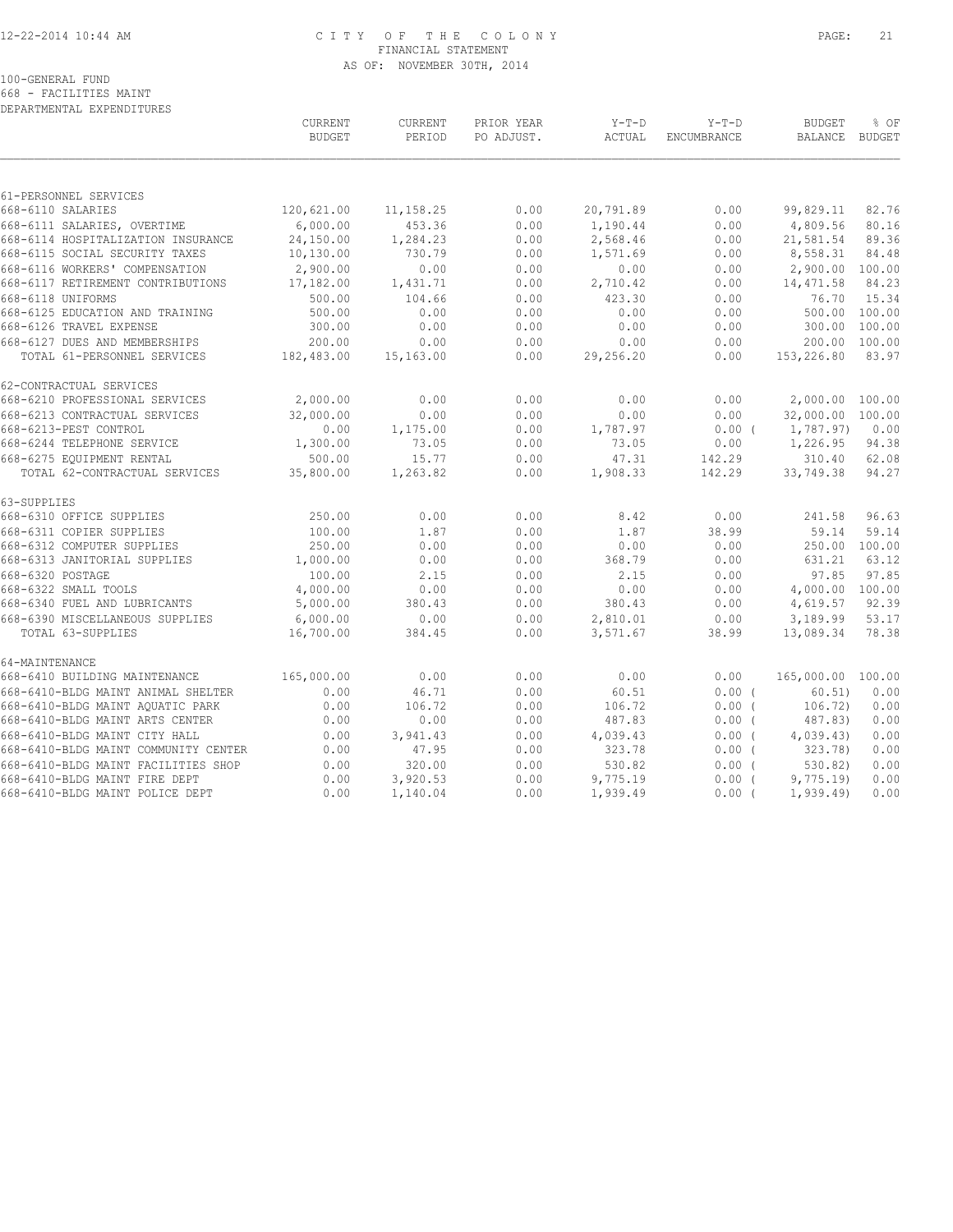### 12-22-2014 10:44 AM C I T Y O F T H E C O L O N Y PAGE: 22 FINANCIAL STATEMENT AS OF: NOVEMBER 30TH, 2014

100-GENERAL FUND

668 - FACILITIES MAINT

| DEPARTMENTAL EXPENDITURES             |               |           |            |           |             |               |               |
|---------------------------------------|---------------|-----------|------------|-----------|-------------|---------------|---------------|
|                                       | CURRENT       | CURRENT   | PRIOR YEAR | $Y-T-D$   | $Y-T-D$     | <b>BUDGET</b> | % OF          |
|                                       | <b>BUDGET</b> | PERIOD    | PO ADJUST. | ACTUAL    | ENCUMBRANCE | BALANCE       | <b>BUDGET</b> |
| 668-6410-BLDG MAINT PW/WD/FLEET       | 0.00          | 30.00     | 0.00       | 43.62     | 0.00(       | 43.62)        | 0.00          |
| 668-6410-BLDG MAINT RECREATION CENTER | 0.00          | 163.51    | 0.00       | 653.51    | $0.00$ (    | 653.51)       | 0.00          |
| 668-6410-BLDG MAINT WASTEWATER        | 0.00          | 0.00      | 0.00       | 379.33    | $0.00$ (    | 379.33)       | 0.00          |
| 668-6410-BLDG MAINT MISCELLANEOUS     | 0.00          | 0.00      | 0.00       | 167.50    | $0.00$ (    | 167.50)       | 0.00          |
| 668-6410-BLDG MAINT FLEET SERVICE     | 0.00          | 0.00      | 0.00       | 2,020.00  | $0.00$ (    | 2,020.00      | 0.00          |
| 668-6423 RIGHT-OF-WAY MAINTENANCE     | 8,000.00      | 0.00      | 0.00       | 0.00      | 0.00        | 8,000.00      | 100.00        |
| 668-6440 VEHICLE MAINTENANCE          | 0.00          | 0.00      | 0.00       | 19.99     | $0.00$ (    | 19.99)        | 0.00          |
| TOTAL 64-MAINTENANCE                  | 173,000.00    | 9,716.89  | 0.00       | 20,547.72 | 0.00        | 152,452.28    | 88.12         |
| 65-NON-CAPITAL                        |               |           |            |           |             |               |               |
| 66-CAPITAL OUTLAY                     |               |           |            |           |             |               |               |
| 67-OVERHEAD ALLOCATION                |               |           |            |           |             |               |               |
| 68-SUNDRY CHARGES                     |               |           |            |           |             |               |               |
| TOTAL 668 - FACILITIES MAINT          | 407,983.00    | 26,528.16 | 0.00       | 55,283.92 | 181.28      | 352,517.80    | 86.41         |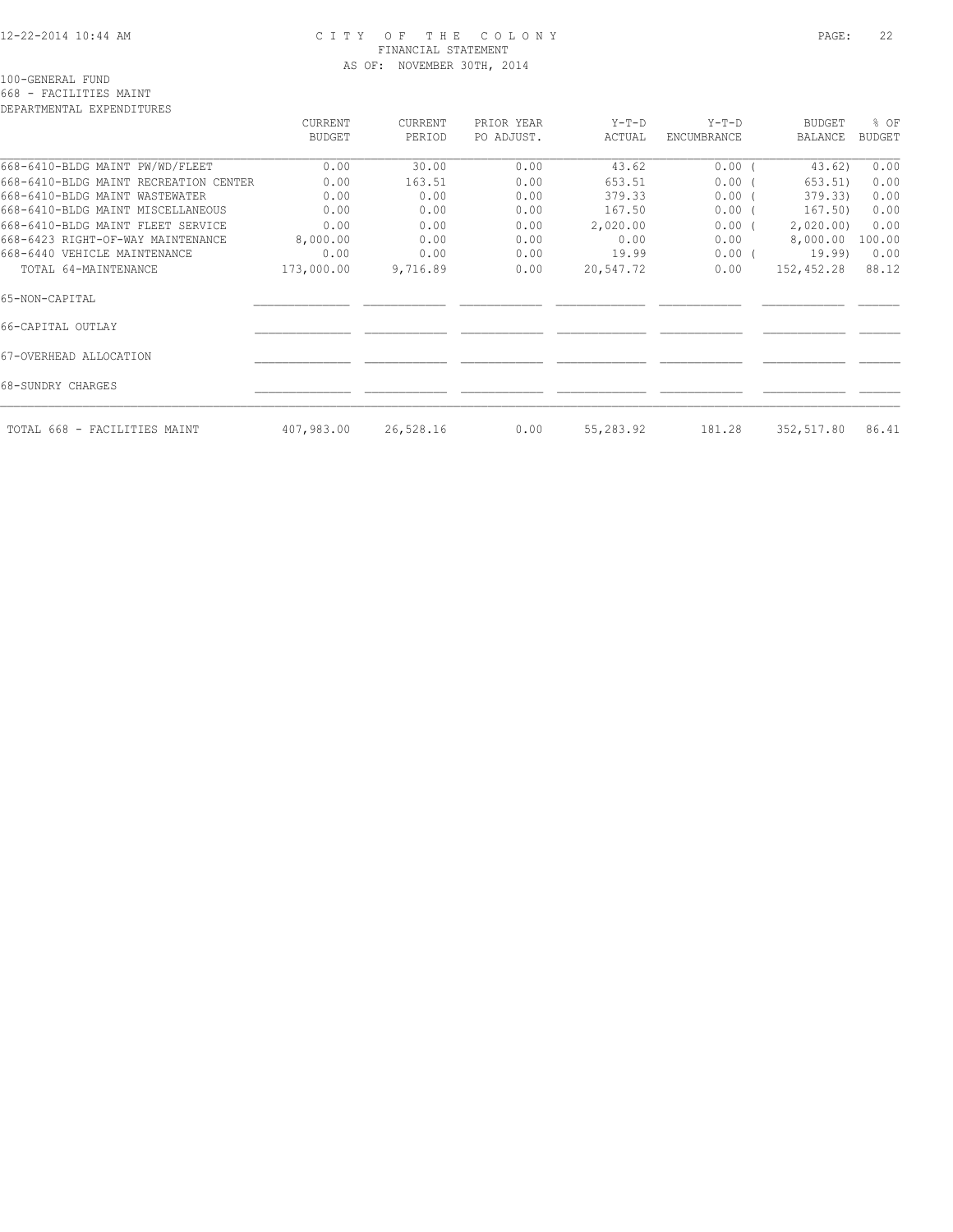### 12-22-2014 10:44 AM C I T Y O F T H E C O L O N Y PAGE: 23 FINANCIAL STATEMENT AS OF: NOVEMBER 30TH, 2014

100-GENERAL FUND

669 - ENGINEERING DEPT

| DEPARTMENTAL EXPENDITURES              |                |            |            |             |                    |                 |         |
|----------------------------------------|----------------|------------|------------|-------------|--------------------|-----------------|---------|
|                                        | <b>CURRENT</b> | CURRENT    | PRIOR YEAR | Y-T-D       | $Y-T-D$            | <b>BUDGET</b>   | % OF    |
|                                        | <b>BUDGET</b>  | PERIOD     | PO ADJUST. | ACTUAL      | <b>ENCUMBRANCE</b> | BALANCE BUDGET  |         |
|                                        |                |            |            |             |                    |                 |         |
| 61-PERSONNEL SERVICES                  |                |            |            |             |                    |                 |         |
| 669-6110 SALARIES                      | 934,563.00     | 78,222.23  | 0.00       | 144, 433.42 | 0.00               | 790,129.58      | 84.55   |
| 669-6110-SALARIES - NFM                | 0.00           | 4,915.99   | 0.00       | 2,702.15    | 0.00(              | 2,702.15        | 0.00    |
| 669-6111 SALARIES, OVERTIME            | 27,000.00      | 3,987.64   | 0.00       | 6,466.65    | 0.00               | 20,533.35       | 76.05   |
| 669-6114 HOSPITALIZATION INSURANCE     | 112,700.00     | 8,757.10   | 0.00       | 16,900.24   | 0.00               | 95,799.76       | 85.00   |
| 669-6115 SOCIAL SECURITY TAXES         | 74,765.00      | 5,351.27   | 0.00       | 11,286.97   | 0.00               | 63,478.03       | 84.90   |
| 669-6115-SOCIAL SECURITY TAXES - NFM   | 0.00           | 353.90     | 0.00       | 675.16      | $0.00$ (           | 675.16          | 0.00    |
| 669-6116 WORKERS' COMPENSATION         | 2,900.00       | 0.00       | 0.00       | 0.00        | 0.00               | 2,900.00 100.00 |         |
| 669-6117 RETIREMENT CONTRIBUTIONS      | 120,868.00     | 10,238.95  | 0.00       | 18,810.90   | 0.00               | 102,057.10      | 84.44   |
| 669-6117-RETIREMENT CONTRIBUTIONS - NF | 0.00           | 606.14     | 0.00       | 1,165.48    | $0.00$ (           | 1, 165.48       | 0.00    |
| 669-6118 UNIFORMS                      | 1,000.00       | 585.60     | 0.00       | 865.86      | 0.00               | 134.14          | 13.41   |
| 669-6120 PRIVATE AUTO ALLOWANCE        | 11,000.00      | 830.76     | 0.00       | 1,661.52    | 0.00               | 9,338.48        | 84.90   |
| 669-6125 EDUCATION & TRAINING          | 3,700.00       | 0.00       | 0.00       | 0.00        | 0.00               | 3,700.00 100.00 |         |
| 669-6126 TRAVEL EXPENSE                | 1,500.00       | 4.13       | 0.00       | 32.13       | 0.00               | 1,467.87        | 97.86   |
| 669-6127 DUES & MEMBERSHIPS            | 4,800.00       | 0.00       | 0.00       | 0.00        | 0.00               | 4,800.00 100.00 |         |
| TOTAL 61-PERSONNEL SERVICES            | 1,294,796.00   | 113,853.71 | 0.00       | 205,000.48  | 0.00               | 1,089,795.52    | 84.17   |
| 62-CONTRACTUAL SERVICES                |                |            |            |             |                    |                 |         |
| 669-6210 PROFESSIONAL SERVICES         | 60,000.00      | 0.00       | 0.00       | 0.00        | $65,000.00$ (      | 5,000.00)       | $8.33-$ |
| 669-6213 CONTRACTUAL SERVICES          | 500.00         | 0.00       | 0.00       | 140.85      | 0.00               | 359.15          | 71.83   |
| 669-6235 PRINTING SERVICES             | 2,000.00       | 27.00      | 0.00       | 27.00       | 0.00               | 1,973.00        | 98.65   |
| 669-6236 ADVERTISING & LEGAL NOTICES   | 500.00         | 0.00       | 0.00       | 0.00        | 0.00               | 500.00 100.00   |         |
| 669-6244 TELEPHONE SERVICE             | 4,500.00       | 334.37     | 0.00       | 334.37      | 0.00               | 4,165.63        | 92.57   |
| 669-6275 EQUIPMENT RENTAL              | 500.00         | 15.77      | 0.00       | 47.31       | 142.29             | 310.40          | 62.08   |
| TOTAL 62-CONTRACTUAL SERVICES          | 68,000.00      | 377.14     | 0.00       | 549.53      | 65, 142.29         | 2,308.18        | 3.39    |
| 63-SUPPLIES                            |                |            |            |             |                    |                 |         |
| 669-6310 OFFICE SUPPLIES               | 2,500.00       | 557.01     | 0.00       | 1,184.86    | 0.00               | 1,315.14        | 52.61   |
| 669-6311 COPIER SUPPLIES               | 4,500.00       | 1.87       | 0.00       | 1.87        | 38.99              | 4,459.14        | 99.09   |
| 669-6312 COMPUTER SUPPLIES             | 1,000.00       | 0.00       | 0.00       | 0.00        | 0.00               | 1,000.00        | 100.00  |
| 669-6320 POSTAGE                       | 500.00         | 41.56      | 0.00       | 91.80       | 0.00               | 408.20          | 81.64   |
| 669-6322 SMALL TOOLS                   | 500.00         | 225.52     | 0.00       | 266.90      | 0.00               | 233.10          | 46.62   |
| 669-6330 BOOKS & PERIODICALS           | 400.00         | 0.00       | 0.00       | 0.00        | 0.00               | 400.00 100.00   |         |
| 669-6340 FUEL AND LUBRICANTS           | 12,500.00      | 1,115.88   | 0.00       | 1,115.88    | 0.00               | 11,384.12       | 91.07   |
| 669-6390 MISCELLANEOUS SUPPLIES        | 500.00         | 0.00       | 0.00       | 50.50       | 0.00               | 449.50          | 89.90   |
| TOTAL 63-SUPPLIES                      | 22,400.00      | 1,941.84   | 0.00       | 2,711.81    | 38.99              | 19,649.20       | 87.72   |
|                                        |                |            |            |             |                    |                 |         |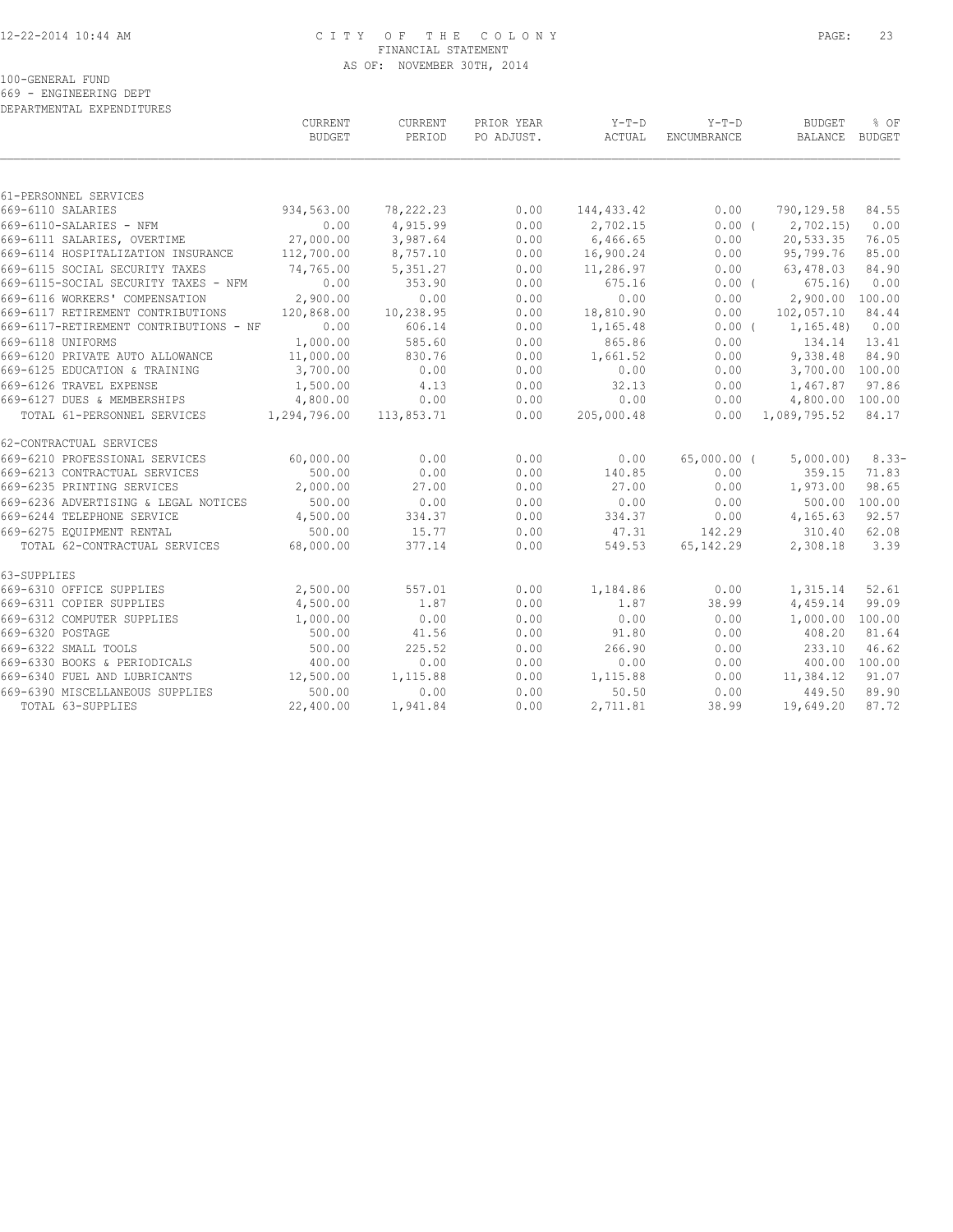### 12-22-2014 10:44 AM C I T Y O F T H E C O L O N Y PAGE: 24 FINANCIAL STATEMENT AS OF: NOVEMBER 30TH, 2014

100-GENERAL FUND

669 - ENGINEERING DEPT

| DEPARTMENTAL EXPENDITURES    |                          |                   |                          |                   |                      |                                 |                       |
|------------------------------|--------------------------|-------------------|--------------------------|-------------------|----------------------|---------------------------------|-----------------------|
|                              | CURRENT<br><b>BUDGET</b> | CURRENT<br>PERIOD | PRIOR YEAR<br>PO ADJUST. | $Y-T-D$<br>ACTUAL | Y-T-D<br>ENCUMBRANCE | <b>BUDGET</b><br><b>BALANCE</b> | % OF<br><b>BUDGET</b> |
| 64-MAINTENANCE               |                          |                   |                          |                   |                      |                                 |                       |
| 669-6431 MAINTENANCE - GIS   | 5,500.00                 | 0.00              | 0.00                     | 0.00              | 0.00                 | 5,500.00                        | 100.00                |
| 669-6440 VEHICLE MAINTENANCE | 200.00                   | 13.99             | 0.00                     | 13.99             | 0.00                 | 186.01                          | 93.01                 |
| TOTAL 64-MAINTENANCE         | 5,700.00                 | 13.99             | 0.00                     | 13.99             | 0.00                 | 5,686.01                        | 99.75                 |
| 65-NON-CAPITAL               |                          |                   |                          |                   |                      |                                 |                       |
| 66-CAPITAL OUTLAY            |                          |                   |                          |                   |                      |                                 |                       |
| 67-OVERHEAD ALLOCATION       |                          |                   |                          |                   |                      |                                 |                       |
| TOTAL 669 - ENGINEERING DEPT | 1,390,896.00             | 116,186.68        | 0.00                     | 208, 275.81       | 65,181.28            | 1,117,438.91                    | 80.34                 |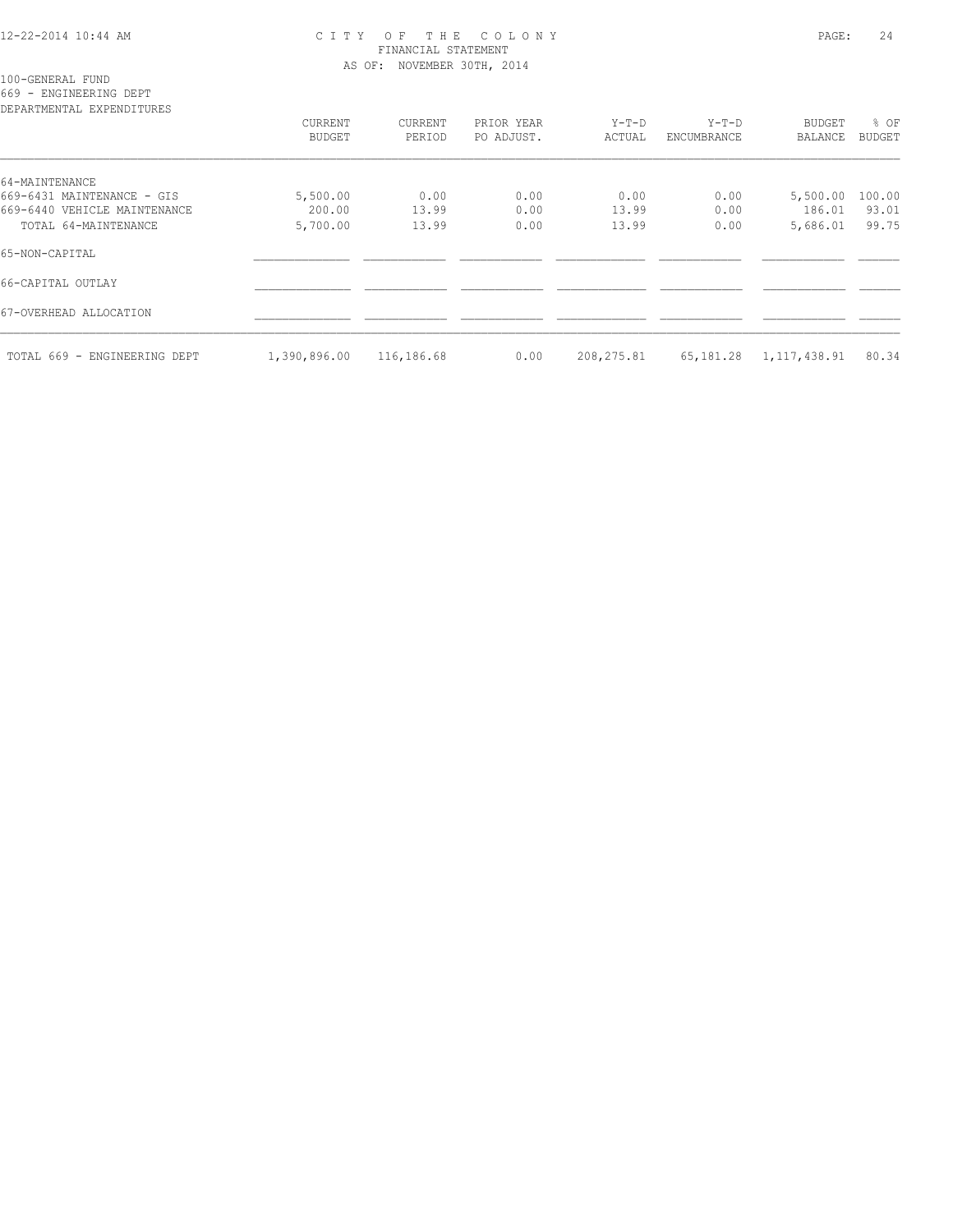### 12-22-2014 10:44 AM C I T Y O F T H E C O L O N Y PAGE: 25 FINANCIAL STATEMENT AS OF: NOVEMBER 30TH, 2014

100-GENERAL FUND

670 - FIRE DEPARTMENT DEPARTMENTAL EXPENDITURES

|                                                               | CURRENT<br><b>BUDGET</b> | CURRENT<br>PERIOD  | PRIOR YEAR<br>PO ADJUST. | $Y-T-D$<br>ACTUAL  | $Y-T-D$<br>ENCUMBRANCE | <b>BUDGET</b><br>BALANCE | % OF<br><b>BUDGET</b> |
|---------------------------------------------------------------|--------------------------|--------------------|--------------------------|--------------------|------------------------|--------------------------|-----------------------|
| 61-PERSONNEL SERVICES                                         |                          |                    |                          |                    |                        |                          |                       |
| 670-6110 SALARIES                                             | 3,584,484.00             | 338,689.80         | 0.00                     | 609,401.81         | 0.00                   | 2,975,082.19             | 83.00                 |
| 670-6111 SALARIES, OVERTIME                                   | 280,000.00               | 36,404.70          | 0.00                     | 57,967.46          | 0.00                   | 222,032.54               | 79.30                 |
| 670-6114 HOSPITALIZATION INSURANCE                            | 426,650.00               | 31,871.90          | 0.00                     | 64, 371.94         | 0.00                   | 362,278.06               | 84.91                 |
| 670-6115 SOCIAL SECURITY TAXES                                | 309,800.00               | 22,860.84          | 0.00                     | 48,732.05          | 0.00                   | 261,067.95               | 84.27                 |
| 670-6116 WORKERS' COMPENSATION                                | 53,332.00                | 0.00               | 0.00                     | 0.00               | 0.00                   | 53,332.00                | 100.00                |
| 670-6117 RETIREMENT CONTRIBUTIONS                             | 485,770.00               | 46,251.92          | 0.00                     | 82,289.41          | 0.00                   | 403,480.59               | 83.06                 |
| 670-6118 UNIFORMS                                             | 20,400.00                | 1,436.93           | 0.00                     | 3,767.34           | 0.00                   | 16,632.66                | 81.53                 |
| 670-6119 MEDICAL EXPENSES                                     | 1,000.00                 | 250.00             | 0.00                     | 250.00             | 0.00                   | 750.00                   | 75.00                 |
| 670-6120 BUNKER GEAR                                          | 35,000.00                | 13,806.62          | 0.00                     | 14, 177. 11        | 0.00                   | 20,822.89                | 59.49                 |
| 670-6125 EDUCATION & TRAINING                                 | 7,000.00                 | 600.00             | 0.00                     | 3,240.00           | 0.00                   | 3,760.00                 | 53.71                 |
| 670-6125-TRAINING COUNCIL                                     | 10,000.00                | 1,200.00           | 0.00                     | 1,375.83           | 0.00                   | 8,624.17                 | 86.24                 |
| 670-6126 TRAVEL EXPENSE                                       | 6,000.00                 | 3,281.15           | 0.00                     | 3,857.15           | 0.00                   | 2,142.85                 | 35.71                 |
| 670-6127 DUES AND MEMBERSHIPS                                 | 9,000.00                 | 5,250.70           | 0.00                     | 6,416.20           | 0.00                   | 2,583.80                 | 28.71                 |
| TOTAL 61-PERSONNEL SERVICES                                   | 5,228,436.00             | 501,904.56         | 0.00                     | 895,846.30         | 0.00                   | 4,332,589.70             | 82.87                 |
| 62-CONTRACTUAL SERVICES                                       |                          |                    |                          |                    |                        |                          |                       |
| 670-6210 PROFESSIONAL SERVICES                                | 36,000.00                | 0.00               | 0.00                     | 72,000.00          | $0.00$ (               | 36,000.00) 100.00-       |                       |
| 670-6213 CONTRACTUAL SERVICES                                 | 37,934.00                | 18,904.96          | 0.00(                    | 10,756.16          | 0.00                   | 48,690.16 128.35         |                       |
| 670-6235 PRINTING SERVICES                                    | 600.00                   | 0.00               | 0.00                     | 129.00             | 0.00                   | 471.00                   | 78.50                 |
| 670-6244 TELEPHONE SERVICE                                    | 10,000.00                | 556.34             | 0.00                     | 1,468.08           | 0.00                   | 8,531.92                 | 85.32                 |
| 670-6275 EQUIPMENT RENTAL                                     | 7,000.00                 | 741.23             | 0.00                     | 901.64             | 1,604.10               | 4,494.26                 | 64.20                 |
| TOTAL 62-CONTRACTUAL SERVICES                                 | 91,534.00                | 20,202.53          | 0.00                     | 63,742.56          | 1,604.10               | 26,187.34                | 28.61                 |
| 63-SUPPLIES                                                   |                          |                    |                          |                    |                        |                          |                       |
| 670-6310 OFFICE SUPPLIES                                      | 2,000.00                 | 65.96              | 0.00                     | 294.74             | 0.00                   | 1,705.26                 | 85.26                 |
| 670-6311 COPIER SUPPLIES                                      | 900.00                   | 133.61             | 0.00                     | 160.38             | $1,899.67$ (           | 1,160.05) 128.89-        |                       |
| 670-6312 COMPUTER SUPPLIES                                    | 3,000.00                 | 197.35             | 0.00                     | 275.93             | 0.00                   | 2,724.07                 | 90.80                 |
| 670-6313 JANITORIAL SUPPLIES                                  | 5,000.00                 | 878.57             | 0.00                     | 878.57             | 0.00                   | 4,121.43                 | 82.43                 |
| 670-6320 POSTAGE                                              | 600.00                   | 184.11             | 0.00                     | 297.26             | 0.00                   | 302.74                   | 50.46                 |
| 670-6322 SMALL TOOLS                                          | 3,000.00                 | 232.23             | 0.00                     | 433.20             | 0.00                   | 2,566.80                 | 85.56                 |
| 670-6330 BOOKS AND PERIODICALS                                | 1,000.00                 | 0.00               | 0.00                     | 30.00              | 0.00                   | 970.00                   | 97.00                 |
| 670-6340 FUEL AND LUBRICANTS<br>670-6340-FUEL AND LUBR - FIRE | 13,000.00<br>0.00        | 850.35<br>4,203.68 | 0.00<br>0.00             | 850.35<br>4,247.87 | 0.00<br>$0.00$ (       | 12,149.65<br>4,247.87)   | 93.46<br>0.00         |
| 670-6345 CHEMICALS                                            | 1,500.00                 | 0.00               | 0.00                     | 0.00               | 0.00                   | 1,500.00 100.00          |                       |
| 670-6346 COMPRESSED GASSES                                    | 4,000.00                 | 409.36             | 0.00                     | 634.36             | 0.00                   | 3,365.64                 | 84.14                 |
| 670-6360 MEDICAL SUPPLIES                                     | 35,000.00                | 8,948.66           | 0.00                     | 22,856.04          | 0.00                   | 12, 143.96               | 34.70                 |
| 670-6390 MISCELLANEOUS SUPPLIES                               | 9,000.00                 | 983.90             | 0.00                     | 1,517.48           | 0.00                   | 7,482.52                 | 83.14                 |
| 670-6393 INVESTIGATIVE SUPPLIES                               | 200.00                   | 0.00               | 0.00                     | 0.00               | 0.00                   | 200.00                   | 100.00                |
| 670-6394 TACTICAL SUPPLIES                                    | 350.00                   | 0.00               | 0.00                     | 0.00               | 0.00                   | 350.00                   | 100.00                |
| TOTAL 63-SUPPLIES                                             | 78,550.00                | 17,087.78          | 0.00                     | 32,476.18          | 1,899.67               | 44, 174. 15              | 56.24                 |
|                                                               |                          |                    |                          |                    |                        |                          |                       |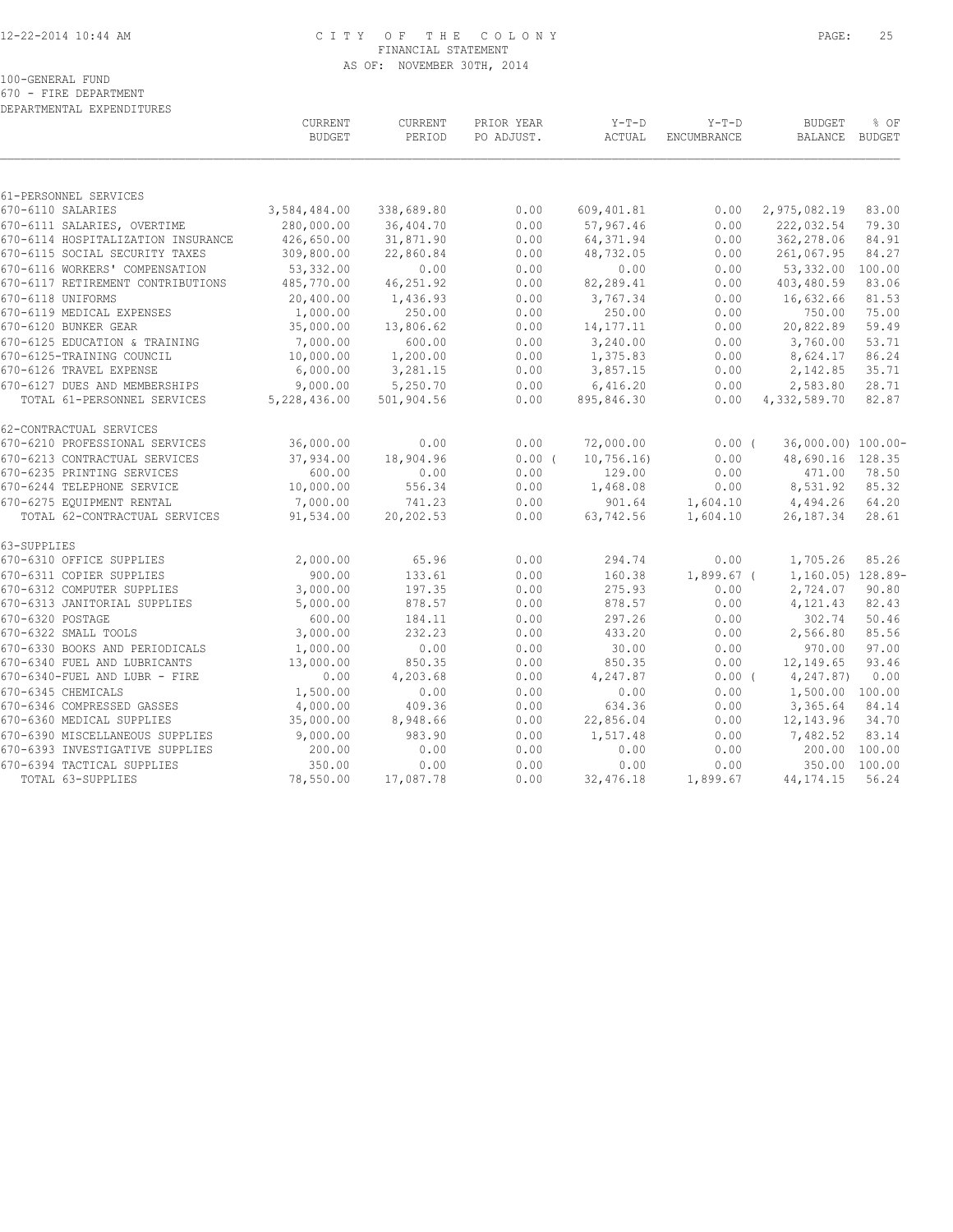### 12-22-2014 10:44 AM C I T Y O F T H E C O L O N Y PAGE: 26 FINANCIAL STATEMENT AS OF: NOVEMBER 30TH, 2014

100-GENERAL FUND

670 - FIRE DEPARTMENT

| DEPARTMENTAL EXPENDITURES          | CURRENT<br>BUDGET | CURRENT<br>PERIOD | PRIOR YEAR<br>PO ADJUST. | $Y-T-D$<br>ACTUAL | $Y-T-D$<br>ENCUMBRANCE | <b>BUDGET</b><br><b>BALANCE</b> | % OF<br><b>BUDGET</b> |
|------------------------------------|-------------------|-------------------|--------------------------|-------------------|------------------------|---------------------------------|-----------------------|
| 64-MAINTENANCE                     |                   |                   |                          |                   |                        |                                 |                       |
| 670-6410 BUILDING MAINTENANCE      | 5,000.00          | 29.97             | 0.00                     | 75.22             | 0.00                   | 4,924.78                        | 98.50                 |
| 670-6430 OFFICE EQUIPMENT - MAINT. | 100.00            | 0.00              | 0.00                     | 0.00              | 0.00                   | 100.00                          | 100.00                |
| 670-6440-VEHICLE MAINT - FIRE      | 0.00              | 1,106.59          | 0.00                     | 3,272.73          | $0.00$ (               | 3, 272, 73)                     | 0.00                  |
| 670-6445 RADIO MAINTENANCE         | 7,000.00          | 0.00              | 0.00                     | 5,940.00          | 0.00                   | 1,060.00                        | 15.14                 |
| 670-6470 OTHER EOUIPMENT - MAINT.  | 16,000.00         | 3,470.99          | 0.00                     | 4,255.49          | 0.00                   | 11,744.51                       | 73.40                 |
| TOTAL 64-MAINTENANCE               | 28,100.00         | 4,607.55          | 0.00                     | 13,543.44         | 0.00                   | 14,556.56                       | 51.80                 |
| 65-NON-CAPITAL                     |                   |                   |                          |                   |                        |                                 |                       |
| 66-CAPITAL OUTLAY                  |                   |                   |                          |                   |                        |                                 |                       |
| 67-OVERHEAD ALLOCATION             |                   |                   |                          |                   |                        |                                 |                       |
| 68-SUNDRY CHARGES                  |                   |                   |                          |                   |                        |                                 |                       |
| TOTAL 670 - FIRE DEPARTMENT        | 5,426,620.00      | 543,802.42        | 0.00                     | 1,005,608.48      | 3,503.77               | 4, 417, 507.75                  | 81.40                 |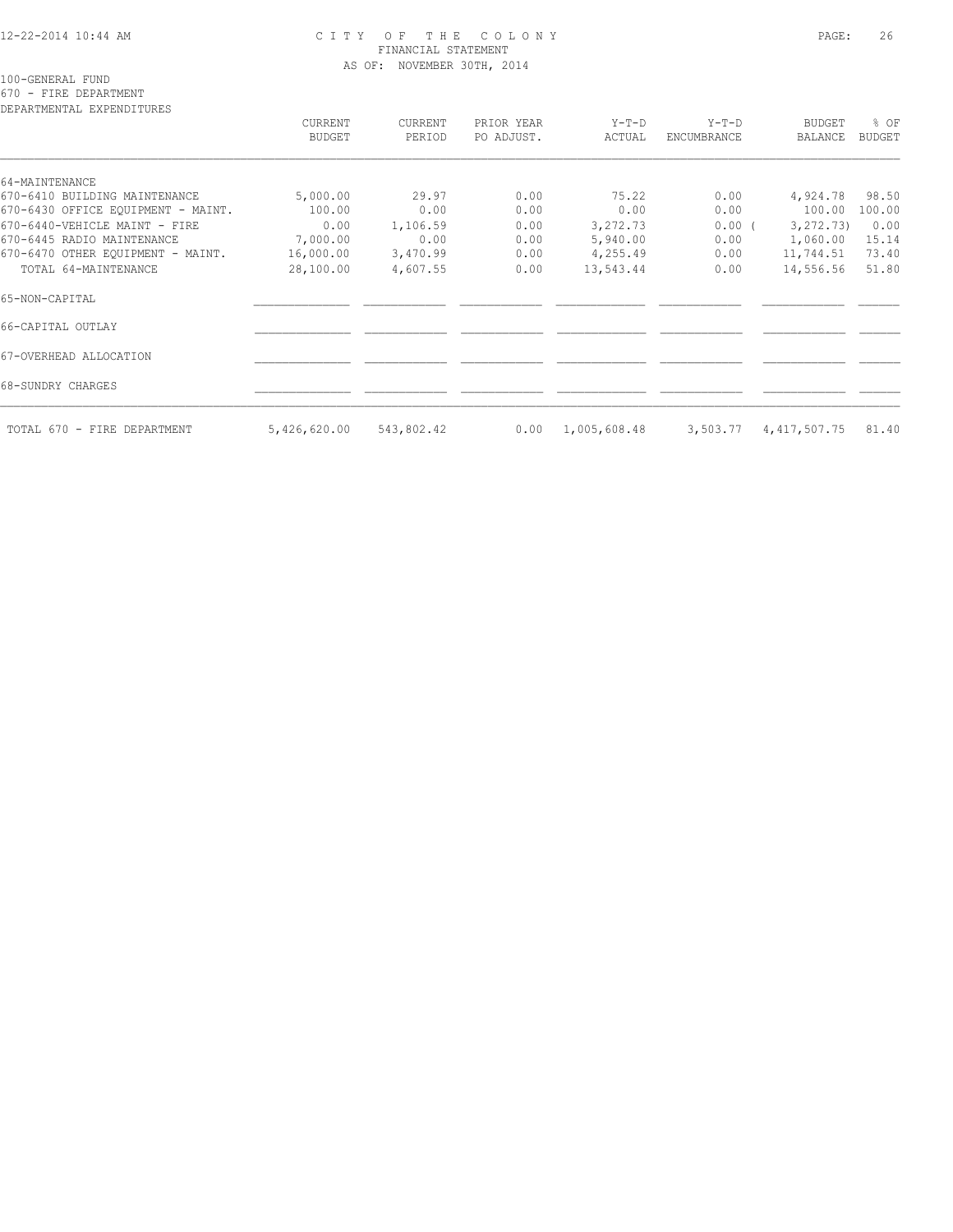## 12-22-2014 10:44 AM C I T Y O F T H E C O L O N Y PAGE: 27 FINANCIAL STATEMENT AS OF: NOVEMBER 30TH, 2014

100-GENERAL FUND

675 - POLICE DEPARTMENT

| DEPARTMENTAL EXPENDITURES                              | CURRENT              | <b>CURRENT</b>   | PRIOR YEAR   | $Y-T-D$            | $Y-T-D$<br><b>BUDGET</b> |                      | % OF           |
|--------------------------------------------------------|----------------------|------------------|--------------|--------------------|--------------------------|----------------------|----------------|
|                                                        | <b>BUDGET</b>        | PERIOD           | PO ADJUST.   | ACTUAL             | ENCUMBRANCE              | <b>BALANCE</b>       | <b>BUDGET</b>  |
| 61-PERSONNEL SERVICES                                  |                      |                  |              |                    |                          |                      |                |
| 675-6110 SALARIES                                      | 4,834,125.00         | 446,891.24       | 0.00         | 803,528.83         | 0.00                     | 4,030,596.17         | 83.38          |
| 675-6111 SALARIES, OVERTIME                            | 105,000.00           | 24,781.37        | 0.00         | 41,381.40          | 0.00                     | 63,618.60            | 60.59          |
| 675-6112 PART-TIME, TEMPORARY                          | 138,100.00           | 12,923.77        | 0.00         | 24,992.58          | 0.00                     | 113,107.42           | 81.90          |
| 675-6114 HOSPITALIZATION INSURANCE                     | 676,215.00           | 45,720.46        | 0.00         | 90,832.27          | 0.00                     | 585, 382.73          | 86.57          |
| 675-6115 SOCIAL SECURITY TAXES                         | 406,178.00           | 29,776.68        | 0.00         | 64, 355.37         | 0.00                     | 341,822.63           | 84.16          |
| 675-6116 WORKERS' COMPENSATION                         | 75,000.00            | 0.00             | 0.00         | 0.00               | 0.00                     | 75,000.00            | 100.00         |
| 675-6117 RETIREMENT CONTRIBUTIONS                      | 621, 352.00          | 58,287.07        | 0.00         | 104,535.56         | 0.00                     | 516,816.44           | 83.18          |
| 675-6118 UNIFORMS                                      | 50,400.00            | 498.40           | 0.00         | 2,658.28           | 32, 417.65               | 15,324.07            | 30.40          |
| 675-6119 MEDICAL EXPENSE                               | 5,100.00             | 0.00             | $0.00$ (     | 206.00             | 0.00                     | 5,306.00             | 104.04         |
| 675-6120 PRIVATE CAR ALLOWANCE                         | 15,400.00            | 1,052.28         | 0.00         | 2,104.56           | 0.00                     | 13,295.44            | 86.33          |
| 675-6125 EDUCATION & TRAINING                          | 16,000.00            | 765.98           | 0.00         | 2,445.98           | 0.00                     | 13,554.02            | 84.71          |
| 675-6126 TRAVEL EXPENSE                                | 8,500.00             | 3,630.76         | 0.00         | 5,430.44           | 0.00                     | 3,069.56             | 36.11          |
| 675-6127 DUES AND MEMBERSHIPS                          | 1,500.00             | 50.00            | 0.00         | 226.00             | 0.00                     | 1,274.00             | 84.93          |
| TOTAL 61-PERSONNEL SERVICES                            | 6,952,870.00         | 624,378.01       | 0.00         | 1, 142, 285. 27    | 32, 417.65               | 5,778,167.08         | 83.10          |
| 62-CONTRACTUAL SERVICES                                |                      |                  |              |                    |                          |                      |                |
| 675-6210 PROFESSIONAL SERVICES                         | 4,000.00             | 478.00           | 0.00         | 578.00             | 0.00                     | 3,422.00             | 85.55          |
| 675-6213 CONTRACTUAL SERVICES                          | 48,800.00            | 25,701.20        | 0.00         | 25,701.20          | 0.00                     | 23,098.80            | 47.33          |
| 675-6219 CREDIT CARD FEES                              | 750.00               | 35.71            | 0.00         | 91.26              | 0.00                     | 658.74               | 87.83          |
| 675-6235 PRINTING EXPENSES                             | 3,000.00             | 561.70           | 0.00         | 782.80             | 0.00                     | 2,217.20             | 73.91          |
| 675-6236 ADVERTISING AND LEGAL NOTICES                 | 100.00               | 0.00             | 0.00         | 0.00               | 0.00                     | 100.00               | 100.00         |
| 675-6244 TELEPHONE SERVICE                             | 8,000.00             | 58.29            | 0.00         | 498.69             | 0.00                     | 7,501.31             | 93.77          |
| 675-6275 EQUIPMENT RENTAL                              | 9,000.00             | 698.00           | 0.00         | 1,858.00           | 5,220.00                 | 1,922.00             | 21.36          |
| TOTAL 62-CONTRACTUAL SERVICES                          | 73,650.00            | 27,532.90        | 0.00         | 29,509.95          | 5,220.00                 | 38,920.05            | 52.84          |
| 63-SUPPLIES                                            |                      |                  |              |                    |                          |                      |                |
| 675-6310 OFFICE SUPPLIES                               | 4,300.00             | 397.46           | 0.00         | 1,310.41           | 0.00                     | 2,989.59             | 69.53          |
| 675-6311 COPIER SUPPLIES<br>675-6312 COMPUTER SUPPLIES | 5,900.00             | 446.27<br>113.72 | 0.00<br>0.00 | 1,258.62<br>583.51 | 1,981.30<br>0.00         | 2,660.08             | 45.09<br>87.03 |
| 675-6313 JANITORIAL SUPPLIES                           | 4,500.00<br>1,800.00 | 262.28           | 0.00         | 354.57             | 0.00                     | 3,916.49<br>1,445.43 | 80.30          |
| 675-6320 POSTAGE                                       |                      | 363.40           | 0.00         | 720.06             | 0.00                     | 2,879.94             | 80.00          |
| 675-6322 SMALL TOOLS                                   | 3,600.00<br>150.00   | 0.00             | 0.00         | 0.00               | 0.00                     | 150.00               | 100.00         |
| 675-6330 BOOKS AND PERIODICALS                         | 800.00               | 0.00             | 0.00         | 0.00               | 0.00                     | 800.00               | 100.00         |
| 675-6331 PUBLIC EDUCATION MATERIAL                     | 4,200.00             | 0.00             | 0.00         | 0.00               | 0.00                     | 4,200.00             | 100.00         |
| 675-6335 AWARDS                                        | 900.00               | 0.00             | 0.00         | 0.00               | 0.00                     |                      | 900.00 100.00  |
| 675-6340 FUEL AND LUBRICANTS                           | 140,000.00           | 12, 125.75       | 0.00         | 12, 125.75         | 0.00                     | 127,874.25           | 91.34          |
| 675-6350 ANIMAL SUPPLIES                               | 4,350.00             | 295.76           | 0.00         | 326.66             | 0.00                     | 4,023.34             | 92.49          |
| 675-6360 MEDICAL SUPPLIES                              | 1,300.00             | 0.00             | 0.00         | 0.00               | 0.00                     | 1,300.00 100.00      |                |
| 675-6390 MISCELLANEOUS SUPPLIES                        | 7,450.00             | 2,099.14         | 0.00         | 2,721.52           | 0.00                     | 4,728.48             | 63.47          |
| 675-6391 INMATE FOOD                                   | 3,700.00             | 540.76           | 0.00         | 540.76             | 0.00                     | 3,159.24             | 85.38          |
| 675-6392 JAIL SUPPLIES                                 | 2,400.00             | 8.52             | 0.00         | 178.52             | 0.00                     | 2,221.48             | 92.56          |
|                                                        |                      |                  |              |                    |                          |                      |                |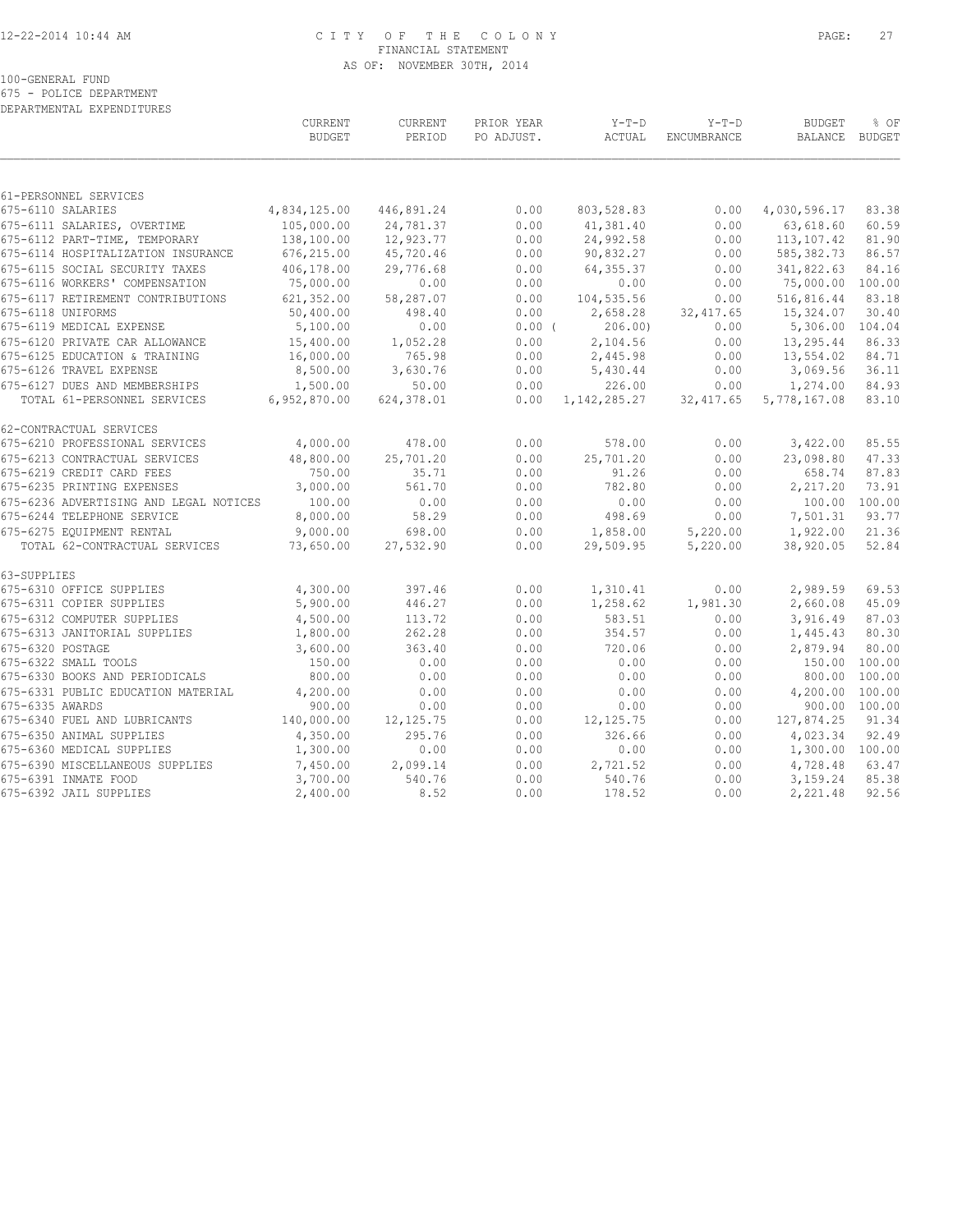### 12-22-2014 10:44 AM C I T Y O F T H E C O L O N Y PAGE: 28 FINANCIAL STATEMENT AS OF: NOVEMBER 30TH, 2014

|  |  |  | 100-GENERAL FUND |  |  |
|--|--|--|------------------|--|--|
|--|--|--|------------------|--|--|

675 - POLICE DEPARTMENT

DEPARTMENTAL EXPENDITURES

|                                    | CURRENT<br>BUDGET | CURRENT<br>PERIOD | PRIOR YEAR<br>PO ADJUST. | $Y-T-D$<br>ACTUAL | $Y-T-D$<br>ENCUMBRANCE | <b>BUDGET</b><br><b>BALANCE</b> | % OF<br><b>BUDGET</b> |
|------------------------------------|-------------------|-------------------|--------------------------|-------------------|------------------------|---------------------------------|-----------------------|
| 675-6393 INVESTIGATIVE SUPPLIES    | 2,500.00          | 231.19            | 0.00                     | 707.42            | 0.00                   | 1,792.58                        | 71.70                 |
| 675-6394 TACTICAL SUPPLIES         | 9,450.00          | 0.00              | 0.00                     | 0.00              | 0.00                   | 9,450.00                        | 100.00                |
| TOTAL 63-SUPPLIES                  | 197,300.00        | 16,884.25         | 0.00                     | 20,827.80         | 1,981.30               | 174,490.90                      | 88.44                 |
| 64-MAINTENANCE                     |                   |                   |                          |                   |                        |                                 |                       |
| 675-6410 BUILDING MAINTENANCE      | 1,500.00          | 168.42            | 0.00                     | 214.42            | 0.00                   | 1,285.58                        | 85.71                 |
| 675-6430 OFFICE EQUIPMENT - MAINT. | 800.00            | 0.00              | 0.00                     | 0.00              | 0.00                   | 800.00                          | 100.00                |
| 675-6431 MAINTENANCE - GIS         | 5,000.00          | 0.00              | 0.00                     | 0.00              | 0.00                   | 5,000.00                        | 100.00                |
| 675-6440 VEHICLE MAINTENANCE       | 1,200.00          | 32.56             | 0.00                     | 161.32            | 0.00                   | 1,038.68                        | 86.56                 |
| 675-6445 RADIO MAINTENANCE         | 12,400.00         | 7,200.00          | 0.00                     | 7,200.00          | 0.00                   | 5,200.00                        | 41.94                 |
| 675-6470 OTHER EOUIPMENT - MAINT.  | 131,000.00        | 1,293.75          | 0.00                     | 113,536.75        | 0.00                   | 17,463.25                       | 13.33                 |
| TOTAL 64-MAINTENANCE               | 151,900.00        | 8,694.73          | 0.00                     | 121, 112.49       | 0.00                   | 30,787.51                       | 20.27                 |
| 65-NON-CAPITAL                     |                   |                   |                          |                   |                        |                                 |                       |
| 66-CAPITAL OUTLAY                  |                   |                   |                          |                   |                        |                                 |                       |
| 67-OVERHEAD ALLOCATION             |                   |                   |                          |                   |                        |                                 |                       |
| 68-SUNDRY CHARGES                  |                   |                   |                          |                   |                        |                                 |                       |
| 675-6835 SPECIAL INVESTIGATIONS    | 1,500.00          | 0.00              | 0.00                     | 0.00              | 0.00                   | 1,500.00 100.00                 |                       |
| TOTAL 68-SUNDRY CHARGES            | 1,500.00          | 0.00              | 0.00                     | 0.00              | 0.00                   | 1,500.00 100.00                 |                       |
| TOTAL 675 - POLICE DEPARTMENT      | 7,377,220.00      | 677,489.89        | 0.00                     | 1, 313, 735.51    | 39,618.95              | 6,023,865.54                    | 81.65                 |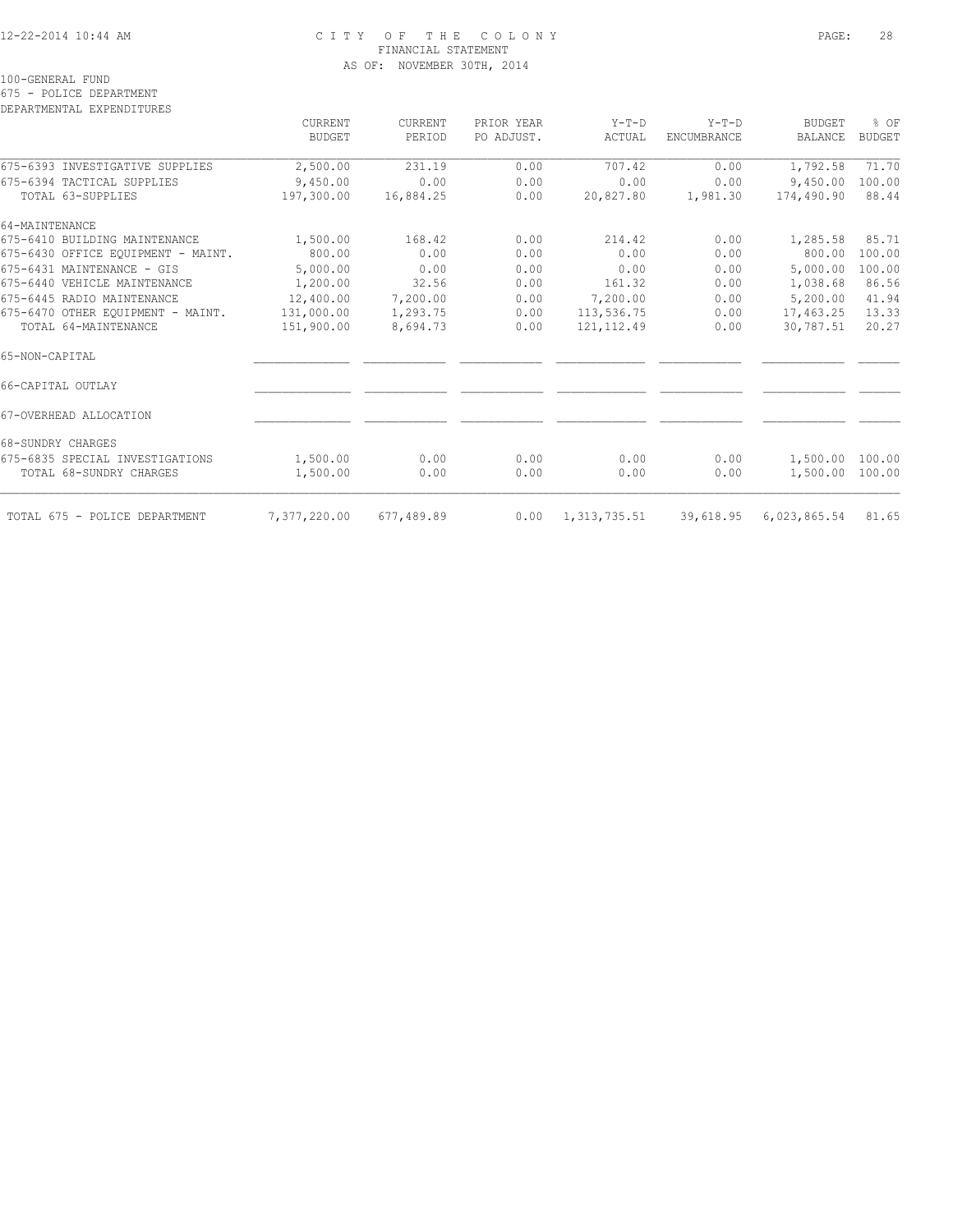# 12-22-2014 10:44 AM C I T Y O F T H E C O L O N Y PAGE: 29 FINANCIAL STATEMENT AS OF: NOVEMBER 30TH, 2014

100-GENERAL FUND

680 - LIBRARY DEPARTMENTAL EXPENDITURES

|                                     | CURRENT<br><b>BUDGET</b> | CURRENT<br>PERIOD | PRIOR YEAR<br>PO ADJUST. | $Y-T-D$<br>ACTUAL | $Y-T-D$<br>ENCUMBRANCE | <b>BUDGET</b><br>BALANCE BUDGET | % OF          |
|-------------------------------------|--------------------------|-------------------|--------------------------|-------------------|------------------------|---------------------------------|---------------|
|                                     |                          |                   |                          |                   |                        |                                 |               |
| 61-PERSONNEL SERVICES               |                          |                   |                          |                   |                        |                                 |               |
| 680-6110 SALARIES                   | 540,195.00               | 62,741.71         | 0.00                     | 103,663.49        | 0.00                   | 436, 531.51                     | 80.81         |
| 680-6112 PART-TIME, TEMPORARY       | 82,905.00                | 7,449.49          | 0.00                     | 13,120.00         | 0.00                   | 69,785.00                       | 84.17         |
| 680-6114 HOSPITALIZATION INSURANCE  | 88,550.00                | 6,751.85          | 0.00                     | 13,503.70         | 0.00                   | 75,046.30                       | 84.75         |
| 680-6115 SOCIAL SECURITY TAXES      | 49,848.00                | 3,432.36          | 0.00                     | 8,654.93          | 0.00                   | 41,193.07                       | 82.64         |
| 680-6116 WORKERS' COMPENSATION      | 1,290.00                 | 0.00              | 0.00                     | 0.00              | 0.00                   | 1,290.00                        | 100.00        |
| 680-6117 RETIREMENT CONTRIBUTIONS   | 67,900.00                | 7,736.05          | 0.00                     | 12,781.71         | 0.00                   | 55, 118.29                      | 81.18         |
| 680-6125 EDUCATION & TRAINING       | 600.00                   | 38.00             | 0.00                     | 38.00             | 0.00                   | 562.00                          | 93.67         |
| 680-6126 TRAVEL EXPENSE             | 4,140.00                 | 120.08            | 0.00                     | 142.30            | 0.00                   | 3,997.70                        | 96.56         |
| 680-6127 DUES AND MEMBERSHIPS       | 1,670.00                 | 0.00              | 0.00                     | 0.00              | 0.00                   | 1,670.00 100.00                 |               |
| TOTAL 61-PERSONNEL SERVICES         | 837,098.00               | 88,269.54         | 0.00                     | 151,904.13        | 0.00                   | 685,193.87                      | 81.85         |
| 62-CONTRACTUAL SERVICES             |                          |                   |                          |                   |                        |                                 |               |
| 680-6213 CONTRACTUAL SERVICES       | 2,830.00                 | 0.00              | 0.00                     | 250.00            | 0.00                   | 2,580.00                        | 91.17         |
| 680-6219 CREDIT CARD FEES           | 200.00                   | 16.94             | 0.00                     | 40.52             | 0.00                   | 159.48                          | 79.74         |
| 680-6235 PRINTING SERVICES          | 2,840.00                 | 0.00              | 0.00                     | 0.00              | 1,380.00               | 1,460.00                        | 51.41         |
| 680-6244 TELEPHONE SERVICE          | 360.00                   | 29.75             | 0.00                     | 29.75             | 0.00                   | 330.25                          | 91.74         |
| 680-6275 EQUIPMENT RENTAL           | 1,900.00                 | 158.00            | 0.00                     | 474.00            | 1,422.00               | 4.00                            | 0.21          |
| TOTAL 62-CONTRACTUAL SERVICES       | 8,130.00                 | 204.69            | 0.00                     | 794.27            | 2,802.00               | 4,533.73                        | 55.77         |
| 63-SUPPLIES                         |                          |                   |                          |                   |                        |                                 |               |
| 680-6310 OFFICE SUPPLIES            | 950.00                   | 122.40            | 0.00                     | 140.89            | 0.00                   | 809.11                          | 85.17         |
| 680-6311 COPIER SUPPLIES            | 1,230.00                 | 86.81             | 0.00                     | 128.07            | 1,008.29               | 93.64                           | 7.61          |
| 680-6312 COMPUTER SUPPLIES          | 3,120.00                 | 146.76            | 0.00                     | 435.31            | 0.00                   | 2,684.69                        | 86.05         |
| 680-6313 JANITORIAL SUPPLIES        | 150.00                   | 0.00              | 0.00                     | 30.53             | 0.00                   | 119.47                          | 79.65         |
| 680-6315 PROGRAM SUPPLIES           | 600.00                   | 160.19            | 0.00                     | 341.73            | 0.00                   | 258.27                          | 43.05         |
| 680-6320 POSTAGE                    | 1,500.00                 | 86.40             | 0.00                     | 173.99            | 0.00                   | 1,326.01                        | 88.40         |
| 680-6330 BOOKS AND PERIODICALS      | 102,000.00               | 9,110.76          | 0.00                     | 19,969.64         | 0.00                   | 82,030.36                       | 80.42         |
| 680-6335 AWARDS                     | 620.00                   | 0.00              | 0.00                     | 8.72              | 0.00                   | 611.28                          | 98.59         |
| 680-6355 LIBRARY SUPPLIES           | 8,300.00                 | 90.08             | 0.00                     | 164.54            | 0.00                   | 8,135.46                        | 98.02         |
| 680-6390 MISCELLANEOUS SUPPLIES     | 1,500.00                 | 0.00              | 0.00                     | 60.87             | 0.00                   | 1,439.13                        | 95.94         |
| TOTAL 63-SUPPLIES                   | 119,970.00               | 9,803.40          | 0.00                     | 21,454.29         | 1,008.29               | 97,507.42                       | 81.28         |
| 64-MAINTENANCE                      |                          |                   |                          |                   |                        |                                 |               |
| 680-6452 MAINTENANCE - SOFTWARE AGR | 12,000.00                | 250.00            | 0.00                     | 8,074.00          | 0.00                   | 3,926.00                        | 32.72         |
| 680-6470 OTHER EQUIPMENT - MAINT.   | 910.00                   | 0.00              | 0.00                     | 0.00              | 0.00                   |                                 | 910.00 100.00 |
| TOTAL 64-MAINTENANCE                | 12,910.00                | 250.00            | 0.00                     | 8,074.00          | 0.00                   | 4,836.00                        | 37.46         |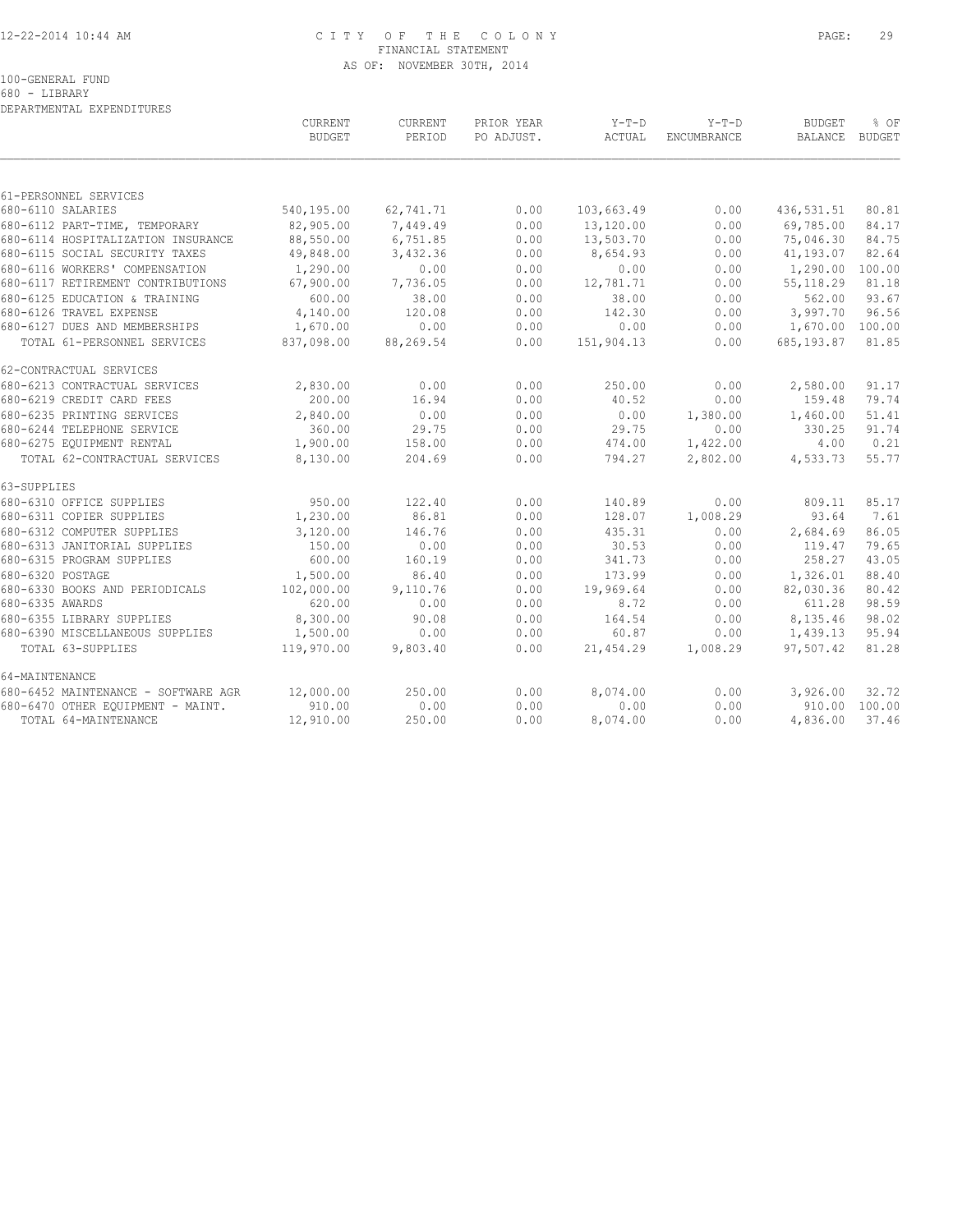### 12-22-2014 10:44 AM C I T Y O F T H E C O L O N Y PAGE: 30 FINANCIAL STATEMENT AS OF: NOVEMBER 30TH, 2014

100-GENERAL FUND 680 - LIBRARY

| DEPARTMENTAL EXPENDITURES              |                                           |                         |                          |                                                     |                        |                   |                       |
|----------------------------------------|-------------------------------------------|-------------------------|--------------------------|-----------------------------------------------------|------------------------|-------------------|-----------------------|
|                                        | CURRENT<br><b>BUDGET</b>                  | CURRENT<br>PERIOD       | PRIOR YEAR<br>PO ADJUST. | $Y-T-D$<br>ACTUAL                                   | $Y-T-D$<br>ENCUMBRANCE | BUDGET<br>BALANCE | % OF<br><b>BUDGET</b> |
| 65-NON-CAPITAL                         |                                           |                         |                          |                                                     |                        |                   |                       |
| 66-CAPITAL OUTLAY                      |                                           |                         |                          |                                                     |                        |                   |                       |
| 67-OVERHEAD ALLOCATION                 |                                           |                         |                          |                                                     |                        |                   |                       |
| TOTAL 680 - LIBRARY                    | 978,108.00                                | 98,527.63               | 0.00                     | 182,226.69                                          | 3,810.29               | 792,071.02        | 80.98                 |
| $***$<br>TOTAL EXPENDITURES<br>$***$   | 25,962,769.00 2,086,512.53<br>----------- |                         | 6,600.00                 | 4,508,631.77 373,160.79 21,087,576.44               |                        |                   | 81.22                 |
| ** REVENUE OVER(UNDER) EXPENDITURES *( |                                           | 741,180.00)(908,146.33) |                          | $6,600.00$ (1,998,847.73) (373,160.79) 1,624,228.52 |                        |                   | $0.89-$               |

\*\*\* END OF REPORT \*\*\*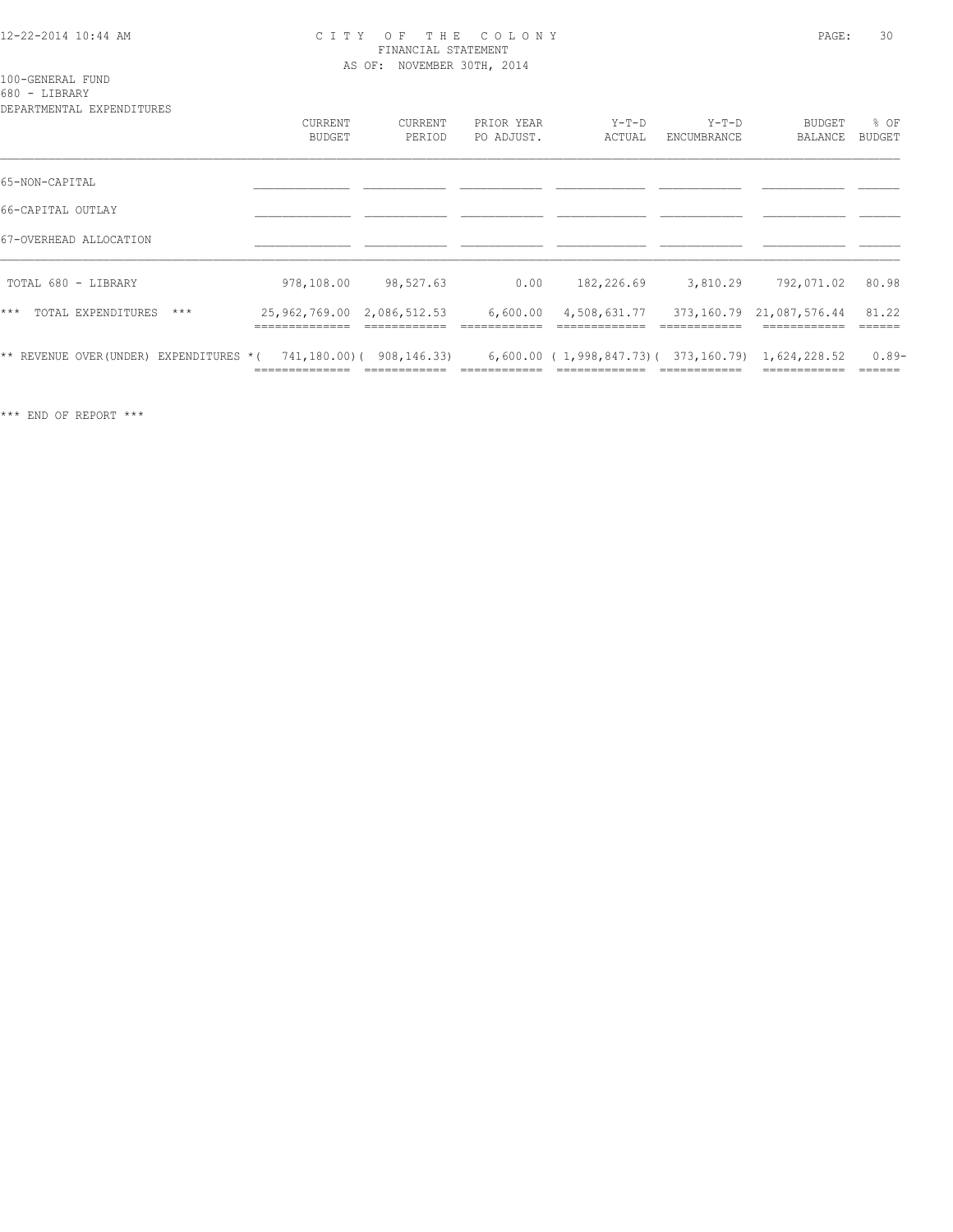### 12-22-2014 10:45 AM C I T Y O F T H E C O L O N Y PAGE: 1 FINANCIAL STATEMENT AS OF: NOVEMBER 30TH, 2014

105-PARKS FUND FINANCIAL SUMMARY

 CURRENT CURRENT PRIOR YEAR Y-T-D Y-T-D BUDGET % OF BUDGET PERIOD PO ADJUST. ACTUAL ENCUMBRANCE BALANCE BUDGET  $\mathcal{L} = \{ \mathcal{L} = \{ \mathcal{L} = \{ \mathcal{L} = \{ \mathcal{L} = \{ \mathcal{L} = \{ \mathcal{L} = \{ \mathcal{L} = \{ \mathcal{L} = \{ \mathcal{L} = \{ \mathcal{L} = \{ \mathcal{L} = \{ \mathcal{L} = \{ \mathcal{L} = \{ \mathcal{L} = \{ \mathcal{L} = \{ \mathcal{L} = \{ \mathcal{L} = \{ \mathcal{L} = \{ \mathcal{L} = \{ \mathcal{L} = \{ \mathcal{L} = \{ \mathcal{L} = \{ \mathcal{L} = \{ \mathcal{$ REVENUE SUMMARY 4-LICENSES & PERMITS 430,200.00 21,046.83 0.00 63,368.64 0.00 366,831.36 85.27 5-AQUATIC PARK 239,160.00 7,998.50 0.00 20,506.50 0.00 218,653.50 91.43 8-MISCELLANEOUS REVENUE 2,674,729.00 0.00 0.00 68.78 0.00 2,674,660.22 100.00 \*\* TOTAL REVENUES \*\* 3,344,089.00 29,045.33 0.00 83,943.92 0.00 3,260,145.08 97.49 ============== ============ ============ ============= ============ ============ ====== EXPENDITURE SUMMARY NON-DEPARTMENTAL 1,014,396.00 0.00 0.00 0.00 0.00 1,014,396.00 100.00 PARKS & RECREATION 2,040,166.00 177,992.38 0.00 316,943.95 34,840.37 1,688,381.68 82.76 AQUATIC PARK 401,149.00 28,575.65 0.00 49,796.43 19,238.60 332,113.97 82.79 COMMUNITY CENTER 125,771.00 11,968.16 0.00 21,378.77 0.00 104,392.23 83.00 \*\* TOTAL EXPENDITURES \*\* 3,581,482.00 218,536.19 0.00 388,119.15 54,078.97 3,139,283.88 87.65 ============== ============ ============ ============= ============ ============ ====== \*\* REVENUE OVER(UNDER) EXPENDITURES \*( 237,393.00)( 189,490.86) 0.00 ( 304,175.23)( 54,078.97) 120,861.20 0.00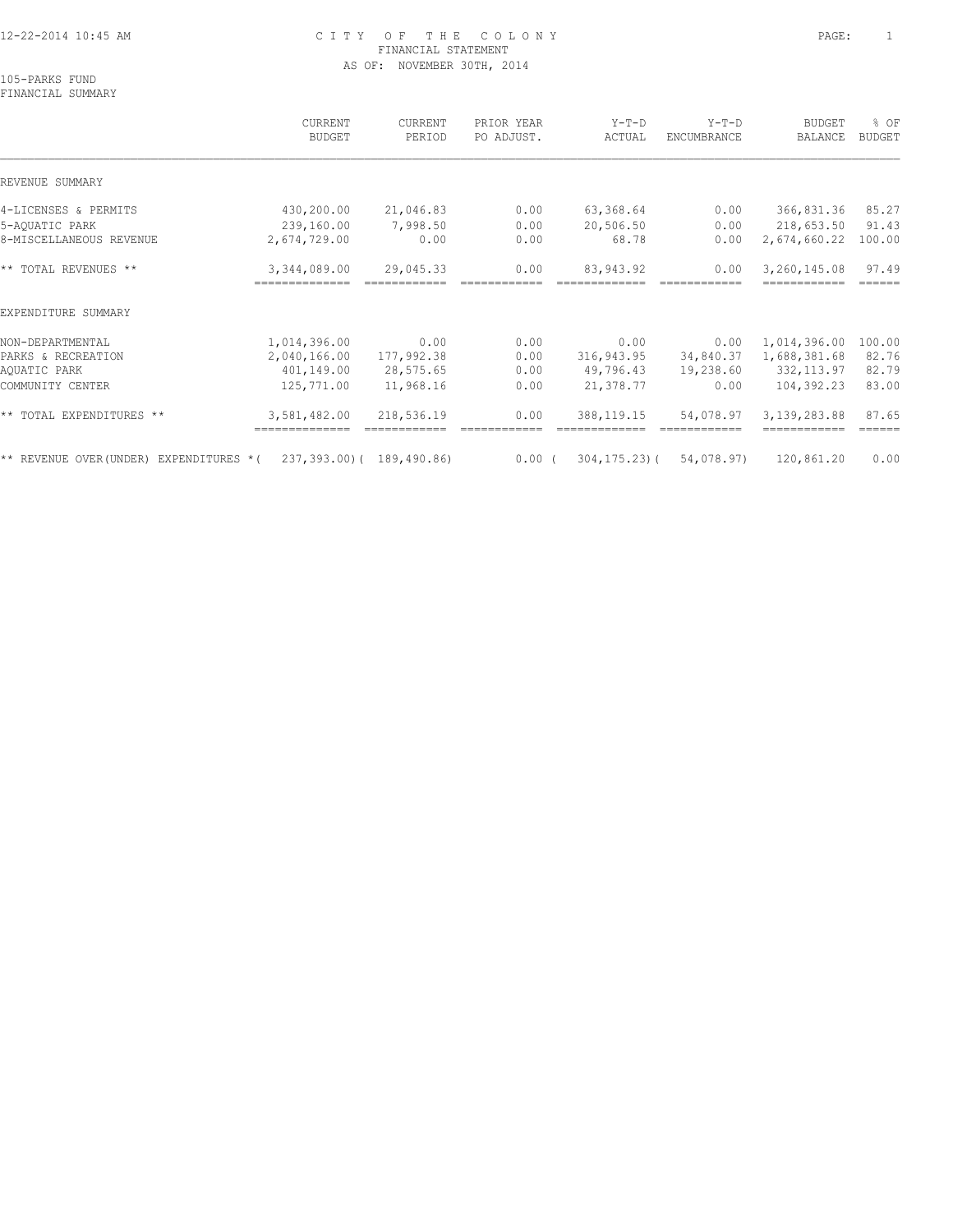# 12-22-2014 10:45 AM C I T Y O F T H E C O L O N Y PAGE: 2 FINANCIAL STATEMENT AS OF: NOVEMBER 30TH, 2014

105-PARKS FUND REVENUES

|                             | CURRENT<br><b>BUDGET</b>                                                                                                                                                                            | CURRENT<br>PERIOD                                                                                | PRIOR YEAR<br>PO ADJUST.         | $Y-T-D$<br>ACTUAL                    | $Y-T-D$<br>ENCUMBRANCE | <b>BUDGET</b><br><b>BALANCE</b>                                                                                                                                                                                                                                                                                                                                                                                                                                                                        | % OF<br><b>BUDGET</b>                                                                                                                                                                                                                                                                                                                                                                                                                                                                                                                                                                                  |
|-----------------------------|-----------------------------------------------------------------------------------------------------------------------------------------------------------------------------------------------------|--------------------------------------------------------------------------------------------------|----------------------------------|--------------------------------------|------------------------|--------------------------------------------------------------------------------------------------------------------------------------------------------------------------------------------------------------------------------------------------------------------------------------------------------------------------------------------------------------------------------------------------------------------------------------------------------------------------------------------------------|--------------------------------------------------------------------------------------------------------------------------------------------------------------------------------------------------------------------------------------------------------------------------------------------------------------------------------------------------------------------------------------------------------------------------------------------------------------------------------------------------------------------------------------------------------------------------------------------------------|
|                             |                                                                                                                                                                                                     |                                                                                                  |                                  |                                      |                        |                                                                                                                                                                                                                                                                                                                                                                                                                                                                                                        |                                                                                                                                                                                                                                                                                                                                                                                                                                                                                                                                                                                                        |
|                             |                                                                                                                                                                                                     |                                                                                                  |                                  |                                      |                        |                                                                                                                                                                                                                                                                                                                                                                                                                                                                                                        |                                                                                                                                                                                                                                                                                                                                                                                                                                                                                                                                                                                                        |
| RECREATION PROGRAM REVENUE  | 132,000.00                                                                                                                                                                                          | 5,584.75                                                                                         | 0.00                             | 11,613.88                            | 0.00                   | 120,386.12                                                                                                                                                                                                                                                                                                                                                                                                                                                                                             | 91.20                                                                                                                                                                                                                                                                                                                                                                                                                                                                                                                                                                                                  |
| ATHLETIC PROGRAM REVENUE    | 115,000.00                                                                                                                                                                                          | 2,698.00                                                                                         | 0.00                             | 26,678.94                            | 0.00                   | 88,321.06                                                                                                                                                                                                                                                                                                                                                                                                                                                                                              | 76.80                                                                                                                                                                                                                                                                                                                                                                                                                                                                                                                                                                                                  |
| ATHLETIC FACILITY REVENUE   | 118,000.00                                                                                                                                                                                          | 6,959.00                                                                                         | 0.00                             | 12,672.00                            | 0.00                   | 105,328.00                                                                                                                                                                                                                                                                                                                                                                                                                                                                                             | 89.26                                                                                                                                                                                                                                                                                                                                                                                                                                                                                                                                                                                                  |
| RECREATION PASS REVENUE     | 23,000.00                                                                                                                                                                                           | 973.00                                                                                           | 0.00                             | 2,072.00                             | 0.00                   | 20,928.00                                                                                                                                                                                                                                                                                                                                                                                                                                                                                              | 90.99                                                                                                                                                                                                                                                                                                                                                                                                                                                                                                                                                                                                  |
| RECREATION FACILITY REVENUE | 23,000.00                                                                                                                                                                                           | 2,850.08                                                                                         | 0.00                             | 6,375.82                             | 0.00                   | 16,624.18                                                                                                                                                                                                                                                                                                                                                                                                                                                                                              | 72.28                                                                                                                                                                                                                                                                                                                                                                                                                                                                                                                                                                                                  |
| CC PASS REVENUE             | 6, 200.00                                                                                                                                                                                           | 452.00                                                                                           | 0.00                             | 720.00                               | 0.00                   | 5,480.00                                                                                                                                                                                                                                                                                                                                                                                                                                                                                               | 88.39                                                                                                                                                                                                                                                                                                                                                                                                                                                                                                                                                                                                  |
| CC PROGRAM REVENUE          | 3,000.00                                                                                                                                                                                            | 60.00                                                                                            | 0.00                             | 62.00                                | 0.00                   | 2,938.00                                                                                                                                                                                                                                                                                                                                                                                                                                                                                               | 97.93                                                                                                                                                                                                                                                                                                                                                                                                                                                                                                                                                                                                  |
| CC FACILITY REVENUE         | 10,000.00                                                                                                                                                                                           |                                                                                                  | 0.00                             | 3,174.00                             | 0.00                   | 6,826.00                                                                                                                                                                                                                                                                                                                                                                                                                                                                                               | 68.26                                                                                                                                                                                                                                                                                                                                                                                                                                                                                                                                                                                                  |
|                             | 430,200.00                                                                                                                                                                                          | 21,046.83                                                                                        | 0.00                             | 63,368.64                            | 0.00                   | 366,831.36                                                                                                                                                                                                                                                                                                                                                                                                                                                                                             | 85.27                                                                                                                                                                                                                                                                                                                                                                                                                                                                                                                                                                                                  |
|                             |                                                                                                                                                                                                     |                                                                                                  |                                  |                                      |                        |                                                                                                                                                                                                                                                                                                                                                                                                                                                                                                        |                                                                                                                                                                                                                                                                                                                                                                                                                                                                                                                                                                                                        |
| SWIMMING LESSONS            | 110,000.00                                                                                                                                                                                          | 3,299.00                                                                                         | 0.00                             | 12,282.00                            | 0.00                   | 97,718.00                                                                                                                                                                                                                                                                                                                                                                                                                                                                                              | 88.83                                                                                                                                                                                                                                                                                                                                                                                                                                                                                                                                                                                                  |
| SEASON PASSES               | 11,000.00                                                                                                                                                                                           | 50.00                                                                                            | 0.00                             | 265.00                               | 0.00                   | 10,735.00                                                                                                                                                                                                                                                                                                                                                                                                                                                                                              | 97.59                                                                                                                                                                                                                                                                                                                                                                                                                                                                                                                                                                                                  |
| SWIMMING TEAM               | 21,000.00                                                                                                                                                                                           | 2,859.50                                                                                         | 0.00                             | 4,252.50                             | 0.00                   | 16,747.50                                                                                                                                                                                                                                                                                                                                                                                                                                                                                              | 79.75                                                                                                                                                                                                                                                                                                                                                                                                                                                                                                                                                                                                  |
| ENTRANCE FEES               | 45,000.00                                                                                                                                                                                           | 4.00                                                                                             | 0.00                             | 101.00                               | 0.00                   | 44,899.00                                                                                                                                                                                                                                                                                                                                                                                                                                                                                              | 99.78                                                                                                                                                                                                                                                                                                                                                                                                                                                                                                                                                                                                  |
| CONCESSION SALES            | 1,500.00                                                                                                                                                                                            | 0.00                                                                                             | 0.00                             | 0.00                                 | 0.00                   | 1,500.00                                                                                                                                                                                                                                                                                                                                                                                                                                                                                               | 100.00                                                                                                                                                                                                                                                                                                                                                                                                                                                                                                                                                                                                 |
| PRIVATE PARTY FEES          | 33,660.00                                                                                                                                                                                           | 976.00                                                                                           | 0.00                             | 1,705.00                             | 0.00                   | 31,955.00                                                                                                                                                                                                                                                                                                                                                                                                                                                                                              | 94.93                                                                                                                                                                                                                                                                                                                                                                                                                                                                                                                                                                                                  |
| AEROBIC CLASSES             | 17,000.00                                                                                                                                                                                           | 810.00                                                                                           | 0.00                             | 1,901.00                             | 0.00                   | 15,099.00                                                                                                                                                                                                                                                                                                                                                                                                                                                                                              | 88.82                                                                                                                                                                                                                                                                                                                                                                                                                                                                                                                                                                                                  |
|                             | 239,160.00                                                                                                                                                                                          | 7,998.50                                                                                         | 0.00                             | 20,506.50                            | 0.00                   | 218,653.50                                                                                                                                                                                                                                                                                                                                                                                                                                                                                             | 91.43                                                                                                                                                                                                                                                                                                                                                                                                                                                                                                                                                                                                  |
|                             |                                                                                                                                                                                                     |                                                                                                  |                                  |                                      |                        |                                                                                                                                                                                                                                                                                                                                                                                                                                                                                                        |                                                                                                                                                                                                                                                                                                                                                                                                                                                                                                                                                                                                        |
|                             |                                                                                                                                                                                                     |                                                                                                  |                                  |                                      |                        |                                                                                                                                                                                                                                                                                                                                                                                                                                                                                                        | 93.12                                                                                                                                                                                                                                                                                                                                                                                                                                                                                                                                                                                                  |
| MISCELLANEOUS REVENUE       |                                                                                                                                                                                                     | 0.00                                                                                             | 0.00                             | 0.00                                 | 0.00                   |                                                                                                                                                                                                                                                                                                                                                                                                                                                                                                        | 100.00                                                                                                                                                                                                                                                                                                                                                                                                                                                                                                                                                                                                 |
| HORIZON LEASE PAYMENT       |                                                                                                                                                                                                     |                                                                                                  |                                  |                                      |                        |                                                                                                                                                                                                                                                                                                                                                                                                                                                                                                        | 100.00                                                                                                                                                                                                                                                                                                                                                                                                                                                                                                                                                                                                 |
|                             |                                                                                                                                                                                                     |                                                                                                  |                                  |                                      | 0.00                   | 35,000.00                                                                                                                                                                                                                                                                                                                                                                                                                                                                                              | 100.00                                                                                                                                                                                                                                                                                                                                                                                                                                                                                                                                                                                                 |
| TRANSFER IN FIVE STAR MAINT | 165,000.00                                                                                                                                                                                          | 0.00                                                                                             | 0.00                             | 0.00                                 | 0.00                   | 165,000.00                                                                                                                                                                                                                                                                                                                                                                                                                                                                                             | 100.00                                                                                                                                                                                                                                                                                                                                                                                                                                                                                                                                                                                                 |
| CDC - PERSONNELL            | 122,845.00                                                                                                                                                                                          | 0.00                                                                                             | 0.00                             | 0.00                                 | 0.00                   |                                                                                                                                                                                                                                                                                                                                                                                                                                                                                                        |                                                                                                                                                                                                                                                                                                                                                                                                                                                                                                                                                                                                        |
| TRANSFER IN GENERAL FUND    | 2,149,884.00                                                                                                                                                                                        | 0.00                                                                                             | 0.00                             | 0.00                                 | 0.00                   |                                                                                                                                                                                                                                                                                                                                                                                                                                                                                                        |                                                                                                                                                                                                                                                                                                                                                                                                                                                                                                                                                                                                        |
|                             | 2,674,729.00                                                                                                                                                                                        | 0.00                                                                                             | 0.00                             | 68.78                                | 0.00                   |                                                                                                                                                                                                                                                                                                                                                                                                                                                                                                        |                                                                                                                                                                                                                                                                                                                                                                                                                                                                                                                                                                                                        |
|                             | 3,344,089.00                                                                                                                                                                                        | 29,045.33                                                                                        | 0.00                             | 83, 943. 92                          | 0.00                   | 3,260,145.08                                                                                                                                                                                                                                                                                                                                                                                                                                                                                           | 97.49<br>$\qquad \qquad \overline{\qquad \qquad }=\overline{\qquad \qquad }=\overline{\qquad \qquad }=\overline{\qquad \qquad }=\overline{\qquad \qquad }=\overline{\qquad \qquad }=\overline{\qquad \qquad }=\overline{\qquad \qquad }=\overline{\qquad \qquad }=\overline{\qquad \qquad }=\overline{\qquad \qquad }=\overline{\qquad \qquad }=\overline{\qquad \qquad }=\overline{\qquad \qquad }=\overline{\qquad \qquad }=\overline{\qquad \qquad }=\overline{\qquad \qquad }=\overline{\qquad \qquad }=\overline{\qquad \qquad }=\overline{\qquad \qquad }=\overline{\qquad \qquad }=\overline{\$ |
|                             | 4-LICENSES & PERMITS<br>TOTAL 4-LICENSES & PERMITS<br>5-AQUATIC PARK<br>TOTAL 5-AQUATIC PARK<br>8-MISCELLANEOUS REVENUE<br>INTEREST INCOME<br>TOTAL 8-MISCELLANEOUS REVENUE<br>** TOTAL REVENUES ** | 1,000.00<br>1,000.00<br>200,000.00<br>35,000.00<br>TRANSFER IN LAKE PARKS FUND<br>-------------- | 1,470.00<br>0.00<br>0.00<br>0.00 | 0.00<br>0.00<br>0.00<br>============ | 68.78<br>0.00<br>0.00  | 0.00<br>0.00<br>$\begin{array}{cccccccccc} \multicolumn{2}{c}{} & \multicolumn{2}{c}{} & \multicolumn{2}{c}{} & \multicolumn{2}{c}{} & \multicolumn{2}{c}{} & \multicolumn{2}{c}{} & \multicolumn{2}{c}{} & \multicolumn{2}{c}{} & \multicolumn{2}{c}{} & \multicolumn{2}{c}{} & \multicolumn{2}{c}{} & \multicolumn{2}{c}{} & \multicolumn{2}{c}{} & \multicolumn{2}{c}{} & \multicolumn{2}{c}{} & \multicolumn{2}{c}{} & \multicolumn{2}{c}{} & \multicolumn{2}{c}{} & \multicolumn{2}{c}{} & \mult$ | 931.22<br>1,000.00<br>200,000.00<br>122,845.00 100.00<br>2,149,884.00 100.00<br>2,674,660.22 100.00<br>------------                                                                                                                                                                                                                                                                                                                                                                                                                                                                                    |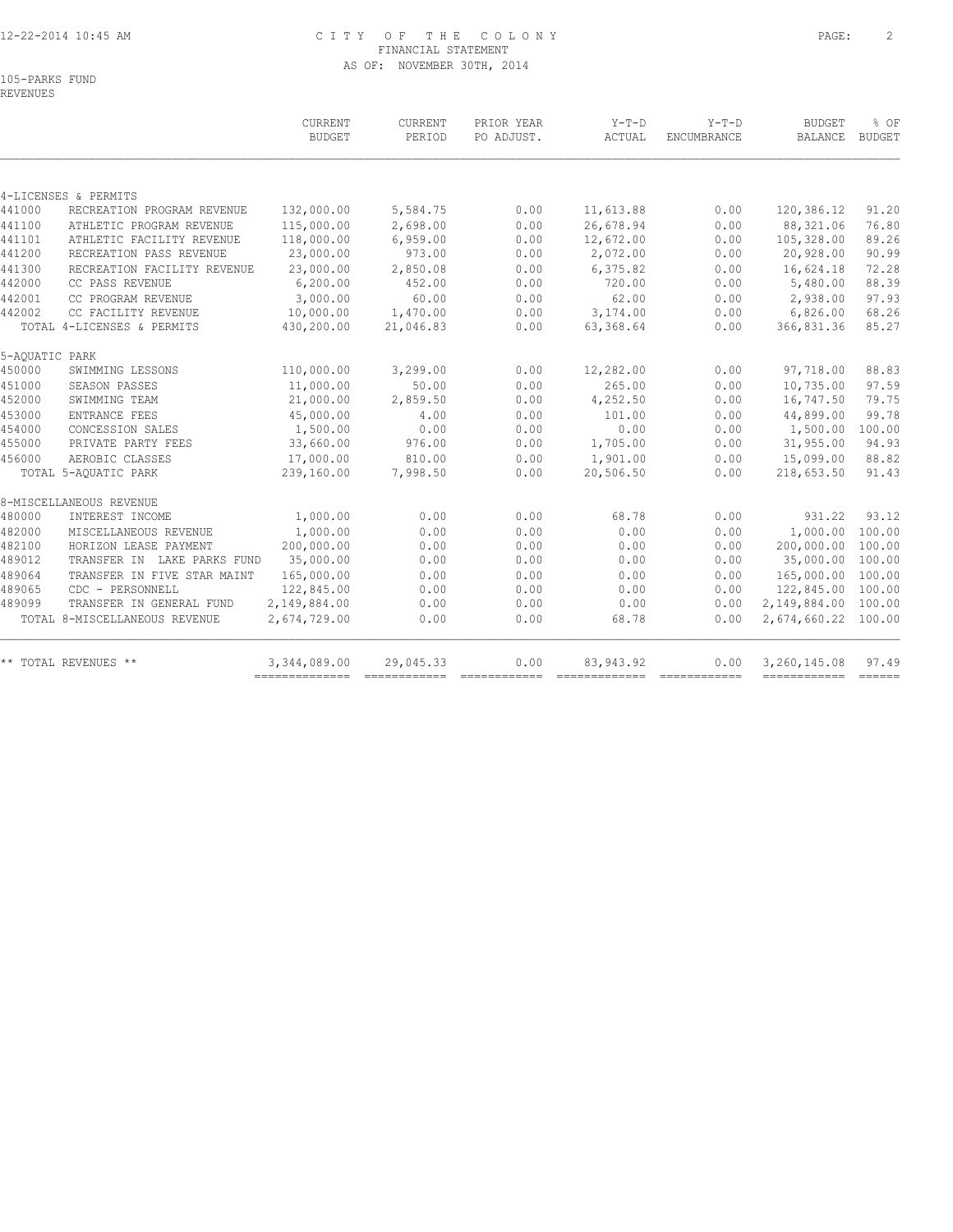### 12-22-2014 10:45 AM C I T Y O F T H E C O L O N Y PAGE: 3 FINANCIAL STATEMENT AS OF: NOVEMBER 30TH, 2014

| 105-PARKS<br>FUND |
|-------------------|
|                   |

NON-DEPARTMENTAL

| DEPARTMENTAL EXPENDITURES                                                              | CURRENT<br><b>BUDGET</b>     | CURRENT<br>PERIOD | PRIOR YEAR<br>PO ADJUST. | $Y-T-D$<br>ACTUAL | $Y-T-D$<br>ENCUMBRANCE | <b>BUDGET</b><br>BALANCE                   | % OF<br><b>BUDGET</b> |
|----------------------------------------------------------------------------------------|------------------------------|-------------------|--------------------------|-------------------|------------------------|--------------------------------------------|-----------------------|
| 62-CONTRACTUAL SERVICES                                                                |                              |                   |                          |                   |                        |                                            |                       |
| 67-OVERHEAD ALLOCATION<br>635-6700 OVERHEAD ALLOCATION<br>TOTAL 67-OVERHEAD ALLOCATION | 1,014,396.00<br>1,014,396.00 | 0.00<br>0.00      | 0.00<br>0.00             | 0.00<br>0.00      | 0.00<br>0.00           | 1,014,396.00 100.00<br>1,014,396.00 100.00 |                       |
| TOTAL NON-DEPARTMENTAL                                                                 | 1,014,396.00                 | 0.00              | 0.00                     | 0.00              | 0.00                   | 1,014,396.00 100.00                        |                       |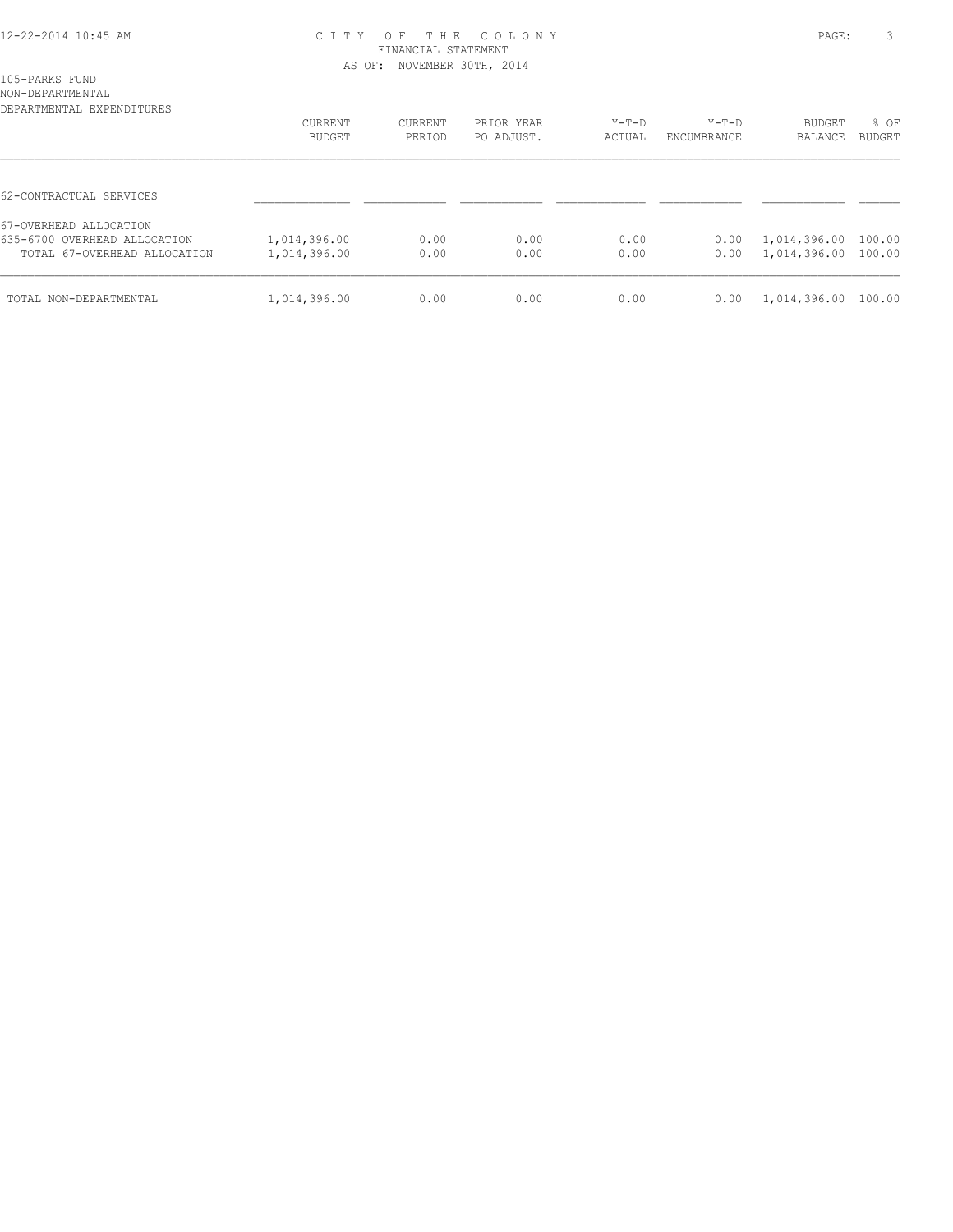### 12-22-2014 10:45 AM C I T Y O F T H E C O L O N Y PAGE: 4 FINANCIAL STATEMENT AS OF: NOVEMBER 30TH, 2014

105-PARKS FUND

PARKS & RECREATION

DEPARTMENTAL EXPENDITURES

|                                        | CURRENT<br><b>BUDGET</b> | <b>CURRENT</b><br>PERIOD | PRIOR YEAR<br>PO ADJUST. | $Y-T-D$<br>ACTUAL | $Y-T-D$<br>ENCUMBRANCE | <b>BUDGET</b><br><b>BALANCE</b> | % OF<br><b>BUDGET</b> |
|----------------------------------------|--------------------------|--------------------------|--------------------------|-------------------|------------------------|---------------------------------|-----------------------|
|                                        |                          |                          |                          |                   |                        |                                 |                       |
| 61-PERSONNEL SERVICES                  |                          |                          |                          |                   |                        |                                 |                       |
| 650-6110 SALARIES                      | 863,079.00               | 93, 191.32               | 0.00                     | 160, 117.00       | 0.00                   | 702,962.00                      | 81.45                 |
| 650-6111 SALARIES, OVERTIME            | 32,000.00                | 6,917.75                 | 0.00                     | 8,842.69          | 0.00                   | 23, 157. 31                     | 72.37                 |
| 650-6112 PART-TIME, TEMPORARY          | 91,000.00                | 1,718.60                 | 0.00                     | 4,246.25          | 0.00                   | 86,753.75                       | 95.33                 |
| 650-6114 HOSPITALIZATION INSURANCE     | 161,000.00               | 12,842.33                | 0.00                     | 24,468.16         | 0.00                   | 136,531.84                      | 84.80                 |
| 650-6115 SOCIAL SECURITY TAXES         | 78,886.00                | 5,654.29                 | 0.00                     | 12,861.82         | 0.00                   | 66,024.18                       | 83.70                 |
| 650-6116 WORKERS' COMPENSATION         | 17,265.00                | 0.00                     | 0.00                     | 0.00              | 0.00                   | 17,265.00                       | 100.00                |
| 650-6117 RETIREMENT CONTRIBUTIONS      | 112,511.00               | 12,075.18                | 0.00                     | 20,437.47         | 0.00                   | 92,073.53                       | 81.84                 |
| 650-6118-UNIFORMS - ADMINISTRATION     | 100.00                   | 0.00                     | 0.00                     | 0.00              | 0.00                   | 100.00 100.00                   |                       |
| 650-6118-UNIFORMS - ATHLETICS          | 50.00                    | 0.00                     | 0.00                     | 0.00              | 0.00                   | 50.00                           | 100.00                |
| 650-6118-UNIFORMS - RECREATION         | 500.00                   | 0.00                     | 0.00                     | 0.00              | 0.00                   | 500.00 100.00                   |                       |
| 650-6118-UNIFORMS - PARKS              | 3,500.00                 | 851.96                   | 0.00                     | 951.96            | 0.00                   | 2,548.04                        | 72.80                 |
| 650-6118-UNIFORMS - FIVE STAR          | 2,000.00                 | 25.08                    | 0.00                     | 10.13             | 0.00                   | 1,989.87                        | 99.49                 |
| 650-6120 PRIVATE AUTO ALLOWANCE        | 3,600.00                 | 276.92                   | 0.00                     | 553.84            | 0.00                   | 3,046.16                        | 84.62                 |
| 650-6125 EDUCATION & TRAINING          | 6,425.00                 | 150.00                   | 0.00                     | 150.00            | 0.00                   | 6, 275.00                       | 97.67                 |
| 650-6125-EDUCATION & TRAINING - RECREA | 0.00                     | 65.00                    | 0.00                     | 65.00             | 0.00(                  | 65.00                           | 0.00                  |
| 650-6126 TRAVEL EXPENSE                | 5,500.00                 | 251.55                   | 0.00                     | 251.55            | 0.00                   | 5,248.45                        | 95.43                 |
| 650-6127-DUES & MEMBERSHIPS - ADMINIST | 1,000.00                 | 165.00                   | 0.00                     | 165.00            | 0.00                   | 835.00                          | 83.50                 |
| 650-6127-DUES & MEMBERSHIPS - ATHLETIC | 2,500.00                 | 0.00                     | 0.00                     | 200.00            | 0.00                   | 2,300.00                        | 92.00                 |
| 650-6127-DUES & MEMBERSHIPS - RECREATI | 1,400.00                 | 90.00                    | 0.00                     | 90.00             | 0.00                   | 1,310.00                        | 93.57                 |
| 650-6127-DUES & MEMBERSHIPS - PARKS    | 500.00                   | 0.00                     | 0.00                     | 0.00              | 0.00                   |                                 | 500.00 100.00         |
|                                        |                          |                          |                          |                   |                        |                                 | 83.12                 |
| TOTAL 61-PERSONNEL SERVICES            | 1,382,816.00             | 134,274.98               | 0.00                     | 233, 410.87       | 0.00                   | 1, 149, 405. 13                 |                       |
| 62-CONTRACTUAL SERVICES                |                          |                          |                          |                   |                        |                                 |                       |
| 650-6213 CONTRACTUAL SERVICES          | 0.00                     | 210.00                   | 0.00                     | 385.00            | 0.00(                  | 385.00                          | 0.00                  |
| 650-6213-CONTRACTUAL SERVICES - ADMINI | 350.00                   | 0.00                     | 0.00                     | 0.00              | 0.00                   | 350.00 100.00                   |                       |
| 650-6213-CONTRACTUAL SERVICES - ATHLET | 32,000.00                | 499.00                   | 0.00                     | 499.00            | 0.00                   | 31,501.00                       | 98.44                 |
| 650-6213-CONTRACTUAL SERVICES - RECREA | 42,000.00                | 2,205.16                 | 0.00                     | 3,667.76          | 0.00                   | 38, 332.24                      | 91.27                 |
| 650-6213-CONTRACTUAL SERVICES - PARKS  | 255,000.00               | 12,829.39                | 0.00                     | 36,772.99         | 5,500.00               | 212,727.01                      | 83.42                 |
| 650-6213-CONTRACTUAL SERVICES - FIVE S | 37,600.00                | 2,746.98                 | 0.00                     | 9,138.94          | 0.00                   | 28,461.06                       | 75.69                 |
| 650-6219 CREDIT CARD FEES              | 7,000.00                 | 856.07                   | 0.00                     | 1,223.83          | 0.00                   | 5,776.17                        | 82.52                 |
| 650-6235 PRINTING SERVICES             | 11,250.00                | 13.50                    | 0.00                     | 13.50             | 9,411.00               | 1,825.50                        | 16.23                 |
| 650-6244 TELEPHONE SERVICE             | 3,000.00                 | 236.23                   | 0.00                     | 236.23            | 0.00                   | 2,763.77                        | 92.13                 |
| 650-6244-TELEPHONE SERVICE - PARKS     | 850.00                   | 80.00                    | 0.00                     | 160.00            | 0.00                   | 690.00                          | 81.18                 |
| 650-6244-TELEPHONE SERVICE - FIVE STAR | 750.00                   | 0.00                     | 0.00                     | 0.00              | 0.00                   | 750.00 100.00                   |                       |
| 650-6275 EQUIPMENT RENTAL              | 0.00                     | 113.95                   | 0.00                     | 169.95            | $3,687.63$ (           | 3,857.58                        | 0.00                  |
|                                        |                          | 0.00                     | 0.00                     |                   |                        |                                 | 98.20                 |
| 650-6275-EQUIPMENT RENTAL - ADMINISTRA | 2,500.00                 |                          |                          | 45.07             | 0.00                   | 2,454.93                        |                       |
| 650-6275-EQUIPMENT RENTAL - RECREATION | 4,500.00                 | 0.00                     | 0.00                     | 740.00            | 0.00                   | 3,760.00                        | 83.56                 |
| 650-6275-EQUIPMENT RENTAL - PARKS      | 500.00                   | 0.00                     | 0.00                     | 0.00              | 0.00                   |                                 | 500.00 100.00         |
| 650-6275-EQUIPMENT RENTAL - FIVE STAR  | 500.00                   | 0.00                     | 0.00                     | 0.00              | 0.00                   | 500.00                          | 100.00                |
| TOTAL 62-CONTRACTUAL SERVICES          | 397,800.00               | 19,790.28                | 0.00                     | 53,052.27         | 18,598.63              | 326,149.10                      | 81.99                 |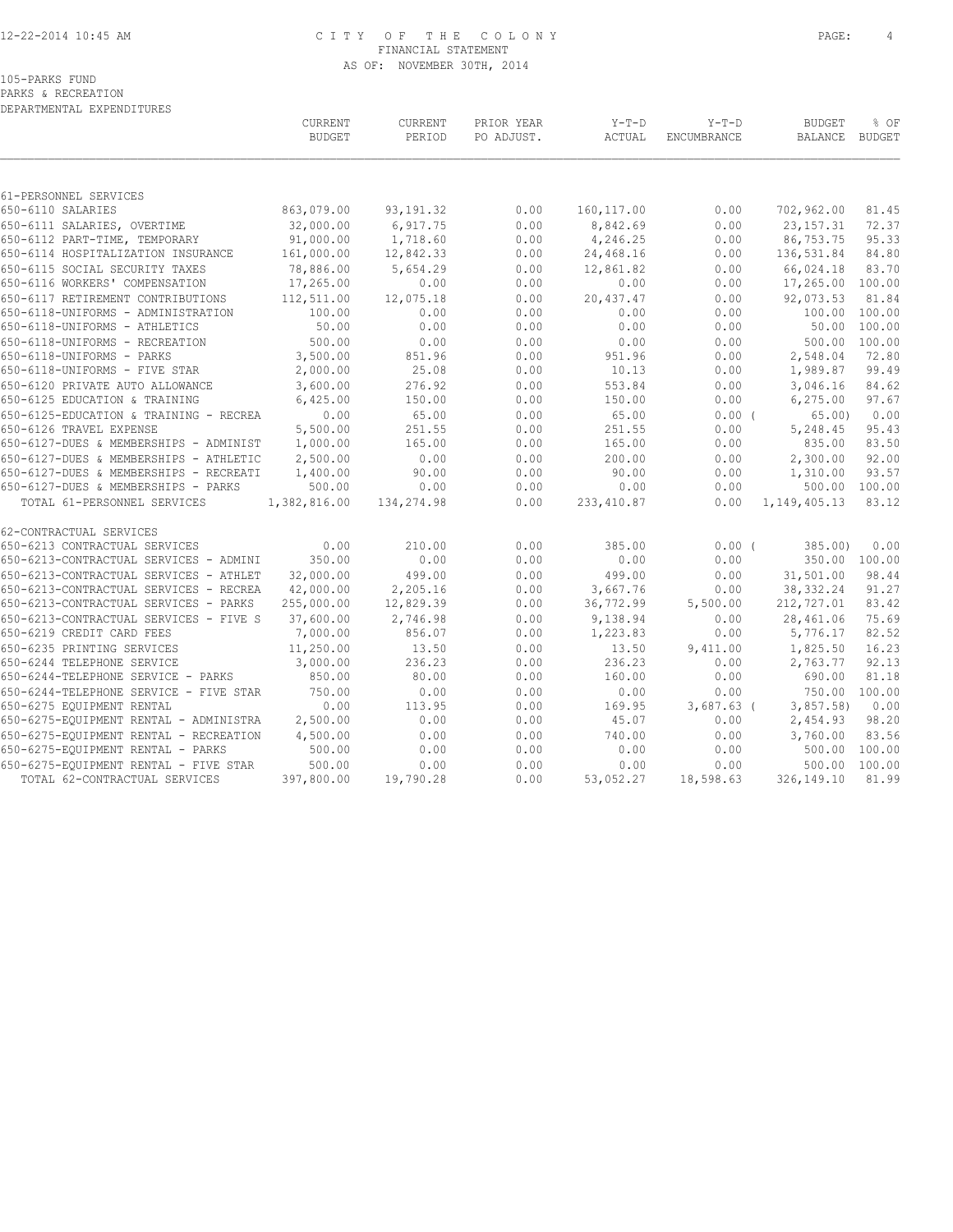## 12-22-2014 10:45 AM C I T Y O F T H E C O L O N Y PAGE: 5 FINANCIAL STATEMENT AS OF: NOVEMBER 30TH, 2014

105-PARKS FUND

PARKS & RECREATION

DEPARTMENTAL EXPENDITURES

|                                        | CURRENT<br><b>BUDGET</b> | CURRENT<br>PERIOD | PRIOR YEAR<br>PO ADJUST. | $Y-T-D$<br>ACTUAL | $Y-T-D$<br>ENCUMBRANCE | <b>BUDGET</b><br><b>BALANCE</b> | % OF<br>BUDGET  |
|----------------------------------------|--------------------------|-------------------|--------------------------|-------------------|------------------------|---------------------------------|-----------------|
| 63-SUPPLIES                            |                          |                   |                          |                   |                        |                                 |                 |
| 650-6310 OFFICE SUPPLIES               | 2,250.00                 | 66.58             | 0.00                     | 504.54            | 0.00                   | 1,745.46                        | 77.58           |
| 650-6311 COPIER SUPPLIES               | 0.00                     | 0.00              | 0.00                     | 0.00              | $264.00$ (             | 264.00)                         | 0.00            |
| 650-6311-COPIER SUPPLIES - ADMINISTRAT | 700.00                   | 88.45             | 0.00                     | 138.06            | 0.00                   | 561.94                          | 80.28           |
| 650-6311-COPIER SUPPLIES - ATHLETICS   | 100.00                   | 0.00              | 0.00                     | 0.00              | 0.00                   | 100.00                          | 100.00          |
| 650-6311-COPIER SUPPLIES - RECREATION  | 1,000.00                 | 0.00              | 0.00                     | 0.00              | 0.00                   | 1,000.00 100.00                 |                 |
| 650-6312-COMPUTER SUPPLIES - ADMINISTR | 1,000.00                 | 189.29            | 0.00                     | 466.96            | 0.00                   | 533.04                          | 53.30           |
| 650-6312-COMPUTER SUPPLIES - RECREATIO | 750.00                   | 0.00              | 0.00                     | 0.00              | 0.00                   | 750.00                          | 100.00          |
| 650-6313-JANITORIAL SUPPLIES - ADMINIS | 50.00                    | 0.00              | 0.00                     | 0.00              | 0.00                   |                                 | 50.00 100.00    |
| 650-6313-JANITORIAL SUPPLIES - RECREAT | 250.00                   | 645.60            | 0.00                     | 645.60            | $0.00$ (               |                                 | 395.60) 158.24- |
| 650-6313-JANITORIAL SUPPLIES - PARKS   | 1,250.00                 | 210.05            | 0.00                     | 401.27            | 0.00                   | 848.73                          | 67.90           |
| 650-6313-JANITORIAL SUPPLIES - FIVE ST | 2,250.00                 | 322.14            | 0.00                     | 513.36            | 0.00                   | 1,736.64                        | 77.18           |
| 650-6315-PROGRAM SUPPLIES - ADMINISTRA | 11,750.00                | 0.00              | 0.00                     | 0.00              | 0.00                   | 11,750.00 100.00                |                 |
| 650-6315-PROGRAM SUPPLIES - ATHLETICS  | 0.00                     | 2,967.49          | 0.00                     | 2,967.49          | $0.00$ (               | 2,967.49                        | 0.00            |
| 650-6315-PROGRAM SUPPLIES - RECREATION | 3,950.00                 | 0.00              | 0.00                     | 0.00              | 0.00                   | 3,950.00 100.00                 |                 |
| 650-6320 POSTAGE                       | 5,000.00                 | 12.42             | 0.00                     | 12.42             | 0.00                   | 4,987.58                        | 99.75           |
| 650-6320-POSTAGE - ADMINISTRATION      | 5,000.00                 | 3,349.18          | 0.00                     | 3,436.90          | 0.00                   | 1,563.10                        | 31.26           |
| 650-6322-SMALL TOOLS - PARKS           | 1,000.00                 | 6.71              | 0.00                     | 6.71              | 0.00                   | 993.29                          | 99.33           |
| 650-6322-SMALL TOOLS - FIVE STAR       | 1,000.00                 | 16.97             | 0.00                     | 16.97             | 0.00                   | 983.03                          | 98.30           |
| 650-6323-SMALL EQUIPMENT - PARKS       | 1,000.00                 | 0.00              | 0.00                     | 0.00              | 0.00                   | 1,000.00                        | 100.00          |
| 650-6323-SMALL EQUIPMENT - FIVE STAR   | 1,000.00                 | 535.00            | 0.00                     | 535.00            | 0.00                   | 465.00                          | 46.50           |
| 650-6330-BOOKS & PERIODICALS - ADMINIS | 100.00                   | 0.00              | 0.00                     | 0.00              | 0.00                   | 100.00                          | 100.00          |
| 650-6330-BOOKS & PERIODICALS - RECREAT | 50.00                    | 0.00              | 0.00                     | 0.00              | 0.00                   | 50.00                           | 100.00          |
| 650-6335-AWARDS - ADMINISTRATION       | 550.00                   | 0.00              | 0.00                     | 0.00              | 0.00                   | 550.00                          | 100.00          |
| 650-6335-AWARDS - ATHLETICS            | 10,000.00                | 0.00              | 0.00                     | 0.00              | 0.00                   | 10,000.00 100.00                |                 |
| 650-6340 FUEL AND LUBRICANTS           | 25,000.00                | 2,374.48          | 0.00                     | 2,374.48          | 0.00                   | 22,625.52                       | 90.50           |
| 650-6340-FUELS & LUBRICANTS - PARKS    | 0.00                     | 14.12             | 0.00                     | 14.12             | $0.00$ (               | 14.12)                          | 0.00            |
| 650-6340-FUELS & LUBRICANTS - FIVE STA | 0.00                     | 7.38              | 0.00                     | 7.38              | 0.00(                  | 7.38)                           | 0.00            |
| 650-6345-CHEMICALS - PARKS             | 32,000.00                | 0.00              | 0.00                     | 0.00              | 0.00                   | 32,000.00 100.00                |                 |
| 650-6345-CHEMICALS - FIVE STAR         | 30,000.00                | 0.00              | 0.00                     | 0.00              | 0.00                   | 30,000.00                       | 100.00          |
| 650-6346-COMPRESSED GASES - FIVE STAR  | 300.00                   | 0.00              | 0.00                     | 0.00              | 0.00                   | 300.00                          | 100.00          |
| 650-6360-MEDICAL SUPPLIES - ATHLETICS  | 25.00                    | 0.00              | 0.00                     | 0.00              | 0.00                   | 25.00                           | 100.00          |
| 650-6360-MEDICAL SUPPLIES - RECREATION | 100.00                   | 20.94             | 0.00                     | 236.62            | 0.00(                  |                                 | 136.62) 136.62- |
| 650-6360-MEDICAL SUPPLIES - PARKS      | 50.00                    | 0.00              | 0.00                     | 0.00              | 0.00                   | 50.00                           | 100.00          |
| 650-6360-MEDICAL SUPPLIES - FIVE STAR  | 50.00                    | 0.00              | 0.00                     | 0.00              | 0.00                   |                                 | 50.00 100.00    |
| 650-6390-MISC SUPPLIES - ADMINISTRATIO | 800.00                   | 122.70            | 0.00                     | 163.44            | 0.00                   | 636.56                          | 79.57           |
| 650-6390-MISC SUPPLIES - ATHLETICS     | 50.00                    | 40.91             | 0.00                     | 40.91             | 0.00                   | 9.09                            | 18.18           |
| 650-6390-MISC SUPPLIES - RECREATION    | 500.00                   | 0.00              | 0.00                     | 0.00              | 0.00                   | 500.00                          | 100.00          |
| 650-6390-MISC SUPPLIES - PARKS         | 1,500.00                 | 41.56             | 0.00                     | 41.56             | 0.00                   | 1,458.44                        | 97.23           |
| 650-6390-MISC SUPPLIES - FIVE STAR     | 1,500.00                 | 6.88              | 0.00                     | 6.88              | 0.00                   | 1,493.12                        | 99.54           |
| TOTAL 63-SUPPLIES                      | 141,875.00               | 11,038.85         | 0.00                     | 12,530.67         | 264.00                 | 129,080.33                      | 90.98           |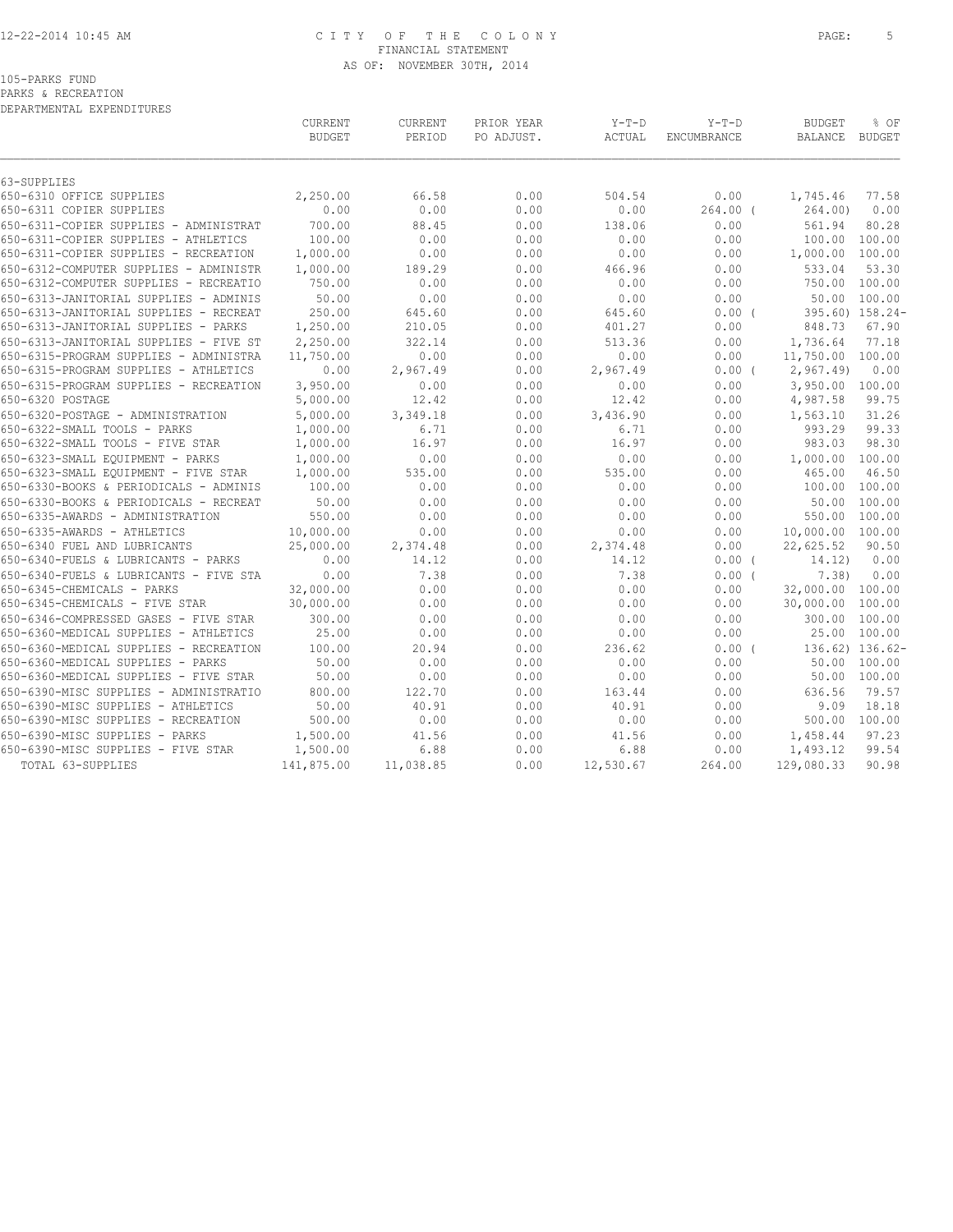# 12-22-2014 10:45 AM C I T Y O F T H E C O L O N Y PAGE: 6 FINANCIAL STATEMENT AS OF: NOVEMBER 30TH, 2014

| DEPARTMENTAL EXPENDITURES              |                          |                   |                          |                   |                        |                          |                       |
|----------------------------------------|--------------------------|-------------------|--------------------------|-------------------|------------------------|--------------------------|-----------------------|
|                                        | CURRENT<br><b>BUDGET</b> | CURRENT<br>PERIOD | PRIOR YEAR<br>PO ADJUST. | $Y-T-D$<br>ACTUAL | $Y-T-D$<br>ENCUMBRANCE | <b>BUDGET</b><br>BALANCE | % OF<br><b>BUDGET</b> |
| 64-MAINTENANCE                         |                          |                   |                          |                   |                        |                          |                       |
| 650-6410-BLDG MAINTENANCE - RECREATION | 1,500.00                 | 0.00              | 0.00                     | 0.00              | 0.00                   | 1,500.00                 | 100.00                |
| 650-6410-BLDG MAINTENANCE - PARKS      | 700.00                   | 166.53            | 0.00                     | 166.53            | 0.00                   | 533.47                   | 76.21                 |
| 650-6410-BLDG MAINTENANCE - FIVE STAR  | 1,100.00                 | 0.00              | 0.00                     | 0.00              | 0.00                   | 1,100.00                 | 100.00                |
| 650-6425-TRAFFIC/STREET MAINT - PARKS  | 850.00                   | 0.00              | 0.00                     | 0.00              | 0.00                   | 850.00                   | 100.00                |
| 650-6425-TRAFFIC/STREET MAINT - FIVE S | 700.00                   | 0.00              | 0.00                     | 0.00              | 0.00                   | 700.00                   | 100.00                |
| 650-6430 OFFICE EOUIPMENT MAINTENANCE  | 6,950.00                 | 0.00              | 0.00                     | 0.00              | 0.00                   | 6,950.00                 | 100.00                |
| 650-6431 MAINTENANCE - GIS             | 2,500.00                 | 0.00              | 0.00                     | 0.00              | 0.00                   | 2,500.00                 | 100.00                |
| 650-6440 VEHICLE MAINTENANCE           | 100.00                   | 0.00              | 0.00                     | 0.00              | 0.00                   | 100.00                   | 100.00                |
| 650-6450-PARK MAINTENANCE - PARKS      | 27,875.00                | 1,881.42          | 0.00                     | 3,968.29          | 0.00                   | 23,906.71                | 85.76                 |
| 650-6450-PARK MAINTENANCE - FIVE STA   | 39,000.00                | 42.66             | 0.00                     | 3,017.66          | 0.00                   | 35,982.34                | 92.26                 |
| 650-6460-IRRIGATION MAINTENANCE - PARK | 7,500.00                 | 764.51            | 0.00                     | 764.51            | 15,977.74 (            | $9,242.25)$ 123.23-      |                       |
| 650-6460-IRRIGATION MAINTENANCE - FIVE | 13,000.00                | 220.39            | 0.00                     | 220.39            | 0.00                   | 12,779.61                | 98.30                 |
| 650-6470 OTHER EQUIPMENT MAINTENANCE   | 100.00                   | 0.00              | 0.00                     | 0.00              | 0.00                   | 100.00                   | 100.00                |
| 650-6470-OTHER EOUIP MAINT - ADMINISTR | 200.00                   | 0.00              | 0.00                     | 0.00              | 0.00                   | 200.00                   | 100.00                |
| 650-6470-OTHER EQUIP MAINT - RECREATIO | 1,600.00                 | 0.00              | 0.00                     | 0.00              | 0.00                   | 1,600.00                 | 100.00                |
| 650-6470-OTHER EOUIP MAINT - PARKS     | 2,000.00                 | 69.76             | 0.00                     | 69.76             | 0.00                   | 1,930.24                 | 96.51                 |
| 650-6470-OTHER EQUIP MAINT - FIVE STAR | 2,000.00                 | 0.00              | 0.00                     | 0.00              | 0.00                   | 2,000.00                 | 100.00                |
| TOTAL 64-MAINTENANCE                   | 107,675.00               | 3, 145. 27        | 0.00                     | 8,207.14          | 15,977.74              | 83,490.12                | 77.54                 |
| 65-NON-CAPITAL                         |                          |                   |                          |                   |                        |                          |                       |
| 650-6590 NON CAPITAL - OTHER EQUIPMENT | 10,000.00                | 9,743.00          | 0.00                     | 9,743.00          | 0.00                   | 257.00                   | 2.57                  |
| TOTAL 65-NON-CAPITAL                   | 10,000.00                | 9,743.00          | 0.00                     | 9,743.00          | 0.00                   | 257.00                   | 2.57                  |

66-CAPITAL OUTLAY \_\_\_\_\_\_\_\_\_\_\_\_\_\_ \_\_\_\_\_\_\_\_\_\_\_\_ \_\_\_\_\_\_\_\_\_\_\_\_ \_\_\_\_\_\_\_\_\_\_\_\_\_ \_\_\_\_\_\_\_\_\_\_\_\_ \_\_\_\_\_\_\_\_\_\_\_\_ \_\_\_\_\_\_

67-OVERHEAD ALLOCATION \_\_\_\_\_\_\_\_\_\_\_\_\_\_ \_\_\_\_\_\_\_\_\_\_\_\_ \_\_\_\_\_\_\_\_\_\_\_\_ \_\_\_\_\_\_\_\_\_\_\_\_\_ \_\_\_\_\_\_\_\_\_\_\_\_ \_\_\_\_\_\_\_\_\_\_\_\_ \_\_\_\_\_\_

TOTAL PARKS & RECREATION 2,040,166.00 177,992.38 0.00 316,943.95 34,840.37 1,688,381.68 82.76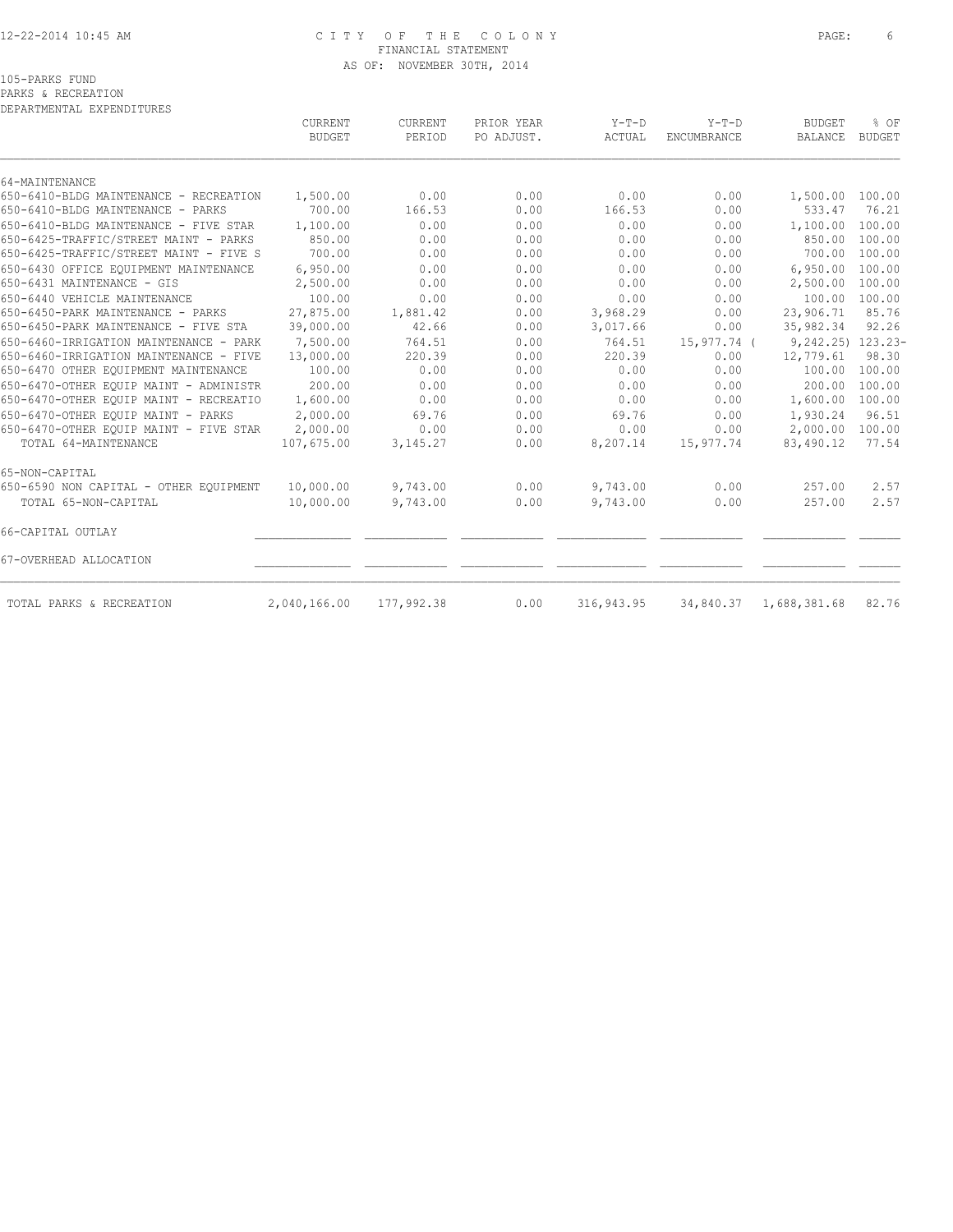# 12-22-2014 10:45 AM C I T Y O F T H E C O L O N Y PAGE: 7 FINANCIAL STATEMENT AS OF: NOVEMBER 30TH, 2014

# 105-PARKS FUND

AQUATIC PARK

| DEPARTMENTAL EXPENDITURES                  |                          |                   |                          |                   |                        |                          |                |
|--------------------------------------------|--------------------------|-------------------|--------------------------|-------------------|------------------------|--------------------------|----------------|
|                                            | CURRENT<br><b>BUDGET</b> | CURRENT<br>PERIOD | PRIOR YEAR<br>PO ADJUST. | $Y-T-D$<br>ACTUAL | $Y-T-D$<br>ENCUMBRANCE | <b>BUDGET</b><br>BALANCE | % OF<br>BUDGET |
|                                            |                          |                   |                          |                   |                        |                          |                |
| 61-PERSONNEL SERVICES<br>651-6110 SALARIES | 87,640.00                | 10,187.00         | 0.00                     | 16,784.00         | 0.00                   | 70,856.00                | 80.85          |
|                                            |                          | 10.92             |                          | 10.92             |                        |                          |                |
| 651-6111 SALARIES, OVERTIME                | 1,500.00<br>202,000.00   | 10,767.08         | 0.00<br>0.00             |                   | 0.00<br>0.00           | 1,489.08<br>181,759.19   | 99.27<br>89.98 |
| 651-6112 PART-TIME, TEMPORARY              | 16,100.00                | 1,226.07          | 0.00                     | 20,240.81         |                        | 13,647.86                | 84.77          |
| 651-6114 HOSPITALIZATION                   |                          |                   |                          | 2,452.14          | 0.00                   |                          |                |
| 651-6115 SOCIAL SECURITY TAXES             | 22,350.00                | 1,253.01          | 0.00                     | 2,794.11          | 0.00                   | 19,555.89                | 87.50          |
| 651-6116 WORKERS' COMPENSATION             | 7,396.00                 | 0.00              | 0.00                     | 0.00              | 0.00                   | 7,396.00                 | 100.00         |
| 651-6117 RETIREMENT CONTRIBUTIONS          | 11,313.00                | 1,257.41          | 0.00                     | 2,070.83          | 0.00                   | 9,242.17                 | 81.70          |
| 651-6118 UNIFORMS                          | 2,300.00                 | 222.40            | 0.00                     | 314.25            | 0.00                   | 1,985.75                 | 86.34          |
| 651-6125 EDUCATION AND TRAINING            | 900.00                   | 0.00              | 0.00                     | 0.00              | 0.00                   |                          | 900.00 100.00  |
| 651-6126 TRAVEL EXPENSE                    | 1,000.00                 | 45.92             | 0.00                     | 45.92             | 0.00                   | 954.08                   | 95.41          |
| 651-6127 DUES AND MEMBERSHIPS              | 100.00                   | 0.00              | 0.00                     | 0.00              | 0.00                   | 100.00                   | 100.00         |
| TOTAL 61-PERSONNEL SERVICES                | 352,599.00               | 24,969.81         | 0.00                     | 44,712.98         | 0.00                   | 307,886.02               | 87.32          |
| 62-CONTRACTUAL SERVICES                    |                          |                   |                          |                   |                        |                          |                |
| 651-6213 CONTRACTUAL SERVICES              | 8,000.00                 | 491.93            | 0.00                     | 1,254.86          | 0.00                   | 6,745.14                 | 84.31          |
| 651-6214 JANITORIAL SERVICES               | 5,200.00                 | 762.00            | 0.00                     | 762.00            | 4,437.00               | 1.00                     | 0.02           |
| 651-6235 PRINTING SERVICES                 | 3,150.00                 | 0.00              | 0.00                     | 0.00              | 3,105.00               | 45.00                    | 1.43           |
| 651-6244 TELEPHONE SERVICE                 | 250.00                   | 24.35             | 0.00                     | 24.35             | 0.00                   | 225.65                   | 90.26          |
| 651-6275 EQUIPMENT RENTAL                  | 25.00                    | 0.00              | 0.00                     | 0.00              | 0.00                   |                          | 25.00 100.00   |
| TOTAL 62-CONTRACTUAL SERVICES              | 16,625.00                | 1,278.28          | 0.00                     | 2,041.21          | 7,542.00               | 7,041.79                 | 42.36          |
| 63-SUPPLIES                                |                          |                   |                          |                   |                        |                          |                |
| 651-6310 OFFICE SUPPLIES                   | 300.00                   | 0.00              | 0.00                     | 0.00              | 0.00                   | 300.00                   | 100.00         |
| 651-6311 COPIER SUPPLIES                   | 400.00                   | 70.00             | 0.00                     | 70.00             | 0.00                   | 330.00                   | 82.50          |
| 651-6312 COMPUTER SUPPLIES                 | 400.00                   | 0.00              | 0.00                     | 206.10            | 0.00                   | 193.90                   | 48.48          |
| 651-6313 JANITORIAL SUPPLIES               | 2,975.00                 | 0.00              | 0.00                     | 250.52            | 0.00                   | 2,724.48                 | 91.58          |
| 651-6315 PROGRAM SUPPLIES                  | 2,500.00                 | 10.00             | 0.00                     | 10.00             | 0.00                   | 2,490.00                 | 99.60          |
| 651-6320 POSTAGE                           | 100.00                   | 3.36              | 0.00                     | 13.92             | 0.00                   | 86.08                    | 86.08          |
| 651-6322 SMALL TOOLS                       | 800.00                   | 81.50             | 0.00                     | 301.30            | 0.00                   | 498.70                   | 62.34          |
| 651-6323 SMALL EQUIPMENT                   | 600.00                   | 0.00              | 0.00                     | 0.00              | 0.00                   | 600.00                   | 100.00         |
| 651-6340 FUELS AND LUBRICANTS              | 400.00                   | 0.00              | 0.00                     | 0.00              | 0.00                   | 400.00                   | 100.00         |
| 651-6345 CHEMICALS                         | 13,500.00                | 259.00            | 0.00                     | 259.00            | 11,696.60              | 1,544.40                 | 11.44          |
| 651-6360 MEDICAL SUPPLIES                  | 450.00                   | 98.56             | 0.00                     | 98.56             | 0.00                   | 351.44                   | 78.10          |
| 651-6390 MISCELLANEOUS SUPPLIES            | 1,200.00                 | 196.91            | 0.00                     | 196.91            | 0.00                   | 1,003.09                 | 83.59          |
| TOTAL 63-SUPPLIES                          | 23,625.00                | 719.33            | 0.00                     | 1,406.31          | 11,696.60              | 10,522.09                | 44.54          |
|                                            |                          |                   |                          |                   |                        |                          |                |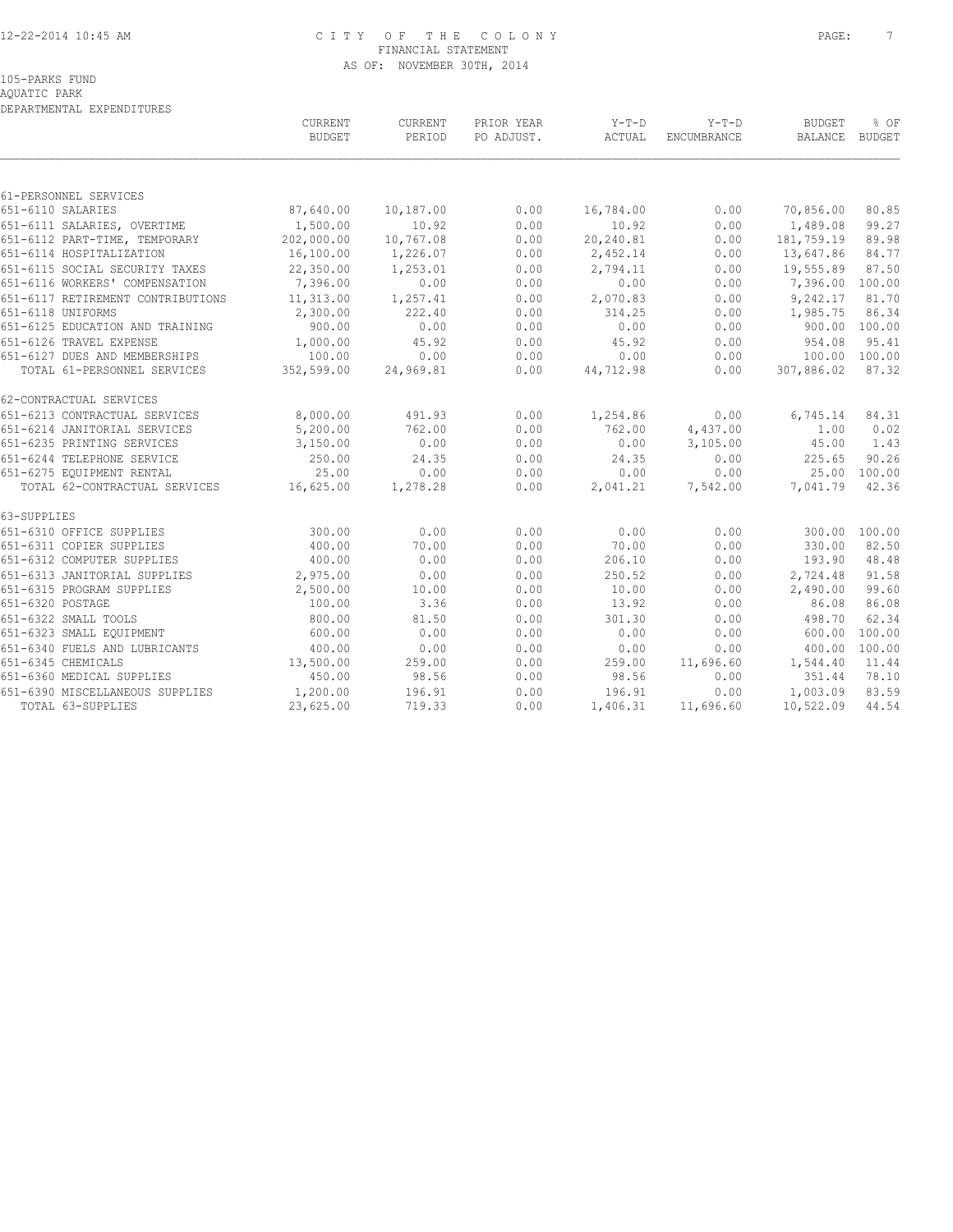#### 12-22-2014 10:45 AM C I T Y O F T H E C O L O N Y PAGE: 8 FINANCIAL STATEMENT AS OF: NOVEMBER 30TH, 2014

105-PARKS FUND

# AQUATIC PARK

| DEPARTMENTAL EXPENDITURES              |               |           |            |           |             |               |               |
|----------------------------------------|---------------|-----------|------------|-----------|-------------|---------------|---------------|
|                                        | CURRENT       | CURRENT   | PRIOR YEAR | $Y-T-D$   | $Y-T-D$     | <b>BUDGET</b> | % OF          |
|                                        | <b>BUDGET</b> | PERIOD    | PO ADJUST. | ACTUAL    | ENCUMBRANCE | BALANCE       | <b>BUDGET</b> |
|                                        |               |           |            |           |             |               |               |
| 64-MAINTENANCE                         |               |           |            |           |             |               |               |
| 651-6410 BUILDING MAINTENANCE          | 1,700.00      | 1.44      | 0.00       | 1.44      | 0.00        | 1,698.56      | 99.92         |
| 651-6425 SIGN MAINTENANCE              | 600.00        | 0.00      | 0.00       | 0.00      | 0.00        | 600.00        | 100.00        |
| 651-6450 PARK MAINTENANCE              | 3,000.00      | 733.99    | 0.00       | 761.69    | 0.00        | 2,238.31      | 74.61         |
| 651-6470 OTHER EQUIPMENT - MAINTENANCE | 3,000.00      | 872.80    | 0.00       | 872.80    | 0.00        | 2,127.20      | 70.91         |
| TOTAL 64-MAINTENANCE                   | 8,300.00      | 1,608.23  | 0.00       | 1,635.93  | 0.00        | 6,664.07      | 80.29         |
| 65-NON-CAPITAL                         |               |           |            |           |             |               |               |
| 66-CAPITAL OUTLAY                      |               |           |            |           |             |               |               |
| 67-OVERHEAD ALLOCATION                 |               |           |            |           |             |               |               |
| TOTAL AOUATIC PARK                     | 401,149.00    | 28,575.65 | 0.00       | 49,796.43 | 19,238.60   | 332, 113.97   | 82.79         |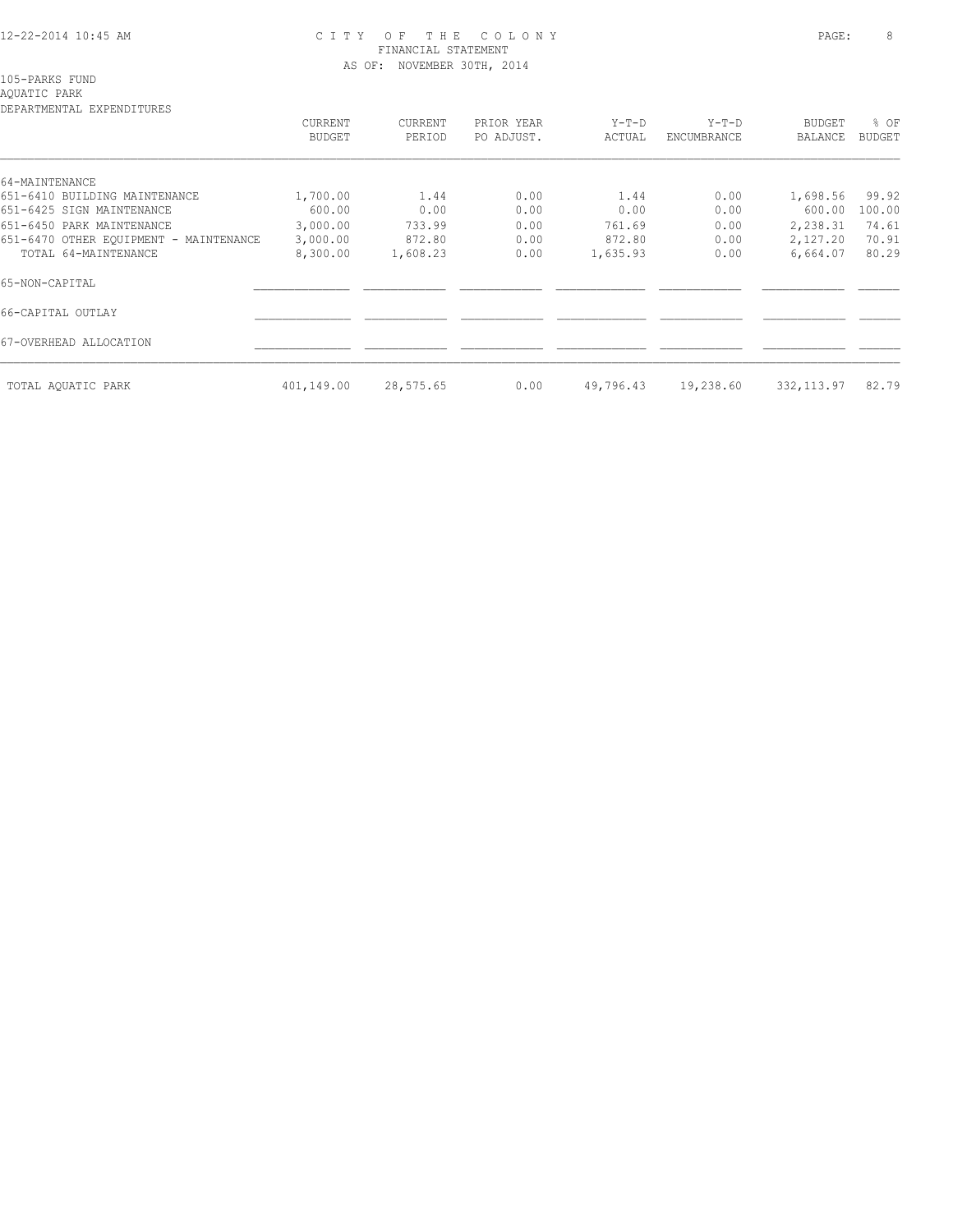#### 12-22-2014 10:45 AM C I T Y O F T H E C O L O N Y PAGE: 9 FINANCIAL STATEMENT AS OF: NOVEMBER 30TH, 2014

105-PARKS FUND

COMMUNITY CENTER DEPARTMENTAL EXPENDITURES

|                                        | <b>CURRENT</b><br><b>BUDGET</b> | <b>CURRENT</b><br>PERIOD  | PRIOR YEAR<br>PO ADJUST.                                                                                                                                                                                                                                                                                                                                                                                                                                                              | $Y-T-D$<br>ACTUAL                                                                                                                                                                                                                                                                                                                                                                                                                                                                                      | $Y-T-D$<br><b>ENCUMBRANCE</b> | <b>BUDGET</b><br><b>BALANCE</b>                                                                                                                                                                                                                                                                                                                                                                                                                                                        | % OF<br>BUDGET                   |
|----------------------------------------|---------------------------------|---------------------------|---------------------------------------------------------------------------------------------------------------------------------------------------------------------------------------------------------------------------------------------------------------------------------------------------------------------------------------------------------------------------------------------------------------------------------------------------------------------------------------|--------------------------------------------------------------------------------------------------------------------------------------------------------------------------------------------------------------------------------------------------------------------------------------------------------------------------------------------------------------------------------------------------------------------------------------------------------------------------------------------------------|-------------------------------|----------------------------------------------------------------------------------------------------------------------------------------------------------------------------------------------------------------------------------------------------------------------------------------------------------------------------------------------------------------------------------------------------------------------------------------------------------------------------------------|----------------------------------|
|                                        |                                 |                           |                                                                                                                                                                                                                                                                                                                                                                                                                                                                                       |                                                                                                                                                                                                                                                                                                                                                                                                                                                                                                        |                               |                                                                                                                                                                                                                                                                                                                                                                                                                                                                                        |                                  |
| 61-PERSONNEL SERVICES                  |                                 |                           |                                                                                                                                                                                                                                                                                                                                                                                                                                                                                       |                                                                                                                                                                                                                                                                                                                                                                                                                                                                                                        |                               |                                                                                                                                                                                                                                                                                                                                                                                                                                                                                        |                                  |
| 652-6110 SALARIES                      | 66,783.00                       | 6,248.70                  | 0.00                                                                                                                                                                                                                                                                                                                                                                                                                                                                                  | 11,408.47                                                                                                                                                                                                                                                                                                                                                                                                                                                                                              | 0.00                          | 55, 374.53                                                                                                                                                                                                                                                                                                                                                                                                                                                                             | 82.92                            |
| 652-6111 SALARIES, OVERTIME            | 1,000.00                        | 0.00                      | 0.00                                                                                                                                                                                                                                                                                                                                                                                                                                                                                  | 0.00                                                                                                                                                                                                                                                                                                                                                                                                                                                                                                   | 0.00                          | 1,000.00 100.00                                                                                                                                                                                                                                                                                                                                                                                                                                                                        |                                  |
| 652-6112 PART-TIME, TEMPORARY          | 17,539.00                       | 2,809.66                  | 0.00                                                                                                                                                                                                                                                                                                                                                                                                                                                                                  | 4,302.55                                                                                                                                                                                                                                                                                                                                                                                                                                                                                               | 0.00                          | 13,236.45                                                                                                                                                                                                                                                                                                                                                                                                                                                                              | 75.47                            |
| 652-6114 HOSPITALIZATION INSURANCE     | 16,100.00                       | 1,216.04                  | 0.00                                                                                                                                                                                                                                                                                                                                                                                                                                                                                  | 2,432.08                                                                                                                                                                                                                                                                                                                                                                                                                                                                                               | 0.00                          | 13,667.92                                                                                                                                                                                                                                                                                                                                                                                                                                                                              | 84.89                            |
| 652-6115 SOCIAL SECURITY TAXES         | 6,826.00                        | 466.42                    | 0.00                                                                                                                                                                                                                                                                                                                                                                                                                                                                                  | 1,086.93                                                                                                                                                                                                                                                                                                                                                                                                                                                                                               | 0.00                          | 5,739.07                                                                                                                                                                                                                                                                                                                                                                                                                                                                               | 84.08                            |
| 652-6116 WORKERS' COMPENSATION         | 467.00                          | 0.00                      | 0.00                                                                                                                                                                                                                                                                                                                                                                                                                                                                                  | 0.00                                                                                                                                                                                                                                                                                                                                                                                                                                                                                                   | 0.00                          | 467.00 100.00                                                                                                                                                                                                                                                                                                                                                                                                                                                                          |                                  |
| 652-6117 RETIREMENT CONTRIBUTIONS      | 8,520.00                        | 778.55                    | 0.00                                                                                                                                                                                                                                                                                                                                                                                                                                                                                  | 1,414.75                                                                                                                                                                                                                                                                                                                                                                                                                                                                                               | 0.00                          | 7,105.25                                                                                                                                                                                                                                                                                                                                                                                                                                                                               | 83.39                            |
| 652-6118 UNIFORMS                      | 50.00                           | 0.00                      | 0.00                                                                                                                                                                                                                                                                                                                                                                                                                                                                                  | 0.00                                                                                                                                                                                                                                                                                                                                                                                                                                                                                                   | 0.00                          |                                                                                                                                                                                                                                                                                                                                                                                                                                                                                        | 50.00 100.00                     |
| 652-6125 EDUCATION AND TRAINING        | 360.00                          | 65.00                     | 0.00                                                                                                                                                                                                                                                                                                                                                                                                                                                                                  | 65.00                                                                                                                                                                                                                                                                                                                                                                                                                                                                                                  | 0.00                          | 295.00                                                                                                                                                                                                                                                                                                                                                                                                                                                                                 | 81.94                            |
| 652-6127 DUES AND MEMBERSHIPS          | 700.00                          | 0.00                      | 0.00                                                                                                                                                                                                                                                                                                                                                                                                                                                                                  | 0.00                                                                                                                                                                                                                                                                                                                                                                                                                                                                                                   | 0.00                          | 700.00 100.00                                                                                                                                                                                                                                                                                                                                                                                                                                                                          |                                  |
| TOTAL 61-PERSONNEL SERVICES            | 118,345.00                      | 11,584.37                 | 0.00                                                                                                                                                                                                                                                                                                                                                                                                                                                                                  | 20,709.78                                                                                                                                                                                                                                                                                                                                                                                                                                                                                              | 0.00                          | 97,635.22                                                                                                                                                                                                                                                                                                                                                                                                                                                                              | 82.50                            |
| 62-CONTRACTUAL SERVICES                |                                 |                           |                                                                                                                                                                                                                                                                                                                                                                                                                                                                                       |                                                                                                                                                                                                                                                                                                                                                                                                                                                                                                        |                               |                                                                                                                                                                                                                                                                                                                                                                                                                                                                                        |                                  |
| 652-6213 CONTRACTUAL SERVICES          | 1,200.00                        | 0.00                      | 0.00                                                                                                                                                                                                                                                                                                                                                                                                                                                                                  | 0.00                                                                                                                                                                                                                                                                                                                                                                                                                                                                                                   | 0.00                          | 1,200.00 100.00                                                                                                                                                                                                                                                                                                                                                                                                                                                                        |                                  |
| 652-6235 PRINTING SERVICES             | 26.00                           | 0.00                      | 0.00                                                                                                                                                                                                                                                                                                                                                                                                                                                                                  | 0.00                                                                                                                                                                                                                                                                                                                                                                                                                                                                                                   | 0.00                          |                                                                                                                                                                                                                                                                                                                                                                                                                                                                                        | 26.00 100.00                     |
| TOTAL 62-CONTRACTUAL SERVICES          | 1,226.00                        | 0.00                      | 0.00                                                                                                                                                                                                                                                                                                                                                                                                                                                                                  | 0.00                                                                                                                                                                                                                                                                                                                                                                                                                                                                                                   | 0.00                          | 1,226.00 100.00                                                                                                                                                                                                                                                                                                                                                                                                                                                                        |                                  |
| 63-SUPPLIES                            |                                 |                           |                                                                                                                                                                                                                                                                                                                                                                                                                                                                                       |                                                                                                                                                                                                                                                                                                                                                                                                                                                                                                        |                               |                                                                                                                                                                                                                                                                                                                                                                                                                                                                                        |                                  |
| 652-6310 OFFICE SUPPLIES               | 250.00                          | 0.00                      | 0.00                                                                                                                                                                                                                                                                                                                                                                                                                                                                                  | 0.00                                                                                                                                                                                                                                                                                                                                                                                                                                                                                                   | 0.00                          | 250.00 100.00                                                                                                                                                                                                                                                                                                                                                                                                                                                                          |                                  |
| 652-6311 COPIER SUPPLIES               | 150.00                          | 0.00                      | 0.00                                                                                                                                                                                                                                                                                                                                                                                                                                                                                  | 0.00                                                                                                                                                                                                                                                                                                                                                                                                                                                                                                   | 0.00                          | 150.00 100.00                                                                                                                                                                                                                                                                                                                                                                                                                                                                          |                                  |
| 652-6312 COMPUTER SUPPLIES             | 400.00                          | 186.05                    | 0.00                                                                                                                                                                                                                                                                                                                                                                                                                                                                                  | 186.05                                                                                                                                                                                                                                                                                                                                                                                                                                                                                                 | 0.00                          | 213.95                                                                                                                                                                                                                                                                                                                                                                                                                                                                                 | 53.49                            |
| 652-6313 JANITORIAL SUPPLIES           | 200.00                          | 0.00                      | 0.00                                                                                                                                                                                                                                                                                                                                                                                                                                                                                  | 0.00                                                                                                                                                                                                                                                                                                                                                                                                                                                                                                   | 0.00                          | 200.00 100.00                                                                                                                                                                                                                                                                                                                                                                                                                                                                          |                                  |
| 652-6315 PROGRAM SUPPLIES              | 4,500.00                        | 195.82                    | 0.00                                                                                                                                                                                                                                                                                                                                                                                                                                                                                  | 45.82                                                                                                                                                                                                                                                                                                                                                                                                                                                                                                  | 0.00                          | 4,454.18                                                                                                                                                                                                                                                                                                                                                                                                                                                                               | 98.98                            |
| 652-6320 POSTAGE                       | 0.00                            | 1.92                      | 0.00                                                                                                                                                                                                                                                                                                                                                                                                                                                                                  | 5.76                                                                                                                                                                                                                                                                                                                                                                                                                                                                                                   | $0.00$ (                      | 5.76)                                                                                                                                                                                                                                                                                                                                                                                                                                                                                  | 0.00                             |
| 652-6360 MEDICAL SUPPLIES              | 50.00                           | 0.00                      | 0.00                                                                                                                                                                                                                                                                                                                                                                                                                                                                                  | 431.36                                                                                                                                                                                                                                                                                                                                                                                                                                                                                                 | $0.00$ (                      |                                                                                                                                                                                                                                                                                                                                                                                                                                                                                        | 381.36) 762.72-                  |
| 652-6390 MISCELLANEOUS SUPPLIES        | 400.00                          | 0.00                      | 0.00                                                                                                                                                                                                                                                                                                                                                                                                                                                                                  | 0.00                                                                                                                                                                                                                                                                                                                                                                                                                                                                                                   | 0.00                          | 400.00 100.00                                                                                                                                                                                                                                                                                                                                                                                                                                                                          |                                  |
| TOTAL 63-SUPPLIES                      | 5,950.00                        | 383.79                    | 0.00                                                                                                                                                                                                                                                                                                                                                                                                                                                                                  | 668.99                                                                                                                                                                                                                                                                                                                                                                                                                                                                                                 | 0.00                          | 5,281.01                                                                                                                                                                                                                                                                                                                                                                                                                                                                               | 88.76                            |
| 64-MAINTENANCE                         |                                 |                           |                                                                                                                                                                                                                                                                                                                                                                                                                                                                                       |                                                                                                                                                                                                                                                                                                                                                                                                                                                                                                        |                               |                                                                                                                                                                                                                                                                                                                                                                                                                                                                                        |                                  |
| 652-6410 BUILDING MAINTENANCE          | 50.00                           | 0.00                      | 0.00                                                                                                                                                                                                                                                                                                                                                                                                                                                                                  | 0.00                                                                                                                                                                                                                                                                                                                                                                                                                                                                                                   | 0.00                          |                                                                                                                                                                                                                                                                                                                                                                                                                                                                                        | 50.00 100.00                     |
| 652-6430 OFFICE EQUIPMENT MAINTENANCE  | 200.00                          | 0.00                      | 0.00                                                                                                                                                                                                                                                                                                                                                                                                                                                                                  | 0.00                                                                                                                                                                                                                                                                                                                                                                                                                                                                                                   | 0.00                          | 200.00 100.00                                                                                                                                                                                                                                                                                                                                                                                                                                                                          |                                  |
| TOTAL 64-MAINTENANCE                   | 250.00                          | 0.00                      | 0.00                                                                                                                                                                                                                                                                                                                                                                                                                                                                                  | 0.00                                                                                                                                                                                                                                                                                                                                                                                                                                                                                                   | 0.00                          | 250.00 100.00                                                                                                                                                                                                                                                                                                                                                                                                                                                                          |                                  |
| 67-OVERHEAD ALLOCATION                 |                                 |                           |                                                                                                                                                                                                                                                                                                                                                                                                                                                                                       |                                                                                                                                                                                                                                                                                                                                                                                                                                                                                                        |                               |                                                                                                                                                                                                                                                                                                                                                                                                                                                                                        |                                  |
| TOTAL COMMUNITY CENTER                 | 125,771.00                      | 11,968.16                 | 0.00                                                                                                                                                                                                                                                                                                                                                                                                                                                                                  | 21,378.77                                                                                                                                                                                                                                                                                                                                                                                                                                                                                              | 0.00                          | 104,392.23                                                                                                                                                                                                                                                                                                                                                                                                                                                                             | 83.00                            |
| *** TOTAL EXPENDITURES                 | 3,581,482.00<br>=============== | 218,536.19                | 0.00<br>$\begin{array}{cccccc} \multicolumn{2}{c}{{\color{red}z}} & \multicolumn{2}{c}{{\color{red}z}} & \multicolumn{2}{c}{{\color{red}z}} & \multicolumn{2}{c}{{\color{red}z}} & \multicolumn{2}{c}{{\color{red}z}} & \multicolumn{2}{c}{{\color{red}z}} & \multicolumn{2}{c}{{\color{red}z}} & \multicolumn{2}{c}{{\color{red}z}} & \multicolumn{2}{c}{{\color{red}z}} & \multicolumn{2}{c}{{\color{red}z}} & \multicolumn{2}{c}{{\color{red}z}} & \multicolumn{2}{c}{{\color{red$ | 388, 119. 15<br>$\begin{array}{cccccccccccccc} \multicolumn{2}{c}{} & \multicolumn{2}{c}{} & \multicolumn{2}{c}{} & \multicolumn{2}{c}{} & \multicolumn{2}{c}{} & \multicolumn{2}{c}{} & \multicolumn{2}{c}{} & \multicolumn{2}{c}{} & \multicolumn{2}{c}{} & \multicolumn{2}{c}{} & \multicolumn{2}{c}{} & \multicolumn{2}{c}{} & \multicolumn{2}{c}{} & \multicolumn{2}{c}{} & \multicolumn{2}{c}{} & \multicolumn{2}{c}{} & \multicolumn{2}{c}{} & \multicolumn{2}{c}{} & \multicolumn{2}{c}{} & \$ | 54,078.97                     | 3, 139, 283.88<br>-------------                                                                                                                                                                                                                                                                                                                                                                                                                                                        | 87.65<br>$=$ $=$ $=$ $=$ $=$ $=$ |
| ** REVENUE OVER(UNDER) EXPENDITURES *( |                                 | 237,393.00) ( 189,490.86) | 0.00(                                                                                                                                                                                                                                                                                                                                                                                                                                                                                 | $304, 175.23$ (                                                                                                                                                                                                                                                                                                                                                                                                                                                                                        | 54,078.97)                    | 120,861.20                                                                                                                                                                                                                                                                                                                                                                                                                                                                             | 0.00                             |
|                                        |                                 |                           |                                                                                                                                                                                                                                                                                                                                                                                                                                                                                       |                                                                                                                                                                                                                                                                                                                                                                                                                                                                                                        |                               | $\begin{array}{cccccccccc} \multicolumn{2}{c}{} & \multicolumn{2}{c}{} & \multicolumn{2}{c}{} & \multicolumn{2}{c}{} & \multicolumn{2}{c}{} & \multicolumn{2}{c}{} & \multicolumn{2}{c}{} & \multicolumn{2}{c}{} & \multicolumn{2}{c}{} & \multicolumn{2}{c}{} & \multicolumn{2}{c}{} & \multicolumn{2}{c}{} & \multicolumn{2}{c}{} & \multicolumn{2}{c}{} & \multicolumn{2}{c}{} & \multicolumn{2}{c}{} & \multicolumn{2}{c}{} & \multicolumn{2}{c}{} & \multicolumn{2}{c}{} & \mult$ | $=$ $=$ $=$ $=$ $=$ $=$          |

\*\*\* END OF REPORT \*\*\*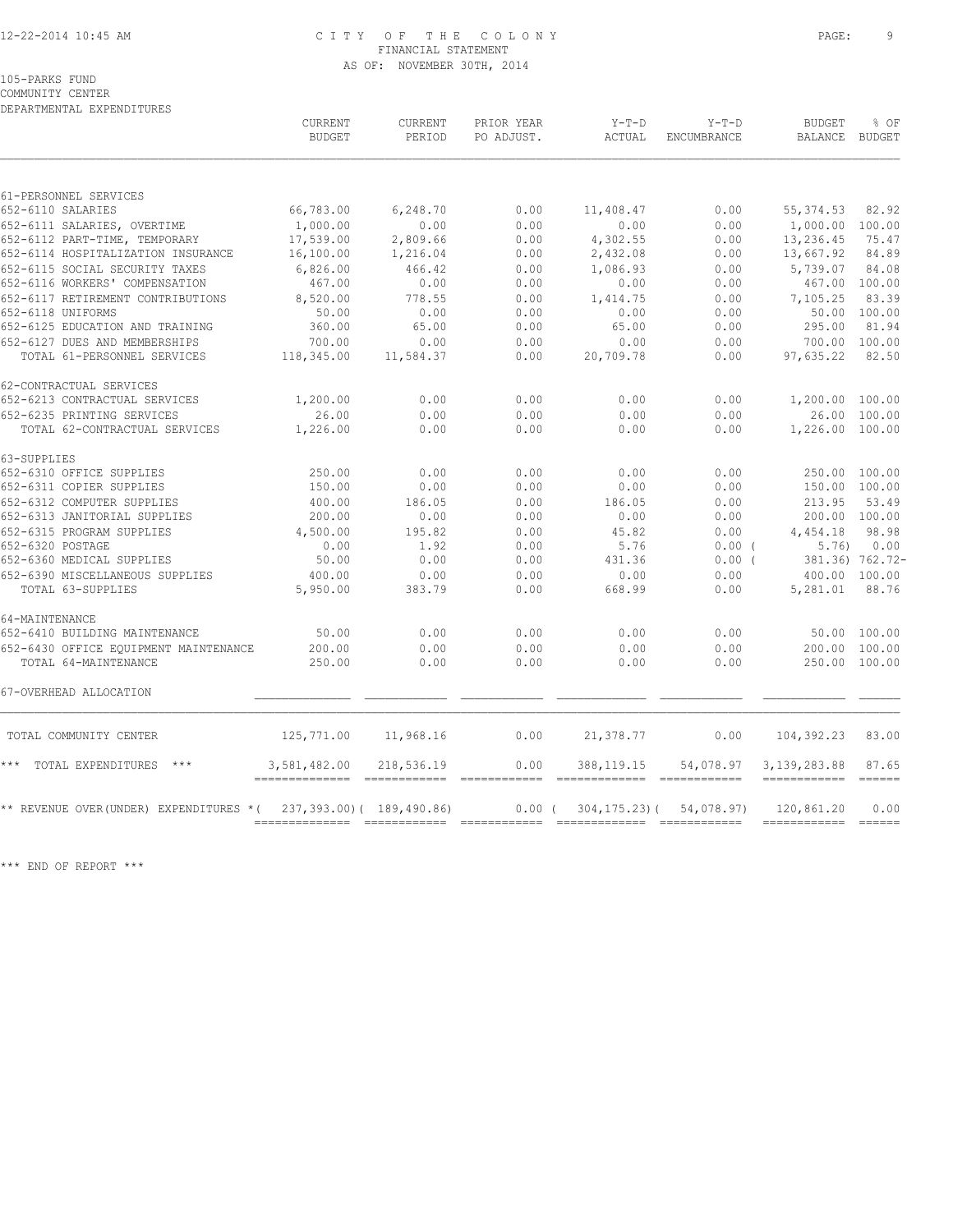# 12-22-2014 10:45 AM C I T Y O F T H E C O L O N Y PAGE: 1 FINANCIAL STATEMENT AS OF: NOVEMBER 30TH, 2014

200-UTILITY FUND FINANCIAL SUMMARY

|                                        | CURRENT<br>BUDGET                            | CURRENT<br>PERIOD | PRIOR YEAR<br>PO ADJUST. | $Y-T-D$<br>ACTUAL                                  | $Y-T-D$<br>ENCUMBRANCE | <b>BUDGET</b><br><b>BALANCE</b>            | % OF<br>BUDGET               |
|----------------------------------------|----------------------------------------------|-------------------|--------------------------|----------------------------------------------------|------------------------|--------------------------------------------|------------------------------|
| REVENUE SUMMARY                        |                                              |                   |                          |                                                    |                        |                                            |                              |
| 3-RECYCLE REVENUE                      | 35,000.00                                    | 28,867.19         | 0.00                     | 31,493.22                                          | 0.00                   | 3,506.78                                   | 10.02                        |
| 4-SERVICE REVENUE                      | 14,286,276.00                                | 1,304,056.22      | 0.00                     | 2,532,305.33                                       | 0.00                   | 11,753,970.67                              | 82.27                        |
| 8-MISCELLANEOUS REVENUE                | 550,000.00                                   | 58.44             | 0.00                     | 116.81                                             | 0.00                   | 549,883.19                                 | 99.98                        |
| ** TOTAL REVENUES **                   | 14,871,276.00 1,332,981.85<br>-------------- |                   | 0.00<br>============     | 2,563,915.36<br>-------------                      | ============           | $0.00 \quad 12,307,360.64$<br>------------ | 82.76<br>======              |
| EXPENDITURE SUMMARY                    |                                              |                   |                          |                                                    |                        |                                            |                              |
| 635 - NON-DEPARTMENTAL                 | 8,289,758.00                                 | 600.60            | 0.00                     | 1,897.80                                           | 0.00                   | 8,287,860.20                               | 99.98                        |
| 661 - WATER DISTRIBUTION               | 1,258,347.00                                 | 96,797.84         | 0.00                     | 182, 147.25                                        | 50,624.45              | 1,025,575.30                               | 81.50                        |
| 662 - WASTEWATER DEPT                  | 659,386.00                                   | 48,906.82         | 5,352.13                 | 101,229.77                                         | 222,041.44             | 341,466.92                                 | 51.79                        |
| 663 - UTILITY ADMIN                    | 680,785.00                                   | 53,934.89         | 0.00                     | 96,959.96                                          | 66,087.11              | 517,737.93                                 | 76.05                        |
| 666 - WATER PRODUCTION                 | 2,770,034.00                                 | 324,109.42        | 29,359.87                | 395,889.10                                         | 44,211.97              | 2,359,292.80                               | 85.17                        |
| 667 - PUBLIC WORKS ADMIN               | 1,579,325.00                                 | 107,022.66        | 0.00                     | 209,759.00                                         | 362,844.38             | 1,006,721.62                               | 63.74                        |
| 671 - STORM WTR ENG                    | 38,400.00                                    | 17.64             | 0.00                     | 49.20                                              | 181.26                 | 38,169.54                                  | 99.40                        |
| 672 - STORM WTR PUB WKS                | 147,363.00                                   | 8,464.79          | 0.00                     | 16,371.51                                          | 0.00                   | 130,991.49                                 | 88.89                        |
| 690 - ENVIRONMENTAL                    | 154,919.00                                   | 10,745.48         | 0.00                     | 19,947.92                                          | 181.28                 | 134,789.80                                 | 87.01                        |
| ** TOTAL EXPENDITURES **               | 15,578,317.00<br>==============              | 650,600.14        | 34,712.00                | 1,024,251.51                                       | 746,171.89             | 13,842,605.60<br>------------              | 88.86<br>$=$ $=$ $=$ $=$ $=$ |
| ** REVENUE OVER(UNDER) EXPENDITURES *( | 707,041.00)                                  | 682,381.71        | 34,712.00                | $1,539,663.85$ ( $746,171.89$ ) ( $1,535,244.96$ ) |                        |                                            | $4.91 -$                     |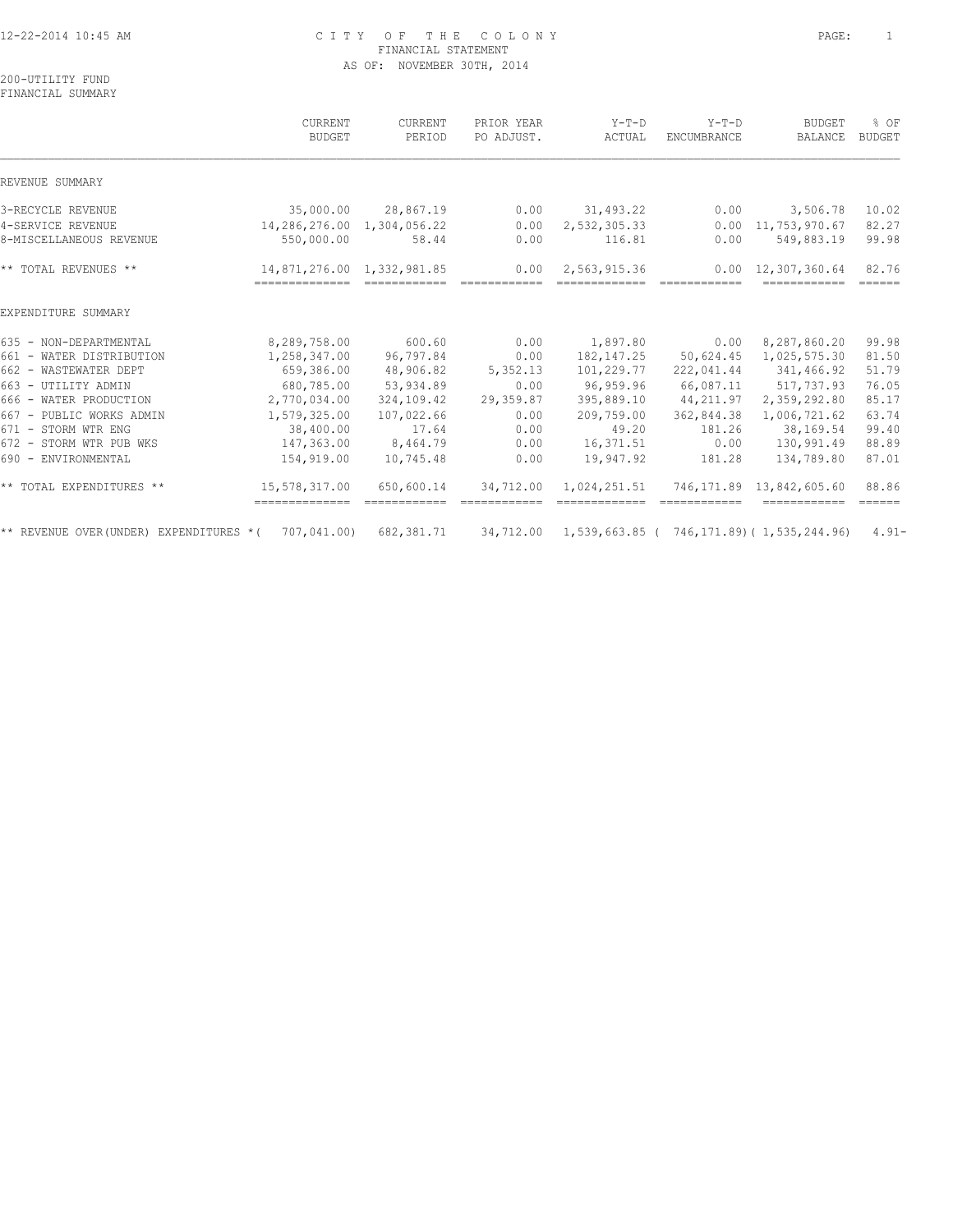# 12-22-2014 10:45 AM C I T Y O F T H E C O L O N Y PAGE: 2 FINANCIAL STATEMENT AS OF: NOVEMBER 30TH, 2014

200-UTILITY FUND

REVENUES

|                 |                               | CURRENT<br><b>BUDGET</b>       | CURRENT<br>PERIOD | PRIOR YEAR<br>PO ADJUST. | $Y-T-D$<br>ACTUAL | $Y-T-D$<br>ENCUMBRANCE | <b>BUDGET</b><br>BALANCE   | % OF<br>BUDGET |
|-----------------|-------------------------------|--------------------------------|-------------------|--------------------------|-------------------|------------------------|----------------------------|----------------|
|                 | 3-RECYCLE REVENUE             |                                |                   |                          |                   |                        |                            |                |
| 435000          | SOLID WASTE/RECYCLING REVENU  | 35,000.00                      | 28,867.19         | 0.00                     | 31,493.22         | 0.00                   | 3,506.78                   | 10.02          |
|                 | TOTAL 3-RECYCLE REVENUE       | 35,000.00                      | 28,867.19         | 0.00                     | 31,493.22         | 0.00                   | 3,506.78                   | 10.02          |
|                 | 4-SERVICE REVENUE             |                                |                   |                          |                   |                        |                            |                |
| 441000          | WATER SERVICE                 | 8,647,753.00                   | 828,166.32        | 0.00                     | 1,597,566.29      | 0.00                   | 7,050,186.71               | 81.53          |
| 442000          | WASTEWATER SERVICE            | 4,940,323.00                   | 436,203.77        | 0.00                     | 824,494.92        | 0.00                   | 4, 115, 828.08             | 83.31          |
| 442502          | RECYCLING EDUCATION CONTRIBU  | 36,000.00                      | 0.00              | 0.00                     | 0.00              | 0.00                   | 36,000.00                  | 100.00         |
| 443000          | RECONNECT FEES                | 20,000.00                      | 1,140.00          | 0.00                     | 3,440.00          | 0.00                   | 16,560.00                  | 82.80          |
| 443500          | PENALTIES                     | 410,000.00                     | 22,641.74         | 0.00                     | 73,834.83         | 0.00                   | 336, 165. 17               | 81.99          |
| 443510          | NON-SCHEDULED ON              | 2,000.00                       | 220.00            | 0.00                     | 460.00            | 0.00                   | 1,540.00                   | 77.00          |
| 443515          | NON-SCHEDULED OFF             | 200.00                         | 0.00              | 0.00                     | 0.00              | 0.00                   | 200.00                     | 100.00         |
| 444000          | TAP CONNECTION FEES           | 200,000.00                     | 11,110.00         | 0.00                     | 20,815.00         | 0.00                   | 179,185.00                 | 89.59          |
| 444100          | TRANSFER FEES                 | 1,000.00                       | 266.14            | 0.00                     | 559.00            | 0.00                   | 441.00                     | 44.10          |
| 444500          | BACKFLOW INSPECTION FEES      | 10,000.00                      | 1,201.50          | 0.00                     | 2,803.50          | 0.00                   | 7,196.50                   | 71.97          |
| 446400          | ELECTRONIC RECYCLING REBATE   | 0.00                           | 621.88            | 0.00                     | 1,161.73          | $0.00$ (               | 1,161.73)                  | 0.00           |
| 447000          | INTEREST INCOME               | 4,000.00                       | 0.00              | 0.00                     | 183.44            | 0.00                   | 3,816.56                   | 95.41          |
| 449000          | MISCELLANEOUS REVENUE         | 15,000.00                      | 2,484.87          | 0.00                     | 6,986.62          | 0.00                   | 8,013.38                   | 53.42          |
|                 | TOTAL 4-SERVICE REVENUE       | 14, 286, 276.00 1, 304, 056.22 |                   | 0.00                     | 2,532,305.33      |                        | $0.00 \quad 11,753,970.67$ | 82.27          |
| 5-OTHER REVENUE |                               |                                |                   |                          |                   |                        |                            |                |
|                 | 8-MISCELLANEOUS REVENUE       |                                |                   |                          |                   |                        |                            |                |
| 484000          | DISCOUNT REVENUE              | 0.00                           | 58.44             | 0.00                     | 116.81            | $0.00$ (               | 116.81)                    | 0.00           |
| 489003          | BAL TRANF IN STORM WTR UTILI  | 350,000.00                     | 0.00              | 0.00                     | 0.00              | 0.00                   | 350,000.00                 | 100.00         |
| 489081          | TRANSFER IN - CAP PROJ STREE  | 200,000.00                     | 0.00              | 0.00                     | 0.00              | 0.00                   | 200,000.00                 | 100.00         |
|                 | TOTAL 8-MISCELLANEOUS REVENUE | 550,000.00                     | 58.44             | 0.00                     | 116.81            | 0.00                   | 549,883.19                 | 99.98          |
|                 | ** TOTAL REVENUES **          | 14,871,276.00 1,332,981.85     |                   | 0.00                     | 2,563,915.36      |                        | $0.00 \quad 12,307,360.64$ | 82.76          |
|                 |                               |                                |                   |                          |                   |                        | ------------- -----        |                |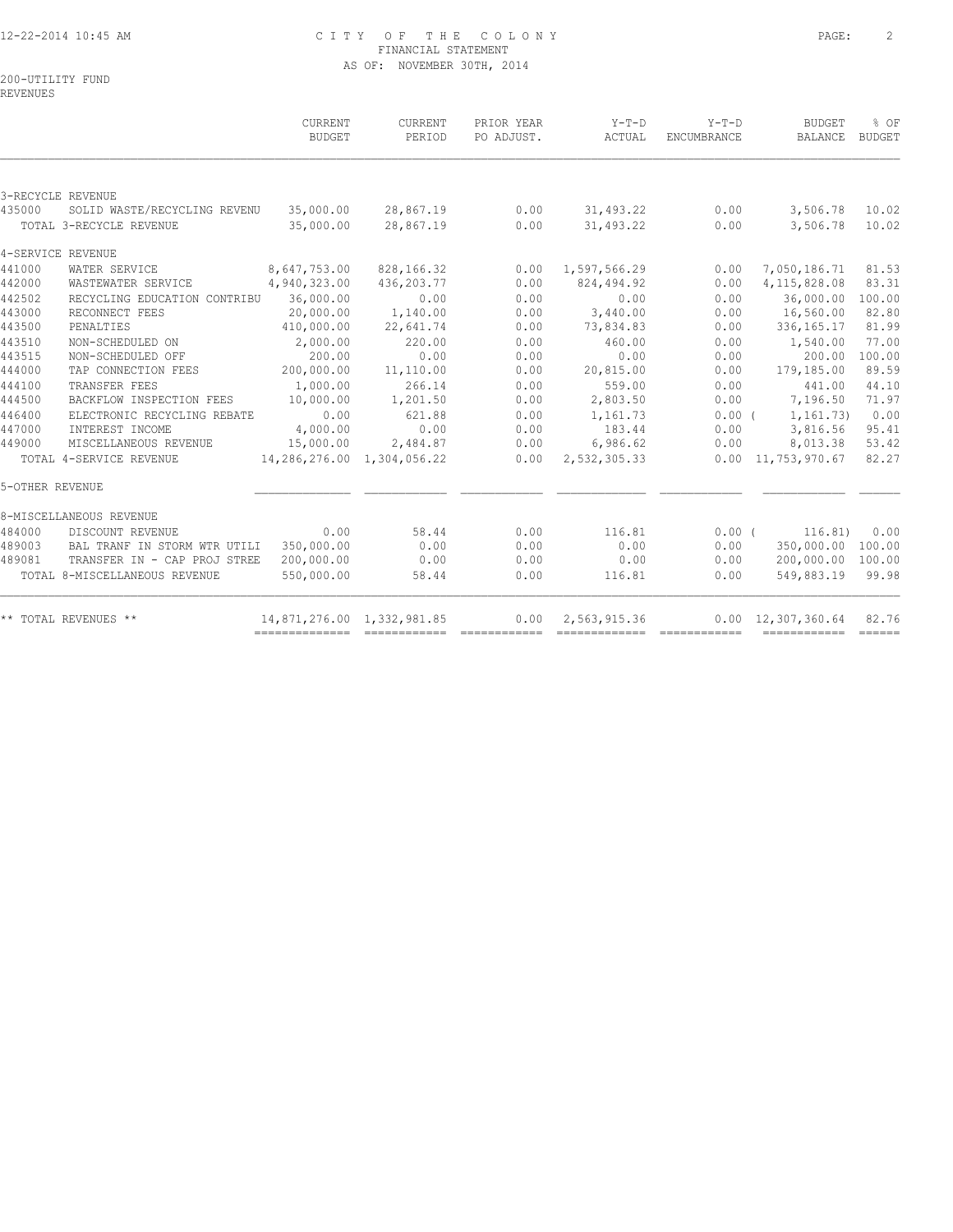#### 12-22-2014 10:45 AM C I T Y O F T H E C O L O N Y PAGE: 3 FINANCIAL STATEMENT AS OF: NOVEMBER 30TH, 2014

200-UTILITY FUND

635 - NON-DEPARTMENTAL

| <b>BUDGET</b><br>15,000.00<br>15,000.00           | PERIOD<br>0.00 | PO ADJUST. | ACTUAL   | ENCUMBRANCE | <b>BALANCE</b>   | <b>BUDGET</b>                                                                                                                                                                                                                        |
|---------------------------------------------------|----------------|------------|----------|-------------|------------------|--------------------------------------------------------------------------------------------------------------------------------------------------------------------------------------------------------------------------------------|
|                                                   |                |            |          |             |                  |                                                                                                                                                                                                                                      |
|                                                   |                |            |          |             |                  |                                                                                                                                                                                                                                      |
|                                                   |                | 0.00       | 0.00     | 0.00        | 15,000.00 100.00 |                                                                                                                                                                                                                                      |
|                                                   | 0.00           | 0.00       | 0.00     | 0.00        |                  |                                                                                                                                                                                                                                      |
|                                                   |                |            |          |             |                  |                                                                                                                                                                                                                                      |
| 8,000.00                                          | 600.60         | 0.00       | 1,801.80 | 0.00        | 6,198.20         | 77.48                                                                                                                                                                                                                                |
| 65,000.00                                         | 0.00           | 0.00       | 96.00    | 0.00        | 64,904.00        | 99.85                                                                                                                                                                                                                                |
| 2,000.00                                          | 0.00           | 0.00       | 0.00     | 0.00        | 2,000.00         | 100.00                                                                                                                                                                                                                               |
| 75,000.00                                         | 600.60         | 0.00       | 1,897.80 | 0.00        | 73,102.20        | 97.47                                                                                                                                                                                                                                |
|                                                   |                |            |          |             |                  |                                                                                                                                                                                                                                      |
| 1,000.00                                          | 0.00           | 0.00       | 0.00     | 0.00        |                  |                                                                                                                                                                                                                                      |
| 1,000.00                                          | 0.00           | 0.00       | 0.00     | 0.00        |                  |                                                                                                                                                                                                                                      |
|                                                   |                |            |          |             |                  |                                                                                                                                                                                                                                      |
| 2,600.00                                          | 0.00           | 0.00       | 0.00     | 0.00        |                  |                                                                                                                                                                                                                                      |
| 2,600.00                                          | 0.00           | 0.00       | 0.00     | 0.00        |                  |                                                                                                                                                                                                                                      |
|                                                   |                |            |          |             |                  |                                                                                                                                                                                                                                      |
|                                                   |                |            |          |             |                  |                                                                                                                                                                                                                                      |
|                                                   |                |            |          |             |                  |                                                                                                                                                                                                                                      |
| 2,593,752.00                                      | 0.00           | 0.00       | 0.00     | 0.00        |                  |                                                                                                                                                                                                                                      |
| 2,593,752.00                                      | 0.00           | 0.00       | 0.00     | 0.00        |                  |                                                                                                                                                                                                                                      |
|                                                   |                |            |          |             |                  |                                                                                                                                                                                                                                      |
| 2,275,000.00                                      | 0.00           | 0.00       | 0.00     | 0.00        |                  |                                                                                                                                                                                                                                      |
| 635-6804 TRANSF OUT - GF TRIBUTE PP TA 995,000.00 | 0.00           | 0.00       | 0.00     | 0.00        |                  |                                                                                                                                                                                                                                      |
| 2,332,406.00                                      | 0.00           | 0.00       | 0.00     | 0.00        |                  |                                                                                                                                                                                                                                      |
| 5,602,406.00                                      | 0.00           | 0.00       | 0.00     | 0.00        |                  |                                                                                                                                                                                                                                      |
| 8,289,758.00                                      | 600.60         | 0.00       | 1,897.80 | 0.00        | 8,287,860.20     | 99.98                                                                                                                                                                                                                                |
|                                                   |                |            |          |             |                  | 15,000.00 100.00<br>1,000.00 100.00<br>1,000.00 100.00<br>2,600.00 100.00<br>2,600.00 100.00<br>2,593,752.00 100.00<br>2,593,752.00 100.00<br>2,275,000.00 100.00<br>995,000.00 100.00<br>2,332,406.00 100.00<br>5,602,406.00 100.00 |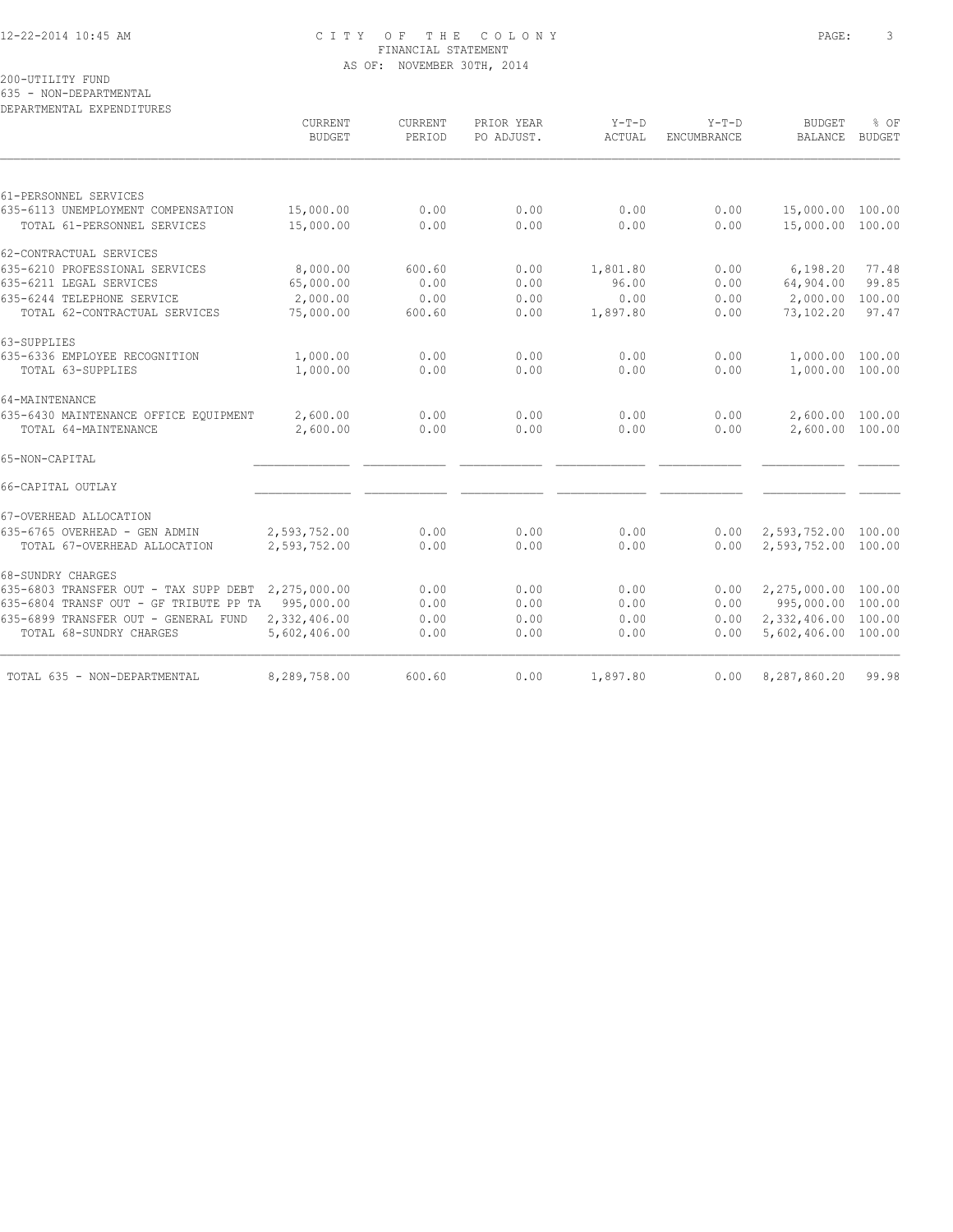# 12-22-2014 10:45 AM C I T Y O F T H E C O L O N Y PAGE: 4 FINANCIAL STATEMENT AS OF: NOVEMBER 30TH, 2014

200-UTILITY FUND 661 - WATER DISTRIBUTION

DEPARTMENTAL EXPENDITURES

|                                    | CURRENT<br><b>BUDGET</b> | CURRENT<br>PERIOD | PRIOR YEAR<br>PO ADJUST. | $Y-T-D$<br>ACTUAL | $Y-T-D$<br>ENCUMBRANCE | <b>BUDGET</b><br>BALANCE | % OF<br><b>BUDGET</b> |
|------------------------------------|--------------------------|-------------------|--------------------------|-------------------|------------------------|--------------------------|-----------------------|
|                                    |                          |                   |                          |                   |                        |                          |                       |
| 61-PERSONNEL SERVICES              |                          |                   |                          |                   |                        |                          |                       |
| 661-6110 SALARIES                  | 637,367.00               | 63, 352.73        | 0.00                     | 112,798.26        | 0.00                   | 524,568.74               | 82.30                 |
| 661-6111 SALARIES, OVERTIME        | 65,000.00                | 4,140.34          | 0.00                     | 12,044.81         | 0.00                   | 52,955.19                | 81.47                 |
| 661-6114 HOSPITALIZATION INSURANCE | 128,800.00               | 9,766.78          | 0.00                     | 19,533.56         | 0.00                   | 109,266.44               | 84.83                 |
| 661-6115 SOCIAL SECURITY TAXES     | 56,500.00                | 3,854.67          | 0.00                     | 9,179.39          | 0.00                   | 47,320.61                | 83.75                 |
| 661-6116 WORKERS COMPENSATION      | 19,836.00                | 0.00              | 0.00                     | 0.00              | 0.00                   | 19,836.00                | 100.00                |
| 661-6117 RETIREMENT CONTRIBUTIONS  | 88,888.00                | 8,356.15          | 0.00                     | 15,461.53         | 0.00                   | 73,426.47                | 82.61                 |
| 661-6118 UNIFORMS                  | 4,000.00                 | 107.31            | 0.00                     | 212.42            | 0.00                   | 3,787.58                 | 94.69                 |
| 661-6120 PRIVATE AUTO ALLOWANCE    | 3,600.00                 | 276.92            | 0.00                     | 553.84            | 0.00                   | 3,046.16                 | 84.62                 |
| 661-6125 EDUCATION & TRAINING      | 10,000.00                | 235.00            | 0.00                     | 235.00            | 0.00                   | 9,765.00                 | 97.65                 |
| 661-6127 DUES & MEMBERSHIPS        | 250.00                   | 0.00              | 0.00                     | 0.00              | 0.00                   | 250.00                   | 100.00                |
| TOTAL 61-PERSONNEL SERVICES        | 1,014,241.00             | 90,089.90         | 0.00                     | 170,018.81        | 0.00                   | 844,222.19               | 83.24                 |
| 62-CONTRACTUAL SERVICES            |                          |                   |                          |                   |                        |                          |                       |
| 661-6213 CONTRACTUAL SERVICES      | 4,500.00                 | 77.31             | 0.00                     | 136.89            | 0.00                   | 4,363.11                 | 96.96                 |
| 661-6235 PRINTING SERVICES         | 50.00                    | 0.00              | 0.00                     | 0.00              | 0.00                   | 50.00                    | 100.00                |
| 661-6244 TELEPHONE SERVICE         | 1,636.00                 | 163.18            | 0.00                     | 163.18            | 0.00                   | 1,472.82                 | 90.03                 |
| 661-6275 EQUIPMENT RENTAL          | 5,000.00                 | 7.44              | 0.00                     | 77.49             | 0.00                   | 4,922.51                 | 98.45                 |
| TOTAL 62-CONTRACTUAL SERVICES      | 11,186.00                | 247.93            | 0.00                     | 377.56            | 0.00                   | 10,808.44                | 96.62                 |
| 63-SUPPLIES                        |                          |                   |                          |                   |                        |                          |                       |
| 661-6310 OFFICE SUPPLIES           | 300.00                   | 0.00              | 0.00                     | 0.00              | 0.00                   |                          | 300.00 100.00         |
| 661-6311 COPIER SUPPLIES           | 500.00                   | 245.39            | 0.00                     | 245.39            | 0.00                   | 254.61                   | 50.92                 |
| 661-6312 COMPUTER SUPPLIES         | 100.00                   | 0.00              | 0.00                     | 0.00              | 0.00                   |                          | 100.00 100.00         |
| 661-6313 JANITORIAL SUPPLIES       | 25.00                    | 0.00              | 0.00                     | 0.00              | 0.00                   |                          | 25.00 100.00          |
| 661-6320 POSTAGE                   | 95.00                    | 0.00              | 0.00                     | 0.00              | 0.00                   |                          | 95.00 100.00          |
| 661-6322 SMALL TOOLS               | 2,000.00                 | 0.00              | 0.00                     | 271.00            | 0.00                   | 1,729.00                 | 86.45                 |
| 661-6340 FUEL AND LUBRICANTS       | 43,000.00                | 3,740.99          | 0.00                     | 3,740.99          | 0.00                   | 39,259.01                | 91.30                 |
| 661-6342 WATER METERS AND BOXES    | $135,000.00$ (           | 2,486.60          | 0.00(                    | 2,486.60          | 50,624.45              | 86,862.15                | 64.34                 |
| 661-6344 REPAIR MATERIALS          | 26,000.00                | 2,627.71          | 0.00                     | 5,419.53          | 0.00                   | 20,580.47                | 79.16                 |
| 661-6345 CHEMICALS                 | 2,400.00                 | 0.00              | 0.00                     | 487.79            | 0.00                   | 1,912.21                 | 79.68                 |
| 661-6346 COMPRESSED GASES          | 50.00                    | 0.00              | 0.00                     | 0.00              | 0.00                   |                          | 50.00 100.00          |
| 661-6390 MISCELLANEOUS SUPPLIES    | 15,000.00                | 800.76            | 0.00                     | 2,066.83          | 0.00                   | 12,933.17                | 86.22                 |
| TOTAL 63-SUPPLIES                  | 224,470.00               | 4,928.25          | 0.00                     | 9,744.93          | 50,624.45              | 164,100.62               | 73.11                 |
| 64-MAINTENANCE                     |                          |                   |                          |                   |                        |                          |                       |
| 661-6410 BUILDING MAINTENANCE      | 250.00                   | 0.00              | 0.00                     | 0.00              | 0.00                   |                          | 250.00 100.00         |
| 661-6421 DRAINAGE MAINTENANCE      | 400.00                   | 0.00              | 0.00                     | 0.00              | 0.00                   |                          | 400.00 100.00         |
| 661-6430 OFFICE EQUIPMENT - MAINT  | 300.00                   | 0.00              | 0.00                     | 0.00              | 0.00                   |                          | 300.00 100.00         |
| 661-6431 MAINTENANCE - GIS         | 2,000.00                 | 0.00              | 0.00                     | 0.00              | 0.00                   | 2,000.00 100.00          |                       |
| 661-6440 VEHICLE MAINTENANCE       | 500.00                   | 0.00              | 0.00                     | 4.44              | 0.00                   | 495.56                   | 99.11                 |
| 661-6470 OTHER EQUIP. MAINTENANCE  | 5,000.00                 | 1,531.76          | 0.00                     | 2,001.51          | 0.00                   | 2,998.49                 | 59.97                 |
| TOTAL 64-MAINTENANCE               | 8,450.00                 | 1,531.76          | 0.00                     | 2,005.95          | 0.00                   | 6,444.05                 | 76.26                 |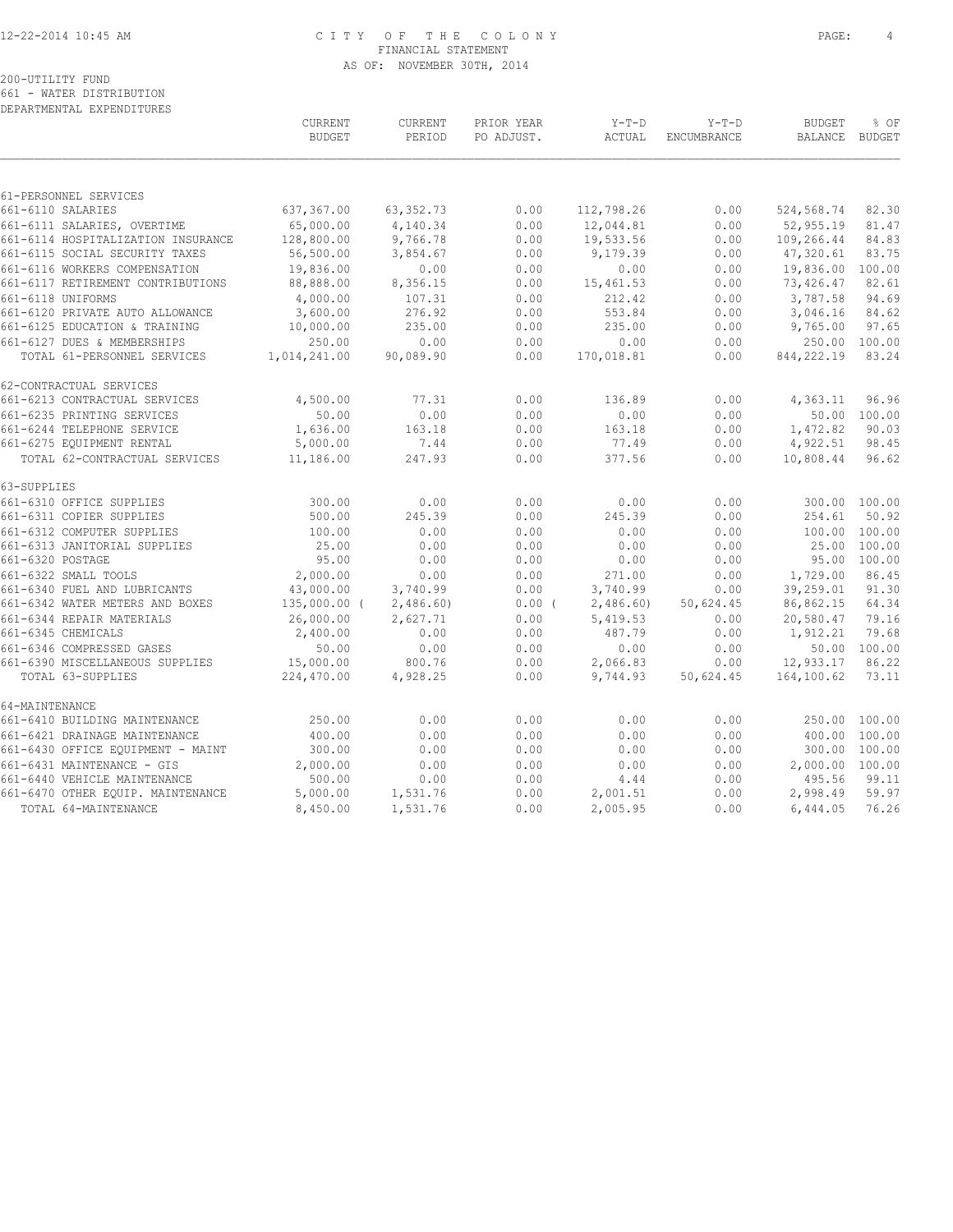#### 12-22-2014 10:45 AM C I T Y O F T H E C O L O N Y PAGE: 5 FINANCIAL STATEMENT AS OF: NOVEMBER 30TH, 2014

|  | 200-UTILITY FUND |                                 |
|--|------------------|---------------------------------|
|  |                  | 661 - WATER DISTRIBUTION        |
|  |                  | nd b marchimar tay bunan toulou |

| DEPARTMENTAL EXPENDITURES      |              |           |            |            |             |                    |               |
|--------------------------------|--------------|-----------|------------|------------|-------------|--------------------|---------------|
|                                | CURRENT      | CURRENT   | PRIOR YEAR | Y-T-D      | $Y-T-D$     | BUDGET             | % OF          |
|                                | BUDGET       | PERIOD    | PO ADJUST. | ACTUAL     | ENCUMBRANCE | BALANCE            | <b>BUDGET</b> |
| 65-NON-CAPITAL                 |              |           |            |            |             |                    |               |
| 66-CAPITAL OUTLAY              |              |           |            |            |             |                    |               |
| 67-OVERHEAD ALLOCATION         |              |           |            |            |             |                    |               |
| 68-SUNDRY CHARGES              |              |           |            |            |             |                    |               |
| TOTAL 661 - WATER DISTRIBUTION | 1,258,347.00 | 96,797.84 | 0.00       | 182,147.25 | 50,624.45   | 1,025,575.30 81.50 |               |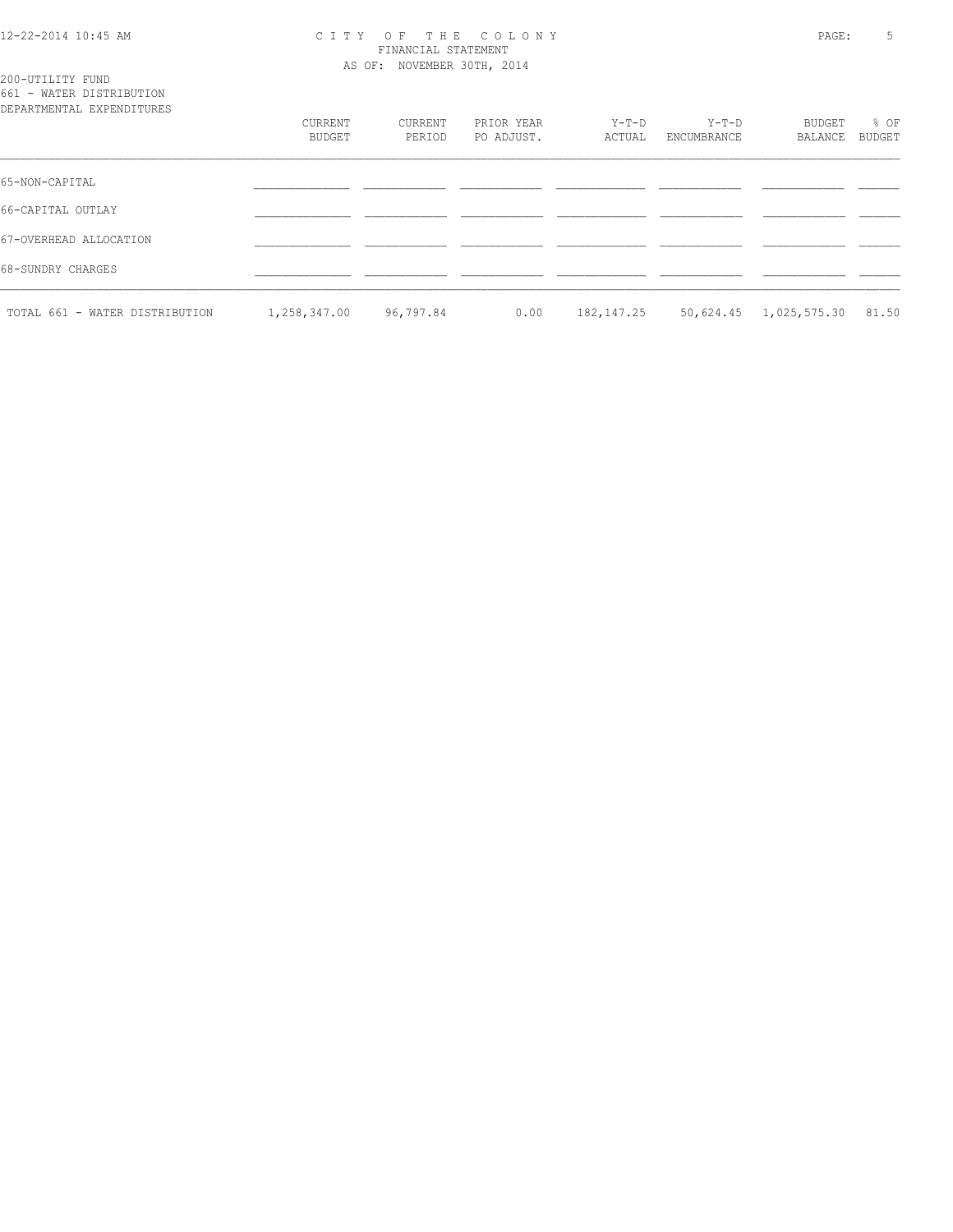# 12-22-2014 10:45 AM C I T Y O F T H E C O L O N Y PAGE: 6 FINANCIAL STATEMENT AS OF: NOVEMBER 30TH, 2014

#### 200-UTILITY FUND

662 - WASTEWATER DEPT

| DEPARTMENTAL EXPENDITURES          |                                 |                   |                          |                   |                               |                                 |                   |
|------------------------------------|---------------------------------|-------------------|--------------------------|-------------------|-------------------------------|---------------------------------|-------------------|
|                                    | <b>CURRENT</b><br><b>BUDGET</b> | CURRENT<br>PERIOD | PRIOR YEAR<br>PO ADJUST. | $Y-T-D$<br>ACTUAL | $Y-T-D$<br><b>ENCUMBRANCE</b> | <b>BUDGET</b><br><b>BALANCE</b> | % OF<br>BUDGET    |
|                                    |                                 |                   |                          |                   |                               |                                 |                   |
| 61-PERSONNEL SERVICES              |                                 |                   |                          |                   |                               |                                 |                   |
| 662-6110 SALARIES                  | 186,140.00                      | 16,437.83         | 0.00                     | 28,559.68         | 0.00                          | 157,580.32                      | 84.66             |
| 662-6111 SALARIES, OVERTIME        | 8,000.00                        | 927.13            | 0.00                     | 1,836.38          | 0.00                          | 6, 163.62                       | 77.05             |
| 662-6114 HOSPITALIZATION INSURANCE | 40,250.00                       | 2,431.61          | 0.00                     | 4,863.22          | 0.00                          | 35,386.78                       | 87.92             |
| 662-6115 SOCIAL SECURITY TAXES     | 15,531.00                       | 945.18            | 0.00                     | 2,022.43          | 0.00                          | 13,508.57                       | 86.98             |
| 662-6116 WORKERS COMPENSATION      | 3,226.00                        | 0.00              | 0.00                     | 0.00              | 0.00                          | 3,226.00 100.00                 |                   |
| 662-6117 RETIREMENT CONTRIBUTIONS  | 24,403.00                       | 2,141.11          | 0.00                     | 3,747.85          | 0.00                          | 20,655.15                       | 84.64             |
| 662-6118 UNIFORMS                  | 2,500.00                        | 467.05            | 0.00                     | 689.06            | 0.00                          | 1,810.94                        | 72.44             |
| 662-6125 EDUCATION & TRAINING      | 3,600.00                        | 0.00              | 0.00                     | 0.00              | 0.00                          | 3,600.00 100.00                 |                   |
| 662-6126 TRAVEL EXPENSE            | 500.00                          | 0.00              | 0.00                     | 0.00              | 0.00                          | 500.00 100.00                   |                   |
| 662-6127 DUES & MEMBERSHIPS        | 111.00                          | 0.00              | 0.00                     | 0.00              | 0.00                          | 111.00 100.00                   |                   |
| TOTAL 61-PERSONNEL SERVICES        | 284, 261.00                     | 23,349.91         | 0.00                     | 41,718.62         | 0.00                          | 242,542.38                      | 85.32             |
| 62-CONTRACTUAL SERVICES            |                                 |                   |                          |                   |                               |                                 |                   |
| 662-6210 PROFESSIONAL SERVICES     | 10,000.00                       | 0.00              | 0.00                     | 504.00            | 0.00                          | 9,496.00                        | 94.96             |
| 662-6211 LEGAL FEES                | 0.00                            | 345.00            | 0.00                     | 345.00            | 0.00(                         | 345.00                          | 0.00              |
| 662-6213 CONTRACTUAL SERVICES      | 200,000.00                      | 18,323.10         | 0.00                     | 18,323.10         | 181,705.90 (                  | 29.00                           | $0.01 -$          |
| 662-6218 PERMIT FEES               | 20,100.00                       | 0.00              | 0.00                     | 20,095.80         | 0.00                          | 4.20                            | 0.02              |
| 662-6244 TELEPHONE SERVICE         | 400.00                          | 24.35             | 0.00                     | 49.54             | 0.00                          | 350.46                          | 87.62             |
| 662-6275 EOUIPMENT RENTAL          | 1,000.00                        | 0.00              | 0.00                     | 0.00              | 0.00                          | 1,000.00 100.00                 |                   |
| TOTAL 62-CONTRACTUAL SERVICES      | 231,500.00                      | 18,692.45         | 0.00                     | 39, 317.44        | 181,705.90                    | 10,476.66                       | 4.53              |
| 63-SUPPLIES                        |                                 |                   |                          |                   |                               |                                 |                   |
| 662-6310 OFFICE SUPPLIES           | 450.00                          | 0.00              | 0.00                     | 0.00              | 0.00                          | 450.00 100.00                   |                   |
| 662-6311 COPIER SUPPLIES           | 150.00                          | 0.00              | 0.00                     | 264.57            | 0.00(                         |                                 | $114.57$ ) 76.38- |
| 662-6312 COMPUTER SUPPLIES         | 200.00                          | 0.00              | 0.00                     | 0.00              | 0.00                          | 200.00 100.00                   |                   |
| 662-6313 JANITORIAL SUPPLIES       | 500.00                          | 0.00              | 0.00                     | 183.95            | 0.00                          | 316.05                          | 63.21             |
| 662-6314 LAB SUPPLIES              | 19,000.00                       | 664.66            | 0.00                     | 2,825.24          | 0.00                          | 16, 174. 76                     | 85.13             |
| 662-6320 POSTAGE                   | 0.00                            | 5.63              | 0.00                     | 11.26             | 0.00(                         | 11,26)                          | 0.00              |
| 662-6322 SMALL TOOLS               | 600.00                          | 0.00              | 0.00                     | 0.00              | 0.00                          | 600.00 100.00                   |                   |
| 662-6323 SMALL EQUIPMENT           | 500.00                          | 0.00              | 0.00                     | 36.02             | 0.00                          | 463.98                          | 92.80             |
| 662-6330 BOOKS AND PERIODICALS     | 100.00                          | 0.00              | 0.00                     | 0.00              | 0.00                          | 100.00 100.00                   |                   |
| 662-6340 FUEL AND LUBRICANTS       | 6,000.00                        | 246.59            | 0.00                     | 1,455.07          | 0.00                          | 4,544.93                        | 75.75             |
| 662-6344 REPAIR MATERIALS          | 8,000.00                        | 673.69            | 0.00                     | 1,770.68          | 0.00                          | 6, 229.32                       | 77.87             |
| 662-6345 CHEMICALS                 | 38,000.00                       | 5,143.50          | 0.00                     | 5,143.50          | 24,856.50                     | 8,000.00                        | 21.05             |
| 662-6360 MEDICAL SUPPLIES          | 25.00                           | 0.00              | 0.00                     | 0.00              | 0.00                          |                                 | 25.00 100.00      |
| 662-6390 MISCELLANEOUS SUPPLIES    | 5,000.00                        | 130.39            | 0.00                     | 529.29            | 0.00                          | 4,470.71                        | 89.41             |
| TOTAL 63-SUPPLIES                  | 78,525.00                       | 6,864.46          | 0.00                     | 12,219.58         | 24,856.50                     | 41,448.92                       | 52.78             |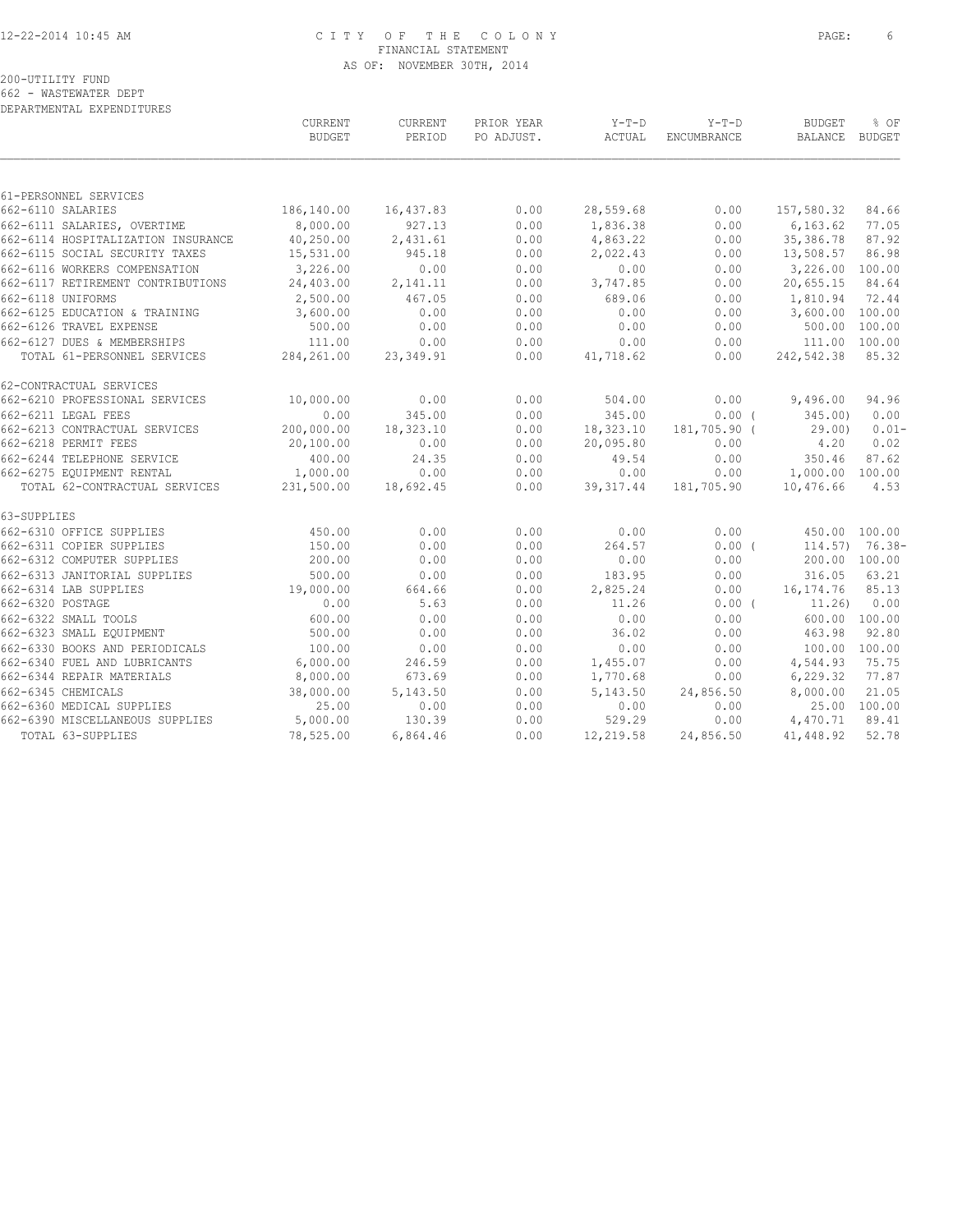#### 12-22-2014 10:45 AM C I T Y O F T H E C O L O N Y PAGE: 7 FINANCIAL STATEMENT AS OF: NOVEMBER 30TH, 2014

662 - WASTEWATER DEPT

| CURRENT       | CURRENT            | PRIOR YEAR   | $Y-T-D$      | $Y-T-D$      | <b>BUDGET</b>     | % OF          |
|---------------|--------------------|--------------|--------------|--------------|-------------------|---------------|
| <b>BUDGET</b> | PERIOD             | PO ADJUST.   | ACTUAL       | ENCUMBRANCE  | <b>BALANCE</b>    | <b>BUDGET</b> |
|               |                    |              |              |              |                   |               |
|               |                    |              |              |              |                   |               |
|               |                    |              |              |              |                   | 100.00        |
|               |                    |              |              |              |                   | 0.00          |
| 2,000.00      | 0.00               | 0.00         | 0.00         | 0.00         | 2,000.00          | 100.00        |
| 50.00         | 0.00               | 0.00         | 0.00         | 0.00         | 50.00             | 100.00        |
| 53,000.00     | 0.00               | 5,352.13     | 7,974.13     | 5,479.04     | 44,898.96         | 84.72         |
| 65,100.00     | 0.00               | 5,352.13     | 7,974.13     | 15,479.04    | 46,998.96         | 72.20         |
|               |                    |              |              |              |                   |               |
|               |                    |              |              |              |                   |               |
|               |                    |              |              |              |                   |               |
| 659,386.00    | 48,906.82          | 5,352.13     | 101,229.77   | 222,041.44   | 341,466.92        | 51.79         |
|               | 50.00<br>10,000.00 | 0.00<br>0.00 | 0.00<br>0.00 | 0.00<br>0.00 | 0.00<br>10,000.00 | 50.00<br>0.00 |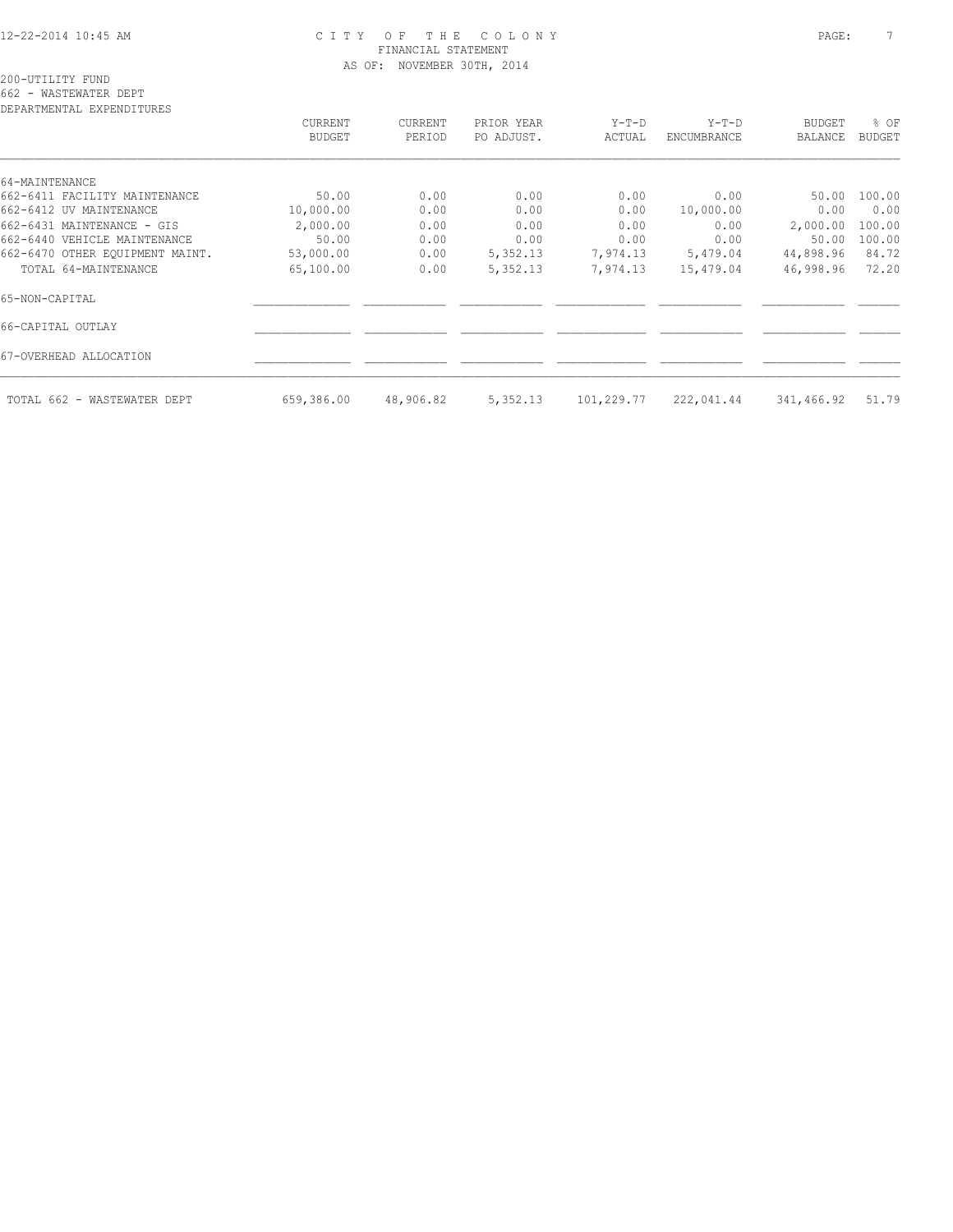## 12-22-2014 10:45 AM C I T Y O F T H E C O L O N Y PAGE: 8 FINANCIAL STATEMENT AS OF: NOVEMBER 30TH, 2014

|                                    | CURRENT       | CURRENT   | PRIOR YEAR | $Y-T-D$   | $Y-T-D$     | <b>BUDGET</b>    | % OF         |
|------------------------------------|---------------|-----------|------------|-----------|-------------|------------------|--------------|
|                                    | <b>BUDGET</b> | PERIOD    | PO ADJUST. | ACTUAL    | ENCUMBRANCE | BALANCE BUDGET   |              |
|                                    |               |           |            |           |             |                  |              |
| 61-PERSONNEL SERVICES              |               |           |            |           |             |                  |              |
| 663-6110 SALARIES                  | 330,284.00    | 30,361.30 | 0.00       | 53,986.49 | 0.00        | 276,297.51       | 83.65        |
| 663-6111 SALARIES, OVERTIME        | 500.00        | 6.63      | 0.00       | 8.94      | 0.00        | 491.06           | 98.21        |
| 663-6112 PART-TIME, TEMPORARY      | 0.00          | 273.52    | 0.00       | 273.52    | $0.00$ (    | 273.52)          | 0.00         |
| 663-6114 HOSPITALIZATION INSURANCE | 72,450.00     | 4,865.28  | 0.00       | 10,344.52 | 0.00        | 62, 105.48       | 85.72        |
| 663-6115 SOCIAL SECURITY TAXES     | 26,463.00     | 1,640.07  | 0.00       | 3,749.00  | 0.00        | 22,714.00        | 85.83        |
| 663-6116 WORKER'S COMPENSATION     | 2,228.00      | 0.00      | 0.00       | 0.00      | 0.00        | 2,228.00         | 100.00       |
| 663-6117 RETIREMENT CONTRIBUTIONS  | 41,580.00     | 3,744.36  | 0.00       | 6,657.62  | 0.00        | 34,922.38        | 83.99        |
| 663-6125 EDUCATION & TRAINING      | 4,350.00      | 76.00     | 0.00       | 376.00    | 0.00        | 3,974.00         | 91.36        |
| 663-6126 TRAVEL EXPENSE            | 1,275.00      | 255.10    | 0.00       | 610.10    | 0.00        | 664.90           | 52.15        |
| 663-6127 DUES & MEMBERSHIPS        | 100.00        | 0.00      | 0.00       | 0.00      | 0.00        | 100.00           | 100.00       |
| TOTAL 61-PERSONNEL SERVICES        | 479,230.00    | 41,222.26 | 0.00       | 76,006.19 | 0.00        | 403,223.81       | 84.14        |
| 62-CONTRACTUAL SERVICES            |               |           |            |           |             |                  |              |
| 663-6210 PROFESSIONAL SERVICES     | 750.00        | 0.00      | 0.00       | 62.54     | 0.00        | 687.46           | 91.66        |
| 663-6213 CONTRACTUAL SERVICES      | 27,000.00     | 430.00    | 0.00       | 860.00    | 9,216.00    | 16,924.00        | 62.68        |
| 663-6219 CREDIT CARD FEES          | 52,300.00     | 4,931.57  | 0.00       | 10,547.49 | 0.00        | 41,752.51        | 79.83        |
| 663-6235 PRINTING SERVICES         | 1,000.00      | 0.00      | 0.00       | 0.00      | 0.00        | 1,000.00 100.00  |              |
| 663-6275 EOUIPMENT RENTAL          | 2,600.00      | 215.20    | 0.00       | 430.40    | 2,152.00    | 17.60            | 0.68         |
| 663-6280 UNCOLLECTIBLE ACCOUNTS    | 15,000.00     | 0.00      | 0.00       | 0.00      | 0.00        | 15,000.00 100.00 |              |
| TOTAL 62-CONTRACTUAL SERVICES      | 98,650.00     | 5,576.77  | 0.00       | 11,900.43 | 11,368.00   | 75,381.57        | 76.41        |
| 63-SUPPLIES                        |               |           |            |           |             |                  |              |
| 663-6310 OFFICE SUPPLIES           | 2,000.00      | 137.38    | 0.00       | 137.38    | 0.00        | 1,862.62         | 93.13        |
| 663-6311 COPIER SUPPLIES           | 2,400.00      | 117.63    | 0.00       | 117.63    | 0.00        | 2,282.37         | 95.10        |
| 663-6312 COMPUTER SUPPLIES         | 1,600.00      | 0.00      | 0.00       | 0.00      | 0.00        | 1,600.00         | 100.00       |
| 663-6313 JANITORIAL SUPPLIES       | 70.00         | 0.00      | 0.00       | 0.00      | 0.00        |                  | 70.00 100.00 |
| 663-6320 POSTAGE                   | 68,935.00     | 6,880.85  | 0.00       | 8,798.33  | 54,719.11   | 5,417.56         | 7.86         |
| 663-6323 SMALL EQUIPMENT           | 1,000.00      | 0.00      | 0.00       | 0.00      | 0.00        | 1,000.00 100.00  |              |
| 663-6340 FUEL AND LUBRICANTS       | 50.00         | 0.00      | 0.00       | 0.00      | 0.00        |                  | 50.00 100.00 |
| 663-6390 MISCELLANEOUS SUPPLIES    | 350.00        | 0.00      | 0.00       | 0.00      | 0.00        | 350.00 100.00    |              |
| TOTAL 63-SUPPLIES                  | 76,405.00     | 7,135.86  | 0.00       | 9,053.34  | 54,719.11   | 12,632.55        | 16.53        |
| 64-MAINTENANCE                     |               |           |            |           |             |                  |              |
| 663-6430 OFFICE EOUIPMENT - MAINT  | 26,500.00     | 0.00      | 0.00       | 0.00      | 0.00        | 26,500.00 100.00 |              |
| TOTAL 64-MAINTENANCE               | 26,500.00     | 0.00      | 0.00       | 0.00      | 0.00        | 26,500.00 100.00 |              |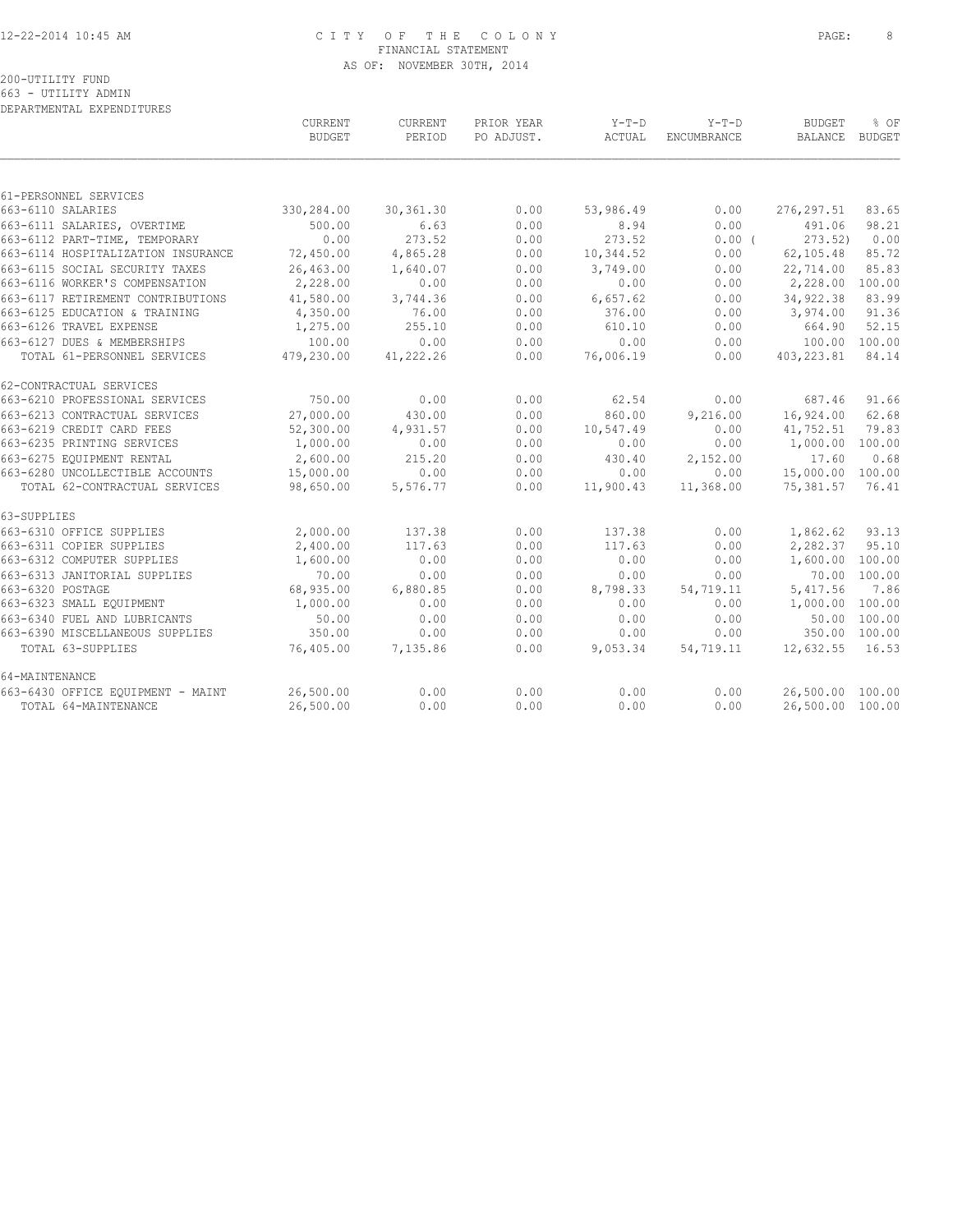#### 12-22-2014 10:45 AM C I T Y O F T H E C O L O N Y PAGE: 9 FINANCIAL STATEMENT AS OF: NOVEMBER 30TH, 2014

| 200-UTILITY FUND<br>663 - UTILITY ADMIN<br>DEPARTMENTAL EXPENDITURES |                   |                   |                          |                 |                        |                   |                |
|----------------------------------------------------------------------|-------------------|-------------------|--------------------------|-----------------|------------------------|-------------------|----------------|
|                                                                      | CURRENT<br>BUDGET | CURRENT<br>PERIOD | PRIOR YEAR<br>PO ADJUST. | Y-T-D<br>ACTUAL | $Y-T-D$<br>ENCUMBRANCE | BUDGET<br>BALANCE | % OF<br>BUDGET |
| 65-NON-CAPITAL                                                       |                   |                   |                          |                 |                        |                   |                |
| 66-CAPITAL OUTLAY                                                    |                   |                   |                          |                 |                        |                   |                |
| 67-OVERHEAD ALLOCATION                                               |                   |                   |                          |                 |                        |                   |                |
| TOTAL 663 - UTILITY ADMIN                                            | 680,785.00        | 53,934.89         | 0.00                     | 96,959.96       | 66,087.11              | 517,737.93        | 76.05          |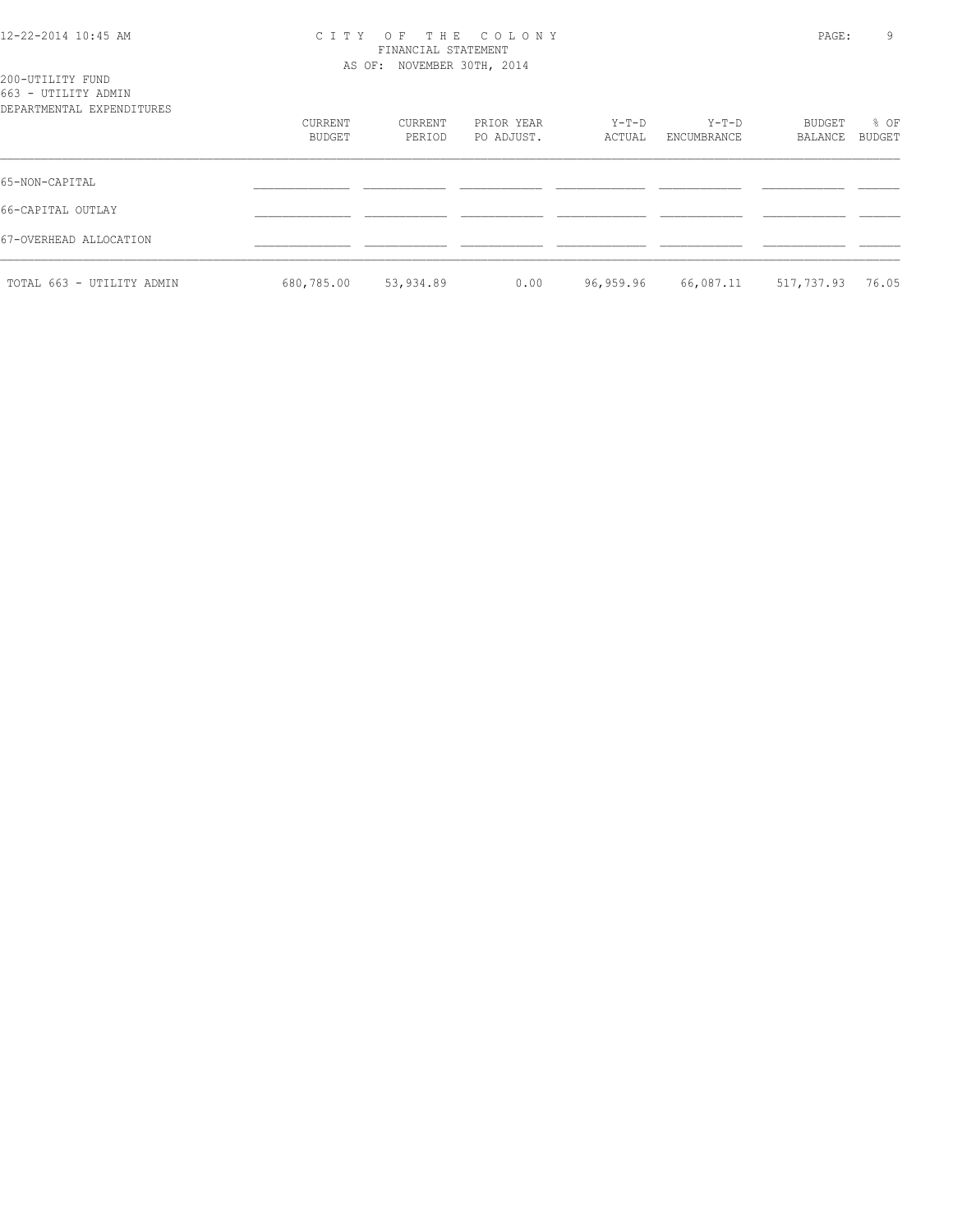# 12-22-2014 10:45 AM C I T Y O F T H E C O L O N Y PAGE: 10 FINANCIAL STATEMENT AS OF: NOVEMBER 30TH, 2014

200-UTILITY FUND

666 - WATER PRODUCTION DEPARTMENTAL EXPENDITURES

|                      |                                    | CURRENT<br><b>BUDGET</b> | <b>CURRENT</b><br>PERIOD | PRIOR YEAR<br>PO ADJUST. | $Y-T-D$<br><b>ACTUAL</b> | $Y-T-D$<br><b>ENCUMBRANCE</b> | <b>BUDGET</b><br>BALANCE | % OF<br><b>BUDGET</b> |
|----------------------|------------------------------------|--------------------------|--------------------------|--------------------------|--------------------------|-------------------------------|--------------------------|-----------------------|
|                      |                                    |                          |                          |                          |                          |                               |                          |                       |
|                      | 61-PERSONNEL SERVICES              |                          |                          |                          |                          |                               |                          |                       |
| 666-6110 SALARIES    |                                    | 295,028.00               | 32,919.75                | 0.00                     | 56,068.04                | 0.00                          | 238,959.96               | 81.00                 |
|                      | 666-6111 SALARIES - OVERTIME       | 24,000.00                | 2,135.95                 | 0.00                     | 2,999.34                 | 0.00                          | 21,000.66                | 87.50                 |
|                      | 666-6114 HOSPITALIZATION INSURANCE | 56,350.00                | 4,282.74                 | 0.00                     | 8,565.48                 | 0.00                          | 47,784.52                | 84.80                 |
|                      | 666-6115 SOCIAL SECURITY TAXES     | 25,522.00                | 1,848.86                 | 0.00                     | 4,369.12                 | 0.00                          | 21, 152.88               | 82.88                 |
|                      | 666-6116 WORKER'S COMPENSATION     | 6,732.00                 | 0.00                     | 0.00                     | 0.00                     | 0.00                          | 6,732.00                 | 100.00                |
|                      | 666-6117 RETIREMENT CONTRIBUTIONS  | 40,102.00                | 4,322.37                 | 0.00                     | 7,283.02                 | 0.00                          | 32,818.98                | 81.84                 |
| 666-6118 UNIFORMS    |                                    | 3,500.00                 | 187.39                   | 0.00                     | 368.89                   | 0.00                          | 3, 131. 11               | 89.46                 |
|                      | 666-6125 EDUCATION & TRAINING      | 3,500.00                 | 19.00                    | 0.00                     | 19.00                    | 0.00                          | 3,481.00                 | 99.46                 |
|                      | 666-6126 TRAVEL EXPENSE            | 600.00                   | 4.44                     | 0.00                     | 4.44                     | 0.00                          | 595.56                   | 99.26                 |
|                      | 666-6127 DUES & MEMBERSHIPS        | 640.00                   | 0.00                     | 0.00                     | 0.00                     | 0.00                          | 640.00                   | 100.00                |
|                      | TOTAL 61-PERSONNEL SERVICES        | 455,974.00               | 45,720.50                | 0.00                     | 79,677.33                | 0.00                          | 376,296.67               | 82.53                 |
|                      | 62-CONTRACTUAL SERVICES            |                          |                          |                          |                          |                               |                          |                       |
|                      | 666-6210 PROFESSIONAL SERVICES     | 50,200.00                | 1,512.50                 | 0.00                     | 1,512.50                 | 0.00                          | 48,687.50                | 96.99                 |
|                      | 666-6213 CONTRACTUAL SERVICES      | 33,000.00                | 5,391.00                 | 0.00                     | 5,391.00                 | 0.00                          | 27,609.00                | 83.66                 |
| 666-6218 PERMIT FEES |                                    | 26,500.00                | 25,976.30                | 0.00                     | 25,976.30                | 0.00                          | 523.70                   | 1.98                  |
|                      | 666-6235 PRINTING SERVICES         | 2,600.00                 | 0.00                     | 0.00                     | 0.00                     | 0.00                          | 2,600.00                 | 100.00                |
|                      | 666-6244 TELEPHONE SERVICE         | 1,600.00                 | 57.24                    | 0.00                     | 57.24                    | 0.00                          | 1,542.76                 | 96.42                 |
|                      | 666-6275 EQUIPMENT RENTAL          | 2,500.00                 | 108.84                   | 0.00                     | 203.80                   | 405.00                        | 1,891.20                 | 75.65                 |
|                      | TOTAL 62-CONTRACTUAL SERVICES      | 116,400.00               | 33,045.88                | 0.00                     | 33,140.84                | 405.00                        | 82,854.16                | 71.18                 |
| 63-SUPPLIES          |                                    |                          |                          |                          |                          |                               |                          |                       |
|                      | 666-6310 OFFICE SUPPLIES           | 500.00                   | 32.44                    | 0.00                     | 32.44                    | 0.00                          | 467.56                   | 93.51                 |
|                      | 666-6311 COPIER SUPPLIES           | 300.00                   | 102.80                   | 0.00                     | 111.64                   | 114.33                        | 74.03                    | 24.68                 |
|                      | 666-6312 COMPUTER SUPPLIES         | 700.00                   | 0.00                     | 0.00                     | 0.00                     | 0.00                          | 700.00                   | 100.00                |
|                      | 666-6313 JANITORIAL SUPPLIES       | 1,000.00                 | 0.00                     | 0.00                     | 219.27                   | 0.00                          | 780.73                   | 78.07                 |
| 666-6320 POSTAGE     |                                    | 300.00                   | 0.00                     | 0.00                     | 0.00                     | 0.00                          |                          | 300.00 100.00         |
|                      | 666-6322 SMALL TOOLS               | 4,000.00                 | 481.39                   | 0.00                     | 489.68                   | 0.00                          | 3,510.32                 | 87.76                 |
|                      | 666-6323 SMALL EQUIPMENT           | 5,000.00                 | 0.00                     | 0.00                     | 0.00                     | 0.00                          | 5,000.00                 | 100.00                |
|                      | 666-6330 BOOKS & PERIODICALS       | 500.00                   | 326.95                   | 0.00                     | 326.95                   | 0.00                          | 173.05                   | 34.61                 |
|                      | 666-6340 FUEL AND LUBRICANTS       | 17,000.00                | 2,100.22                 | 0.00                     | 2,479.81                 | 0.00                          | 14,520.19                | 85.41                 |
|                      | 666-6344 REPAIR MATERIALS          | 3,000.00                 | 55.36                    | 0.00                     | 55.36                    | 0.00                          | 2,944.64                 | 98.15                 |
| 666-6345 CHEMICALS   |                                    | 34,460.00                | 3,767.45                 | 0.00                     | 7,102.60                 | 18,131.90                     | 9,225.50                 | 26.77                 |
|                      | 666-6346 COMPRESSED GASES          | 300.00                   | 0.00                     | 0.00                     | 0.00                     | 0.00                          | 300.00                   | 100.00                |
|                      | 666-6360 MEDICAL SUPPLIES          | 200.00                   | 0.00                     | 0.00                     | 0.00                     | 0.00                          | 200.00                   | 100.00                |
|                      | 666-6370 DALLAS WATER PURCHASES    | 1,670,000.00             | 172,813.76               | 0.00                     | 172,813.76               | 0.00                          | 1,497,186.24             | 89.65                 |
|                      | 666-6371 PLANO WATER PURCHASES     | 250,000.00               | 34,216.49                | 0.00                     | 34,216.49                | 0.00                          | 215,783.51               | 86.31                 |
| 666-6372 NTGWCD FEES |                                    | 40,000.00                | 8,855.73                 | 0.00                     | 8,855.73                 | 0.00                          | 31, 144. 27              | 77.86                 |
|                      | 666-6389 MISC BUILDING SUPPLIES    | 600.00                   | 80.75                    | 0.00                     | 80.75                    | 0.00                          | 519.25                   | 86.54                 |
|                      | 666-6390 MISCELLANEOUS SUPPLIES    | 4,000.00                 | 2,504.46                 | 0.00                     | 3,170.01                 | 0.00                          | 829.99                   | 20.75                 |
|                      | TOTAL 63-SUPPLIES                  | 2,031,860.00             | 225, 337.80              | 0.00                     | 229,954.49               | 18,246.23                     | 1,783,659.28             | 87.78                 |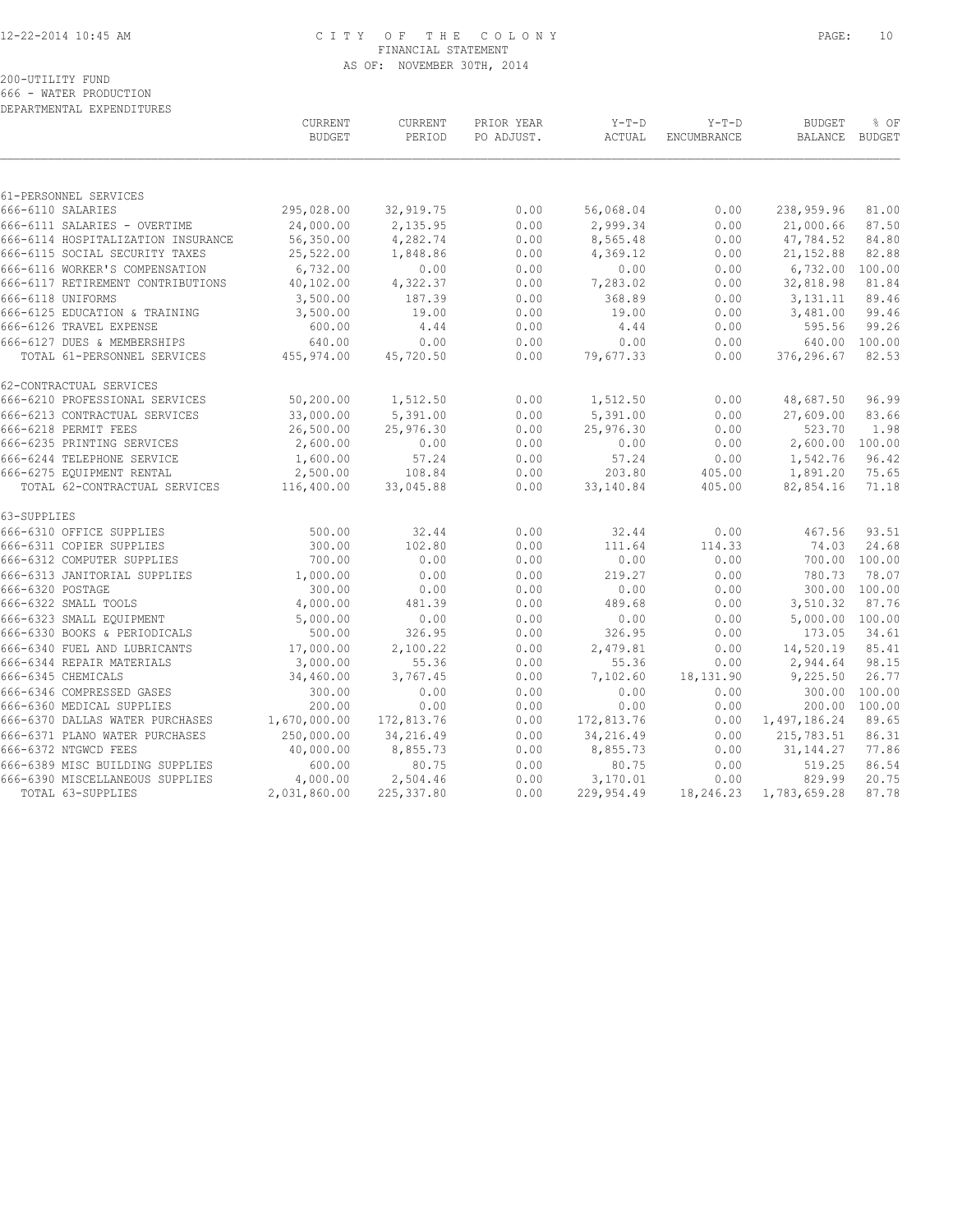# 12-22-2014 10:45 AM C I T Y O F T H E C O L O N Y PAGE: 11 FINANCIAL STATEMENT AS OF: NOVEMBER 30TH, 2014

200-UTILITY FUND

666 - WATER PRODUCTION

| DEPARTMENTAL EXPENDITURES         |                          |                   |                          |                   |                               |                                 |                       |
|-----------------------------------|--------------------------|-------------------|--------------------------|-------------------|-------------------------------|---------------------------------|-----------------------|
|                                   | CURRENT<br><b>BUDGET</b> | CURRENT<br>PERIOD | PRIOR YEAR<br>PO ADJUST. | $Y-T-D$<br>ACTUAL | $Y-T-D$<br><b>ENCUMBRANCE</b> | <b>BUDGET</b><br><b>BALANCE</b> | % OF<br><b>BUDGET</b> |
| 64-MAINTENANCE                    |                          |                   |                          |                   |                               |                                 |                       |
| 666-6410 BUILDING MAINTENANCE     | 4,000.00                 | 52.50             | 0.00                     | 52.50             | 0.00                          | 3,947.50                        | 98.69                 |
| 666-6411 FACILITY MAINTENANCE     | 3,000.00                 | 43.92             | 0.00                     | 43.92             | 0.00                          | 2,956.08                        | 98.54                 |
| 666-6430 OFFICE EQUIPMENT-MAINT.  | 500.00                   | 0.00              | 0.00                     | 0.00              | 0.00                          | 500.00                          | 100.00                |
| 666-6431 MAINTENANCE - GIS        | 2,000.00                 | 0.00              | 0.00                     | 0.00              | 0.00                          | 2,000.00                        | 100.00                |
| 666-6440 VEHICLE MAINTENANCE      | 500.00                   | 60.00             | 0.00                     | 60.00             | 0.00                          | 440.00                          | 88.00                 |
| 666-6445 RADIO MAINTENANCE        | 300.00                   | 0.00              | 0.00                     | 0.00              | 0.00                          | 300.00                          | 100.00                |
| 666-6460 MAINTENANCE - IRRIGATION | 1,500.00                 | 0.00              | 0.00                     | 0.00              | 0.00                          | 1,500.00                        | 100.00                |
| 666-6470 OTHER EQUIPMENT-MAINT.   | 154,000.00               | 19,848.82         | 29,359.87                | 52,960.02         | 25,560.74                     | 104,839.11                      | 68.08                 |
| TOTAL 64-MAINTENANCE              | 165,800.00               | 20,005.24         | 29,359.87                | 53, 116.44        | 25,560.74                     | 116,482.69                      | 70.25                 |
| 65-NON-CAPITAL                    |                          |                   |                          |                   |                               |                                 |                       |
| 66-CAPITAL OUTLAY                 |                          |                   |                          |                   |                               |                                 |                       |
| 67-OVERHEAD ALLOCATION            |                          |                   |                          |                   |                               |                                 |                       |
| 68-SUNDRY CHARGES                 |                          |                   |                          |                   |                               |                                 |                       |
| TOTAL 666 - WATER PRODUCTION      | 2,770,034.00             | 324,109.42        | 29,359.87                | 395,889.10        |                               | 44, 211.97 2, 359, 292.80       | 85.17                 |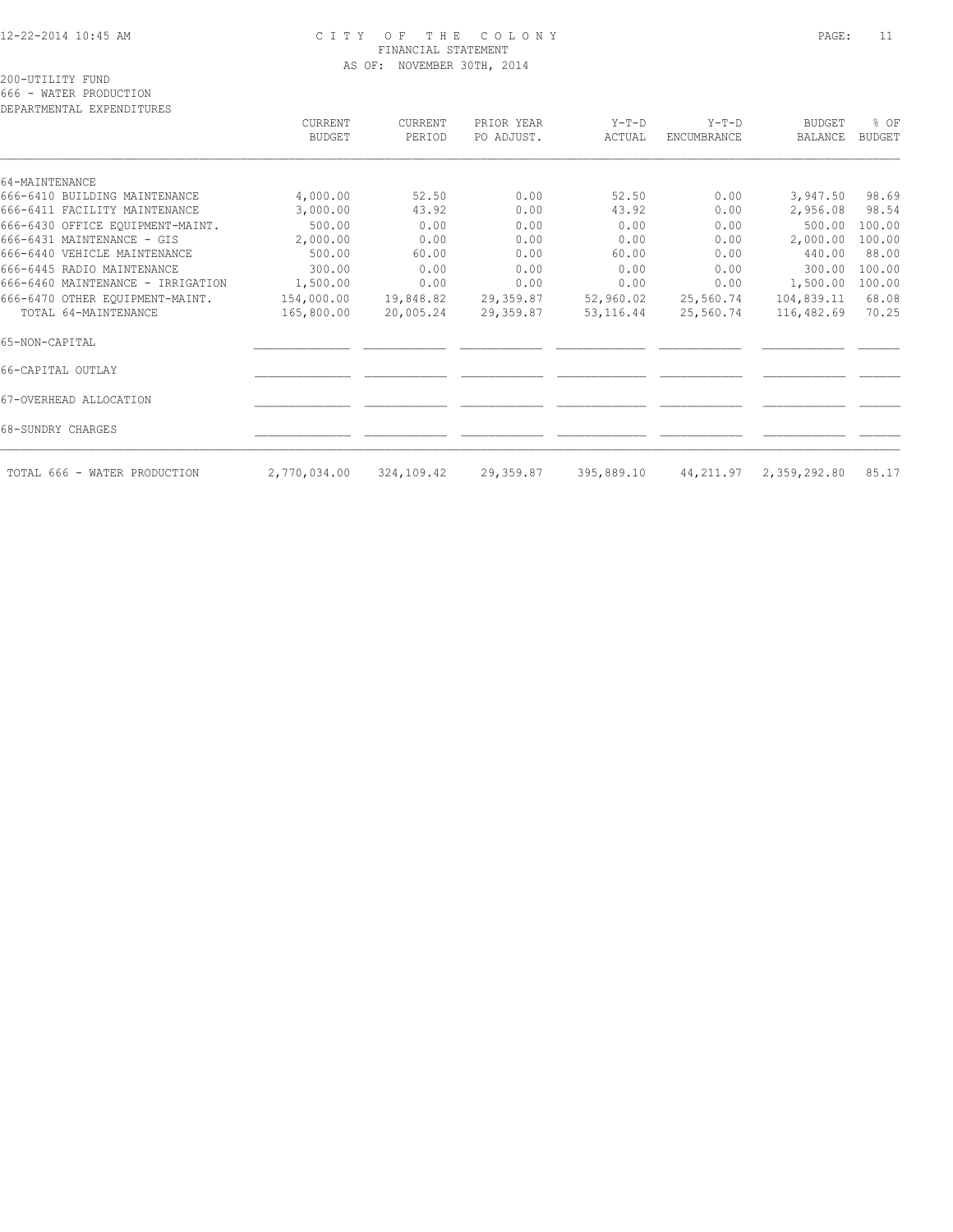# 12-22-2014 10:45 AM C I T Y O F T H E C O L O N Y PAGE: 12 FINANCIAL STATEMENT AS OF: NOVEMBER 30TH, 2014

# 200-UTILITY FUND

667 - PUBLIC WORKS ADMIN

| DEPARTMENTAL EXPENDITURES                                        |                                 |                          |                          |                        |                               |                          |                       |
|------------------------------------------------------------------|---------------------------------|--------------------------|--------------------------|------------------------|-------------------------------|--------------------------|-----------------------|
|                                                                  | <b>CURRENT</b><br><b>BUDGET</b> | <b>CURRENT</b><br>PERIOD | PRIOR YEAR<br>PO ADJUST. | $Y-T-D$<br>ACTUAL      | $Y-T-D$<br><b>ENCUMBRANCE</b> | <b>BUDGET</b><br>BALANCE | % OF<br><b>BUDGET</b> |
|                                                                  |                                 |                          |                          |                        |                               |                          |                       |
| 61-PERSONNEL SERVICES                                            |                                 |                          |                          |                        |                               |                          |                       |
| 667-6110 SALARIES                                                | 591,500.00                      | 54,819.19                | 0.00                     | 95,658.53              | 0.00                          | 495,841.47               | 83.83                 |
| 667-6111 SALARIES, OVERTIME                                      | 18,500.00                       | 2,816.43                 | 0.00                     | 5,587.10               | 0.00                          | 12,912.90                | 69.80                 |
| 667-6114 HOSPITALIZATION INSURANCE                               | 136,850.00                      | 9,126.42                 | 0.00                     | 18,252.84              | 0.00                          | 118,597.16               | 86.66                 |
| 667-6115 SOCIAL SECURITY TAXES<br>667-6116 WORKERS' COMPENSATION | 48,800.00                       | 3,272.74                 | 0.00                     | 7,496.73<br>0.00       | 0.00                          | 41,303.27                | 84.64                 |
| 667-6117 RETIREMENT CONTRIBUTIONS                                | 35,978.00<br>76,677.00          | 0.00<br>7,106.46         | 0.00<br>0.00             | 12,483.55              | 0.00<br>0.00                  | 35,978.00<br>64, 193.45  | 100.00<br>83.72       |
| 667-6118 UNIFORMS                                                | 7,000.00                        | 983.46                   | 0.00                     | 1,269.09               |                               | 5,730.91                 | 81.87                 |
| 667-6125 EDUCATION & TRAINING                                    | 6,000.00                        | 53.00                    | 0.00                     | 75.00                  | 0.00<br>0.00                  | 5,925.00                 | 98.75                 |
| 667-6127 DUES & MEMBERSHIPS                                      | 160.00                          | 0.00                     | 0.00                     | 0.00                   | 0.00                          | 160.00                   | 100.00                |
| TOTAL 61-PERSONNEL SERVICES                                      | 921,465.00                      | 78,177.70                | 0.00                     | 140,822.84             | 0.00                          | 780,642.16               | 84.72                 |
| 62-CONTRACTUAL SERVICES                                          |                                 |                          |                          |                        |                               |                          |                       |
| 667-6210 PROFESSIONAL SERVICES                                   | 11,000.00                       | 0.00                     | 0.00                     | 0.00                   | 0.00                          | 11,000.00                | 100.00                |
| 667-6213 CONTRACTUAL SERVICES                                    | 21,000.00                       | 229.41                   | 0.00                     | 765.06                 | 0.00                          | 20,234.94                | 96.36                 |
| 667-6235 PRINTING SERVICES                                       | 50.00                           | 0.00                     | 0.00                     | 0.00                   | 0.00                          | 50.00                    | 100.00                |
| 667-6244 TELEPHONE SERVICE                                       | 1,300.00                        | 105.94                   | 0.00                     | 105.94                 | 0.00                          | 1,194.06                 | 91.85                 |
| 667-6275 EQUIPMENT RENTAL                                        | 7,500.00                        | 2.48                     | 0.00                     | 3,304.10               | 0.00                          | 4,195.90                 | 55.95                 |
| TOTAL 62-CONTRACTUAL SERVICES                                    | 40,850.00                       | 337.83                   | 0.00                     | 4,175.10               | 0.00                          | 36,674.90                | 89.78                 |
| 63-SUPPLIES                                                      |                                 |                          |                          |                        |                               |                          |                       |
| 667-6310 OFFICE SUPPLIES                                         | 700.00                          | 17.32                    | 0.00                     | 230.63                 | 0.00                          | 469.37                   | 67.05                 |
| 667-6311 COPIER SUPPLIES                                         | 300.00                          | 245.29                   | 0.00                     | 245.29                 | 0.00                          | 54.71                    | 18.24                 |
| 667-6312 COMPUTER SUPPLIES                                       | 200.00                          | 0.00                     | 0.00                     | 0.00                   | 0.00                          | 200.00                   | 100.00                |
| 667-6320 POSTAGE                                                 | 10.00                           | 0.48                     | 0.00                     | 0.48                   | 0.00                          | 9.52                     | 95.20                 |
| 667-6322 SMALL TOOLS                                             | 1,000.00                        | 177.96                   | 0.00                     | 194.17                 | 0.00                          | 805.83                   | 80.58                 |
| 667-6323 SMALL EQUIPMENT                                         | 5,000.00                        | 2,605.00                 | 0.00                     | 2,605.00               | 0.00                          | 2,395.00                 | 47.90                 |
| 667-6330 BOOKS & PERIODICALS                                     | 200.00                          | 0.00                     | 0.00                     | 0.00                   | 0.00                          | 200.00                   | 100.00                |
| 667-6340 FUEL AND LUBRICANTS                                     | 45,000.00                       | 3,418.20                 | 0.00                     | 3,429.78               | 0.00                          | 41,570.22                | 92.38                 |
| 667-6344 REPAIR MATERIALS                                        | 1,500.00                        | 0.00                     | 0.00                     | 51.56                  | 0.00                          | 1,448.44                 | 96.56                 |
| 667-6346 COMPRESSED GASES                                        | 50.00                           | 0.00                     | 0.00                     | 0.00                   | 0.00                          |                          | 50.00 100.00          |
| 667-6360 MEDICAL SUPPLIES                                        | 200.00                          | 0.00                     | 0.00                     | 0.00                   | 0.00                          |                          | 200.00 100.00         |
| 667-6390 MISCELLANEOUS SUPPLIES<br>TOTAL 63-SUPPLIES             | 7,000.00<br>61,160.00           | 180.79<br>6,645.04       | 0.00<br>0.00             | 687.64<br>7,444.55     | 0.00<br>0.00                  | 6,312.36<br>53,715.45    | 90.18<br>87.83        |
|                                                                  |                                 |                          |                          |                        |                               |                          |                       |
| 64-MAINTENANCE                                                   |                                 |                          |                          |                        |                               |                          |                       |
| 667-6410 BUILDING MAINTENANCE                                    | 100.00                          | 0.00                     | 0.00                     | 0.00                   | 0.00                          | 100.00                   | 100.00                |
| 667-6420 STREET MAINTENANCE<br>667-6424 SIDEWALK MAINTENANCE     | 350,000.00<br>150,000.00        | 9,100.64<br>10,046.63    | 0.00                     | 39,049.20<br>14,333.59 | 231,883.01<br>109,948.37      | 79,067.79<br>25,718.04   | 22.59<br>17.15        |
|                                                                  |                                 |                          | 0.00                     |                        |                               |                          | 33.35                 |
| 667-6425 TRAFFIC AND STREET SIGNS<br>667-6431 MAINTENANCE - GIS  | 37,250.00<br>7,000.00           | 2,594.82<br>0.00         | 0.00<br>0.00             | 3,813.72<br>0.00       | 21,013.00<br>0.00             | 12,423.28<br>7,000.00    | 100.00                |
| 667-6440 VEHICLE MAINTENANCE                                     | 800.00                          | 120.00                   | 0.00                     | 120.00                 | 0.00                          | 680.00                   | 85.00                 |
|                                                                  |                                 |                          |                          |                        |                               |                          |                       |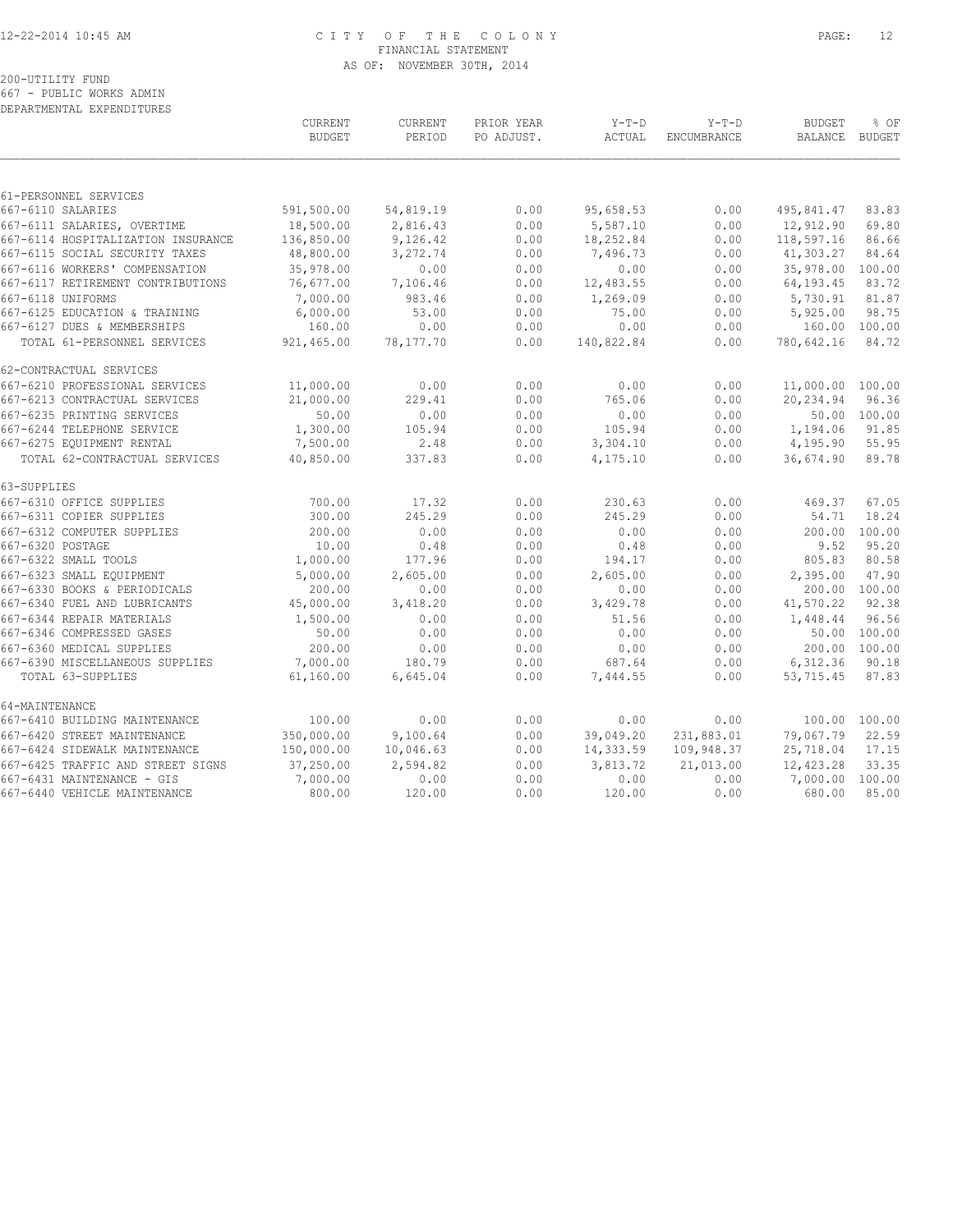#### 12-22-2014 10:45 AM C I T Y O F T H E C O L O N Y PAGE: 13 FINANCIAL STATEMENT AS OF: NOVEMBER 30TH, 2014

200-UTILITY FUND

667 - PUBLIC WORKS ADMIN

| DEPARTMENTAL EXPENDITURES              |               |            |            |            |             |              |               |
|----------------------------------------|---------------|------------|------------|------------|-------------|--------------|---------------|
|                                        | CURRENT       | CURRENT    | PRIOR YEAR | Y-T-D      | $Y-T-D$     | BUDGET       | % OF          |
|                                        | <b>BUDGET</b> | PERIOD     | PO ADJUST. | ACTUAL     | ENCUMBRANCE | BALANCE      | <b>BUDGET</b> |
| 667-6452 MAINTENANCE - SOFTWARE APPLIC | 10,000.00     | 0.00       | 0.00       | 0.00       | 0.00        | 10,000.00    | 100.00        |
| 667-6470 OTHER EQUIPMENT - MAINTENANCE | 700.00        | 0.00       | 0.00       | 0.00       | 0.00        | 700.00       | 100.00        |
| TOTAL 64-MAINTENANCE                   | 555,850.00    | 21,862.09  | 0.00       | 57,316.51  | 362,844.38  | 135,689.11   | 24.41         |
| 65-NON-CAPITAL                         |               |            |            |            |             |              |               |
| 66-CAPITAL OUTLAY                      |               |            |            |            |             |              |               |
| 67-OVERHEAD ALLOCATION                 |               |            |            |            |             |              |               |
| 68-SUNDRY CHARGES                      |               |            |            |            |             |              |               |
| TOTAL 667 - PUBLIC WORKS ADMIN         | 1,579,325.00  | 107,022.66 | 0.00       | 209,759.00 | 362,844.38  | 1,006,721.62 | 63.74         |
|                                        |               |            |            |            |             |              |               |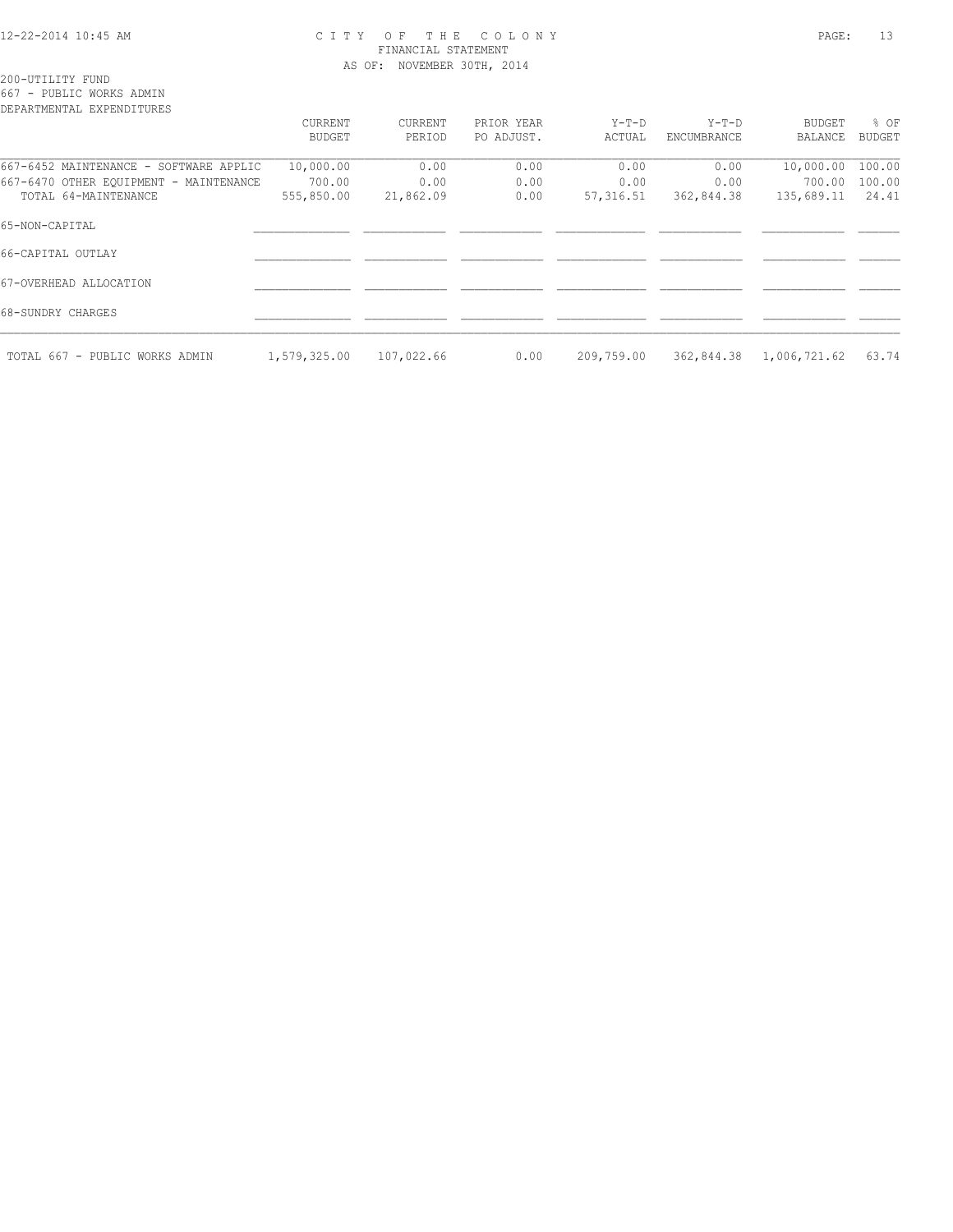# 12-22-2014 10:45 AM C I T Y O F T H E C O L O N Y PAGE: 14 FINANCIAL STATEMENT AS OF: NOVEMBER 30TH, 2014

200-UTILITY FUND

671 - STORM WTR ENG

| DEPARTMENTAL EXPENDITURES      | CURRENT       | CURRENT | PRIOR YEAR | $Y-T-D$ | $Y-T-D$     | <b>BUDGET</b>   | % OF          |
|--------------------------------|---------------|---------|------------|---------|-------------|-----------------|---------------|
|                                | <b>BUDGET</b> | PERIOD  | PO ADJUST. | ACTUAL  | ENCUMBRANCE | <b>BALANCE</b>  | <b>BUDGET</b> |
|                                |               |         |            |         |             |                 |               |
| 61-PERSONNEL SERVICES          |               |         |            |         |             |                 |               |
| 671-6127 DUES AND MEMBERSHIPS  | 100.00        | 0.00    | 0.00       | 0.00    | 0.00        | 100.00          | 100.00        |
| TOTAL 61-PERSONNEL SERVICES    | 100.00        | 0.00    | 0.00       | 0.00    | 0.00        | 100.00          | 100.00        |
| 62-CONTRACTUAL SERVICES        |               |         |            |         |             |                 |               |
| 671-6210 PROFESSIONAL SERVICES | 35,000.00     | 0.00    | 0.00       | 0.00    | 0.00        | 35,000.00       | 100.00        |
| 671-6218 PERMIT FEES           | 100.00        | 0.00    | 0.00       | 0.00    | 0.00        | 100.00          | 100.00        |
| 671-6275 EQUIPMENT RENTAL      | 200.00        | 15.77   | 0.00       | 47.33   | 142.27      | 10.40           | 5.20          |
| TOTAL 62-CONTRACTUAL SERVICES  | 35,300.00     | 15.77   | 0.00       | 47.33   | 142.27      | 35,110.40       | 99.46         |
| 63-SUPPLIES                    |               |         |            |         |             |                 |               |
| 671-6311 COPIER SUPPLIES       | 0.00          | 1.87    | 0.00       | 1.87    | $38.99$ (   | $40.86$ )       | 0.00          |
| TOTAL 63-SUPPLIES              | 0.00          | 1.87    | 0.00       | 1.87    | $38.99$ (   | 40.86           | 0.00          |
| 64-MAINTENANCE                 |               |         |            |         |             |                 |               |
| 671-6431 MAINTENANCE - GIS     | 3,000.00      | 0.00    | 0.00       | 0.00    | 0.00        | 3,000.00 100.00 |               |
| TOTAL 64-MAINTENANCE           | 3,000.00      | 0.00    | 0.00       | 0.00    | 0.00        | 3,000.00 100.00 |               |
| 65-NON-CAPITAL                 |               |         |            |         |             |                 |               |
| 66-CAPITAL OUTLAY              |               |         |            |         |             |                 |               |
| 67-OVERHEAD ALLOCATION         |               |         |            |         |             |                 |               |
| TOTAL 671 - STORM WTR ENG      | 38,400.00     | 17.64   | 0.00       | 49.20   | 181.26      | 38,169.54       | 99.40         |
|                                |               |         |            |         |             |                 |               |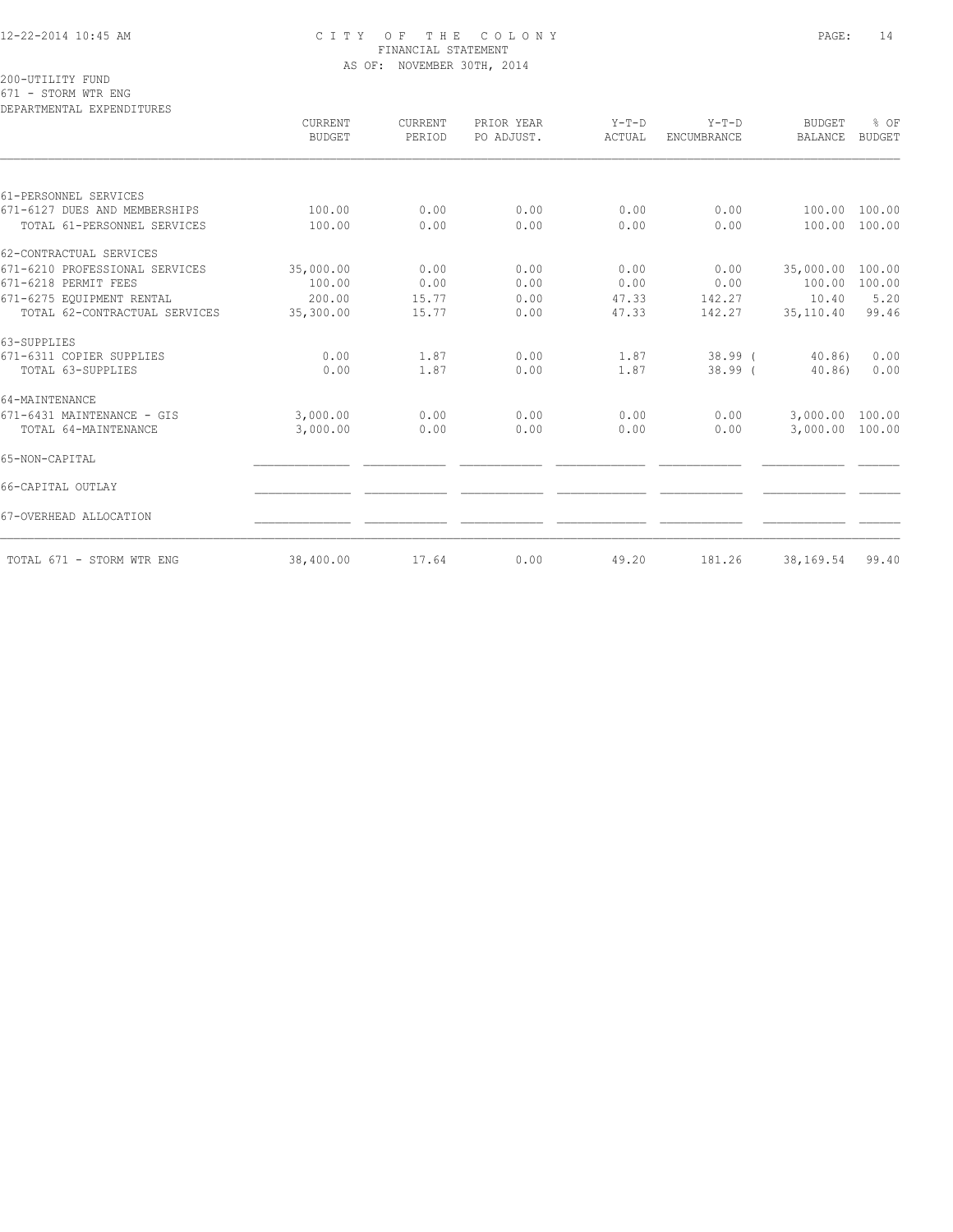#### 12-22-2014 10:45 AM C I T Y O F T H E C O L O N Y PAGE: 15 FINANCIAL STATEMENT AS OF: NOVEMBER 30TH, 2014

200-UTILITY FUND

672 - STORM WTR PUB WKS

| DEPARTMENTAL EXPENDITURES          |                          |                          |                          |                   |                               |                          |                       |
|------------------------------------|--------------------------|--------------------------|--------------------------|-------------------|-------------------------------|--------------------------|-----------------------|
|                                    | <b>CURRENT</b><br>BUDGET | <b>CURRENT</b><br>PERIOD | PRIOR YEAR<br>PO ADJUST. | $Y-T-D$<br>ACTUAL | $Y-T-D$<br><b>ENCUMBRANCE</b> | <b>BUDGET</b><br>BALANCE | % OF<br><b>BUDGET</b> |
|                                    |                          |                          |                          |                   |                               |                          |                       |
| 61-PERSONNEL SERVICES              |                          |                          |                          |                   |                               |                          |                       |
| 672-6110 SALARIES                  | 62,439.00                | 5,766.65                 | 0.00                     | 10,643.29         | 0.00                          | 51,795.71                | 82.95                 |
| 672-6111 SALARIES, OVERTIME        | 4,000.00                 | 338.77                   | 0.00                     | 602.18            | 0.00                          | 3,397.82                 | 84.95                 |
| 672-6114 HOSPITALIZATION INSURANCE | 16,100.00                | 1,213.72                 | 0.00                     | 2,427.44          | 0.00                          | 13,672.56                | 84.92                 |
| 672-6115 SOCIAL SECURITY TAXES     | 5,315.00                 | 392.86                   | 0.00                     | 848.05            | 0.00                          | 4,466.95                 | 84.04                 |
| 672-6116 WORKERS' COMPENSATION     | 4,558.00                 | 0.00                     | 0.00                     | 0.00              | 0.00                          | 4,558.00                 | 100.00                |
| 672-6117 RETIREMENT CONTRIBUTIONS  | 8,351.00                 | 752.79                   | 0.00                     | 1,386.55          | 0.00                          | 6,964.45                 | 83.40                 |
| 672-6125 EDUCATION AND TRAINING    | 100.00                   | 0.00                     | 0.00                     | 0.00              | 0.00                          | 100.00                   | 100.00                |
| TOTAL 61-PERSONNEL SERVICES        | 100,863.00               | 8,464.79                 | 0.00                     | 15,907.51         | 0.00                          | 84, 955.49               | 84.23                 |
| 62-CONTRACTUAL SERVICES            |                          |                          |                          |                   |                               |                          |                       |
| 672-6210 PROFESSIONAL SERVICES     | 10,000.00                | 0.00                     | 0.00                     | 0.00              | 0.00                          | 10,000.00                | 100.00                |
| 672-6213 CONTRACTUAL SERVICES      | 24,000.00                | 0.00                     | 0.00                     | 0.00              | 0.00                          | 24,000.00                | 100.00                |
| 672-6236 ADVERTISING AND NOTICES   | 0.00                     | 0.00                     | 0.00                     | 464.00            | 0.00(                         | 464.00)                  | 0.00                  |
| 672-6275 EOUIPMENT RENTAL          | 2,500.00                 | 0.00                     | 0.00                     | 0.00              | 0.00                          | 2,500.00                 | 100.00                |
| TOTAL 62-CONTRACTUAL SERVICES      | 36,500.00                | 0.00                     | 0.00                     | 464.00            | 0.00                          | 36,036.00                | 98.73                 |
| 63-SUPPLIES                        |                          |                          |                          |                   |                               |                          |                       |
| 64-MAINTENANCE                     |                          |                          |                          |                   |                               |                          |                       |
| 672-6421 DRAINAGE MAINTENANCE      | 10,000.00                | 0.00                     | 0.00                     | 0.00              | 0.00                          | 10,000.00                | 100.00                |
| TOTAL 64-MAINTENANCE               | 10,000.00                | 0.00                     | 0.00                     | 0.00              | 0.00                          | 10,000.00 100.00         |                       |
| 66-CAPITAL OUTLAY                  |                          |                          |                          |                   |                               |                          |                       |
| 67-OVERHEAD ALLOCATION             |                          |                          |                          |                   |                               |                          |                       |
| TOTAL 672 - STORM WTR PUB WKS      | 147,363.00               | 8,464.79                 | 0.00                     | 16,371.51         | 0.00                          | 130,991.49               | 88.89                 |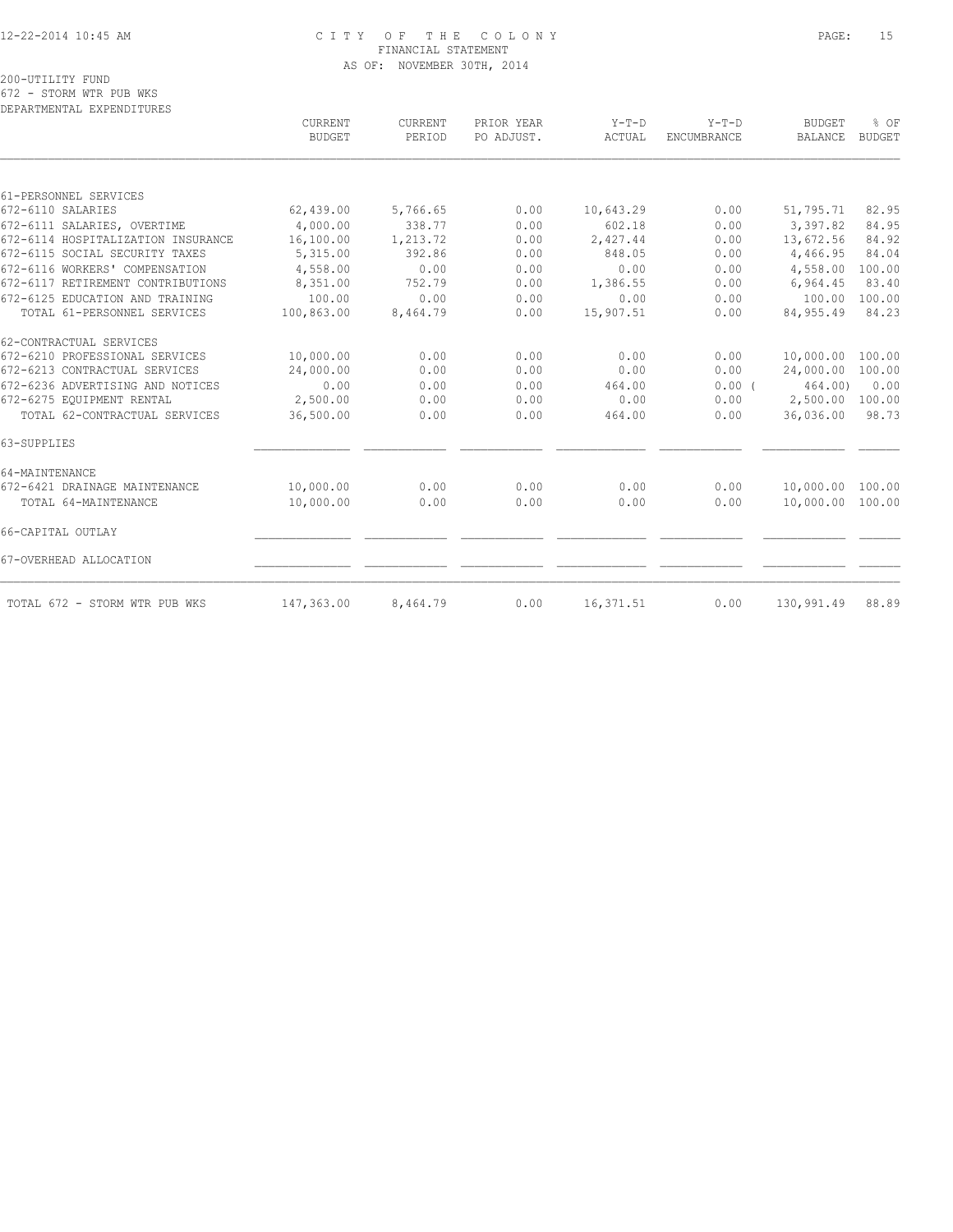# 12-22-2014 10:45 AM C I T Y O F T H E C O L O N Y PAGE: 16 FINANCIAL STATEMENT AS OF: NOVEMBER 30TH, 2014

200-UTILITY FUND

690 - ENVIRONMENTAL

DEPARTMENTAL EXPENDITURES

|                                    | CURRENT<br><b>BUDGET</b> | CURRENT<br>PERIOD | PRIOR YEAR<br>PO ADJUST. | $Y-T-D$<br>ACTUAL | $Y-T-D$<br>ENCUMBRANCE | <b>BUDGET</b><br><b>BALANCE</b> | % OF<br><b>BUDGET</b> |
|------------------------------------|--------------------------|-------------------|--------------------------|-------------------|------------------------|---------------------------------|-----------------------|
|                                    |                          |                   |                          |                   |                        |                                 |                       |
| 61-PERSONNEL SERVICES              |                          |                   |                          |                   |                        |                                 |                       |
| 690-6110 SALARIES                  | 67,079.00                | 6,670.52          | 0.00                     | 11,951.04         | 0.00                   | 55, 127.96                      | 82.18                 |
| 690-6114 HOSPITALIZATION INSURANCE | 8,050.00                 | 627.42            | 0.00                     | 1,254.84          | 0.00                   | 6,795.16                        | 84.41                 |
| 690-6115 SOCIAL SECURITY TAXES     | 5,366.00                 | 350.54            | 0.00                     | 807.42            | 0.00                   | 4,558.58                        | 84.95                 |
| 690-6116 WORKERS' COMPENSATION     | 142.00                   | 0.00              | 0.00                     | 0.00              | 0.00                   |                                 | 142.00 100.00         |
| 690-6117 RETIREMENT CONTRIBUTIONS  | 8,432.00                 | 822.47            | 0.00                     | 1,473.55          | 0.00                   | 6,958.45                        | 82.52                 |
| 690-6125 EDUCATION AND TRAINING    | 1,000.00                 | 0.00              | 0.00                     | 0.00              | 0.00                   | 1,000.00                        | 100.00                |
| 690-6126 TRAVEL EXPENSE            | 1,500.00                 | 0.00              | 0.00                     | 0.00              | 0.00                   | 1,500.00                        | 100.00                |
| 690-6127 DUES AND MEMBERSHIPS      | 300.00                   | 0.00              | 0.00                     | 0.00              | 0.00                   |                                 | 300.00 100.00         |
| TOTAL 61-PERSONNEL SERVICES        | 91,869.00                | 8,470.95          | 0.00                     | 15,486.85         | 0.00                   | 76,382.15                       | 83.14                 |
| 62-CONTRACTUAL SERVICES            |                          |                   |                          |                   |                        |                                 |                       |
| 690-6213 CONTRACTUAL SERVICES      | 43,000.00                | 1,280.00          | 0.00                     | 3,435.00          | 0.00                   | 39,565.00                       | 92.01                 |
| 690-6235 PRINTING SERVICES         | 2,000.00                 | 0.00              | 0.00                     | 0.00              | 0.00                   | 2,000.00                        | 100.00                |
| 690-6275 EQUIPMENT RENTAL          | 700.00                   | 15.77             | 0.00                     | 47.31             | 142.29                 | 510.40                          | 72.91                 |
| TOTAL 62-CONTRACTUAL SERVICES      | 45,700.00                | 1,295.77          | 0.00                     | 3,482.31          | 142.29                 | 42,075.40                       | 92.07                 |
| 63-SUPPLIES                        |                          |                   |                          |                   |                        |                                 |                       |
| 690-6310 OFFICE SUPPLIES           | 250.00                   | 0.00              | 0.00                     | 0.00              | 0.00                   | 250.00                          | 100.00                |
| 690-6311 COPIER SUPPLIES           | 450.00                   | 1.87              | 0.00                     | 1.87              | 38.99                  | 409.14                          | 90.92                 |
| 690-6312 COMPUTER SUPPLIES         | 50.00                    | 0.00              | 0.00                     | 0.00              | 0.00                   | 50.00                           | 100.00                |
| 690-6313 JANITORIAL SUPPLIES       | 200.00                   | 0.00              | 0.00                     | 0.00              | 0.00                   | 200.00                          | 100.00                |
| 690-6314 RECYCLING SUPPLIES        | 6,000.00                 | 491.49            | 0.00                     | 491.49            | 0.00                   | 5,508.51                        | 91.81                 |
| 690-6320 POSTAGE                   | 200.00                   | 0.00              | 0.00                     | 0.00              | 0.00                   |                                 | 200.00 100.00         |
| 690-6322 SMALL TOOLS               | 1,000.00                 | 23.99             | 0.00                     | 23.99             | 0.00                   | 976.01                          | 97.60                 |
| 690-6330 BOOKS AND PERIODICALS     | 200.00                   | 0.00              | 0.00                     | 0.00              | 0.00                   | 200.00                          | 100.00                |
| 690-6331 PUBLIC EDUCATION MATERIAL | 7,000.00                 | 0.00              | 0.00                     | 0.00              | 0.00                   | 7,000.00                        | 100.00                |
| 690-6390 MISCELLANEOUS SUPPLIES    | 2,000.00                 | 461.41            | 0.00                     | 461.41            | 0.00                   | 1,538.59                        | 76.93                 |
| TOTAL 63-SUPPLIES                  | 17,350.00                | 978.76            | 0.00                     | 978.76            | 38.99                  | 16,332.25                       | 94.13                 |
| 64-MAINTENANCE                     |                          |                   |                          |                   |                        |                                 |                       |
| 65-NON-CAPITAL                     |                          |                   |                          |                   |                        |                                 |                       |
| 66-CAPITAL OUTLAY                  |                          |                   |                          |                   |                        |                                 |                       |
| 67-OVERHEAD ALLOCATION             |                          |                   |                          |                   |                        |                                 |                       |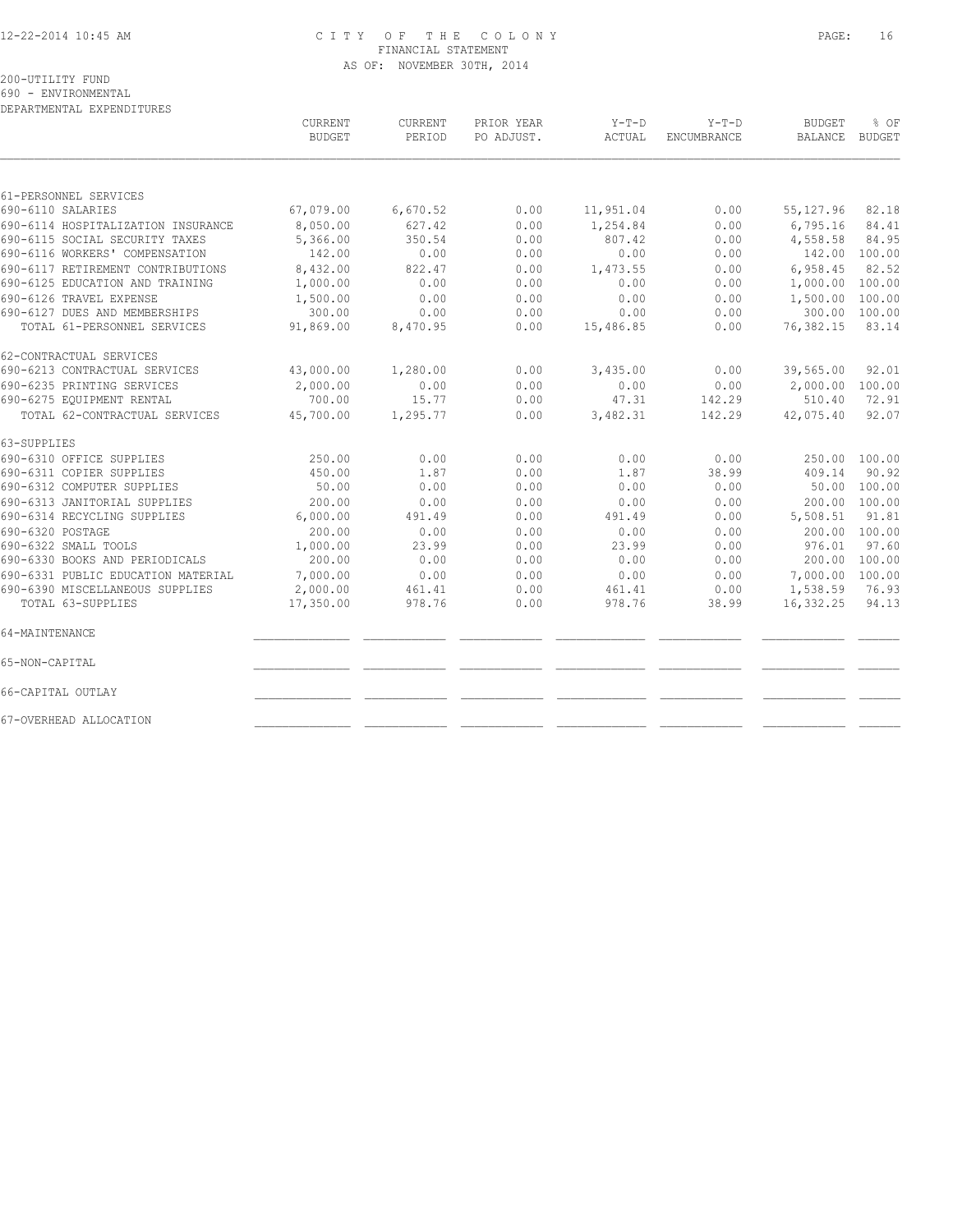#### 12-22-2014 10:45 AM C I T Y O F T H E C O L O N Y PAGE: 17 FINANCIAL STATEMENT AS OF: NOVEMBER 30TH, 2014

200-UTILITY FUND 690 - ENVIRONMENTAL

| DEPARTMENTAL EXPENDITURES                |                                                 |                             |                           |                              |                                                            |                                                        |                               |
|------------------------------------------|-------------------------------------------------|-----------------------------|---------------------------|------------------------------|------------------------------------------------------------|--------------------------------------------------------|-------------------------------|
|                                          | CURRENT                                         | CURRENT                     | PRIOR YEAR                | $Y-T-D$                      | $Y-T-D$                                                    | BUDGET                                                 | % OF                          |
|                                          | BUDGET                                          | PERIOD                      | PO ADJUST.                | ACTUAL                       | ENCUMBRANCE                                                | BALANCE                                                | BUDGET                        |
| 68-SUNDRY CHARGES                        |                                                 |                             |                           |                              |                                                            |                                                        |                               |
| TOTAL 690 - ENVIRONMENTAL                | 154,919.00                                      | 10,745.48                   | 0.00                      | 19,947.92                    | 181.28                                                     | 134,789.80                                             | 87.01                         |
| $***$<br>TOTAL EXPENDITURES<br>$***$     | 15,578,317.00<br>_____________                  | 650,600.14<br>------------- | 34,712.00<br>------------ | 1,024,251.51<br>____________ | -------------                                              | 746,171.89 13,842,605.60<br>------------<br>---------- | 88.86<br>-------              |
| ** REVENUE OVER (UNDER) EXPENDITURES * ( | 707,041.00)<br>_____________<br>_______________ | 682,381.71<br>____________  | 34,712.00<br>________     | --------------               | $1, 539, 663, 85$ ( $746, 171, 89$ ) ( $1, 535, 244, 96$ ) | ____________                                           | $4.91 -$<br>-------<br>______ |

\*\*\* END OF REPORT \*\*\*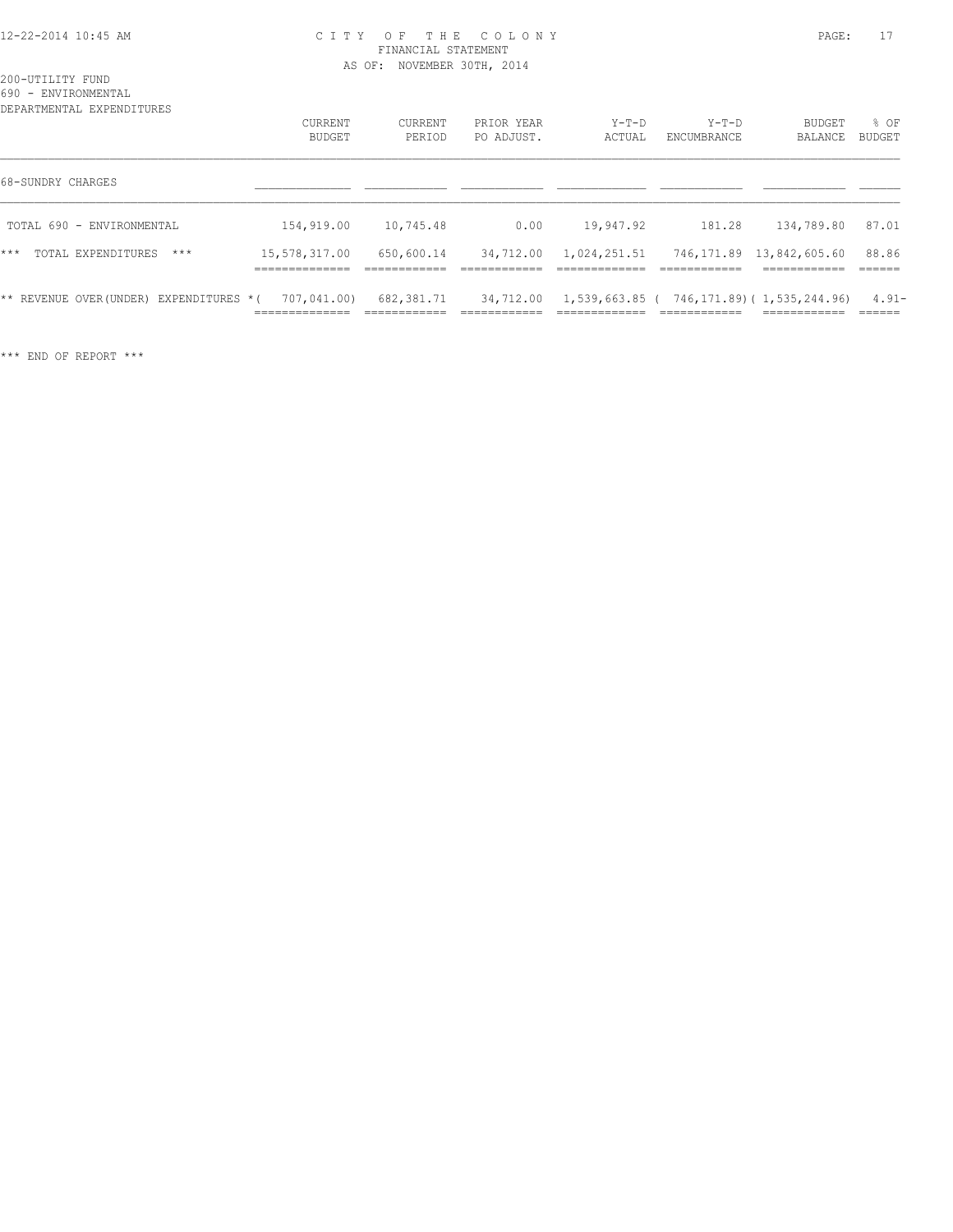# 12-22-2014 10:45 AM C I T Y O F T H E C O L O N Y PAGE: 1 FINANCIAL STATEMENT AS OF: NOVEMBER 30TH, 2014

#### 201-ENGINEERING INSPECTIONS FINANCIAL SUMMARY

|                                         | CURRENT<br><b>BUDGET</b>     | CURRENT<br>PERIOD | PRIOR YEAR<br>PO ADJUST. | $Y-T-D$<br>ACTUAL | $Y-T-D$<br>ENCUMBRANCE | <b>BUDGET</b><br><b>BALANCE</b> | % OF<br><b>BUDGET</b> |
|-----------------------------------------|------------------------------|-------------------|--------------------------|-------------------|------------------------|---------------------------------|-----------------------|
| REVENUE SUMMARY                         |                              |                   |                          |                   |                        |                                 |                       |
| 4-SERVICE REVENUE                       | 49,000.00                    | 0.00              | 0.00                     | 0.00              | 0.00                   | 49,000.00                       | 100.00                |
| 8-OTHER REVENUE                         | 193,000.00                   | 0.00              | 0.00                     | 0.00              | 0.00                   | 193,000.00                      | 100.00                |
| ** TOTAL REVENUES **                    | 242,000.00<br>-------------- | 0.00              | 0.00                     | 0.00              | 0.00                   | 242,000.00                      | 100.00                |
| EXPENDITURE SUMMARY                     |                              |                   |                          |                   |                        |                                 |                       |
| 612 - ENGINEERING INSP                  | 151,208.00                   | 0.00              | 0.00                     | 0.00              | 0.00                   | 151,208.00                      | 100.00                |
| 635 - NON-DEPARTMENTAL                  | 67,131.00                    | 0.00              | 0.00                     | 0.00              | 0.00                   | 67,131.00                       | 100.00                |
| ** TOTAL EXPENDITURES **                | 218,339.00<br>------------   | 0.00              | 0.00                     | 0.00              | 0.00                   | 218,339.00                      | 100.00                |
| ** REVENUE OVER (UNDER) EXPENDITURES ** | 23,661.00                    | 0.00              | 0.00                     | 0.00              | 0.00                   | 23,661.00                       | 0.00                  |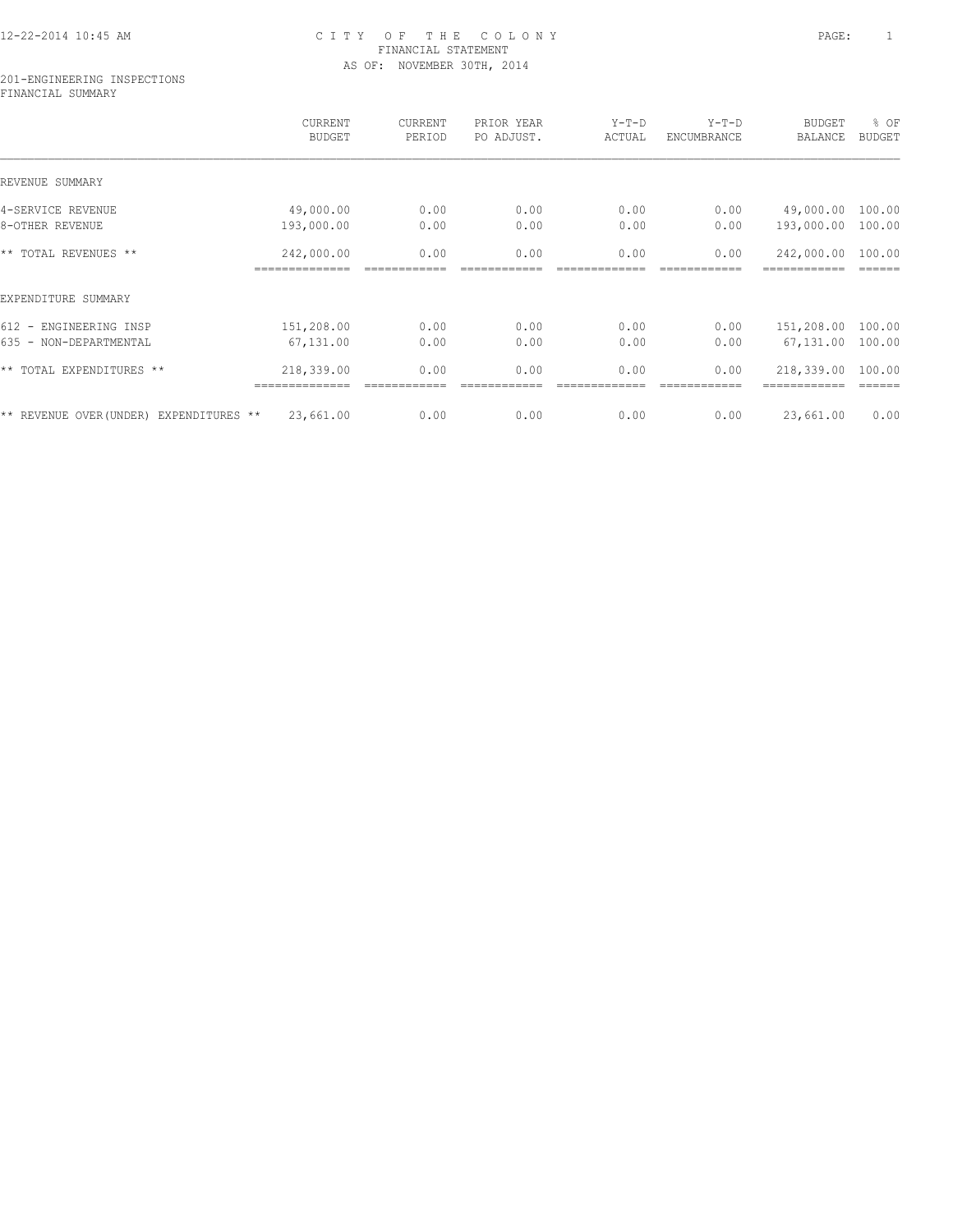# 12-22-2014 10:45 AM C I T Y O F T H E C O L O N Y PAGE: 2 FINANCIAL STATEMENT AS OF: NOVEMBER 30TH, 2014

#### 201-ENGINEERING INSPECTIONS REVENUES

|                                          | <b>CURRENT</b><br><b>BUDGET</b> | <b>CURRENT</b><br>PERIOD | PRIOR YEAR<br>PO ADJUST. | $Y-T-D$<br>ACTUAL | $Y-T-D$<br>ENCUMBRANCE | <b>BUDGET</b><br>BALANCE | % OF<br><b>BUDGET</b> |
|------------------------------------------|---------------------------------|--------------------------|--------------------------|-------------------|------------------------|--------------------------|-----------------------|
|                                          |                                 |                          |                          |                   |                        |                          |                       |
| 4-SERVICE<br>REVENUE                     |                                 |                          |                          |                   |                        |                          |                       |
| 440500<br>ENGINEERING INSPECTION<br>FEES | 48,000.00                       | 0.00                     | 0.00                     | 0.00              | 0.00                   | 48,000.00                | 100.00                |
| 440510<br>ENGINEERING INSP. OVERTIME F   | 1,000.00                        | 0.00                     | 0.00                     | 0.00              | 0.00                   | 1,000.00                 | 100.00                |
| TOTAL 4-SERVICE REVENUE                  | 49,000.00                       | 0.00                     | 0.00                     | 0.00              | 0.00                   | 49,000.00                | 100.00                |
| 8-OTHER REVENUE                          |                                 |                          |                          |                   |                        |                          |                       |
| 480000<br>INTEREST INCOME                | 1,000.00                        | 0.00                     | 0.00                     | 0.00              | 0.00                   | 1,000.00                 | 100.00                |
| 483000<br>TXDOT                          | 192,000.00                      | 0.00                     | 0.00                     | 0.00              | 0.00                   | 192,000.00               | 100.00                |
| TOTAL 8-OTHER REVENUE                    | 193,000.00                      | 0.00                     | 0.00                     | 0.00              | 0.00                   | 193,000.00               | 100.00                |
| ** TOTAL REVENUES **                     | 242,000.00                      | 0.00                     | 0.00                     | 0.00              | 0.00                   | 242,000.00               | 100.00                |
|                                          | -----------                     |                          |                          |                   |                        |                          |                       |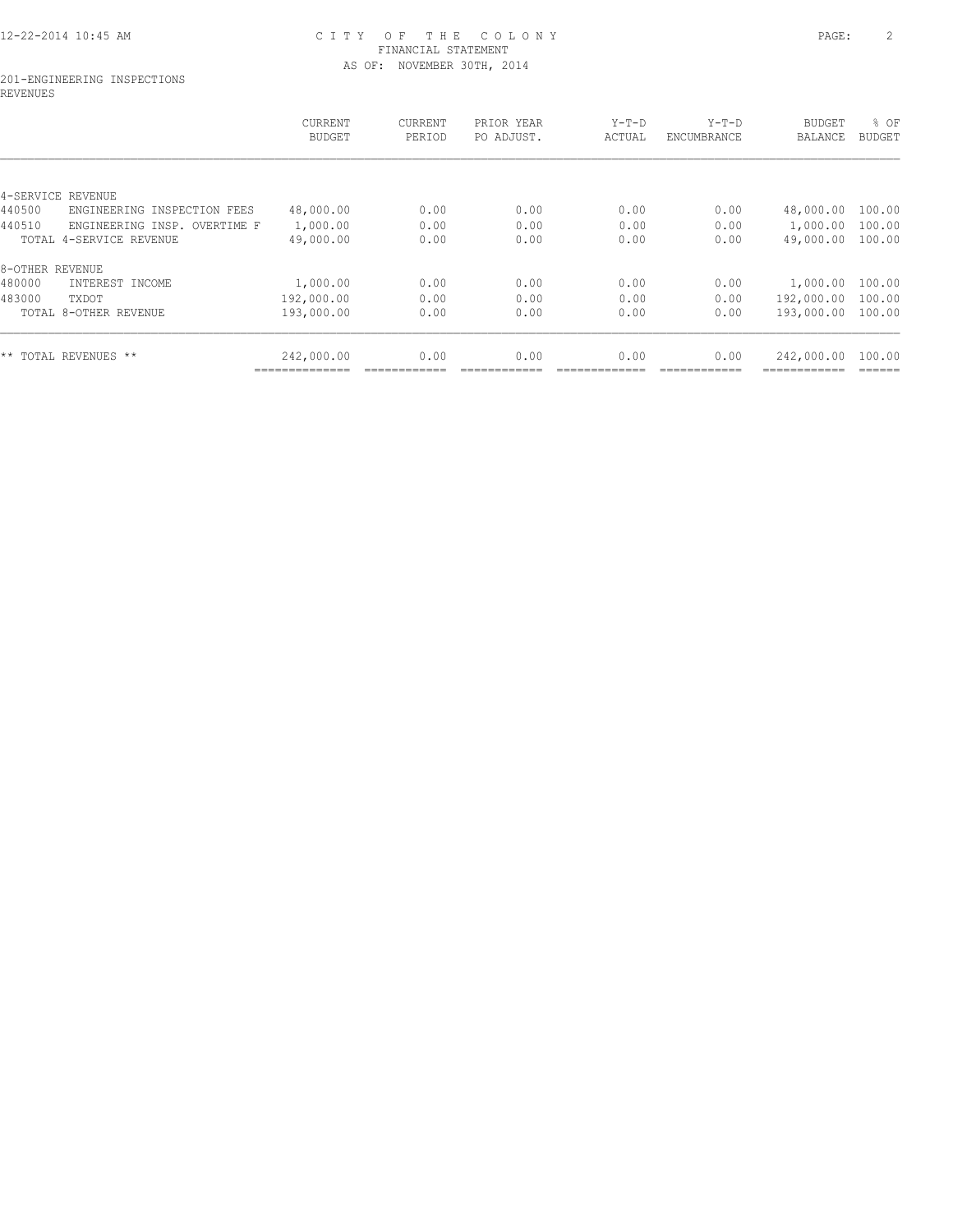#### 12-22-2014 10:45 AM C I T Y O F T H E C O L O N Y PAGE: 3 FINANCIAL STATEMENT AS OF: NOVEMBER 30TH, 2014

# 201-ENGINEERING INSPECTIONS 612 - ENGINEERING INSP

| DEPARTMENTAL EXPENDITURES         |            |         |            |         |             |            |        |
|-----------------------------------|------------|---------|------------|---------|-------------|------------|--------|
|                                   | CURRENT    | CURRENT | PRIOR YEAR | $Y-T-D$ | $Y-T-D$     | BUDGET     | % OF   |
|                                   | BUDGET     | PERIOD  | PO ADJUST. | ACTUAL  | ENCUMBRANCE | BALANCE    | BUDGET |
|                                   |            |         |            |         |             |            |        |
| 61-PERSONNEL SERVICES             |            |         |            |         |             |            |        |
| 612-6110 SALARIES                 | 120,548.00 | 0.00    | 0.00       | 0.00    | 0.00        | 120,548.00 | 100.00 |
| 612-6115 SOCIAL SECURITY TAXES    | 10,440.00  | 0.00    | 0.00       | 0.00    | 0.00        | 10,440.00  | 100.00 |
| 612-6117 RETIREMENT CONTRIBUTIONS | 19,310.00  | 0.00    | 0.00       | 0.00    | 0.00        | 19,310.00  | 100.00 |
| 612-6120 PRIVATE AUTO ALLOWANCE   | 910.00     | 0.00    | 0.00       | 0.00    | 0.00        | 910.00     | 100.00 |
| TOTAL 61-PERSONNEL SERVICES       | 151,208.00 | 0.00    | 0.00       | 0.00    | 0.00        | 151,208.00 | 100.00 |
| TOTAL 612 - ENGINEERING INSP      | 151,208.00 | 0.00    | 0.00       | 0.00    | 0.00        | 151,208.00 | 100.00 |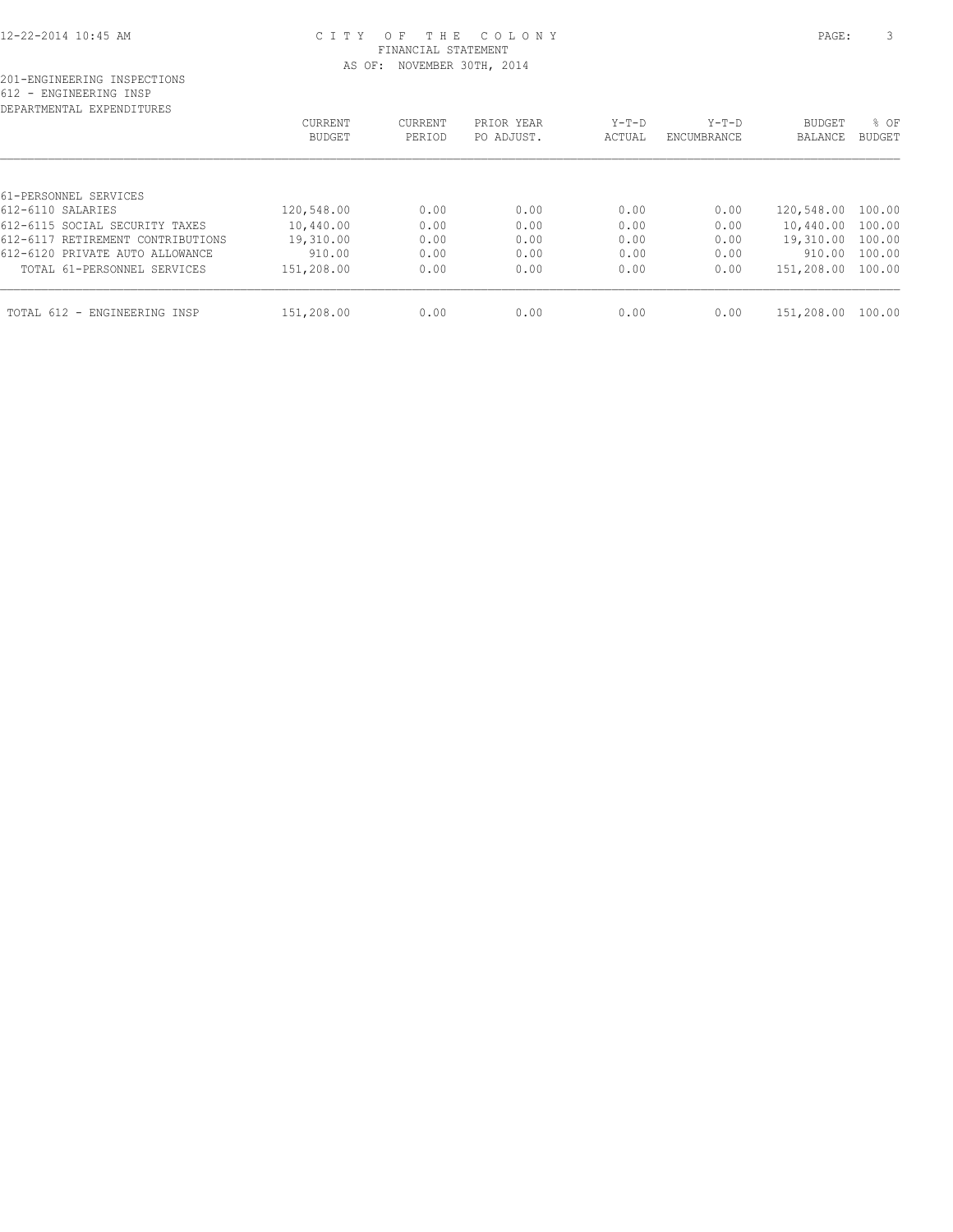#### 12-22-2014 10:45 AM C I T Y O F T H E C O L O N Y PAGE: 4 FINANCIAL STATEMENT AS OF: NOVEMBER 30TH, 2014

# 201-ENGINEERING INSPECTIONS 635 - NON-DEPARTMENTAL

| DEPARTMENTAL EXPENDITURES                  |                |                |            |         |                    |                |               |
|--------------------------------------------|----------------|----------------|------------|---------|--------------------|----------------|---------------|
|                                            | <b>CURRENT</b> | <b>CURRENT</b> | PRIOR YEAR | $Y-T-D$ | $Y-T-D$            | <b>BUDGET</b>  | % OF          |
|                                            | <b>BUDGET</b>  | PERIOD         | PO ADJUST. | ACTUAL  | <b>ENCUMBRANCE</b> | <b>BALANCE</b> | <b>BUDGET</b> |
|                                            |                |                |            |         |                    |                |               |
| 68-SUNDRY CHARGES                          |                |                |            |         |                    |                |               |
| 635-6802 TRANSFER OUT - GENERAL FUND       | 50,000.00      | 0.00           | 0.00       | 0.00    | 0.00               | 50,000.00      | 100.00        |
| 635-6897 TRANSFER OUT - GEN DEBT SVS       | 17,131.00      | 0.00           | 0.00       | 0.00    | 0.00               | 17,131.00      | 100.00        |
| TOTAL 68-SUNDRY CHARGES                    | 67,131.00      | 0.00           | 0.00       | 0.00    | 0.00               | 67,131.00      | 100.00        |
| TOTAL 635 - NON-DEPARTMENTAL               | 67,131.00      | 0.00           | 0.00       | 0.00    | 0.00               | 67,131.00      | 100.00        |
| $***$<br>$***$<br>TOTAL EXPENDITURES       | 218,339.00     | 0.00           | 0.00       | 0.00    | 0.00               | 218,339.00     | 100.00        |
| EXPENDITURES **<br>** REVENUE OVER (UNDER) | 23,661.00      | 0.00           | 0.00       | 0.00    | 0.00               | 23,661.00      | 0.00          |
|                                            |                |                |            |         |                    |                |               |

\*\*\* END OF REPORT \*\*\*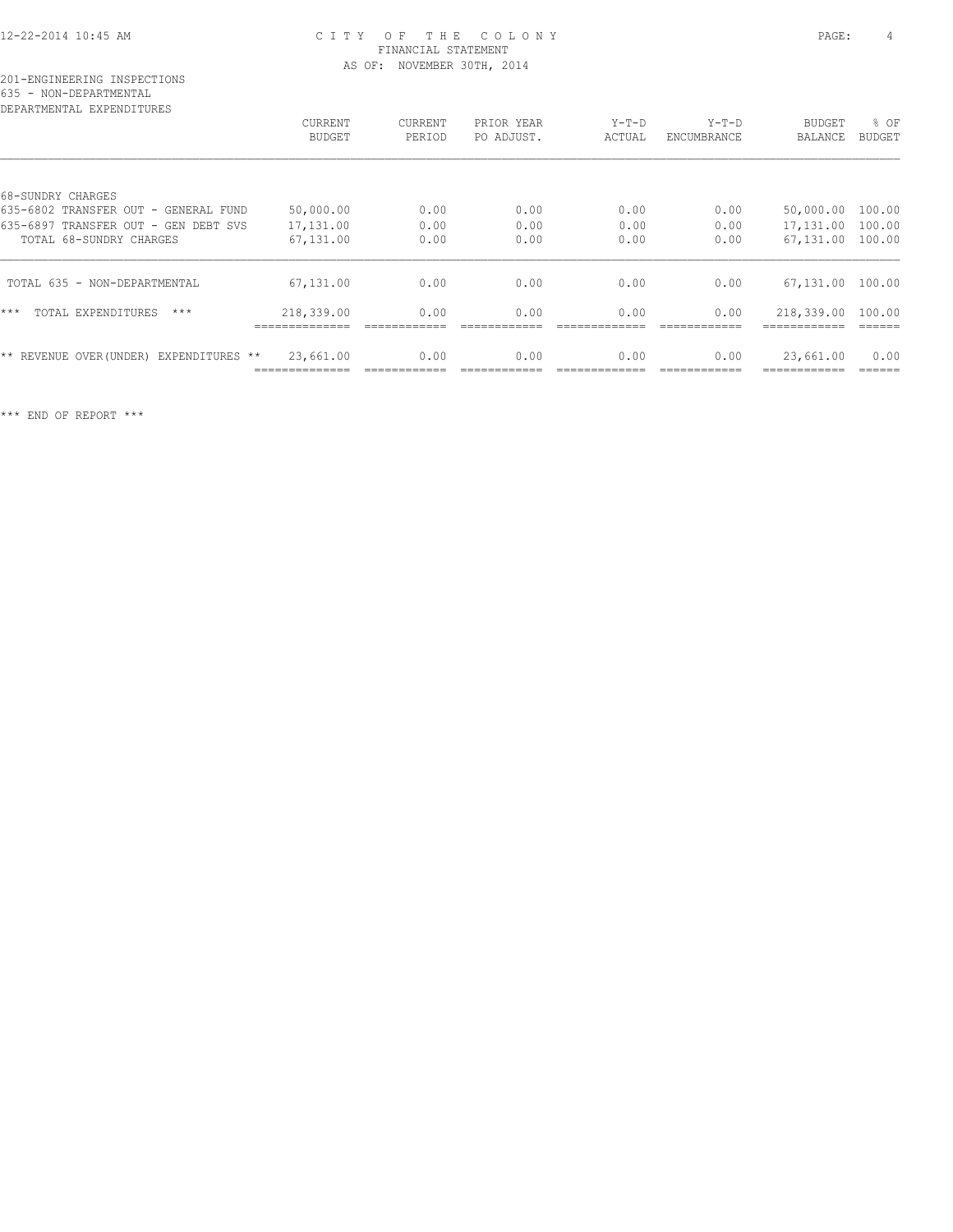#### 12-22-2014 10:45 AM C I T Y O F T H E C O L O N Y PAGE: 1 FINANCIAL STATEMENT AS OF: NOVEMBER 30TH, 2014

210-U. F. SPECIAL CAPT PROJ FINANCIAL SUMMARY

|                                                                                   | <b>CURRENT</b><br><b>BUDGET</b>    | CURRENT<br>PERIOD           | PRIOR YEAR<br>PO ADJUST.   | $Y-T-D$<br>ACTUAL             | $Y-T-D$<br><b>ENCUMBRANCE</b> | <b>BUDGET</b><br>BALANCE            | % OF<br>BUDGET  |
|-----------------------------------------------------------------------------------|------------------------------------|-----------------------------|----------------------------|-------------------------------|-------------------------------|-------------------------------------|-----------------|
| REVENUE SUMMARY                                                                   |                                    |                             |                            |                               |                               |                                     |                 |
|                                                                                   | ______________<br>---------------- | ____________<br>----------- | ____________<br>---------- | _____________<br>------------ | ____________<br>------------- | ____________<br>-------------       | ______<br>_____ |
| EXPENDITURE SUMMARY                                                               |                                    |                             |                            |                               |                               |                                     |                 |
| 661<br>WATER DIST PROJECT<br>$\overline{\phantom{0}}$<br>662 - WASTEWATER PROJECT | 52,000.00<br>0.00                  | 0.00<br>134,909.60          | 0.00<br>0.00               | 0.00<br>134,909.60            | 0.00<br>49,786.80 (           | 52,000.00<br>184,696.40)            | 100.00<br>0.00  |
| ** TOTAL EXPENDITURES<br>$***$                                                    | 52,000.00<br>______________        | 134,909.60<br>____________  | 0.00<br>-------------      | 134,909.60<br>____________    | 49,786.80 (<br>-------------  | 132,696.40) 255.19-<br>------------ | -------         |
| EXPENDITURES *(<br>** REVENUE OVER(UNDER)                                         |                                    | $52,000.00)$ ( 134,909.60)  | $0.00$ (                   | $134,909.60$ (                | 49,786.80)                    | 132,696.40                          | 0.00            |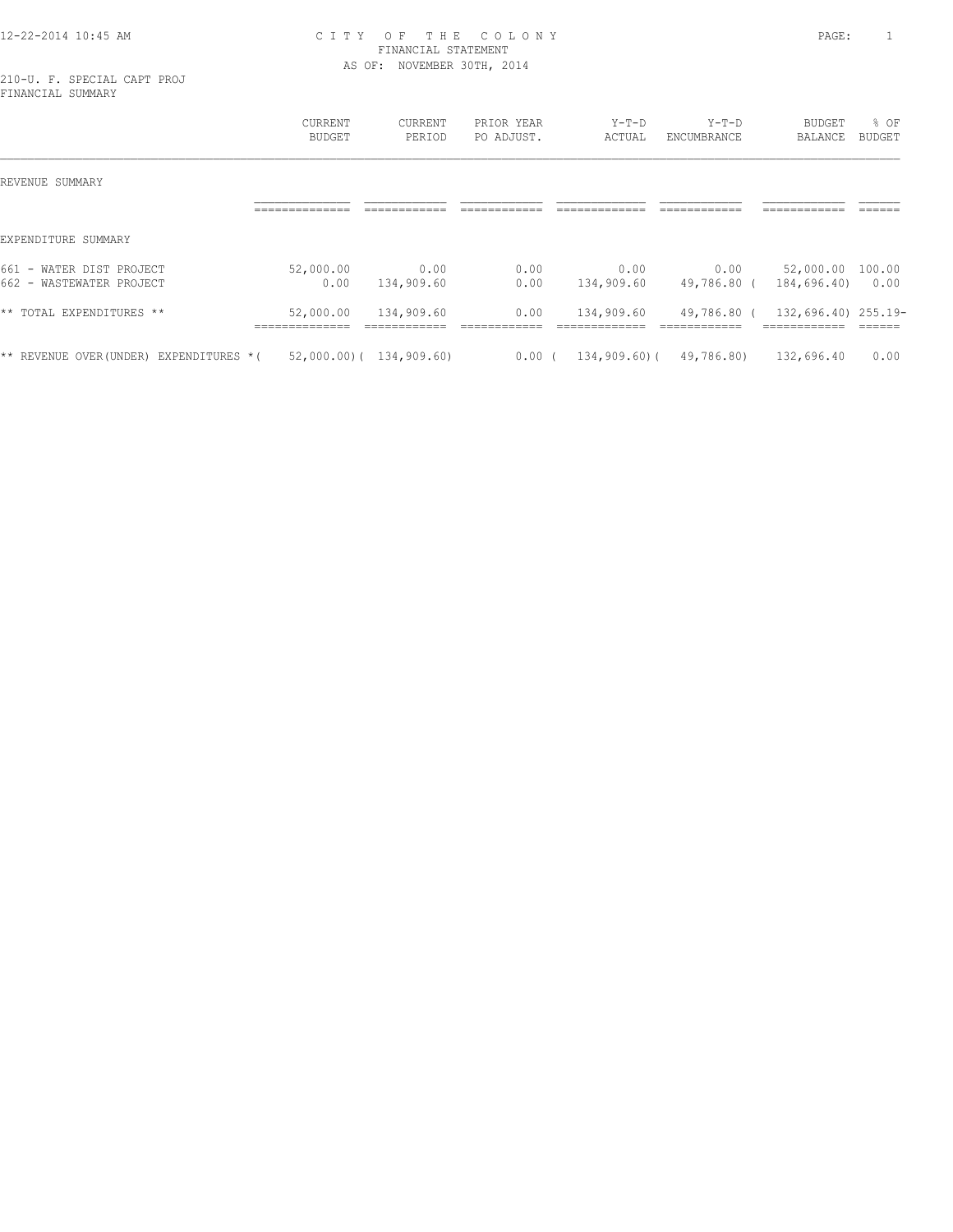| 12-22-2014 10:45 AM         | CITY OF THE COLONY         | PAGE: |  |
|-----------------------------|----------------------------|-------|--|
|                             | FINANCIAL STATEMENT        |       |  |
|                             | AS OF: NOVEMBER 30TH, 2014 |       |  |
| 210-U. F. SPECIAL CAPT PROJ |                            |       |  |
| REVENUES                    |                            |       |  |
|                             |                            |       |  |

 CURRENT CURRENT PRIOR YEAR Y-T-D Y-T-D BUDGET % OF BUDGET PERIOD PO ADJUST. ACTUAL ENCUMBRANCE BALANCE BUDGET  $\mathcal{L} = \{ \mathcal{L} = \{ \mathcal{L} = \{ \mathcal{L} = \{ \mathcal{L} = \{ \mathcal{L} = \{ \mathcal{L} = \{ \mathcal{L} = \{ \mathcal{L} = \{ \mathcal{L} = \{ \mathcal{L} = \{ \mathcal{L} = \{ \mathcal{L} = \{ \mathcal{L} = \{ \mathcal{L} = \{ \mathcal{L} = \{ \mathcal{L} = \{ \mathcal{L} = \{ \mathcal{L} = \{ \mathcal{L} = \{ \mathcal{L} = \{ \mathcal{L} = \{ \mathcal{L} = \{ \mathcal{L} = \{ \mathcal{$ 

8-OTHER REVENUE \_\_\_\_\_\_\_\_\_\_\_\_\_\_ \_\_\_\_\_\_\_\_\_\_\_\_ \_\_\_\_\_\_\_\_\_\_\_\_ \_\_\_\_\_\_\_\_\_\_\_\_\_ \_\_\_\_\_\_\_\_\_\_\_\_ \_\_\_\_\_\_\_\_\_\_\_\_ \_\_\_\_\_\_

============== ============ ============ ============= ============ ============ ======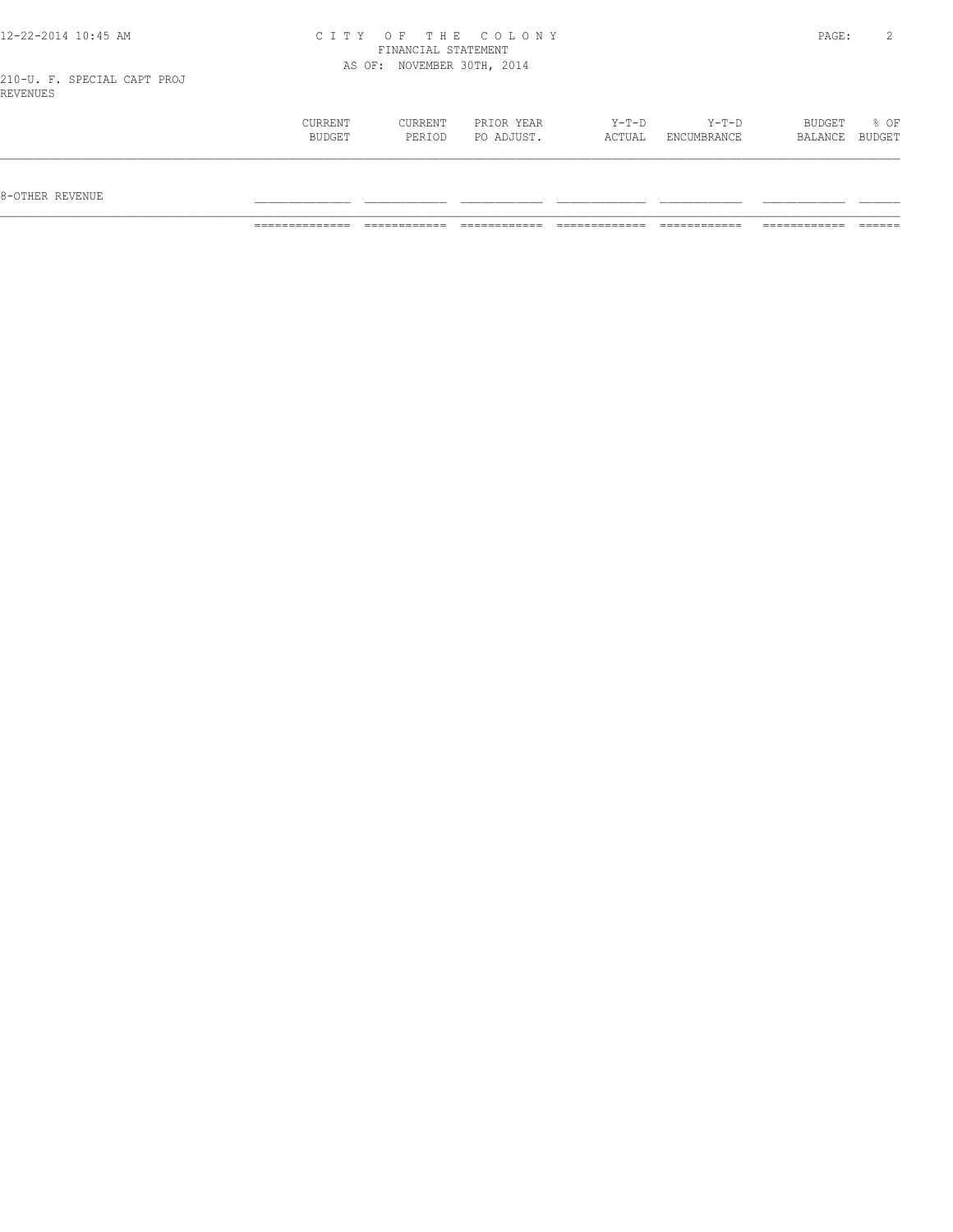| 12-22-2014 10:45 AM                                                                | C T T Y                    | PAGE:             | 3                        |                 |                      |                   |                       |
|------------------------------------------------------------------------------------|----------------------------|-------------------|--------------------------|-----------------|----------------------|-------------------|-----------------------|
| 210-U. F. SPECIAL CAPT PROJ<br>635 - NON-DEPARTMENTAL<br>DEPARTMENTAL EXPENDITURES | AS OF: NOVEMBER 30TH, 2014 |                   |                          |                 |                      |                   |                       |
|                                                                                    | CURRENT<br>BUDGET          | CURRENT<br>PERIOD | PRIOR YEAR<br>PO ADJUST. | Y-T-D<br>ACTUAL | Y-T-D<br>ENCUMBRANCE | BUDGET<br>BALANCE | % OF<br><b>BUDGET</b> |
| 62-CONTRACTUAL SERVICES                                                            |                            |                   |                          |                 |                      |                   |                       |
| 67-OVERHEAD ALLOCATION                                                             |                            |                   |                          |                 |                      |                   |                       |
| 68-SUNDRY CHARGES                                                                  |                            |                   |                          |                 |                      |                   |                       |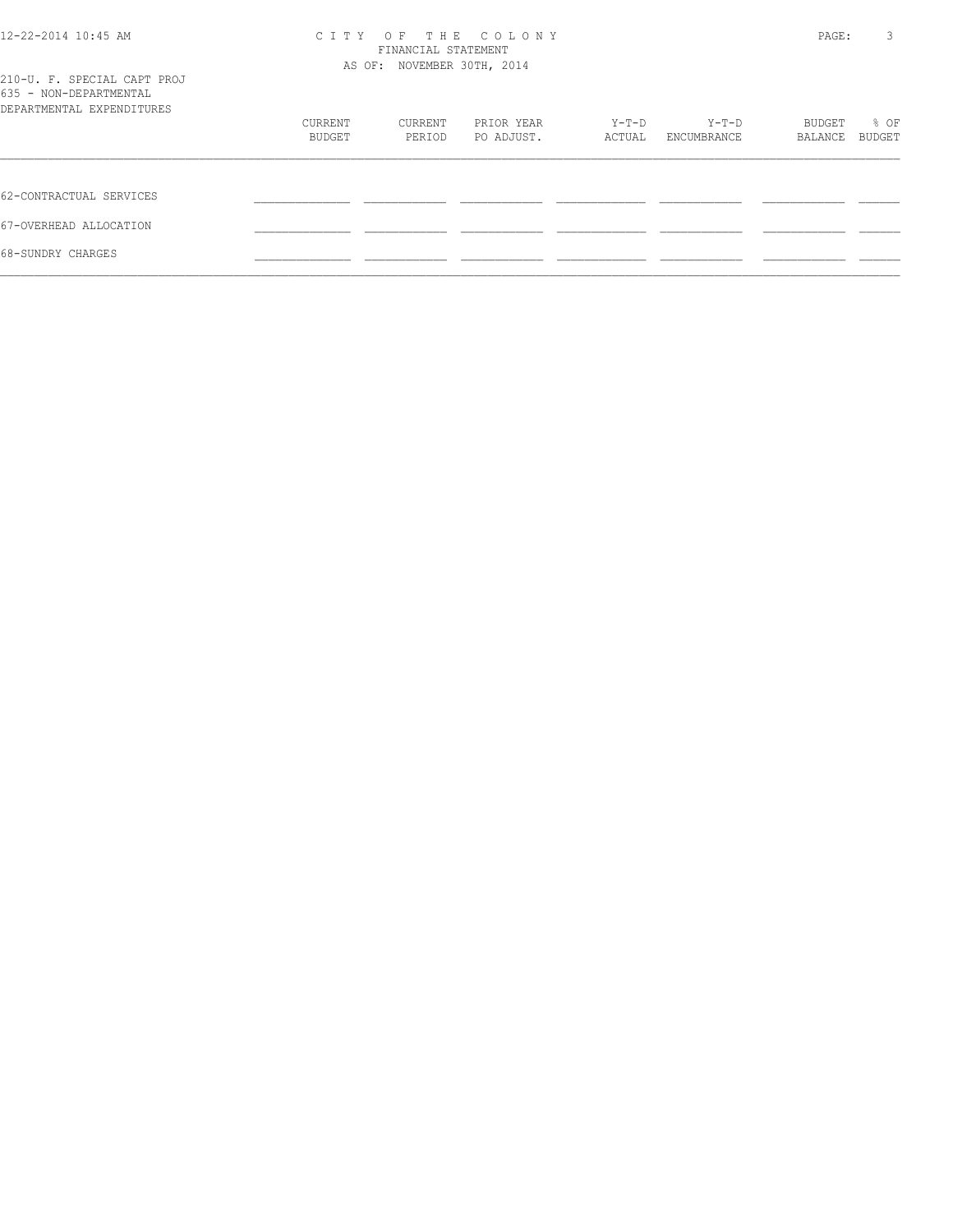| PAGE:<br>4                          |
|-------------------------------------|
|                                     |
| % OF<br>BUDGET<br>BUDGET<br>BALANCE |
|                                     |
|                                     |
|                                     |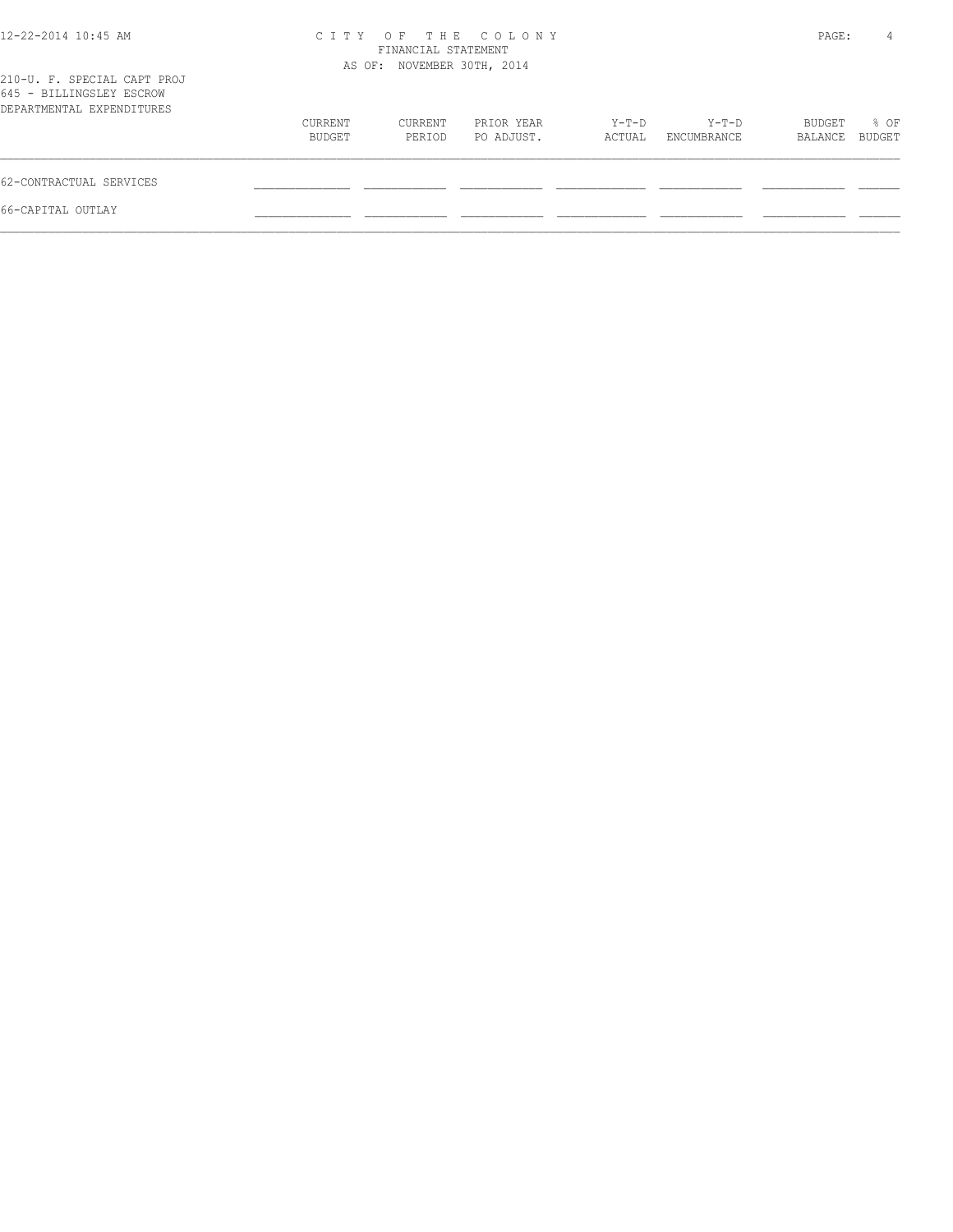#### 12-22-2014 10:45 AM C I T Y O F T H E C O L O N Y PAGE: 5 FINANCIAL STATEMENT AS OF: NOVEMBER 30TH, 2014

| DEPARTMENTAL EXPENDITURES          |           |         |            |         |             |                  |               |
|------------------------------------|-----------|---------|------------|---------|-------------|------------------|---------------|
|                                    | CURRENT   | CURRENT | PRIOR YEAR | $Y-T-D$ | Y-T-D       | <b>BUDGET</b>    | % OF          |
|                                    | BUDGET    | PERIOD  | PO ADJUST. | ACTUAL  | ENCUMBRANCE | BALANCE          | <b>BUDGET</b> |
| 63-SUPPLIES                        |           |         |            |         |             |                  |               |
| 65-NON-CAPITAL                     |           |         |            |         |             |                  |               |
| 66-CAPITAL OUTLAY                  |           |         |            |         |             |                  |               |
| 661-6630 CAPITAL OUTLAY - VEHICLES | 52,000.00 | 0.00    | 0.00       | 0.00    | 0.00        | 52,000.00 100.00 |               |
| TOTAL 66-CAPITAL OUTLAY            | 52,000.00 | 0.00    | 0.00       | 0.00    | 0.00        | 52,000.00 100.00 |               |
| TOTAL 661 - WATER DIST PROJECT     | 52,000.00 | 0.00    | 0.00       | 0.00    | 0.00        | 52,000.00        | 100.00        |
|                                    |           |         |            |         |             |                  |               |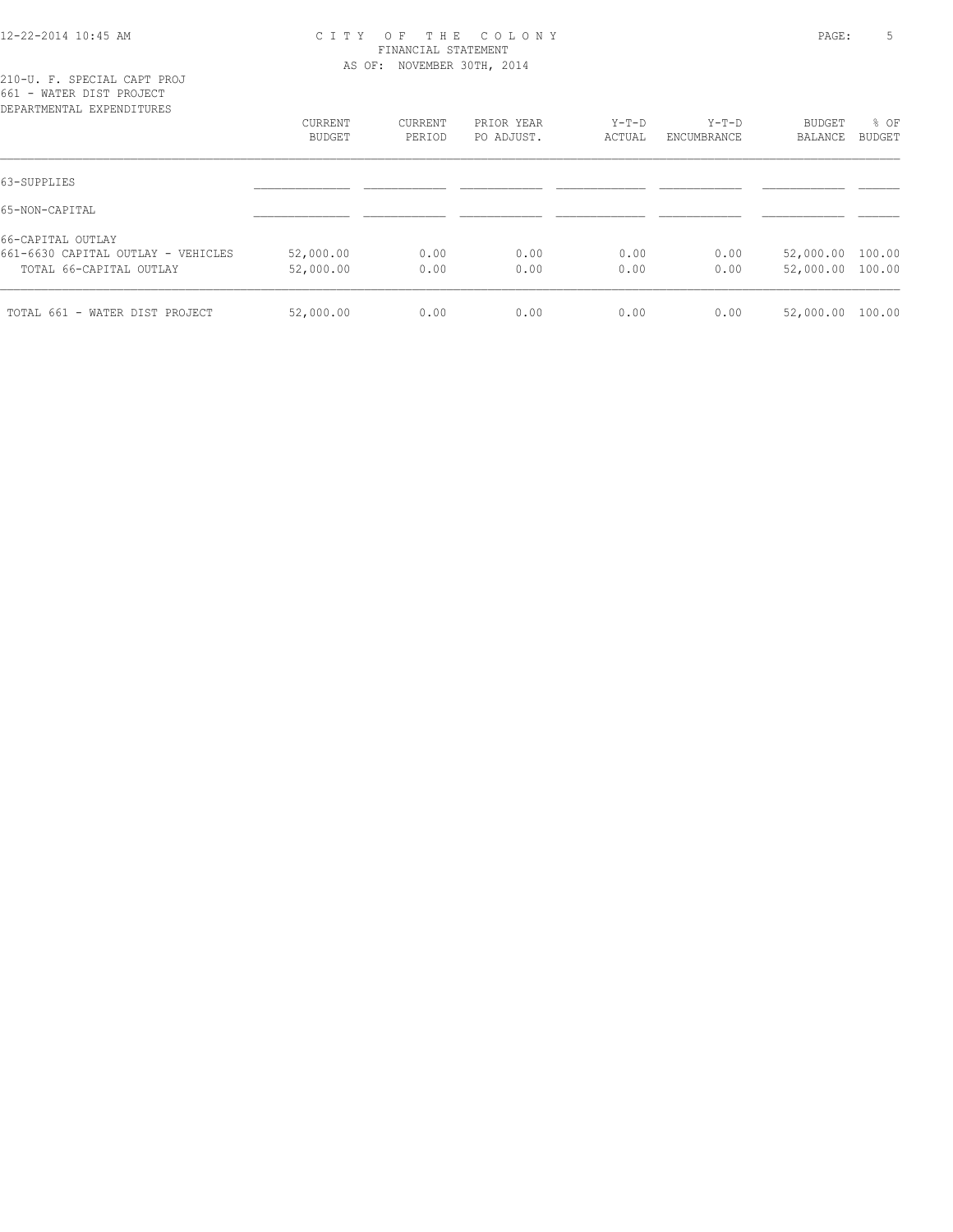#### 12-22-2014 10:45 AM C I T Y O F T H E C O L O N Y PAGE: 6 FINANCIAL STATEMENT AS OF: NOVEMBER 30TH, 2014

| DEPARTMENTAL EXPENDITURES      |                   |                   |                          |                   |                        |                          |                       |
|--------------------------------|-------------------|-------------------|--------------------------|-------------------|------------------------|--------------------------|-----------------------|
|                                | CURRENT<br>BUDGET | CURRENT<br>PERIOD | PRIOR YEAR<br>PO ADJUST. | $Y-T-D$<br>ACTUAL | $Y-T-D$<br>ENCUMBRANCE | <b>BUDGET</b><br>BALANCE | % OF<br><b>BUDGET</b> |
|                                |                   |                   |                          |                   |                        |                          |                       |
| 62-CONTRACTUAL SERVICES        |                   |                   |                          |                   |                        |                          |                       |
| 662-6210 PROFESSIONAL SERVICES | 0.00              | 134,909.60        | 0.00                     | 134,909.60        | 49,786.80 (            | 184,696.40)              | 0.00                  |
| TOTAL 62-CONTRACTUAL SERVICES  | 0.00              | 134,909.60        | 0.00                     | 134,909.60        | 49,786.80 (            | 184,696.40)              | 0.00                  |
| 64-MAINTENANCE                 |                   |                   |                          |                   |                        |                          |                       |
| 66-CAPITAL OUTLAY              |                   |                   |                          |                   |                        |                          |                       |
| TOTAL 662 - WASTEWATER PROJECT | 0.00              | 134,909.60        | 0.00                     | 134,909.60        | 49,786.80 (            | 184,696.40)              | 0.00                  |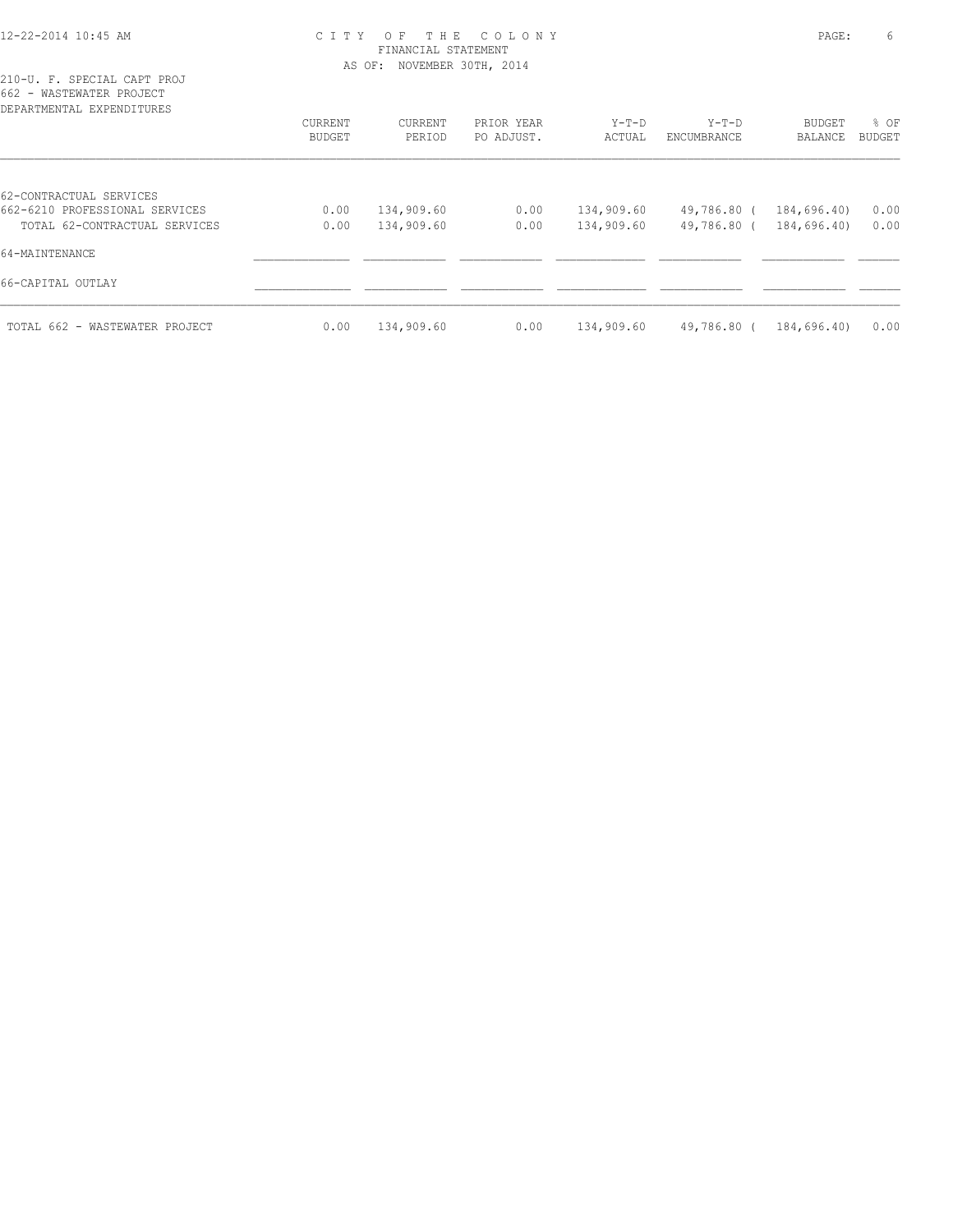|         | PAGE:   |            |                                                                         |             |               |        |
|---------|---------|------------|-------------------------------------------------------------------------|-------------|---------------|--------|
|         |         |            |                                                                         |             |               |        |
|         |         |            |                                                                         |             |               |        |
| CURRENT | CURRENT | PRIOR YEAR | $Y-T-D$                                                                 | $Y-T-D$     | <b>BUDGET</b> | 8 OF   |
| BUDGET  | PERIOD  | PO ADJUST. | ACTUAL                                                                  | ENCUMBRANCE | BALANCE       | BUDGET |
|         |         |            | CITY OF THE COLONY<br>FINANCIAL STATEMENT<br>AS OF: NOVEMBER 30TH, 2014 |             |               |        |

62-CONTRACTUAL SERVICES \_\_\_\_\_\_\_\_\_\_\_\_\_\_ \_\_\_\_\_\_\_\_\_\_\_\_ \_\_\_\_\_\_\_\_\_\_\_\_ \_\_\_\_\_\_\_\_\_\_\_\_\_ \_\_\_\_\_\_\_\_\_\_\_\_ \_\_\_\_\_\_\_\_\_\_\_\_ \_\_\_\_\_\_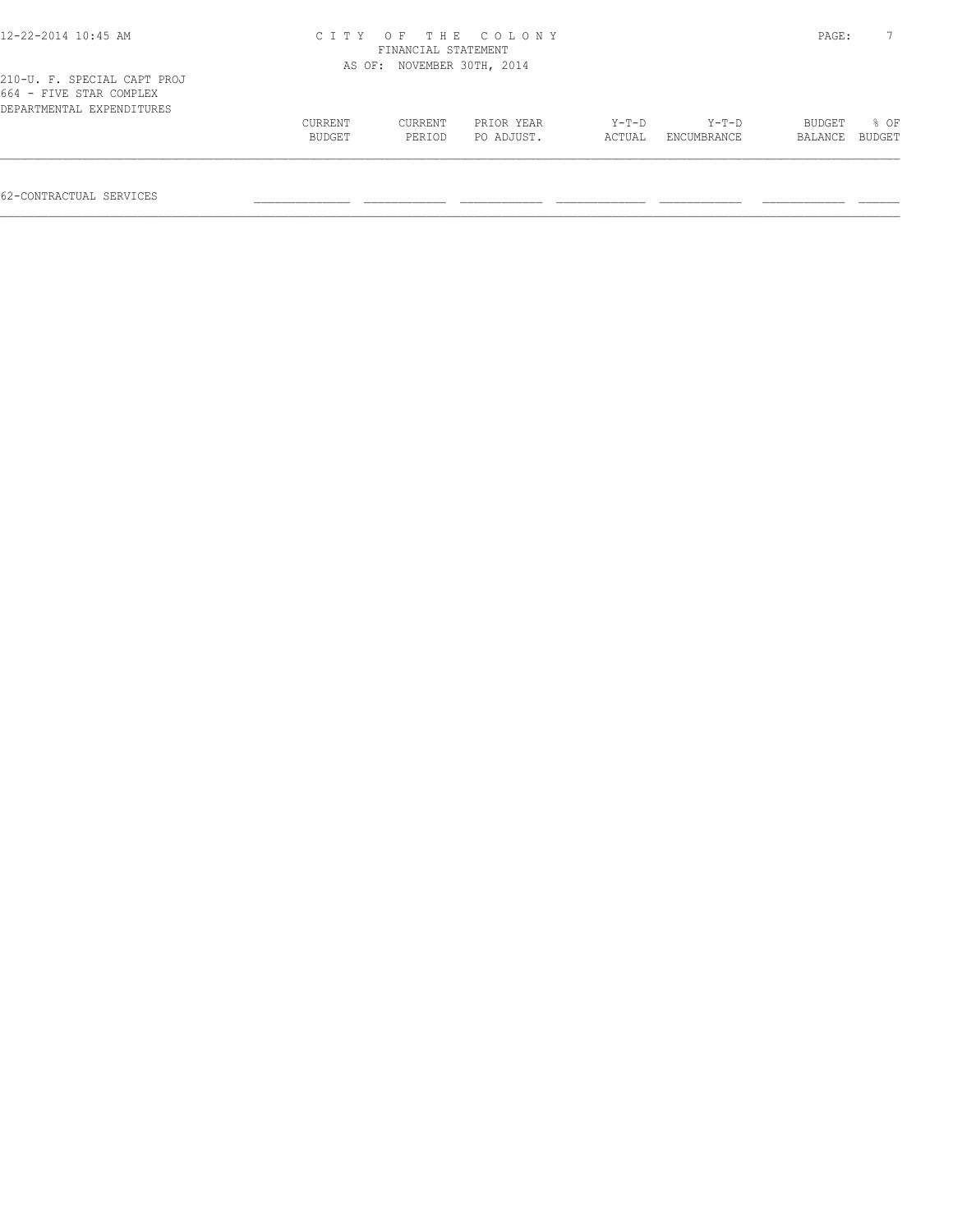| 12-22-2014 10:45 AM                                                                  |                   | FINANCIAL STATEMENT<br>AS OF: NOVEMBER 30TH, 2014 | CITY OF THE COLONY       |                 |                      | PAGE:             | 8              |
|--------------------------------------------------------------------------------------|-------------------|---------------------------------------------------|--------------------------|-----------------|----------------------|-------------------|----------------|
| 210-U. F. SPECIAL CAPT PROJ<br>666 - WATER PROD PROJECT<br>DEPARTMENTAL EXPENDITURES |                   |                                                   |                          |                 |                      |                   |                |
|                                                                                      | CURRENT<br>BUDGET | CURRENT<br>PERIOD                                 | PRIOR YEAR<br>PO ADJUST. | Y-T-D<br>ACTUAL | Y-T-D<br>ENCUMBRANCE | BUDGET<br>BALANCE | % OF<br>BUDGET |
| 62-CONTRACTUAL SERVICES                                                              |                   |                                                   |                          |                 |                      |                   |                |
| 64-MAINTENANCE                                                                       |                   |                                                   |                          |                 |                      |                   |                |
|                                                                                      |                   |                                                   |                          |                 |                      |                   |                |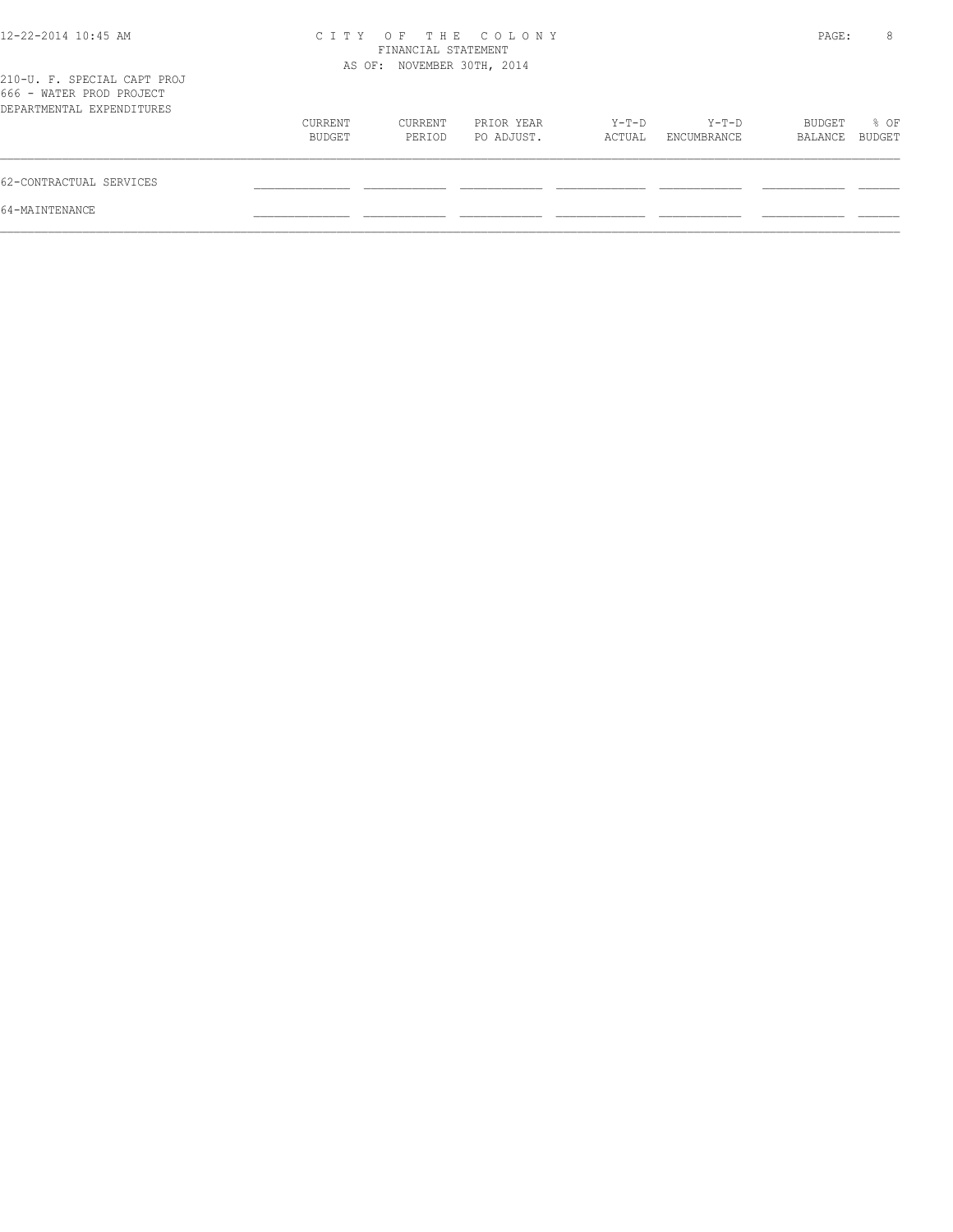#### 12-22-2014 10:45 AM C I T Y O F T H E C O L O N Y PAGE: 9 FINANCIAL STATEMENT AS OF: NOVEMBER 30TH, 2014

|       |                   | DEPARTMENTAL EXPENDITURES              | <b>CURRENT</b><br>BUDGET         | CURRENT<br>PERIOD                          | PRIOR YEAR<br>PO ADJUST. | $Y-T-D$<br>ACTUAL | $Y-T-D$<br>ENCUMBRANCE       | <b>BUDGET</b><br>BALANCE       | 8 OF<br>BUDGET |
|-------|-------------------|----------------------------------------|----------------------------------|--------------------------------------------|--------------------------|-------------------|------------------------------|--------------------------------|----------------|
|       | 66-CAPITAL OUTLAY |                                        |                                  |                                            |                          |                   |                              |                                |                |
| $***$ |                   | TOTAL EXPENDITURES<br>$***$            | 52,000.00<br>______________      | 134,909.60                                 | 0.00                     | 134,909.60        | 49,786.80 (                  | 132,696.40) 255.19-            |                |
|       |                   | ** REVENUE OVER(UNDER) EXPENDITURES *( | ______________<br>______________ | $52,000.00)$ ( 134,909.60)<br>____________ | $0.00$ (                 |                   | $134,909.60$ ( $49,786.80$ ) | 132,696.40<br>.<br>----------- | 0.00<br>______ |

\*\*\* END OF REPORT \*\*\*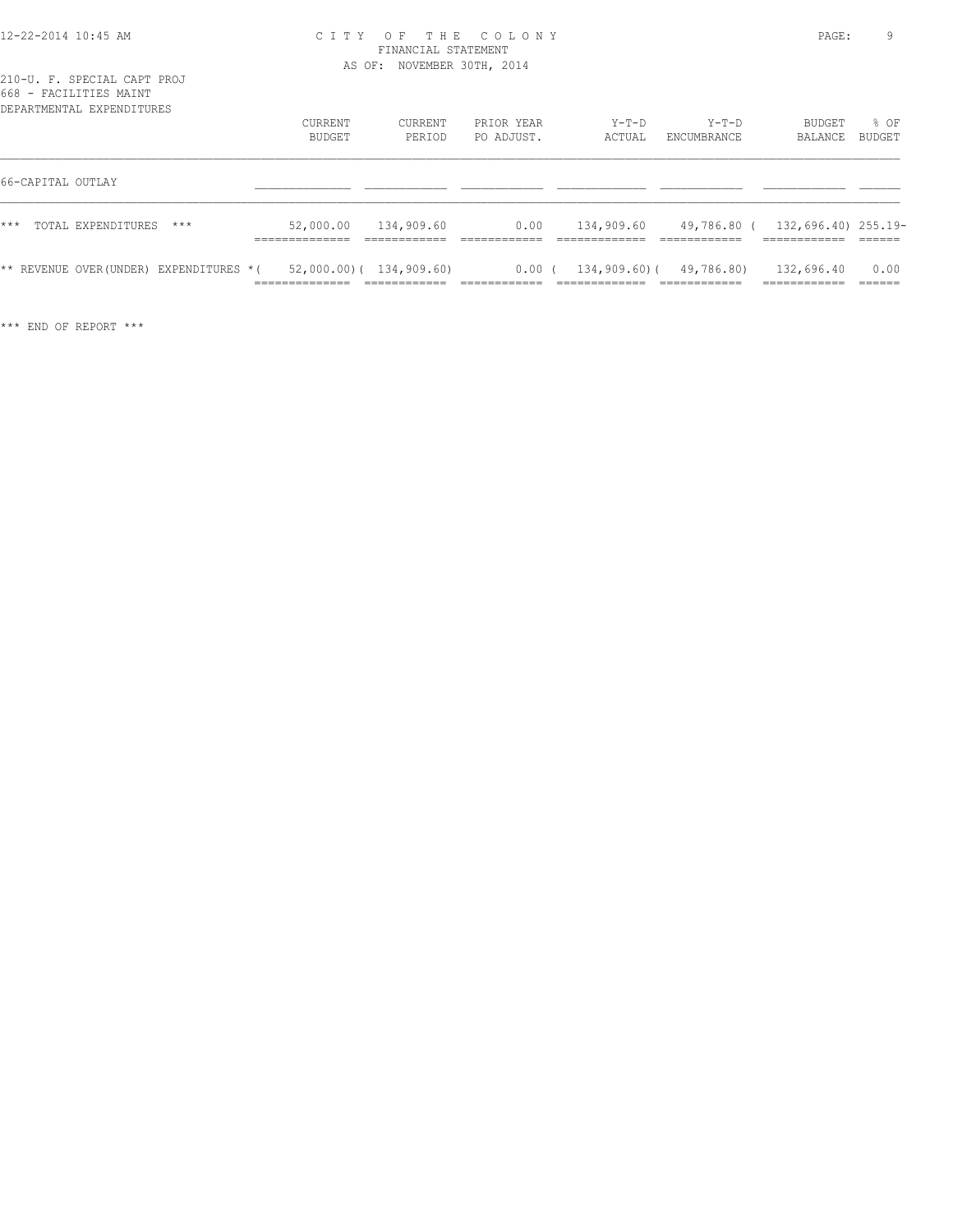# 12-22-2014 10:46 AM C I T Y O F T H E C O L O N Y PAGE: 1 FINANCIAL STATEMENT AS OF: NOVEMBER 30TH, 2014

|                                            | <b>CURRENT</b><br><b>BUDGET</b> | CURRENT<br>PERIOD | PRIOR YEAR<br>PO ADJUST. | $Y-T-D$<br>ACTUAL | $Y-T-D$<br>ENCUMBRANCE | BUDGET<br>BALANCE | % OF<br><b>BUDGET</b> |
|--------------------------------------------|---------------------------------|-------------------|--------------------------|-------------------|------------------------|-------------------|-----------------------|
| REVENUE SUMMARY                            |                                 |                   |                          |                   |                        |                   |                       |
|                                            |                                 |                   |                          |                   |                        |                   |                       |
| EXPENDITURE SUMMARY                        |                                 |                   |                          |                   |                        |                   |                       |
| $625 - FM 423 - 24" MAIN$                  | 146, 137.67                     | 0.00              | 0.00                     | 0.00              | 0.00                   | 146, 137.67       | 100.00                |
| 628 - LEGENDS WTR TOWER                    | 46,599.00                       | 0.00              | 0.00                     | 0.00              | 0.00                   | 46,599.00         | 100.00                |
| 635 - NON-DEPARTMENTAL                     | 235,295.00                      | 0.00              | 0.00                     | 0.00              | 0.00                   | 235,295.00        | 100.00                |
| $661 -$<br>WELL SITE AERATION              | 20,605.00                       | 0.00              | 0.00                     | 0.00              | 0.00                   | 20,605.00         | 100.00                |
| ** TOTAL EXPENDITURES **                   | 448,636.67<br>------------      | 0.00              | 0.00                     | 0.00              | 0.00                   | 448,636.67        | 100.00                |
| ** REVENUE OVER (UNDER)<br>EXPENDITURES *( | 448,636.67)                     | 0.00              | 0.00                     | 0.00              | 0.00(                  | 448,636.67)       | 0.00                  |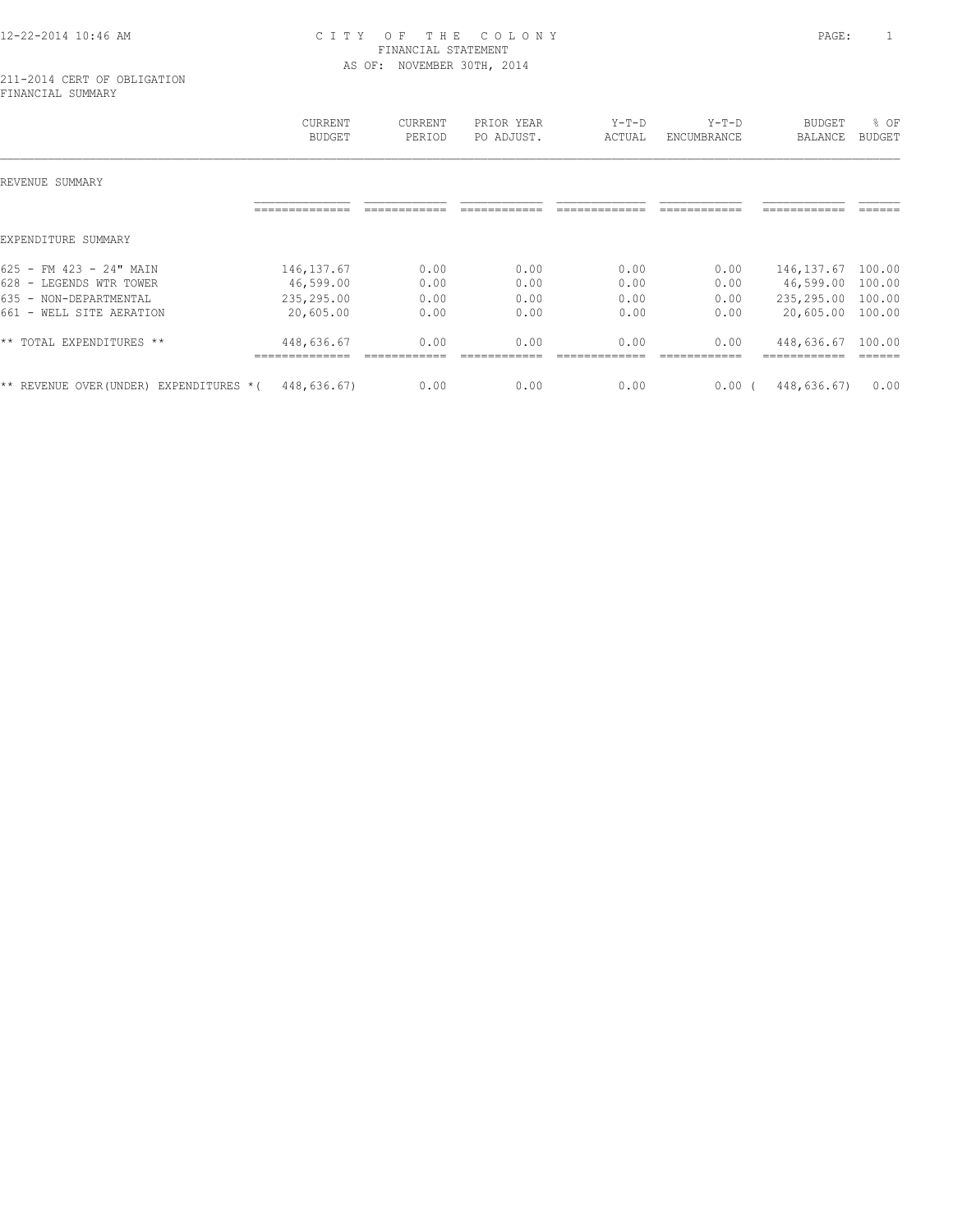| 12-22-2014 10:46 AM                     |                   | FINANCIAL STATEMENT        | CITY OF THE COLONY       |                   |                      | PAGE:             |                  |
|-----------------------------------------|-------------------|----------------------------|--------------------------|-------------------|----------------------|-------------------|------------------|
| 211-2014 CERT OF OBLIGATION<br>REVENUES |                   | AS OF: NOVEMBER 30TH, 2014 |                          |                   |                      |                   |                  |
|                                         | CURRENT<br>BUDGET | CURRENT<br>PERIOD          | PRIOR YEAR<br>PO ADJUST. | $Y-T-D$<br>ACTUAL | Y-T-D<br>ENCUMBRANCE | BUDGET<br>BALANCE | $8$ OF<br>BUDGET |

 $8-{\rm OFF}$  revenue  $\_$ 

============== ============ ============ ============= ============ ============ ======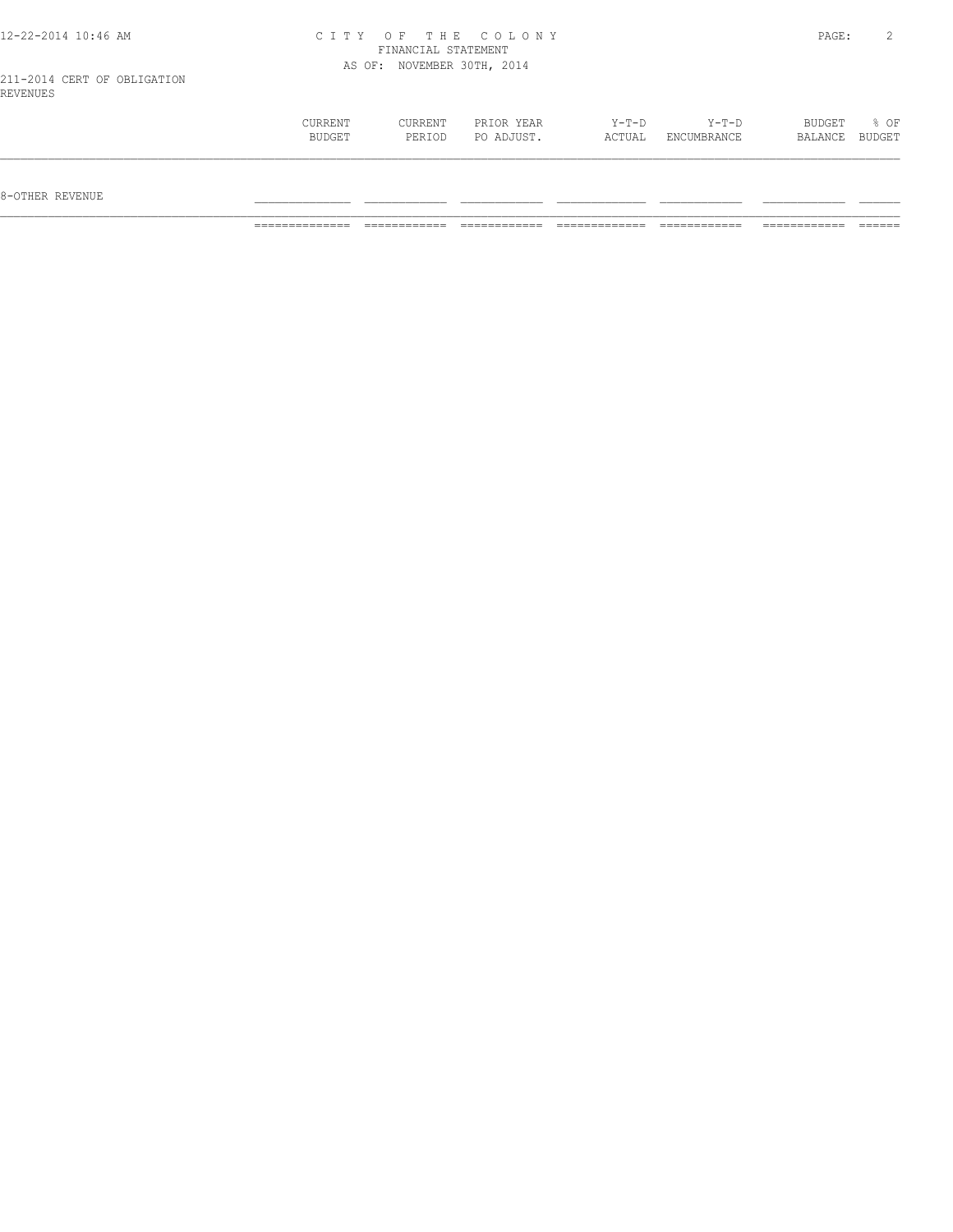#### 12-22-2014 10:46 AM C I T Y O F T H E C O L O N Y PAGE: 3 FINANCIAL STATEMENT AS OF: NOVEMBER 30TH, 2014

| DEPARTMENTAL EXPENDITURES                                                                  | <b>CURRENT</b><br>BUDGET   | <b>CURRENT</b><br>PERIOD | PRIOR YEAR<br>PO ADJUST. | $Y-T-D$<br>ACTUAL | $Y-T-D$<br>ENCUMBRANCE | <b>BUDGET</b><br>BALANCE   | % OF<br><b>BUDGET</b> |
|--------------------------------------------------------------------------------------------|----------------------------|--------------------------|--------------------------|-------------------|------------------------|----------------------------|-----------------------|
| 62-CONTRACTUAL SERVICES<br>625-6210 PROFESSIONAL SERVICES<br>TOTAL 62-CONTRACTUAL SERVICES | 146, 137.67<br>146, 137.67 | 0.00<br>0.00             | 0.00<br>0.00             | 0.00<br>0.00      | 0.00<br>0.00           | 146, 137.67<br>146, 137.67 | 100.00<br>100.00      |
| TOTAL 625 - FM 423 - 24" MAIN                                                              | 146, 137.67                | 0.00                     | 0.00                     | 0.00              | 0.00                   | 146, 137.67                | 100.00                |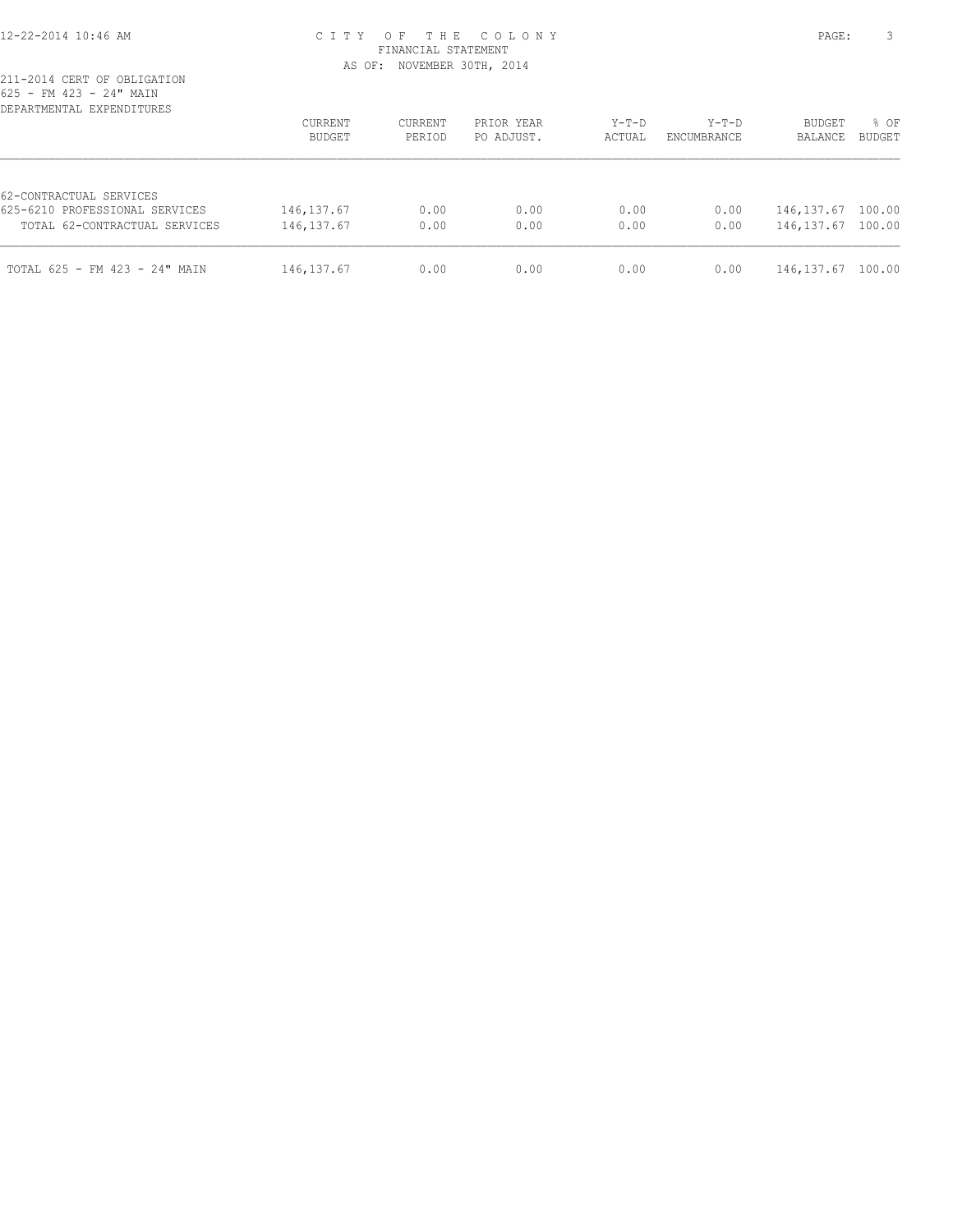#### 12-22-2014 10:46 AM C I T Y O F T H E C O L O N Y PAGE: 4 FINANCIAL STATEMENT AS OF: NOVEMBER 30TH, 2014

| 211-2014 CERT OF OBLIGATION |  |  |
|-----------------------------|--|--|
| 626 - WAL-MART WTR/SWR LI   |  |  |
| DEPARTMENTAL EXPENDITURES   |  |  |

| DEPARTMENTAL EXPENDITURES |                   |                   |                          |                   |                        |                   |                |
|---------------------------|-------------------|-------------------|--------------------------|-------------------|------------------------|-------------------|----------------|
|                           | CURRENT<br>BUDGET | CURRENT<br>PERIOD | PRIOR YEAR<br>PO ADJUST. | $Y-T-D$<br>ACTUAL | $Y-T-D$<br>ENCUMBRANCE | BUDGET<br>BALANCE | % OF<br>BUDGET |
|                           |                   |                   |                          |                   |                        |                   |                |
| 61-PERSONNEL SERVICES     |                   |                   |                          |                   |                        |                   |                |
| 62-CONTRACTUAL SERVICES   |                   |                   |                          |                   |                        |                   |                |
| 63-SUPPLIES               |                   |                   |                          |                   |                        |                   |                |
| 64-MAINTENANCE            |                   |                   |                          |                   |                        |                   |                |
| 66-CAPITAL OUTLAY         |                   |                   |                          |                   |                        |                   |                |
|                           |                   |                   |                          |                   |                        |                   |                |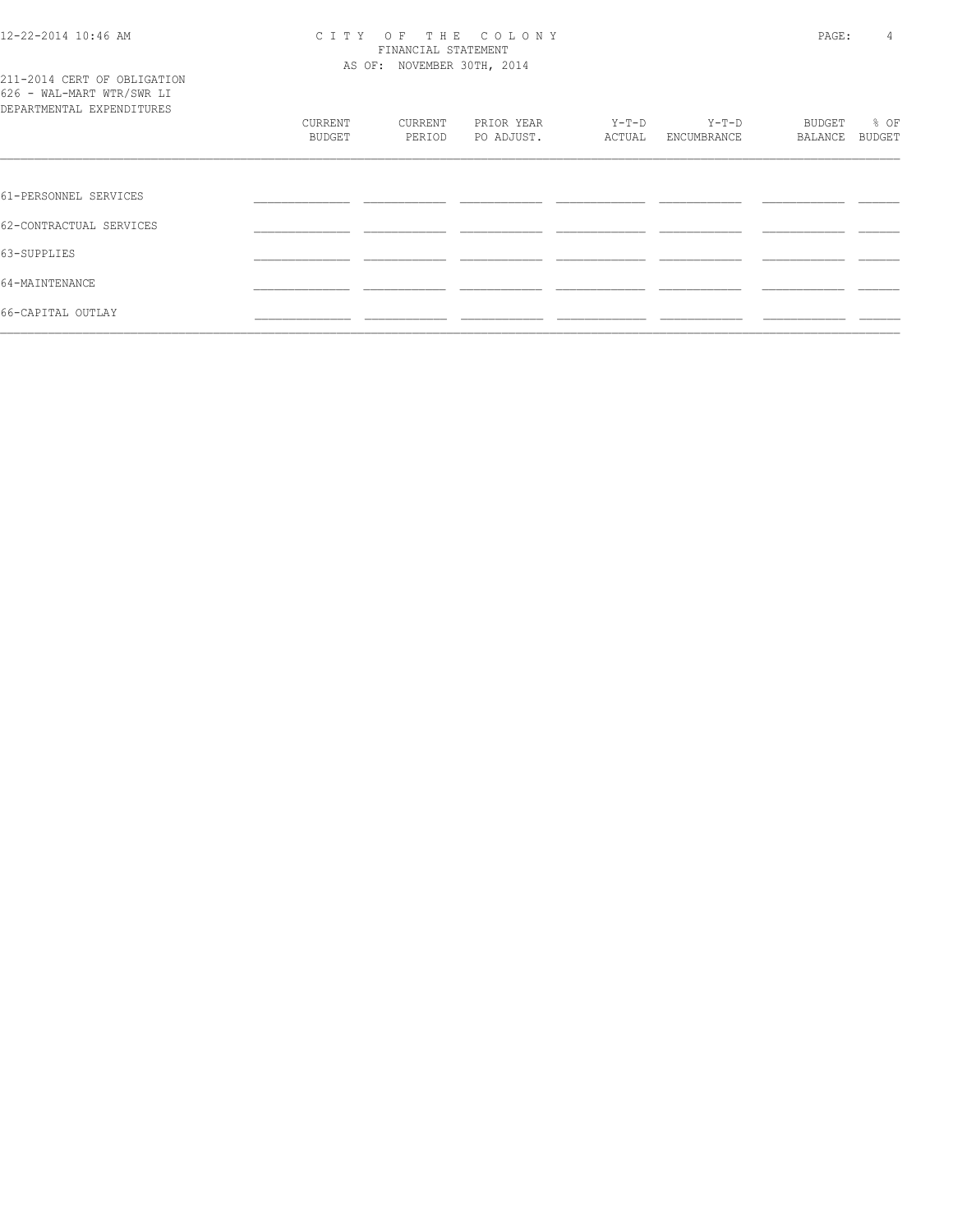#### 12-22-2014 10:46 AM C I T Y O F T H E C O L O N Y PAGE: 5 FINANCIAL STATEMENT AS OF: NOVEMBER 30TH, 2014

211-2014 CERT OF OBLIGATION 627 - EASTVALE WTR/SWR LI

| DEPARTMENTAL EXPENDITURES | CURRENT<br>BUDGET | CURRENT<br>PERIOD | PRIOR YEAR<br>PO ADJUST. | Y-T-D<br>ACTUAL | Y-T-D<br>ENCUMBRANCE | BUDGET<br>BALANCE | % OF<br>BUDGET |
|---------------------------|-------------------|-------------------|--------------------------|-----------------|----------------------|-------------------|----------------|
| 61-PERSONNEL SERVICES     |                   |                   |                          |                 |                      |                   |                |
| 62-CONTRACTUAL SERVICES   |                   |                   |                          |                 |                      |                   |                |
| 63-SUPPLIES               |                   |                   |                          |                 |                      |                   |                |
| 64-MAINTENANCE            |                   |                   |                          |                 |                      |                   |                |
| 66-CAPITAL OUTLAY         |                   |                   |                          |                 |                      |                   |                |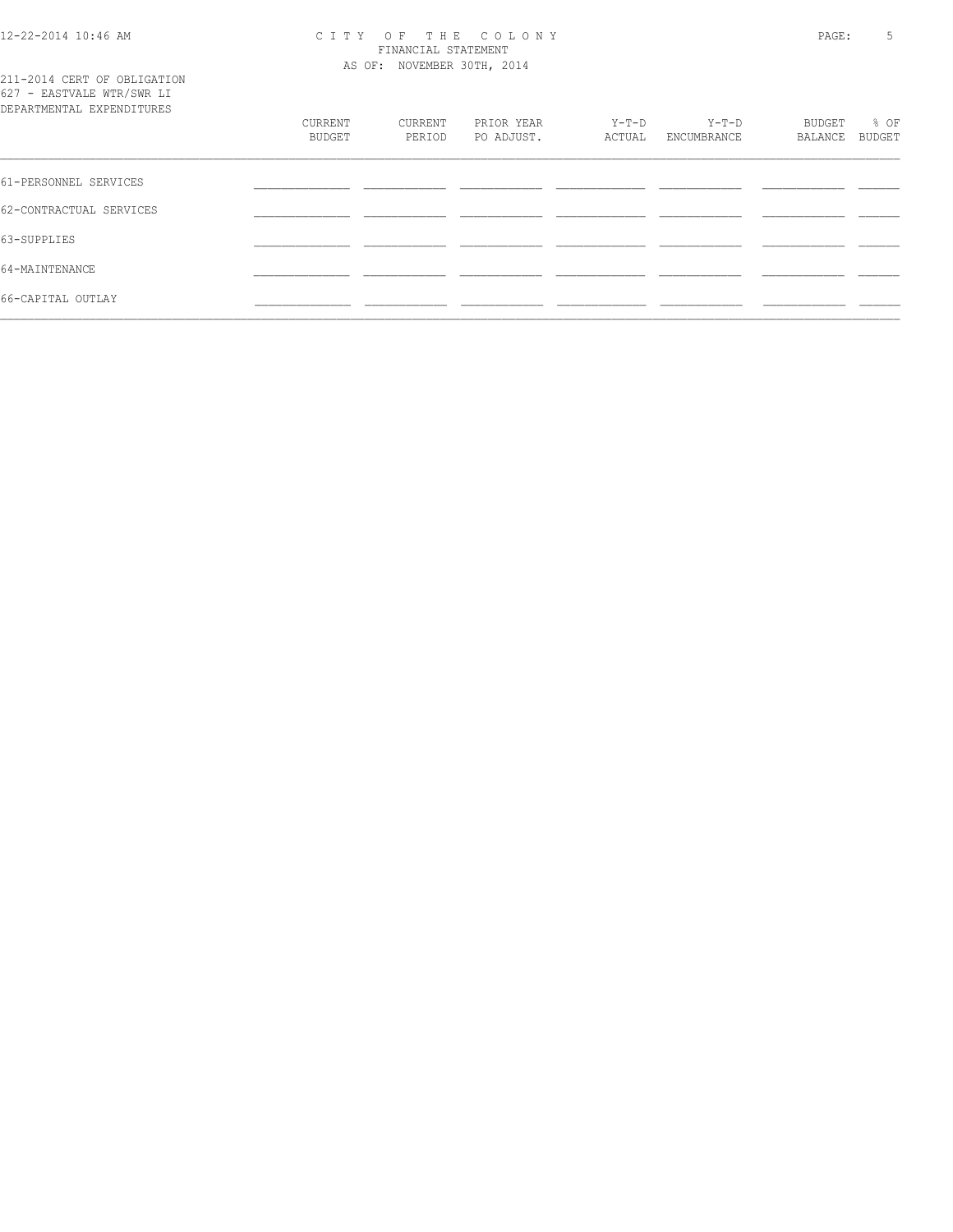## 12-22-2014 10:46 AM C I T Y O F T H E C O L O N Y PAGE: 6 FINANCIAL STATEMENT AS OF: NOVEMBER 30TH, 2014

211-2014 CERT OF OBLIGATION 628 - LEGENDS WTR TOWER

| DEPARTMENTAL EXPENDITURES     |               |         |            |         |             |           |        |
|-------------------------------|---------------|---------|------------|---------|-------------|-----------|--------|
|                               | CURRENT       | CURRENT | PRIOR YEAR | $Y-T-D$ | $Y-T-D$     | BUDGET    | % OF   |
|                               | <b>BUDGET</b> | PERIOD  | PO ADJUST. | ACTUAL  | ENCUMBRANCE | BALANCE   | BUDGET |
| 61-PERSONNEL SERVICES         |               |         |            |         |             |           |        |
| 62-CONTRACTUAL SERVICES       |               |         |            |         |             |           |        |
| 628-6213 CONTRACTUAL SERVICES | 46,599.00     | 0.00    | 0.00       | 0.00    | 0.00        | 46,599.00 | 100.00 |
| TOTAL 62-CONTRACTUAL SERVICES | 46,599.00     | 0.00    | 0.00       | 0.00    | 0.00        | 46,599.00 | 100.00 |
| 63-SUPPLIES                   |               |         |            |         |             |           |        |
| 64-MAINTENANCE                |               |         |            |         |             |           |        |
| 66-CAPITAL OUTLAY             |               |         |            |         |             |           |        |
| TOTAL 628 - LEGENDS WTR TOWER | 46,599.00     | 0.00    | 0.00       | 0.00    | 0.00        | 46,599.00 | 100.00 |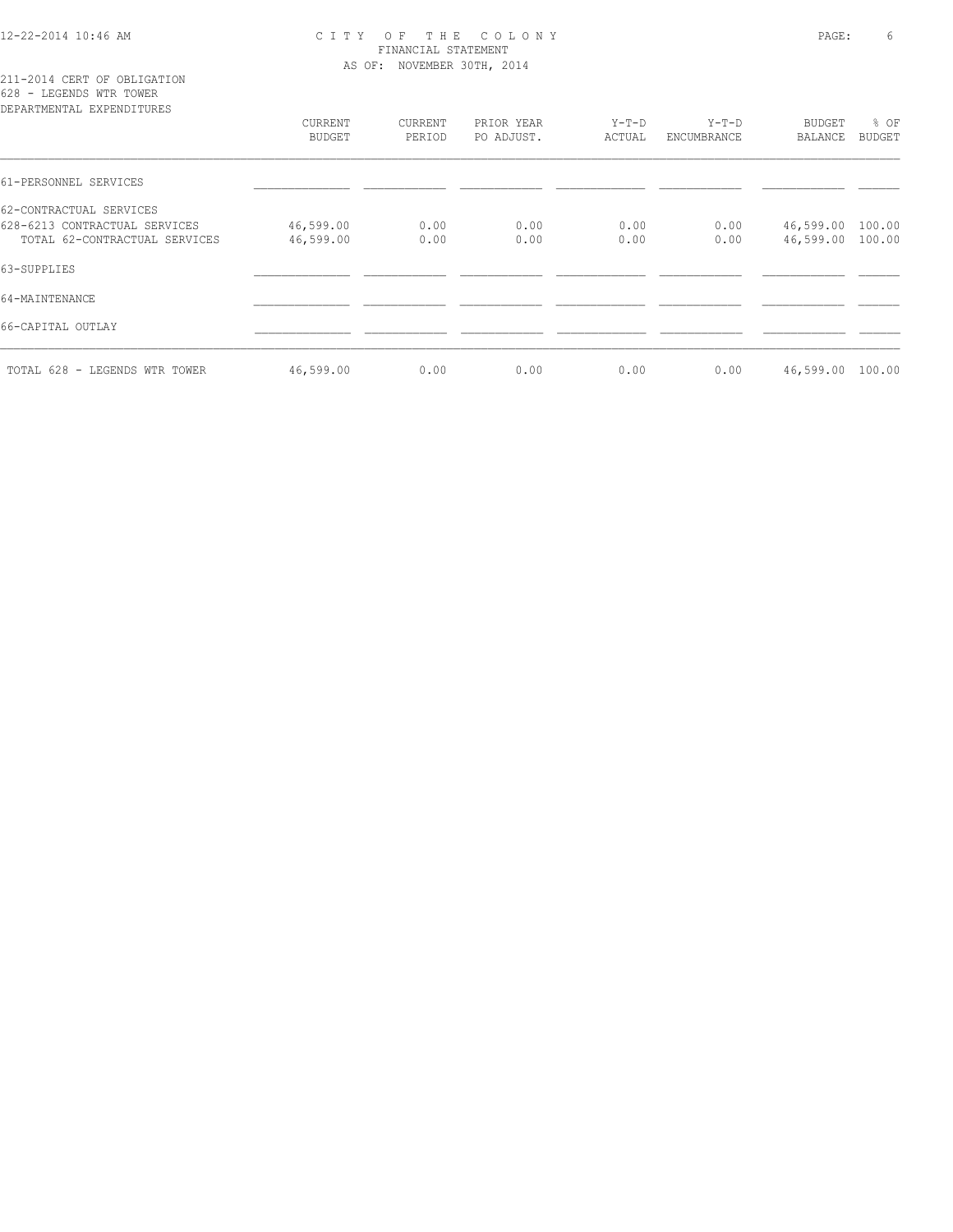#### 12-22-2014 10:46 AM C I T Y O F T H E C O L O N Y PAGE: 7 FINANCIAL STATEMENT AS OF: NOVEMBER 30TH, 2014

|                           | 211-2014 CERT OF OBLIGATION |
|---------------------------|-----------------------------|
| 629 - WYNNWOOD WATER TOWE |                             |
| DEPARTMENTAL EXPENDITURES |                             |
|                           |                             |

| DEPARTMENTAL EXPENDITURES |                   |                   |                          |                   |                        |                          |                |
|---------------------------|-------------------|-------------------|--------------------------|-------------------|------------------------|--------------------------|----------------|
|                           | CURRENT<br>BUDGET | CURRENT<br>PERIOD | PRIOR YEAR<br>PO ADJUST. | $Y-T-D$<br>ACTUAL | $Y-T-D$<br>ENCUMBRANCE | <b>BUDGET</b><br>BALANCE | % OF<br>BUDGET |
|                           |                   |                   |                          |                   |                        |                          |                |
| 61-PERSONNEL SERVICES     |                   |                   |                          |                   |                        |                          |                |
| 62-CONTRACTUAL SERVICES   |                   |                   |                          |                   |                        |                          |                |
| 63-SUPPLIES               |                   |                   |                          |                   |                        |                          |                |
| 64-MAINTENANCE            |                   |                   |                          |                   |                        |                          |                |
| 66-CAPITAL OUTLAY         |                   |                   |                          |                   |                        |                          |                |
|                           |                   |                   |                          |                   |                        |                          |                |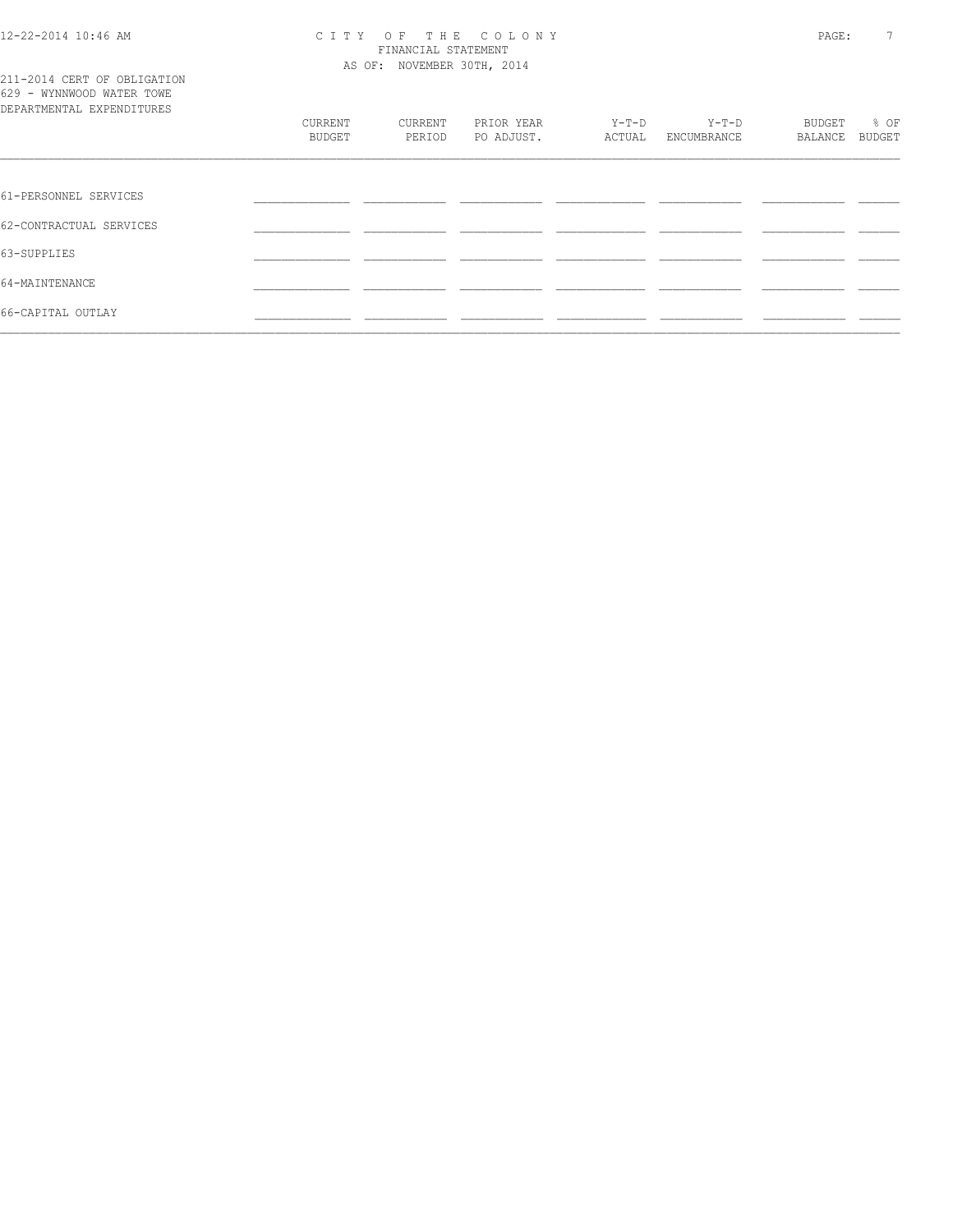## 12-22-2014 10:46 AM C I T Y O F T H E C O L O N Y PAGE: 8 FINANCIAL STATEMENT AS OF: NOVEMBER 30TH, 2014

| 632 - OFC CRK 3MG STOR    |         |         |            |        |             |                |             |
|---------------------------|---------|---------|------------|--------|-------------|----------------|-------------|
| DEPARTMENTAL EXPENDITURES |         |         |            |        |             |                |             |
|                           | CURRENT | CURRENT | PRIOR YEAR | Y-T-D  | Y-T-D       |                | BUDGET % OF |
|                           | BUDGET  | PERIOD  | PO ADJUST. | ACTUAL | ENCUMBRANCE | BALANCE BUDGET |             |
|                           |         |         |            |        |             |                |             |
|                           |         |         |            |        |             |                |             |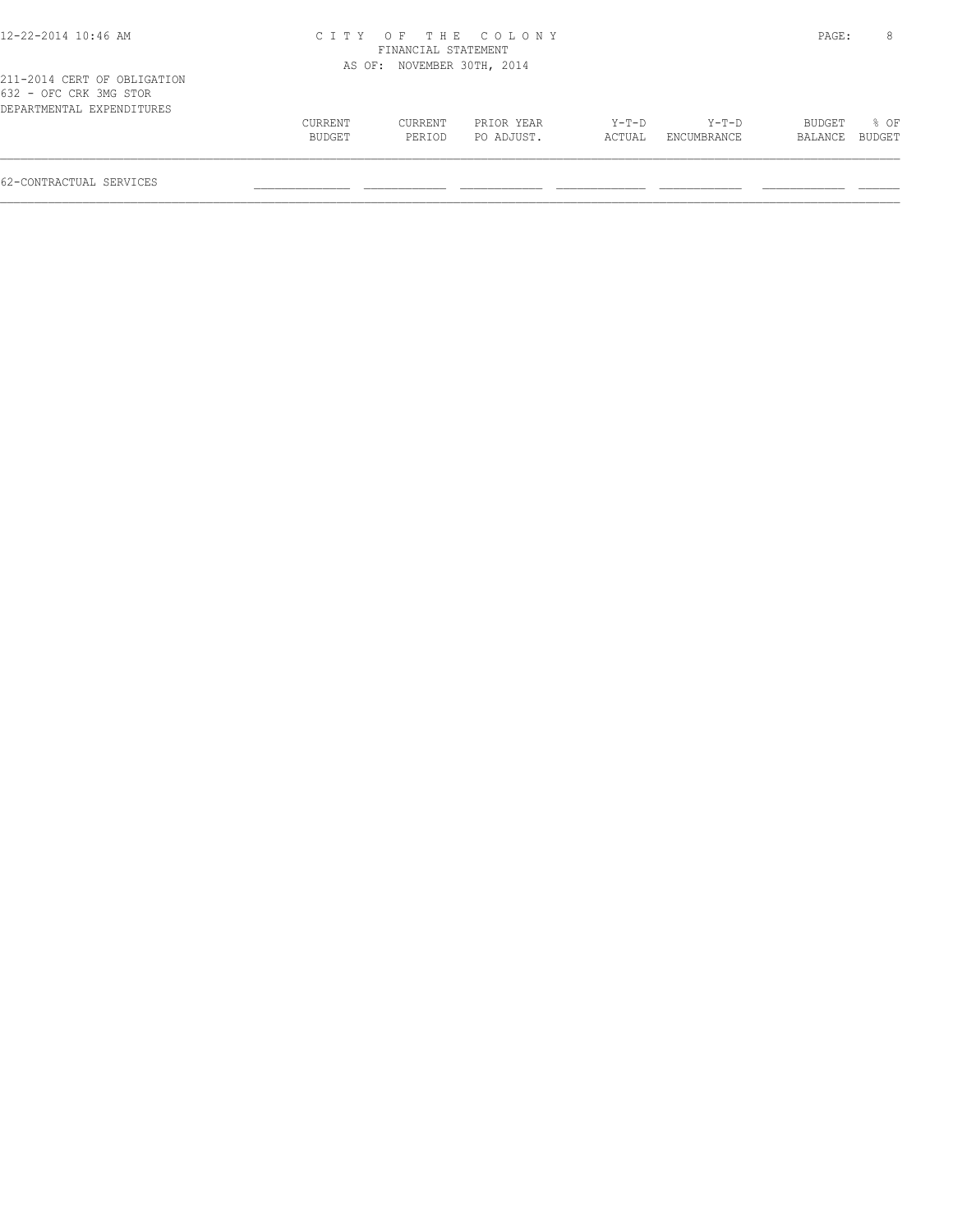## 12-22-2014 10:46 AM C I T Y O F T H E C O L O N Y PAGE: 9 FINANCIAL STATEMENT AS OF: NOVEMBER 30TH, 2014

| DEPARTMENTAL EXPENDITURES              |               |         |            |         |             |                   |               |
|----------------------------------------|---------------|---------|------------|---------|-------------|-------------------|---------------|
|                                        | CURRENT       | CURRENT | PRIOR YEAR | $Y-T-D$ | $Y-T-D$     | <b>BUDGET</b>     | % OF          |
|                                        | <b>BUDGET</b> | PERIOD  | PO ADJUST. | ACTUAL  | ENCUMBRANCE | <b>BALANCE</b>    | <b>BUDGET</b> |
| 62-CONTRACTUAL SERVICES                |               |         |            |         |             |                   |               |
| 67-OVERHEAD ALLOCATION                 |               |         |            |         |             |                   |               |
| 635-6715 RESERVED FOR PROJECTS         | 25,295.00     | 0.00    | 0.00       | 0.00    | 0.00        | 25,295.00         | 100.00        |
| TOTAL 67-OVERHEAD ALLOCATION           | 25,295.00     | 0.00    | 0.00       | 0.00    | 0.00        | 25,295.00 100.00  |               |
| 68-SUNDRY CHARGES                      |               |         |            |         |             |                   |               |
| 635-6823 TRANSFER OUT-2004 REVENUE BND | 210,000.00    | 0.00    | 0.00       | 0.00    | 0.00        | 210,000.00        | 100.00        |
| TOTAL 68-SUNDRY CHARGES                | 210,000.00    | 0.00    | 0.00       | 0.00    | 0.00        | 210,000.00 100.00 |               |
| TOTAL 635 - NON-DEPARTMENTAL           | 235,295.00    | 0.00    | 0.00       | 0.00    | 0.00        | 235,295.00        | 100.00        |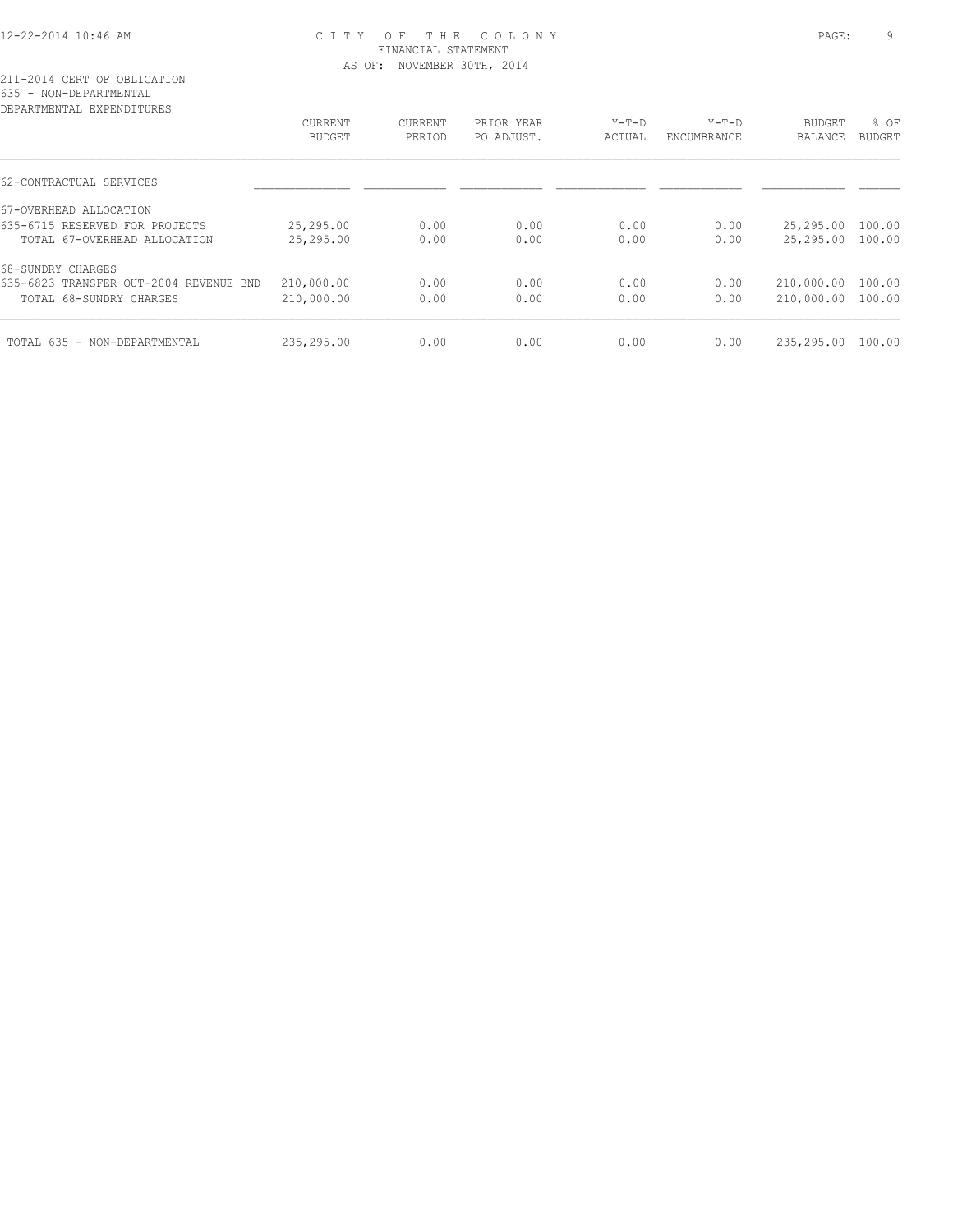| $12 - 22 - 2014$ 10:46 AM                                                       |                   | FINANCIAL STATEMENT        | CITY OF THE COLONY       |                   |                      | PAGE:             | 10             |
|---------------------------------------------------------------------------------|-------------------|----------------------------|--------------------------|-------------------|----------------------|-------------------|----------------|
|                                                                                 |                   | AS OF: NOVEMBER 30TH, 2014 |                          |                   |                      |                   |                |
| 211-2014 CERT OF OBLIGATION<br>636 - WATER WELL #4<br>DEPARTMENTAL EXPENDITURES |                   |                            |                          |                   |                      |                   |                |
|                                                                                 | CURRENT<br>BUDGET | CURRENT<br>PERIOD          | PRIOR YEAR<br>PO ADJUST. | $Y-T-D$<br>ACTUAL | Y-T-D<br>ENCUMBRANCE | BUDGET<br>BALANCE | 8 OF<br>BUDGET |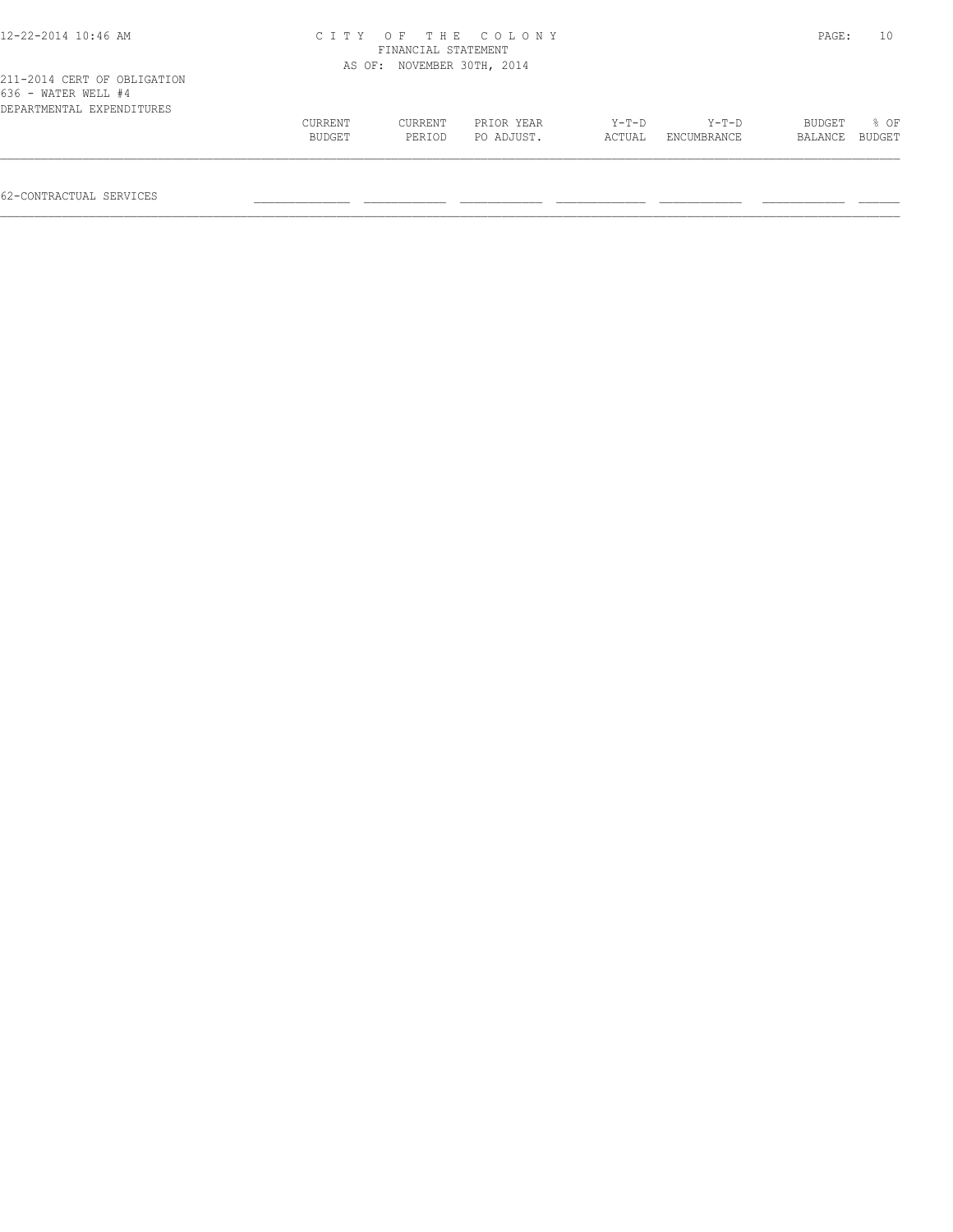| 12-22-2014 10:46 AM |  |  |
|---------------------|--|--|
|---------------------|--|--|

## 12-22-2014 10:46 AM C I T Y O F T H E C O L O N Y PAGE: 11 FINANCIAL STATEMENT

| 211-2014 CERT OF OBLIGATION<br>638 - WYNNWOOD WATER<br>DEPARTMENTAL EXPENDITURES |                          |                   | AS OF: NOVEMBER 30TH, 2014 |                 |                        |                   |                        |
|----------------------------------------------------------------------------------|--------------------------|-------------------|----------------------------|-----------------|------------------------|-------------------|------------------------|
|                                                                                  | <b>CURRENT</b><br>BUDGET | CURRENT<br>PERIOD | PRIOR YEAR<br>PO ADJUST.   | Y-T-D<br>ACTUAL | $Y-T-D$<br>ENCUMBRANCE | BUDGET<br>BALANCE | $\approx$ OF<br>BUDGET |
| 62-CONTRACTUAL SERVICES                                                          |                          |                   |                            |                 |                        |                   |                        |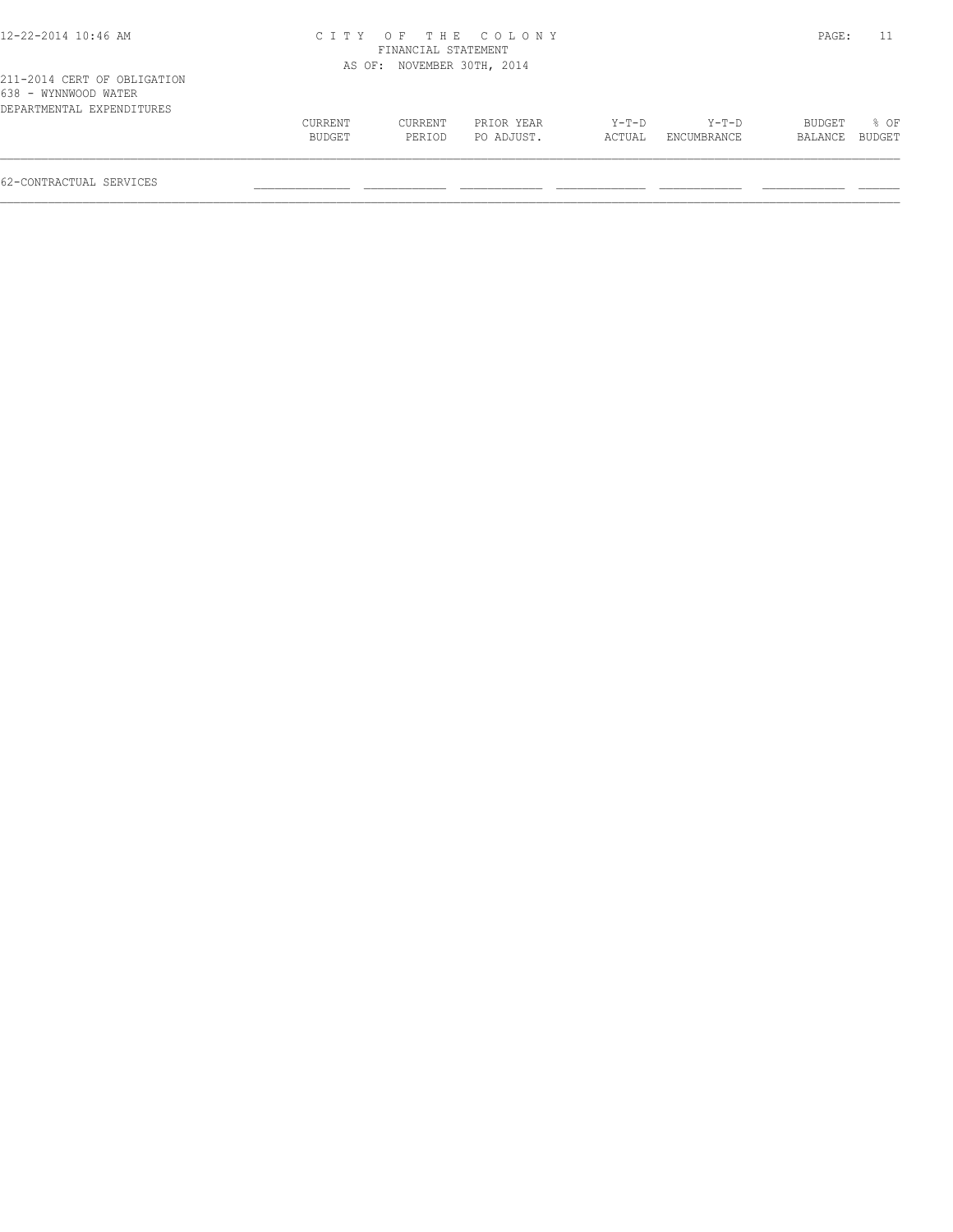## 12-22-2014 10:46 AM C I T Y O F T H E C O L O N Y PAGE: 12 FINANCIAL STATEMENT AS OF: NOVEMBER 30TH, 2014

211-2014 CERT OF OBLIGATION 661 - WELL SITE AERATION

| DEPARTMENTAL EXPENDITURES      |           |         |            |         |             |           |        |
|--------------------------------|-----------|---------|------------|---------|-------------|-----------|--------|
|                                | CURRENT   | CURRENT | PRIOR YEAR | $Y-T-D$ | $Y-T-D$     | BUDGET    | % OF   |
|                                | BUDGET    | PERIOD  | PO ADJUST. | ACTUAL  | ENCUMBRANCE | BALANCE   | BUDGET |
| 62-CONTRACTUAL SERVICES        |           |         |            |         |             |           |        |
| 661-6213 CONTRACTUAL SERVICES  | 19,920.00 | 0.00    | 0.00       | 0.00    | 0.00        | 19,920.00 | 100.00 |
| TOTAL 62-CONTRACTUAL SERVICES  | 19,920.00 | 0.00    | 0.00       | 0.00    | 0.00        | 19,920.00 | 100.00 |
| 66-CAPITAL OUTLAY              |           |         |            |         |             |           |        |
| 67-OVERHEAD ALLOCATION         |           |         |            |         |             |           |        |
| 661-6705 CONTINGENCY           | 685.00    | 0.00    | 0.00       | 0.00    | 0.00        | 685.00    | 100.00 |
| TOTAL 67-OVERHEAD ALLOCATION   | 685.00    | 0.00    | 0.00       | 0.00    | 0.00        | 685.00    | 100.00 |
|                                |           |         |            |         |             |           | 100.00 |
| TOTAL 661 - WELL SITE AERATION | 20,605.00 | 0.00    | 0.00       | 0.00    | 0.00        | 20,605.00 |        |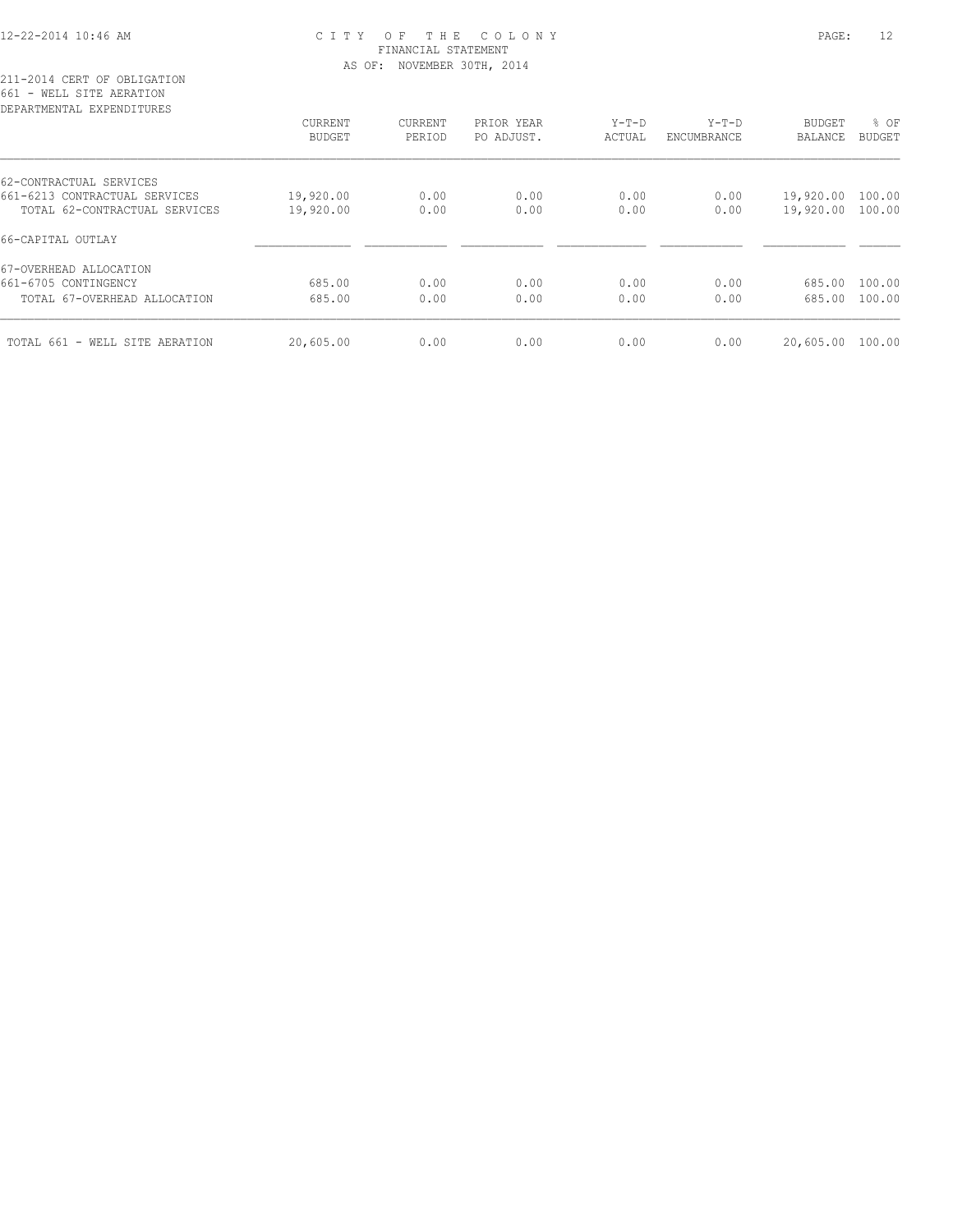| 12-22-2014 10:46 AM                                                          | CITY OF THE COLONY<br>FINANCIAL STATEMENT |                            |                          |                   |                      |                   | PAGE:          |
|------------------------------------------------------------------------------|-------------------------------------------|----------------------------|--------------------------|-------------------|----------------------|-------------------|----------------|
|                                                                              |                                           | AS OF: NOVEMBER 30TH, 2014 |                          |                   |                      |                   |                |
| 211-2014 CERT OF OBLIGATION<br>662 - WASTEWATER<br>DEPARTMENTAL EXPENDITURES |                                           |                            |                          |                   |                      |                   |                |
|                                                                              | CURRENT<br>BUDGET                         | CURRENT<br>PERIOD          | PRIOR YEAR<br>PO ADJUST. | $Y-T-D$<br>ACTUAL | Y-T-D<br>ENCUMBRANCE | BUDGET<br>BALANCE | 8 OF<br>BUDGET |
|                                                                              |                                           |                            |                          |                   |                      |                   |                |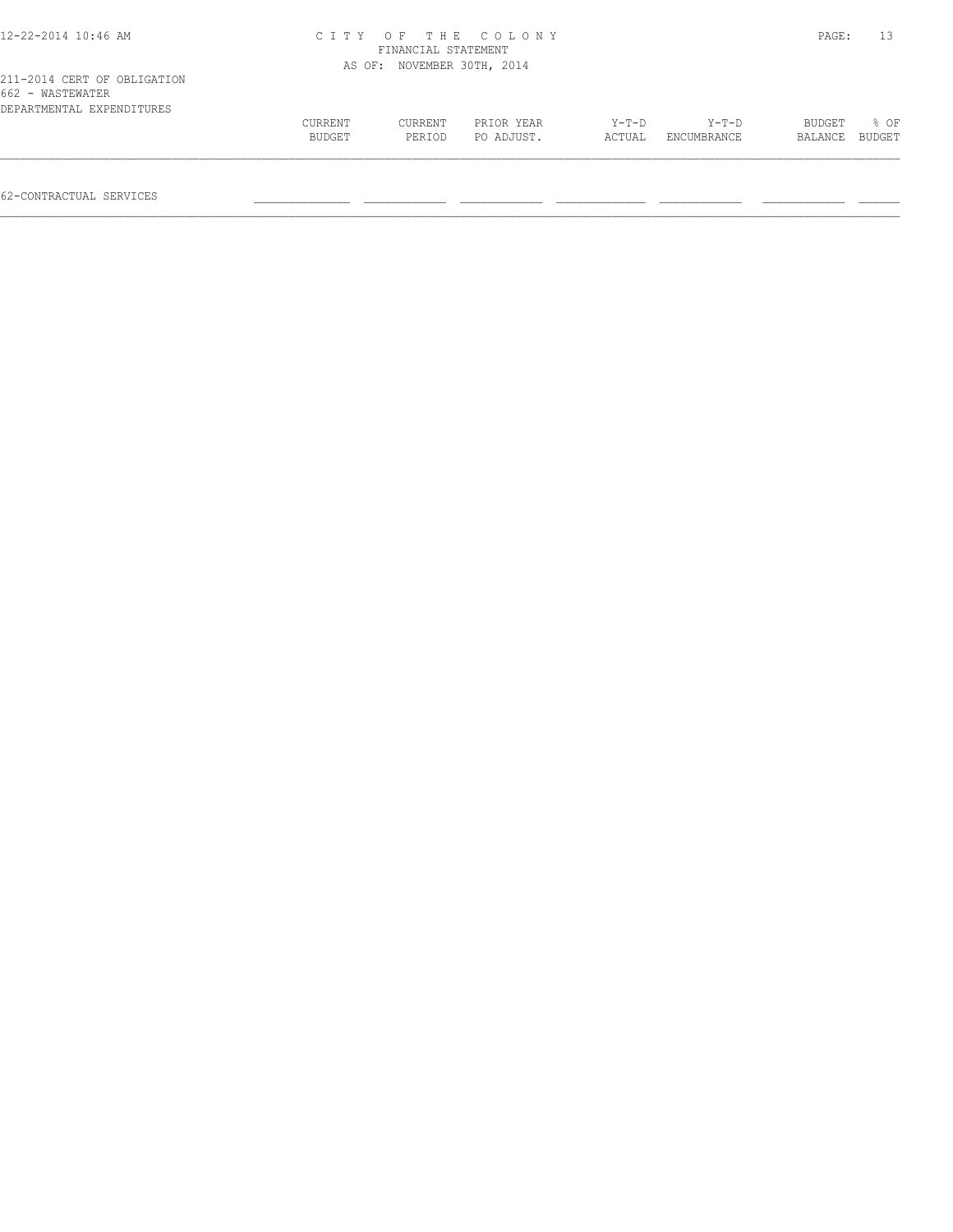| 12-22-2014 10:46 AM |  |  |
|---------------------|--|--|
|---------------------|--|--|

## 12-22-2014 10:46 AM C I T Y O F T H E C O L O N Y PAGE: 14 FINANCIAL STATEMENT AS OF: NOVEMBER 30TH, 2014

|                          |  |  |  | 211-2014 CERT OF OBLIGATION |  |
|--------------------------|--|--|--|-----------------------------|--|
| 664 - FIVE STAR WTR STDY |  |  |  |                             |  |
|                          |  |  |  | DEPARTMENTAL EXPENDITURES   |  |

| DEPARTMENTAL EXPENDITURES |         |         |            |         |                    |         |        |
|---------------------------|---------|---------|------------|---------|--------------------|---------|--------|
|                           | CURRENT | CURRENT | PRIOR YEAR | $Y-T-D$ | $Y-T-D$            | BUDGET  | % OF   |
|                           | BUDGET  | PERIOD  | PO ADJUST. | ACTUAL  | <b>ENCUMBRANCE</b> | BALANCE | BUDGET |
|                           |         |         |            |         |                    |         |        |
|                           |         |         |            |         |                    |         |        |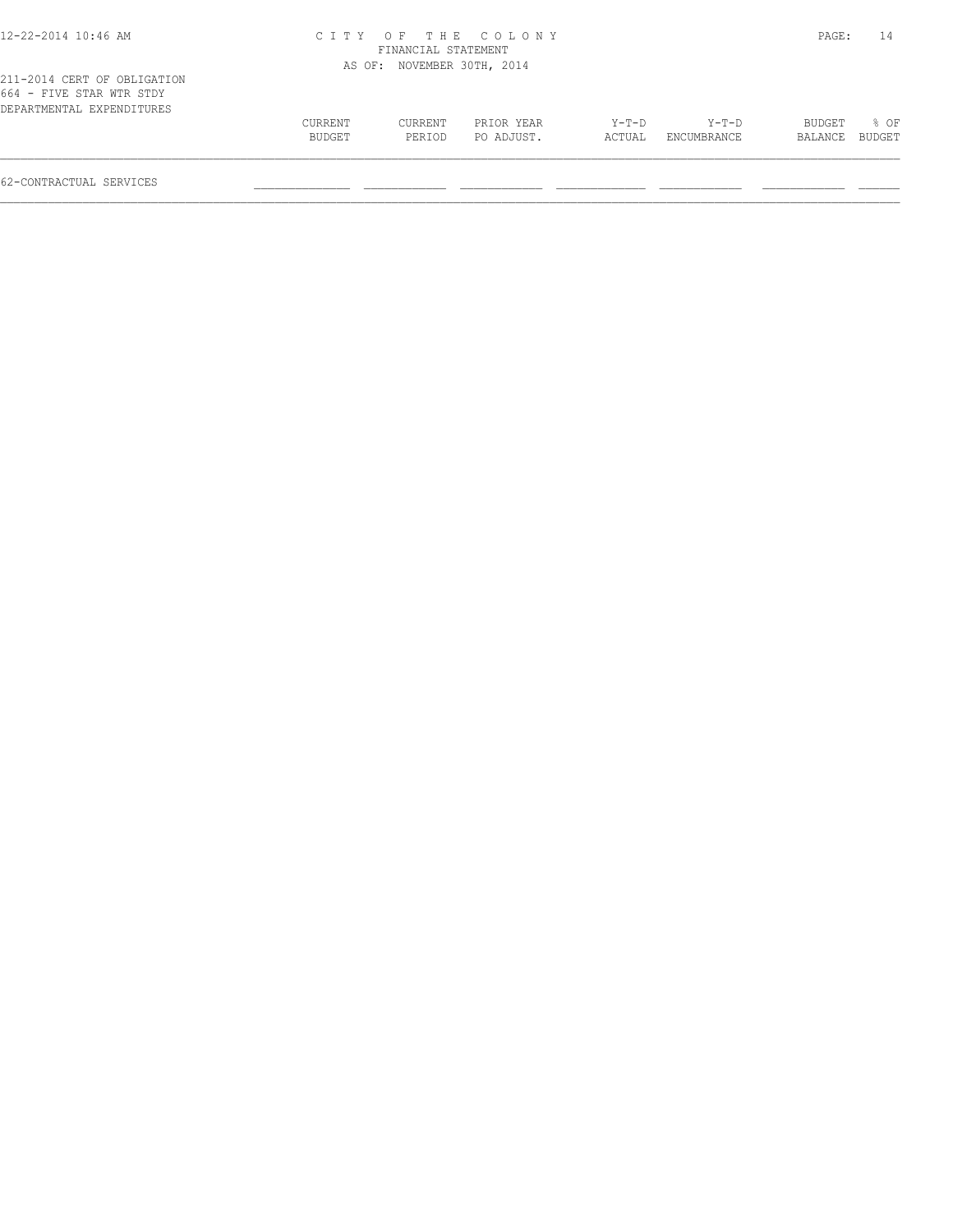| 12-22-2014 10:46 AM |  |  |
|---------------------|--|--|
|---------------------|--|--|

## 12-22-2014 10:46 AM C I T Y O F T H E C O L O N Y PAGE: 15 FINANCIAL STATEMENT

|                             |         | AS OF: NOVEMBER 30TH, 2014 |            |         |         |        |      |
|-----------------------------|---------|----------------------------|------------|---------|---------|--------|------|
| 211-2014 CERT OF OBLIGATION |         |                            |            |         |         |        |      |
| 666 - WATER PRODUCTION      |         |                            |            |         |         |        |      |
| DEPARTMENTAL EXPENDITURES   |         |                            |            |         |         |        |      |
|                             | CURRENT | CURRENT                    | PRIOR YEAR | $Y-T-D$ | $Y-T-D$ | BUDGET | % OF |
|                             |         |                            |            |         |         |        |      |

| 000 - Water Froduction    |         |         |            |         |             |                |                  |  |
|---------------------------|---------|---------|------------|---------|-------------|----------------|------------------|--|
| DEPARTMENTAL EXPENDITURES |         |         |            |         |             |                |                  |  |
|                           | CURRENT | CURRENT | PRIOR YEAR | $Y-T-D$ | $Y-T-D$     | BUDGET         | $\frac{8}{3}$ OF |  |
|                           | BUDGET  | PERIOD  | PO ADJUST. | ACTUAL  | ENCUMBRANCE | BALANCE BUDGET |                  |  |
|                           |         |         |            |         |             |                |                  |  |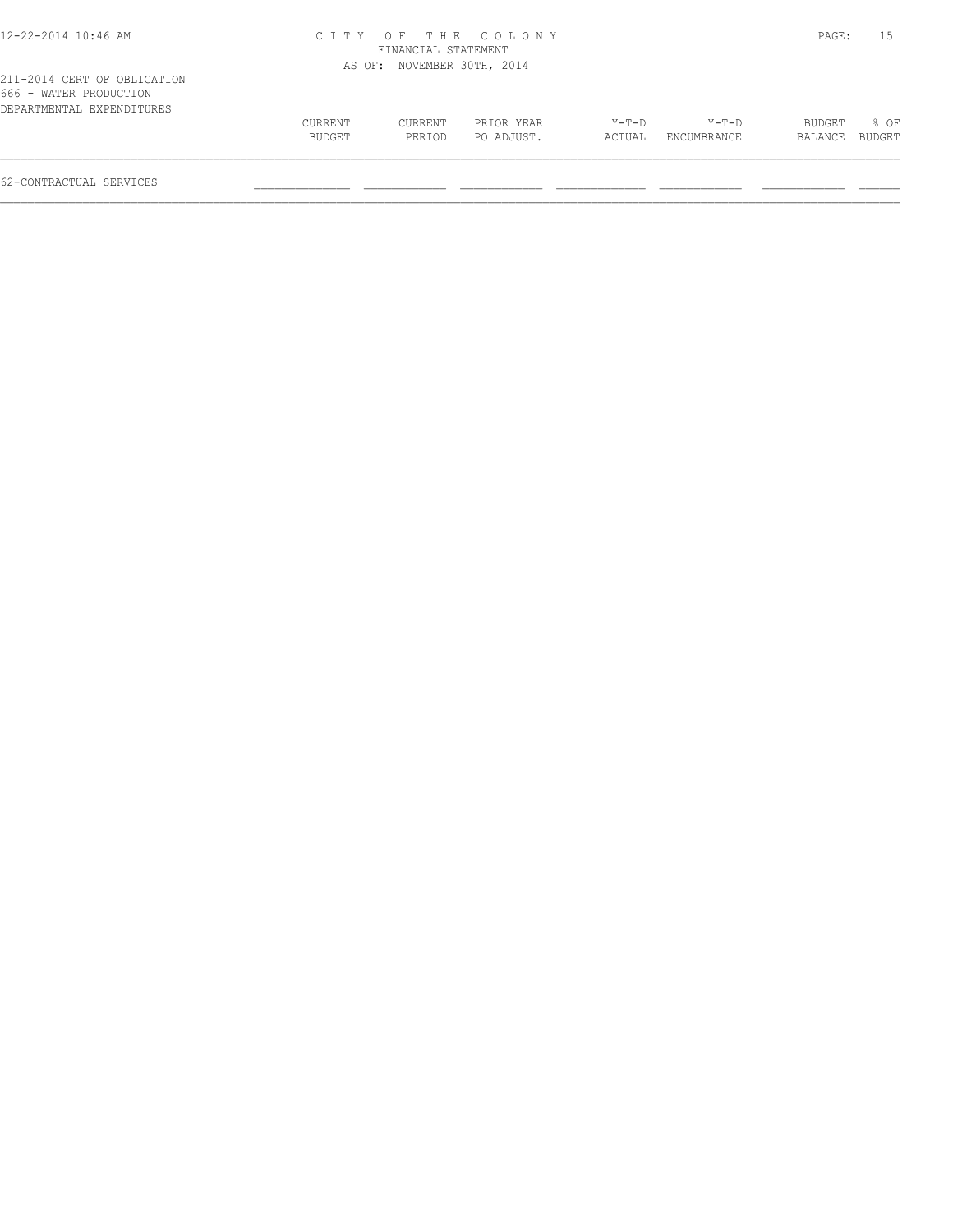#### 12-22-2014 10:46 AM C I T Y O F T H E C O L O N Y PAGE: 16 FINANCIAL STATEMENT AS OF: NOVEMBER 30TH, 2014

| 090 - util line kelucate<br>DEPARTMENTAL EXPENDITURES |       | CURRENT<br><b>BUDGET</b>                        | CURRENT<br>PERIOD | PRIOR YEAR<br>PO ADJUST. | $Y-T-D$<br>ACTUAL | $Y-T-D$<br>ENCUMBRANCE | BUDGET<br>BALANCE                                 | % OF<br>BUDGET |
|-------------------------------------------------------|-------|-------------------------------------------------|-------------------|--------------------------|-------------------|------------------------|---------------------------------------------------|----------------|
| 66-CAPITAL OUTLAY                                     |       |                                                 |                   |                          |                   |                        |                                                   |                |
| $***$<br>TOTAL EXPENDITURES                           | $***$ | 448,636.67<br>____________                      | 0.00              | 0.00                     | 0.00              | 0.00                   | 448,636.67 100.00<br>------------<br>____________ |                |
| ** REVENUE OVER(UNDER) EXPENDITURES *(                |       | 448,636.67)<br>______________<br>______________ | 0.00              | 0.00                     | 0.00              | 0.00(<br>____________  | 448,636.67)<br>____________                       | 0.00<br>______ |

\*\*\* END OF REPORT \*\*\*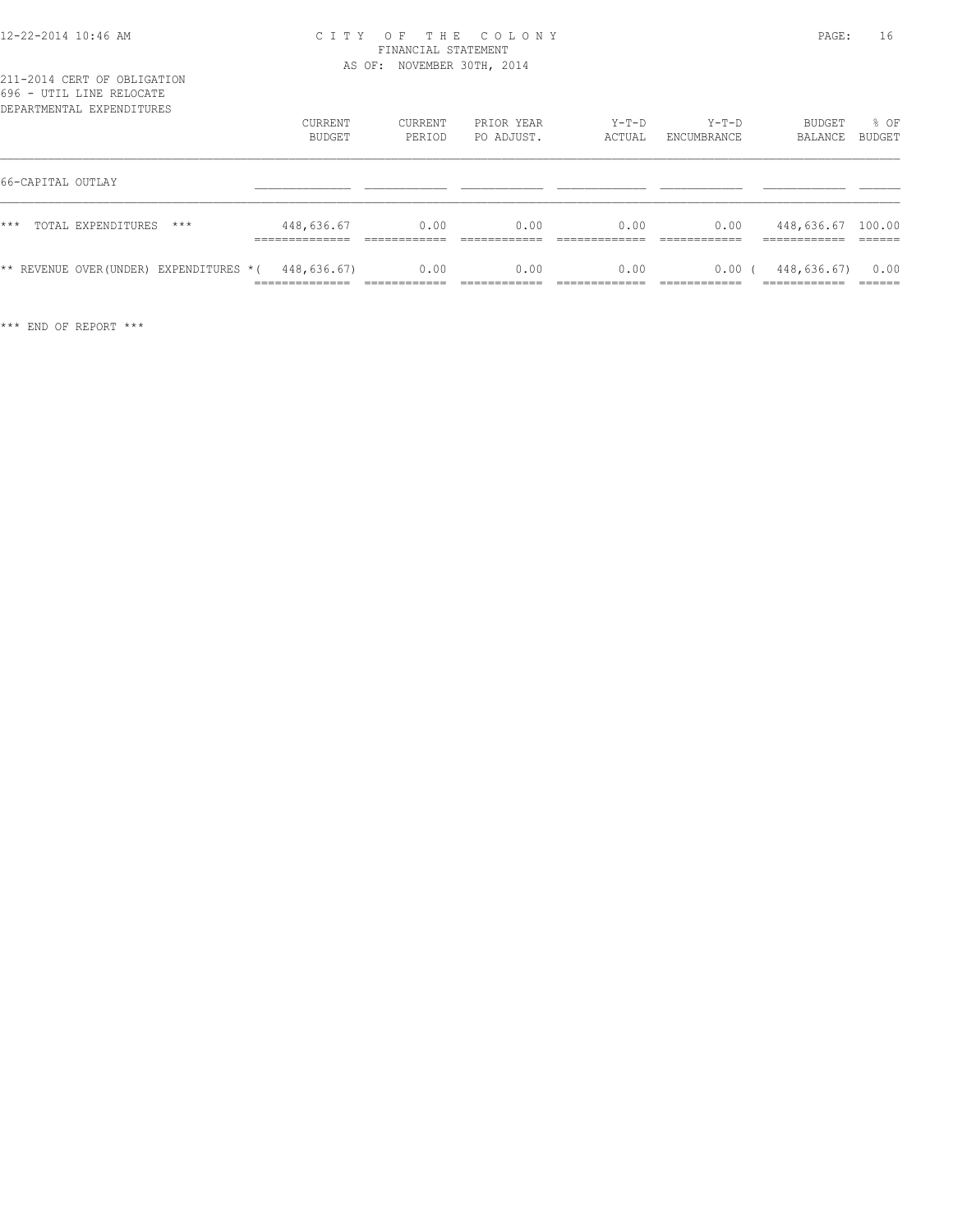#### 12-22-2014 10:46 AM C I T Y O F T H E C O L O N Y PAGE: 1 FINANCIAL STATEMENT AS OF: NOVEMBER 30TH, 2014

| FINANCIAL SUMMARY   |                               |                   |                          |                 |                           |                          |       |
|---------------------|-------------------------------|-------------------|--------------------------|-----------------|---------------------------|--------------------------|-------|
|                     | CURRENT<br>BUDGET             | CURRENT<br>PERIOD | PRIOR YEAR<br>PO ADJUST. | Y-T-D<br>ACTUAL | Y-T-D<br>ENCUMBRANCE      | BUDGET<br>BALANCE BUDGET | % OF  |
| REVENUE SUMMARY     |                               |                   |                          |                 |                           |                          |       |
|                     |                               |                   |                          |                 |                           | _______                  |       |
| EXPENDITURE SUMMARY |                               |                   |                          |                 |                           |                          |       |
|                     | ___________<br>______________ |                   |                          |                 | ____________<br>_________ | __________               | _____ |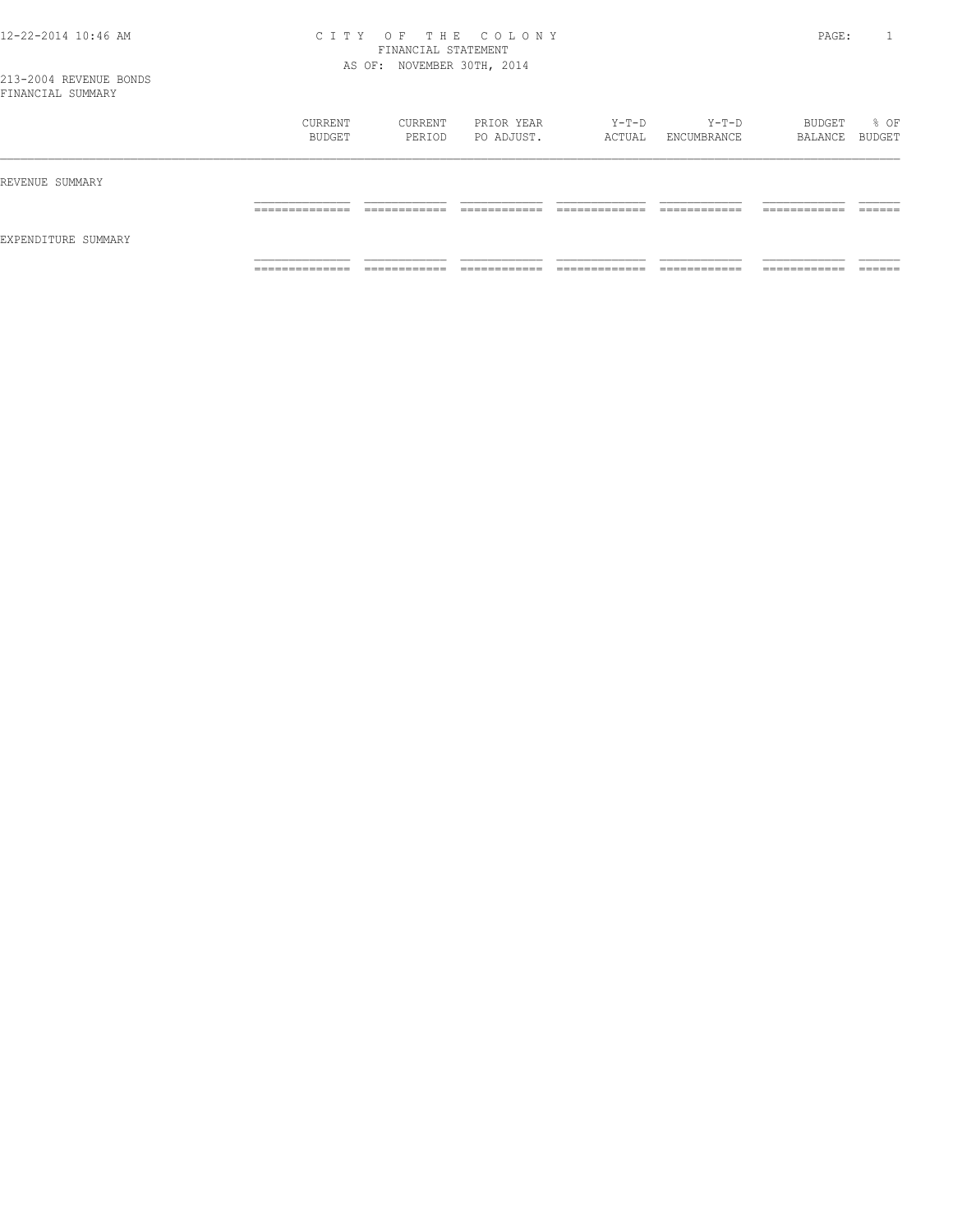#### 12-22-2014 10:46 AM C I T Y O F T H E C O L O N Y PAGE: 2 FINANCIAL STATEMENT AS OF: NOVEMBER 30TH, 2014

213-2004 REVENUE BONDS REVENUES

| 8-MISCELLANEOUS REVENUE |                   |                   |                          |                 |                      |                          |      |
|-------------------------|-------------------|-------------------|--------------------------|-----------------|----------------------|--------------------------|------|
|                         | CURRENT<br>BUDGET | CURRENT<br>PERIOD | PRIOR YEAR<br>PO ADJUST. | Y-T-D<br>ACTUAL | Y-T-D<br>ENCUMBRANCE | BUDGET<br>BALANCE BUDGET | % OF |
| ---------               |                   |                   |                          |                 |                      |                          |      |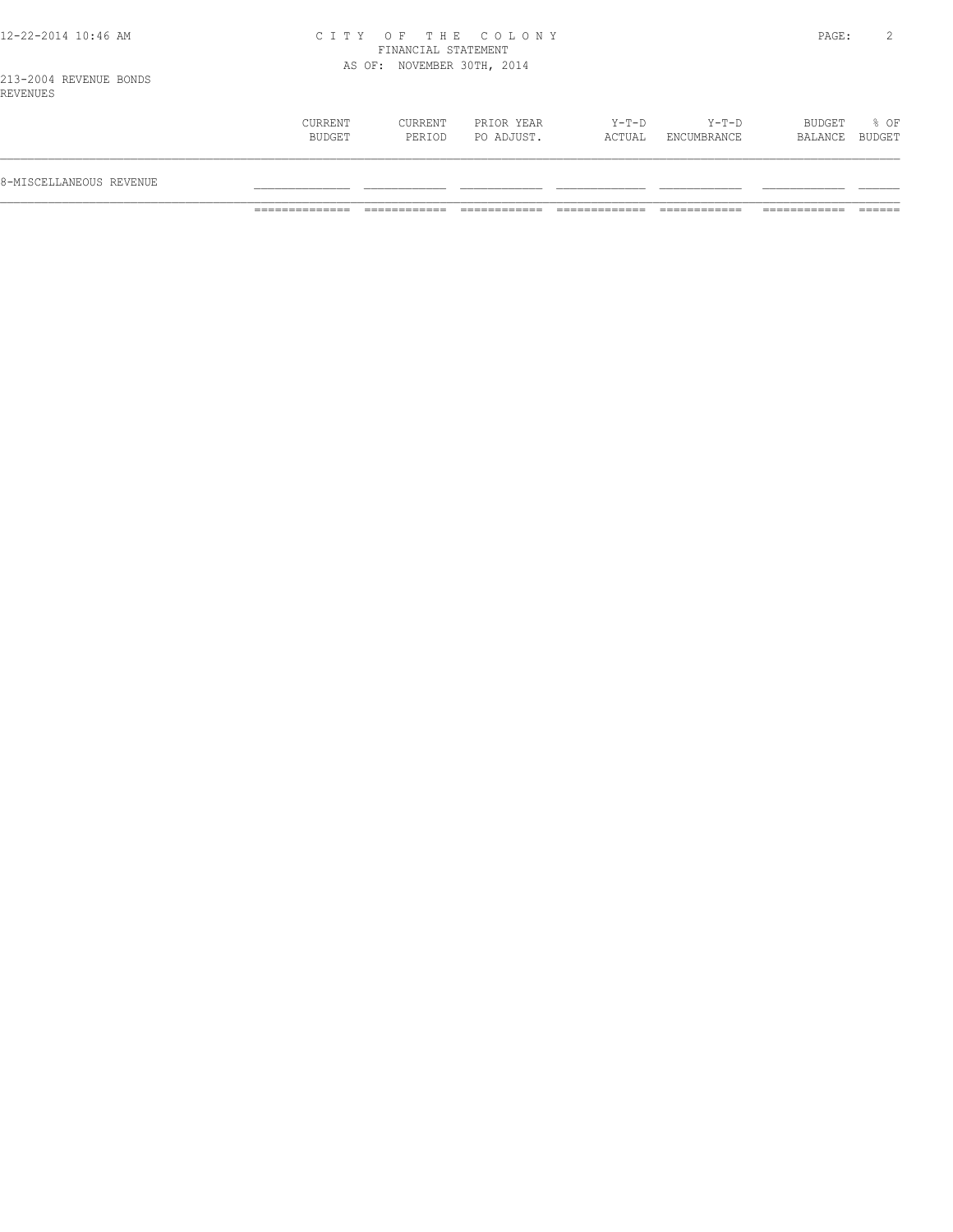| 12-22-2014 10:46 AM                                                             | C T T Y | THE<br>OF<br>FINANCIAL STATEMENT<br>AS OF: NOVEMBER 30TH, 2014 | COLONY     |         |             | PAGE:   | 3             |
|---------------------------------------------------------------------------------|---------|----------------------------------------------------------------|------------|---------|-------------|---------|---------------|
| 213-2004 REVENUE BONDS<br>630 - CARROLLTON INTERLO<br>DEPARTMENTAL EXPENDITURES |         |                                                                |            |         |             |         |               |
|                                                                                 | CURRENT | CURRENT                                                        | PRIOR YEAR | $Y-T-D$ | $Y-T-D$     | BUDGET  | % OF          |
|                                                                                 | BUDGET  | PERIOD                                                         | PO ADJUST. | ACTUAL  | ENCUMBRANCE | BALANCE | <b>BUDGET</b> |
| 62-CONTRACTUAL SERVICES                                                         |         |                                                                |            |         |             |         |               |
| 67-OVERHEAD ALLOCATION                                                          |         |                                                                |            |         |             |         |               |
|                                                                                 |         |                                                                |            |         |             |         |               |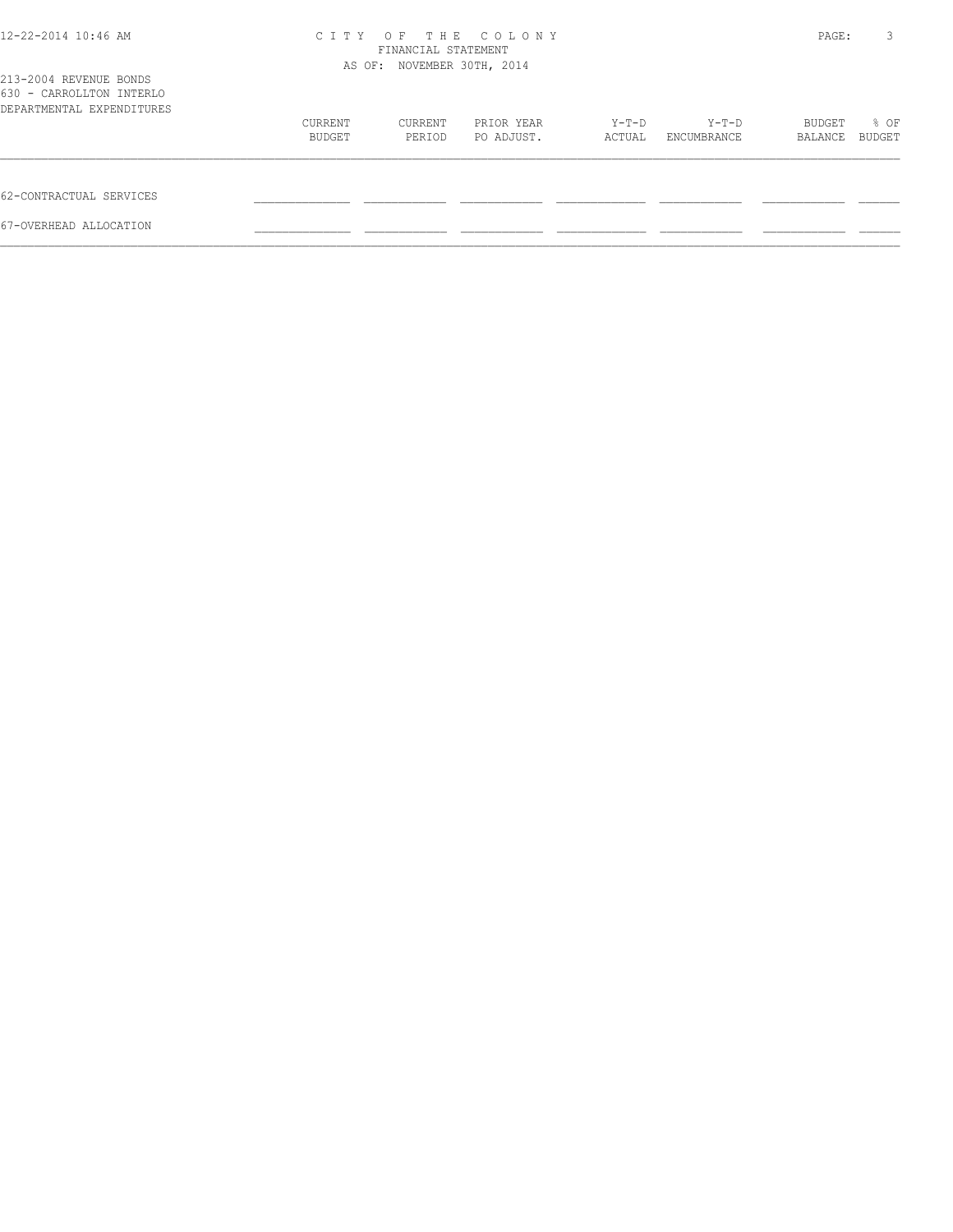| 12-22-2014 10:46 AM |  |  |
|---------------------|--|--|
|---------------------|--|--|

## 12-22-2014 10:46 AM C I T Y O F T H E C O L O N Y PAGE: 4 FINANCIAL STATEMENT

| 213-2004 REVENUE BONDS<br>635 - NON-DEPARTMENTAL |                   | AS OF: NOVEMBER 30TH, 2014 |                          |                 |                      |                   |                       |
|--------------------------------------------------|-------------------|----------------------------|--------------------------|-----------------|----------------------|-------------------|-----------------------|
| DEPARTMENTAL EXPENDITURES                        |                   |                            |                          |                 |                      |                   |                       |
|                                                  | CURRENT<br>BUDGET | CURRENT<br>PERIOD          | PRIOR YEAR<br>PO ADJUST. | Y-T-D<br>ACTUAL | Y-T-D<br>ENCUMBRANCE | BUDGET<br>BALANCE | % OF<br><b>BUDGET</b> |
| 62-CONTRACTUAL SERVICES                          |                   |                            |                          |                 |                      |                   |                       |
| 67-OVERHEAD ALLOCATION                           |                   |                            |                          |                 |                      |                   |                       |
| 68-SUNDRY CHARGES                                |                   |                            |                          |                 |                      |                   |                       |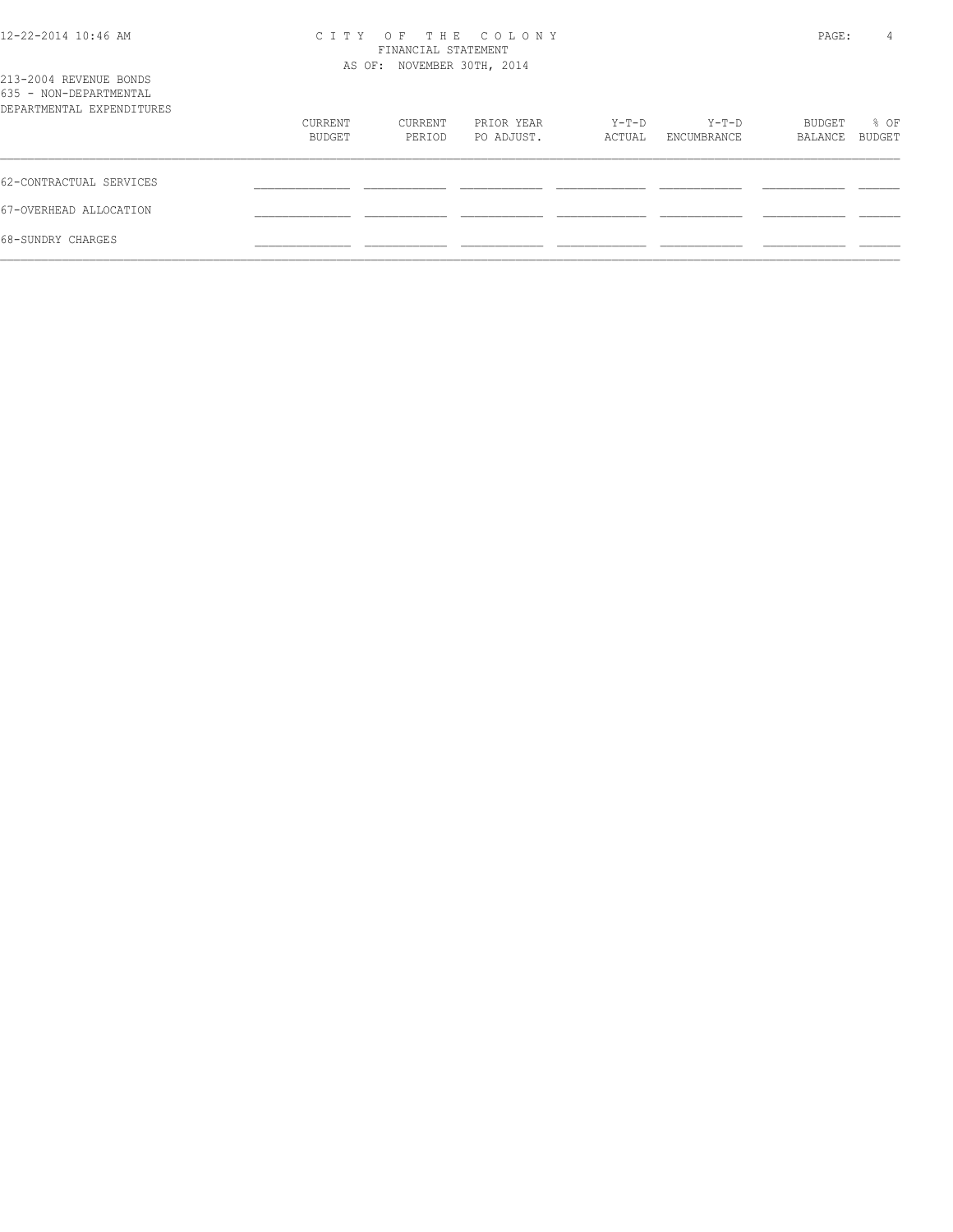| 12-22-2014 10:46 AM |  |  |
|---------------------|--|--|
|---------------------|--|--|

## 12-22-2014 10:46 AM C I T Y O F T H E C O L O N Y PAGE: 5 FINANCIAL STATEMENT

| 213-2004 REVENUE BONDS<br>636 - AMMONIA/CHOLINRATI |                   | AS OF: NOVEMBER 30TH, 2014 |                          |                   |                        |                   |                |
|----------------------------------------------------|-------------------|----------------------------|--------------------------|-------------------|------------------------|-------------------|----------------|
| DEPARTMENTAL EXPENDITURES                          |                   |                            |                          |                   |                        |                   |                |
|                                                    | CURRENT<br>BUDGET | CURRENT<br>PERIOD          | PRIOR YEAR<br>PO ADJUST. | $Y-T-D$<br>ACTUAL | $Y-T-D$<br>ENCUMBRANCE | BUDGET<br>BALANCE | % OF<br>BUDGET |
| 62-CONTRACTUAL SERVICES                            |                   |                            |                          |                   |                        |                   |                |
| 63-SUPPLIES                                        |                   |                            |                          |                   |                        |                   |                |
| 67-OVERHEAD ALLOCATION                             |                   |                            |                          |                   |                        |                   |                |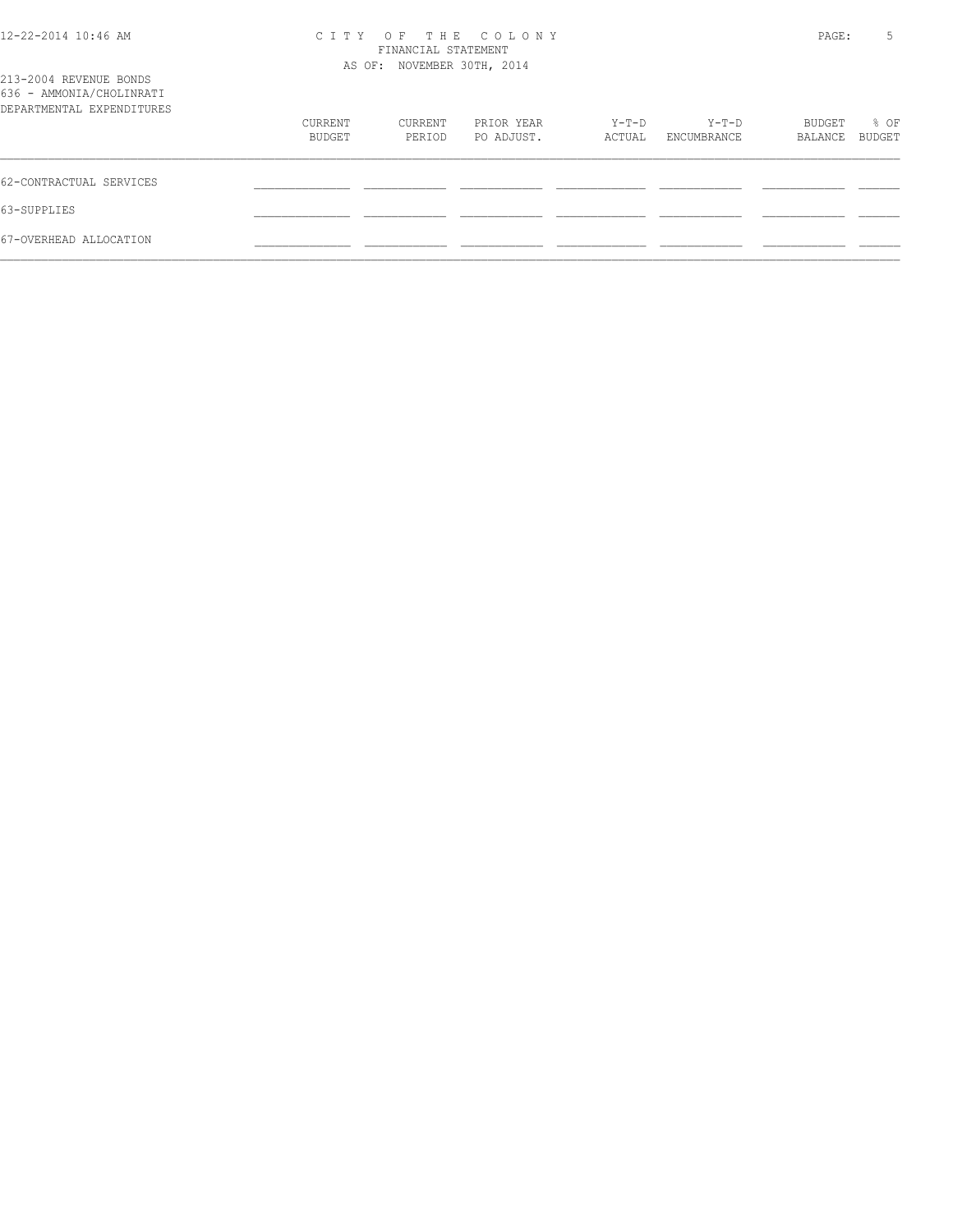## 12-22-2014 10:46 AM C I T Y O F T H E C O L O N Y PAGE: 6 FINANCIAL STATEMENT

| 213-2004 REVENUE BONDS<br>637 - WYNNWOOD PEN ASR |         |         | AS OF: NOVEMBER 30TH, 2014 |         |             |               |        |
|--------------------------------------------------|---------|---------|----------------------------|---------|-------------|---------------|--------|
| DEPARTMENTAL EXPENDITURES                        | CURRENT | CURRENT | PRIOR YEAR                 | $Y-T-D$ | $Y-T-D$     | <b>BUDGET</b> | 8 OF   |
|                                                  | BUDGET  | PERIOD  | PO ADJUST.                 | ACTUAL  | ENCUMBRANCE | BALANCE       | BUDGET |
|                                                  |         |         |                            |         |             |               |        |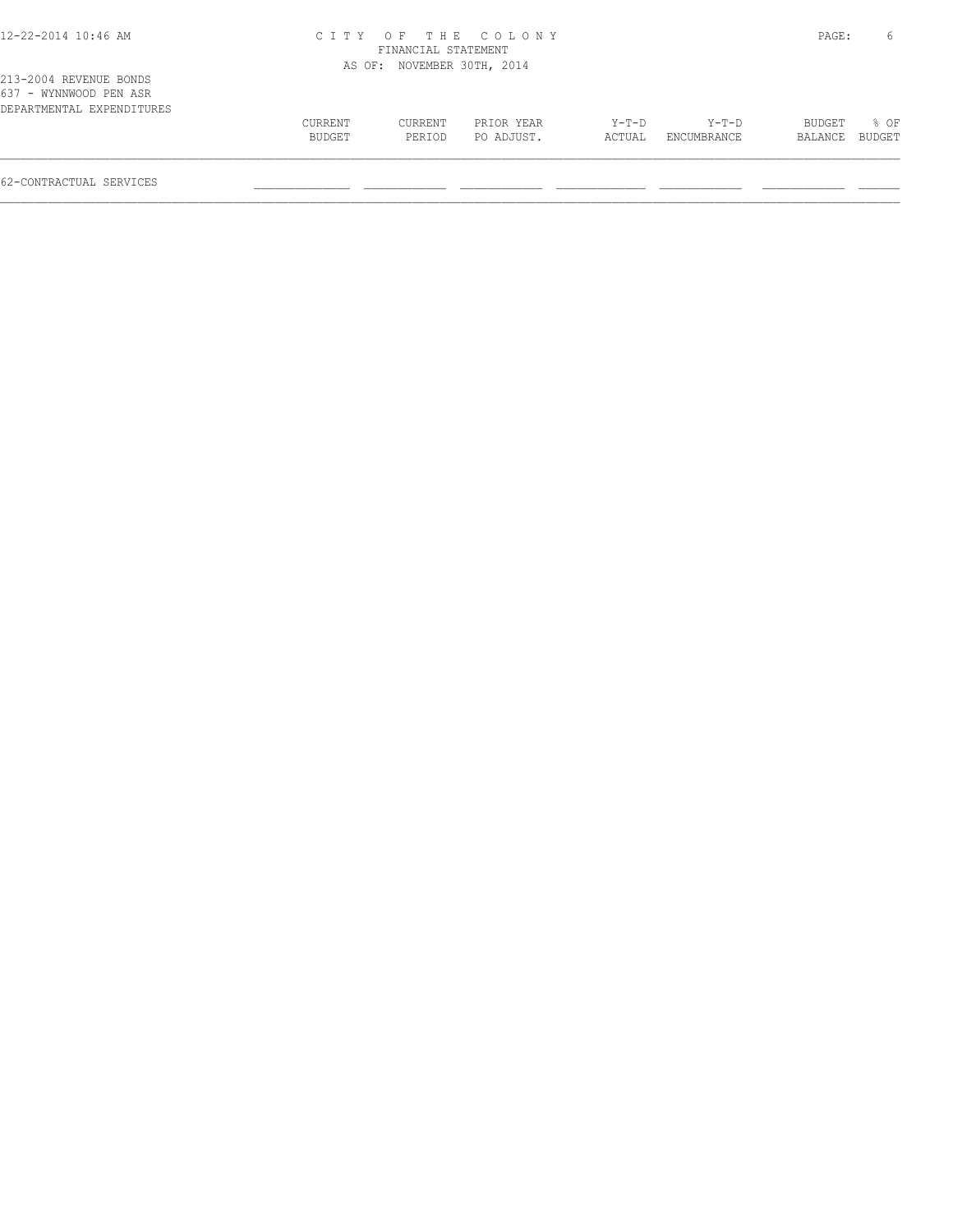## 12-22-2014 10:46 AM C I T Y O F T H E C O L O N Y PAGE: 7 FINANCIAL STATEMENT

|                                                                                |                   |                   | AS OF: NOVEMBER 30TH, 2014 |                   |                        |                   |                       |
|--------------------------------------------------------------------------------|-------------------|-------------------|----------------------------|-------------------|------------------------|-------------------|-----------------------|
| 213-2004 REVENUE BONDS<br>638 - WYNNWOOD SWR LIFT<br>DEPARTMENTAL EXPENDITURES |                   |                   |                            |                   |                        |                   |                       |
|                                                                                | CURRENT<br>BUDGET | CURRENT<br>PERIOD | PRIOR YEAR<br>PO ADJUST.   | $Y-T-D$<br>ACTUAL | $Y-T-D$<br>ENCUMBRANCE | BUDGET<br>BALANCE | % OF<br><b>BUDGET</b> |
|                                                                                |                   |                   |                            |                   |                        |                   |                       |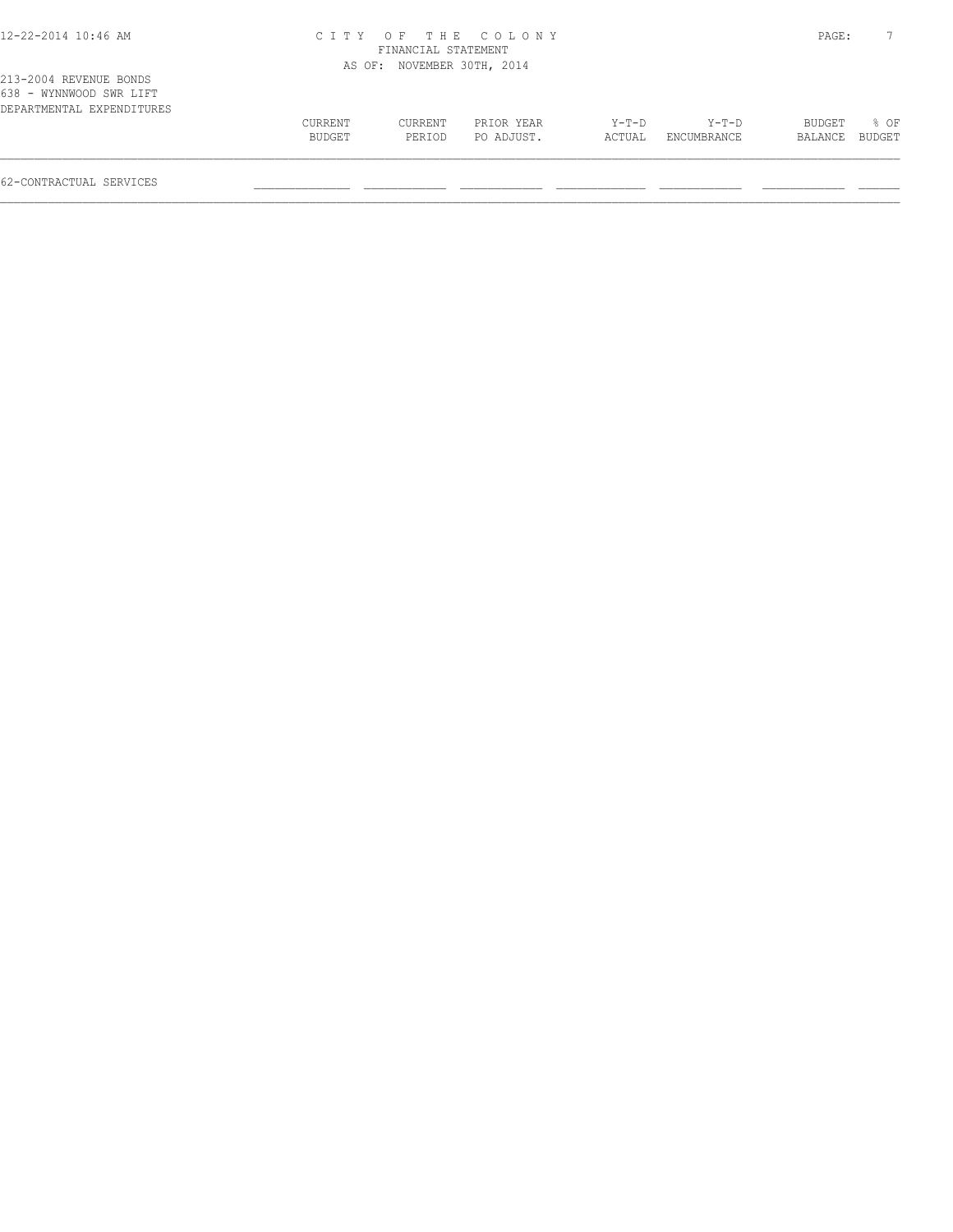213-2004 REVENUE BONDS

#### 12-22-2014 10:46 AM C I T Y O F T H E C O L O N Y PAGE: 8 FINANCIAL STATEMENT AS OF: NOVEMBER 30TH, 2014

| 639 - WYNN WTR SYSTEM<br>DEPARTMENTAL EXPENDITURES |                   |                   |                          |                 |                      |                   |                       |
|----------------------------------------------------|-------------------|-------------------|--------------------------|-----------------|----------------------|-------------------|-----------------------|
|                                                    | CURRENT<br>BUDGET | CURRENT<br>PERIOD | PRIOR YEAR<br>PO ADJUST. | Y-T-D<br>ACTUAL | Y-T-D<br>ENCUMBRANCE | BUDGET<br>BALANCE | % OF<br><b>BUDGET</b> |
| 62-CONTRACTUAL SERVICES                            |                   |                   |                          |                 |                      |                   |                       |
| 64-MAINTENANCE                                     |                   |                   |                          |                 |                      |                   |                       |
| 65-NON-CAPITAL                                     |                   |                   |                          |                 |                      |                   |                       |
| 66-CAPITAL OUTLAY                                  |                   |                   |                          |                 |                      |                   |                       |
| 67-OVERHEAD ALLOCATION                             |                   |                   |                          |                 |                      |                   |                       |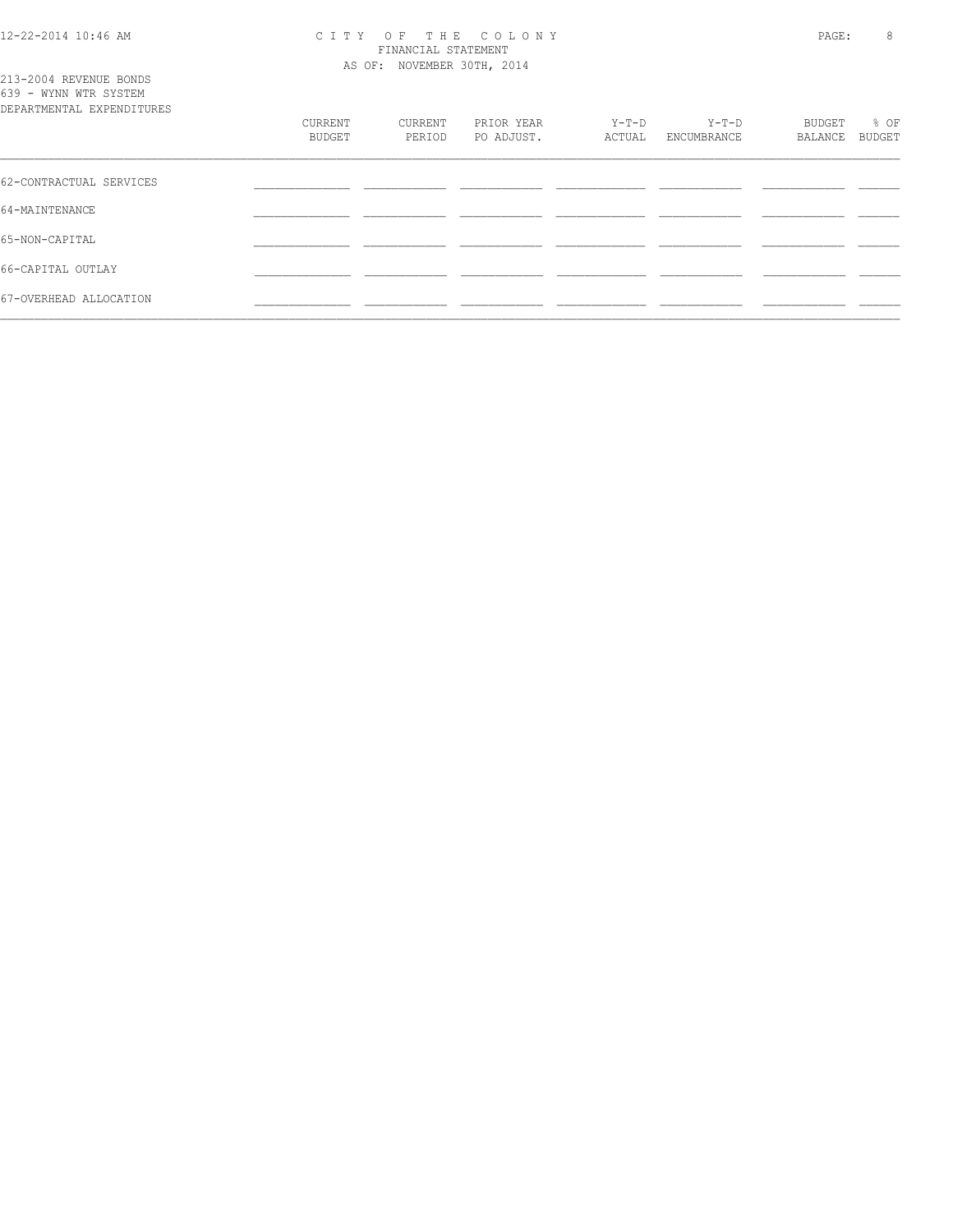#### 12-22-2014 10:46 AM C I T Y O F T H E C O L O N Y PAGE: 9 FINANCIAL STATEMENT AS OF: NOVEMBER 30TH, 2014

213-2004 REVENUE BONDS 660 - OCPS/ASR WELLSITE3 DEPARTMENTAL EXPENDITURES

| 000 - Ules/ask Wellsiies  |               |         |            |         |             |                |      |
|---------------------------|---------------|---------|------------|---------|-------------|----------------|------|
| DEPARTMENTAL EXPENDITURES |               |         |            |         |             |                |      |
|                           | CURRENT       | CURRENT | PRIOR YEAR | $Y-T-D$ | $Y-T-D$     | BUDGET         | % OF |
|                           | <b>BUDGET</b> | PERIOD  | PO ADJUST. | ACTUAL  | ENCUMBRANCE | BALANCE BUDGET |      |
|                           |               |         |            |         |             |                |      |
|                           |               |         |            |         |             |                |      |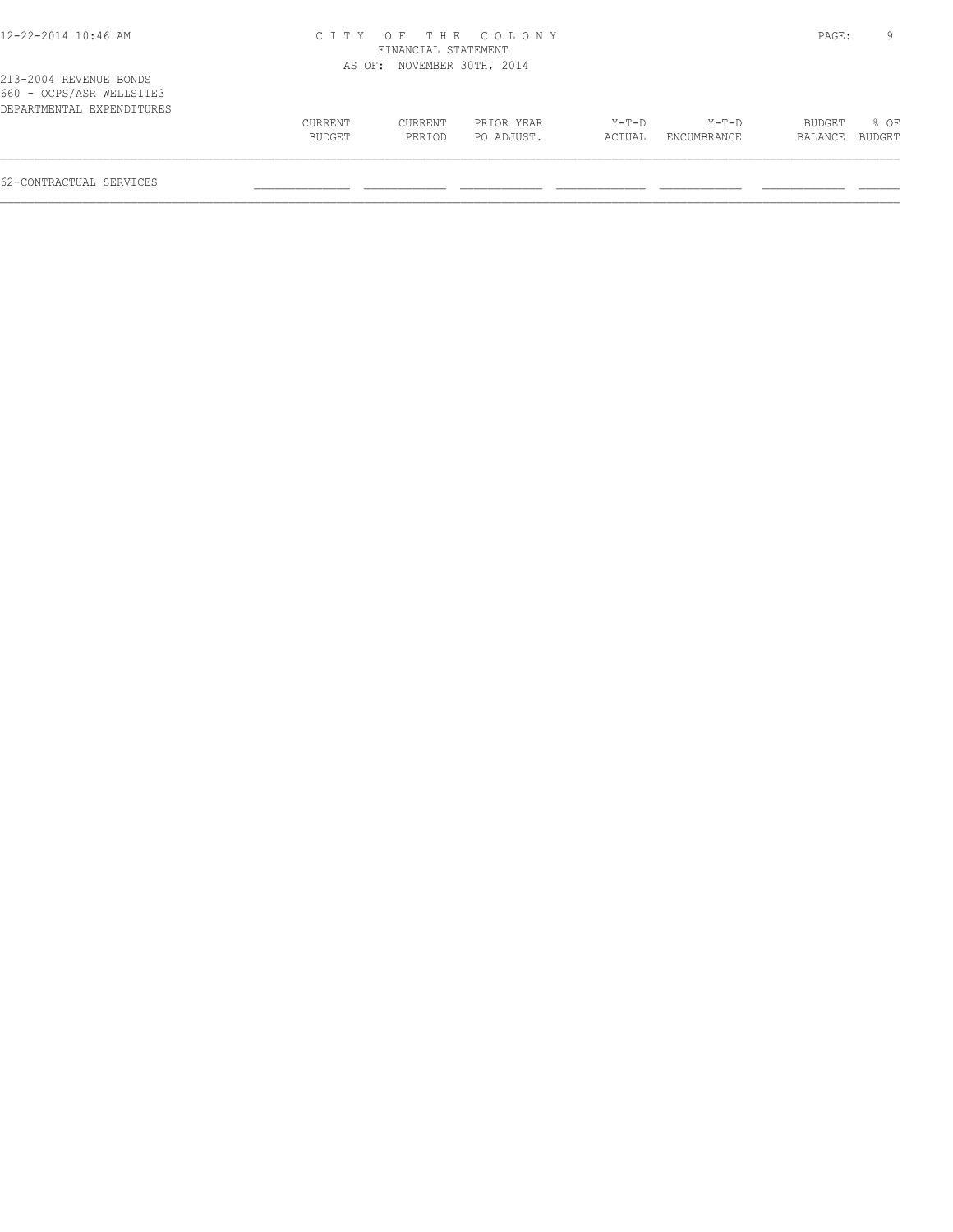| 12-22-2014 10:46 AM |  |  |
|---------------------|--|--|
|---------------------|--|--|

## 12-22-2014 10:46 AM C I T Y O F T H E C O L O N Y PAGE: 10 FINANCIAL STATEMENT

| 213-2004 REVENUE BONDS<br>661 - WTR DISTRIBUTION |                   | AS OF: NOVEMBER 30TH, 2014 |                          |                 |                        |                   |                |
|--------------------------------------------------|-------------------|----------------------------|--------------------------|-----------------|------------------------|-------------------|----------------|
| DEPARTMENTAL EXPENDITURES                        |                   |                            |                          |                 |                        |                   |                |
|                                                  | CURRENT<br>BUDGET | CURRENT<br>PERIOD          | PRIOR YEAR<br>PO ADJUST. | Y-T-D<br>ACTUAL | $Y-T-D$<br>ENCUMBRANCE | BUDGET<br>BALANCE | % OF<br>BUDGET |
| 62-CONTRACTUAL SERVICES                          |                   |                            |                          |                 |                        |                   |                |
| 63-SUPPLIES                                      |                   |                            |                          |                 |                        |                   |                |
| 66-CAPITAL OUTLAY                                |                   |                            |                          |                 |                        |                   |                |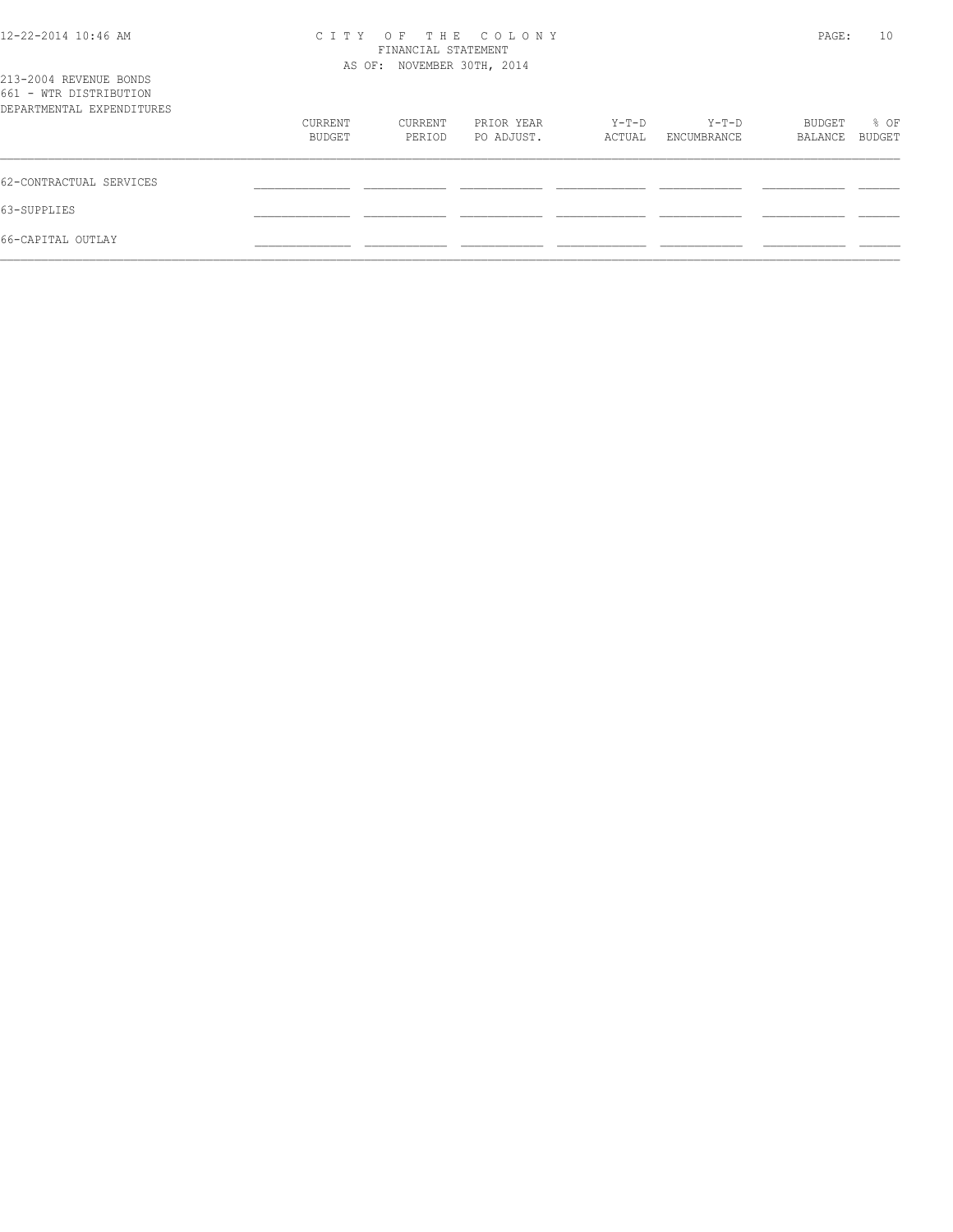| 12-22-2014 10:46 AM                                                     |                   | FINANCIAL STATEMENT        | CITY OF THE COLONY       |                 |                      | PAGE:             | 11             |
|-------------------------------------------------------------------------|-------------------|----------------------------|--------------------------|-----------------|----------------------|-------------------|----------------|
| 213-2004 REVENUE BONDS<br>662 - WASTEWATER<br>DEPARTMENTAL EXPENDITURES |                   | AS OF: NOVEMBER 30TH, 2014 |                          |                 |                      |                   |                |
|                                                                         | CURRENT<br>BUDGET | CURRENT<br>PERIOD          | PRIOR YEAR<br>PO ADJUST. | Y-T-D<br>ACTUAL | Y-T-D<br>ENCUMBRANCE | BUDGET<br>BALANCE | % OF<br>BUDGET |
| 62-CONTRACTUAL SERVICES                                                 |                   |                            |                          |                 |                      |                   |                |
| 66-CAPITAL OUTLAY                                                       |                   |                            |                          |                 |                      |                   |                |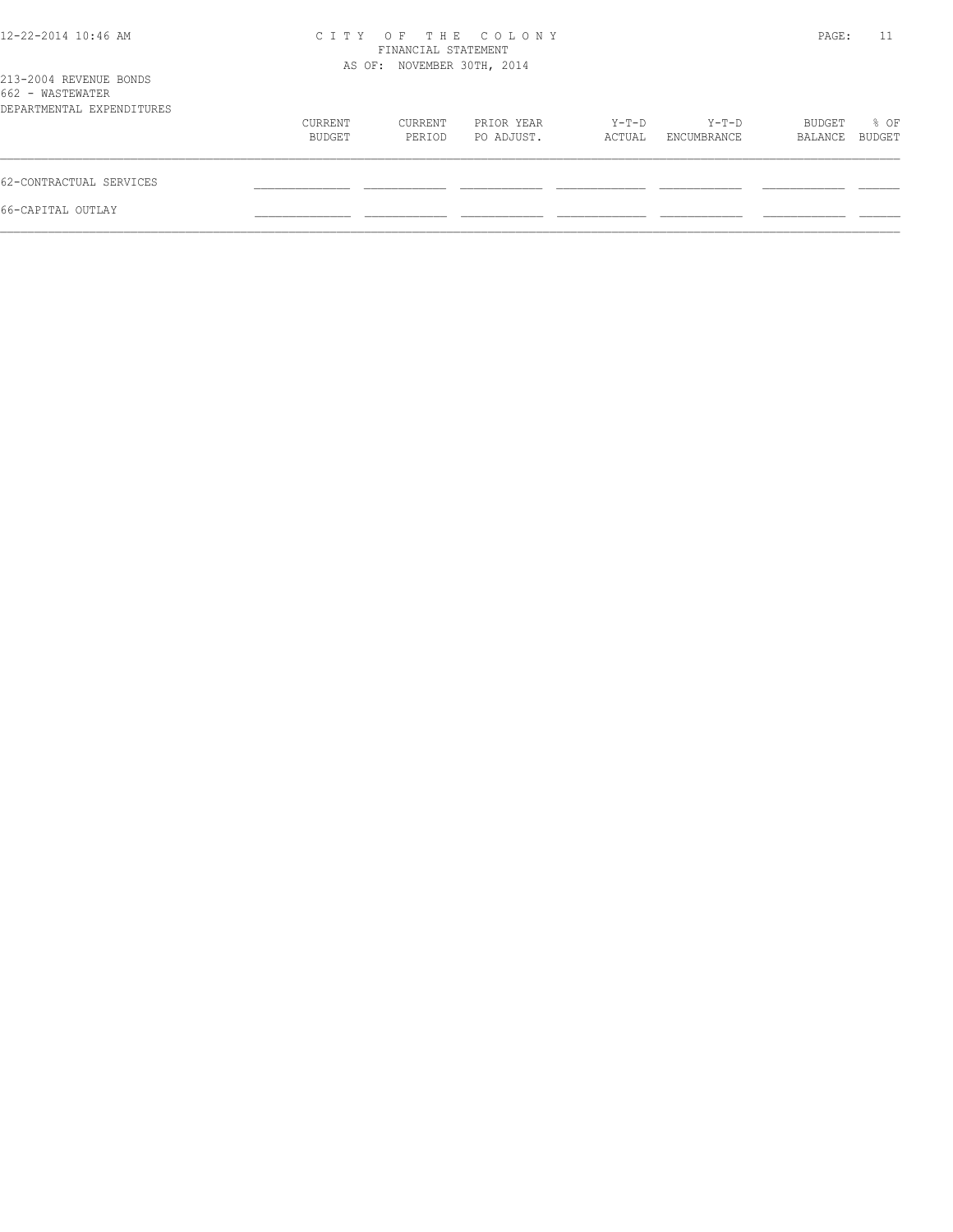| 12-22-2014 10:46 AM |  |  |
|---------------------|--|--|
|---------------------|--|--|

## 12-22-2014 10:46 AM C I T Y O F T H E C O L O N Y PAGE: 12 FINANCIAL STATEMENT

| 213-2004 REVENUE BONDS                                |                   | AS OF: NOVEMBER 30TH, 2014 |                          |                   |                      |                   |                       |
|-------------------------------------------------------|-------------------|----------------------------|--------------------------|-------------------|----------------------|-------------------|-----------------------|
| 663 - WELLSITE#3 RECONST<br>DEPARTMENTAL EXPENDITURES |                   |                            |                          |                   |                      |                   |                       |
|                                                       | CURRENT<br>BUDGET | CURRENT<br>PERIOD          | PRIOR YEAR<br>PO ADJUST. | $Y-T-D$<br>ACTUAL | Y-T-D<br>ENCUMBRANCE | BUDGET<br>BALANCE | % OF<br><b>BUDGET</b> |
| 62-CONTRACTUAL SERVICES                               |                   |                            |                          |                   |                      |                   |                       |
| 63-SUPPLIES                                           |                   |                            |                          |                   |                      |                   |                       |
| 64-MAINTENANCE                                        |                   |                            |                          |                   |                      |                   |                       |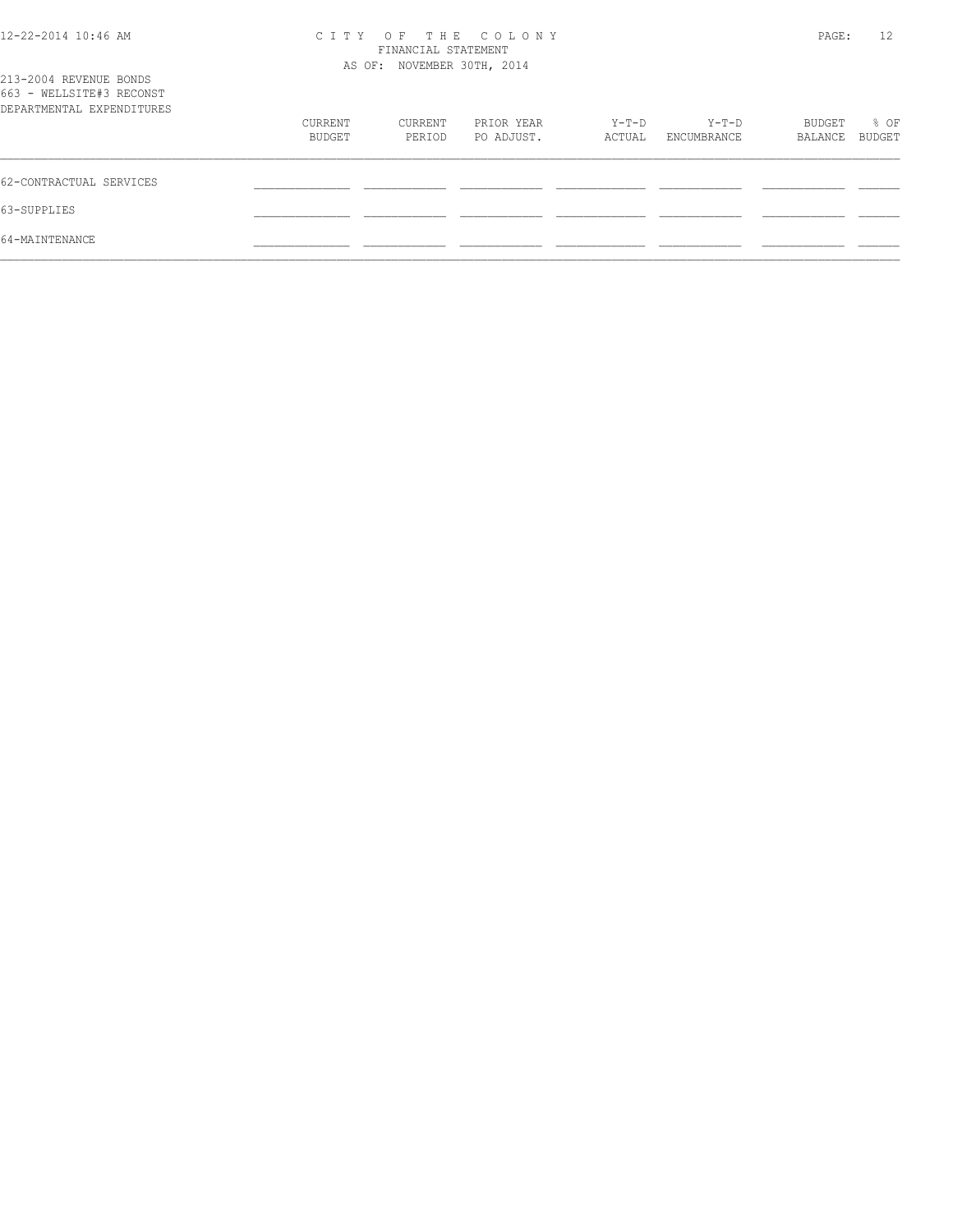## 12-22-2014 10:46 AM C I T Y O F T H E C O L O N Y PAGE: 13 FINANCIAL STATEMENT

|                                                                                |                   |                   | AS OF: NOVEMBER 30TH, 2014 |                 |                      |                   |                |
|--------------------------------------------------------------------------------|-------------------|-------------------|----------------------------|-----------------|----------------------|-------------------|----------------|
| 213-2004 REVENUE BONDS<br>665 - WASTEWTR PROJECTS<br>DEPARTMENTAL EXPENDITURES |                   |                   |                            |                 |                      |                   |                |
|                                                                                | CURRENT<br>BUDGET | CURRENT<br>PERIOD | PRIOR YEAR<br>PO ADJUST.   | Y-T-D<br>ACTUAL | Y-T-D<br>ENCUMBRANCE | BUDGET<br>BALANCE | 8 OF<br>BUDGET |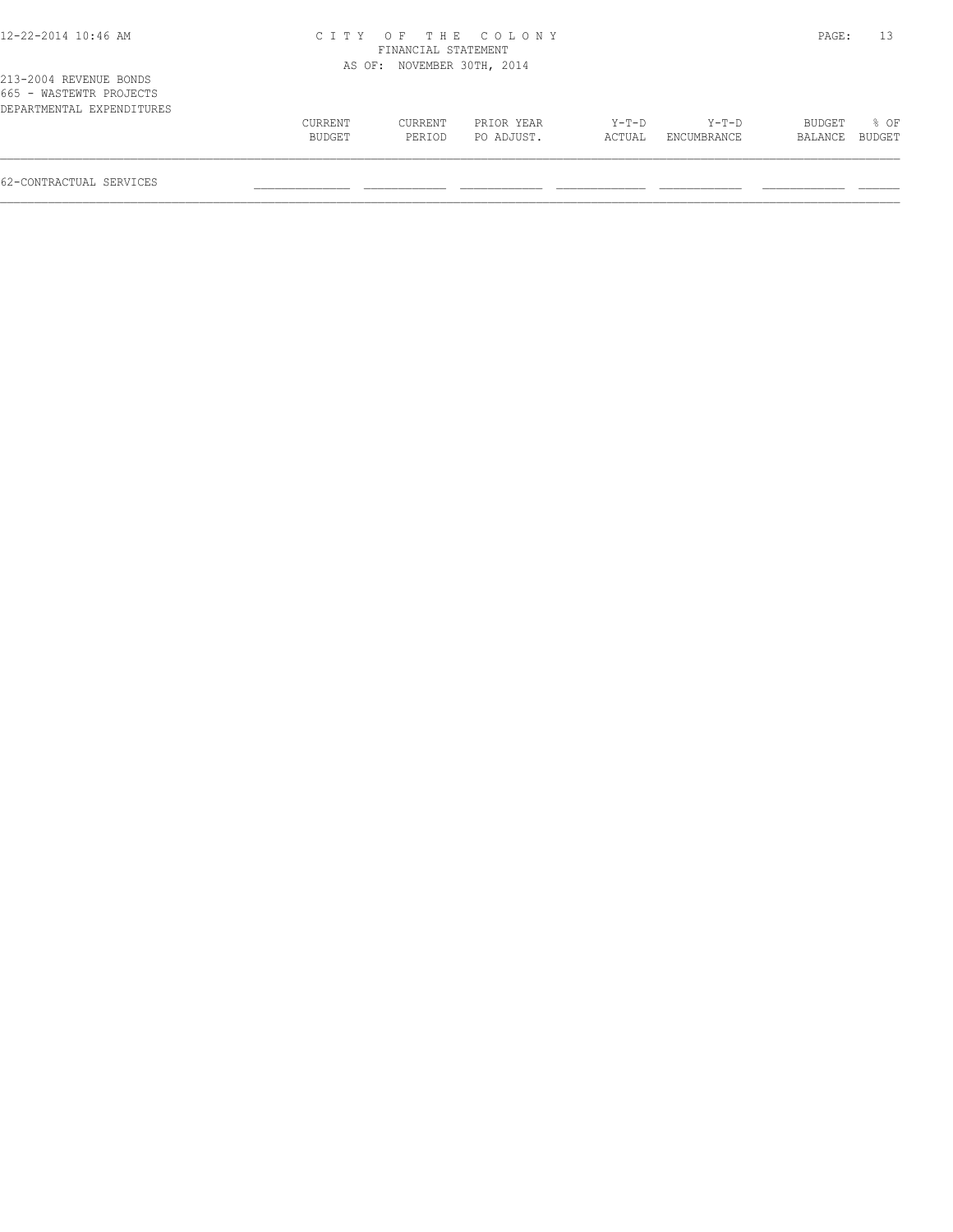| 12-22-2014 10:46 AM |
|---------------------|
|---------------------|

## 12-22-2014 10:46 AM C I T Y O F T H E C O L O N Y PAGE: 14 FINANCIAL STATEMENT

| 213-2004 REVENUE BONDS<br>666 - OFC CRK PUMP STATI |                   | AS OF: NOVEMBER 30TH, 2014 |                          |                 |                      |                   |                |
|----------------------------------------------------|-------------------|----------------------------|--------------------------|-----------------|----------------------|-------------------|----------------|
| DEPARTMENTAL EXPENDITURES                          | CURRENT<br>BUDGET | CURRENT<br>PERIOD          | PRIOR YEAR<br>PO ADJUST. | Y-T-D<br>ACTUAL | Y-T-D<br>ENCUMBRANCE | BUDGET<br>BALANCE | % OF<br>BUDGET |
| 62-CONTRACTUAL SERVICES                            |                   |                            |                          |                 |                      |                   |                |
| 66-CAPITAL OUTLAY                                  |                   |                            |                          |                 |                      |                   |                |
| 67-OVERHEAD ALLOCATION                             |                   |                            |                          |                 |                      |                   |                |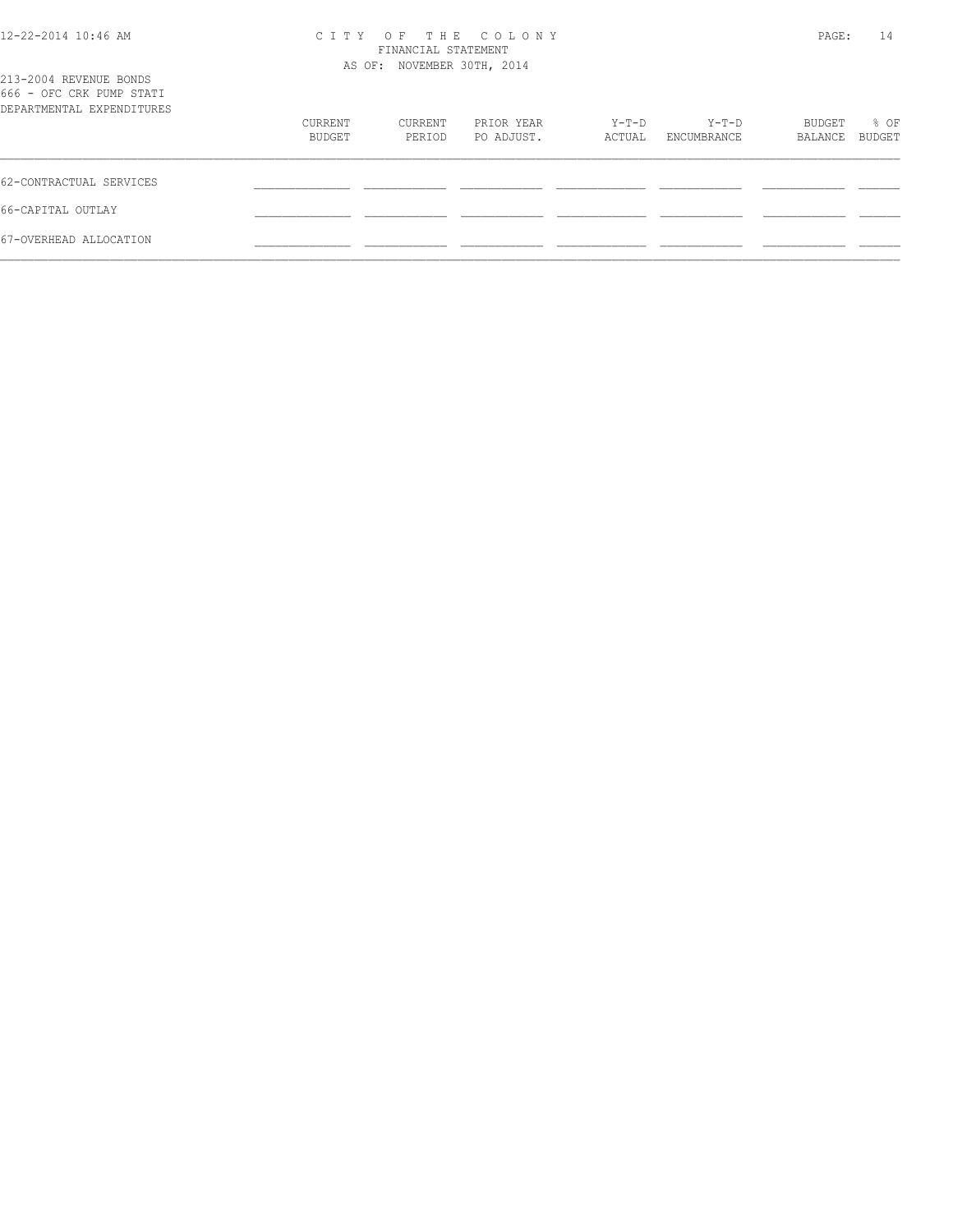## CITY OF THE COLONY<br>FINANCIAL STATEMENT<br>AS OF: NOVEMBER 30TH, 2014

| 213-2004 REVENUE BONDS<br>696 - SWR TREATMENT PLNT<br>DEPARTMENTAL EXPENDITURES |                   |                   |                          |                   |                        |                   |                |
|---------------------------------------------------------------------------------|-------------------|-------------------|--------------------------|-------------------|------------------------|-------------------|----------------|
|                                                                                 | CURRENT<br>BUDGET | CURRENT<br>PERIOD | PRIOR YEAR<br>PO ADJUST. | $Y-T-D$<br>ACTUAL | $Y-T-D$<br>ENCUMBRANCE | BUDGET<br>BALANCE | % OF<br>BUDGET |
| 62-CONTRACTUAL SERVICES                                                         |                   |                   |                          |                   |                        |                   |                |
| 65-NON-CAPITAL                                                                  |                   |                   |                          |                   |                        |                   |                |
| 66-CAPITAL OUTLAY                                                               |                   |                   |                          |                   |                        |                   |                |
| 67-OVERHEAD ALLOCATION                                                          |                   |                   |                          |                   |                        |                   |                |

\*\*\* END OF REPORT \*\*\*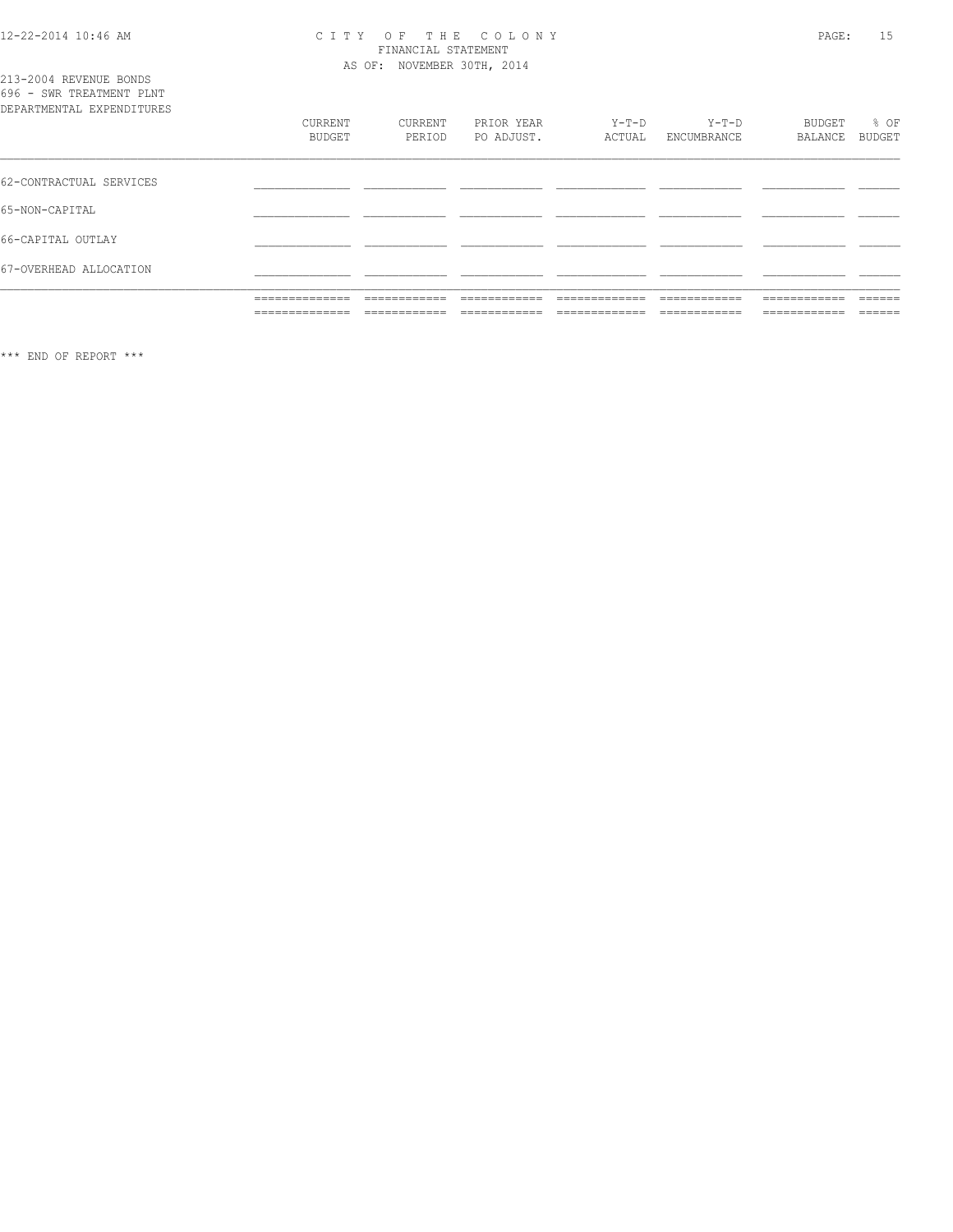#### 12-22-2014 10:46 AM C I T Y O F T H E C O L O N Y PAGE: 1 FINANCIAL STATEMENT AS OF: NOVEMBER 30TH, 2014

|                     | CURRENT<br>BUDGET | CURRENT<br>PERIOD | PRIOR YEAR<br>PO ADJUST. | Y-T-D<br>ACTUAL | $Y-T-D$<br>ENCUMBRANCE | BUDGET<br>BALANCE BUDGET | % OF    |
|---------------------|-------------------|-------------------|--------------------------|-----------------|------------------------|--------------------------|---------|
| REVENUE SUMMARY     |                   |                   |                          |                 |                        |                          |         |
| EXPENDITURE SUMMARY | ______________    | -------------     | -------------            | _____________   | ------------           | -------------            | ------- |
|                     | .                 | ____________      | ____________             | _____________   | ____________           | ____________             | _______ |
|                     | ______________    | ___________       | ____________             | _____________   | ____________           | ___________              | ______  |
|                     | .                 | ____________      | _____________            | _____________   | _____________          | ____________             | _______ |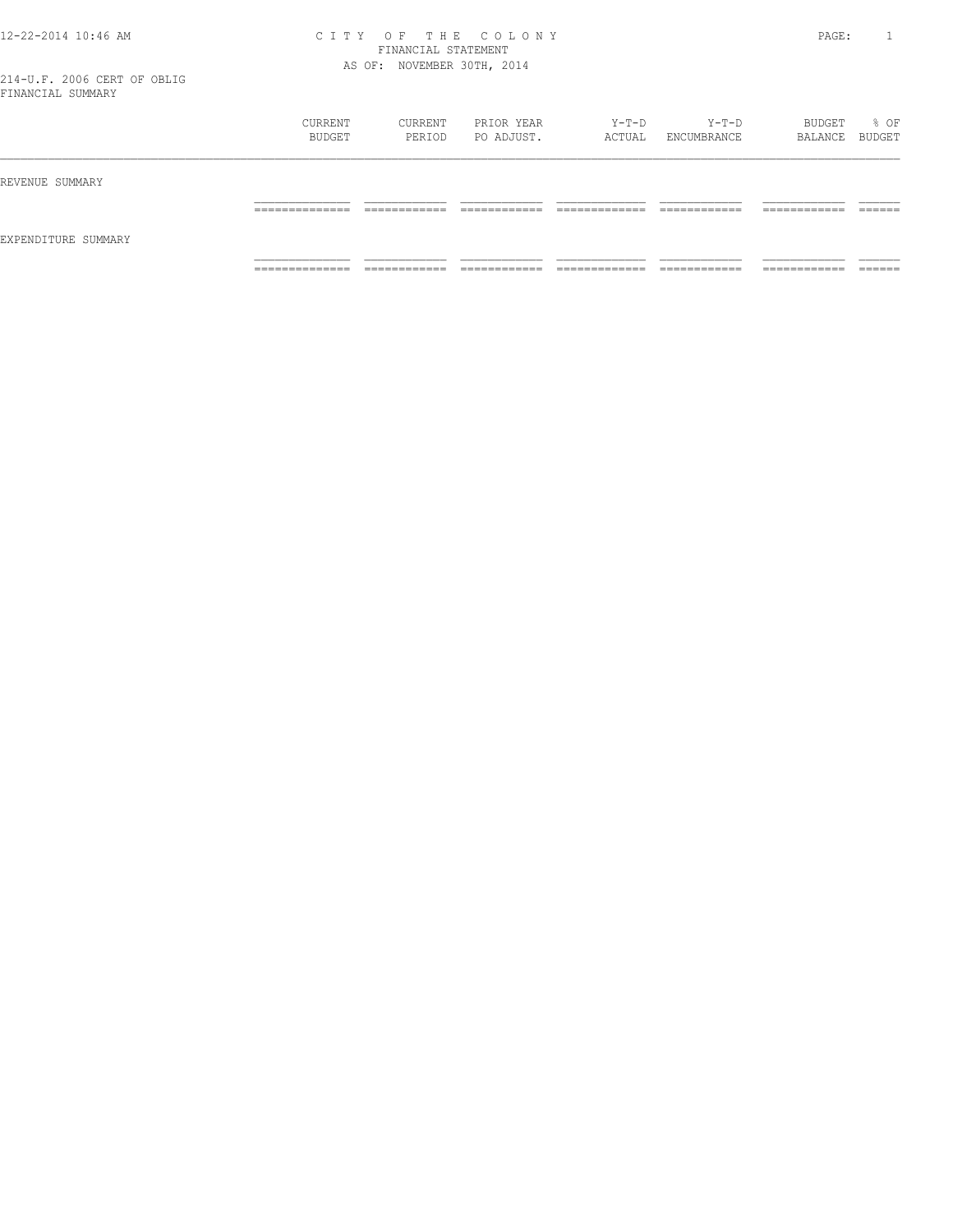# 12-22-2014 10:46 AM CITY OF THE COLONY<br>FINANCIAL STATEMENT<br>214 V.F. 2006 CERT OF ORIES

PAGE: 2

214-U.F. 2006 CERT OF OBLIG<br>REVENUES

| 8-OTHER REVENUE         |                   |                   |                          |                 |                        |                          |      |
|-------------------------|-------------------|-------------------|--------------------------|-----------------|------------------------|--------------------------|------|
| 4-MISCELLANEOUS REVENUE |                   |                   |                          |                 |                        |                          |      |
|                         | CURRENT<br>BUDGET | CURRENT<br>PERIOD | PRIOR YEAR<br>PO ADJUST. | Y-T-D<br>ACTUAL | $Y-T-D$<br>ENCUMBRANCE | BUDGET<br>BALANCE BUDGET | % OF |
| ---------               |                   |                   |                          |                 |                        |                          |      |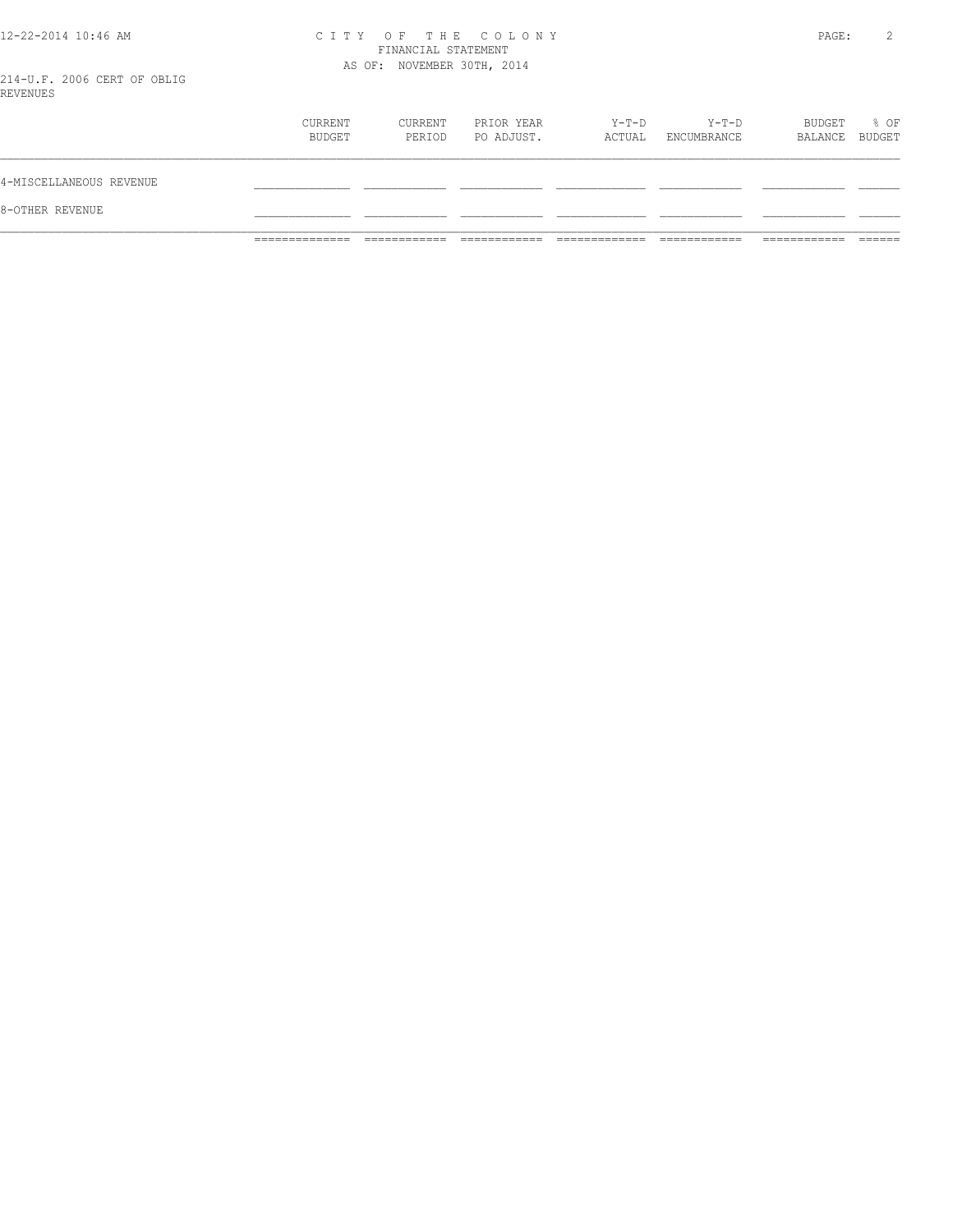#### 12-22-2014 10:46 AM C I T Y O F T H E C O L O N Y PAGE: 3 FINANCIAL STATEMENT AS OF: NOVEMBER 30TH, 2014

|                          | 214-U.F. 2006 CERT OF OBLIG |
|--------------------------|-----------------------------|
| 620 - OCPS & WELL SITE#1 |                             |
|                          | DEPARTMENTAL EXPENDITIRES   |

| VAV VULU & WEEE UIIETI<br>DEPARTMENTAL EXPENDITURES |                   |                   |                          |                 |                        |                   |                |
|-----------------------------------------------------|-------------------|-------------------|--------------------------|-----------------|------------------------|-------------------|----------------|
|                                                     | CURRENT<br>BUDGET | CURRENT<br>PERIOD | PRIOR YEAR<br>PO ADJUST. | Y-T-D<br>ACTUAL | $Y-T-D$<br>ENCUMBRANCE | BUDGET<br>BALANCE | % OF<br>BUDGET |
|                                                     |                   |                   |                          |                 |                        |                   |                |
|                                                     |                   |                   |                          |                 |                        |                   |                |
| 62-CONTRACTUAL SERVICES                             |                   |                   |                          |                 |                        |                   |                |
| 64-MAINTENANCE                                      |                   |                   |                          |                 |                        |                   |                |
| 66-CAPITAL OUTLAY                                   |                   |                   |                          |                 |                        |                   |                |
| 67-OVERHEAD ALLOCATION                              |                   |                   |                          |                 |                        |                   |                |
|                                                     |                   |                   |                          |                 |                        |                   |                |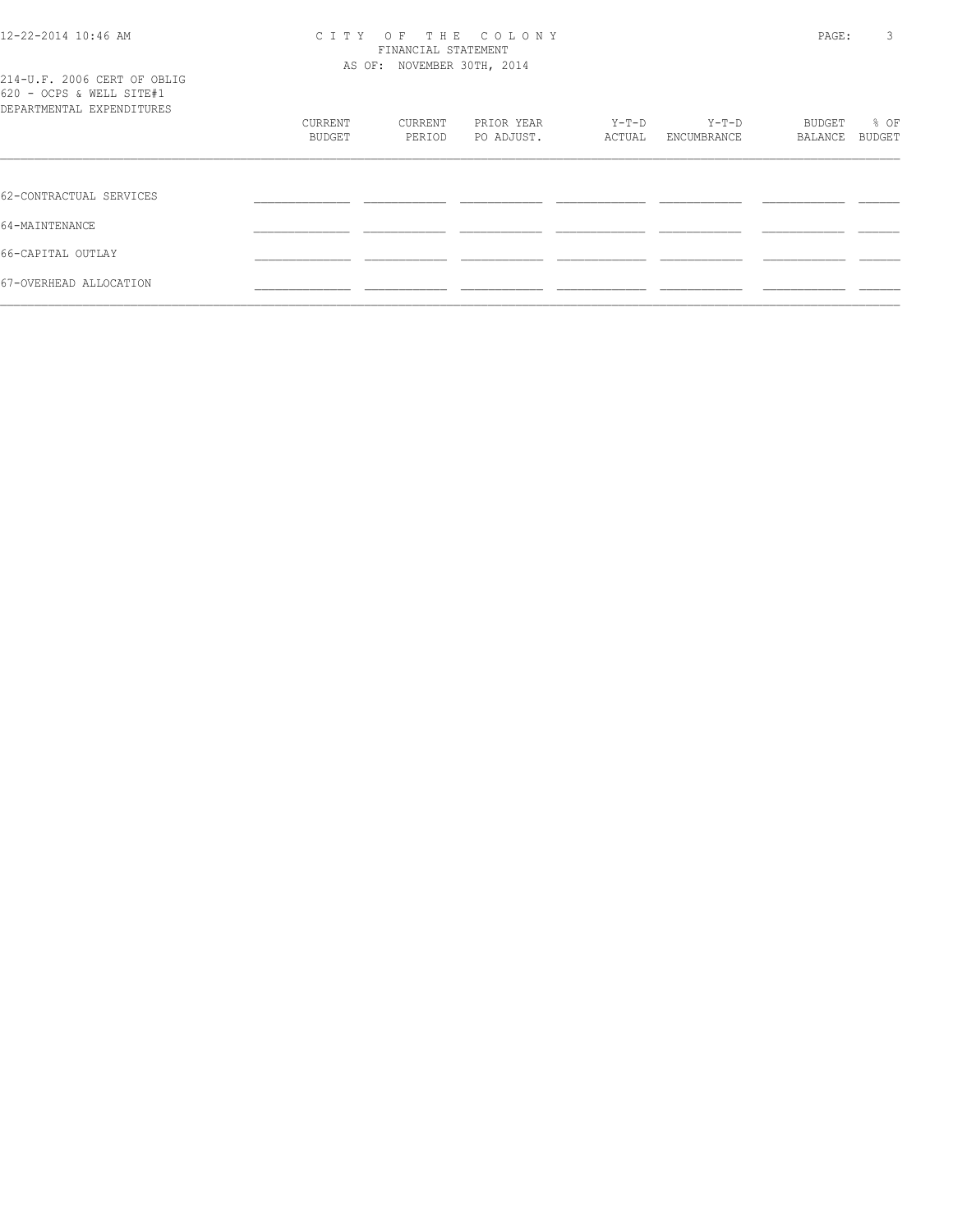## 12-22-2014 10:46 AM C I T Y O F T H E C O L O N Y PAGE: 4 FINANCIAL STATEMENT AS OF: NOVEMBER 30TH, 2014

| 621 - PLANT RENOVATION TW |         |         |            |        |             |                |             |
|---------------------------|---------|---------|------------|--------|-------------|----------------|-------------|
| DEPARTMENTAL EXPENDITURES |         |         |            |        |             |                |             |
|                           | CURRENT | CURRENT | PRIOR YEAR | Y-T-D  | Y-T-D       |                | BUDGET % OF |
|                           | BUDGET  | PERTOD  | PO ADJUST. | ACTUAL | ENCUMBRANCE | BALANCE BUDGET |             |
|                           |         |         |            |        |             |                |             |
|                           |         |         |            |        |             |                |             |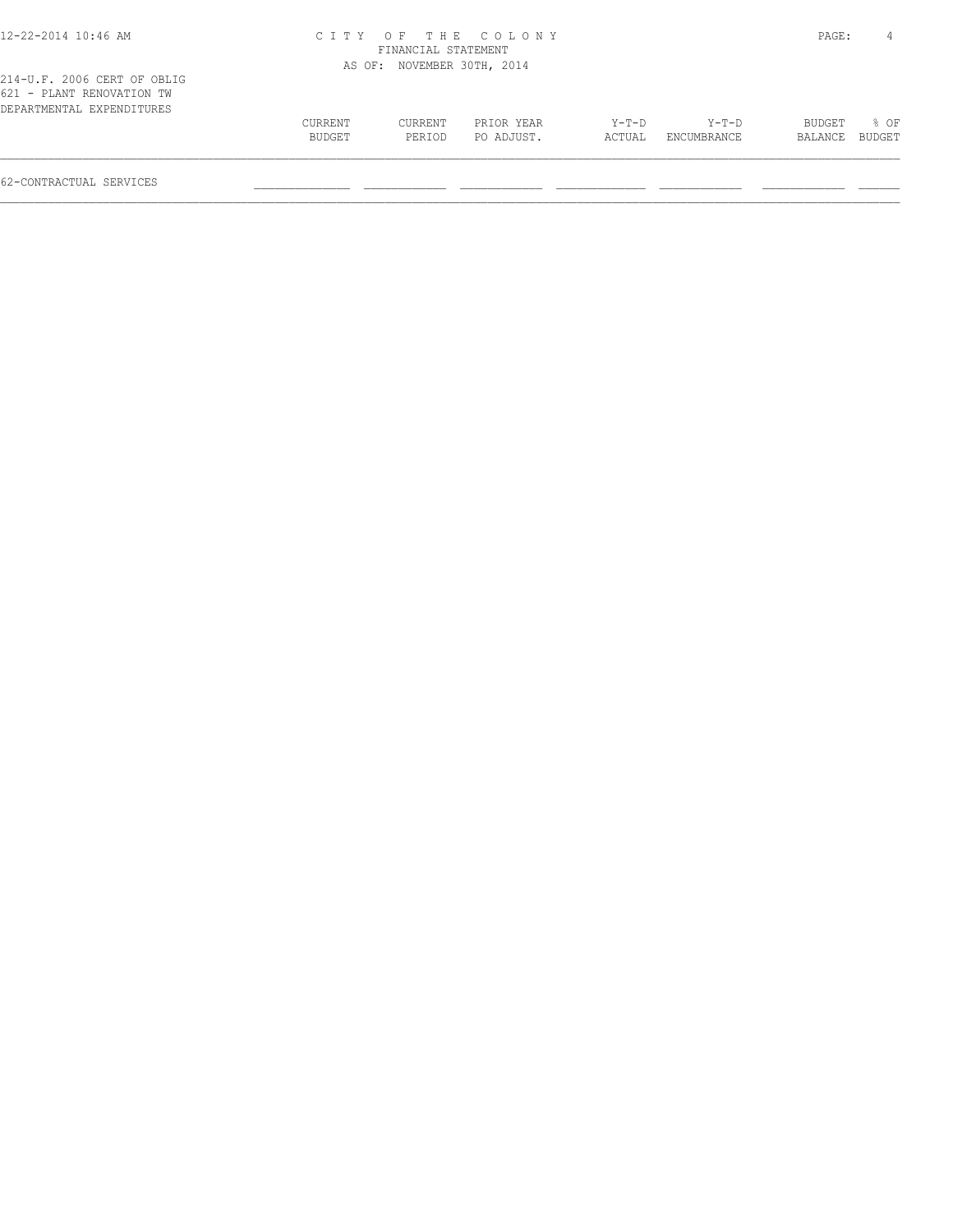| 12-22-2014 10:46 AM                                                                  |         |                            | CITY OF THE COLONY |        |             | PAGE:   |        |
|--------------------------------------------------------------------------------------|---------|----------------------------|--------------------|--------|-------------|---------|--------|
|                                                                                      |         | FINANCIAL STATEMENT        |                    |        |             |         |        |
|                                                                                      |         | AS OF: NOVEMBER 30TH, 2014 |                    |        |             |         |        |
| 214-U.F. 2006 CERT OF OBLIG<br>630 - CARROLLTON INTERLO<br>DEPARTMENTAL EXPENDITURES |         |                            |                    |        |             |         |        |
|                                                                                      | CURRENT | CURRENT                    | PRIOR YEAR         | Y-T-D  | Y-T-D       | BUDGET  | 8 OF   |
|                                                                                      | BUDGET  | PERIOD                     | PO ADJUST.         | ACTUAL | ENCUMBRANCE | BALANCE | BUDGET |
|                                                                                      |         |                            |                    |        |             |         |        |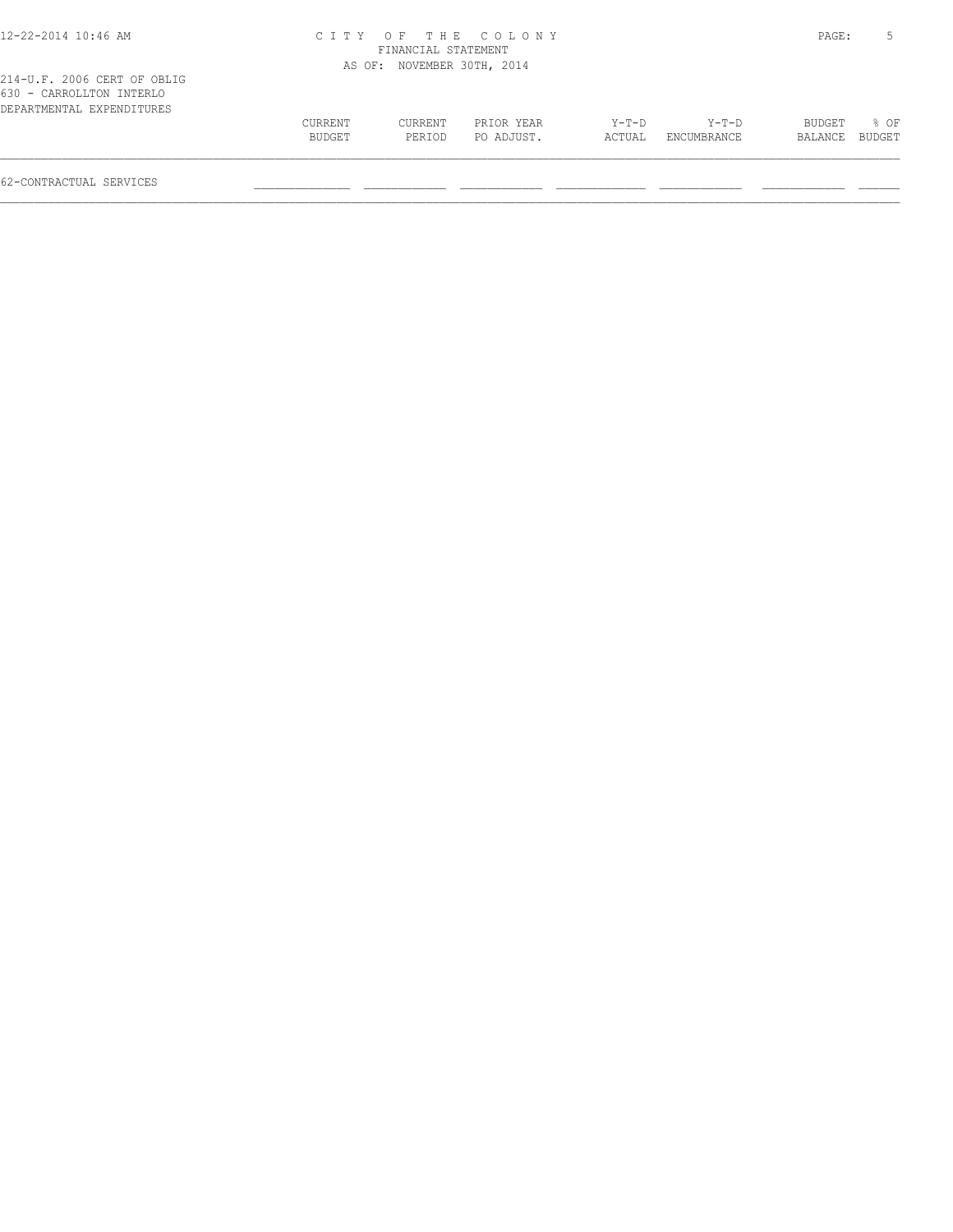| 12-22-2014 10:46 AM                                   | CITY OF THE COLONY<br>FINANCIAL STATEMENT<br>AS OF: NOVEMBER 30TH, 2014 |         |            |        |             | PAGE:   | 6      |
|-------------------------------------------------------|-------------------------------------------------------------------------|---------|------------|--------|-------------|---------|--------|
|                                                       |                                                                         |         |            |        |             |         |        |
| 214-U.F. 2006 CERT OF OBLIG<br>631 - INFORMATION TECH |                                                                         |         | PRIOR YEAR | Y-T-D  | Y-T-D       | BUDGET  | % OF   |
| DEPARTMENTAL EXPENDITURES                             |                                                                         |         |            |        |             |         |        |
|                                                       | CURRENT                                                                 | CURRENT |            |        |             |         |        |
|                                                       | BUDGET                                                                  | PERIOD  | PO ADJUST. | ACTUAL | ENCUMBRANCE | BALANCE | BUDGET |
| 62-CONTRACTUAL SERVICES                               |                                                                         |         |            |        |             |         |        |
| 65-NON-CAPITAL                                        |                                                                         |         |            |        |             |         |        |
| 66-CAPITAL OUTLAY                                     |                                                                         |         |            |        |             |         |        |
|                                                       |                                                                         |         |            |        |             |         |        |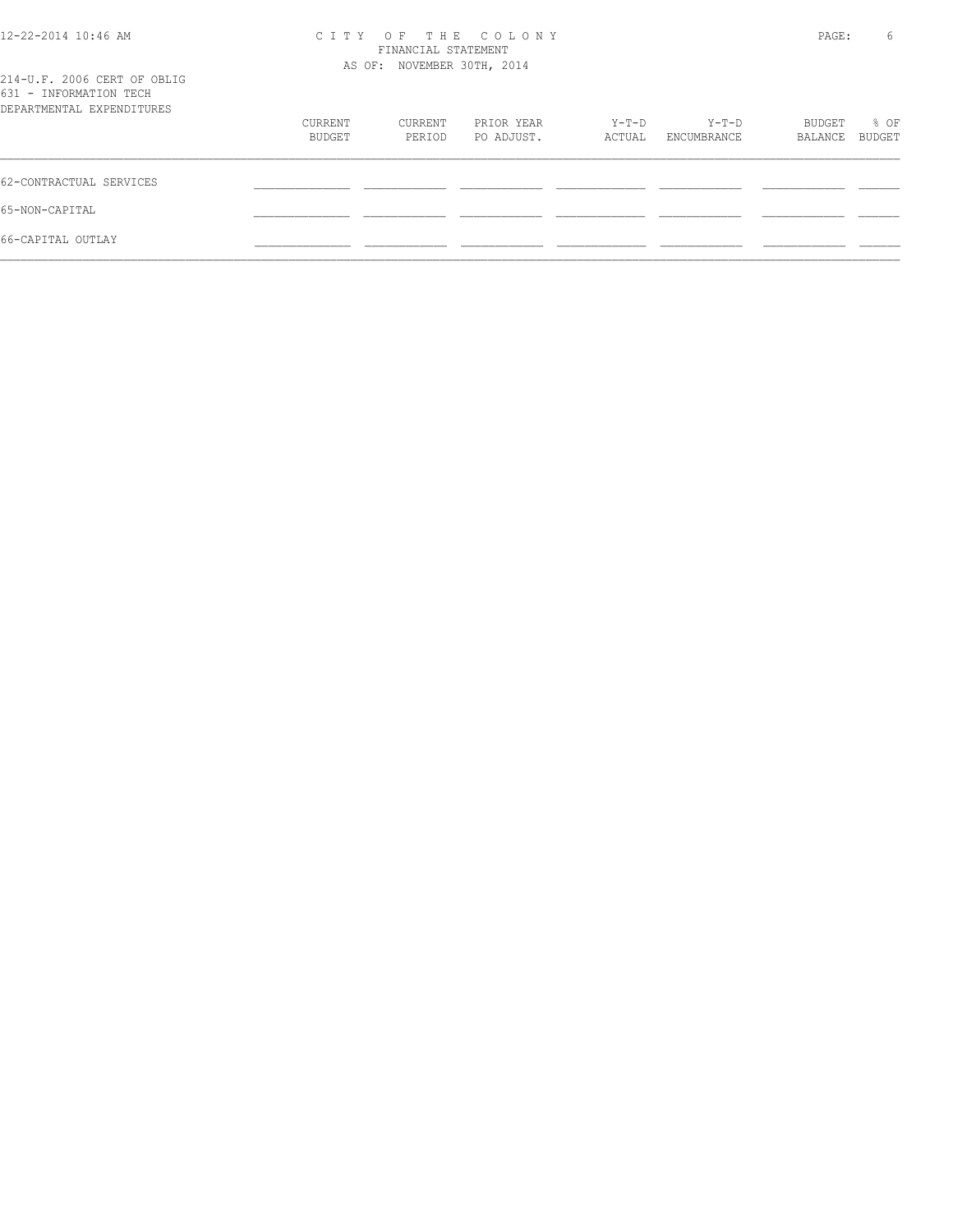| 12-22-2014 10:46 AM                                                                |                   |                            | CITY OF THE COLONY       |                 |                      | PAGE:             |                       |
|------------------------------------------------------------------------------------|-------------------|----------------------------|--------------------------|-----------------|----------------------|-------------------|-----------------------|
|                                                                                    |                   | FINANCIAL STATEMENT        |                          |                 |                      |                   |                       |
|                                                                                    |                   | AS OF: NOVEMBER 30TH, 2014 |                          |                 |                      |                   |                       |
| 214-U.F. 2006 CERT OF OBLIG<br>633 - FM 423 IMPRVMNTS<br>DEPARTMENTAL EXPENDITURES |                   |                            |                          |                 |                      |                   |                       |
|                                                                                    | CURRENT<br>BUDGET | CURRENT<br>PERIOD          | PRIOR YEAR<br>PO ADJUST. | Y-T-D<br>ACTUAL | Y-T-D<br>ENCUMBRANCE | BUDGET<br>BALANCE | % OF<br><b>BUDGET</b> |
|                                                                                    |                   |                            |                          |                 |                      |                   |                       |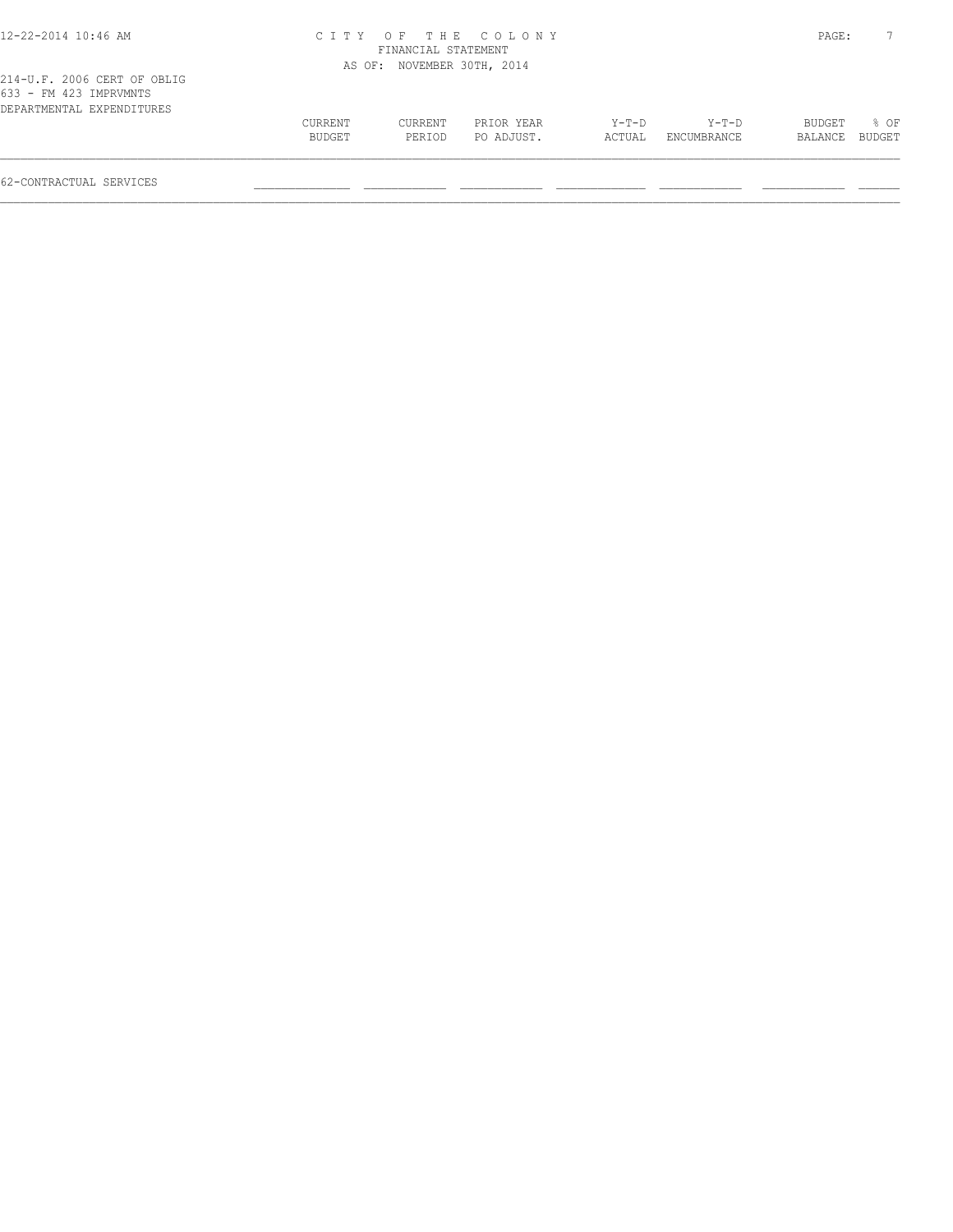| 12-22-2014 10:46 AM                                                                | CITY OF THE COLONY<br>FINANCIAL STATEMENT<br>AS OF: NOVEMBER 30TH, 2014 |                   |                          |                 |                      | PAGE:             | 8              |
|------------------------------------------------------------------------------------|-------------------------------------------------------------------------|-------------------|--------------------------|-----------------|----------------------|-------------------|----------------|
| 214-U.F. 2006 CERT OF OBLIG<br>635 - NON-DEPARTMENTAL<br>DEPARTMENTAL EXPENDITURES |                                                                         |                   |                          |                 |                      |                   |                |
|                                                                                    | CURRENT<br>BUDGET                                                       | CURRENT<br>PERIOD | PRIOR YEAR<br>PO ADJUST. | Y-T-D<br>ACTUAL | Y-T-D<br>ENCUMBRANCE | BUDGET<br>BALANCE | % OF<br>BUDGET |
| 62-CONTRACTUAL SERVICES                                                            |                                                                         |                   |                          |                 |                      |                   |                |
| 68-SUNDRY CHARGES                                                                  |                                                                         |                   |                          |                 |                      |                   |                |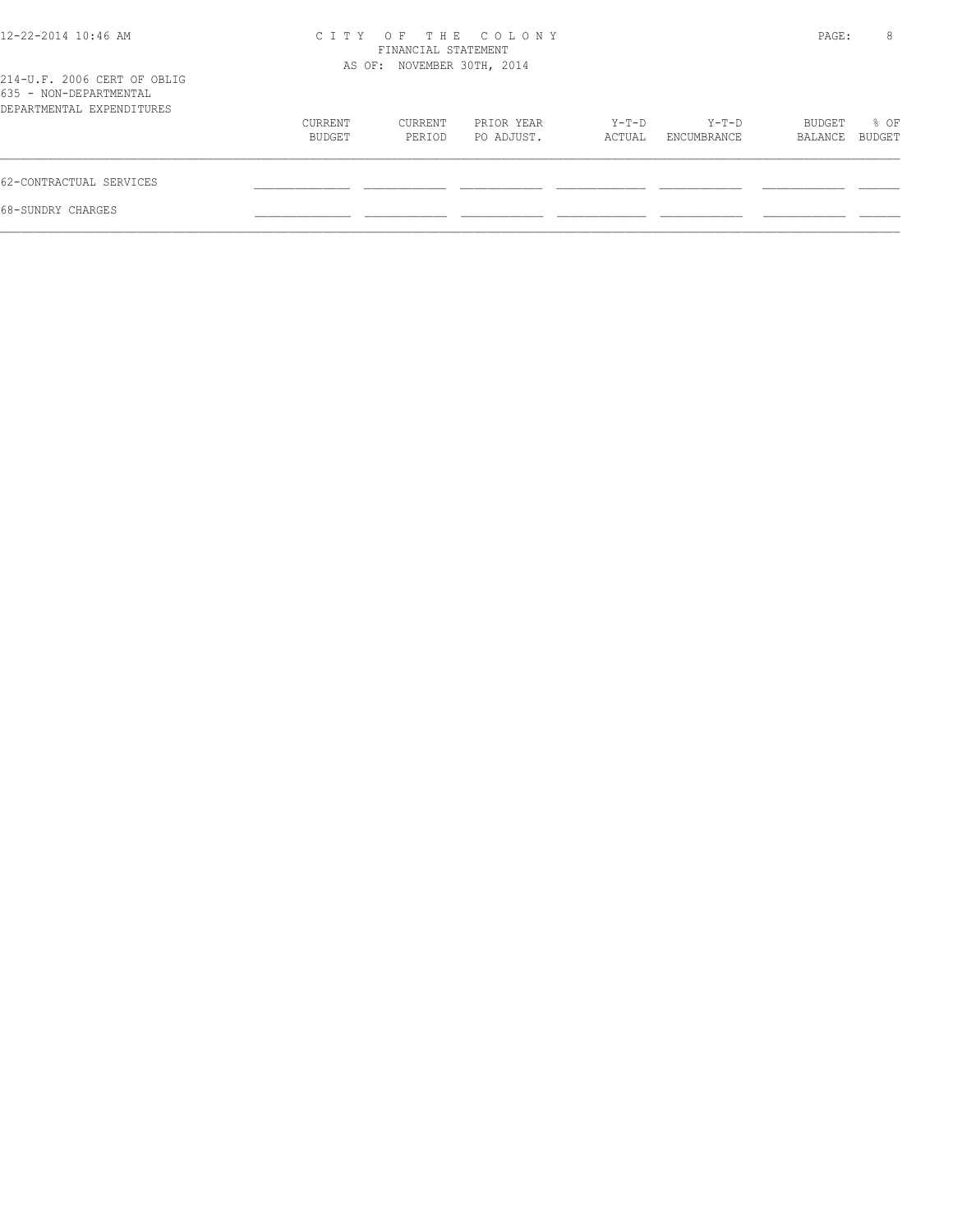| 12-22-2014 10:46 AM                                                                 |                   | FINANCIAL STATEMENT        | CITY OF THE COLONY       |                 |                      | PAGE:             | 9              |
|-------------------------------------------------------------------------------------|-------------------|----------------------------|--------------------------|-----------------|----------------------|-------------------|----------------|
| 214-U.F. 2006 CERT OF OBLIG<br>638 - WYNNWOOD LIFT STN<br>DEPARTMENTAL EXPENDITURES |                   | AS OF: NOVEMBER 30TH, 2014 |                          |                 |                      |                   |                |
|                                                                                     | CURRENT<br>BUDGET | CURRENT<br>PERIOD          | PRIOR YEAR<br>PO ADJUST. | Y-T-D<br>ACTUAL | Y-T-D<br>ENCUMBRANCE | BUDGET<br>BALANCE | % OF<br>BUDGET |
| 62-CONTRACTUAL SERVICES                                                             |                   |                            |                          |                 |                      |                   |                |
| 66-CAPITAL OUTLAY                                                                   |                   |                            |                          |                 |                      |                   |                |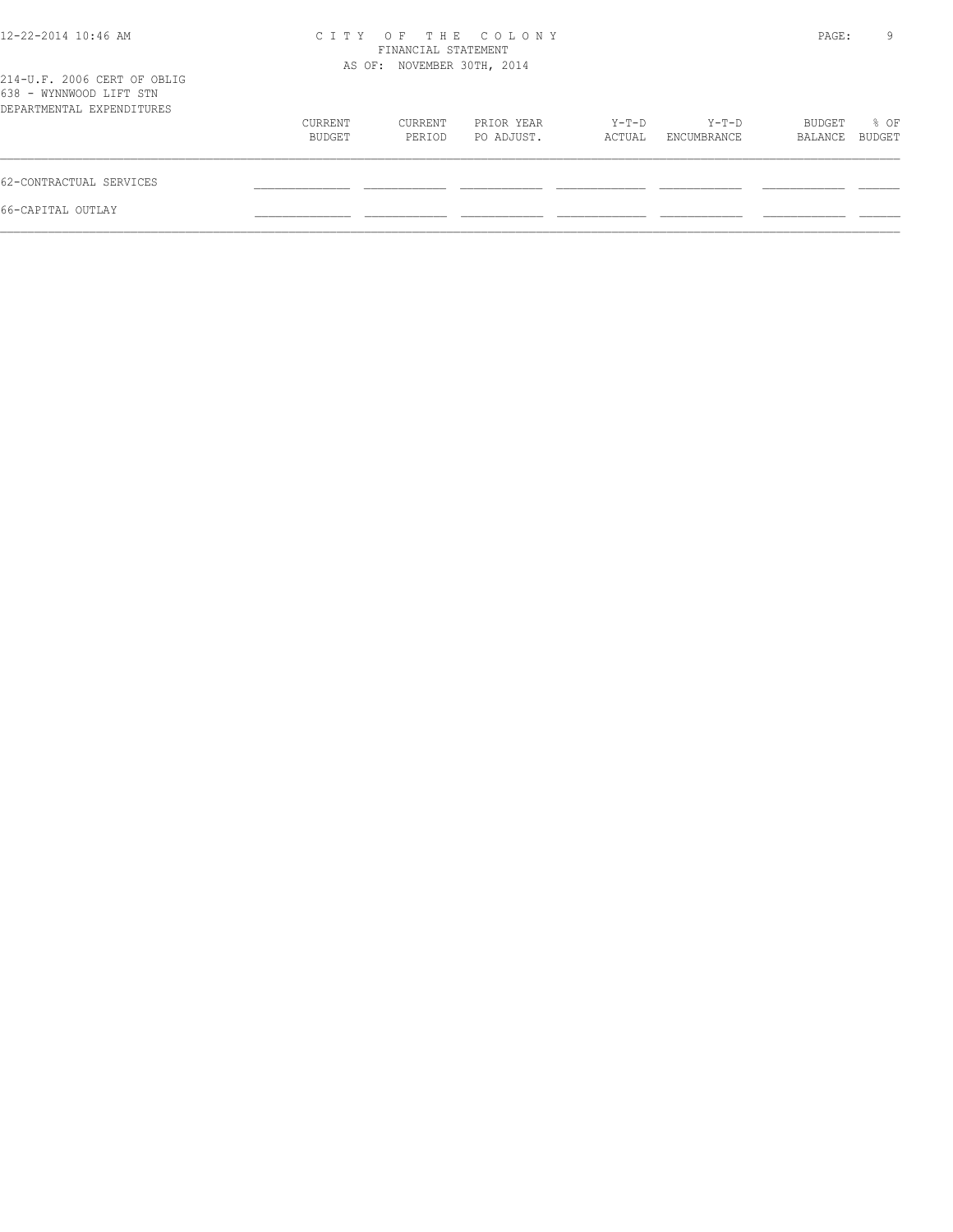| 12-22-2014 10:46 AM                                  | CITY OF THE COLONY | PAGE:                      | 10                       |                 |                      |                   |                |  |
|------------------------------------------------------|--------------------|----------------------------|--------------------------|-----------------|----------------------|-------------------|----------------|--|
|                                                      |                    | AS OF: NOVEMBER 30TH, 2014 |                          |                 |                      |                   |                |  |
| 214-U.F. 2006 CERT OF OBLIG<br>639 - WATER IMPRVMNTS |                    |                            |                          |                 |                      |                   |                |  |
| DEPARTMENTAL EXPENDITURES                            |                    |                            |                          |                 |                      |                   |                |  |
|                                                      | CURRENT<br>BUDGET  | CURRENT<br>PERIOD          | PRIOR YEAR<br>PO ADJUST. | Y-T-D<br>ACTUAL | Y-T-D<br>ENCUMBRANCE | BUDGET<br>BALANCE | % OF<br>BUDGET |  |
| 62-CONTRACTUAL SERVICES                              |                    |                            |                          |                 |                      |                   |                |  |
| 63-SUPPLIES                                          |                    |                            |                          |                 |                      |                   |                |  |
| 66-CAPITAL OUTLAY                                    |                    |                            |                          |                 |                      |                   |                |  |
|                                                      |                    |                            |                          |                 |                      |                   |                |  |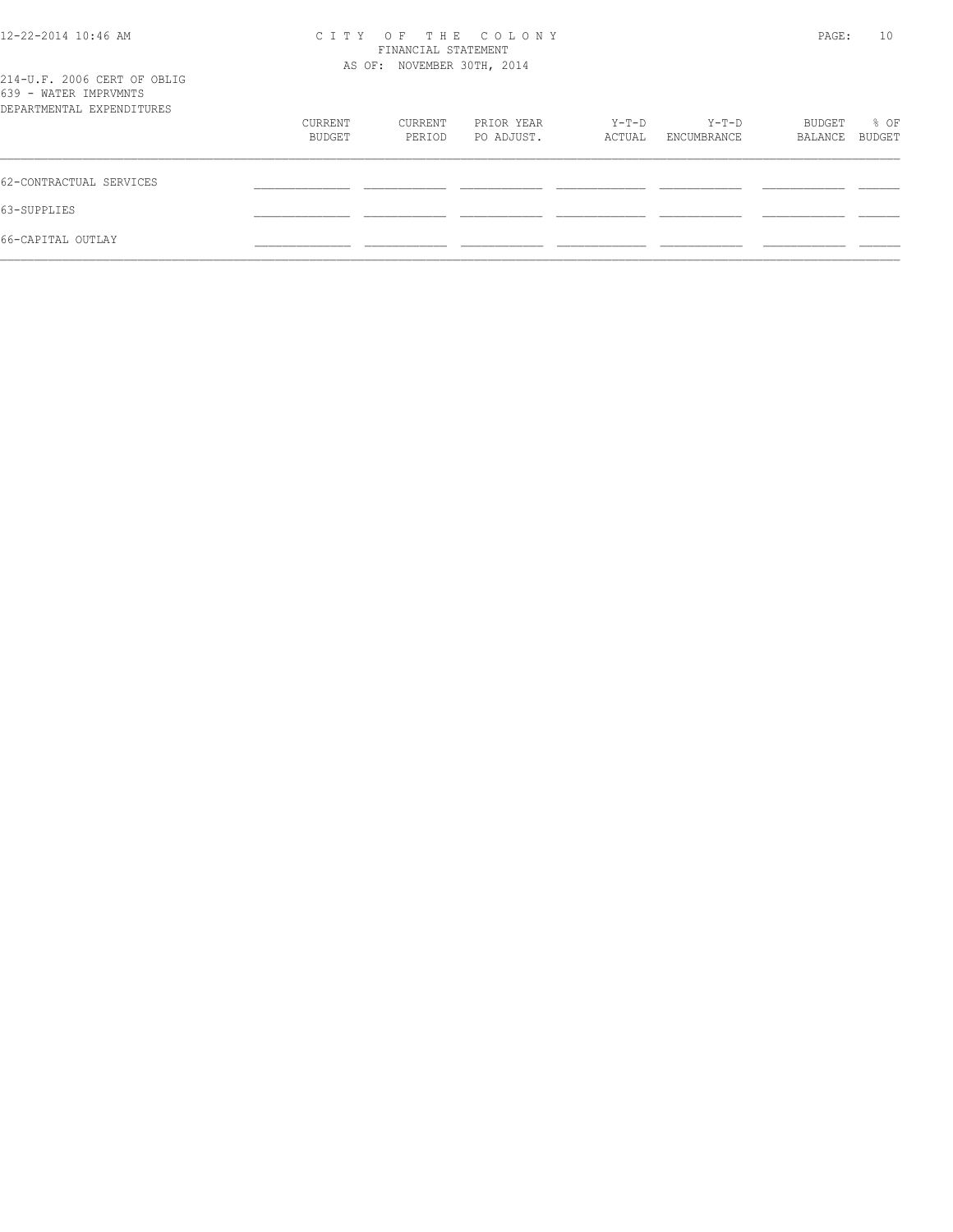| 12-22-2014 10:46 AM                                                                  | C T T Y           | FINANCIAL STATEMENT        | OF THE COLONY            |                 |                        | PAGE:             | 11                    |
|--------------------------------------------------------------------------------------|-------------------|----------------------------|--------------------------|-----------------|------------------------|-------------------|-----------------------|
| 214-U.F. 2006 CERT OF OBLIG<br>661 - WATER DISTRIBUTION<br>DEPARTMENTAL EXPENDITURES |                   | AS OF: NOVEMBER 30TH, 2014 |                          |                 |                        |                   |                       |
|                                                                                      | CURRENT<br>BUDGET | CURRENT<br>PERIOD          | PRIOR YEAR<br>PO ADJUST. | Y-T-D<br>ACTUAL | $Y-T-D$<br>ENCUMBRANCE | BUDGET<br>BALANCE | % OF<br><b>BUDGET</b> |
| 62-CONTRACTUAL SERVICES                                                              |                   |                            |                          |                 |                        |                   |                       |
| 64-MAINTENANCE                                                                       |                   |                            |                          |                 |                        |                   |                       |
|                                                                                      |                   |                            |                          |                 |                        |                   |                       |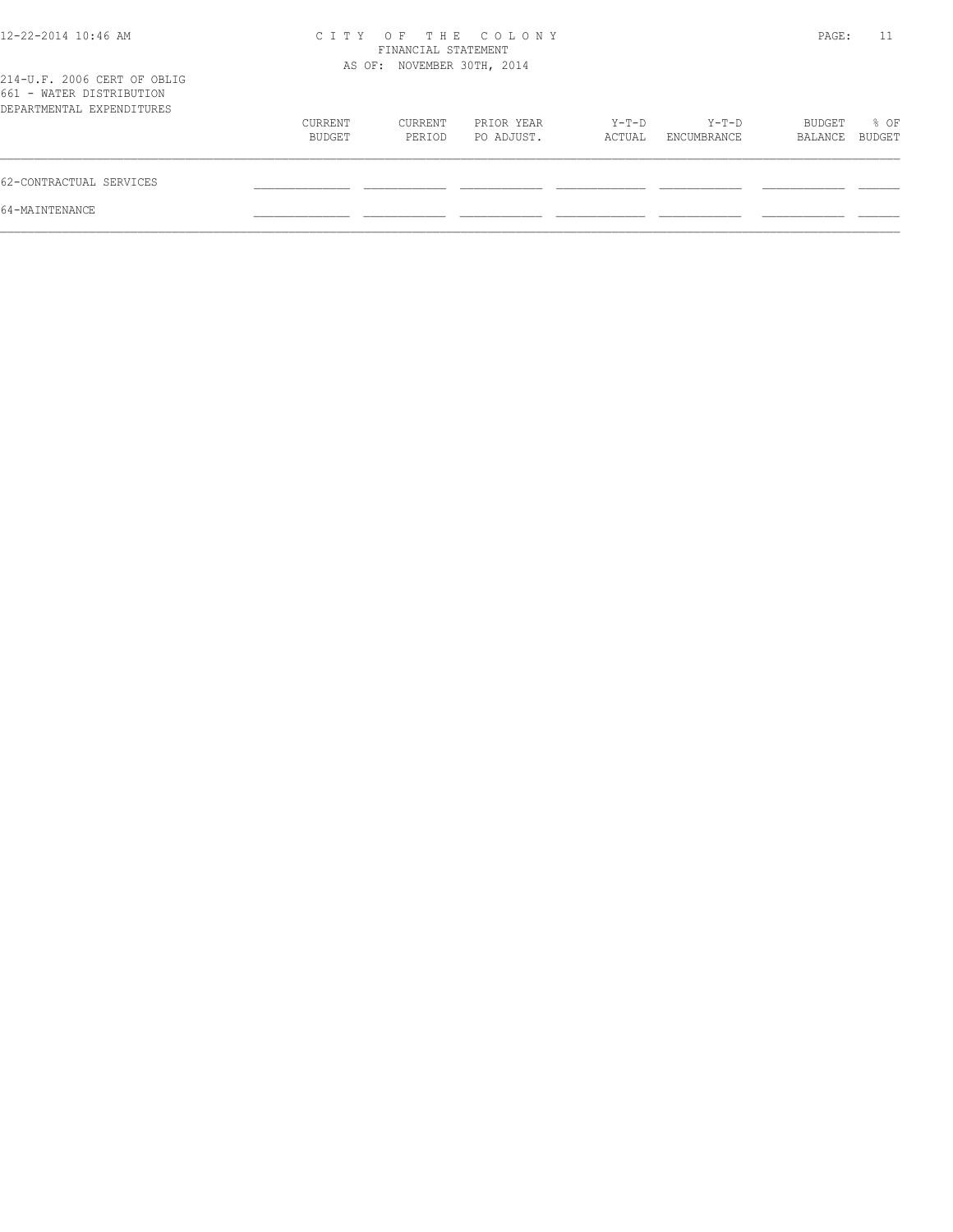#### 12-22-2014 10:46 AM C I T Y O F T H E C O L O N Y PAGE: 12 FINANCIAL STATEMENT AS OF: NOVEMBER 30TH, 2014

| 62-CONTRACTUAL SERVICES   |                   |                   |                          |                 |                      |                          |      |
|---------------------------|-------------------|-------------------|--------------------------|-----------------|----------------------|--------------------------|------|
|                           | CURRENT<br>BUDGET | CURRENT<br>PERIOD | PRIOR YEAR<br>PO ADJUST. | Y-T-D<br>ACTUAL | Y-T-D<br>ENCUMBRANCE | BUDGET<br>BALANCE BUDGET | % OF |
| DEPARTMENTAL EXPENDITURES |                   |                   |                          |                 |                      |                          |      |

\*\*\* END OF REPORT \*\*\*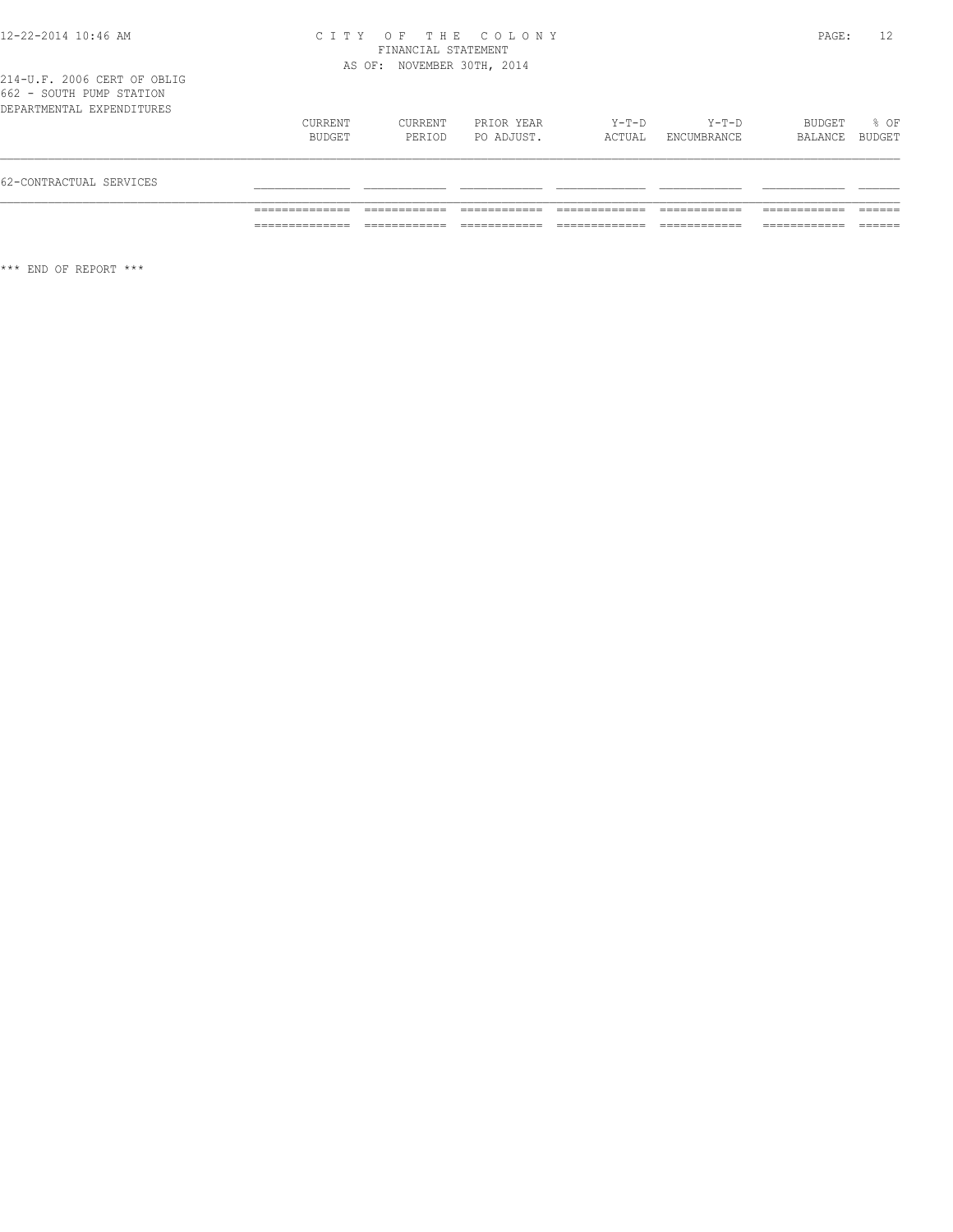#### 12-22-2014 10:46 AM C I T Y O F T H E C O L O N Y PAGE: 1 FINANCIAL STATEMENT AS OF: NOVEMBER 30TH, 2014

215-U.F. 2007 CERT OF OBLIG FINANCIAL SUMMARY

|                                           | CURRENT<br><b>BUDGET</b>        | CURRENT<br>PERIOD          | PRIOR YEAR<br>PO ADJUST.  | $Y-T-D$<br>ACTUAL         | $Y-T-D$<br>ENCUMBRANCE         | BUDGET<br>BALANCE              | % OF<br><b>BUDGET</b> |
|-------------------------------------------|---------------------------------|----------------------------|---------------------------|---------------------------|--------------------------------|--------------------------------|-----------------------|
| REVENUE SUMMARY                           |                                 |                            |                           |                           |                                |                                |                       |
|                                           | ______________<br>_____________ | -------------              | -------------             | ____________              | -------------<br>------------- | -------------<br>------------- | -------               |
| EXPENDITURE SUMMARY                       |                                 |                            |                           |                           |                                |                                |                       |
| 666 - WELL#4/OCPS GEN                     | 0.00                            | 15,820.66                  | 4,502.00                  | 20,322.66                 | 0.00(                          | 15,820.66)                     | 0.00                  |
| $\star\star$<br>TOTAL EXPENDITURES **     | 0.00<br>_____________           | 15,820.66<br>------------- | 4,502.00<br>------------- | 20,322.66<br>____________ | 0.00<br>-------------          | 15,820.66)<br>____________     | 0.00<br>-------       |
| ** REVENUE OVER(UNDER)<br>EXPENDITURES ** | 0.00                            | 15,820.66)                 | $4,502.00$ (              | 20, 322, 66               | 0.00                           | 15,820.66                      | 0.00                  |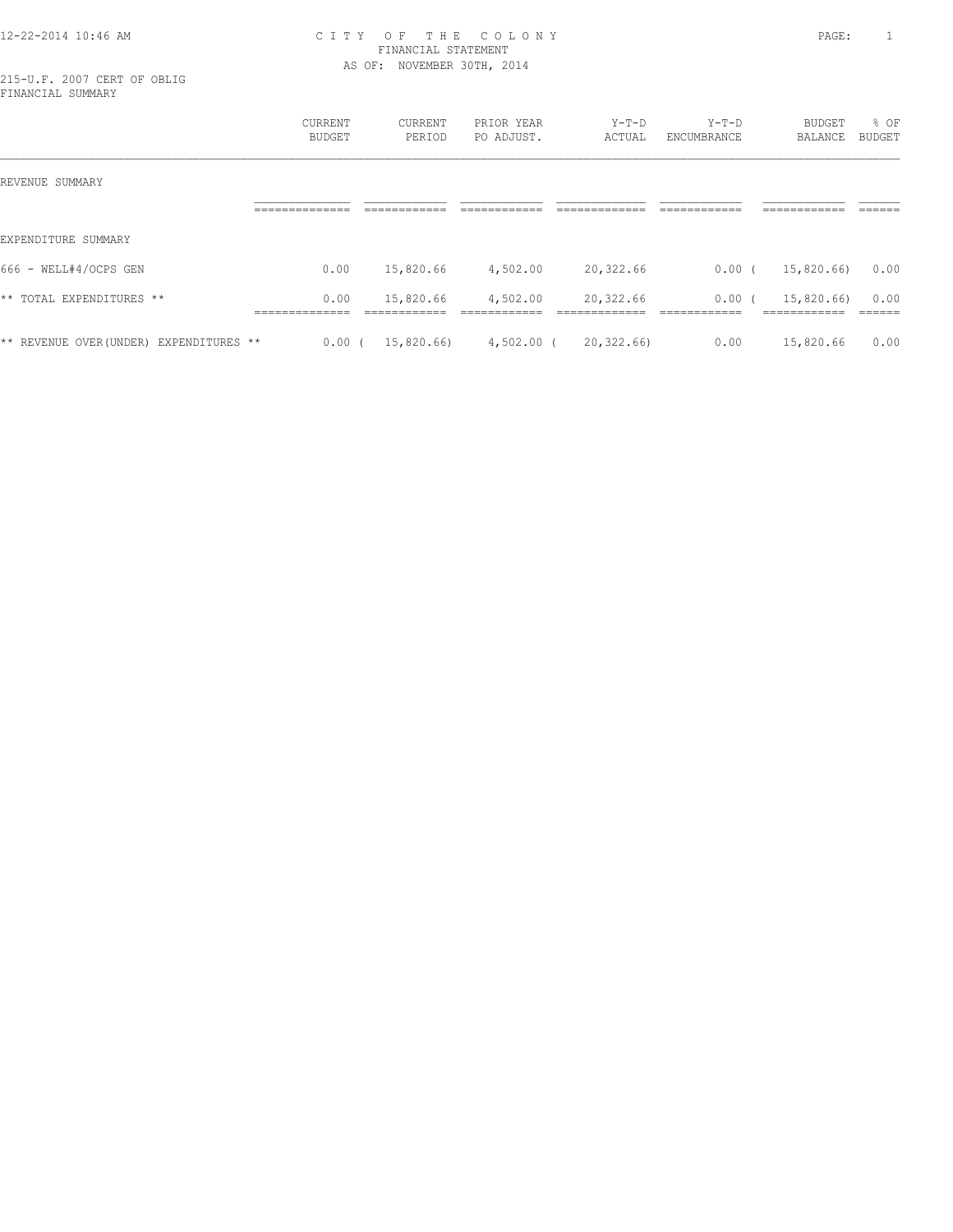| 12-22-2014 10:46 AM                     |                   |                            | CITY OF THE COLONY       |                 |                      | PAGE:             | 2              |
|-----------------------------------------|-------------------|----------------------------|--------------------------|-----------------|----------------------|-------------------|----------------|
|                                         |                   | FINANCIAL STATEMENT        |                          |                 |                      |                   |                |
|                                         |                   | AS OF: NOVEMBER 30TH, 2014 |                          |                 |                      |                   |                |
| 215-U.F. 2007 CERT OF OBLIG<br>REVENUES |                   |                            |                          |                 |                      |                   |                |
|                                         | CURRENT<br>BUDGET | <b>CURRENT</b><br>PERIOD   | PRIOR YEAR<br>PO ADJUST. | Y-T-D<br>ACTUAL | Y-T-D<br>ENCUMBRANCE | BUDGET<br>BALANCE | % OF<br>BUDGET |

\_\_\_\_\_\_\_\_\_\_\_\_\_\_\_\_\_\_\_\_\_\_\_\_\_\_\_\_\_\_\_\_\_\_\_\_\_\_\_\_\_\_\_\_\_\_\_\_\_\_\_\_\_\_\_\_\_\_\_\_\_\_\_\_\_\_\_\_\_\_\_\_\_\_\_\_\_\_\_\_\_\_\_\_\_\_\_\_\_\_\_\_\_\_\_\_\_\_\_\_\_\_\_\_\_\_\_\_\_\_\_\_\_\_\_\_\_\_\_\_\_\_\_\_\_\_\_\_\_\_\_

 $8-{\rm OFF}$  revenue  $\_$ 

============== ============ ============ ============= ============ ============ ======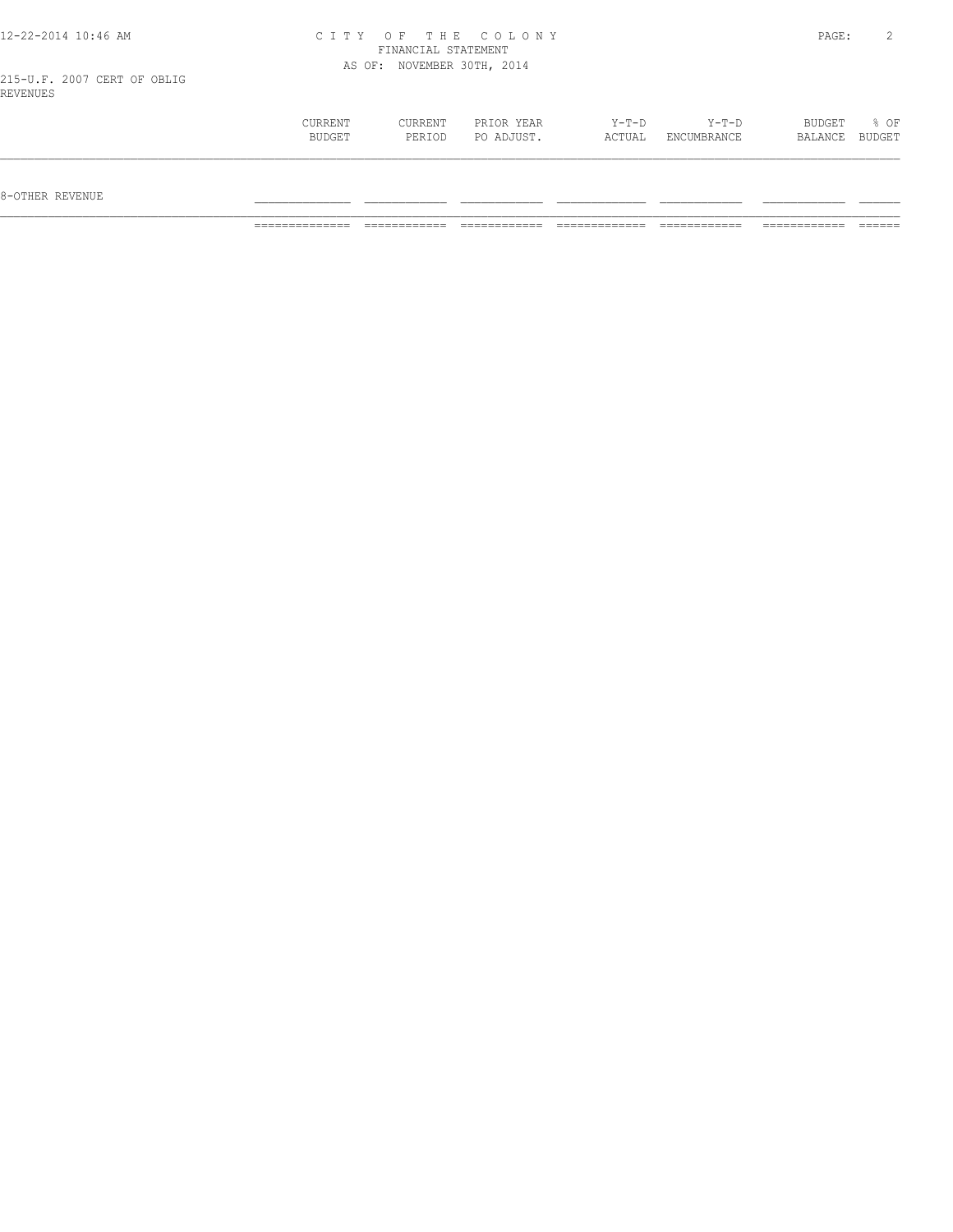| CITY OF THE COLONY<br>FINANCIAL STATEMENT |         |            |                            |             |               |        |
|-------------------------------------------|---------|------------|----------------------------|-------------|---------------|--------|
|                                           |         |            |                            |             |               |        |
|                                           |         |            |                            |             |               |        |
| CURRENT                                   | CURRENT | PRIOR YEAR | $Y-T-D$                    | $Y-T-D$     | <b>BUDGET</b> | 8 OF   |
| BUDGET                                    | PERIOD  | PO ADJUST. | ACTUAL                     | ENCUMBRANCE | BALANCE       | BUDGET |
|                                           |         |            | AS OF: NOVEMBER 30TH, 2014 |             |               | PAGE:  |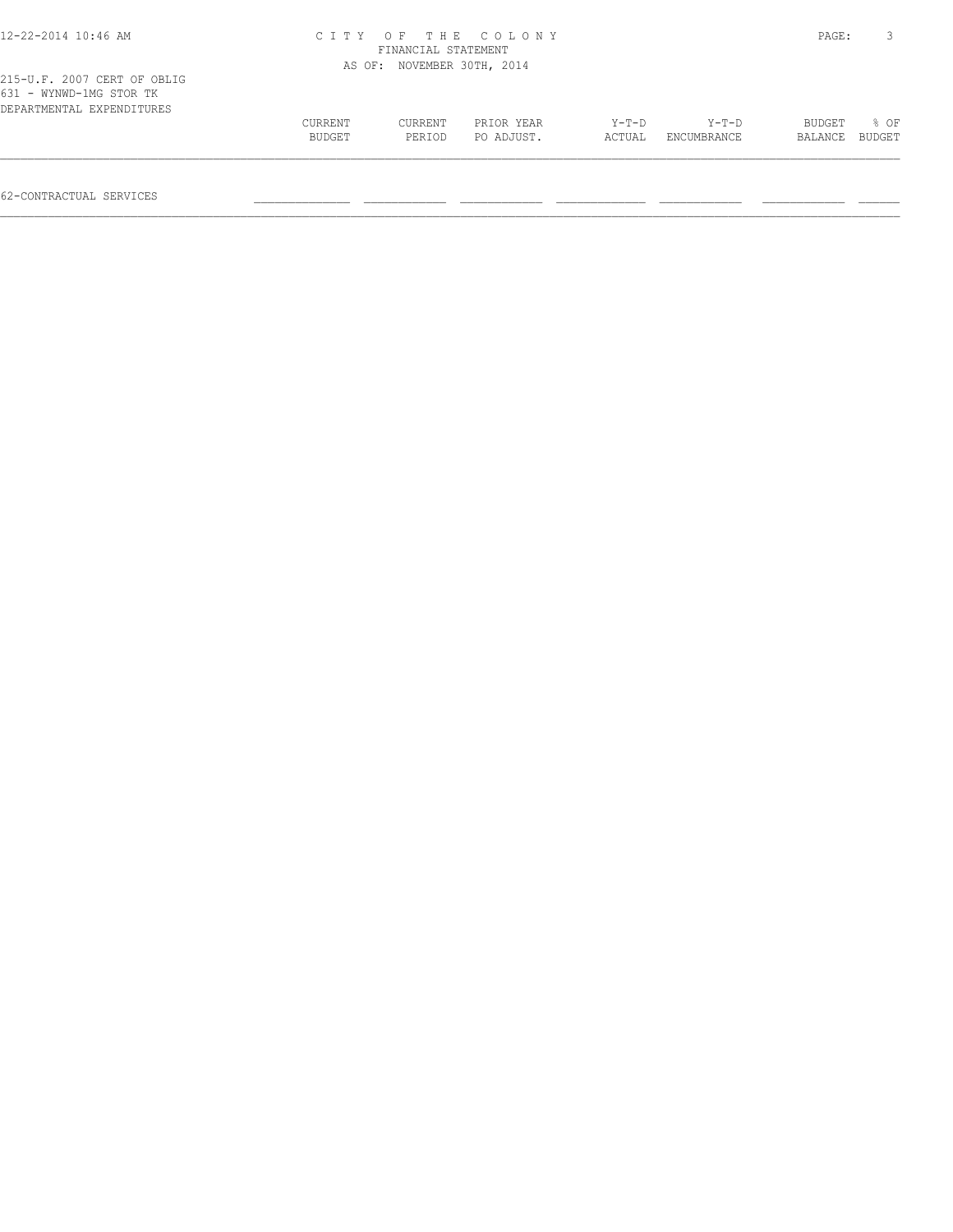| 12-22-2014 10:46 AM                                                               | C T T Y           | FINANCIAL STATEMENT        | OF THE COLONY            |                 |                      | PAGE:             | 4              |
|-----------------------------------------------------------------------------------|-------------------|----------------------------|--------------------------|-----------------|----------------------|-------------------|----------------|
| 215-U.F. 2007 CERT OF OBLIG<br>661 - FM544 48"CASING<br>DEPARTMENTAL EXPENDITURES |                   | AS OF: NOVEMBER 30TH, 2014 |                          |                 |                      |                   |                |
|                                                                                   | CURRENT<br>BUDGET | CURRENT<br>PERIOD          | PRIOR YEAR<br>PO ADJUST. | Y-T-D<br>ACTUAL | Y-T-D<br>ENCUMBRANCE | BUDGET<br>BALANCE | % OF<br>BUDGET |
| 62-CONTRACTUAL SERVICES                                                           |                   |                            |                          |                 |                      |                   |                |
| 63-SUPPLIES                                                                       |                   |                            |                          |                 |                      |                   |                |
|                                                                                   |                   |                            |                          |                 |                      |                   |                |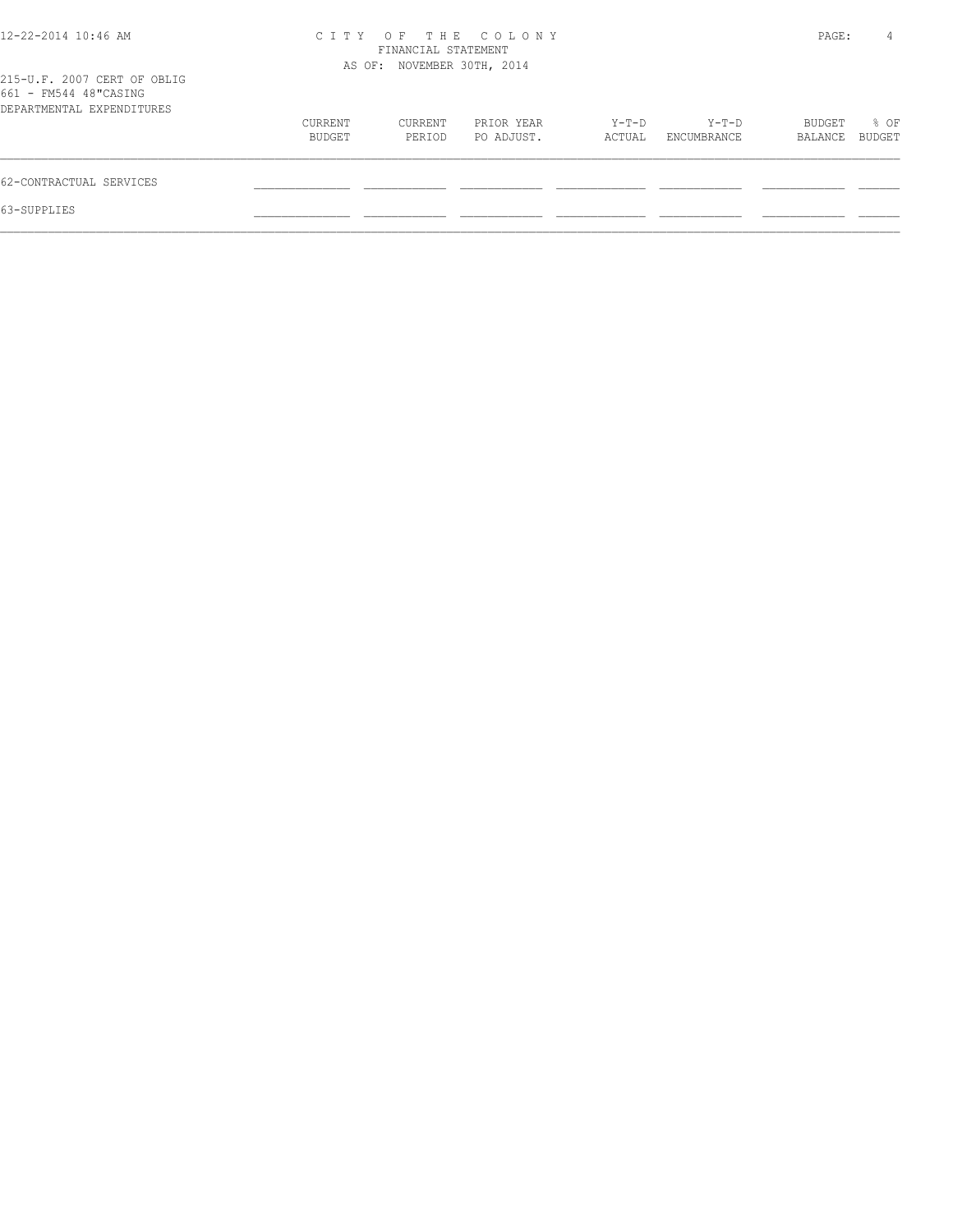| 12-22-2014 10:46 AM                                                                  |                   | FINANCIAL STATEMENT<br>AS OF: NOVEMBER 30TH, 2014 | CITY OF THE COLONY       |                 |                      | PAGE:             | 5              |
|--------------------------------------------------------------------------------------|-------------------|---------------------------------------------------|--------------------------|-----------------|----------------------|-------------------|----------------|
| 215-U.F. 2007 CERT OF OBLIG<br>662 - AUSTIN RA LIFT STA<br>DEPARTMENTAL EXPENDITURES |                   |                                                   |                          |                 |                      |                   |                |
|                                                                                      | CURRENT<br>BUDGET | CURRENT<br>PERIOD                                 | PRIOR YEAR<br>PO ADJUST. | Y-T-D<br>ACTUAL | Y-T-D<br>ENCUMBRANCE | BUDGET<br>BALANCE | % OF<br>BUDGET |
| 62-CONTRACTUAL SERVICES                                                              |                   |                                                   |                          |                 |                      |                   |                |
| 66-CAPITAL OUTLAY                                                                    |                   |                                                   |                          |                 |                      |                   |                |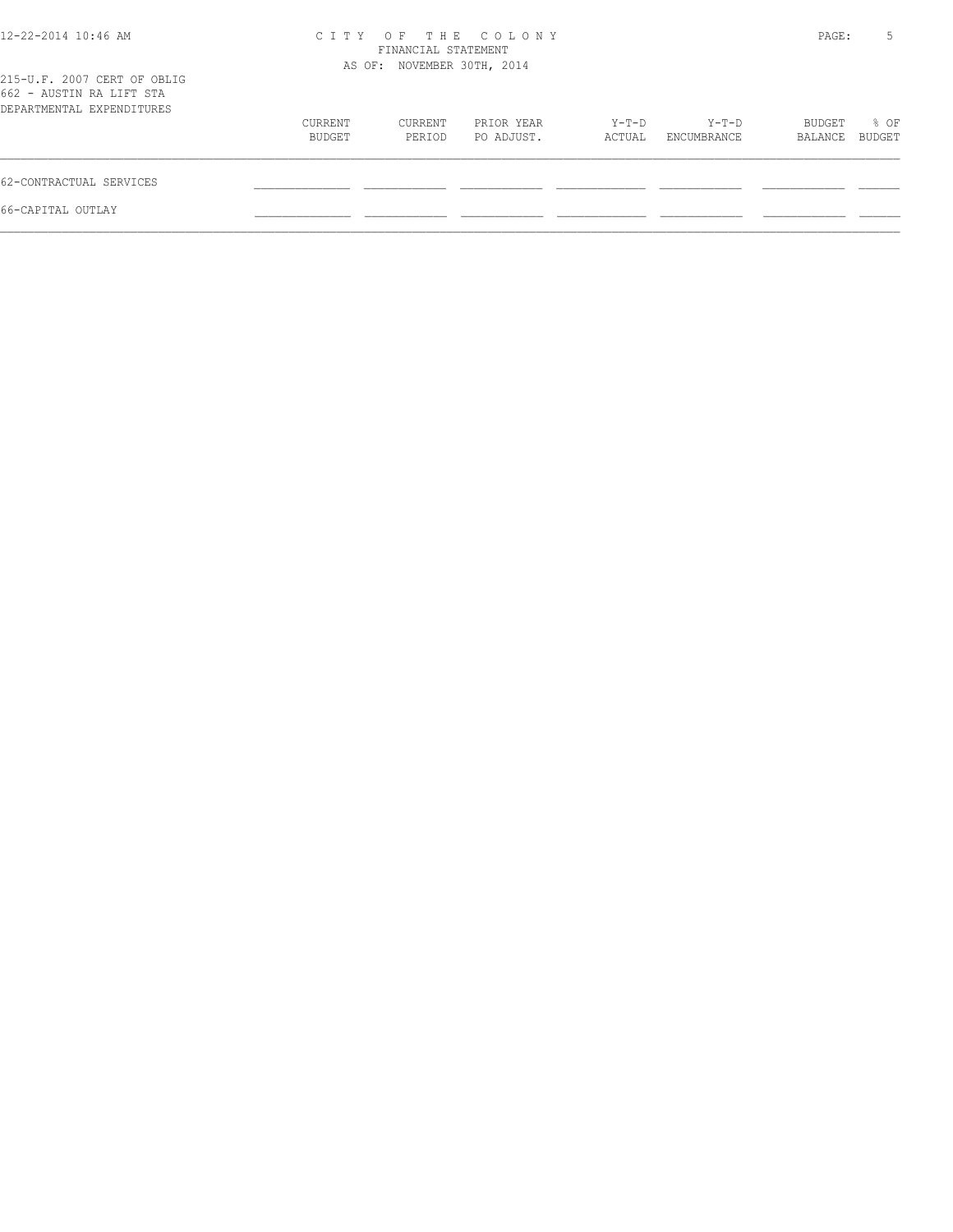| 12-22-2014 10:46 AM |
|---------------------|
|---------------------|

# 12-22-2014 10:46 AM C I T Y O F T H E C O L O N Y PAGE: 6 FINANCIAL STATEMENT AS OF: NOVEMBER 30TH, 2014

| 663 - WWTP EXPANSION      |               |         |            |       |                    |                |  |
|---------------------------|---------------|---------|------------|-------|--------------------|----------------|--|
| DEPARTMENTAL EXPENDITURES |               |         |            |       |                    |                |  |
|                           | CURRENT       | CURRENT | PRIOR YEAR | Y-T-D | $Y-T-D$            | BUDGET % OF    |  |
|                           | <b>BUDGET</b> | PERTOD  | PO ADJUST. |       | ACTUAL ENCUMBRANCE | BALANCE BUDGET |  |
|                           |               |         |            |       |                    |                |  |
|                           |               |         |            |       |                    |                |  |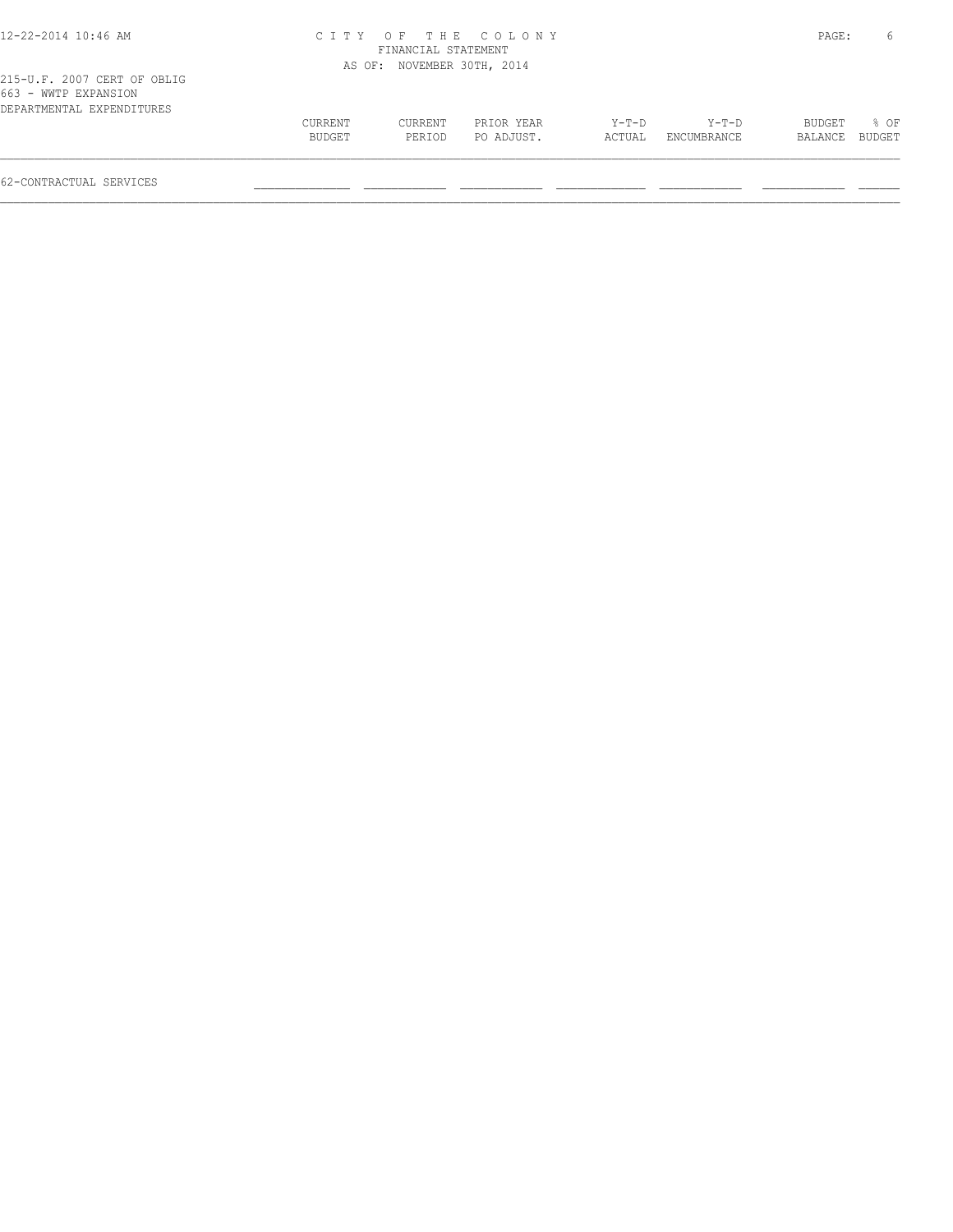|         |         |            |                                                                         |             |         | 7      |
|---------|---------|------------|-------------------------------------------------------------------------|-------------|---------|--------|
|         |         |            |                                                                         |             |         |        |
|         |         |            |                                                                         |             |         |        |
| CURRENT | CURRENT | PRIOR YEAR | Y-T-D                                                                   | Y-T-D       | BUDGET  | $8$ OF |
| BUDGET  | PERIOD  | PO ADJUST. | ACTUAL                                                                  | ENCUMBRANCE | BALANCE | BUDGET |
|         |         |            | CITY OF THE COLONY<br>FINANCIAL STATEMENT<br>AS OF: NOVEMBER 30TH, 2014 |             |         | PAGE:  |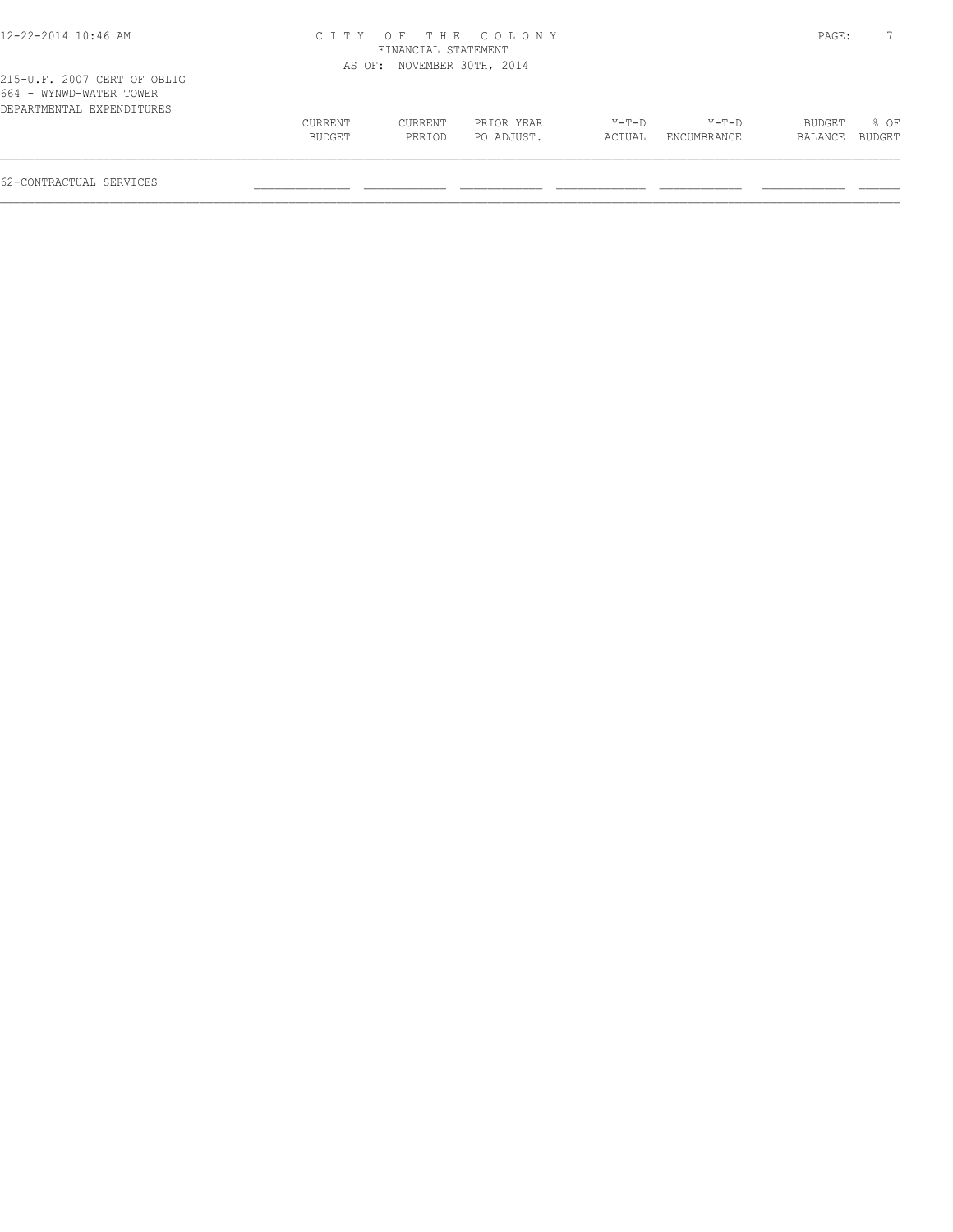# 12-22-2014 10:46 AM C I T Y O F T H E C O L O N Y PAGE: 8 FINANCIAL STATEMENT AS OF: NOVEMBER 30TH, 2014

|                                                         | BUDGET         | % OF |
|---------------------------------------------------------|----------------|------|
| BUDGET<br>PO ADJUST.<br>ENCUMBRANCE<br>PERIOD<br>ACTUAL | BALANCE BUDGET |      |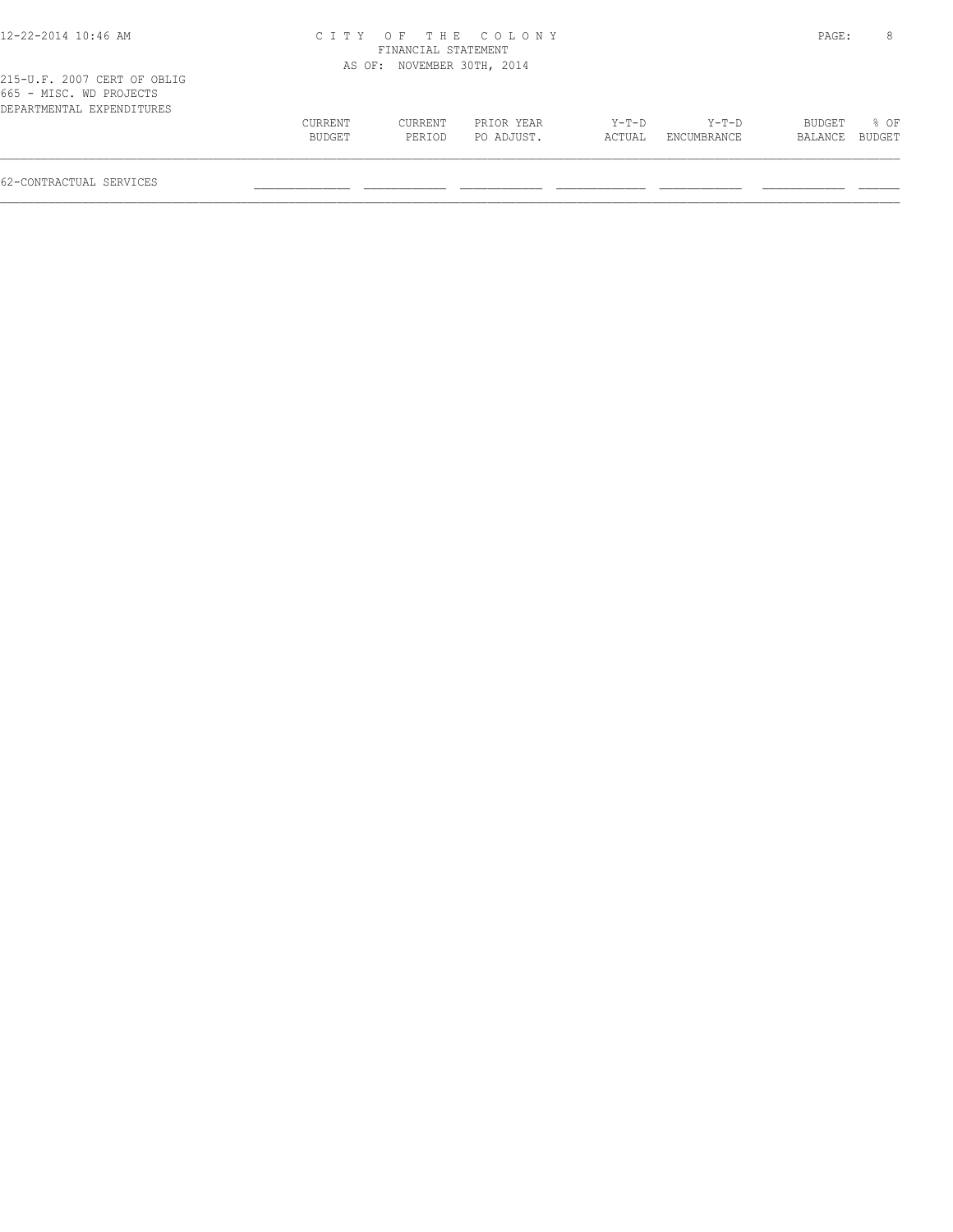# 12-22-2014 10:46 AM C I T Y O F T H E C O L O N Y PAGE: 9 FINANCIAL STATEMENT AS OF: NOVEMBER 30TH, 2014

| CURRENT | CURRENT   | PRIOR YEAR | $Y-T-D$   | $Y-T-D$     | <b>BUDGET</b> | % OF          |
|---------|-----------|------------|-----------|-------------|---------------|---------------|
| BUDGET  | PERIOD    | PO ADJUST. | ACTUAL    | ENCUMBRANCE | BALANCE       | <b>BUDGET</b> |
|         |           |            |           |             |               |               |
| 0.00    | 0.00      | 4,502.00   | 4,502.00  | 0.00        | 0.00          | 0.00          |
| 0.00    | 0.00      | 4,502.00   | 4,502.00  | 0.00        | 0.00          | 0.00          |
|         |           |            |           |             |               |               |
| 0.00    | 15,820.66 | 0.00       | 15,820.66 | $0.00$ (    | 15,820.66)    | 0.00          |
| 0.00    | 15,820.66 | 0.00       | 15,820.66 | $0.00$ (    | 15,820.66)    | 0.00          |
| 0.00    | 15,820.66 | 4,502.00   | 20,322.66 | 0.00(       | 15,820.66)    | 0.00          |
|         |           |            |           |             |               |               |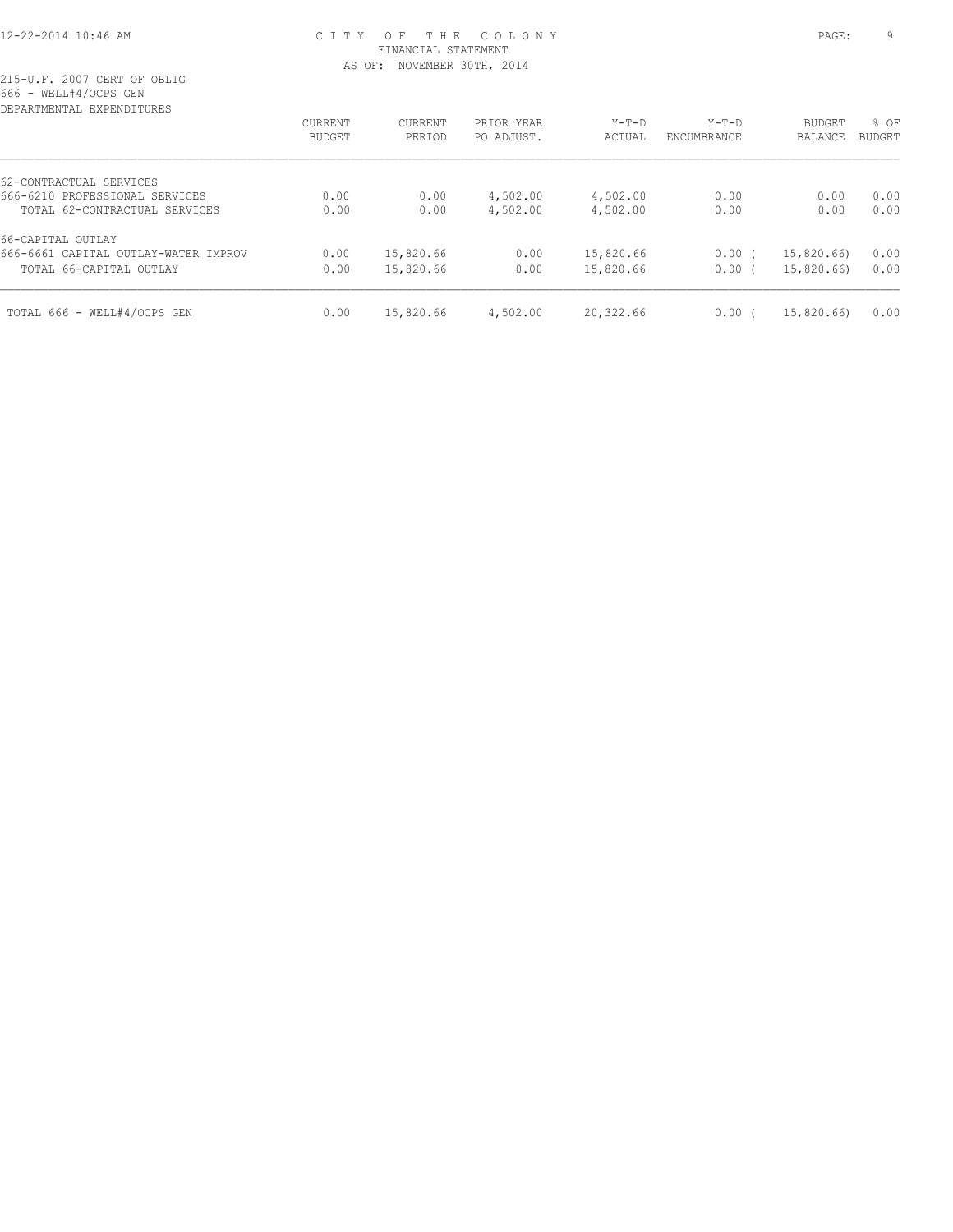| 12-22-2014 10:46 AM                                                       |                   | FINANCIAL STATEMENT | CITY OF THE COLONY       |                   |                        | PAGE:             | 10             |
|---------------------------------------------------------------------------|-------------------|---------------------|--------------------------|-------------------|------------------------|-------------------|----------------|
|                                                                           | AS OF:            | NOVEMBER 30TH, 2014 |                          |                   |                        |                   |                |
| 215-U.F. 2007 CERT OF OBLIG<br>667 - WELL #4<br>DEPARTMENTAL EXPENDITURES |                   |                     |                          |                   |                        |                   |                |
|                                                                           | CURRENT<br>BUDGET | CURRENT<br>PERIOD   | PRIOR YEAR<br>PO ADJUST. | $Y-T-D$<br>ACTUAL | $Y-T-D$<br>ENCUMBRANCE | BUDGET<br>BALANCE | 8 OF<br>BUDGET |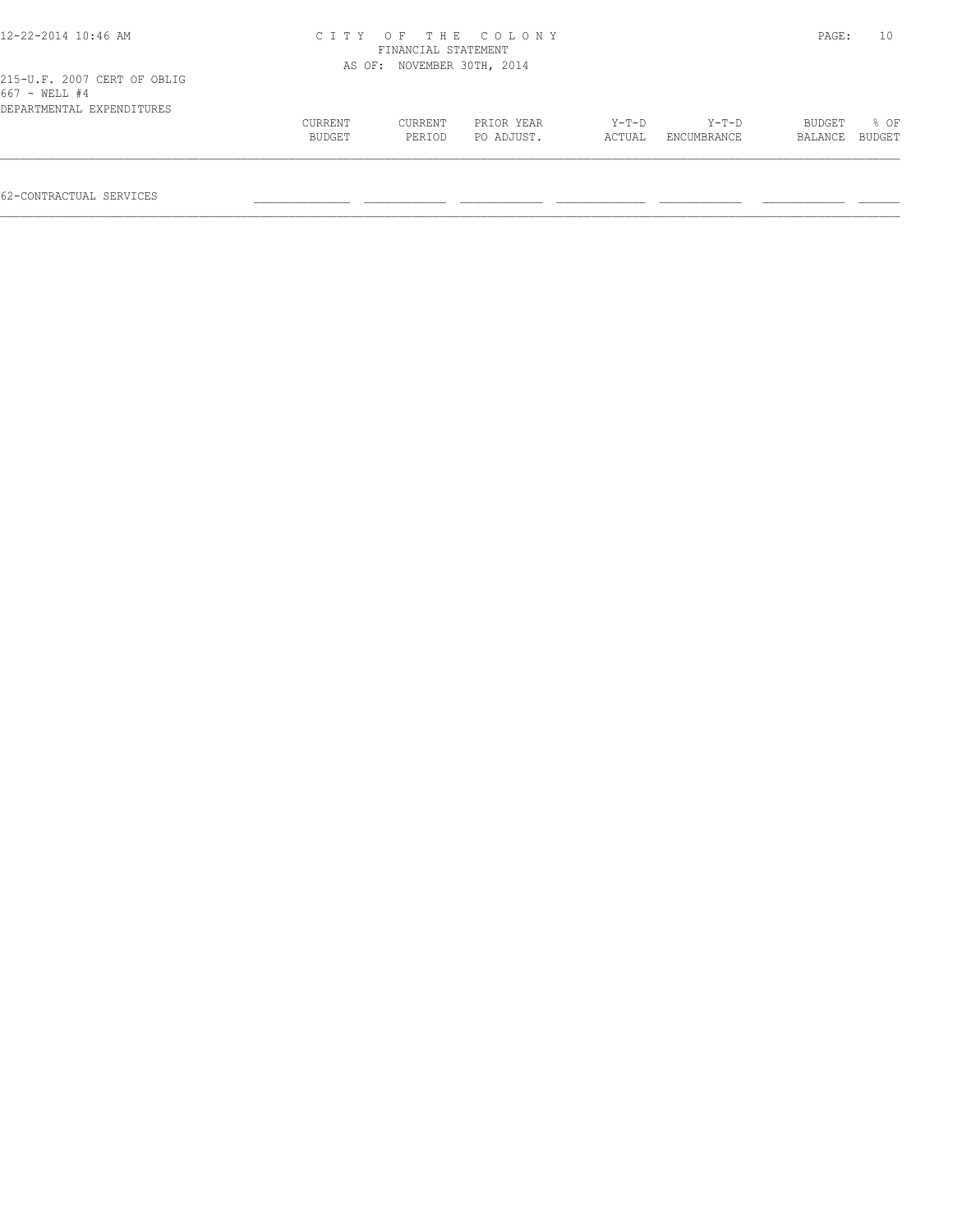| 12-22-2014 10:46 AM                                                                |                   | FINANCIAL STATEMENT        | CITY OF THE COLONY       |                   |                      | PAGE:             | 11             |
|------------------------------------------------------------------------------------|-------------------|----------------------------|--------------------------|-------------------|----------------------|-------------------|----------------|
| 215-U.F. 2007 CERT OF OBLIG<br>668 - FACILITES MAINT.<br>DEPARTMENTAL EXPENDITURES |                   | AS OF: NOVEMBER 30TH, 2014 |                          |                   |                      |                   |                |
|                                                                                    | CURRENT<br>BUDGET | CURRENT<br>PERIOD          | PRIOR YEAR<br>PO ADJUST. | $Y-T-D$<br>ACTUAL | Y-T-D<br>ENCUMBRANCE | BUDGET<br>BALANCE | % OF<br>BUDGET |
| 63-SUPPLIES                                                                        |                   |                            |                          |                   |                      |                   |                |
| 64-MAINTENANCE                                                                     |                   |                            |                          |                   |                      |                   |                |
|                                                                                    |                   |                            |                          |                   |                      |                   |                |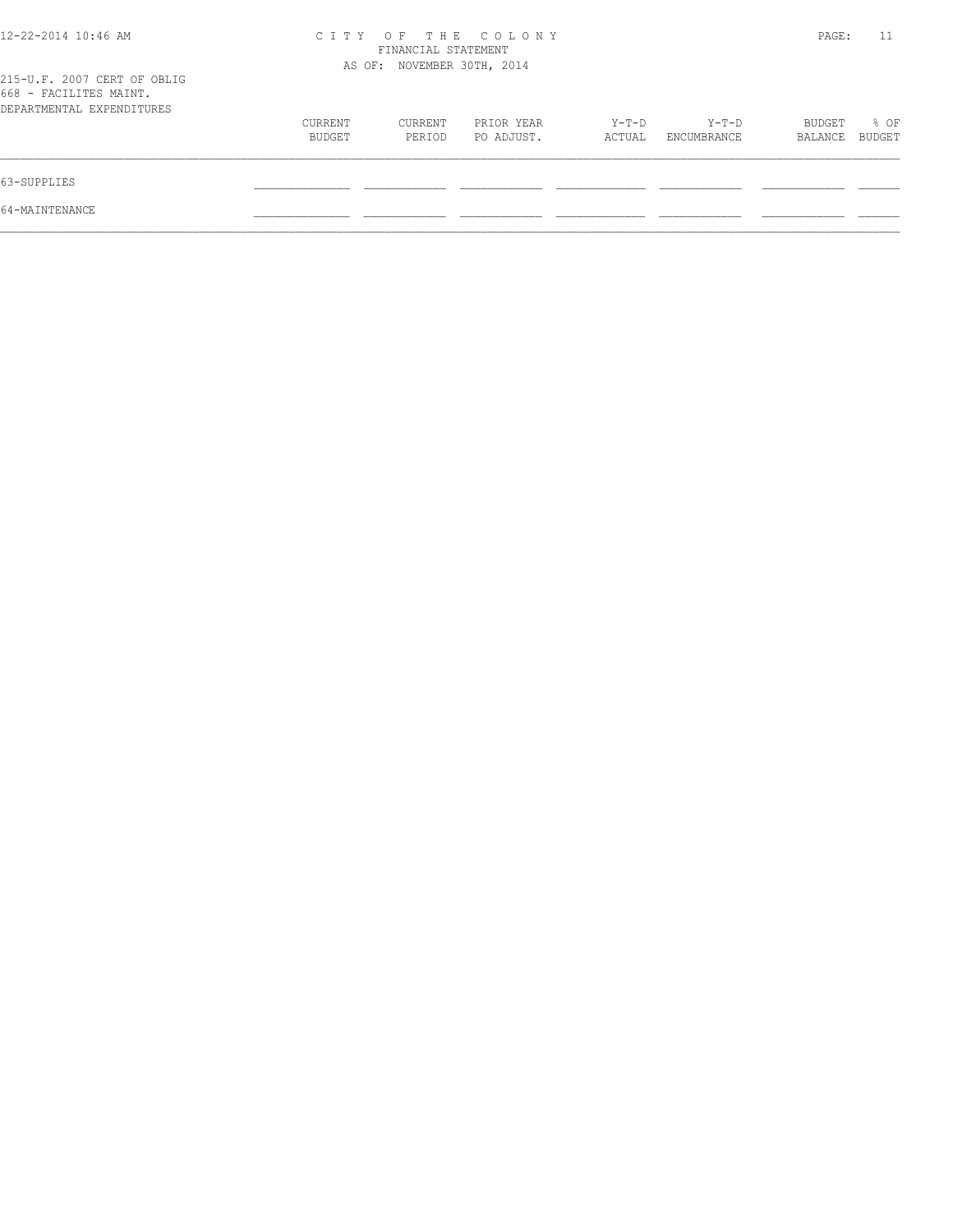# 12-22-2014 10:46 AM C I T Y O F T H E C O L O N Y PAGE: 12 FINANCIAL STATEMENT

| 215-U.F. 2007 CERT OF OBLIG                          |                   | AS OF: NOVEMBER 30TH, 2014 |                          |                   |                        |                   |                |
|------------------------------------------------------|-------------------|----------------------------|--------------------------|-------------------|------------------------|-------------------|----------------|
| 670 - N.COLONY FIRE STA<br>DEPARTMENTAL EXPENDITURES |                   |                            |                          |                   |                        |                   |                |
|                                                      | CURRENT<br>BUDGET | CURRENT<br>PERTOD          | PRIOR YEAR<br>PO ADJUST. | $Y-T-D$<br>ACTUAL | $Y-T-D$<br>ENCUMBRANCE | BUDGET<br>BALANCE | 8 OF<br>BUDGET |
| 62-CONTRACTUAL SERVICES                              |                   |                            |                          |                   |                        |                   |                |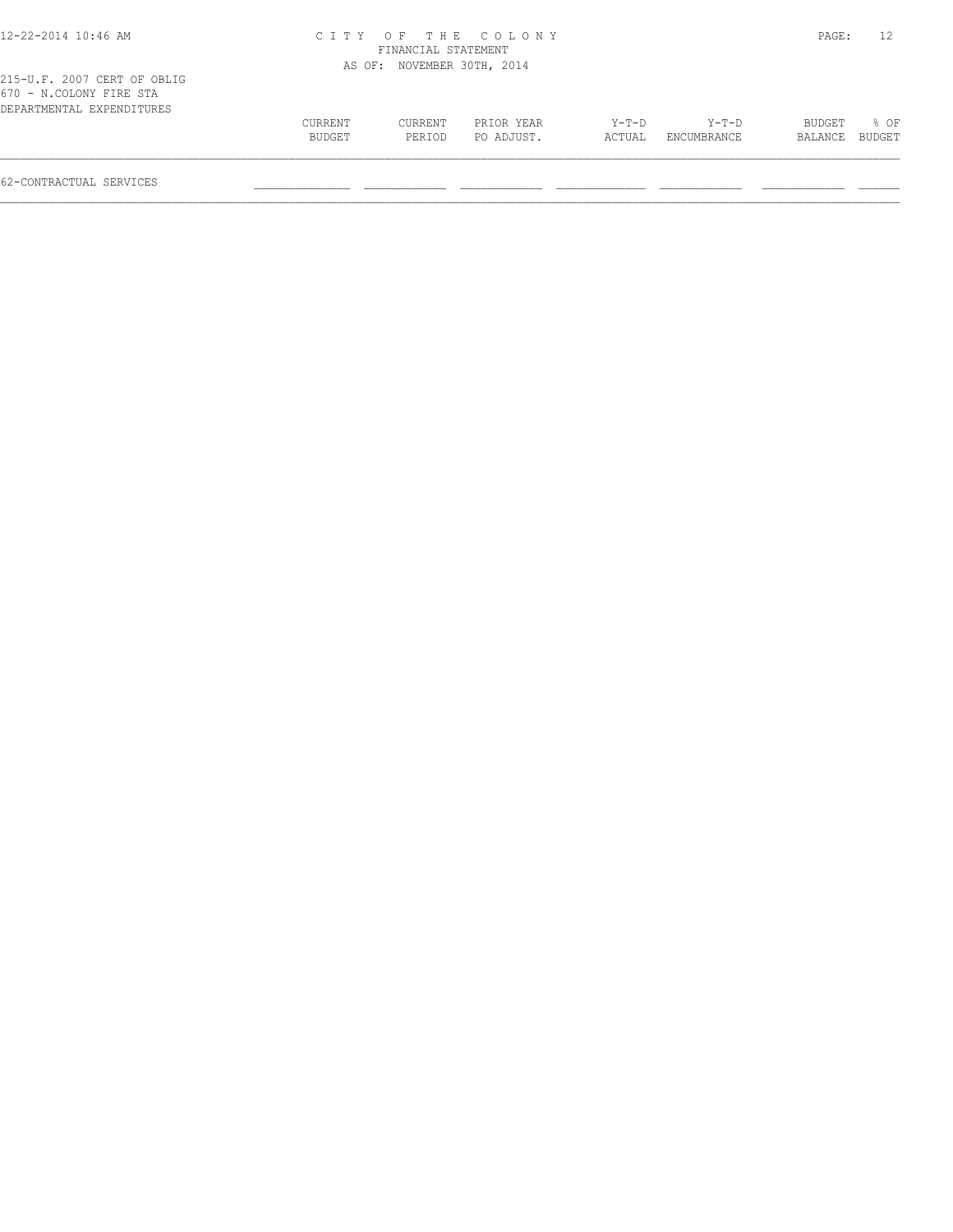#### 12-22-2014 10:46 AM C I T Y O F T H E C O L O N Y PAGE: 13 FINANCIAL STATEMENT AS OF: NOVEMBER 30TH, 2014

|       |                   | ROJJ - NUN-DAFARIMANIAN<br>DEPARTMENTAL EXPENDITURES |                                         | <b>CURRENT</b><br>BUDGET   | CURRENT<br>PERIOD | PRIOR YEAR<br>PO ADJUST. | $Y-T-D$<br>ACTUAL | $Y-T-D$<br>ENCUMBRANCE | <b>BUDGET</b><br>BALANCE | % OF<br>BUDGET            |
|-------|-------------------|------------------------------------------------------|-----------------------------------------|----------------------------|-------------------|--------------------------|-------------------|------------------------|--------------------------|---------------------------|
|       | 68-SUNDRY CHARGES |                                                      |                                         |                            |                   |                          |                   |                        |                          |                           |
| $***$ |                   | TOTAL EXPENDITURES                                   | $***$                                   | 0.00                       | 15,820.66         | 4,502.00                 | 20,322.66         | 0.00(                  | 15,820.66)               | 0.00                      |
|       |                   |                                                      | ** REVENUE OVER (UNDER) EXPENDITURES ** | $0.00$ (<br>______________ | 15,820.66)        | 4,502.00 (               | 20,322.66)        | 0.00                   | 15,820.66<br>__________  | 0.00<br>-------<br>______ |

\*\*\* END OF REPORT \*\*\*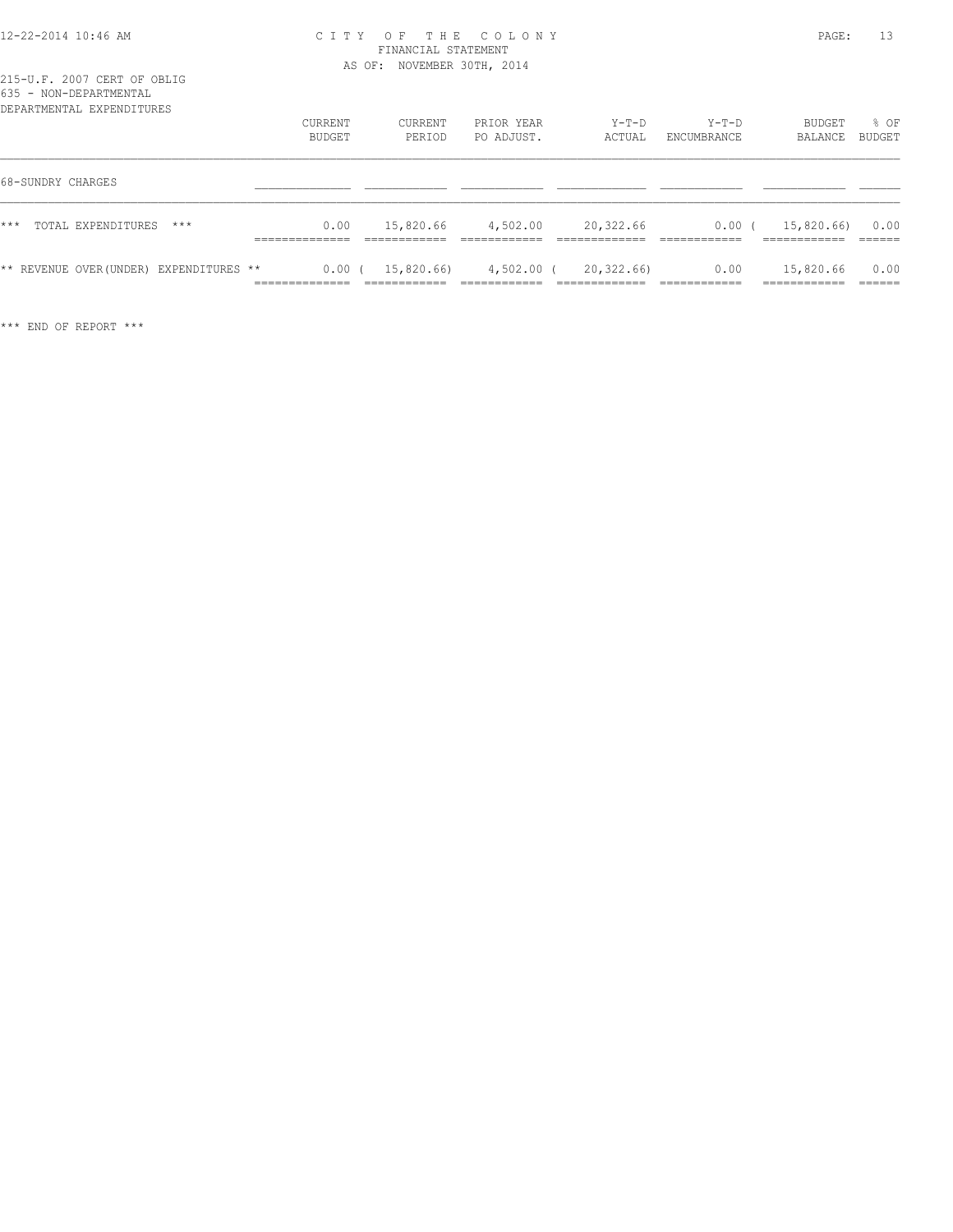#### 12-22-2014 10:46 AM C I T Y O F T H E C O L O N Y PAGE: 1 FINANCIAL STATEMENT AS OF: NOVEMBER 30TH, 2014

| LININGILI OOPIDILI  |                                  |                               |                              |                                |                               |                              |                    |
|---------------------|----------------------------------|-------------------------------|------------------------------|--------------------------------|-------------------------------|------------------------------|--------------------|
|                     | CURRENT<br>BUDGET                | CURRENT<br>PERIOD             | PRIOR YEAR<br>PO ADJUST.     | $Y-T-D$<br>ACTUAL              | $Y-T-D$<br>ENCUMBRANCE        | BUDGET<br>BALANCE BUDGET     | % OF               |
| REVENUE SUMMARY     |                                  |                               |                              |                                |                               |                              |                    |
|                     | ______________<br>______________ | _____________<br>____________ | ____________<br>____________ | _____________<br>_____________ | -------------<br>____________ | ____________<br>____________ | -------<br>_______ |
| EXPENDITURE SUMMARY | ______________                   |                               |                              |                                |                               | -------------                | ______             |
|                     | _______________                  | ____________<br>____________  | ____________<br>____________ | _____________<br>_____________ | ____________<br>____________  | ____________                 | _______            |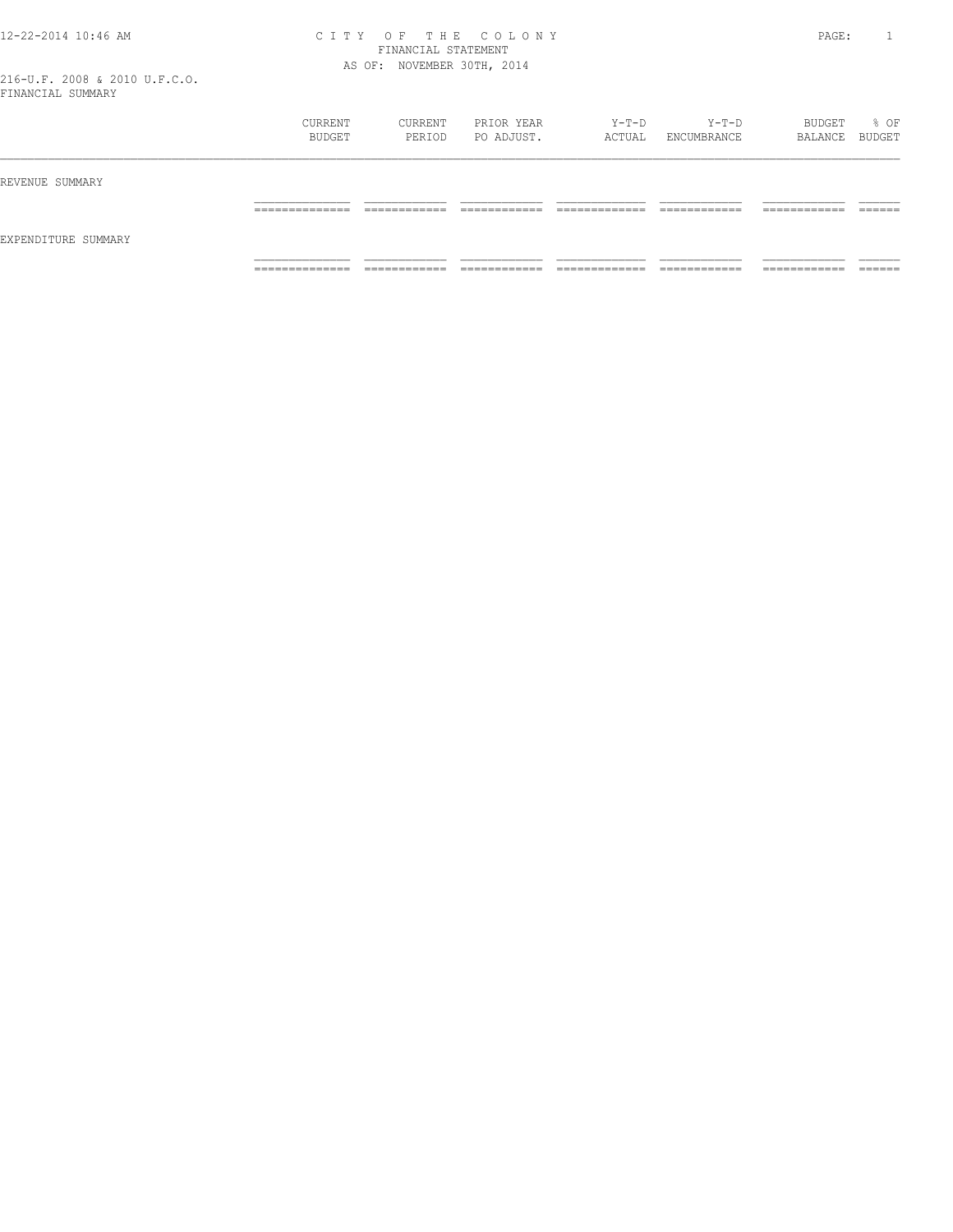|  | 12-22-2014 10:46 AM |  |  |
|--|---------------------|--|--|
|  |                     |  |  |

#### 12-22-2014 10:46 AM C I T Y O F T H E C O L O N Y PAGE: 2 FINANCIAL STATEMENT AS OF: NOVEMBER 30TH, 2014

216-U.F. 2008 & 2010 U.F.C.O. REVENUES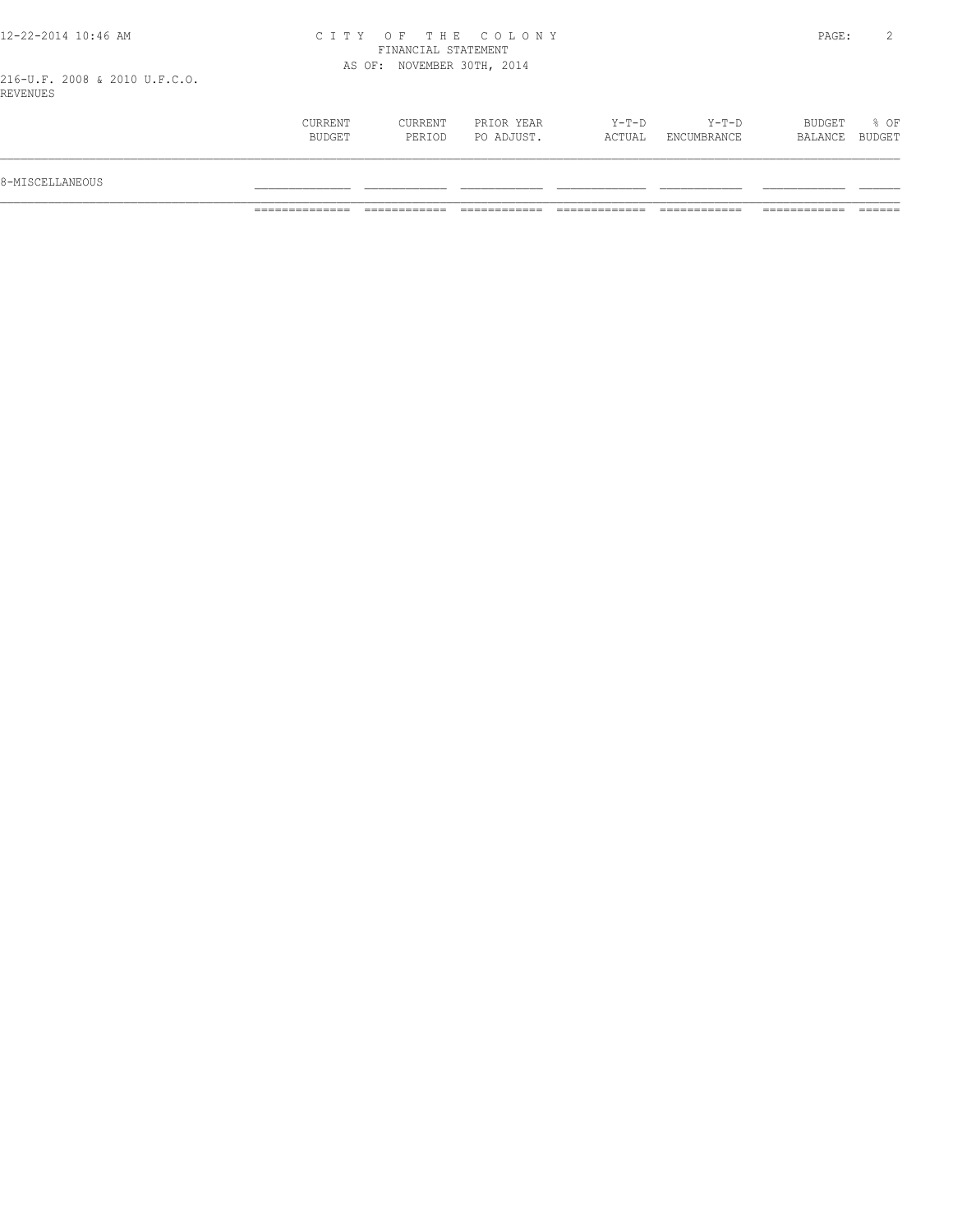| $12 - 22 - 2014$ 10:46 AM                           | CITY OF THE COLONY<br>FINANCIAL STATEMENT |                            |            |        |                    |         | PAGE:  |
|-----------------------------------------------------|-------------------------------------------|----------------------------|------------|--------|--------------------|---------|--------|
| 216-U.F. 2008 & 2010 U.F.C.O.                       |                                           | AS OF: NOVEMBER 30TH, 2014 |            |        |                    |         |        |
| 635 - NON-DEPARTMENTAL<br>DEPARTMENTAL EXPENDITURES |                                           |                            |            |        |                    |         |        |
|                                                     | CURRENT                                   | CURRENT                    | PRIOR YEAR | Y-T-D  | Y-T-D              | BUDGET  | 8 OF   |
|                                                     | <b>BUDGET</b>                             | PERTOD                     | PO ADJUST. | ACTUAL | <b>ENCUMBRANCE</b> | BALANCE | BUDGET |
|                                                     |                                           |                            |            |        |                    |         |        |
| 68-SUNDRY CHARGES                                   |                                           |                            |            |        |                    |         |        |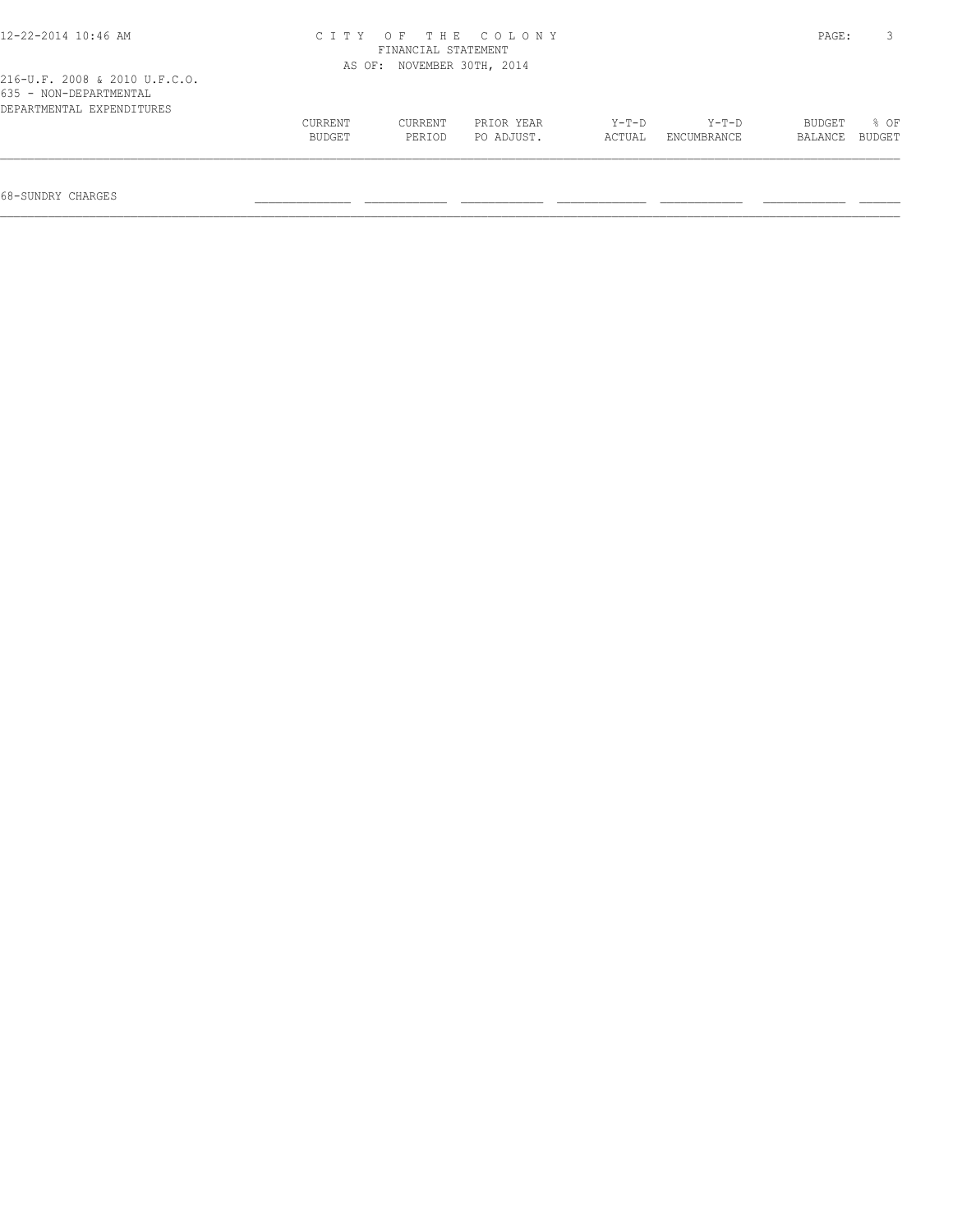| 12-22-2014 10:46 AM                                                               |                   | FINANCIAL STATEMENT        | CITY OF THE COLONY       |                 |                      | PAGE:             | 4              |
|-----------------------------------------------------------------------------------|-------------------|----------------------------|--------------------------|-----------------|----------------------|-------------------|----------------|
| 216-U.F. 2008 & 2010 U.F.C.O.<br>630 - WELL #4 @OCPS<br>DEPARTMENTAL EXPENDITURES |                   | AS OF: NOVEMBER 30TH, 2014 |                          |                 |                      |                   |                |
|                                                                                   | CURRENT<br>BUDGET | CURRENT<br>PERIOD          | PRIOR YEAR<br>PO ADJUST. | Y-T-D<br>ACTUAL | Y-T-D<br>ENCUMBRANCE | BUDGET<br>BALANCE | % OF<br>BUDGET |
| 62-CONTRACTUAL SERVICES                                                           |                   |                            |                          |                 |                      |                   |                |
| 66-CAPITAL OUTLAY                                                                 |                   |                            |                          |                 |                      |                   |                |
|                                                                                   |                   |                            |                          |                 |                      |                   |                |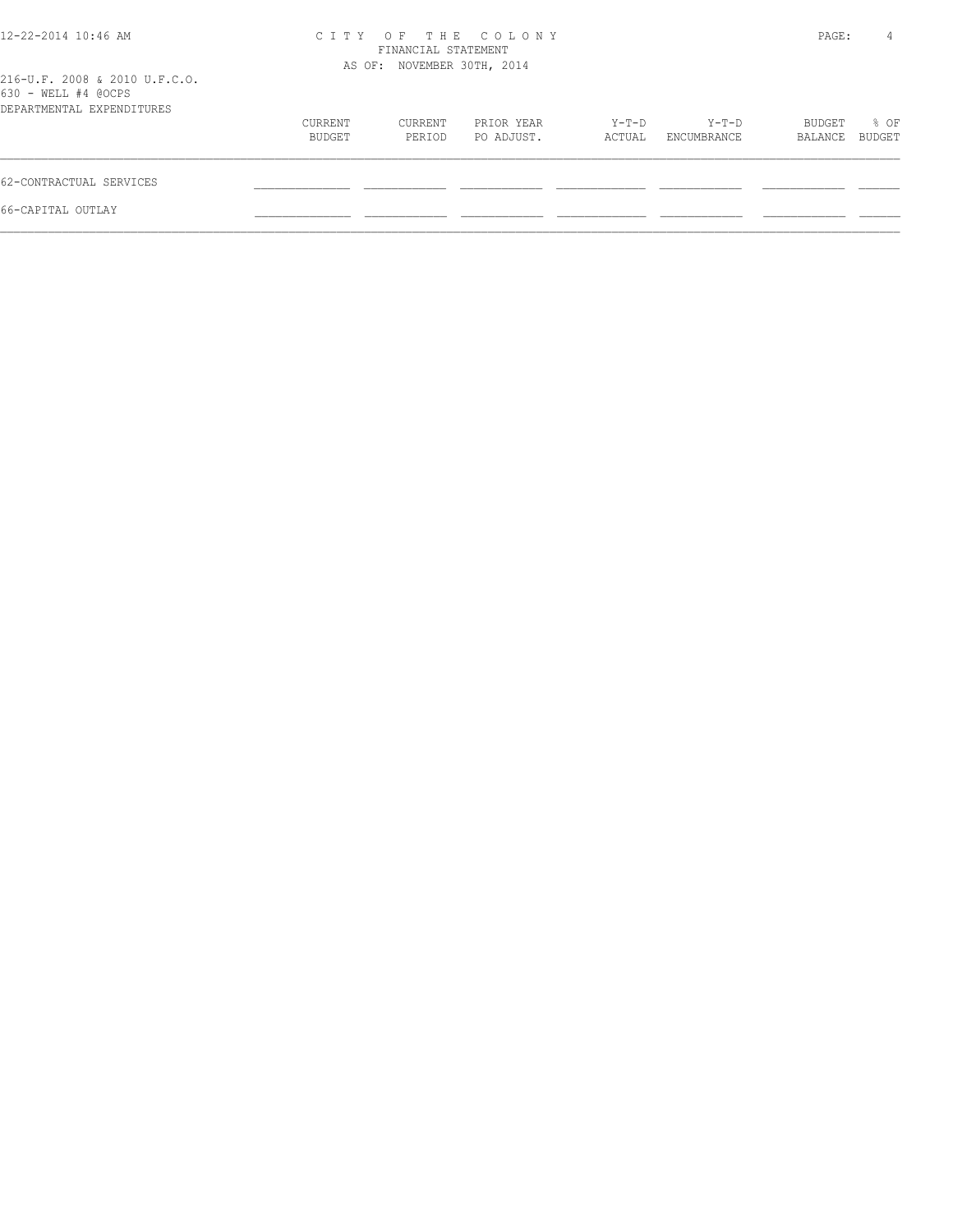| 12-22-2014 10:46 AM                                                                    | CITY OF THE COLONY<br>FINANCIAL STATEMENT |                            |            |        |             |         |        |  |  |
|----------------------------------------------------------------------------------------|-------------------------------------------|----------------------------|------------|--------|-------------|---------|--------|--|--|
|                                                                                        |                                           | AS OF: NOVEMBER 30TH, 2014 |            |        |             |         |        |  |  |
| 216-U.F. 2008 & 2010 U.F.C.O.<br>638 - MASTER LIFT STATIO<br>DEPARTMENTAL EXPENDITURES |                                           |                            |            |        |             |         |        |  |  |
|                                                                                        | CURRENT                                   | CURRENT                    | PRIOR YEAR | Y-T-D  | Y-T-D       | BUDGET  | 8 OF   |  |  |
|                                                                                        | BUDGET                                    | PERIOD                     | PO ADJUST. | ACTUAL | ENCUMBRANCE | BALANCE | BUDGET |  |  |
|                                                                                        |                                           |                            |            |        |             |         |        |  |  |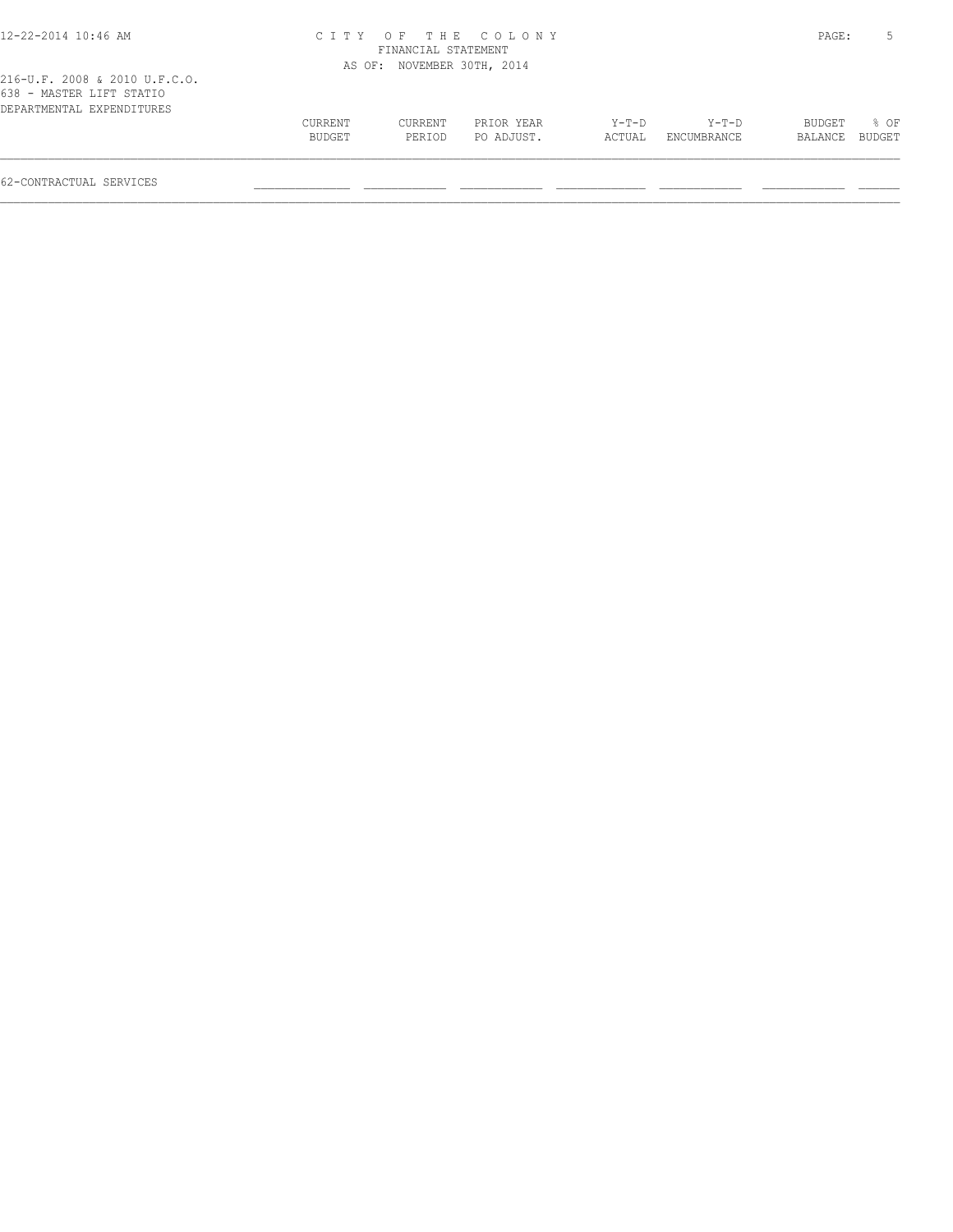| 12-22-2014 10:46 AM                                                                    | CITY OF THE COLONY<br>AS OF: NOVEMBER 30TH, 2014 |                   | PAGE:                    | 6               |                      |                   |                |
|----------------------------------------------------------------------------------------|--------------------------------------------------|-------------------|--------------------------|-----------------|----------------------|-------------------|----------------|
| 216-U.F. 2008 & 2010 U.F.C.O.<br>661 - WATER DISTRIBUTION<br>DEPARTMENTAL EXPENDITURES |                                                  |                   |                          |                 |                      |                   |                |
|                                                                                        | CURRENT<br>BUDGET                                | CURRENT<br>PERIOD | PRIOR YEAR<br>PO ADJUST. | Y-T-D<br>ACTUAL | Y-T-D<br>ENCUMBRANCE | BUDGET<br>BALANCE | % OF<br>BUDGET |
| 62-CONTRACTUAL SERVICES                                                                |                                                  |                   |                          |                 |                      |                   |                |
| 66-CAPITAL OUTLAY                                                                      |                                                  |                   |                          |                 |                      |                   |                |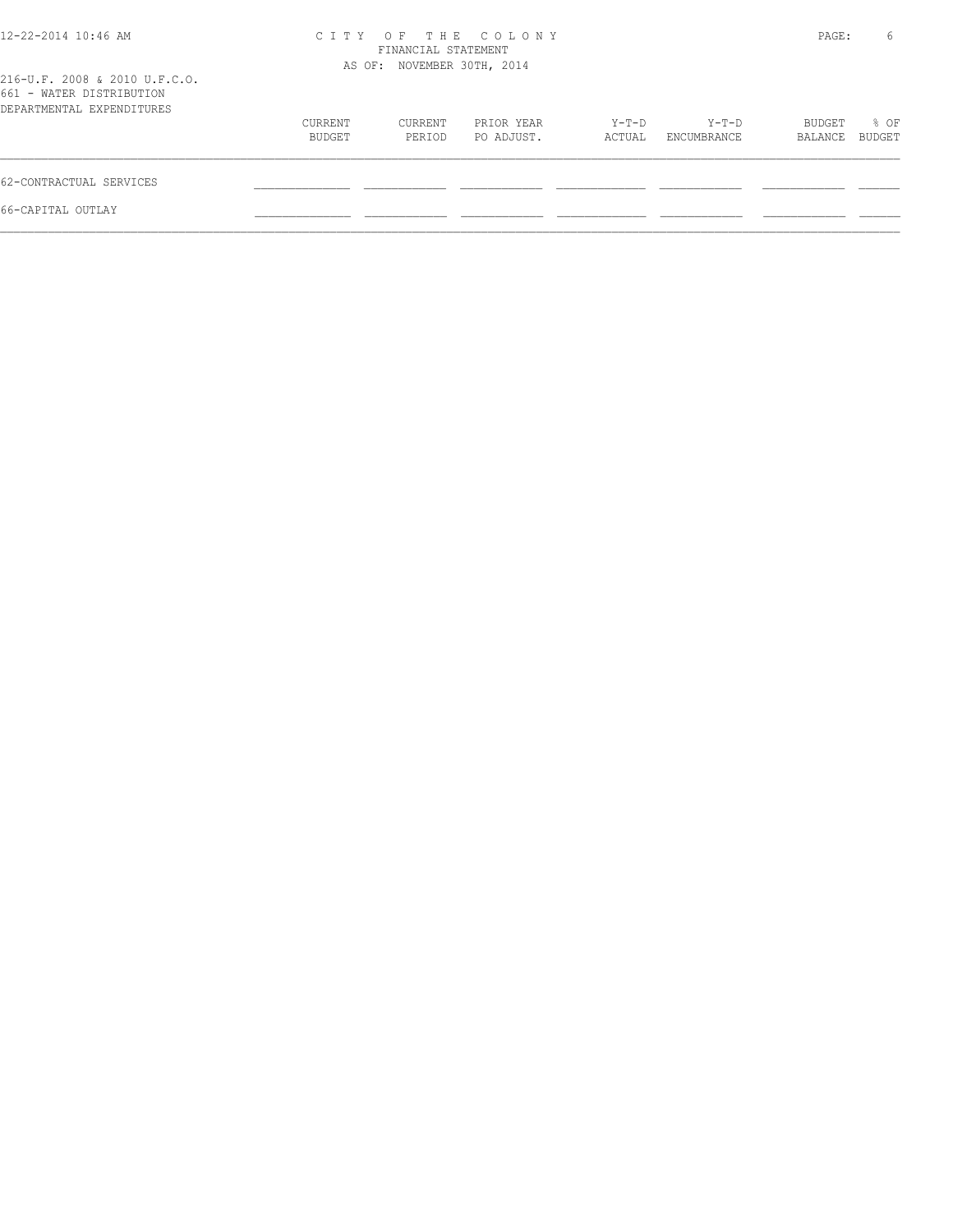| 12-22-2014 10:46 AM                               | C T T Y                    | PAGE:             | 7                        |         |                      |         |                |
|---------------------------------------------------|----------------------------|-------------------|--------------------------|---------|----------------------|---------|----------------|
|                                                   | AS OF: NOVEMBER 30TH, 2014 |                   |                          |         |                      |         |                |
| 216-U.F. 2008 & 2010 U.F.C.O.<br>662 - WASTEWATER |                            |                   |                          |         |                      |         |                |
| DEPARTMENTAL EXPENDITURES                         |                            |                   | PRIOR YEAR<br>PO ADJUST. | $Y-T-D$ | Y-T-D<br>ENCUMBRANCE | BUDGET  |                |
|                                                   | CURRENT<br>BUDGET          | CURRENT<br>PERIOD |                          | ACTUAL  |                      | BALANCE | % OF<br>BUDGET |
|                                                   |                            |                   |                          |         |                      |         |                |
| 62-CONTRACTUAL SERVICES                           |                            |                   |                          |         |                      |         |                |
| 63-SUPPLIES                                       |                            |                   |                          |         |                      |         |                |
| 66-CAPITAL OUTLAY                                 |                            |                   |                          |         |                      |         |                |
|                                                   |                            |                   |                          |         |                      |         |                |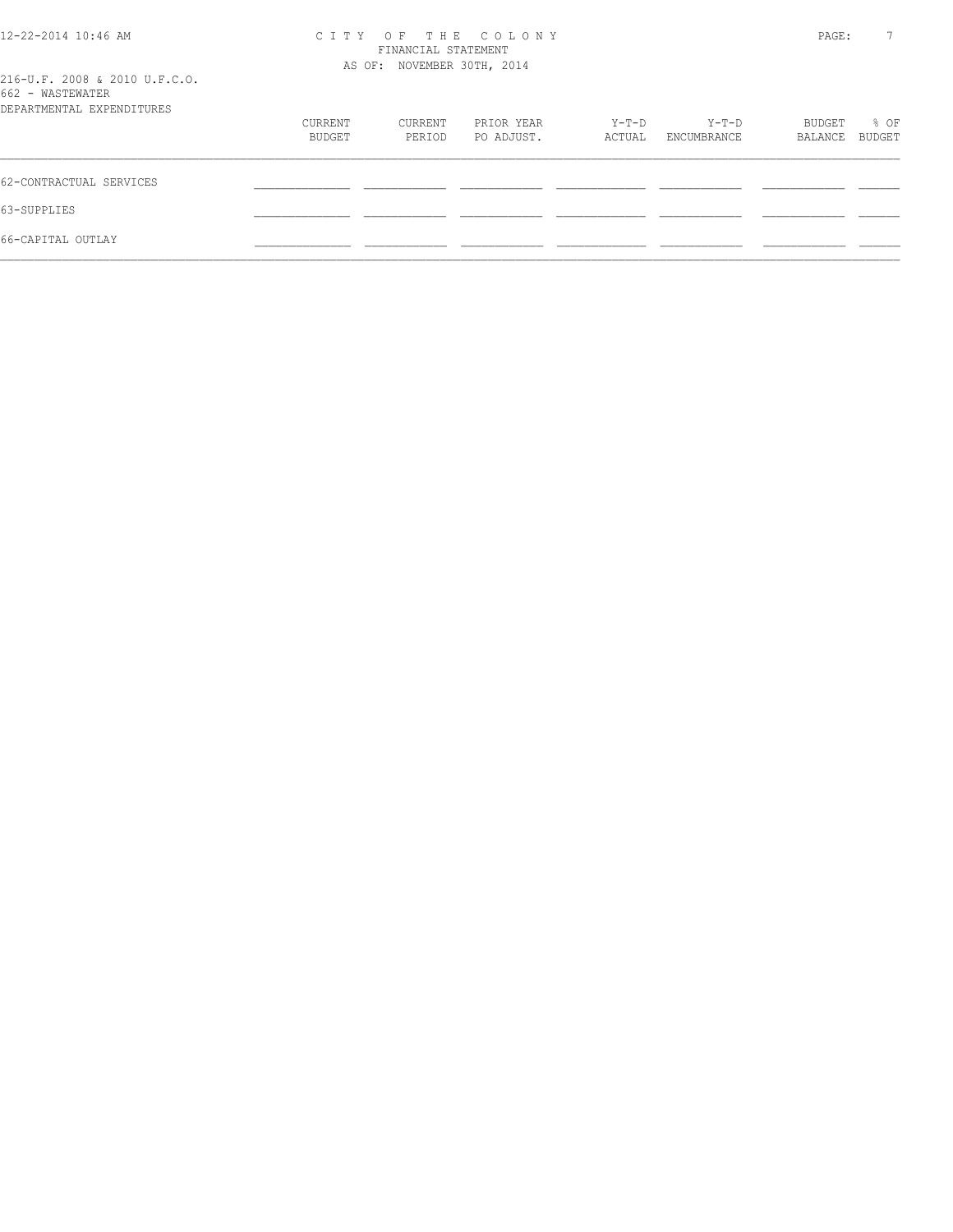| 12-22-2014 10:46 AM                                                               | CITY OF THE COLONY | PAGE:                      | 8                        |                   |                      |                   |                  |
|-----------------------------------------------------------------------------------|--------------------|----------------------------|--------------------------|-------------------|----------------------|-------------------|------------------|
| 216-U.F. 2008 & 2010 U.F.C.O.<br>663 - UTILITY ADMIN<br>DEPARTMENTAL EXPENDITURES |                    | AS OF: NOVEMBER 30TH, 2014 |                          |                   |                      |                   |                  |
|                                                                                   | CURRENT<br>BUDGET  | CURRENT<br>PERIOD          | PRIOR YEAR<br>PO ADJUST. | $Y-T-D$<br>ACTUAL | Y-T-D<br>ENCUMBRANCE | BUDGET<br>BALANCE | $8$ OF<br>BUDGET |
| 66-CAPITAL OUTLAY                                                                 |                    |                            |                          |                   |                      |                   |                  |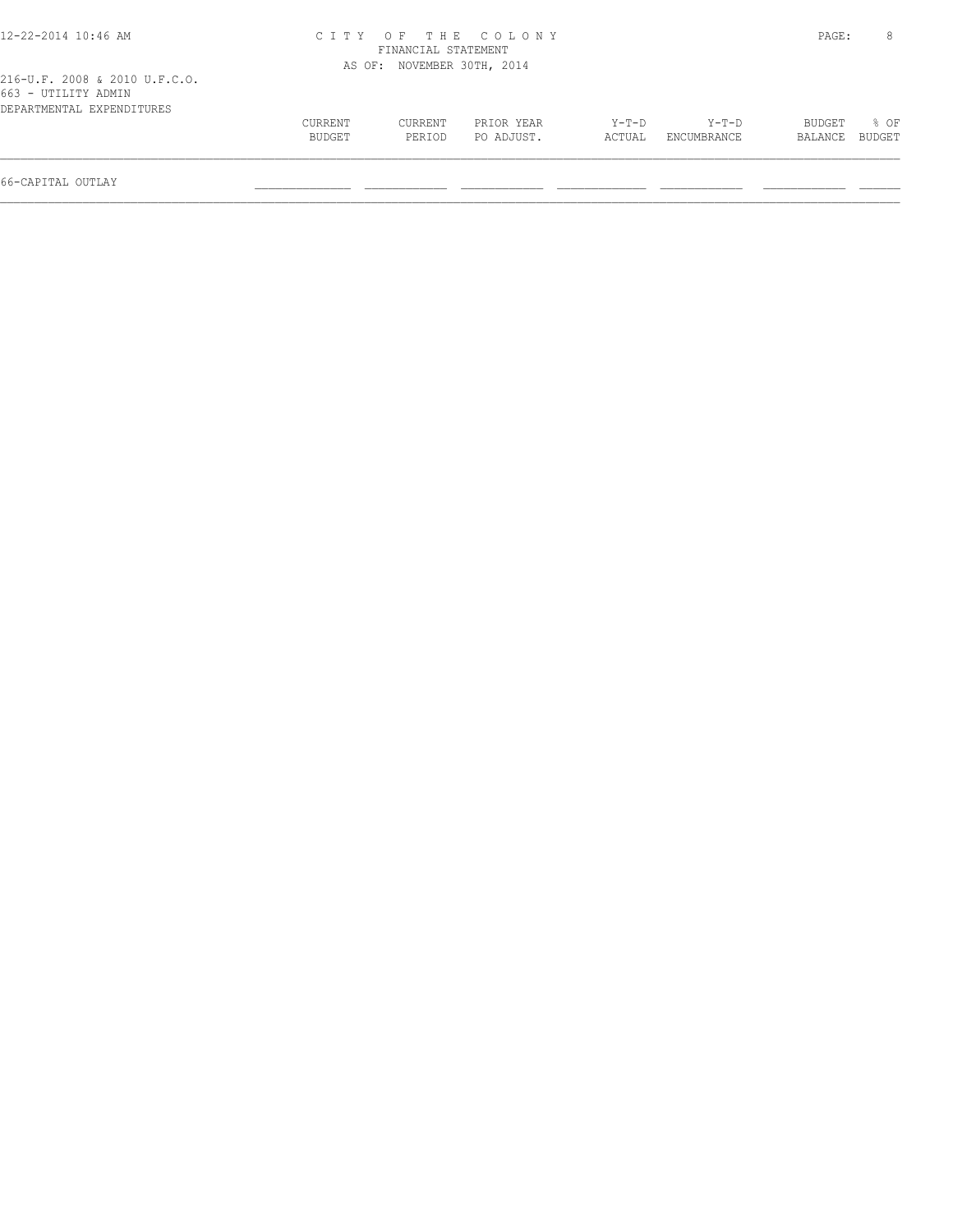| 12-22-2014 10:46 AM                            | CITY OF THE COLONY | PAGE:                      | 9                        |                 |                      |                          |                |
|------------------------------------------------|--------------------|----------------------------|--------------------------|-----------------|----------------------|--------------------------|----------------|
| 216-U.F. 2008 & 2010 U.F.C.O.<br>664 - PAYROLL |                    | AS OF: NOVEMBER 30TH, 2014 |                          |                 |                      |                          |                |
| DEPARTMENTAL EXPENDITURES                      | CURRENT<br>BUDGET  | CURRENT<br>PERIOD          | PRIOR YEAR<br>PO ADJUST. | Y-T-D<br>ACTUAL | Y-T-D<br>ENCUMBRANCE | <b>BUDGET</b><br>BALANCE | 8 OF<br>BUDGET |
| 66-CAPITAL OUTLAY                              |                    |                            |                          |                 |                      |                          |                |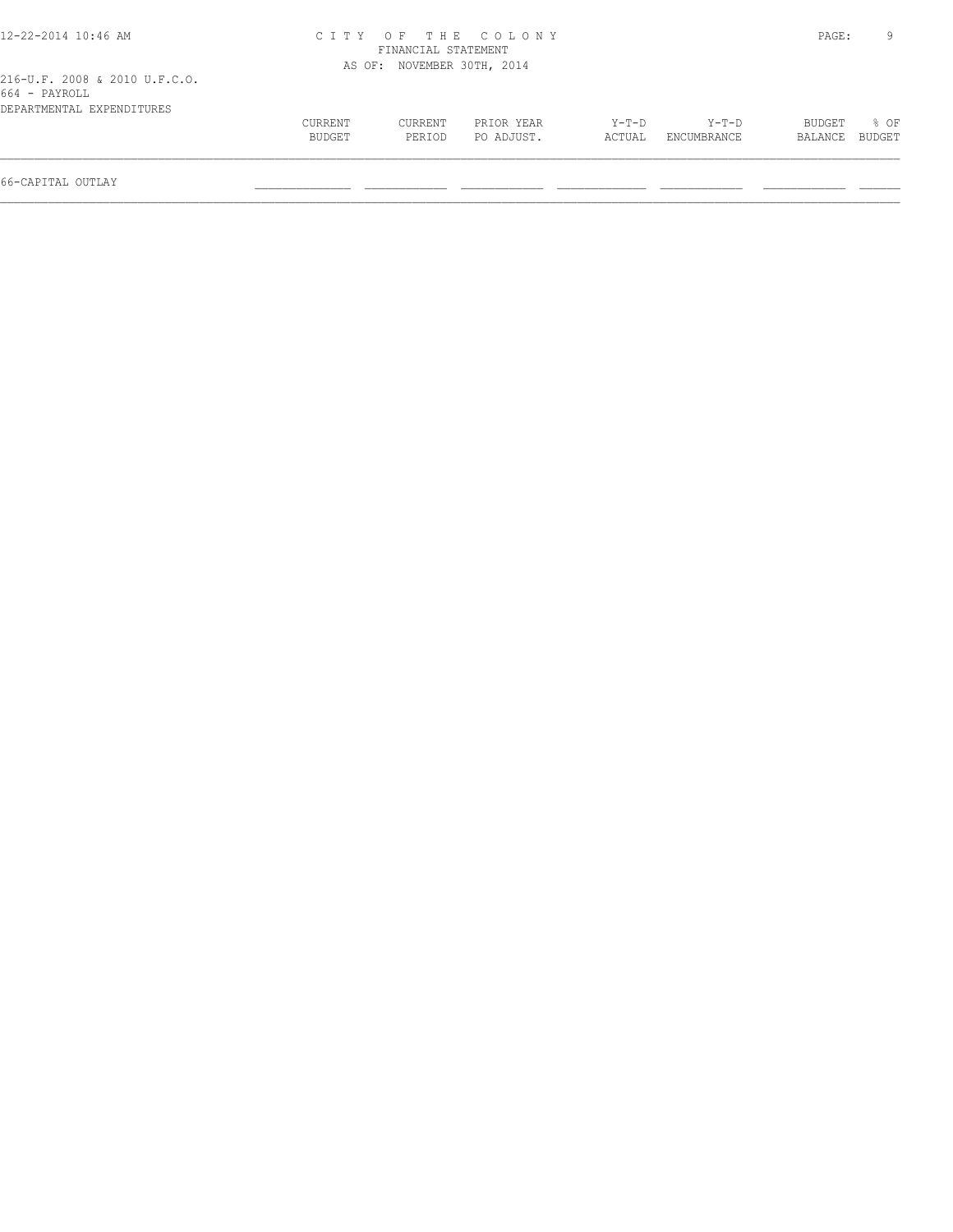| 12-22-2014 10:46 AM                                     | CITY OF THE COLONY         | PAGE:   | 10         |        |             |         |        |
|---------------------------------------------------------|----------------------------|---------|------------|--------|-------------|---------|--------|
|                                                         | AS OF: NOVEMBER 30TH, 2014 |         |            |        |             |         |        |
| 216-U.F. 2008 & 2010 U.F.C.O.<br>666 - WATER PRODUCTION |                            |         |            |        |             |         |        |
| DEPARTMENTAL EXPENDITURES                               |                            |         |            |        |             |         |        |
|                                                         | CURRENT                    | CURRENT | PRIOR YEAR | Y-T-D  | Y-T-D       | BUDGET  | % OF   |
|                                                         | BUDGET                     | PERIOD  | PO ADJUST. | ACTUAL | ENCUMBRANCE | BALANCE | BUDGET |
| 62-CONTRACTUAL SERVICES                                 |                            |         |            |        |             |         |        |
| 64-MAINTENANCE                                          |                            |         |            |        |             |         |        |
| 66-CAPITAL OUTLAY                                       |                            |         |            |        |             |         |        |
|                                                         |                            |         |            |        |             |         |        |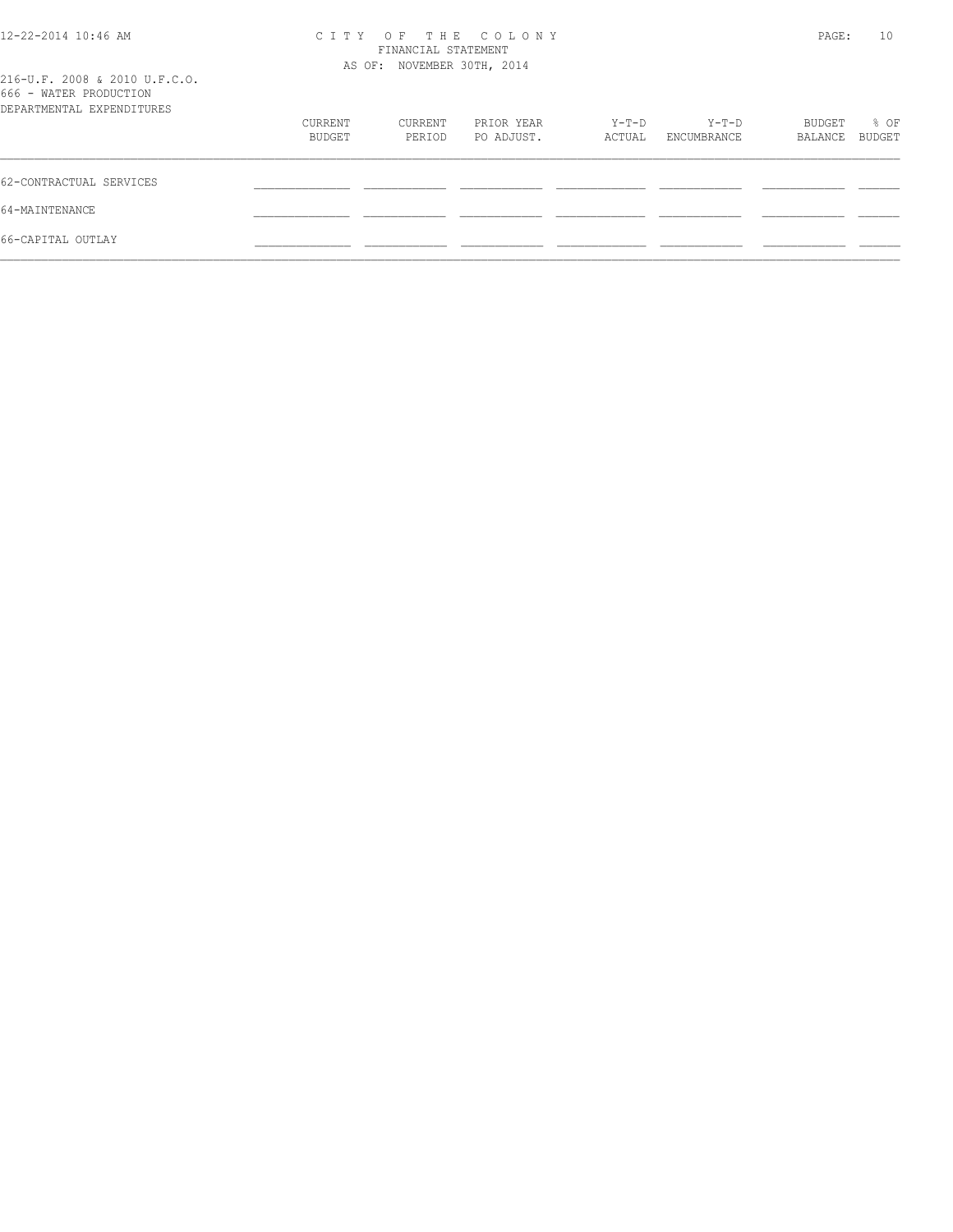| 12-22-2014 10:46 AM                        |         |                            | CITY OF THE COLONY |         |             | PAGE:   |        |
|--------------------------------------------|---------|----------------------------|--------------------|---------|-------------|---------|--------|
|                                            |         | FINANCIAL STATEMENT        |                    |         |             |         |        |
|                                            |         | AS OF: NOVEMBER 30TH, 2014 |                    |         |             |         |        |
| 216-U.F. 2008 & 2010 U.F.C.O.<br>667 - PWA |         |                            |                    |         |             |         |        |
| DEPARTMENTAL EXPENDITURES                  |         |                            |                    |         |             |         |        |
|                                            | CURRENT | CURRENT                    | PRIOR YEAR         | $Y-T-D$ | Y-T-D       | BUDGET  | 8 OF   |
|                                            | BUDGET  | PERIOD                     | PO ADJUST.         | ACTUAL  | ENCUMBRANCE | BALANCE | BUDGET |
| 66-CAPITAL OUTLAY                          |         |                            |                    |         |             |         |        |
|                                            |         |                            |                    |         |             |         |        |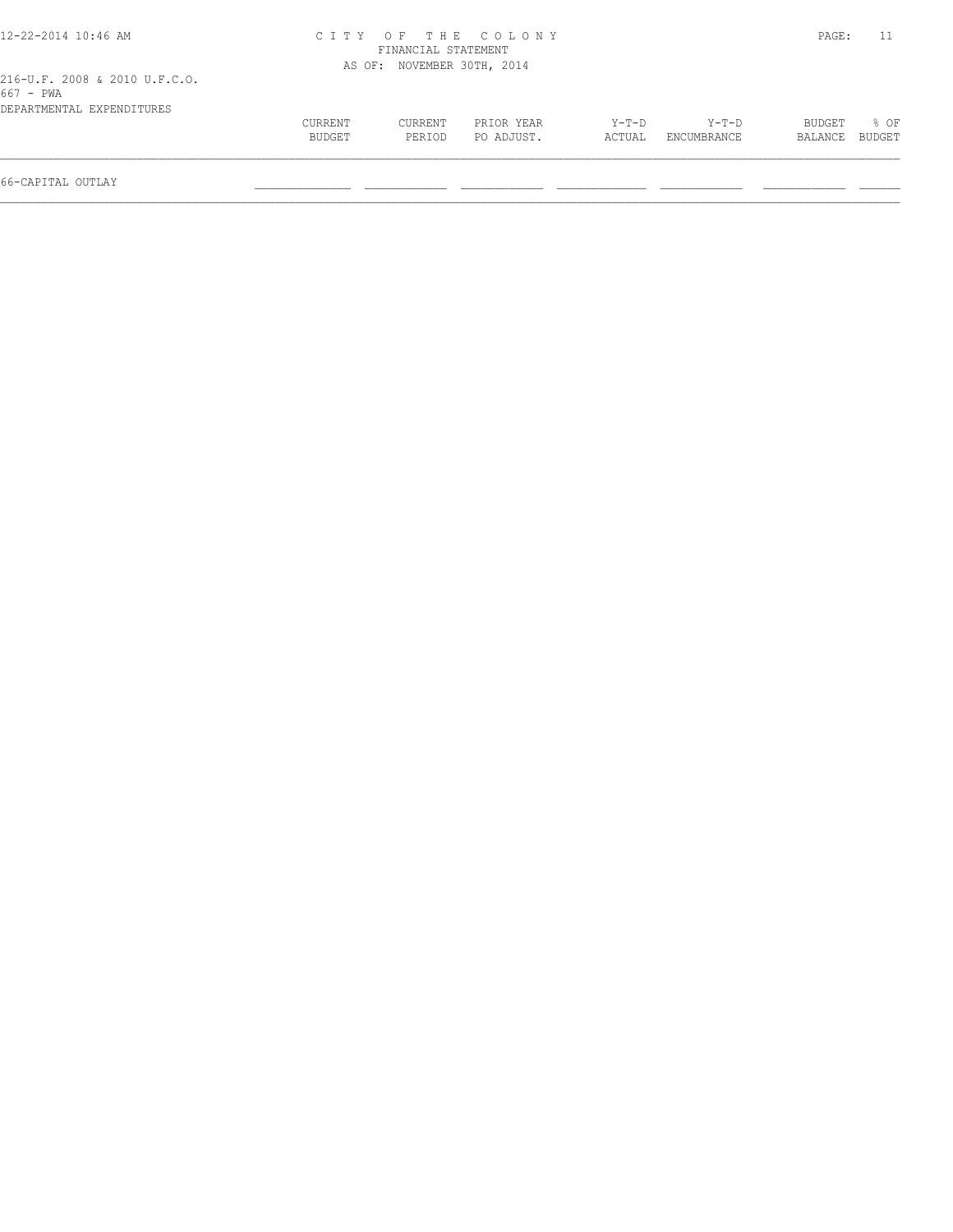#### 12-22-2014 10:46 AM C I T Y O F T H E C O L O N Y PAGE: 12 FINANCIAL STATEMENT AS OF: NOVEMBER 30TH, 2014

216-U.F. 2008 & 2010 U.F.C.O. 696 - WWTP-PHOSPHOROUS

| 62-CONTRACTUAL SERVICES   |                   |                   |                          |                 |                      |                          |      |
|---------------------------|-------------------|-------------------|--------------------------|-----------------|----------------------|--------------------------|------|
| DEPARTMENTAL EXPENDITURES | CURRENT<br>BUDGET | CURRENT<br>PERIOD | PRIOR YEAR<br>PO ADJUST. | Y-T-D<br>ACTUAL | Y-T-D<br>ENCUMBRANCE | BUDGET<br>BALANCE BUDGET | % OF |

\*\*\* END OF REPORT \*\*\*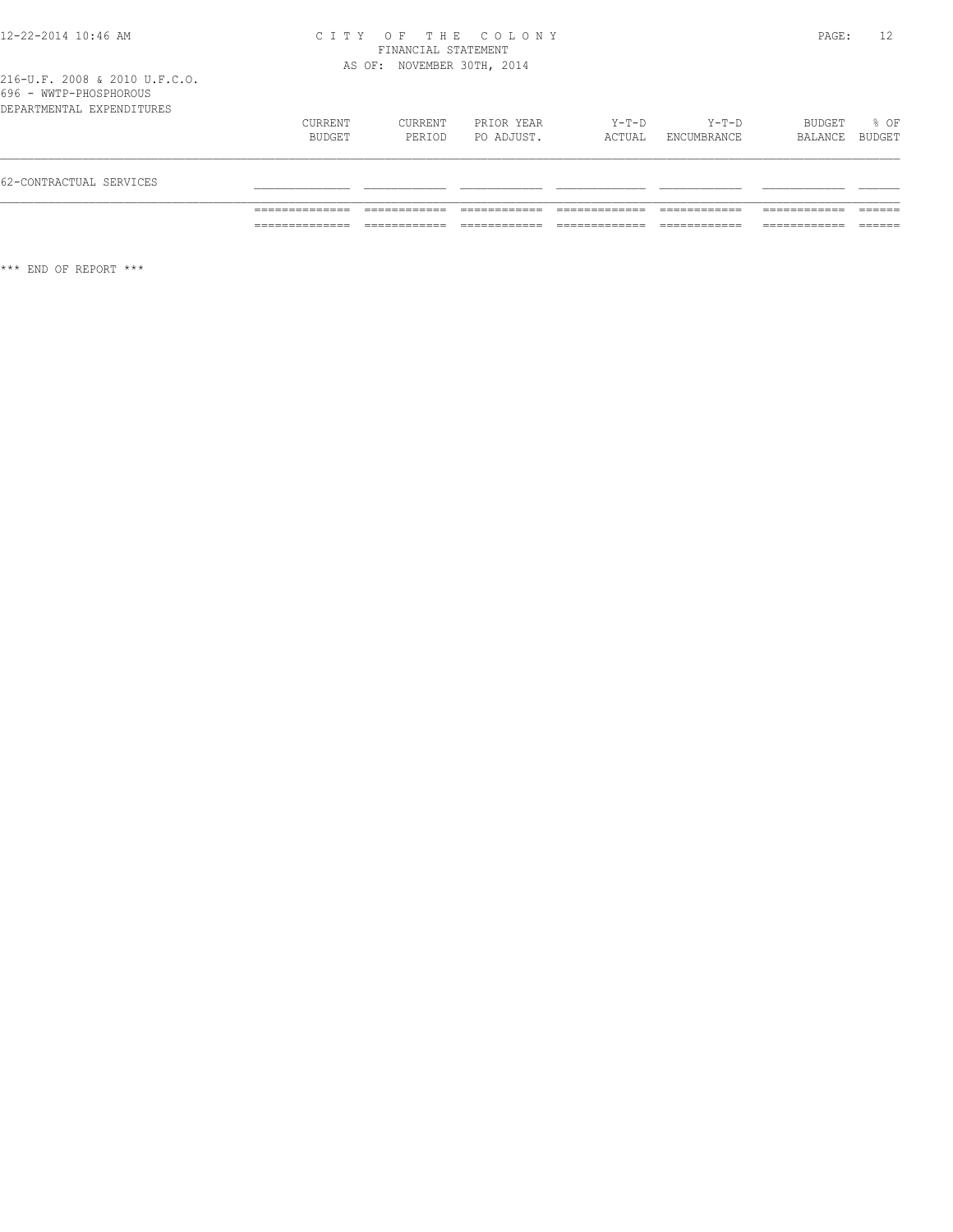# 12-22-2014 10:46 AM C I T Y O F T H E C O L O N Y PAGE: 1 FINANCIAL STATEMENT AS OF: NOVEMBER 30TH, 2014

280-IMPACT FEES - WATER/SEWER FINANCIAL SUMMARY

|                                                  | CURRENT<br><b>BUDGET</b>  | CURRENT<br>PERIOD | PRIOR YEAR<br>PO ADJUST. | $Y-T-D$<br>ACTUAL | $Y-T-D$<br>ENCUMBRANCE | <b>BUDGET</b><br><b>BALANCE</b>   | % OF<br>BUDGET |
|--------------------------------------------------|---------------------------|-------------------|--------------------------|-------------------|------------------------|-----------------------------------|----------------|
| REVENUE SUMMARY                                  |                           |                   |                          |                   |                        |                                   |                |
| 4-SERVICE REVENUE                                | 0.00                      | 99,225.00         | 0.00                     | 130,282.00        | $0.00$ (               | 130,282.00)                       | 0.00           |
| ** TOTAL REVENUES **                             | 0.00                      | 99,225.00         | 0.00                     | 130,282.00        | 0.00(                  | 130,282.00)                       | 0.00           |
| EXPENDITURE SUMMARY                              |                           |                   |                          |                   |                        |                                   |                |
| $619 -$<br>IMPACT FEES<br>635 - NON-DEPARTMENTAL | 92,000.00 (<br>622,000.00 | 1,178.27)<br>0.00 | $0.00$ (<br>0.00         | 1,178.27)<br>0.00 | 0.00<br>0.00           | 93, 178. 27 101. 28<br>622,000.00 | 100.00         |
| ** TOTAL EXPENDITURES **                         | 714,000.00 (              | 1,178.27)         | $0.00$ (                 | 1,178.27)         | 0.00                   | 715, 178.27                       | 100.17         |
| ** REVENUE OVER (UNDER)<br>EXPENDITURES *(       | 714,000.00)               | 100,403.27        | 0.00                     | 131,460.27        | 0.00(                  | 845,460.27)                       | 0.00           |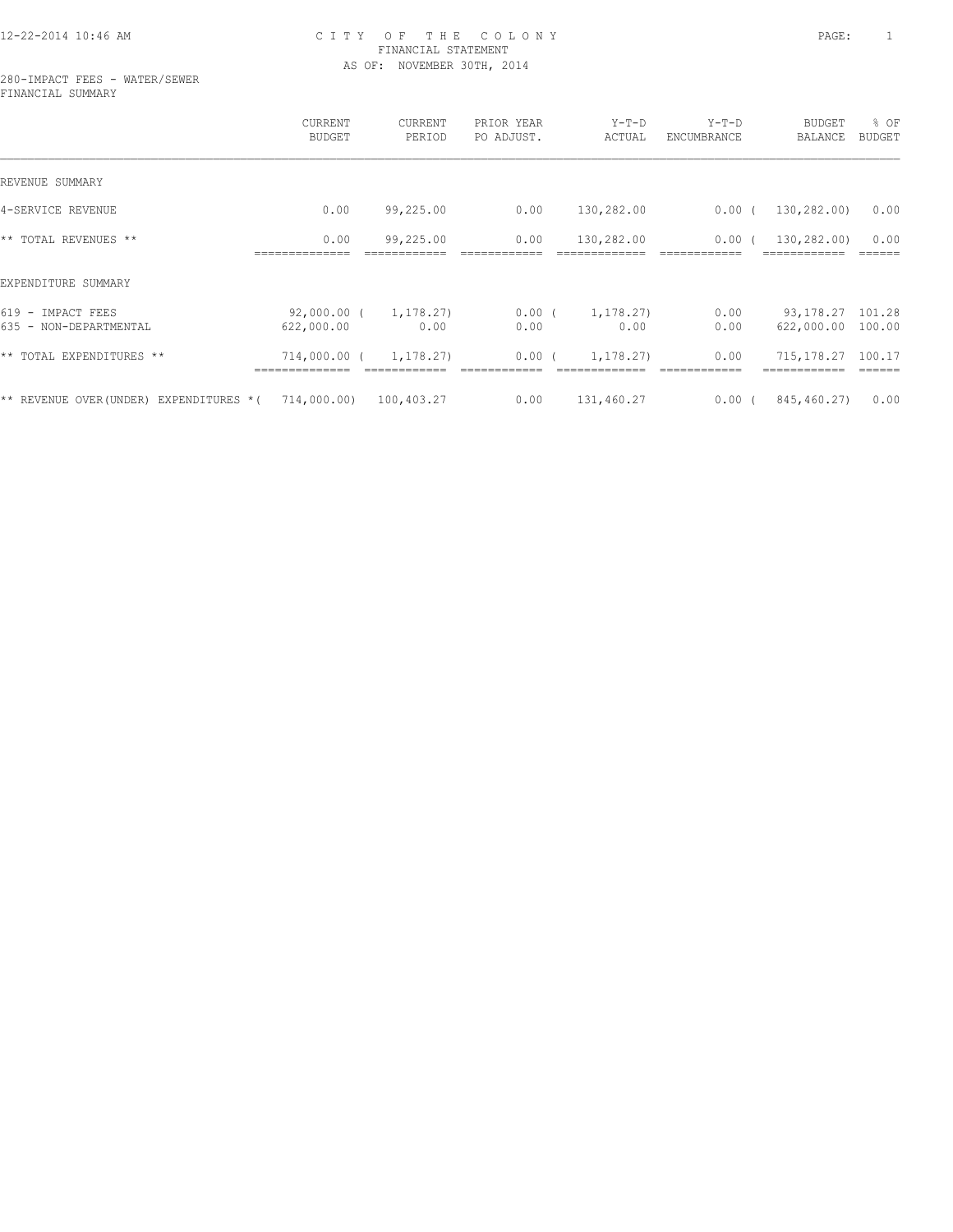# 12-22-2014 10:46 AM C I T Y O F T H E C O L O N Y PAGE: 2 FINANCIAL STATEMENT AS OF: NOVEMBER 30TH, 2014

#### 280-IMPACT FEES - WATER/SEWER REVENUES

|                                    | CURRENT<br><b>BUDGET</b> | CURRENT<br>PERIOD | PRIOR YEAR<br>PO ADJUST. | $Y-T-D$<br>ACTUAL | $Y-T-D$<br>ENCUMBRANCE | <b>BUDGET</b><br>BALANCE | % OF<br>BUDGET |
|------------------------------------|--------------------------|-------------------|--------------------------|-------------------|------------------------|--------------------------|----------------|
| 4-SERVICE REVENUE                  |                          |                   |                          |                   |                        |                          |                |
| 440000<br>WATER IMPACT FEE REVENUE | 0.00                     | 72,735.00         | 0.00                     | 91,871.00         | 0.00(                  | 91,871.00)               | 0.00           |
| 441000<br>SEWER IMPACT FEE REVENUE | 0.00                     | 26,490.00         | 0.00                     | 38, 411.00        | $0.00$ (               | 38,411.00)               | 0.00           |
| TOTAL 4-SERVICE REVENUE            | 0.00                     | 99,225.00         | 0.00                     | 130,282.00        | 0.00(                  | 130,282.00)              | 0.00           |
| 8-OTHER REVENUE                    |                          |                   |                          |                   |                        |                          |                |
| ** TOTAL REVENUES **               | 0.00                     | 99,225.00         | 0.00                     | 130,282.00        | 0.00(                  | 130,282.00)              | 0.00           |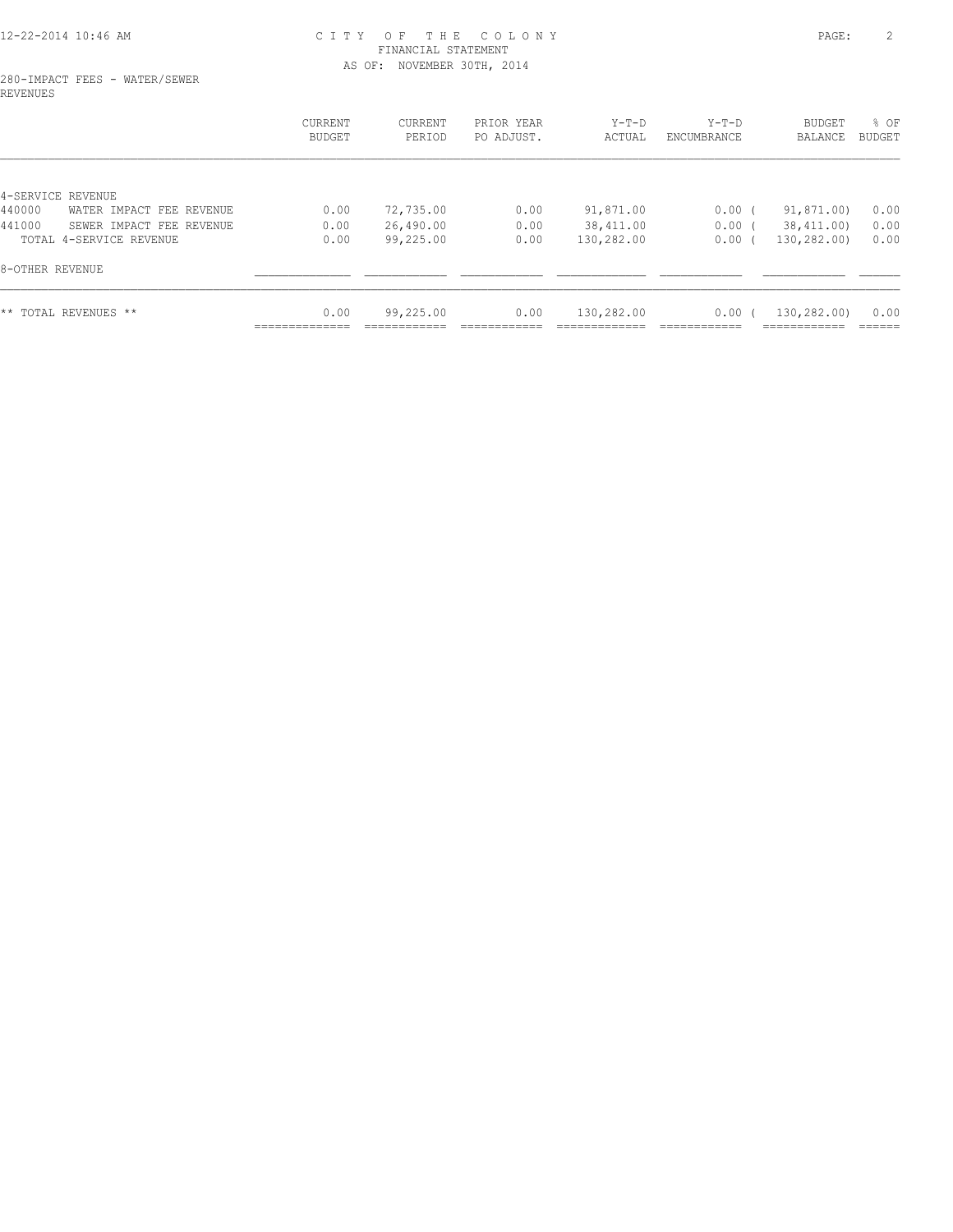# 12-22-2014 10:46 AM C I T Y O F T H E C O L O N Y PAGE: 3 FINANCIAL STATEMENT AS OF: NOVEMBER 30TH, 2014

# 280-IMPACT FEES - WATER/SEWER 619 - IMPACT FEES

| DEPARTMENTAL EXPENDITURES                                                                  | CURRENT<br><b>BUDGET</b>   | CURRENT<br>PERIOD      | PRIOR YEAR<br>PO ADJUST. | $Y-T-D$<br>ACTUAL       | $Y-T-D$<br>ENCUMBRANCE | BUDGET<br>BALANCE                          | % OF<br><b>BUDGET</b> |
|--------------------------------------------------------------------------------------------|----------------------------|------------------------|--------------------------|-------------------------|------------------------|--------------------------------------------|-----------------------|
| 62-CONTRACTUAL SERVICES<br>619-6210 PROFESSIONAL SERVICES<br>TOTAL 62-CONTRACTUAL SERVICES | 92,000.00 (<br>92,000.00 ( | 1, 178.27<br>1,178.27) | $0.00$ (<br>$0.00$ (     | 1, 178.27)<br>1,178.27) | 0.00<br>0.00           | 93, 178. 27 101. 28<br>93, 178. 27 101. 28 |                       |
| 63-SUPPLIES                                                                                |                            |                        |                          |                         |                        |                                            |                       |
| 66-CAPITAL OUTLAY<br>TOTAL 619 - IMPACT FEES                                               | 92,000.00 (                | 1,178.27)              | $0.00$ (                 | 1,178.27)               | 0.00                   | 93, 178. 27 101. 28                        |                       |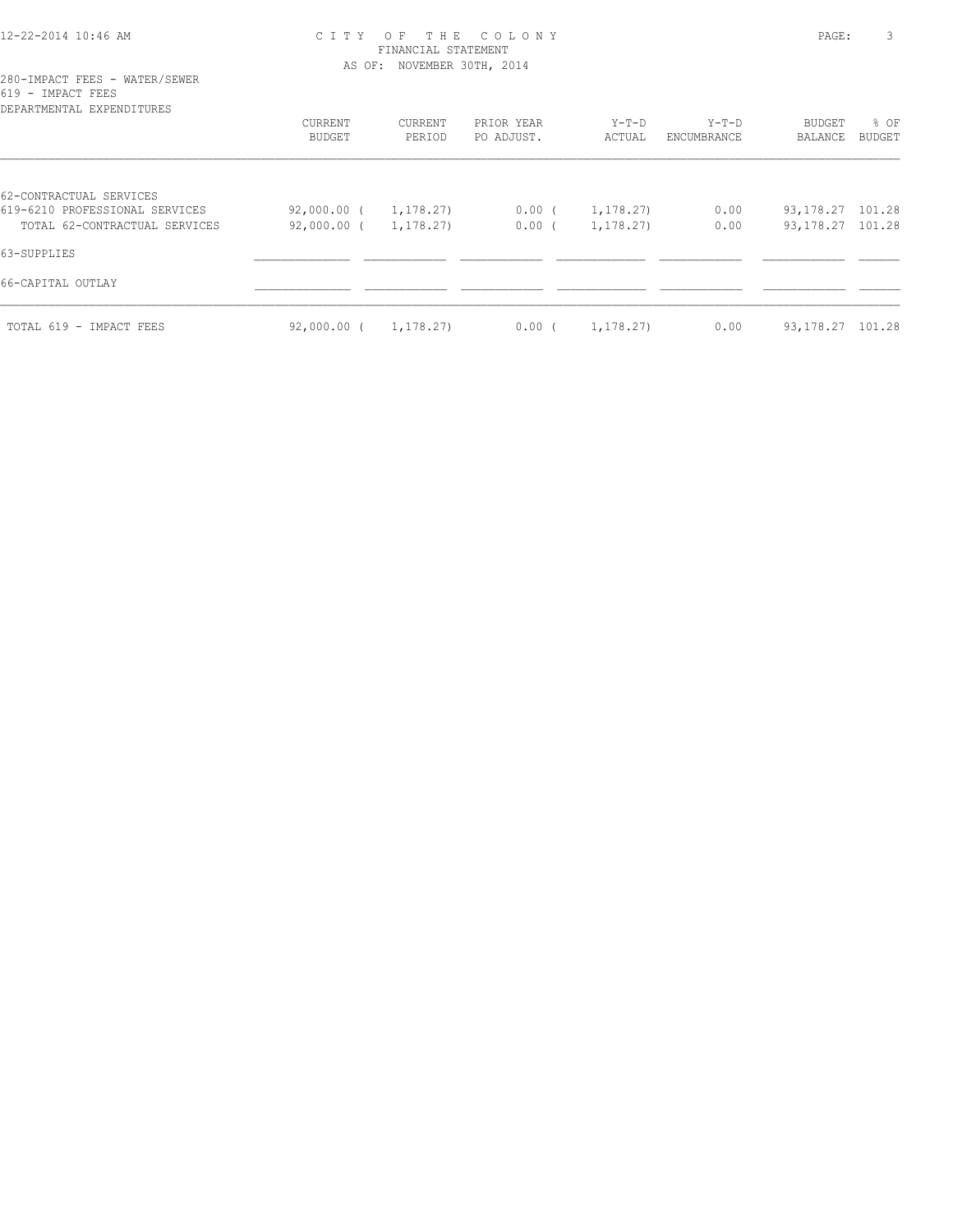#### 12-22-2014 10:46 AM C I T Y O F T H E C O L O N Y PAGE: 4 FINANCIAL STATEMENT AS OF: NOVEMBER 30TH, 2014

|                        |  | 280-IMPACT FEES - WATER/SEWER     |
|------------------------|--|-----------------------------------|
| 635 - NON-DEPARTMENTAL |  |                                   |
|                        |  | סססווחיד הואסמעס זג חואס אחס גמסמ |

| DEPARTMENTAL EXPENDITURES            |                          |                   |                          |                   |                        |                   |                       |
|--------------------------------------|--------------------------|-------------------|--------------------------|-------------------|------------------------|-------------------|-----------------------|
|                                      | CURRENT<br><b>BUDGET</b> | CURRENT<br>PERIOD | PRIOR YEAR<br>PO ADJUST. | $Y-T-D$<br>ACTUAL | $Y-T-D$<br>ENCUMBRANCE | BUDGET<br>BALANCE | % OF<br><b>BUDGET</b> |
|                                      |                          |                   |                          |                   |                        |                   |                       |
| 62-CONTRACTUAL SERVICES              |                          |                   |                          |                   |                        |                   |                       |
| 68-SUNDRY CHARGES                    |                          |                   |                          |                   |                        |                   |                       |
| 635-6808 TRANSFER OUT - REVENUE DEBT | 622,000.00               | 0.00              | 0.00                     | 0.00              | 0.00                   | 622,000.00        | 100.00                |
| TOTAL 68-SUNDRY CHARGES              | 622,000.00               | 0.00              | 0.00                     | 0.00              | 0.00                   | 622,000.00        | 100.00                |
| TOTAL 635 - NON-DEPARTMENTAL         | 622,000.00               | 0.00              | 0.00                     | 0.00              | 0.00                   | 622,000.00        | 100.00                |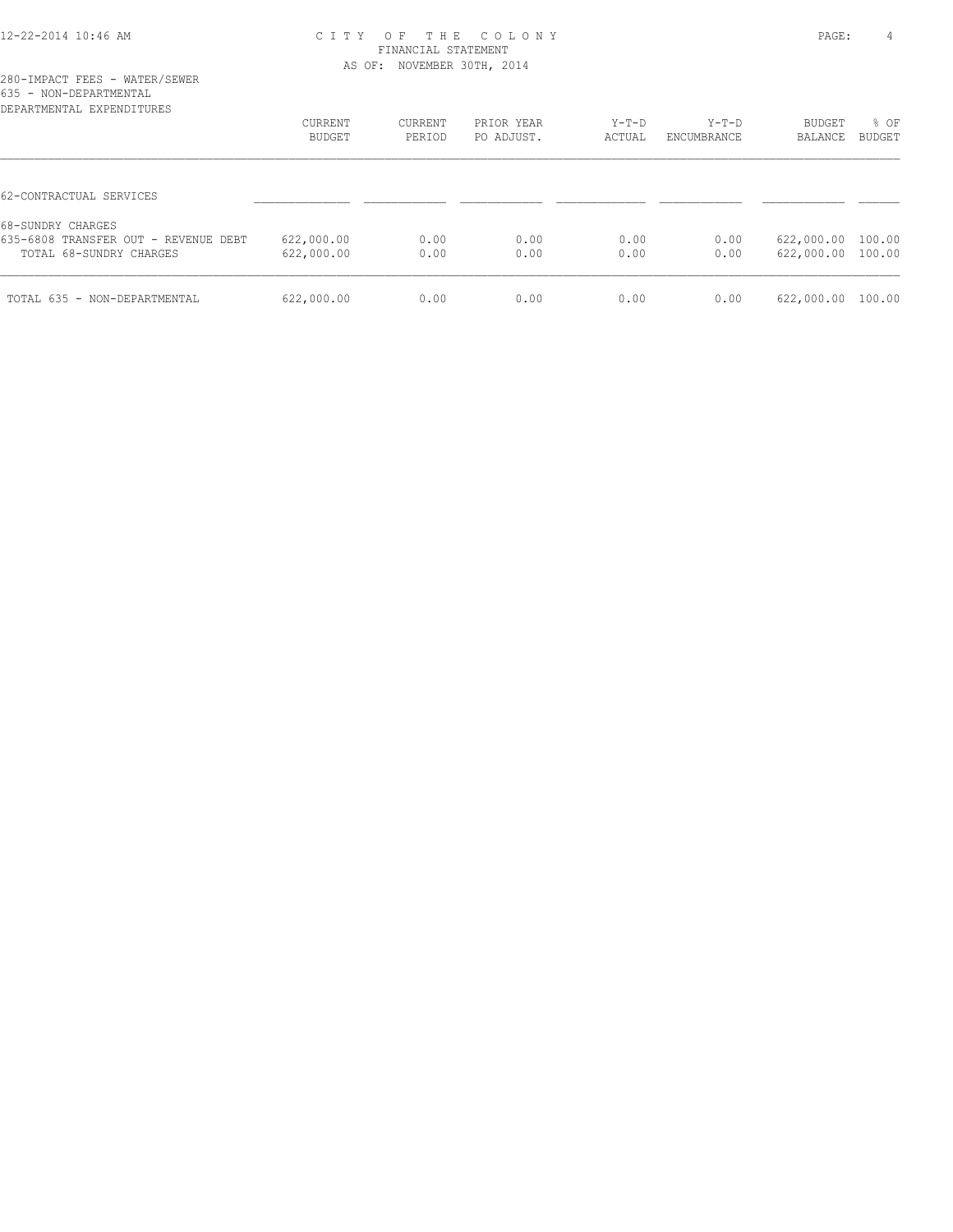| 12-22-2014 10:46 AM |  |  |
|---------------------|--|--|
|---------------------|--|--|

# 12-22-2014 10:46 AM C I T Y O F T H E C O L O N Y PAGE: 5 FINANCIAL STATEMENT AS OF: NOVEMBER 30TH, 2014

| 662 - WASTEWATER PROJECT<br>DEPARTMENTAL EXPENDITURES             |                                   |                   |                          |                   |                        |                          |                           |
|-------------------------------------------------------------------|-----------------------------------|-------------------|--------------------------|-------------------|------------------------|--------------------------|---------------------------|
|                                                                   | <b>CURRENT</b><br>BUDGET          | CURRENT<br>PERIOD | PRIOR YEAR<br>PO ADJUST. | $Y-T-D$<br>ACTUAL | $Y-T-D$<br>ENCUMBRANCE | <b>BUDGET</b><br>BALANCE | % OF<br>BUDGET            |
|                                                                   |                                   |                   |                          |                   |                        |                          |                           |
| 62-CONTRACTUAL SERVICES                                           |                                   |                   |                          |                   |                        |                          |                           |
| ***<br>TOTAL EXPENDITURES<br>$***$                                | 714,000.00 (                      | 1,178.27)         | $0.00$ (                 | 1,178.27)         | 0.00                   | 715,178.27               | 100.17                    |
| ** REVENUE OVER(UNDER) EXPENDITURES * ( $714,000.00$ ) 100,403.27 | ______________<br>--------------- | ____________      | 0.00                     | 131,460.27        | $0.00$ (               | 845,460.27)              | 0.00<br>-------<br>______ |

\*\*\* END OF REPORT \*\*\*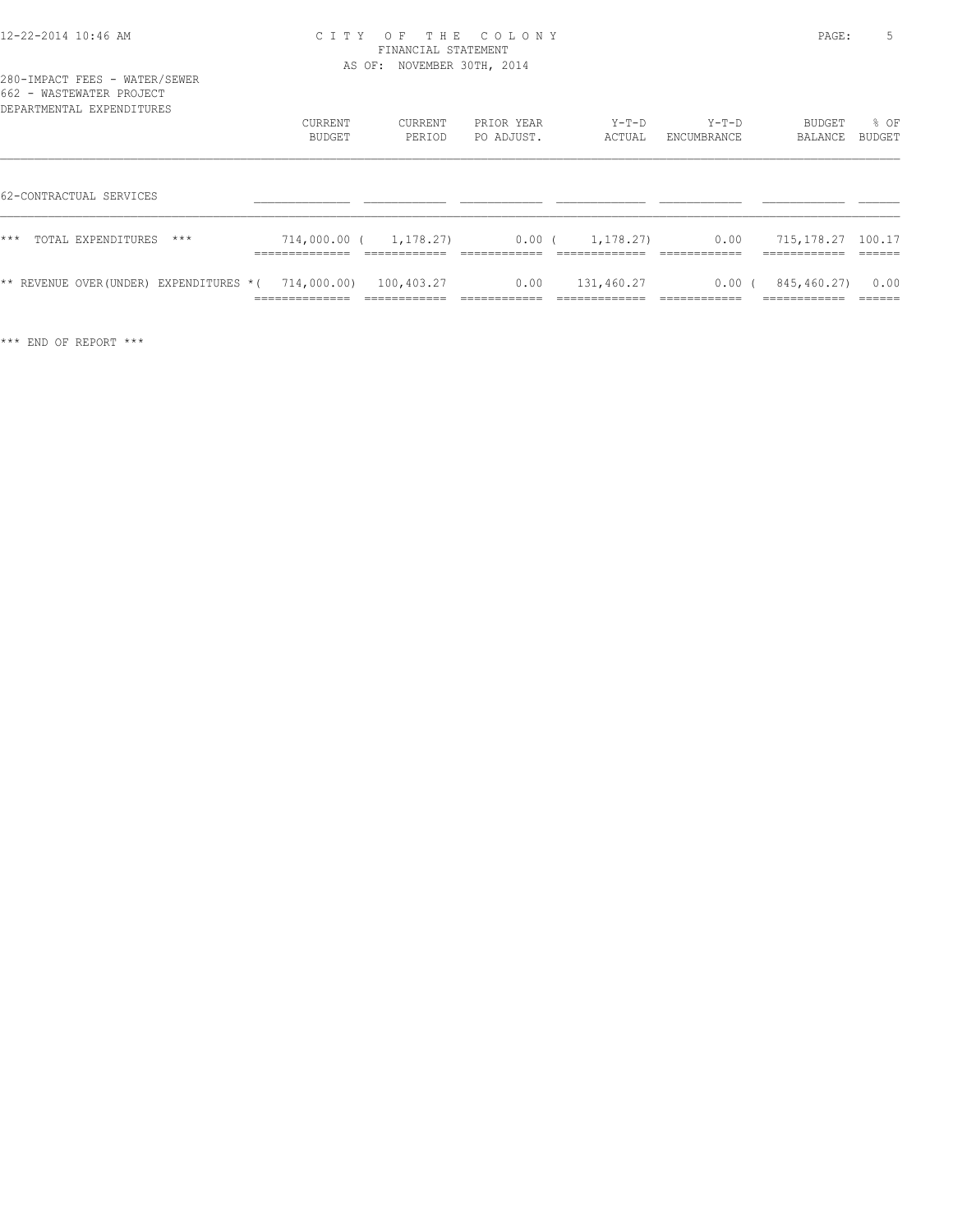#### 12-22-2014 10:46 AM C I T Y O F T H E C O L O N Y PAGE: 1 FINANCIAL STATEMENT AS OF: NOVEMBER 30TH, 2014

|                     | CURRENT<br>BUDGET                  | CURRENT<br>PERIOD | PRIOR YEAR<br>PO ADJUST. | Y-T-D<br>ACTUAL | Y-T-D<br>ENCUMBRANCE         | BUDGET<br>BALANCE BUDGET | % OF |
|---------------------|------------------------------------|-------------------|--------------------------|-----------------|------------------------------|--------------------------|------|
| REVENUE SUMMARY     | ________                           |                   |                          |                 |                              | _______                  |      |
| EXPENDITURE SUMMARY |                                    |                   |                          |                 |                              |                          |      |
|                     | _______________<br>_______________ | ____________      | ____________             | _____________   | ____________<br>____________ | .<br>-------------       |      |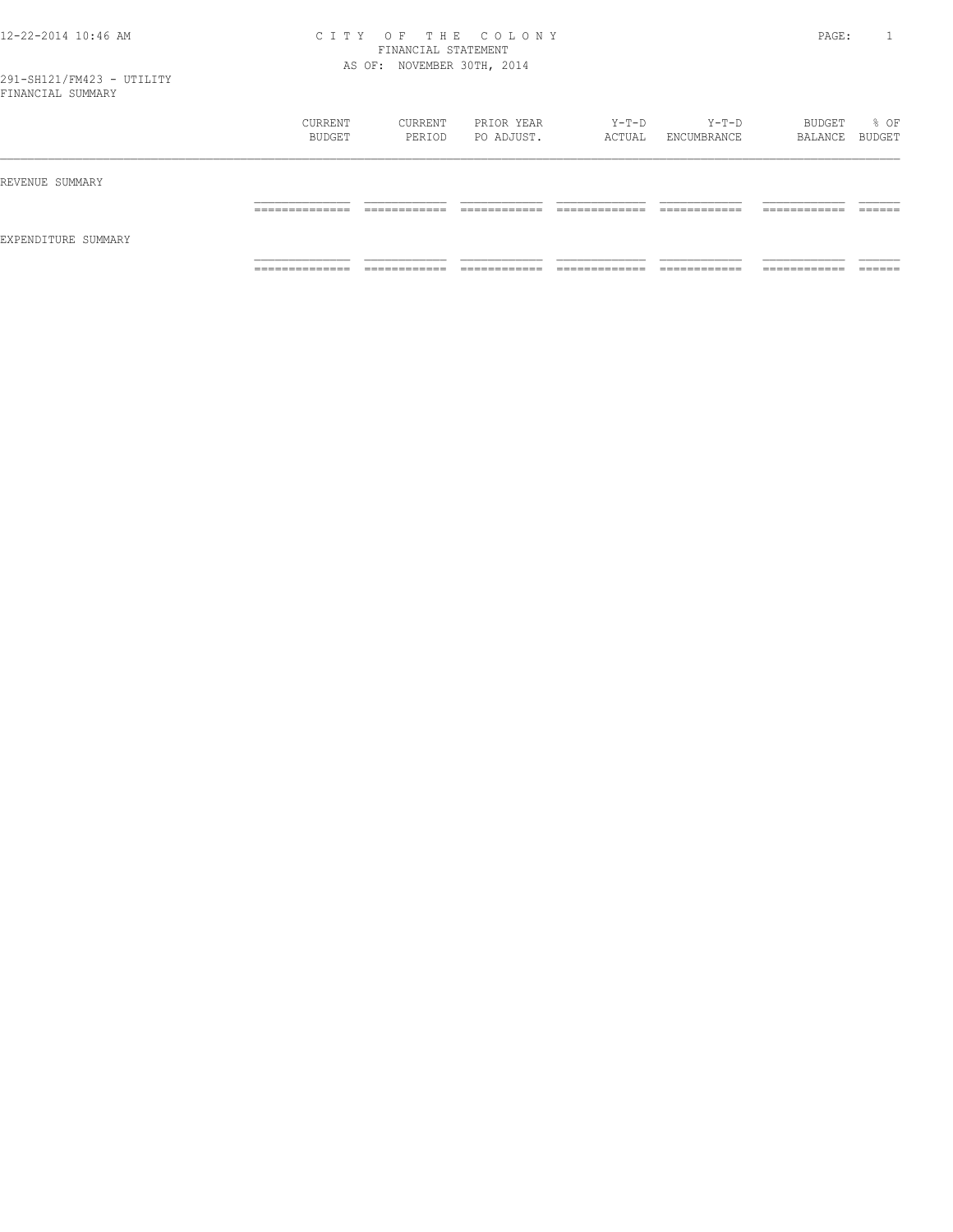# CITY OF THE COLONY<br>FINANCIAL STATEMENT<br>AS OF: NOVEMBER 30TH, 2014

|           | BUDGET  | PERIOD  | PO ADJUST. | ACTUAL  | ENCUMBRANCE | BALANCE | BUDGET |
|-----------|---------|---------|------------|---------|-------------|---------|--------|
|           | CURRENT | CURRENT | PRIOR YEAR | $Y-T-D$ | $Y-T-D$     | BUDGET  | % OF   |
|           |         |         |            |         |             |         |        |
| --------- |         |         |            |         |             |         |        |

\*\*\* END OF REPORT \*\*\*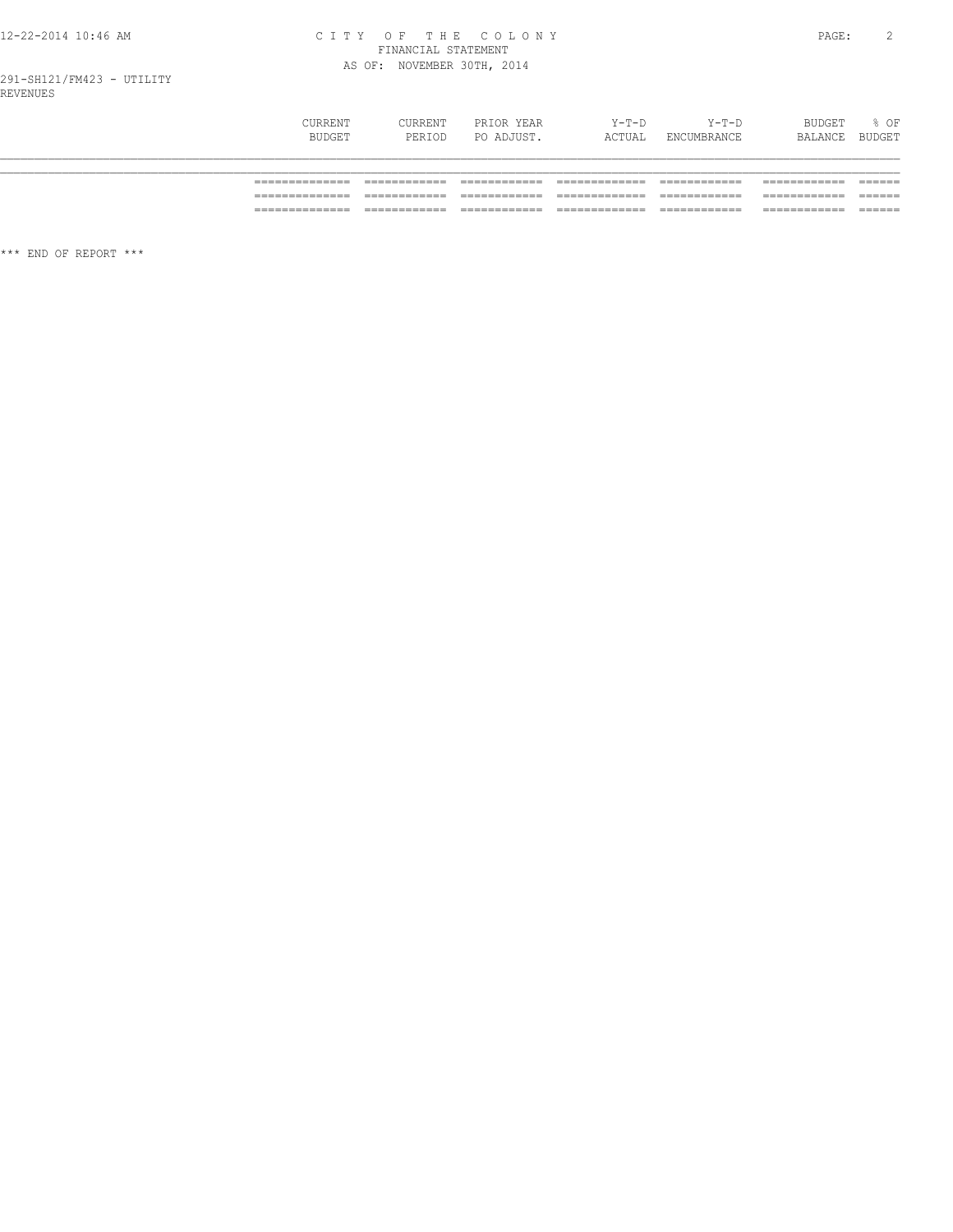#### 300-FLEET SERVICES FUND FINANCIAL SUMMARY

|                                            | CURRENT<br><b>BUDGET</b>  | CURRENT<br>PERIOD | PRIOR YEAR<br>PO ADJUST. | $Y-T-D$<br>ACTUAL | $Y-T-D$<br>ENCUMBRANCE | <b>BUDGET</b><br>BALANCE | % OF<br><b>BUDGET</b> |
|--------------------------------------------|---------------------------|-------------------|--------------------------|-------------------|------------------------|--------------------------|-----------------------|
| REVENUE SUMMARY                            |                           |                   |                          |                   |                        |                          |                       |
| 4-SERVICE REVENUE                          | 796,120.00                | 0.00              | 0.00                     | 0.00              | 0.00                   | 796,120.00               | 100.00                |
| 8-OTHER REVENUE                            | 22,400.00                 | 0.00              | 0.00                     | 0.00              | 0.00                   | 22,400.00                | 100.00                |
| ** TOTAL REVENUES **                       | 818,520.00                | 0.00              | 0.00                     | 0.00              | 0.00                   | 818,520.00               | 100.00                |
| EXPENDITURE SUMMARY                        |                           |                   |                          |                   |                        |                          |                       |
| 615 - FLEET SERVICES                       | 333,608.00                | 0.00              | 0.00                     | 0.00              | 0.00                   | 333,608.00               | 100.00                |
| ** TOTAL EXPENDITURES **                   | 333,608.00<br>.========== | 0.00              | 0.00                     | 0.00              | 0.00                   | 333,608.00               | 100.00                |
| ** REVENUE OVER (UNDER)<br>EXPENDITURES ** | 484,912.00                | 0.00              | 0.00                     | 0.00              | 0.00                   | 484,912.00               | 0.00                  |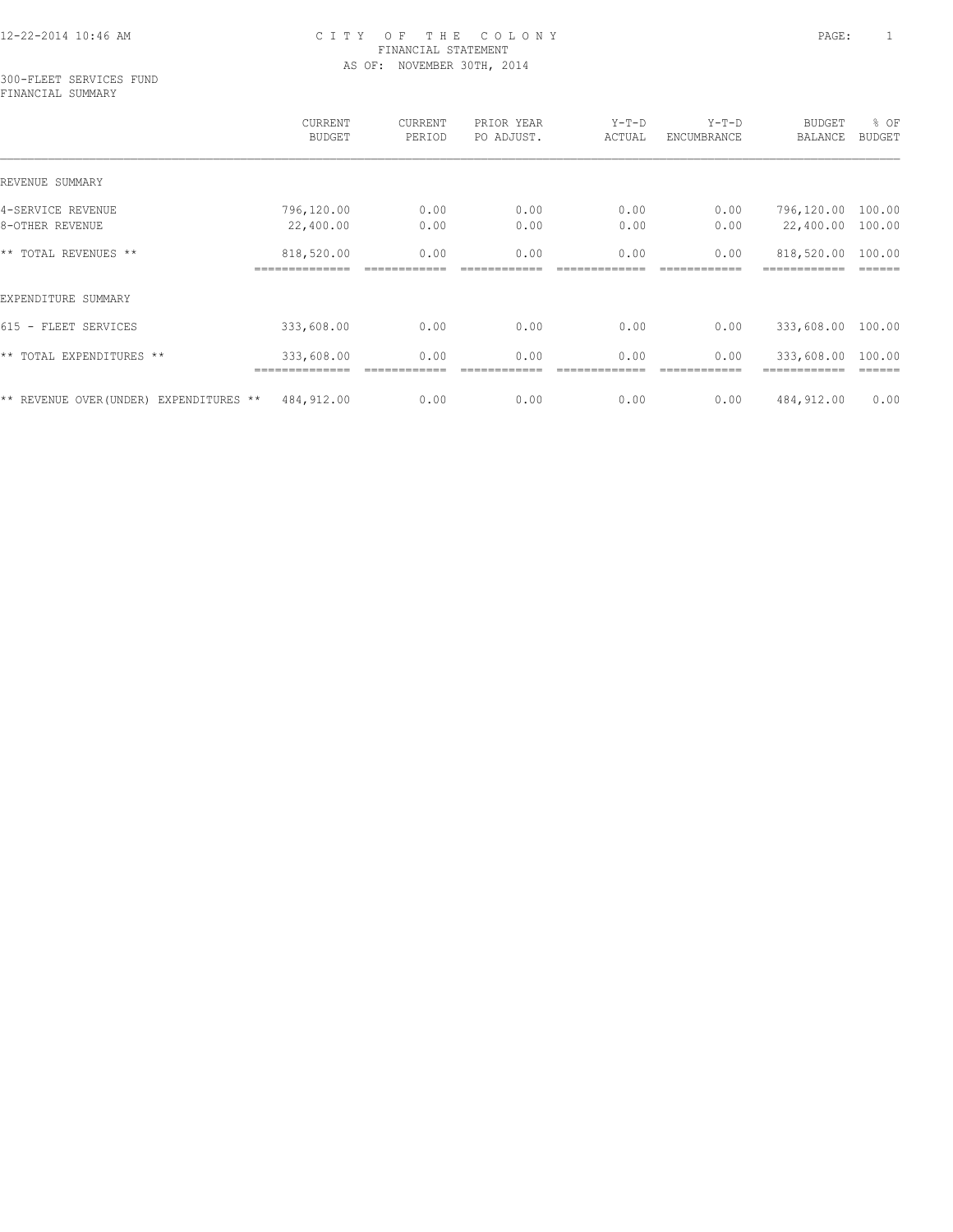#### 300-FLEET SERVICES FUND REVENUES

| <b>BUDGET</b>                            | PERIOD | PO ADJUST. | ACTUAL | $Y-T-D$<br><b>ENCUMBRANCE</b> | <b>BUDGET</b><br><b>BALANCE</b> | % OF<br><b>BUDGET</b> |
|------------------------------------------|--------|------------|--------|-------------------------------|---------------------------------|-----------------------|
|                                          |        |            |        |                               |                                 |                       |
|                                          |        |            |        |                               |                                 |                       |
| 335,000.00                               | 0.00   | 0.00       | 0.00   | 0.00                          | 335,000.00                      | 100.00                |
| 1,500.00<br>INSPECTIONS<br>CHGS          | 0.00   | 0.00       | 0.00   | 0.00                          | 1,500.00                        | 100.00                |
| 1,620.00                                 | 0.00   | 0.00       | 0.00   | 0.00                          | 1,620.00                        | 100.00                |
| 19,000.00<br>STORM WATER UTILITY CHARGES | 0.00   | 0.00       | 0.00   | 0.00                          | 19,000.00                       | 100.00                |
| 439,000.00                               | 0.00   | 0.00       | 0.00   | 0.00                          | 439,000.00                      | 100.00                |
| 796,120.00                               | 0.00   | 0.00       | 0.00   | 0.00                          | 796,120.00                      | 100.00                |
|                                          |        |            |        |                               |                                 |                       |
| 1,100.00                                 | 0.00   | 0.00       | 0.00   | 0.00                          | 1,100.00                        | 100.00                |
| 300.00                                   | 0.00   | 0.00       | 0.00   | 0.00                          | 300.00                          | 100.00                |
| 15,000.00<br>INSURANCE REIMBURSEMENT     | 0.00   | 0.00       | 0.00   | 0.00                          | 15,000.00                       | 100.00                |
| 6,000.00                                 | 0.00   | 0.00       | 0.00   | 0.00                          | 6,000.00                        | 100.00                |
| 22,400.00                                | 0.00   | 0.00       | 0.00   | 0.00                          | 22,400.00                       | 100.00                |
| 818,520.00                               | 0.00   | 0.00       | 0.00   | 0.00                          | 818,520.00                      | 100.00                |
|                                          |        |            |        |                               |                                 |                       |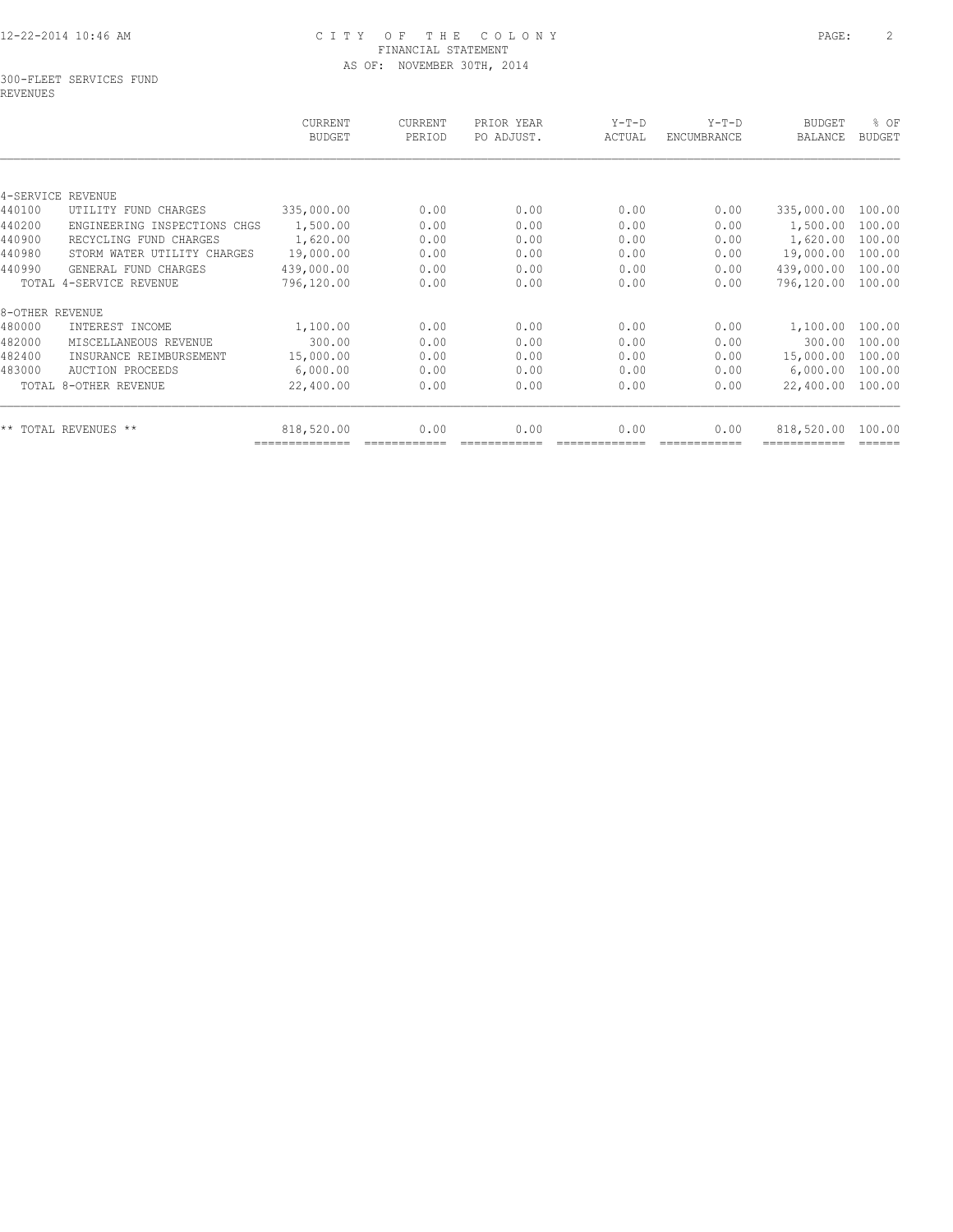| DEPARTMENTAL EXPENDITURES         |                   |                   |                          |                 |                        |                   |                       |
|-----------------------------------|-------------------|-------------------|--------------------------|-----------------|------------------------|-------------------|-----------------------|
|                                   | CURRENT<br>BUDGET | CURRENT<br>PERIOD | PRIOR YEAR<br>PO ADJUST. | Y-T-D<br>ACTUAL | $Y-T-D$<br>ENCUMBRANCE | BUDGET<br>BALANCE | % OF<br><b>BUDGET</b> |
|                                   |                   |                   |                          |                 |                        |                   |                       |
|                                   |                   |                   |                          |                 |                        |                   |                       |
| 61-PERSONNEL SERVICES             |                   |                   |                          |                 |                        |                   |                       |
| 615-6110 SALARIES                 | 270,740.00        | 0.00              | 0.00                     | 0.00            | 0.00                   | 270,740.00 100.00 |                       |
| 615-6115 SOCIAL SECURITY TAXES    | 22,058.00         | 0.00              | 0.00                     | 0.00            | 0.00                   | 22,058.00 100.00  |                       |
| 615-6117 RETIREMENT CONTRIBUTIONS | 40,810.00         | 0.00              | 0.00                     | 0.00            | 0.00                   | 40,810.00 100.00  |                       |
| TOTAL 61-PERSONNEL SERVICES       | 333,608.00        | 0.00              | 0.00                     | 0.00            | 0.00                   | 333,608.00 100.00 |                       |
| TOTAL 615 - FLEET SERVICES        | 333,608.00        | 0.00              | 0.00                     | 0.00            | 0.00                   | 333,608.00        | 100.00                |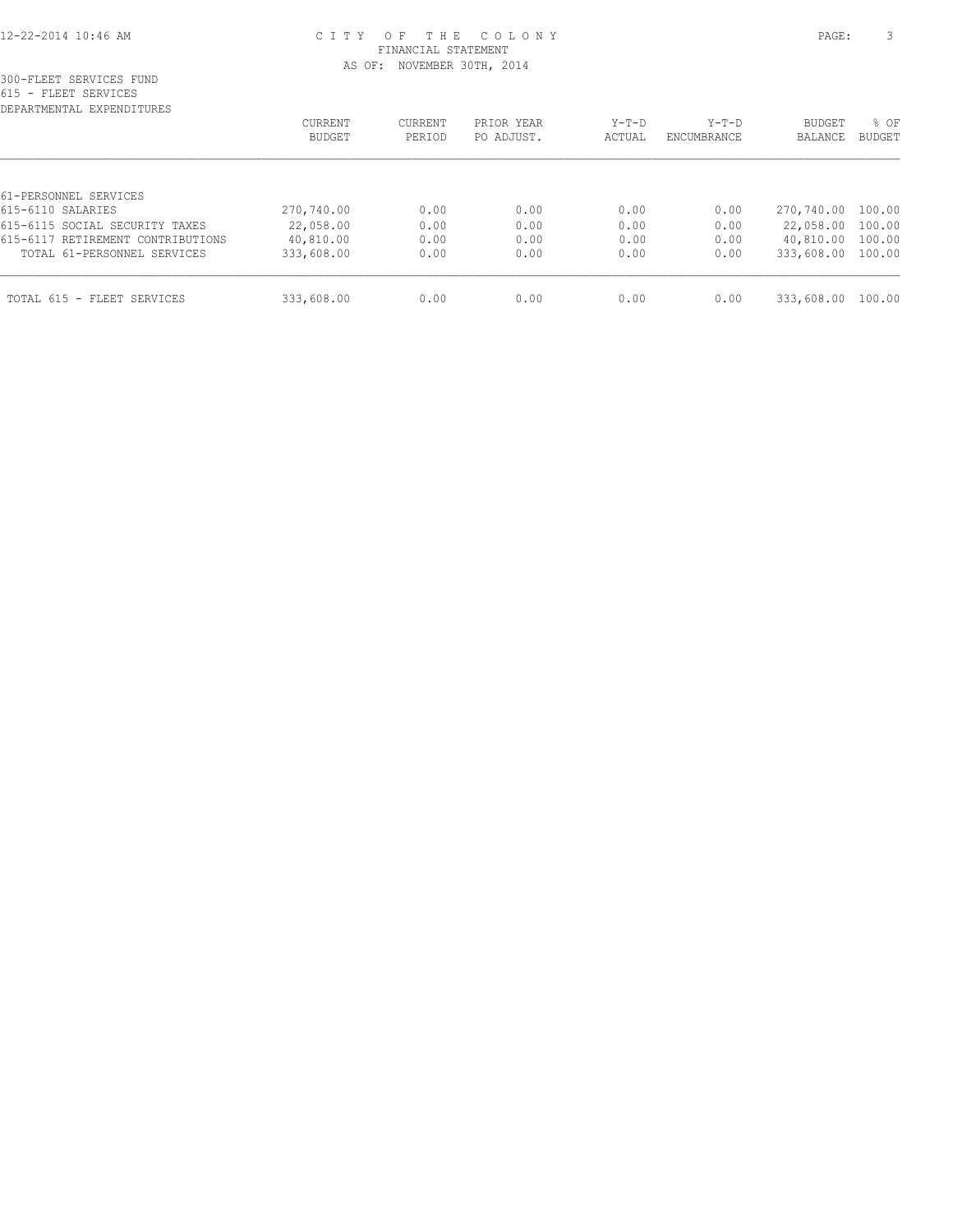|  |  | 300-FLEET SERVICES FUND |                           |  |
|--|--|-------------------------|---------------------------|--|
|  |  | 635 - NON-DEPARTMENTAL  |                           |  |
|  |  |                         | DEPARTMENTAL EXPENDITURES |  |

| DEPARTMENTAL EXPENDITURES               | CURRENT<br>BUDGET                               | CURRENT<br>PERIOD                    | PRIOR YEAR<br>PO ADJUST.              | $Y-T-D$<br>ACTUAL                     | $Y-T-D$<br>ENCUMBRANCE               | BUDGET<br>BALANCE                                  | % OF<br>BUDGET    |
|-----------------------------------------|-------------------------------------------------|--------------------------------------|---------------------------------------|---------------------------------------|--------------------------------------|----------------------------------------------------|-------------------|
| 68-SUNDRY CHARGES                       |                                                 |                                      |                                       |                                       |                                      |                                                    |                   |
| $***$<br>$***$<br>TOTAL EXPENDITURES    | 333,608.00<br>______________<br>--------------- | 0.00<br>____________<br>____________ | 0.00<br>-------------<br>____________ | 0.00<br>____________<br>_____________ | 0.00<br>____________<br>____________ | 333,608.00 100.00<br>-------------<br>____________ | -------<br>______ |
| ** REVENUE OVER (UNDER) EXPENDITURES ** | 484,912.00<br>______________<br>------------    | 0.00<br>___________                  | 0.00                                  | 0.00                                  | 0.00                                 | 484,912.00<br>-----------<br>----------            | 0.00<br>-------   |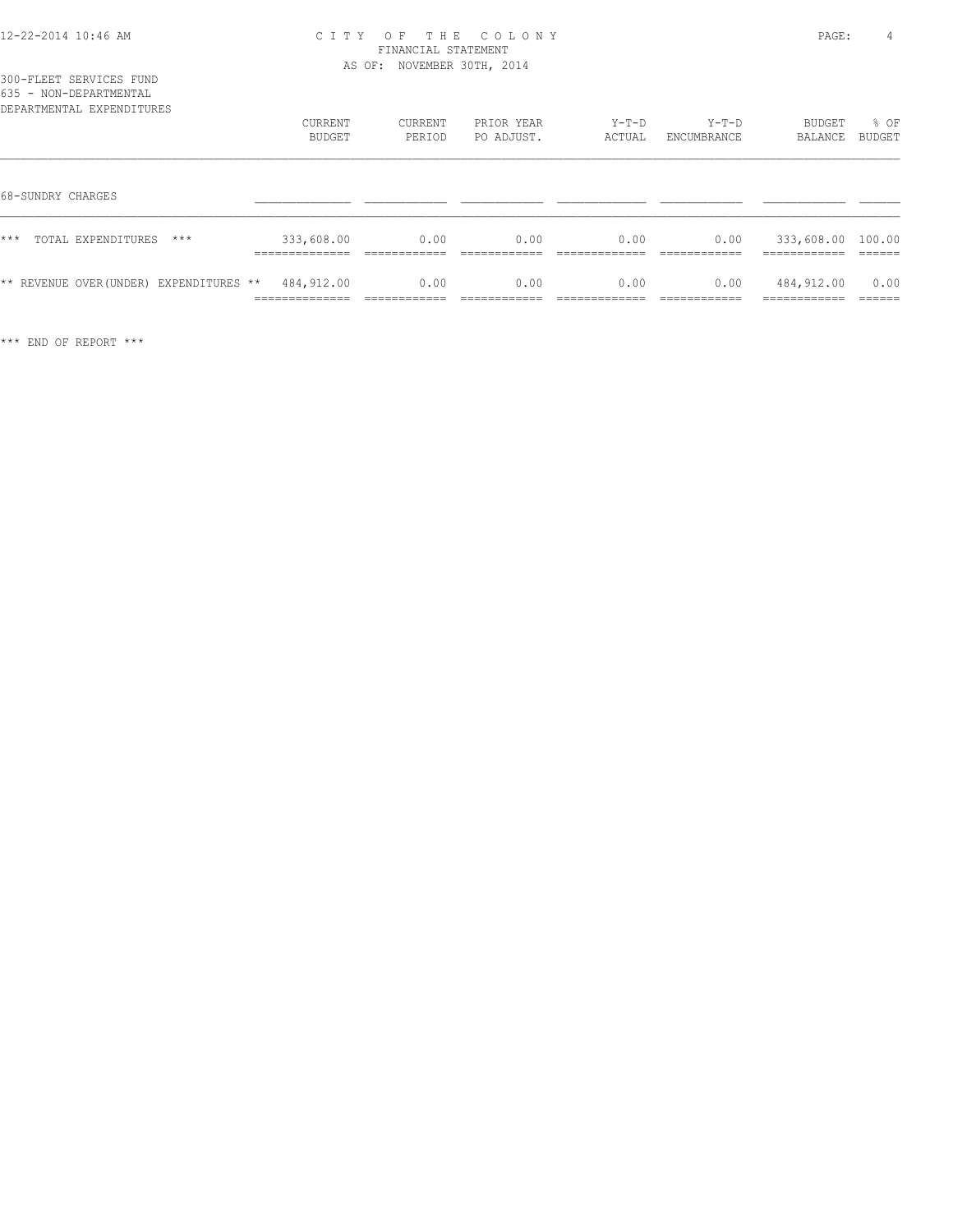| __                  |                                 |                   |                          |                 |                      |                             |        |
|---------------------|---------------------------------|-------------------|--------------------------|-----------------|----------------------|-----------------------------|--------|
|                     | CURRENT<br>BUDGET               | CURRENT<br>PERIOD | PRIOR YEAR<br>PO ADJUST. | Y-T-D<br>ACTUAL | Y-T-D<br>ENCUMBRANCE | BUDGET<br>BALANCE BUDGET    | % OF   |
| REVENUE SUMMARY     |                                 |                   |                          |                 |                      |                             |        |
|                     | __________<br>___________       |                   |                          |                 |                      | _______<br>_______          | ______ |
| EXPENDITURE SUMMARY |                                 |                   |                          |                 |                      |                             |        |
|                     | _____________<br>______________ | ____________      | ____________             | _____________   | ____________         | ----------<br>------------- |        |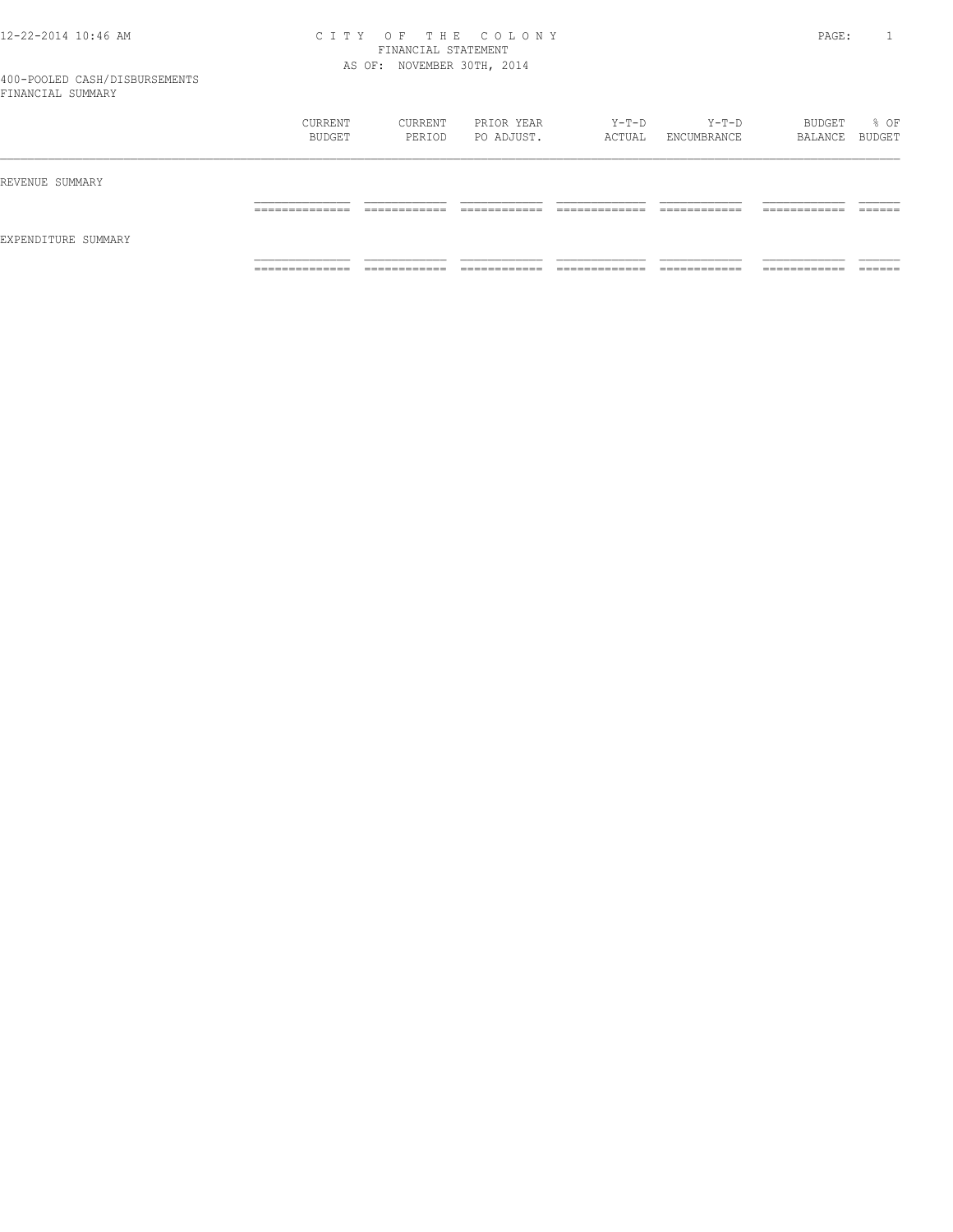# CITY OF THE COLONY<br>FINANCIAL STATEMENT<br>AS OF: NOVEMBER 30TH, 2014

| CURRENT<br>BUDGET | CURRENT<br>PERIOD | PRIOR YEAR<br>PO ADJUST. | Y-T-D<br>ACTUAL | $Y-T-D$<br>ENCUMBRANCE | BUDGET<br>BALANCE | % OF<br>BUDGET |
|-------------------|-------------------|--------------------------|-----------------|------------------------|-------------------|----------------|
|                   |                   |                          |                 |                        |                   |                |
|                   |                   |                          |                 |                        |                   |                |
| _______<br>____   |                   |                          |                 |                        |                   |                |
|                   |                   |                          |                 |                        |                   |                |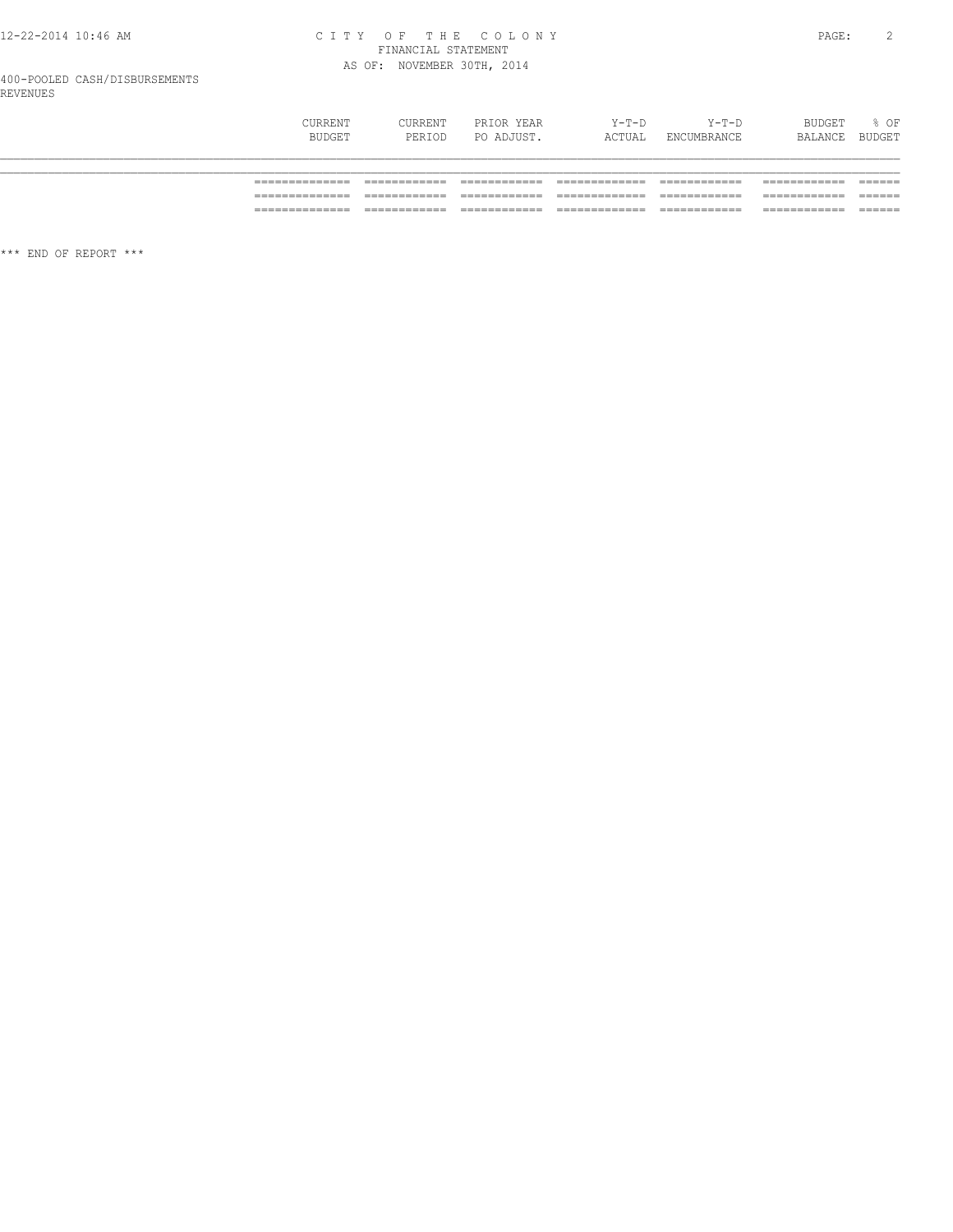|                     | CURRENT<br>BUDGET                | CURRENT<br>PERIOD          | PRIOR YEAR<br>PO ADJUST. | Y-T-D<br>ACTUAL | $Y-T-D$<br>ENCUMBRANCE | BUDGET<br>BALANCE BUDGET   | % OF    |
|---------------------|----------------------------------|----------------------------|--------------------------|-----------------|------------------------|----------------------------|---------|
| REVENUE SUMMARY     |                                  |                            |                          |                 |                        |                            |         |
|                     | ___________<br>------------      | _______                    | ______                   |                 | _____________          | ------------<br>________   | ______  |
| EXPENDITURE SUMMARY |                                  |                            |                          |                 |                        |                            |         |
|                     | ______________<br>______________ | ----------<br>____________ | ____________             | _____________   | ____________           | __________<br>____________ | _______ |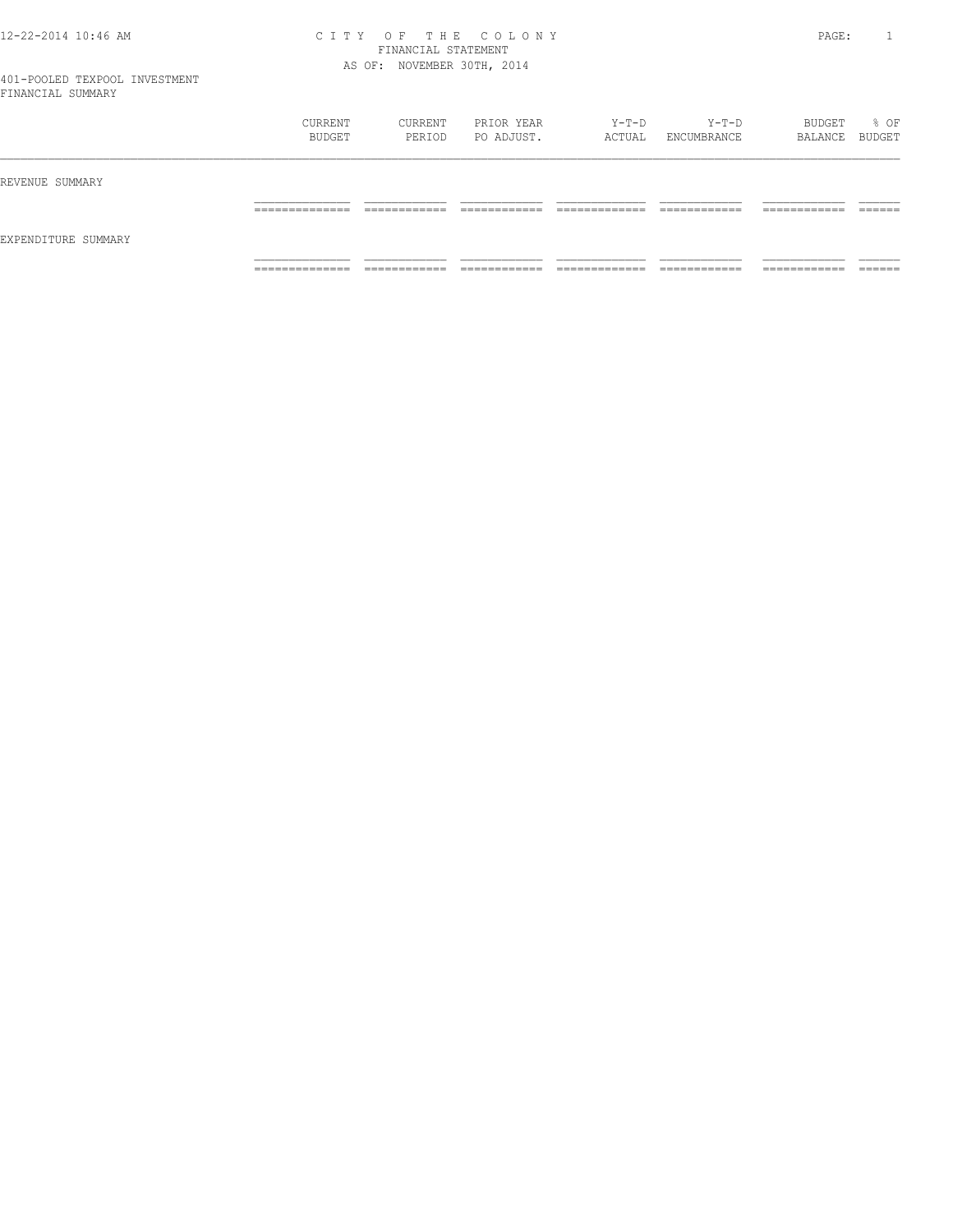# CITY OF THE COLONY<br>FINANCIAL STATEMENT<br>AS OF: NOVEMBER 30TH, 2014

BUDGET % OF<br>BALANCE BUDGET

|                       | CURRENT         | CURRENT       | PRIOR YEAR    | Y-T-D          | Y-T-D        |
|-----------------------|-----------------|---------------|---------------|----------------|--------------|
|                       | BUDGET          | PERIOD        | PO ADJUST.    | ACTUAL         | ENCUMBRANCE  |
|                       | ______________  | ------------- | ------------- | ____________   | ------------ |
|                       | _______________ | ____________  | ____________  | _____________  | ____________ |
|                       | --------------  | ------------- | ------------- | -------------- | ------------ |
|                       | _______________ | ____________  | ____________  | _____________  | ____________ |
|                       | ______________  | ------------- | ------------- | ____________   | ____________ |
|                       | _______________ | ____________  | ____________  | _____________  | ____________ |
| *** END OF REPORT *** | --------------- | ____________  | ------------- | ____________   | ____________ |
|                       | .               | ____________  | ____________  | _____________  | ____________ |
| *** END OF REPORT *** |                 |               |               |                |              |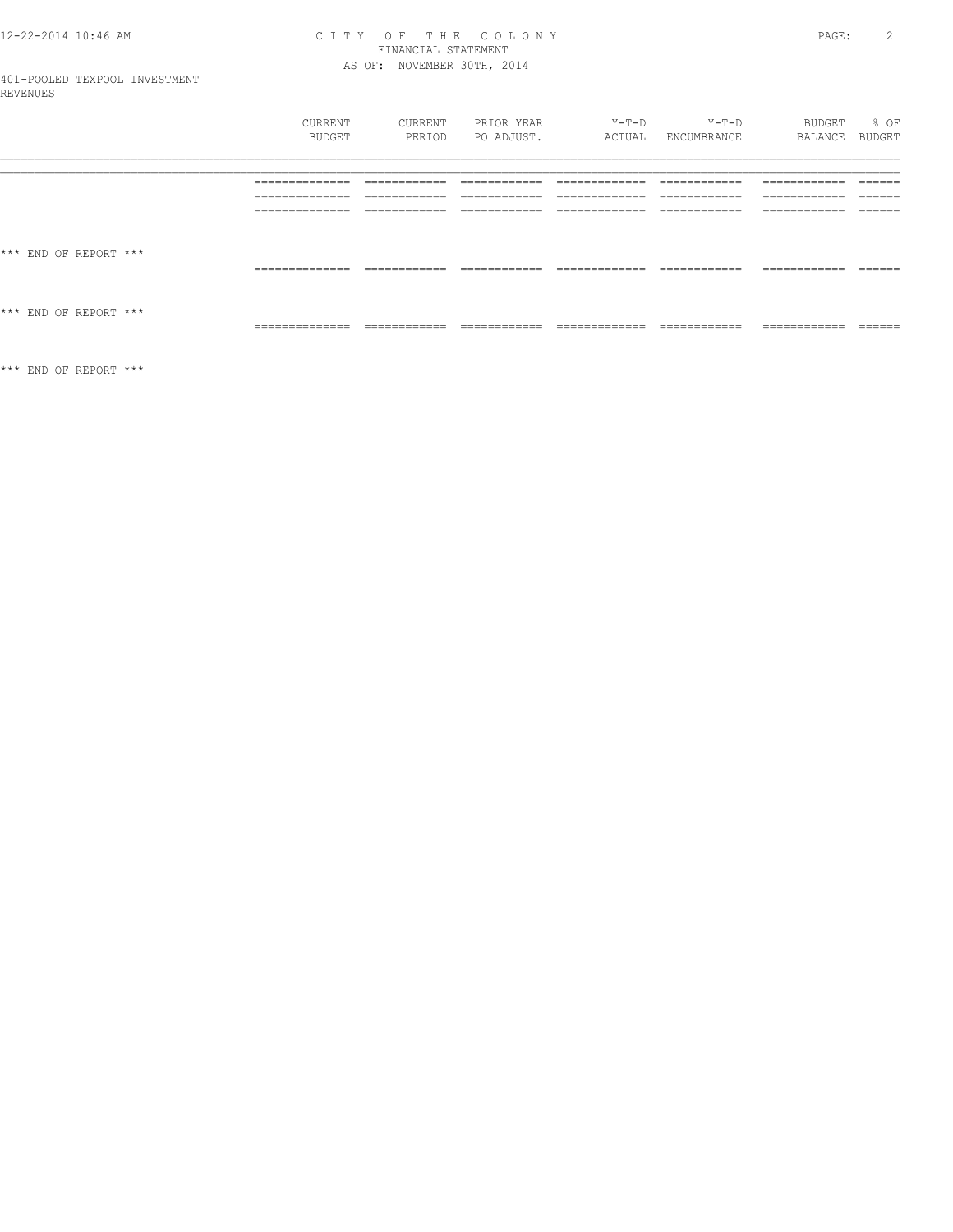#### 500-GENERAL DEBT SERVICE FUND FINANCIAL SUMMARY

|                                          | CURRENT<br><b>BUDGET</b> | CURRENT<br>PERIOD | PRIOR YEAR<br>PO ADJUST. | $Y-T-D$<br>ACTUAL | $Y-T-D$<br>ENCUMBRANCE | <b>BUDGET</b><br>BALANCE | % OF<br><b>BUDGET</b> |
|------------------------------------------|--------------------------|-------------------|--------------------------|-------------------|------------------------|--------------------------|-----------------------|
| REVENUE SUMMARY                          |                          |                   |                          |                   |                        |                          |                       |
| 1 - AD VALOREM TAXES                     | 4,950,000.00             | 144,937.73        | 0.00                     | 259,134.84        | 0.00                   | 4,690,865.16             | 94.76                 |
| 8 - OTHER REVENUE                        | 1,166,894.00             | 0.00              | 0.00                     | 11.46             | 0.00                   | 1,166,882.54             | 100.00                |
| ** TOTAL REVENUES **                     | 6,116,894.00             | 144,937.73        | 0.00                     | 259,146.30        | 0.00                   | 5,857,747.70             | 95.76                 |
| EXPENDITURE SUMMARY                      |                          |                   |                          |                   |                        |                          |                       |
| 697 - GENERAL DEBT SVS                   | 6, 117, 461.00           | 0.00              | 0.00                     | 0.00              | 0.00                   | 6,117,461.00             | 100.00                |
| ** TOTAL EXPENDITURES **                 | 6, 117, 461.00           | 0.00              | 0.00                     | 0.00              | 0.00                   | 6.117.461.00             | 100.00                |
| ** REVENUE OVER (UNDER) EXPENDITURES * ( | 567.00)                  | 144,937.73        | 0.00                     | 259,146.30        | 0.00(                  | 259,713.30)              | 0.00                  |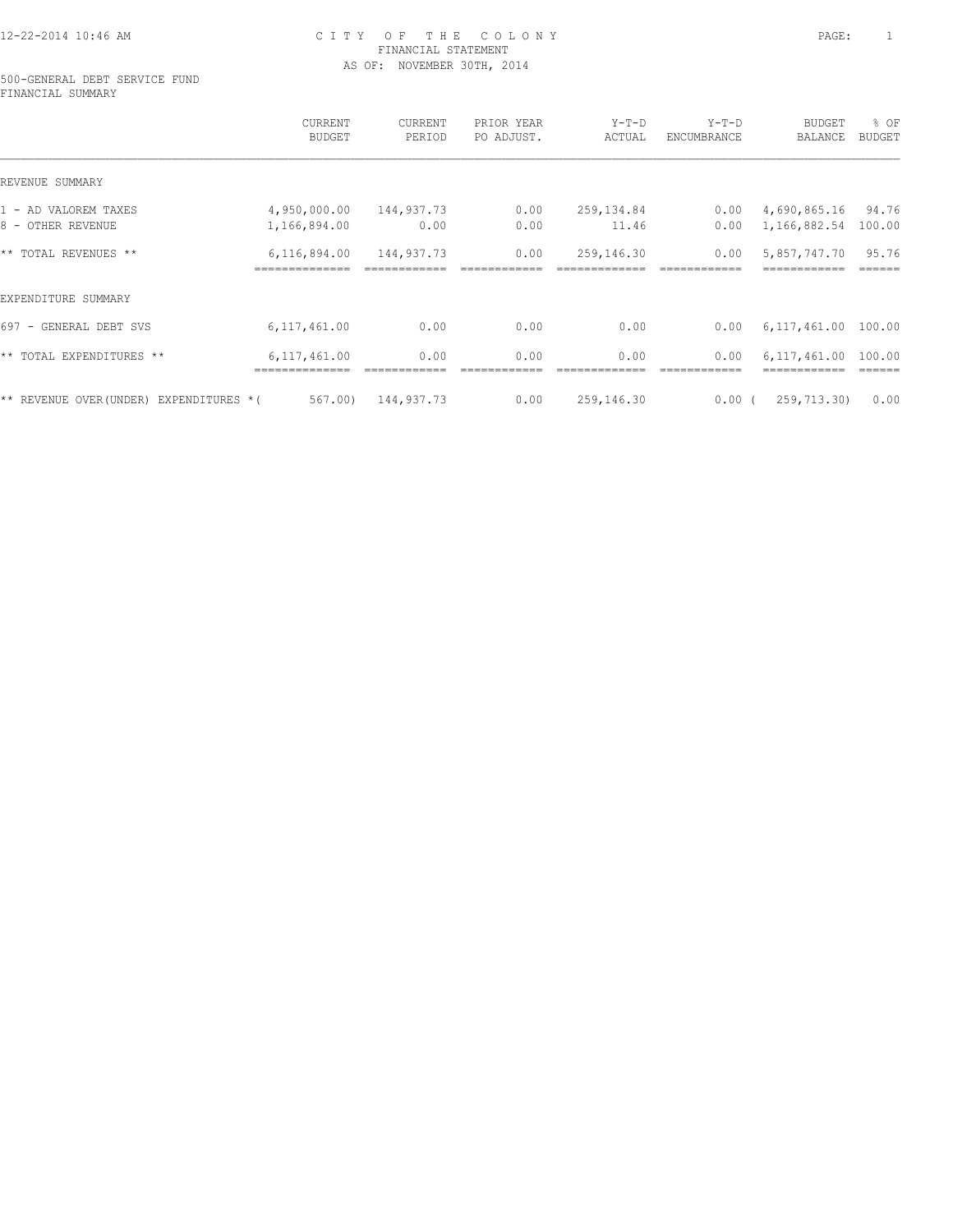#### 500-GENERAL DEBT SERVICE FUND REVENUES

|        |                              | CURRENT<br><b>BUDGET</b>       | <b>CURRENT</b><br>PERIOD | PRIOR YEAR<br>PO ADJUST. | $Y-T-D$<br>ACTUAL | $Y-T-D$<br>ENCUMBRANCE | <b>BUDGET</b><br>BALANCE | % OF<br><b>BUDGET</b> |
|--------|------------------------------|--------------------------------|--------------------------|--------------------------|-------------------|------------------------|--------------------------|-----------------------|
|        |                              |                                |                          |                          |                   |                        |                          |                       |
|        | 1 - AD VALOREM TAXES         |                                |                          |                          |                   |                        |                          |                       |
| 410000 | CURRENT PROPERTY TAXES       | 4,900,000.00                   | 151,206.42               | 0.00                     | 242, 271.85       | 0.00                   | 4,657,728.15             | 95.06                 |
| 410500 | DELINQUENT PROPERTY TAXES    | 30,000.00                      | 1,216.86                 | 0.00                     | 3,237.27          | 0.00                   | 26,762.73                | 89.21                 |
| 410600 | AG ROLLBACK REVENUE          | $0.00$ (                       | 6, 354.77)               | 0.00                     | 11,028.13         | $0.00$ (               | 11,028.13)               | 0.00                  |
| 411000 | PENALTY AND INTEREST         | 20,000.00 (                    | 1,130.78)                | 0.00                     | 2,597.59          | 0.00                   | 17,402.41                | 87.01                 |
|        | TOTAL 1 - AD VALOREM TAXES   | 4,950,000.00                   | 144,937.73               | 0.00                     | 259,134.84        | 0.00                   | 4,690,865.16             | 94.76                 |
|        | 8 - OTHER REVENUE            |                                |                          |                          |                   |                        |                          |                       |
| 480000 | INTEREST INCOME              | 0.00                           | 0.00                     | 0.00                     | 11.46             | 0.00(                  | 11.46)                   | 0.00                  |
| 489054 | TRANSFER IN - ECONOMIC DEV   | 447,655.00                     | 0.00                     | 0.00                     | 0.00              | 0.00                   | 447,655.00               | 100.00                |
| 489055 | TRANSFER IN - COMMUNITY DEV  | 64,339.00                      | 0.00                     | 0.00                     | 0.00              | 0.00                   | 64,339.00                | 100.00                |
| 489056 | TRANSFER IN - FIVE STAR DEBT | 524,700.00                     | 0.00                     | 0.00                     | 0.00              | 0.00                   | 524,700.00               | 100.00                |
| 489058 | TRANSFER IN - CDC - HIKE/BIK | 130,200.00                     | 0.00                     | 0.00                     | 0.00              | 0.00                   | 130,200.00               | 100.00                |
|        | TOTAL 8 - OTHER REVENUE      | 1,166,894.00                   | 0.00                     | 0.00                     | 11.46             | 0.00                   | 1,166,882.54             | 100.00                |
|        |                              |                                |                          |                          |                   |                        |                          | 95.76                 |
|        | ** TOTAL REVENUES **         | 6,116,894.00<br>============== | 144,937.73               | 0.00                     | 259,146.30        | 0.00                   | 5,857,747.70             |                       |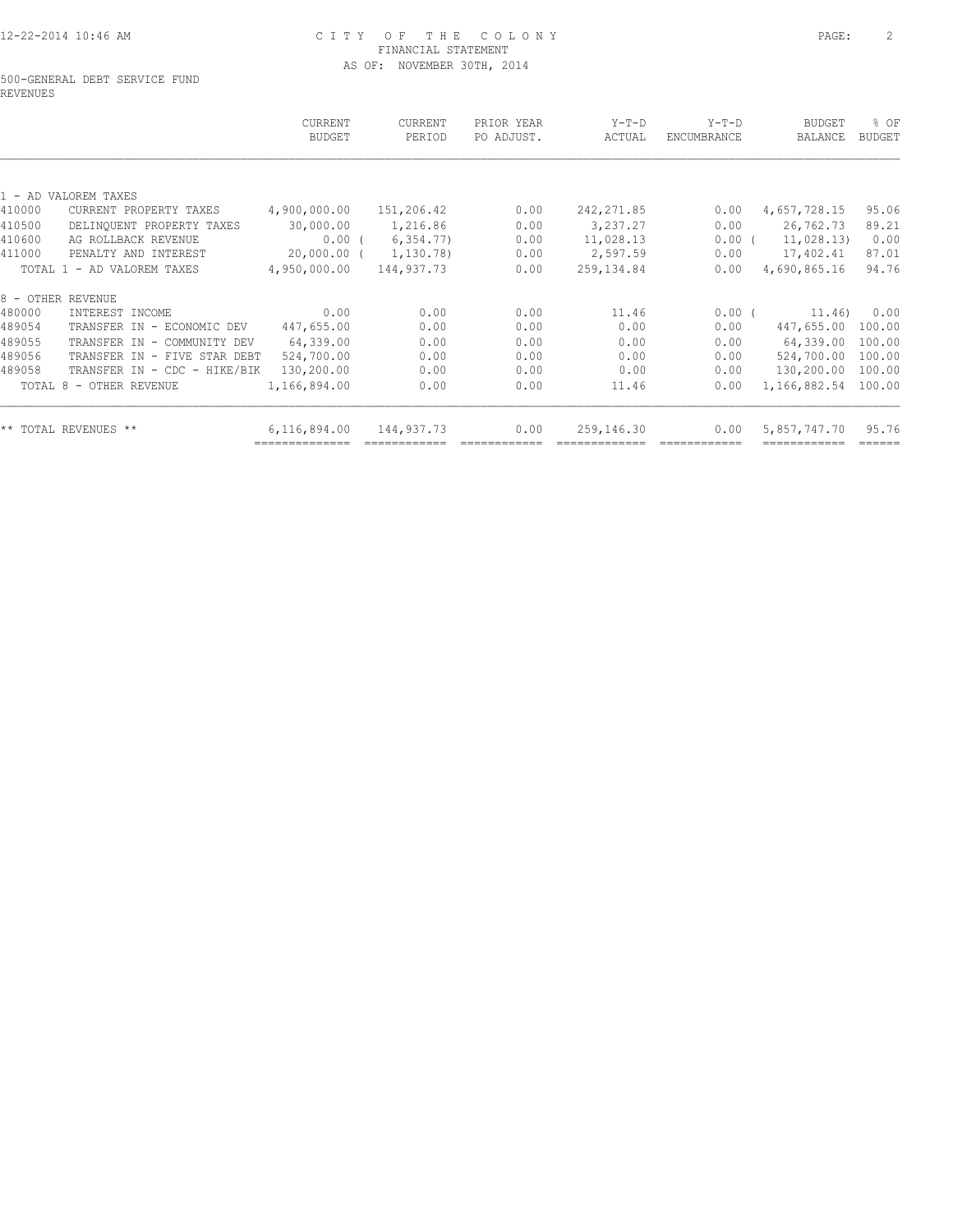| 12-22-2014 10:46 AM                                                                  | C T T Y | THE<br>$O$ F<br>FINANCIAL STATEMENT<br>AS OF: NOVEMBER 30TH, 2014 | COLONY     |        |             | PAGE:   | 3      |
|--------------------------------------------------------------------------------------|---------|-------------------------------------------------------------------|------------|--------|-------------|---------|--------|
| 500-GENERAL DEBT SERVICE FUND<br>635 - NON-DEPARTMENTAL<br>DEPARTMENTAL EXPENDITURES |         |                                                                   |            |        |             |         |        |
|                                                                                      | CURRENT | CURRENT                                                           | PRIOR YEAR | Y-T-D  | Y-T-D       | BUDGET  | % OF   |
|                                                                                      | BUDGET  | PERIOD                                                            | PO ADJUST. | ACTUAL | ENCUMBRANCE | BALANCE | BUDGET |
| 62-CONTRACTUAL SERVICES                                                              |         |                                                                   |            |        |             |         |        |
| 68-SUNDRY CHARGES                                                                    |         |                                                                   |            |        |             |         |        |
|                                                                                      |         |                                                                   |            |        |             |         |        |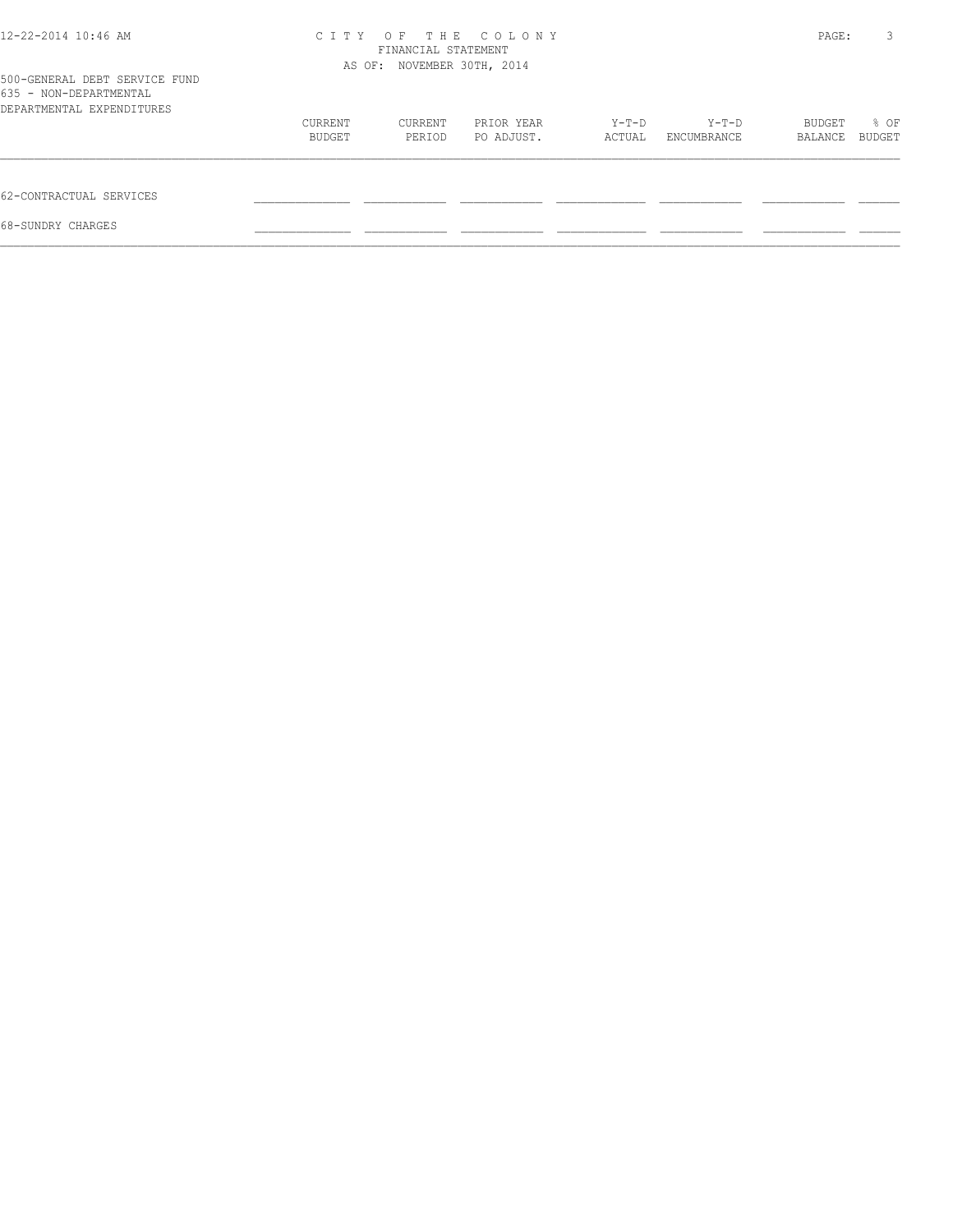# 12-22-2014 10:46 AM C I T Y O F T H E C O L O N Y PAGE: 4 FINANCIAL STATEMENT

697 - GENERAL DEBT SVS

| CURRENT                    | CURRENT    | PRIOR YEAR | $Y-T-D$    | $Y-T-D$            | <b>BUDGET</b>  | % OF                                        |
|----------------------------|------------|------------|------------|--------------------|----------------|---------------------------------------------|
| <b>BUDGET</b>              | PERIOD     | PO ADJUST. | ACTUAL     | <b>ENCUMBRANCE</b> | BALANCE        | <b>BUDGET</b>                               |
|                            |            |            |            |                    |                |                                             |
| 4,313,700.00               | 0.00       | 0.00       | 0.00       | 0.00               | 4,313,700.00   | 100.00                                      |
| 1,800,761.00               | 0.00       | 0.00       | 0.00       | 0.00               | 1,800,761.00   | 100.00                                      |
| 3,000.00                   | 0.00       | 0.00       | 0.00       | 0.00               | 3,000.00       | 100.00                                      |
| 6,117,461.00               | 0.00       | 0.00       | 0.00       | 0.00               | 6, 117, 461.00 | 100.00                                      |
|                            |            |            |            |                    |                |                                             |
| 6, 117, 461.00             | 0.00       | 0.00       | 0.00       | 0.00               |                |                                             |
| 6, 117, 461.00             | 0.00       | 0.00       | 0.00       | 0.00               | 6,117,461.00   | 100.00                                      |
| 567.00)<br>EXPENDITURES *( | 144,937.73 | 0.00       | 259,146.30 |                    |                | 0.00                                        |
|                            |            |            |            |                    |                | 6,117,461.00 100.00<br>0.00(<br>259,713.30) |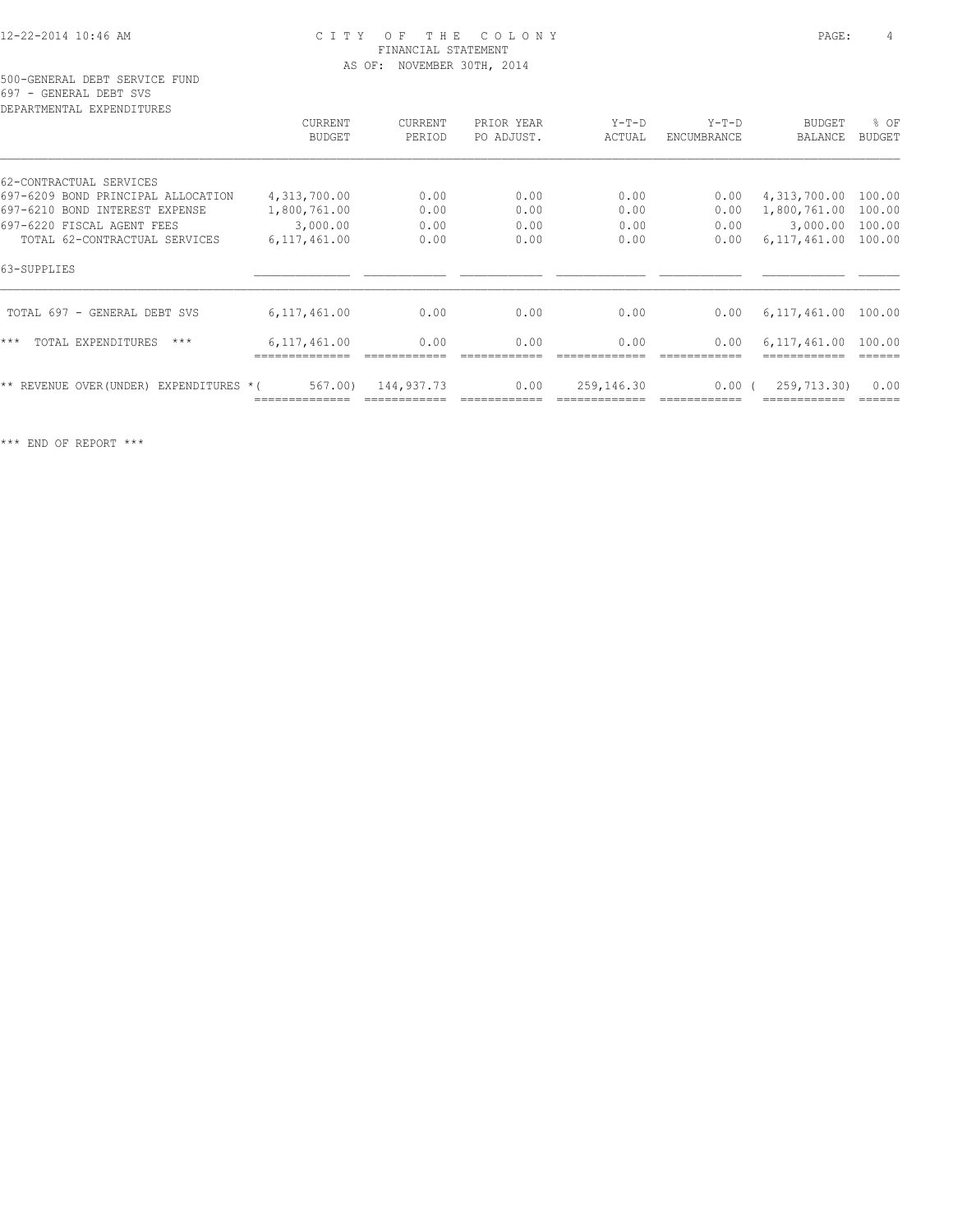#### 501-TAX SUPPORTED DEBT FUND FINANCIAL SUMMARY

|                                          | CURRENT<br><b>BUDGET</b>       | <b>CURRENT</b><br>PERIOD | PRIOR YEAR<br>PO ADJUST. | $Y-T-D$<br>ACTUAL | $Y-T-D$<br>ENCUMBRANCE | <b>BUDGET</b><br>BALANCE     | % OF<br><b>BUDGET</b> |
|------------------------------------------|--------------------------------|--------------------------|--------------------------|-------------------|------------------------|------------------------------|-----------------------|
| REVENUE SUMMARY                          |                                |                          |                          |                   |                        |                              |                       |
| 8-OTHER REVENUE                          | 2,566,999.00                   | 0.00                     | 0.00                     | 0.00              | 0.00                   | 2,566,999.00                 | 100.00                |
| ** TOTAL REVENUES **                     | 2,566,999.00<br>============== | 0.00                     | 0.00                     | 0.00              | 0.00                   | 2,566,999.00<br>============ | 100.00                |
| EXPENDITURE SUMMARY                      |                                |                          |                          |                   |                        |                              |                       |
| 613 - DEBT SERVICE                       | 2,591,256.00                   | 0.00                     | 0.00                     | 0.00              | 0.00                   | 2,591,256.00                 | 100.00                |
| ** TOTAL EXPENDITURES **                 | 2,591,256.00                   | 0.00                     | 0.00                     | 0.00              | 0.00                   | 2,591,256.00                 | 100.00                |
| ** REVENUE OVER (UNDER) EXPENDITURES * ( | 24, 257, 00)                   | 0.00                     | 0.00                     | 0.00              | 0.00(                  | 24,257.00)                   | 0.00                  |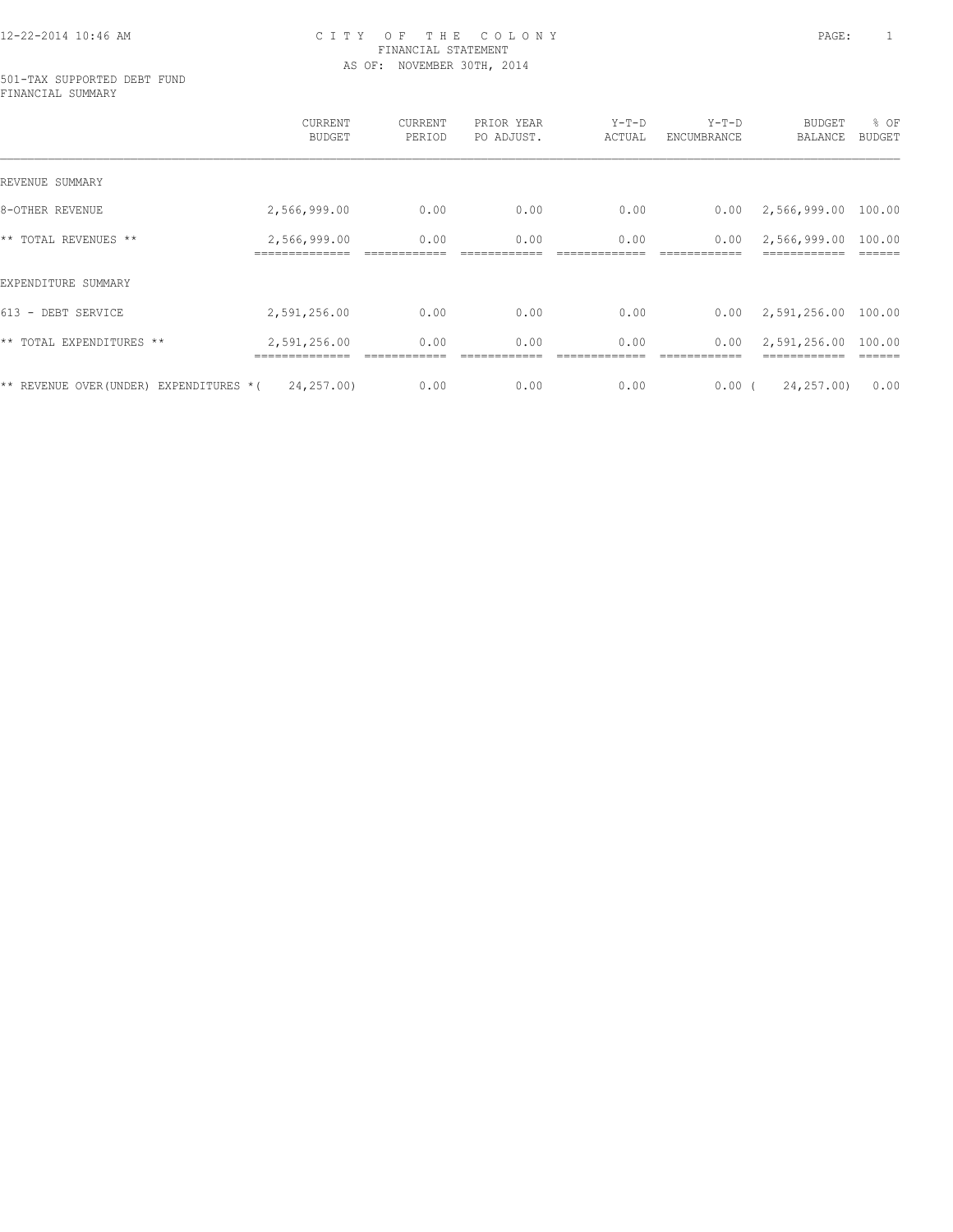#### 501-TAX SUPPORTED DEBT FUND REVENUES

|                                      | <b>CURRENT</b><br><b>BUDGET</b> | CURRENT<br>PERIOD | PRIOR YEAR<br>PO ADJUST. | $Y-T-D$<br>ACTUAL | $Y-T-D$<br>ENCUMBRANCE | <b>BUDGET</b><br>BALANCE | % OF<br><b>BUDGET</b> |
|--------------------------------------|---------------------------------|-------------------|--------------------------|-------------------|------------------------|--------------------------|-----------------------|
|                                      |                                 |                   |                          |                   |                        |                          |                       |
| 1-AD VALOREM TAXES                   |                                 |                   |                          |                   |                        |                          |                       |
| 6-TAX REVENUE                        |                                 |                   |                          |                   |                        |                          |                       |
| 8-OTHER REVENUE                      |                                 |                   |                          |                   |                        |                          |                       |
| 489001<br>TRANSFER IN - UTILITY FUND | 2,260,000.00                    | 0.00              | 0.00                     | 0.00              | 0.00                   | 2,260,000.00             | 100.00                |
| 489002<br>TRANSFER IN - EDC          | 306,999.00                      | 0.00              | 0.00                     | 0.00              | 0.00                   | 306,999.00               | 100.00                |
| TOTAL 8-OTHER REVENUE                | 2,566,999.00                    | 0.00              | 0.00                     | 0.00              | 0.00                   | 2,566,999.00             | 100.00                |
| ** TOTAL REVENUES **                 | 2,566,999.00                    | 0.00              | 0.00                     | 0.00              | 0.00                   | 2,566,999.00             | 100.00                |
|                                      |                                 |                   |                          |                   |                        |                          |                       |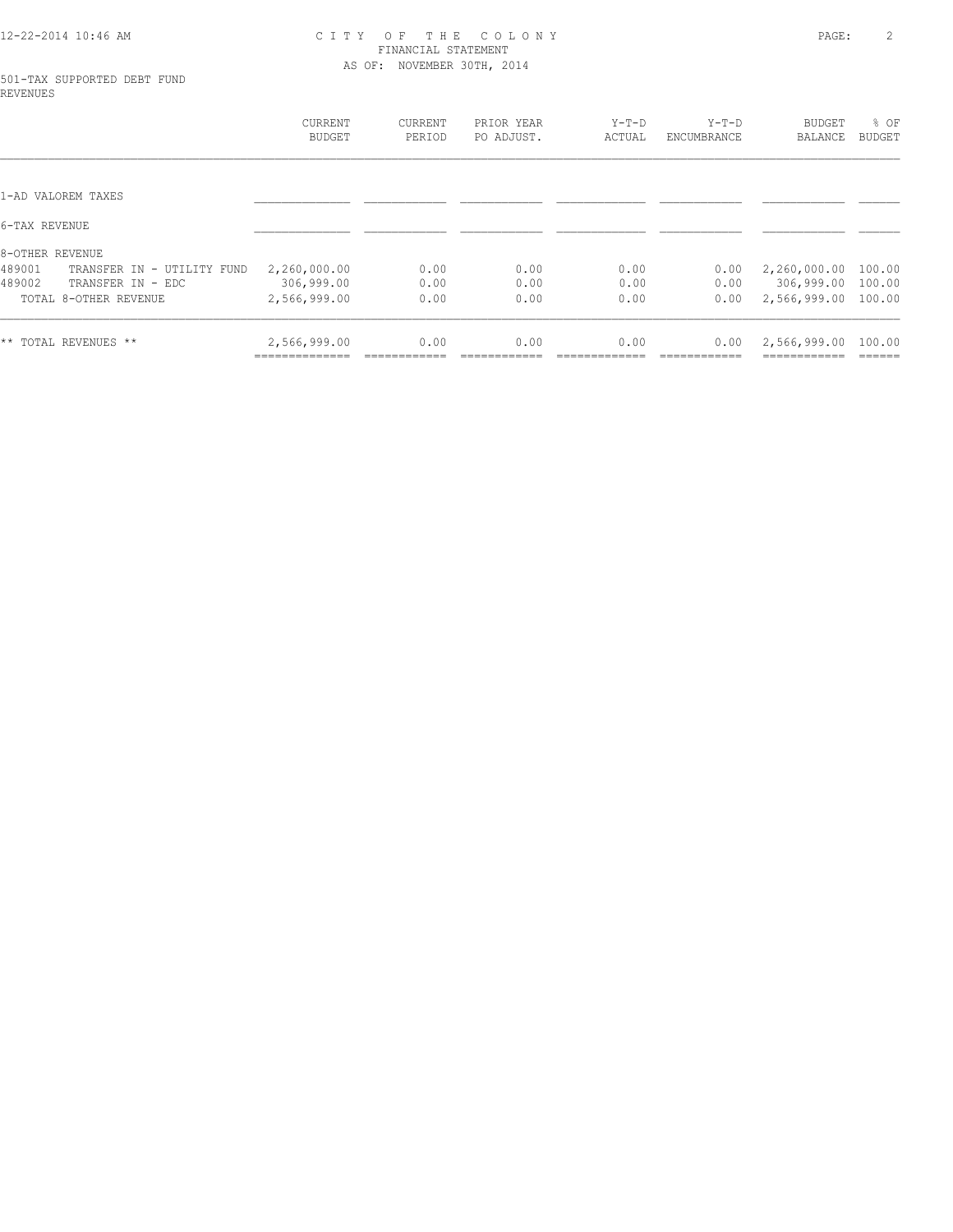# 501-TAX SUPPORTED DEBT FUND 613 - DEBT SERVICE

| DEPARTMENTAL EXPENDITURES                                                                       |                                                   |        |
|-------------------------------------------------------------------------------------------------|---------------------------------------------------|--------|
|                                                                                                 | % OF<br><b>BUDGET</b><br>BALANCE<br><b>BUDGET</b> |        |
| 62-CONTRACTUAL SERVICES<br>613-6209 BOND PRINCIPAL ALLOCATION<br>613-6210 BOND INTEREST EXPENSE | 1,384,829.00 100.00<br>1,205,827.00<br>100.00     |        |
| 613-6220 FISCAL AGENT FEES<br>TOTAL 62-CONTRACTUAL SERVICES<br>26-BOND PAYMENTS                 | 100.00<br>600.00<br>2,591,256.00<br>100.00        |        |
|                                                                                                 | 2,591,256.00                                      |        |
| TOTAL 613 - DEBT SERVICE                                                                        |                                                   | 100.00 |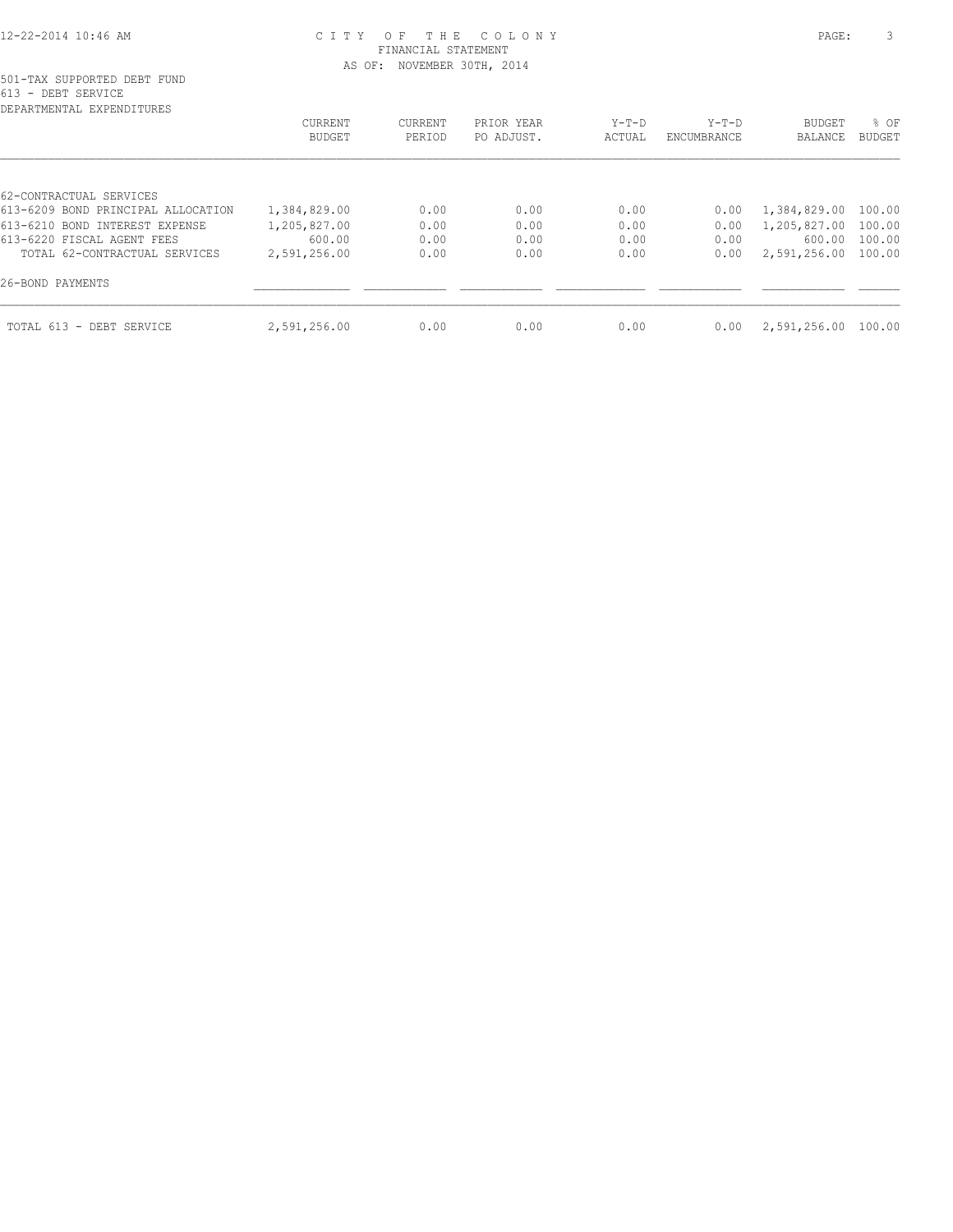|  | 501-TAX SUPPORTED DEBT FUND |  |
|--|-----------------------------|--|
|  | 635 - NON-DEPARTMENTAL      |  |

| DEPARTMENTAL EXPENDITURES              | <b>CURRENT</b><br>BUDGET     | CURRENT<br>PERIOD | PRIOR YEAR<br>PO ADJUST. | $Y-T-D$<br>ACTUAL | $Y-T-D$<br>ENCUMBRANCE | BUDGET<br>BALANCE         | % OF<br>BUDGET  |
|----------------------------------------|------------------------------|-------------------|--------------------------|-------------------|------------------------|---------------------------|-----------------|
|                                        |                              |                   |                          |                   |                        |                           |                 |
| 62-CONTRACTUAL SERVICES                |                              |                   |                          |                   |                        |                           |                 |
| 68-SUNDRY CHARGES                      |                              |                   |                          |                   |                        |                           |                 |
| $***$<br>TOTAL EXPENDITURES<br>$***$   | 2,591,256.00                 | 0.00              | 0.00                     | 0.00              | 0.00                   | 2,591,256.00 100.00       |                 |
| ** REVENUE OVER(UNDER) EXPENDITURES *( | 24,257.00)<br>______________ | 0.00              | 0.00                     | 0.00              | $0.00$ (               | 24,257.00)<br>----------- | 0.00<br>------- |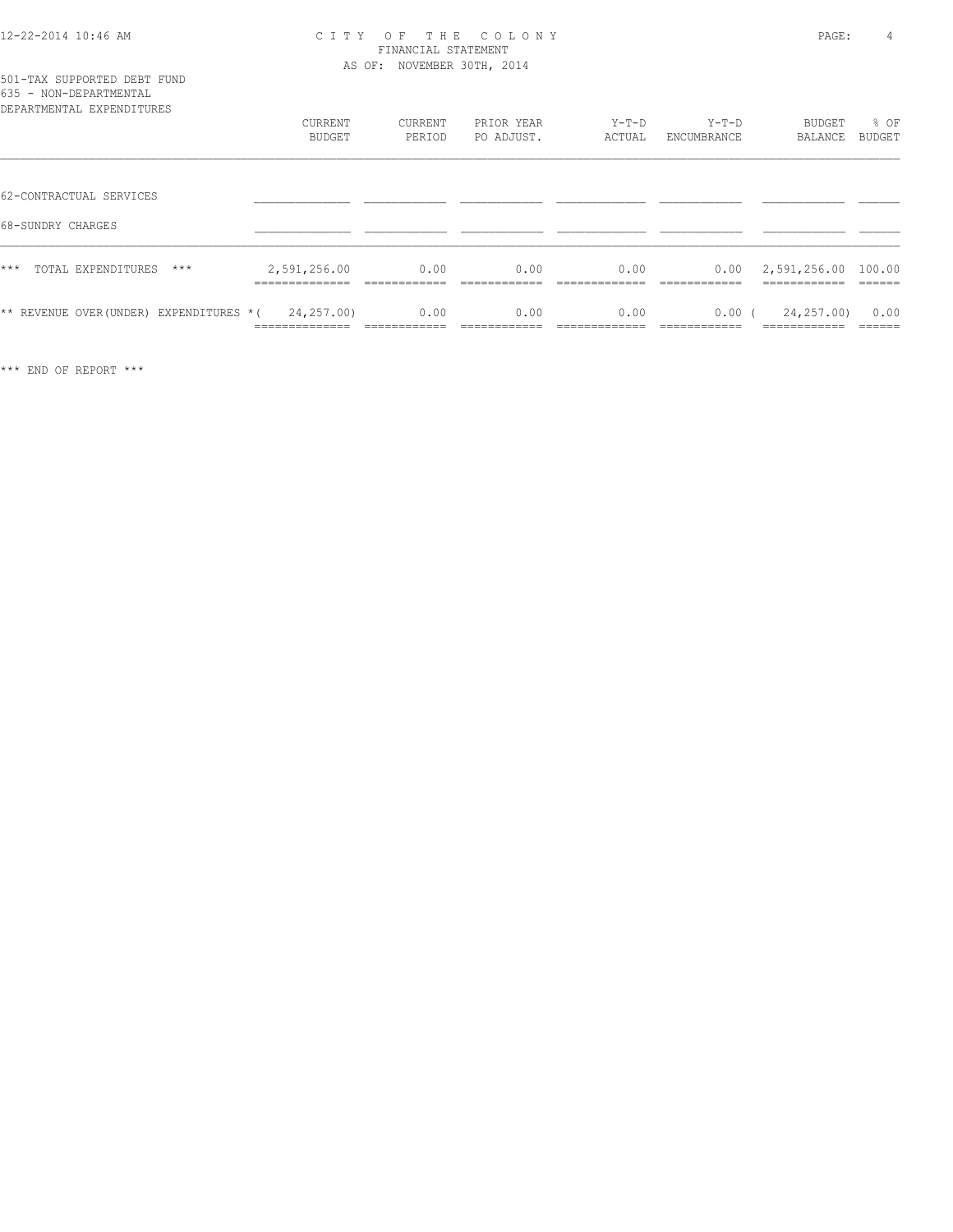502-REVENUE BOND DEBT FUND FINANCIAL SUMMARY

|                                          | CURRENT<br><b>BUDGET</b> | CURRENT<br>PERIOD | PRIOR YEAR<br>PO ADJUST. | Y-T-D<br>ACTUAL | $Y-T-D$<br>ENCUMBRANCE | <b>BUDGET</b><br>BALANCE | % OF<br>BUDGET |
|------------------------------------------|--------------------------|-------------------|--------------------------|-----------------|------------------------|--------------------------|----------------|
| REVENUE SUMMARY                          |                          |                   |                          |                 |                        |                          |                |
| 4-SERVICE REVENUE                        | 2,400.00                 | 0.00              | 0.00                     | 22.92           | 0.00                   | 2,377.08                 | 99.05          |
| 5-SRF REVENUE                            | 400,000.00               | 34, 318.17        | 0.00                     | 68,533.91       | 0.00                   | 331,466.09               | 82.87          |
| 8-OTHER REVENUE                          | 1,295,630.00             | 0.00              | 0.00                     | 0.00            | 0.00                   | 1,295,630.00             | 100.00         |
| ** TOTAL REVENUES **                     | 1,698,030.00             | 34, 318.17        | 0.00                     | 68,556.83       | 0.00                   | 1,629,473.17             | 95.96          |
| EXPENDITURE SUMMARY                      |                          |                   |                          |                 |                        |                          |                |
| 618 - SRF DEBT SERVICE                   | 1,936,826.00             | 0.00              | 0.00                     | 0.00            | 0.00                   | 1,936,826.00             | 100.00         |
| ** TOTAL EXPENDITURES **                 | 1,936,826.00             | 0.00              | 0.00                     | 0.00            | 0.00                   | 1,936,826.00             | 100.00         |
| ** REVENUE OVER (UNDER) EXPENDITURES * ( | 238,796.00)              | 34, 318.17        | 0.00                     | 68,556.83       | 0.00(                  | 307, 352, 83)            | 0.00           |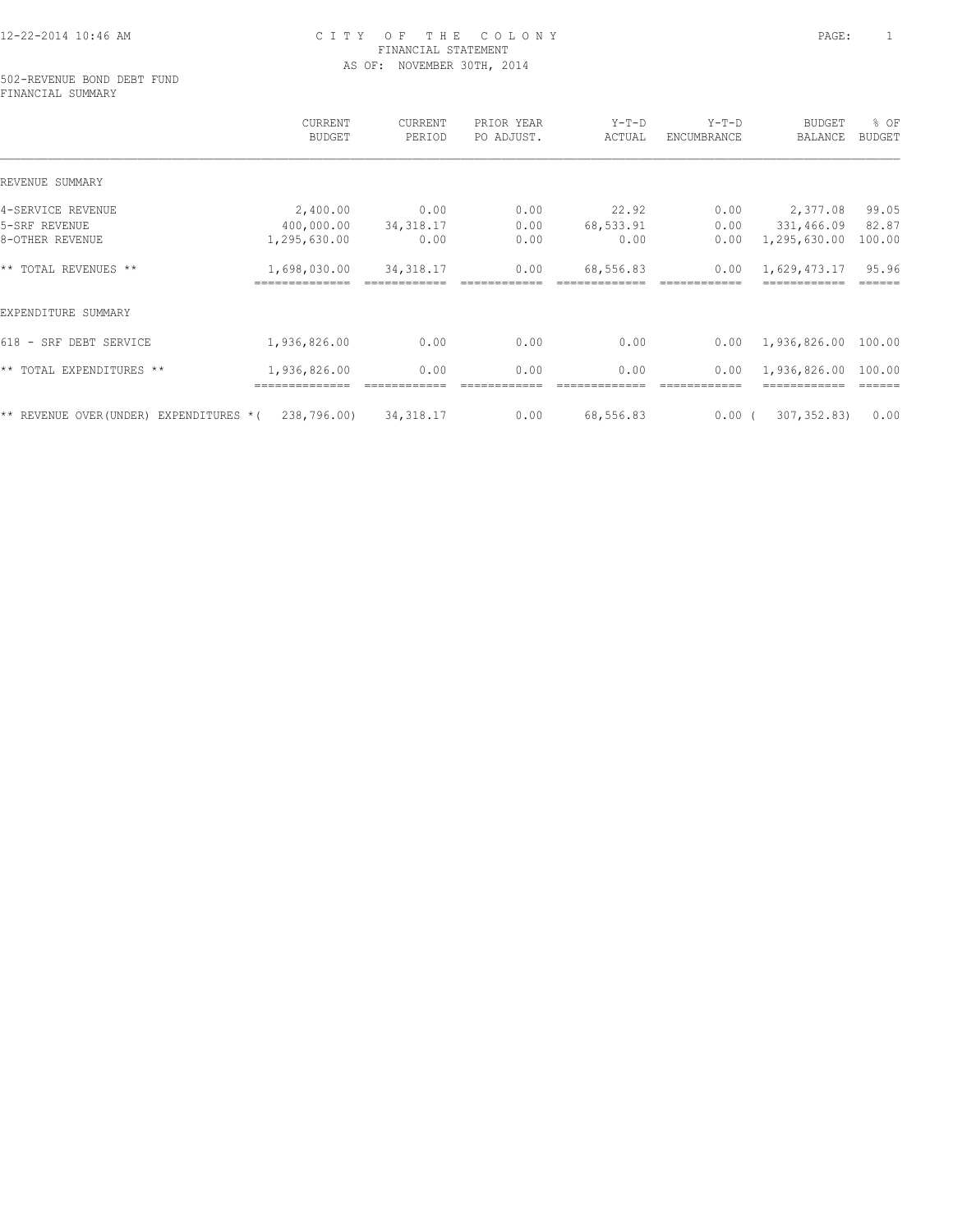#### 502-REVENUE BOND DEBT FUND REVENUES

|                                      | CURRENT<br><b>BUDGET</b> | CURRENT<br>PERIOD | PRIOR YEAR<br>PO ADJUST. | Y-T-D<br>ACTUAL | $Y-T-D$<br>ENCUMBRANCE | BUDGET<br>BALANCE | % OF<br><b>BUDGET</b> |
|--------------------------------------|--------------------------|-------------------|--------------------------|-----------------|------------------------|-------------------|-----------------------|
|                                      |                          |                   |                          |                 |                        |                   |                       |
| 4-SERVICE REVENUE                    |                          |                   |                          |                 |                        |                   |                       |
| 447000<br>INTEREST INCOME            | 2,400.00                 | 0.00              | 0.00                     | 22.92           | 0.00                   | 2,377.08          | 99.05                 |
| TOTAL 4-SERVICE REVENUE              | 2,400.00                 | 0.00              | 0.00                     | 22.92           | 0.00                   | 2,377.08          | 99.05                 |
| 5-SRF REVENUE                        |                          |                   |                          |                 |                        |                   |                       |
| 452000<br>SRF RESERVE REVENUE        | 400,000.00               | 0.00              | 0.00                     | 0.00            | 0.00                   | 400,000.00        | 100.00                |
| 452500<br>SRF REVENUE                | 0.00                     | 34, 318.17        | 0.00                     | 68,533.91       | $0.00$ (               | 68, 533.91)       | 0.00                  |
| TOTAL 5-SRF REVENUE                  | 400,000.00               | 34, 318.17        | 0.00                     | 68,533.91       | 0.00                   | 331,466.09        | 82.87                 |
| 8-OTHER REVENUE                      |                          |                   |                          |                 |                        |                   |                       |
| 489001<br>TRANSFER IN - UTILITY FUND | 1,295,630.00             | 0.00              | 0.00                     | 0.00            | 0.00                   | 1,295,630.00      | 100.00                |
| TOTAL 8-OTHER REVENUE                | 1,295,630.00             | 0.00              | 0.00                     | 0.00            | 0.00                   | 1,295,630.00      | 100.00                |
| ** TOTAL REVENUES **                 | 1,698,030.00             | 34, 318.17        | 0.00                     | 68,556.83       | 0.00                   | 1,629,473.17      | 95.96                 |
|                                      |                          |                   |                          |                 |                        |                   | ======                |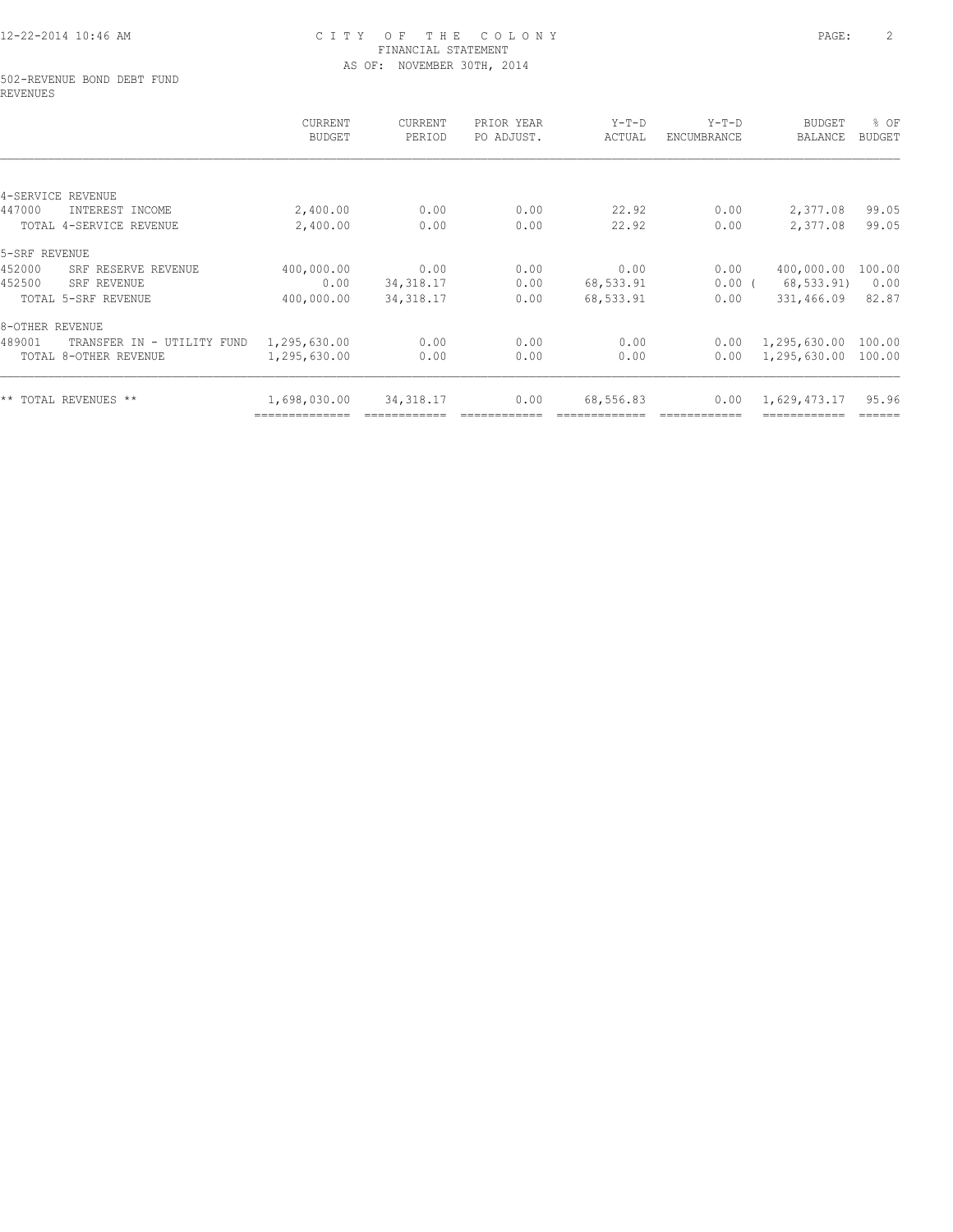| DEPARTMENTAL EXPENDITURES          |                   |                   |                          |                 |                        |                     |                       |
|------------------------------------|-------------------|-------------------|--------------------------|-----------------|------------------------|---------------------|-----------------------|
|                                    | CURRENT<br>BUDGET | CURRENT<br>PERIOD | PRIOR YEAR<br>PO ADJUST. | Y-T-D<br>ACTUAL | $Y-T-D$<br>ENCUMBRANCE | BUDGET<br>BALANCE   | % OF<br><b>BUDGET</b> |
|                                    |                   |                   |                          |                 |                        |                     |                       |
| 62-CONTRACTUAL SERVICES            |                   |                   |                          |                 |                        |                     |                       |
| 618-6209 BOND PRINCIPAL ALLOCATION | 1,218,750.00      | 0.00              | 0.00                     | 0.00            | 0.00                   | 1,218,750.00        | 100.00                |
| 618-6210 BOND INTEREST EXPENSE     | 717,576.00        | 0.00              | 0.00                     | 0.00            | 0.00                   | 717,576.00 100.00   |                       |
| 618-6220 FISCAL AGENT FEES         | 500.00            | 0.00              | 0.00                     | 0.00            | 0.00                   | 500.00              | 100.00                |
| TOTAL 62-CONTRACTUAL SERVICES      | 1,936,826.00      | 0.00              | 0.00                     | 0.00            | 0.00                   | 1,936,826.00 100.00 |                       |
| 63-SUPPLIES                        |                   |                   |                          |                 |                        |                     |                       |
| 64-MAINTENANCE                     |                   |                   |                          |                 |                        |                     |                       |
| TOTAL 618 - SRF DEBT SERVICE       | 1,936,826.00      | 0.00              | 0.00                     | 0.00            | 0.00                   | 1,936,826.00 100.00 |                       |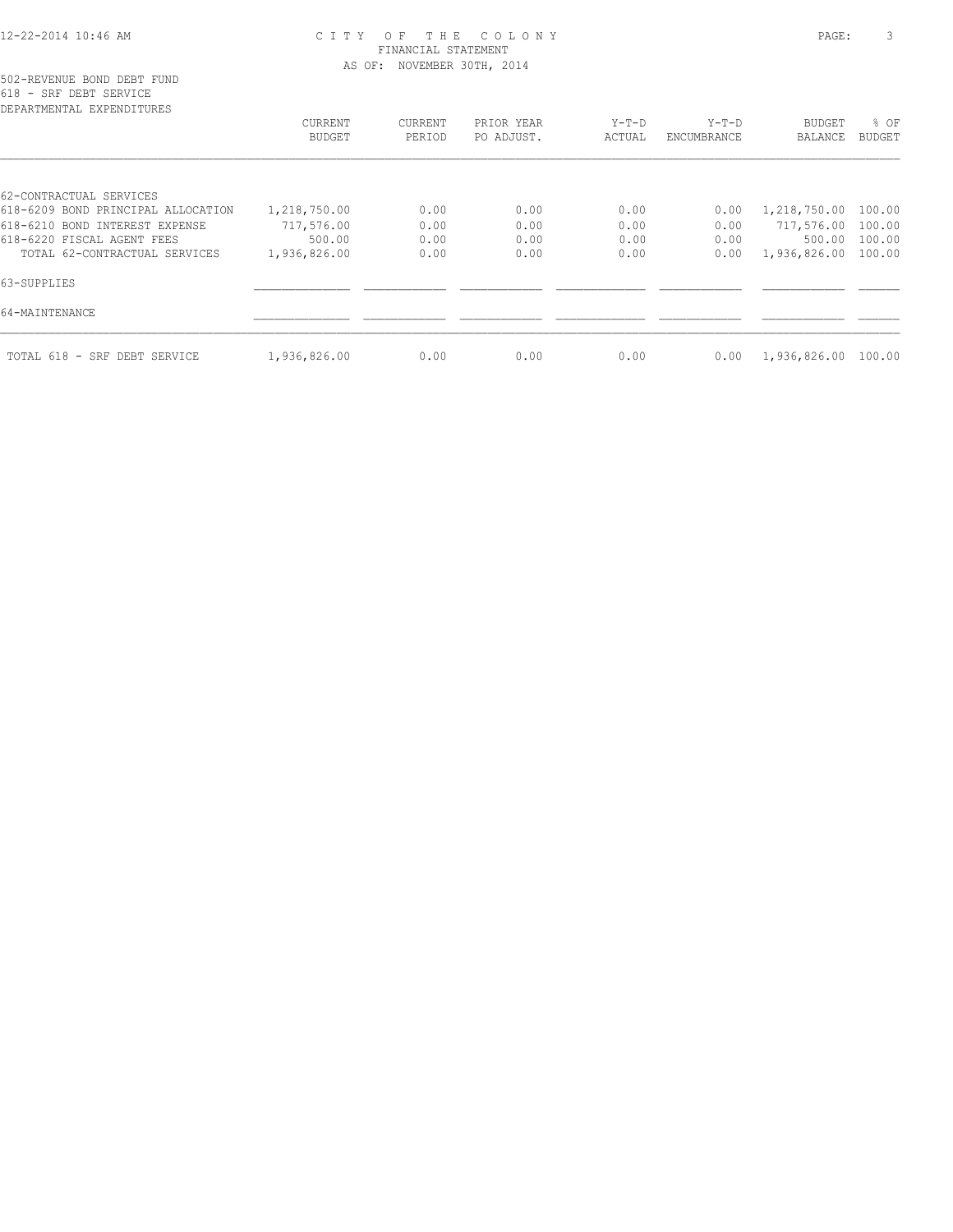| 502-REVENUE BOND DEBT FUND         |  |  |  |  |  |  |
|------------------------------------|--|--|--|--|--|--|
| 618 - NON-DEPARTMENTAL             |  |  |  |  |  |  |
| pops povember the product to the c |  |  |  |  |  |  |

| DEPARTMENTAL EXPENDITURES                    | CURRENT                        | <b>CURRENT</b> | PRIOR YEAR | $Y-T-D$       | $Y-T-D$              | BUDGET                              | % OF          |
|----------------------------------------------|--------------------------------|----------------|------------|---------------|----------------------|-------------------------------------|---------------|
|                                              | BUDGET                         | PERIOD         | PO ADJUST. | ACTUAL        | ENCUMBRANCE          | BALANCE                             | <b>BUDGET</b> |
| 62-CONTRACTUAL SERVICES<br>68-SUNDRY CHARGES |                                |                |            |               |                      |                                     |               |
| ***<br>TOTAL EXPENDITURES<br>$***$           | 1,936,826.00<br>______________ | 0.00           | 0.00       | 0.00          | 0.00<br>------------ | 1,936,826.00 100.00<br>------------ | -------       |
| ** REVENUE OVER (UNDER)                      | 238,796.00)                    | 34, 318.17     | 0.00       | 68,556.83     | 0.00(                | 307, 352, 83)                       | 0.00          |
| EXPENDITURES *(                              | ______________                 | ------------   |            | _____________ | -------------        | -------------                       | -------       |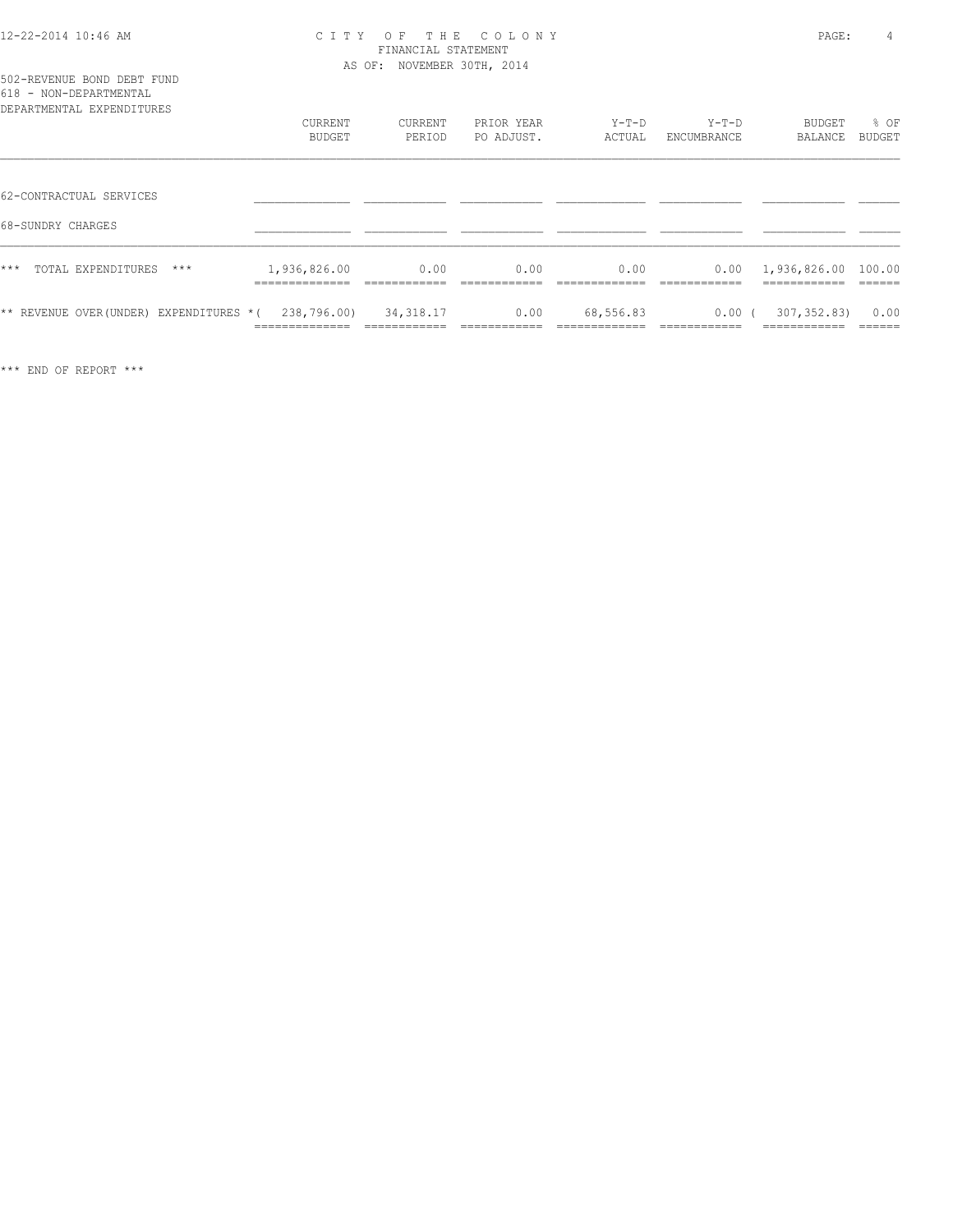|                     | CURRENT<br>BUDGET | CURRENT<br>PERIOD | PRIOR YEAR<br>PO ADJUST. | Y-T-D<br>ACTUAL | Y-T-D<br>ENCUMBRANCE | BUDGET<br>BALANCE BUDGET | % OF |
|---------------------|-------------------|-------------------|--------------------------|-----------------|----------------------|--------------------------|------|
| REVENUE SUMMARY     |                   |                   |                          |                 |                      |                          |      |
| EXPENDITURE SUMMARY |                   |                   |                          |                 |                      |                          |      |
|                     | _______________   | ____________      |                          | _____________   | ____________         | -------------            |      |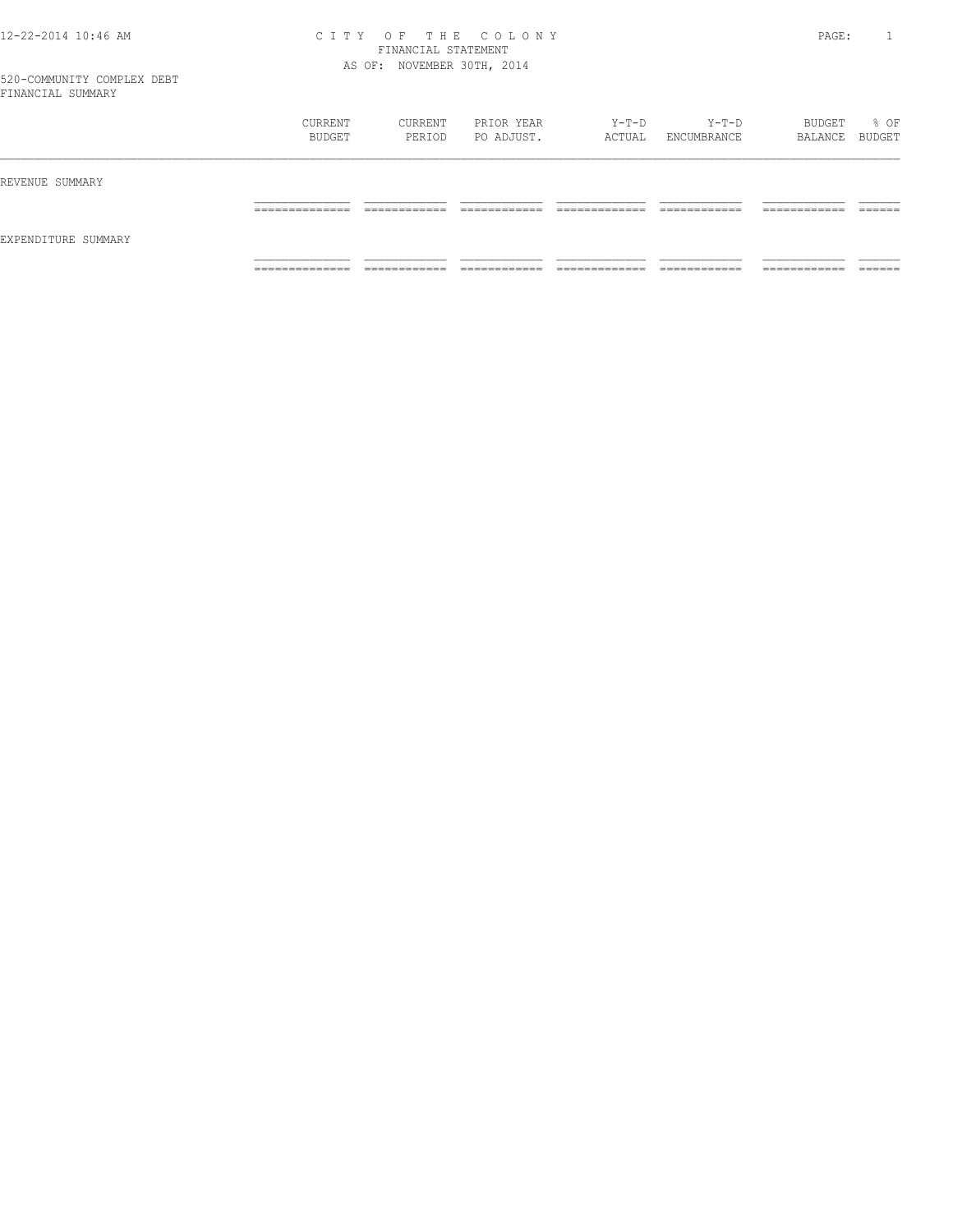#### 520-COMMUNITY COMPLEX DEBT REVENUES

| BUDGET<br>CURRENT<br>Y-T-D<br>$Y-T-D$<br>CURRENT<br>PRIOR YEAR<br>BUDGET<br>PO ADJUST.<br>BUDGET<br>ACTUAL<br>ENCUMBRANCE<br>PERIOD<br>BALANCE |                 |  |  |  |      |
|------------------------------------------------------------------------------------------------------------------------------------------------|-----------------|--|--|--|------|
|                                                                                                                                                | 8-OTHER REVENUE |  |  |  |      |
|                                                                                                                                                |                 |  |  |  | % OF |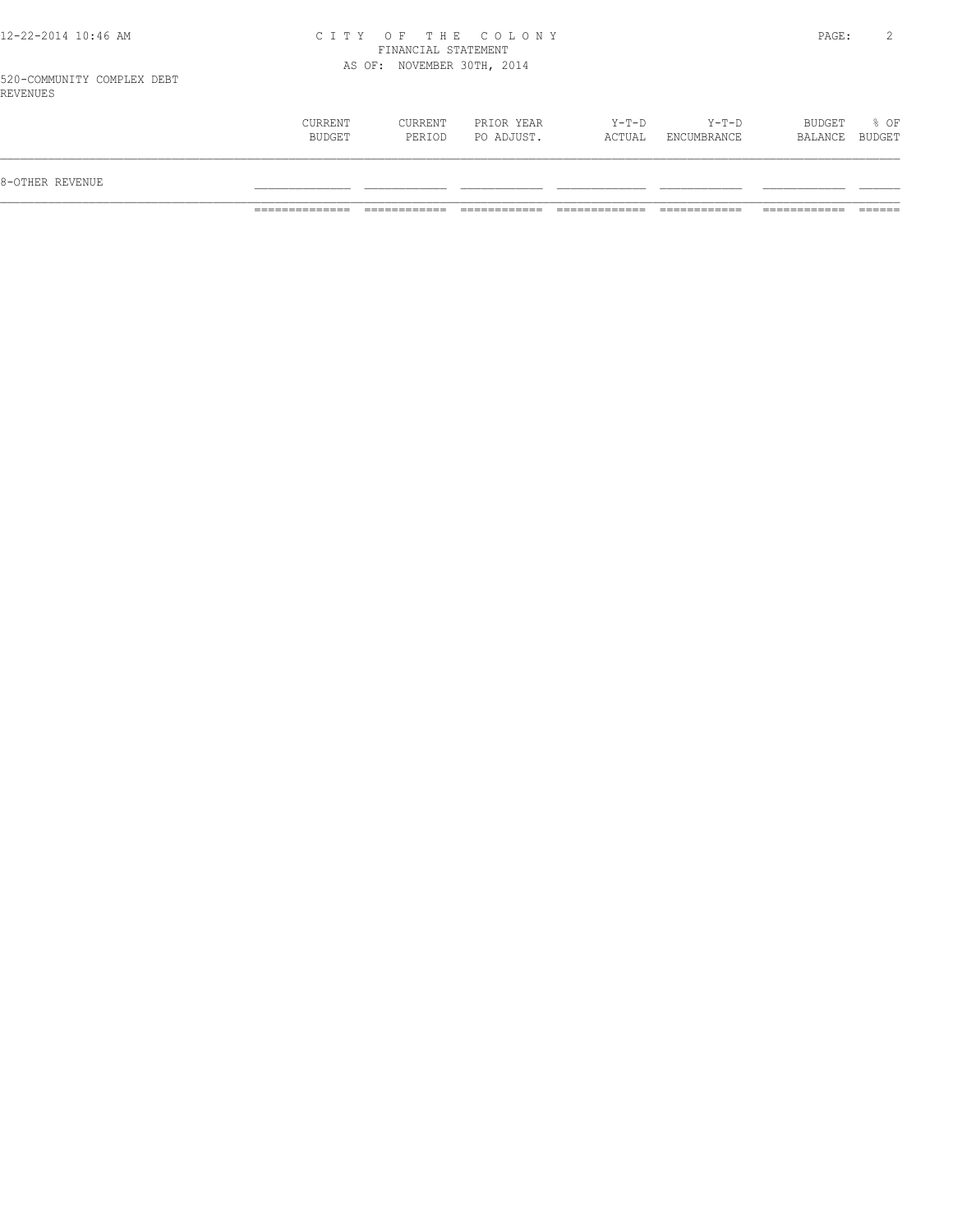| $12 - 22 - 2014$ 10:46 AM                                                         | CITY OF THE COLONY<br>FINANCIAL STATEMENT |         |                     |         |             |         |        |  |
|-----------------------------------------------------------------------------------|-------------------------------------------|---------|---------------------|---------|-------------|---------|--------|--|
|                                                                                   | AS OF:                                    |         | NOVEMBER 30TH, 2014 |         |             |         |        |  |
| 520-COMMUNITY COMPLEX DEBT<br>635 - NON-DEPARTMENTAL<br>DEPARTMENTAL EXPENDITURES |                                           |         |                     |         |             |         |        |  |
|                                                                                   | CURRENT                                   | CURRENT | PRIOR YEAR          | $Y-T-D$ | $Y-T-D$     | BUDGET  | 8 OF   |  |
|                                                                                   | BUDGET                                    | PERIOD  | PO ADJUST.          | ACTUAL  | ENCUMBRANCE | BALANCE | BUDGET |  |
|                                                                                   |                                           |         |                     |         |             |         |        |  |

68-SUNDRY CHARGES \_\_\_\_\_\_\_\_\_\_\_\_\_\_ \_\_\_\_\_\_\_\_\_\_\_\_ \_\_\_\_\_\_\_\_\_\_\_\_ \_\_\_\_\_\_\_\_\_\_\_\_\_ \_\_\_\_\_\_\_\_\_\_\_\_ \_\_\_\_\_\_\_\_\_\_\_\_ \_\_\_\_\_\_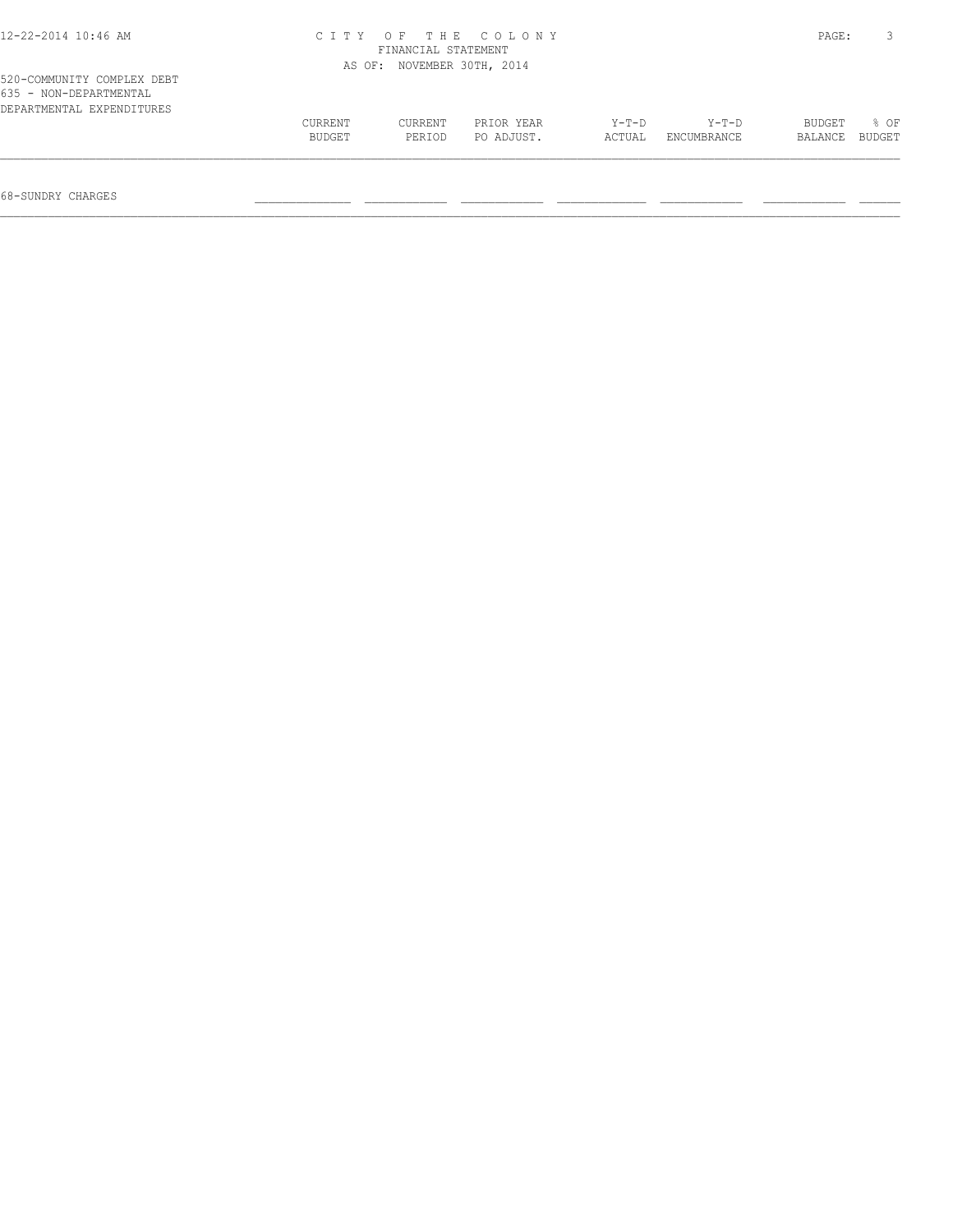520-COMMUNITY COMPLEX DEBT 656 - COMMUNITY COMPLEX D

| 62-CONTRACTUAL SERVICES   |                   |                   |                          |                 |                        |                   |                |
|---------------------------|-------------------|-------------------|--------------------------|-----------------|------------------------|-------------------|----------------|
| DEPARTMENTAL EXPENDITURES | CURRENT<br>BUDGET | CURRENT<br>PERIOD | PRIOR YEAR<br>PO ADJUST. | Y-T-D<br>ACTUAL | $Y-T-D$<br>ENCUMBRANCE | BUDGET<br>BALANCE | 8 OF<br>BUDGET |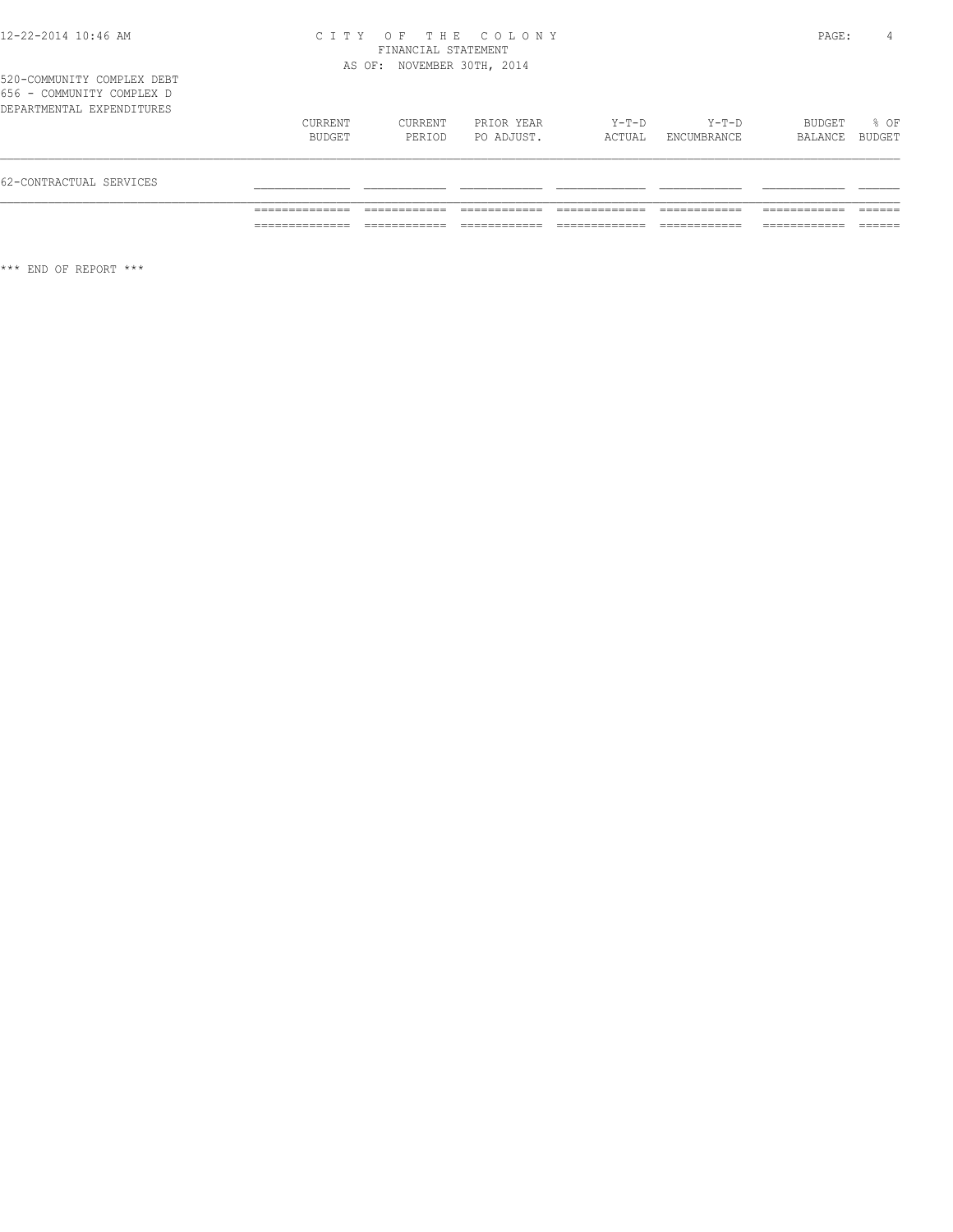604-ECONOMIC DEV. CORP (4A) FINANCIAL SUMMARY

|                                                             | CURRENT<br><b>BUDGET</b> | <b>CURRENT</b><br>PERIOD | PRIOR YEAR<br>PO ADJUST. | $Y-T-D$<br>ACTUAL | $Y-T-D$<br>ENCUMBRANCE | <b>BUDGET</b><br>BALANCE | % OF<br><b>BUDGET</b> |
|-------------------------------------------------------------|--------------------------|--------------------------|--------------------------|-------------------|------------------------|--------------------------|-----------------------|
| REVENUE SUMMARY                                             |                          |                          |                          |                   |                        |                          |                       |
| 2-SALES TAX REVENUE                                         | 2,300,000.00             | 935.05                   | 0.00                     | 240,580.08        | 0.00                   | 2,059,419.92             | 89.54                 |
| 8-OTHER REVENUE                                             | 4,000.00                 | 0.00                     | 0.00                     | 171.97            | 0.00                   | 3,828.03                 | 95.70                 |
| ** TOTAL REVENUES **                                        | 2,304,000.00             | 935.05                   | 0.00                     | 240,752.05        | 0.00                   | 2,063,247.95             | 89.55                 |
| EXPENDITURE SUMMARY                                         |                          |                          |                          |                   |                        |                          |                       |
| 635 - NON-DEPARTMENTAL                                      | 2,777,369.00             | 0.00                     | 0.00                     | 0.00              | 0.00                   | 2,777,369.00             | 100.00                |
| 654 - ECONOMIC DEV. CORP                                    | 4,039,201.00             | 36,604.30                | 0.00                     | 92,484.36         | 0.00                   | 3,946,716.64             | 97.71                 |
| ** TOTAL EXPENDITURES **                                    | 6,816,570.00             | 36,604.30                | 0.00                     | 92,484.36         | 0.00                   | 6,724,085.64             | 98.64                 |
| ** REVENUE OVER (UNDER) EXPENDITURES * ( $4,512,570.00$ ) ( |                          | 35,669.25                | 0.00                     | 148,267.69        |                        | 0.00(4,660,837.69)       | 0.00                  |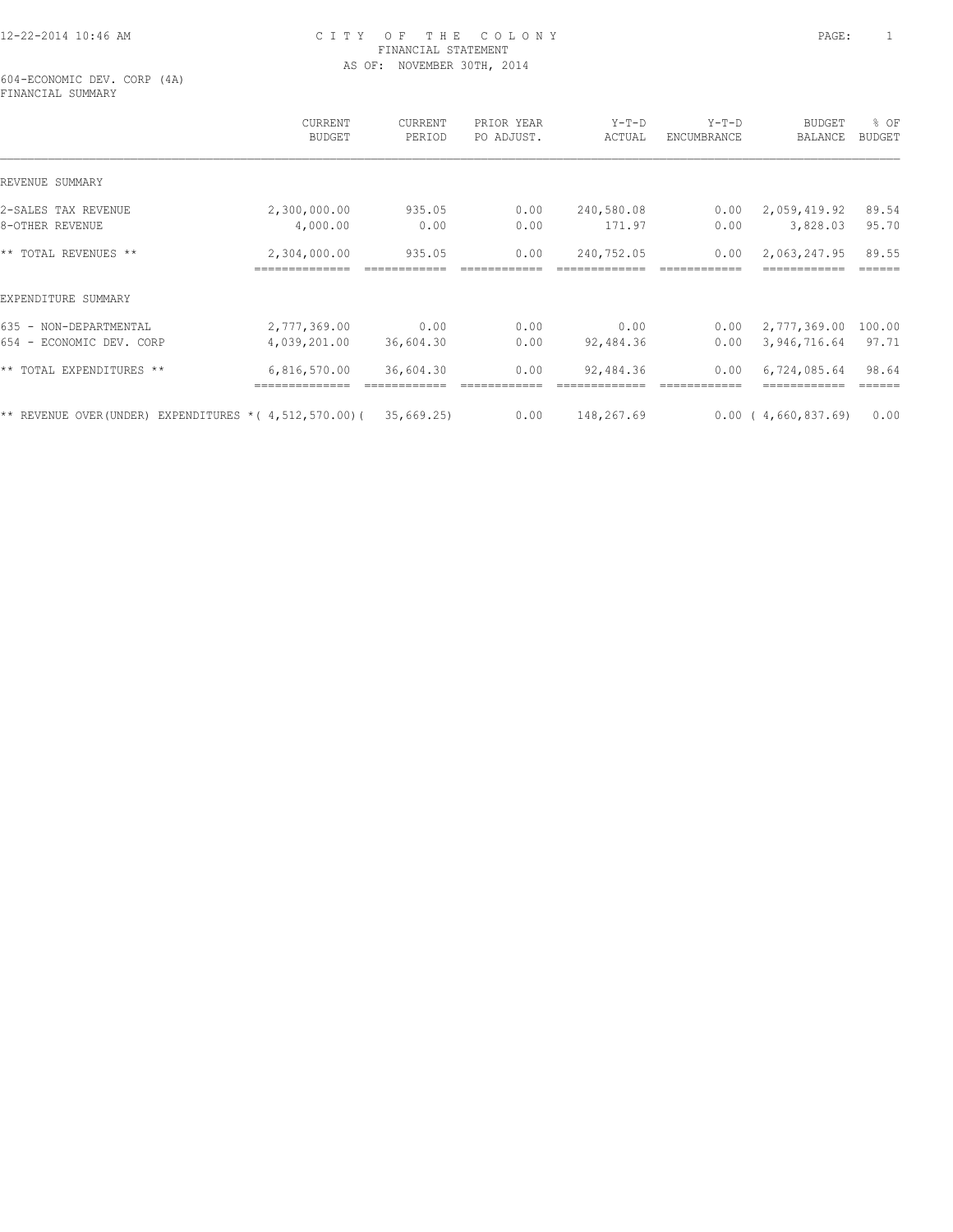604-ECONOMIC DEV. CORP (4A) REVENUES

|                           | <b>CURRENT</b><br><b>BUDGET</b> | <b>CURRENT</b><br>PERIOD | PRIOR YEAR<br>PO ADJUST. | $Y-T-D$<br>ACTUAL | $Y-T-D$<br>ENCUMBRANCE | <b>BUDGET</b><br><b>BALANCE</b> | % OF<br>BUDGET |
|---------------------------|---------------------------------|--------------------------|--------------------------|-------------------|------------------------|---------------------------------|----------------|
| 2-SALES TAX REVENUE       |                                 |                          |                          |                   |                        |                                 |                |
| 420000<br>EDC SALES TAX   | 2,300,000.00                    | 935.05                   | 0.00                     | 240,580.08        | 0.00                   | 2,059,419.92                    | 89.54          |
| TOTAL 2-SALES TAX REVENUE | 2,300,000.00                    | 935.05                   | 0.00                     | 240,580.08        | 0.00                   | 2,059,419.92                    | 89.54          |
| 8-OTHER REVENUE           |                                 |                          |                          |                   |                        |                                 |                |
| 480000<br>INTEREST INCOME | 4,000.00                        | 0.00                     | 0.00                     | 171.97            | 0.00                   | 3,828.03                        | 95.70          |
| TOTAL 8-OTHER REVENUE     | 4,000.00                        | 0.00                     | 0.00                     | 171.97            | 0.00                   | 3,828.03                        | 95.70          |
| ** TOTAL REVENUES **      | 2,304,000.00                    | 935.05                   | 0.00                     | 240,752.05        | 0.00                   | 2,063,247.95                    | 89.55          |
|                           | _____________                   |                          |                          |                   |                        | ------------                    | ------         |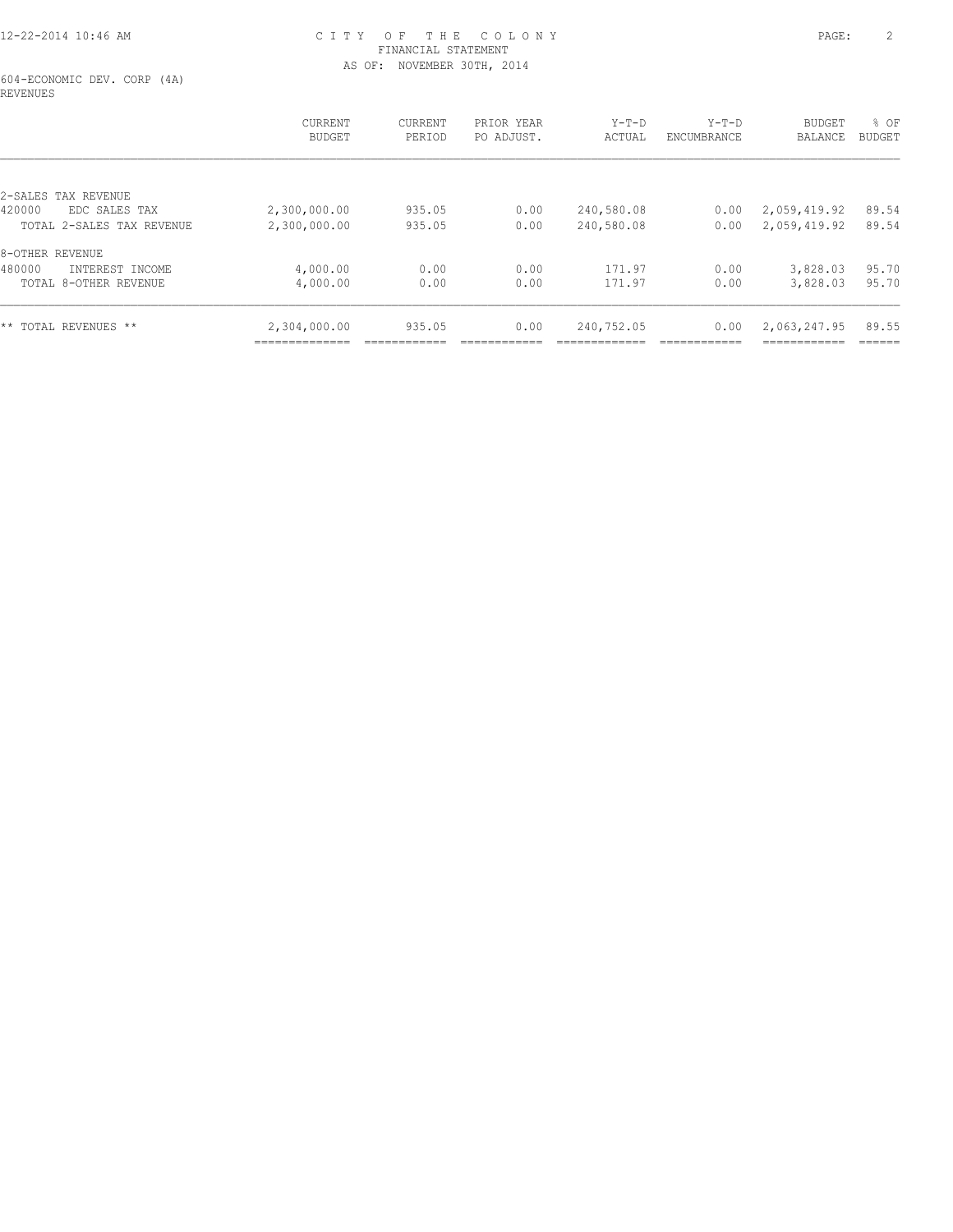| DEPARTMENTAL EXPENDITURES                           |               |         |            |        |             |                     |               |
|-----------------------------------------------------|---------------|---------|------------|--------|-------------|---------------------|---------------|
|                                                     | CURRENT       | CURRENT | PRIOR YEAR | Y-T-D  | $Y-T-D$     | BUDGET              | % OF          |
|                                                     | <b>BUDGET</b> | PERIOD  | PO ADJUST. | ACTUAL | ENCUMBRANCE | BALANCE             | <b>BUDGET</b> |
|                                                     |               |         |            |        |             |                     |               |
| 62-CONTRACTUAL SERVICES                             |               |         |            |        |             |                     |               |
| 68-SUNDRY CHARGES                                   |               |         |            |        |             |                     |               |
| 635-6803 TRANSFER OUT - TAX SUPP DEBT               | 306,999.00    | 0.00    | 0.00       | 0.00   | 0.00        | 306,999.00 100.00   |               |
| 635-6881 TRANSFER OUT-CAPT PROJ STREET 2,000,000.00 |               | 0.00    | 0.00       | 0.00   | 0.00        | 2,000,000.00        | 100.00        |
| 635-6882 TRANSFER OUT-G.F. SPECIAL CAP              | 154,106.00    | 0.00    | 0.00       | 0.00   | 0.00        | 154,106.00 100.00   |               |
| 635-6897 TRANSFER OUT-GENERAL DEBT SVS              | 293,549.00    | 0.00    | 0.00       | 0.00   | 0.00        | 293,549.00          | 100.00        |
| 635-6899 TRANSFER OUT - GENERAL FUND                | 22,715.00     | 0.00    | 0.00       | 0.00   | 0.00        | 22,715.00 100.00    |               |
| TOTAL 68-SUNDRY CHARGES                             | 2,777,369.00  | 0.00    | 0.00       | 0.00   | 0.00        | 2,777,369.00 100.00 |               |
| TOTAL 635 - NON-DEPARTMENTAL                        | 2,777,369.00  | 0.00    | 0.00       | 0.00   | 0.00        | 2,777,369.00 100.00 |               |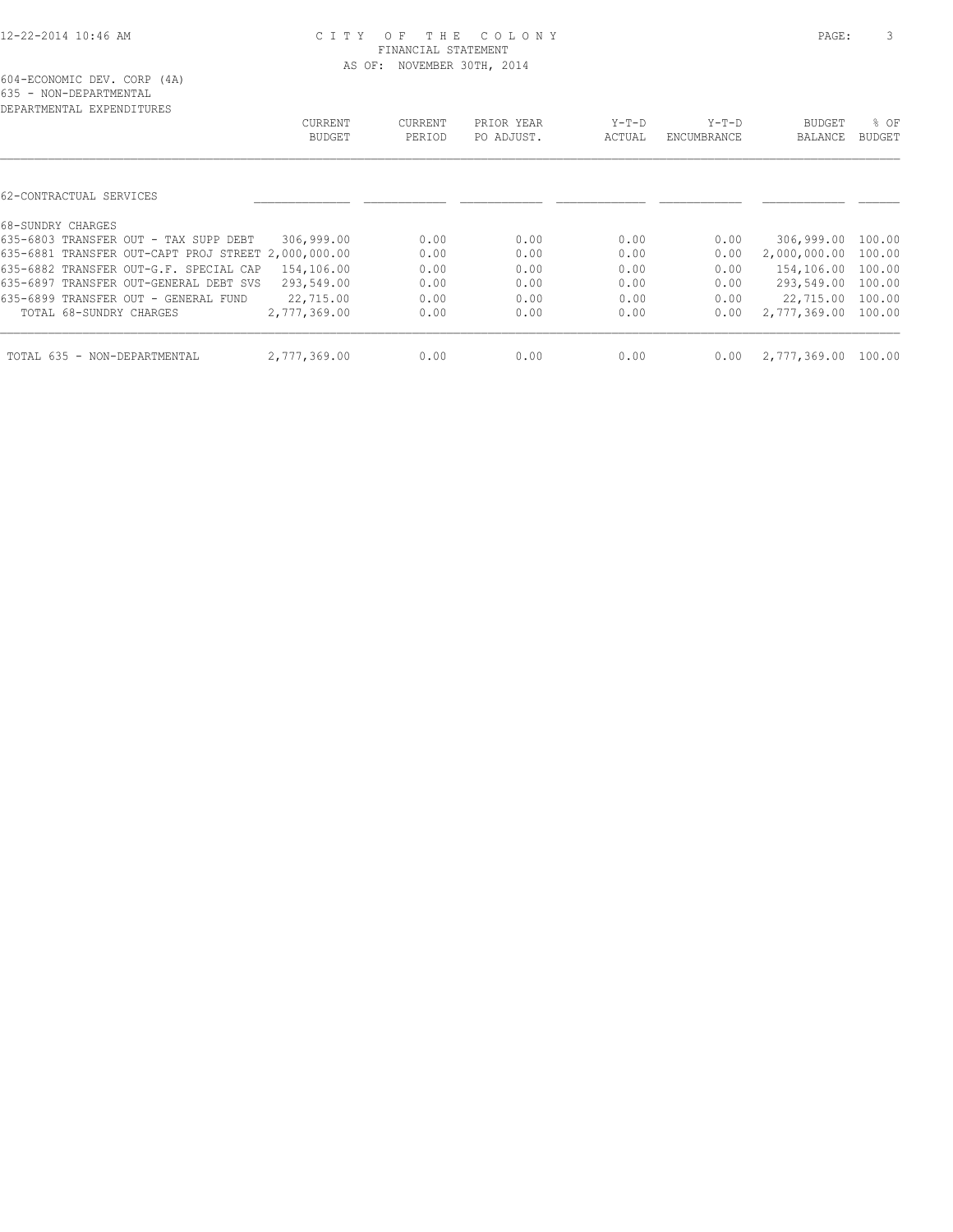604-ECONOMIC DEV. CORP (4A) 654 - ECONOMIC DEV. CORP

| DEPARTMENTAL EXPENDITURES              |                                 |                   |                          |                   |                        |                                 |               |
|----------------------------------------|---------------------------------|-------------------|--------------------------|-------------------|------------------------|---------------------------------|---------------|
|                                        | <b>CURRENT</b><br><b>BUDGET</b> | CURRENT<br>PERIOD | PRIOR YEAR<br>PO ADJUST. | $Y-T-D$<br>ACTUAL | $Y-T-D$<br>ENCUMBRANCE | <b>BUDGET</b><br>BALANCE BUDGET | % OF          |
|                                        |                                 |                   |                          |                   |                        |                                 |               |
| 61-PERSONNEL SERVICES                  |                                 |                   |                          |                   |                        |                                 |               |
| 654-6110 SALARIES                      | 190,282.00                      | 17,338.52         | 0.00                     | 32, 217.08        | 0.00                   | 158,064.92                      | 83.07         |
| 654-6111 SALARIES, OVERTIME            | 2,000.00                        | 165.93            | 0.00                     | 311.09            | 0.00                   | 1,688.91                        | 84.45         |
| 654-6114 HOSPITALIZATION INSURANCE     | 15,278.00                       | 1,268.56          | 0.00                     | 2,537.12          | 0.00                   | 12,740.88                       | 83.39         |
| 654-6115 SOCIAL SECURITY TAXES         | 15,510.00                       | 615.58            | 0.00                     | 1,946.84          | 0.00                   | 13,563.16                       | 87.45         |
| 654-6116 WORKERS' COMPENSATION         | 320.00                          | 0.00              | 0.00                     | 0.00              | 0.00                   | 320.00                          | 100.00        |
| 654-6117 RETIREMENT CONTRIBUTIONS      | 24,622.00                       | 2,192.43          | 0.00                     | 4,078.99          | 0.00                   | 20,543.01                       | 83.43         |
| 654-6118 UNIFORMS                      | 200.00                          | 0.00              | 0.00                     | 0.00              | 0.00                   | 200.00                          | 100.00        |
| 654-6120 PRIVATE AUTO ALLOWANCE        | 3,600.00                        | 276.92            | 0.00                     | 553.84            | 0.00                   | 3,046.16                        | 84.62         |
| 654-6125 EDUCATION AND TRAINING        | 10,390.00                       | 540.00            | 0.00                     | 540.00            | 0.00                   | 9,850.00                        | 94.80         |
| 654-6126 TRAVEL EXPENSE                | 30,000.00                       | 686.61            | 0.00                     | 686.61            | 0.00                   | 29, 313.39                      | 97.71         |
| 654-6127 DUES & MEMBERSHIPS            | 6,190.00                        | 0.00              | 0.00                     | 1,375.00          | 0.00                   | 4,815.00                        | 77.79         |
| TOTAL 61-PERSONNEL SERVICES            | 298,392.00                      | 23,084.55         | 0.00                     | 44,246.57         | 0.00                   | 254, 145. 43                    | 85.17         |
| 62-CONTRACTUAL SERVICES                |                                 |                   |                          |                   |                        |                                 |               |
| 654-6210 PROFESSIONAL SERVICES         | 39,150.00                       | 4,419.10          | 0.00                     | 6,963.86          | 0.00                   | 32,186.14                       | 82.21         |
| 654-6211 LEGAL SERVICES                | 10,000.00                       | 0.00              | 0.00                     | 192.00            | 0.00                   | 9,808.00                        | 98.08         |
| 654-6213 CONTRACTUAL SERVICES          | 1,500.00                        | 0.00              | 0.00                     | 0.00              | 0.00                   | 1,500.00                        | 100.00        |
| 654-6235 PRINTING SERVICES             | 8,500.00                        | 0.00              | 0.00                     | 0.00              | 0.00                   | 8,500.00 100.00                 |               |
| 654-6236 ADVERTISING AND LEGAL NOTICES | 850.00                          | 0.00              | 0.00                     | 0.00              | 0.00                   |                                 | 850.00 100.00 |
| 654-6237 MARKETING                     | 322,129.00                      | 8,744.24          | 0.00                     | 30,725.52         | 0.00                   | 291,403.48                      | 90.46         |
| 654-6275 EOUIPMENT RENTAL              | 160.00                          | 0.00              | 0.00                     | 0.00              | 0.00                   | 160.00 100.00                   |               |
| TOTAL 62-CONTRACTUAL SERVICES          | 382,289.00                      | 13, 163. 34       | 0.00                     | 37,881.38         | 0.00                   | 344,407.62                      | 90.09         |
| 63-SUPPLIES                            |                                 |                   |                          |                   |                        |                                 |               |
| 654-6310 OFFICE SUPPLIES               | 1,000.00                        | 0.00              | 0.00                     | 0.00              | 0.00                   | 1,000.00 100.00                 |               |
| 654-6311 COPIER SUPPLIES               | 1,000.00                        | 0.00              | 0.00                     | 0.00              | 0.00                   | 1,000.00 100.00                 |               |
| 654-6312 COMPUTER SUPPLIES             | 1,100.00                        | 50.38             | 0.00                     | 50.38             | 0.00                   | 1,049.62                        | 95.42         |
| 654-6320 POSTAGE                       | 800.00                          | 0.00              | 0.00                     | 0.00              | 0.00                   |                                 | 800.00 100.00 |
| 654-6330 BOOKS AND PERIODICALS         | 890.00                          | 0.00              | 0.00                     | 0.00              | 0.00                   |                                 | 890.00 100.00 |
| 654-6335 AWARDS                        | 1,200.00                        | 80.10             | 0.00                     | 80.10             | 0.00                   | 1,119.90                        | 93.33         |
| 654-6340 FUEL AND LUBRICANTS           | 3,250.00                        | 76.64             | 0.00                     | 76.64             | 0.00                   | 3,173.36                        | 97.64         |
| 654-6390 MISCELLANEOUS SUPPLIES        | 2,400.00                        | 149.29            | 0.00                     | 149.29            | 0.00                   | 2,250.71                        | 93.78         |
| TOTAL 63-SUPPLIES                      | 11,640.00                       | 356.41            | 0.00                     | 356.41            | 0.00                   | 11,283.59                       | 96.94         |
| 64-MAINTENANCE                         |                                 |                   |                          |                   |                        |                                 |               |
| 654-6430 OFFICE EQUIPMENT - MAINTENANC | 500.00                          | 0.00              | 0.00                     | 0.00              | 0.00                   |                                 | 500.00 100.00 |
| TOTAL 64-MAINTENANCE                   | 500.00                          | 0.00              | 0.00                     | 0.00              | 0.00                   |                                 | 500.00 100.00 |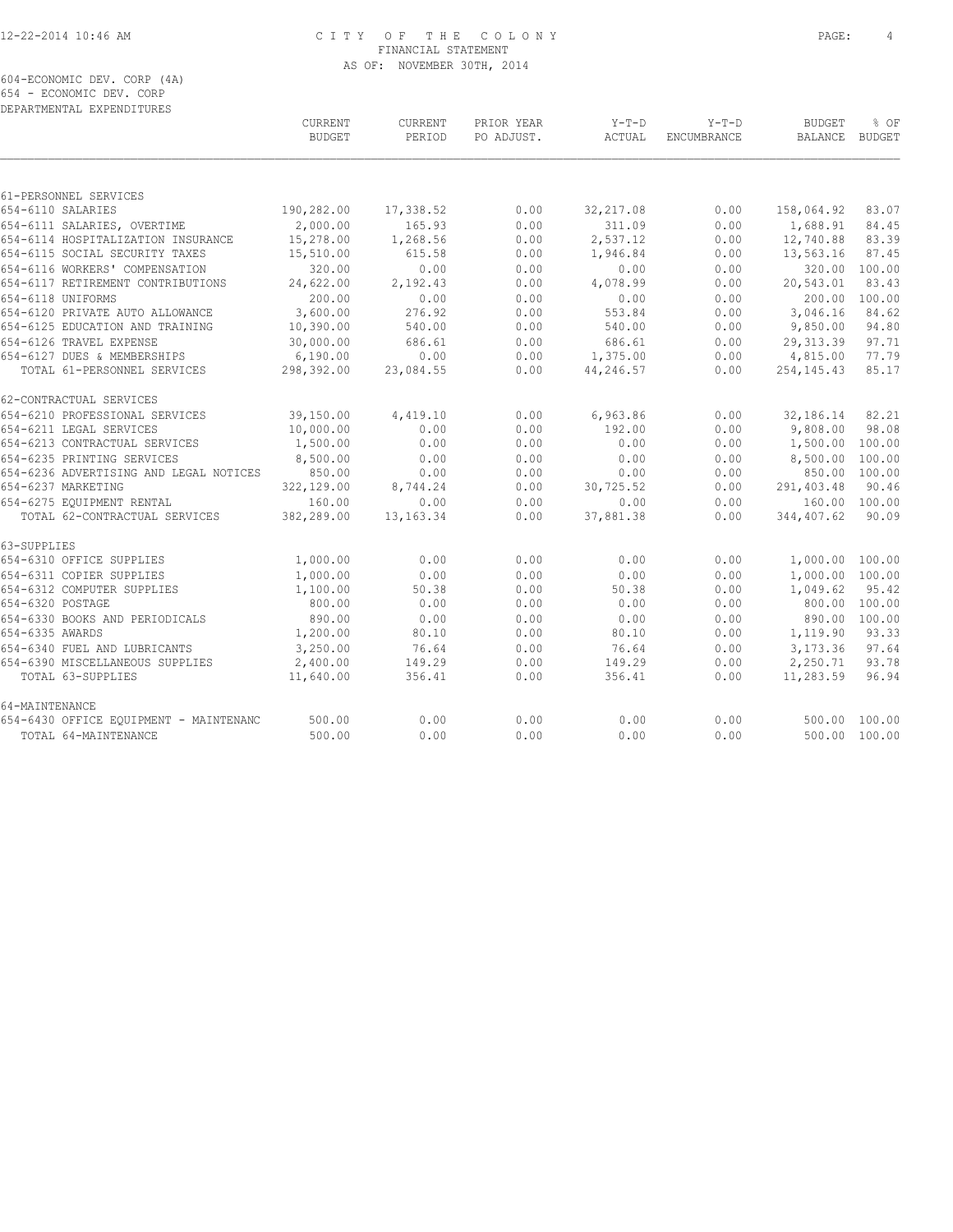604-ECONOMIC DEV. CORP (4A) 654 - ECONOMIC DEV. CORP

| DEPARTMENTAL EXPENDITURES                                   | CURRENT<br><b>BUDGET</b> | CURRENT<br>PERIOD | PRIOR YEAR<br>PO ADJUST. | $Y-T-D$<br>ACTUAL | $Y-T-D$<br>ENCUMBRANCE | <b>BUDGET</b><br>BALANCE | % OF<br><b>BUDGET</b> |
|-------------------------------------------------------------|--------------------------|-------------------|--------------------------|-------------------|------------------------|--------------------------|-----------------------|
| 65-NON-CAPITAL                                              |                          |                   |                          |                   |                        |                          |                       |
|                                                             |                          |                   |                          |                   |                        |                          |                       |
| 66-CAPITAL OUTLAY                                           |                          |                   |                          |                   |                        |                          |                       |
| 67-OVERHEAD ALLOCATION                                      |                          |                   |                          |                   |                        |                          |                       |
| 654-6779 OVERHEAD - NON DEPT OTHER                          | 71,380.00                | 0.00              | 0.00                     | 0.00              | 0.00                   | 71,380.00                | 100.00                |
| TOTAL 67-OVERHEAD ALLOCATION                                | 71,380.00                | 0.00              | 0.00                     | 0.00              | 0.00                   | 71,380.00                | 100.00                |
| 68-SUNDRY CHARGES                                           |                          |                   |                          |                   |                        |                          |                       |
| 654-6842 SALES TAX REBATE                                   | 275,000.00               | 0.00              | 0.00                     | 0.00              | 0.00                   | 275,000.00               | 100.00                |
| 654-6846 ECONOMIC INCENTIVES                                | 3,000,000.00             | 0.00              | 0.00                     | 10,000.00         | 0.00                   | 2,990,000.00             | 99.67                 |
| TOTAL 68-SUNDRY CHARGES                                     | 3,275,000.00             | 0.00              | 0.00                     | 10,000.00         | 0.00                   | 3,265,000.00             | 99.69                 |
| TOTAL 654 - ECONOMIC DEV. CORP                              | 4,039,201.00             | 36,604.30         | 0.00                     | 92,484.36         | 0.00                   | 3,946,716.64             | 97.71                 |
| $***$<br>TOTAL EXPENDITURES<br>$***$                        | 6,816,570.00             | 36,604.30         | 0.00                     | 92,484.36         | 0.00                   | 6,724,085.64             | 98.64                 |
| ** REVENUE OVER (UNDER) EXPENDITURES * ( $4,512,570.00$ ) ( |                          | 35,669.25         | 0.00                     | 148,267.69        | 0.00                   | 4,660,837.69)            | 0.00                  |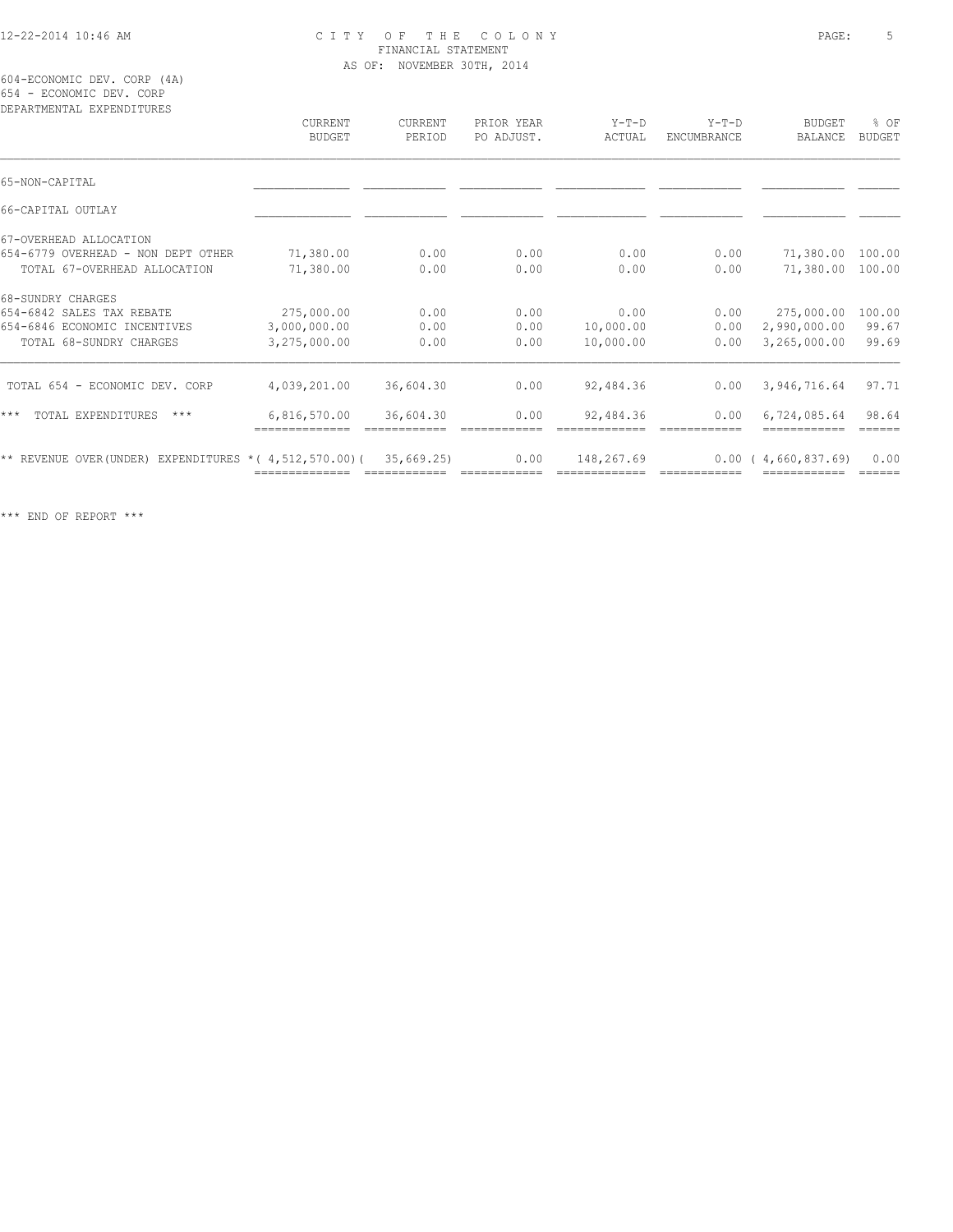605-COLONY COMMUNITY DEV CORP FINANCIAL SUMMARY

|                                        | CURRENT<br><b>BUDGET</b> | CURRENT<br>PERIOD | PRIOR YEAR<br>PO ADJUST. | $Y-T-D$<br>ACTUAL | $Y-T-D$<br>ENCUMBRANCE | <b>BUDGET</b><br>BALANCE | % OF<br><b>BUDGET</b> |
|----------------------------------------|--------------------------|-------------------|--------------------------|-------------------|------------------------|--------------------------|-----------------------|
| REVENUE SUMMARY                        |                          |                   |                          |                   |                        |                          |                       |
| 2-SALES TAX REVENUE                    | 2,300,000.00             | 935.05            | 0.00                     | 240,580.08        | 0.00                   | 2,059,419.92             | 89.54                 |
| 8-OTHER REVENUE                        | 2,000.00                 | 0.00              | 0.00                     | 80.25             | 0.00                   | 1,919.75                 | 95.99                 |
| ** TOTAL REVENUES **                   | 2,302,000.00             | 935.05            | 0.00                     | 240,660.33        | 0.00                   | 2,061,339.67             | 89.55                 |
| EXPENDITURE SUMMARY                    |                          |                   |                          |                   |                        |                          |                       |
| 635 - NON-DEPARTMENTAL                 | 2,219,034.00             | 0.00              | 0.00                     | 0.00              | 0.00                   | 2,219,034.00             | 100.00                |
| 655 - MUNICIPAL ECO. DEV.              | 186,882.00               | 7,748.31          | 0.00                     | 14,454.84         | 1,035.00               | 171,392.16               | 91.71                 |
| ** TOTAL EXPENDITURES **               | 2,405,916.00             | 7,748.31          | 0.00                     | 14,454.84         | 1,035.00               | 2,390,426.16             | 99.36                 |
| ** REVENUE OVER(UNDER) EXPENDITURES *( | 103,916.00)(             | 6, 813, 26        | 0.00                     | 226,205.49 (      | 1,035,00(              | 329,086.49)              | 0.00                  |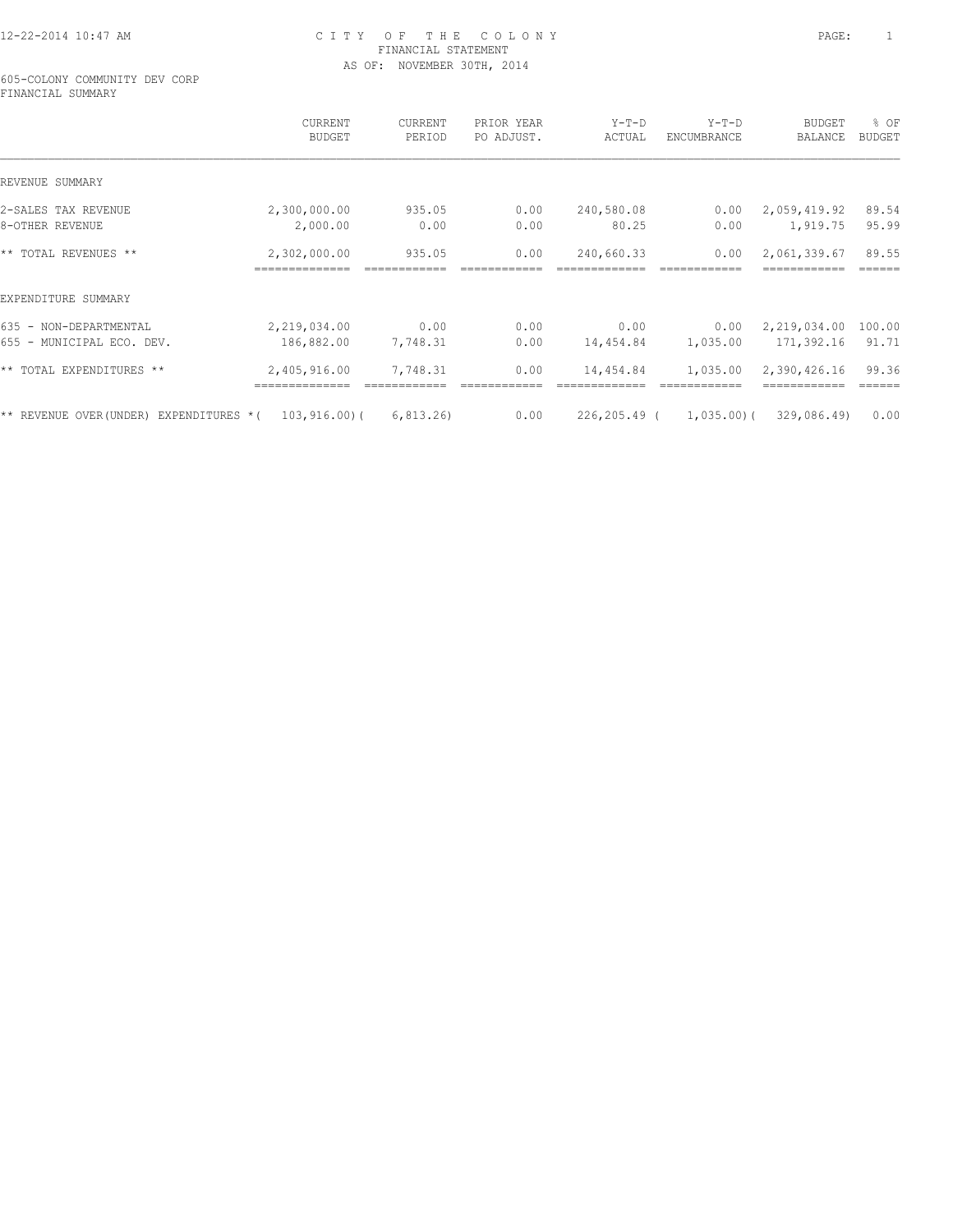#### 605-COLONY COMMUNITY DEV CORP REVENUES

|                           | CURRENT<br><b>BUDGET</b> | CURRENT<br>PERIOD | PRIOR YEAR<br>PO ADJUST. | $Y-T-D$<br>ACTUAL | $Y-T-D$<br>ENCUMBRANCE | <b>BUDGET</b><br><b>BALANCE</b> | % OF<br><b>BUDGET</b> |
|---------------------------|--------------------------|-------------------|--------------------------|-------------------|------------------------|---------------------------------|-----------------------|
|                           |                          |                   |                          |                   |                        |                                 |                       |
| 2-SALES TAX REVENUE       |                          |                   |                          |                   |                        |                                 |                       |
| 420000<br>CDC SALES TAX   | 2,300,000.00             | 935.05            | 0.00                     | 240,580.08        | 0.00                   | 2,059,419.92                    | 89.54                 |
| TOTAL 2-SALES TAX REVENUE | 2,300,000.00             | 935.05            | 0.00                     | 240,580.08        | 0.00                   | 2,059,419.92                    | 89.54                 |
| 8-OTHER REVENUE           |                          |                   |                          |                   |                        |                                 |                       |
| 480000<br>INTEREST INCOME | 2,000.00                 | 0.00              | 0.00                     | 80.25             | 0.00                   | 1,919.75                        | 95.99                 |
| TOTAL 8-OTHER REVENUE     | 2,000.00                 | 0.00              | 0.00                     | 80.25             | 0.00                   | 1,919.75                        | 95.99                 |
|                           |                          |                   |                          |                   |                        |                                 |                       |
| ** TOTAL REVENUES **      | 2,302,000.00             | 935.05            | 0.00                     | 240,660.33        | 0.00                   | 2,061,339.67<br>-----------     | 89.55<br>------       |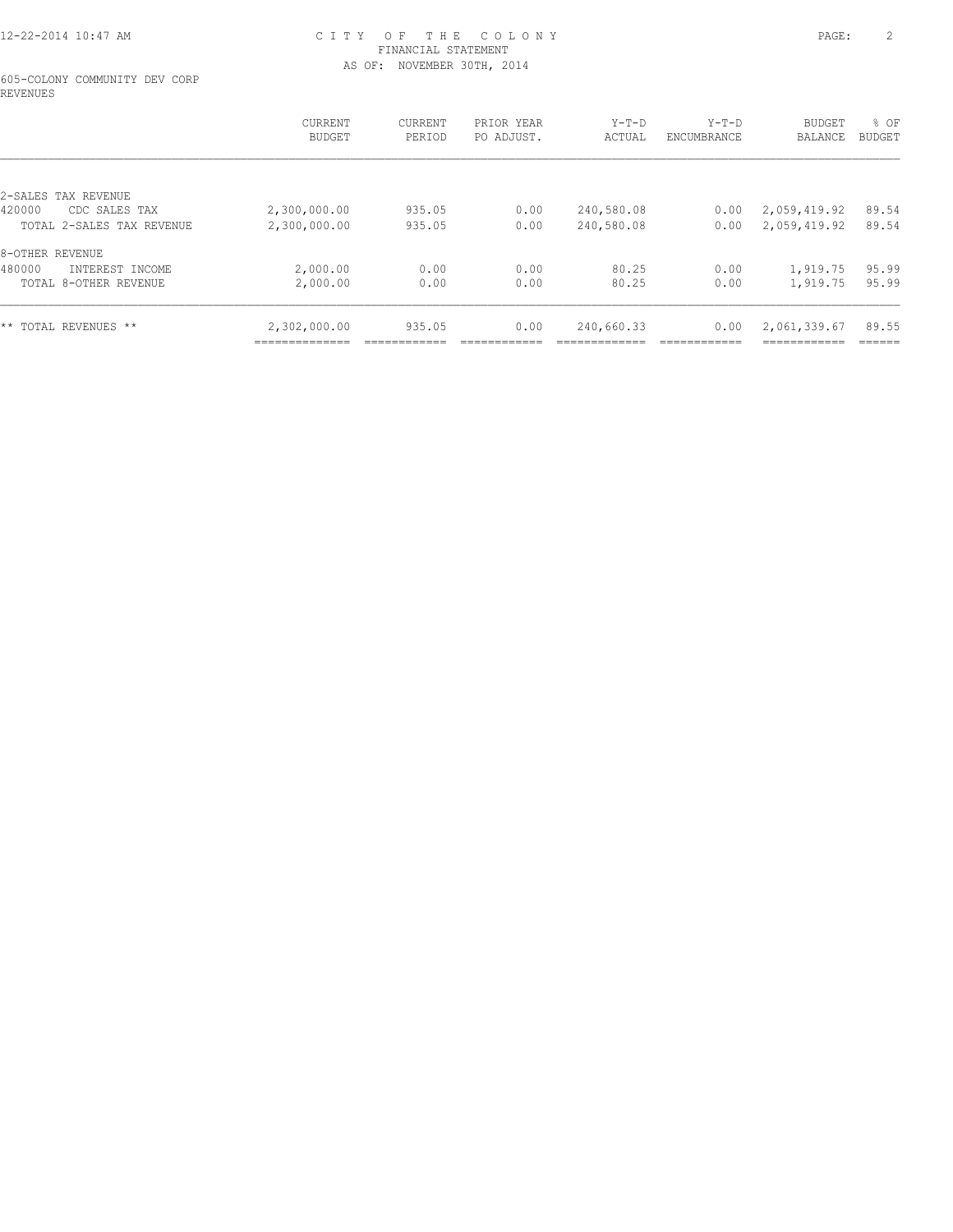| DEPARTMENTAL EXPENDITURES                           |               |                |            |         |             |               |               |
|-----------------------------------------------------|---------------|----------------|------------|---------|-------------|---------------|---------------|
|                                                     | CURRENT       | <b>CURRENT</b> | PRIOR YEAR | $Y-T-D$ | $Y-T-D$     | <b>BUDGET</b> | % OF          |
|                                                     | <b>BUDGET</b> | PERIOD         | PO ADJUST. | ACTUAL  | ENCUMBRANCE | BALANCE       | <b>BUDGET</b> |
|                                                     |               |                |            |         |             |               |               |
| 62-CONTRACTUAL SERVICES                             |               |                |            |         |             |               |               |
| 67-OVERHEAD ALLOCATION                              |               |                |            |         |             |               |               |
| 68-SUNDRY CHARGES                                   |               |                |            |         |             |               |               |
| 635-6856 TRANSFER OUT - COMPLEX DEBT                | 524,700.00    | 0.00           | 0.00       | 0.00    | 0.00        | 524,700.00    | 100.00        |
| 635-6859 TRANSFER OUT - PARK IMPRVMNTS 1,215,000.00 |               | 0.00           | 0.00       | 0.00    | 0.00        | 1,215,000.00  | 100.00        |
| 635-6859-TRANSFER OUT - TRAIL DEBT                  | 127,150.00    | 0.00           | 0.00       | 0.00    | 0.00        | 127,150.00    | 100.00        |
| 635-6865 TRANSFER OUT - FIVE STAR MAIN              | 165,000.00    | 0.00           | 0.00       | 0.00    | 0.00        | 165,000.00    | 100.00        |
| 635-6894 TRANSFER OUT - PARKS FUND                  | 122,845.00    | 0.00           | 0.00       | 0.00    | 0.00        | 122,845.00    | 100.00        |
| 635-6897 TRANSFER OUT-GENERAL DEBT SVS              | 64,339.00     | 0.00           | 0.00       | 0.00    | 0.00        | 64,339.00     | 100.00        |
| TOTAL 68-SUNDRY CHARGES                             | 2,219,034.00  | 0.00           | 0.00       | 0.00    | 0.00        | 2,219,034.00  | 100.00        |
| TOTAL 635 - NON-DEPARTMENTAL                        | 2,219,034.00  | 0.00           | 0.00       | 0.00    | 0.00        | 2,219,034.00  | 100.00        |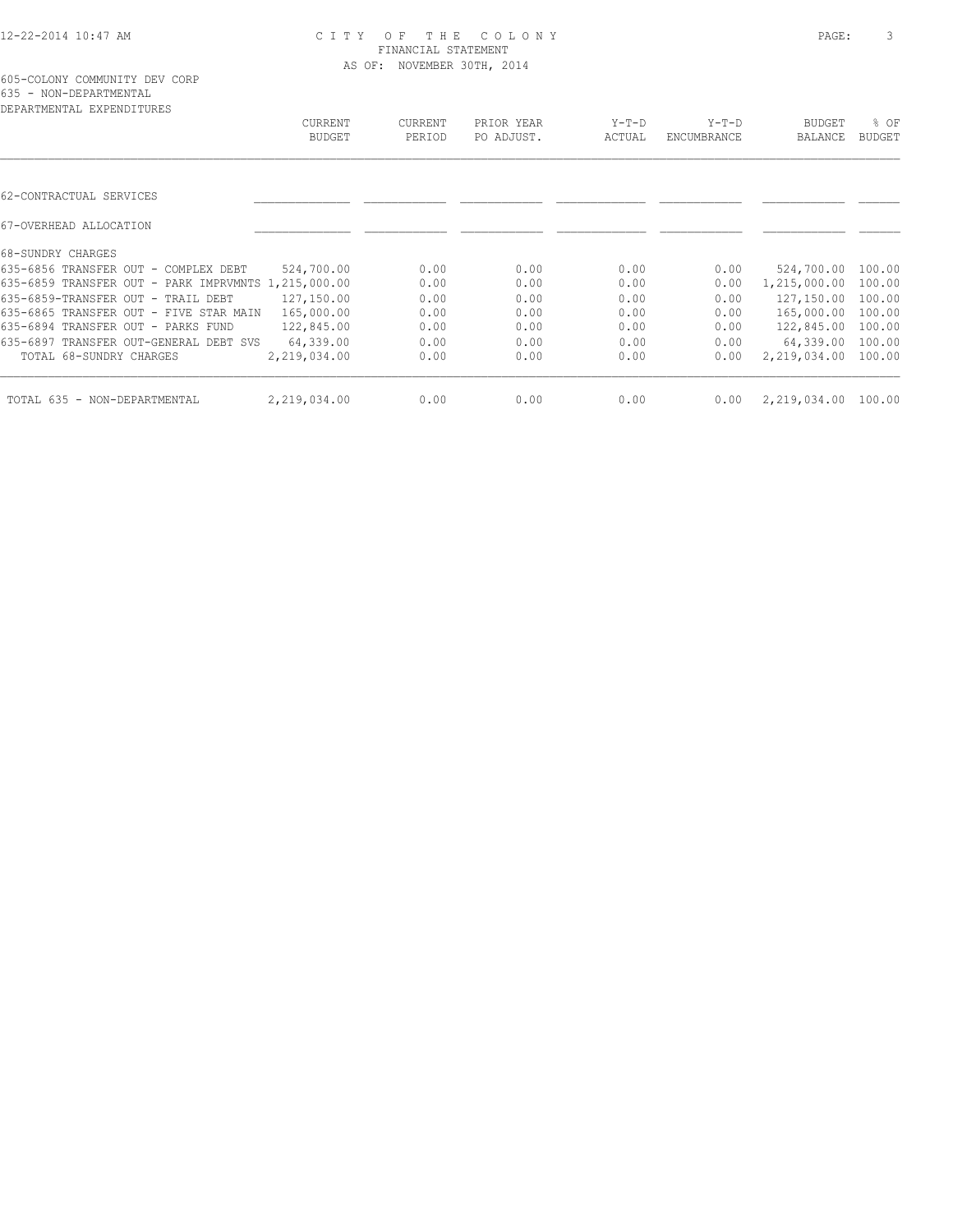605-COLONY COMMUNITY DEV CORP 655 - MUNICIPAL ECO. DEV. DEPARTMENTAL EXPENDITURES

|                                        | <b>CURRENT</b><br><b>BUDGET</b> | <b>CURRENT</b><br>PERIOD | PRIOR YEAR<br>PO ADJUST. | $Y-T-D$<br>ACTUAL | $Y-T-D$<br>ENCUMBRANCE | <b>BUDGET</b><br>BALANCE | % OF<br><b>BUDGET</b> |
|----------------------------------------|---------------------------------|--------------------------|--------------------------|-------------------|------------------------|--------------------------|-----------------------|
|                                        |                                 |                          |                          |                   |                        |                          |                       |
| 61-PERSONNEL SERVICES                  |                                 |                          |                          |                   |                        |                          |                       |
| 655-6110 SALARIES                      | 63,000.00                       | 5,072.17                 | 0.00                     | 9,984.33          | 0.00                   | 53,015.67                | 84.15                 |
| 655-6111 SALARIES, OVERTIME            | 1,500.00                        | 59.44                    | 0.00                     | 111.44            | 0.00                   | 1,388.56                 | 92.57                 |
| 655-6114 HOSPITALIZATION INSURANCE     | 8,050.00                        | 625.32                   | 0.00                     | 1,250.64          | 0.00                   | 6,799.36                 | 84.46                 |
| 655-6115 SOCIAL SECURITY TAXES         | 5,160.00                        | 375.78                   | 0.00                     | 763.80            | 0.00                   | 4,396.20                 | 85.20                 |
| 655-6116 WORKERS' COMPENSATION         | 150.00                          | 0.00                     | 0.00                     | 0.00              | 0.00                   | 150.00                   | 100.00                |
| 655-6117 RETIREMENT CONTRIBUTIONS      | 7,972.00                        | 625.40                   | 0.00                     | 1,231.06          | 0.00                   | 6,740.94                 | 84.56                 |
| 655-6118 UNIFORMS                      | 300.00                          | 0.00                     | 0.00                     | 0.00              | 0.00                   | 300.00                   | 100.00                |
| 655-6125 EDUCATION AND TRAINING        | 1,960.00                        | 0.00                     | 0.00                     | 0.00              | 0.00                   | 1,960.00                 | 100.00                |
| 655-6126 TRAVEL EXPENSE                | 2,500.00                        | 814.90                   | 0.00                     | 814.90            | 0.00                   | 1,685.10                 | 67.40                 |
| 655-6127 DUES & MEMBERSHIPS            | 2,000.00                        | 0.00                     | 0.00                     | 0.00              | 0.00                   | 2,000.00 100.00          |                       |
| TOTAL 61-PERSONNEL SERVICES            | 92,592.00                       | 7,573.01                 | 0.00                     | 14,156.17         | 0.00                   | 78,435.83                | 84.71                 |
| 62-CONTRACTUAL SERVICES                |                                 |                          |                          |                   |                        |                          |                       |
| 655-6210 PROFESSIONAL SERVICES         | 2,500.00                        | 0.00                     | 0.00                     | 0.00              | 0.00                   | 2,500.00 100.00          |                       |
| 655-6211 LEGAL SERVICES                | 1,000.00                        | 0.00                     | 0.00                     | 48.00             | 0.00                   | 952.00                   | 95.20                 |
| 655-6213 CONTRACTUAL SERVICES          | 23,500.00                       | 0.00                     | 0.00                     | 0.00              | 0.00                   | 23,500.00 100.00         |                       |
| 655-6235 PRINTING SERVICES             | 1,000.00                        | 0.00                     | 0.00                     | 0.00              | $1,035.00$ (           | 35.00                    | $3.50 -$              |
| 655-6236 ADVERTISING AND LEGAL NOTICES | 500.00                          | 0.00                     | 0.00                     | 0.00              | 0.00                   |                          | 500.00 100.00         |
| 655-6275 EOUIPMENT RENTAL              | 1,000.00                        | 0.00                     | 0.00                     | 45.08             | 0.00                   | 954.92                   | 95.49                 |
| TOTAL 62-CONTRACTUAL SERVICES          | 29,500.00                       | 0.00                     | 0.00                     | 93.08             | 1,035.00               | 28,371.92                | 96.18                 |
| 63-SUPPLIES                            |                                 |                          |                          |                   |                        |                          |                       |
| 655-6310 OFFICE SUPPLIES               | 200.00                          | 0.00                     | 0.00                     | 0.00              | 0.00                   |                          | 200.00 100.00         |
| 655-6311 COPIER SUPPLIES               | 100.00                          | 0.00                     | 0.00                     | 0.00              | 0.00                   | 100.00                   | 100.00                |
| 655-6312 COMPUTER SUPPLIES             | 1,000.00                        | 84.22                    | 0.00                     | 84.22             | 0.00                   | 915.78                   | 91.58                 |
| 655-6320 POSTAGE                       | 350.00                          | 0.00                     | 0.00                     | 0.00              | 0.00                   | 350.00                   | 100.00                |
| 655-6330 BOOKS AND PERIODICALS         | 100.00                          | 0.00                     | 0.00                     | 0.00              | 0.00                   | 100.00 100.00            |                       |
| 655-6390 MISCELLANEOUS SUPPLIES        | 2,250.00                        | 91.22                    | 0.00                     | 91.22             | 0.00                   | 2,158.78                 | 95.95                 |
| TOTAL 63-SUPPLIES                      | 4,000.00                        | 175.44                   | 0.00                     | 175.44            | 0.00                   | 3,824.56                 | 95.61                 |
| 64-MAINTENANCE                         |                                 |                          |                          |                   |                        |                          |                       |
| 655-6430 OFFICE EQUIPMENT MAINTENANCE  | 100.00                          | 0.00                     | 0.00                     | 0.00              | 0.00                   | 100.00                   | 100.00                |
| 655-6431 MAINTENANCE - GIS             | 2,500.00                        | 0.00                     | 0.00                     | 0.00              | 0.00                   | 2,500.00 100.00          |                       |
| 655-6450-PARK MAINTENANCE              | 22,500.00                       | 0.00                     | 0.00                     | 10.28             | 0.00                   | 22,489.72                | 99.95                 |
| TOTAL 64-MAINTENANCE                   | 25,100.00                       | 0.00                     | 0.00                     | 10.28             | 0.00                   | 25,089.72                | 99.96                 |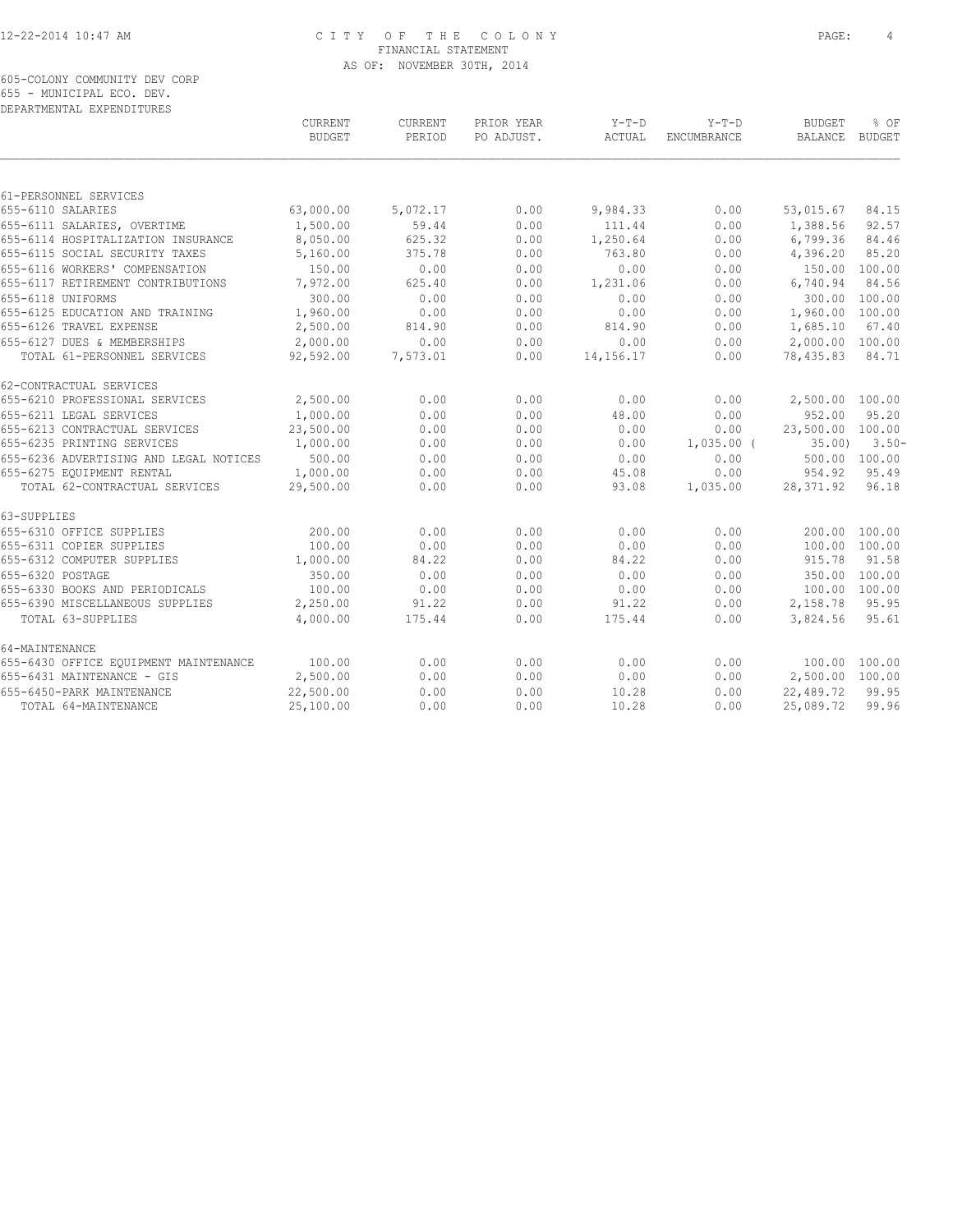605-COLONY COMMUNITY DEV CORP 655 - MUNICIPAL ECO. DEV.

| DEPARTMENTAL EXPENDITURES                                             |                                 |                   |                          |                   |                                      |                          |                 |
|-----------------------------------------------------------------------|---------------------------------|-------------------|--------------------------|-------------------|--------------------------------------|--------------------------|-----------------|
|                                                                       | <b>CURRENT</b><br><b>BUDGET</b> | CURRENT<br>PERIOD | PRIOR YEAR<br>PO ADJUST. | $Y-T-D$<br>ACTUAL | $Y-T-D$<br>ENCUMBRANCE               | <b>BUDGET</b><br>BALANCE | % OF<br>BUDGET  |
| 65-NON-CAPITAL                                                        |                                 |                   |                          |                   |                                      |                          |                 |
| 66-CAPITAL OUTLAY                                                     |                                 |                   |                          |                   |                                      |                          |                 |
| 67-OVERHEAD ALLOCATION                                                |                                 |                   |                          |                   |                                      |                          |                 |
| 655-6779 OVERHEAD - NON DEPT OTHER                                    | 35,690.00                       | 0.00              | 0.00                     | 0.00              | 0.00                                 | 35,690.00 100.00         |                 |
| TOTAL 67-OVERHEAD ALLOCATION                                          | 35,690.00                       | 0.00              | 0.00                     | 0.00              | 0.00                                 | 35,690.00 100.00         |                 |
| 68-SUNDRY CHARGES                                                     |                                 |                   |                          |                   |                                      |                          |                 |
| 655-6856 TRANSFER OUT - COMPLEX DEBT                                  | $0.00$ (                        | 0.14)             | 0.00                     | 19.87             | $0.00$ (                             | 19.87)                   | 0.00            |
| TOTAL 68-SUNDRY CHARGES                                               | $0.00$ (                        | 0.14)             | 0.00                     | 19.87             | $0.00$ (                             | 19.87)                   | 0.00            |
| TOTAL 655 - MUNICIPAL ECO. DEV.                                       | 186,882.00                      | 7,748.31          | 0.00                     | 14,454.84         | 1,035.00                             | 171,392.16               | 91.71           |
| $***$<br>TOTAL EXPENDITURES ***                                       | 2,405,916.00                    | 7,748.31          | 0.00                     |                   |                                      | 2,390,426.16             | 99.36<br>====== |
| $\star\star$ REVENUE OVER(UNDER) EXPENDITURES $\star$ ( 103,916.00) ( |                                 | 6,813.26)         | 0.00                     |                   | 226,205.49 ( 1,035.00) ( 329,086.49) |                          | 0.00            |
|                                                                       |                                 |                   |                          |                   | ============                         |                          | ======          |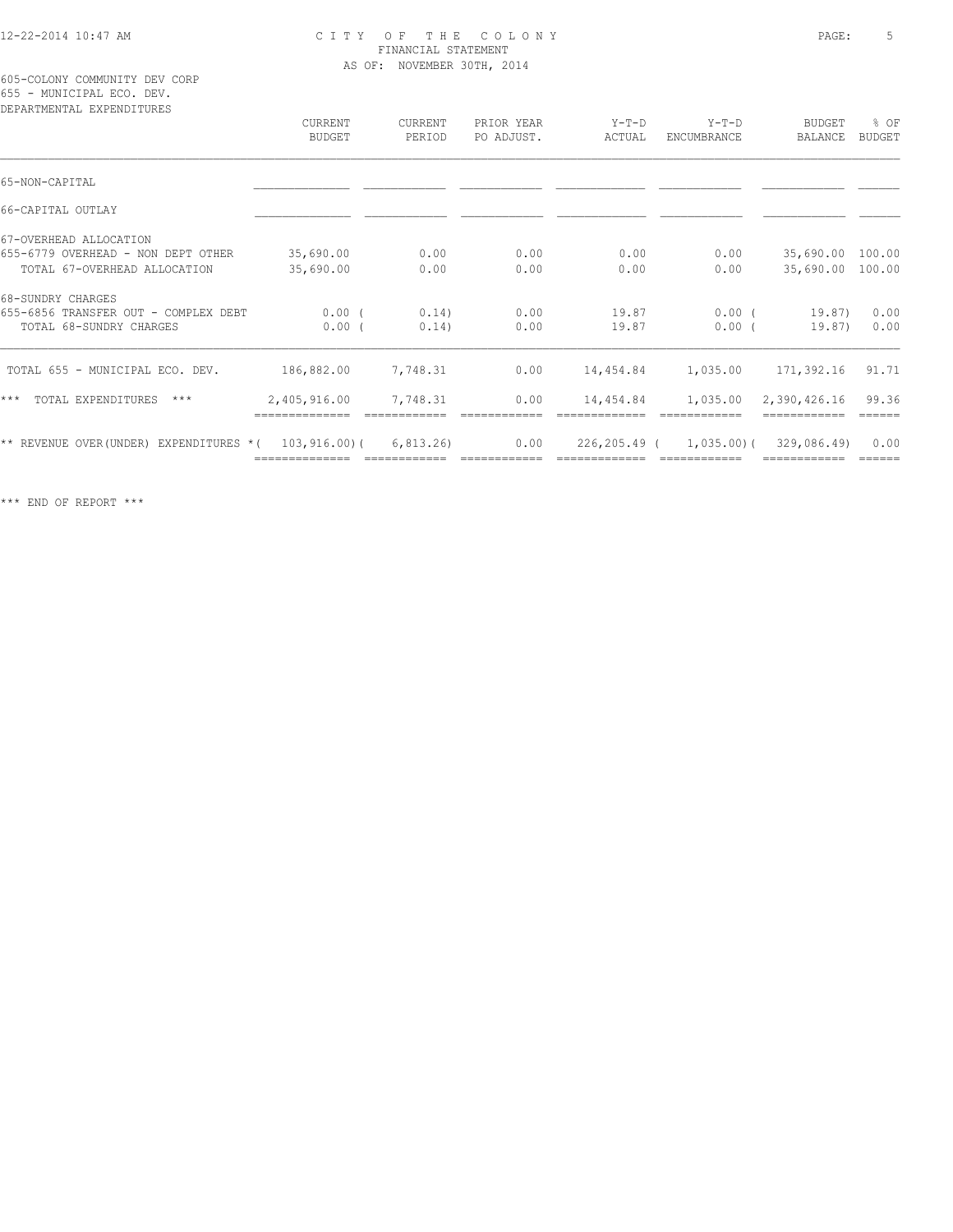| ___                 |                                   |                              |                               |                                |                              |                               |                    |
|---------------------|-----------------------------------|------------------------------|-------------------------------|--------------------------------|------------------------------|-------------------------------|--------------------|
|                     | CURRENT<br>BUDGET                 | CURRENT<br>PERIOD            | PRIOR YEAR<br>PO ADJUST.      | Y-T-D<br>ACTUAL                | $Y-T-D$<br>ENCUMBRANCE       | BUDGET<br>BALANCE BUDGET      | % OF               |
| REVENUE SUMMARY     |                                   |                              |                               |                                |                              |                               |                    |
|                     | ______________<br>_______________ | ------------<br>_________    | -------------<br>____________ | _____________<br>__________    | ------------<br>____________ | -------------<br>____________ | -------<br>_______ |
| EXPENDITURE SUMMARY |                                   |                              |                               |                                |                              |                               |                    |
|                     | ______________<br>______________  | ____________<br>____________ | ____________<br>____________  | _____________<br>_____________ | ____________<br>____________ | -----------<br>____________   | _______            |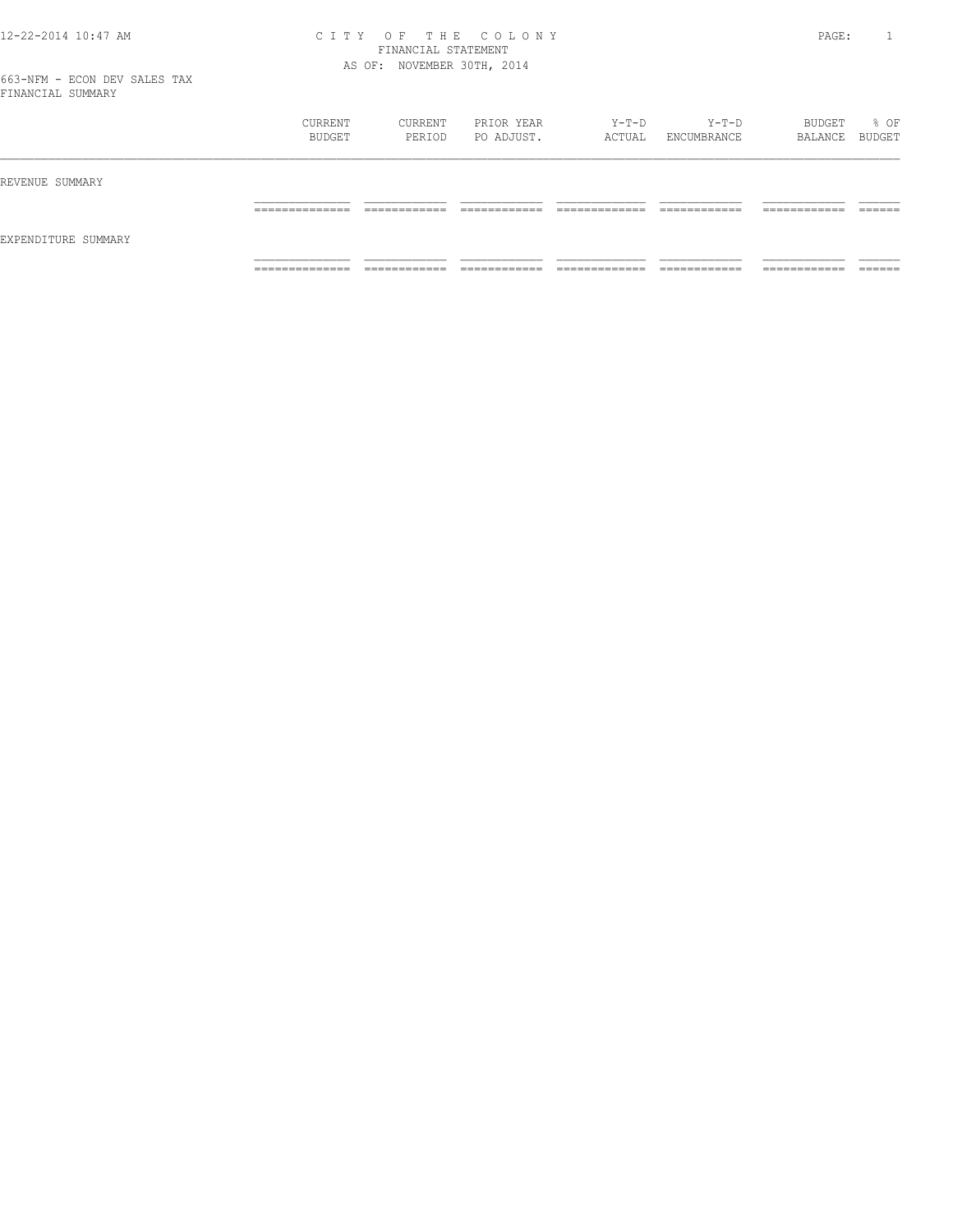# CITY OF THE COLONY<br>
FINANCIAL STATEMENT<br>
AS OF: NOVEMBER 30TH, 2014

| CURRENT | CURRENT | PRIOR YEAR | $Y-T-D$ | $Y-T-D$     | BUDGET  | % OF   |
|---------|---------|------------|---------|-------------|---------|--------|
| BUDGET  | PERIOD  | PO ADJUST. | ACTUAL  | ENCUMBRANCE | BALANCE | BUDGET |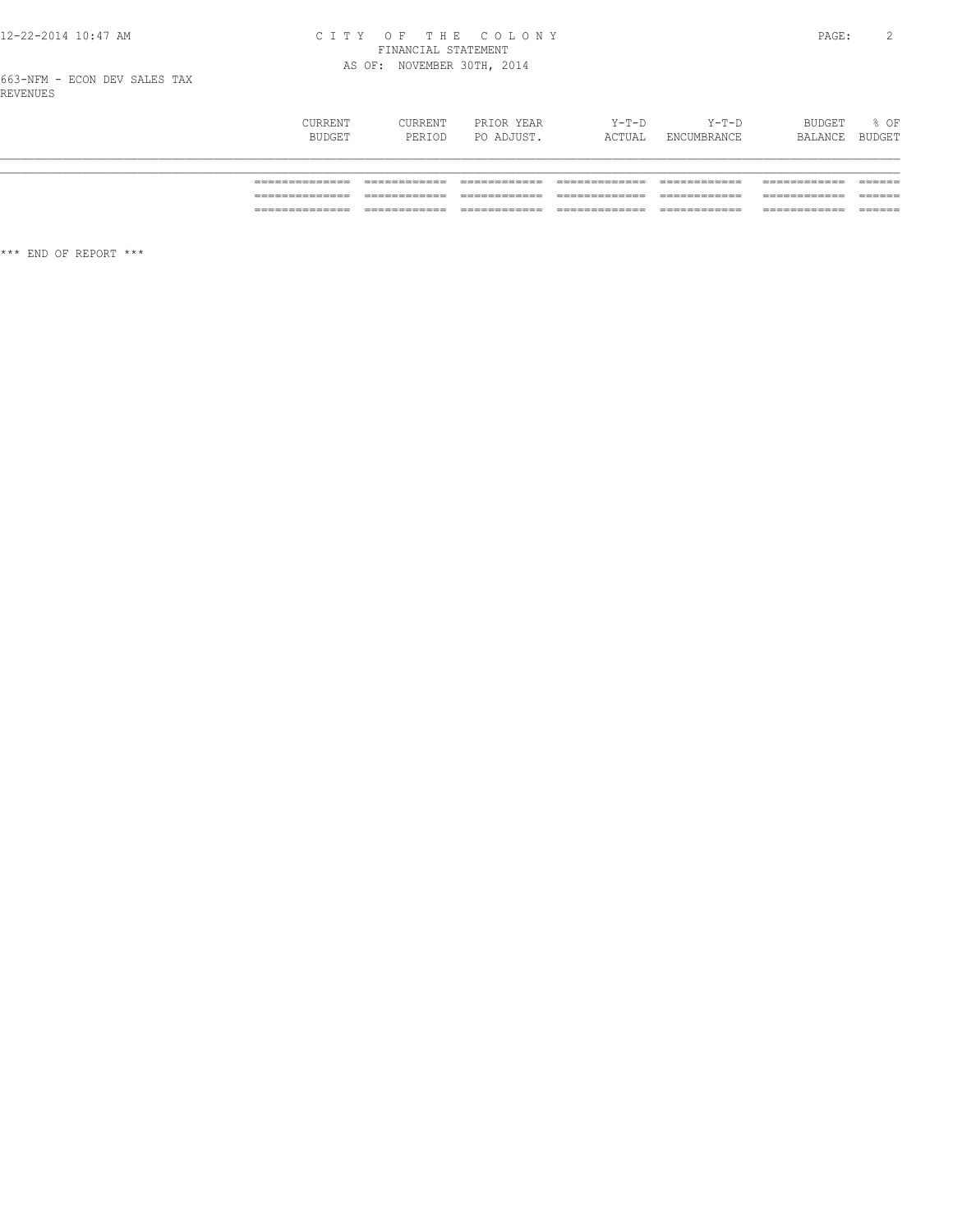|                     | CURRENT<br>BUDGET                | CURRENT<br>PERIOD            | PRIOR YEAR<br>PO ADJUST.       | Y-T-D<br>ACTUAL                | Y-T-D<br>ENCUMBRANCE         | BUDGET<br>BALANCE BUDGET      | % OF               |
|---------------------|----------------------------------|------------------------------|--------------------------------|--------------------------------|------------------------------|-------------------------------|--------------------|
| REVENUE SUMMARY     |                                  |                              |                                |                                |                              |                               |                    |
|                     | ______________<br>______________ | ____________<br>____________ | --------------<br>____________ | _____________<br>_____________ | ____________<br>____________ | -------------<br>____________ | -------<br>_______ |
| EXPENDITURE SUMMARY |                                  |                              |                                |                                |                              |                               |                    |
|                     | ______________<br>.              | ____________<br>____________ | -------------<br>_____________ | _____________<br>.             | ------------<br>____________ | -------------<br>____________ | ______<br>_______  |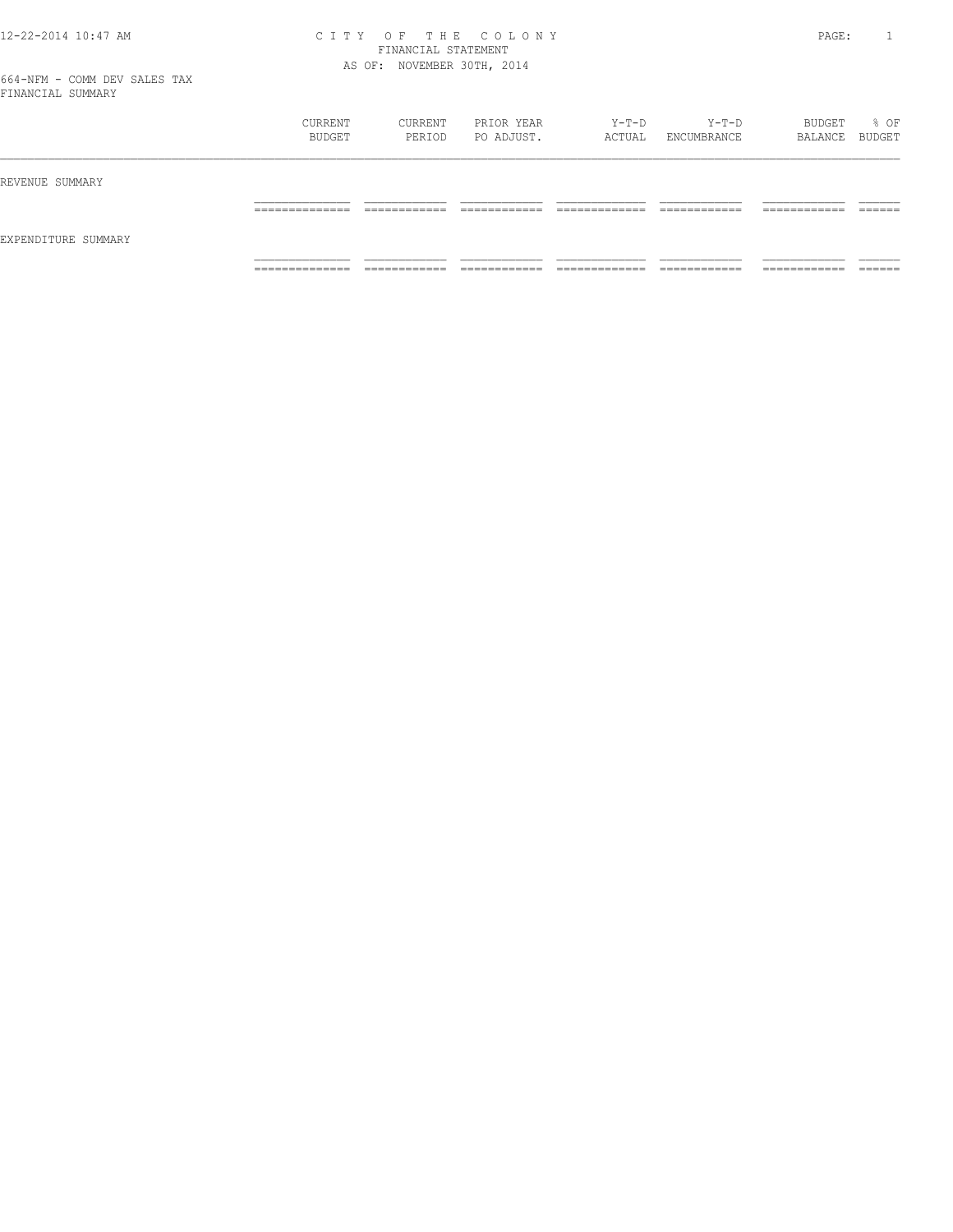## CITY OF THE COLONY<br>
FINANCIAL STATEMENT<br>
AS OF: NOVEMBER 30TH, 2014

664-NFM - COMM DEV SALES TAX<br>REVENUES

| CURRENT<br>BUDGET | CURRENT<br>PERIOD | PRIOR YEAR<br>PO ADJUST. | Y-T-D<br>ACTUAL | $Y-T-D$<br>ENCUMBRANCE | BUDGET<br>BALANCE | % OF<br>BUDGET |
|-------------------|-------------------|--------------------------|-----------------|------------------------|-------------------|----------------|
|                   |                   |                          |                 |                        |                   |                |
|                   |                   |                          |                 |                        |                   |                |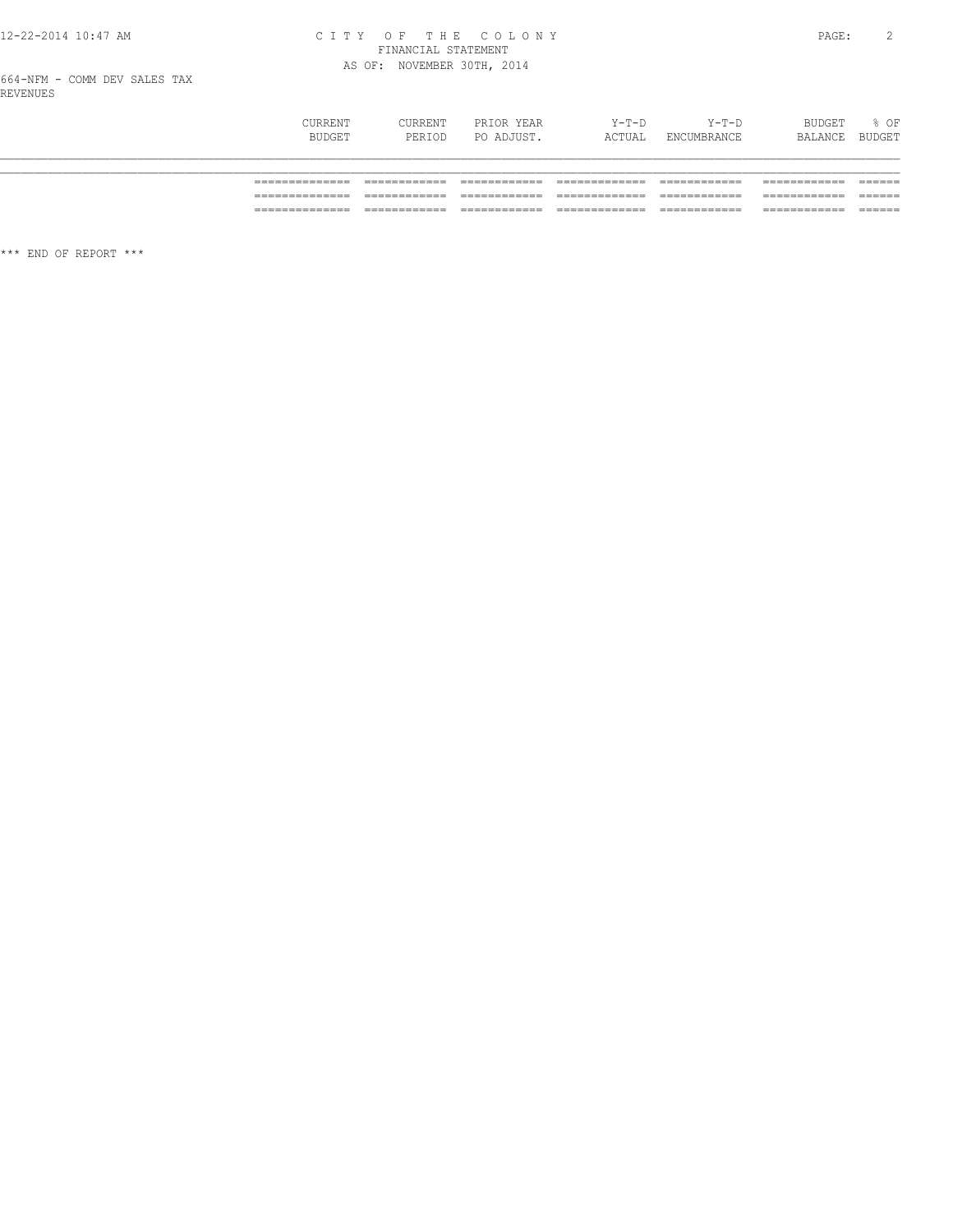|                     | CURRENT<br>BUDGET              | CURRENT<br>PERIOD | PRIOR YEAR<br>PO ADJUST. | $Y-T-D$<br>ACTUAL | $Y-T-D$<br>ENCUMBRANCE | BUDGET<br>BALANCE BUDGET   | % OF    |
|---------------------|--------------------------------|-------------------|--------------------------|-------------------|------------------------|----------------------------|---------|
| REVENUE SUMMARY     |                                |                   |                          |                   |                        |                            |         |
| EXPENDITURE SUMMARY | _____________<br>------------  | _______           | _______                  | _________         | ____________           | ------------<br>_________  | _______ |
|                     | ______________<br>------------ | ____________      | ____________             | _____________     | ____________           | __________<br>____________ | _______ |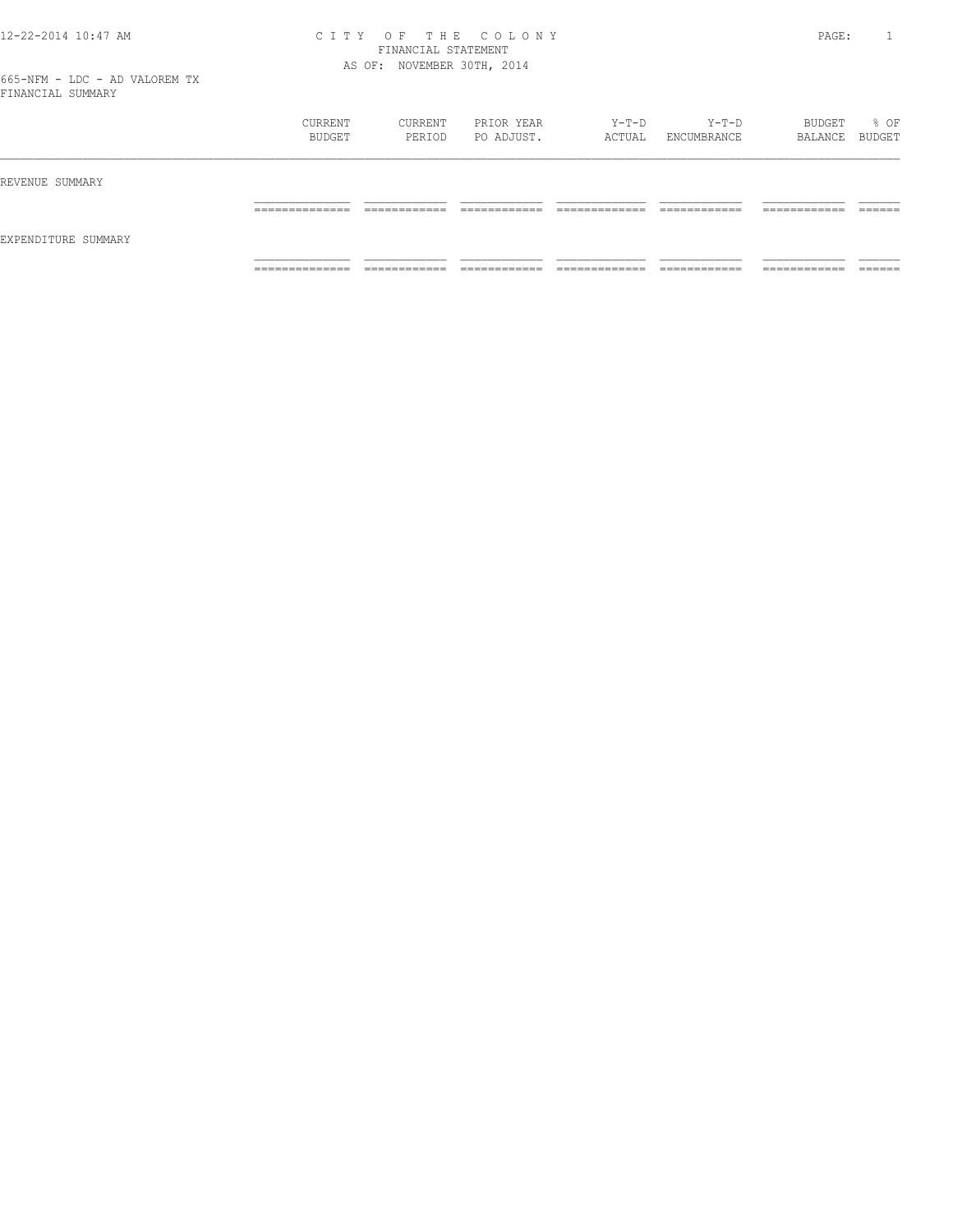# CITY OF THE COLONY<br>FINANCIAL STATEMENT<br>AS OF: NOVEMBER 30TH, 2014

| CURRENT<br>BUDGET | CURRENT<br>PERIOD | PRIOR YEAR<br>PO ADJUST. | Y-T-D<br>ACTUAL | Y-T-D<br>ENCUMBRANCE | BUDGET<br>BALANCE | % OF<br>BUDGET |
|-------------------|-------------------|--------------------------|-----------------|----------------------|-------------------|----------------|
|                   |                   |                          |                 |                      |                   |                |
|                   |                   |                          |                 |                      |                   |                |
| ________          |                   |                          |                 |                      |                   |                |
| ______________    |                   |                          |                 |                      |                   | ______         |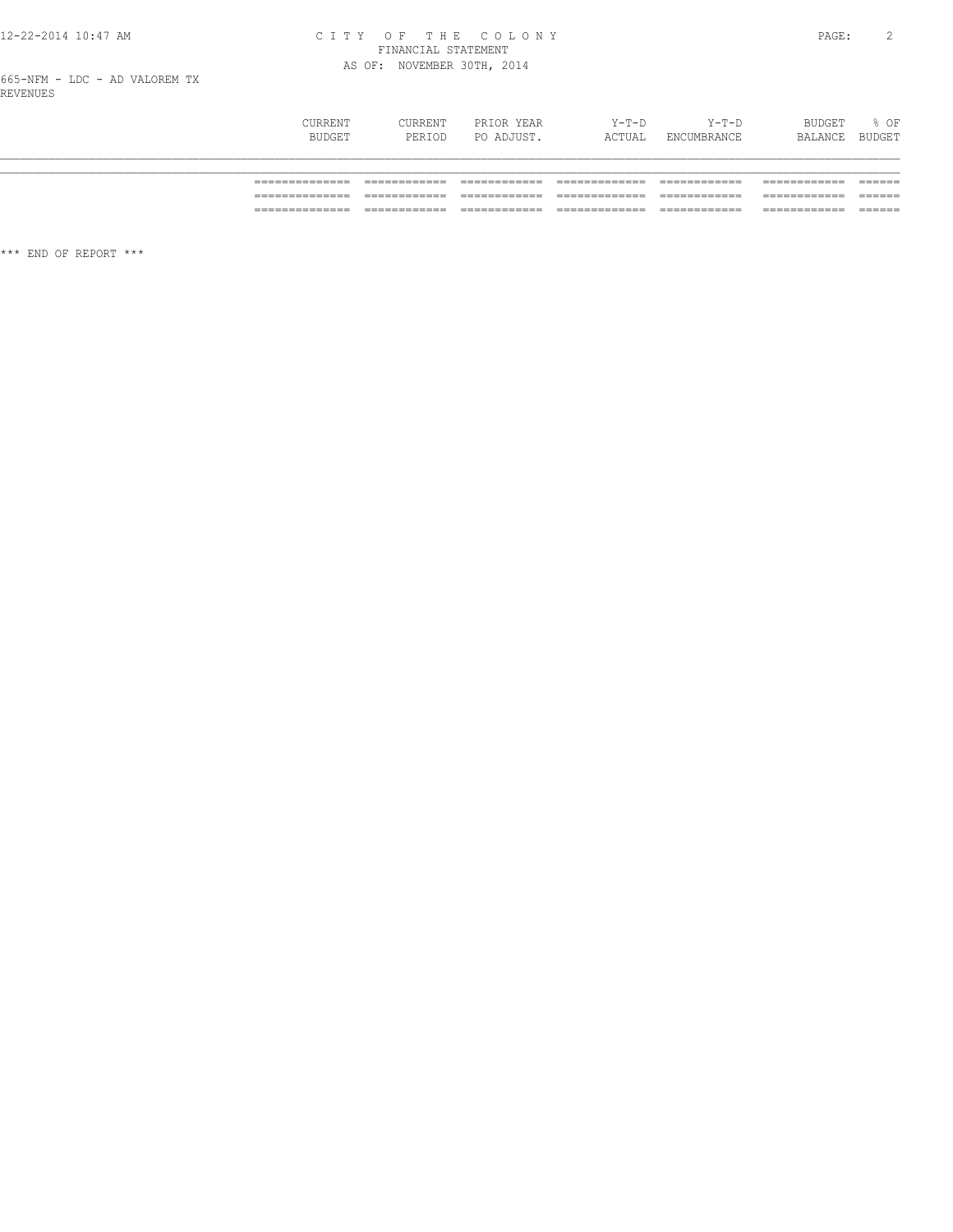| ___                 |                                   |                              |                               |                                |                              |                               |                    |
|---------------------|-----------------------------------|------------------------------|-------------------------------|--------------------------------|------------------------------|-------------------------------|--------------------|
|                     | CURRENT<br>BUDGET                 | CURRENT<br>PERIOD            | PRIOR YEAR<br>PO ADJUST.      | Y-T-D<br>ACTUAL                | $Y-T-D$<br>ENCUMBRANCE       | BUDGET<br>BALANCE BUDGET      | % OF               |
| REVENUE SUMMARY     |                                   |                              |                               |                                |                              |                               |                    |
|                     | ______________<br>_______________ | ------------<br>_________    | -------------<br>____________ | _____________<br>_____________ | ------------<br>____________ | -------------<br>____________ | -------<br>_______ |
| EXPENDITURE SUMMARY |                                   |                              |                               |                                |                              |                               |                    |
|                     | ______________<br>______________  | ____________<br>____________ | ____________<br>____________  | _____________<br>_____________ | ____________<br>____________ | -----------<br>____________   | _______            |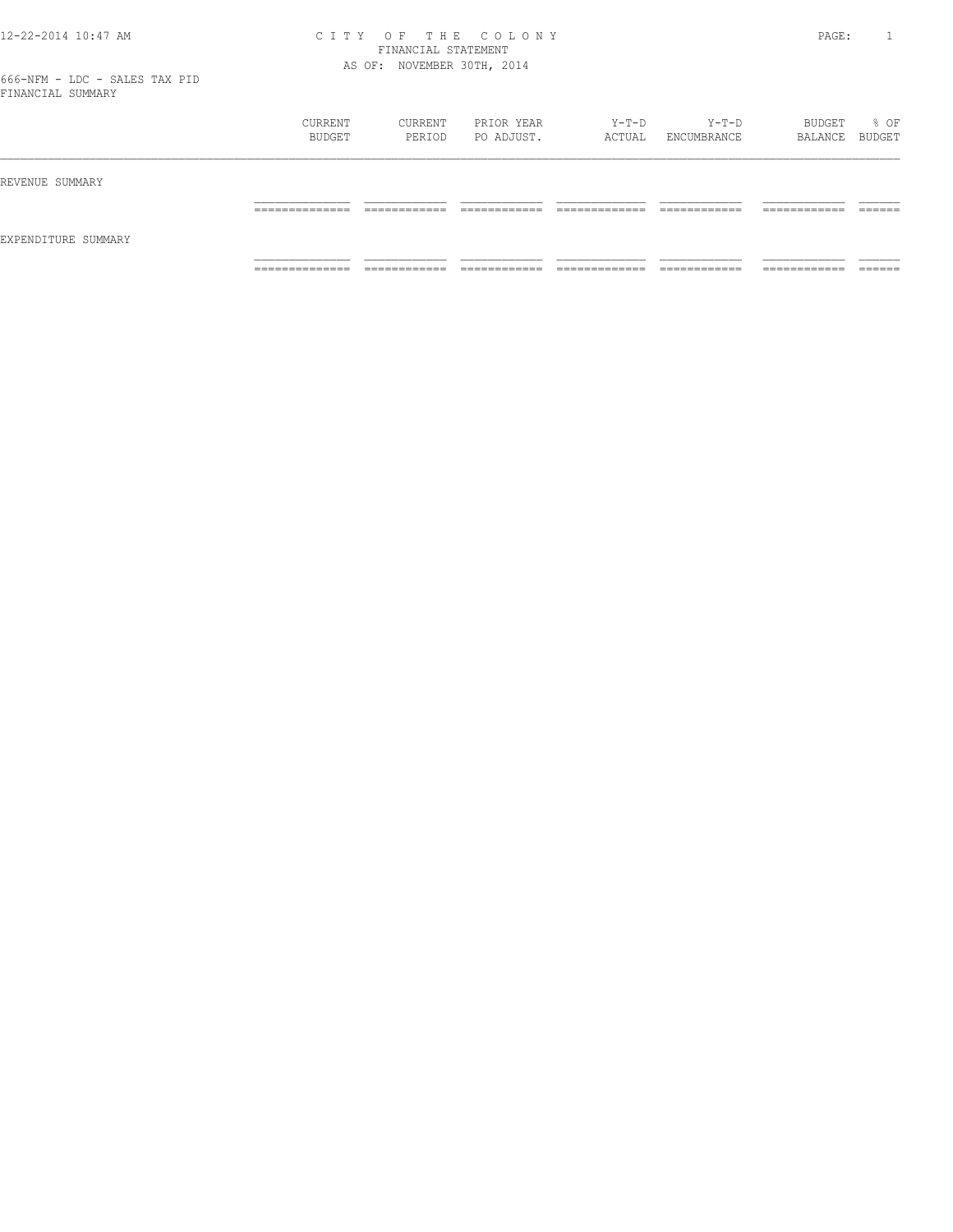## CITY OF THE COLONY<br>
CITY OF THE COLONY<br>
FINANCIAL STATEMENT<br>
AS OF: NOVEMBER 30TH, 2014

| CURRENT<br>BUDGET | CURRENT<br>PERIOD | PRIOR YEAR<br>PO ADJUST. | Y-T-D<br>ACTUAL | $Y-T-D$<br>ENCUMBRANCE | BUDGET<br>BALANCE | % OF<br>BUDGET |
|-------------------|-------------------|--------------------------|-----------------|------------------------|-------------------|----------------|
|                   |                   |                          |                 |                        |                   |                |
|                   |                   |                          |                 |                        |                   |                |
|                   |                   |                          |                 |                        |                   |                |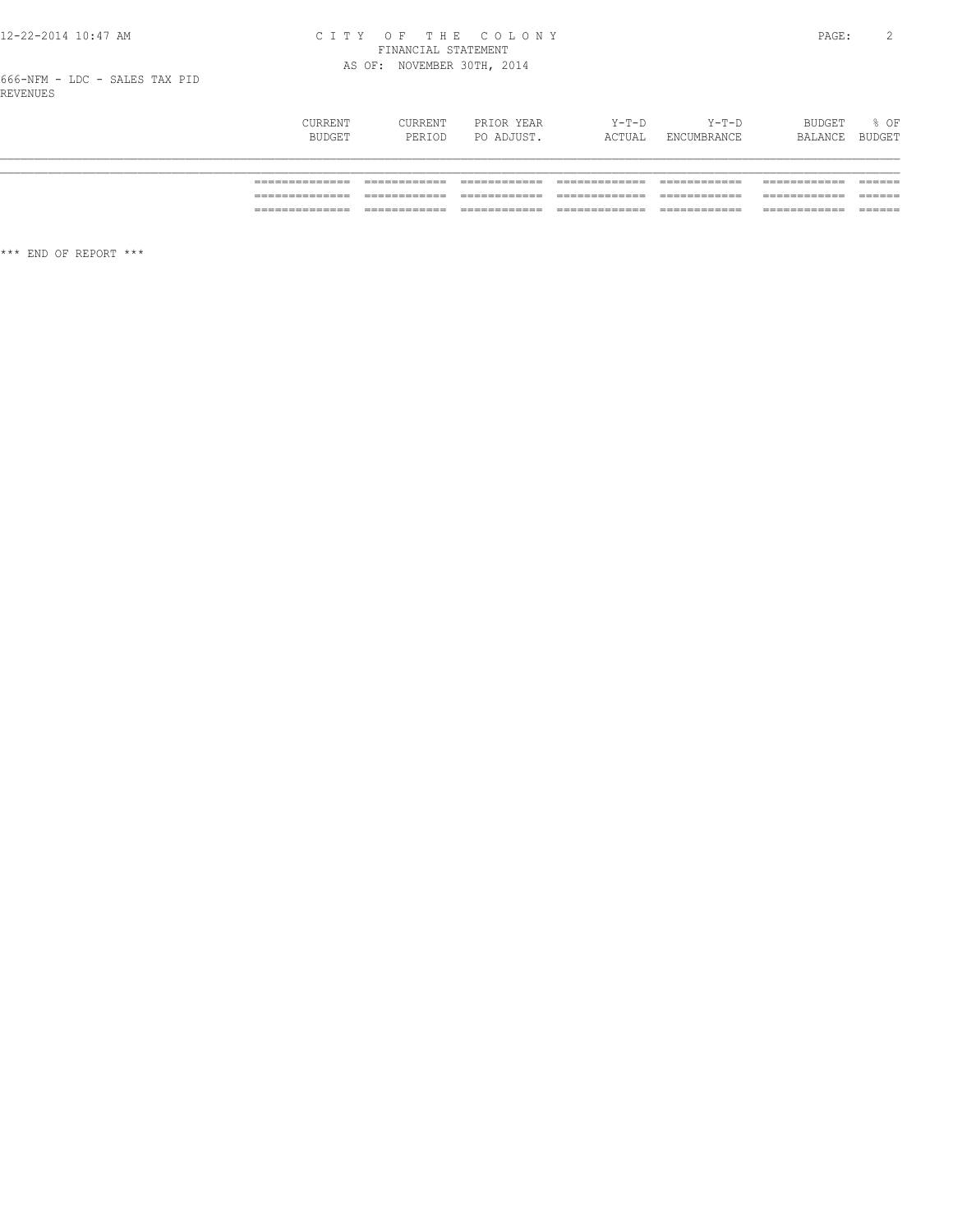|                     | CURRENT<br>BUDGET               | CURRENT<br>PERIOD | PRIOR YEAR<br>PO ADJUST. | Y-T-D<br>ACTUAL | Y-T-D<br>ENCUMBRANCE | BUDGET<br>BALANCE BUDGET | % OF |
|---------------------|---------------------------------|-------------------|--------------------------|-----------------|----------------------|--------------------------|------|
| REVENUE SUMMARY     |                                 |                   |                          |                 |                      |                          |      |
| EXPENDITURE SUMMARY |                                 |                   |                          |                 |                      |                          |      |
|                     | ____________<br>_______________ |                   |                          | ____________    | ____________         | -------------            |      |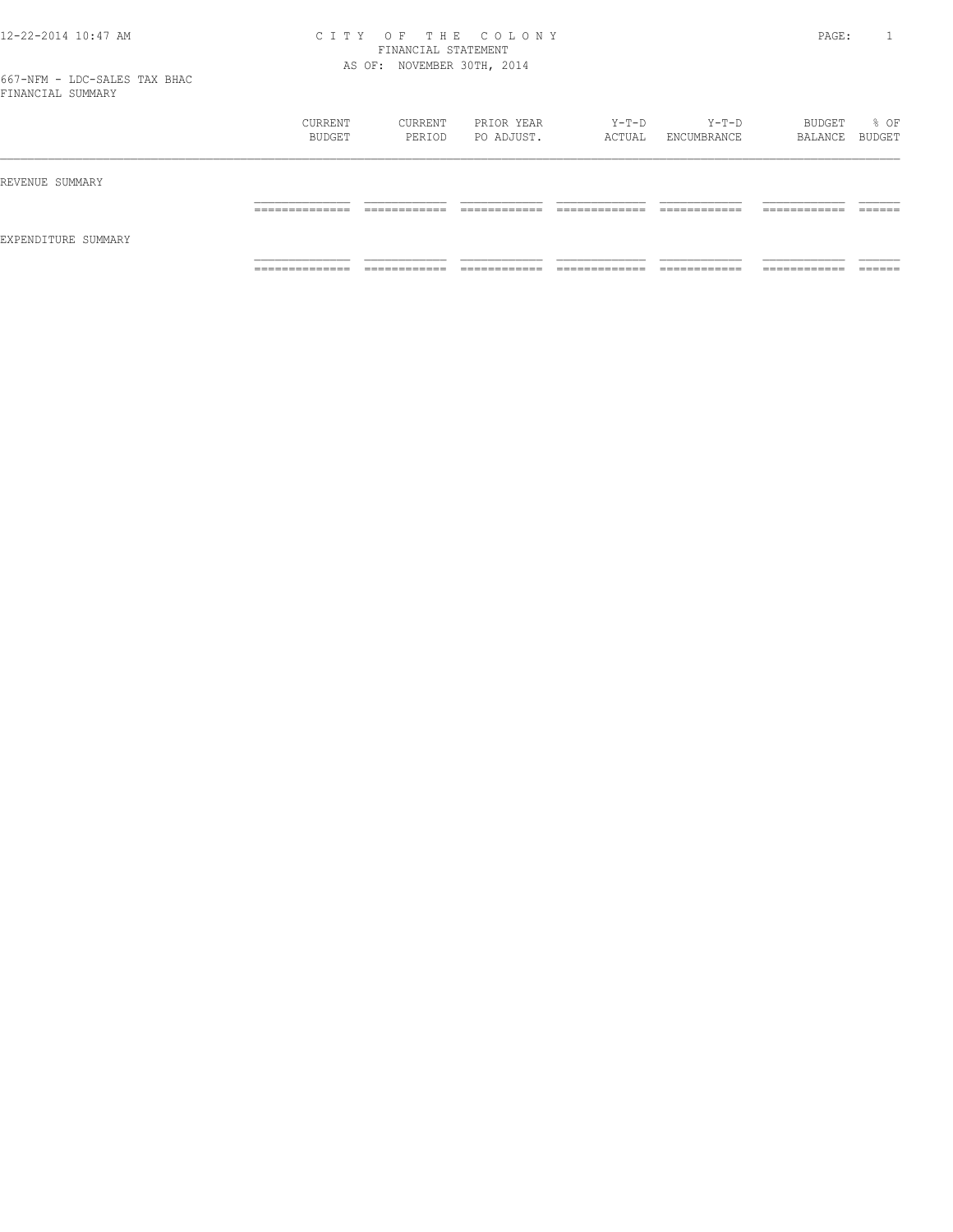# CITY OF THE COLONY<br>FINANCIAL STATEMENT<br>AS OF: NOVEMBER 30TH, 2014

| CURRENT<br>BUDGET | CURRENT<br>PERIOD | PRIOR YEAR<br>PO ADJUST. | $Y-T-D$<br>ACTUAL | $Y-T-D$<br>ENCUMBRANCE | BUDGET<br>BALANCE BUDGET | % OF |
|-------------------|-------------------|--------------------------|-------------------|------------------------|--------------------------|------|
|                   |                   |                          |                   |                        |                          |      |
|                   |                   |                          |                   |                        |                          |      |
| ___               |                   |                          |                   |                        |                          |      |
|                   |                   |                          |                   |                        |                          |      |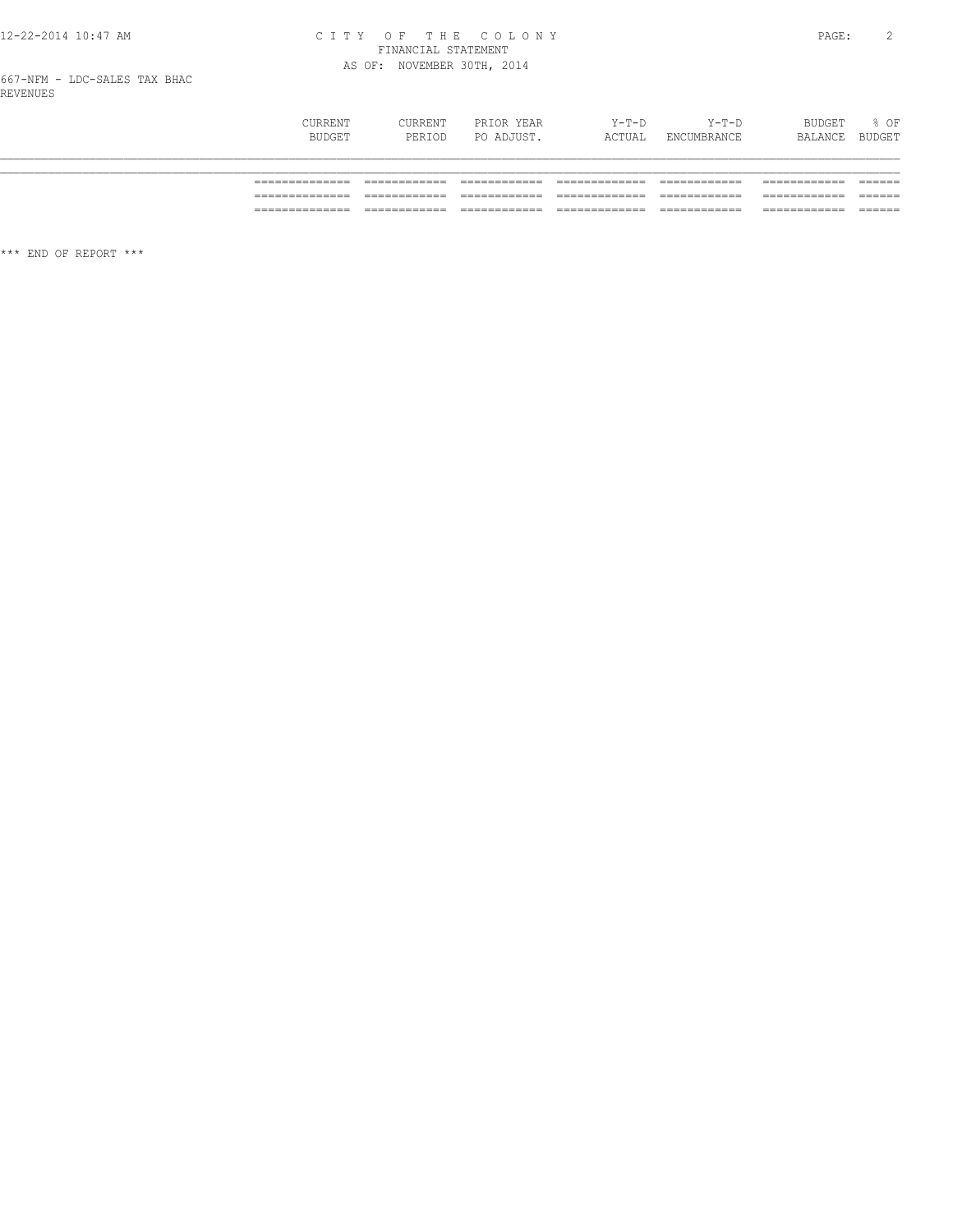| TINUMOTUT OOMMUNI |         |         |            |         |             |         |               |
|-------------------|---------|---------|------------|---------|-------------|---------|---------------|
|                   | CURRENT | CURRENT | PRIOR YEAR | $Y-T-D$ | $Y - T - D$ | BUDGET  | % OF          |
|                   | BUDGET  | PERIOD  | PO ADJUST. | ACTUAL  | ENCUMBRANCE | BALANCE | <b>BUDGET</b> |
|                   |         |         |            |         |             |         |               |
|                   |         |         |            |         |             |         |               |

REVENUE SUMMARY

============== ============ ============ ============= ============ ============ ======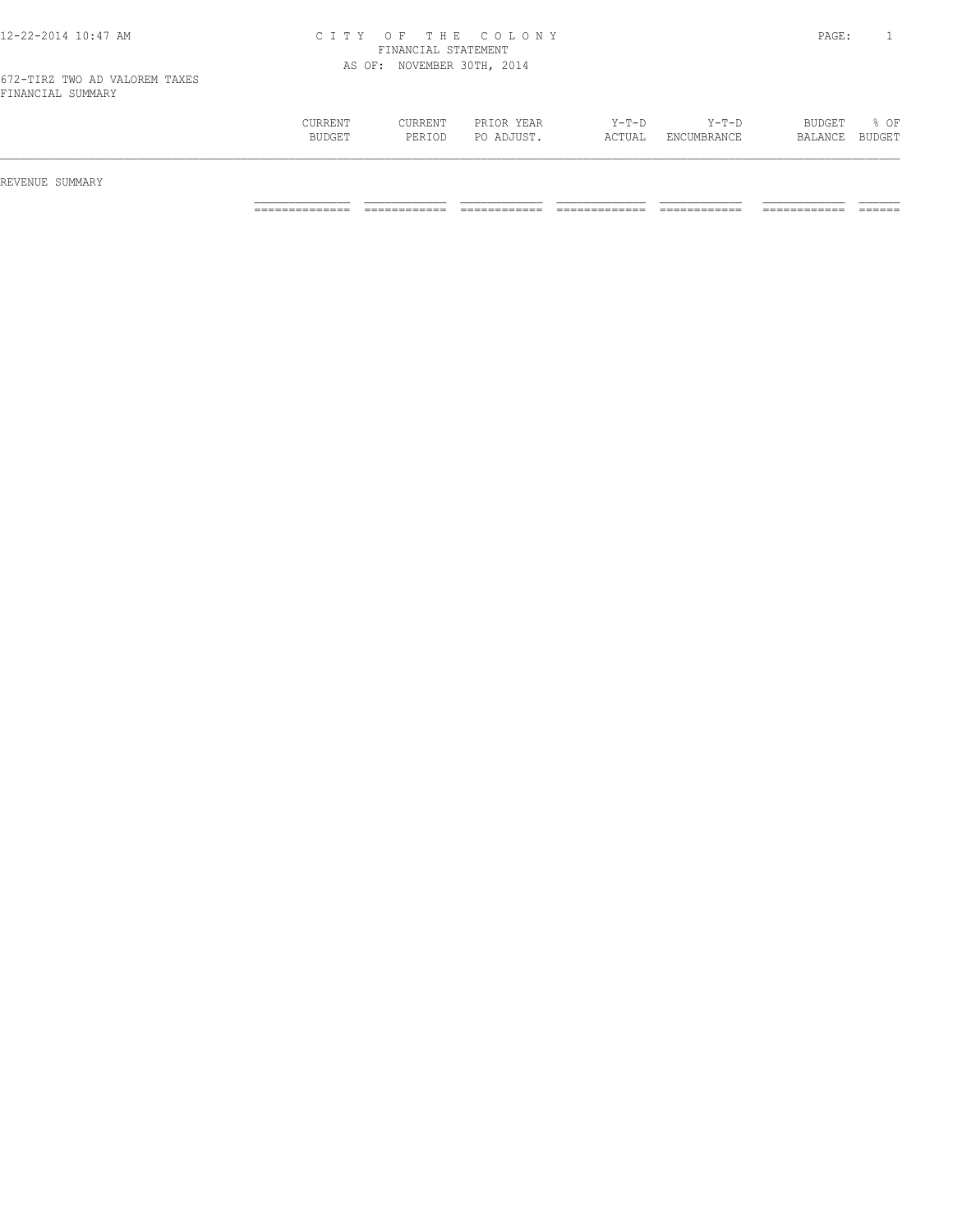# CITY OF THE COLONY<br>FINANCIAL STATEMENT<br>AS OF: NOVEMBER 30TH, 2014

|                   | CURRENT<br>BUDGET                                      | CURRENT<br>PERIOD                                           | PRIOR YEAR<br>PO ADJUST.                                    | Y-T-D<br>ACTUAL                                                | Y-T-D<br>ENCUMBRANCE                                        | BUDGET<br>BALANCE BUDGET                                   | $\frac{1}{2}$ OF                       |
|-------------------|--------------------------------------------------------|-------------------------------------------------------------|-------------------------------------------------------------|----------------------------------------------------------------|-------------------------------------------------------------|------------------------------------------------------------|----------------------------------------|
| 1-ADVALOREM TAXES |                                                        |                                                             |                                                             |                                                                |                                                             |                                                            |                                        |
| 8-OTHER REVENUE   |                                                        |                                                             |                                                             |                                                                |                                                             |                                                            |                                        |
|                   | ______________<br>.<br>______________<br>_____________ | ____________<br>-----------<br>____________<br>____________ | ____________<br>-----------<br>____________<br>____________ | _____________<br>-----------<br>_____________<br>_____________ | ____________<br>-----------<br>____________<br>____________ | ____________<br>__________<br>____________<br>____________ | -------<br>_____<br>-------<br>_______ |

 $\star\star\star$  END OF REPORT  $\star\star\star$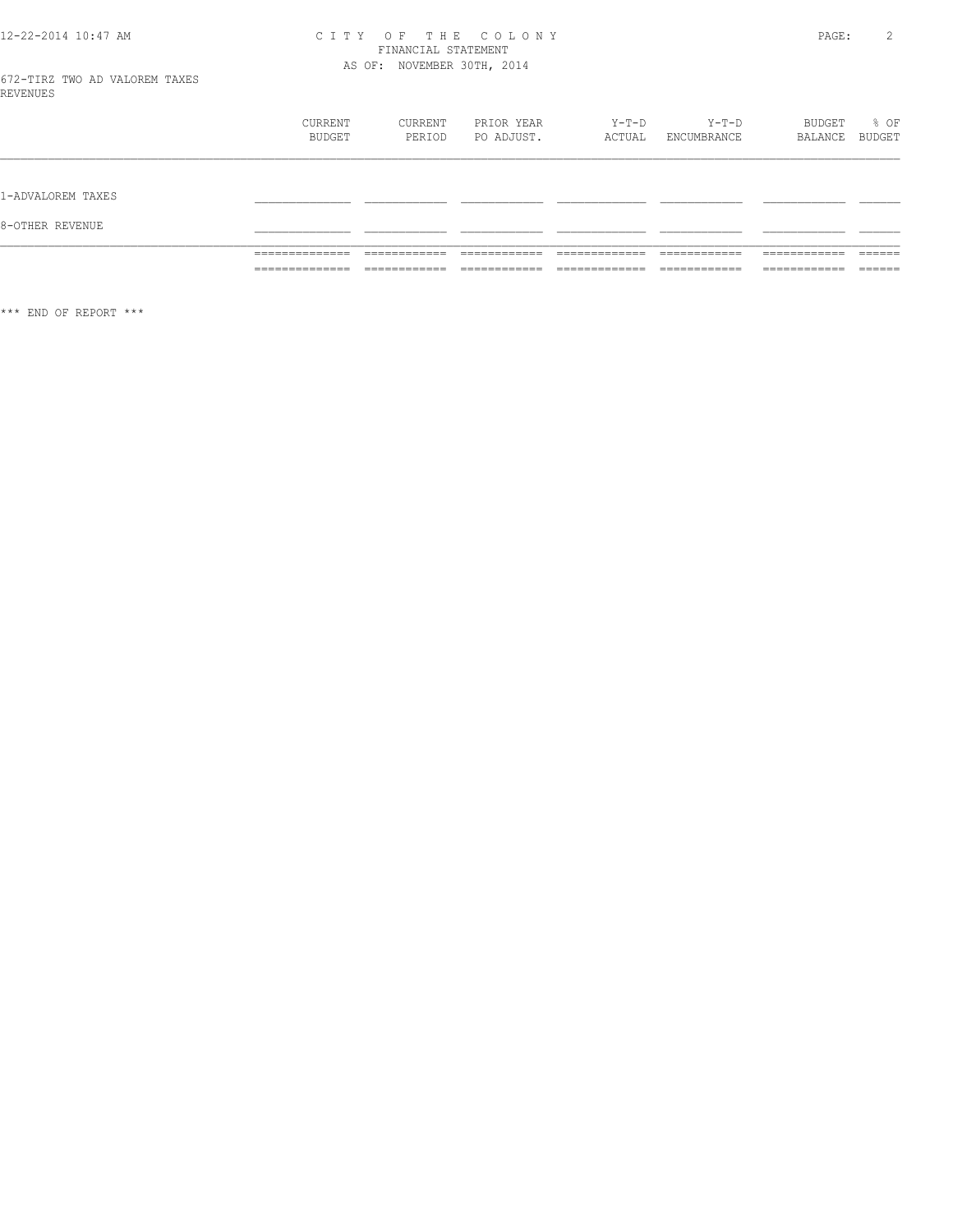700-COURT SECURITY FUND FINANCIAL SUMMARY

|                        |                 | <b>CURRENT</b><br><b>BUDGET</b> | <b>CURRENT</b><br>PERIOD | PRIOR YEAR<br>PO ADJUST. | $Y-T-D$<br>ACTUAL | $Y-T-D$<br>ENCUMBRANCE | <b>BUDGET</b><br>BALANCE     | % OF<br>BUDGET   |
|------------------------|-----------------|---------------------------------|--------------------------|--------------------------|-------------------|------------------------|------------------------------|------------------|
| REVENUE SUMMARY        |                 |                                 |                          |                          |                   |                        |                              |                  |
| 7-FINES                |                 | 28,000.00                       | 1,796.27                 | 0.00                     | 3,908.65          | 0.00                   | 24,091.35                    | 86.04            |
| 8-OTHER                |                 | 400.00                          | 0.00                     | 0.00                     | 0.00              | 0.00                   | 400.00                       | 100.00           |
| ** TOTAL REVENUES **   |                 | 28,400.00<br>______________     | 1,796.27                 | 0.00                     | 3,908.65          | 0.00                   | 24,491.35<br>-------------   | 86.24<br>------- |
| EXPENDITURE SUMMARY    |                 |                                 |                          |                          |                   |                        |                              |                  |
|                        |                 | --------------<br>.             | ____________             | ------------             | ____________      | ------------           | -------------<br>----------- | -------<br>----- |
| ** REVENUE OVER(UNDER) | EXPENDITURES ** | 28,400.00                       | 1,796.27                 | 0.00                     | 3,908.65          | 0.00                   | 24,491.35                    | 0.00             |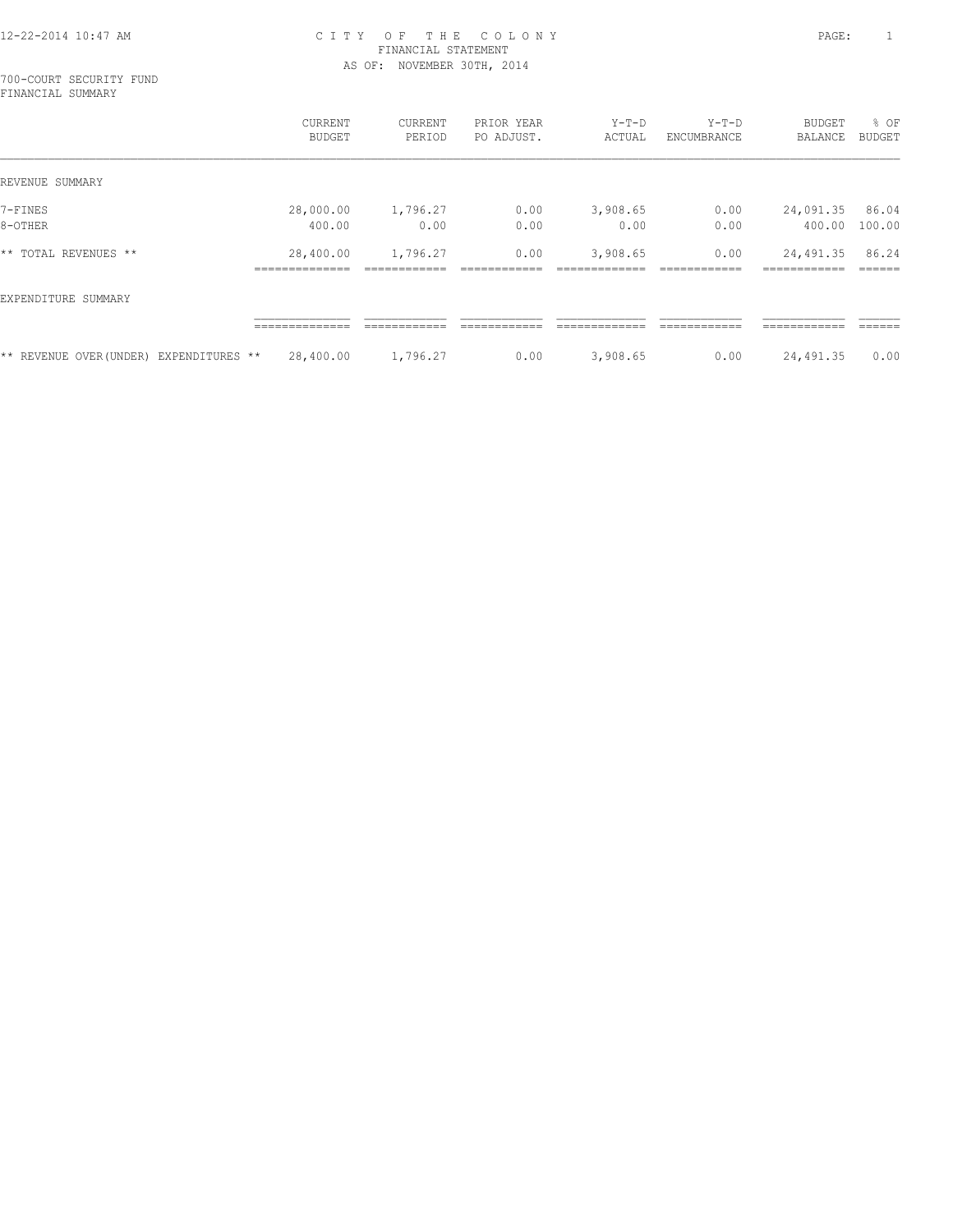#### 700-COURT SECURITY FUND REVENUES

|         |                        | CURRENT<br><b>BUDGET</b> | CURRENT<br>PERIOD | PRIOR YEAR<br>PO ADJUST. | $Y-T-D$<br>ACTUAL | $Y-T-D$<br>ENCUMBRANCE | <b>BUDGET</b><br>BALANCE | % OF<br>BUDGET |
|---------|------------------------|--------------------------|-------------------|--------------------------|-------------------|------------------------|--------------------------|----------------|
|         |                        |                          |                   |                          |                   |                        |                          |                |
| 7-FINES |                        |                          |                   |                          |                   |                        |                          |                |
| 470100  | COURT SECURITY REVENUE | 28,000.00                | 1,796.27          | 0.00                     | 3,908.65          | 0.00                   | 24,091.35                | 86.04          |
|         | TOTAL 7-FINES          | 28,000.00                | 1,796.27          | 0.00                     | 3,908.65          | 0.00                   | 24,091.35                | 86.04          |
| 8-OTHER |                        |                          |                   |                          |                   |                        |                          |                |
| 480000  | INTEREST INCOME        | 400.00                   | 0.00              | 0.00                     | 0.00              | 0.00                   | 400.00                   | 100.00         |
|         | TOTAL 8-OTHER          | 400.00                   | 0.00              | 0.00                     | 0.00              | 0.00                   | 400.00                   | 100.00         |
|         | ** TOTAL REVENUES **   | 28,400.00                | 1,796.27          | 0.00                     | 3,908.65          | 0.00                   | 24,491.35                | 86.24          |
|         |                        | --------------           |                   |                          |                   |                        |                          | -------        |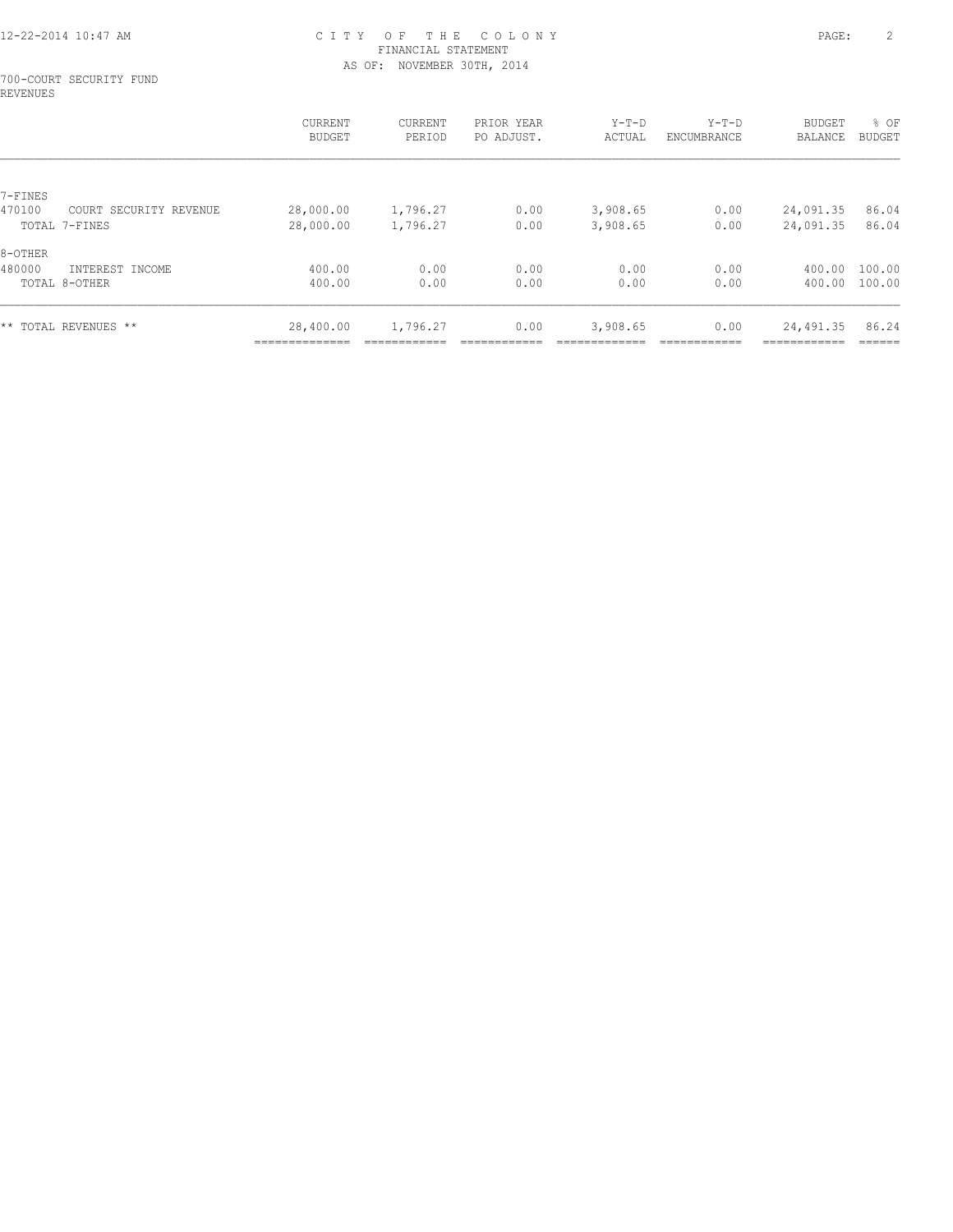| 12-22-2014 10:47 AM                                                            | C T T Y | OF<br>FINANCIAL STATEMENT<br>AS OF: NOVEMBER 30TH, 2014 | THE COLONY |        |             | PAGE:   | 3      |
|--------------------------------------------------------------------------------|---------|---------------------------------------------------------|------------|--------|-------------|---------|--------|
| 700-COURT SECURITY FUND<br>635 - NON-DEPARTMENTAL<br>DEPARTMENTAL EXPENDITURES |         |                                                         |            |        |             |         |        |
|                                                                                | CURRENT | CURRENT                                                 | PRIOR YEAR | Y-T-D  | Y-T-D       | BUDGET  | % OF   |
|                                                                                | BUDGET  | PERIOD                                                  | PO ADJUST. | ACTUAL | ENCUMBRANCE | BALANCE | BUDGET |
| 62-CONTRACTUAL SERVICES                                                        |         |                                                         |            |        |             |         |        |
| 68-SUNDRY CHARGES                                                              |         |                                                         |            |        |             |         |        |
|                                                                                |         |                                                         |            |        |             |         |        |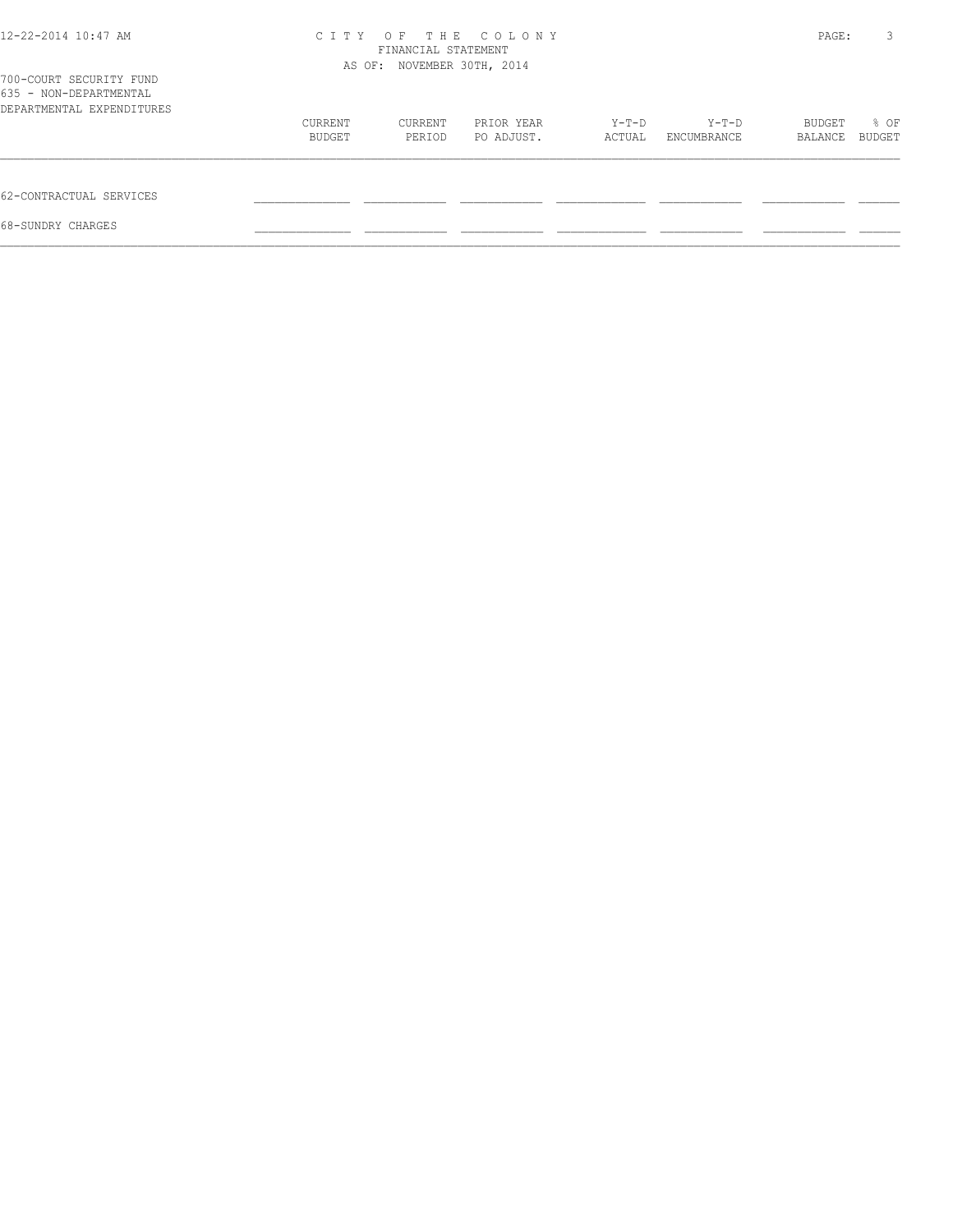## CITY OF THE COLONY<br>
CITY OF THE COLONY<br>
FINANCIAL STATEMENT<br>
AS OF: NOVEMBER 30TH, 2014

700-COURT SECURITY FUND<br>643 - COURT SECURITY

| DEPARTMENTAL EXPENDITURES               |                             |                          |                          |                           |                        |                           |                       |
|-----------------------------------------|-----------------------------|--------------------------|--------------------------|---------------------------|------------------------|---------------------------|-----------------------|
|                                         | CURRENT<br><b>BUDGET</b>    | CURRENT<br>PERIOD        | PRIOR YEAR<br>PO ADJUST. | Y-T-D<br>ACTUAL           | $Y-T-D$<br>ENCUMBRANCE | BUDGET<br>BALANCE         | % OF<br><b>BUDGET</b> |
| 61-PERSONNEL SERVICES                   |                             |                          |                          |                           |                        |                           |                       |
| 63-SUPPLIES                             |                             |                          |                          |                           |                        |                           |                       |
| 64-MAINTENANCE                          |                             |                          |                          |                           |                        |                           |                       |
| 65-NON-CAPITAL                          |                             |                          |                          |                           |                        |                           |                       |
| 66-CAPITAL OUTLAY                       |                             |                          |                          |                           |                        |                           |                       |
|                                         | ==============              | ____________             |                          |                           |                        |                           |                       |
| ** REVENUE OVER (UNDER) EXPENDITURES ** | 28,400.00<br>============== | 1,796.27<br>============ | 0.00<br>============     | 3,908.65<br>============= | 0.00<br>------------   | 24,491.35<br>============ | 0.00<br>======        |

 $\star\star\star$  END OF REPORT  $\star\star\star$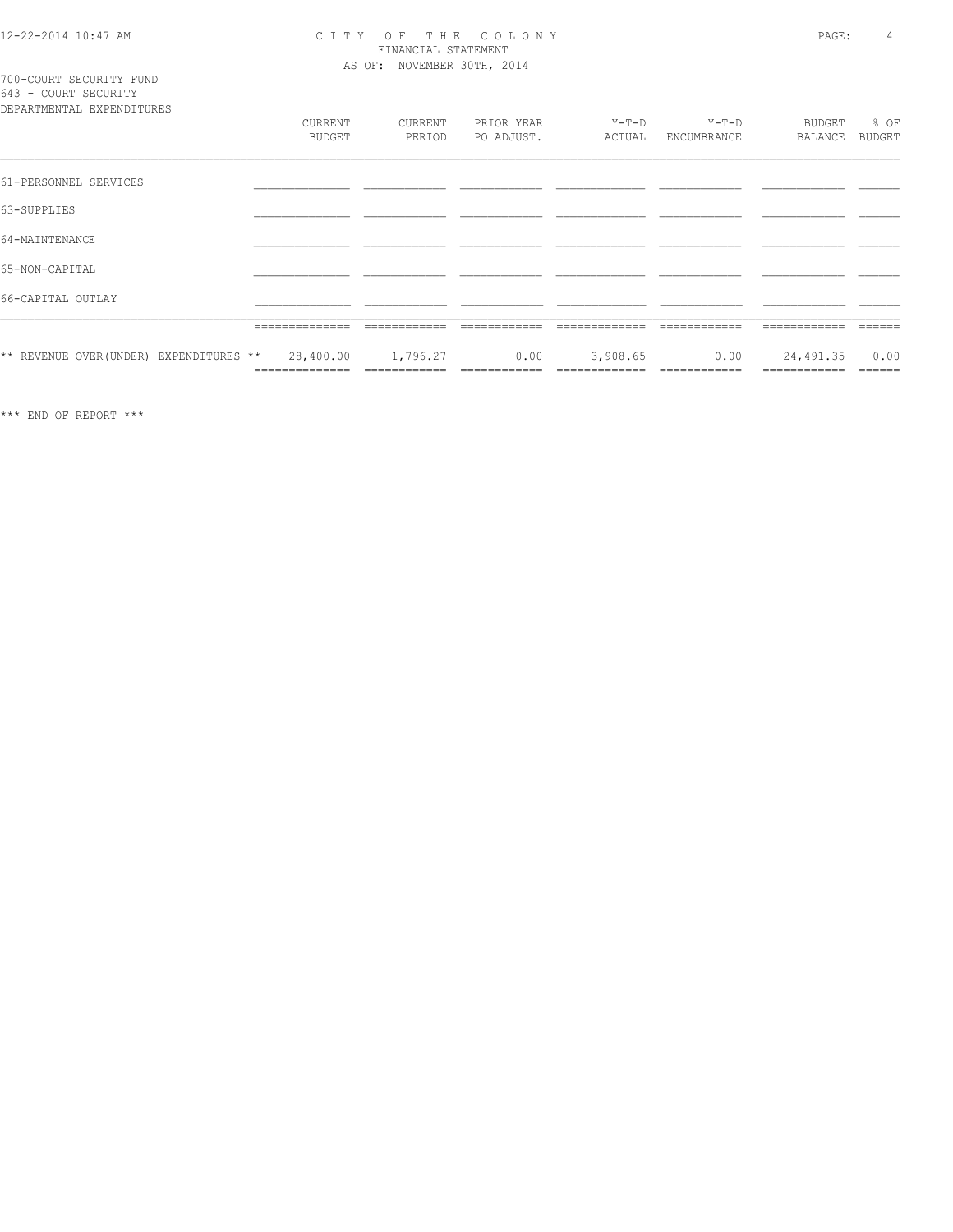#### 701-COURT TECHNOLOGY FUND FINANCIAL SUMMARY

|                                        | CURRENT<br><b>BUDGET</b> | CURRENT<br>PERIOD | PRIOR YEAR<br>PO ADJUST. | $Y-T-D$<br>ACTUAL | $Y-T-D$<br>ENCUMBRANCE | BUDGET<br>BALANCE | % OF<br><b>BUDGET</b> |
|----------------------------------------|--------------------------|-------------------|--------------------------|-------------------|------------------------|-------------------|-----------------------|
| REVENUE SUMMARY                        |                          |                   |                          |                   |                        |                   |                       |
| 7-FINES                                | 35,000.00                | 2,395.03          | 0.00                     | 5,211.54          | 0.00                   | 29,788.46         | 85.11                 |
| 8-OTHER                                | 60.00                    | 0.00              | 0.00                     | 0.00              | 0.00                   | 60.00             | 100.00                |
| ** TOTAL REVENUES **                   | 35,060.00                | 2,395.03          | 0.00                     | 5,211.54          | 0.00                   | 29,848.46         | 85.14                 |
| EXPENDITURE SUMMARY                    |                          |                   |                          |                   |                        |                   |                       |
| 644 - COURT TECHNOLOGY                 | 39,000.00                | 251.52            | 0.00                     | 1,446.03          | 2,396.77               | 35,157.20         | 90.15                 |
| ** TOTAL EXPENDITURES **               | 39,000.00                | 251.52            | 0.00                     | 1,446.03          | 2,396.77               | 35,157.20         | 90.15                 |
| ** REVENUE OVER(UNDER) EXPENDITURES *( | 3,940.00                 | 2,143.51          | 0.00                     |                   | 3,765.51 ( 2,396.77) ( | 5,308.74)         | 0.00                  |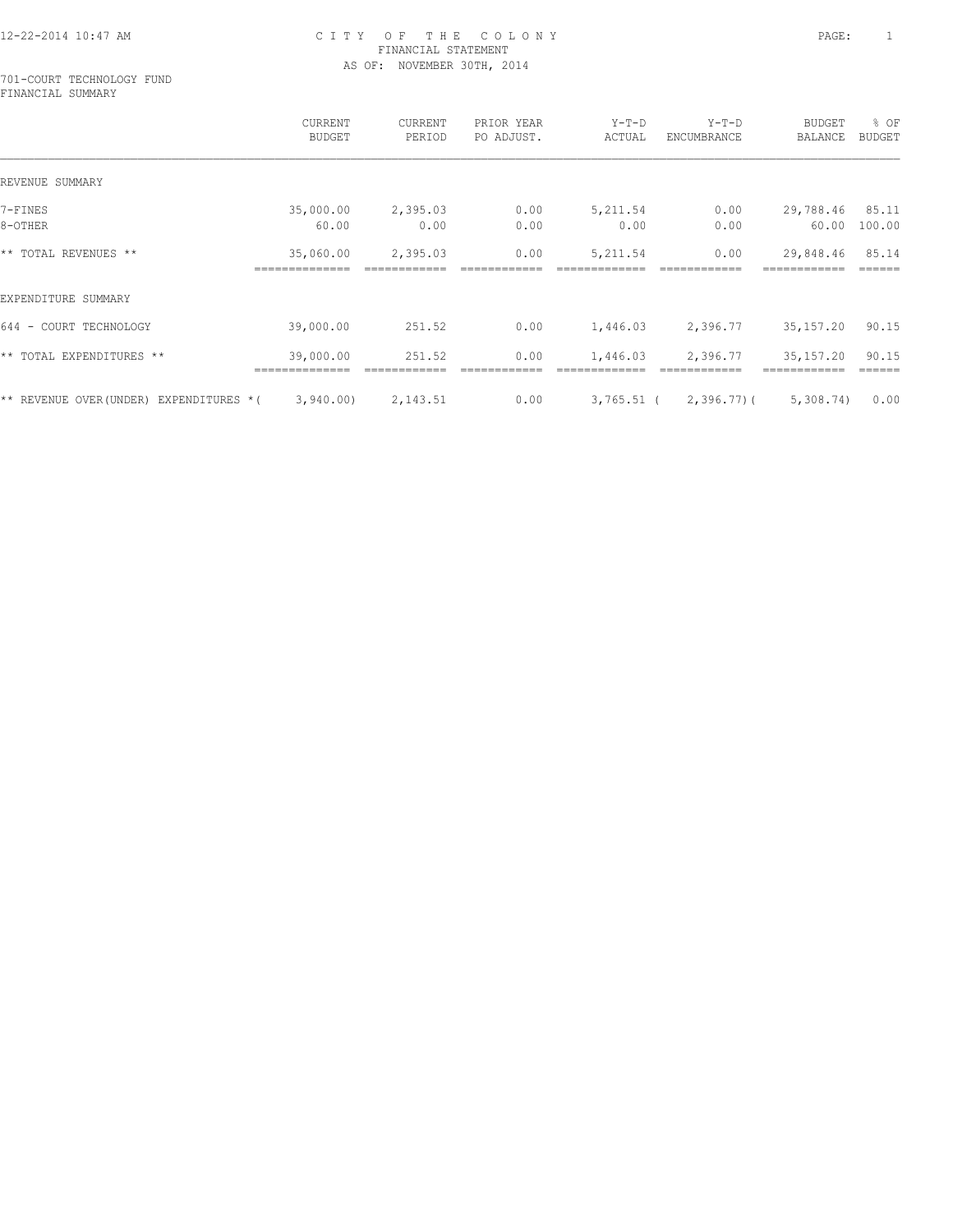#### 701-COURT TECHNOLOGY FUND REVENUES

| CURRENT<br><b>BUDGET</b> | CURRENT<br>PERIOD           | PRIOR YEAR<br>PO ADJUST. | $Y-T-D$<br>ACTUAL | $Y-T-D$<br>ENCUMBRANCE | <b>BUDGET</b><br>BALANCE | % OF<br><b>BUDGET</b>     |
|--------------------------|-----------------------------|--------------------------|-------------------|------------------------|--------------------------|---------------------------|
|                          |                             |                          |                   |                        |                          |                           |
|                          |                             |                          |                   |                        |                          |                           |
|                          |                             |                          |                   |                        |                          | 85.11                     |
| 35,000.00                | 2,395.03                    | 0.00                     | 5,211.54          | 0.00                   | 29,788.46                | 85.11                     |
|                          |                             |                          |                   |                        |                          |                           |
| 60.00                    | 0.00                        | 0.00                     | 0.00              | 0.00                   | 60.00                    | 100.00                    |
| 60.00                    | 0.00                        | 0.00                     | 0.00              | 0.00                   | 60.00                    | 100.00                    |
| 35,060.00                | 2,395.03                    | 0.00                     | 5,211.54          | 0.00                   | 29,848.46                | 85.14                     |
|                          | 35,000.00<br>______________ | 2,395.03                 | 0.00              | 5, 211.54              | 0.00                     | 29,788.46<br>------------ |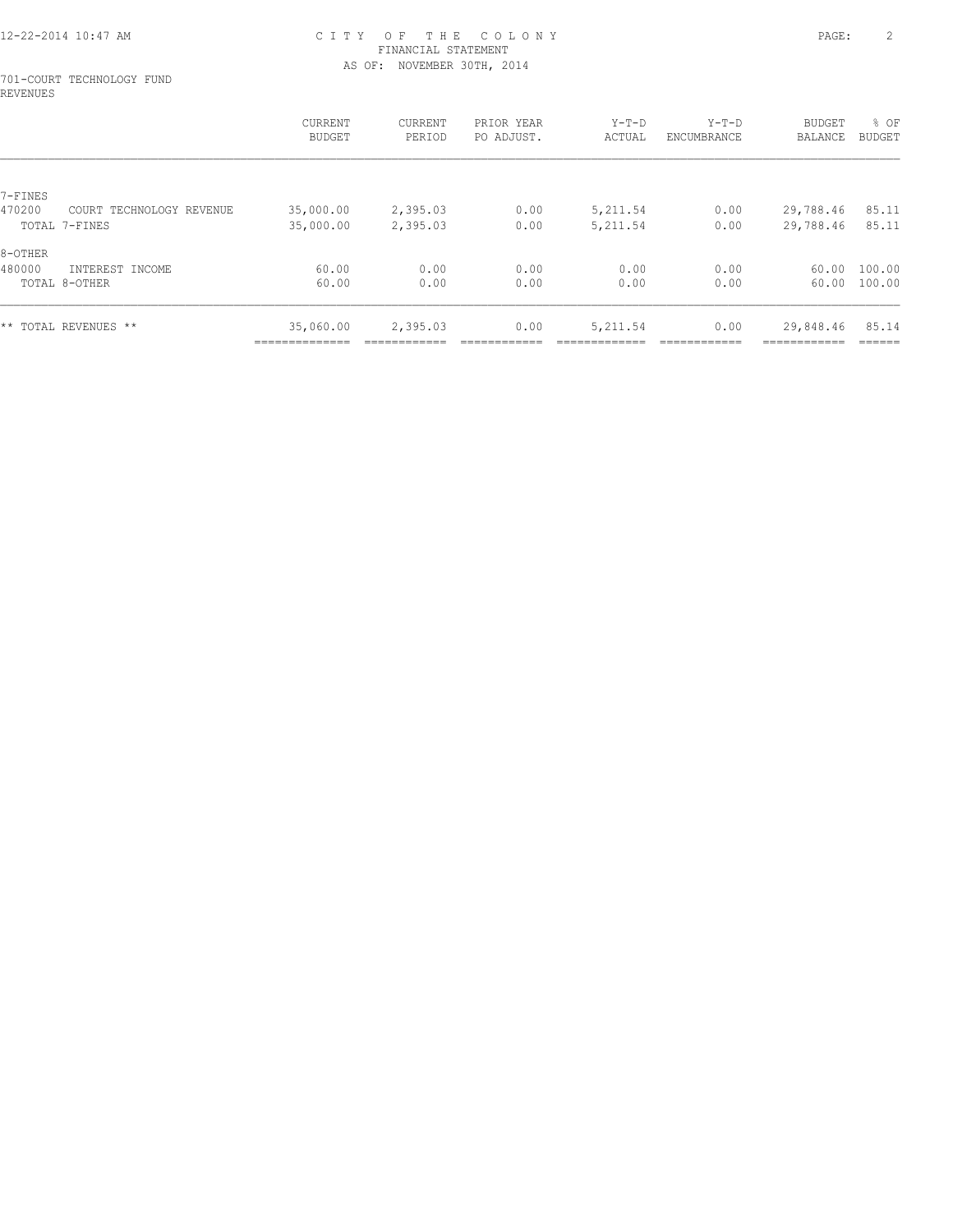| 12-22-2014 10:47 AM                                                              |         | FINANCIAL STATEMENT        | CITY OF THE COLONY |        |             | PAGE:   | 3             |
|----------------------------------------------------------------------------------|---------|----------------------------|--------------------|--------|-------------|---------|---------------|
|                                                                                  |         | AS OF: NOVEMBER 30TH, 2014 |                    |        |             |         |               |
| 701-COURT TECHNOLOGY FUND<br>631 - INFORMATION TECH<br>DEPARTMENTAL EXPENDITURES |         |                            |                    |        |             |         |               |
|                                                                                  | CURRENT | CURRENT                    | PRIOR YEAR         | Y-T-D  | Y-T-D       | BUDGET  | % OF          |
|                                                                                  | BUDGET  | PERIOD                     | PO ADJUST.         | ACTUAL | ENCUMBRANCE | BALANCE | <b>BUDGET</b> |

 $\mathcal{L} = \{ \mathcal{L} = \{ \mathcal{L} = \{ \mathcal{L} = \{ \mathcal{L} = \{ \mathcal{L} = \{ \mathcal{L} = \{ \mathcal{L} = \{ \mathcal{L} = \{ \mathcal{L} = \{ \mathcal{L} = \{ \mathcal{L} = \{ \mathcal{L} = \{ \mathcal{L} = \{ \mathcal{L} = \{ \mathcal{L} = \{ \mathcal{L} = \{ \mathcal{L} = \{ \mathcal{L} = \{ \mathcal{L} = \{ \mathcal{L} = \{ \mathcal{L} = \{ \mathcal{L} = \{ \mathcal{L} = \{ \mathcal{$ 

62-CONTRACTUAL SERVICES \_\_\_\_\_\_\_\_\_\_\_\_\_\_ \_\_\_\_\_\_\_\_\_\_\_\_ \_\_\_\_\_\_\_\_\_\_\_\_ \_\_\_\_\_\_\_\_\_\_\_\_\_ \_\_\_\_\_\_\_\_\_\_\_\_ \_\_\_\_\_\_\_\_\_\_\_\_ \_\_\_\_\_\_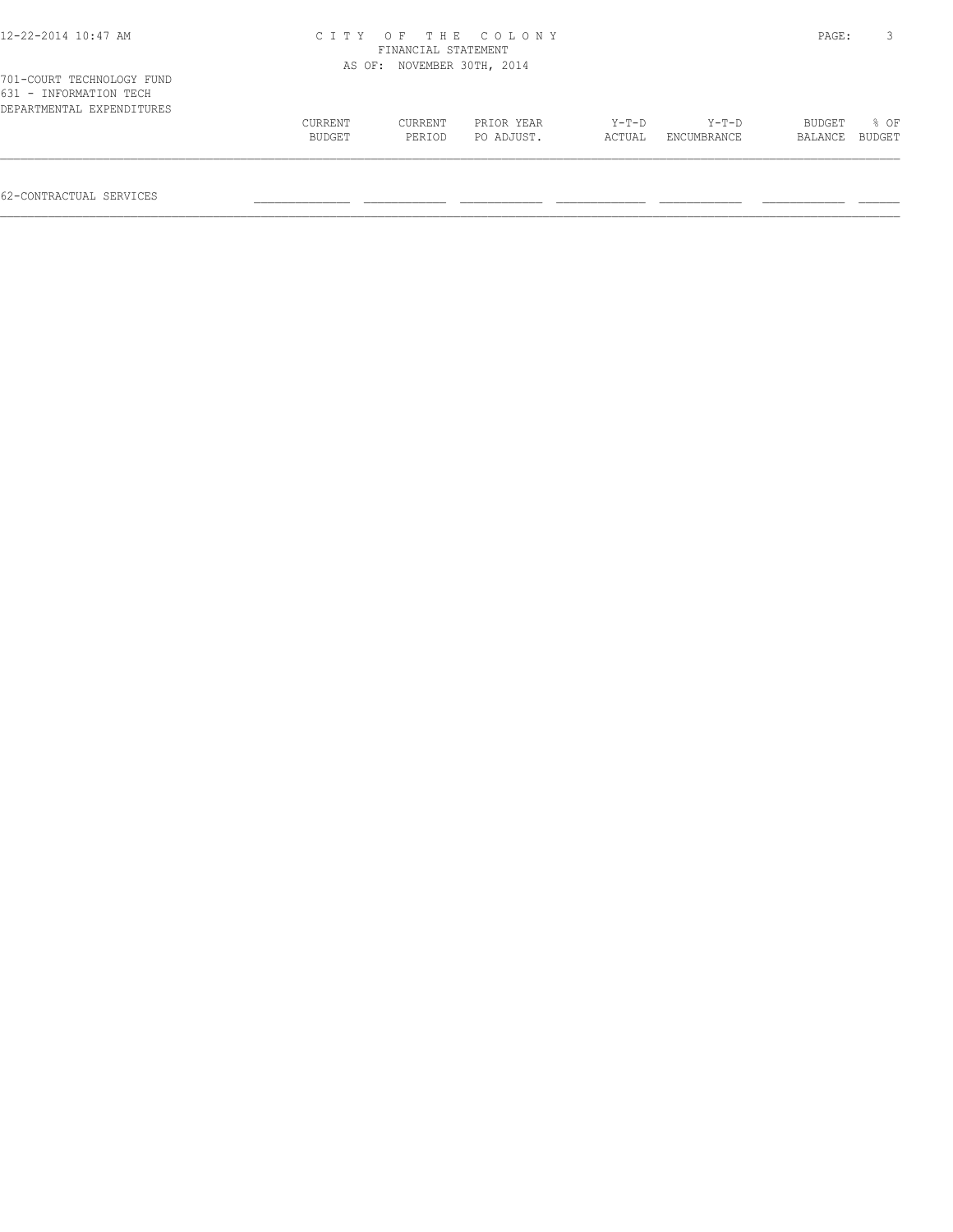| 12-22-2014 10:47 AM |  |
|---------------------|--|
|---------------------|--|

## 12-22-2014 10:47 AM C I T Y O F T H E C O L O N Y PAGE: 4 FINANCIAL STATEMENT

| 701-COURT TECHNOLOGY FUND                         |                   | AS OF: NOVEMBER 30TH, 2014 |                          |                 |                        |                   |                |
|---------------------------------------------------|-------------------|----------------------------|--------------------------|-----------------|------------------------|-------------------|----------------|
| 635 - NON-DEPARTMENT<br>DEPARTMENTAL EXPENDITURES |                   |                            |                          |                 |                        |                   |                |
|                                                   | CURRENT<br>BUDGET | CURRENT<br>PERIOD          | PRIOR YEAR<br>PO ADJUST. | Y-T-D<br>ACTUAL | $Y-T-D$<br>ENCUMBRANCE | BUDGET<br>BALANCE | % OF<br>BUDGET |
| 62-CONTRACTUAL SERVICES                           |                   |                            |                          |                 |                        |                   |                |
| 67-OVERHEAD ALLOCATION                            |                   |                            |                          |                 |                        |                   |                |
| 68-SUNDRY CHARGES                                 |                   |                            |                          |                 |                        |                   |                |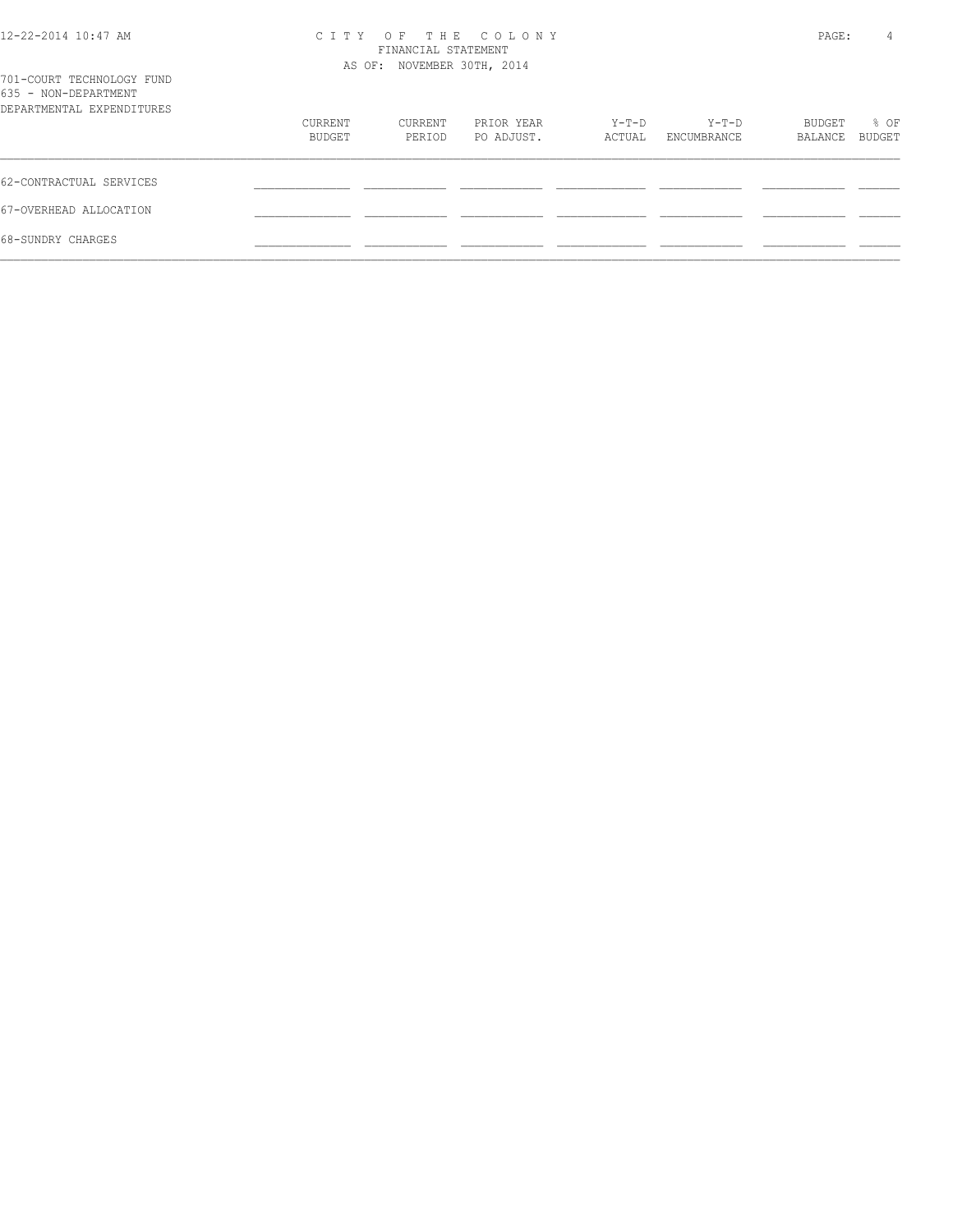701-COURT TECHNOLOGY FUND 644 - COURT TECHNOLOGY

| DEPARTMENTAL EXPENDITURES               |                             |                          |                          |                               |                         |                                 |                                 |
|-----------------------------------------|-----------------------------|--------------------------|--------------------------|-------------------------------|-------------------------|---------------------------------|---------------------------------|
|                                         | CURRENT<br><b>BUDGET</b>    | <b>CURRENT</b><br>PERIOD | PRIOR YEAR<br>PO ADJUST. | $Y-T-D$<br>ACTUAL             | $Y-T-D$<br>ENCUMBRANCE  | <b>BUDGET</b><br><b>BALANCE</b> | % OF<br><b>BUDGET</b>           |
| 61-PERSONNEL SERVICES                   |                             |                          |                          |                               |                         |                                 |                                 |
| 62-CONTRACTUAL SERVICES                 |                             |                          |                          |                               |                         |                                 |                                 |
| 644-6244-TELEPHONE SERVICES - PD        | 0.00                        | 0.00                     | 0.00                     | 37.99                         | $0.00$ (                | 37.99                           | 0.00                            |
| 644-6275 EOUIPMENT RENTAL               | 0.00                        | 213.26                   | 0.00                     | 639.78                        | 1,917.78 (              | 2, 557.56                       | 0.00                            |
| TOTAL 62-CONTRACTUAL SERVICES           | 0.00                        | 213.26                   | 0.00                     | 677.77                        | 1,917.78 (              | 2, 595.55                       | 0.00                            |
| 63-SUPPLIES                             |                             |                          |                          |                               |                         |                                 |                                 |
| 644-6311 COPIER SUPPLIES                | 0.00                        | 38.26                    | 0.00                     | 38.26                         | 478.99 (                | 517.25                          | 0.00                            |
| 644-6312 COMPUTER SUPPLIES              | 4,000.00                    | 0.00                     | 0.00                     | 0.00                          | 0.00                    | 4,000.00                        | 100.00                          |
| TOTAL 63-SUPPLIES                       | 4,000.00                    | 38.26                    | 0.00                     | 38.26                         | 478.99                  | 3,482.75                        | 87.07                           |
| 64-MAINTENANCE                          |                             |                          |                          |                               |                         |                                 |                                 |
| 644-6470 MAINTENANCE OTHER EQUIPMENT    | 0.00                        | 0.00                     | 0.00                     | 730.00                        | $0.00$ (                | 730.00)                         | 0.00                            |
| TOTAL 64-MAINTENANCE                    | 0.00                        | 0.00                     | 0.00                     | 730.00                        | 0.00(                   | 730.00)                         | 0.00                            |
| 65-NON-CAPITAL                          |                             |                          |                          |                               |                         |                                 |                                 |
| 66-CAPITAL OUTLAY                       |                             |                          |                          |                               |                         |                                 |                                 |
| 644-6651-CAPT OUTLAY - COMP HDWR - IT   | 35,000.00                   | 0.00                     | 0.00                     | 0.00                          | 0.00                    | 35,000.00 100.00                |                                 |
| TOTAL 66-CAPITAL OUTLAY                 | 35,000.00                   | 0.00                     | 0.00                     | 0.00                          | 0.00                    | 35,000.00 100.00                |                                 |
| TOTAL 644 - COURT TECHNOLOGY            | 39,000.00                   | 251.52                   | 0.00                     | 1,446.03                      | 2,396.77                | 35, 157. 20                     | 90.15                           |
| TOTAL EXPENDITURES<br>* * *<br>$***$    | 39,000.00<br>-------------- | 251.52<br>============   | 0.00<br>============     | 1,446.03<br>=============     | 2,396.77<br>essessesses | 35, 157.20<br>============      | 90.15<br>$=$ $=$ $=$ $=$ $=$    |
| ** REVENUE OVER (UNDER) EXPENDITURES *( | 3,940.00<br>==============  | 2,143.51                 | 0.00                     | $3,765.51$ (<br>============= | $2,396.77$ ) (          | 5,308.74<br>------------        | 0.00<br>$=$ $=$ $=$ $=$ $=$ $=$ |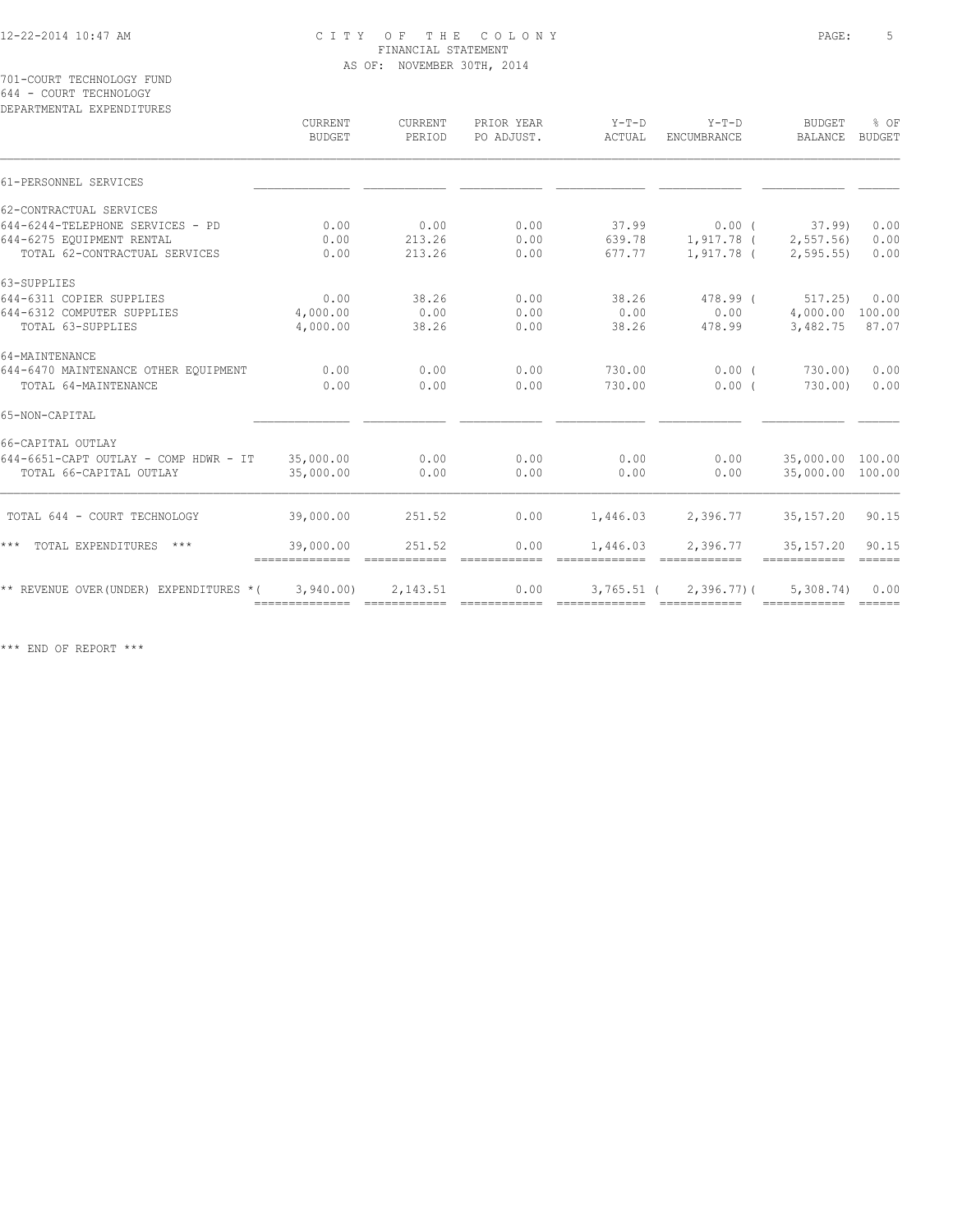705-ENVIRONMENTAL FUND FINANCIAL SUMMARY

|                      | CURRENT<br>BUDGET | CURRENT<br>PERIOD | PRIOR YEAR<br>PO ADJUST. | $Y-T-D$<br>ACTUAL | Y-T-D<br>ENCUMBRANCE | BUDGET<br>BALANCE | % OF<br>BUDGET |
|----------------------|-------------------|-------------------|--------------------------|-------------------|----------------------|-------------------|----------------|
| REVENUE SUMMARY      |                   |                   |                          |                   |                      |                   |                |
| 3-FRANCHISE TAXES    | 66,000.00         | 0.00              | 0.00                     | 0.00              | 0.00                 | 66,000.00 100.00  |                |
| ** TOTAL REVENUES ** | 66,000.00         | 0.00              | 0.00                     | 0.00              | 0.00                 | 66,000.00 100.00  |                |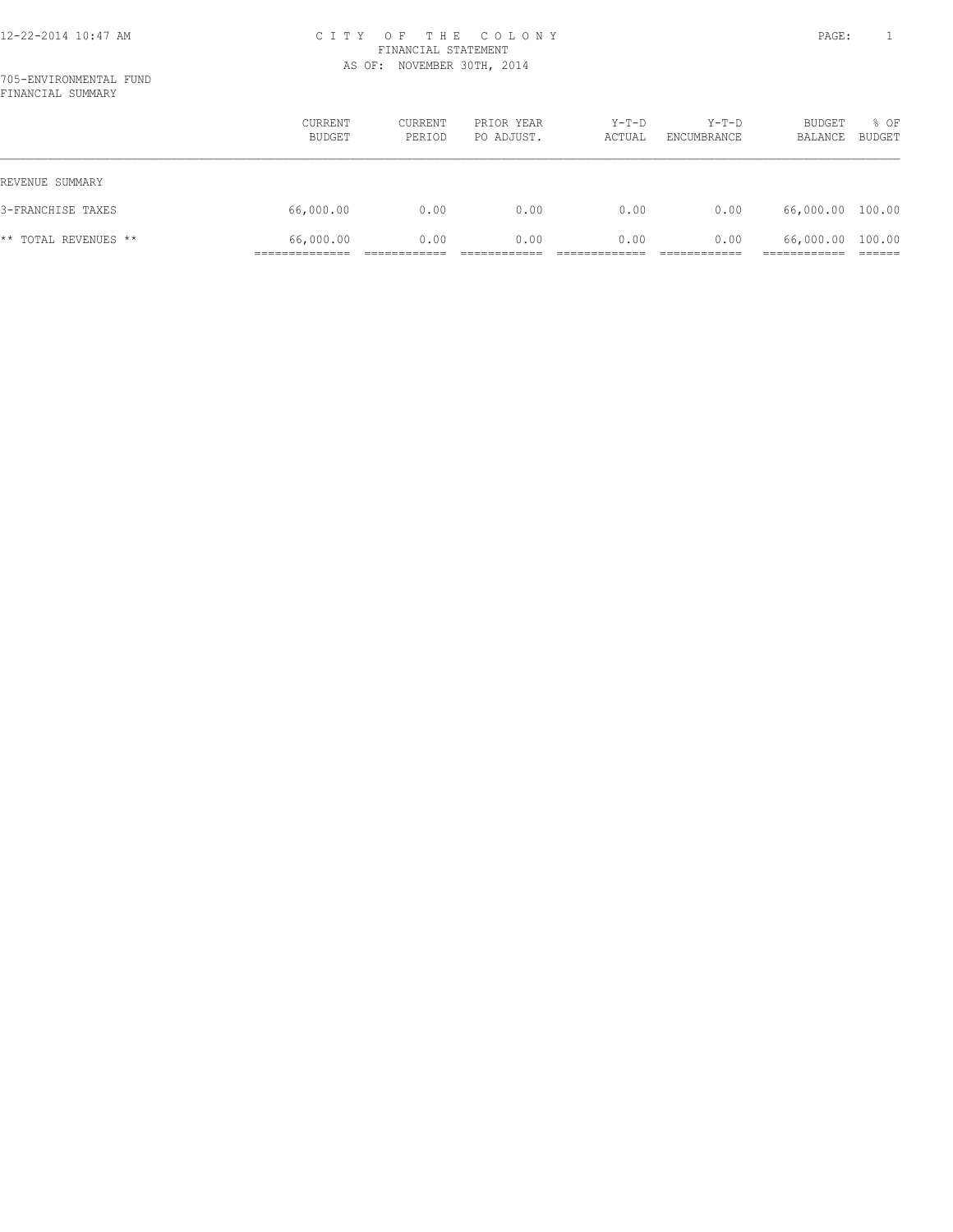## 705-ENVIRONMENTAL FUND REVENUES

|                                         | CURRENT<br>BUDGET | CURRENT<br>PERIOD | PRIOR YEAR<br>PO ADJUST. | $Y-T-D$<br>ACTUAL | $Y-T-D$<br>ENCUMBRANCE | BUDGET<br><b>BALANCE</b> | % OF<br><b>BUDGET</b> |
|-----------------------------------------|-------------------|-------------------|--------------------------|-------------------|------------------------|--------------------------|-----------------------|
|                                         |                   |                   |                          |                   |                        |                          |                       |
| 3-FRANCHISE TAXES                       |                   |                   |                          |                   |                        |                          |                       |
| 435000<br>RECYCLING FRANCHISE REVENUE   | 30,000.00         | 0.00              | 0.00                     | 0.00              | 0.00                   | 30,000.00                | 100.00                |
| 435010<br>RECYCLING EDUCATION CONTRIB   | 36,000.00         | 0.00              | 0.00                     | 0.00              | 0.00                   | 36,000.00 100.00         |                       |
| TOTAL 3-FRANCHISE TAXES                 | 66,000.00         | 0.00              | 0.00                     | 0.00              | 0.00                   | 66,000.00                | 100.00                |
| 8-OTHER REVENUE                         |                   |                   |                          |                   |                        |                          |                       |
| ** TOTAL REVENUES **                    | 66,000.00         | 0.00              | 0.00                     | 0.00              | 0.00                   | 66,000.00                | 100.00                |
|                                         |                   |                   |                          |                   |                        |                          |                       |
| ** REVENUE OVER (UNDER) EXPENDITURES ** | 66,000.00         | 0.00              | 0.00                     | 0.00              | 0.00                   | 66,000.00                | 0.00                  |
|                                         |                   |                   |                          |                   |                        |                          |                       |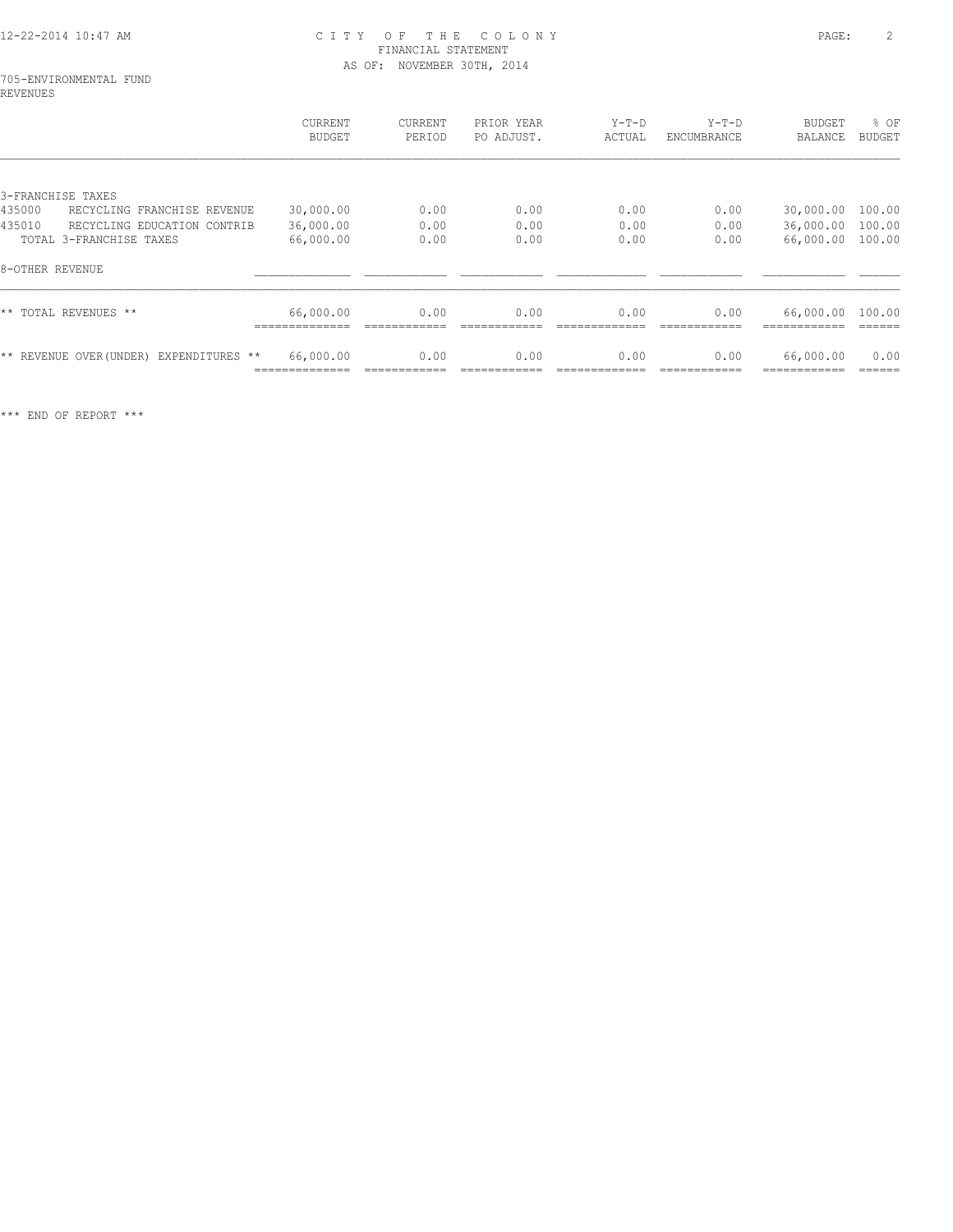|                                        | CURRENT<br>BUDGET          | CURRENT<br>PERIOD | PRIOR YEAR<br>PO ADJUST. | $Y-T-D$<br>ACTUAL | $Y-T-D$<br>ENCUMBRANCE | BUDGET<br>BALANCE          | % OF<br>BUDGET |
|----------------------------------------|----------------------------|-------------------|--------------------------|-------------------|------------------------|----------------------------|----------------|
| REVENUE SUMMARY                        |                            |                   |                          |                   |                        |                            |                |
| 4-SERVICE REVENUE                      | 491,000.00                 | 43,339.38         | 0.00                     | 86,658.40         | 0.00                   | 404,341.60                 | 82.35          |
| ** TOTAL REVENUES **                   | 491,000.00<br>____________ | 43,339.38         | 0.00                     | 86,658.40         | 0.00                   | 404,341.60<br>------------ | 82.35          |
| EXPENDITURE SUMMARY                    |                            |                   |                          |                   |                        |                            |                |
|                                        | -----------                |                   |                          |                   |                        | ---------                  |                |
| ** REVENUE OVER(UNDER) EXPENDITURES ** | 491,000.00                 | 43,339.38         | 0.00                     | 86,658.40         | 0.00                   | 404,341.60                 | 0.00           |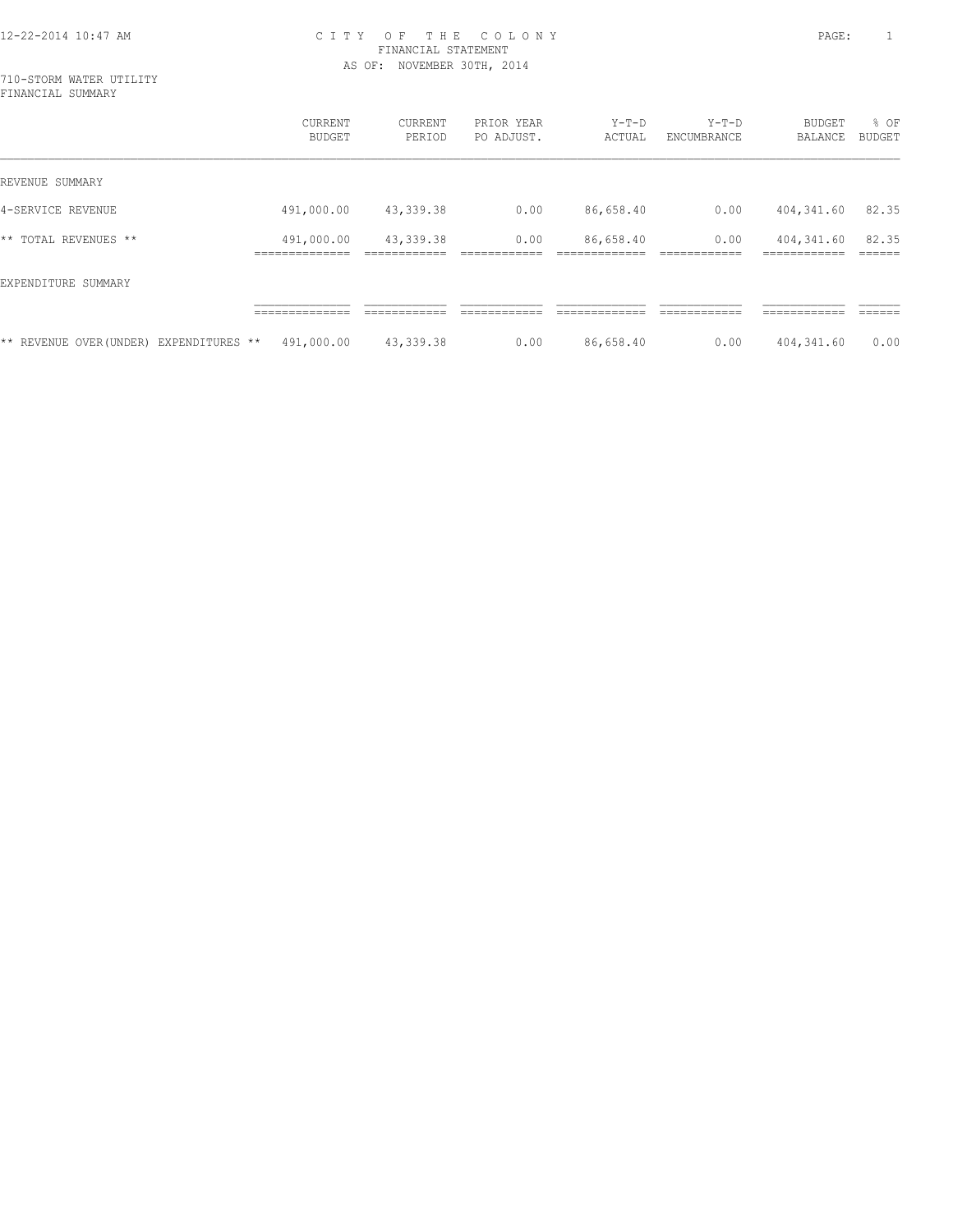#### 710-STORM WATER UTILITY REVENUES

|                                      | <b>CURRENT</b><br>BUDGET   | CURRENT<br>PERIOD | PRIOR YEAR<br>PO ADJUST. | $Y-T-D$<br>ACTUAL | $Y-T-D$<br>ENCUMBRANCE | BUDGET<br>BALANCE | % OF<br><b>BUDGET</b> |
|--------------------------------------|----------------------------|-------------------|--------------------------|-------------------|------------------------|-------------------|-----------------------|
| 4-SERVICE REVENUE                    |                            |                   |                          |                   |                        |                   |                       |
| 440000<br>RESIDENTIAL STORM WTR FEES | 324,000.00                 | 28,064.15         | 0.00                     | 56,085.54         | 0.00                   | 267,914.46        | 82.69                 |
| 441000<br>COMMERCIAL STORM WTR FEES  | 167,000.00                 | 15,275.23         | 0.00                     | 30,572.86         | 0.00                   | 136, 427.14       | 81.69                 |
| TOTAL 4-SERVICE REVENUE              | 491,000.00                 | 43, 339. 38       | 0.00                     | 86,658.40         | 0.00                   | 404,341.60        | 82.35                 |
| 8-OTHER REVENUE                      |                            |                   |                          |                   |                        |                   |                       |
| ** TOTAL REVENUES **                 | 491,000.00<br>____________ | 43, 339. 38       | 0.00                     | 86,658.40         | 0.00                   | 404,341.60        | 82.35                 |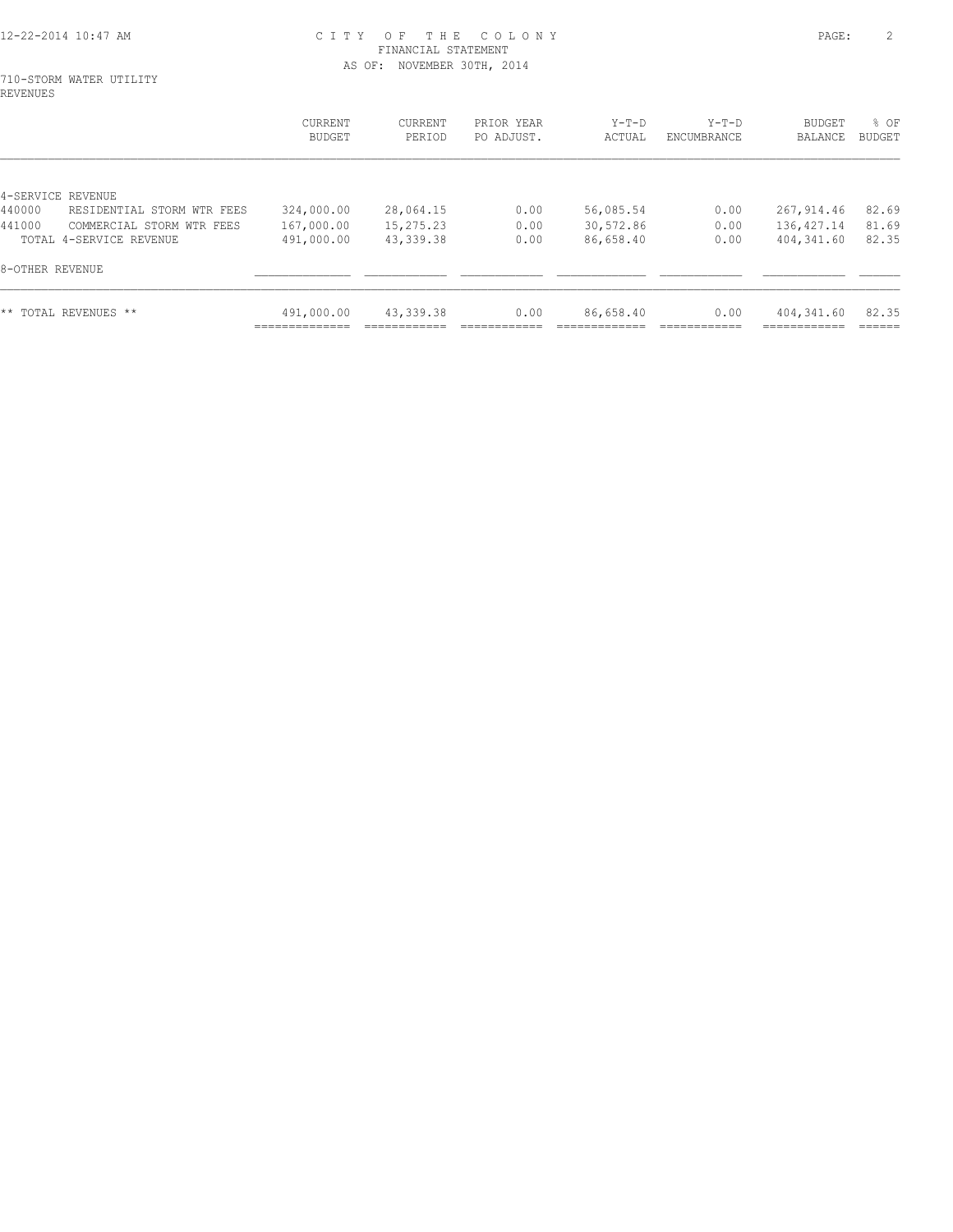|  |  | 710-STORM WATER UTILITY |  |
|--|--|-------------------------|--|
|  |  | 635 - NON-DEPARTMENTAL  |  |

| <b>UJJ</b><br>- IVOIV - DILLI III II III IVI II II<br>DEPARTMENTAL EXPENDITURES |                                                             |                   |                          |                 |                        |                          |                |
|---------------------------------------------------------------------------------|-------------------------------------------------------------|-------------------|--------------------------|-----------------|------------------------|--------------------------|----------------|
|                                                                                 | CURRENT<br>BUDGET                                           | CURRENT<br>PERIOD | PRIOR YEAR<br>PO ADJUST. | Y-T-D<br>ACTUAL | $Y-T-D$<br>ENCUMBRANCE | BUDGET<br>BALANCE        | % OF<br>BUDGET |
|                                                                                 |                                                             |                   |                          |                 |                        |                          |                |
| 68-SUNDRY CHARGES                                                               |                                                             |                   |                          |                 |                        |                          |                |
|                                                                                 | ______________                                              |                   |                          |                 |                        |                          |                |
| ** REVENUE OVER(UNDER) EXPENDITURES **                                          | 491,000.00<br>. _ _ _ _ _ _ _ _ _ _ _ _ _<br>______________ | 43,339.38         | 0.00                     | 86,658.40       | 0.00                   | 404,341.60<br>__________ | 0.00<br>------ |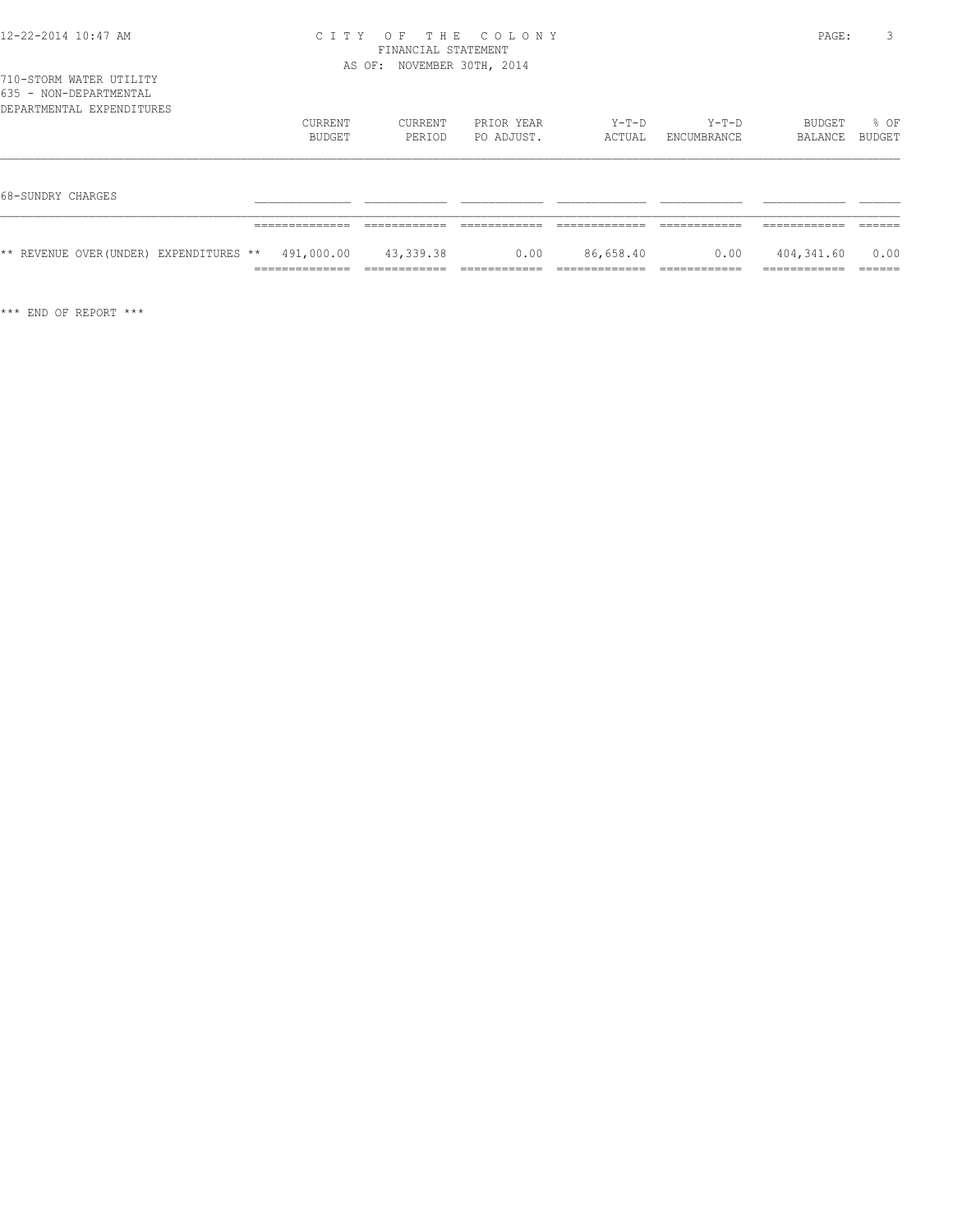715-CVB/COMM/HOT FINANCIAL SUMMARY

|                                         | <b>CURRENT</b><br><b>BUDGET</b> | <b>CURRENT</b><br>PERIOD | PRIOR YEAR<br>PO ADJUST. | $Y-T-D$<br>ACTUAL | $Y-T-D$<br>ENCUMBRANCE | <b>BUDGET</b><br>BALANCE | % OF<br><b>BUDGET</b> |
|-----------------------------------------|---------------------------------|--------------------------|--------------------------|-------------------|------------------------|--------------------------|-----------------------|
| REVENUE SUMMARY                         |                                 |                          |                          |                   |                        |                          |                       |
| 2-HOTEL/MOTEL TAXES                     | 425,000.00                      | 64,040.15                | 0.00                     | 98,159.07         | 0.00                   | 326,840.93               | 76.90                 |
| 8-OTHER REVENUE                         | 120,000.00                      | 0.00                     | 0.00                     | 0.00              | 0.00                   | 120,000.00               | 100.00                |
| ** TOTAL REVENUES **                    | 545,000.00                      | 64,040.15                | 0.00                     | 98,159.07         | 0.00                   | 446,840.93               | 81.99                 |
| EXPENDITURE SUMMARY                     |                                 |                          |                          |                   |                        |                          |                       |
| 635 - NON-DEPARTMENTAL                  | 250,000.00                      | 0.00                     | 0.00                     | 0.00              | 0.00                   | 250,000.00               | 100.00                |
| 681 - COMMUNICATIONS                    | 82,101.00                       | 6,609.31                 | 0.00                     | 12,921.75         | 0.00                   | 69,179.25                | 84.26                 |
| 683 - CVB                               | 291,361.00                      | 19,297.54                | 0.00                     | 34,649.73         | 0.00                   | 256,711.27               | 88.11                 |
| ** TOTAL EXPENDITURES **                | 623,462.00<br>==============    | 25,906.85                | 0.00                     | 47,571.48         | 0.00                   | 575,890.52               | 92.37                 |
| ** REVENUE OVER (UNDER) EXPENDITURES *( | 78,462.00)                      | 38,133.30                | 0.00                     | 50,587.59         | $0.00$ (               | 129,049.59)              | 0.00                  |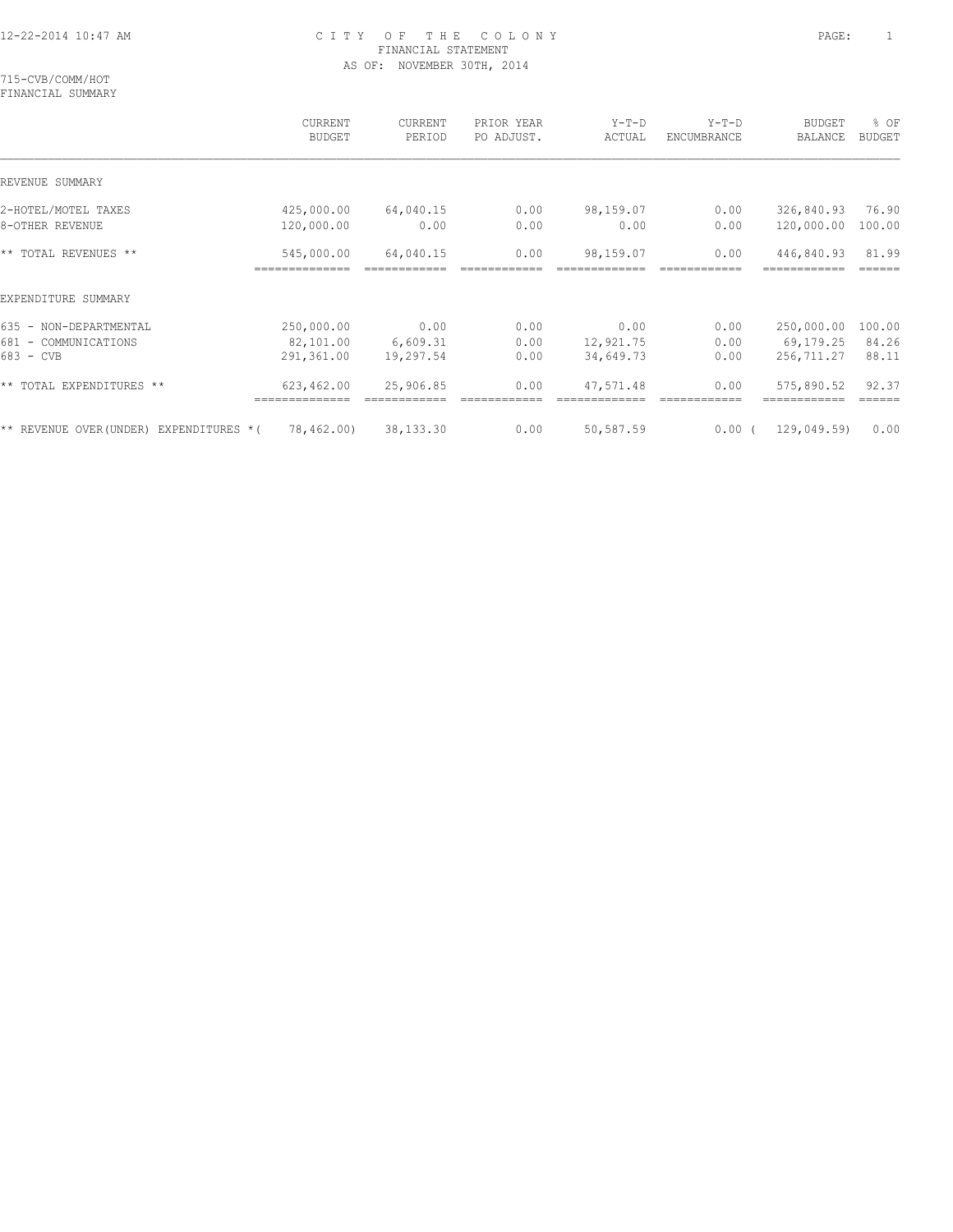715-CVB/COMM/HOT REVENUES

|                                         | CURRENT<br><b>BUDGET</b> | CURRENT<br>PERIOD | PRIOR YEAR<br>PO ADJUST. | $Y-T-D$<br>ACTUAL | $Y-T-D$<br>ENCUMBRANCE | <b>BUDGET</b><br>BALANCE | % OF<br><b>BUDGET</b> |
|-----------------------------------------|--------------------------|-------------------|--------------------------|-------------------|------------------------|--------------------------|-----------------------|
| 2-HOTEL/MOTEL TAXES                     |                          |                   |                          |                   |                        |                          |                       |
| HOTEL/MOTEL TAXES<br>420100             | 425,000.00               | 64,040.15         | 0.00                     | 98,159.07         | 0.00                   | 326,840.93               | 76.90                 |
| TOTAL 2-HOTEL/MOTEL TAXES               | 425,000.00               | 64,040.15         | 0.00                     | 98,159.07         | 0.00                   | 326,840.93               | 76.90                 |
| 8-OTHER REVENUE                         |                          |                   |                          |                   |                        |                          |                       |
| 489050<br>TRANSFER IN<br>- GENERAL FUND | 120,000.00               | 0.00              | 0.00                     | 0.00              | 0.00                   | 120,000.00               | 100.00                |
| TOTAL 8-OTHER REVENUE                   | 120,000.00               | 0.00              | 0.00                     | 0.00              | 0.00                   | 120,000.00               | 100.00                |
| ** TOTAL REVENUES **                    | 545,000.00               | 64,040.15         | 0.00                     | 98,159.07         | 0.00                   | 446,840.93               | 81.99                 |
|                                         |                          |                   |                          |                   |                        |                          |                       |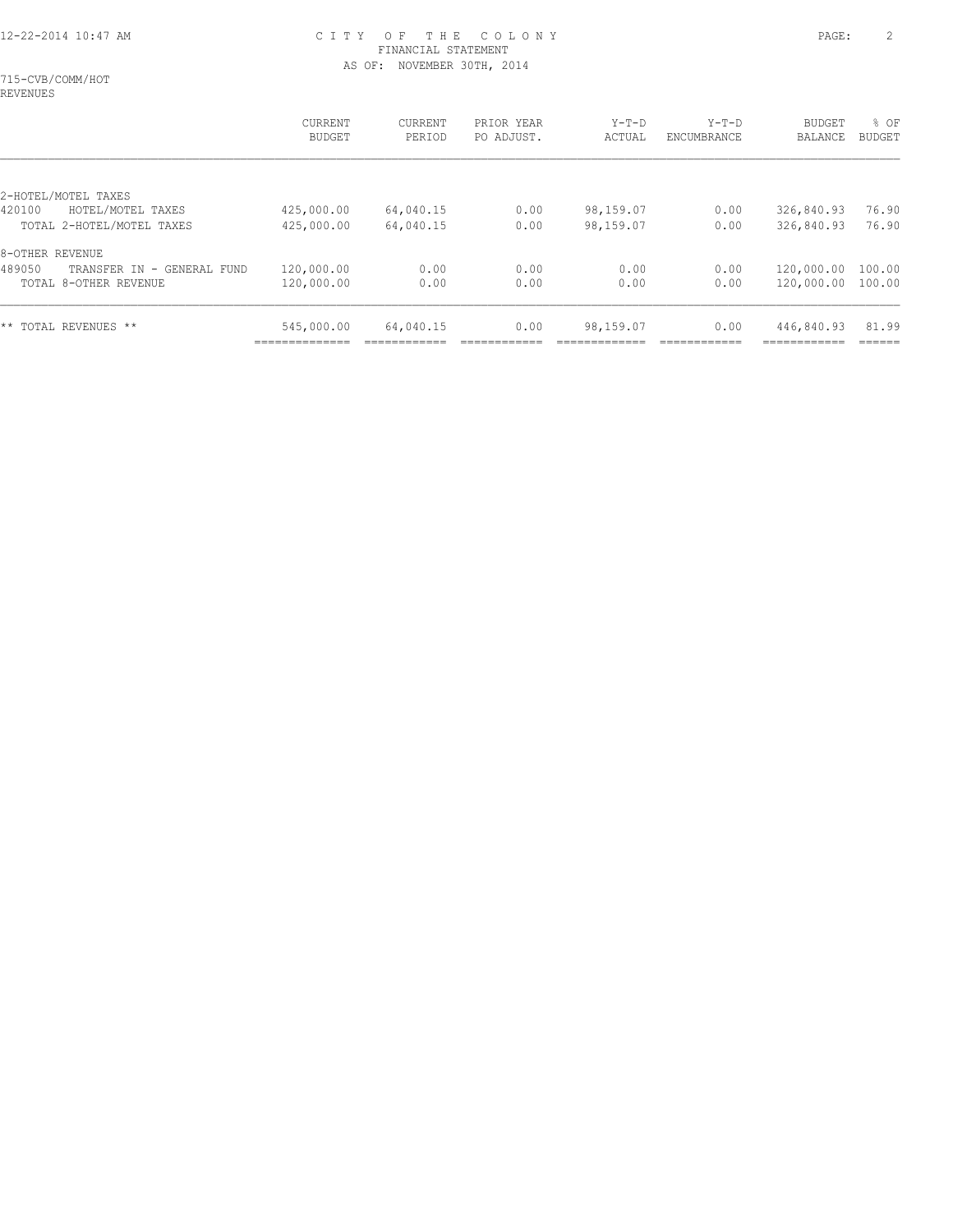715-CVB/COMM/HOT

635 - NON-DEPARTMENTAL

| DEPARTMENTAL EXPENDITURES                                                              | CURRENT<br>BUDGET        | CURRENT<br>PERIOD | PRIOR YEAR<br>PO ADJUST. | $Y-T-D$<br>ACTUAL | $Y-T-D$<br>ENCUMBRANCE | BUDGET<br>BALANCE        | % OF<br>BUDGET   |
|----------------------------------------------------------------------------------------|--------------------------|-------------------|--------------------------|-------------------|------------------------|--------------------------|------------------|
| 62-CONTRACTUAL SERVICES                                                                |                          |                   |                          |                   |                        |                          |                  |
| 68-SUNDRY CHARGES<br>635-6861 TRANSFER OUT - SPECIAL EVENTS<br>TOTAL 68-SUNDRY CHARGES | 250,000.00<br>250,000.00 | 0.00<br>0.00      | 0.00<br>0.00             | 0.00<br>0.00      | 0.00<br>0.00           | 250,000.00<br>250,000.00 | 100.00<br>100.00 |
| TOTAL 635 - NON-DEPARTMENTAL                                                           | 250,000.00               | 0.00              | 0.00                     | 0.00              | 0.00                   | 250,000.00               | 100.00           |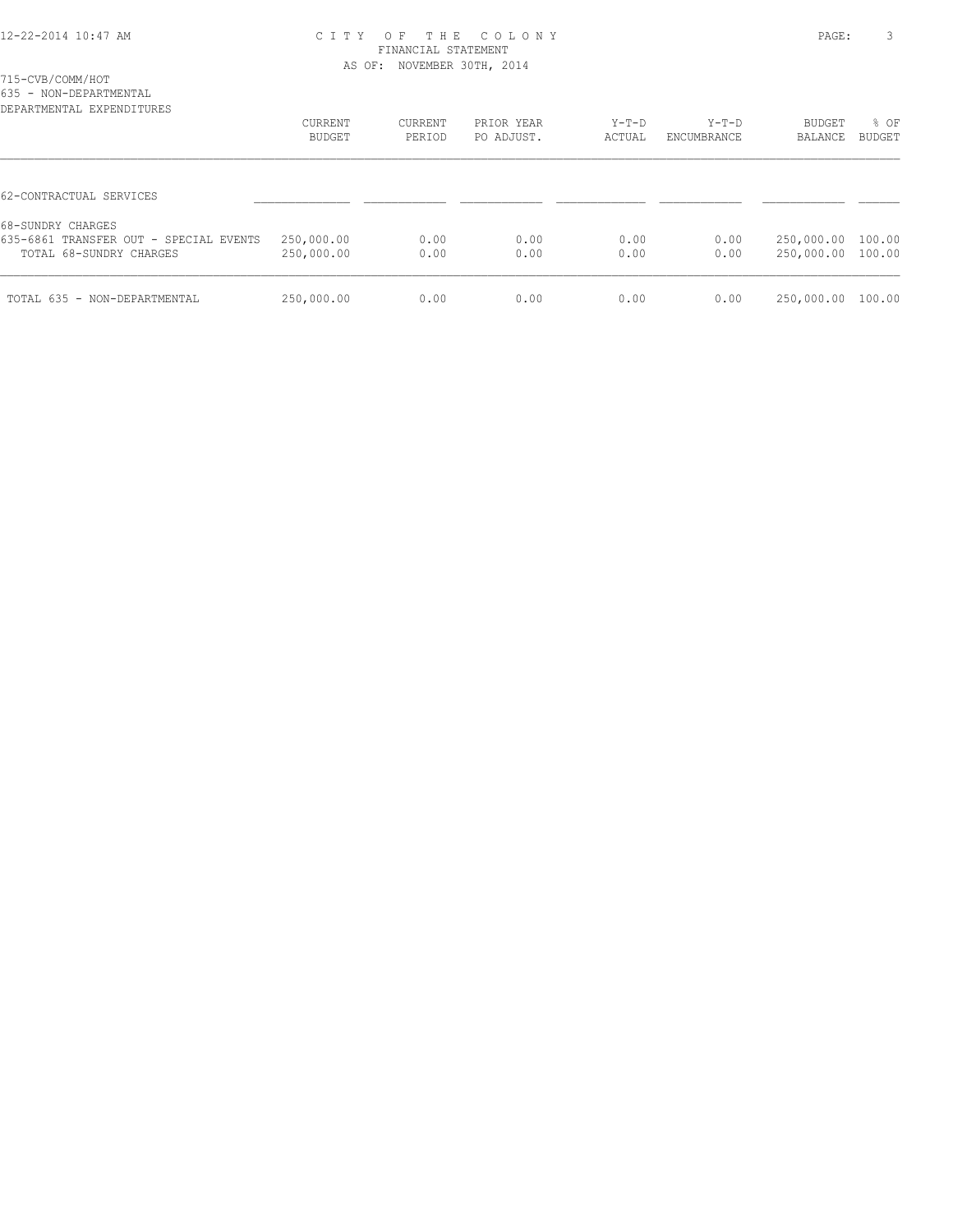715-CVB/COMM/HOT

681 - COMMUNICATIONS

| DEPARTMENTAL EXPENDITURES          |                                 |                          |                          |                   |                        |                          |                       |
|------------------------------------|---------------------------------|--------------------------|--------------------------|-------------------|------------------------|--------------------------|-----------------------|
|                                    | <b>CURRENT</b><br><b>BUDGET</b> | <b>CURRENT</b><br>PERIOD | PRIOR YEAR<br>PO ADJUST. | $Y-T-D$<br>ACTUAL | $Y-T-D$<br>ENCUMBRANCE | <b>BUDGET</b><br>BALANCE | % OF<br><b>BUDGET</b> |
|                                    |                                 |                          |                          |                   |                        |                          |                       |
| 61-PERSONNEL SERVICES              |                                 |                          |                          |                   |                        |                          |                       |
| 681-6110 SALARIES                  | 52,500.00                       | 4,355.08                 | 0.00                     | 8,510.17          | 0.00                   | 43,989.83                | 83.79                 |
| 681-6111 SALARIES, OVERTIME        | 300.00                          | 0.00                     | 0.00                     | 0.00              | 0.00                   | 300.00                   | 100.00                |
| 681-6114 HOSPITALIZATION INSURANCE | 7,680.00                        | 1,258.64                 | 0.00                     | 2,517.28          | 0.00                   | 5,162.72                 | 67.22                 |
| 681-6115 SOCIAL SECURITY TAXES     | 4,224.00                        | 299.84                   | 0.00                     | 614.98            | 0.00                   | 3,609.02                 | 85.44                 |
| 681-6116 WORKERS COMPENSATION      | 200.00                          | 0.00                     | 0.00                     | 0.00              | 0.00                   | 200.00                   | 100.00                |
| 681-6117 RETIREMENT CONTRIBUTIONS  | 6,637.00                        | 536.98                   | 0.00                     | 1,049.30          | 0.00                   | 5,587.70                 | 84.19                 |
| 681-6125 EDUCATION AND TRAINING    | 1,000.00                        | 0.00                     | 0.00                     | 0.00              | 0.00                   | 1,000.00                 | 100.00                |
| 681-6126 TRAVEL EXPENSE            | 2,720.00                        | 0.00                     | 0.00                     | 0.00              | 0.00                   | 2,720.00                 | 100.00                |
| 681-6127 DUES AND MEMBERSHIP       | 550.00                          | 0.00                     | 0.00                     | 0.00              | 0.00                   | 550.00                   | 100.00                |
| TOTAL 61-PERSONNEL SERVICES        | 75,811.00                       | 6,450.54                 | 0.00                     | 12,691.73         | 0.00                   | 63, 119.27               | 83.26                 |
| 62-CONTRACTUAL SERVICES            |                                 |                          |                          |                   |                        |                          |                       |
| 681-6210 PROFESSIONAL SERVICES     | 3,500.00                        | 0.00                     | 0.00                     | 0.00              | 0.00                   | 3,500.00                 | 100.00                |
| 681-6244 TELEPHONE SERVICES        | 840.00                          | 71.25                    | 0.00                     | 142.50            | 0.00                   | 697.50                   | 83.04                 |
| TOTAL 62-CONTRACTUAL SERVICES      | 4,340.00                        | 71.25                    | 0.00                     | 142.50            | 0.00                   | 4,197.50                 | 96.72                 |
| 63-SUPPLIES                        |                                 |                          |                          |                   |                        |                          |                       |
| 681-6310 OFFICE SUPPLIES           | 300.00                          | 0.00                     | 0.00                     | 0.00              | 0.00                   | 300.00                   | 100.00                |
| 681-6311-COPIER SUPPLIES - CVB     | 100.00                          | 0.00                     | 0.00                     | 0.00              | 0.00                   | 100.00                   | 100.00                |
| 681-6320 POSTAGE                   | 50.00                           | 0.00                     | 0.00                     | 0.00              | 0.00                   | 50.00                    | 100.00                |
| 681-6390 MISCELLANEOUS SUPPLIES    | 1,500.00                        | 87.52                    | 0.00                     | 87.52             | 0.00                   | 1,412.48                 | 94.17                 |
| TOTAL 63-SUPPLIES                  | 1,950.00                        | 87.52                    | 0.00                     | 87.52             | 0.00                   | 1,862.48                 | 95.51                 |
| 64-MAINTENANCE                     |                                 |                          |                          |                   |                        |                          |                       |
| 66-CAPITAL OUTLAY                  |                                 |                          |                          |                   |                        |                          |                       |
| 68-SUNDRY CHARGES                  |                                 |                          |                          |                   |                        |                          |                       |
| TOTAL 681 - COMMUNICATIONS         | 82,101.00                       | 6,609.31                 | 0.00                     | 12,921.75         | 0.00                   | 69,179.25                | 84.26                 |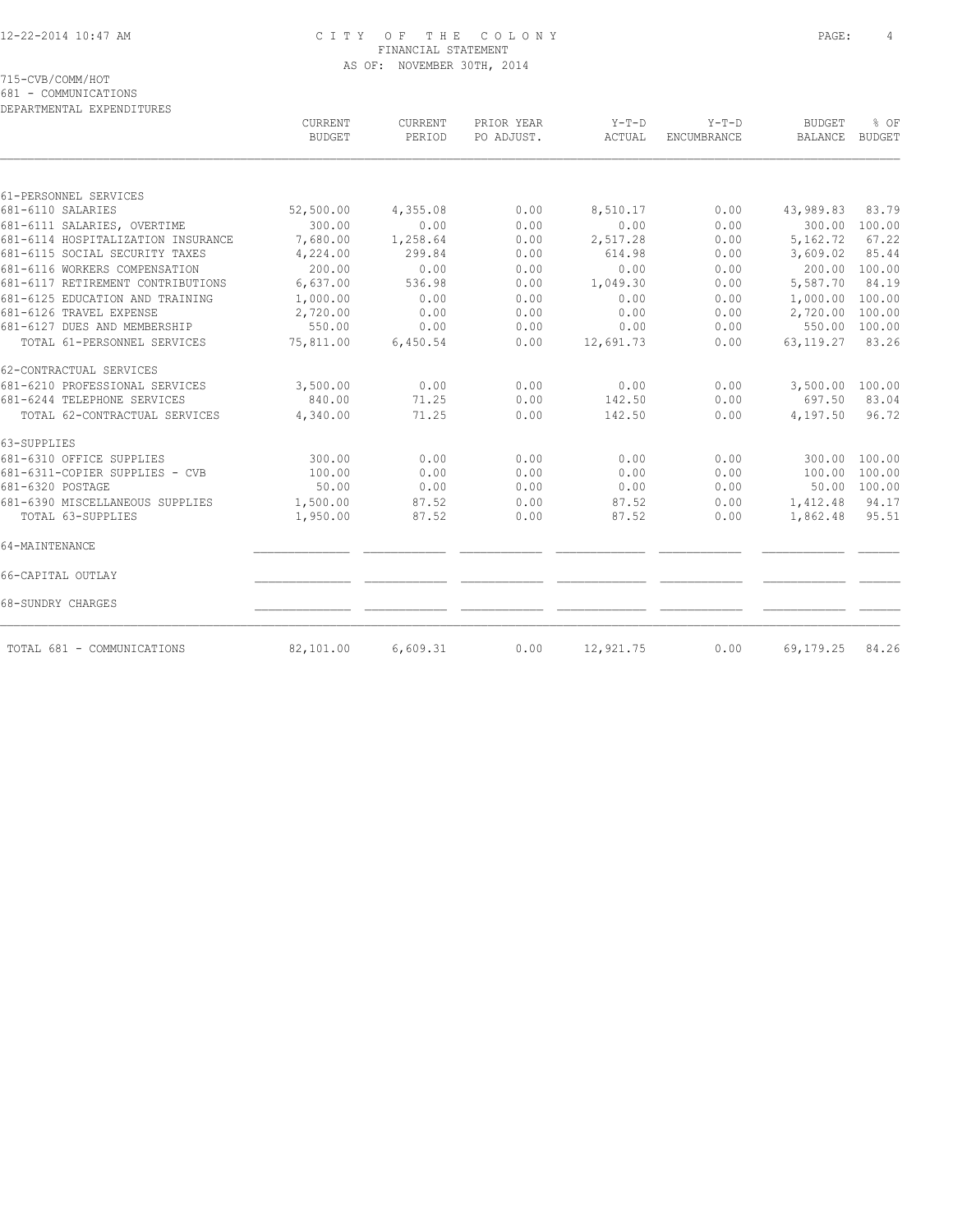715-CVB/COMM/HOT

683 - CVB

| DEPARTMENTAL EXPENDITURES               |                              |                   |                          |                   |                               |                            |                                                                                                                          |
|-----------------------------------------|------------------------------|-------------------|--------------------------|-------------------|-------------------------------|----------------------------|--------------------------------------------------------------------------------------------------------------------------|
|                                         | CURRENT<br><b>BUDGET</b>     | CURRENT<br>PERIOD | PRIOR YEAR<br>PO ADJUST. | $Y-T-D$<br>ACTUAL | $Y-T-D$<br><b>ENCUMBRANCE</b> | <b>BUDGET</b><br>BALANCE   | % OF<br>BUDGET                                                                                                           |
|                                         |                              |                   |                          |                   |                               |                            |                                                                                                                          |
| 61-PERSONNEL SERVICES                   |                              |                   |                          |                   |                               |                            |                                                                                                                          |
| 683-6110 SALARIES                       | 158,505.00                   | 15,101.65         | 0.00                     | 26,548.44         | 0.00                          | 131,956.56                 | 83.25                                                                                                                    |
| 683-6111 SALARIES, OVERTIME             | 300.00                       | 128.84            | 0.00                     | 128.84            | 0.00                          | 171.16                     | 57.05                                                                                                                    |
| 683-6114 HOSPITALIZATION INSURANCE      | 15,360.00                    | 615.57            | 0.00                     | 1,231.14          | 0.00                          | 14,128.86                  | 91.98                                                                                                                    |
| 683-6115 SOCIAL SECURITY TAXES          | 12,100.00                    | 834.35            | 0.00                     | 1,934.09          | 0.00                          | 10,165.91                  | 84.02                                                                                                                    |
| 683-6116 WORKERS' COMPENSATION          | 240.00                       | 0.00              | 0.00                     | 0.00              | 0.00                          | 240.00                     | 100.00                                                                                                                   |
| 683-6117 RETIREMENT CONTRIBUTIONS       | 19,000.00                    | 1,912.07          | 0.00                     | 3,357.60          | 0.00                          | 15,642.40                  | 82.33                                                                                                                    |
| 683-6120 PRIVATE AUTO ALLOWANCE         | 3,600.00                     | 276.92            | 0.00                     | 553.84            | 0.00                          | 3,046.16                   | 84.62                                                                                                                    |
| 683-6125 EDUCATION & TRAINING           | 1,920.00                     | 0.00              | 0.00                     | 0.00              | 0.00                          | 1,920.00                   | 100.00                                                                                                                   |
| 683-6126 TRAVEL EXPENSE                 | 1,800.00                     | 286.02            | 0.00                     | 286.02            | 0.00                          | 1,513.98                   | 84.11                                                                                                                    |
| 683-6127 DUES & MEMBERSHIPS             | 2,000.00                     | 0.00              | 0.00                     | 395.00            | 0.00                          | 1,605.00                   | 80.25                                                                                                                    |
| TOTAL 61-PERSONNEL SERVICES             | 214,825.00                   | 19,155.42         | 0.00                     | 34,434.97         | 0.00                          | 180,390.03                 | 83.97                                                                                                                    |
| 62-CONTRACTUAL SERVICES                 |                              |                   |                          |                   |                               |                            |                                                                                                                          |
| 683-6213 CONTRACTUAL SERVICES           | 520.00                       | 0.00              | 0.00                     | 0.00              | 0.00                          | 520.00                     | 100.00                                                                                                                   |
| 683-6235 PRINTING SERVICES              | 700.00                       | 0.00              | 0.00                     | 0.00              | 0.00                          | 700.00                     | 100.00                                                                                                                   |
| 683-6236 ADVERTISING AND NOTICES        | 35,000.00                    | 0.00              | 0.00                     | 0.00              | 0.00                          | 35,000.00 100.00           |                                                                                                                          |
| 683-6275 EQUIPMENT RENTAL               | 125.00                       | 0.00              | 0.00                     | 0.00              | 0.00                          | 125.00                     | 100.00                                                                                                                   |
| TOTAL 62-CONTRACTUAL SERVICES           | 36, 345.00                   | 0.00              | 0.00                     | 0.00              | 0.00                          | 36, 345.00 100.00          |                                                                                                                          |
| 63-SUPPLIES                             |                              |                   |                          |                   |                               |                            |                                                                                                                          |
| 683-6310 OFFICE SUPPLIES                | 200.00                       | 7.37              | 0.00                     | 7.37              | 0.00                          | 192.63                     | 96.32                                                                                                                    |
| 683-6311 COPIER SUPPLIES                | 300.00                       | 0.00              | 0.00                     | 0.00              | 0.00                          | 300.00                     | 100.00                                                                                                                   |
| 683-6312 COMPUTER SUPPLIES              | 100.00                       | 0.00              | 0.00                     | 0.00              | 0.00                          | 100.00                     | 100.00                                                                                                                   |
| 683-6320 POSTAGE                        | 800.00                       | 66.56             | 0.00                     | 139.20            | 0.00                          | 660.80                     | 82.60                                                                                                                    |
| 683-6340 FUEL AND LUBRICANTS            | 100.00                       | 0.00              | 0.00                     | 0.00              | 0.00                          | 100.00 100.00              |                                                                                                                          |
| 683-6390 MISCELLANEOUS SUPPLIES         | 3,000.00                     | 68.19             | 0.00                     | 68.19             | 0.00                          | 2,931.81                   | 97.73                                                                                                                    |
| TOTAL 63-SUPPLIES                       | 4,500.00                     | 142.12            | 0.00                     | 214.76            | 0.00                          | 4,285.24                   | 95.23                                                                                                                    |
| 67-OVERHEAD ALLOCATION                  |                              |                   |                          |                   |                               |                            |                                                                                                                          |
| 683-6760 OVERHEAD - IT                  | 35,691.00                    | 0.00              | 0.00                     | 0.00              | 0.00                          | 35,691.00                  | 100.00                                                                                                                   |
| TOTAL 67-OVERHEAD ALLOCATION            | 35,691.00                    | 0.00              | 0.00                     | 0.00              | 0.00                          | 35,691.00 100.00           |                                                                                                                          |
| TOTAL 683 - CVB                         | 291,361.00                   | 19,297.54         | 0.00                     | 34,649.73         | 0.00                          | 256,711.27                 | 88.11                                                                                                                    |
| *** TOTAL EXPENDITURES ***              | 623,462.00<br>============== | 25,906.85         | 0.00                     | 47,571.48         | 0.00                          | 575,890.52<br>------------ | 92.37<br>$\begin{array}{c} \multicolumn{3}{c} {\color{blue} \textbf{m} } \textbf{m} = \textbf{m} \textbf{m} \end{array}$ |
| ** REVENUE OVER (UNDER) EXPENDITURES *( | 78,462.00)                   | 38, 133. 30       | 0.00                     | 50,587.59         | 0.00(                         | 129,049.59)                | 0.00                                                                                                                     |
|                                         |                              |                   |                          |                   |                               | ------------               | $=$ $=$ $=$ $=$ $=$ $=$                                                                                                  |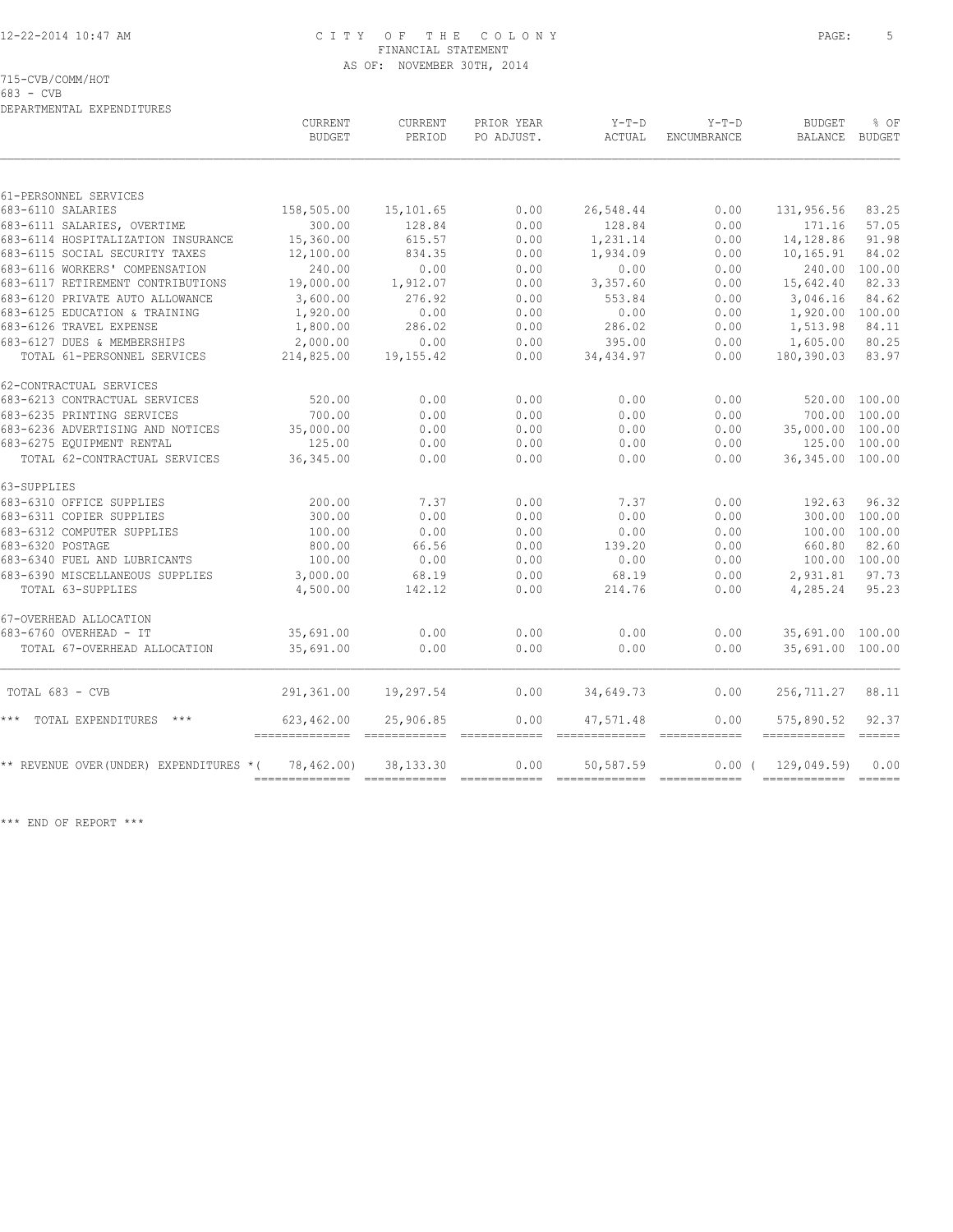720-LAKE PARKS FUND FINANCIAL SUMMARY

|                                                                       | CURRENT<br><b>BUDGET</b> | CURRENT<br>PERIOD | PRIOR YEAR<br>PO ADJUST. | $Y-T-D$<br>ACTUAL | $Y-T-D$<br>ENCUMBRANCE | <b>BUDGET</b><br><b>BALANCE</b> | % OF<br><b>BUDGET</b> |
|-----------------------------------------------------------------------|--------------------------|-------------------|--------------------------|-------------------|------------------------|---------------------------------|-----------------------|
| REVENUE SUMMARY                                                       |                          |                   |                          |                   |                        |                                 |                       |
| 4-LICENSES AND PERMITS                                                | 96,000.00                | 683.00            | 0.00                     | 3,732.00          | 0.00                   | 92,268.00                       | 96.11                 |
| 5-FACILITIES FEES                                                     | 29,000.00                | 811.00            | 0.00                     | 2,290.00          | 0.00                   | 26,710.00                       | 92.10                 |
| 6-CONCESSION REVENUE                                                  | 1,500.00                 | 0.00              | 0.00                     | 69.24             | 0.00                   | 1,430.76                        | 95.38                 |
| 8-OTHER REVENUE                                                       | 147,000.00               | 0.00              | 0.00                     | 0.02              | 0.00                   | 146,999.98                      | 100.00                |
| ** TOTAL REVENUES **                                                  | 273,500.00               | 1,494.00          | 0.00                     | 6,091.26          | 0.00                   | 267,408.74                      | 97.77                 |
| EXPENDITURE SUMMARY                                                   |                          |                   |                          |                   |                        |                                 |                       |
| 635 - NON-DEPARTMENTAL                                                | 35,000.00                | 0.00              | 0.00                     | 0.00              | 0.00                   | 35,000.00                       | 100.00                |
| 696 - STEWART CREEK PARK                                              | 348,488.00               | 12,244.45         | 0.00                     | 19,525.66         | 30,785.00              | 298,177.34                      | 85.56                 |
| ** TOTAL EXPENDITURES **                                              | 383,488.00               | 12,244.45         | 0.00                     | 19,525.66         | 30,785.00              | 333, 177.34                     | 86.88                 |
|                                                                       |                          |                   |                          |                   |                        |                                 | ======                |
| $\star\star$ REVENUE OVER(UNDER) EXPENDITURES $\star$ ( 109,988.00) ( |                          | 10,750.45         | $0.00$ (                 | 13,434.40)(       | 30,785.00)(            | 65,768.60)                      | 0.00                  |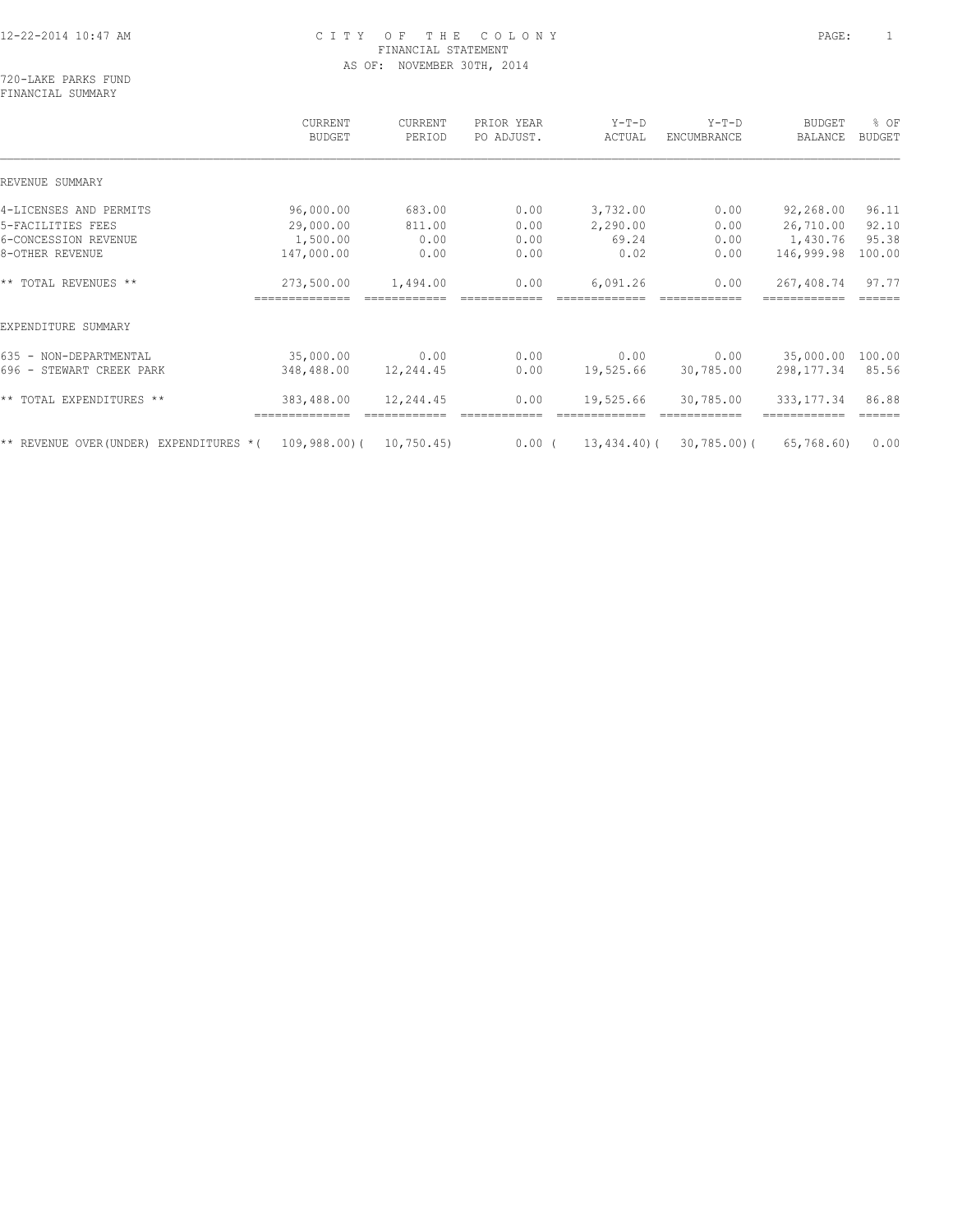|                              |            |                        |      |          | ENCUMBRANCE | BALANCE   | <b>BUDGET</b>                                                                                                    |
|------------------------------|------------|------------------------|------|----------|-------------|-----------|------------------------------------------------------------------------------------------------------------------|
|                              |            |                        |      |          |             |           |                                                                                                                  |
| 4-LICENSES AND PERMITS       |            |                        |      |          |             |           |                                                                                                                  |
| ANNUAL PERMITS               | 31,000.00  | 30.00                  | 0.00 | 125.00   | 0.00        | 30,875.00 | 99.60                                                                                                            |
| COMBINATION ANNUAL PERMITS   | 6.000.00   | 0.00                   | 0.00 | 0.00     | 0.00        | 6,000.00  | 100.00                                                                                                           |
| DAILY/CAMPING FEES           | 59,000.00  | 653.00                 | 0.00 | 3,607.00 | 0.00        | 55,393.00 | 93.89                                                                                                            |
| TOTAL 4-LICENSES AND PERMITS | 96,000.00  | 683.00                 | 0.00 | 3,732.00 | 0.00        | 92,268.00 | 96.11                                                                                                            |
| 5-FACILITIES FEES            |            |                        |      |          |             |           |                                                                                                                  |
| NEW CAMPSITE FEES            | 27,500.00  | 811.00                 | 0.00 | 2,290.00 | 0.00        | 25,210.00 | 91.67                                                                                                            |
| GROUP FEES                   | 1,500.00   | 0.00                   | 0.00 | 0.00     | 0.00        |           | 100.00                                                                                                           |
| TOTAL 5-FACILITIES FEES      | 29,000.00  | 811.00                 | 0.00 | 2,290.00 | 0.00        | 26,710.00 | 92.10                                                                                                            |
| 6-CONCESSION REVENUE         |            |                        |      |          |             |           |                                                                                                                  |
| CONCESSION REVENUE           | 1,500.00   | 0.00                   | 0.00 | 69.24    | 0.00        | 1,430.76  | 95.38                                                                                                            |
| TOTAL 6-CONCESSION REVENUE   | 1,500.00   | 0.00                   | 0.00 | 69.24    | 0.00        | 1,430.76  | 95.38                                                                                                            |
| 7-RESERVATION DEPOSITS       |            |                        |      |          |             |           |                                                                                                                  |
| 8-OTHER REVENUE              |            |                        |      |          |             |           |                                                                                                                  |
| DEV CONTR - MARINE OUEST     |            | 0.00                   | 0.00 | 0.00     | 0.00        |           |                                                                                                                  |
| DEVELOP CONTRIB - BLUE SKY   |            | 0.00                   | 0.00 | 0.00     | 0.00        |           |                                                                                                                  |
| DEVELOP CONTRIB - WYNNWOOD P | 50,000.00  | 0.00                   | 0.00 | 0.00     | 0.00        |           |                                                                                                                  |
| DISCOUNT REVENUE             | 0.00       | 0.00                   | 0.00 | 0.02     | $0.00$ (    |           | 0.00                                                                                                             |
| TOTAL 8-OTHER REVENUE        | 147,000.00 | 0.00                   | 0.00 | 0.02     | 0.00        |           |                                                                                                                  |
| ** TOTAL REVENUES **         | 273,500.00 | 1,494.00               | 0.00 | 6,091.26 | 0.00        |           | 97.77                                                                                                            |
|                              |            | 85,000.00<br>12,000.00 |      |          |             |           | 1,500.00<br>85,000.00 100.00<br>12,000.00 100.00<br>50,000.00 100.00<br>0.02)<br>146,999.98 100.00<br>267,408.74 |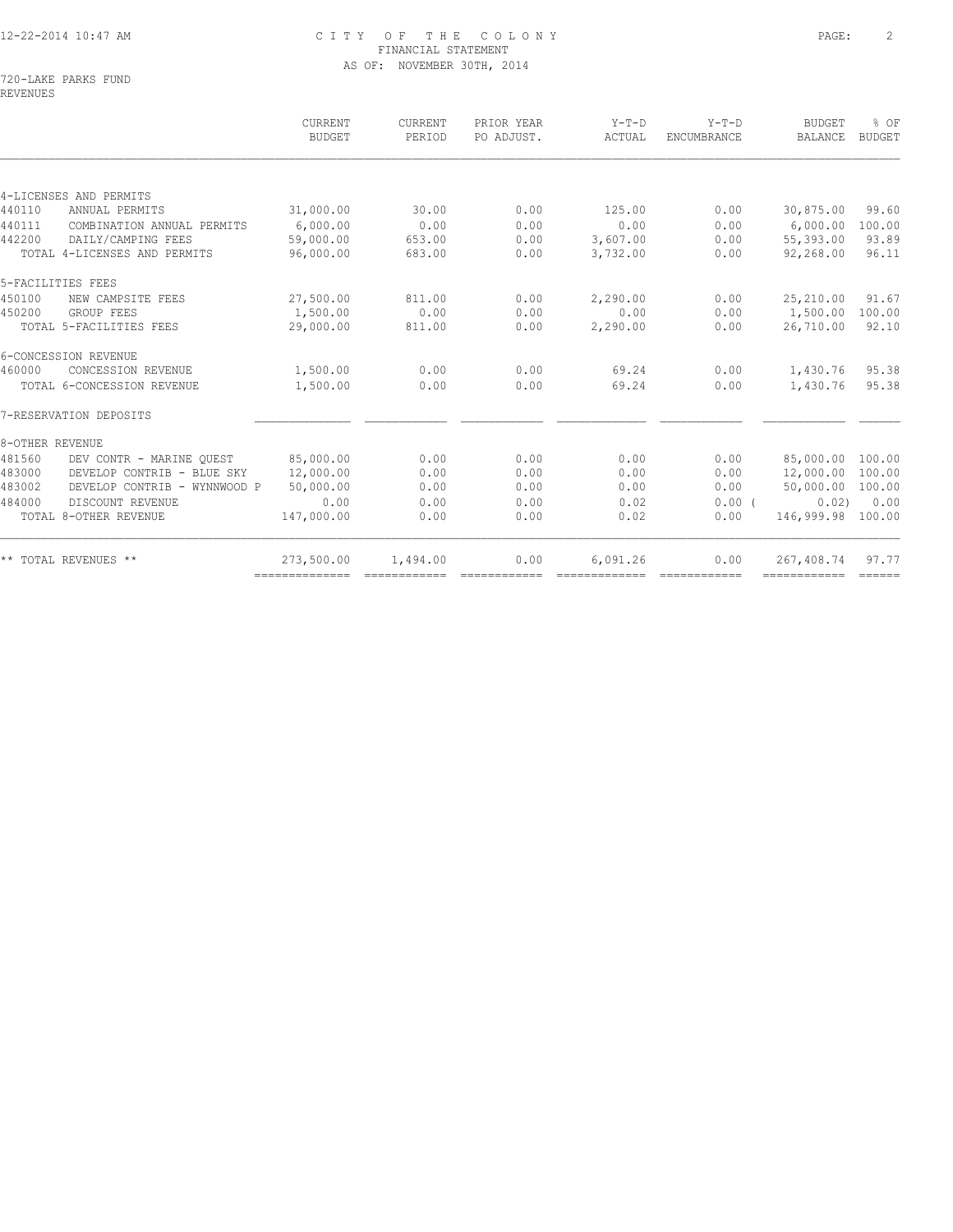| 12-22-2014 10:47 AM |  |  |
|---------------------|--|--|
|---------------------|--|--|

| , CO BINU LINUO LOND      |         |         |            |         |                    |                |  |
|---------------------------|---------|---------|------------|---------|--------------------|----------------|--|
| 630 - WYNNWOOD PENINSULA  |         |         |            |         |                    |                |  |
| DEPARTMENTAL EXPENDITURES |         |         |            |         |                    |                |  |
|                           | CURRENT | CURRENT | PRIOR YEAR | $Y-T-D$ | Y-T-D              | BUDGET % OF    |  |
|                           | BUDGET  | PERIOD  | PO ADJUST. |         | ACTUAL ENCUMBRANCE | BALANCE BUDGET |  |
|                           |         |         |            |         |                    |                |  |

62-CONTRACTUAL SERVICES \_\_\_\_\_\_\_\_\_\_\_\_\_\_ \_\_\_\_\_\_\_\_\_\_\_\_ \_\_\_\_\_\_\_\_\_\_\_\_ \_\_\_\_\_\_\_\_\_\_\_\_\_ \_\_\_\_\_\_\_\_\_\_\_\_ \_\_\_\_\_\_\_\_\_\_\_\_ \_\_\_\_\_\_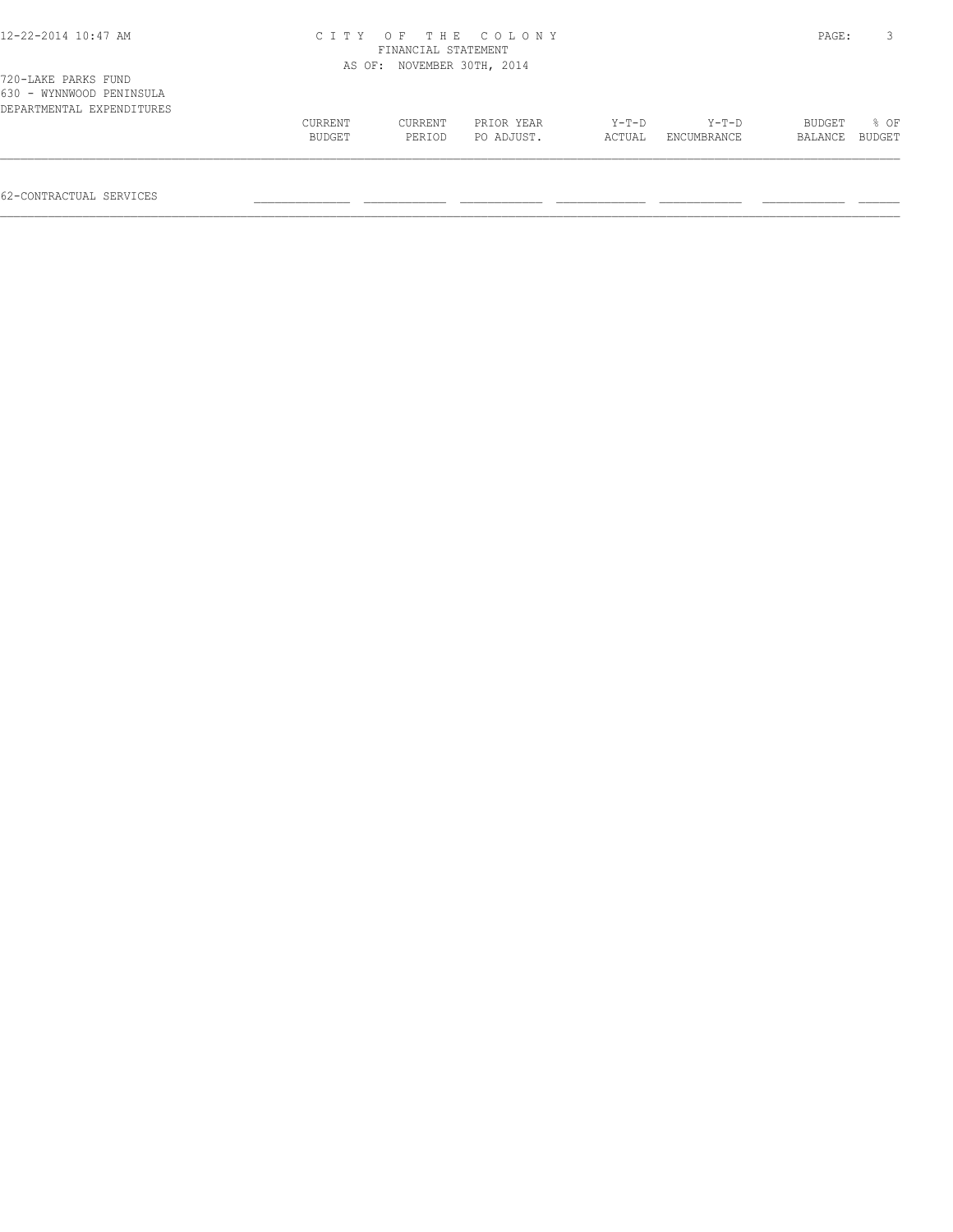720-LAKE PARKS FUND 635 - NON-DEPARTMENTAL

| DEPARTMENTAL EXPENDITURES          | CURRENT<br>BUDGET | CURRENT<br>PERIOD | PRIOR YEAR<br>PO ADJUST. | $Y-T-D$<br>ACTUAL | $Y-T-D$<br>ENCUMBRANCE | BUDGET<br>BALANCE | % OF<br>BUDGET |
|------------------------------------|-------------------|-------------------|--------------------------|-------------------|------------------------|-------------------|----------------|
|                                    |                   |                   |                          |                   |                        |                   |                |
| 62-CONTRACTUAL SERVICES            |                   |                   |                          |                   |                        |                   |                |
| 67-OVERHEAD ALLOCATION             |                   |                   |                          |                   |                        |                   |                |
| 68-SUNDRY CHARGES                  |                   |                   |                          |                   |                        |                   |                |
| 635-6898 TRANSFER OUT - PARKS FUND | 35,000.00         | 0.00              | 0.00                     | 0.00              | 0.00                   | 35,000.00 100.00  |                |
| TOTAL 68-SUNDRY CHARGES            | 35,000.00         | 0.00              | 0.00                     | 0.00              | 0.00                   | 35,000.00 100.00  |                |
| TOTAL 635 - NON-DEPARTMENTAL       | 35,000.00         | 0.00              | 0.00                     | 0.00              | 0.00                   | 35,000.00         | 100.00         |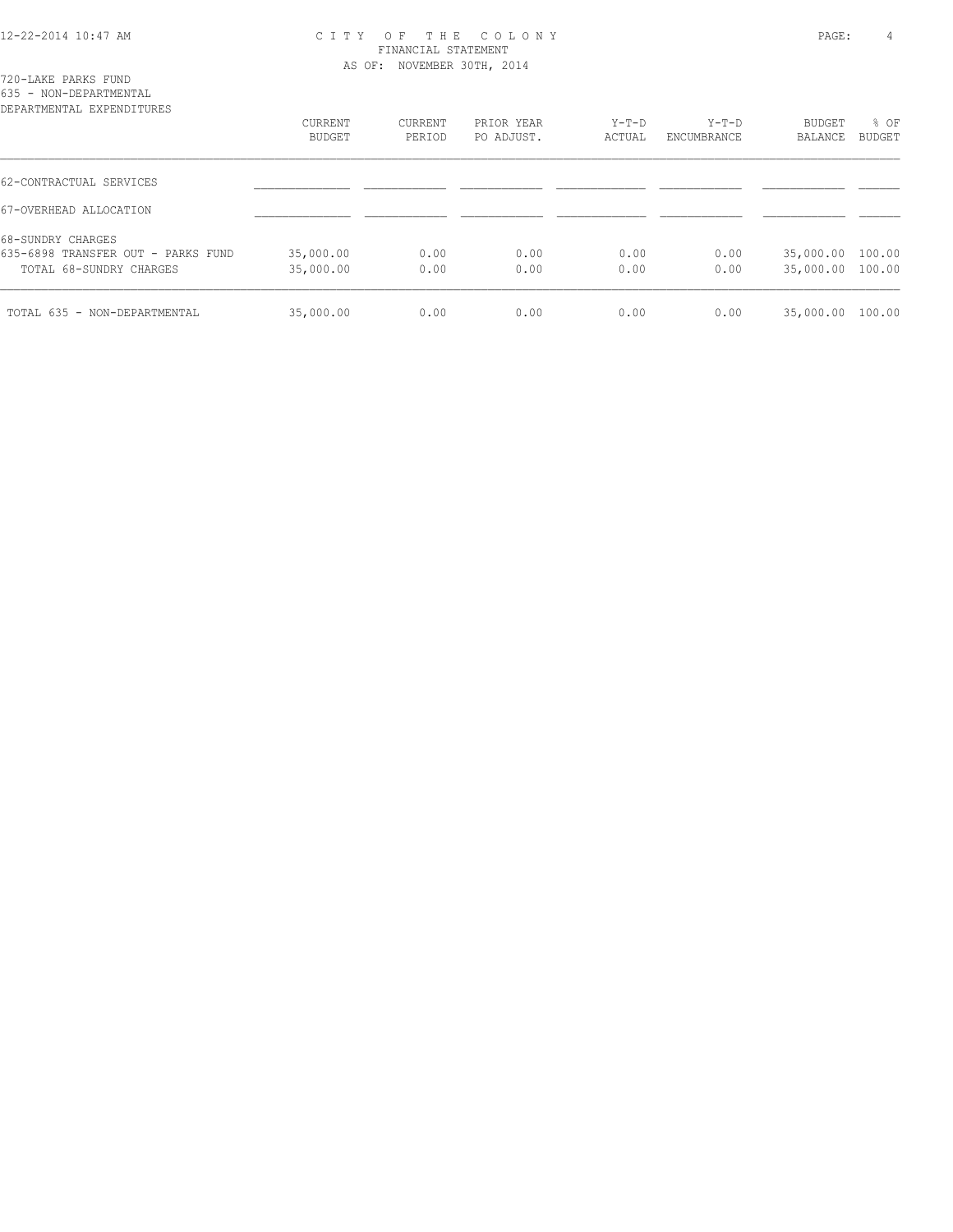720-LAKE PARKS FUND 696 - STEWART CREEK PARK

| DEPARTMENTAL EXPENDITURES                |                                             |                          |                                                                                                                                                                                                                                                                                                                                                                                                                                                                                                |                   |                        |                             |                                  |
|------------------------------------------|---------------------------------------------|--------------------------|------------------------------------------------------------------------------------------------------------------------------------------------------------------------------------------------------------------------------------------------------------------------------------------------------------------------------------------------------------------------------------------------------------------------------------------------------------------------------------------------|-------------------|------------------------|-----------------------------|----------------------------------|
|                                          | CURRENT<br><b>BUDGET</b>                    | <b>CURRENT</b><br>PERIOD | PRIOR YEAR<br>PO ADJUST.                                                                                                                                                                                                                                                                                                                                                                                                                                                                       | $Y-T-D$<br>ACTUAL | $Y-T-D$<br>ENCUMBRANCE | <b>BUDGET</b><br>BALANCE    | % OF<br>BUDGET                   |
|                                          |                                             |                          |                                                                                                                                                                                                                                                                                                                                                                                                                                                                                                |                   |                        |                             |                                  |
| 61-PERSONNEL SERVICES                    |                                             |                          |                                                                                                                                                                                                                                                                                                                                                                                                                                                                                                |                   |                        |                             |                                  |
| 62-CONTRACTUAL SERVICES                  |                                             |                          |                                                                                                                                                                                                                                                                                                                                                                                                                                                                                                |                   |                        |                             |                                  |
| 696-6213 CONTRACTUAL SERVICES            | 66,620.00                                   | 5,120.00                 | 0.00                                                                                                                                                                                                                                                                                                                                                                                                                                                                                           | 11,040.00         | 29,750.00              | 25,830.00                   | 38.77                            |
| 696-6219 CREDIT CARD FEES                | 800.00                                      | 36.79                    | 0.00                                                                                                                                                                                                                                                                                                                                                                                                                                                                                           | 86.69             | 0.00                   | 713.31                      | 89.16                            |
| 696-6235 PRINTING SERVICES               | 4,000.00                                    | 0.00                     | 0.00                                                                                                                                                                                                                                                                                                                                                                                                                                                                                           | 0.00              | 1,035.00               | 2,965.00                    | 74.13                            |
| 696-6244 TELEPHONE SERVICE               | 800.00                                      | 77.00                    | 0.00                                                                                                                                                                                                                                                                                                                                                                                                                                                                                           | 154.00            | 0.00                   | 646.00                      | 80.75                            |
| TOTAL 62-CONTRACTUAL SERVICES            | 72,220.00                                   | 5,233.79                 | 0.00                                                                                                                                                                                                                                                                                                                                                                                                                                                                                           | 11,280.69         | 30,785.00              | 30, 154. 31                 | 41.75                            |
| 63-SUPPLIES                              |                                             |                          |                                                                                                                                                                                                                                                                                                                                                                                                                                                                                                |                   |                        |                             |                                  |
| 696-6310 OFFICE SUPPLIES                 | 200.00                                      | 0.00                     | 0.00                                                                                                                                                                                                                                                                                                                                                                                                                                                                                           | 0.00              | 0.00                   | 200.00                      | 100.00                           |
| 696-6311 COPIER SUPPLIES                 | 168.00                                      | 0.00                     | 0.00                                                                                                                                                                                                                                                                                                                                                                                                                                                                                           | 0.00              | 0.00                   | 168.00                      | 100.00                           |
| 696-6313 JANITORIAL SUPPLIES             | 3,000.00                                    | 375.83                   | 0.00                                                                                                                                                                                                                                                                                                                                                                                                                                                                                           | 375.83            | 0.00                   | 2,624.17                    | 87.47                            |
| 696-6315 PROGRAM SUPPLIES                | 250.00                                      | 0.00                     | 0.00                                                                                                                                                                                                                                                                                                                                                                                                                                                                                           | 0.00              | 0.00                   |                             | 250.00 100.00                    |
| 696-6322 SMALL TOOLS                     | 250.00                                      | 50.52                    | 0.00                                                                                                                                                                                                                                                                                                                                                                                                                                                                                           | 50.52             | 0.00                   | 199.48                      | 79.79                            |
| 696-6323 SMALL EQUIPMENT                 | 350.00                                      | 0.00                     | 0.00                                                                                                                                                                                                                                                                                                                                                                                                                                                                                           | 0.00              | 0.00                   | 350.00                      | 100.00                           |
| 696-6340 FUEL AND LUBRICANTS             | 450.00                                      | 0.00                     | 0.00                                                                                                                                                                                                                                                                                                                                                                                                                                                                                           | 0.00              | 0.00                   | 450.00                      | 100.00                           |
| 696-6345 CHEMICALS                       | 2,500.00                                    | 0.00                     | 0.00                                                                                                                                                                                                                                                                                                                                                                                                                                                                                           | 0.00              | 0.00                   | 2,500.00 100.00             |                                  |
| 696-6390 MISCELLANEOUS SUPPLIES          | 1,000.00                                    | 14.55                    | 0.00                                                                                                                                                                                                                                                                                                                                                                                                                                                                                           | 14.55             | 0.00                   | 985.45                      | 98.55                            |
| TOTAL 63-SUPPLIES                        | 8,168.00                                    | 440.90                   | 0.00                                                                                                                                                                                                                                                                                                                                                                                                                                                                                           | 440.90            | 0.00                   | 7,727.10                    | 94.60                            |
| 64-MAINTENANCE                           |                                             |                          |                                                                                                                                                                                                                                                                                                                                                                                                                                                                                                |                   |                        |                             |                                  |
| 696-6410 BUILDING MAINTENANCE            | 3,000.00                                    | 1,491.56                 | 0.00                                                                                                                                                                                                                                                                                                                                                                                                                                                                                           | 1,491.56          | 0.00                   | 1,508.44                    | 50.28                            |
| 696-6450 PARK MAINTENANCE                | 15,000.00                                   | 730.08                   | 0.00                                                                                                                                                                                                                                                                                                                                                                                                                                                                                           | 1,964.39          | 0.00                   | 13,035.61                   | 86.90                            |
| 696-6470 OTHER EQUIPMENT MAINTENANCE     | 100.00                                      | 0.00                     | 0.00                                                                                                                                                                                                                                                                                                                                                                                                                                                                                           | 0.00              | 0.00                   | 100.00 100.00               |                                  |
| TOTAL 64-MAINTENANCE                     | 18,100.00                                   | 2,221.64                 | 0.00                                                                                                                                                                                                                                                                                                                                                                                                                                                                                           | 3,455.95          | 0.00                   | 14,644.05                   | 80.91                            |
| 66-CAPITAL OUTLAY                        |                                             |                          |                                                                                                                                                                                                                                                                                                                                                                                                                                                                                                |                   |                        |                             |                                  |
| 696-6610 PARK IMPROVEMENTS               | 250,000.00                                  | 4,348.12                 | 0.00                                                                                                                                                                                                                                                                                                                                                                                                                                                                                           | 4,348.12          | 0.00                   | 245,651.88                  | 98.26                            |
| TOTAL 66-CAPITAL OUTLAY                  | 250,000.00                                  | 4,348.12                 | 0.00                                                                                                                                                                                                                                                                                                                                                                                                                                                                                           | 4,348.12          | 0.00                   | 245,651.88                  | 98.26                            |
| 67-OVERHEAD ALLOCATION                   |                                             |                          |                                                                                                                                                                                                                                                                                                                                                                                                                                                                                                |                   |                        |                             |                                  |
| TOTAL 696 - STEWART CREEK PARK           | 348,488.00                                  | 12,244.45                | 0.00                                                                                                                                                                                                                                                                                                                                                                                                                                                                                           | 19,525.66         | 30,785.00              | 298, 177.34                 | 85.56                            |
| *** TOTAL EXPENDITURES<br>$***$          | 383,488.00<br>--------------- ------------- | 12,244.45                | 0.00<br>$\begin{array}{cccccccccc} \multicolumn{2}{c}{} & \multicolumn{2}{c}{} & \multicolumn{2}{c}{} & \multicolumn{2}{c}{} & \multicolumn{2}{c}{} & \multicolumn{2}{c}{} & \multicolumn{2}{c}{} & \multicolumn{2}{c}{} & \multicolumn{2}{c}{} & \multicolumn{2}{c}{} & \multicolumn{2}{c}{} & \multicolumn{2}{c}{} & \multicolumn{2}{c}{} & \multicolumn{2}{c}{} & \multicolumn{2}{c}{} & \multicolumn{2}{c}{} & \multicolumn{2}{c}{} & \multicolumn{2}{c}{} & \multicolumn{2}{c}{} & \mult$ | 19,525.66         | 30,785.00              | 333, 177.34<br>------------ | 86.88<br>$=$ $=$ $=$ $=$ $=$ $=$ |
| ** REVENUE OVER (UNDER) EXPENDITURES * ( | 109,988.00)(                                | 10,750.45                | 0.00(                                                                                                                                                                                                                                                                                                                                                                                                                                                                                          | 13,434.40)(       | $30,785.00$ (          | 65,768.60)                  | 0.00                             |
|                                          |                                             |                          |                                                                                                                                                                                                                                                                                                                                                                                                                                                                                                |                   |                        |                             | $\frac{1}{2}$                    |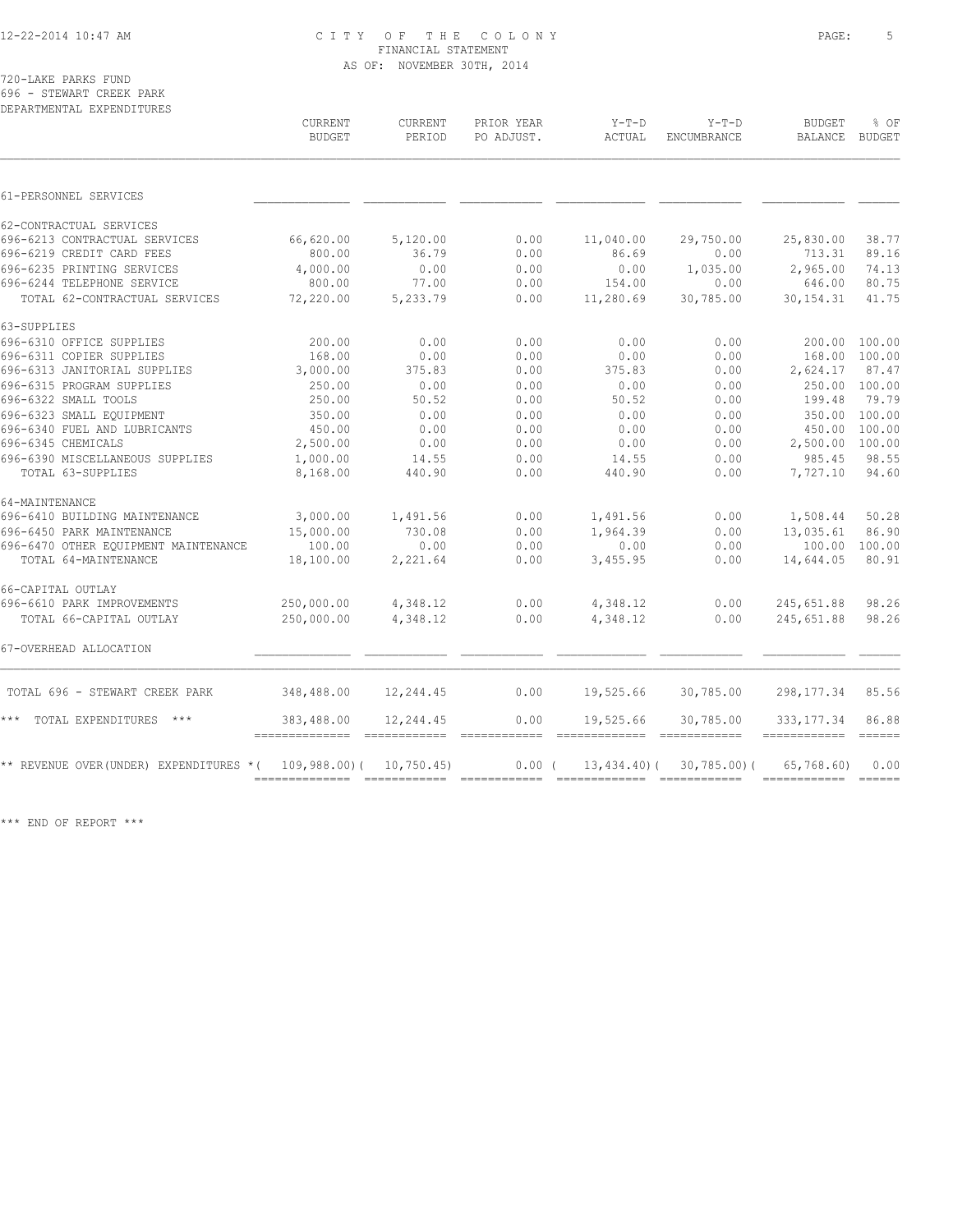#### 721-HIDDEN COVE PARK FUND FINANCIAL SUMMARY

|                                         | <b>CURRENT</b><br><b>BUDGET</b> | CURRENT<br>PERIOD | PRIOR YEAR<br>PO ADJUST. | $Y-T-D$<br>ACTUAL | $Y-T-D$<br>ENCUMBRANCE | <b>BUDGET</b><br>BALANCE | % OF<br><b>BUDGET</b> |
|-----------------------------------------|---------------------------------|-------------------|--------------------------|-------------------|------------------------|--------------------------|-----------------------|
| REVENUE SUMMARY                         |                                 |                   |                          |                   |                        |                          |                       |
| 4 - ENTRANCE FEES                       | 4,000.00                        | 0.00              | 0.00                     | 0.00              | 0.00                   | 4,000.00                 | 100.00                |
| 6 - SALES REVENUE                       | 2,000.00                        | 0.00              | 0.00                     | 0.00              | 0.00                   | 2,000.00                 | 100.00                |
| 8 - OTHER REVENUE                       | 50,000.00                       | 0.00              | 0.00                     | 0.00              | 0.00                   | 50,000.00                | 100.00                |
| ** TOTAL REVENUES **                    | 56,000.00                       | 0.00              | 0.00                     | 0.00              | 0.00                   | 56,000.00                | 100.00                |
| EXPENDITURE SUMMARY                     |                                 |                   |                          |                   |                        |                          |                       |
| 635 - NON-DEPARTMENTAL                  | 816.00                          | 0.00              | 0.00                     | 0.00              | 0.00                   | 816.00                   | 100.00                |
| 692 - HIDDEN COVE PARK                  | 1,000.00                        | 0.00              | 0.00                     | 0.00              | 0.00                   | 1,000.00                 | 100.00                |
| ** TOTAL EXPENDITURES **                | 1,816.00                        | 0.00              | 0.00                     | 0.00              | 0.00                   | 1,816.00                 | 100.00                |
| ** REVENUE OVER (UNDER) EXPENDITURES ** | 54,184.00                       | 0.00              | 0.00                     | 0.00              | 0.00                   | 54,184.00                | 0.00                  |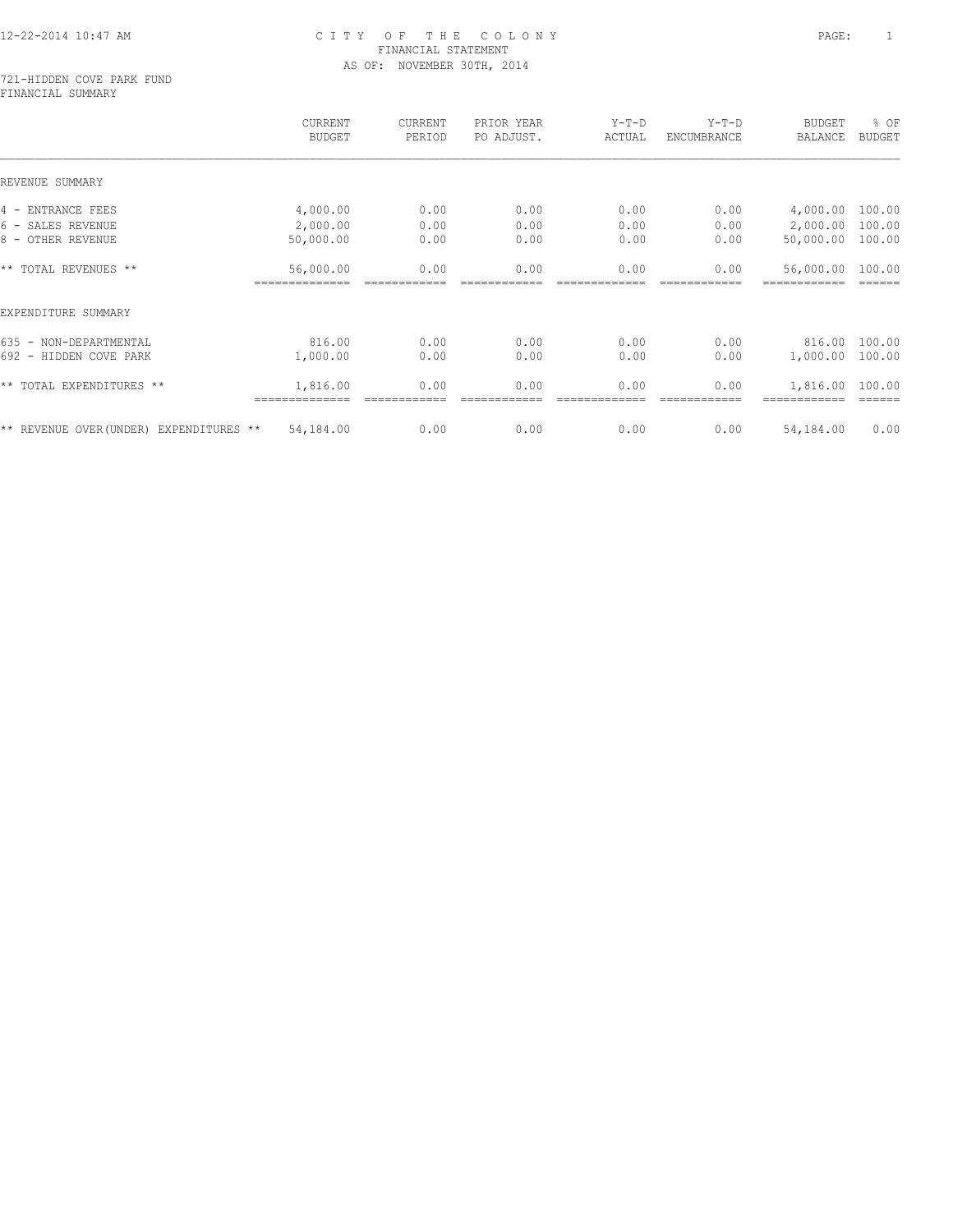#### 721-HIDDEN COVE PARK FUND REVENUES

|                              | CURRENT<br><b>BUDGET</b> | CURRENT<br>PERIOD | PRIOR YEAR<br>PO ADJUST. | $Y-T-D$<br>ACTUAL | $Y-T-D$<br>ENCUMBRANCE | <b>BUDGET</b><br><b>BALANCE</b> | % OF<br><b>BUDGET</b> |
|------------------------------|--------------------------|-------------------|--------------------------|-------------------|------------------------|---------------------------------|-----------------------|
|                              |                          |                   |                          |                   |                        |                                 |                       |
| 4 - ENTRANCE FEES            |                          |                   |                          |                   |                        |                                 |                       |
| 441000<br>RENTAL INCOME      | 4,000.00                 | 0.00              | 0.00                     | 0.00              | 0.00                   | 4,000.00                        | 100.00                |
| TOTAL 4 - ENTRANCE FEES      | 4,000.00                 | 0.00              | 0.00                     | 0.00              | 0.00                   | 4,000.00                        | 100.00                |
| 5 - FACILITIES FEES          |                          |                   |                          |                   |                        |                                 |                       |
| 6 - SALES REVENUE            |                          |                   |                          |                   |                        |                                 |                       |
| 460000<br>CONCESSION REVENUE | 2,000.00                 | 0.00              | 0.00                     | 0.00              | 0.00                   | 2,000.00                        | 100.00                |
| TOTAL 6 - SALES REVENUE      | 2,000.00                 | 0.00              | 0.00                     | 0.00              | 0.00                   | 2,000.00                        | 100.00                |
| 7 - RESERVATION DEPOSITS     |                          |                   |                          |                   |                        |                                 |                       |
| 8 - OTHER REVENUE            |                          |                   |                          |                   |                        |                                 |                       |
| 481560<br>MARINE QUEST       | 50,000.00                | 0.00              | 0.00                     | 0.00              | 0.00                   | 50,000.00                       | 100.00                |
| TOTAL 8 - OTHER REVENUE      | 50,000.00                | 0.00              | 0.00                     | 0.00              | 0.00                   | 50,000.00                       | 100.00                |
| ** TOTAL REVENUES **         | 56,000.00                | 0.00              | 0.00                     | 0.00              | 0.00                   | 56,000.00                       | 100.00                |
|                              | ==============           |                   |                          |                   |                        |                                 | ======                |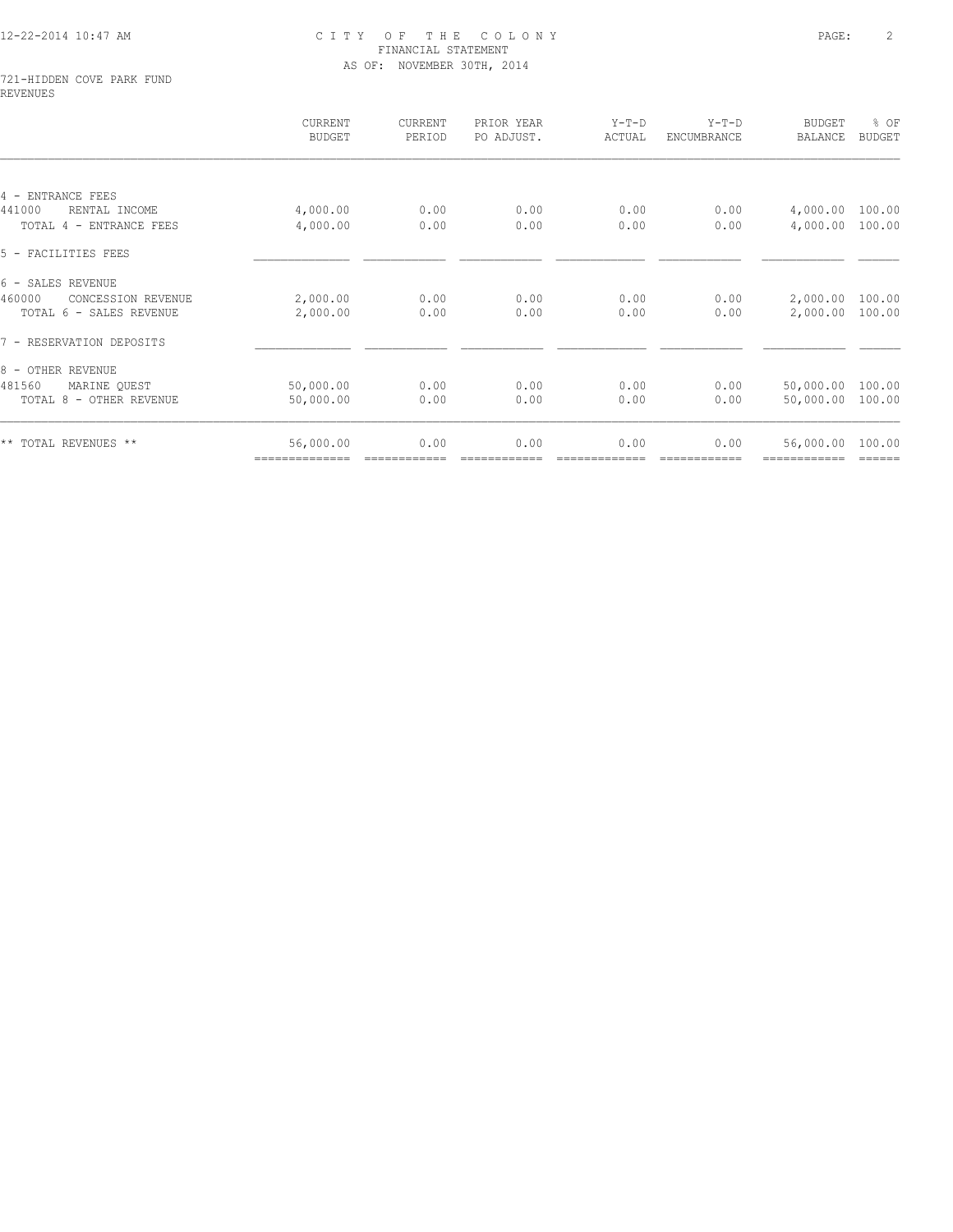# 12-22-2014 10:47 AM C I T Y O F T H E C O L O N Y PAGE: 3 FINANCIAL STATEMENT

| 721-HIDDEN COVE PARK FUND                                   |                                 | AS OF: NOVEMBER 30TH, 2014 |                          |                   |                        |                                 |                       |
|-------------------------------------------------------------|---------------------------------|----------------------------|--------------------------|-------------------|------------------------|---------------------------------|-----------------------|
| 635 - NON-DEPARTMENTAL<br>DEPARTMENTAL EXPENDITURES         |                                 |                            |                          |                   |                        |                                 |                       |
|                                                             | <b>CURRENT</b><br><b>BUDGET</b> | CURRENT<br>PERIOD          | PRIOR YEAR<br>PO ADJUST. | $Y-T-D$<br>ACTUAL | $Y-T-D$<br>ENCUMBRANCE | <b>BUDGET</b><br><b>BALANCE</b> | % OF<br><b>BUDGET</b> |
| 67-OVERHEAD ALLOCATION                                      |                                 |                            |                          |                   |                        |                                 |                       |
| 635-6762 OVERHEAD - FINANCE<br>TOTAL 67-OVERHEAD ALLOCATION | 816.00<br>816.00                | 0.00<br>0.00               | 0.00<br>0.00             | 0.00<br>0.00      | 0.00<br>0.00           | 816.00<br>816.00                | 100.00<br>100.00      |
| 68-SUNDRY CHARGES                                           |                                 |                            |                          |                   |                        |                                 |                       |
| TOTAL 635 - NON-DEPARTMENTAL                                | 816.00                          | 0.00                       | 0.00                     | 0.00              | 0.00                   | 816.00                          | 100.00                |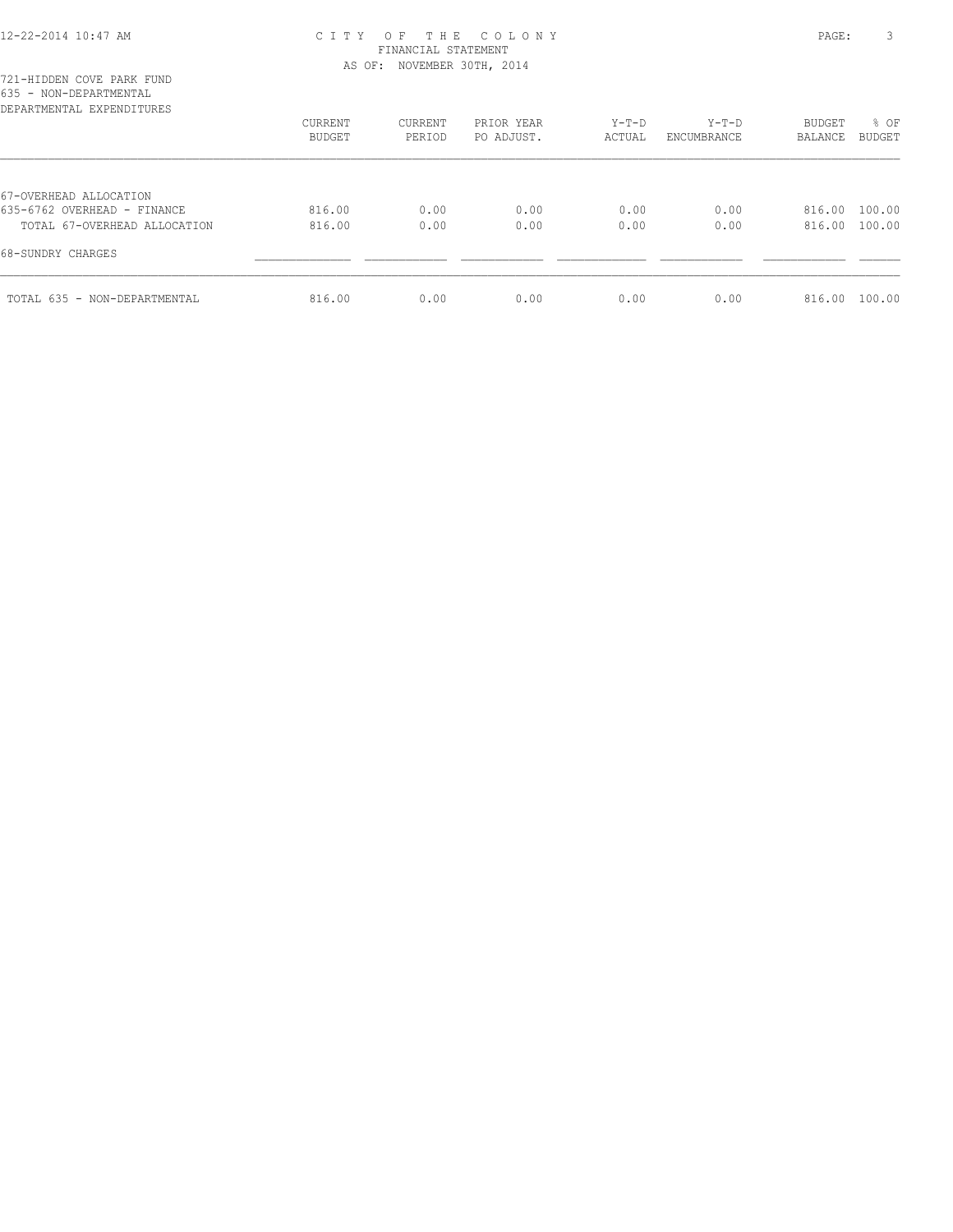721-HIDDEN COVE PARK FUND 692 - HIDDEN COVE PARK

| DEPARTMENTAL EXPENDITURES                                                                 | CURRENT<br>BUDGET           | CURRENT<br>PERIOD | PRIOR YEAR<br>PO ADJUST. | $Y-T-D$<br>ACTUAL     | $Y-T-D$<br>ENCUMBRANCE | <b>BUDGET</b><br>BALANCE           | % OF<br>BUDGET |
|-------------------------------------------------------------------------------------------|-----------------------------|-------------------|--------------------------|-----------------------|------------------------|------------------------------------|----------------|
| 61-PERSONNEL SERVICES                                                                     |                             |                   |                          |                       |                        |                                    |                |
| 62-CONTRACTUAL SERVICES<br>692-6213 CONTRACTUAL SERVICES<br>TOTAL 62-CONTRACTUAL SERVICES | 1,000.00<br>1,000.00        | 0.00<br>0.00      | 0.00<br>0.00             | 0.00<br>0.00          | 0.00<br>0.00           | 1,000.00 100.00<br>1,000.00 100.00 |                |
| 63-SUPPLIES                                                                               |                             |                   |                          |                       |                        |                                    |                |
| 64-MAINTENANCE                                                                            |                             |                   |                          |                       |                        |                                    |                |
| 65-NON-CAPITAL                                                                            |                             |                   |                          |                       |                        |                                    |                |
| 66-CAPITAL OUTLAY                                                                         |                             |                   |                          |                       |                        |                                    |                |
| TOTAL 692 - HIDDEN COVE PARK                                                              | 1,000.00                    | 0.00              | 0.00                     | 0.00                  | 0.00                   | 1,000.00 100.00                    |                |
| $***$<br>TOTAL EXPENDITURES<br>$***$                                                      | 1,816.00<br>==============  | 0.00              | 0.00                     | 0.00                  | 0.00                   | 1,816.00 100.00                    |                |
| ** REVENUE OVER (UNDER) EXPENDITURES **                                                   | 54,184.00<br>============== | 0.00              | 0.00<br>eccessesses      | 0.00<br>============= | 0.00<br>============   | 54,184.00                          | 0.00<br>------ |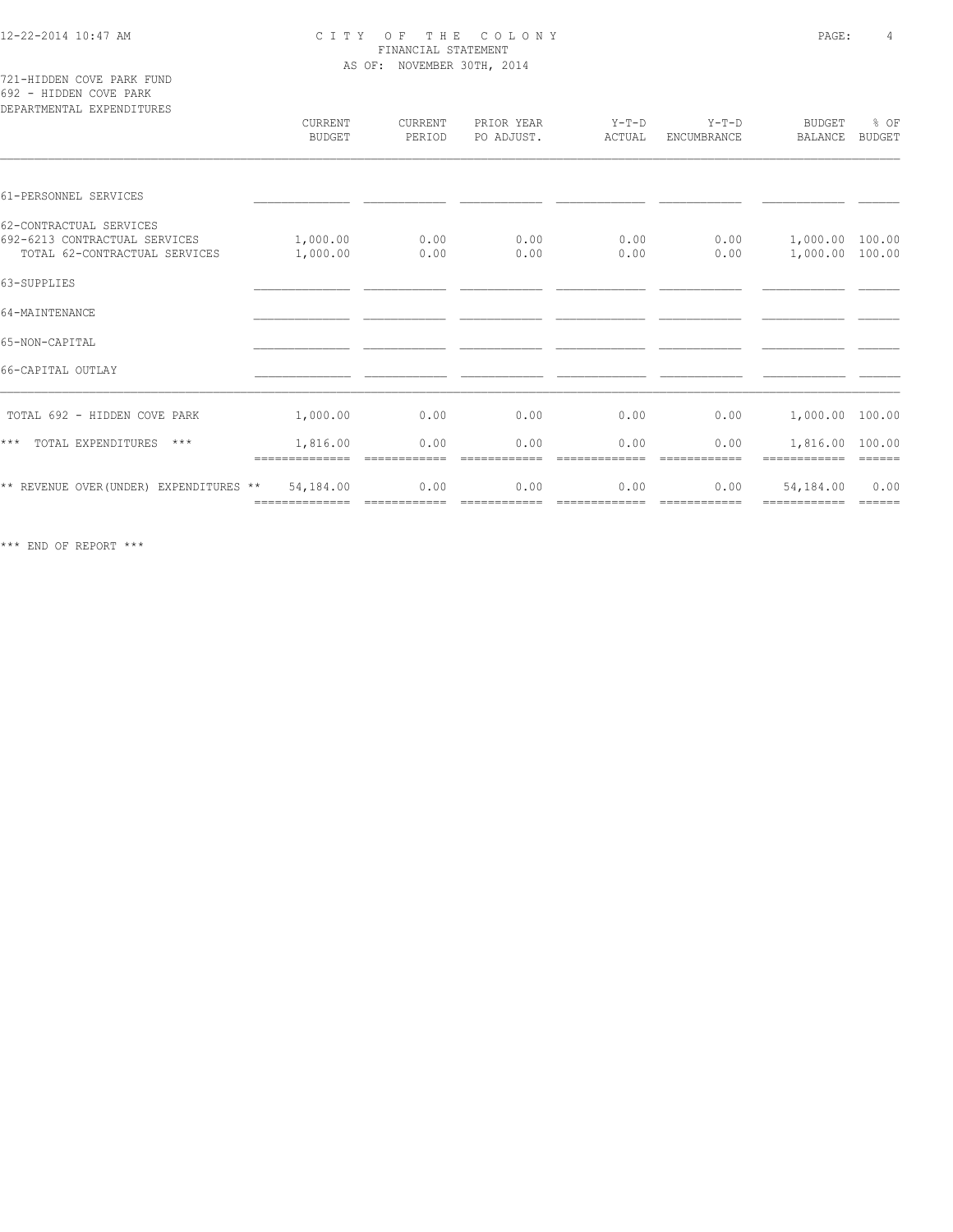723-SPECIAL EVENTS FUND FINANCIAL SUMMARY

|                                           | <b>CURRENT</b><br><b>BUDGET</b> | CURRENT<br>PERIOD | PRIOR YEAR<br>PO ADJUST. | $Y-T-D$<br>ACTUAL | $Y-T-D$<br>ENCUMBRANCE | <b>BUDGET</b><br>BALANCE | % OF<br><b>BUDGET</b> |
|-------------------------------------------|---------------------------------|-------------------|--------------------------|-------------------|------------------------|--------------------------|-----------------------|
| REVENUE SUMMARY                           |                                 |                   |                          |                   |                        |                          |                       |
| 8-OTHER REVENUE                           | 400,000.00                      | 18,787.85         | 0.00                     | 33, 517.85        | 0.00                   | 366, 482.15              | 91.62                 |
| ** TOTAL REVENUES **                      | 400,000.00                      | 18,787.85         | 0.00                     | 33,517.85         | 0.00                   | 366,482.15               | 91.62                 |
| EXPENDITURE SUMMARY                       |                                 |                   |                          |                   |                        |                          |                       |
| 677 - SPECIAL EVENTS                      | 416,462.00                      | 53,855.21         | 0.00                     | 93,292.50         | 35,000.00              | 288,169.50               | 69.19                 |
| ** TOTAL EXPENDITURES **                  | 416,462.00                      | 53,855.21         | 0.00                     | 93,292.50         | 35,000.00              | 288,169.50               | 69.19                 |
| ** REVENUE OVER(UNDER)<br>EXPENDITURES *( | $16, 462, 00)$ (                | 35,067.36)        | 0.00(                    | $59,774.65$ ) (   | 35,000.00)             | 78,312.65                | 0.00                  |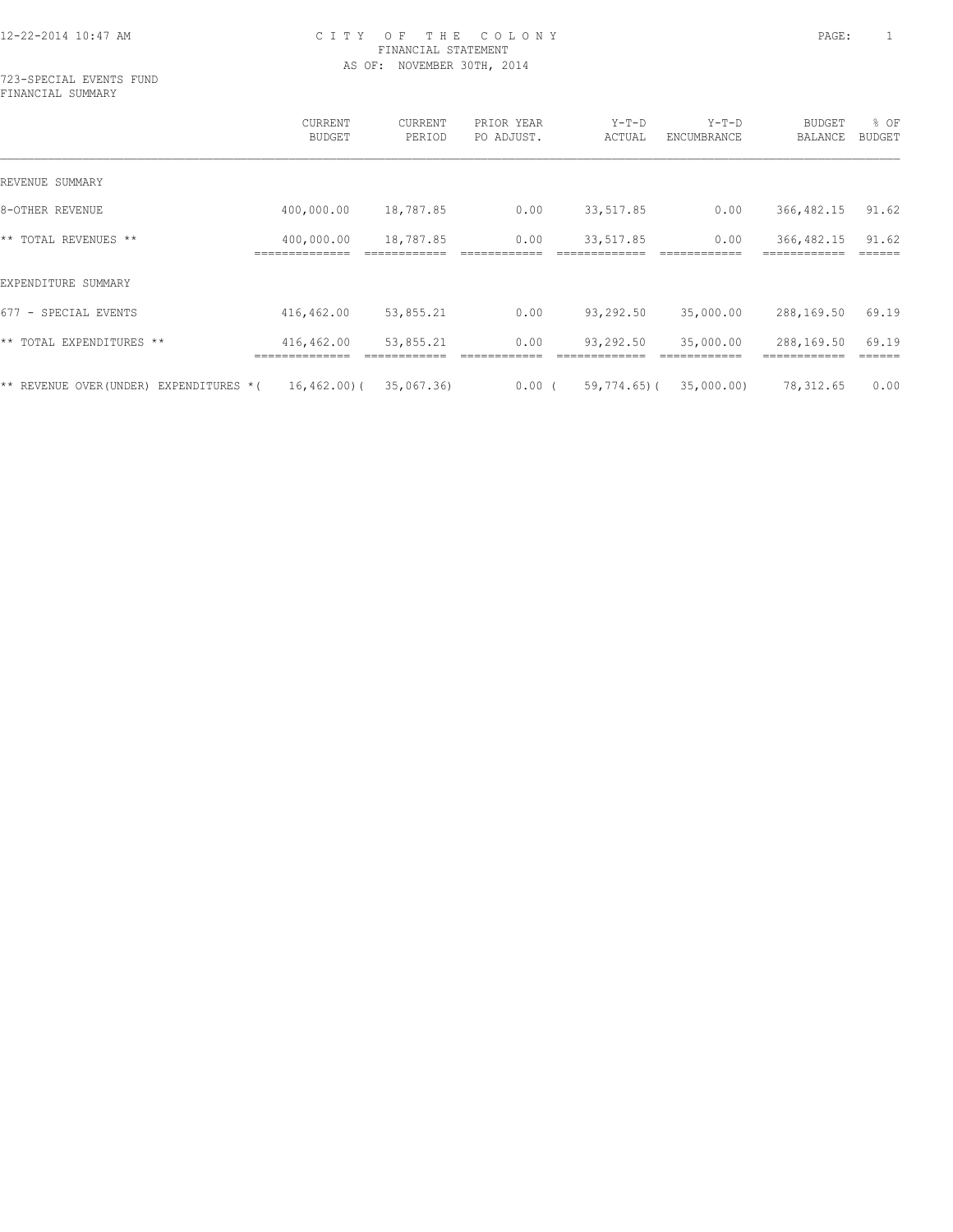|                 |                              | CURRENT<br><b>BUDGET</b> | <b>CURRENT</b><br>PERIOD | PRIOR YEAR<br>PO ADJUST. | $Y-T-D$<br>ACTUAL | $Y-T-D$<br>ENCUMBRANCE | <b>BUDGET</b><br><b>BALANCE</b> | % OF<br>BUDGET |
|-----------------|------------------------------|--------------------------|--------------------------|--------------------------|-------------------|------------------------|---------------------------------|----------------|
|                 | 4-MISCELLANEOUS REVENUE      |                          |                          |                          |                   |                        |                                 |                |
| 8-OTHER REVENUE |                              |                          |                          |                          |                   |                        |                                 |                |
| 482000          | EVENT REVENUE                | 40,000.00                | 10,943.85                | 0.00                     | 23, 173.85        | 0.00                   | 16,826.15                       | 42.07          |
| 482300          | DONATIONS                    | 1,500.00                 | 0.00                     | 0.00                     | 0.00              | 0.00                   | 1,500.00                        | 100.00         |
| 482301          | SPONSORSHIPS                 | 8,500.00                 | 7,344.00                 | 0.00                     | 9,844.00          | 0.00(                  | 1,344.00                        | $15.81 -$      |
| 482302          | DONATION-CHRISTMAS SPECTACUL | 0.00                     | 500.00                   | 0.00                     | 500.00            | 0.00                   | 500.00                          | 0.00           |
| 489083          | TRANSFER IN - HOTEL/MOTEL TA | 250,000.00               | 0.00                     | 0.00                     | 0.00              | 0.00                   | 250,000.00                      | 100.00         |
| 489099          | TRANSFER IN - GENERAL FUND   | 100,000.00               | 0.00                     | 0.00                     | 0.00              | 0.00                   | 100,000.00                      | 100.00         |
|                 | TOTAL 8-OTHER REVENUE        | 400,000.00               | 18,787.85                | 0.00                     | 33,517.85         | 0.00                   | 366, 482.15                     | 91.62          |
|                 | ** TOTAL REVENUES **         | 400,000.00               | 18,787.85                | 0.00                     | 33,517.85         | 0.00                   | 366, 482.15                     | 91.62          |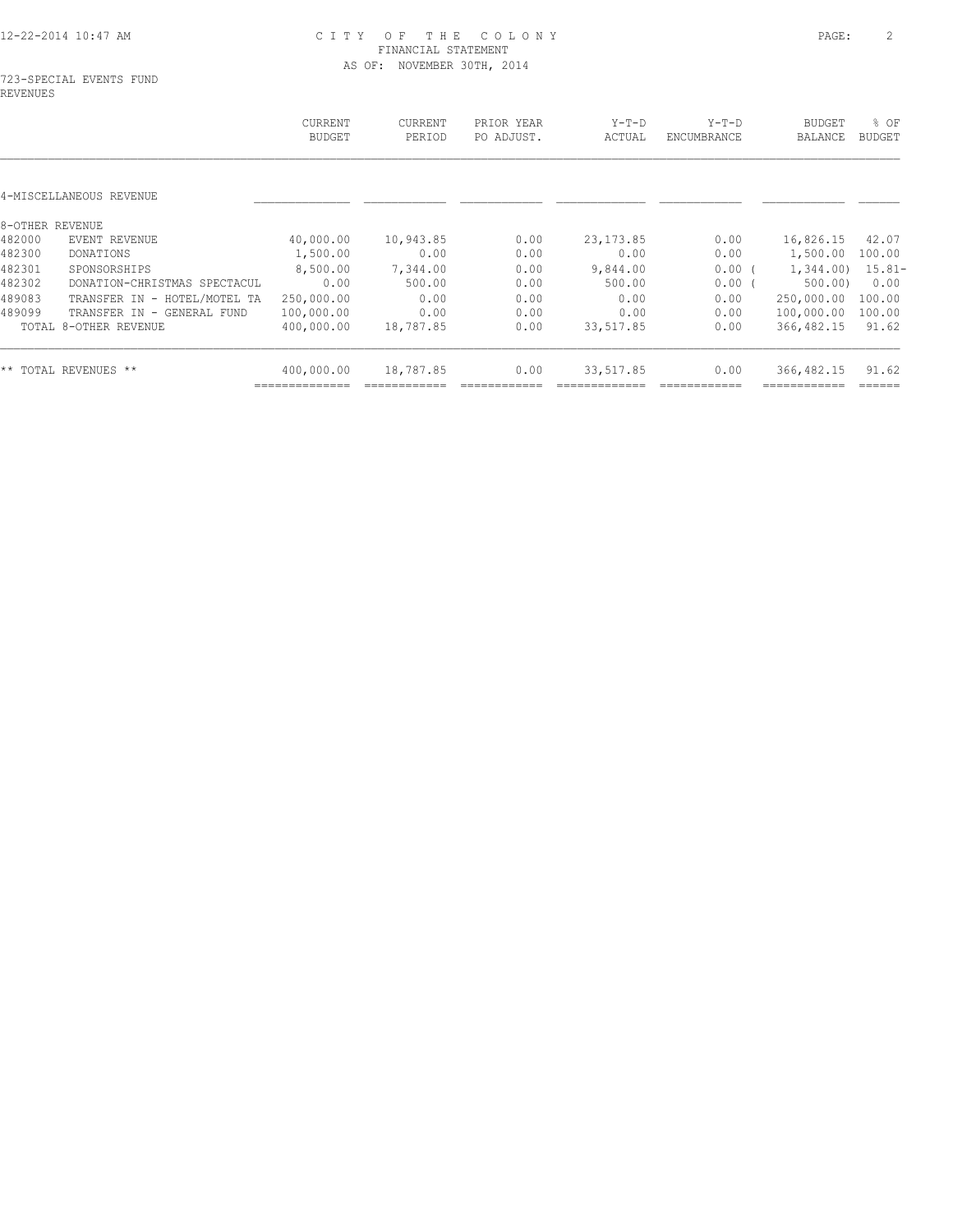| 12-22-2014 10:47 AM                                                            | C T T Y | OF<br>FINANCIAL STATEMENT<br>AS OF: NOVEMBER 30TH, 2014 | THE COLONY |        |             | PAGE:   | 3      |
|--------------------------------------------------------------------------------|---------|---------------------------------------------------------|------------|--------|-------------|---------|--------|
| 723-SPECIAL EVENTS FUND<br>635 - NON-DEPARTMENTAL<br>DEPARTMENTAL EXPENDITURES |         |                                                         |            |        |             |         |        |
|                                                                                | CURRENT | CURRENT                                                 | PRIOR YEAR | Y-T-D  | Y-T-D       | BUDGET  | % OF   |
|                                                                                | BUDGET  | PERIOD                                                  | PO ADJUST. | ACTUAL | ENCUMBRANCE | BALANCE | BUDGET |
| 62-CONTRACTUAL SERVICES                                                        |         |                                                         |            |        |             |         |        |
| 68-SUNDRY CHARGES                                                              |         |                                                         |            |        |             |         |        |
|                                                                                |         |                                                         |            |        |             |         |        |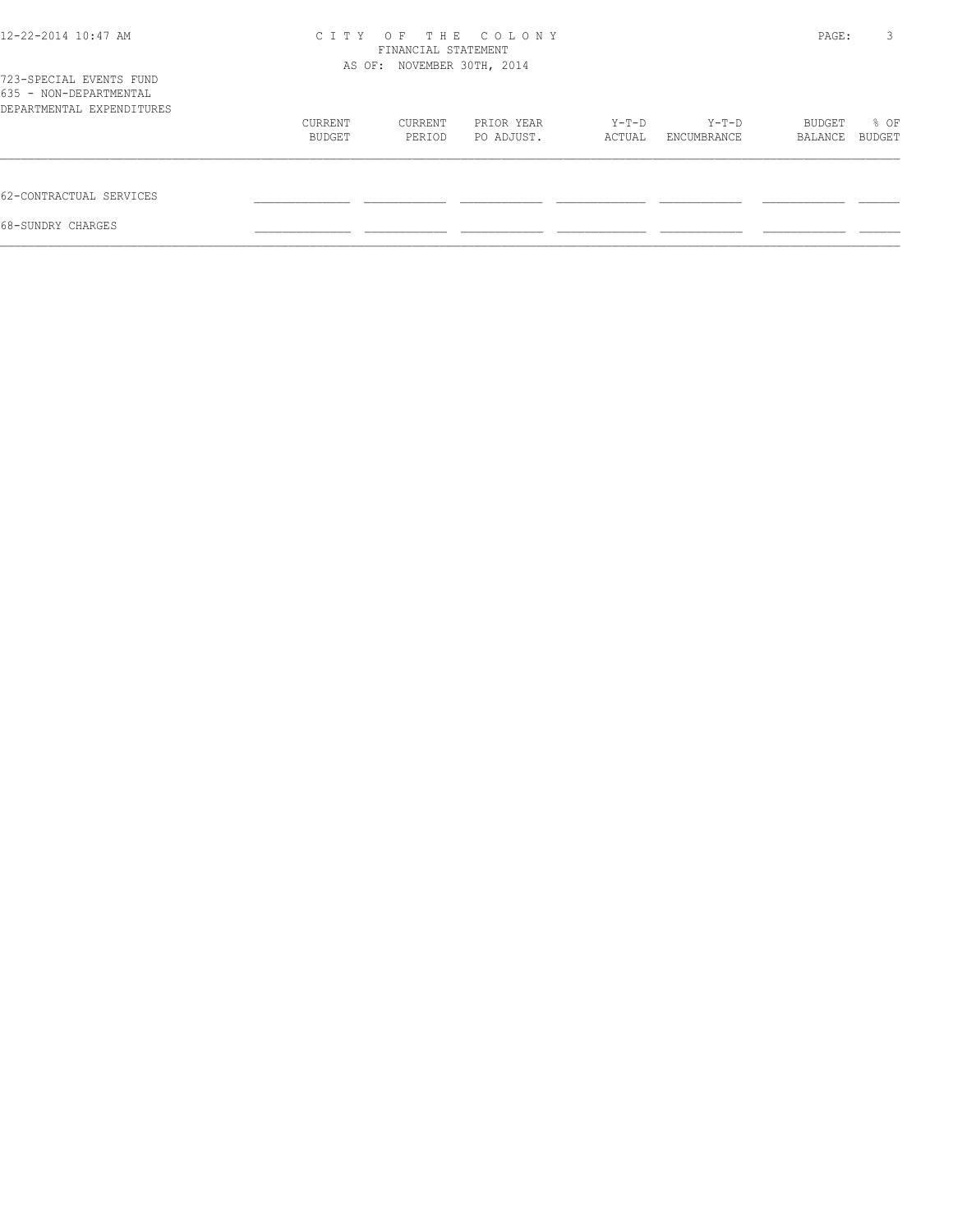723-SPECIAL EVENTS FUND 677 - SPECIAL EVENTS

DEPARTMENTAL EXPENDITURES

|                                       | <b>CURRENT</b><br><b>BUDGET</b> | <b>CURRENT</b><br>PERIOD | PRIOR YEAR<br>PO ADJUST. | $Y-T-D$<br>ACTUAL | $Y-T-D$<br>ENCUMBRANCE | <b>BUDGET</b><br>BALANCE | % OF<br>BUDGET |
|---------------------------------------|---------------------------------|--------------------------|--------------------------|-------------------|------------------------|--------------------------|----------------|
| 61-PERSONNEL SERVICES                 |                                 |                          |                          |                   |                        |                          |                |
| 677-6110 SALARIES                     | 45,109.00                       | 4,070.12                 | 0.00                     | 7,600.24          | 0.00                   | 37,508.76                | 83.15          |
| 677-6111 SALARIES, OVERTIME           | 1,550.00                        | 1,309.67                 | 0.00                     | 1,748.89          | $0.00$ (               | 198.89)                  | $12.83-$       |
| 677-6114 HOSPITALIZATION INSURANCE    | 8,050.00                        | 614.65                   | 0.00                     | 1,229.30          | 0.00                   | 6,820.70                 | 84.73          |
| 677-6115 SOCIAL SECURITY TAXES        | 3,753.00                        | 349.40                   | 0.00                     | 673.53            | 0.00                   | 3,079.47                 | 82.05          |
| 677-6116 WORKERS' COMPENSATION        | 120.00                          | 0.00                     | 0.00                     | 0.00              | 0.00                   | 120.00 100.00            |                |
| 677-6117 RETIREMENT CONTRIBUTIONS     | 5,896.00                        | 663.33                   | 0.00                     | 1,152.75          | 0.00                   | 4,743.25                 | 80.45          |
| 677-6118 UNIFORMS                     | 150.00                          | 0.00                     | 0.00                     | 0.00              | 0.00                   | 150.00                   | 100.00         |
| 677-6125 EDUCATION AND TRAINING       | 1,000.00                        | 0.00                     | 0.00                     | 0.00              | 0.00                   | 1,000.00                 | 100.00         |
| 677-6126 TRAVEL EXPENSE               | 2,594.00                        | 0.00                     | 0.00                     | 0.00              | 0.00                   | 2,594.00                 | 100.00         |
| 677-6127 MEMBERSHIP AND DUES          | 350.00                          | 0.00                     | 0.00                     | 0.00              | 0.00                   | 350.00                   | 100.00         |
| TOTAL 61-PERSONNEL SERVICES           | 68,572.00                       | 7,007.17                 | 0.00                     | 12,404.71         | 0.00                   | 56,167.29                | 81.91          |
| 62-CONTRACTUAL SERVICES               |                                 |                          |                          |                   |                        |                          |                |
| 677-6253 VETERAN'S DAY                | 120,000.00                      | 41,491.94                | 0.00                     | 73,073.30         | 0.00                   | 46,926.70                | 39.11          |
| 677-6255 FOURTH OF JULY               | 90,000.00                       | 0.00                     | 0.00                     | 0.00              | 35,000.00              | 55,000.00                | 61.11          |
| 677-6257 CHRISTMAS                    | 5,000.00                        | 0.00                     | 0.00                     | 0.00              | 0.00                   | 5,000.00                 | 100.00         |
| 677-6257-CHRISTMAS LIGHT SHOW         | 24,000.00                       | 266.05                   | 0.00                     | 266.05            | 0.00                   | 23,733.95                | 98.89          |
| 677-6258 BOW-WOW LUAU                 | 1,800.00                        | 0.00                     | 0.00                     | 0.00              | 0.00                   | 1,800.00                 | 100.00         |
| 677-6259 PARENT CHILD EVENT           | 4,500.00                        | 0.00                     | 0.00                     | 0.00              | 0.00                   | 4,500.00                 | 100.00         |
| 677-6260 EASTER EGG HUNT              | 3,300.00                        | 0.00                     | 0.00                     | 0.00              | 0.00                   | 3,300.00                 | 100.00         |
| 677-6261 KIDS CHASE                   | 700.00                          | 0.00                     | 0.00                     | 0.00              | 0.00                   |                          | 700.00 100.00  |
| 677-6262 HALLOWEEN CAMPOUT            | 3,900.00                        | 2,879.80                 | 0.00                     | 5,245.22          | 0.00(                  | 1,345.22                 | $34.49-$       |
| 677-6263 EVENT MARKETING              | 3,020.00                        | 297.06                   | 0.00                     | 297.06            | 0.00                   | 2,722.94                 | 90.16          |
| 677-6264 BACK TO SCHOOL               | 1,950.00                        | 0.00                     | 0.00                     | 0.00              | 0.00                   | 1,950.00 100.00          |                |
| 677-6265 MOVIES IN THE PARK           | 2,550.00                        | 172.67                   | 0.00                     | 265.64            | 0.00                   | 2,284.36                 | 89.58          |
| 677-6267 ARBOR DAY                    | 2,500.00                        | 1,740.52                 | 0.00                     | 1,740.52          | 0.00                   | 759.48                   | 30.38          |
| 677-6272 ROADRUNNERS CLUB             | 10,000.00                       | 0.00                     | 0.00                     | 0.00              | 0.00                   | 10,000.00                | 100.00         |
| 677-6273 CMAC                         | 20,000.00                       | 0.00                     | 0.00                     | 0.00              | 0.00                   | 20,000.00                | 100.00         |
| 677-6274 LIBERTY FUN RUN - KNIGHTS OF | 5,000.00                        | 0.00                     | 0.00                     | 0.00              | 0.00                   | 5,000.00                 | 100.00         |
| 677-6276 LAKESIDE COMMUNITY THEATRE   | 12,000.00                       | 0.00                     | 0.00                     | 0.00              | 0.00                   | 12,000.00                | 100.00         |
| 677-6277 ROTC                         | 2,000.00                        | 0.00                     | 0.00                     | 0.00              | 0.00                   | 2,000.00 100.00          |                |
| TOTAL 62-CONTRACTUAL SERVICES         | 312,220.00                      | 46,848.04                | 0.00                     | 80,887.79         | 35,000.00              | 196, 332.21              | 62.88          |
| 63-SUPPLIES                           |                                 |                          |                          |                   |                        |                          |                |
| 66-CAPITAL OUTLAY                     |                                 |                          |                          |                   |                        |                          |                |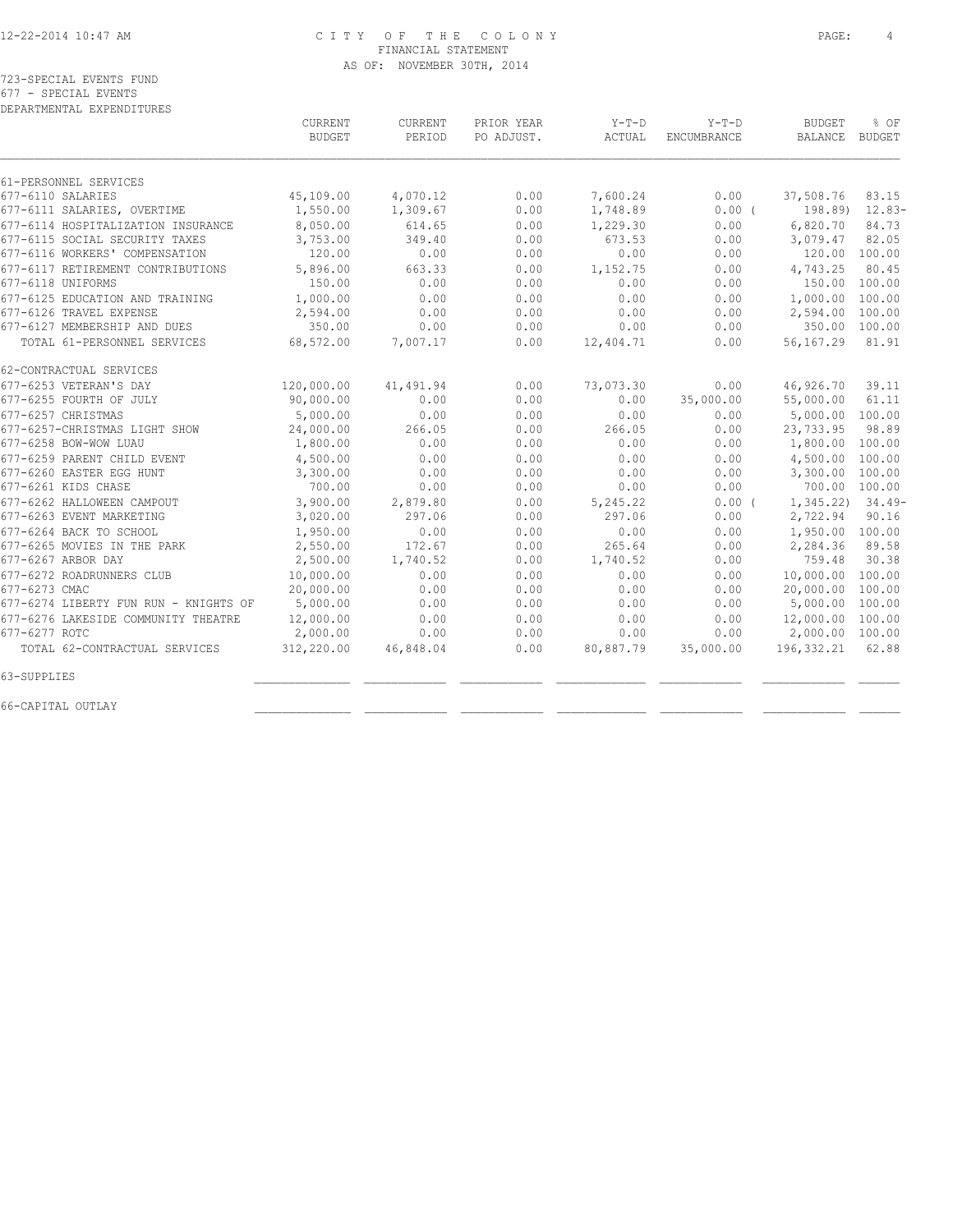723-SPECIAL EVENTS FUND 677 - SPECIAL EVENTS

| DEPARTMENTAL EXPENDITURES                     |                                    |                            |                            |                                    |                            |                           |                |
|-----------------------------------------------|------------------------------------|----------------------------|----------------------------|------------------------------------|----------------------------|---------------------------|----------------|
|                                               | <b>CURRENT</b>                     | <b>CURRENT</b>             | PRIOR YEAR                 | $Y-T-D$                            | $Y-T-D$                    | BUDGET                    | % OF           |
|                                               | BUDGET                             | PERIOD                     | PO ADJUST.                 | ACTUAL                             | <b>ENCUMBRANCE</b>         | BALANCE                   | <b>BUDGET</b>  |
| 67-OVERHEAD ALLOCATION                        |                                    |                            |                            |                                    |                            |                           |                |
| 677-6779 OVERHEAD - NON DEPT OTHER            | 35,670.00                          | 0.00                       | 0.00                       | 0.00                               | 0.00                       | 35,670.00                 | 100.00         |
| TOTAL 67-OVERHEAD ALLOCATION                  | 35,670.00                          | 0.00                       | 0.00                       | 0.00                               | 0.00                       | 35,670.00 100.00          |                |
| TOTAL 677 - SPECIAL EVENTS                    | 416,462.00                         | 53,855.21                  | 0.00                       | 93,292.50                          | 35,000.00                  | 288,169.50                | 69.19          |
| $***$<br>TOTAL EXPENDITURES<br>$***$          | 416,462.00<br>______________       | 53,855.21                  | 0.00                       | 93,292.50                          | 35,000.00<br>____________  | 288,169.50                | 69.19          |
| ** REVENUE<br>EXPENDITURES *(<br>OVER (UNDER) | $16, 462, 00)$ (<br>______________ | 35,067.36)<br>____________ | $0.00$ (<br>-------------- | $59,774.65$ ) (<br>--------------- | 35,000.00)<br>____________ | 78,312.65<br>____________ | 0.00<br>______ |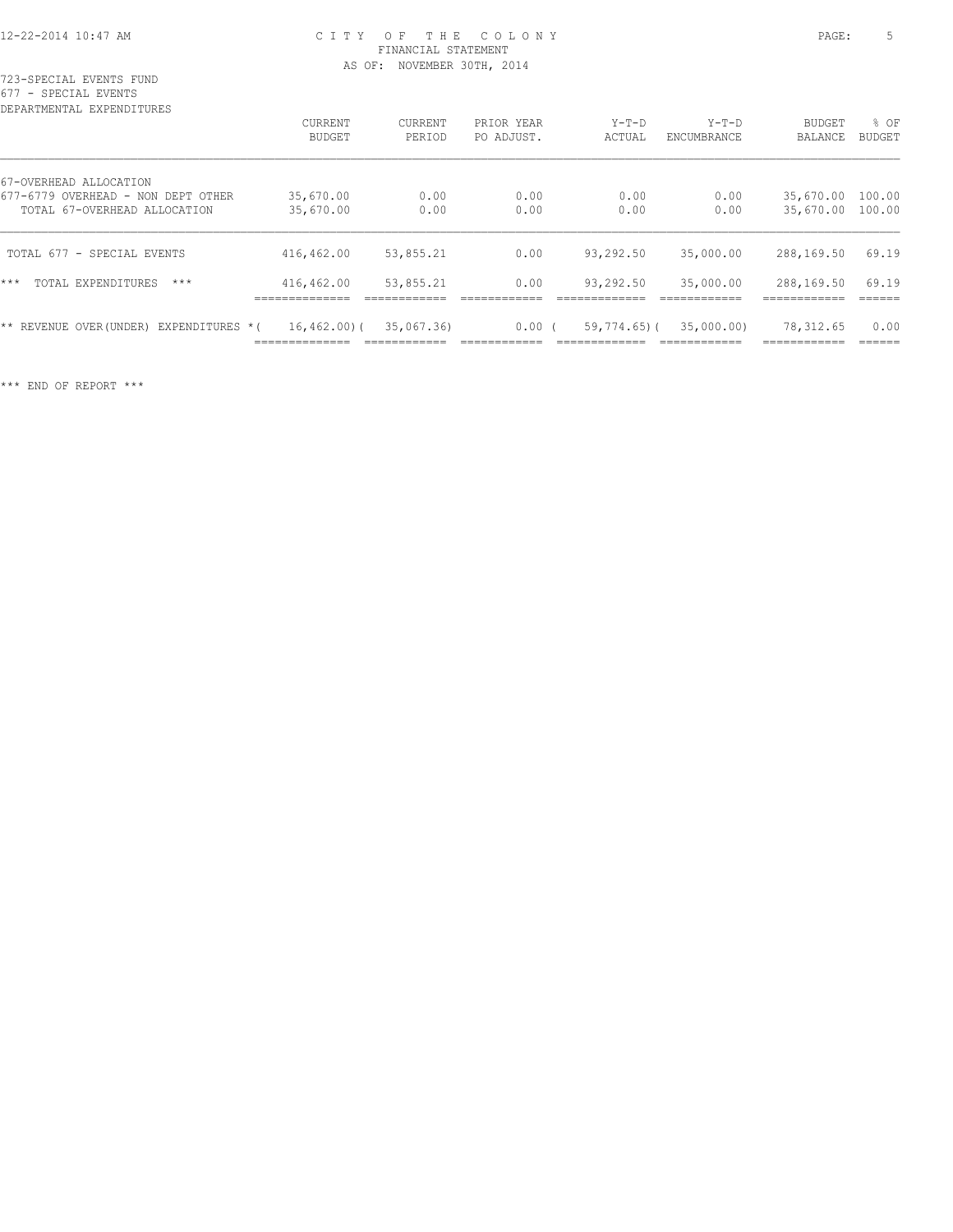| FINANCIAL SUMMARY   |                   |                   |                          |                 |                      |                   |                |
|---------------------|-------------------|-------------------|--------------------------|-----------------|----------------------|-------------------|----------------|
|                     | CURRENT<br>BUDGET | CURRENT<br>PERIOD | PRIOR YEAR<br>PO ADJUST. | Y-T-D<br>ACTUAL | Y-T-D<br>ENCUMBRANCE | BUDGET<br>BALANCE | % OF<br>BUDGET |
| REVENUE SUMMARY     |                   |                   |                          |                 |                      |                   |                |
|                     | -------------     | _______           |                          |                 | ____________         | ________          |                |
| EXPENDITURE SUMMARY |                   |                   |                          |                 |                      |                   |                |

============== ============ ============ ============= ============ ============ ======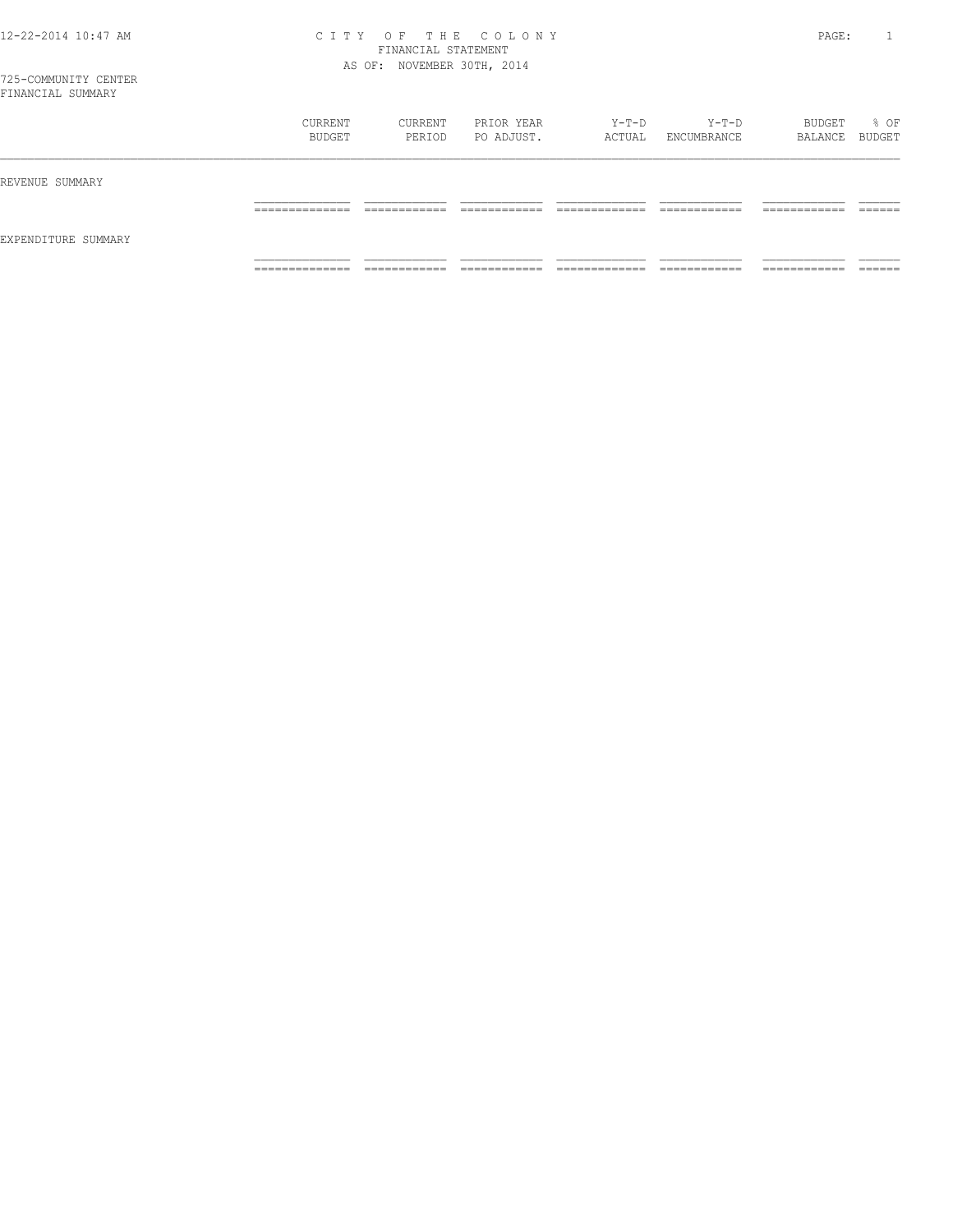|  |  | 12-22-2014 10:47 AM |  |
|--|--|---------------------|--|
|  |  |                     |  |

# CITY OF THE COLONY<br>FINANCIAL STATEMENT<br>AS OF: NOVEMBER 30TH, 2014

PAGE: 2

| 8-OTHER REVENUE         |                   |                   |                          |                 |                        |                          |      |
|-------------------------|-------------------|-------------------|--------------------------|-----------------|------------------------|--------------------------|------|
| 4-MISCELLANEOUS REVENUE |                   |                   |                          |                 |                        |                          |      |
|                         | CURRENT<br>BUDGET | CURRENT<br>PERIOD | PRIOR YEAR<br>PO ADJUST. | Y-T-D<br>ACTUAL | $Y-T-D$<br>ENCUMBRANCE | BUDGET<br>BALANCE BUDGET | % OF |
| REVENUES                |                   |                   |                          |                 |                        |                          |      |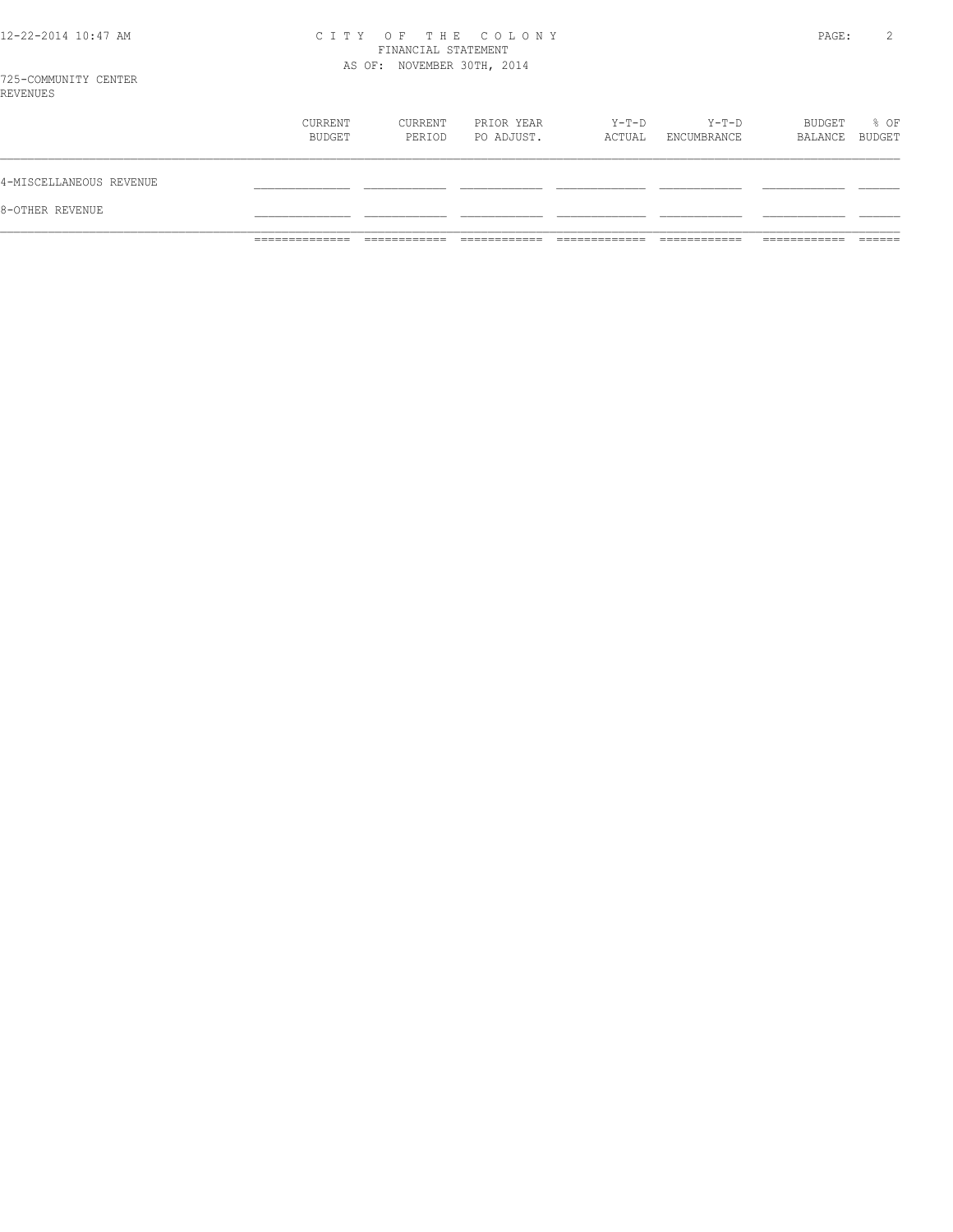| 12-22-2014 10:47 AM       |         | FINANCIAL STATEMENT        | CITY OF THE COLONY |         |             | PAGE:   |        |
|---------------------------|---------|----------------------------|--------------------|---------|-------------|---------|--------|
| 725-COMMUNITY CENTER      |         | AS OF: NOVEMBER 30TH, 2014 |                    |         |             |         |        |
| 635 - NON-DEPARTMENTAL    |         |                            |                    |         |             |         |        |
| DEPARTMENTAL EXPENDITURES | CURRENT | CURRENT                    | PRIOR YEAR         | $Y-T-D$ | $Y-T-D$     | BUDGET  | 8 OF   |
|                           | BUDGET  | PERIOD                     | PO ADJUST.         | ACTUAL  | ENCUMBRANCE | BALANCE | BUDGET |

68-SUNDRY CHARGES \_\_\_\_\_\_\_\_\_\_\_\_\_\_ \_\_\_\_\_\_\_\_\_\_\_\_ \_\_\_\_\_\_\_\_\_\_\_\_ \_\_\_\_\_\_\_\_\_\_\_\_\_ \_\_\_\_\_\_\_\_\_\_\_\_ \_\_\_\_\_\_\_\_\_\_\_\_ \_\_\_\_\_\_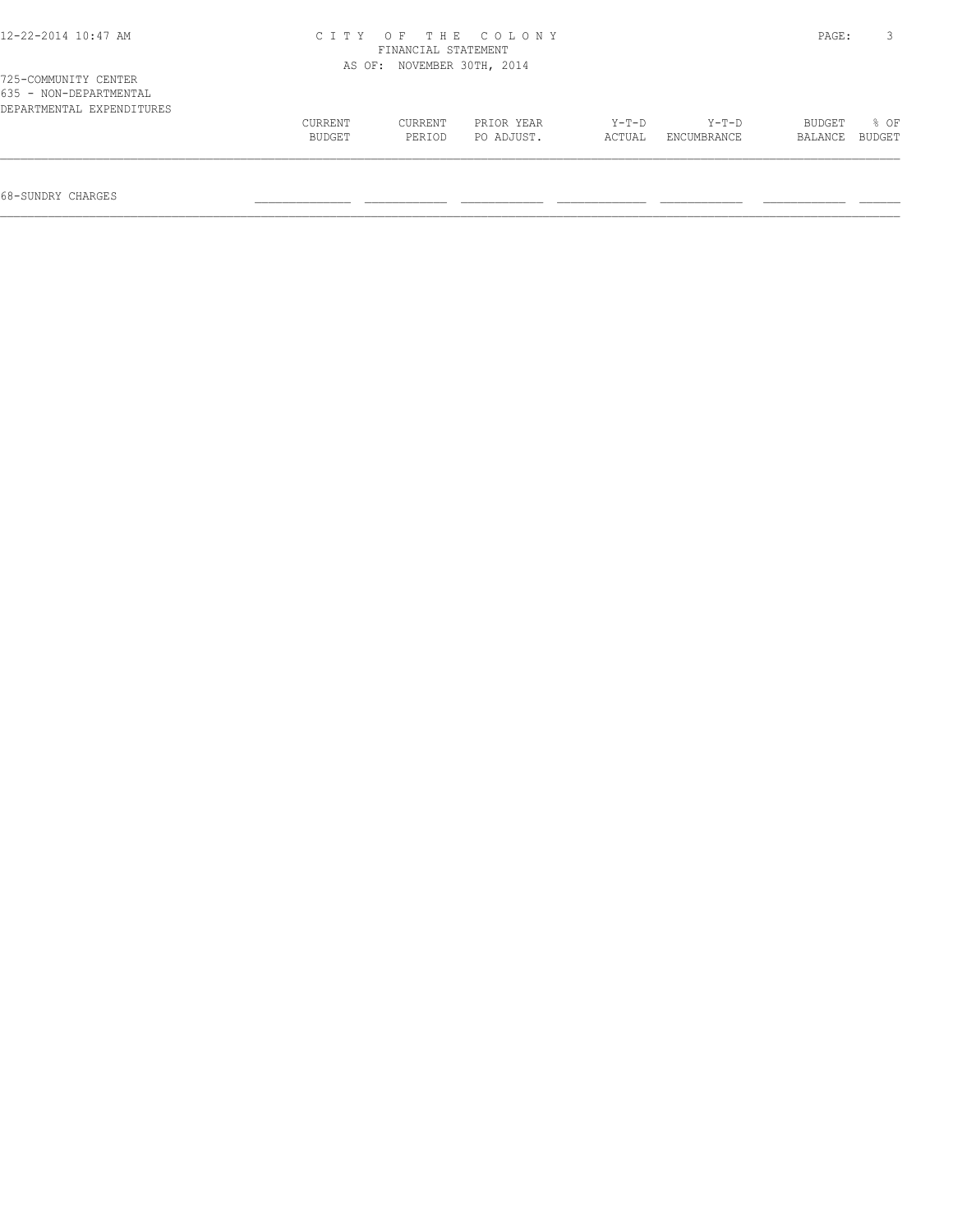|  | 725-COMMUNITY CENTER |                           |
|--|----------------------|---------------------------|
|  |                      | 650 - COMMUNITY CENTER    |
|  |                      | DEPARTMENTAL EXPENDITURES |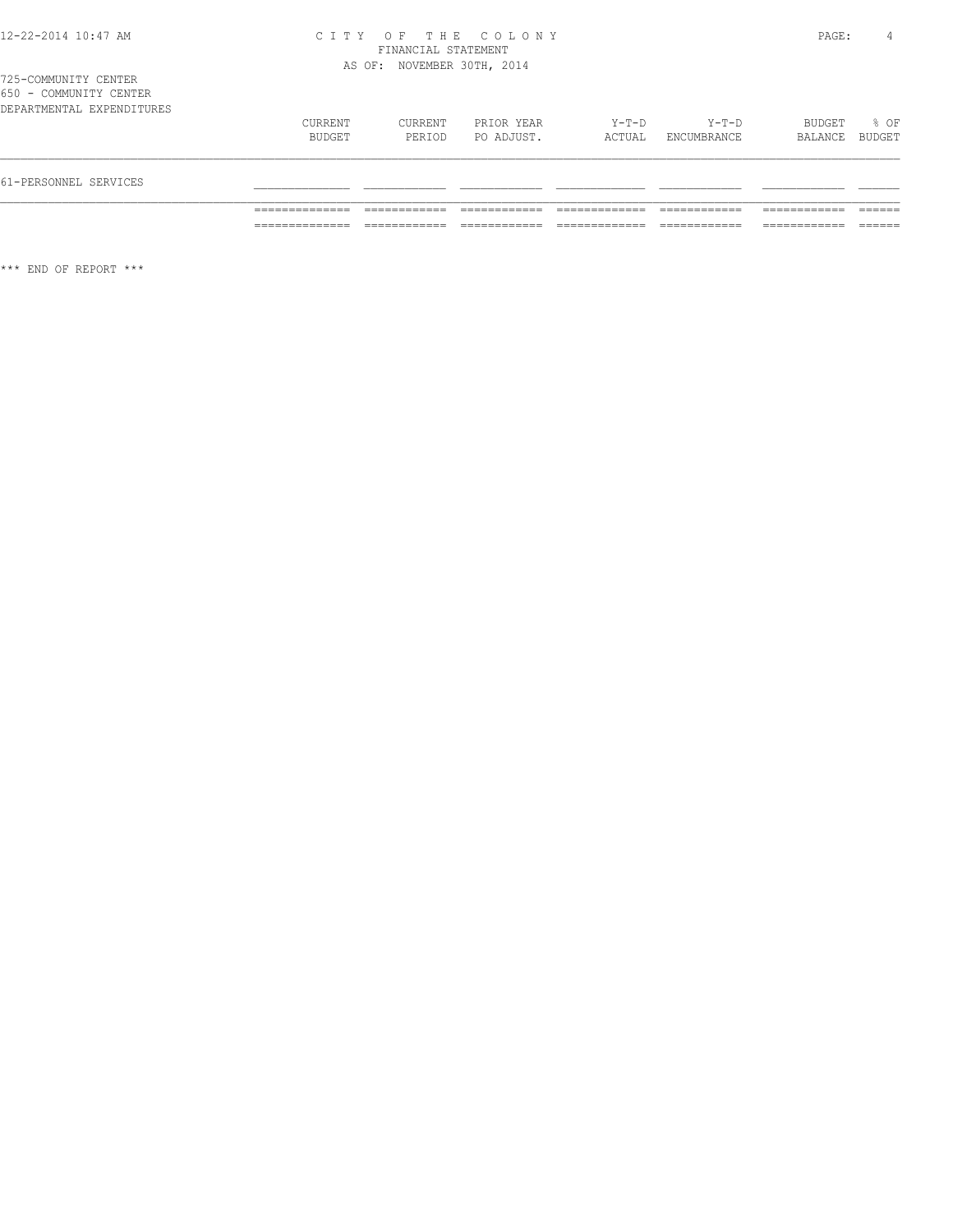|                                           | CURRENT<br><b>BUDGET</b> | CURRENT<br>PERIOD | PRIOR YEAR<br>PO ADJUST. | $Y-T-D$<br>ACTUAL | $Y-T-D$<br>ENCUMBRANCE | <b>BUDGET</b><br>BALANCE | % OF<br>BUDGET |
|-------------------------------------------|--------------------------|-------------------|--------------------------|-------------------|------------------------|--------------------------|----------------|
| REVENUE SUMMARY                           | ______________           | ____________      | ------------             | _____________     | -------------          | ____________             | -------        |
| EXPENDITURE SUMMARY                       |                          |                   |                          |                   |                        |                          |                |
| 632 - LIBRARY GRANTS                      | 0.00                     | 113.68            | 0.00                     | 113.68            | $0.00$ (               | 113.68)                  | 0.00           |
| ** TOTAL EXPENDITURES **                  | 0.00                     | 113.68            | 0.00                     | 113.68            | 0.00(                  | 113.68)                  | 0.00           |
| EXPENDITURES **<br>** REVENUE OVER(UNDER) | $0.00$ (                 | 113.68)           | 0.00                     | 113.68)           | 0.00                   | 113.68                   | 0.00           |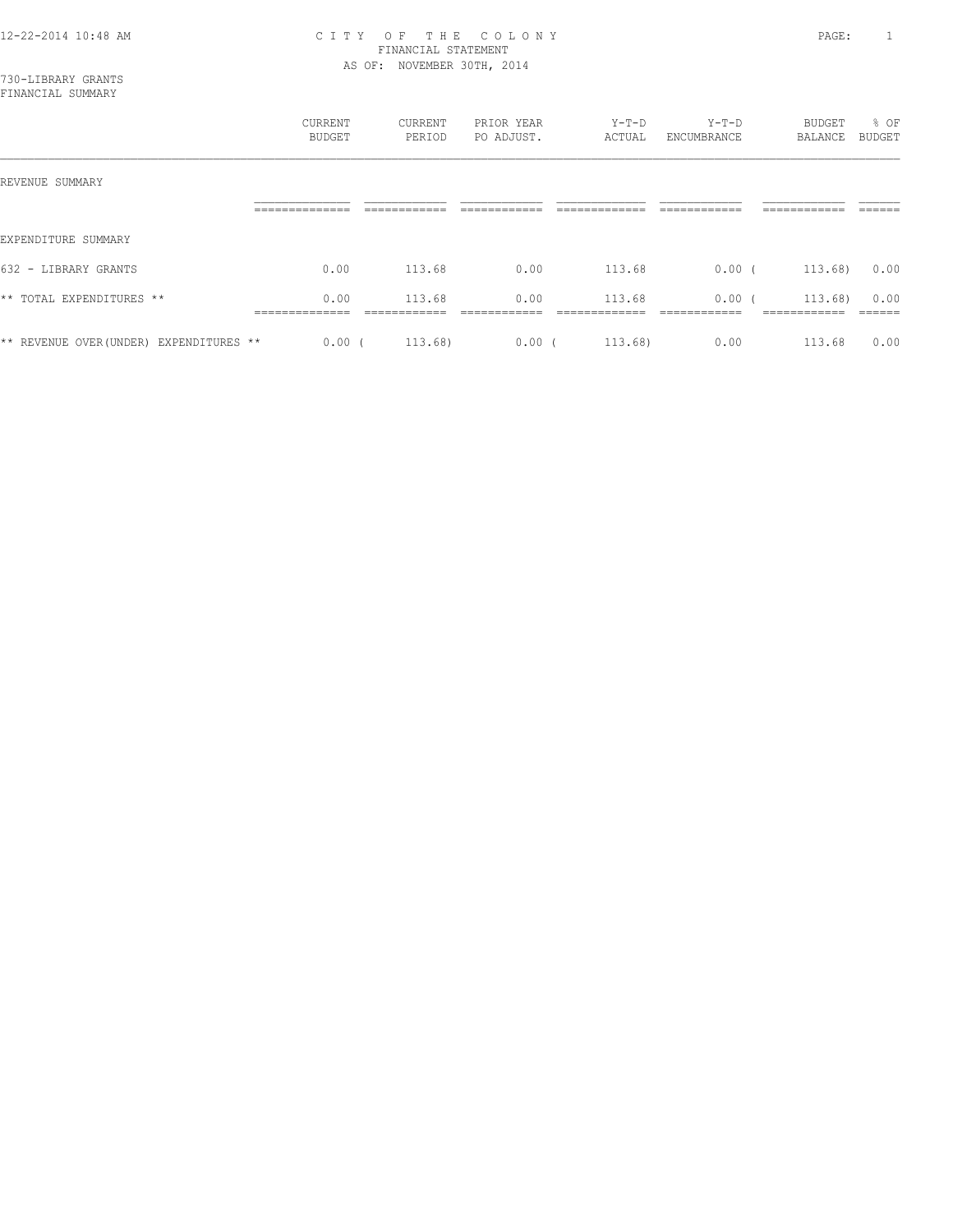| 12-22-2014 10:48 AM | CITY OF THE COLONY         | PAGE: |  |
|---------------------|----------------------------|-------|--|
|                     | FINANCIAL STATEMENT        |       |  |
|                     | AS OF: NOVEMBER 30TH, 2014 |       |  |
| 730-LIBRARY GRANTS  |                            |       |  |
| REVENUES            |                            |       |  |

| CURRENT       | CURRENT | PRIOR YEAR | $Y-T-D$ | $Y-T-D$            | BUDGET  | % OF          |
|---------------|---------|------------|---------|--------------------|---------|---------------|
| <b>BUDGET</b> | PERIOD  | PO ADJUST. | ACTUAL  | <b>ENCUMBRANCE</b> | BALANCE | <b>BUDGET</b> |
|               |         |            |         |                    |         |               |

8-OTHER REVENUE \_\_\_\_\_\_\_\_\_\_\_\_\_\_ \_\_\_\_\_\_\_\_\_\_\_\_ \_\_\_\_\_\_\_\_\_\_\_\_ \_\_\_\_\_\_\_\_\_\_\_\_\_ \_\_\_\_\_\_\_\_\_\_\_\_ \_\_\_\_\_\_\_\_\_\_\_\_ \_\_\_\_\_\_

============== ============ ============ ============= ============ ============ ======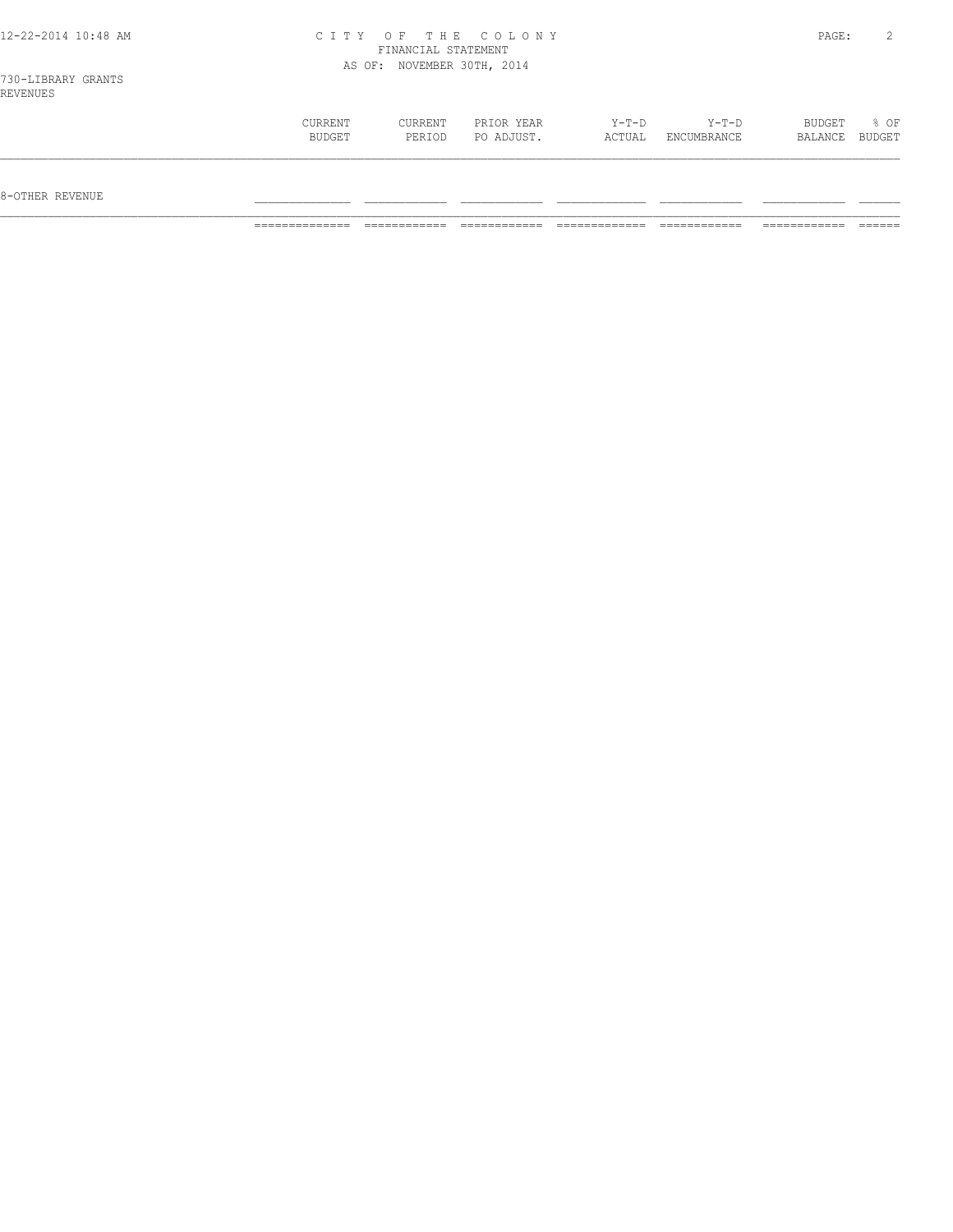730-LIBRARY GRANTS 632 - LIBRARY GRANTS

| DEPARTMENTAL EXPENDITURES                                          |                          |                   |                          |                  |                      |                          |                       |
|--------------------------------------------------------------------|--------------------------|-------------------|--------------------------|------------------|----------------------|--------------------------|-----------------------|
|                                                                    | CURRENT<br><b>BUDGET</b> | CURRENT<br>PERIOD | PRIOR YEAR<br>PO ADJUST. | Y-T-D<br>ACTUAL  | Y-T-D<br>ENCUMBRANCE | <b>BUDGET</b><br>BALANCE | % OF<br><b>BUDGET</b> |
|                                                                    |                          |                   |                          |                  |                      |                          |                       |
| 61-PERSONNEL SERVICES                                              |                          |                   |                          |                  |                      |                          |                       |
| 62-CONTRACTUAL SERVICES                                            |                          |                   |                          |                  |                      |                          |                       |
| 63-SUPPLIES<br>632-6330 BOOKS AND PERIODICALS<br>TOTAL 63-SUPPLIES | 0.00<br>0.00             | 113.68<br>113.68  | 0.00<br>0.00             | 113.68<br>113.68 | $0.00$ (<br>$0.00$ ( | 113.68)<br>113.68)       | 0.00<br>0.00          |
| 64-MAINTENANCE                                                     |                          |                   |                          |                  |                      |                          |                       |
| 65-NON-CAPITAL                                                     |                          |                   |                          |                  |                      |                          |                       |
| 66-CAPITAL OUTLAY                                                  |                          |                   |                          |                  |                      |                          |                       |
| TOTAL 632 - LIBRARY GRANTS                                         | 0.00                     | 113.68            | 0.00                     | 113.68           | 0.00(                | 113.68)                  | 0.00                  |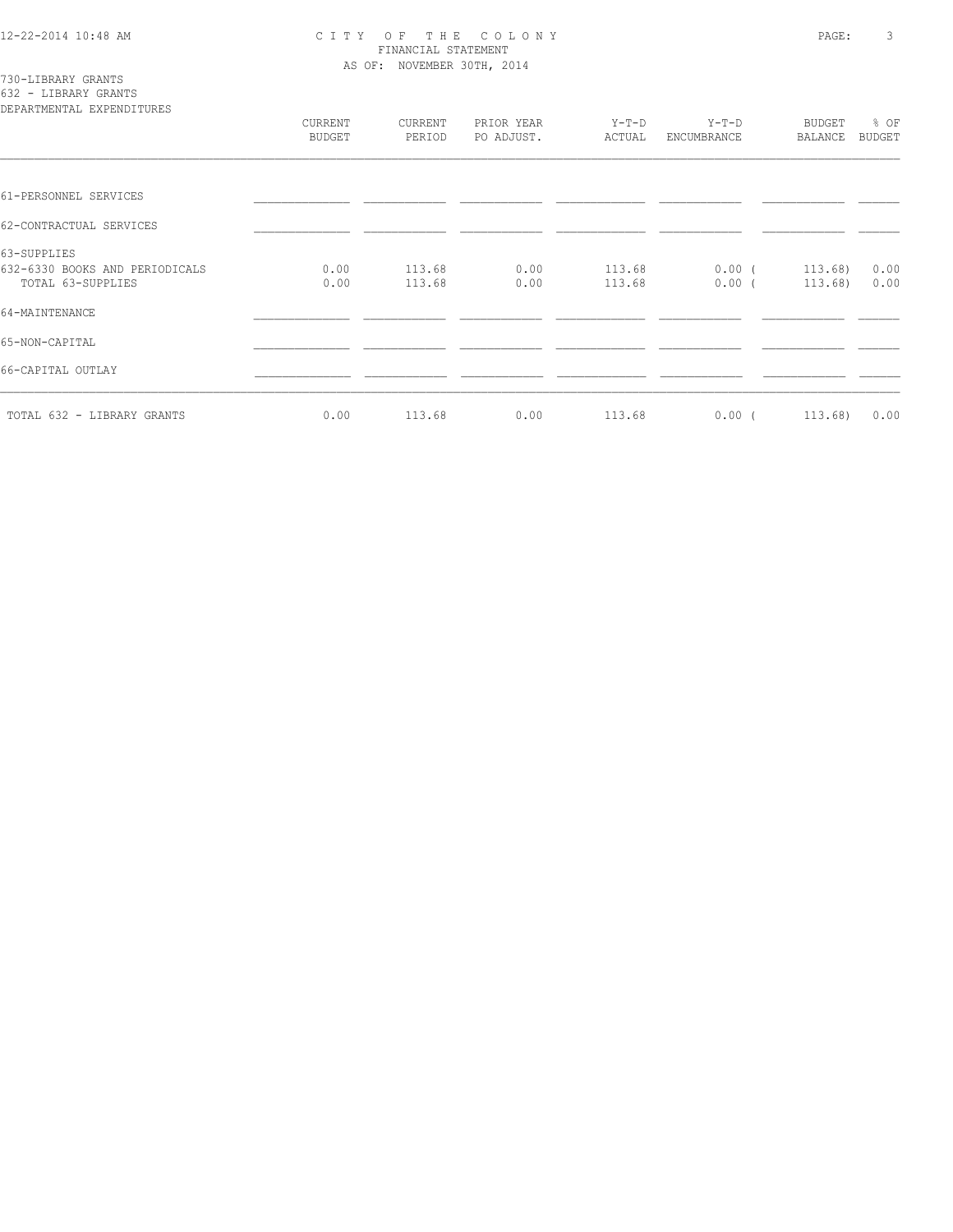|      | 730-LIBRARY GRANTS |  |
|------|--------------------|--|
| $ -$ |                    |  |

| 635 - NON-DEPARTMENTAL<br>DEPARTMENTAL EXPENDITURES |                                           |                                       |                                     |                                         |                                      |                                        |                           |
|-----------------------------------------------------|-------------------------------------------|---------------------------------------|-------------------------------------|-----------------------------------------|--------------------------------------|----------------------------------------|---------------------------|
|                                                     | CURRENT<br><b>BUDGET</b>                  | CURRENT<br>PERIOD                     | PRIOR YEAR<br>PO ADJUST.            | $Y-T-D$<br>ACTUAL                       | $Y-T-D$<br>ENCUMBRANCE               | <b>BUDGET</b><br>BALANCE               | % OF<br><b>BUDGET</b>     |
| 62-CONTRACTUAL SERVICES                             |                                           |                                       |                                     |                                         |                                      |                                        |                           |
| 68-SUNDRY CHARGES                                   |                                           |                                       |                                     |                                         |                                      |                                        |                           |
| $***$<br>TOTAL EXPENDITURES<br>$***$                | 0.00<br>______________<br>--------------  | 113.68<br>____________<br>----------- | 0.00<br>____________<br>----------- | 113.68<br>_____________<br>------------ | 0.00(<br>____________<br>----------- | 113.68)<br>____________<br>----------- | 0.00<br>______<br>_____   |
| ** REVENUE OVER (UNDER) EXPENDITURES **             | 0.00(<br>--------------<br>______________ | 113.68)<br>____________               | 0.00(<br>____________               | 113.68<br>_____________                 | 0.00<br>____________                 | 113.68<br>------------<br>____________ | 0.00<br>-------<br>______ |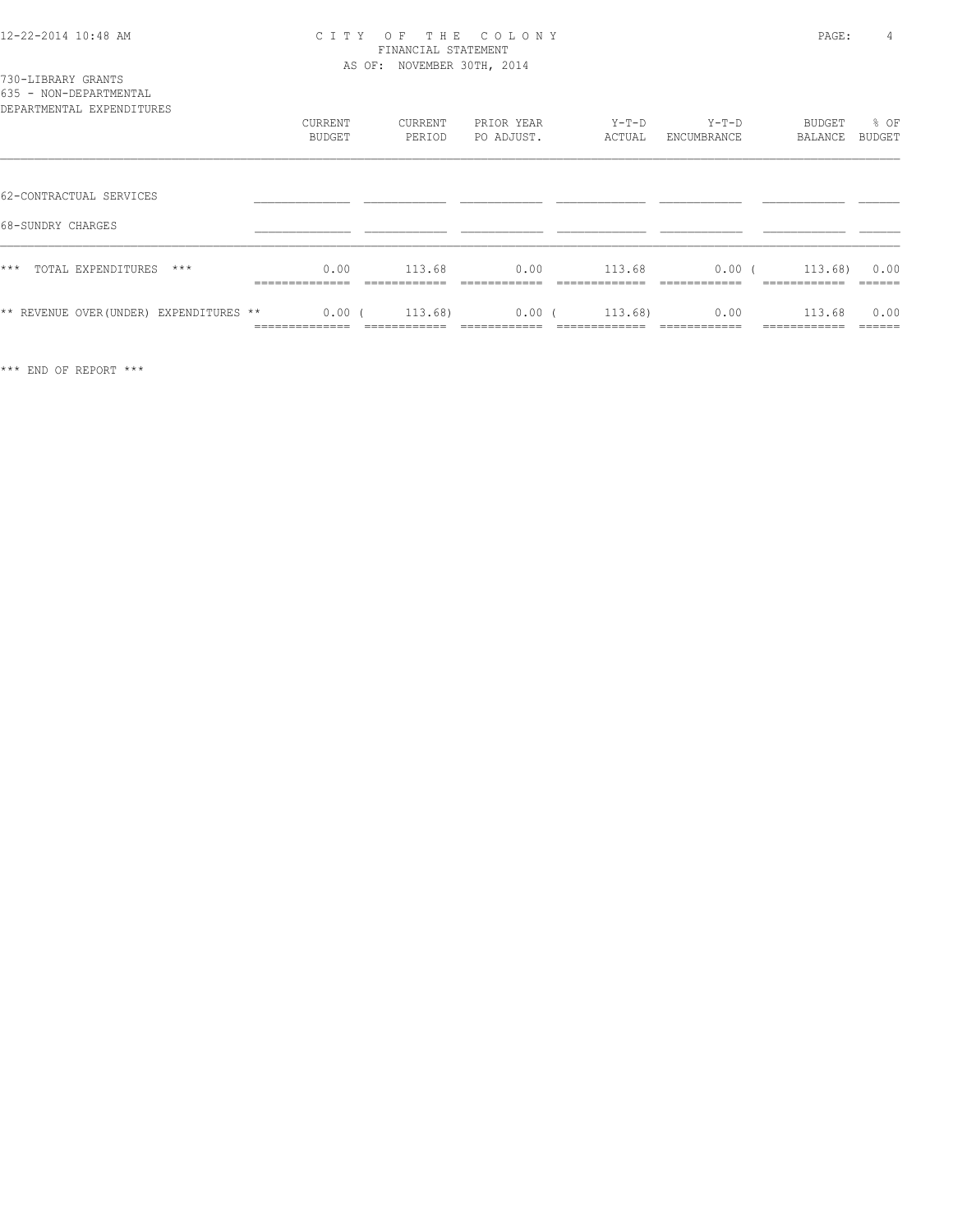|                     | CURRENT<br>BUDGET                 | CURRENT<br>PERIOD            | PRIOR YEAR<br>PO ADJUST.       | $Y-T-D$<br>ACTUAL              | Y-T-D<br>ENCUMBRANCE          | BUDGET<br>BALANCE BUDGET      | % OF               |
|---------------------|-----------------------------------|------------------------------|--------------------------------|--------------------------------|-------------------------------|-------------------------------|--------------------|
| REVENUE SUMMARY     |                                   |                              |                                |                                |                               |                               |                    |
|                     | ______________<br>_______________ | ____________<br>____________ | ____________<br>____________   | _____________<br>_____________ | ____________<br>____________  | -------------<br>____________ | -------<br>_______ |
| EXPENDITURE SUMMARY |                                   |                              |                                |                                |                               |                               |                    |
|                     | ______________<br>.               | ____________<br>____________ | -------------<br>_____________ | _____________<br>.             | -------------<br>____________ | -------------<br>____________ | ______<br>_______  |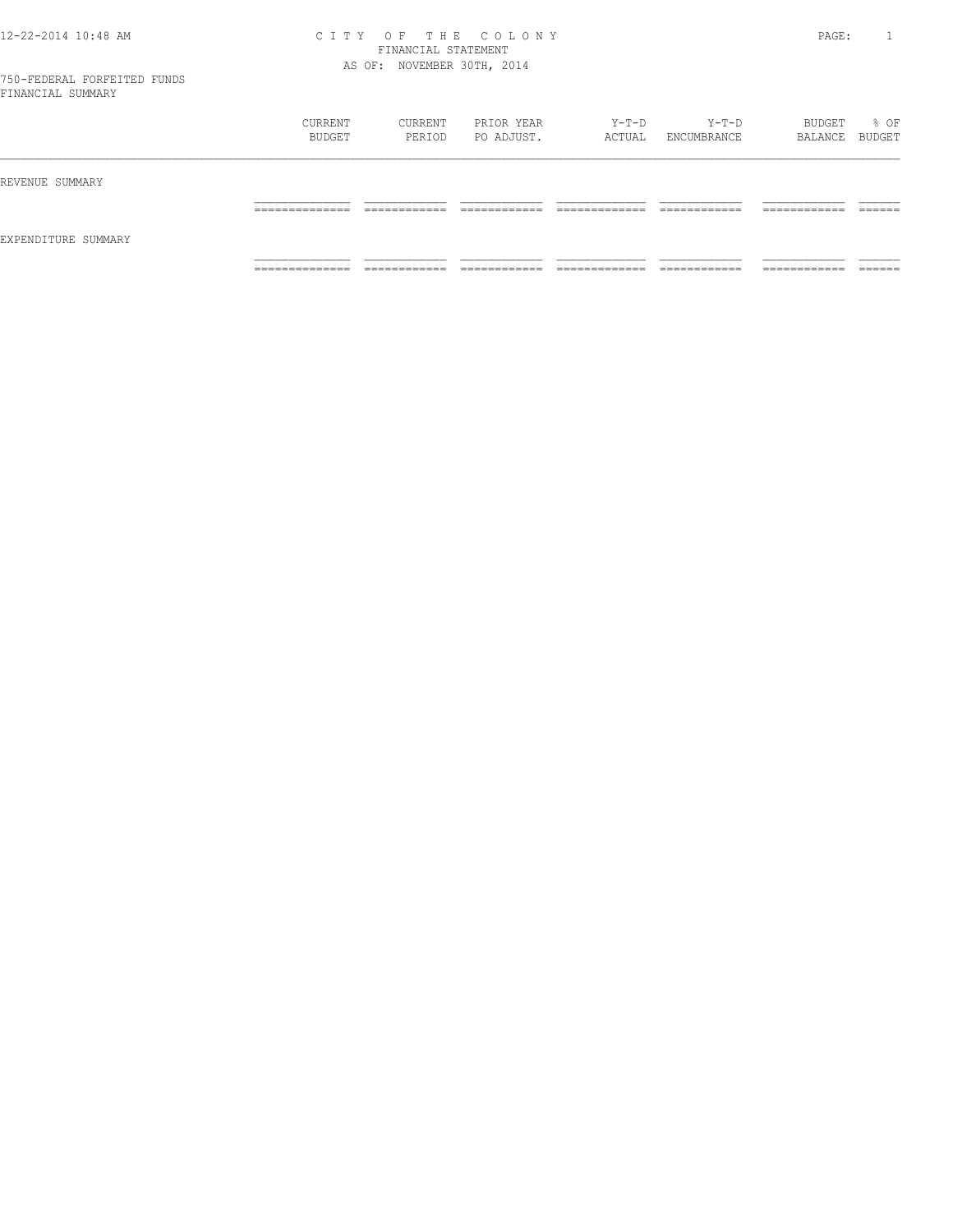# 12-22-2014 10:48 AM CITY OF THE COLONY<br>FINANCIAL STATEMENT<br>AS OF: NOVEMBER 30TH, 2014

|                 | <b>CURRENT</b><br>BUDGET | CURRENT<br>PERIOD | PRIOR YEAR<br>PO ADJUST. | $Y-T-D$<br>ACTUAL | Y-T-D<br>ENCUMBRANCE | BUDGET<br>BALANCE | % OF<br>BUDGET |
|-----------------|--------------------------|-------------------|--------------------------|-------------------|----------------------|-------------------|----------------|
| 8-OTHER REVENUE |                          |                   |                          |                   |                      |                   |                |
|                 |                          |                   |                          |                   |                      |                   |                |
|                 |                          |                   |                          |                   |                      |                   |                |
|                 | _______________          |                   |                          |                   |                      |                   | _______        |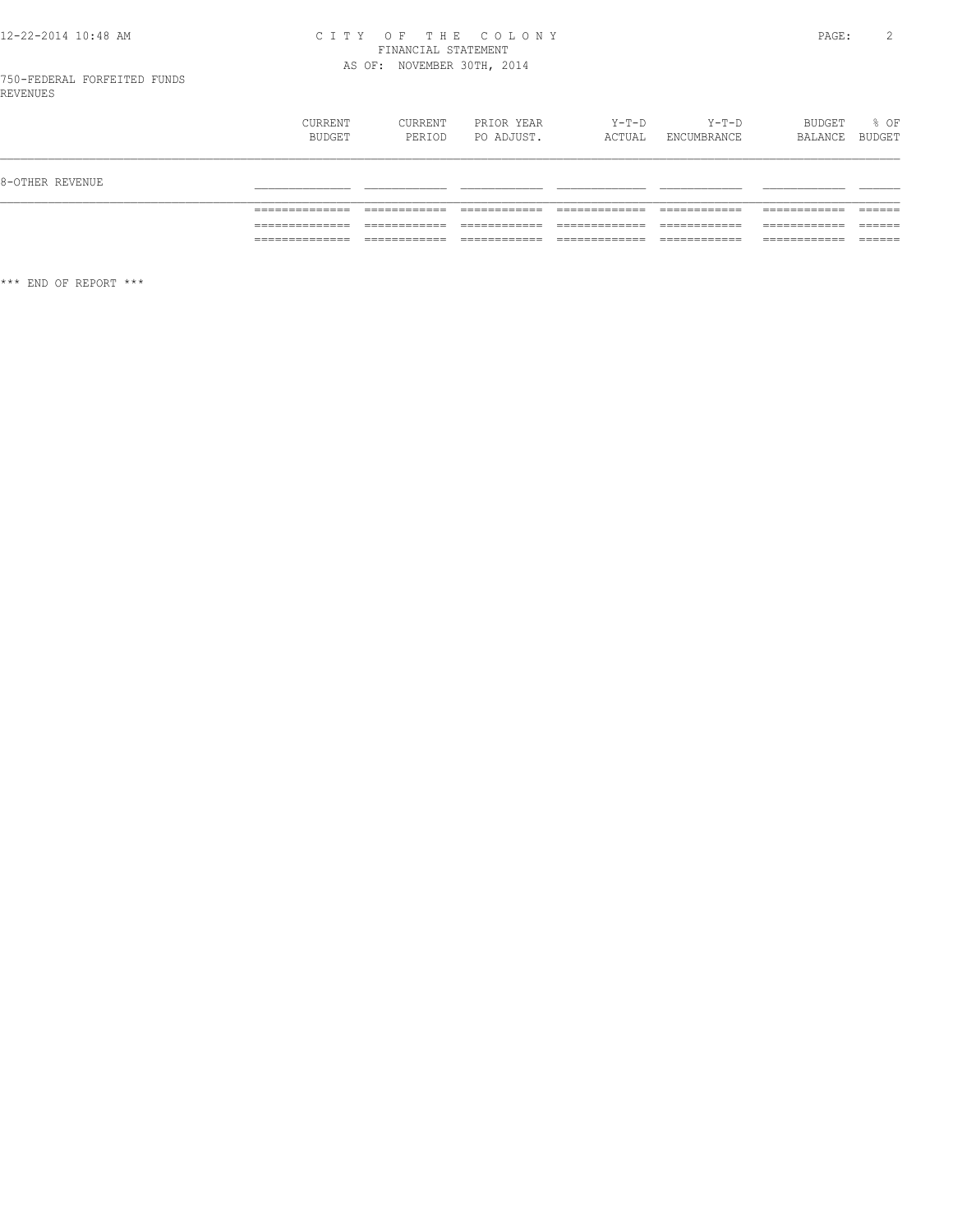#### 752-POLICE FORFEITED FUNDS FINANCIAL SUMMARY

|                                        | CURRENT<br>BUDGET      | CURRENT<br>PERIOD | PRIOR YEAR<br>PO ADJUST. | $Y-T-D$<br>ACTUAL | $Y-T-D$<br>ENCUMBRANCE | BUDGET<br>BALANCE         | % OF<br>BUDGET |
|----------------------------------------|------------------------|-------------------|--------------------------|-------------------|------------------------|---------------------------|----------------|
| REVENUE SUMMARY                        |                        |                   |                          |                   |                        |                           |                |
|                                        |                        |                   |                          |                   |                        |                           |                |
| EXPENDITURE SUMMARY                    |                        |                   |                          |                   |                        |                           |                |
| 614 - POLICE CONFISCATED               | 0.00                   | 74.21             | 0.00                     | 862.24            | 5,448.48 (             | 6,310.72)                 | 0.00           |
| ** TOTAL EXPENDITURES **               | 0.00<br>-------------- | 74.21             | 0.00                     | 862.24            | 5,448.48 (             | 6,310.72)<br>------------ | 0.00           |
|                                        |                        |                   |                          |                   |                        |                           |                |
| ** REVENUE OVER(UNDER) EXPENDITURES ** | $0.00$ (               | 74.21)            | $0.00$ (                 | 862.24) (         | 5,448.48)              | 6,310.72                  | 0.00           |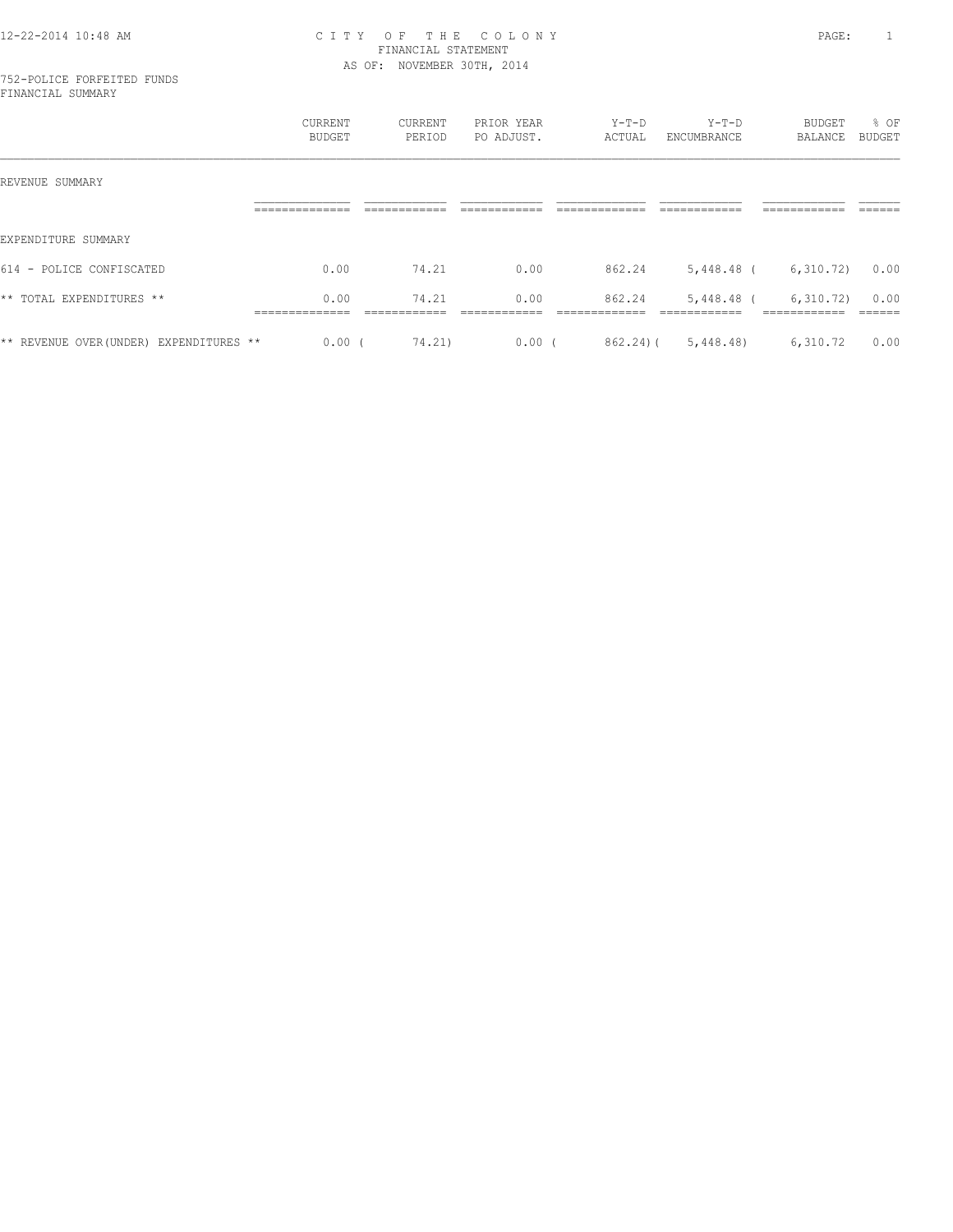| 12-22-2014 10:48 AM                    |         |                            | CITY OF THE COLONY |         |         | PAGE:         |        |
|----------------------------------------|---------|----------------------------|--------------------|---------|---------|---------------|--------|
|                                        |         | FINANCIAL STATEMENT        |                    |         |         |               |        |
|                                        |         | AS OF: NOVEMBER 30TH, 2014 |                    |         |         |               |        |
| 752-POLICE FORFEITED FUNDS<br>REVENUES |         |                            |                    |         |         |               |        |
|                                        | CURRENT | CURRENT                    | PRIOR YEAR         | $Y-T-D$ | $Y-T-D$ | <b>BUDGET</b> | $8$ OF |

 BUDGET PERIOD PO ADJUST. ACTUAL ENCUMBRANCE BALANCE BUDGET  $\mathcal{L} = \{ \mathcal{L} = \{ \mathcal{L} = \{ \mathcal{L} = \{ \mathcal{L} = \{ \mathcal{L} = \{ \mathcal{L} = \{ \mathcal{L} = \{ \mathcal{L} = \{ \mathcal{L} = \{ \mathcal{L} = \{ \mathcal{L} = \{ \mathcal{L} = \{ \mathcal{L} = \{ \mathcal{L} = \{ \mathcal{L} = \{ \mathcal{L} = \{ \mathcal{L} = \{ \mathcal{L} = \{ \mathcal{L} = \{ \mathcal{L} = \{ \mathcal{L} = \{ \mathcal{L} = \{ \mathcal{L} = \{ \mathcal{$ 

 $8-{\rm OFF}$  revenue  $\_$ 

============== ============ ============ ============= ============ ============ ======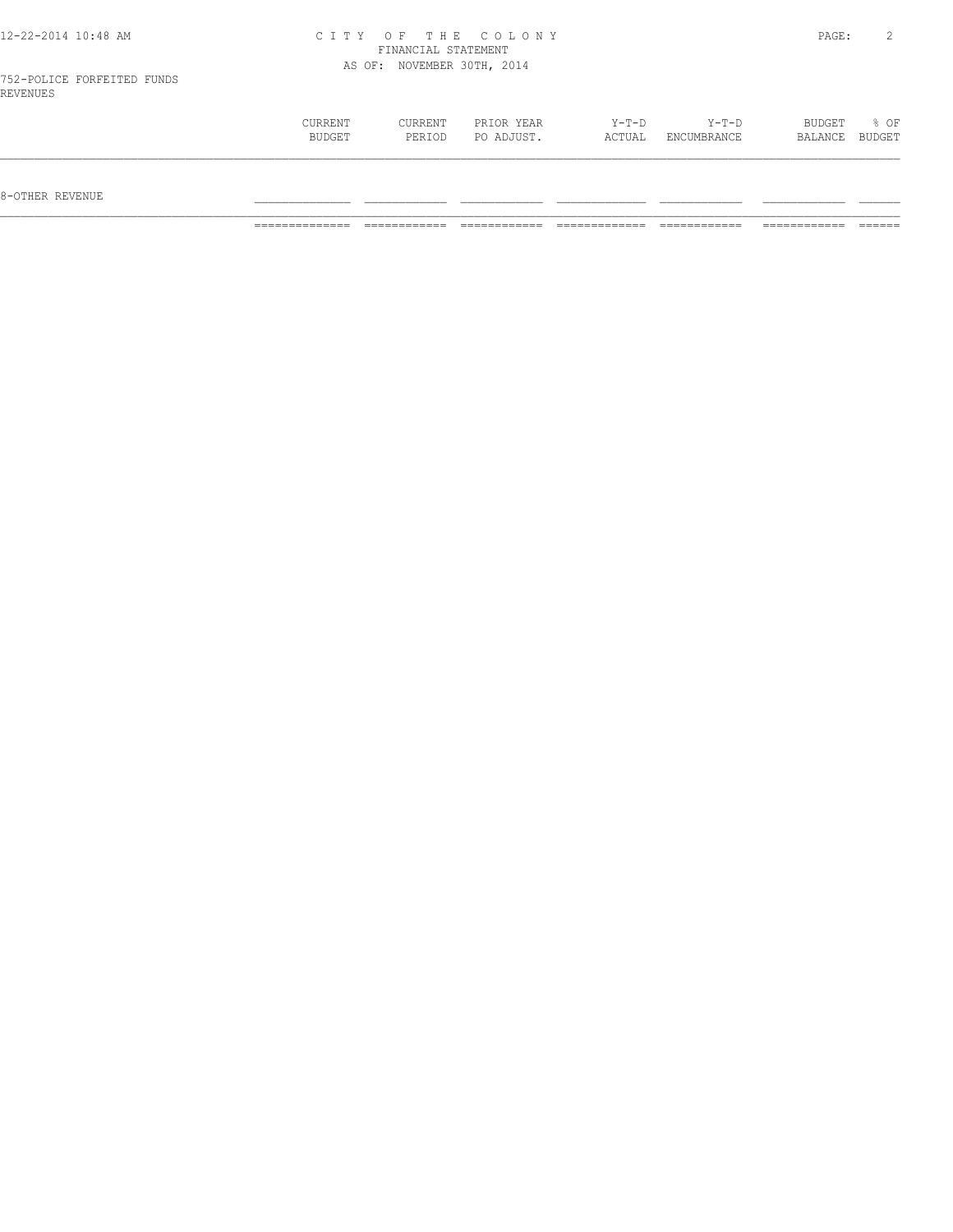|  |  | 752-POLICE FORFEITED FUNDS        |  |
|--|--|-----------------------------------|--|
|  |  | 614 - POLICE CONFISCATED          |  |
|  |  | סססוזיידרוגיסמיס זגייניה אייפגמיס |  |

| DEPARTMENTAL EXPENDITURES      |                          |                   |                          |                   |                               |                                 |                |
|--------------------------------|--------------------------|-------------------|--------------------------|-------------------|-------------------------------|---------------------------------|----------------|
|                                | CURRENT<br><b>BUDGET</b> | CURRENT<br>PERIOD | PRIOR YEAR<br>PO ADJUST. | $Y-T-D$<br>ACTUAL | $Y-T-D$<br><b>ENCUMBRANCE</b> | <b>BUDGET</b><br><b>BALANCE</b> | % OF<br>BUDGET |
|                                |                          |                   |                          |                   |                               |                                 |                |
| 61-PERSONNEL SERVICES          |                          |                   |                          |                   |                               |                                 |                |
| 62-CONTRACTUAL SERVICES        |                          |                   |                          |                   |                               |                                 |                |
| 614-6210 PROFESSIONAL SERVICES | 0.00                     | 0.00              | 0.00                     | 750.00            | $0.00$ (                      | 750.00                          | 0.00           |
| 614-6244 TELEPHONE SERVICE     | 0.00                     | 74.21             | 0.00                     | 112.24            | $0.00$ (                      | 112.24)                         | 0.00           |
| TOTAL 62-CONTRACTUAL SERVICES  | 0.00                     | 74.21             | 0.00                     | 862.24            | 0.00(                         | 862.24)                         | 0.00           |
| 63-SUPPLIES                    |                          |                   |                          |                   |                               |                                 |                |
| 614-6394 TACTICAL SUPPLIES     | 0.00                     | 0.00              | 0.00                     | 0.00              | 5,448.48 (                    | 5,448.48)                       | 0.00           |
| TOTAL 63-SUPPLIES              | 0.00                     | 0.00              | 0.00                     | 0.00              | 5,448.48 (                    | 5,448.48)                       | 0.00           |
| 64-MAINTENANCE                 |                          |                   |                          |                   |                               |                                 |                |
| 65-NON-CAPITAL                 |                          |                   |                          |                   |                               |                                 |                |
| 66-CAPITAL OUTLAY              |                          |                   |                          |                   |                               |                                 |                |
| TOTAL 614 - POLICE CONFISCATED | 0.00                     | 74.21             | 0.00                     | 862.24            | 5,448.48 (                    | 6,310.72)                       | 0.00           |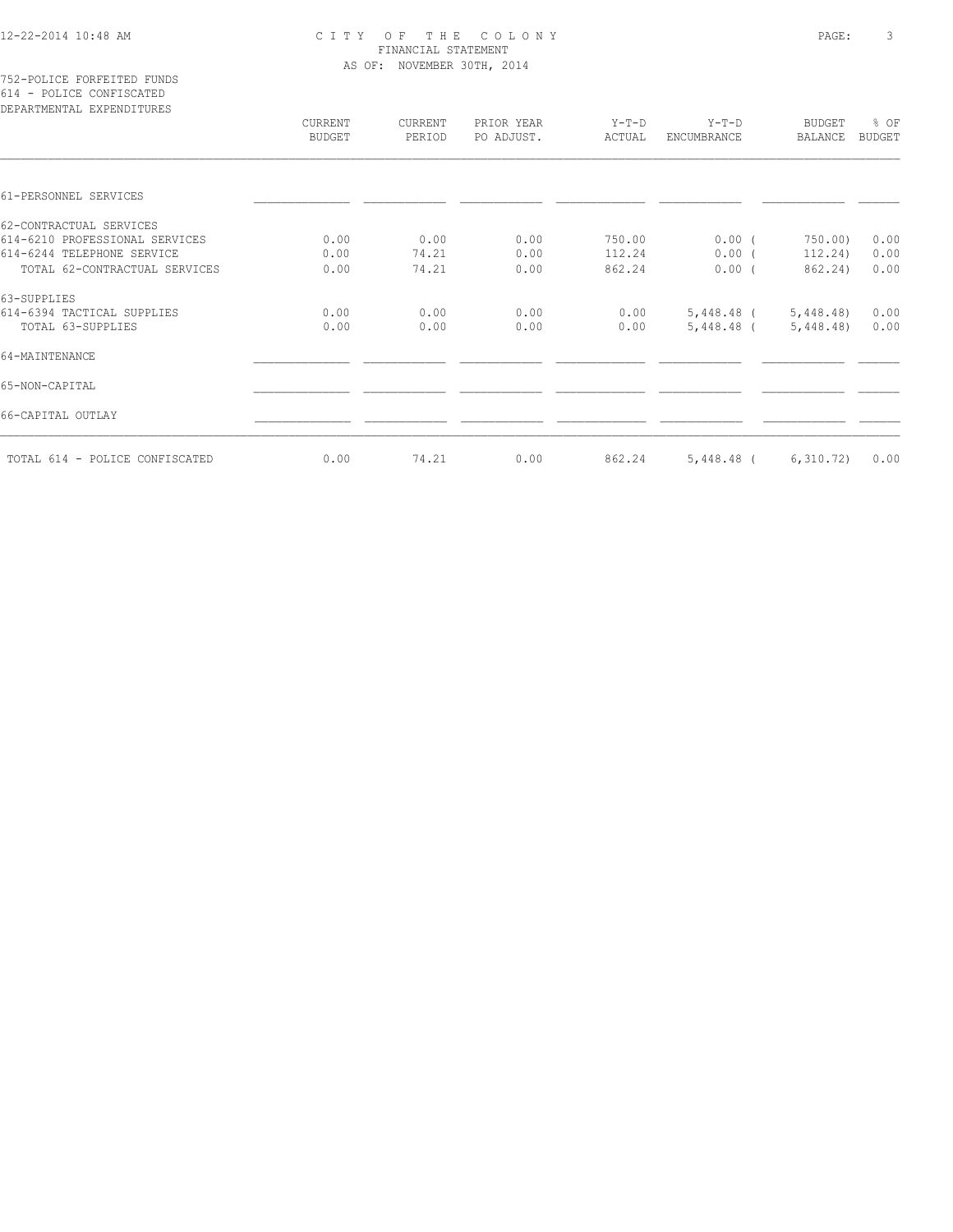| 635 - NON-DEPARTMENTAL<br>DEPARTMENTAL EXPENDITURES |                                             |                        |                          |                          |                                           |                                        |                |
|-----------------------------------------------------|---------------------------------------------|------------------------|--------------------------|--------------------------|-------------------------------------------|----------------------------------------|----------------|
|                                                     | CURRENT<br>BUDGET                           | CURRENT<br>PERIOD      | PRIOR YEAR<br>PO ADJUST. | $Y-T-D$<br>ACTUAL        | $Y-T-D$<br>ENCUMBRANCE                    | BUDGET<br>BALANCE                      | % OF<br>BUDGET |
| 68-SUNDRY CHARGES                                   |                                             |                        |                          |                          |                                           |                                        |                |
| $***$<br>TOTAL EXPENDITURES<br>$***$                | 0.00<br>______________<br>-------------     | 74.21                  | 0.00                     | 862.24                   | 5,448.48 (                                | 6,310.72)<br>____________              | 0.00           |
| ** REVENUE OVER (UNDER) EXPENDITURES **             | $0.00$ (<br>______________<br>------------- | 74.21)<br>____________ | $0.00$ (<br>___________  | 862.24)(<br>____________ | 5,448.48<br>____________<br>------------- | 6,310.72<br>____________<br>---------- | 0.00<br>====== |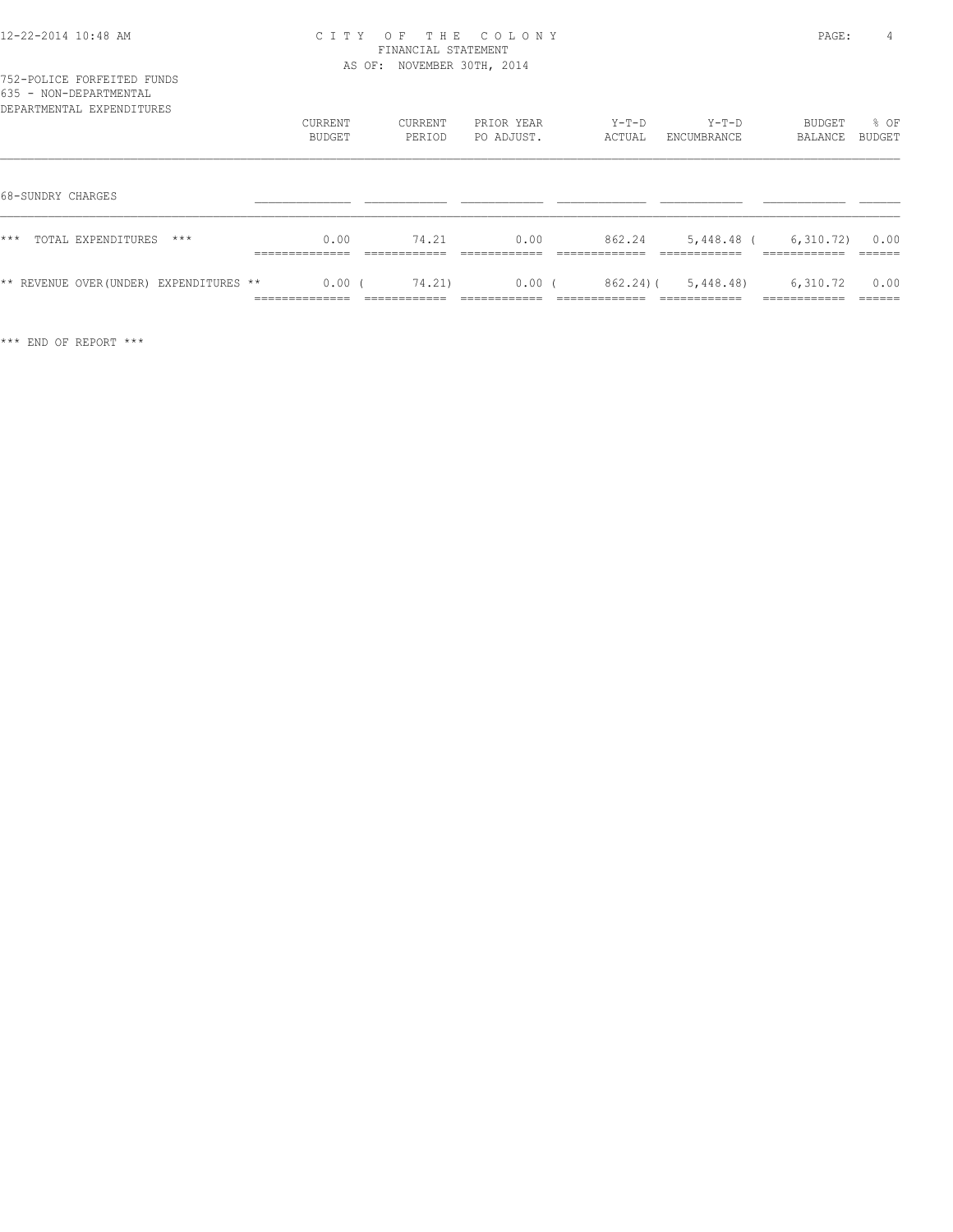|                                         | CURRENT<br>BUDGET | CURRENT<br>PERIOD | PRIOR YEAR<br>PO ADJUST. | $Y-T-D$<br>ACTUAL | $Y-T-D$<br>ENCUMBRANCE | BUDGET<br>BALANCE | % OF<br><b>BUDGET</b> |
|-----------------------------------------|-------------------|-------------------|--------------------------|-------------------|------------------------|-------------------|-----------------------|
| REVENUE SUMMARY                         |                   |                   |                          |                   |                        |                   |                       |
| 8-OTHER REVENUE                         | 0.00              | 1,607.00          | 0.00                     | 1,607.00          | $0.00$ (               | 1,607.00)         | 0.00                  |
| ** TOTAL REVENUES **                    | 0.00              | 1,607.00          | 0.00                     | 1,607.00          | 0.00(                  | 1,607.00          | 0.00                  |
| EXPENDITURE SUMMARY                     |                   |                   |                          |                   |                        |                   |                       |
|                                         | ______________    | ------------      | ------------             |                   | ------------           | ------------      | ------                |
| ** REVENUE OVER (UNDER) EXPENDITURES ** | 0.00              | 1,607.00          | 0.00                     | 1,607.00          | 0.00(                  | 1,607.00          | 0.00                  |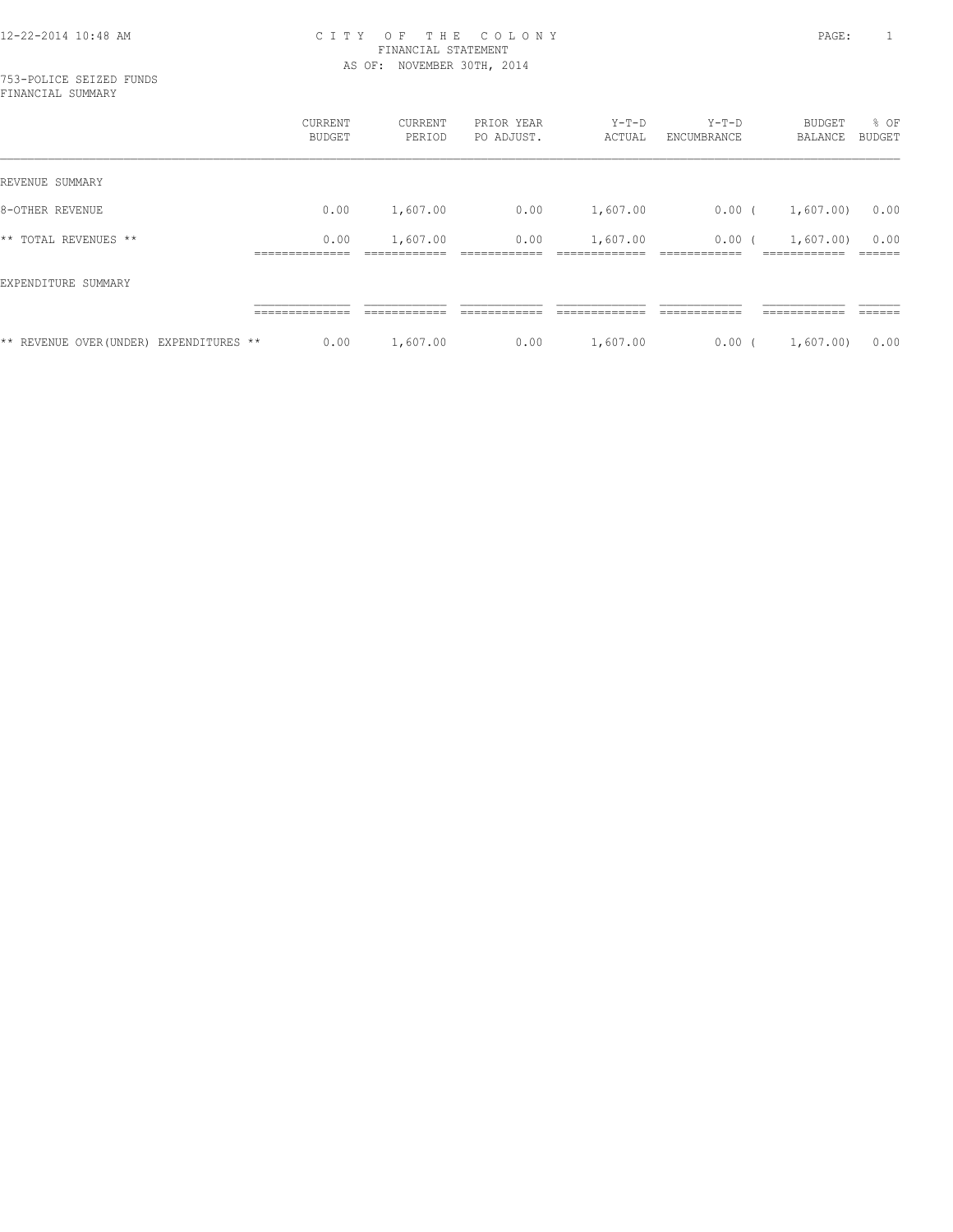#### 753-POLICE SEIZED FUNDS REVENUES

|                                                                            | CURRENT<br>BUDGET | CURRENT<br>PERIOD    | PRIOR YEAR<br>PO ADJUST. | $Y-T-D$<br>ACTUAL    | $Y-T-D$<br>ENCUMBRANCE | BUDGET<br>BALANCE    | % OF<br>BUDGET |
|----------------------------------------------------------------------------|-------------------|----------------------|--------------------------|----------------------|------------------------|----------------------|----------------|
| 8-OTHER REVENUE<br>483500<br>SEIZED FUNDS REVENUE<br>TOTAL 8-OTHER REVENUE | 0.00<br>0.00      | 1,607.00<br>1,607.00 | 0.00<br>0.00             | 1,607.00<br>1,607.00 | 0.00<br>0.00           | 1,607.00<br>1,607.00 | 0.00<br>0.00   |
| ** TOTAL REVENUES **                                                       | 0.00              | 1,607.00             | 0.00                     | 1,607.00             | 0.00(                  | 1,607.00             | 0.00           |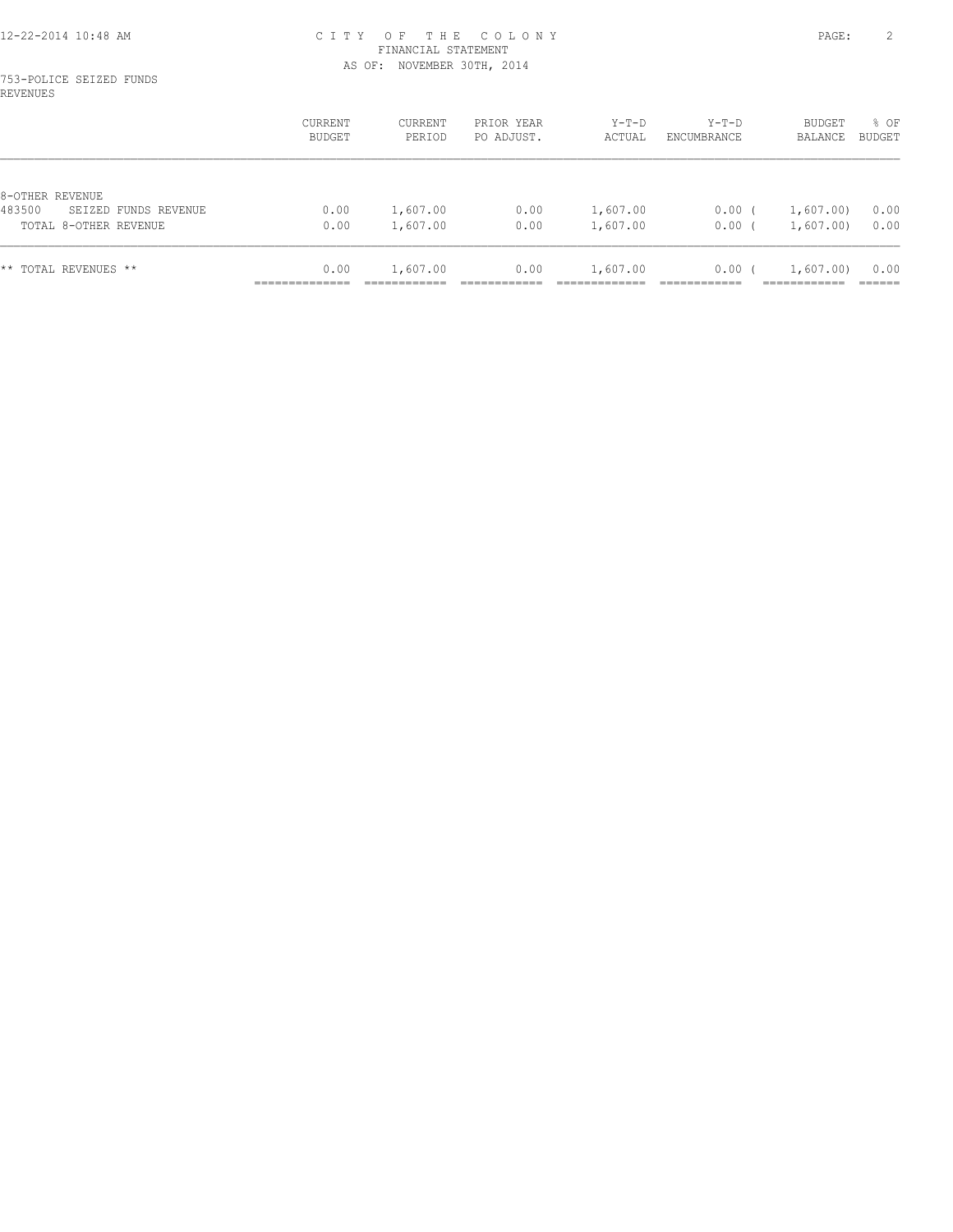| 12-22-2014 10:48 AM                                                          | CITY OF THE COLONY<br>FINANCIAL STATEMENT | PAGE:             |                          |                   |                        |                   |                |
|------------------------------------------------------------------------------|-------------------------------------------|-------------------|--------------------------|-------------------|------------------------|-------------------|----------------|
|                                                                              | AS OF:                                    |                   | NOVEMBER 30TH, 2014      |                   |                        |                   |                |
| 753-POLICE SEIZED FUNDS<br>635-NON-DEPARTMENTAL<br>DEPARTMENTAL EXPENDITURES |                                           |                   |                          |                   |                        |                   |                |
|                                                                              | CURRENT<br>BUDGET                         | CURRENT<br>PERIOD | PRIOR YEAR<br>PO ADJUST. | $Y-T-D$<br>ACTUAL | $Y-T-D$<br>ENCUMBRANCE | BUDGET<br>BALANCE | 8 OF<br>BUDGET |
|                                                                              |                                           |                   |                          |                   |                        |                   |                |

68-SUNDRY CHARGES \_\_\_\_\_\_\_\_\_\_\_\_\_\_ \_\_\_\_\_\_\_\_\_\_\_\_ \_\_\_\_\_\_\_\_\_\_\_\_ \_\_\_\_\_\_\_\_\_\_\_\_\_ \_\_\_\_\_\_\_\_\_\_\_\_ \_\_\_\_\_\_\_\_\_\_\_\_ \_\_\_\_\_\_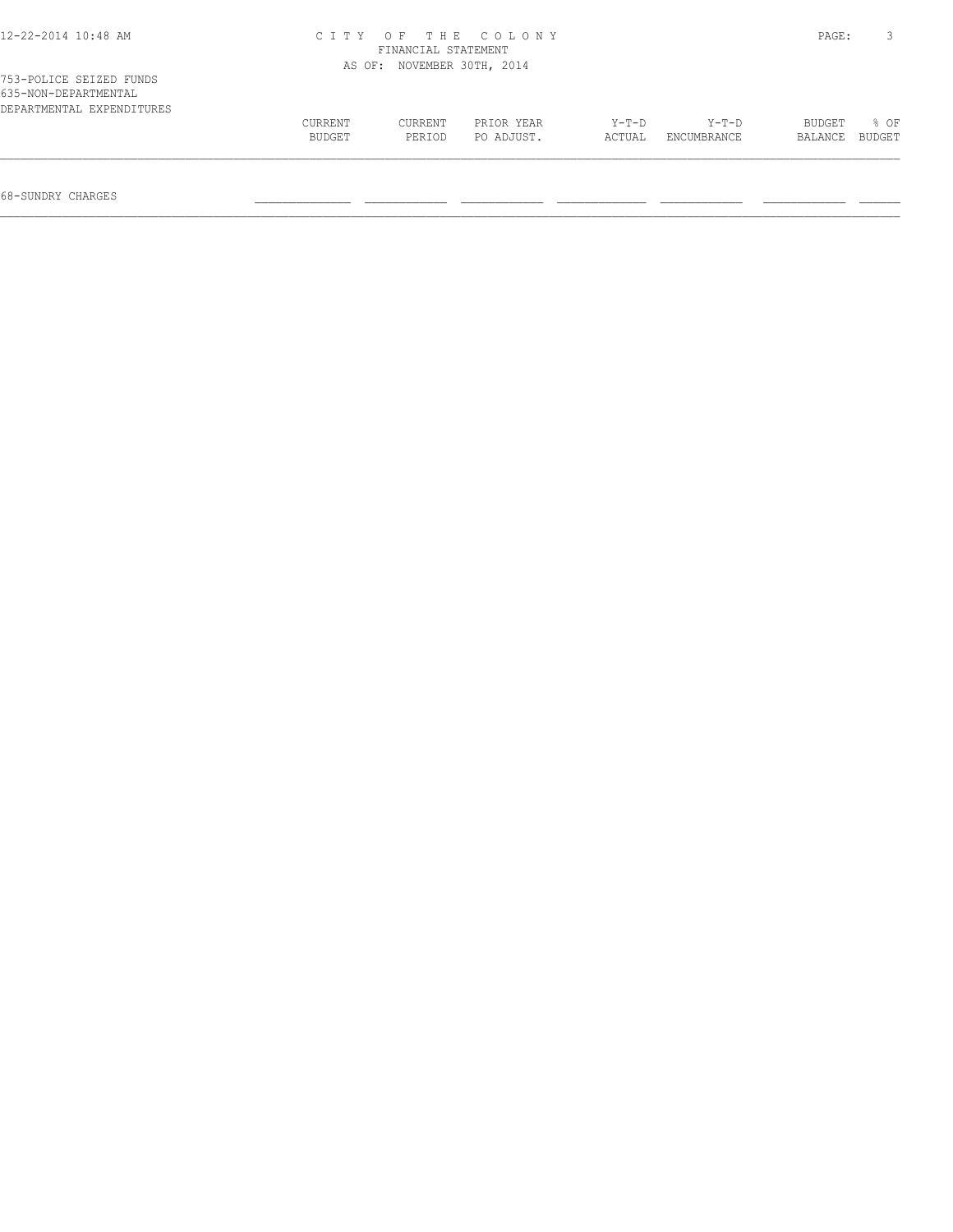| 753-POLICE SEIZED FUNDS<br>675-POLICE SEIZED FUNDS |                                   |               |                                         |                          |                           |                                          |                                           |                          |
|----------------------------------------------------|-----------------------------------|---------------|-----------------------------------------|--------------------------|---------------------------|------------------------------------------|-------------------------------------------|--------------------------|
| DEPARTMENTAL EXPENDITURES                          | CURRENT                           | <b>BUDGET</b> | CURRENT<br>PERIOD                       | PRIOR YEAR<br>PO ADJUST. | $Y-T-D$<br>ACTUAL         | $Y-T-D$<br>ENCUMBRANCE                   | BUDGET<br>BALANCE                         | % OF<br>BUDGET           |
| 61-PERSONNEL SERVICES                              |                                   |               |                                         |                          |                           |                                          |                                           |                          |
| 63-SUPPLIES                                        |                                   |               |                                         |                          |                           |                                          |                                           |                          |
| 67-OVERHEAD ALLOCATION                             |                                   |               |                                         |                          |                           |                                          |                                           |                          |
|                                                    | ______________<br>______________  |               | ____________                            |                          | ____________              | ____________                             | ____________<br>____________              | ------<br>______         |
| ** REVENUE OVER (UNDER) EXPENDITURES **            | ______________<br>_______________ | 0.00          | 1,607.00<br>___________<br>____________ | 0.00<br>____________     | 1,607.00<br>_____________ | $0.00$ (<br>____________<br>____________ | 1,607.00)<br>____________<br>____________ | 0.00<br>______<br>______ |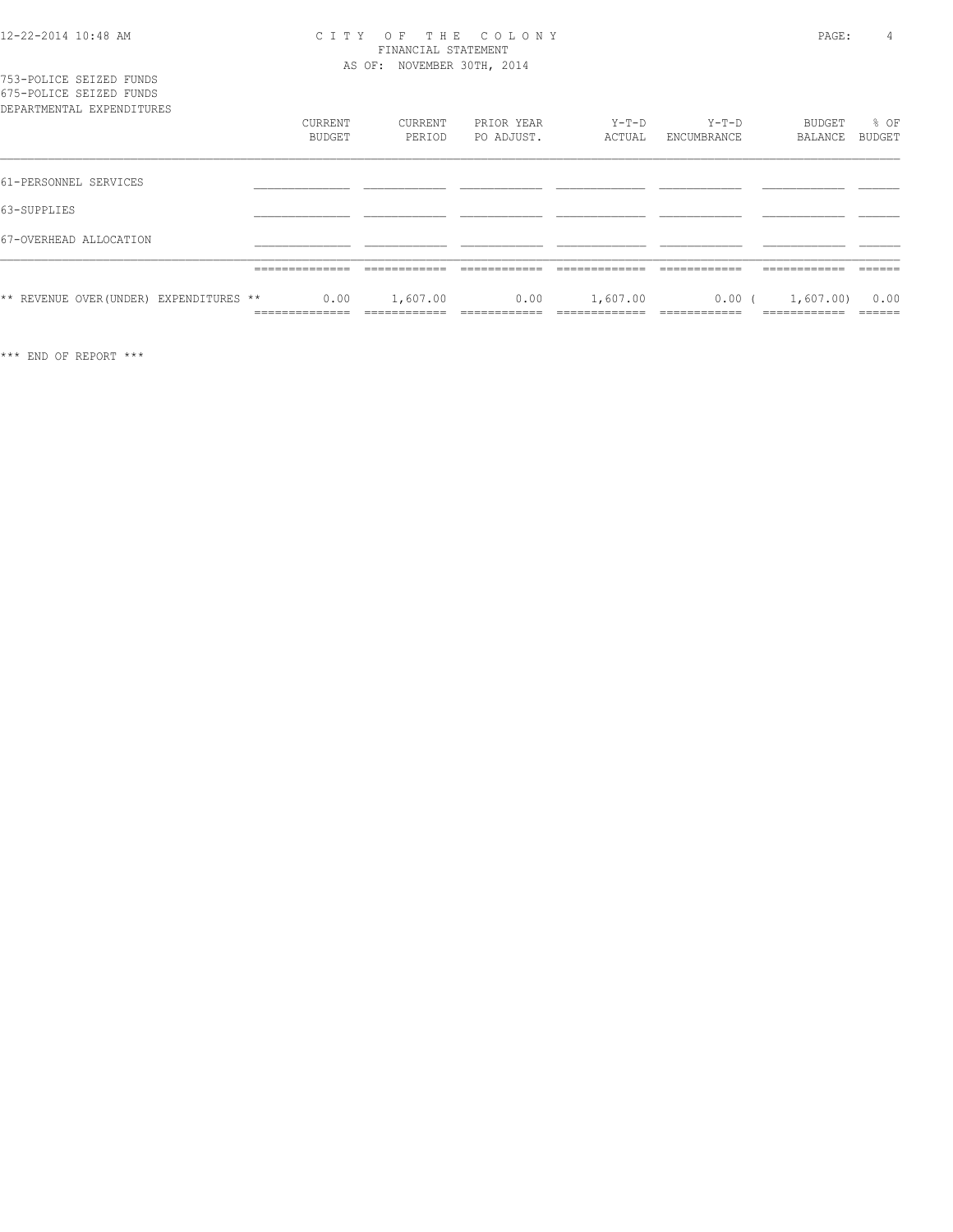#### 754-CITIZEN'S DONATIONS FINANCIAL SUMMARY

|                      | CURRENT<br>BUDGET | CURRENT<br>PERIOD | PRIOR YEAR<br>PO ADJUST. | $Y-T-D$<br>ACTUAL | Y-T-D<br>ENCUMBRANCE | BUDGET<br>BALANCE | % OF<br>BUDGET |
|----------------------|-------------------|-------------------|--------------------------|-------------------|----------------------|-------------------|----------------|
| REVENUE SUMMARY      |                   |                   |                          |                   |                      |                   |                |
| 8-MISCELLANEOUS      | 0.00              | 66.30             | 0.00                     | 132.88            | 0.00(                | 132.88)           | 0.00           |
| ** TOTAL REVENUES ** | 0.00              | 66.30             | 0.00                     | 132.88            | 0.00(                | 132.88)           | 0.00           |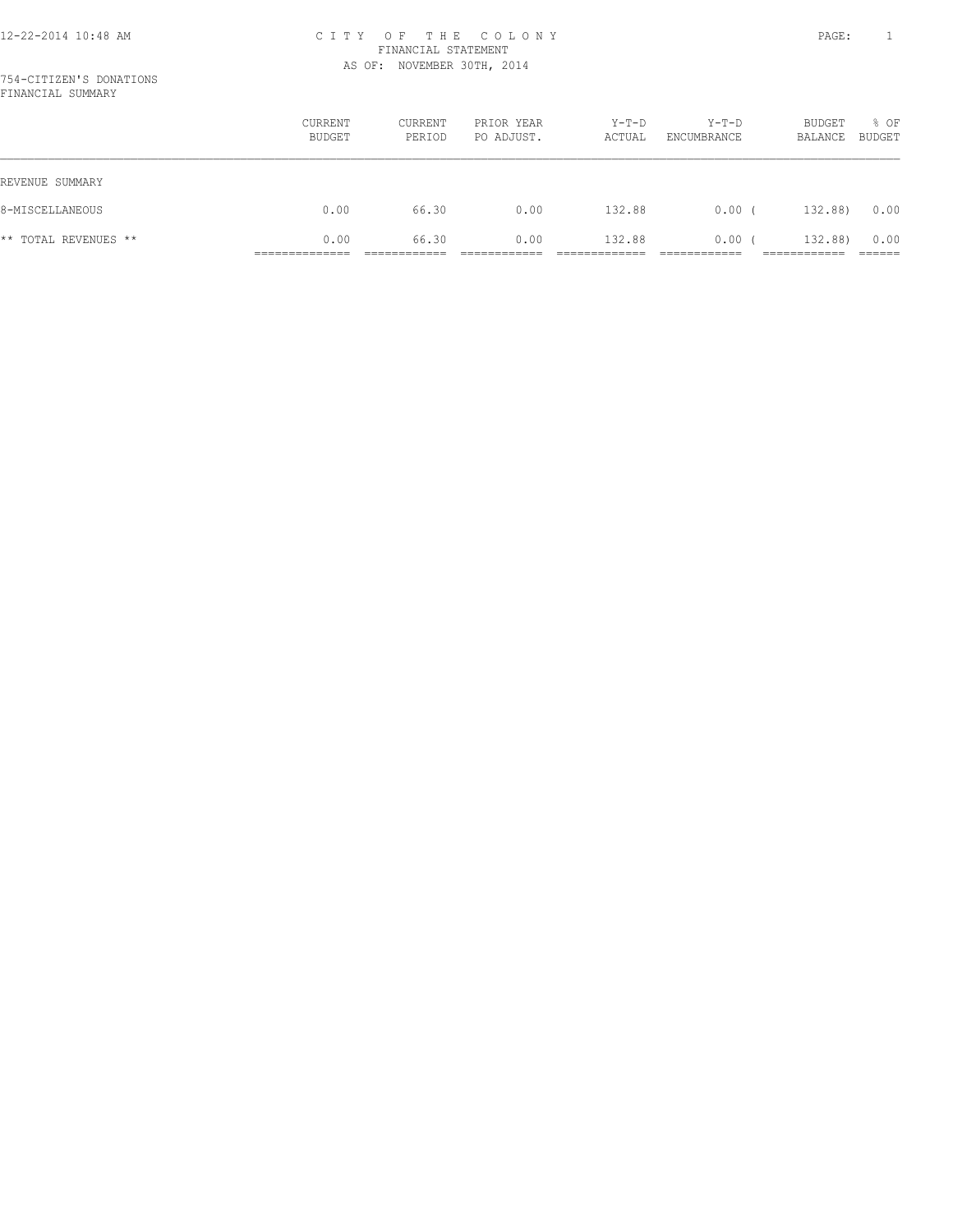# 754-CITIZEN'S DONATIONS REVENUES

|                                            | CURRENT<br><b>BUDGET</b> | <b>CURRENT</b><br>PERIOD | PRIOR YEAR<br>PO ADJUST. | $Y-T-D$<br>ACTUAL | $Y-T-D$<br>ENCUMBRANCE | <b>BUDGET</b><br>BALANCE | % OF<br><b>BUDGET</b> |
|--------------------------------------------|--------------------------|--------------------------|--------------------------|-------------------|------------------------|--------------------------|-----------------------|
|                                            |                          |                          |                          |                   |                        |                          |                       |
| 8-MISCELLANEOUS                            |                          |                          |                          |                   |                        |                          |                       |
| 482300<br>ONE DOLLAR DONATION              | 0.00                     | 30.00                    | 0.00                     | 60.00             | $0.00$ (               | 60.00                    | 0.00                  |
| 482305<br>RECYCLING REBATE DONATION        | 0.00                     | 36.30                    | 0.00                     | 72.88             | 0.00                   | 72.88                    | 0.00                  |
| TOTAL 8-MISCELLANEOUS                      | 0.00                     | 66.30                    | 0.00                     | 132.88            | 0.00                   | 132.88)                  | 0.00                  |
| ** TOTAL REVENUES **                       | 0.00<br>--------------   | 66.30                    | 0.00                     | 132.88            | 0.00                   | 132.88)                  | 0.00<br>-------       |
| ** REVENUE OVER (UNDER)<br>EXPENDITURES ** | 0.00<br>______________   | 66.30<br>____________    | 0.00                     | 132.88            | 0.00                   | 132.88)<br>------------  | 0.00<br>-------       |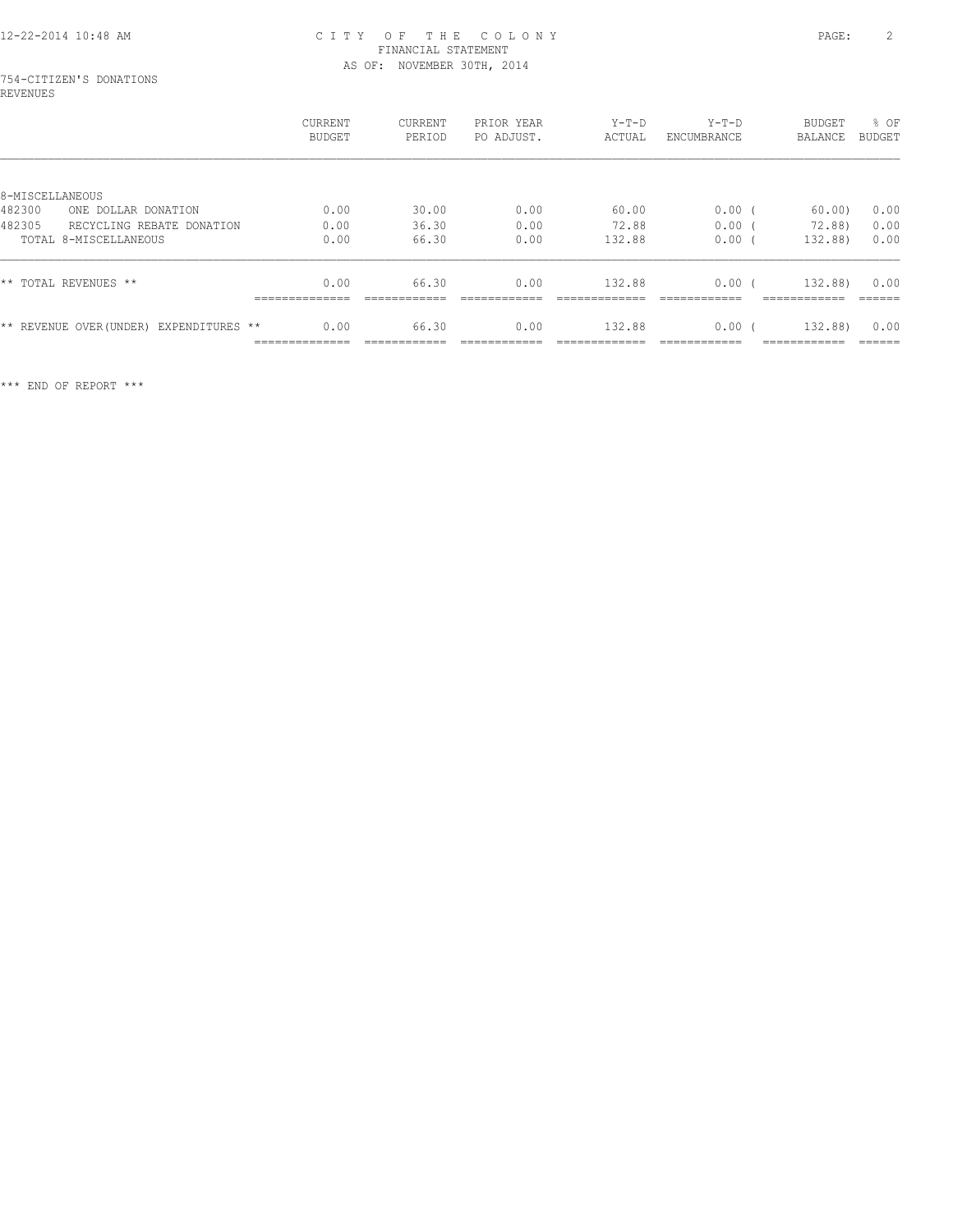755-CHILD SAFETY FUND FINANCIAL SUMMARY

|                                           | CURRENT<br><b>BUDGET</b> | <b>CURRENT</b><br>PERIOD | PRIOR YEAR<br>PO ADJUST. | $Y-T-D$<br>ACTUAL | $Y-T-D$<br>ENCUMBRANCE | <b>BUDGET</b><br>BALANCE | % OF<br><b>BUDGET</b> |
|-------------------------------------------|--------------------------|--------------------------|--------------------------|-------------------|------------------------|--------------------------|-----------------------|
| REVENUE SUMMARY                           |                          |                          |                          |                   |                        |                          |                       |
| 4-SERVICE REVENUE                         | 45,158.00                | 1,235.00                 | 0.00                     | 2,175.00          | 0.00                   | 42,983.00                | 95.18                 |
| ** TOTAL REVENUES **                      | 45,158.00<br>----------  | 1,235.00                 | 0.00                     | 2,175.00          | 0.00                   | 42,983.00                | 95.18                 |
| EXPENDITURE SUMMARY                       |                          |                          |                          |                   |                        |                          |                       |
| 635 - NON-DEPARTMENTAL                    | 51,915.00                | 0.00                     | 0.00                     | 0.00              | 0.00                   | 51,915.00                | 100.00                |
| TOTAL EXPENDITURES **<br>$\star\star$     | 51,915.00                | 0.00                     | 0.00                     | 0.00              | 0.00                   | 51,915.00                | 100.00                |
| ** REVENUE OVER(UNDER)<br>EXPENDITURES *( | 6,757.00                 | 1,235.00                 | 0.00                     | 2,175.00          | 0.00(                  | 8,932,00)                | 0.00                  |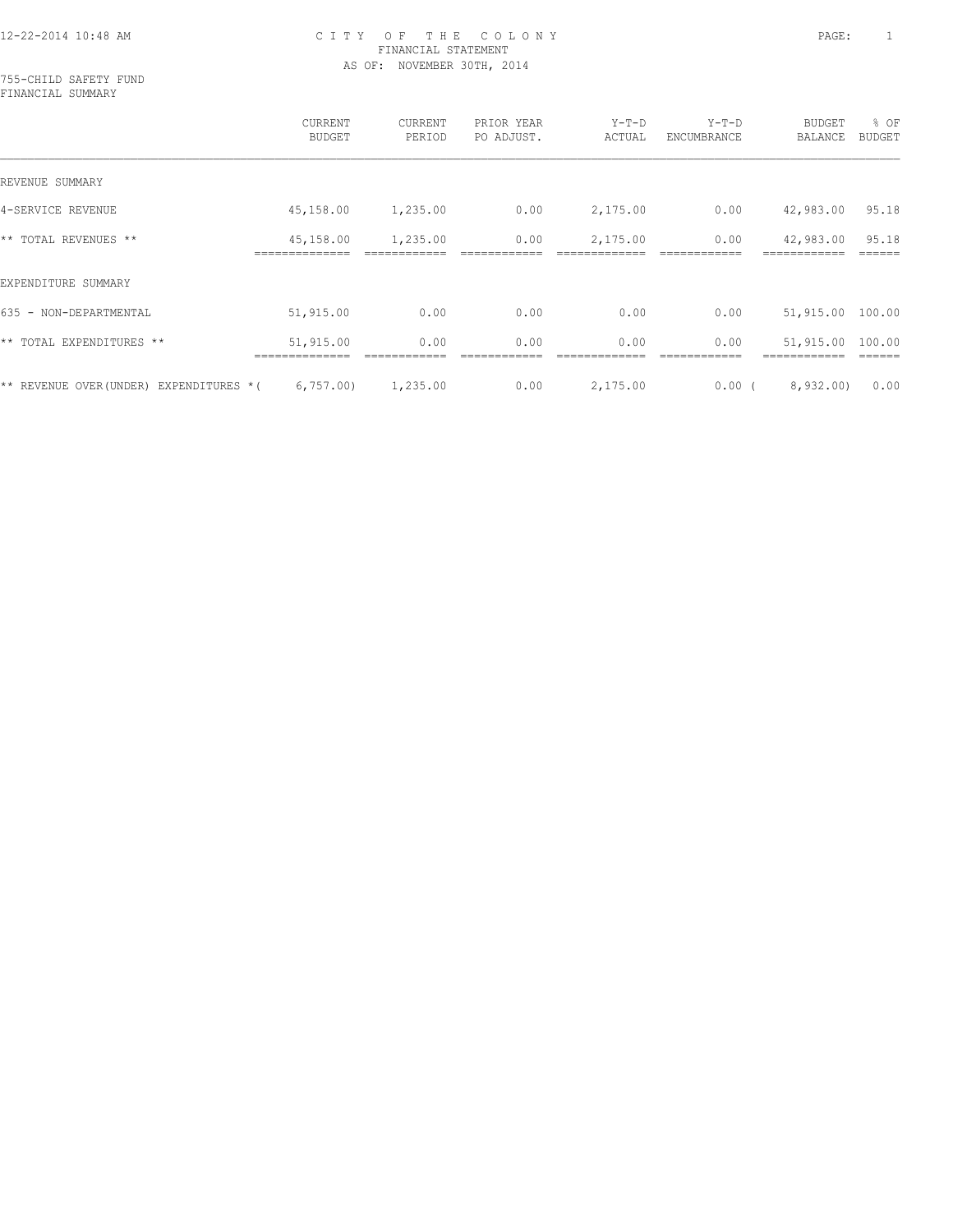# 755-CHILD SAFETY FUND REVENUES

|                                       | CURRENT<br>BUDGET        | CURRENT<br>PERIOD | PRIOR YEAR<br>PO ADJUST. | $Y-T-D$<br>ACTUAL | Y-T-D<br>ENCUMBRANCE | <b>BUDGET</b><br>BALANCE | % OF<br><b>BUDGET</b> |
|---------------------------------------|--------------------------|-------------------|--------------------------|-------------------|----------------------|--------------------------|-----------------------|
|                                       |                          |                   |                          |                   |                      |                          |                       |
| 4-SERVICE REVENUE                     |                          |                   |                          |                   |                      |                          |                       |
| 441000<br>CHILD SAFETY FUND REVENUE   | 8,000.00                 | 1,235.00          | 0.00                     | 2,175.00          | 0.00                 | 5,825.00                 | 72.81                 |
| 442000<br>DENTON CO CHILD SAFETY FUND | 37,158.00                | 0.00              | 0.00                     | 0.00              | 0.00                 | 37,158.00                | 100.00                |
| TOTAL 4-SERVICE REVENUE               | 45,158.00                | 1,235.00          | 0.00                     | 2,175.00          | 0.00                 | 42,983.00                | 95.18                 |
| 8-MISCELLANEOUS REVENUE               |                          |                   |                          |                   |                      |                          |                       |
| ** TOTAL REVENUES **                  | 45,158.00<br>___________ | 1,235.00          | 0.00                     | 2,175.00          | 0.00                 | 42,983.00                | 95.18                 |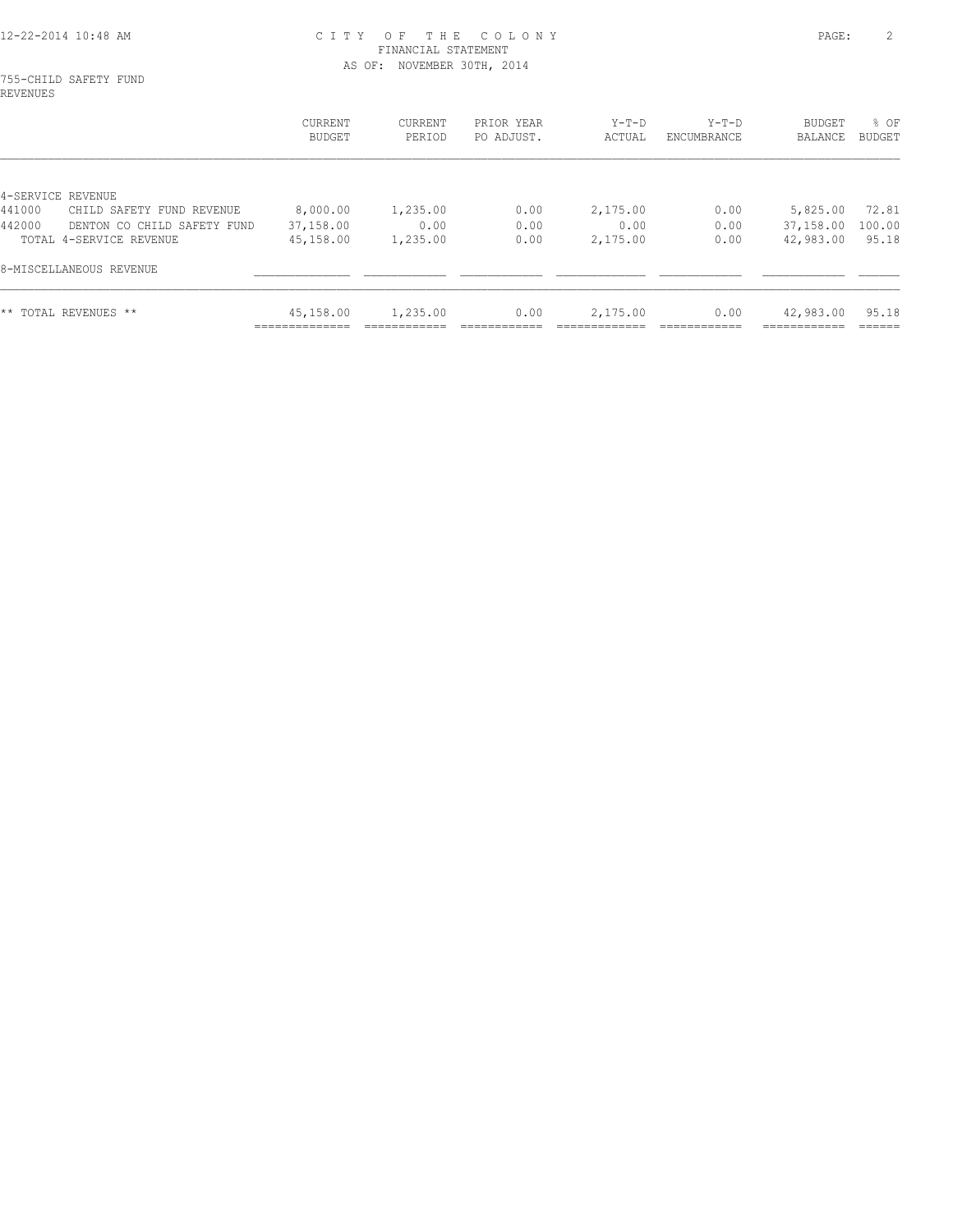#### 755-CHILD SAFETY FUND 635 - NON-DEPARTMENTAL

| DEPARTMENTAL EXPENDITURES                  | <b>CURRENT</b><br>BUDGET | <b>CURRENT</b><br>PERIOD | PRIOR YEAR<br>PO ADJUST. | $Y-T-D$<br>ACTUAL | $Y-T-D$<br>ENCUMBRANCE | <b>BUDGET</b><br>BALANCE | % OF<br>BUDGET |
|--------------------------------------------|--------------------------|--------------------------|--------------------------|-------------------|------------------------|--------------------------|----------------|
|                                            |                          |                          |                          |                   |                        |                          |                |
| 67-OVERHEAD ALLOCATION                     |                          |                          |                          |                   |                        |                          |                |
| 68-SUNDRY CHARGES                          |                          |                          |                          |                   |                        |                          |                |
| 635-6840 CONTRIBUTIONS                     | 31,915.00                | 0.00                     | 0.00                     | 0.00              | 0.00                   | 31,915.00                | 100.00         |
| 635-6899 TRANSFER OUT - GENERAL FUND       | 20,000.00                | 0.00                     | 0.00                     | 0.00              | 0.00                   | 20,000.00                | 100.00         |
| TOTAL 68-SUNDRY CHARGES                    | 51,915.00                | 0.00                     | 0.00                     | 0.00              | 0.00                   | 51,915.00                | 100.00         |
| TOTAL 635 - NON-DEPARTMENTAL               | 51,915.00                | 0.00                     | 0.00                     | 0.00              | 0.00                   | 51,915.00 100.00         |                |
| $***$<br>TOTAL EXPENDITURES<br>$***$       | 51,915.00                | 0.00                     | 0.00                     | 0.00              | 0.00                   | 51,915.00                | 100.00         |
| ** REVENUE OVER (UNDER)<br>EXPENDITURES *( | 6,757.00                 | 1,235.00                 | 0.00                     | 2,175.00          | $0.00$ (               | 8,932,00)                | 0.00           |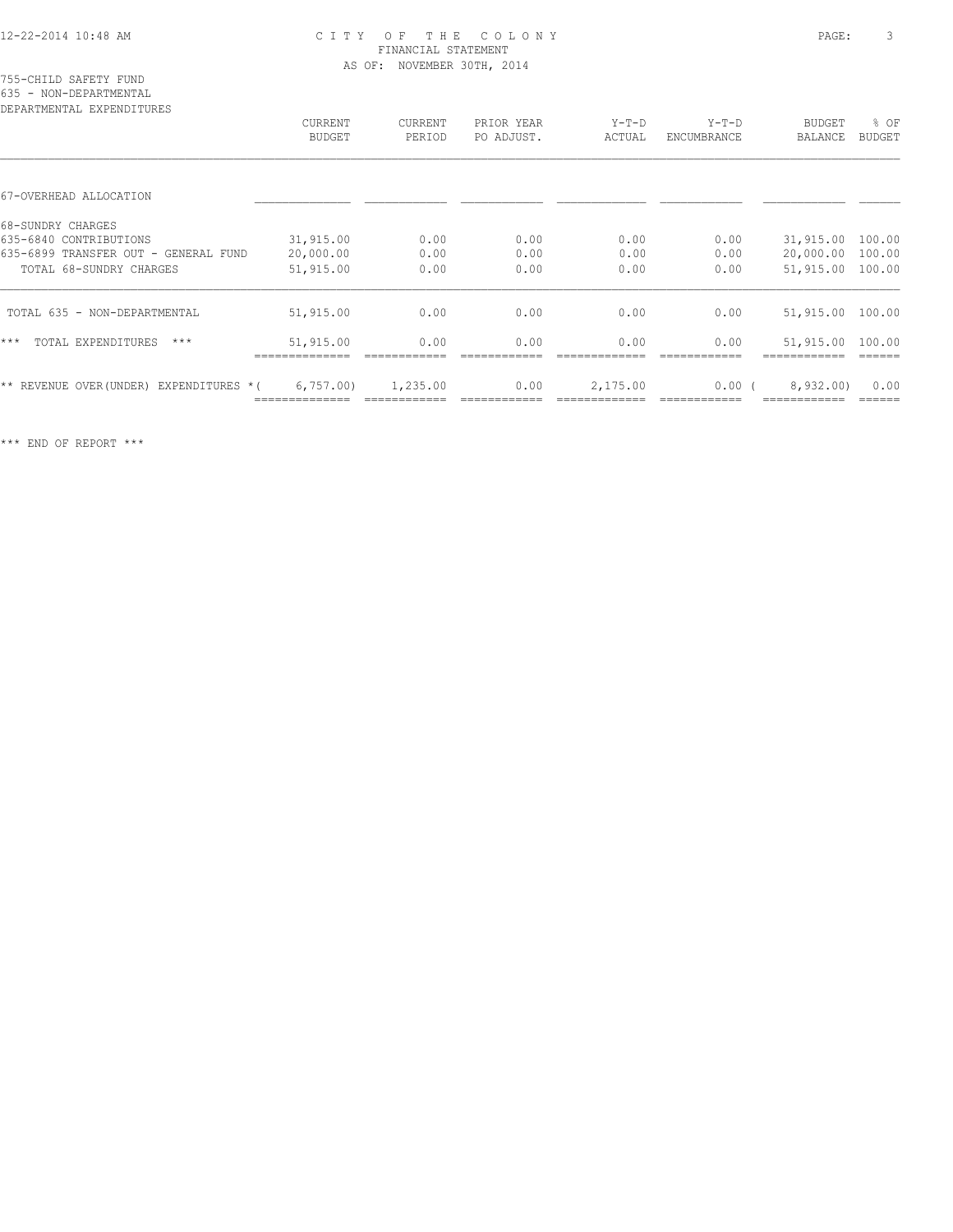#### 756-KEEP THE COLONY BEAUTIFUL FINANCIAL SUMMARY

|                                         | CURRENT<br><b>BUDGET</b> | CURRENT<br>PERIOD | PRIOR YEAR<br>PO ADJUST. | $Y-T-D$<br>ACTUAL | $Y-T-D$<br>ENCUMBRANCE | <b>BUDGET</b><br>BALANCE | % OF<br><b>BUDGET</b> |
|-----------------------------------------|--------------------------|-------------------|--------------------------|-------------------|------------------------|--------------------------|-----------------------|
| REVENUE SUMMARY                         |                          |                   |                          |                   |                        |                          |                       |
| 8-OTHER REVENUE                         | 20,000.00                | 0.00              | 0.00                     | 0.00              | 0.00                   | 20,000.00                | 100.00                |
| ** TOTAL REVENUES **                    | 20,000.00                | 0.00              | 0.00                     | 0.00              | 0.00                   | 20,000.00                | 100.00                |
| EXPENDITURE SUMMARY                     |                          |                   |                          |                   |                        |                          |                       |
| 610 - NEIGHBORHOOD ENH                  | 20,000.00                | 611.45            | 0.00                     | 611.45            | 0.00                   | 19,388.55                | 96.94                 |
| ** TOTAL EXPENDITURES **                | 20,000.00                | 611.45            | 0.00                     | 611.45            | 0.00                   | 19,388.55                | 96.94                 |
| ** REVENUE OVER (UNDER) EXPENDITURES ** | 0.00(                    | 611.45)           | 0.00(                    | 611.45)           | 0.00                   | 611.45                   | 0.00                  |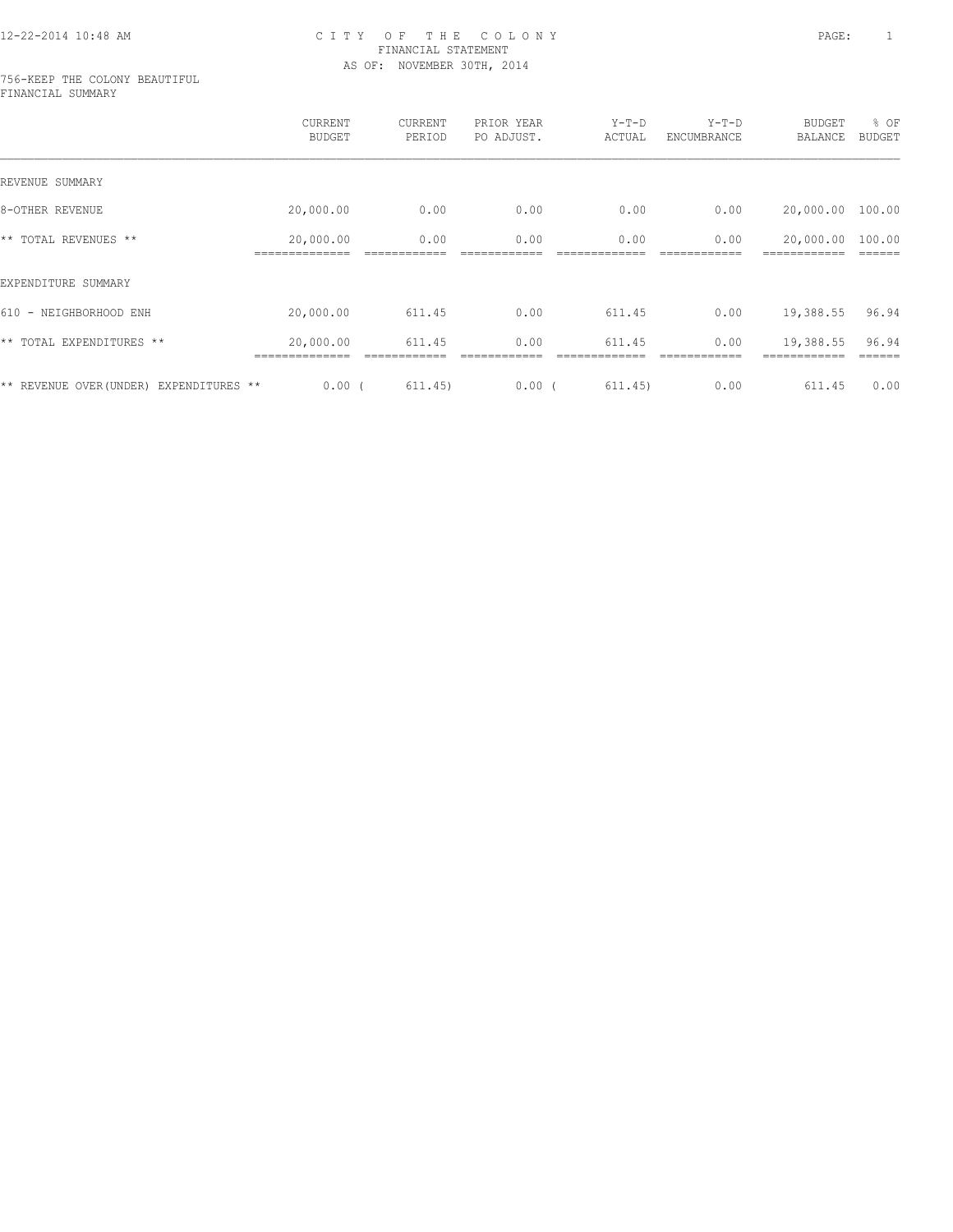#### 756-KEEP THE COLONY BEAUTIFUL REVENUES

|                                                             | <b>CURRENT</b><br>BUDGET | CURRENT<br>PERIOD | PRIOR YEAR<br>PO ADJUST. | $Y-T-D$<br>ACTUAL | $Y-T-D$<br>ENCUMBRANCE | <b>BUDGET</b><br>BALANCE | $8$ OF<br>BUDGET |
|-------------------------------------------------------------|--------------------------|-------------------|--------------------------|-------------------|------------------------|--------------------------|------------------|
| 8-OTHER REVENUE                                             |                          |                   |                          |                   |                        |                          |                  |
| 489301<br>TRANSFER-IN GENERAL FUND<br>TOTAL 8-OTHER REVENUE | 20,000.00<br>20,000.00   | 0.00<br>0.00      | 0.00<br>0.00             | 0.00<br>0.00      | 0.00<br>0.00           | 20,000.00<br>20,000.00   | 100.00<br>100.00 |
| ** TOTAL REVENUES **                                        | 20,000.00                | 0.00              | 0.00                     | 0.00              | 0.00                   | 20,000.00                | 100.00           |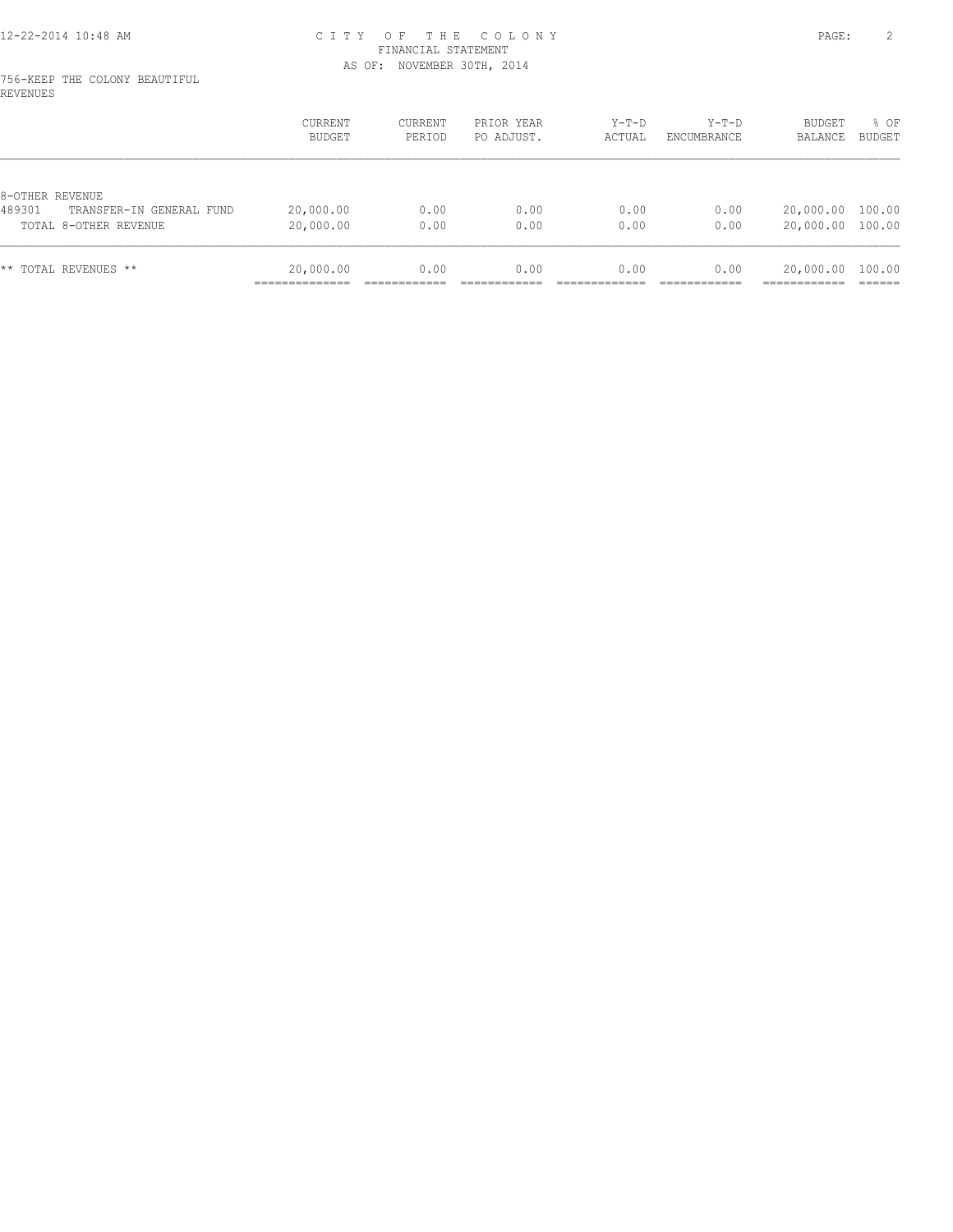| DEPARTMENTAL EXPENDITURES                             | <b>CURRENT</b><br><b>BUDGET</b> | CURRENT<br>PERIOD | PRIOR YEAR<br>PO ADJUST. | $Y-T-D$<br>ACTUAL | $Y-T-D$<br>ENCUMBRANCE | <b>BUDGET</b><br>BALANCE | % OF<br><b>BUDGET</b> |
|-------------------------------------------------------|---------------------------------|-------------------|--------------------------|-------------------|------------------------|--------------------------|-----------------------|
| 62-CONTRACTUAL SERVICES                               |                                 |                   |                          |                   |                        |                          |                       |
| 63-SUPPLIES<br>610-6310 SUPPLIES<br>TOTAL 63-SUPPLIES | 20,000.00<br>20,000.00          | 611.45<br>611.45  | 0.00<br>0.00             | 611.45<br>611.45  | 0.00<br>0.00           | 19,388.55<br>19,388.55   | 96.94<br>96.94        |
| TOTAL 610 - NEIGHBORHOOD ENH                          | 20,000.00                       | 611.45            | 0.00                     | 611.45            | 0.00                   | 19,388.55                | 96.94                 |
| $***$<br>TOTAL EXPENDITURES<br>$***$                  | 20,000.00                       | 611.45            | 0.00                     | 611.45            | 0.00                   | 19,388.55                | 96.94                 |
| ** REVENUE OVER (UNDER) EXPENDITURES **               | 0.00(                           | 611.45)           | 0.00(                    | 611.45)           | 0.00                   | 611.45                   | 0.00                  |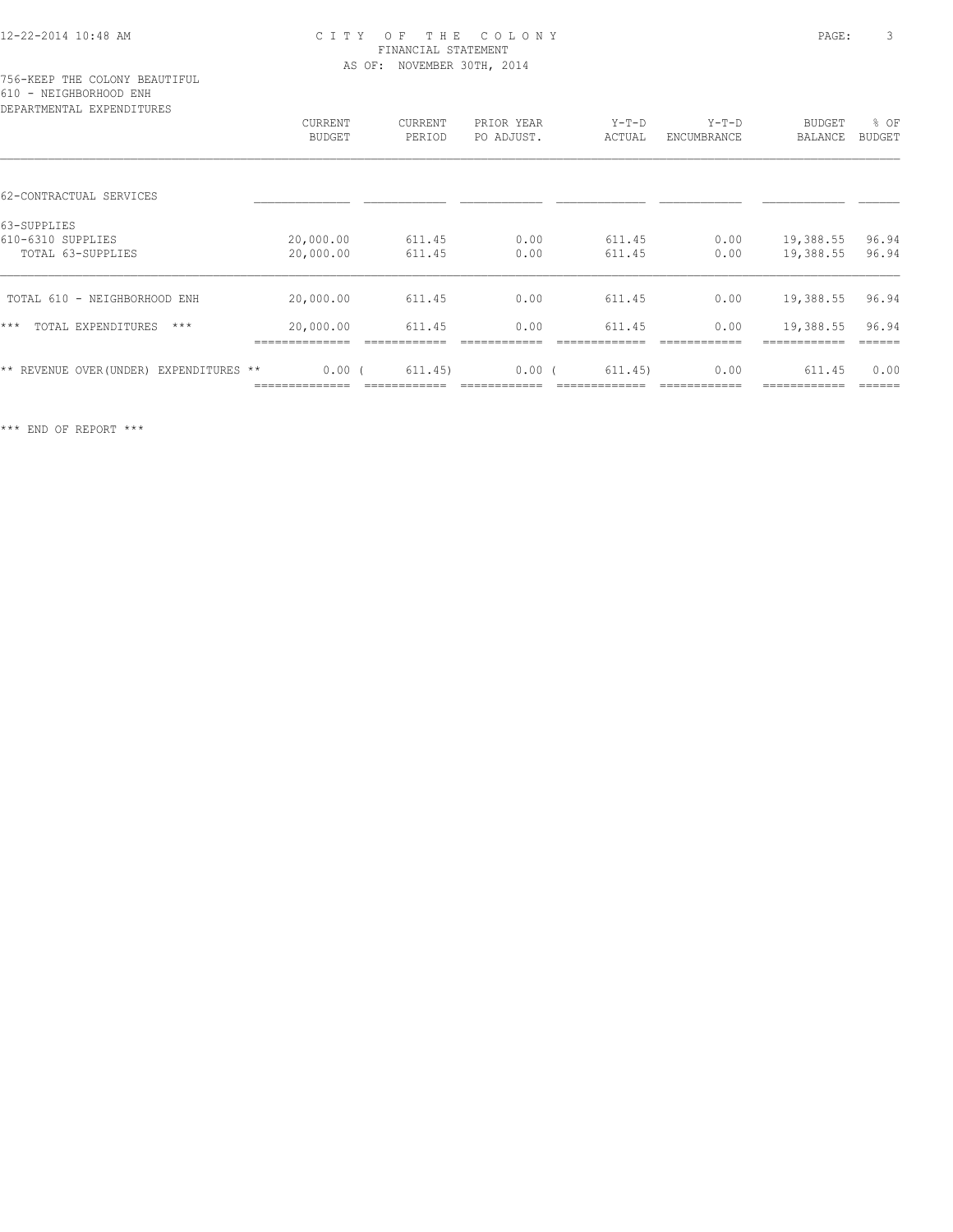#### 800-CAPT PROJ ADMINISTRATION FINANCIAL SUMMARY

|                                           | <b>CURRENT</b><br><b>BUDGET</b> | CURRENT<br>PERIOD | PRIOR YEAR<br>PO ADJUST. | $Y-T-D$<br>ACTUAL | $Y-T-D$<br>ENCUMBRANCE | <b>BUDGET</b><br>BALANCE | % OF<br><b>BUDGET</b> |
|-------------------------------------------|---------------------------------|-------------------|--------------------------|-------------------|------------------------|--------------------------|-----------------------|
| REVENUE SUMMARY                           |                                 |                   |                          |                   |                        |                          |                       |
| 8-OTHER REVENUE                           | 200,000.00                      | 0.00              | 0.00                     | 0.00              | 0.00                   | 200,000.00               | 100.00                |
| ** TOTAL REVENUES **                      | 200,000.00                      | 0.00              | 0.00                     | 0.00              | 0.00                   | 200,000.00               | 100.00                |
| EXPENDITURE SUMMARY                       |                                 |                   |                          |                   |                        |                          |                       |
| 601 - UTIL CONSTR INSPT                   | 268,685.00                      | 9,030.37          | 0.00                     | 17,540.79         | 181.24                 | 250,962.97               | 93.40                 |
| ** TOTAL EXPENDITURES **                  | 268,685.00                      | 9,030.37          | 0.00                     | 17,540.79         | 181.24                 | 250,962.97               | 93.40                 |
| ** REVENUE OVER(UNDER)<br>EXPENDITURES *( | 68,685.00(                      | 9,030.37)         | $0.00$ (                 | $17,540.79$ (     | $181.24$ ) (           | 50, 962, 97)             | 0.00                  |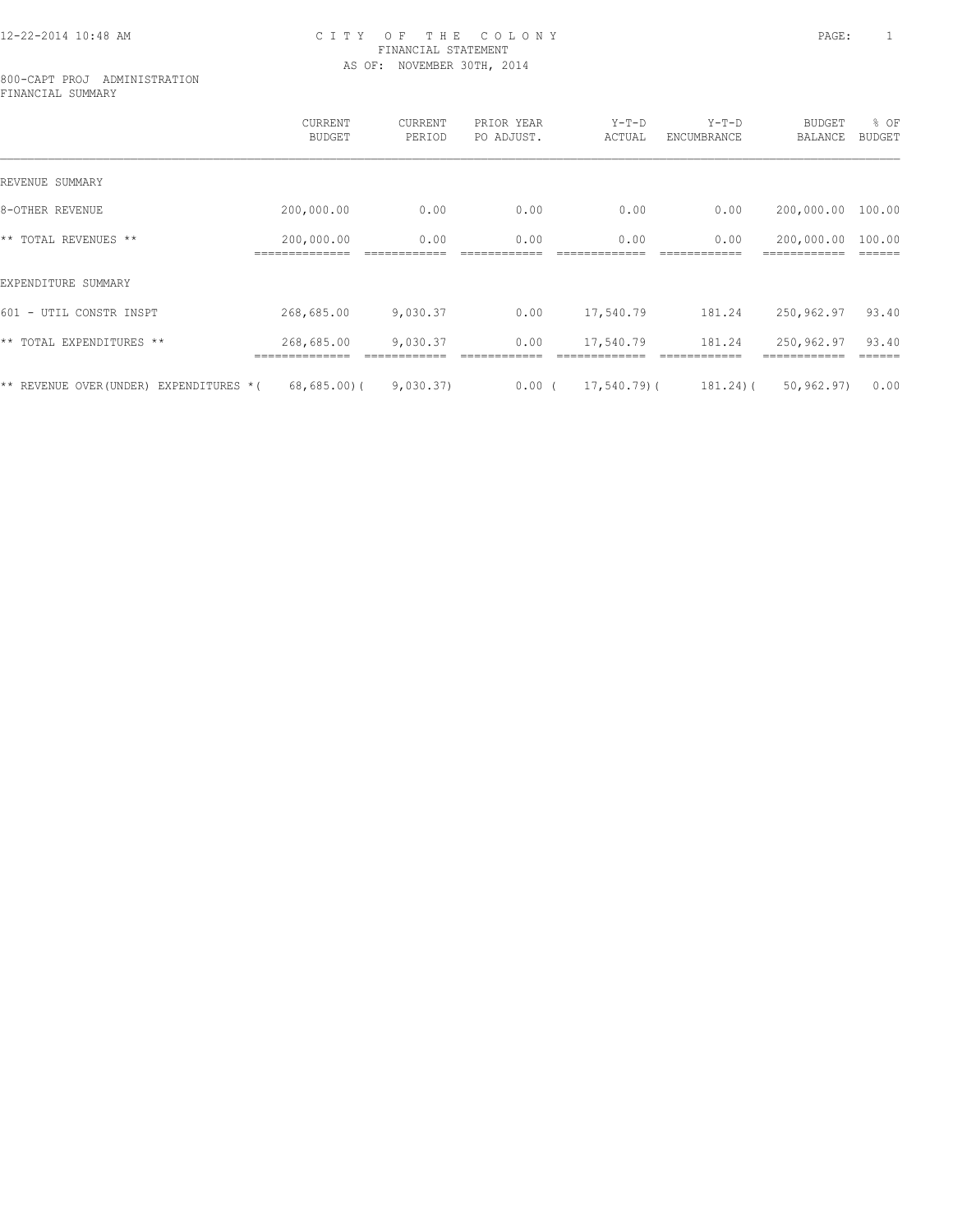#### 800-CAPT PROJ ADMINISTRATION REVENUES

|                                                          | CURRENT<br>BUDGET        | CURRENT<br>PERIOD | PRIOR YEAR<br>PO ADJUST. | $Y-T-D$<br>ACTUAL | $Y-T-D$<br>ENCUMBRANCE | <b>BUDGET</b><br>BALANCE | $8$ OF<br>BUDGET |
|----------------------------------------------------------|--------------------------|-------------------|--------------------------|-------------------|------------------------|--------------------------|------------------|
| 8-OTHER REVENUE                                          |                          |                   |                          |                   |                        |                          |                  |
| 482000<br>MISCELLANEOUS REVENUE<br>TOTAL 8-OTHER REVENUE | 200,000.00<br>200,000.00 | 0.00<br>0.00      | 0.00<br>0.00             | 0.00<br>0.00      | 0.00<br>0.00           | 200,000.00<br>200,000.00 | 100.00<br>100.00 |
| ** TOTAL REVENUES **                                     | 200,000.00               | 0.00              | 0.00                     | 0.00              | 0.00                   | 200,000.00               | 100.00           |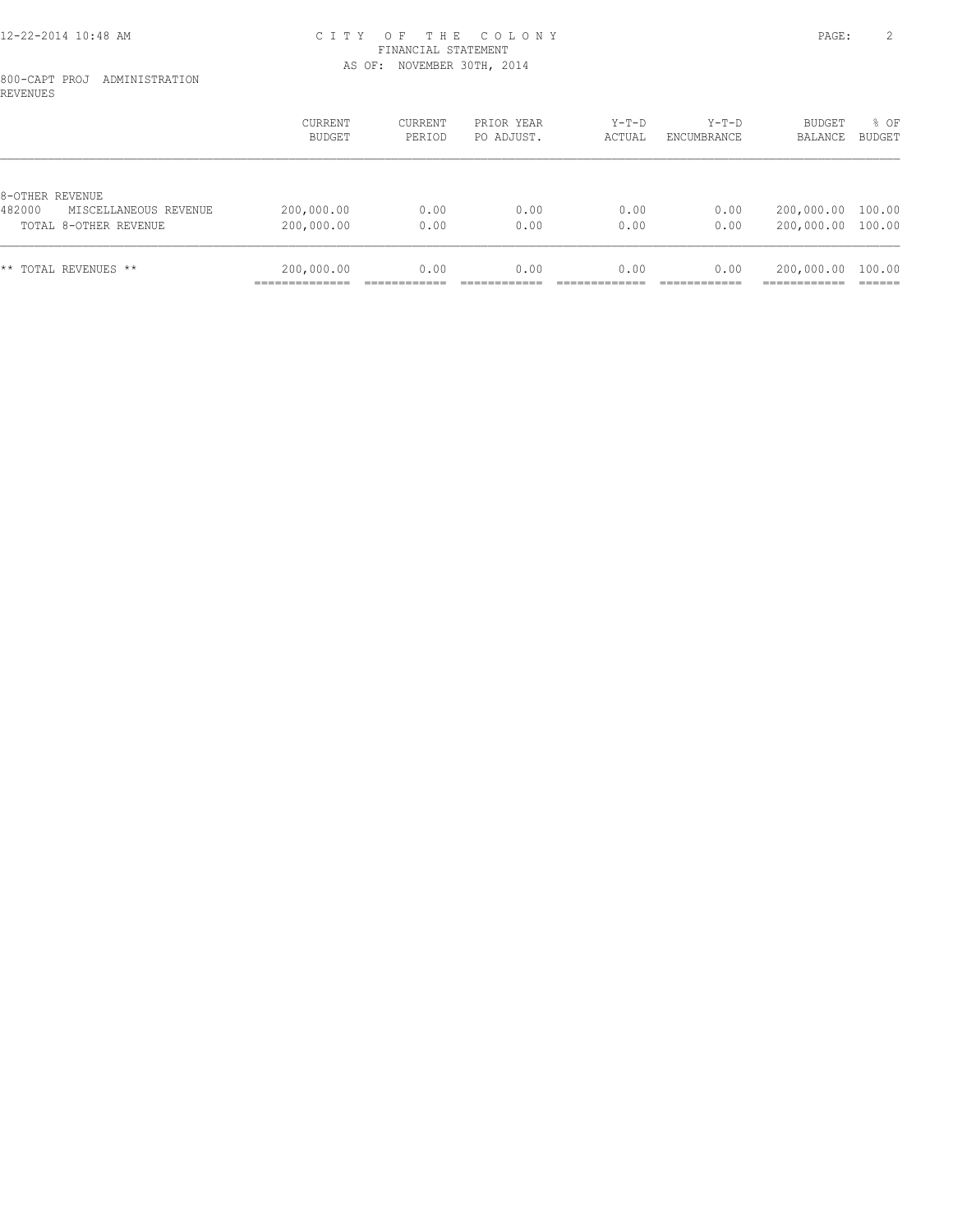# 800-CAPT PROJ ADMINISTRATION 601 - UTIL CONSTR INSPT DEPARTMENTAL EXPENDITURES

|                                    | <b>CURRENT</b><br><b>BUDGET</b> | CURRENT<br>PERIOD | PRIOR YEAR<br>PO ADJUST. | $Y-T-D$<br>ACTUAL | $Y-T-D$<br>ENCUMBRANCE | <b>BUDGET</b><br>BALANCE | % OF<br><b>BUDGET</b> |
|------------------------------------|---------------------------------|-------------------|--------------------------|-------------------|------------------------|--------------------------|-----------------------|
| 61-PERSONNEL SERVICES              |                                 |                   |                          |                   |                        |                          |                       |
| 601-6110 SALARIES                  | 77,364.00                       | 6,598.20          | 0.00                     | 12,686.41         | 0.00                   | 64,677.59                | 83.60                 |
| 601-6114 HOSPITALIZATION INSURANCE | 8,050.00                        | 633.95            | 0.00                     | 1,267.90          | 0.00                   | 6,782.10                 | 84.25                 |
| 601-6115 SOCIAL SECURITY TAXES     | 6,670.00                        | 448.56            | 0.00                     | 936.14            | 0.00                   | 5,733.86                 | 85.96                 |
| 601-6116 WORKERS' COMPENSATION     | 142.00                          | 0.00              | 0.00                     | 0.00              | 0.00                   | 142.00                   | 100.00                |
| 601-6117 RETIREMENT CONTRIBUTIONS  | 9,725.00                        | 870.46            | 0.00                     | 1,678.04          | 0.00                   | 8,046.96                 | 82.75                 |
| 601-6120 PRIVATE AUTO ALLOWANCE    | 6,000.00                        | 461.54            | 0.00                     | 923.08            | 0.00                   | 5,076.92                 | 84.62                 |
| 601-6127 DUES & MEMBERSHIPS        | 1,469.00                        | 0.00              | 0.00                     | 0.00              | 0.00                   | 1,469.00                 | 100.00                |
| TOTAL 61-PERSONNEL SERVICES        | 109,420.00                      | 9,012.71          | 0.00                     | 17,491.57         | 0.00                   | 91,928.43                | 84.01                 |
| 62-CONTRACTUAL SERVICES            |                                 |                   |                          |                   |                        |                          |                       |
| 601-6275 EOUIPMENT RENTAL          | 0.00                            | 15.79             | 0.00                     | 47.35             | 142.25 (               | 189.60)                  | 0.00                  |
| TOTAL 62-CONTRACTUAL SERVICES      | 0.00                            | 15.79             | 0.00                     | 47.35             | $142.25$ (             | 189.60)                  | 0.00                  |
| 63-SUPPLIES                        |                                 |                   |                          |                   |                        |                          |                       |
| 601-6311 COPIER SUPPLIES           | 0.00                            | 1.87              | 0.00                     | 1.87              | $38.99$ (              | 40.86)                   | 0.00                  |
| TOTAL 63-SUPPLIES                  | 0.00                            | 1.87              | 0.00                     | 1.87              | $38.99$ (              | 40.86                    | 0.00                  |
| 64-MAINTENANCE                     |                                 |                   |                          |                   |                        |                          |                       |
| 66-CAPITAL OUTLAY                  |                                 |                   |                          |                   |                        |                          |                       |
| 67-OVERHEAD ALLOCATION             |                                 |                   |                          |                   |                        |                          |                       |
| 601-6779 OVERHEAD - NON DEPT OTHER | 159,265.00                      | 0.00              | 0.00                     | 0.00              | 0.00                   | 159,265.00               | 100.00                |
| TOTAL 67-OVERHEAD ALLOCATION       | 159,265.00                      | 0.00              | 0.00                     | 0.00              | 0.00                   | 159,265.00               | 100.00                |
| TOTAL 601 - UTIL CONSTR INSPT      | 268,685.00                      | 9,030.37          | 0.00                     | 17,540.79         | 181.24                 | 250,962.97               | 93.40                 |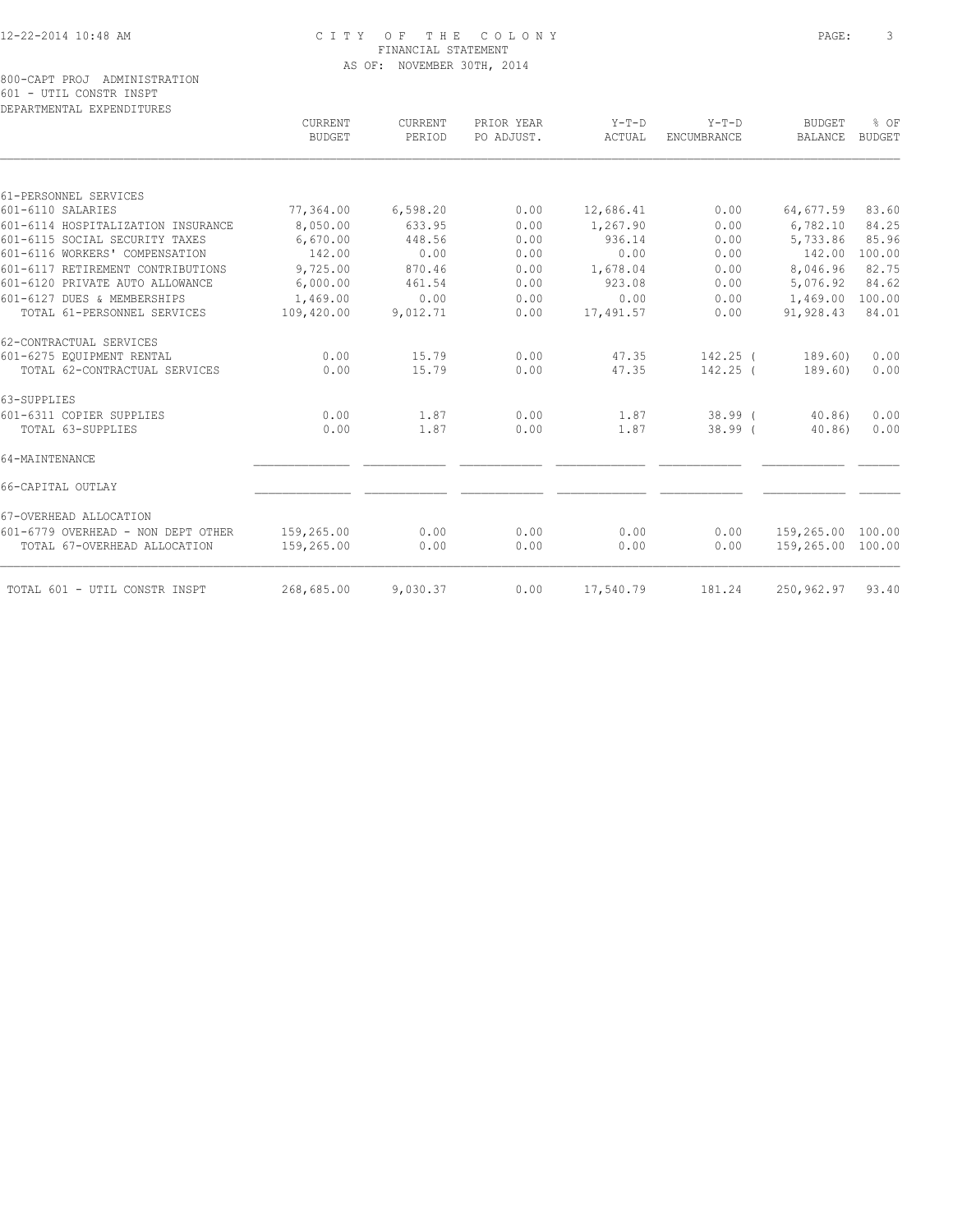| 12-22-2014 10:48 AM                                                                | CITY OF THE COLONY<br>FINANCIAL STATEMENT | PAGE:                      |                          |                 |                      |                   |                |
|------------------------------------------------------------------------------------|-------------------------------------------|----------------------------|--------------------------|-----------------|----------------------|-------------------|----------------|
|                                                                                    |                                           | AS OF: NOVEMBER 30TH, 2014 |                          |                 |                      |                   |                |
| 800-CAPT PROJ ADMINISTRATION<br>605 - SENIOR ENGINEER<br>DEPARTMENTAL EXPENDITURES |                                           |                            |                          |                 |                      |                   |                |
|                                                                                    | CURRENT<br>BUDGET                         | CURRENT<br>PERIOD          | PRIOR YEAR<br>PO ADJUST. | Y-T-D<br>ACTUAL | Y-T-D<br>ENCUMBRANCE | BUDGET<br>BALANCE | 8 OF<br>BUDGET |
|                                                                                    |                                           |                            |                          |                 |                      |                   |                |

66-CAPITAL OUTLAY \_\_\_\_\_\_\_\_\_\_\_\_\_\_ \_\_\_\_\_\_\_\_\_\_\_\_ \_\_\_\_\_\_\_\_\_\_\_\_ \_\_\_\_\_\_\_\_\_\_\_\_\_ \_\_\_\_\_\_\_\_\_\_\_\_ \_\_\_\_\_\_\_\_\_\_\_\_ \_\_\_\_\_\_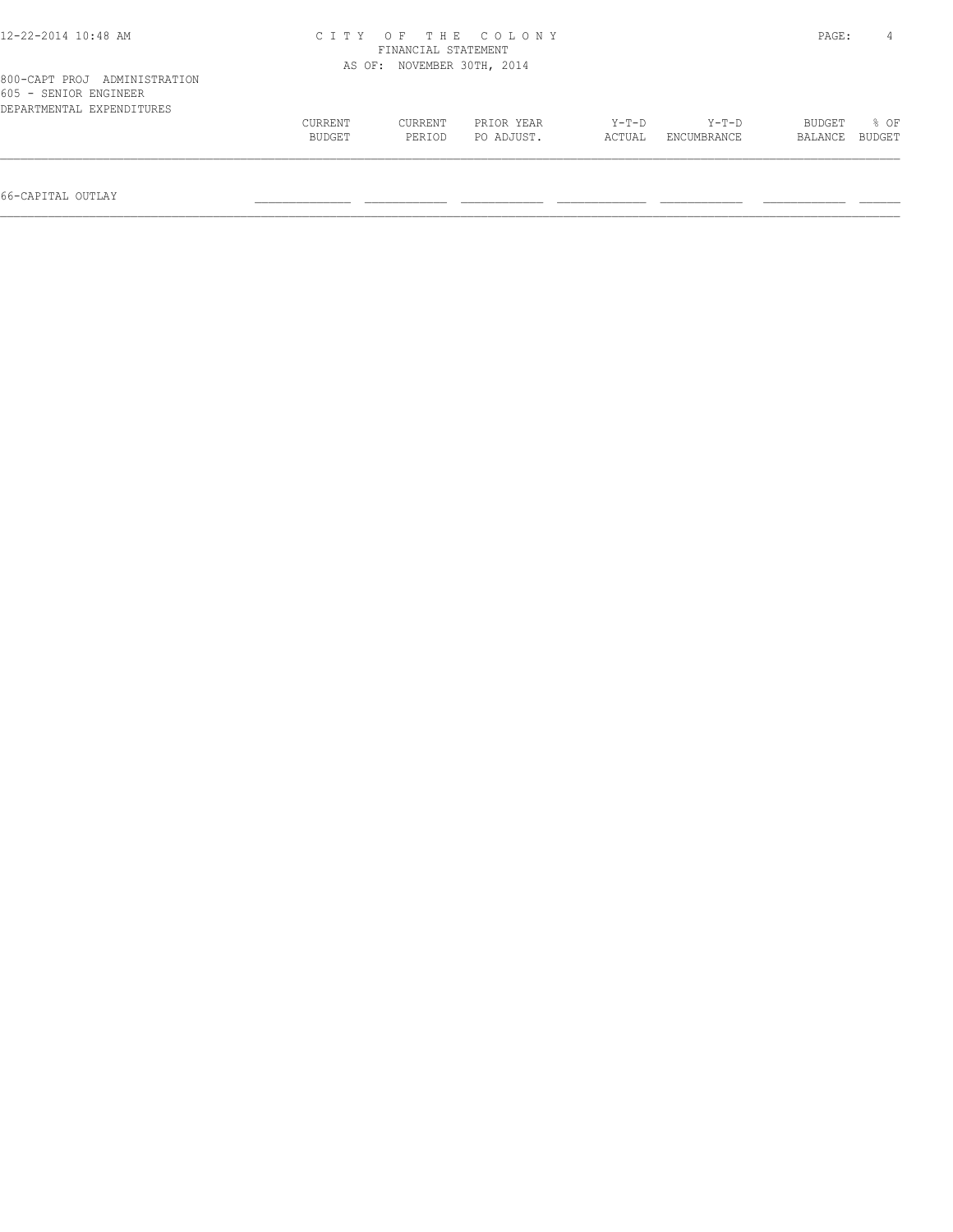#### 12-22-2014 10:48 AM C I T Y O F T H E C O L O N Y PAGE: 5 FINANCIAL STATEMENT AS OF: NOVEMBER 30TH, 2014

### 800-CAPT PROJ ADMINISTRATION 635 - NON-DEPARTMENTAL

| DEPARTMENTAL EXPENDITURES                    | CURRENT<br>BUDGET                               | CURRENT<br>PERIOD         | PRIOR YEAR<br>PO ADJUST.  | $Y-T-D$<br>ACTUAL           | $Y-T-D$<br>ENCUMBRANCE       | <b>BUDGET</b><br>BALANCE                    | % OF<br>BUDGET            |
|----------------------------------------------|-------------------------------------------------|---------------------------|---------------------------|-----------------------------|------------------------------|---------------------------------------------|---------------------------|
| 62-CONTRACTUAL SERVICES<br>68-SUNDRY CHARGES |                                                 |                           |                           |                             |                              |                                             |                           |
| $***$<br>TOTAL EXPENDITURES<br>$***$         | 268,685.00<br>---------------<br>______________ | 9,030.37<br>____________  | 0.00                      | 17,540.79                   | 181.24                       | 250,962.97<br>-------------<br>__________   | 93.40<br>-------          |
| ** REVENUE OVER (UNDER) EXPENDITURES * (     | 68,685.00)(<br>==============                   | 9,030.37)<br>____________ | $0.00$ (<br>------------- | 17,540.79)(<br>____________ | $181.24$ ) (<br>____________ | 50,962.97)<br>------------<br>------------- | 0.00<br>-------<br>______ |

\*\*\* END OF REPORT \*\*\*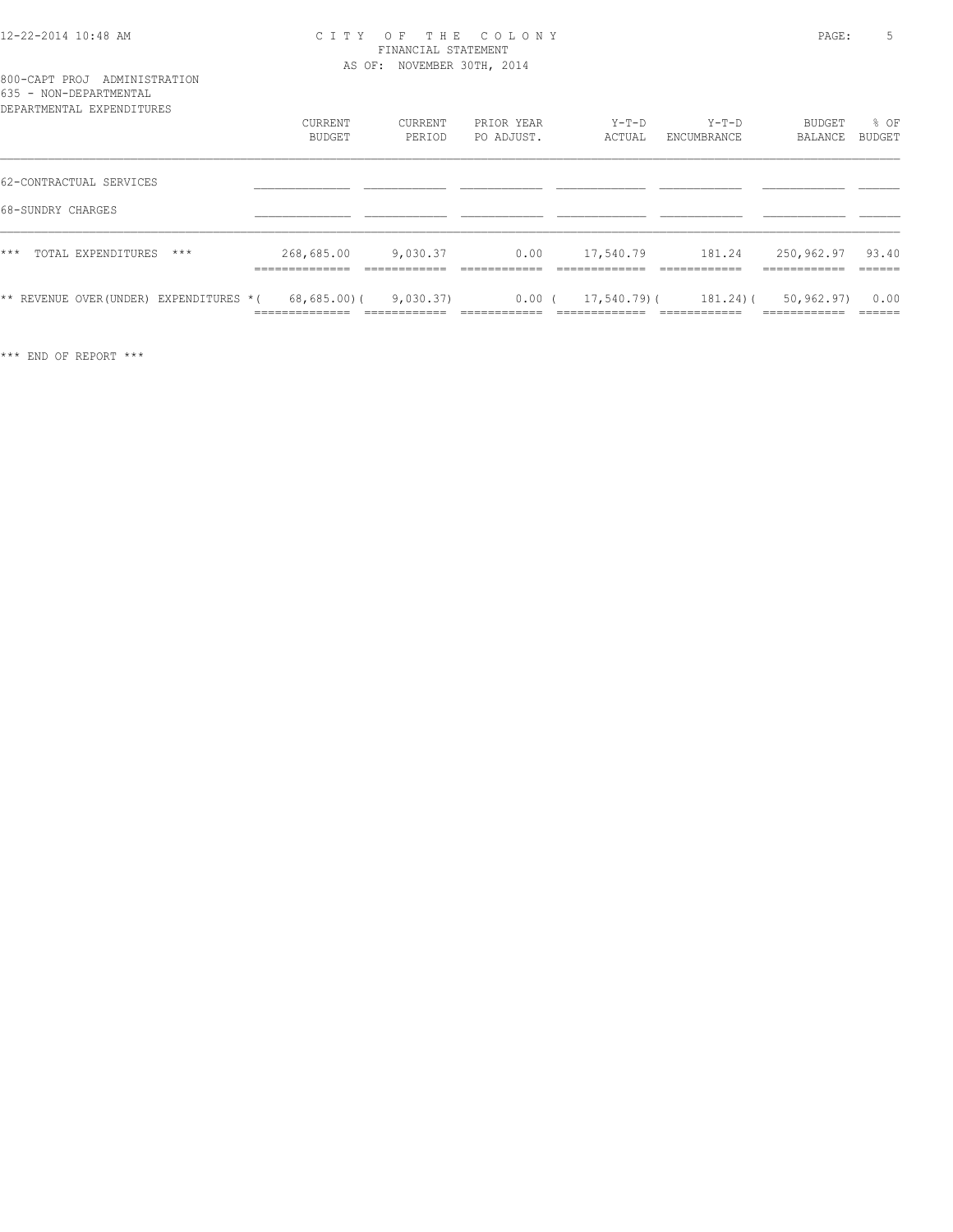#### 12-22-2014 10:48 AM C I T Y O F T H E C O L O N Y PAGE: 1 FINANCIAL STATEMENT AS OF: NOVEMBER 30TH, 2014

|                                        | CURRENT<br><b>BUDGET</b>     | CURRENT<br>PERIOD | PRIOR YEAR<br>PO ADJUST. | $Y-T-D$<br>ACTUAL | $Y-T-D$<br>ENCUMBRANCE   | BUDGET<br>BALANCE             | % OF<br><b>BUDGET</b> |
|----------------------------------------|------------------------------|-------------------|--------------------------|-------------------|--------------------------|-------------------------------|-----------------------|
| REVENUE SUMMARY                        |                              |                   |                          |                   |                          |                               |                       |
| 4-SERVICE REVENUE                      | 0.00                         | 67,072.00         | 0.00                     | 87,546.40         | $0.00$ (                 | 87,546.40)                    | 0.00                  |
| ** TOTAL REVENUES **                   | 0.00<br>==============       | 67,072.00         | 0.00                     | 87,546.40         | $0.00$ (<br>------------ | 87,546.40)<br>============    | 0.00<br>-------       |
| EXPENDITURE SUMMARY                    |                              |                   |                          |                   |                          |                               |                       |
|                                        | ______________<br>__________ | ____________      | ____________             | _____________     | ____________             | ____________<br>------------- | ______                |
| ** REVENUE OVER(UNDER) EXPENDITURES ** | 0.00                         | 67,072.00         | 0.00                     | 87,546.40         | $0.00$ (                 | 87,546.40)                    | 0.00                  |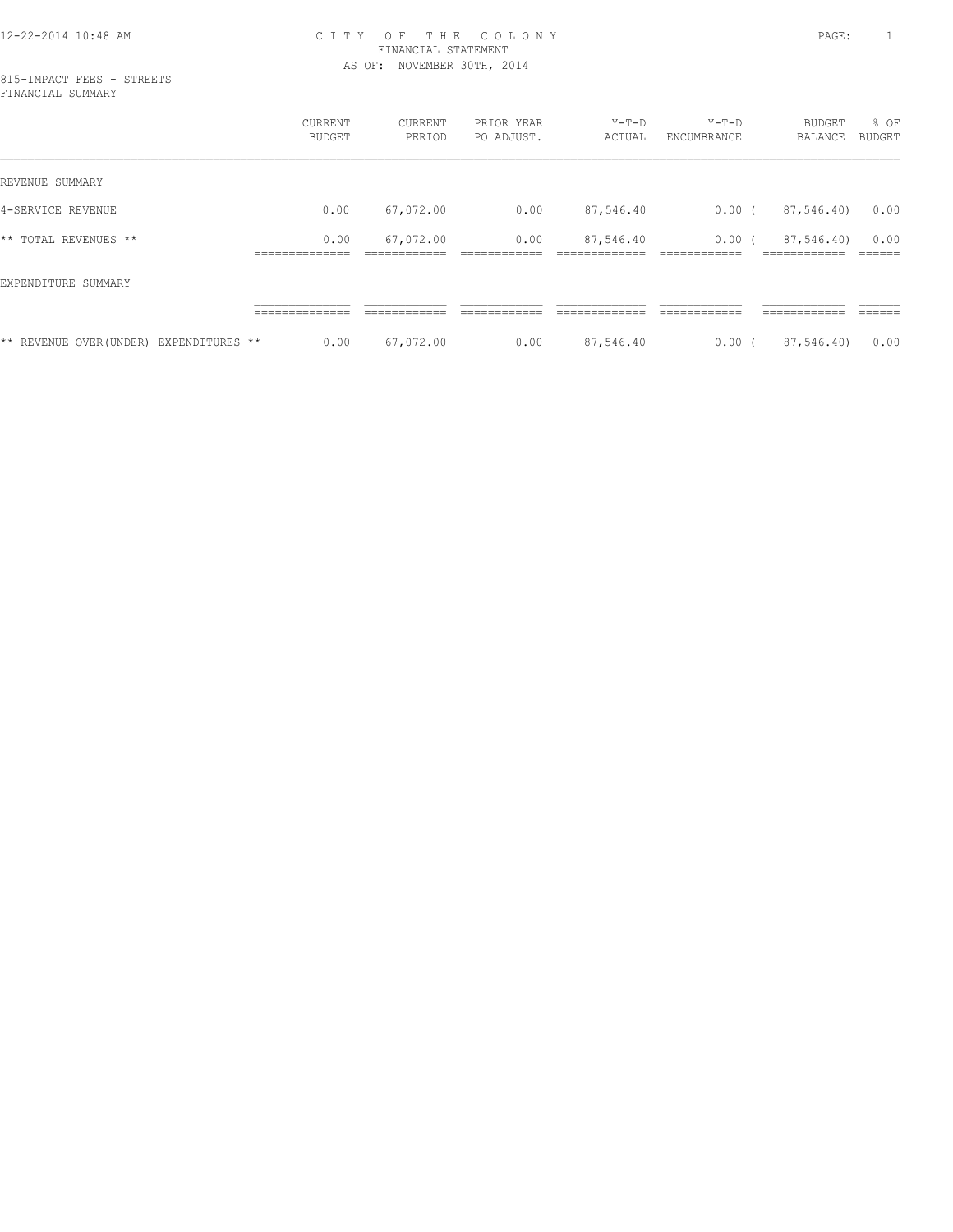#### 12-22-2014 10:48 AM C I T Y O F T H E C O L O N Y PAGE: 2 FINANCIAL STATEMENT AS OF: NOVEMBER 30TH, 2014

#### 815-IMPACT FEES - STREETS REVENUES

|                                                             | CURRENT<br>BUDGET      | CURRENT<br>PERIOD | PRIOR YEAR<br>PO ADJUST. | Y-T-D<br>ACTUAL        | $Y-T-D$<br>ENCUMBRANCE | BUDGET<br>BALANCE        | % OF<br>BUDGET |
|-------------------------------------------------------------|------------------------|-------------------|--------------------------|------------------------|------------------------|--------------------------|----------------|
| 4-SERVICE REVENUE<br>442010<br>HWY 121 CORRIDOR IMPACT FEES | 0.00                   | 67,072.00         |                          |                        | $0.00$ (               |                          | 0.00           |
| TOTAL 4-SERVICE REVENUE                                     | 0.00                   | 67,072.00         | 0.00<br>0.00             | 87,546.40<br>87,546.40 | 0.00 <sub>0</sub>      | 87,546.40)<br>87,546.40) | 0.00           |
| 8-OTHER REVENUE                                             |                        |                   |                          |                        |                        |                          |                |
| ** TOTAL REVENUES **                                        | 0.00<br>______________ | 67,072.00         | 0.00                     | 87,546.40              | $0.00$ (               | 87,546.40)               | 0.00<br>------ |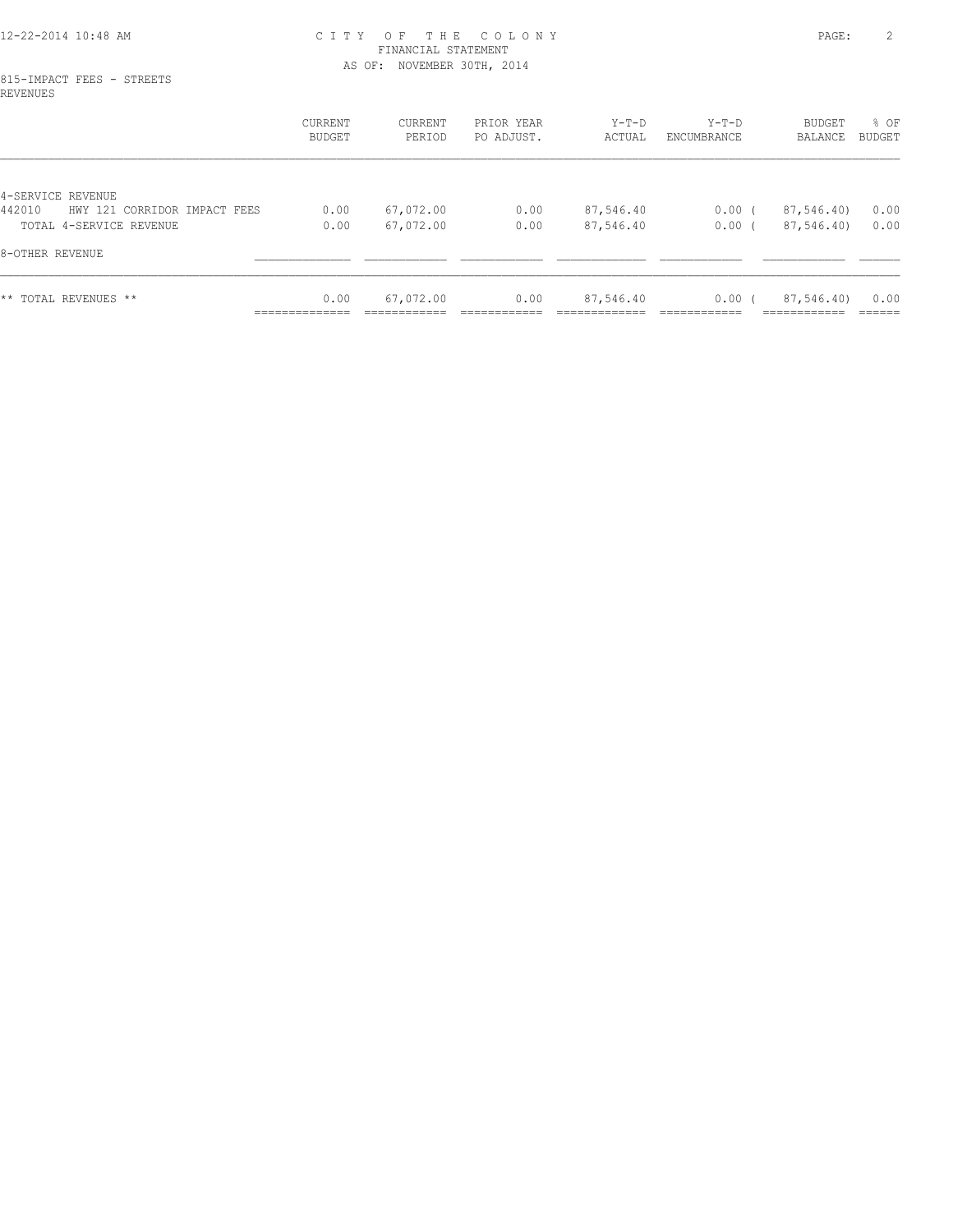| 12-22-2014 10:48 AM                                                                 | CITY OF THE COLONY<br>FINANCIAL STATEMENT<br>AS OF: NOVEMBER 30TH, 2014 |                   |                          |                 |                      | PAGE:             | 3                     |
|-------------------------------------------------------------------------------------|-------------------------------------------------------------------------|-------------------|--------------------------|-----------------|----------------------|-------------------|-----------------------|
| 815-IMPACT FEES - STREETS<br>616 - IMPACT FEES - STREE<br>DEPARTMENTAL EXPENDITURES |                                                                         |                   |                          |                 |                      |                   |                       |
|                                                                                     | CURRENT<br>BUDGET                                                       | CURRENT<br>PERIOD | PRIOR YEAR<br>PO ADJUST. | Y-T-D<br>ACTUAL | Y-T-D<br>ENCUMBRANCE | BUDGET<br>BALANCE | % OF<br><b>BUDGET</b> |
| 62-CONTRACTUAL SERVICES                                                             |                                                                         |                   |                          |                 |                      |                   |                       |
| 64-MAINTENANCE                                                                      |                                                                         |                   |                          |                 |                      |                   |                       |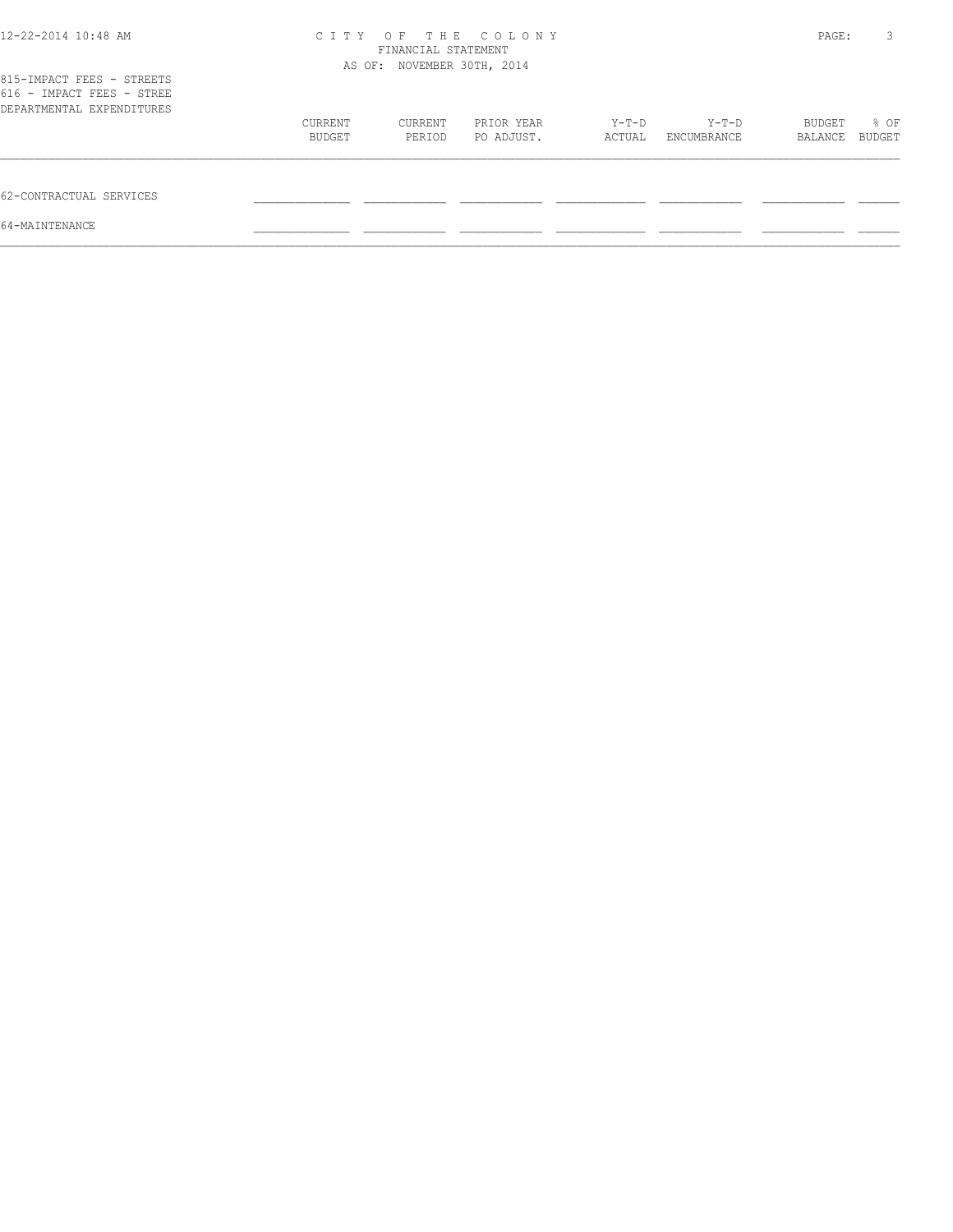| 12-22-2014 10:48 AM |  |  |
|---------------------|--|--|
|---------------------|--|--|

#### 12-22-2014 10:48 AM C I T Y O F T H E C O L O N Y PAGE: 4 FINANCIAL STATEMENT AS OF: NOVEMBER 30TH, 2014

|  |                        |  | 815-IMPACT FEES - STREETS |  |
|--|------------------------|--|---------------------------|--|
|  | 635 - NON-DEPARTMENTAL |  |                           |  |
|  |                        |  | DEPARTMENTAL EXPENDITURES |  |

| DEPARTMENTAL EXPENDITURES               |         |           |            |           |             |            |        |
|-----------------------------------------|---------|-----------|------------|-----------|-------------|------------|--------|
|                                         | CURRENT | CURRENT   | PRIOR YEAR | Y-T-D     | $Y-T-D$     | BUDGET     | % OF   |
|                                         | BUDGET  | PERIOD    | PO ADJUST. | ACTUAL    | ENCUMBRANCE | BALANCE    | BUDGET |
|                                         |         |           |            |           |             |            |        |
| 62-CONTRACTUAL SERVICES                 |         |           |            |           |             |            |        |
| 68-SUNDRY CHARGES                       |         |           |            |           |             |            |        |
|                                         |         |           |            |           |             |            |        |
| ** REVENUE OVER (UNDER) EXPENDITURES ** | 0.00    | 67,072.00 | 0.00       | 87,546.40 | $0.00$ (    | 87,546.40) | 0.00   |
|                                         |         |           |            |           |             |            |        |

\*\*\* END OF REPORT \*\*\*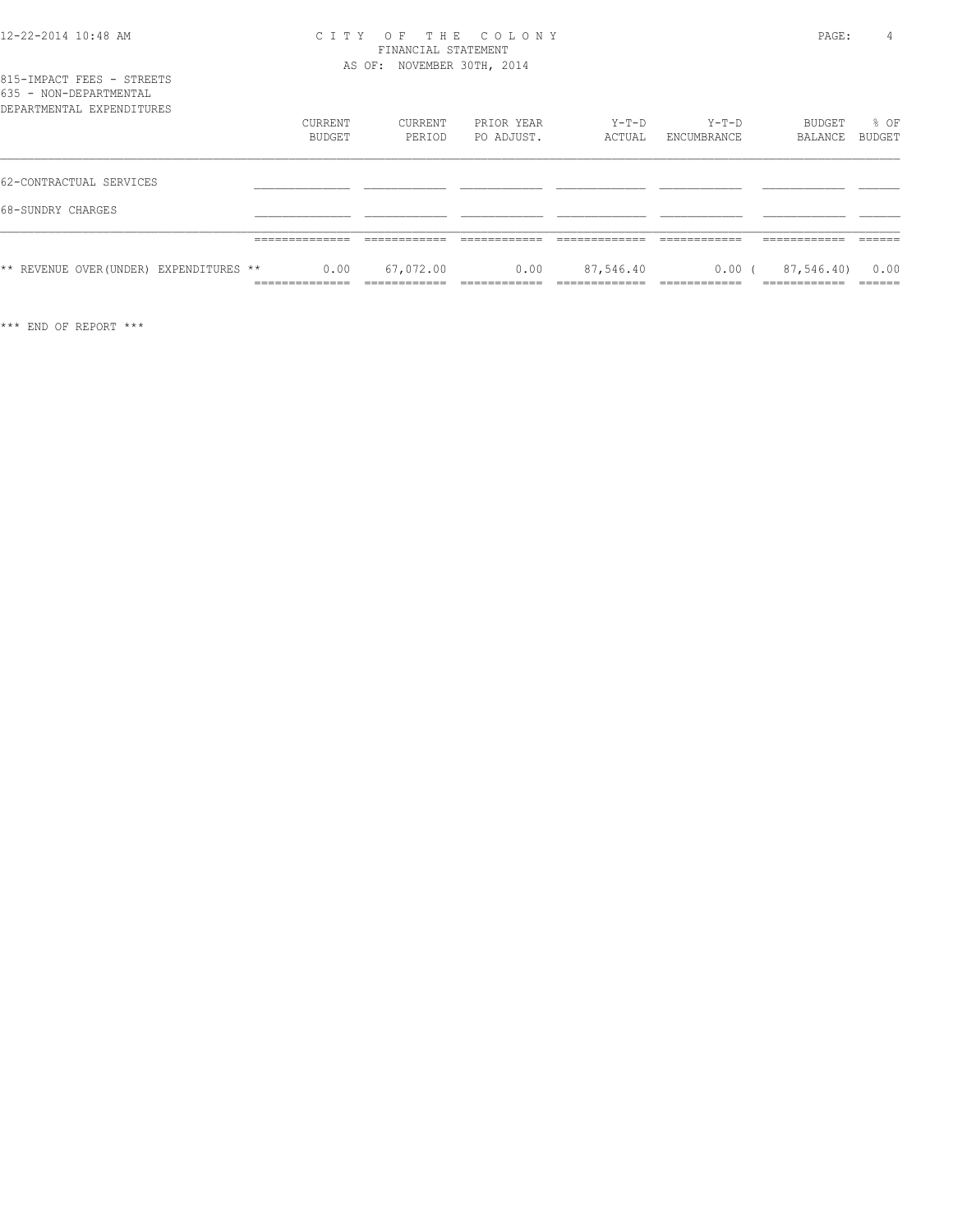#### 12-22-2014 10:48 AM C I T Y O F T H E C O L O N Y PAGE: 1 FINANCIAL STATEMENT AS OF: NOVEMBER 30TH, 2014

|                                         | CURRENT<br><b>BUDGET</b> | CURRENT<br>PERIOD | PRIOR YEAR<br>PO ADJUST. | $Y-T-D$<br>ACTUAL | $Y-T-D$<br>ENCUMBRANCE | BUDGET<br>BALANCE           | % OF<br>BUDGET |
|-----------------------------------------|--------------------------|-------------------|--------------------------|-------------------|------------------------|-----------------------------|----------------|
| REVENUE SUMMARY                         |                          |                   |                          |                   |                        |                             |                |
| 4-SERVICE REVENUE                       | 0.00                     | 0.00              | 0.00                     | 2,429.89          | $0.00$ (               | 2,429.89)                   | 0.00           |
| ** TOTAL REVENUES **                    | 0.00<br>______________   | 0.00              | 0.00                     | 2,429.89          | $0.00$ (               | 2,429.89)<br>-------------- | 0.00           |
| EXPENDITURE SUMMARY                     |                          |                   |                          |                   |                        |                             |                |
|                                         |                          |                   |                          |                   |                        |                             |                |
| ** REVENUE OVER (UNDER) EXPENDITURES ** | 0.00                     | 0.00              | 0.00                     | 2,429.89          | $0.00$ (               | 2,429.89)                   | 0.00           |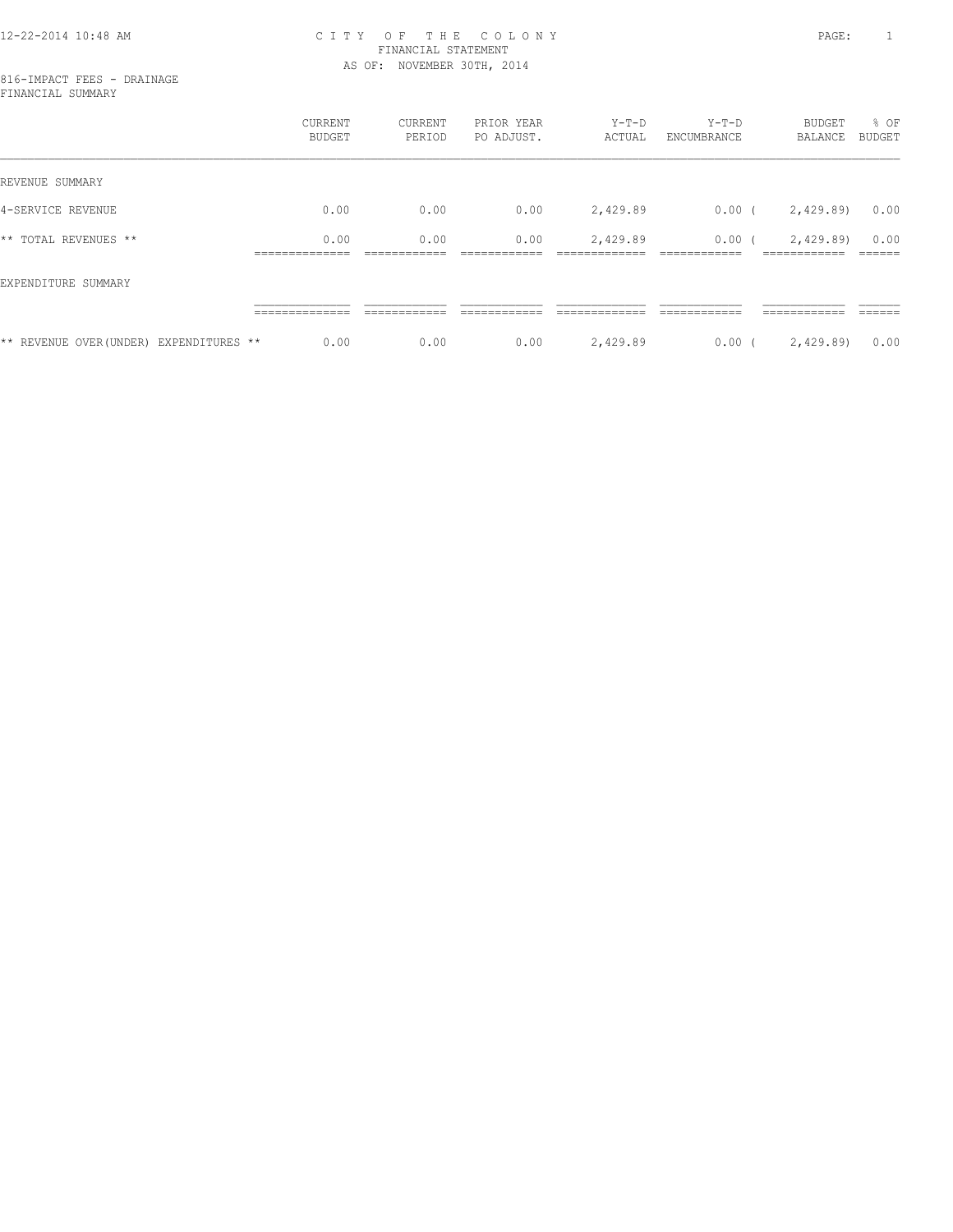#### 12-22-2014 10:48 AM C I T Y O F T H E C O L O N Y PAGE: 2 FINANCIAL STATEMENT AS OF: NOVEMBER 30TH, 2014

#### 816-IMPACT FEES - DRAINAGE REVENUES

|                                       | CURRENT<br><b>BUDGET</b> | CURRENT<br>PERIOD | PRIOR YEAR<br>PO ADJUST. | $Y-T-D$<br>ACTUAL | Y-T-D<br>ENCUMBRANCE | BUDGET<br>BALANCE         | % OF<br>BUDGET |
|---------------------------------------|--------------------------|-------------------|--------------------------|-------------------|----------------------|---------------------------|----------------|
|                                       |                          |                   |                          |                   |                      |                           |                |
| 4-SERVICE REVENUE                     |                          |                   |                          |                   |                      |                           |                |
| 443000<br>DRAINAGE IMPACT FEE REVENUE | 0.00                     | 0.00              | 0.00                     | 2,429.89          | $0.00$ (             | 2,429.89)                 | 0.00           |
| TOTAL 4-SERVICE REVENUE               | 0.00                     | 0.00              | 0.00                     | 2,429.89          | 0.00(                | 2,429.89)                 | 0.00           |
| 8-OTHER REVENUE                       |                          |                   |                          |                   |                      |                           |                |
| ** TOTAL REVENUES **                  | 0.00<br>______________   | 0.00              | 0.00                     | 2,429.89          | 0.00(                | 2,429.89)<br>------------ | 0.00<br>------ |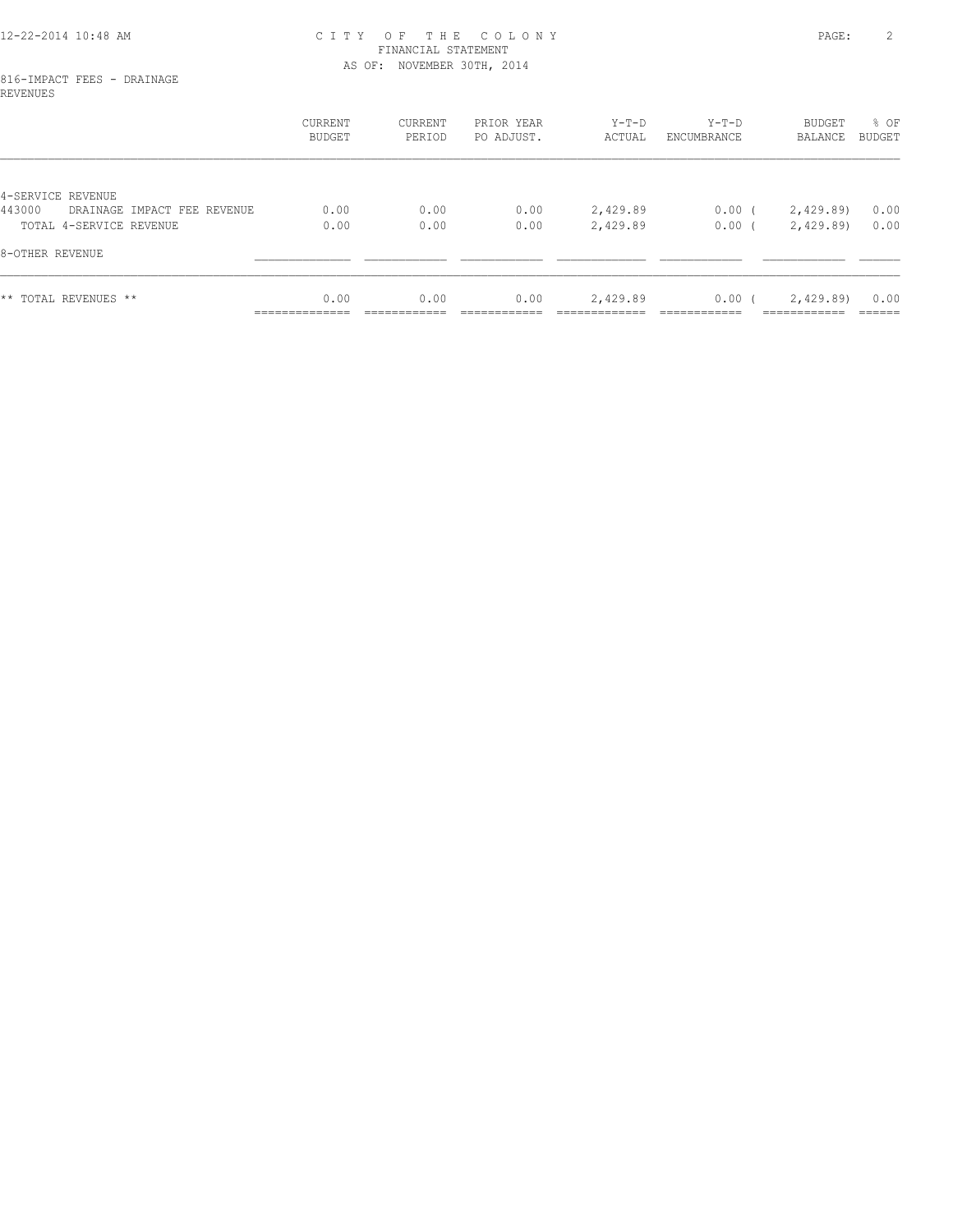| 12-22-2014 10:48 AM        |         |                            | CITY OF THE COLONY |        |             | PAGE:   | 3             |
|----------------------------|---------|----------------------------|--------------------|--------|-------------|---------|---------------|
|                            |         | FINANCIAL STATEMENT        |                    |        |             |         |               |
|                            |         | AS OF: NOVEMBER 30TH, 2014 |                    |        |             |         |               |
| 816-IMPACT FEES - DRAINAGE |         |                            |                    |        |             |         |               |
| 617 - IMPACT FEES - DRAIN  |         |                            |                    |        |             |         |               |
| DEPARTMENTAL EXPENDITURES  |         |                            |                    |        |             |         |               |
|                            | CURRENT | CURRENT                    | PRIOR YEAR         | Y-T-D  | $Y-T-D$     | BUDGET  | % OF          |
|                            | BUDGET  | PERIOD                     | PO ADJUST.         | ACTUAL | ENCUMBRANCE | BALANCE | <b>BUDGET</b> |

 $\mathcal{L} = \{ \mathcal{L} = \{ \mathcal{L} = \{ \mathcal{L} = \{ \mathcal{L} = \{ \mathcal{L} = \{ \mathcal{L} = \{ \mathcal{L} = \{ \mathcal{L} = \{ \mathcal{L} = \{ \mathcal{L} = \{ \mathcal{L} = \{ \mathcal{L} = \{ \mathcal{L} = \{ \mathcal{L} = \{ \mathcal{L} = \{ \mathcal{L} = \{ \mathcal{L} = \{ \mathcal{L} = \{ \mathcal{L} = \{ \mathcal{L} = \{ \mathcal{L} = \{ \mathcal{L} = \{ \mathcal{L} = \{ \mathcal{$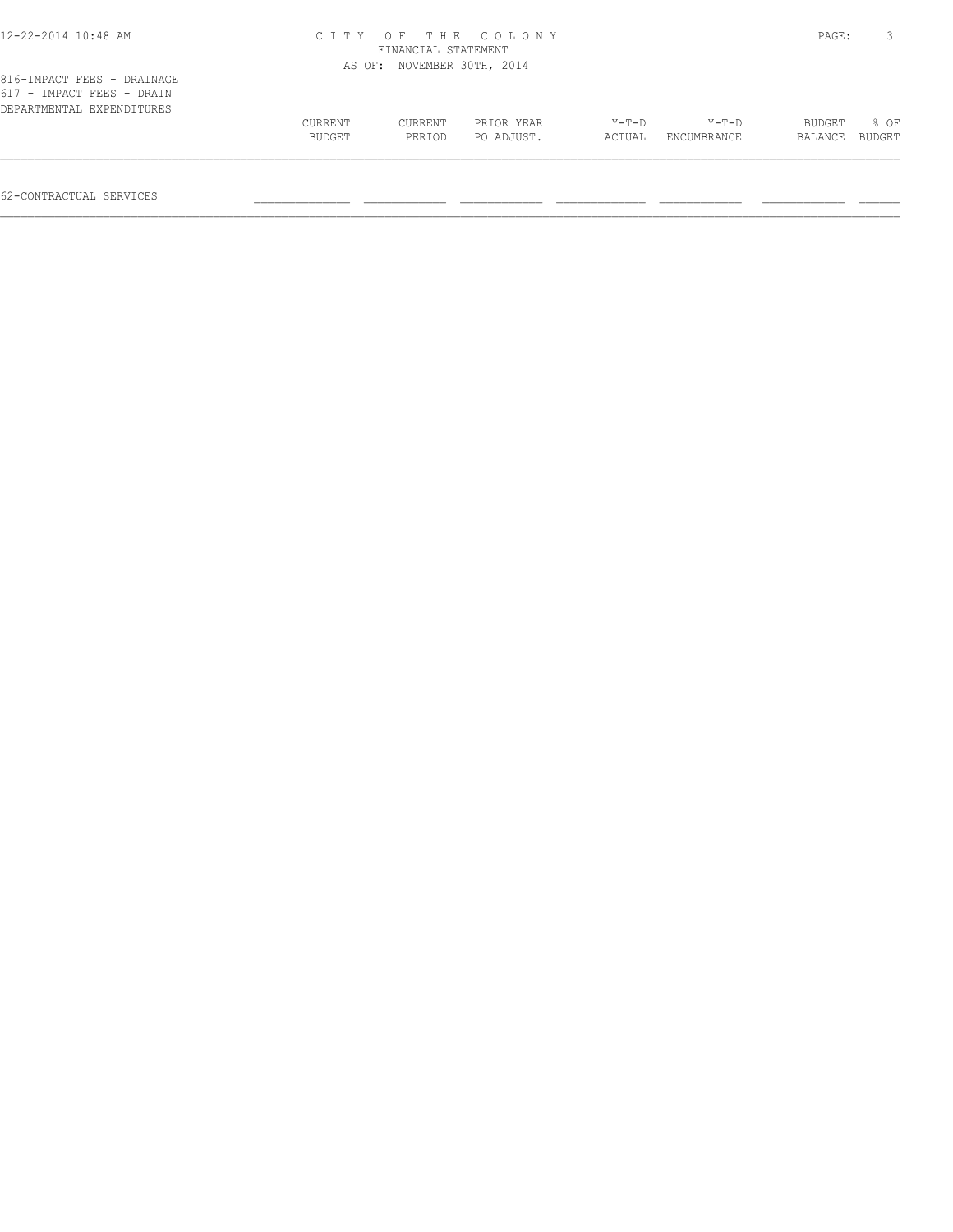| 12-22-2014 10:48 AM |  |  |
|---------------------|--|--|
|---------------------|--|--|

#### 12-22-2014 10:48 AM C I T Y O F T H E C O L O N Y PAGE: 4 FINANCIAL STATEMENT AS OF: NOVEMBER 30TH, 2014

| ROJJ - NUN-DAFARIMANIAN                 |                                 |                              |                              |                                |                              |                              |                   |
|-----------------------------------------|---------------------------------|------------------------------|------------------------------|--------------------------------|------------------------------|------------------------------|-------------------|
| DEPARTMENTAL EXPENDITURES               |                                 |                              |                              |                                |                              |                              |                   |
|                                         | <b>CURRENT</b>                  | CURRENT                      | PRIOR YEAR                   | $Y-T-D$                        | $Y-T-D$                      | BUDGET                       | % OF              |
|                                         | BUDGET                          | PERIOD                       | PO ADJUST.                   | ACTUAL                         | ENCUMBRANCE                  | BALANCE                      | <b>BUDGET</b>     |
| 62-CONTRACTUAL SERVICES                 |                                 |                              |                              |                                |                              |                              |                   |
| 68-SUNDRY CHARGES                       |                                 |                              |                              |                                |                              |                              |                   |
|                                         |                                 |                              |                              |                                |                              |                              |                   |
|                                         | ______________<br>.             | -------------                |                              |                                | ------------<br>____________ | ____________<br>-----------  |                   |
| ** REVENUE OVER (UNDER) EXPENDITURES ** | 0.00                            | 0.00                         | 0.00                         | 2,429.89                       | $0.00$ (                     | 2,429.89)                    | 0.00              |
|                                         | ______________<br>------------- | ____________<br>____________ | ------------<br>____________ | _____________<br>_____________ | ------------<br>____________ | ____________<br>____________ | -------<br>______ |

\*\*\* END OF REPORT \*\*\*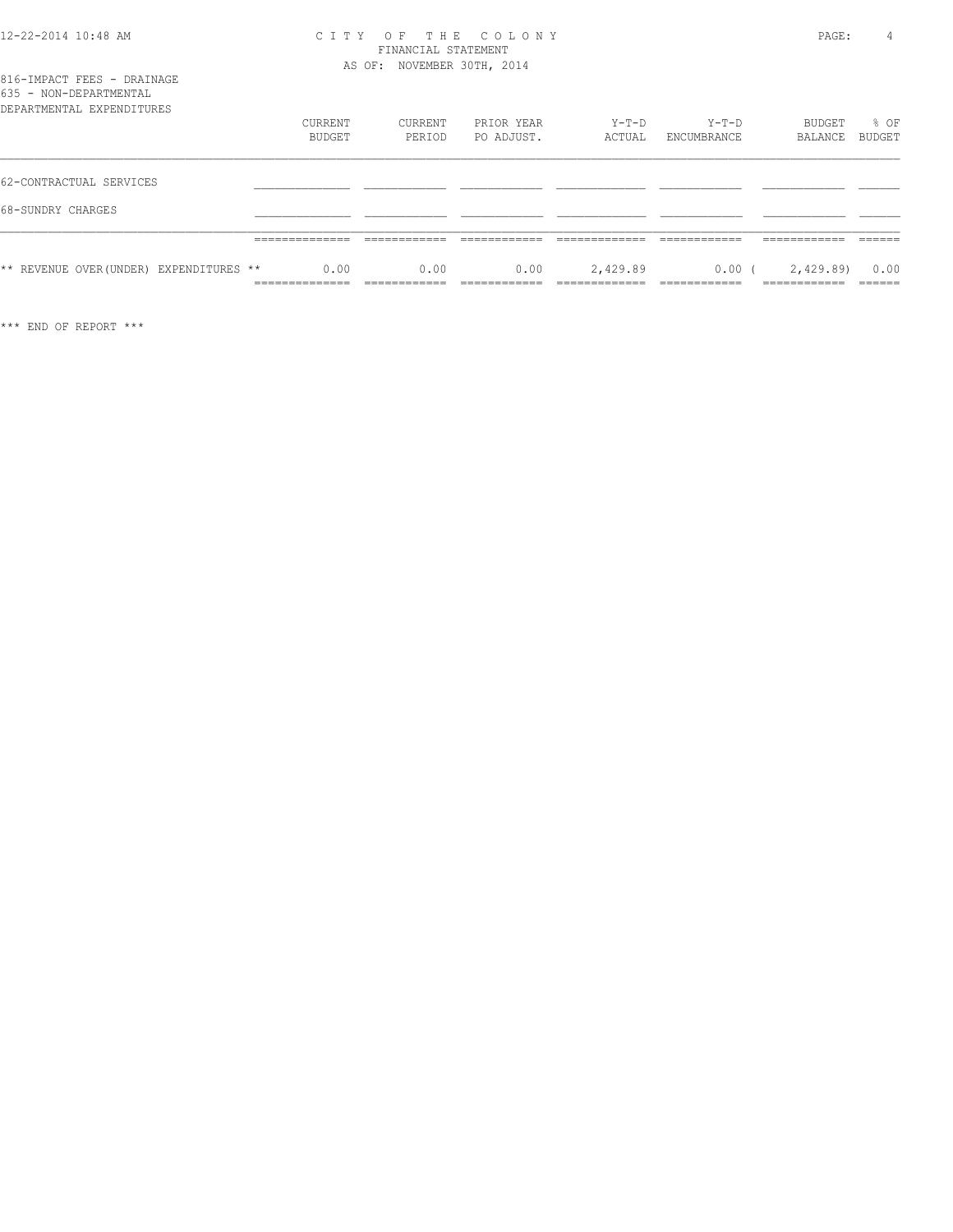#### 12-22-2014 10:48 AM C I T Y O F T H E C O L O N Y PAGE: 1 FINANCIAL STATEMENT AS OF: NOVEMBER 30TH, 2014

|                     | CURRENT<br>BUDGET   | CURRENT<br>PERIOD             | PRIOR YEAR<br>PO ADJUST.     | Y-T-D<br>ACTUAL                | $Y-T-D$<br>ENCUMBRANCE        | BUDGET<br>BALANCE BUDGET      | % OF               |
|---------------------|---------------------|-------------------------------|------------------------------|--------------------------------|-------------------------------|-------------------------------|--------------------|
| REVENUE SUMMARY     |                     |                               |                              |                                |                               |                               |                    |
|                     | ______________<br>. | -------------<br>____________ | -------------                | ____________<br>_____________  | -------------<br>____________ | -------------<br>____________ | -------<br>_______ |
| EXPENDITURE SUMMARY |                     |                               |                              |                                |                               |                               |                    |
|                     | ______________<br>. | ____________<br>____________  | ____________<br>____________ | _____________<br>_____________ | ____________<br>____________  | ------------<br>____________  | _______            |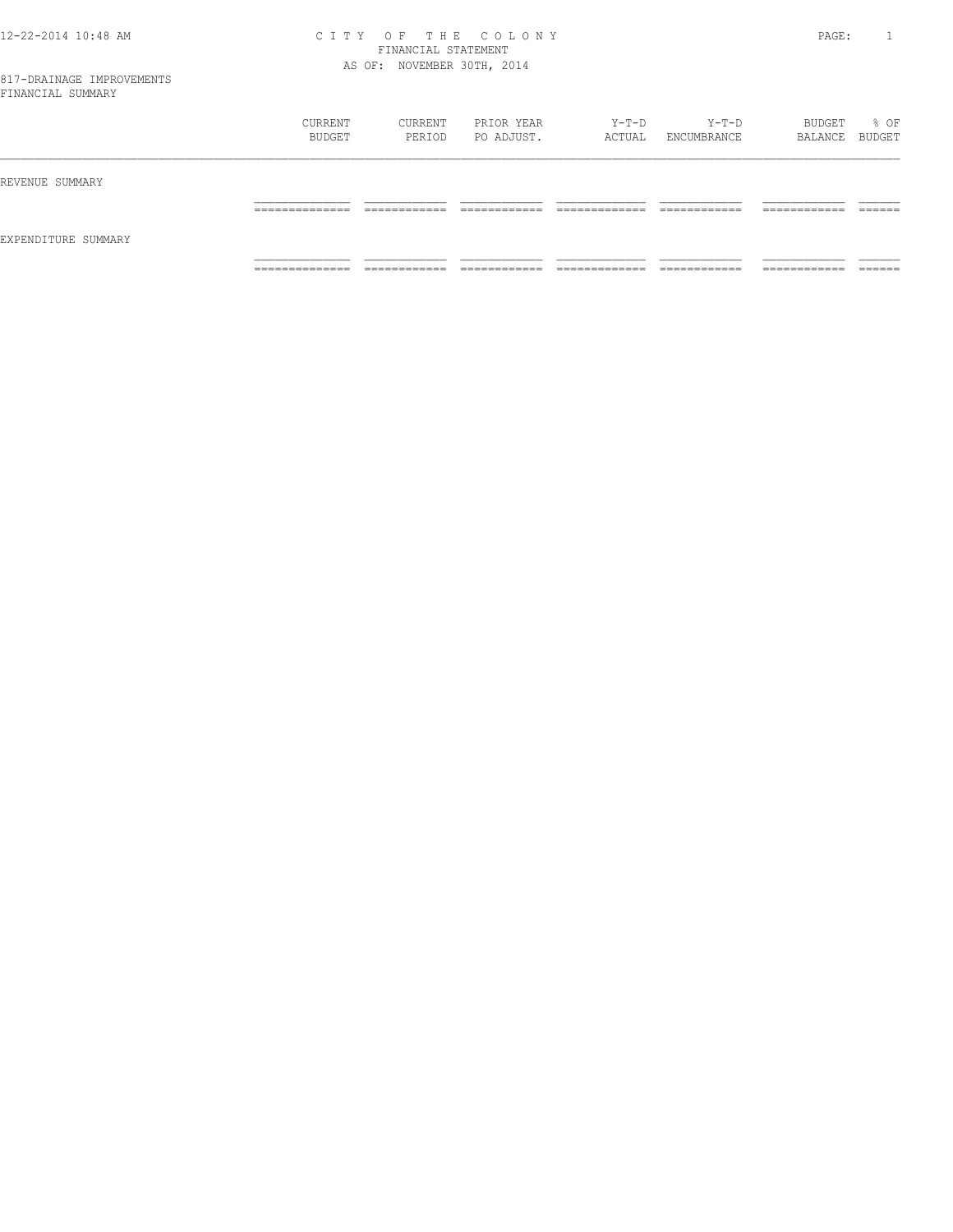#### 12-22-2014 10:48 AM C I T Y O F T H E C O L O N Y PAGE: 2 FINANCIAL STATEMENT AS OF: NOVEMBER 30TH, 2014

817-DRAINAGE IMPROVEMENTS REVENUES

| Y-T-D<br>$Y-T-D$<br>BUDGET<br>$8$ OF<br>CURRENT<br>PRIOR YEAR<br>CURRENT<br>BUDGET<br>PO ADJUST.<br>PERIOD<br>ACTUAL<br>ENCUMBRANCE<br>BALANCE<br>8-OTHER REVENUE |  |  |  |  |
|-------------------------------------------------------------------------------------------------------------------------------------------------------------------|--|--|--|--|
| BUDGET                                                                                                                                                            |  |  |  |  |
|                                                                                                                                                                   |  |  |  |  |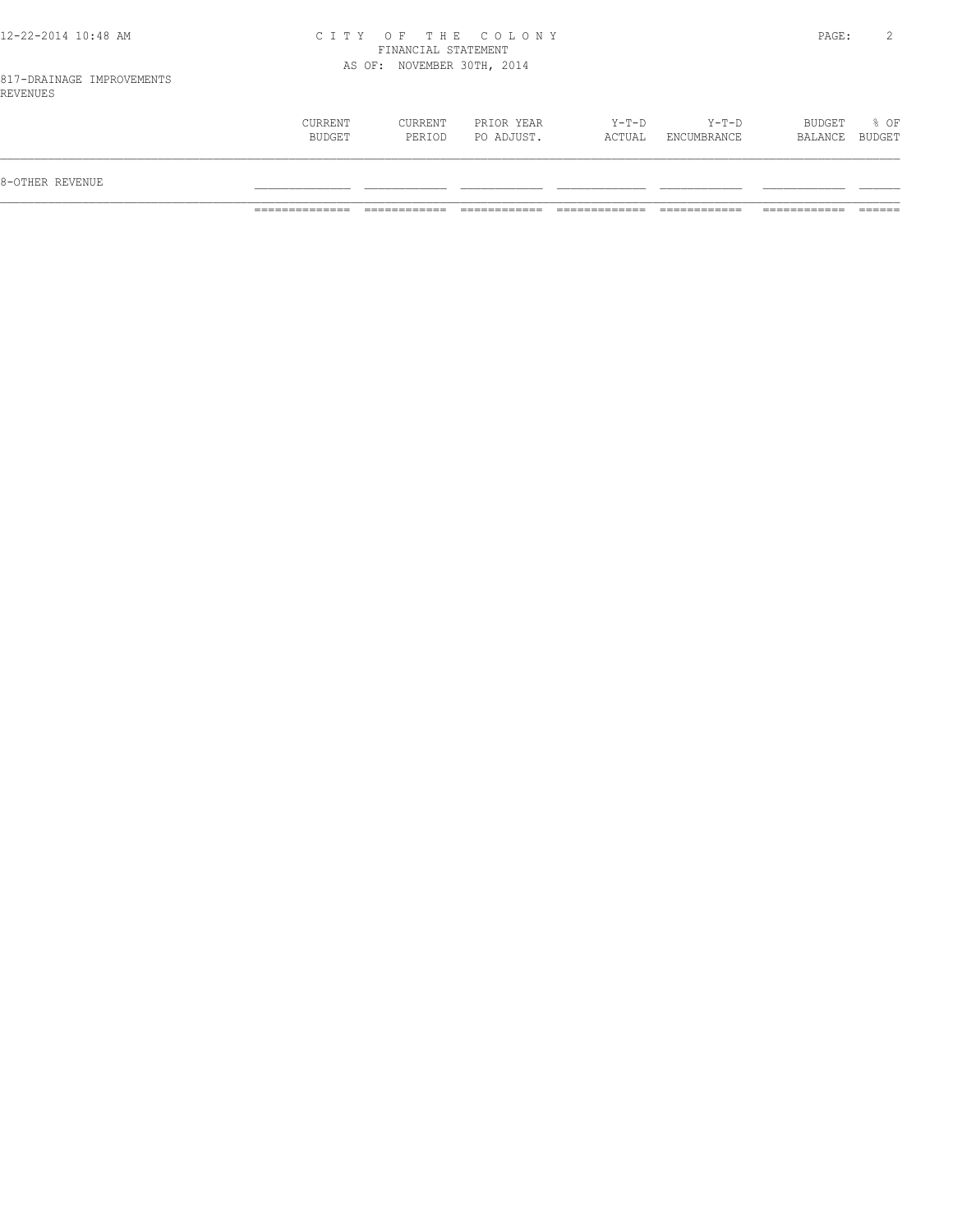| 12-22-2014 10:48 AM                                                              | CITY OF THE COLONY<br>FINANCIAL STATEMENT<br>AS OF: NOVEMBER 30TH, 2014 |         |            |        |             |                   | 3<br>PAGE:     |
|----------------------------------------------------------------------------------|-------------------------------------------------------------------------|---------|------------|--------|-------------|-------------------|----------------|
| 817-DRAINAGE IMPROVEMENTS<br>635 - NON-DEPARTMENTAL<br>DEPARTMENTAL EXPENDITURES |                                                                         |         |            |        |             |                   |                |
|                                                                                  | CURRENT                                                                 | CURRENT | PRIOR YEAR | Y-T-D  | Y-T-D       | BUDGET<br>BALANCE | % OF<br>BUDGET |
|                                                                                  | BUDGET                                                                  | PERIOD  | PO ADJUST. | ACTUAL | ENCUMBRANCE |                   |                |
| 62-CONTRACTUAL SERVICES                                                          |                                                                         |         |            |        |             |                   |                |
| 67-OVERHEAD ALLOCATION                                                           |                                                                         |         |            |        |             |                   |                |
| 68-SUNDRY CHARGES                                                                |                                                                         |         |            |        |             |                   |                |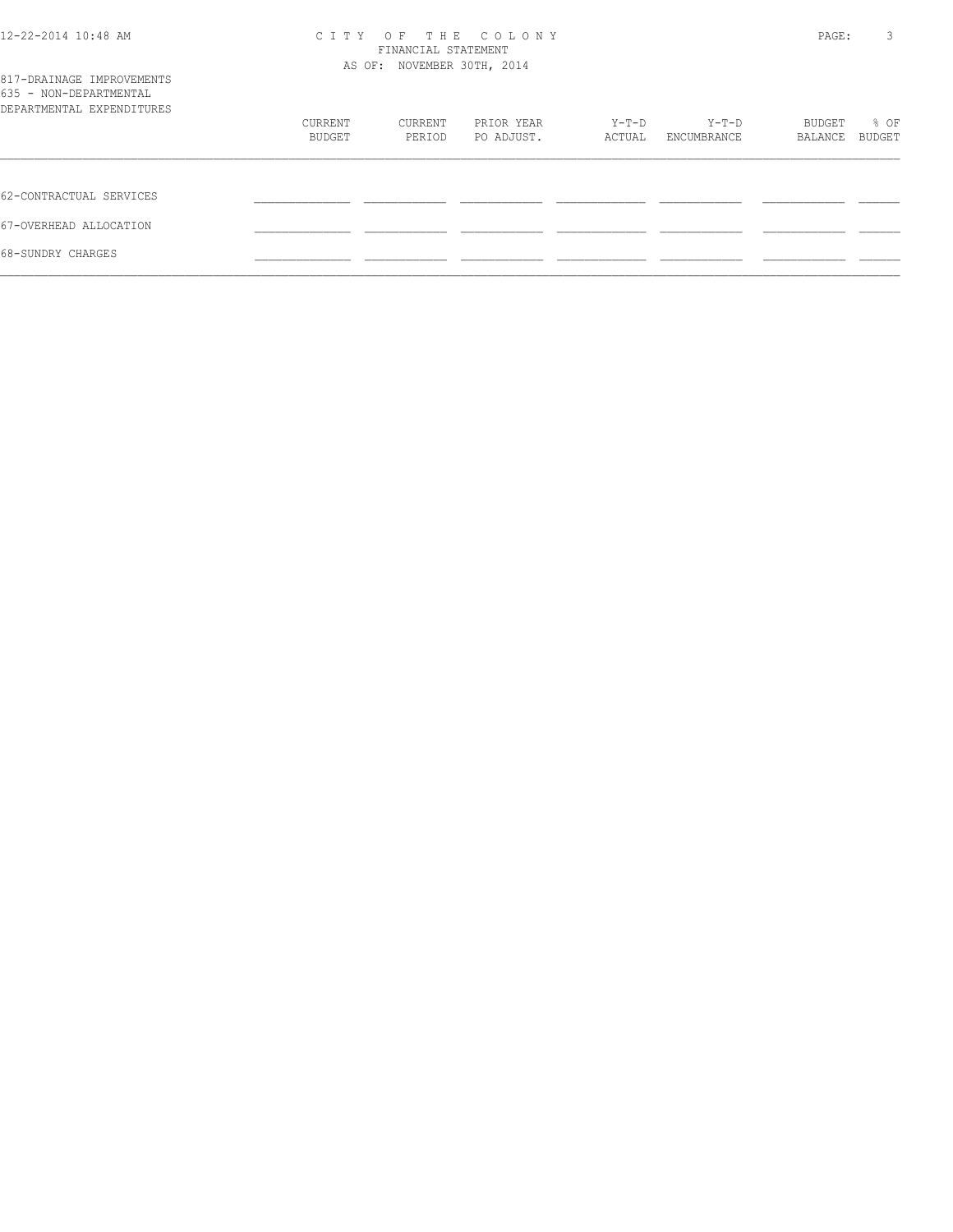| 12-22-2014 10:48 AM                                                              | C T T Y           | FINANCIAL STATEMENT<br>AS OF: NOVEMBER 30TH, 2014 | OF THE COLONY            |                 |                        | PAGE:             | 4              |
|----------------------------------------------------------------------------------|-------------------|---------------------------------------------------|--------------------------|-----------------|------------------------|-------------------|----------------|
| 817-DRAINAGE IMPROVEMENTS<br>645 - OFC CRK DRAINAGE<br>DEPARTMENTAL EXPENDITURES |                   |                                                   |                          |                 |                        |                   |                |
|                                                                                  | CURRENT<br>BUDGET | CURRENT<br>PERIOD                                 | PRIOR YEAR<br>PO ADJUST. | Y-T-D<br>ACTUAL | $Y-T-D$<br>ENCUMBRANCE | BUDGET<br>BALANCE | % OF<br>BUDGET |
| 62-CONTRACTUAL SERVICES                                                          |                   |                                                   |                          |                 |                        |                   |                |
| 66-CAPITAL OUTLAY                                                                |                   |                                                   |                          |                 |                        |                   |                |
|                                                                                  |                   |                                                   |                          |                 |                        |                   |                |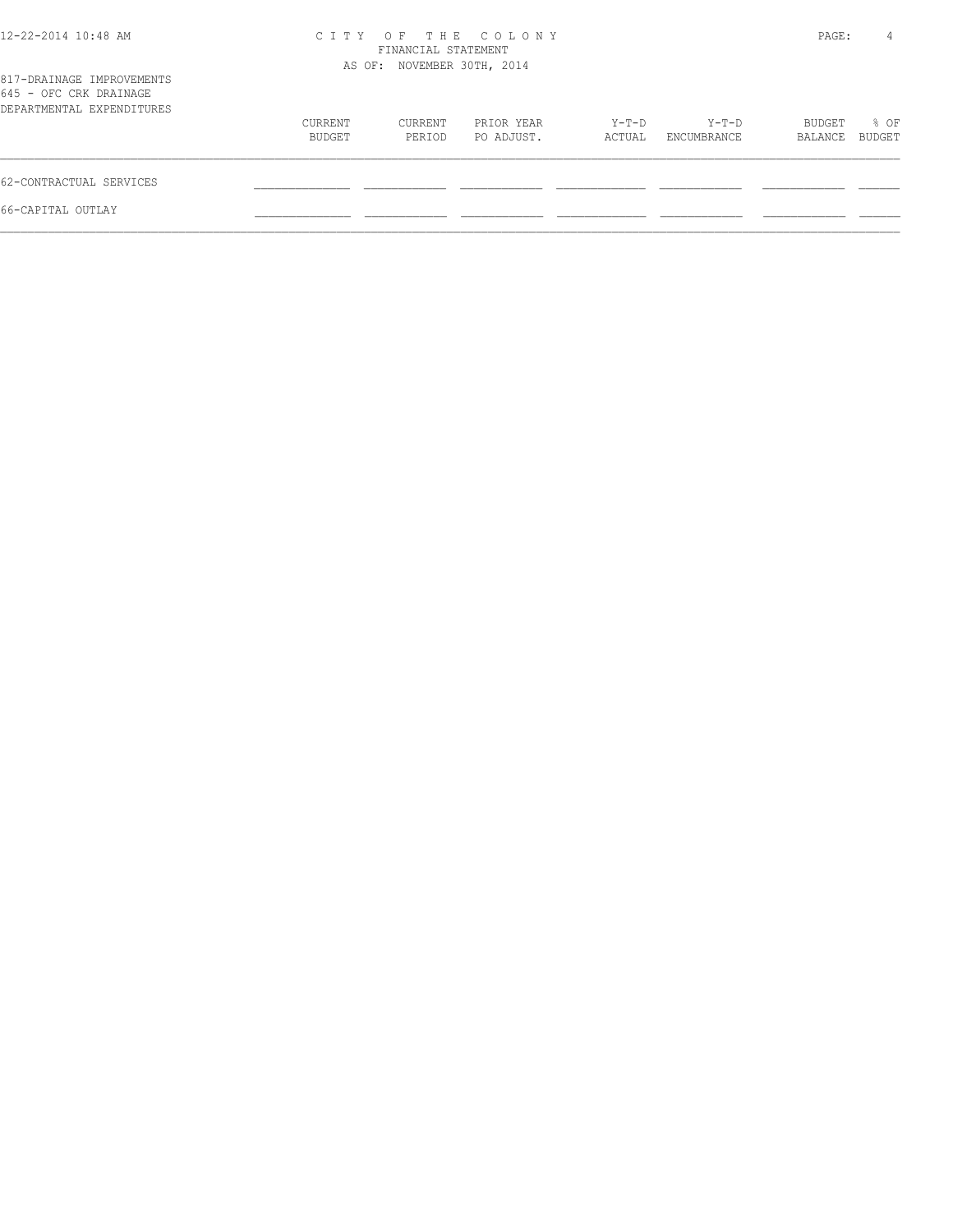| 12-22-2014 10:48 AM                                                                |         | CITY OF THE COLONY<br>FINANCIAL STATEMENT<br>AS OF: NOVEMBER 30TH, 2014 |            |        |             |         | 5      |
|------------------------------------------------------------------------------------|---------|-------------------------------------------------------------------------|------------|--------|-------------|---------|--------|
| 817-DRAINAGE IMPROVEMENTS<br>664 - MEMORIAL - HEADWAL<br>DEPARTMENTAL EXPENDITURES |         |                                                                         |            |        |             |         |        |
|                                                                                    | CURRENT | CURRENT                                                                 | PRIOR YEAR | Y-T-D  | Y-T-D       | BUDGET  | % OF   |
|                                                                                    | BUDGET  | PERIOD                                                                  | PO ADJUST. | ACTUAL | ENCUMBRANCE | BALANCE | BUDGET |
| 62-CONTRACTUAL SERVICES                                                            |         |                                                                         |            |        |             |         |        |
| 64-MAINTENANCE                                                                     |         |                                                                         |            |        |             |         |        |
| 66-CAPITAL OUTLAY                                                                  |         |                                                                         |            |        |             |         |        |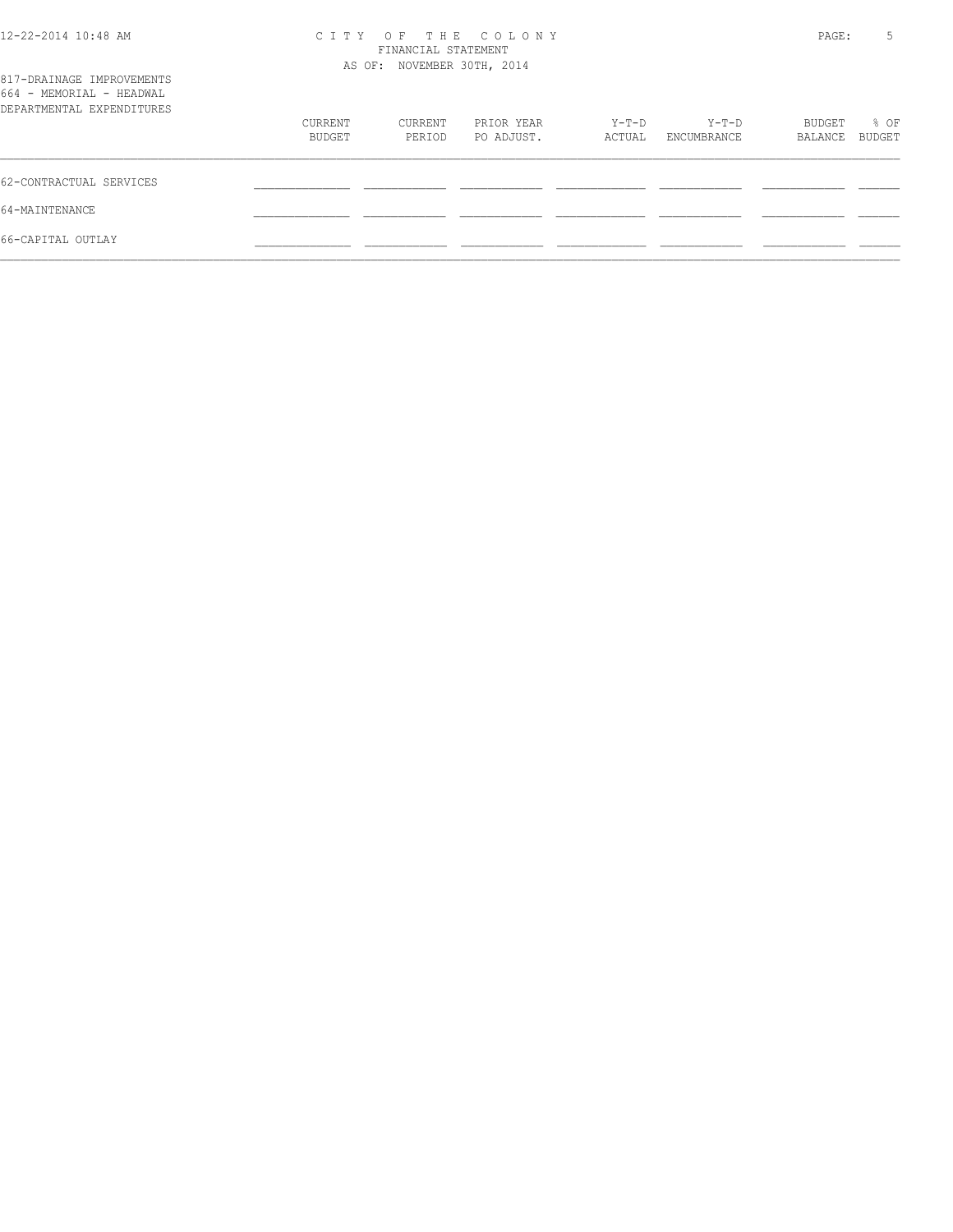## CITY OF THE COLONY<br>FINANCIAL STATEMENT<br>AS OF: NOVEMBER 30TH, 2014

|                                                        | ______________<br>______________ | -------------<br>____________ | ____________<br>____________  | _____________<br>_____________ | ------------<br>____________ | ____________<br>____________ | -------<br>_______ |
|--------------------------------------------------------|----------------------------------|-------------------------------|-------------------------------|--------------------------------|------------------------------|------------------------------|--------------------|
|                                                        | ______________<br>.              | ------------<br>____________  | -------------<br>____________ | _____________<br>_____________ | ____________<br>____________ | ____________<br>____________ | ______<br>_______  |
| 66-CAPITAL OUTLAY                                      |                                  |                               |                               |                                |                              |                              |                    |
| 64-MAINTENANCE                                         |                                  |                               |                               |                                |                              |                              |                    |
| 62-CONTRACTUAL SERVICES                                |                                  |                               |                               |                                |                              |                              |                    |
| DEPARTMENTAL EXPENDITURES                              | CURRENT<br>BUDGET                | CURRENT<br>PERIOD             | PRIOR YEAR<br>PO ADJUST.      | $Y-T-D$<br>ACTUAL              | $Y-T-D$<br>ENCUMBRANCE       | BUDGET<br>BALANCE            | % OF<br>BUDGET     |
| 817-DRAINAGE IMPROVEMENTS<br>679 - MEMORIAL DRIVE CONS |                                  |                               |                               |                                |                              |                              |                    |

 $\star\star\star$  END OF REPORT  $\star\star\star$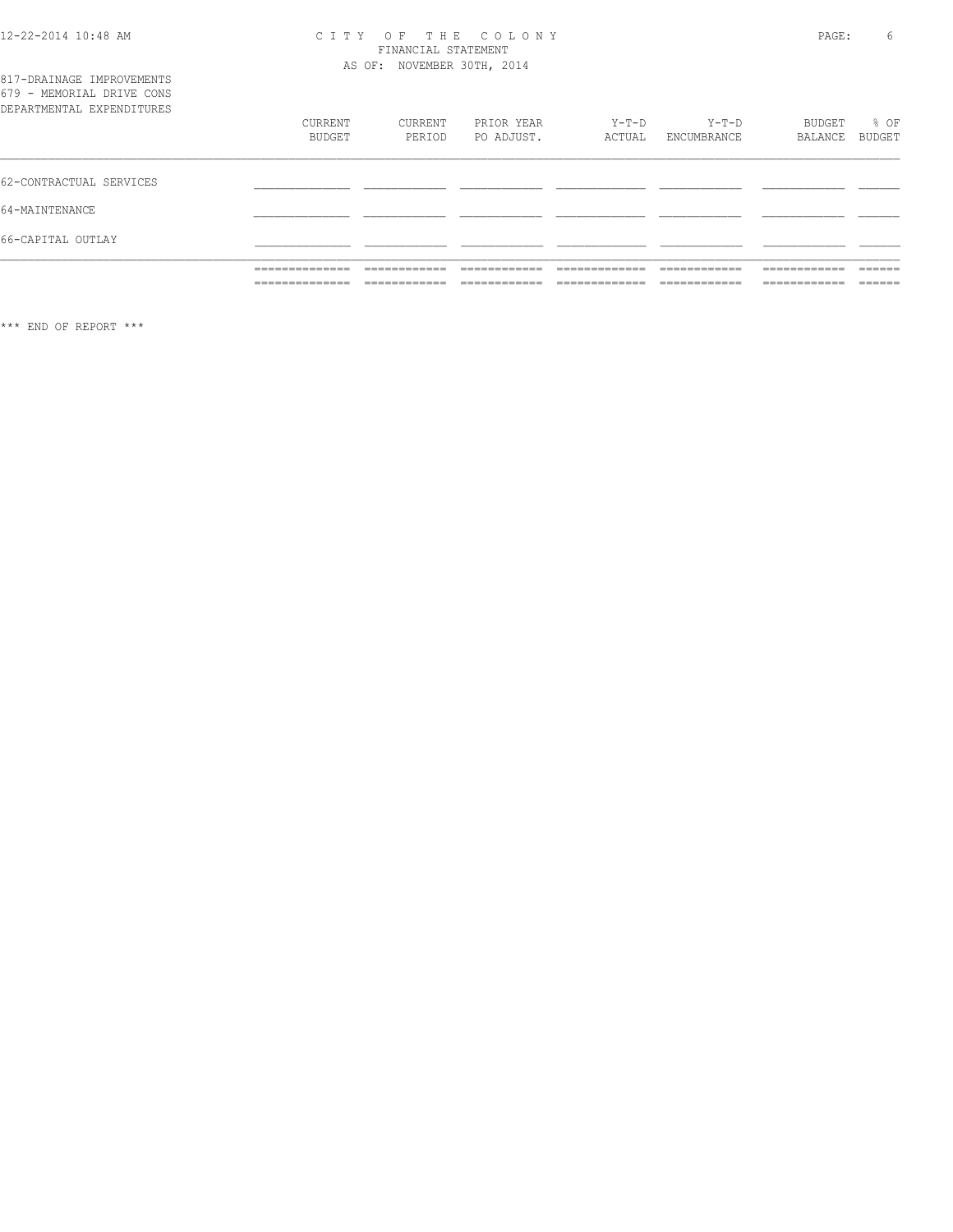#### 12-22-2014 10:48 AM C I T Y O F T H E C O L O N Y PAGE: 1 FINANCIAL STATEMENT AS OF: NOVEMBER 30TH, 2014

|                     | CURRENT<br>BUDGET   | CURRENT<br>PERIOD           | PRIOR YEAR<br>PO ADJUST.    | Y-T-D<br>ACTUAL    | Y-T-D<br>ENCUMBRANCE         | BUDGET<br>BALANCE BUDGET      | % OF                 |
|---------------------|---------------------|-----------------------------|-----------------------------|--------------------|------------------------------|-------------------------------|----------------------|
| REVENUE SUMMARY     |                     |                             |                             |                    |                              |                               |                      |
|                     | ______________<br>. |                             |                             |                    | ____________<br>____________ | -------------<br>____________ | $- - - - -$<br>_____ |
| EXPENDITURE SUMMARY |                     |                             |                             |                    |                              |                               |                      |
|                     | ______________<br>. | ____________<br>----------- | ____________<br>----------- | _____________<br>. | ____________<br>.            | ------------<br>-----------   | _______              |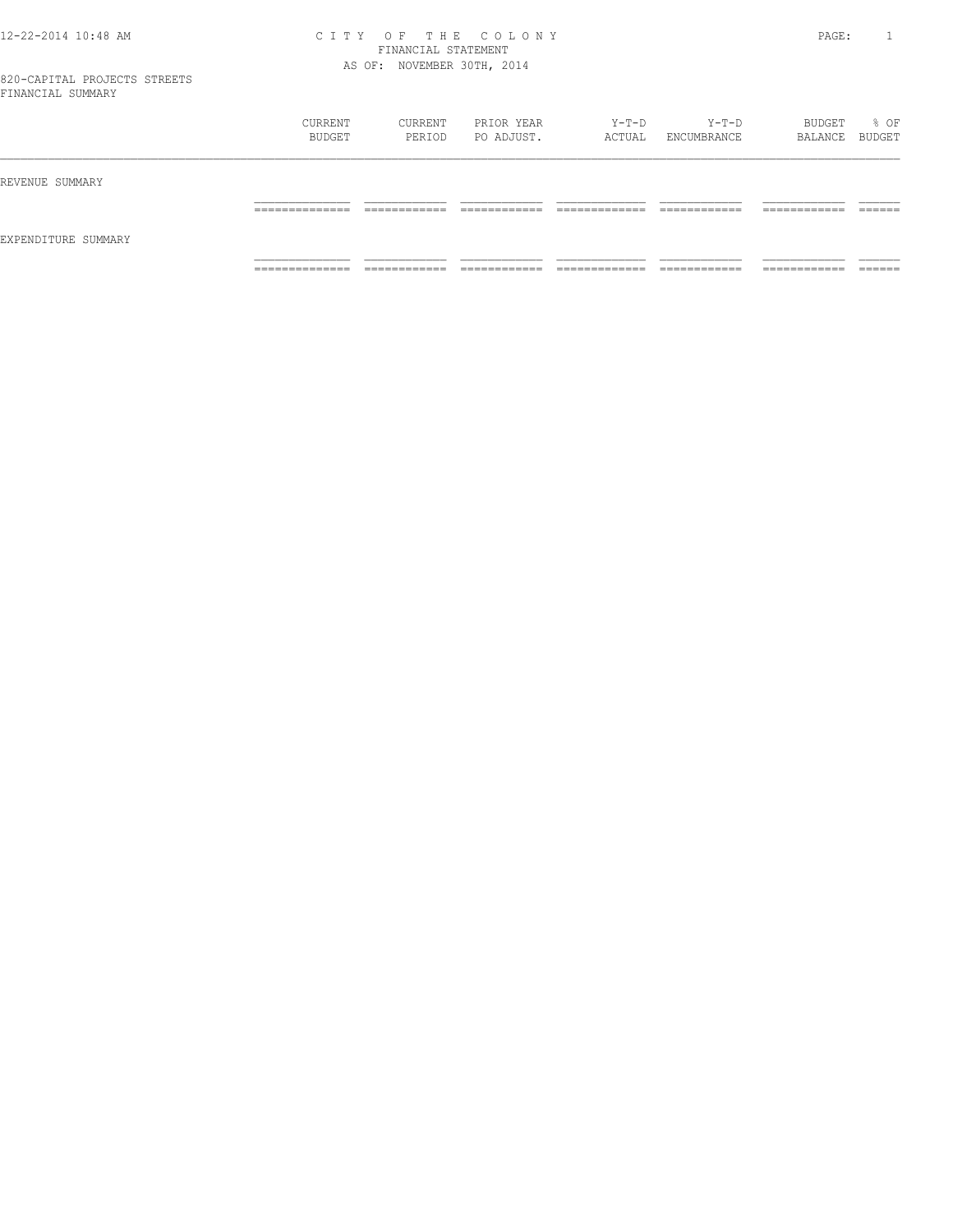#### 12-22-2014 10:48 AM C I T Y O F T H E C O L O N Y PAGE: 2 FINANCIAL STATEMENT AS OF: NOVEMBER 30TH, 2014

820-CAPITAL PROJECTS STREETS REVENUES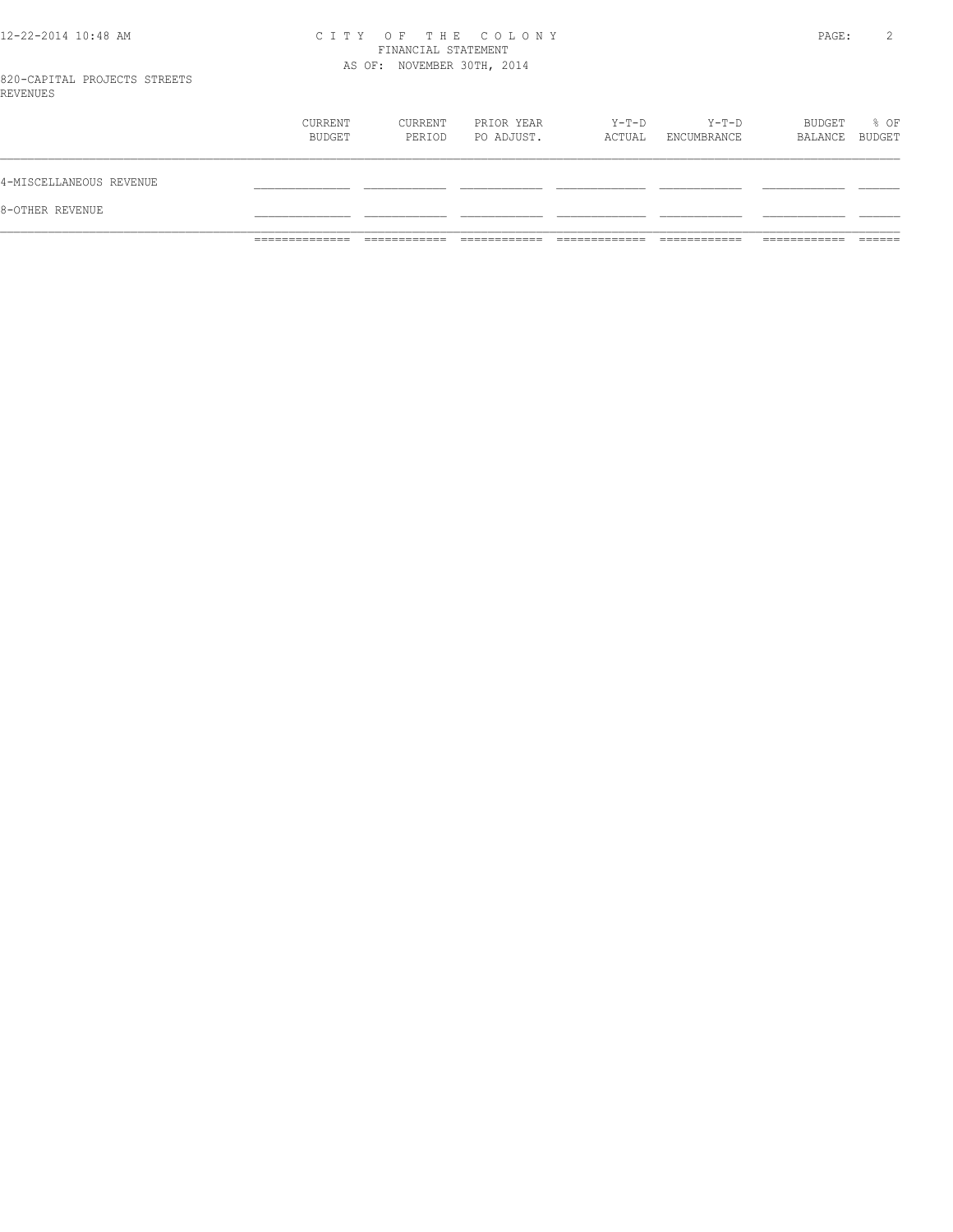| 12-22-2014 10:48 AM                                                                 | C T T Y                    | PAGE:   | 3          |        |             |         |        |
|-------------------------------------------------------------------------------------|----------------------------|---------|------------|--------|-------------|---------|--------|
|                                                                                     | AS OF: NOVEMBER 30TH, 2014 |         |            |        |             |         |        |
| 820-CAPITAL PROJECTS STREETS<br>635 - NON-DEPARTMENTAL<br>DEPARTMENTAL EXPENDITURES |                            |         |            |        |             |         |        |
|                                                                                     | CURRENT                    | CURRENT | PRIOR YEAR | Y-T-D  | Y-T-D       | BUDGET  | % OF   |
|                                                                                     | BUDGET                     | PERIOD  | PO ADJUST. | ACTUAL | ENCUMBRANCE | BALANCE | BUDGET |
| 62-CONTRACTUAL SERVICES                                                             |                            |         |            |        |             |         |        |
| 68-SUNDRY CHARGES                                                                   |                            |         |            |        |             |         |        |
|                                                                                     |                            |         |            |        |             |         |        |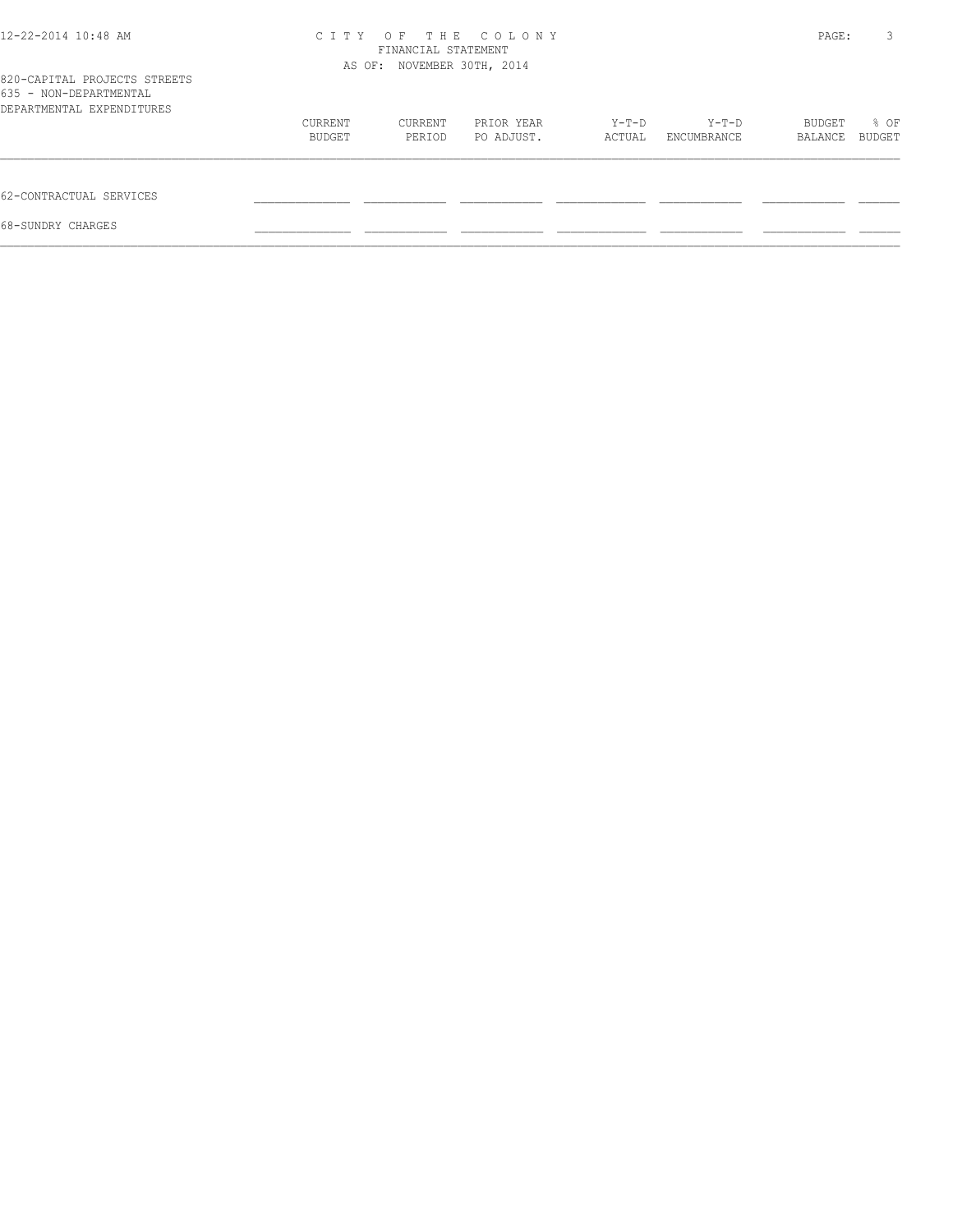| 12-22-2014 10:48 AM |  |
|---------------------|--|
|---------------------|--|

#### 12-22-2014 10:48 AM C I T Y O F T H E C O L O N Y PAGE: 4 FINANCIAL STATEMENT AS OF: NOVEMBER 30TH, 2014

| 020 CALIIAU IROOBCIO DIRBIIO |         |         |            |        |                    |                |             |  |
|------------------------------|---------|---------|------------|--------|--------------------|----------------|-------------|--|
| 644 - PHASE IIIC STREETS     |         |         |            |        |                    |                |             |  |
| DEPARTMENTAL EXPENDITURES    |         |         |            |        |                    |                |             |  |
|                              | CURRENT | CURRENT | PRIOR YEAR | Y-T-D  | Y-T-D              |                | BUDGET % OF |  |
|                              | BUDGET  | PERTOD  | PO ADJUST. | ACTUAL | <b>ENCUMBRANCE</b> | BALANCE BUDGET |             |  |
|                              |         |         |            |        |                    |                |             |  |
|                              |         |         |            |        |                    |                |             |  |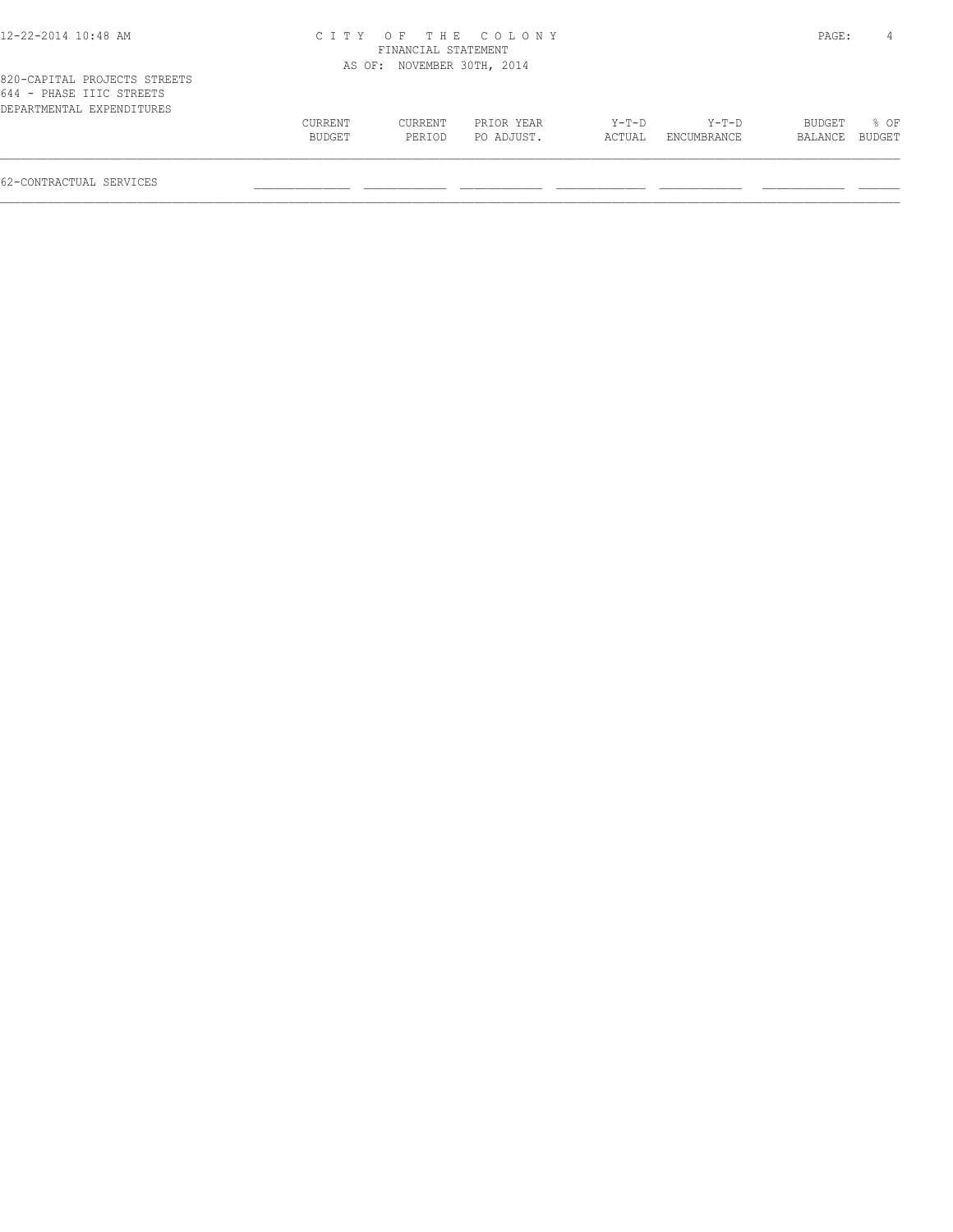# 12-22-2014 10:48 AM CITY OF THE COLONY<br>FINANCIAL STATEMENT<br>AS OF: NOVEMBER 30TH, 2014

|  |                    | 820-CAPITAL PROJECTS STREETS      |  |
|--|--------------------|-----------------------------------|--|
|  | 645 - MISC.STREETS |                                   |  |
|  |                    | סתסווייד הואת סעת זגייואת אייסגסת |  |

| DEPARTMENTAL EXPENDITURES |                   |                   |                          |                 |                      |                   |                |
|---------------------------|-------------------|-------------------|--------------------------|-----------------|----------------------|-------------------|----------------|
|                           | CURRENT<br>BUDGET | CURRENT<br>PERIOD | PRIOR YEAR<br>PO ADJUST. | Y-T-D<br>ACTUAL | Y-T-D<br>ENCUMBRANCE | BUDGET<br>BALANCE | % OF<br>BUDGET |
| 61-PERSONNEL SERVICES     |                   |                   |                          |                 |                      |                   |                |
|                           |                   |                   |                          |                 |                      |                   |                |
| 62-CONTRACTUAL SERVICES   |                   |                   |                          |                 |                      |                   |                |
| 63-SUPPLIES               |                   |                   |                          |                 |                      |                   |                |
| 64-MAINTENANCE            |                   |                   |                          |                 |                      |                   |                |
| 66-CAPITAL OUTLAY         |                   |                   |                          |                 |                      |                   |                |
| 67-OVERHEAD ALLOCATION    |                   |                   |                          |                 |                      |                   |                |
|                           |                   |                   |                          |                 |                      |                   |                |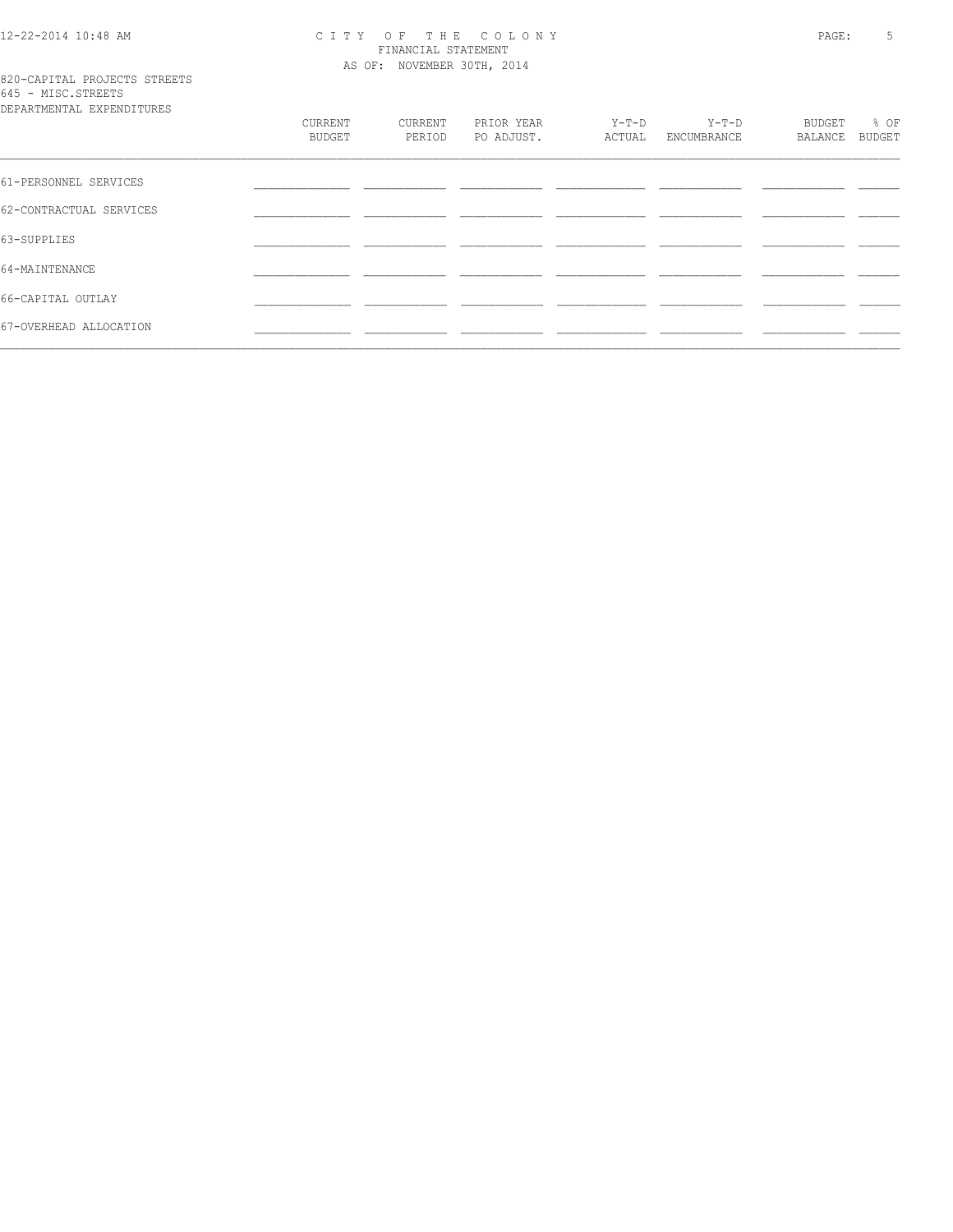| 12-22-2014 10:48 AM                                                                 |         | FINANCIAL STATEMENT        | CITY OF THE COLONY |        |             | PAGE:   | 6             |
|-------------------------------------------------------------------------------------|---------|----------------------------|--------------------|--------|-------------|---------|---------------|
|                                                                                     |         | AS OF: NOVEMBER 30TH, 2014 |                    |        |             |         |               |
| 820-CAPITAL PROJECTS STREETS<br>646 - MISC.STREET PROJ<br>DEPARTMENTAL EXPENDITURES |         |                            |                    |        |             |         |               |
|                                                                                     | CURRENT | CURRENT                    | PRIOR YEAR         | Y-T-D  | Y-T-D       | BUDGET  | % OF          |
|                                                                                     | BUDGET  | PERIOD                     | PO ADJUST.         | ACTUAL | ENCUMBRANCE | BALANCE | <b>BUDGET</b> |
| 62-CONTRACTUAL SERVICES                                                             |         |                            |                    |        |             |         |               |
| 64-MAINTENANCE                                                                      |         |                            |                    |        |             |         |               |
| 67-OVERHEAD ALLOCATION                                                              |         |                            |                    |        |             |         |               |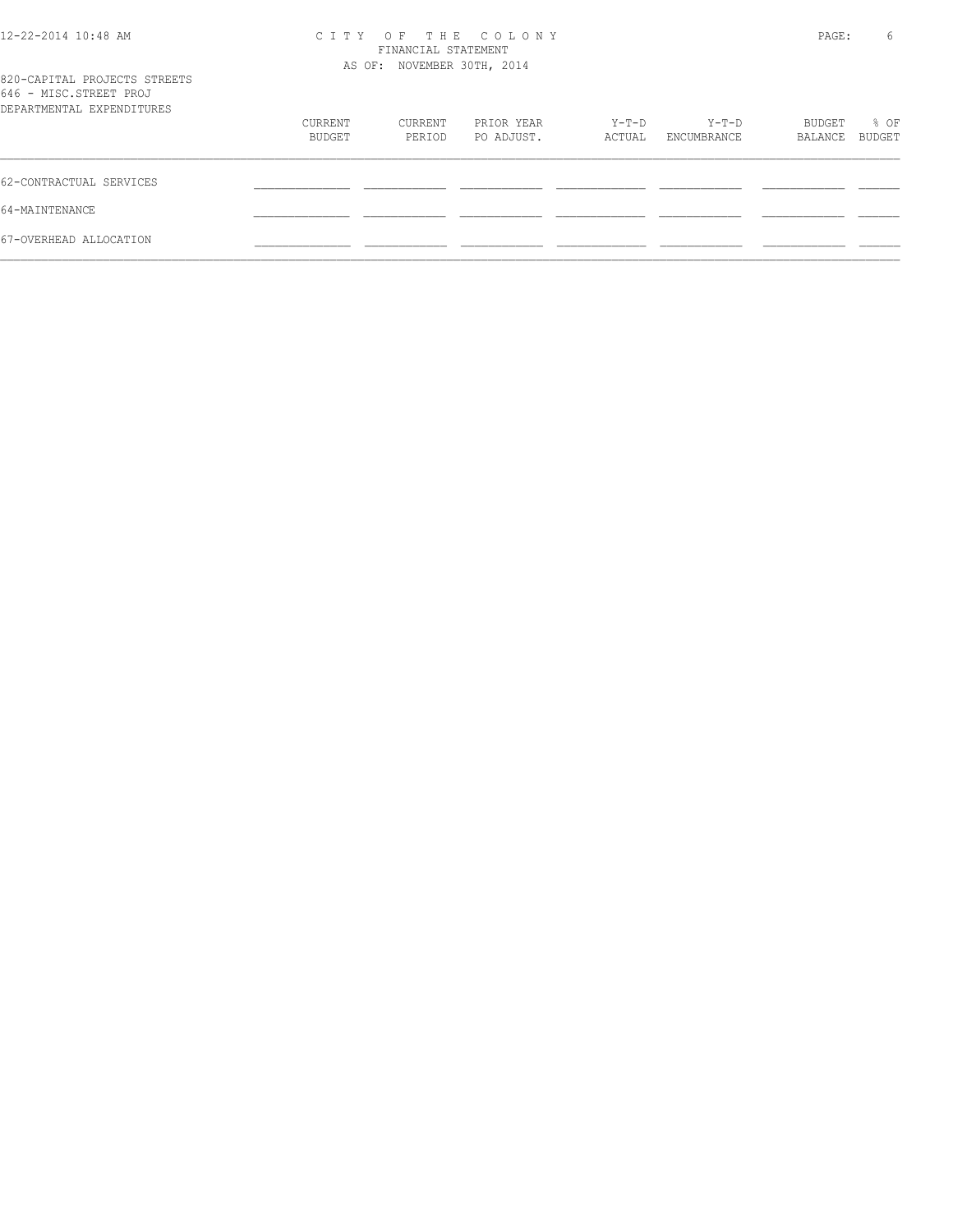#### 12-22-2014 10:48 AM C I T Y O F T H E C O L O N Y PAGE: 7 FINANCIAL STATEMENT AS OF: NOVEMBER 30TH, 2014

| 820-CAPITAL PROJECTS STREETS |         |         |            |        |                    |                |      |
|------------------------------|---------|---------|------------|--------|--------------------|----------------|------|
| 647 - PHASE IIIA STREETS     |         |         |            |        |                    |                |      |
| DEPARTMENTAL EXPENDITURES    |         |         |            |        |                    |                |      |
|                              | CURRENT | CURRENT | PRIOR YEAR | Y-T-D  | Y-T-D              | BUDGET         | 8 OF |
|                              | BUDGET  | PERTOD  | PO ADJUST. | ACTUAL | <b>ENCUMBRANCE</b> | BALANCE BUDGET |      |
|                              |         |         |            |        |                    |                |      |
|                              |         |         |            |        |                    |                |      |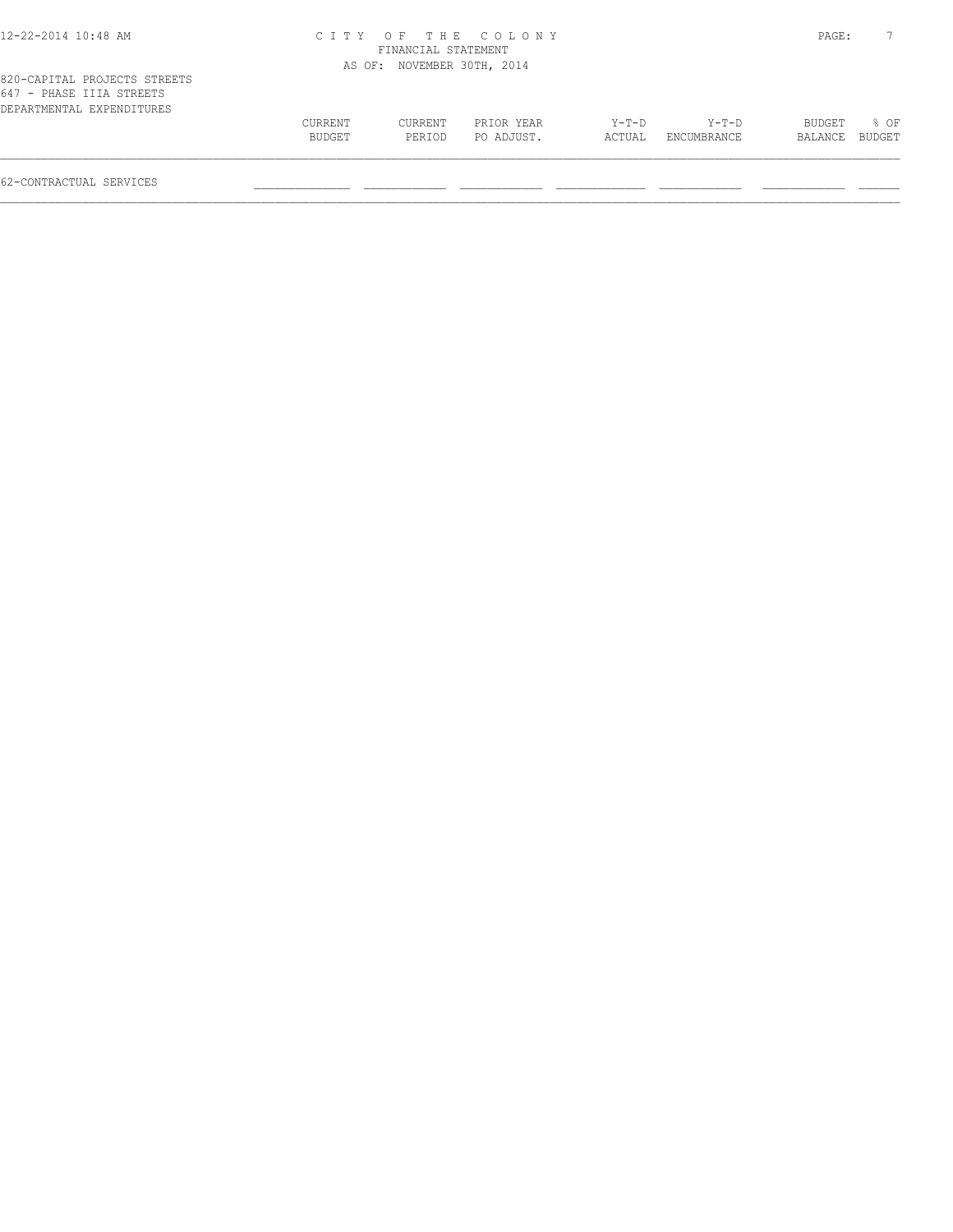| 12-22-2014 10:48 AM                                                                   |                   | FINANCIAL STATEMENT<br>AS OF: NOVEMBER 30TH, 2014 | CITY OF THE COLONY       |                 |                        | PAGE:             | 8              |
|---------------------------------------------------------------------------------------|-------------------|---------------------------------------------------|--------------------------|-----------------|------------------------|-------------------|----------------|
| 820-CAPITAL PROJECTS STREETS<br>648 - PHASE IIIB STREETS<br>DEPARTMENTAL EXPENDITURES |                   |                                                   |                          |                 |                        |                   |                |
|                                                                                       | CURRENT<br>BUDGET | CURRENT<br>PERIOD                                 | PRIOR YEAR<br>PO ADJUST. | Y-T-D<br>ACTUAL | $Y-T-D$<br>ENCUMBRANCE | BUDGET<br>BALANCE | % OF<br>BUDGET |
| 62-CONTRACTUAL SERVICES                                                               |                   |                                                   |                          |                 |                        |                   |                |
| 64-MAINTENANCE                                                                        |                   |                                                   |                          |                 |                        |                   |                |
|                                                                                       |                   |                                                   |                          |                 |                        |                   |                |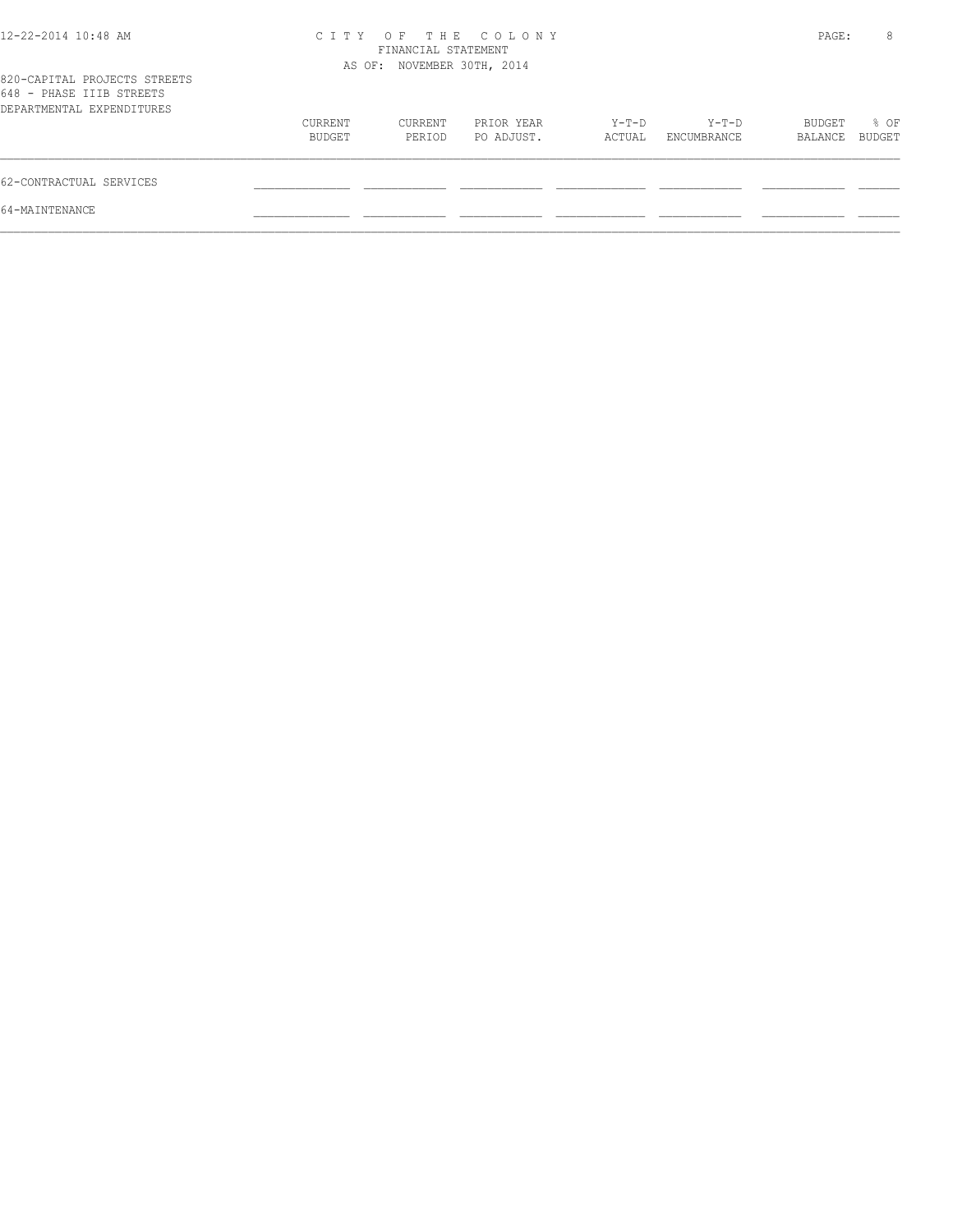| 2-22-2014<br>10:48 AM |          | T H R            | $\cap$ $\cap$ $\cap$<br>LONY | PAGE. |  |
|-----------------------|----------|------------------|------------------------------|-------|--|
|                       |          | r INANCT.<br>AI. | STATEMENT                    |       |  |
|                       | OF<br>AS | NOVEMBER         | 2014<br>30TH                 |       |  |

## OF: NOVEMBER 30TH, 2014

| CURRENT | CURRENT | PRIOR YEAR | Y-T-D  | $Y-T-D$     | BUDGET         | % OF |
|---------|---------|------------|--------|-------------|----------------|------|
| BUDGET  | PERIOD  | PO ADJUST. | ACTUAL | ENCUMBRANCE | BALANCE BUDGET |      |
|         |         |            |        |             |                |      |

64-MAINTENANCE \_\_\_\_\_\_\_\_\_\_\_\_\_\_ \_\_\_\_\_\_\_\_\_\_\_\_ \_\_\_\_\_\_\_\_\_\_\_\_ \_\_\_\_\_\_\_\_\_\_\_\_\_ \_\_\_\_\_\_\_\_\_\_\_\_ \_\_\_\_\_\_\_\_\_\_\_\_ \_\_\_\_\_\_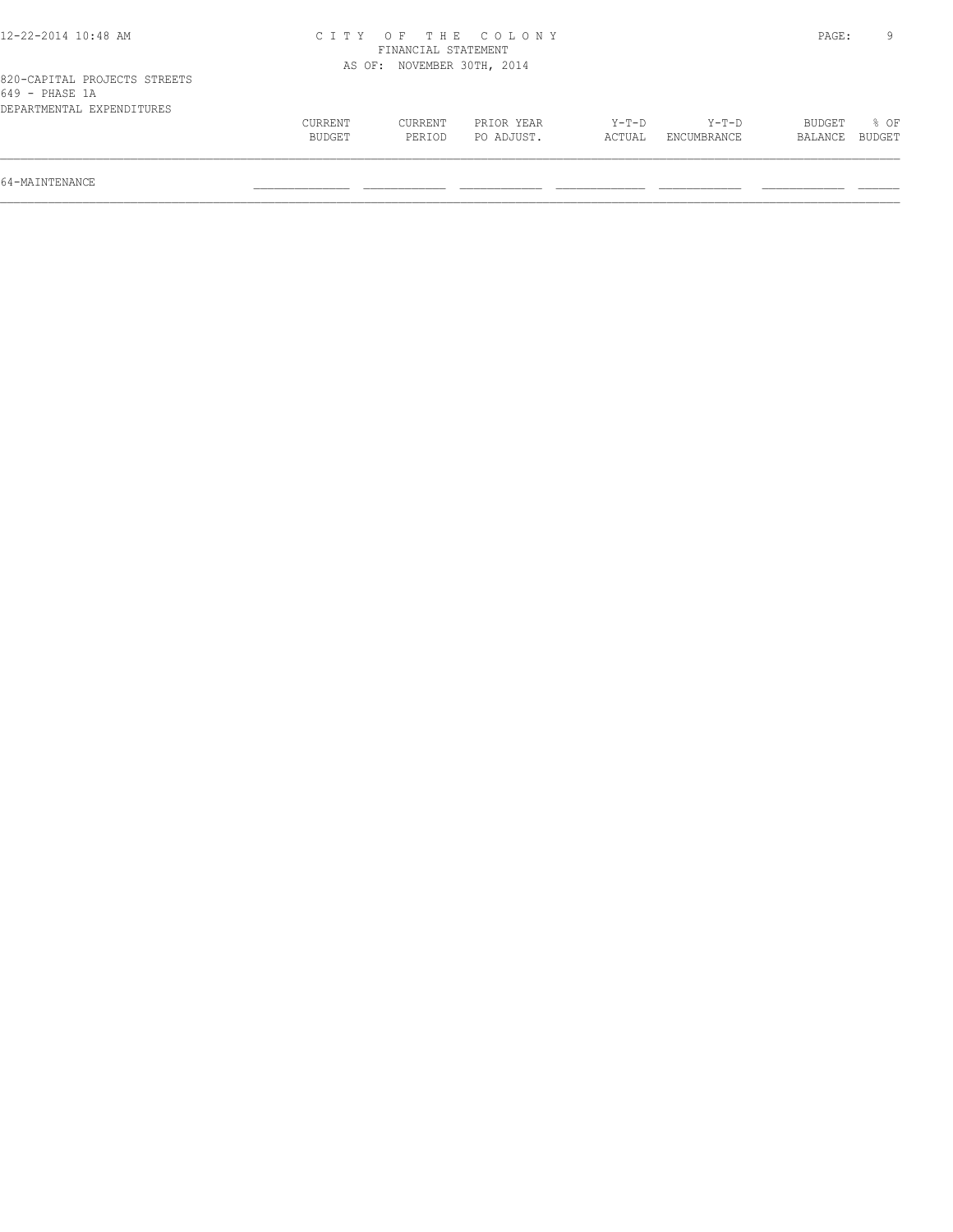| 12-22-2014 10:48 AM |  |  |  |  |  |  |
|---------------------|--|--|--|--|--|--|
|---------------------|--|--|--|--|--|--|

#### 12-22-2014 10:48 AM C I T Y O F T H E C O L O N Y PAGE: 10 FINANCIAL STATEMENT AS OF: NOVEMBER 30TH, 2014

|                        | 820-CAPITAL PROJECTS STREETS |
|------------------------|------------------------------|
| 650 - LION'S CLUB PARK |                              |
|                        | DEPARTMENTAL EXPENDITURES    |

| 030 - TIOM.2 CTAR FUKK<br>DEPARTMENTAL EXPENDITURES |                   |                   |                          |                 |                      |                          |                |
|-----------------------------------------------------|-------------------|-------------------|--------------------------|-----------------|----------------------|--------------------------|----------------|
|                                                     | CURRENT<br>BUDGET | CURRENT<br>PERIOD | PRIOR YEAR<br>PO ADJUST. | Y-T-D<br>ACTUAL | Y-T-D<br>ENCUMBRANCE | <b>BUDGET</b><br>BALANCE | % OF<br>BUDGET |
|                                                     |                   |                   |                          |                 |                      |                          |                |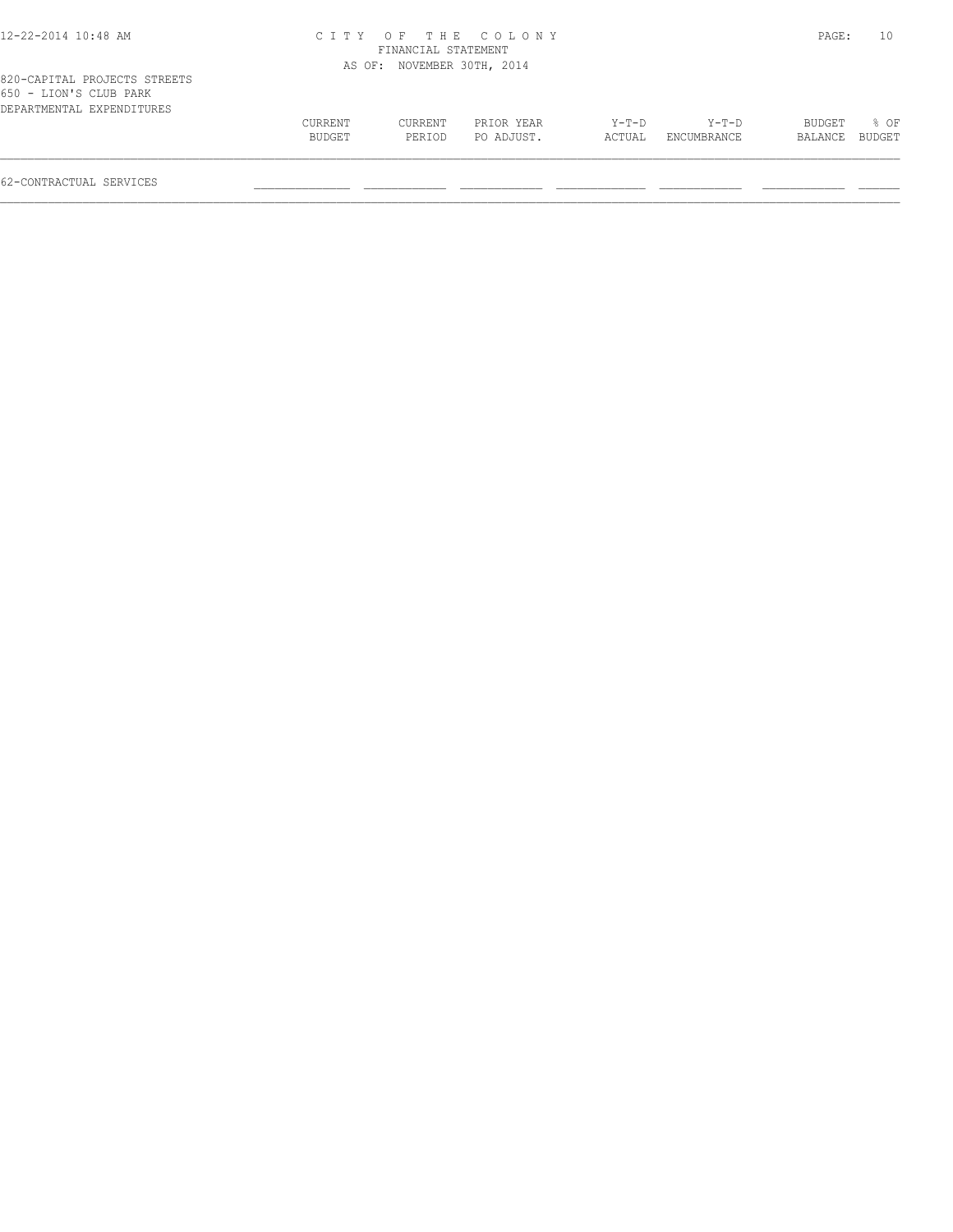| 12-22-2014 10:48 AM |
|---------------------|
|---------------------|

#### 12-22-2014 10:48 AM C I T Y O F T H E C O L O N Y PAGE: 11 FINANCIAL STATEMENT AS OF: NOVEMBER 30TH, 2014

| 652 - PHASE IV STREETS    |               |         |            |        |             |                |      |
|---------------------------|---------------|---------|------------|--------|-------------|----------------|------|
| DEPARTMENTAL EXPENDITURES |               |         |            |        |             |                |      |
|                           | CURRENT       | CURRENT | PRIOR YEAR | Y-T-D  | $Y-T-D$     | BUDGET         | ዱ ∩ፑ |
|                           | <b>BUDGET</b> | PERTOD  | PO ADJUST. | ACTUAL | ENCUMBRANCE | BALANCE BUDGET |      |
|                           |               |         |            |        |             |                |      |
|                           |               |         |            |        |             |                |      |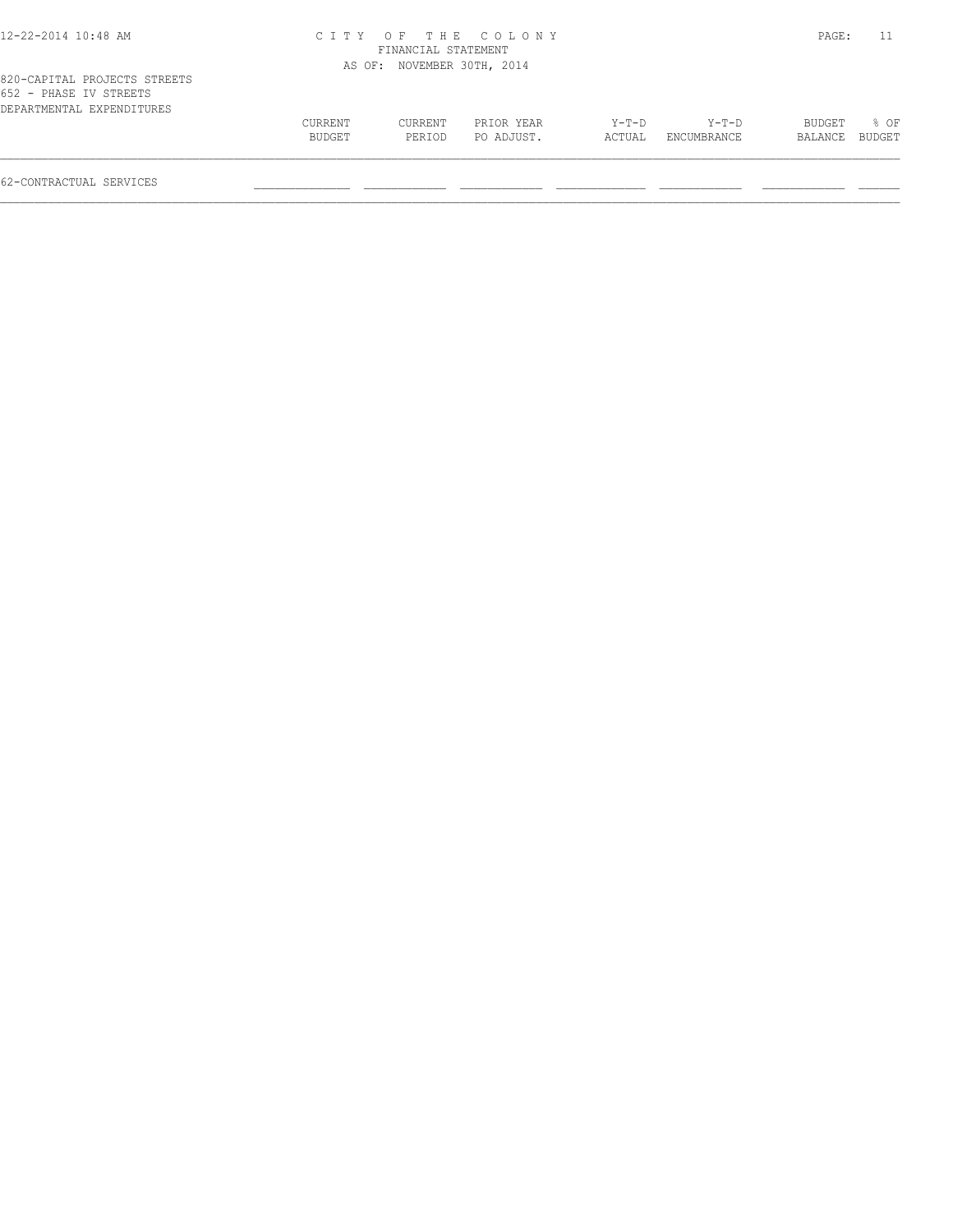|                   |                   |                          |                                                                         |                        |                   | 12             |
|-------------------|-------------------|--------------------------|-------------------------------------------------------------------------|------------------------|-------------------|----------------|
|                   |                   |                          |                                                                         |                        |                   |                |
| CURRENT<br>BUDGET | CURRENT<br>PERIOD | PRIOR YEAR<br>PO ADJUST. | Y-T-D<br>ACTUAL                                                         | $Y-T-D$<br>ENCUMBRANCE | BUDGET<br>BALANCE | % OF<br>BUDGET |
|                   |                   |                          |                                                                         |                        |                   |                |
|                   |                   |                          |                                                                         |                        |                   |                |
|                   |                   |                          | CITY OF THE COLONY<br>FINANCIAL STATEMENT<br>AS OF: NOVEMBER 30TH, 2014 |                        |                   | PAGE:          |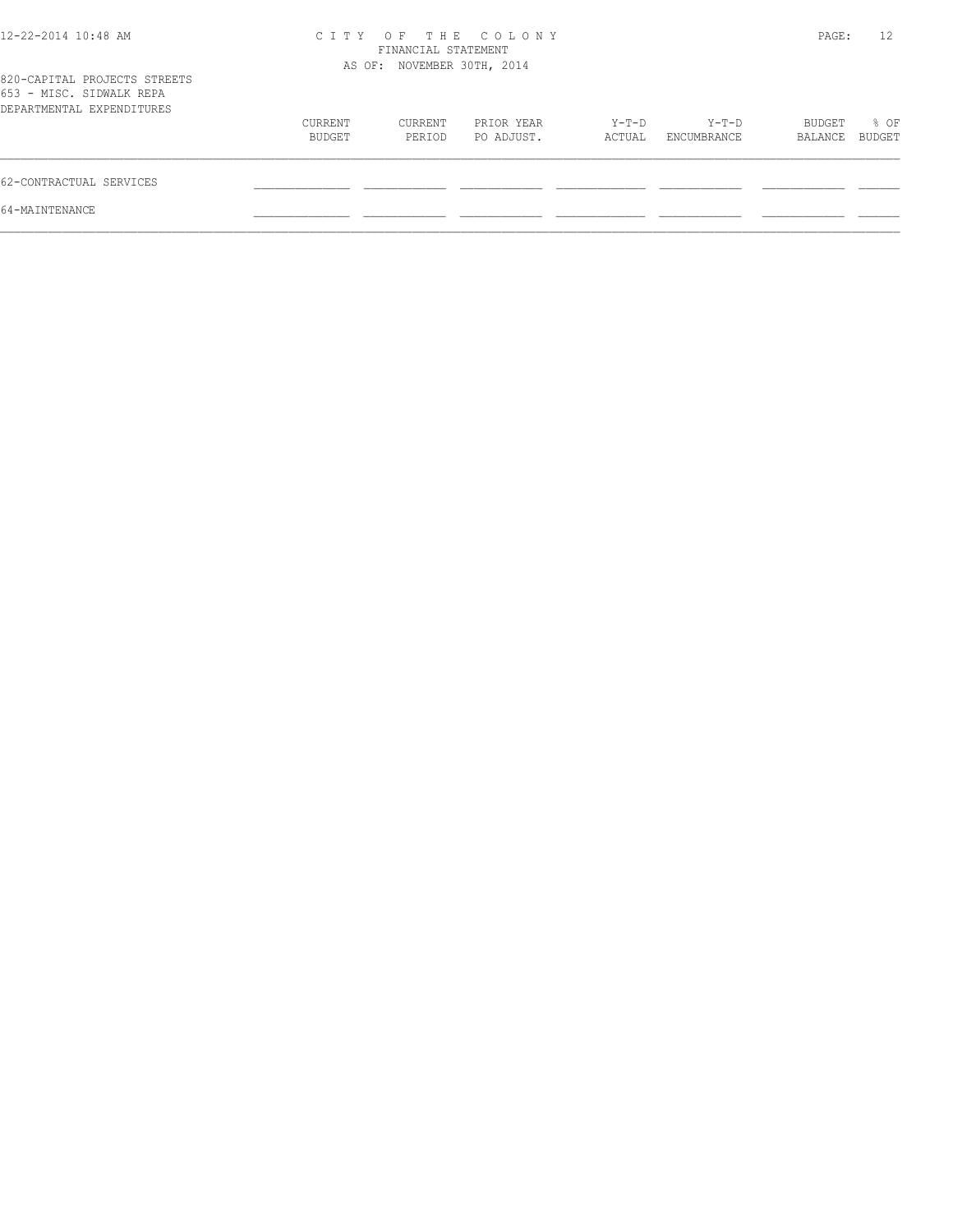| 12-22-2014 10:48 AM |  |  |  |  |  |  |
|---------------------|--|--|--|--|--|--|
|---------------------|--|--|--|--|--|--|

#### 12-22-2014 10:48 AM C I T Y O F T H E C O L O N Y PAGE: 13 FINANCIAL STATEMENT AS OF: NOVEMBER 30TH, 2014

| 820-CAPITAL PROJECTS STREETS |         |         |            |         |             |                |      |
|------------------------------|---------|---------|------------|---------|-------------|----------------|------|
| 654 - PHASE V STREETS        |         |         |            |         |             |                |      |
| DEPARTMENTAL EXPENDITURES    |         |         |            |         |             |                |      |
|                              | CURRENT | CURRENT | PRIOR YEAR | $Y-T-D$ | $Y-T-D$     | BUDGET         | % OF |
|                              | BUDGET  | PERTOD  | PO ADJUST. | ACTUAL  | ENCUMBRANCE | BALANCE BUDGET |      |
|                              |         |         |            |         |             |                |      |
|                              |         |         |            |         |             |                |      |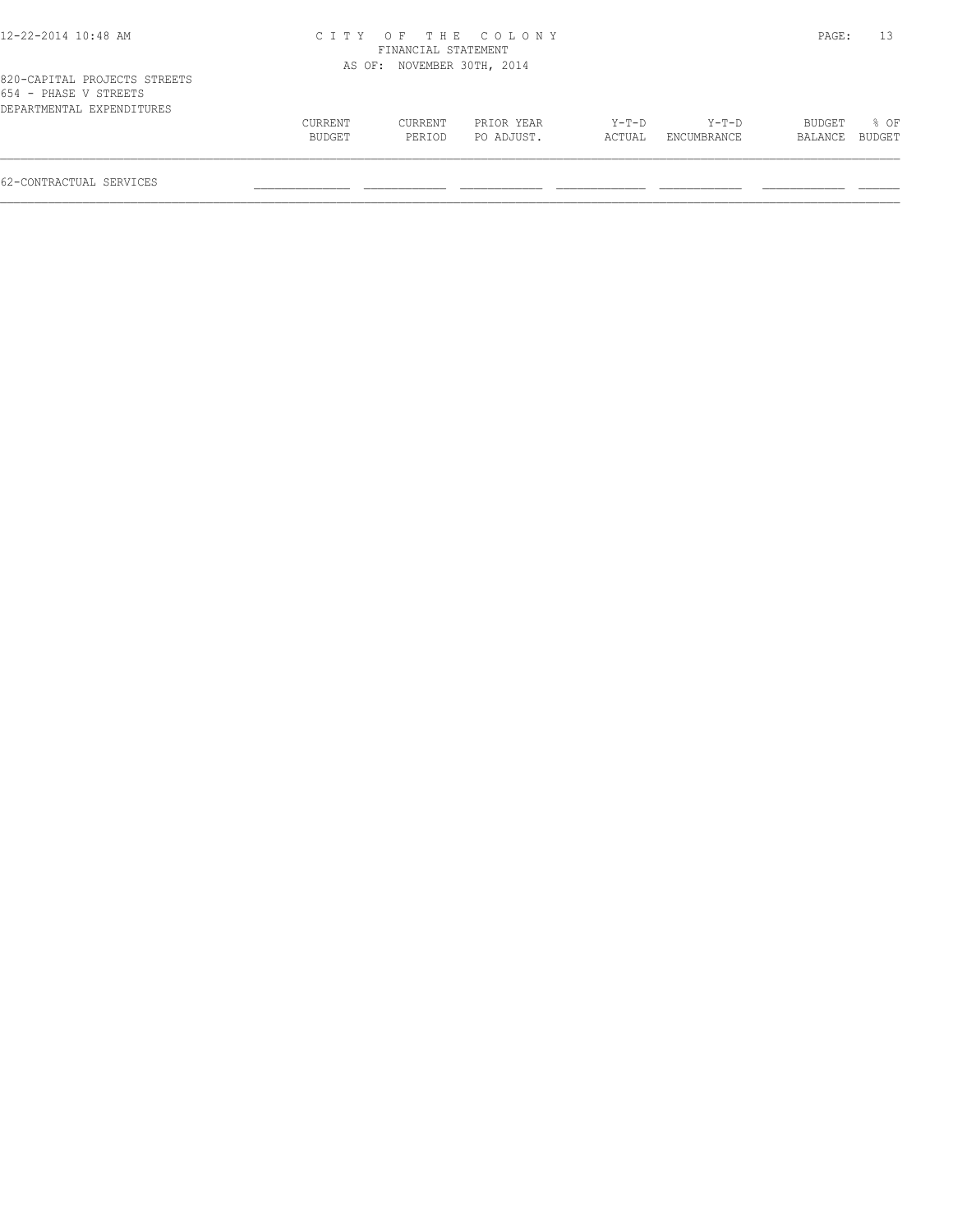| 12-22-2014 10:48 AM |  |  |  |  |  |  |
|---------------------|--|--|--|--|--|--|
|---------------------|--|--|--|--|--|--|

## 12-22-2014 10:48 AM C I T Y O F T H E C O L O N Y PAGE: 14 FINANCIAL STATEMENT

|                                                                                       |                   |                   | AS OF: NOVEMBER 30TH, 2014 |                 |                      |                   |                |
|---------------------------------------------------------------------------------------|-------------------|-------------------|----------------------------|-----------------|----------------------|-------------------|----------------|
| 820-CAPITAL PROJECTS STREETS<br>679 - DRAINAGE IMPRVMNTS<br>DEPARTMENTAL EXPENDITURES |                   |                   |                            |                 |                      |                   |                |
|                                                                                       | CURRENT<br>BUDGET | CURRENT<br>PERIOD | PRIOR YEAR<br>PO ADJUST.   | Y-T-D<br>ACTUAL | Y-T-D<br>ENCUMBRANCE | BUDGET<br>BALANCE | 8 OF<br>BUDGET |
| 62-CONTRACTUAL SERVICES                                                               |                   |                   |                            |                 |                      |                   |                |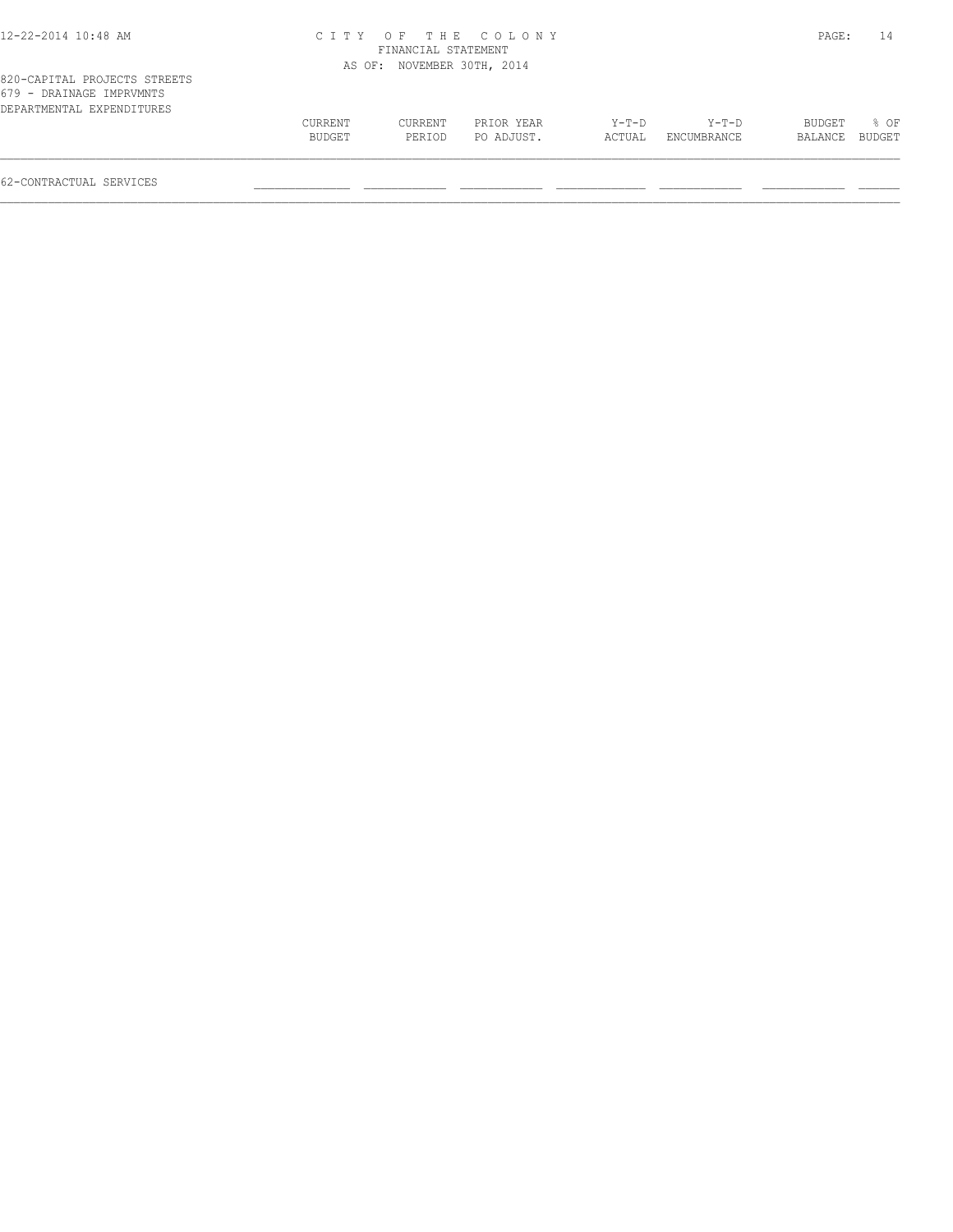#### 12-22-2014 10:48 AM C I T Y O F T H E C O L O N Y PAGE: 15 FINANCIAL STATEMENT AS OF: NOVEMBER 30TH, 2014

### 820-CAPITAL PROJECTS STREETS 694 - 121 EXPANSION

| 62-CONTRACTUAL SERVICES   |                          |                   |                          |                 |                      |                   |                        |
|---------------------------|--------------------------|-------------------|--------------------------|-----------------|----------------------|-------------------|------------------------|
| DEPARTMENTAL EXPENDITURES | <b>CURRENT</b><br>BUDGET | CURRENT<br>PERIOD | PRIOR YEAR<br>PO ADJUST. | Y-T-D<br>ACTUAL | Y-T-D<br>ENCUMBRANCE | BUDGET<br>BALANCE | $\approx$ OF<br>BUDGET |

\*\*\* END OF REPORT \*\*\*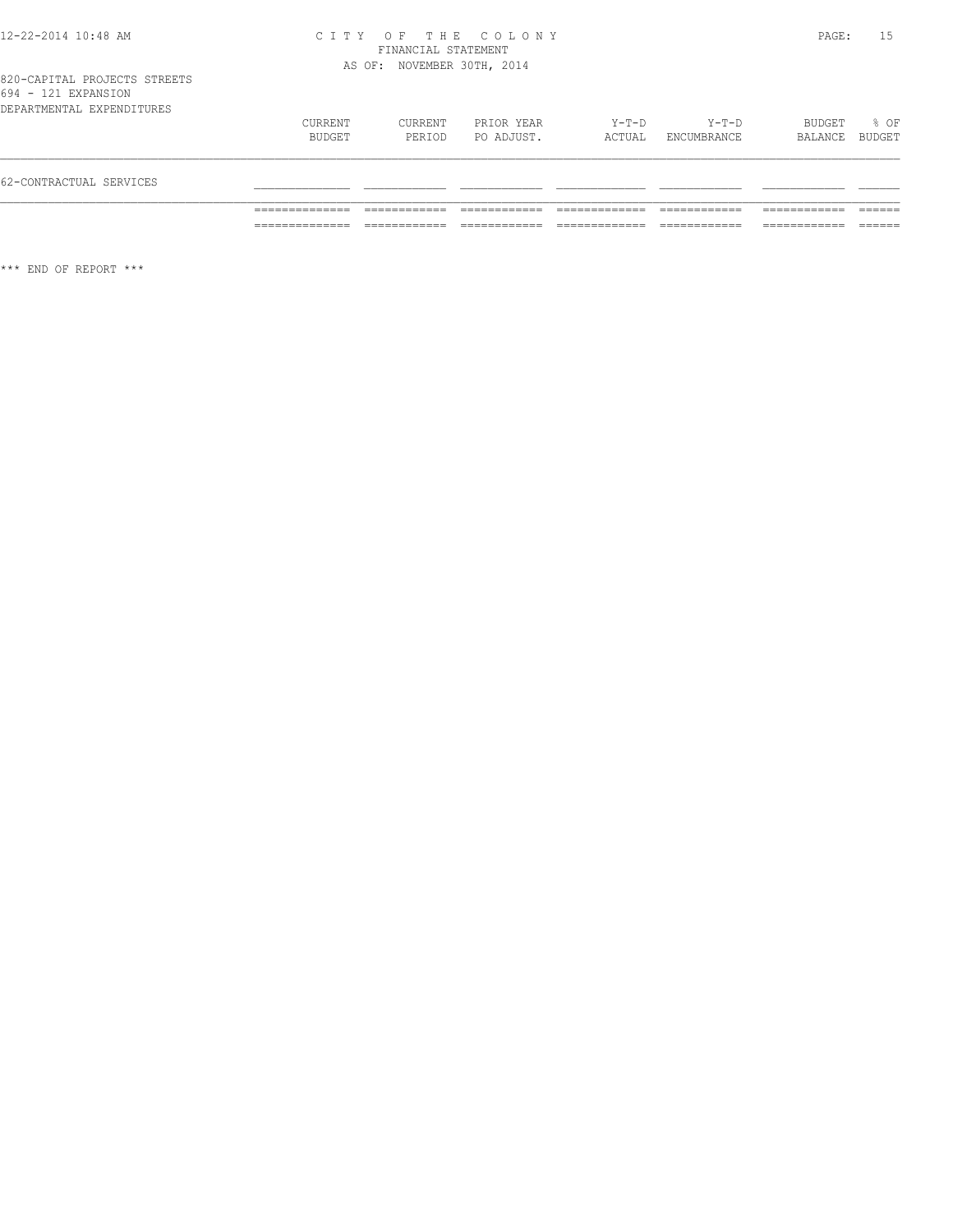#### 12-22-2014 10:48 AM C I T Y O F T H E C O L O N Y PAGE: 1 FINANCIAL STATEMENT AS OF: NOVEMBER 30TH, 2014

821-FUNDING FRM DENTON CO FINANCIAL SUMMARY

|                                                   | CURRENT<br>BUDGET | <b>CURRENT</b><br>PERIOD | PRIOR YEAR<br>PO ADJUST. | $Y-T-D$<br>ACTUAL    | $Y-T-D$<br>ENCUMBRANCE     | <b>BUDGET</b><br>BALANCE   | % OF<br>BUDGET |
|---------------------------------------------------|-------------------|--------------------------|--------------------------|----------------------|----------------------------|----------------------------|----------------|
| REVENUE SUMMARY                                   |                   |                          |                          |                      |                            |                            |                |
|                                                   |                   |                          |                          |                      |                            |                            |                |
| EXPENDITURE SUMMARY                               |                   |                          |                          |                      |                            |                            |                |
| 648 - FM 423 PROJECTS<br>651 - MEM.DR-(MAIN-NAVAH | 0.00<br>0.00      | 1,228.99<br>1,341.12     | 0.00<br>0.00             | 1,228.99<br>1,341.12 | 21,723.69 (<br>70,927.00 ( | 22,952.68)<br>72,268.12)   | 0.00<br>0.00   |
| ** TOTAL EXPENDITURES **                          | 0.00              | 2,570.11                 | 0.00                     | 2,570.11             | 92,650.69 (                | 95,220.80)<br>------------ | 0.00           |
| ** REVENUE OVER (UNDER) EXPENDITURES **           | 0.00(             | 2,570.11                 | $0.00$ (                 | $2,570.11$ ) (       | 92,650.69                  | 95,220.80                  | 0.00           |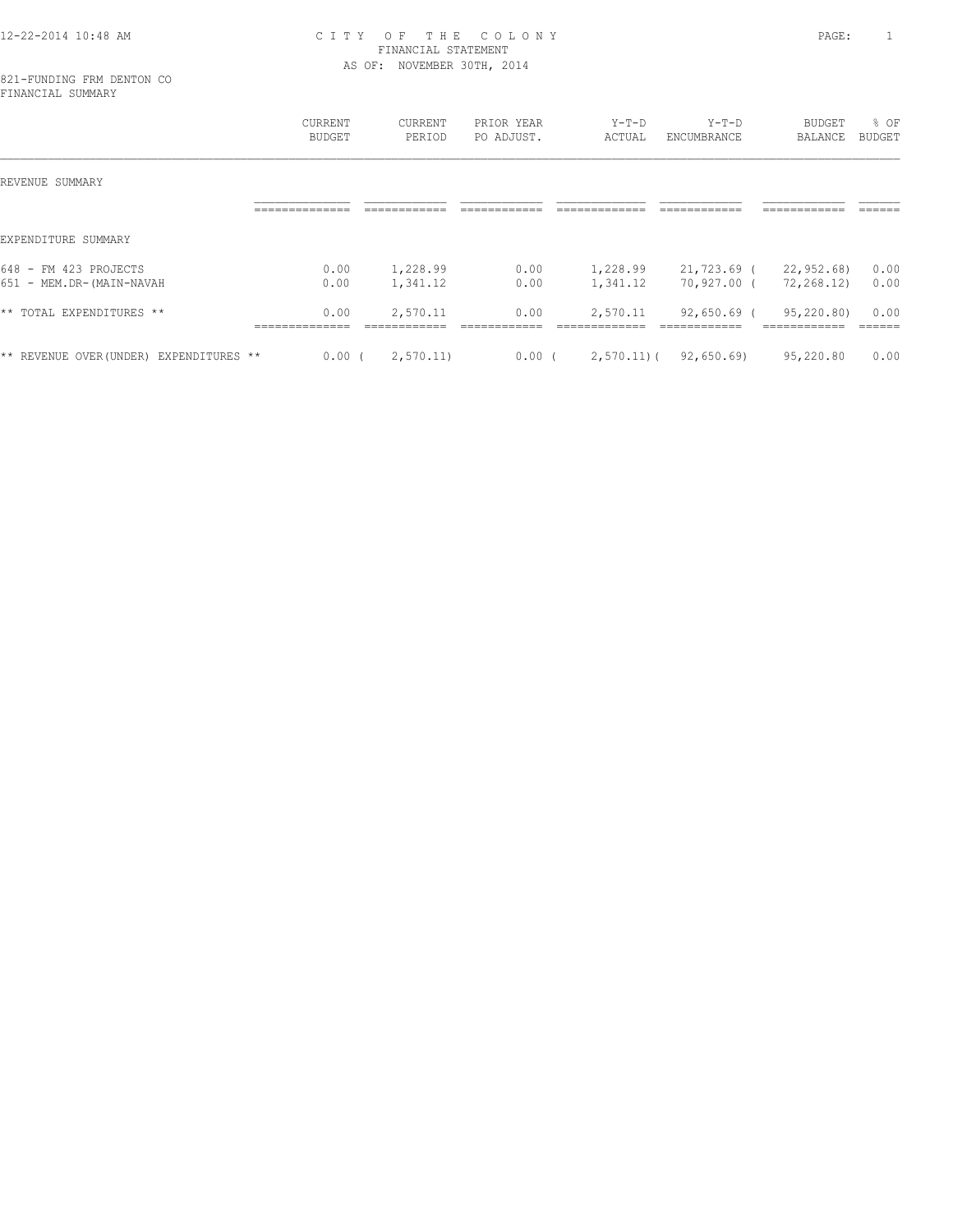| 12-22-2014 10:48 AM                   |                |                            | CITY OF THE COLONY |         |         | PAGE:  |        |
|---------------------------------------|----------------|----------------------------|--------------------|---------|---------|--------|--------|
|                                       |                | FINANCIAL STATEMENT        |                    |         |         |        |        |
|                                       |                | AS OF: NOVEMBER 30TH, 2014 |                    |         |         |        |        |
| 821-FUNDING FRM DENTON CO<br>REVENUES |                |                            |                    |         |         |        |        |
|                                       | <b>CURRENT</b> | CURRENT                    | PRIOR YEAR         | $Y-T-D$ | $Y-T-D$ | BUDGET | $8$ OF |

 BUDGET PERIOD PO ADJUST. ACTUAL ENCUMBRANCE BALANCE BUDGET  $\mathcal{L} = \{ \mathcal{L} = \{ \mathcal{L} = \{ \mathcal{L} = \{ \mathcal{L} = \{ \mathcal{L} = \{ \mathcal{L} = \{ \mathcal{L} = \{ \mathcal{L} = \{ \mathcal{L} = \{ \mathcal{L} = \{ \mathcal{L} = \{ \mathcal{L} = \{ \mathcal{L} = \{ \mathcal{L} = \{ \mathcal{L} = \{ \mathcal{L} = \{ \mathcal{L} = \{ \mathcal{L} = \{ \mathcal{L} = \{ \mathcal{L} = \{ \mathcal{L} = \{ \mathcal{L} = \{ \mathcal{L} = \{ \mathcal{$ 

 $8-{\rm OFF}$  revenue  $\_$ 

============== ============ ============ ============= ============ ============ ======

 $12 - 22 - 2014$  10:48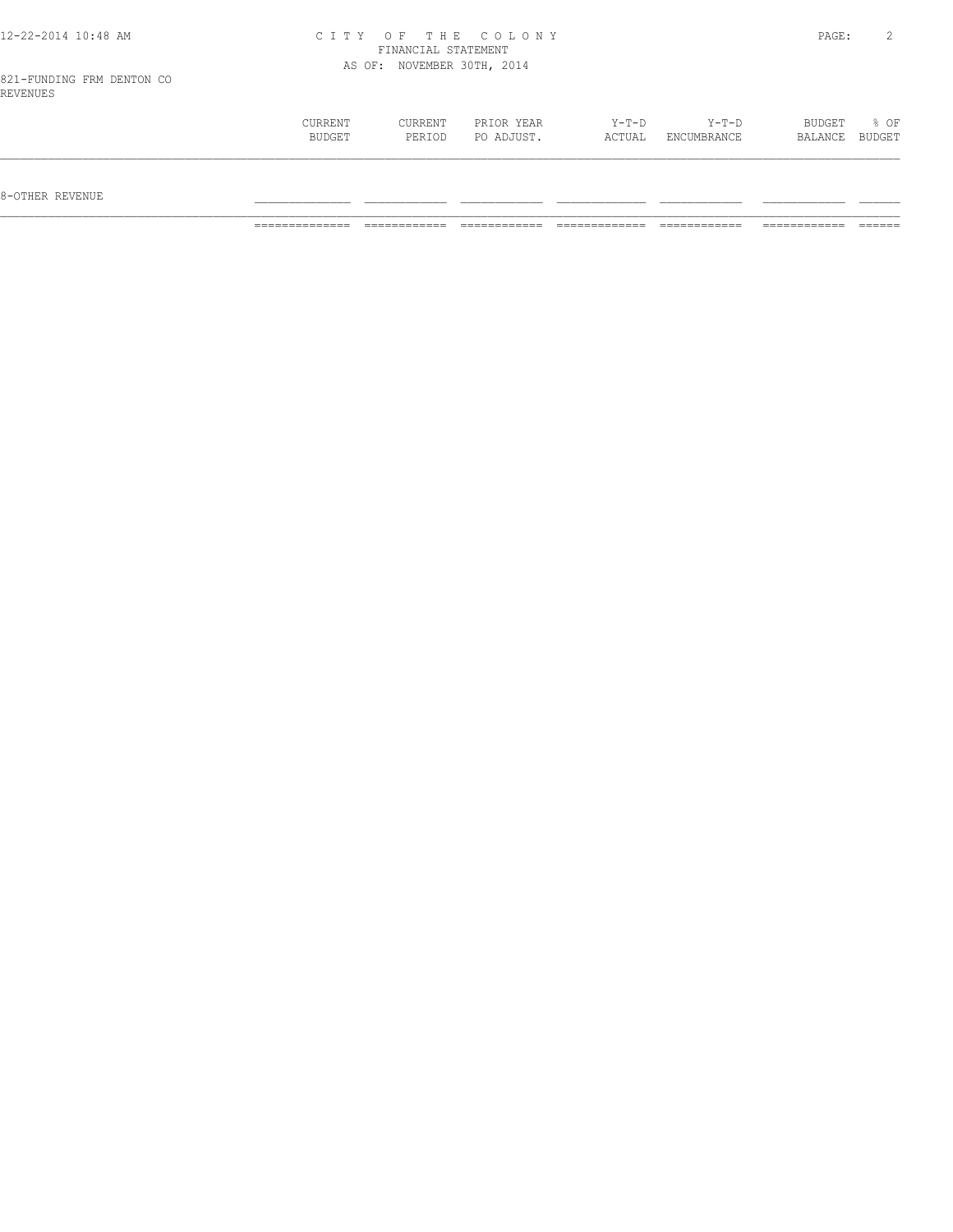| 12-22-2014 10:48 AM                                                              | CITY OF THE COLONY<br>FINANCIAL STATEMENT<br>AS OF: NOVEMBER 30TH, 2014 |                   |                          |                 |                      |                   |                |  |  |
|----------------------------------------------------------------------------------|-------------------------------------------------------------------------|-------------------|--------------------------|-----------------|----------------------|-------------------|----------------|--|--|
|                                                                                  |                                                                         |                   |                          |                 |                      |                   |                |  |  |
| 821-FUNDING FRM DENTON CO<br>635 - NON-DEPARTMENTAL<br>DEPARTMENTAL EXPENDITURES |                                                                         |                   |                          |                 |                      |                   |                |  |  |
|                                                                                  | CURRENT<br>BUDGET                                                       | CURRENT<br>PERIOD | PRIOR YEAR<br>PO ADJUST. | Y-T-D<br>ACTUAL | Y-T-D<br>ENCUMBRANCE | BUDGET<br>BALANCE | 8 OF<br>BUDGET |  |  |
|                                                                                  |                                                                         |                   |                          |                 |                      |                   |                |  |  |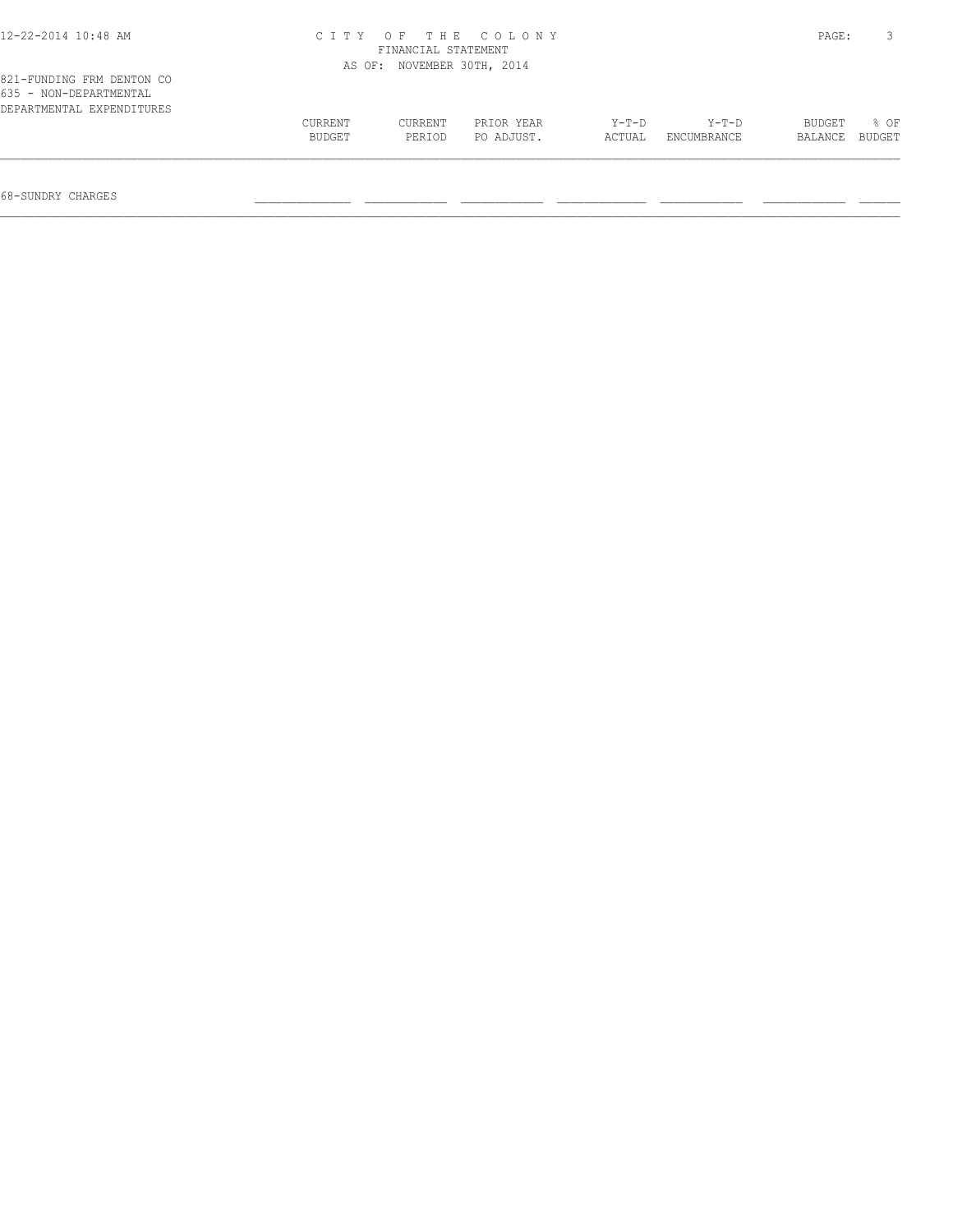| 12-22-2014 10:48 AM                                                              |                   | FINANCIAL STATEMENT        | CITY OF THE COLONY       |                 |                        | PAGE:             | 4                     |
|----------------------------------------------------------------------------------|-------------------|----------------------------|--------------------------|-----------------|------------------------|-------------------|-----------------------|
| 821-FUNDING FRM DENTON CO<br>643 - MEM DR-WORLEY-SC<br>DEPARTMENTAL EXPENDITURES |                   | AS OF: NOVEMBER 30TH, 2014 |                          |                 |                        |                   |                       |
|                                                                                  | CURRENT<br>BUDGET | CURRENT<br>PERIOD          | PRIOR YEAR<br>PO ADJUST. | Y-T-D<br>ACTUAL | $Y-T-D$<br>ENCUMBRANCE | BUDGET<br>BALANCE | % OF<br><b>BUDGET</b> |
| 62-CONTRACTUAL SERVICES                                                          |                   |                            |                          |                 |                        |                   |                       |
| 66-CAPITAL OUTLAY                                                                |                   |                            |                          |                 |                        |                   |                       |
|                                                                                  |                   |                            |                          |                 |                        |                   |                       |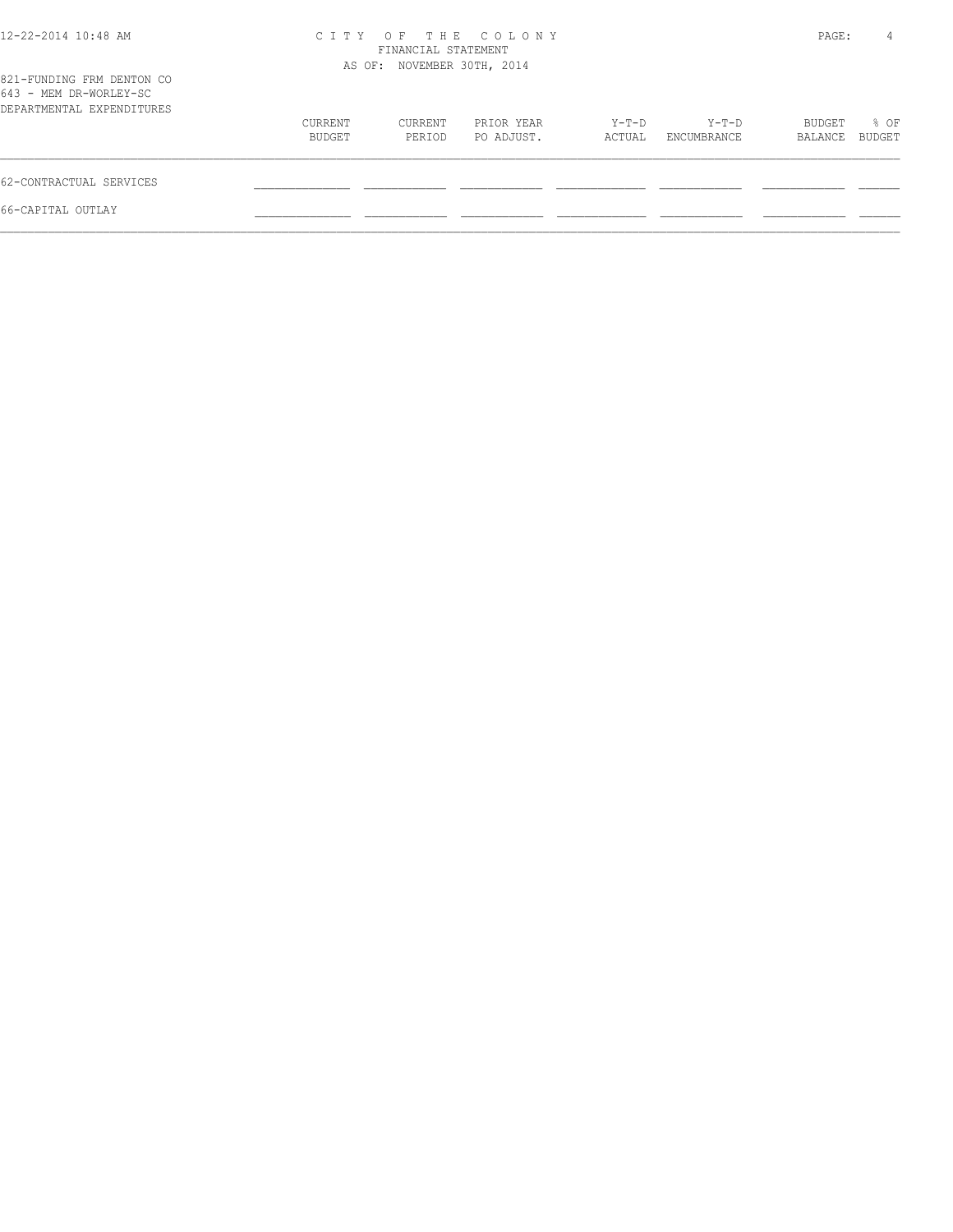## 12-22-2014 10:48 AM C I T Y O F T H E C O L O N Y PAGE: 5 FINANCIAL STATEMENT

| 821-FUNDING FRM DENTON CO<br>645 - MEM DR-PGE TO WOR<br>DEPARTMENTAL EXPENDITURES |         | AS OF: NOVEMBER 30TH, 2014 |            |        |             |         |        |
|-----------------------------------------------------------------------------------|---------|----------------------------|------------|--------|-------------|---------|--------|
|                                                                                   | CURRENT | CURRENT                    | PRIOR YEAR | Y-T-D  | Y-T-D       | BUDGET  | 8 OF   |
|                                                                                   | BUDGET  | PERIOD                     | PO ADJUST. | ACTUAL | ENCUMBRANCE | BALANCE | BUDGET |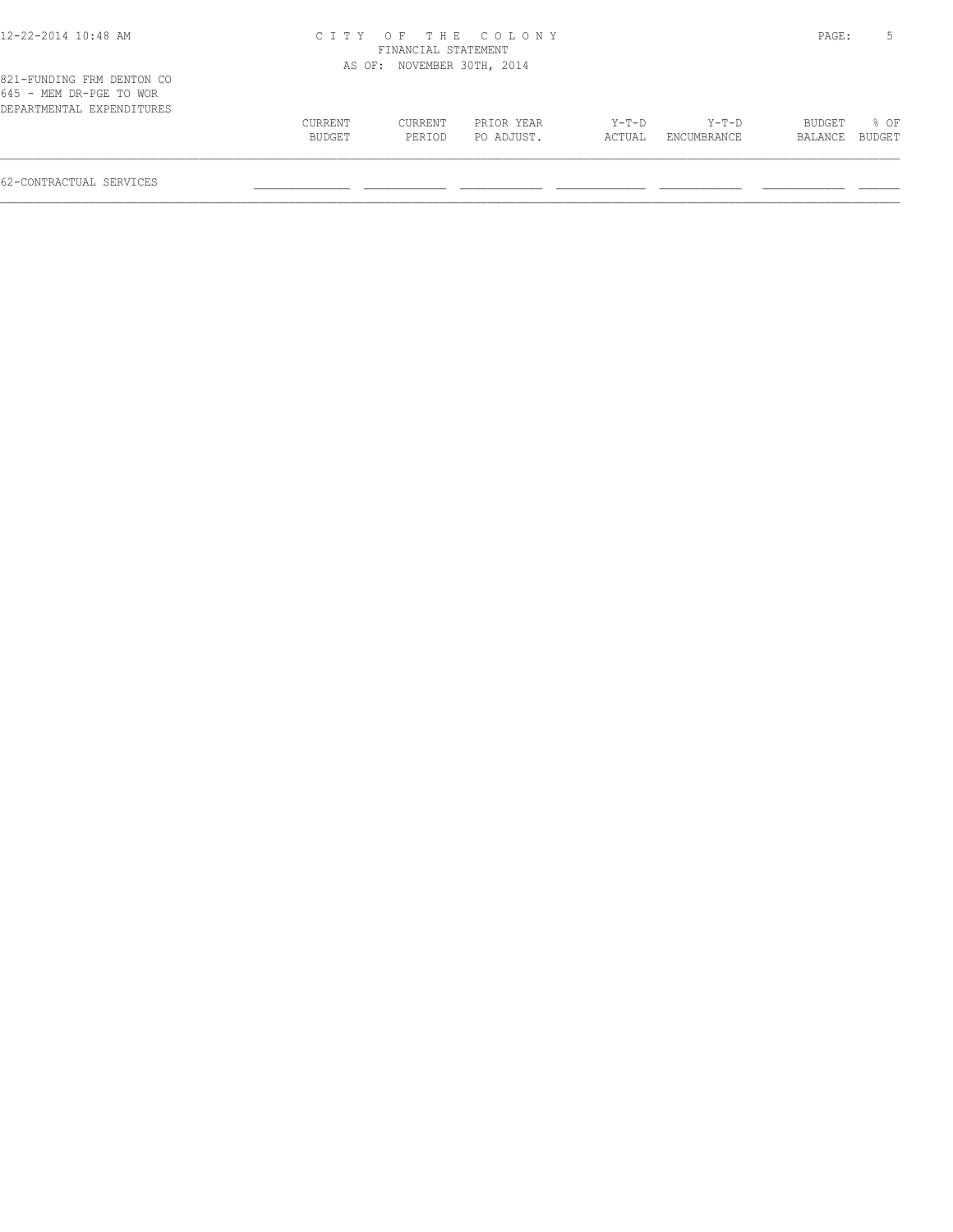## 12-22-2014 10:48 AM C I T Y O F T H E C O L O N Y PAGE: 6 FINANCIAL STATEMENT AS OF: NOVEMBER 30TH, 2014

| 821-FUNDING FRM DENTON CO |  |
|---------------------------|--|
| $646$ - MEM.DR/PGE.RD/FM  |  |
| DEPARTMENTAL EXPENDITURES |  |

| 646 - MEM.DR/PGE.RD/FM    |         |         |            |         |             |                |                  |  |
|---------------------------|---------|---------|------------|---------|-------------|----------------|------------------|--|
| DEPARTMENTAL EXPENDITURES |         |         |            |         |             |                |                  |  |
|                           | CURRENT | CURRENT | PRIOR YEAR | $Y-T-D$ | $Y-T-D$     | BUDGET         | $\frac{1}{2}$ OF |  |
|                           | BUDGET  | PERIOD  | PO ADJUST. | ACTUAL  | ENCUMBRANCE | BALANCE BUDGET |                  |  |
|                           |         |         |            |         |             |                |                  |  |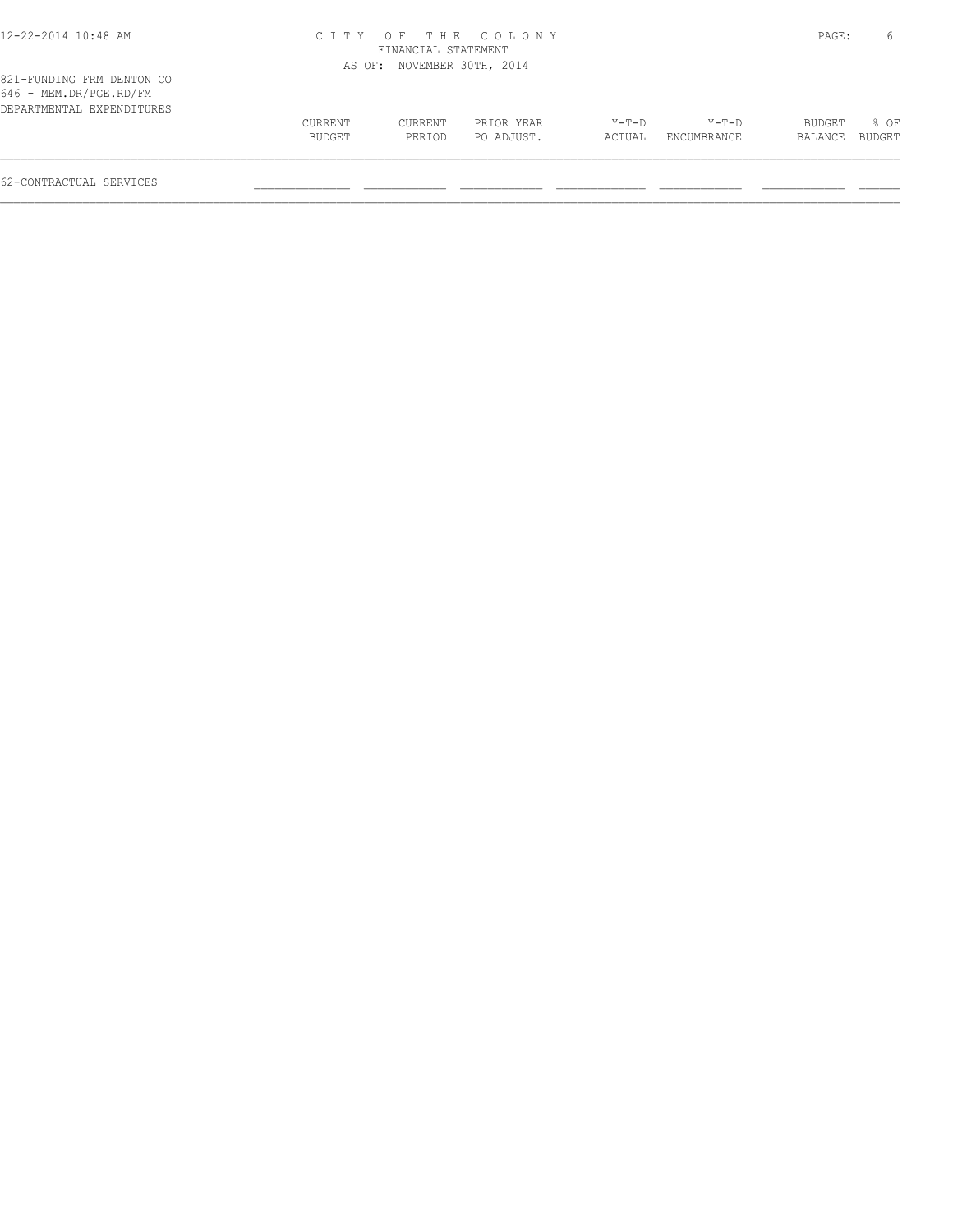# 12-22-2014 10:48 AM C I T Y O F T H E C O L O N Y PAGE: 7 FINANCIAL STATEMENT

|                                                                                   |                |         | AS OF: NOVEMBER 30TH, 2014 |        |             |                |      |
|-----------------------------------------------------------------------------------|----------------|---------|----------------------------|--------|-------------|----------------|------|
| 821-FUNDING FRM DENTON CO<br>647 - S.COLONY ADD LANE<br>DEPARTMENTAL EXPENDITURES |                |         |                            |        |             |                |      |
|                                                                                   | <b>CURRENT</b> | CURRENT | PRIOR YEAR                 | Y-T-D  | $Y-T-D$     | BUDGET         | 8 OF |
|                                                                                   | BUDGET         | PERIOD  | PO ADJUST.                 | ACTUAL | ENCUMBRANCE | BALANCE BUDGET |      |
|                                                                                   |                |         |                            |        |             |                |      |
|                                                                                   |                |         |                            |        |             |                |      |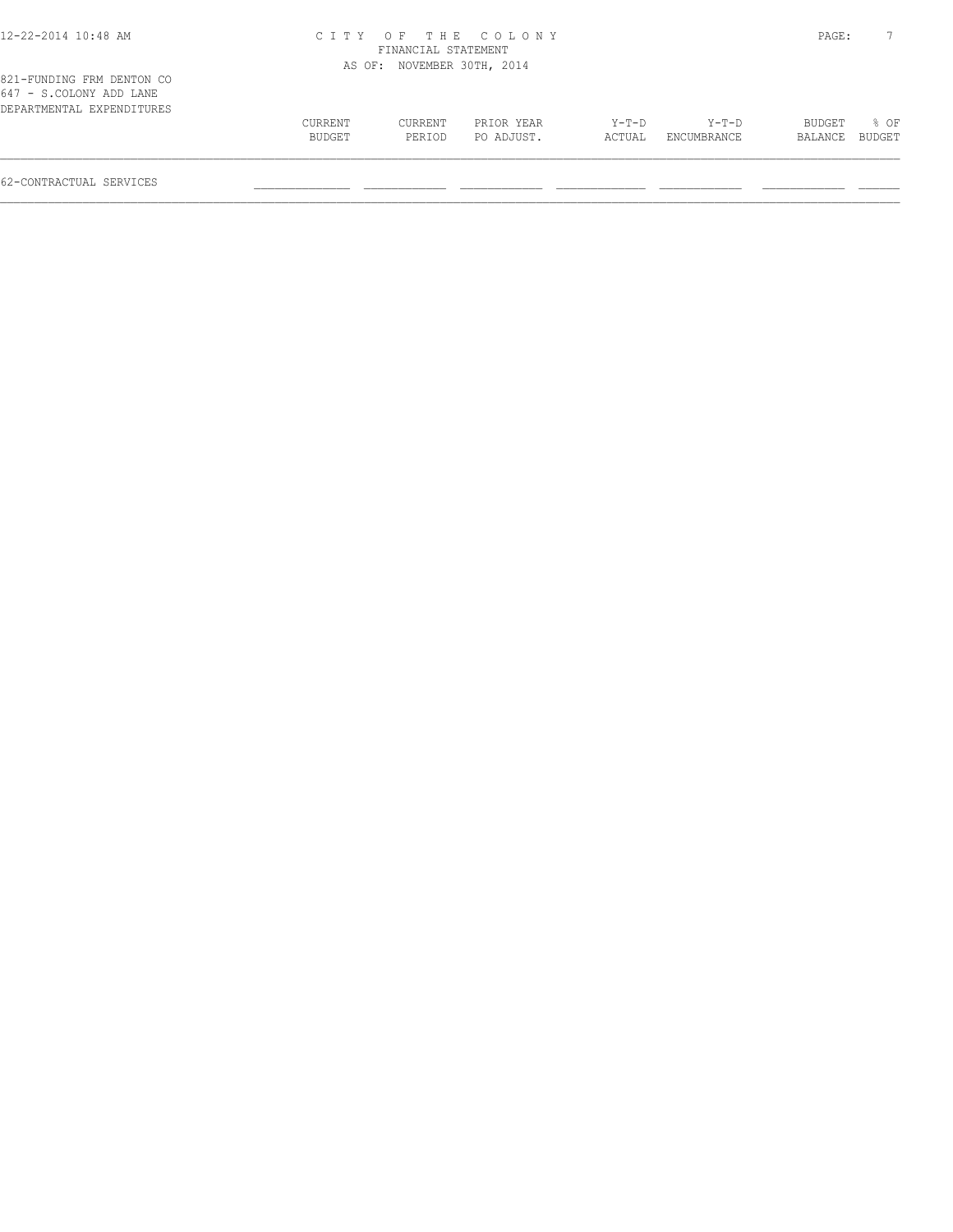## 12-22-2014 10:48 AM C I T Y O F T H E C O L O N Y PAGE: 8 FINANCIAL STATEMENT AS OF: NOVEMBER 30TH, 2014

| DEPARTMENTAL EXPENDITURES      | CURRENT<br>BUDGET | CURRENT<br>PERIOD | PRIOR YEAR<br>PO ADJUST. | $Y-T-D$<br>ACTUAL | $Y-T-D$<br>ENCUMBRANCE | BUDGET<br>BALANCE | % OF<br><b>BUDGET</b> |
|--------------------------------|-------------------|-------------------|--------------------------|-------------------|------------------------|-------------------|-----------------------|
| 62-CONTRACTUAL SERVICES        |                   |                   |                          |                   |                        |                   |                       |
| 648-6210 PROFESSIONAL SERIVCES | 0.00              | 1,228.99          | 0.00                     | 1,228.99          | 21,723.69 (            | 22,952.68)        | 0.00                  |
| TOTAL 62-CONTRACTUAL SERVICES  | 0.00              | 1,228.99          | 0.00                     | 1,228.99          | 21,723.69 (            | 22,952,68)        | 0.00                  |
| 66-CAPITAL OUTLAY              |                   |                   |                          |                   |                        |                   |                       |
| TOTAL 648 - FM 423 PROJECTS    | 0.00              | 1,228.99          | 0.00                     | 1,228.99          | 21,723.69 (            | 22,952.68)        | 0.00                  |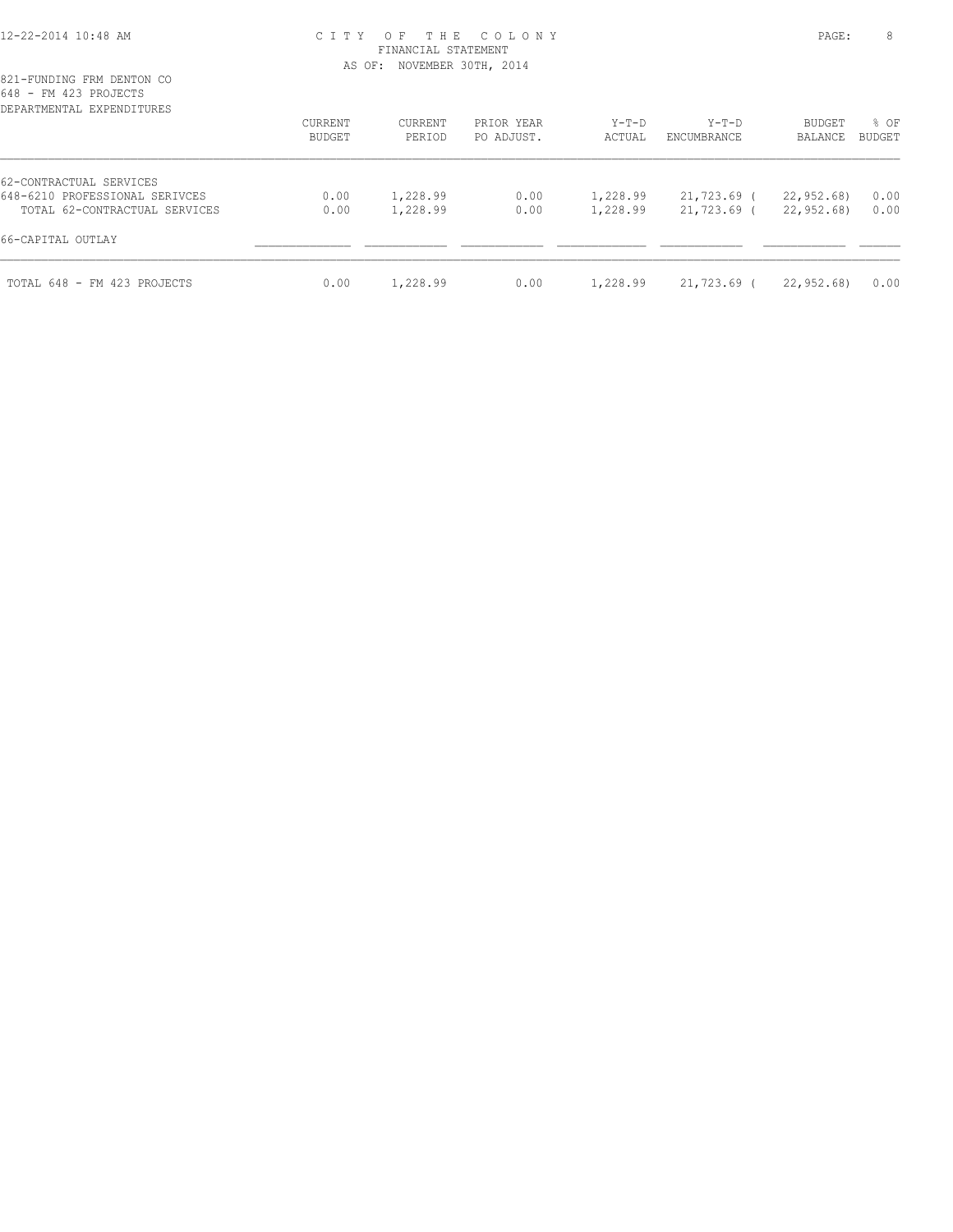| 12-22-2014 10:48 AM                                                               | C T T Y | THE<br>OF<br>FINANCIAL STATEMENT<br>AS OF: NOVEMBER 30TH, 2014 | COLONY     |         |             | PAGE:   | 9      |
|-----------------------------------------------------------------------------------|---------|----------------------------------------------------------------|------------|---------|-------------|---------|--------|
| 821-FUNDING FRM DENTON CO<br>649 - PAIGE RD. IMPROV.<br>DEPARTMENTAL EXPENDITURES |         |                                                                |            |         |             |         |        |
|                                                                                   | CURRENT | CURRENT                                                        | PRIOR YEAR | $Y-T-D$ | Y-T-D       | BUDGET  | % OF   |
|                                                                                   | BUDGET  | PERIOD                                                         | PO ADJUST. | ACTUAL  | ENCUMBRANCE | BALANCE | BUDGET |
| 62-CONTRACTUAL SERVICES                                                           |         |                                                                |            |         |             |         |        |
| 66-CAPITAL OUTLAY                                                                 |         |                                                                |            |         |             |         |        |
|                                                                                   |         |                                                                |            |         |             |         |        |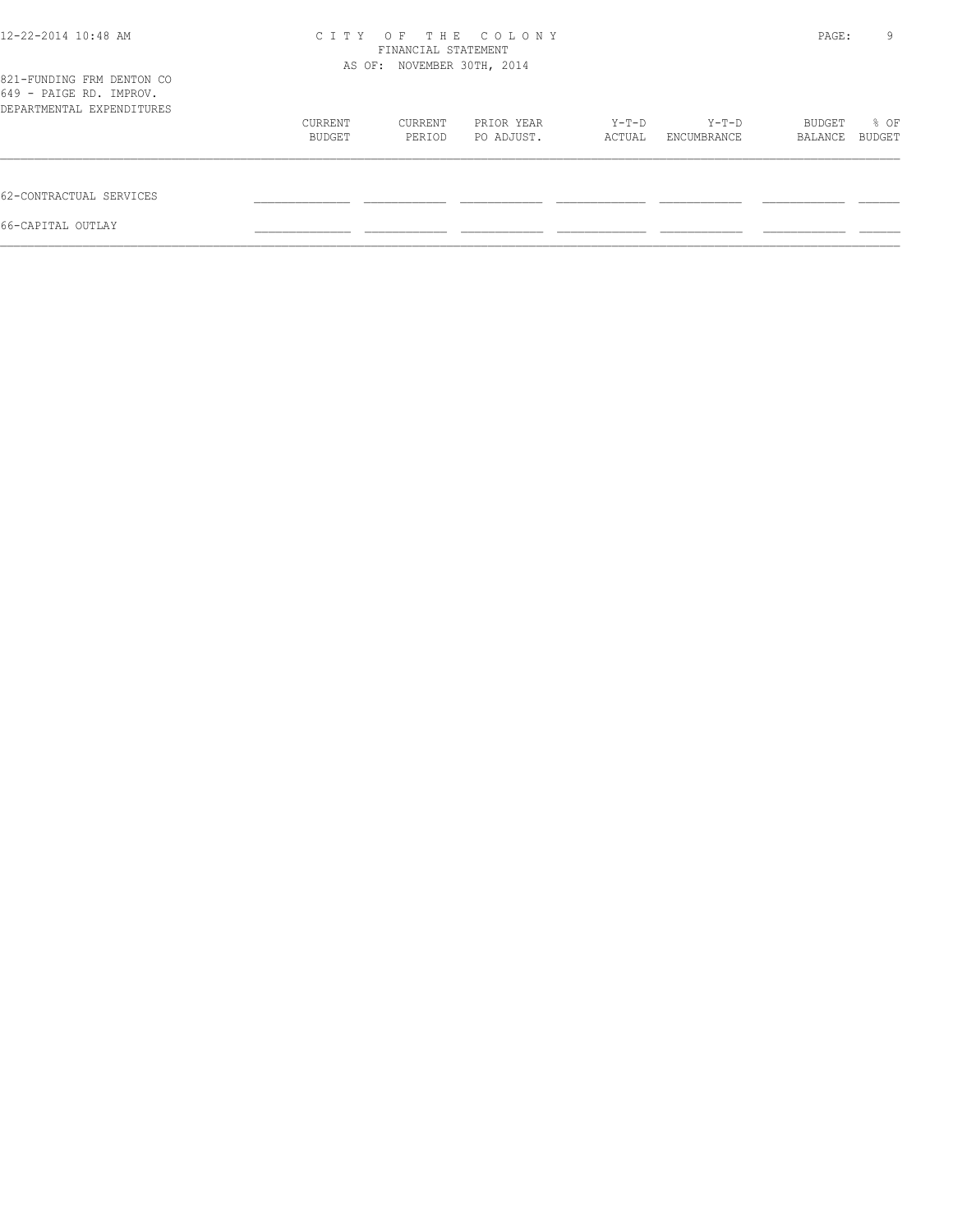# 12-22-2014 10:48 AM C I T Y O F T H E C O L O N Y PAGE: 10 FINANCIAL STATEMENT

| 821-FUNDING FRM DENTON CO                                  |         | AS OF: NOVEMBER 30TH, 2014 |            |        |             |         |        |
|------------------------------------------------------------|---------|----------------------------|------------|--------|-------------|---------|--------|
| $650$ - MEM.DR- $(B.O-PAIGE)$<br>DEPARTMENTAL EXPENDITURES |         |                            |            |        |             |         |        |
|                                                            | CURRENT | <b>CURRENT</b>             | PRIOR YEAR | Y-T-D  | $Y-T-D$     | BUDGET  | 8 OF   |
|                                                            | BUDGET  | PERIOD                     | PO ADJUST. | ACTUAL | ENCUMBRANCE | BALANCE | BUDGET |
|                                                            |         |                            |            |        |             |         |        |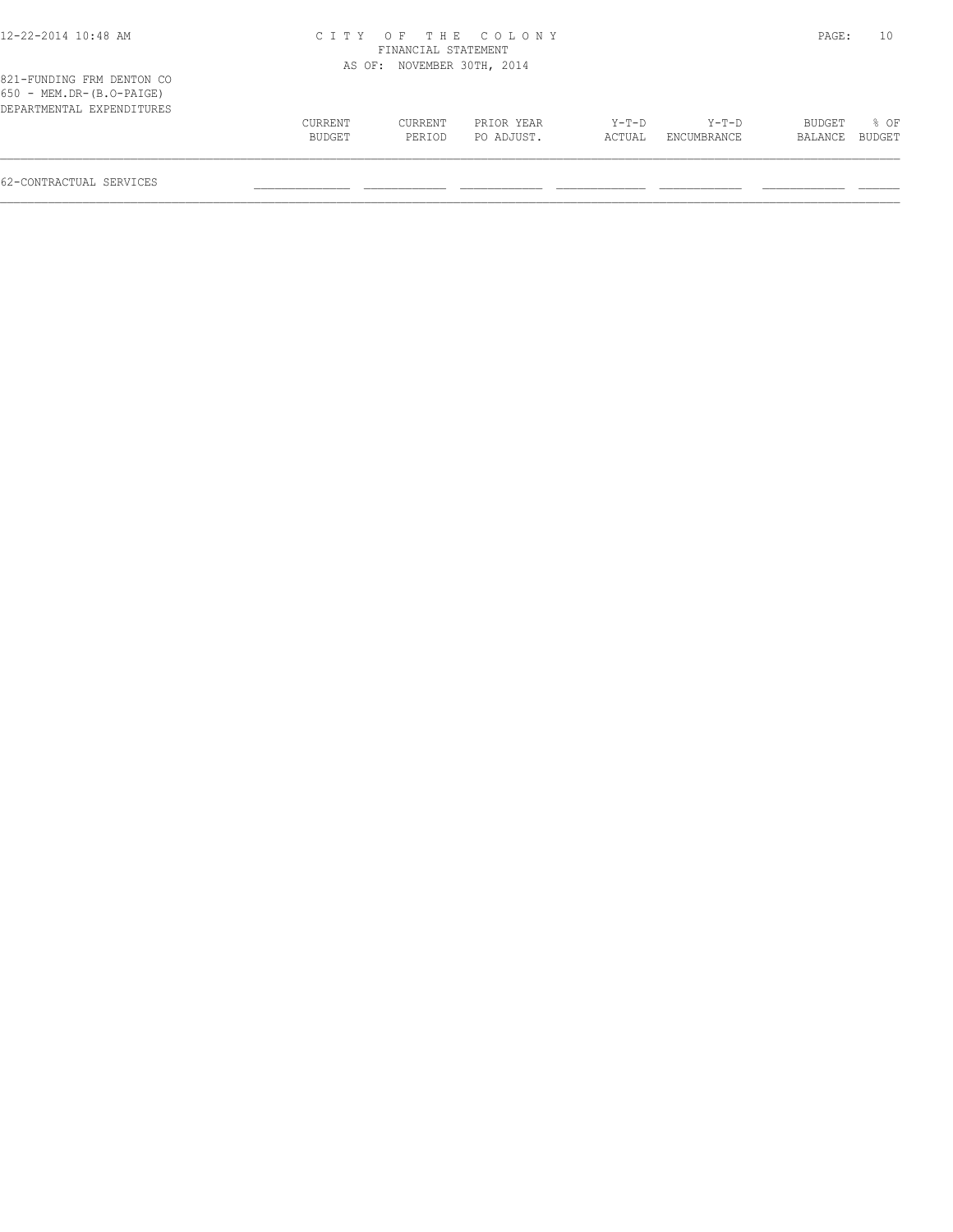# 12-22-2014 10:48 AM C I T Y O F T H E C O L O N Y PAGE: 11 FINANCIAL STATEMENT AS OF: NOVEMBER 30TH, 2014

| DEPARTMENTAL EXPENDITURES                                 | CURRENT<br>BUDGET | CURRENT<br>PERIOD | PRIOR YEAR<br>PO ADJUST. | $Y-T-D$<br>ACTUAL | $Y-T-D$<br>ENCUMBRANCE | <b>BUDGET</b><br>BALANCE | % OF<br><b>BUDGET</b> |
|-----------------------------------------------------------|-------------------|-------------------|--------------------------|-------------------|------------------------|--------------------------|-----------------------|
| 62-CONTRACTUAL SERVICES<br>651-6210 PROFESSIONAL SERVICES | 0.00              | 1,341.12          | 0.00                     | 1,341.12          | 70,927.00 (            | 72,268.12)               | 0.00                  |
| TOTAL 62-CONTRACTUAL SERVICES                             | 0.00              | 1,341.12          | 0.00                     | 1,341.12          | 70,927.00 (            | 72,268.12)               | 0.00                  |
| TOTAL 651 - MEM.DR-(MAIN-NAVAH                            | 0.00              | 1,341.12          | 0.00                     | 1,341.12          | 70,927.00 (            | 72,268.12)               | 0.00                  |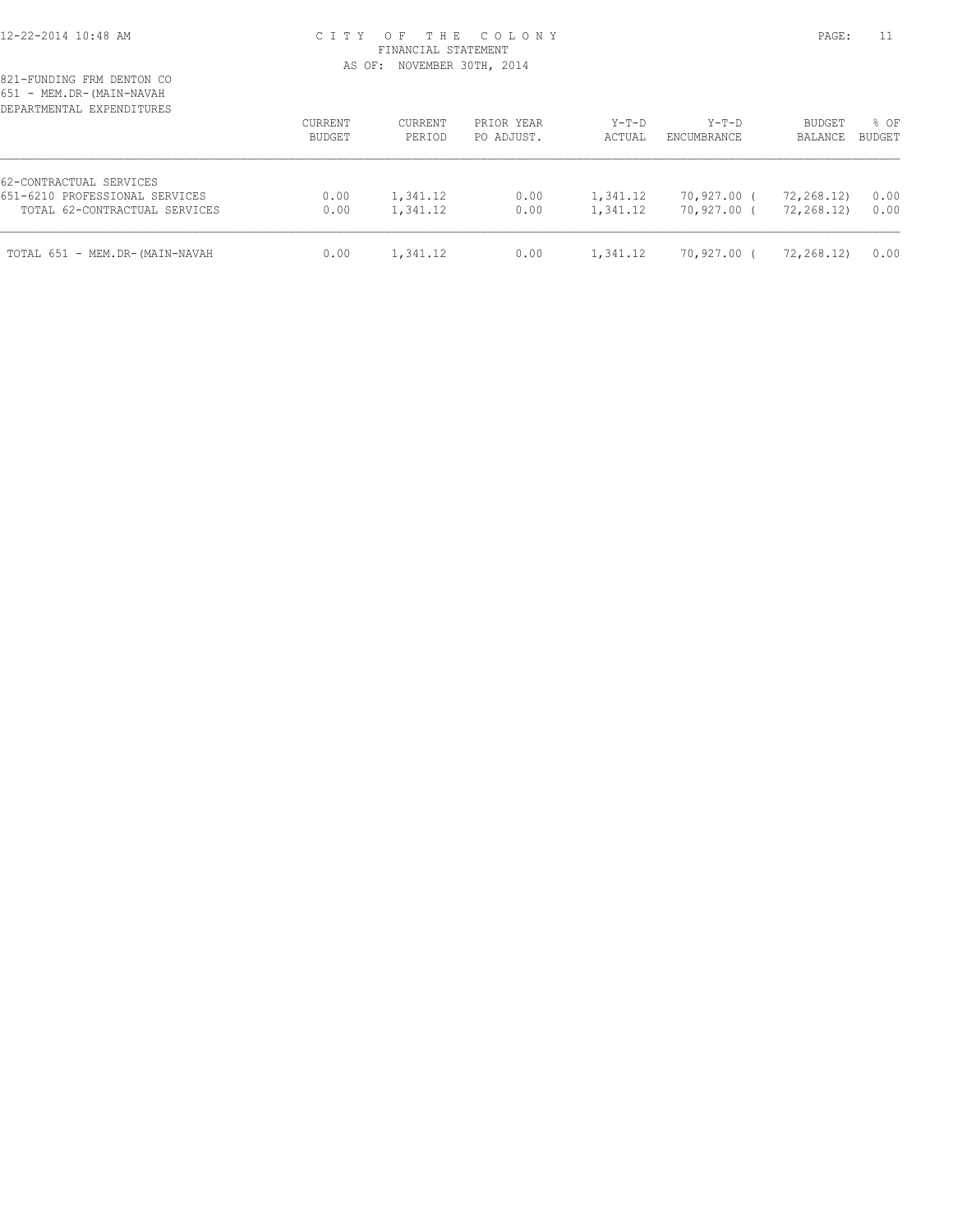| 12-22-2014 10:48 AM                                 |         |                            | CITY OF THE COLONY |        |             | PAGE:   |        |
|-----------------------------------------------------|---------|----------------------------|--------------------|--------|-------------|---------|--------|
|                                                     |         | FINANCIAL STATEMENT        |                    |        |             |         |        |
|                                                     |         | AS OF: NOVEMBER 30TH, 2014 |                    |        |             |         |        |
| 821-FUNDING FRM DENTON CO<br>652 - TxDOT UTIL RELOC |         |                            |                    |        |             |         |        |
| DEPARTMENTAL EXPENDITURES                           |         |                            |                    |        |             |         |        |
|                                                     | CURRENT | CURRENT                    | PRIOR YEAR         | Y-T-D  | Y-T-D       | BUDGET  | 8 OF   |
|                                                     | BUDGET  | PERIOD                     | PO ADJUST.         | ACTUAL | ENCUMBRANCE | BALANCE | BUDGET |

 $\mathcal{L} = \{ \mathcal{L} = \{ \mathcal{L} = \{ \mathcal{L} = \{ \mathcal{L} = \{ \mathcal{L} = \{ \mathcal{L} = \{ \mathcal{L} = \{ \mathcal{L} = \{ \mathcal{L} = \{ \mathcal{L} = \{ \mathcal{L} = \{ \mathcal{L} = \{ \mathcal{L} = \{ \mathcal{L} = \{ \mathcal{L} = \{ \mathcal{L} = \{ \mathcal{L} = \{ \mathcal{L} = \{ \mathcal{L} = \{ \mathcal{L} = \{ \mathcal{L} = \{ \mathcal{L} = \{ \mathcal{L} = \{ \mathcal{$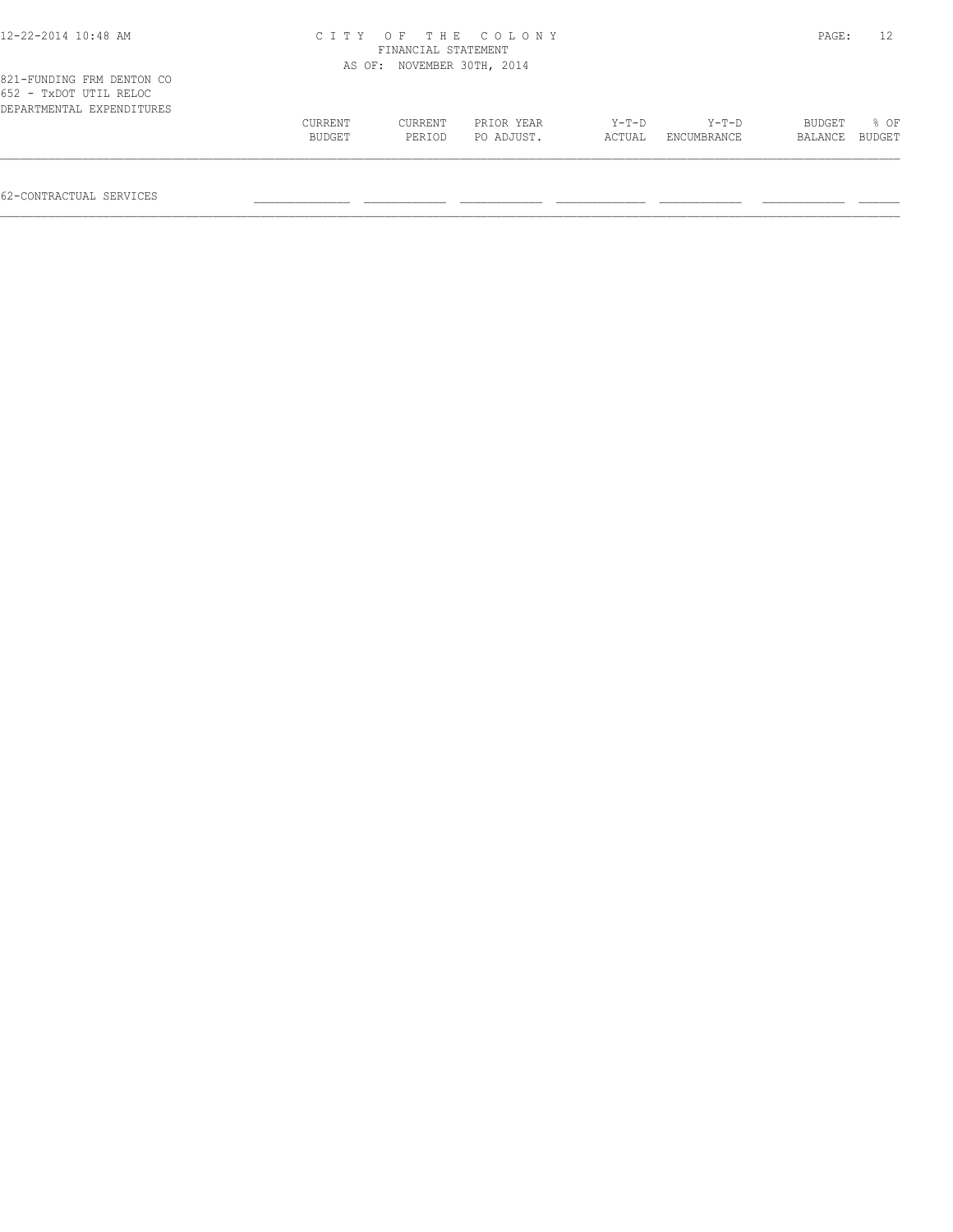# 12-22-2014 10:48 AM C I T Y O F T H E C O L O N Y PAGE: 13 FINANCIAL STATEMENT

|                                                                                     |                   |                   | AS OF: NOVEMBER 30TH, 2014 |                   |                        |                   |                |
|-------------------------------------------------------------------------------------|-------------------|-------------------|----------------------------|-------------------|------------------------|-------------------|----------------|
| 821-FUNDING FRM DENTON CO<br>682 - SOFTBALL FIELD IMPR<br>DEPARTMENTAL EXPENDITURES |                   |                   |                            |                   |                        |                   |                |
|                                                                                     | CURRENT<br>BUDGET | CURRENT<br>PERIOD | PRIOR YEAR<br>PO ADJUST.   | $Y-T-D$<br>ACTUAL | $Y-T-D$<br>ENCUMBRANCE | BUDGET<br>BALANCE | % OF<br>BUDGET |
|                                                                                     |                   |                   |                            |                   |                        |                   |                |

66-CAPITAL OUTLAY \_\_\_\_\_\_\_\_\_\_\_\_\_\_ \_\_\_\_\_\_\_\_\_\_\_\_ \_\_\_\_\_\_\_\_\_\_\_\_ \_\_\_\_\_\_\_\_\_\_\_\_\_ \_\_\_\_\_\_\_\_\_\_\_\_ \_\_\_\_\_\_\_\_\_\_\_\_ \_\_\_\_\_\_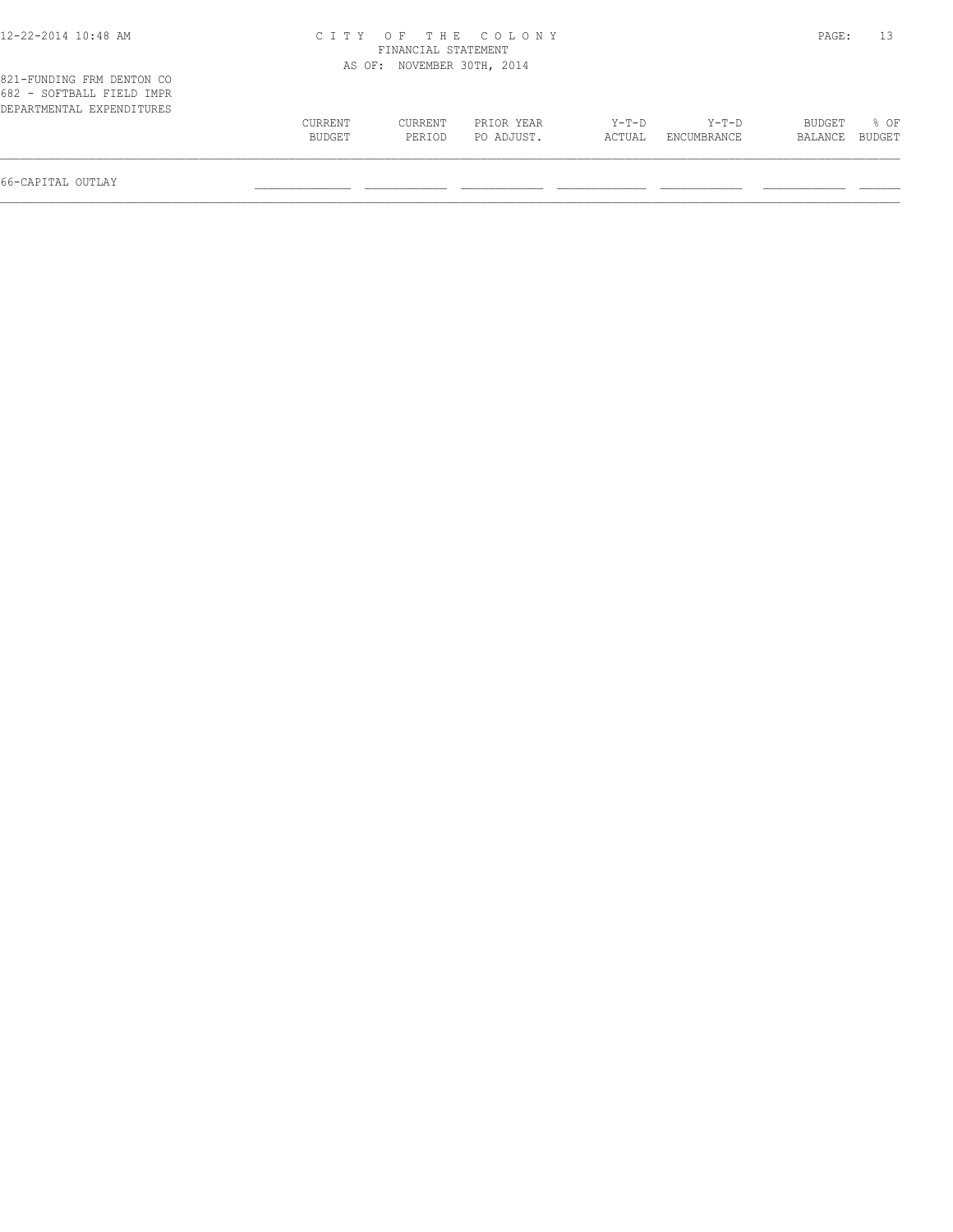821-FUNDING FRM DENTON CO

#### 12-22-2014 10:48 AM C I T Y O F T H E C O L O N Y PAGE: 14 FINANCIAL STATEMENT AS OF: NOVEMBER 30TH, 2014

| 683 - FIRE TRUCK/EQUIPMEN<br>DEPARTMENTAL EXPENDITURES |                   |                   |                          |                   |                        |                   |                |
|--------------------------------------------------------|-------------------|-------------------|--------------------------|-------------------|------------------------|-------------------|----------------|
|                                                        | CURRENT<br>BUDGET | CURRENT<br>PERIOD | PRIOR YEAR<br>PO ADJUST. | $Y-T-D$<br>ACTUAL | $Y-T-D$<br>ENCUMBRANCE | BUDGET<br>BALANCE | % OF<br>BUDGET |
| 62-CONTRACTUAL SERVICES                                |                   |                   |                          |                   |                        |                   |                |
| 63-SUPPLIES                                            |                   |                   |                          |                   |                        |                   |                |
| 64-MAINTENANCE                                         |                   |                   |                          |                   |                        |                   |                |
| 66-CAPITAL OUTLAY                                      |                   |                   |                          |                   |                        |                   |                |
| 68-SUNDRY CHARGES                                      |                   |                   |                          |                   |                        |                   |                |
|                                                        |                   |                   |                          |                   |                        |                   |                |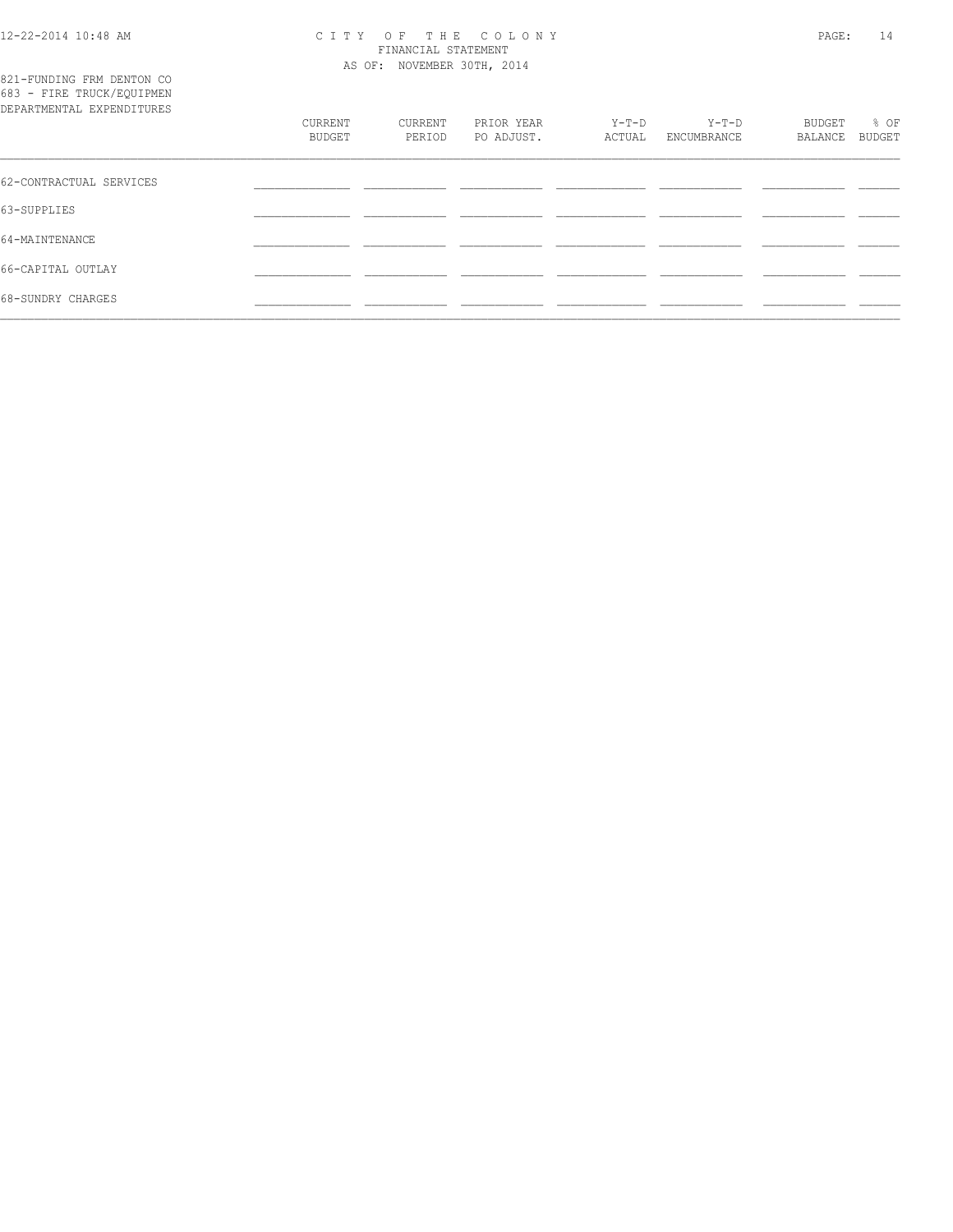#### 12-22-2014 10:48 AM C I T Y O F T H E C O L O N Y PAGE: 15 FINANCIAL STATEMENT AS OF: NOVEMBER 30TH, 2014

| 821-FUNDING FRM DENTON CO<br>684 - BUILDING PURCHASE/R<br>DEPARTMENTAL EXPENDITURES |                   |                   |                          |                 |                        |                   |                |
|-------------------------------------------------------------------------------------|-------------------|-------------------|--------------------------|-----------------|------------------------|-------------------|----------------|
|                                                                                     | CURRENT<br>BUDGET | CURRENT<br>PERIOD | PRIOR YEAR<br>PO ADJUST. | Y-T-D<br>ACTUAL | $Y-T-D$<br>ENCUMBRANCE | BUDGET<br>BALANCE | % OF<br>BUDGET |
| 62-CONTRACTUAL SERVICES                                                             |                   |                   |                          |                 |                        |                   |                |
| 63-SUPPLIES                                                                         |                   |                   |                          |                 |                        |                   |                |
| 64-MAINTENANCE                                                                      |                   |                   |                          |                 |                        |                   |                |
| 66-CAPITAL OUTLAY                                                                   |                   |                   |                          |                 |                        |                   |                |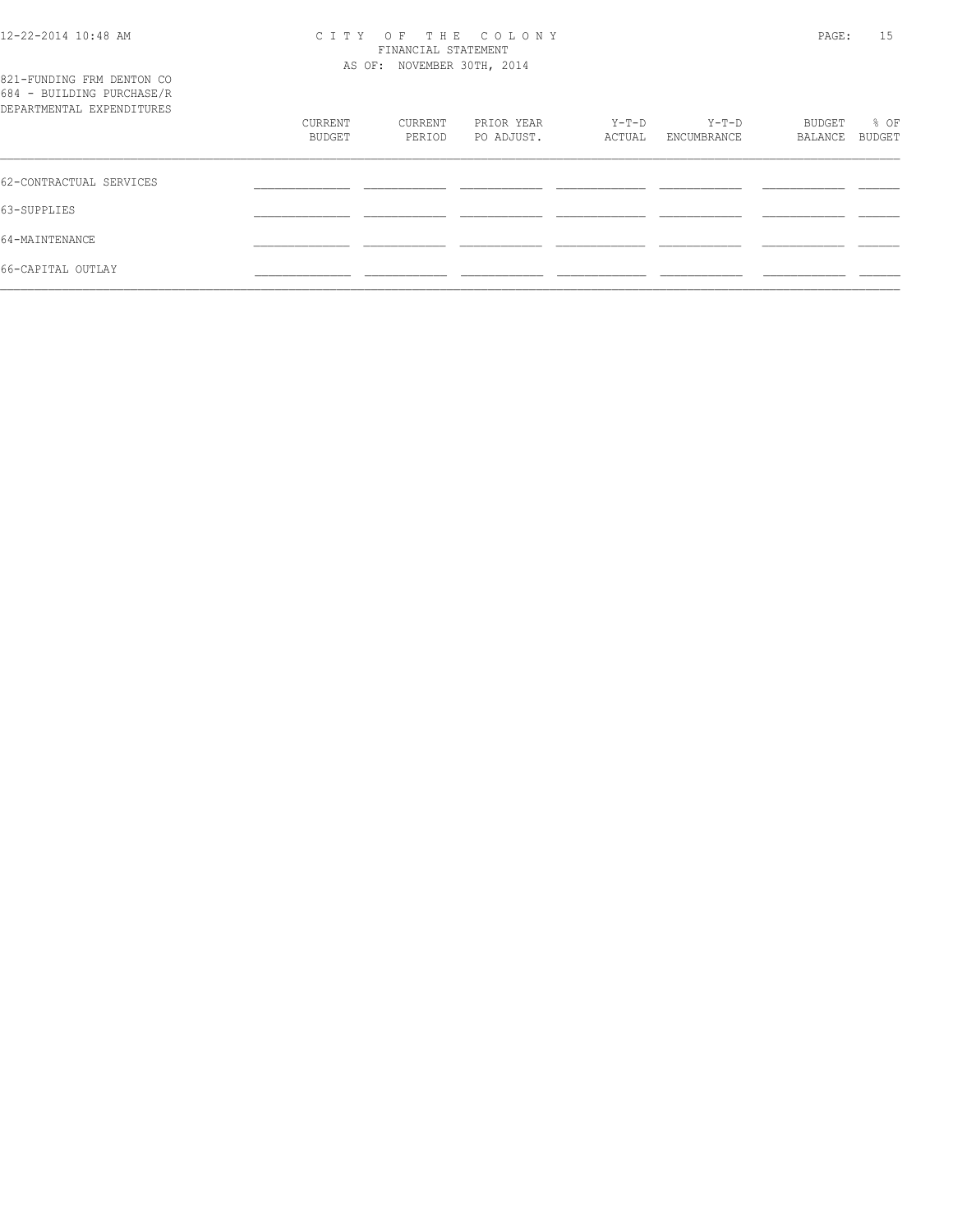### 12-22-2014 10:48 AM C I T Y O F T H E C O L O N Y PAGE: 16 FINANCIAL STATEMENT AS OF: NOVEMBER 30TH, 2014

| 821-FUNDING FRM DENTON CO<br>685 - MEMORIAL DRIVE EXTE<br>DEPARTMENTAL EXPENDITURES | CURRENT       | CURRENT   | PRIOR YEAR | $Y-T-D$  | Y-T-D                  | BUDGET                | % OF   |
|-------------------------------------------------------------------------------------|---------------|-----------|------------|----------|------------------------|-----------------------|--------|
|                                                                                     | <b>BUDGET</b> | PERIOD    | PO ADJUST. | ACTUAL   | ENCUMBRANCE            | BALANCE               | BUDGET |
| 61-PERSONNEL SERVICES                                                               |               |           |            |          |                        |                       |        |
| 62-CONTRACTUAL SERVICES                                                             |               |           |            |          |                        |                       |        |
| 64-MAINTENANCE                                                                      |               |           |            |          |                        |                       |        |
| ***<br>TOTAL EXPENDITURES<br>$***$                                                  | 0.00          | 2,570.11  | 0.00       | 2,570.11 |                        | 92,650.69 (95,220.80) | 0.00   |
| ** REVENUE OVER (UNDER) EXPENDITURES **                                             | $0.00$ (      | 2,570.11) | $0.00$ (   |          | 2,570.11) ( 92,650.69) | 95,220.80             | 0.00   |

\*\*\* END OF REPORT \*\*\*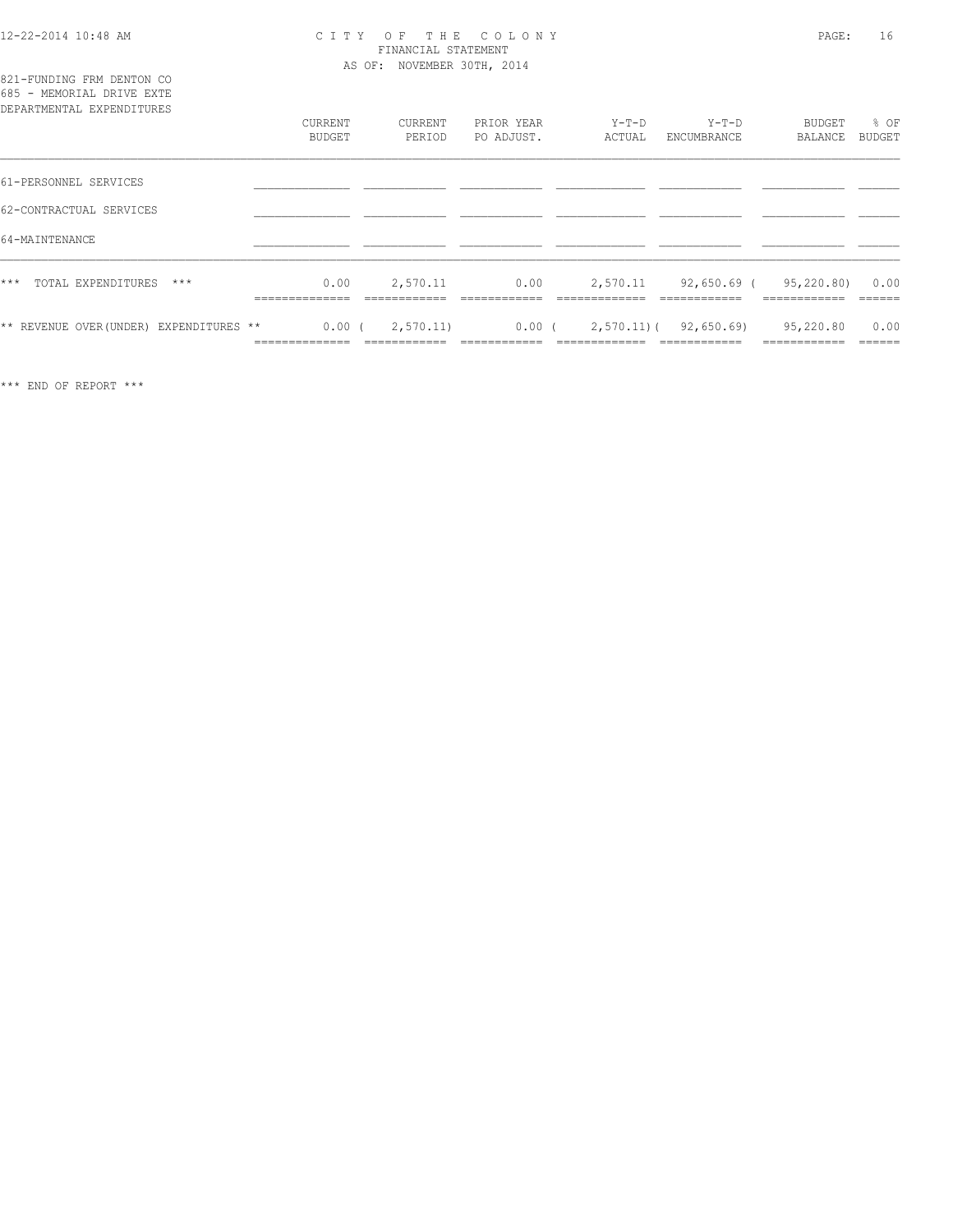# 12-22-2014 10:48 AM C I T Y O F T H E C O L O N Y PAGE: 1 FINANCIAL STATEMENT AS OF: NOVEMBER 30TH, 2014

822-TXDOT RTR FINANCIAL SUMMARY

 CURRENT CURRENT PRIOR YEAR Y-T-D Y-T-D BUDGET % OF BUDGET PERIOD PO ADJUST. ACTUAL ENCUMBRANCE BALANCE BUDGET  $\mathcal{L} = \{ \mathcal{L} = \{ \mathcal{L} = \{ \mathcal{L} = \{ \mathcal{L} = \{ \mathcal{L} = \{ \mathcal{L} = \{ \mathcal{L} = \{ \mathcal{L} = \{ \mathcal{L} = \{ \mathcal{L} = \{ \mathcal{L} = \{ \mathcal{L} = \{ \mathcal{L} = \{ \mathcal{L} = \{ \mathcal{L} = \{ \mathcal{L} = \{ \mathcal{L} = \{ \mathcal{L} = \{ \mathcal{L} = \{ \mathcal{L} = \{ \mathcal{L} = \{ \mathcal{L} = \{ \mathcal{L} = \{ \mathcal{$ REVENUE SUMMARY 8-OTHER REVENUE 6 1 275.16 0.00 3,515,008.00 0.00 0.00 0.00 275.16 0.00 3,514,732.84 99.99 \*\* TOTAL REVENUES \*\* 3,515,008.00 0.00 0.00 275.16 0.00 3,514,732.84 99.99 ============== ============ ============ ============= ============ ============ ====== EXPENDITURE SUMMARY 640 -S.COLONY GRADE SEP 0.00 1,219,303.50 0.00 1,219,303.50 3,317,859.92 ( 4,537,163.42) 0.00 642 -PLANO PKWY WIDENING 0.00 17,179.38 0.00 17,179.38 0.00 ( 17,179.38) 0.00 645 -N.COLONY CURR-PAIGE 570,000.00 0.00 2,400.00 2,400.00 0.00 570,000.00 100.00 647 -MEM.DR(SPRCRK RR U) 0.00 6,762.00 0.00 6,762.00 3,001,458.11 ( 3,008,220.11) 0.00 652 -FM 423 UTIL RELOC 0.00 0.00 0.00 350.00 167,709.00 ( 168,059.00) 0.00 \*\* TOTAL EXPENDITURES \*\* 570,000.00 1,243,244.88 2,400.00 1,245,994.88 6,487,027.03 ( 7,160,621.91) 256.25- ============== ============ ============ ============= ============ ============ ====== \*\* REVENUE OVER(UNDER) EXPENDITURES \*\* 2,945,008.00 (1,243,244.88) 2,400.00 ( 1,245,719.72)(6,487,027.03) 10,675,354.75 0.08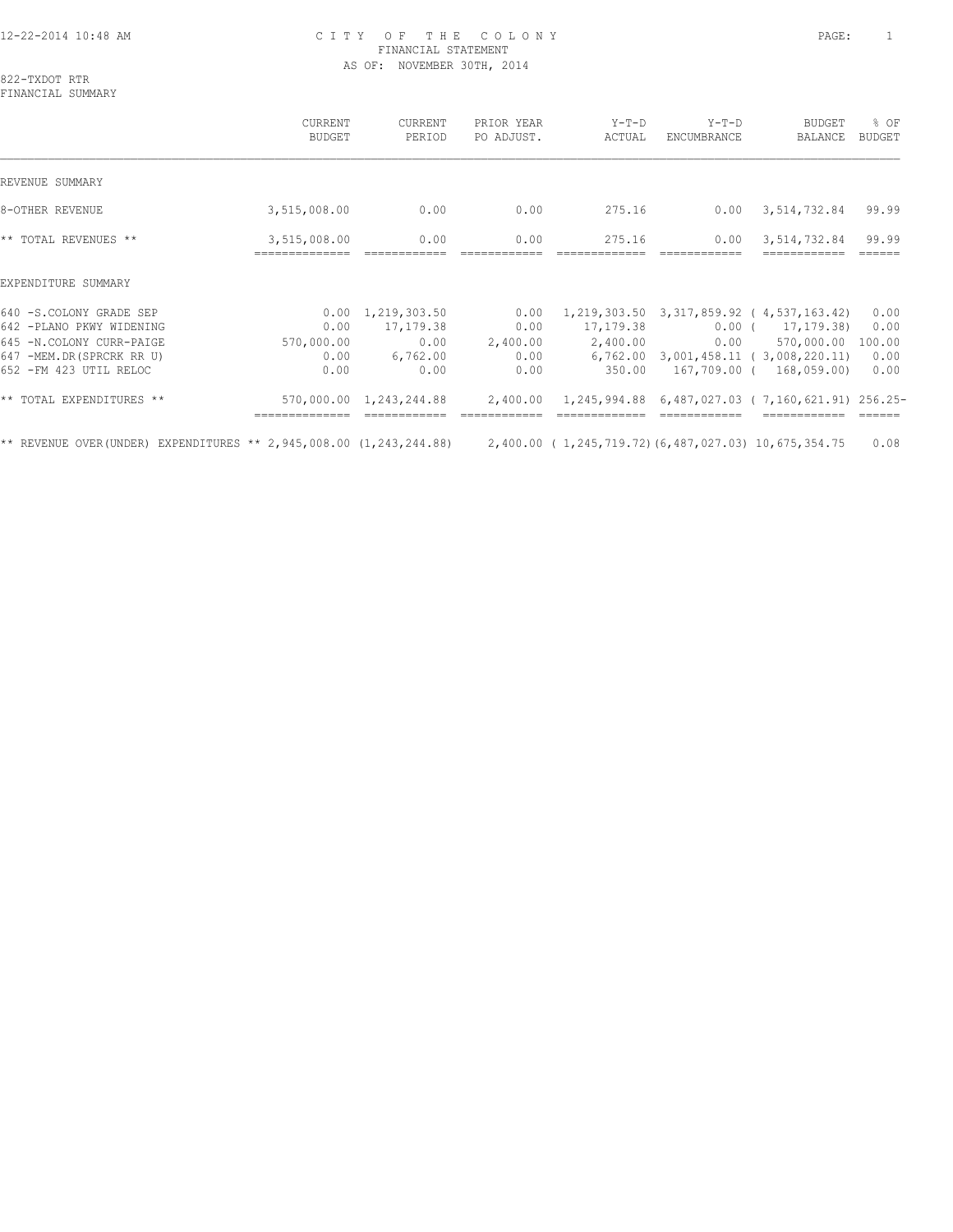# 12-22-2014 10:48 AM C I T Y O F T H E C O L O N Y PAGE: 2 FINANCIAL STATEMENT AS OF: NOVEMBER 30TH, 2014

822-TXDOT RTR

|                 |                            | CURRENT<br><b>BUDGET</b> | CURRENT<br>PERIOD | PRIOR YEAR<br>PO ADJUST. | $Y-T-D$<br>ACTUAL | $Y-T-D$<br>ENCUMBRANCE | <b>BUDGET</b><br>BALANCE | % OF<br>BUDGET |
|-----------------|----------------------------|--------------------------|-------------------|--------------------------|-------------------|------------------------|--------------------------|----------------|
|                 |                            |                          |                   |                          |                   |                        |                          |                |
| 8-OTHER REVENUE |                            |                          |                   |                          |                   |                        |                          |                |
| 480000          | INTEREST INCOME            | 0.00                     | 0.00              | 0.00                     | 275.16            | 0.00(                  | 275.16                   | 0.00           |
| 483001          | TXDOT - N. COLONY TO CURRY | 1,990,144.00             | 0.00              | 0.00                     | 0.00              | 0.00                   | 1,990,144.00             | 100.00         |
| 483002          | TXDOT - PLANO PKWY         | 1,124,864.00             | 0.00              | 0.00                     | 0.00              | 0.00                   | 1,124,864.00             | 100.00         |
| 483003          | TXDOT - MEMORIAL DRIVE     | 400,000.00               | 0.00              | 0.00                     | 0.00              | 0.00                   | 400,000.00               | 100.00         |
|                 | TOTAL 8-OTHER REVENUE      | 3,515,008.00             | 0.00              | 0.00                     | 275.16            | 0.00                   | 3,514,732.84             | 99.99          |
|                 | ** TOTAL REVENUES **       | 3,515,008.00             | 0.00              | 0.00                     | 275.16            | 0.00                   | 3,514,732.84             | 99.99          |
|                 |                            |                          |                   |                          |                   |                        |                          |                |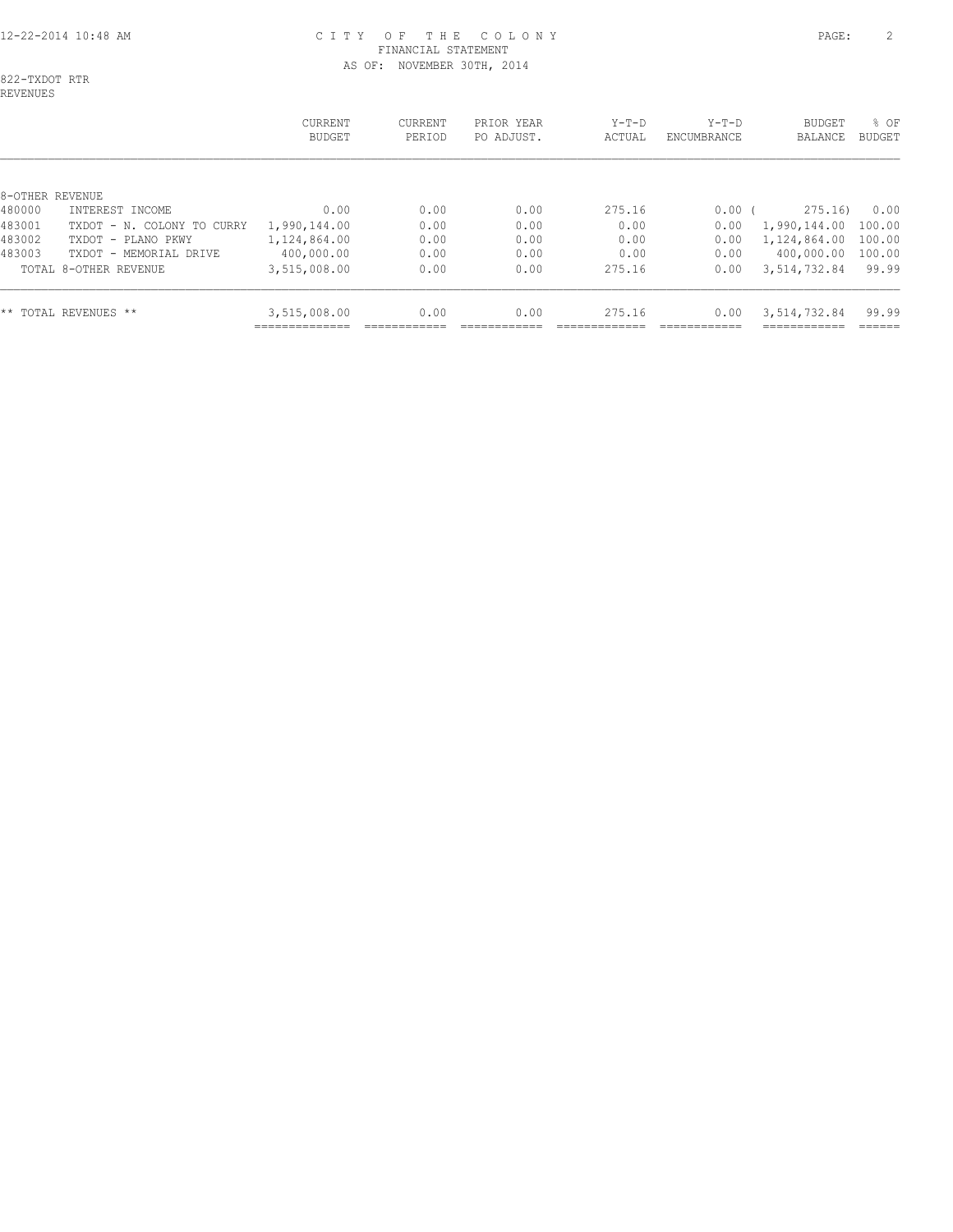| 12-22-2014 10:48 AM |  |  |
|---------------------|--|--|
|---------------------|--|--|

# 12-22-2014 10:48 AM C I T Y O F T H E C O L O N Y PAGE: 3 FINANCIAL STATEMENT AS OF: NOVEMBER 30TH, 2014

| 635 -NON-DEPARTMENTAL     |         |         |            |        |             |                |             |
|---------------------------|---------|---------|------------|--------|-------------|----------------|-------------|
| DEPARTMENTAL EXPENDITURES |         |         |            |        |             |                |             |
|                           | CURRENT | CURRENT | PRIOR YEAR | Y-T-D  | Y-T-D       |                | BUDGET % OF |
|                           | BUDGET  | PERIOD  | PO ADJUST. | ACTUAL | ENCUMBRANCE | BALANCE BUDGET |             |
|                           |         |         |            |        |             |                |             |
|                           |         |         |            |        |             |                |             |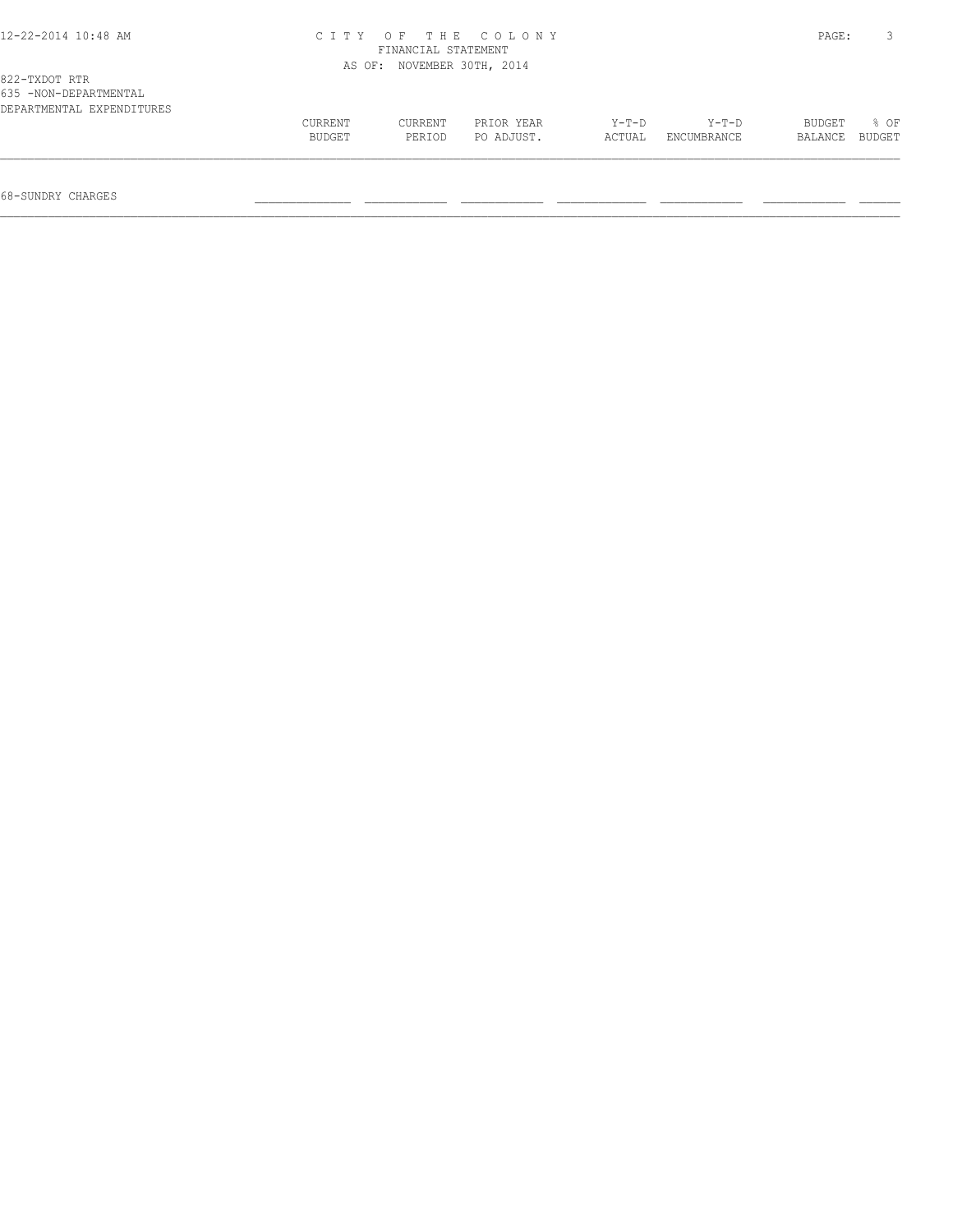# 12-22-2014 10:48 AM C I T Y O F T H E C O L O N Y PAGE: 4 FINANCIAL STATEMENT AS OF: NOVEMBER 30TH, 2014

| DEPARTMENTAL EXPENDITURES                                | <b>CURRENT</b><br><b>BUDGET</b> | CURRENT<br>PERIOD         | PRIOR YEAR<br>PO ADJUST. | $Y-T-D$<br>ACTUAL | $Y-T-D$<br>ENCUMBRANCE | <b>BUDGET</b><br>BALANCE                                          | % OF<br><b>BUDGET</b> |
|----------------------------------------------------------|---------------------------------|---------------------------|--------------------------|-------------------|------------------------|-------------------------------------------------------------------|-----------------------|
| 62-CONTRACTUAL SERVICES<br>640-6213 CONTRACTUAL SERVICES |                                 | $0.00 \quad 1,219,303.50$ |                          |                   |                        | $0.00 \quad 1,219,303.50 \quad 3,317,859.92 \quad (4,537,163.42)$ | 0.00                  |
| TOTAL 62-CONTRACTUAL SERVICES                            |                                 | $0.00 \quad 1,219,303.50$ |                          |                   |                        | $0.00 \quad 1,219,303.50 \quad 3,317,859.92 \quad (4,537,163.42)$ | 0.00                  |
| TOTAL 640 -S.COLONY GRADE SEP                            |                                 | $0.00 \quad 1,219,303.50$ |                          |                   |                        | $0.00 \quad 1,219,303.50 \quad 3,317,859.92 \quad (4,537,163.42)$ | 0.00                  |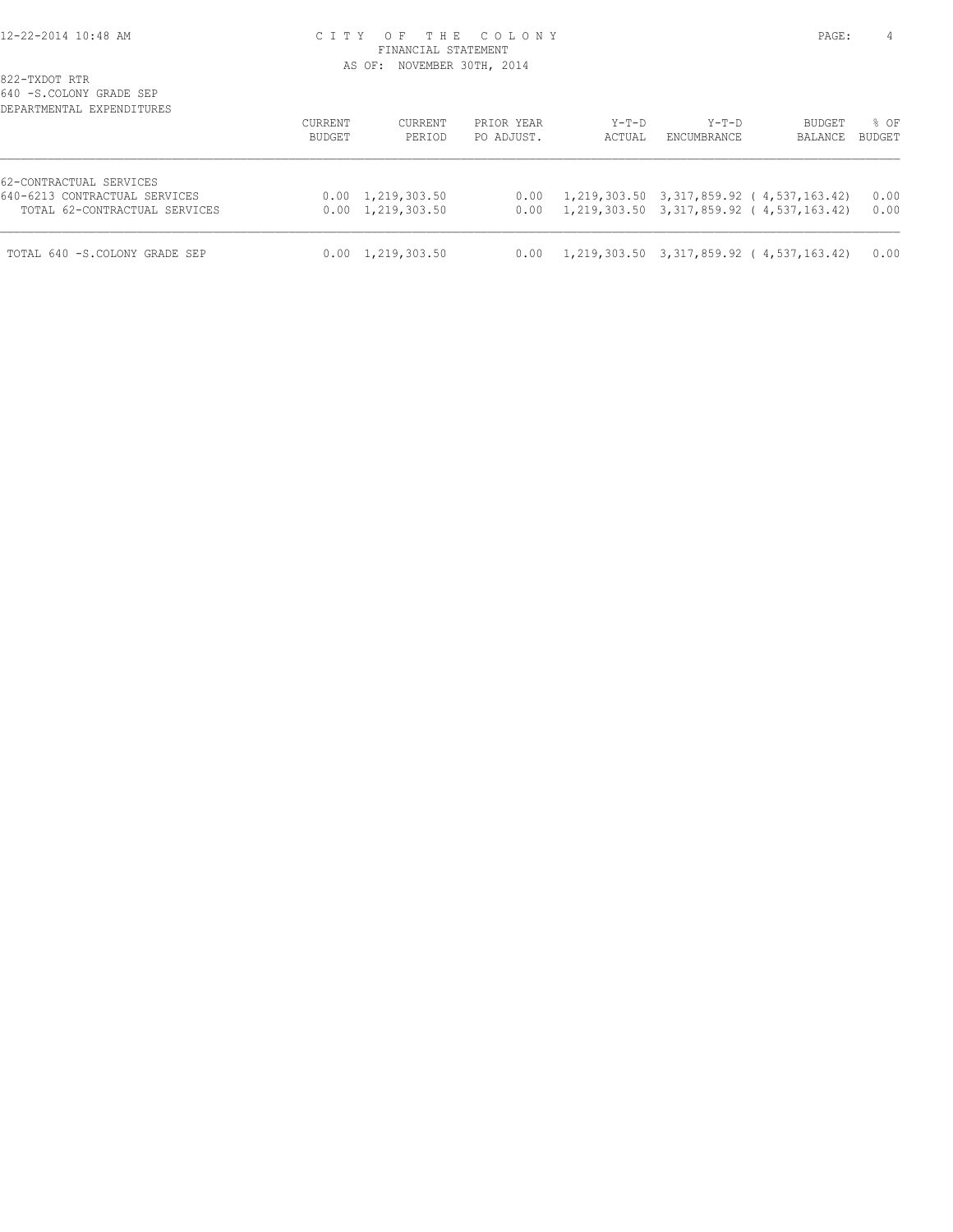# 12-22-2014 10:48 AM C I T Y O F T H E C O L O N Y PAGE: 5 FINANCIAL STATEMENT AS OF: NOVEMBER 30TH, 2014

| 822-TXDOT RTR |  |
|---------------|--|
|---------------|--|

642 -PLANO PKWY WIDENING

| DEPARTMENTAL EXPENDITURES                                      | CURRENT<br>BUDGET | CURRENT<br>PERIOD | PRIOR YEAR<br>PO ADJUST. | $Y-T-D$<br>ACTUAL | Y-T-D<br>ENCUMBRANCE | BUDGET<br>BALANCE | % OF<br><b>BUDGET</b> |
|----------------------------------------------------------------|-------------------|-------------------|--------------------------|-------------------|----------------------|-------------------|-----------------------|
| 62-CONTRACTUAL SERVICES<br>642-6213 PLANO PARKWAY CONSTRUCTION | 0.00              | 17,179.38         | 0.00                     | 17, 179.38        | $0.00$ (             | 17, 179. 38)      | 0.00                  |
| TOTAL 62-CONTRACTUAL SERVICES                                  | 0.00              | 17,179.38         | 0.00                     | 17,179.38         | 0.00(                | 17, 179. 38)      | 0.00                  |
| TOTAL 642 -PLANO PKWY WIDENING                                 | 0.00              | 17,179.38         | 0.00                     | 17,179.38         | $0.00$ (             | 17, 179. 38)      | 0.00                  |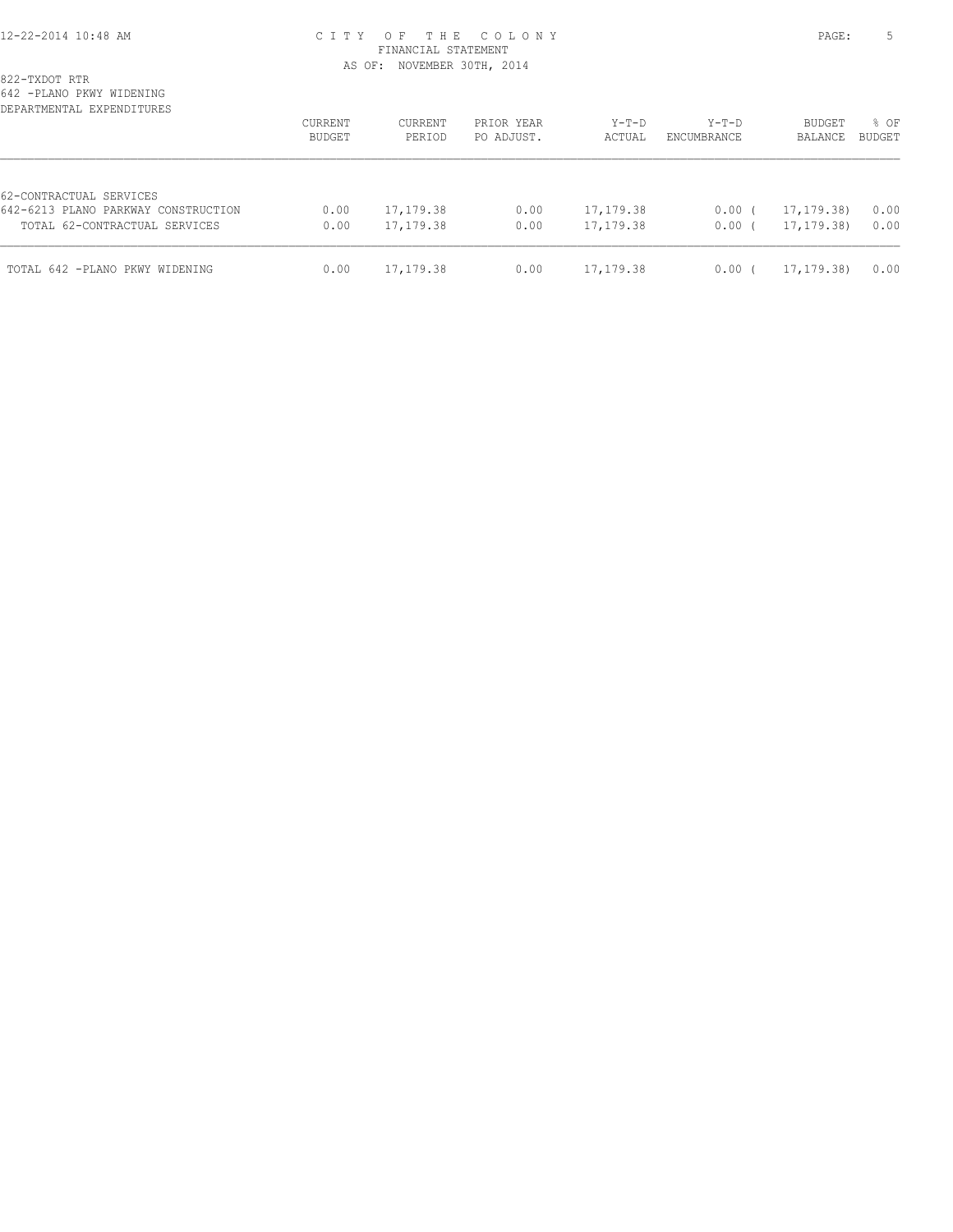## 12-22-2014 10:48 AM C I T Y O F T H E C O L O N Y PAGE: 6 FINANCIAL STATEMENT AS OF: NOVEMBER 30TH, 2014

| 643 -MEM DR CORR TRAFFIC  |         |         |            |         |             |                |        |
|---------------------------|---------|---------|------------|---------|-------------|----------------|--------|
| DEPARTMENTAL EXPENDITURES |         |         |            |         |             |                |        |
|                           | CURRENT | CURRENT | PRIOR YEAR | $Y-T-D$ | $Y-T-D$     | <b>BUDGET</b>  | $8$ OF |
|                           | BUDGET  | PERIOD  | PO ADJUST. | ACTUAL  | ENCUMBRANCE | BALANCE BUDGET |        |
|                           |         |         |            |         |             |                |        |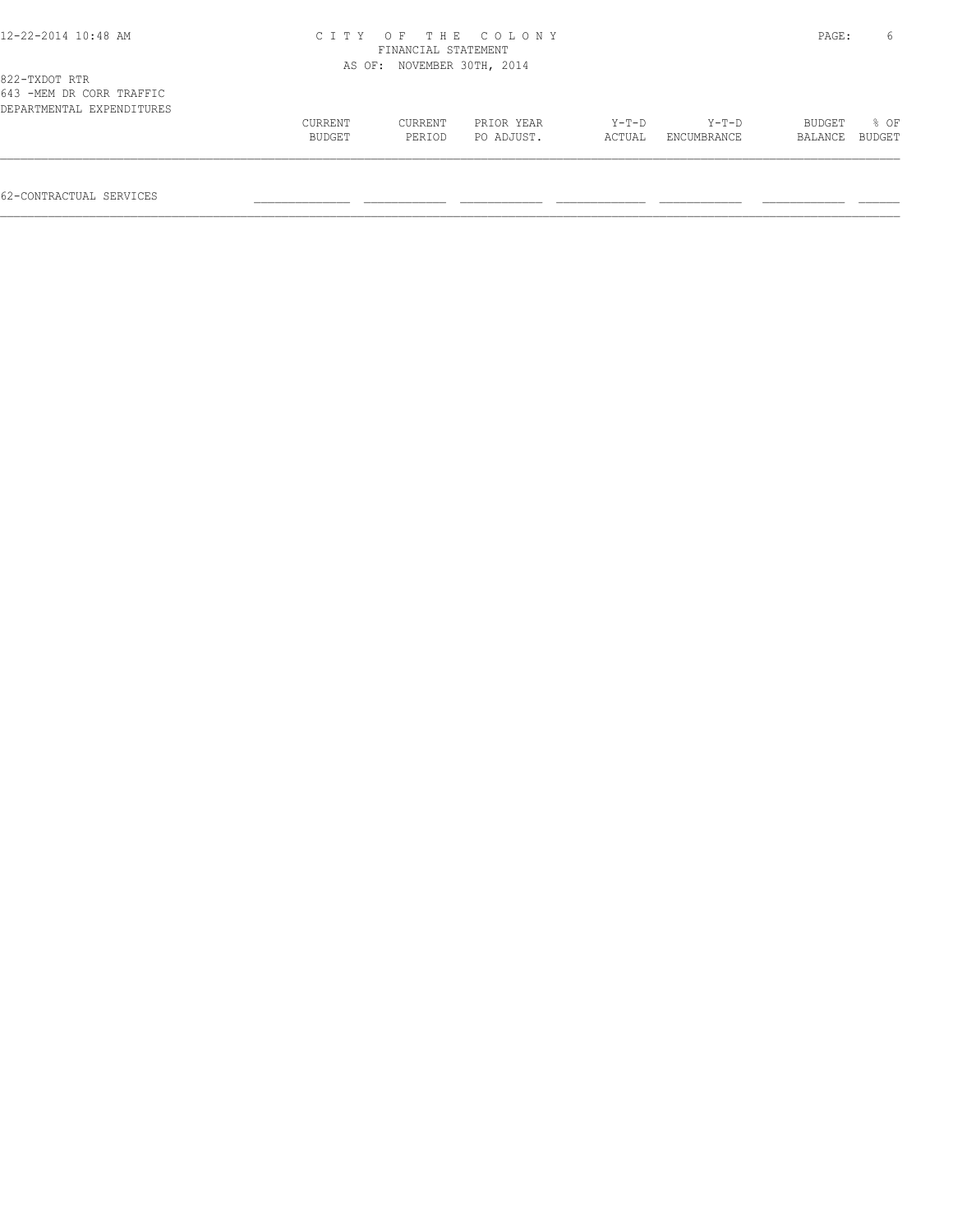### 12-22-2014 10:48 AM C I T Y O F T H E C O L O N Y PAGE: 7 FINANCIAL STATEMENT AS OF: NOVEMBER 30TH, 2014

| 044 -AKUMEK PKEEMAN LUUF  |         |         |            |         |             |                |      |
|---------------------------|---------|---------|------------|---------|-------------|----------------|------|
| DEPARTMENTAL EXPENDITURES |         |         |            |         |             |                |      |
|                           | CURRENT | CURRENT | PRIOR YEAR | $Y-T-D$ | $Y-T-D$     | BUDGET         | % OF |
|                           | BUDGET  | PERTOD  | PO ADJUST. | ACTUAL  | ENCUMBRANCE | BALANCE BUDGET |      |
|                           |         |         |            |         |             |                |      |
|                           |         |         |            |         |             |                |      |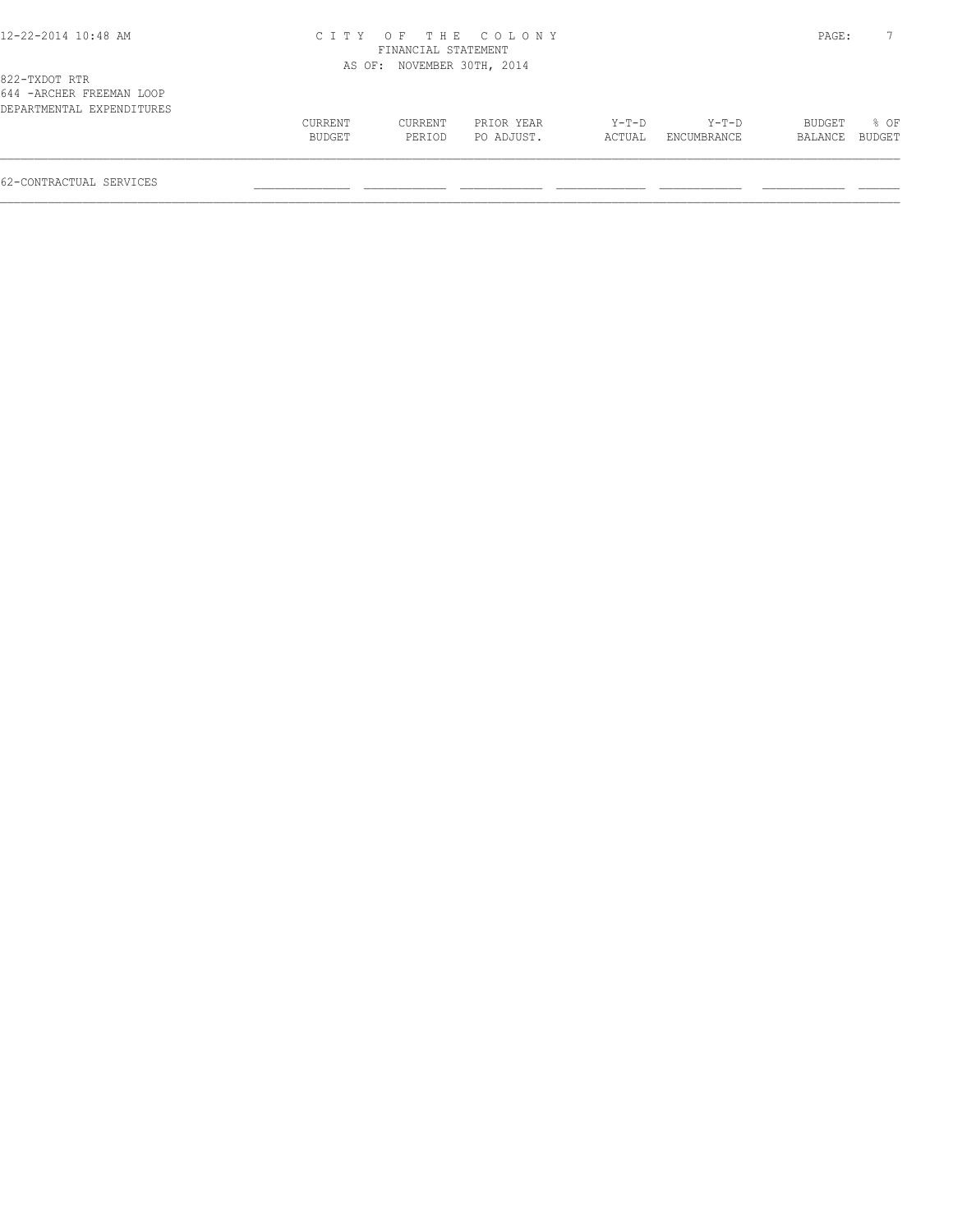# 12-22-2014 10:48 AM C I T Y O F T H E C O L O N Y PAGE: 8 FINANCIAL STATEMENT AS OF: NOVEMBER 30TH, 2014

822-TXDOT RTR 645 -N.COLONY CURR-PAIGE

| DEPARTMENTAL EXPENDITURES      |            |         |            |          |             |               |               |
|--------------------------------|------------|---------|------------|----------|-------------|---------------|---------------|
|                                | CURRENT    | CURRENT | PRIOR YEAR | $Y-T-D$  | $Y-T-D$     | <b>BUDGET</b> | % OF          |
|                                | BUDGET     | PERIOD  | PO ADJUST. | ACTUAL   | ENCUMBRANCE | BALANCE       | <b>BUDGET</b> |
| 62-CONTRACTUAL SERVICES        |            |         |            |          |             |               |               |
| 645-6210 PROFESSIONAL SERVICES | 570,000.00 | 0.00    | 0.00       | 0.00     | 0.00        | 570,000.00    | 100.00        |
| 645-6213 CONTRACTUAL SERVICES  | 0.00       | 0.00    | 2,400.00   | 2,400.00 | 0.00        | 0.00          | 0.00          |
| TOTAL 62-CONTRACTUAL SERVICES  | 570,000.00 | 0.00    | 2,400.00   | 2,400.00 | 0.00        | 570,000.00    | 100.00        |
| 63-SUPPLIES                    |            |         |            |          |             |               |               |
| 66-CAPITAL OUTLAY              |            |         |            |          |             |               |               |
| TOTAL 645 -N.COLONY CURR-PAIGE | 570,000.00 | 0.00    | 2,400.00   | 2,400.00 | 0.00        | 570,000.00    | 100.00        |
|                                |            |         |            |          |             |               |               |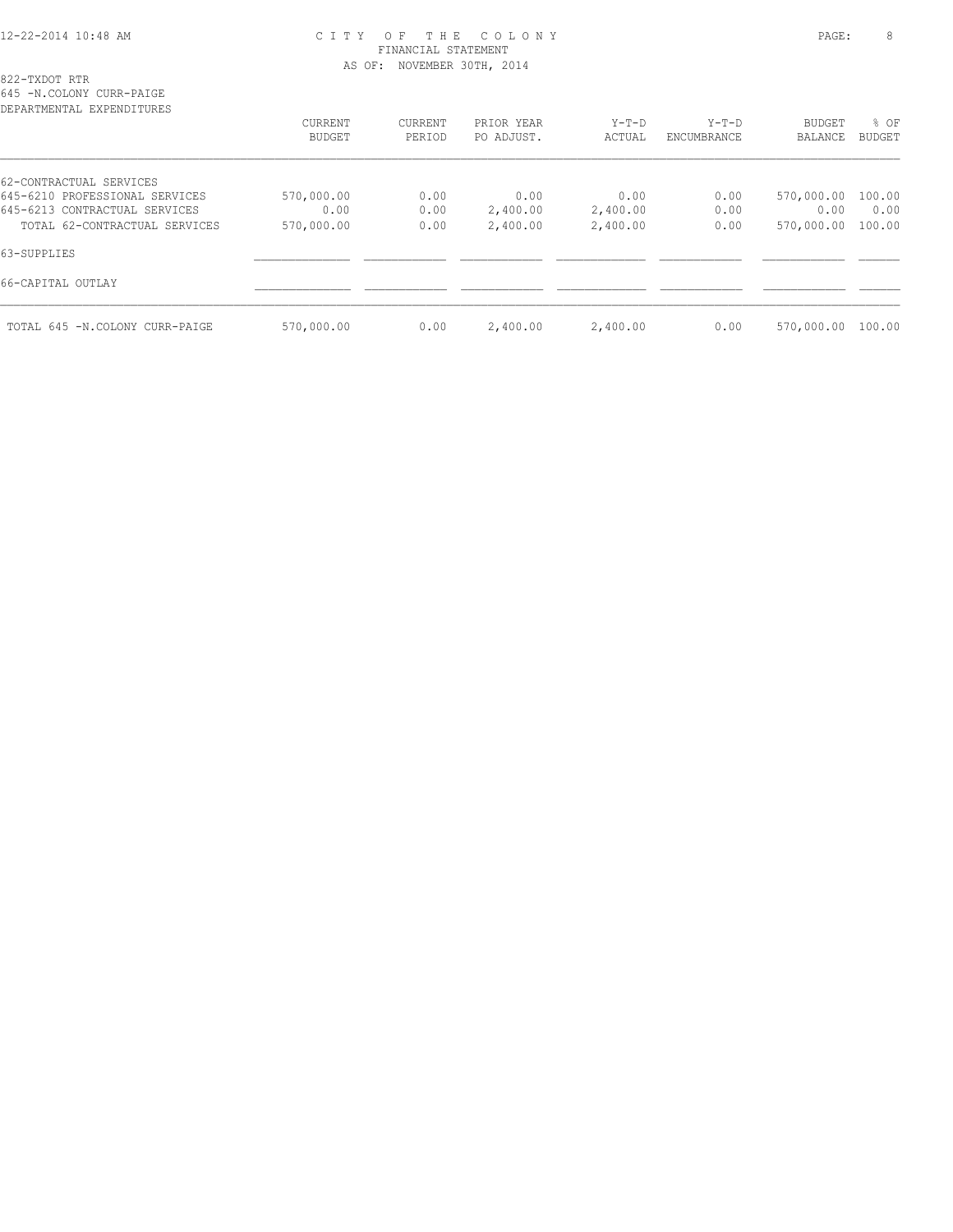## 12-22-2014 10:48 AM C I T Y O F T H E C O L O N Y PAGE: 9 FINANCIAL STATEMENT AS OF: NOVEMBER 30TH, 2014

822-TXDOT RTR

647 -MEM.DR(SPRCRK RR U)

| CURRENT<br>BUDGET | CURRENT<br>PERIOD | PRIOR YEAR<br>PO ADJUST. | $Y-T-D$<br>ACTUAL | $Y-T-D$<br>ENCUMBRANCE | <b>BUDGET</b><br>BALANCE | % OF<br><b>BUDGET</b>                                                                                                                  |
|-------------------|-------------------|--------------------------|-------------------|------------------------|--------------------------|----------------------------------------------------------------------------------------------------------------------------------------|
|                   |                   |                          |                   |                        |                          |                                                                                                                                        |
|                   |                   |                          |                   |                        |                          |                                                                                                                                        |
| 0.00              | 6,762.00          | 0.00                     | 6,762,00          |                        | 29,915.58)               | 0.00                                                                                                                                   |
| 0.00              | 0.00              | 0.00                     |                   |                        |                          | 0.00                                                                                                                                   |
| 0.00              | 6,762.00          | 0.00                     | 6,762.00          |                        |                          | 0.00                                                                                                                                   |
|                   |                   |                          |                   |                        |                          |                                                                                                                                        |
| 0.00              | 6,762.00          | 0.00                     |                   |                        |                          | 0.00                                                                                                                                   |
|                   |                   |                          |                   |                        |                          | 23,153.58 (<br>$0.00 \quad 2,978,304.53 \quad (2,978,304.53)$<br>3,001,458.11 (3,008,220.11)<br>$6,762.00$ 3,001,458.11 (3,008,220.11) |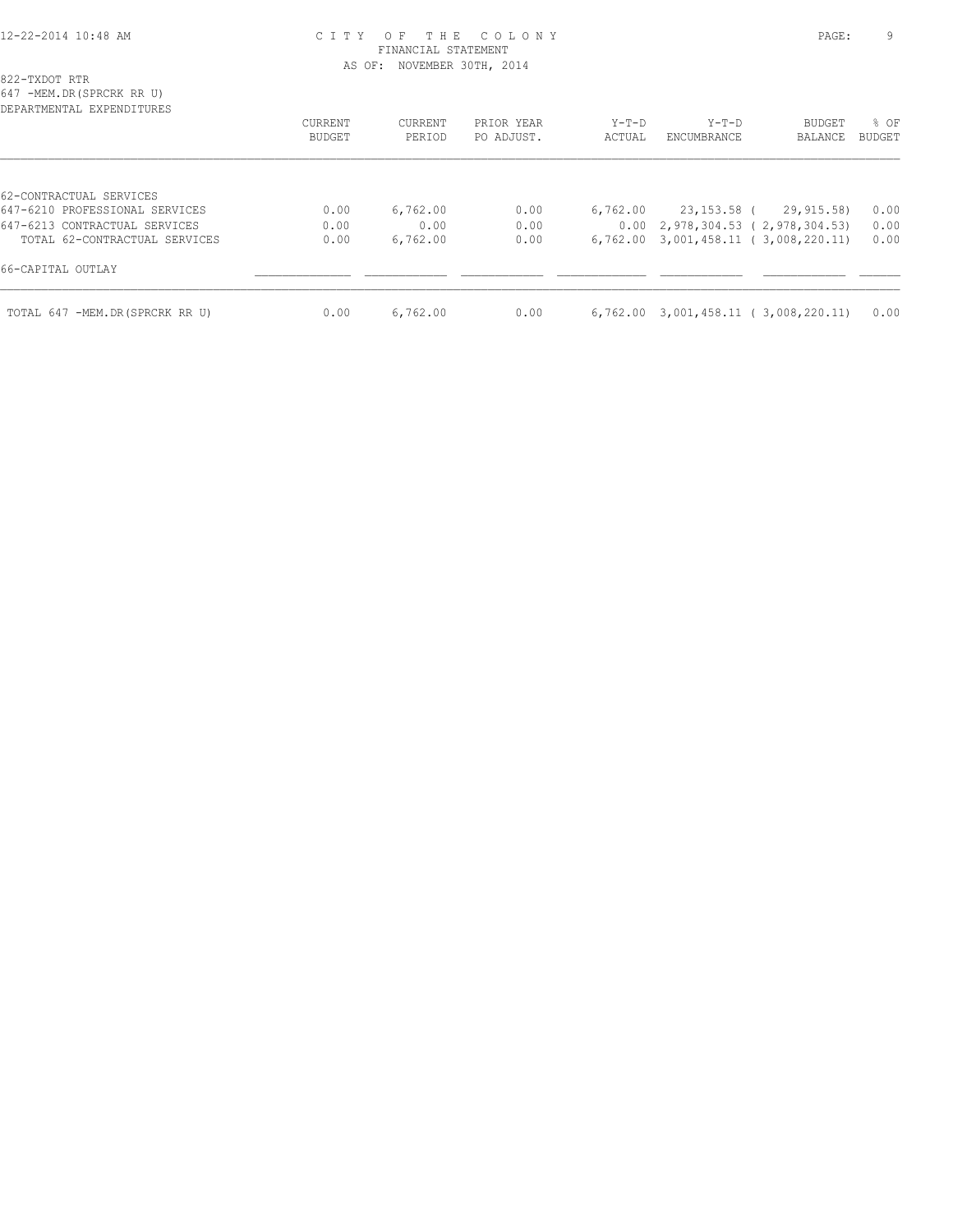| 12-22-2014 10:48 AM                                  | C T T Y                    | PAGE:   | 10         |        |             |         |        |
|------------------------------------------------------|----------------------------|---------|------------|--------|-------------|---------|--------|
| 822-TXDOT RTR                                        | AS OF: NOVEMBER 30TH, 2014 |         |            |        |             |         |        |
| 648 -CITY HALL PKNG LOT<br>DEPARTMENTAL EXPENDITURES |                            |         |            |        |             |         |        |
|                                                      | CURRENT                    | CURRENT | PRIOR YEAR | Y-T-D  | Y-T-D       | BUDGET  | % OF   |
|                                                      | BUDGET                     | PERIOD  | PO ADJUST. | ACTUAL | ENCUMBRANCE | BALANCE | BUDGET |
| 62-CONTRACTUAL SERVICES                              |                            |         |            |        |             |         |        |
| 66-CAPITAL OUTLAY                                    |                            |         |            |        |             |         |        |
|                                                      |                            |         |            |        |             |         |        |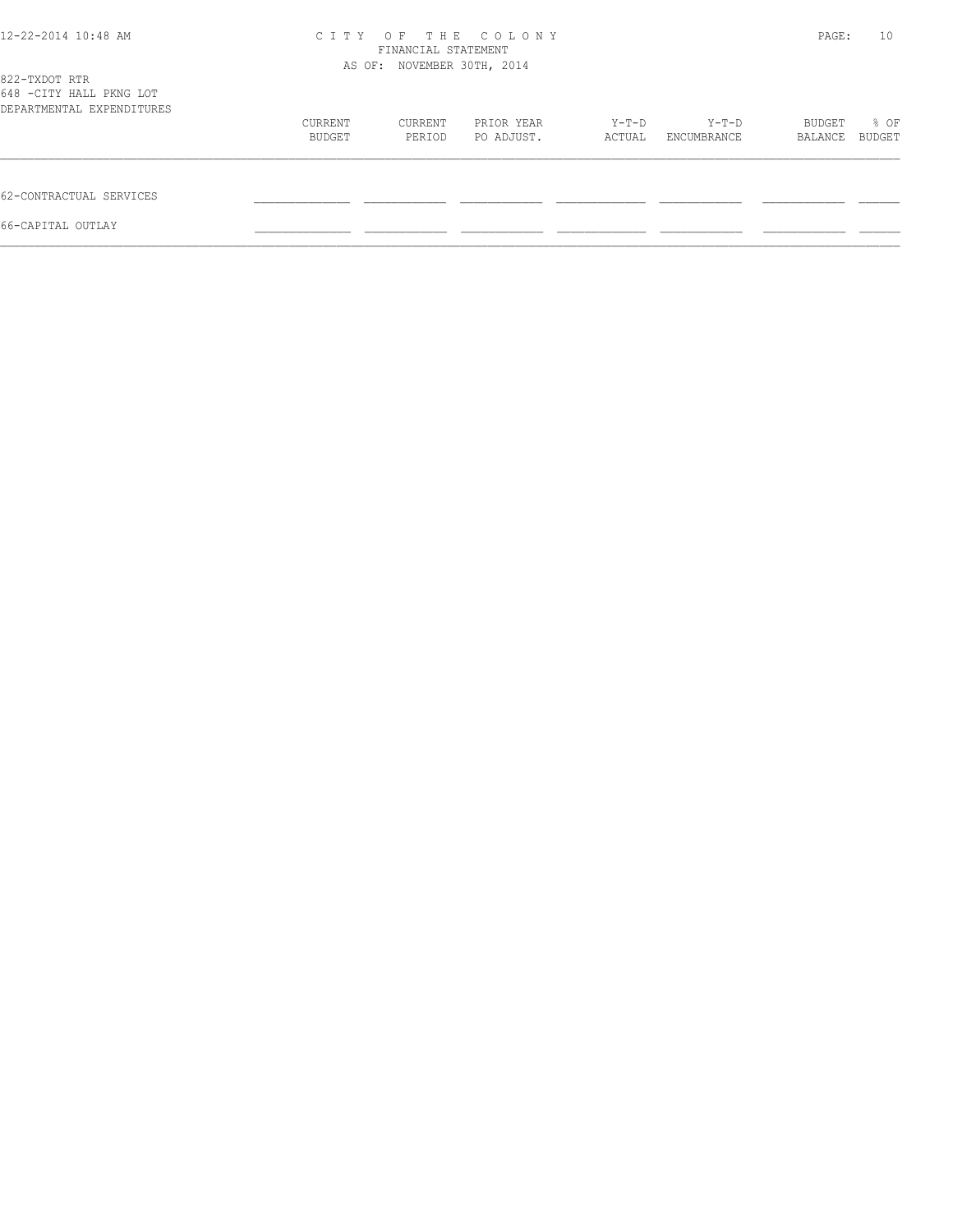#### 12-22-2014 10:48 AM C I T Y O F T H E C O L O N Y PAGE: 11 FINANCIAL STATEMENT AS OF: NOVEMBER 30TH, 2014

| DEPARTMENTAL EXPENDITURES | CURRENT       | CURRENT | PRIOR YEAR | $Y-T-D$ | $Y-T-D$     | <b>BUDGET</b>  | $8$ OF |
|---------------------------|---------------|---------|------------|---------|-------------|----------------|--------|
|                           | <b>BUDGET</b> | PERIOD  | PO ADJUST. | ACTUAL  | ENCUMBRANCE | BALANCE BUDGET |        |
|                           |               |         |            |         |             |                |        |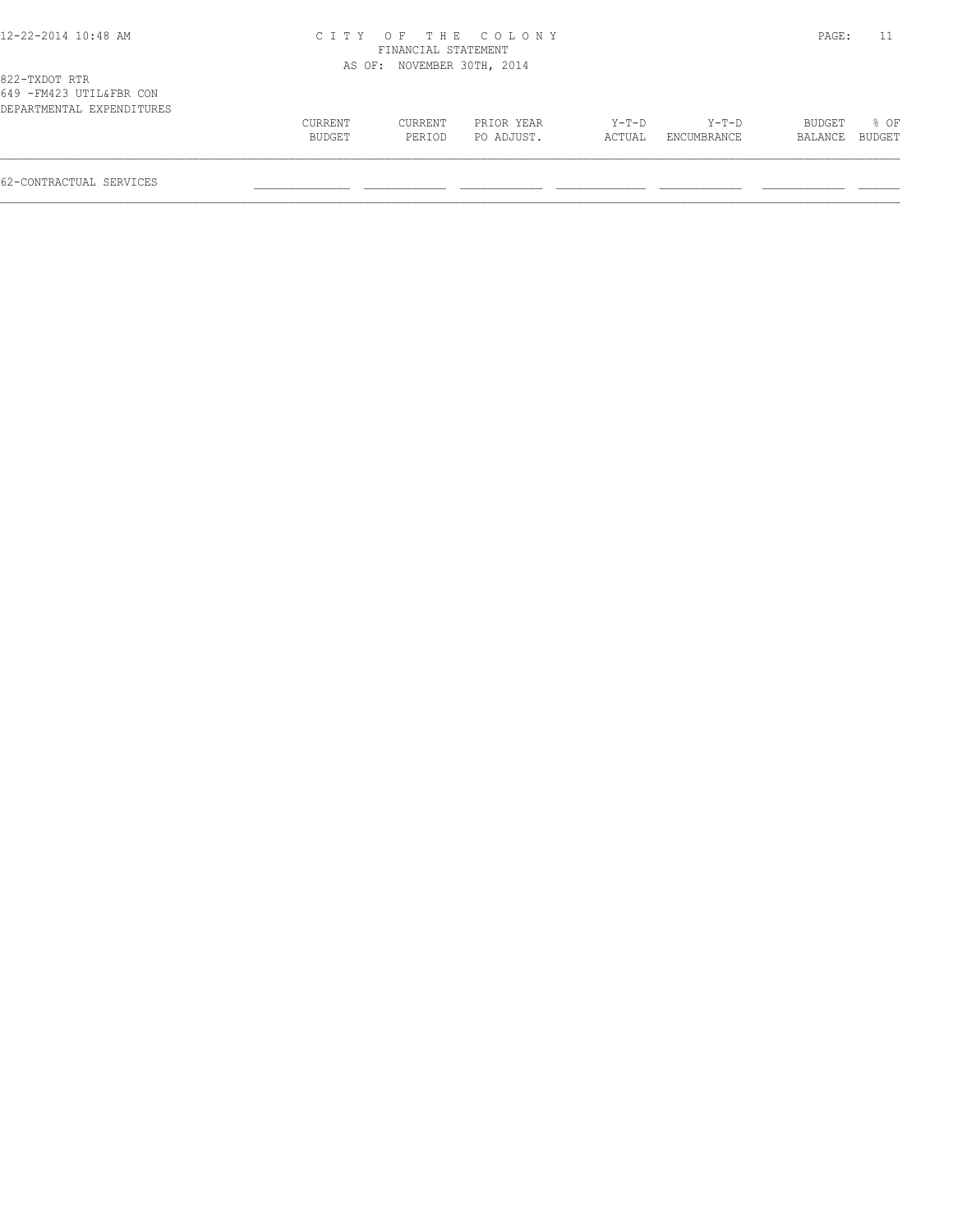#### 12-22-2014 10:48 AM C I T Y O F T H E C O L O N Y PAGE: 12 FINANCIAL STATEMENT AS OF: NOVEMBER 30TH, 2014

| 822-TXDOT KTR             |         |         |            |        |             |                |             |  |
|---------------------------|---------|---------|------------|--------|-------------|----------------|-------------|--|
| 650 -FM423 FIBROPTIC CON  |         |         |            |        |             |                |             |  |
| DEPARTMENTAL EXPENDITURES |         |         |            |        |             |                |             |  |
|                           | CURRENT | CURRENT | PRIOR YEAR | Y-T-D  | Y-T-D       |                | BUDGET % OF |  |
|                           | BUDGET  | PERIOD  | PO ADJUST. | ACTUAL | ENCUMBRANCE | BALANCE BUDGET |             |  |
|                           |         |         |            |        |             |                |             |  |
|                           |         |         |            |        |             |                |             |  |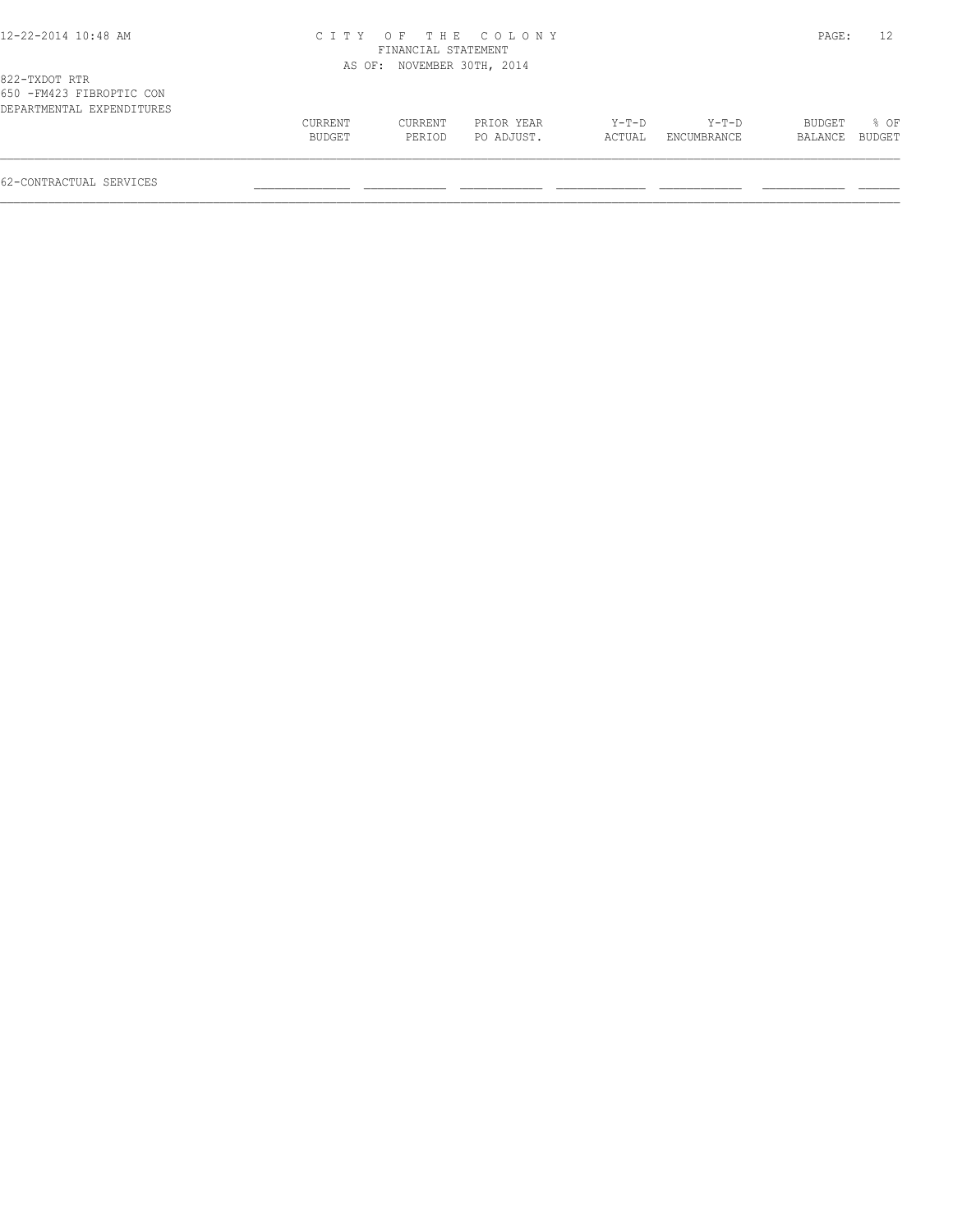#### 12-22-2014 10:48 AM C I T Y O F T H E C O L O N Y PAGE: 13 FINANCIAL STATEMENT AS OF: NOVEMBER 30TH, 2014

| DEPARTMENTAL EXPENDITURES |         |         |            |        |                    |                |        |
|---------------------------|---------|---------|------------|--------|--------------------|----------------|--------|
|                           | CURRENT | CURRENT | PRIOR YEAR | Y-T-D  | Y-T-D              | BUDGET         | $8$ OF |
|                           | BUDGET  | PERTOD  | PO ADJUST. | ACTUAL | <b>FNCUMBRANCE</b> | BALANCE BUDGET |        |
|                           |         |         |            |        |                    |                |        |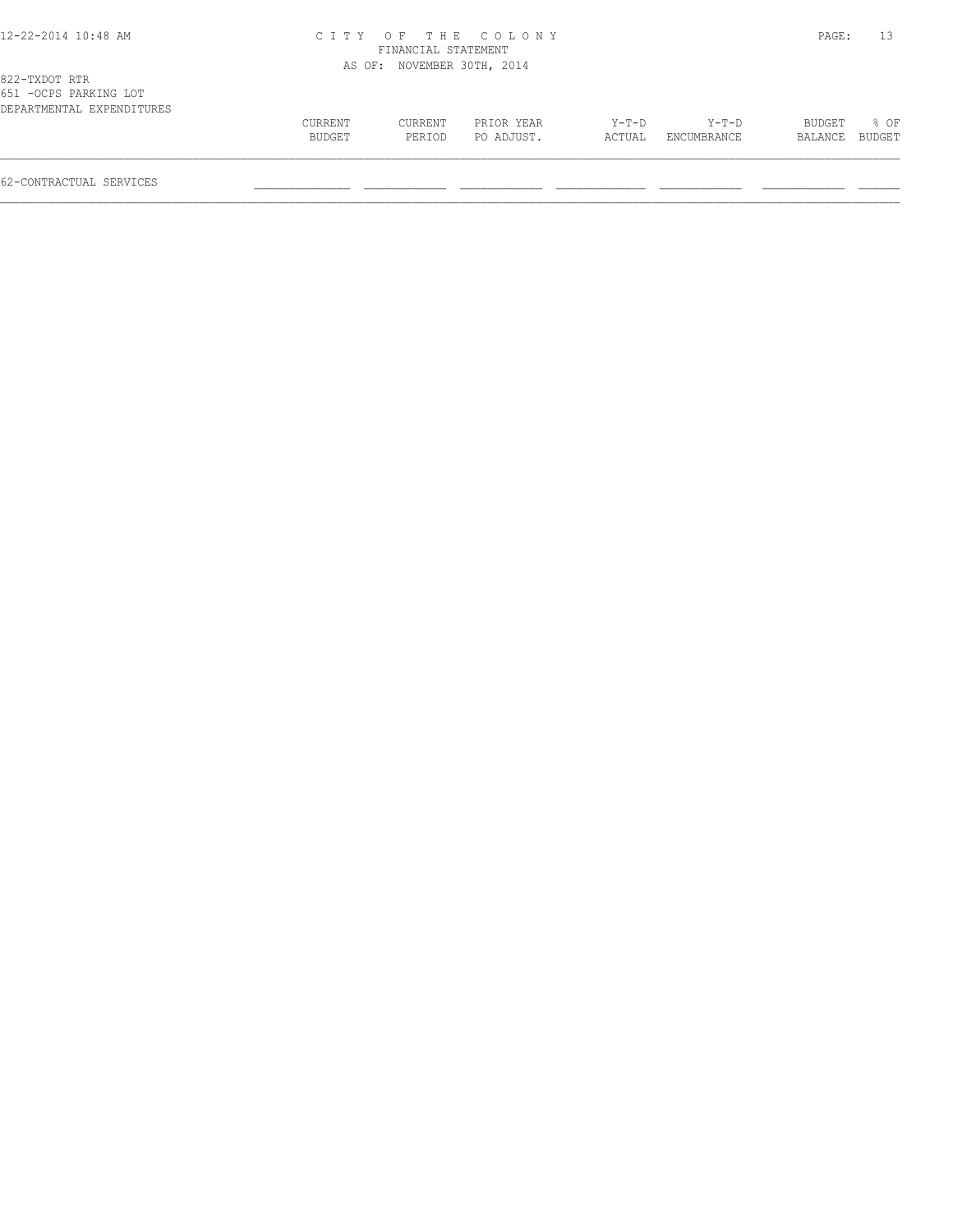## 12-22-2014 10:48 AM C I T Y O F T H E C O L O N Y PAGE: 14 FINANCIAL STATEMENT AS OF: NOVEMBER 30TH, 2014

822-TXDOT RTR

652 -FM 423 UTIL RELOC

| DEPARTMENTAL EXPENDITURES      | CURRENT<br>BUDGET | CURRENT<br>PERIOD | PRIOR YEAR<br>PO ADJUST. | $Y-T-D$<br>ACTUAL | $Y-T-D$<br>ENCUMBRANCE | <b>BUDGET</b><br>BALANCE | % OF<br>BUDGET |
|--------------------------------|-------------------|-------------------|--------------------------|-------------------|------------------------|--------------------------|----------------|
| 62-CONTRACTUAL SERVICES        |                   |                   |                          |                   |                        |                          |                |
| 652-6210 PROFESSIONAL SERVICES | 0.00              | 0.00              | 0.00                     | 350.00            | 167,709.00 (           | 168,059.00)              | 0.00           |
| TOTAL 62-CONTRACTUAL SERVICES  | 0.00              | 0.00              | 0.00                     | 350.00            | 167,709.00 (           | 168,059.00               | 0.00           |
| TOTAL 652 - FM 423 UTIL RELOC  | 0.00              | 0.00              | 0.00                     | 350.00            | 167,709.00 (           | 168,059.00)              | 0.00           |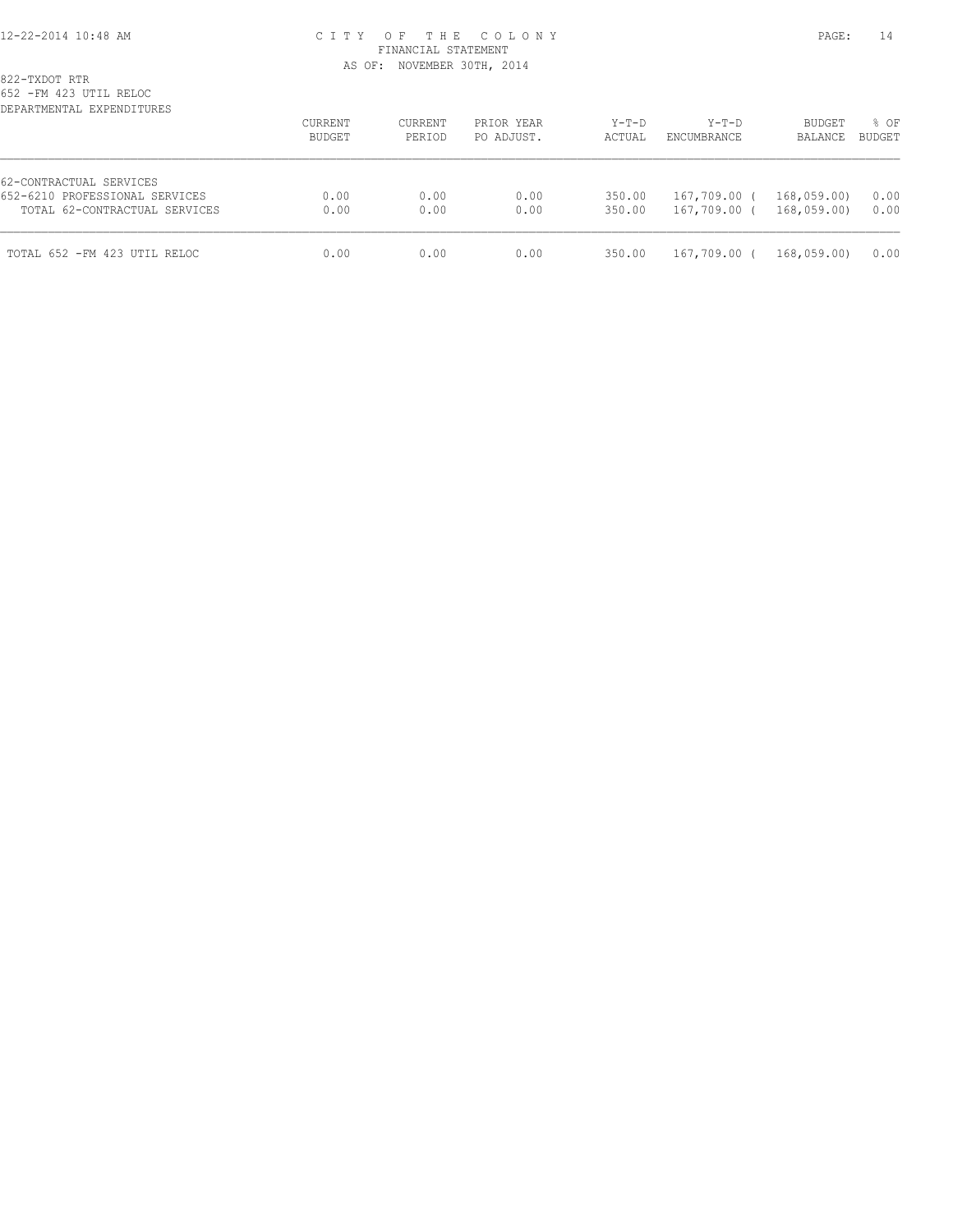| 12-22-2014 10:48 AM                                                     | C T T Y                    | PAGE:             | 15                       |                 |                      |                   |                |
|-------------------------------------------------------------------------|----------------------------|-------------------|--------------------------|-----------------|----------------------|-------------------|----------------|
| 822-TXDOT RTR<br>653 - FM423 UTIL ESMT ACO<br>DEPARTMENTAL EXPENDITURES | AS OF: NOVEMBER 30TH, 2014 |                   |                          |                 |                      |                   |                |
|                                                                         | CURRENT<br>BUDGET          | CURRENT<br>PERIOD | PRIOR YEAR<br>PO ADJUST. | Y-T-D<br>ACTUAL | Y-T-D<br>ENCUMBRANCE | BUDGET<br>BALANCE | % OF<br>BUDGET |
| 62-CONTRACTUAL SERVICES                                                 |                            |                   |                          |                 |                      |                   |                |
| 66-CAPITAL OUTLAY                                                       |                            |                   |                          |                 |                      |                   |                |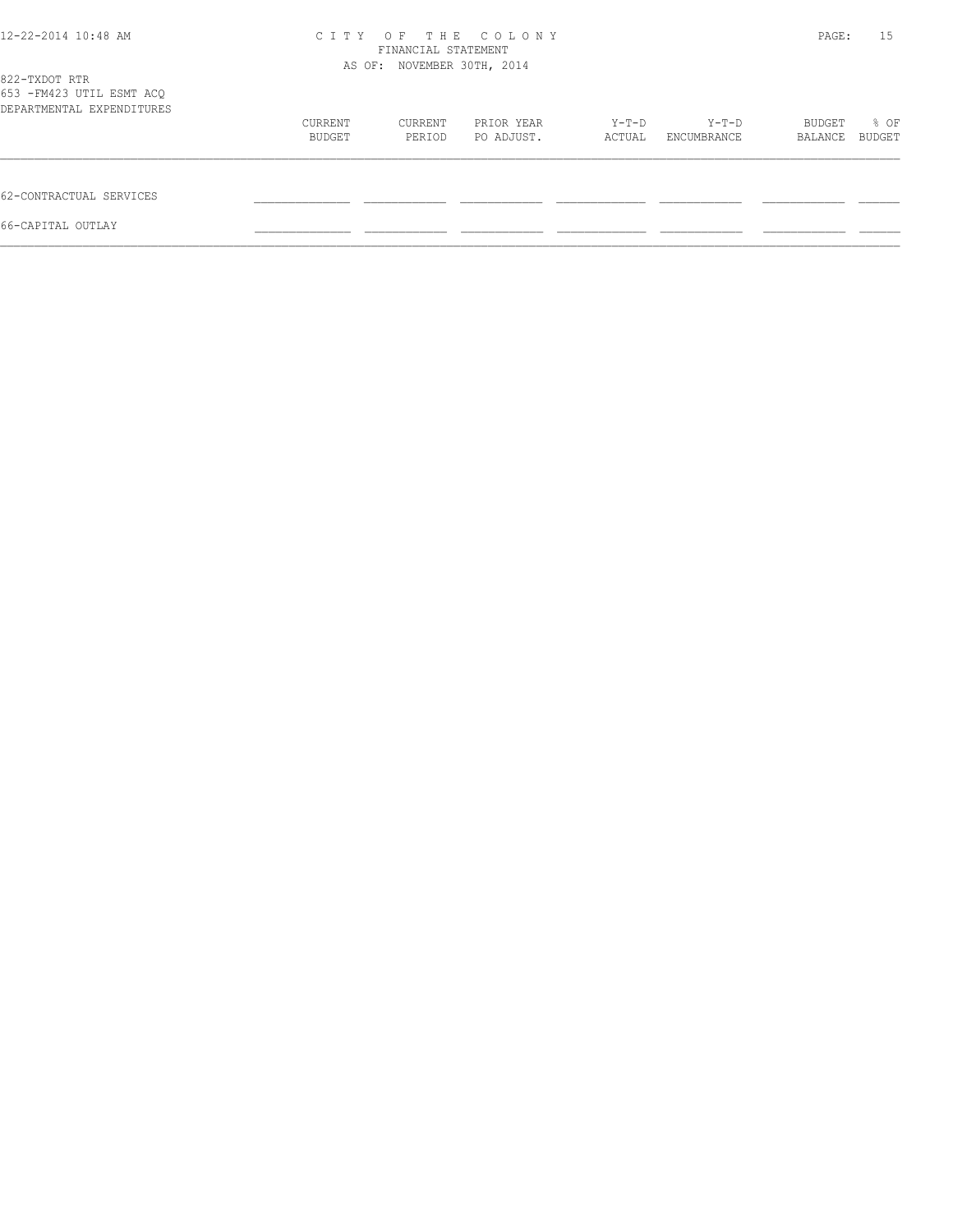### 12-22-2014 10:48 AM C I T Y O F T H E C O L O N Y PAGE: 16 FINANCIAL STATEMENT AS OF: NOVEMBER 30TH, 2014

822-TXDOT RTR

| 666 -SCADA IMPROV | DEPARTMENTAL EXPENDITURES                                              |                   |                         |                          |                                                           |                        |                          |                |
|-------------------|------------------------------------------------------------------------|-------------------|-------------------------|--------------------------|-----------------------------------------------------------|------------------------|--------------------------|----------------|
|                   |                                                                        | CURRENT<br>BUDGET | CURRENT<br>PERIOD       | PRIOR YEAR<br>PO ADJUST. | $Y-T-D$<br>ACTUAL                                         | $Y-T-D$<br>ENCUMBRANCE | <b>BUDGET</b><br>BALANCE | % OF<br>BUDGET |
| 66-CAPITAL OUTLAY |                                                                        |                   |                         |                          |                                                           |                        |                          |                |
| $***$             | TOTAL EXPENDITURES<br>$***$                                            |                   | 570,000.00 1,243,244.88 |                          | 2,400.00 1,245,994.88 6,487,027.03 (7,160,621.91) 256.25- |                        |                          |                |
|                   | ** REVENUE OVER(UNDER) EXPENDITURES ** 2,945,008.00 $(1, 243, 244.88)$ |                   |                         |                          | 2,400.00 (1,245,719.72)(6,487,027.03) 10,675,354.75       |                        |                          | 0.08           |

\*\*\* END OF REPORT \*\*\*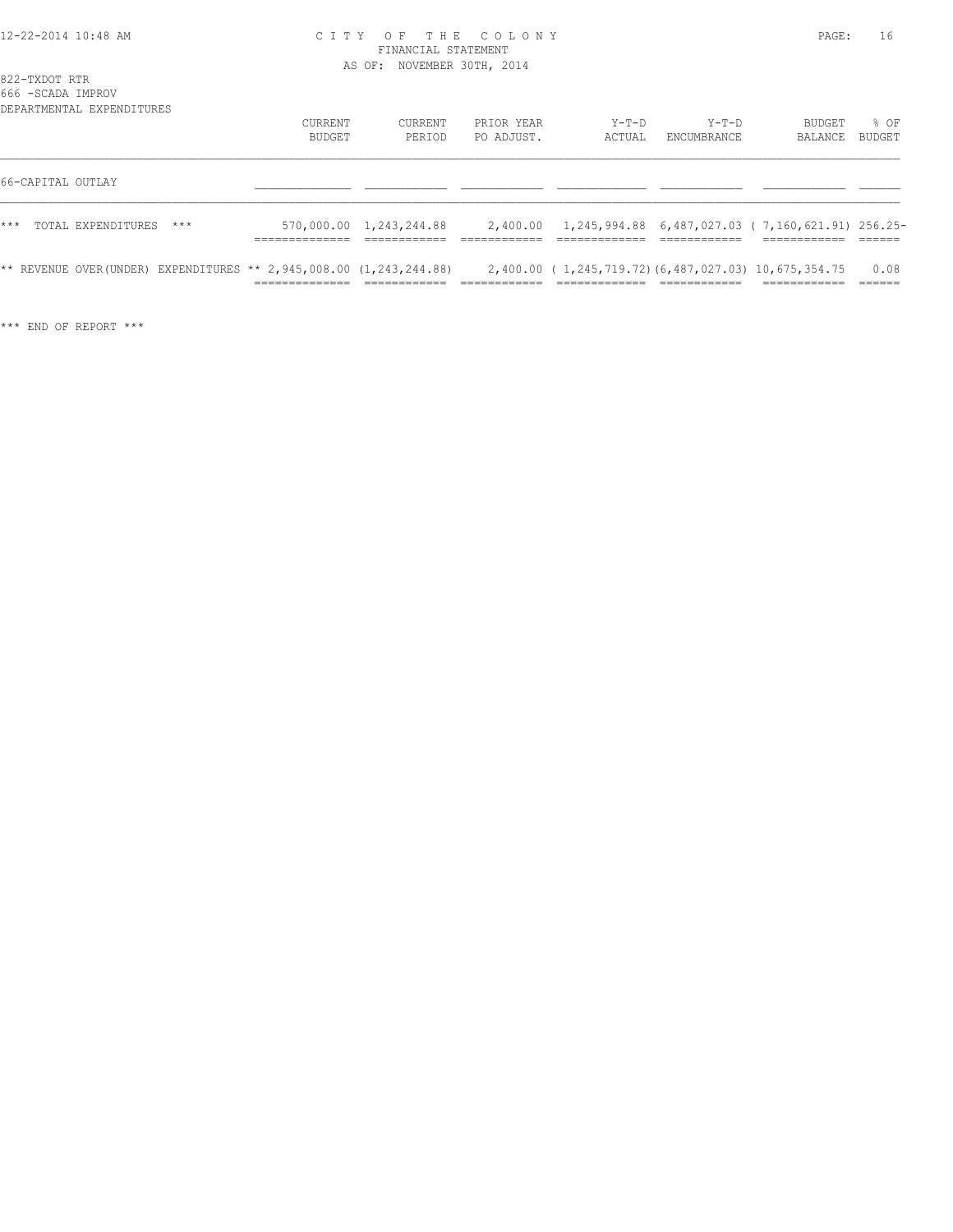# 12-22-2014 10:49 AM C I T Y O F T H E C O L O N Y PAGE: 1 FINANCIAL STATEMENT AS OF: NOVEMBER 30TH, 2014

823-DENTON CO. STREET PROJ FINANCIAL SUMMARY

|                                            | <b>CURRENT</b><br><b>BUDGET</b> | CURRENT<br>PERIOD | PRIOR YEAR<br>PO ADJUST. | $Y-T-D$<br>ACTUAL | $Y-T-D$<br>ENCUMBRANCE                      | BUDGET<br>BALANCE                     | % OF<br><b>BUDGET</b> |
|--------------------------------------------|---------------------------------|-------------------|--------------------------|-------------------|---------------------------------------------|---------------------------------------|-----------------------|
| REVENUE SUMMARY                            |                                 |                   |                          |                   |                                             |                                       |                       |
|                                            |                                 |                   |                          |                   |                                             |                                       |                       |
| EXPENDITURE SUMMARY                        |                                 |                   |                          |                   |                                             |                                       |                       |
| 642 -PLANO PKWY WIDENING                   | 0.00                            | 20,943.52         | 0.00                     | 20,943.52         | 107,560.76 (                                | 128,504.28)                           | 0.00                  |
| 645 -NORTH COLONY BLVD                     | 0.00                            | 0.00              | 600.00                   | 600.00            | 0.00                                        | 0.00                                  | 0.00                  |
| 647 -MEM SPRCRK RR UP                      | 0.00                            | 0.00              | 0.00                     | 0.00              |                                             | 2,081,642.23 ( 2,081,642.23)          | 0.00                  |
| ** TOTAL EXPENDITURES **                   | 0.00<br>--------------          | 20,943.52         | 600.00                   |                   |                                             | 21,543.52 2,189,202.99 (2,210,146.51) | 0.00<br>======        |
| ** REVENUE OVER (UNDER)<br>EXPENDITURES ** | $0.00$ (                        | 20,943.52)        | 600.00 (                 |                   | 21, 543.52) (2, 189, 202.99) 2, 210, 146.51 |                                       | 0.00                  |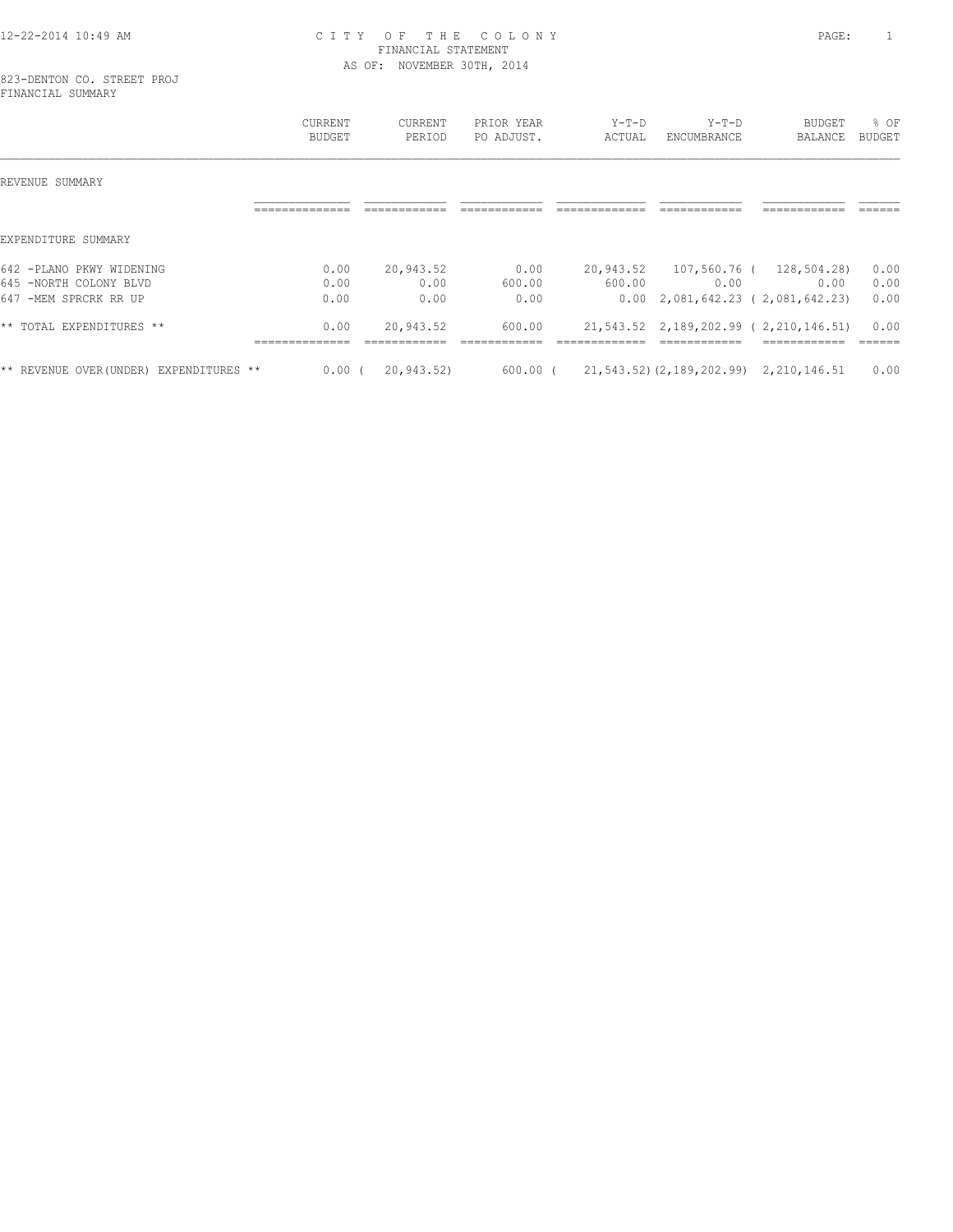| 12-22-2014 10:49 AM                    |         |                            | CITY OF THE COLONY |       |         | PAGE:  |        |
|----------------------------------------|---------|----------------------------|--------------------|-------|---------|--------|--------|
|                                        |         | FINANCIAL STATEMENT        |                    |       |         |        |        |
|                                        |         | AS OF: NOVEMBER 30TH, 2014 |                    |       |         |        |        |
| 823-DENTON CO. STREET PROJ<br>REVENUES |         |                            |                    |       |         |        |        |
|                                        | CURRENT | CURRENT                    | PRIOR YEAR         | Y-T-D | $Y-T-D$ | BUDGET | $8$ OF |

 BUDGET PERIOD PO ADJUST. ACTUAL ENCUMBRANCE BALANCE BUDGET  $\mathcal{L} = \{ \mathcal{L} = \{ \mathcal{L} = \{ \mathcal{L} = \{ \mathcal{L} = \{ \mathcal{L} = \{ \mathcal{L} = \{ \mathcal{L} = \{ \mathcal{L} = \{ \mathcal{L} = \{ \mathcal{L} = \{ \mathcal{L} = \{ \mathcal{L} = \{ \mathcal{L} = \{ \mathcal{L} = \{ \mathcal{L} = \{ \mathcal{L} = \{ \mathcal{L} = \{ \mathcal{L} = \{ \mathcal{L} = \{ \mathcal{L} = \{ \mathcal{L} = \{ \mathcal{L} = \{ \mathcal{L} = \{ \mathcal{$ 

 $8-{\rm OFF}$  revenue  $\_$ 

============== ============ ============ ============= ============ ============ ======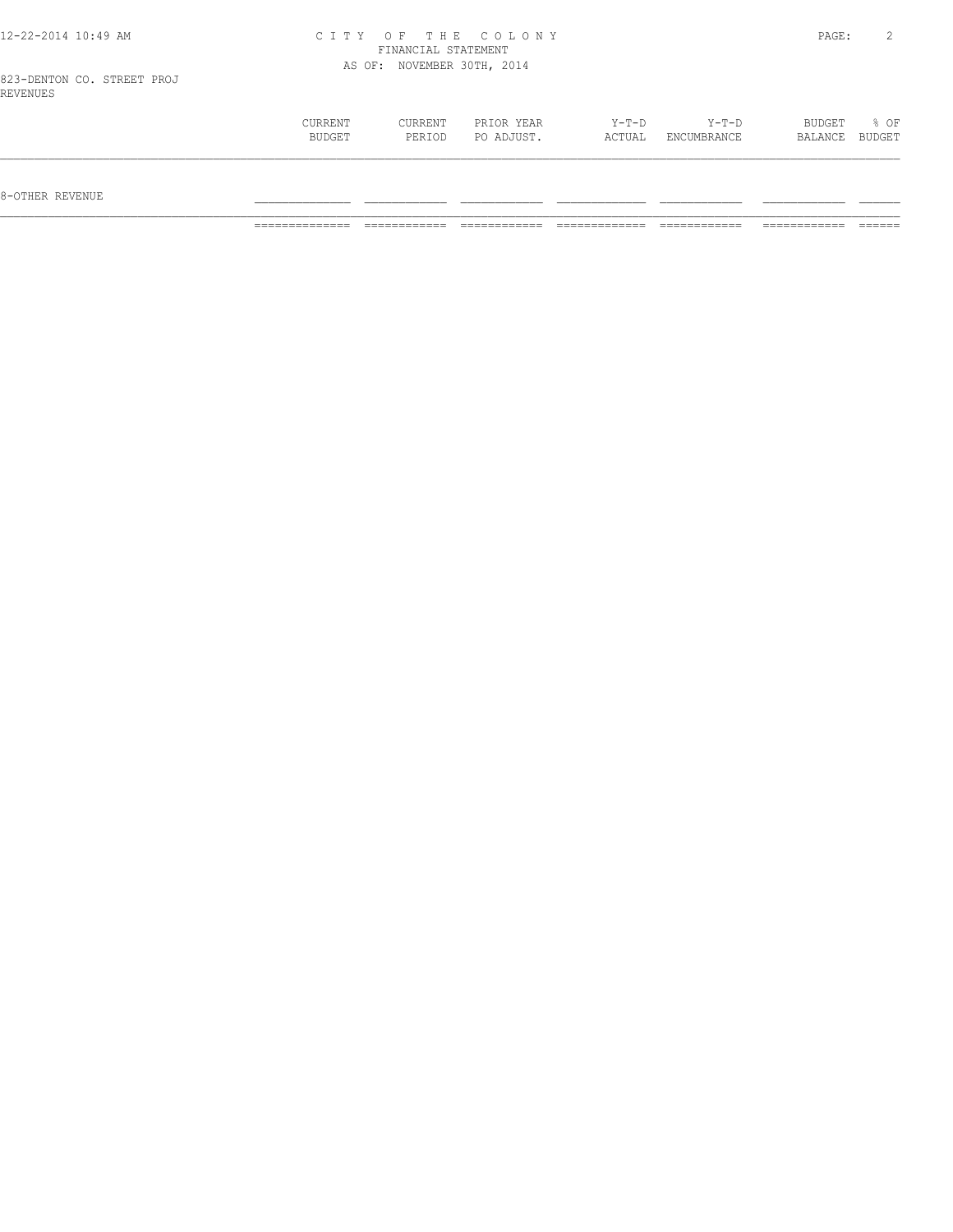| $12 - 22 - 2014$ $10:49$ AM                                                      | CITY OF THE COLONY | PAGE:   |                     |        |             |         |        |
|----------------------------------------------------------------------------------|--------------------|---------|---------------------|--------|-------------|---------|--------|
|                                                                                  | AS OF:             |         | NOVEMBER 30TH, 2014 |        |             |         |        |
| 823-DENTON CO. STREET PROJ<br>635 -NON-DEPARTMENTAL<br>DEPARTMENTAL EXPENDITURES |                    |         |                     |        |             |         |        |
|                                                                                  | CURRENT            | CURRENT | PRIOR YEAR          | Y-T-D  | Y-T-D       | BUDGET  | 8 OF   |
|                                                                                  | BUDGET             | PERIOD  | PO ADJUST.          | ACTUAL | ENCUMBRANCE | BALANCE | BUDGET |
|                                                                                  |                    |         |                     |        |             |         |        |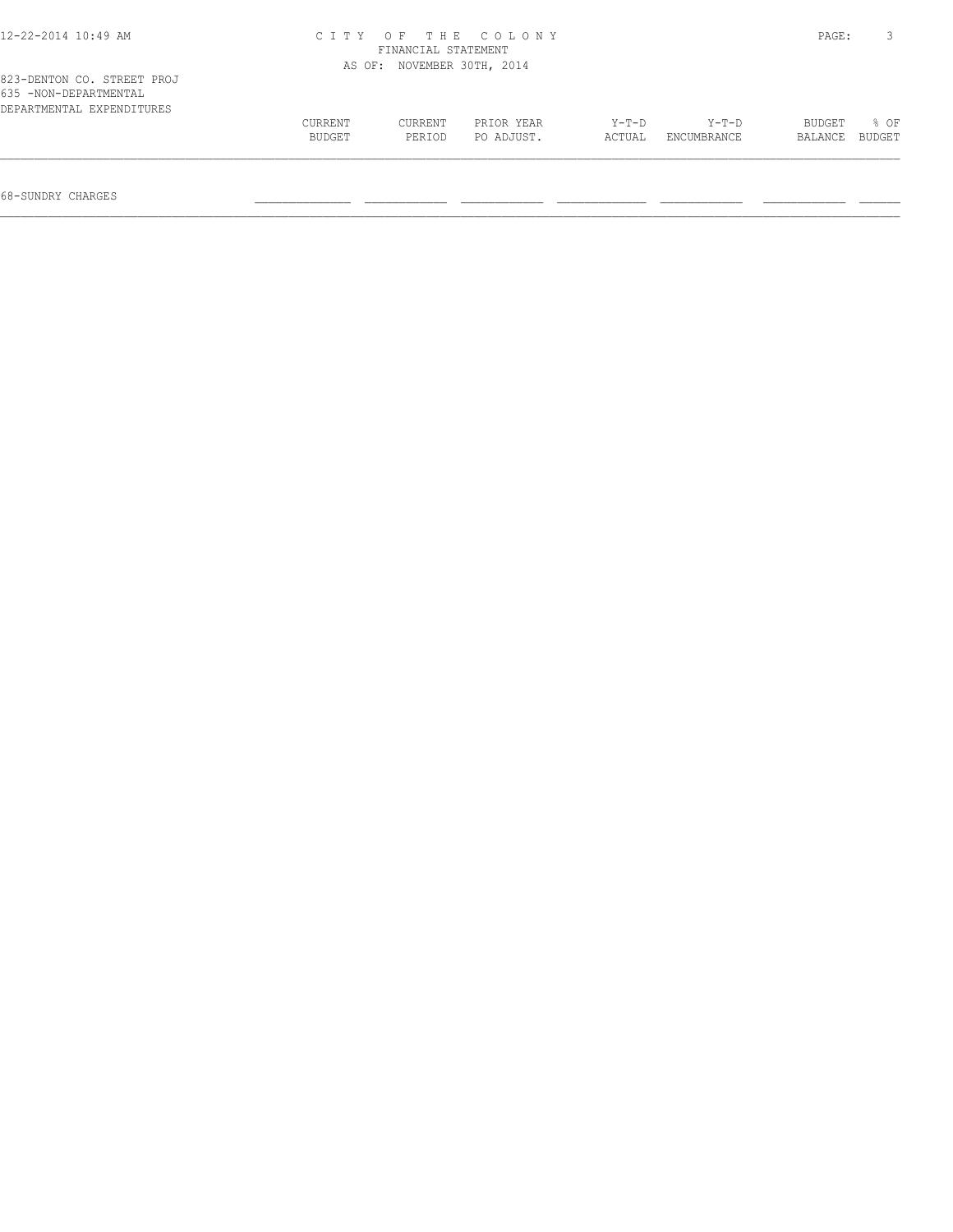| 12-22-2014 10:49 AM |  |  |
|---------------------|--|--|
|---------------------|--|--|

# 12-22-2014 10:49 AM C I T Y O F T H E C O L O N Y PAGE: 4 FINANCIAL STATEMENT AS OF: NOVEMBER 30TH, 2014

| 641 - CARR/WEST HILNDSCON |         |         |            |        |             |                |        |
|---------------------------|---------|---------|------------|--------|-------------|----------------|--------|
| DEPARTMENTAL EXPENDITURES |         |         |            |        |             |                |        |
|                           | CURRENT | CURRENT | PRIOR YEAR | Y-T-D  | $Y-T-D$     | BUDGET         | $8$ OF |
|                           | BUDGET  | PERIOD  | PO ADJUST. | ACTUAL | ENCUMBRANCE | BALANCE BUDGET |        |
|                           |         |         |            |        |             |                |        |
|                           |         |         |            |        |             |                |        |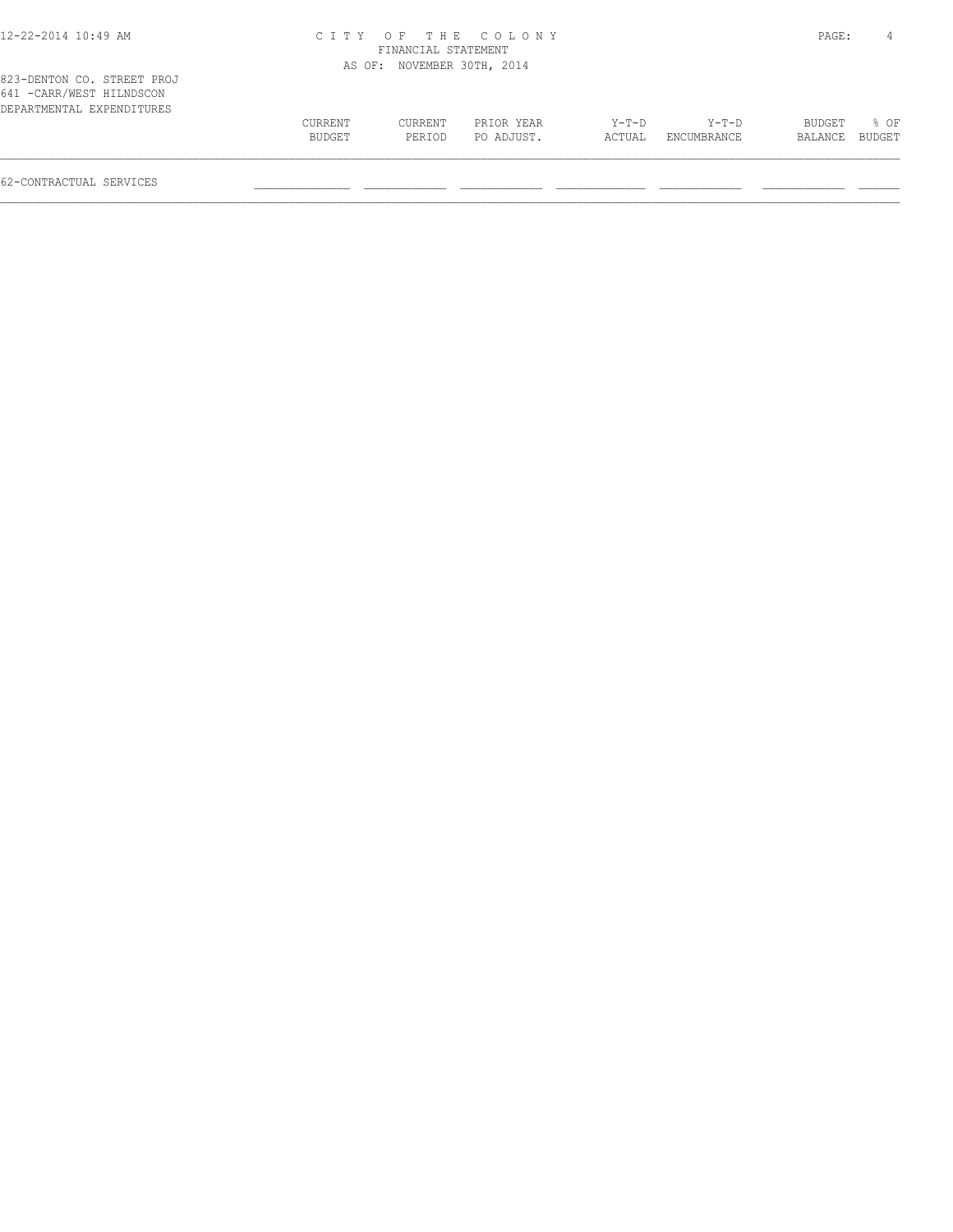## 12-22-2014 10:49 AM C I T Y O F T H E C O L O N Y PAGE: 5 FINANCIAL STATEMENT AS OF: NOVEMBER 30TH, 2014

| DEPARTMENTAL EXPENDITURES            | CURRENT<br>BUDGET | CURRENT<br>PERIOD | PRIOR YEAR<br>PO ADJUST. | $Y-T-D$<br>ACTUAL | $Y-T-D$<br><b>ENCUMBRANCE</b> | <b>BUDGET</b><br>BALANCE | % OF<br><b>BUDGET</b> |
|--------------------------------------|-------------------|-------------------|--------------------------|-------------------|-------------------------------|--------------------------|-----------------------|
| 62-CONTRACTUAL SERVICES              |                   |                   |                          |                   |                               |                          |                       |
| 642-6213 PLANO PKWY<br>CONTRACT SERV | 0.00              | 20,943.52         | 0.00                     | 20,943.52         | 107,560.76 (                  | 128,504.28)              | 0.00                  |
| TOTAL 62-CONTRACTUAL SERVICES        | 0.00              | 20,943.52         | 0.00                     | 20,943.52         | 107,560.76 (                  | 128,504.28)              | 0.00                  |
| TOTAL 642 -PLANO PKWY WIDENING       | 0.00              | 20,943.52         | 0.00                     | 20,943.52         | 107,560.76 (                  | 128,504.28)              | 0.00                  |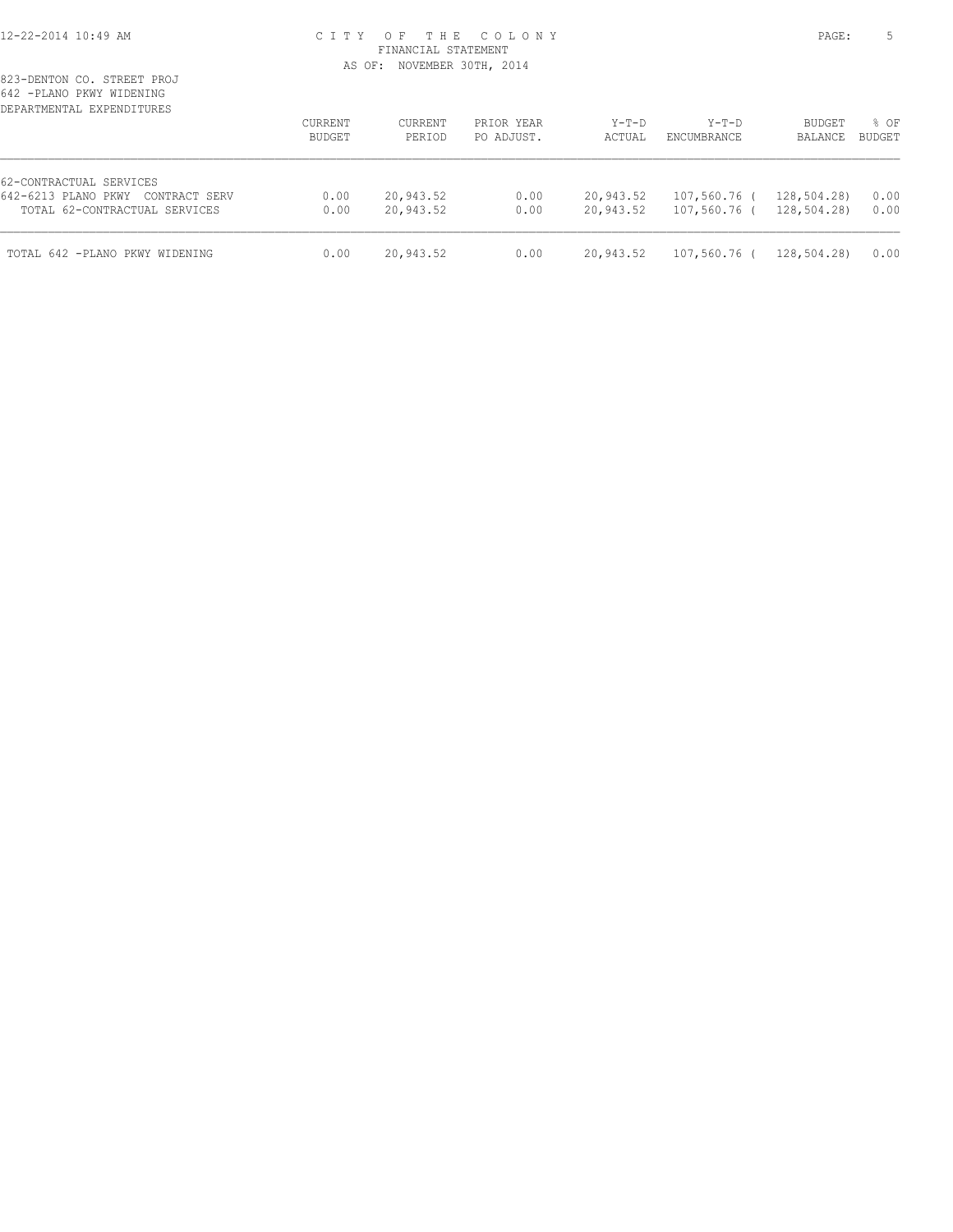| 12-22-2014 10:49 AM                                                                 | C I T Y           | OF<br>FINANCIAL STATEMENT  | THE COLONY               |                   |                        | PAGE:             | 6              |
|-------------------------------------------------------------------------------------|-------------------|----------------------------|--------------------------|-------------------|------------------------|-------------------|----------------|
|                                                                                     |                   | AS OF: NOVEMBER 30TH, 2014 |                          |                   |                        |                   |                |
| 823-DENTON CO. STREET PROJ<br>643 -MEM DR.CORRIDORTRAF<br>DEPARTMENTAL EXPENDITURES |                   |                            |                          |                   |                        |                   |                |
|                                                                                     | CURRENT<br>BUDGET | CURRENT<br>PERIOD          | PRIOR YEAR<br>PO ADJUST. | $Y-T-D$<br>ACTUAL | $Y-T-D$<br>ENCUMBRANCE | BUDGET<br>BALANCE | 8 OF<br>BUDGET |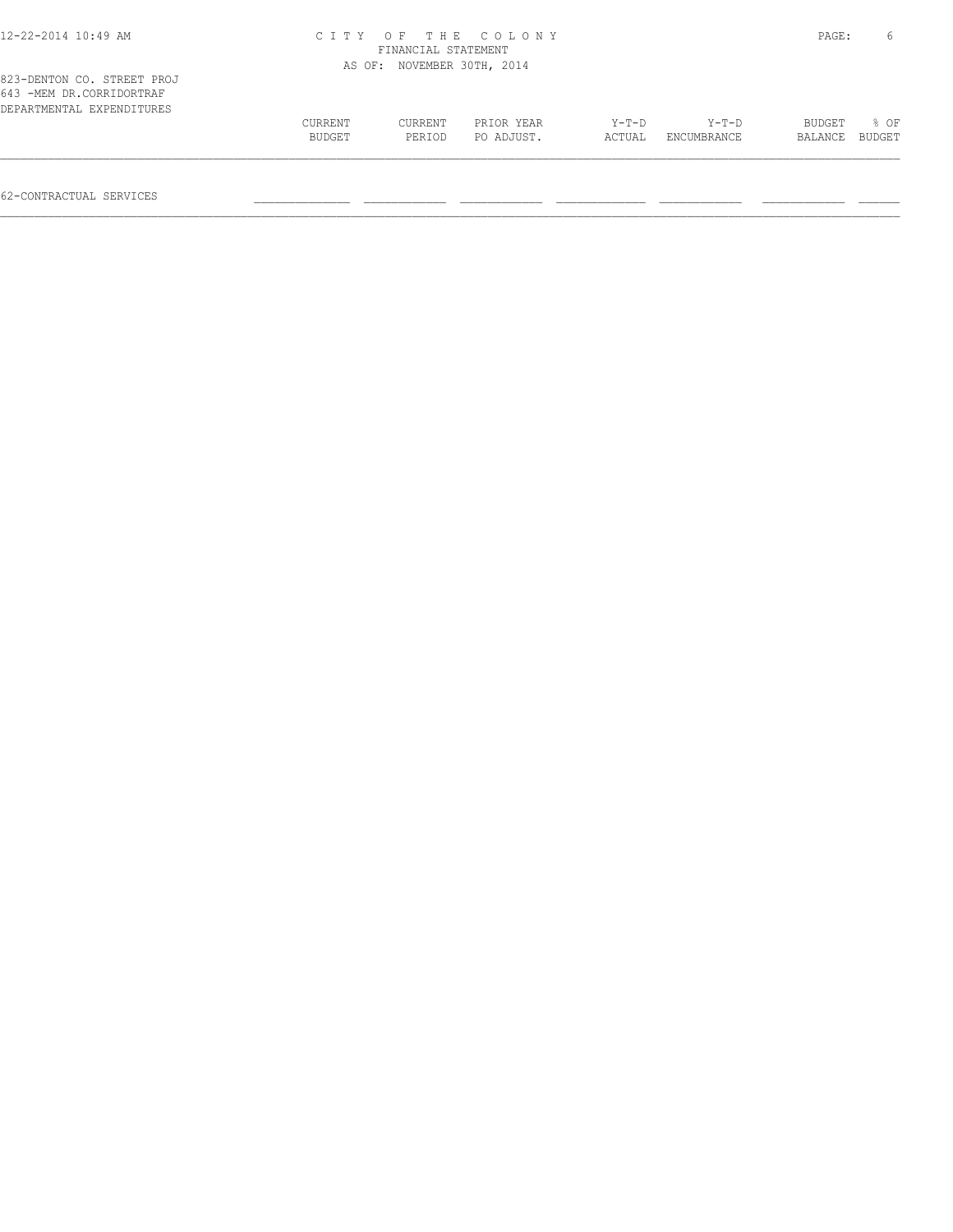| PAGE:          |
|----------------|
|                |
| % OF<br>BUDGET |
|                |
|                |
|                |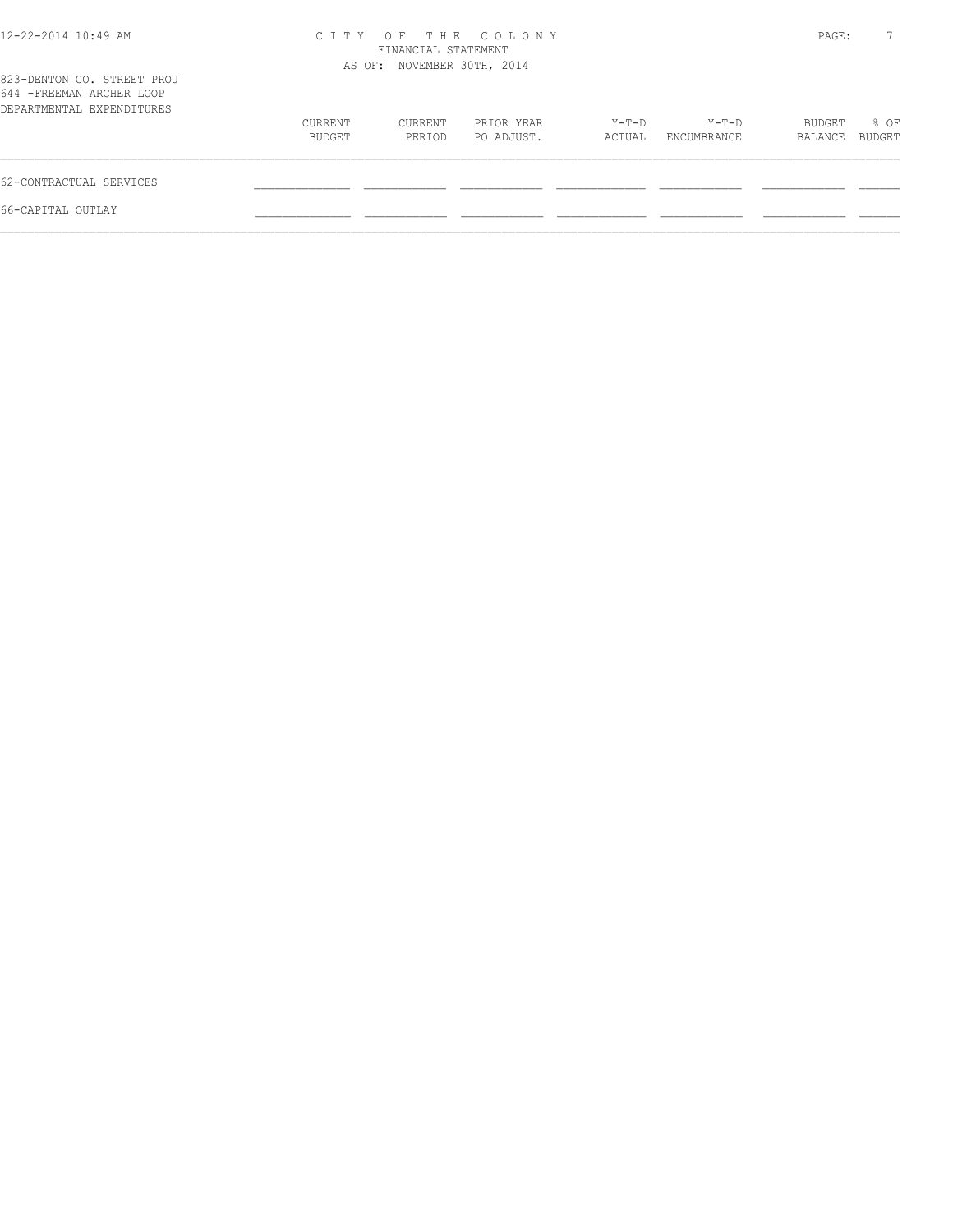## 12-22-2014 10:49 AM C I T Y O F T H E C O L O N Y PAGE: 8 FINANCIAL STATEMENT AS OF: NOVEMBER 30TH, 2014

823-DENTON CO. STREET PROJ 645 -NORTH COLONY BLVD

| DEPARTMENTAL EXPENDITURES     |         |                |            |         |             |               |        |
|-------------------------------|---------|----------------|------------|---------|-------------|---------------|--------|
|                               | CURRENT | <b>CURRENT</b> | PRIOR YEAR | $Y-T-D$ | $Y-T-D$     | <b>BUDGET</b> | % OF   |
|                               | BUDGET  | PERIOD         | PO ADJUST. | ACTUAL  | ENCUMBRANCE | BALANCE       | BUDGET |
| 62-CONTRACTUAL SERVICES       |         |                |            |         |             |               |        |
| 645-6213 CONTRACTUAL SERVICES | 0.00    | 0.00           | 600.00     | 600.00  | 0.00        | 0.00          | 0.00   |
| TOTAL 62-CONTRACTUAL SERVICES | 0.00    | 0.00           | 600.00     | 600.00  | 0.00        | 0.00          | 0.00   |
| 63-SUPPLIES                   |         |                |            |         |             |               |        |
| 66-CAPITAL OUTLAY             |         |                |            |         |             |               |        |
| TOTAL 645 -NORTH COLONY BLVD  | 0.00    | 0.00           | 600.00     | 600.00  | 0.00        | 0.00          | 0.00   |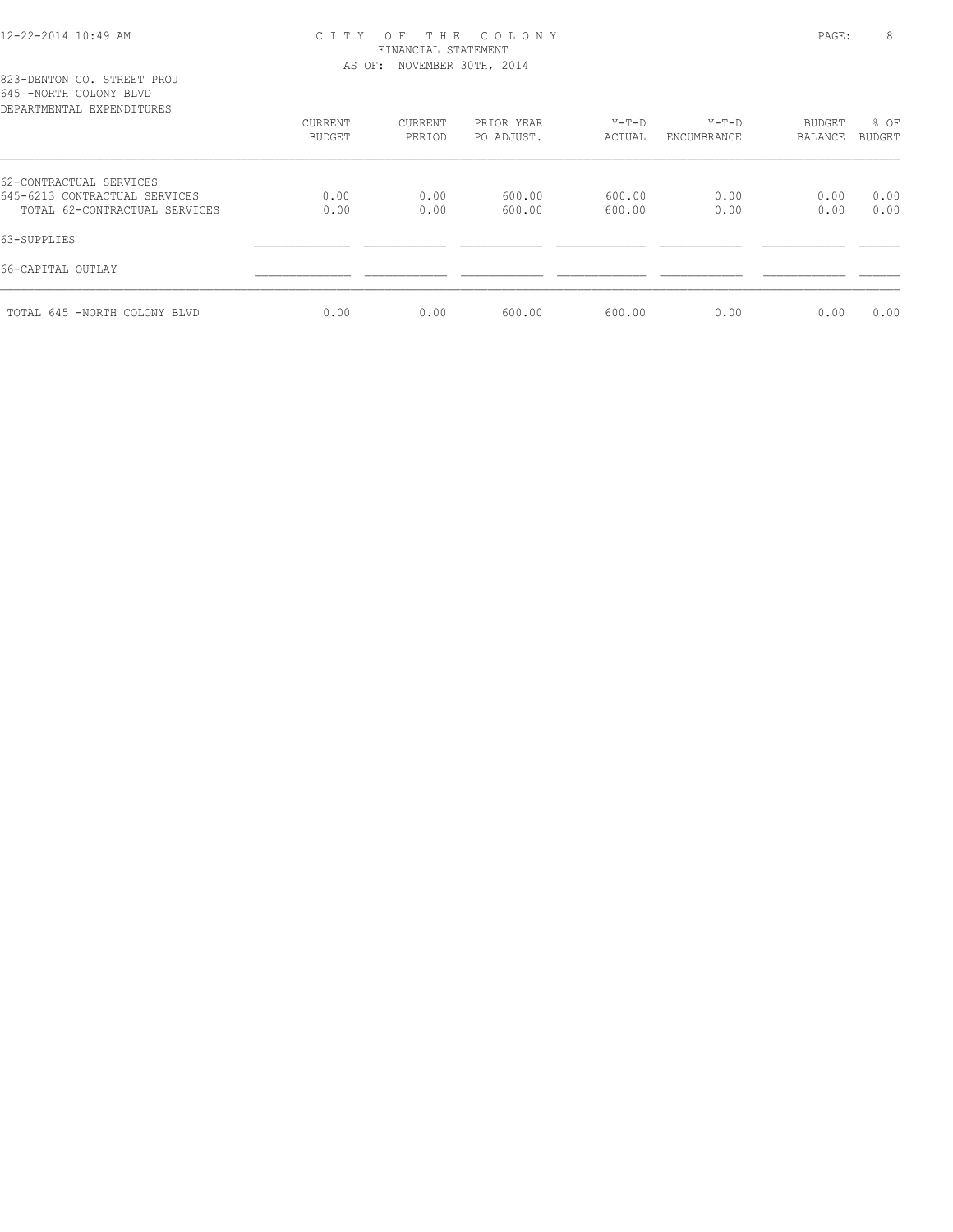| 12-22-2014 10:49 AM                                                                 |                   | FINANCIAL STATEMENT | CITY OF THE COLONY       |                   |                        | PAGE:             | q              |
|-------------------------------------------------------------------------------------|-------------------|---------------------|--------------------------|-------------------|------------------------|-------------------|----------------|
|                                                                                     | AS OF:            |                     | NOVEMBER 30TH, 2014      |                   |                        |                   |                |
| 823-DENTON CO. STREET PROJ<br>646 -MEMDR STNDRIGE-PAGE<br>DEPARTMENTAL EXPENDITURES | CURRENT<br>BUDGET | CURRENT<br>PERIOD   | PRIOR YEAR<br>PO ADJUST. | $Y-T-D$<br>ACTUAL | $Y-T-D$<br>ENCUMBRANCE | BUDGET<br>BALANCE | 8 OF<br>BUDGET |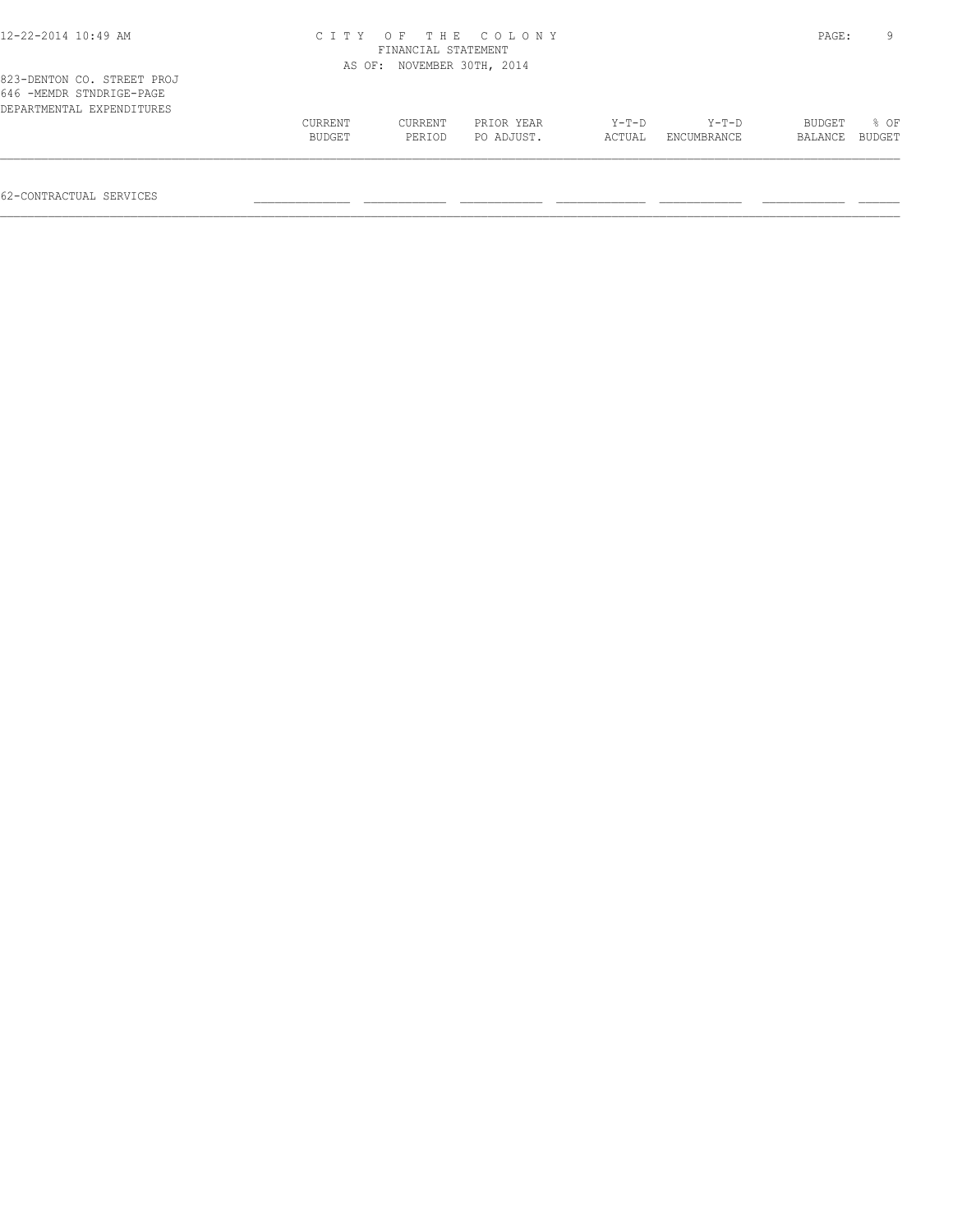## 12-22-2014 10:49 AM C I T Y O F T H E C O L O N Y PAGE: 10 FINANCIAL STATEMENT AS OF: NOVEMBER 30TH, 2014

| ש ואואנו שבוערות ושברו<br>DEPARTMENTAL EXPENDITURES            |                          |                   |                          |                 |                      |                                                                                                  |                |
|----------------------------------------------------------------|--------------------------|-------------------|--------------------------|-----------------|----------------------|--------------------------------------------------------------------------------------------------|----------------|
|                                                                | <b>CURRENT</b><br>BUDGET | CURRENT<br>PERIOD | PRIOR YEAR<br>PO ADJUST. | Y-T-D<br>ACTUAL | Y-T-D<br>ENCUMBRANCE | BUDGET<br>BALANCE                                                                                | % OF<br>BUDGET |
| 62-CONTRACTUAL SERVICES                                        |                          |                   |                          |                 |                      |                                                                                                  |                |
| 647-6213 CONTRACTUAL SERVICES<br>TOTAL 62-CONTRACTUAL SERVICES | 0.00<br>0.00             | 0.00<br>0.00      | 0.00<br>0.00             |                 |                      | $0.00 \quad 2,081,642.23 \quad (2,081,642.23)$<br>$0.00 \quad 2,081,642.23 \quad (2,081,642.23)$ | 0.00<br>0.00   |
| 68-SUNDRY CHARGES                                              |                          |                   |                          |                 |                      |                                                                                                  |                |
| TOTAL 647 -MEM SPRCRK RR UP                                    | 0.00                     | 0.00              | 0.00                     |                 |                      | $0.00 \quad 2,081,642.23 \quad (2,081,642.23)$                                                   | 0.00           |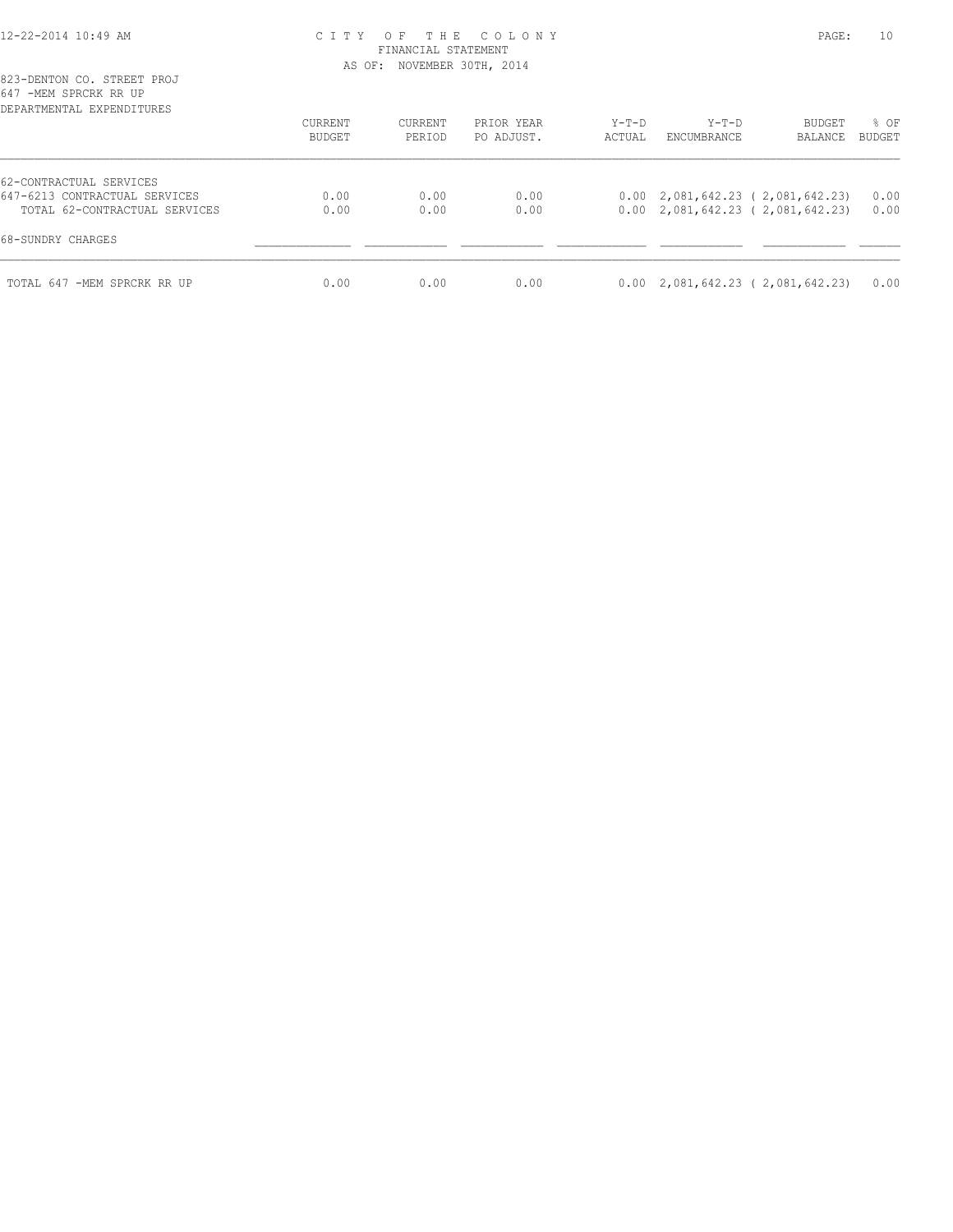| $12 - 22 - 2014$ $10:49$ AM                            | CITY OF THE COLONY<br>FINANCIAL STATEMENT |         |            |        |             |         |        |
|--------------------------------------------------------|-------------------------------------------|---------|------------|--------|-------------|---------|--------|
|                                                        | AS OF: NOVEMBER 30TH, 2014                |         |            |        |             |         |        |
| 823-DENTON CO. STREET PROJ<br>654 - LEBANON RD REPAIRS |                                           |         |            |        |             |         |        |
| DEPARTMENTAL EXPENDITURES                              |                                           |         |            |        |             |         |        |
|                                                        | CURRENT                                   | CURRENT | PRIOR YEAR | Y-T-D  | $Y-T-D$     | BUDGET  | 8 OF   |
|                                                        | BUDGET                                    | PERIOD  | PO ADJUST. | ACTUAL | ENCUMBRANCE | BALANCE | BUDGET |

62-CONTRACTUAL SERVICES \_\_\_\_\_\_\_\_\_\_\_\_\_\_ \_\_\_\_\_\_\_\_\_\_\_\_ \_\_\_\_\_\_\_\_\_\_\_\_ \_\_\_\_\_\_\_\_\_\_\_\_\_ \_\_\_\_\_\_\_\_\_\_\_\_ \_\_\_\_\_\_\_\_\_\_\_\_ \_\_\_\_\_\_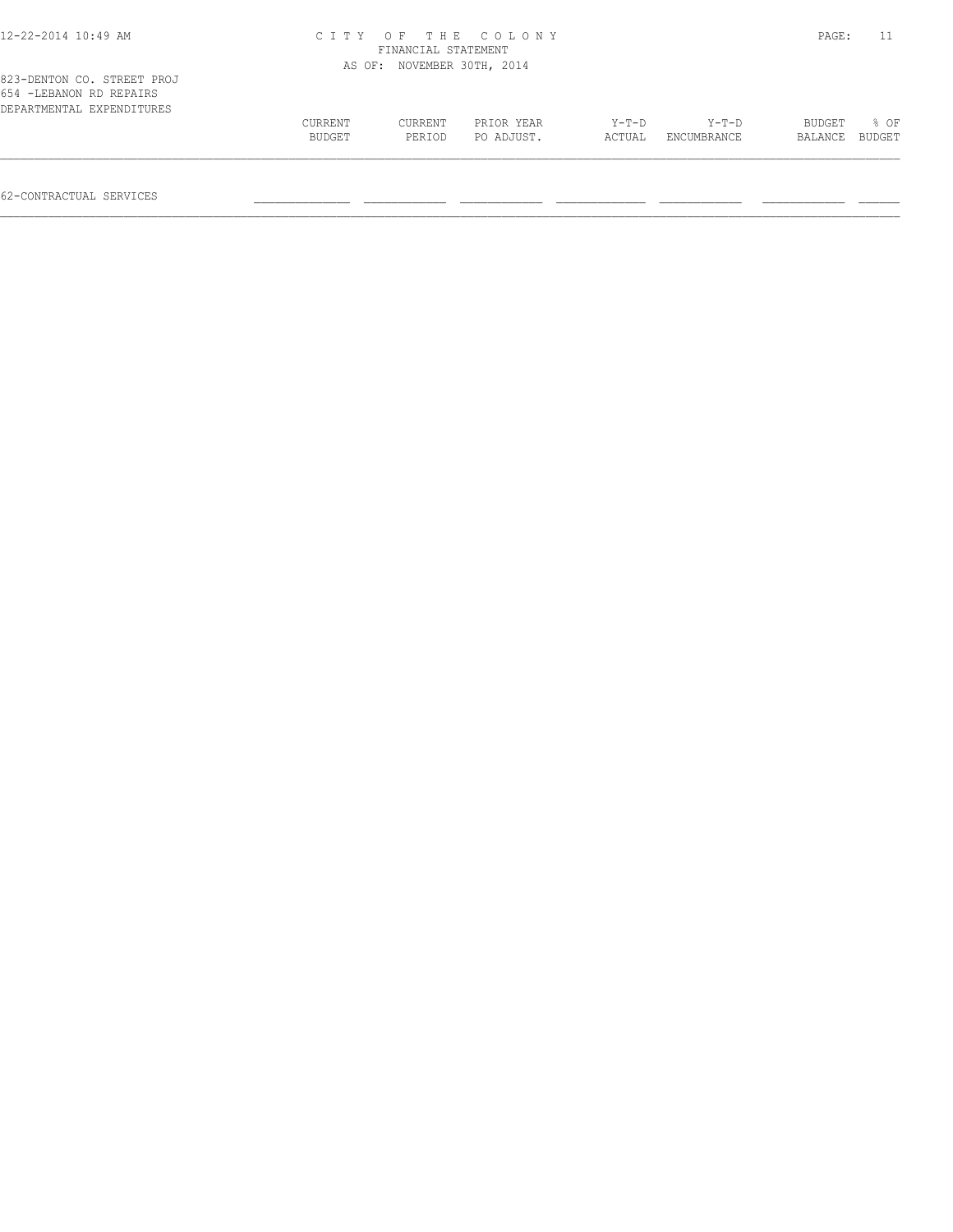## 12-22-2014 10:49 AM C I T Y O F T H E C O L O N Y PAGE: 12 FINANCIAL STATEMENT AS OF: NOVEMBER 30TH, 2014

823-DENTON CO. STREET PROJ 696 -SCP ROAD REPAIRS

| ANA ANT TANUT TARITAN<br>DEPARTMENTAL EXPENDITURES | CURRENT<br>BUDGET | CURRENT<br>PERIOD | PRIOR YEAR<br>PO ADJUST. | $Y-T-D$<br>ACTUAL | $Y-T-D$<br>ENCUMBRANCE                      | BUDGET<br>BALANCE                     | % OF<br><b>BUDGET</b> |
|----------------------------------------------------|-------------------|-------------------|--------------------------|-------------------|---------------------------------------------|---------------------------------------|-----------------------|
| 62-CONTRACTUAL SERVICES                            |                   |                   |                          |                   |                                             |                                       |                       |
| ***<br>TOTAL EXPENDITURES<br>$***$                 | 0.00              | 20,943.52         | 600.00                   |                   |                                             | 21,543.52 2,189,202.99 (2,210,146.51) | 0.00                  |
| ** REVENUE OVER (UNDER) EXPENDITURES **            | $0.00$ (          | 20,943.52)        | $600.00$ (               |                   | 21, 543.52) (2, 189, 202.99) 2, 210, 146.51 |                                       | 0.00                  |

\*\*\* END OF REPORT \*\*\*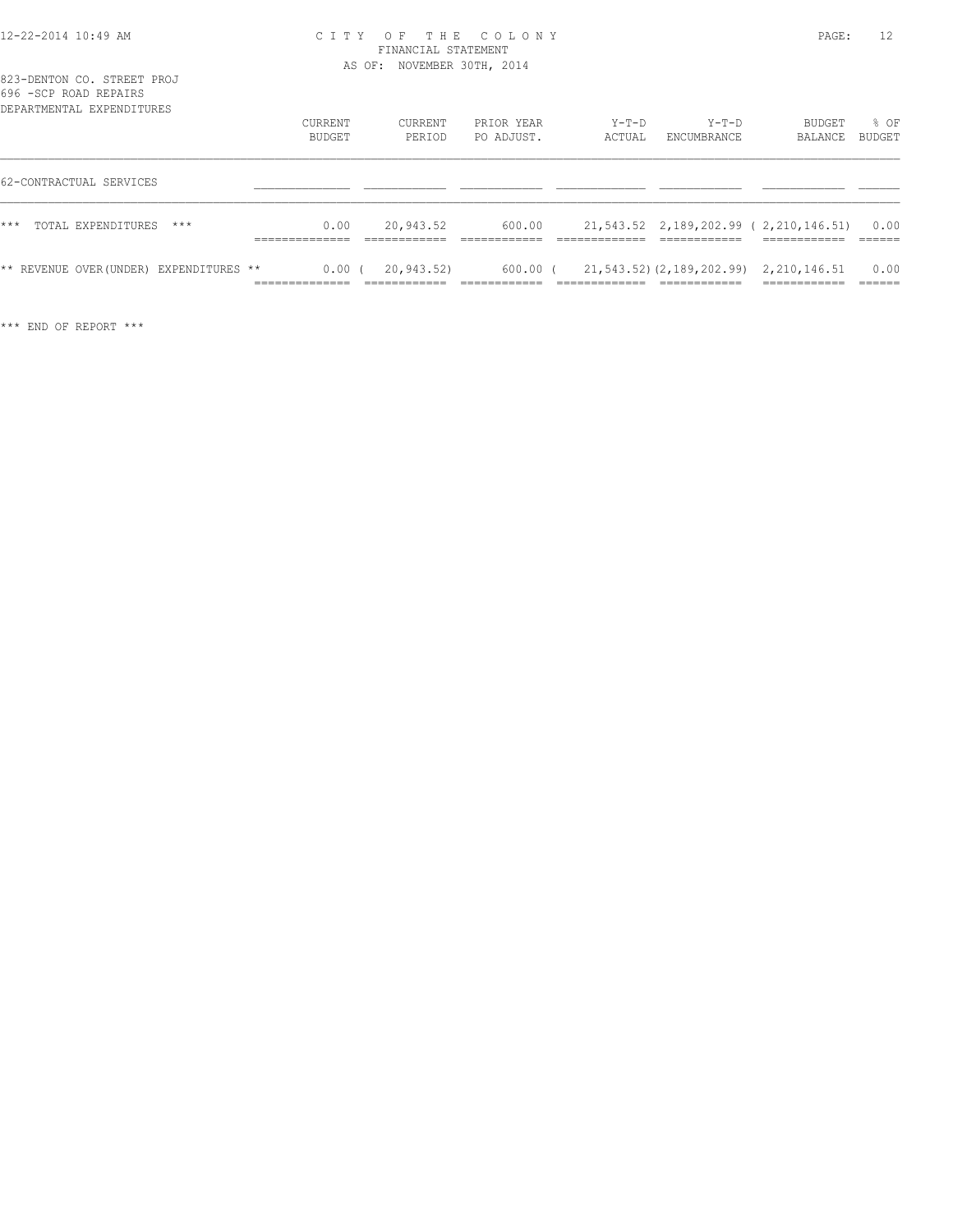# 12-22-2014 10:49 AM C I T Y O F T H E C O L O N Y PAGE: 1 FINANCIAL STATEMENT AS OF: NOVEMBER 30TH, 2014

|                                         | <b>CURRENT</b><br><b>BUDGET</b>         | CURRENT<br>PERIOD | PRIOR YEAR<br>PO ADJUST. | $Y-T-D$<br>ACTUAL                                 | $Y-T-D$<br>ENCUMBRANCE       | BUDGET<br>BALANCE           | % OF<br>BUDGET |
|-----------------------------------------|-----------------------------------------|-------------------|--------------------------|---------------------------------------------------|------------------------------|-----------------------------|----------------|
| REVENUE SUMMARY                         | ___________<br>__________               |                   | ________                 |                                                   | -------------                | __________<br>__________    | ______         |
| EXPENDITURE SUMMARY                     |                                         |                   |                          |                                                   |                              |                             |                |
| 659 - PARK IMPROVEMENTS                 | 0.00                                    | 65,936.77         | 15,806.23                | 102,495.85                                        | 184,195.20 (                 | 270,884.82)                 | 0.00           |
| ** TOTAL EXPENDITURES **                | 0.00<br>______________<br>_____________ | 65,936.77         | 15,806.23                | 102,495.85<br>--------------                      | 184,195.20 (<br>____________ | 270,884.82)<br>____________ | 0.00<br>______ |
| ** REVENUE OVER (UNDER) EXPENDITURES ** | $0.00$ (                                |                   |                          | $65,936.77$ 15,806.23 ( 102,495.85) ( 184,195.20) |                              | 270,884.82                  | 0.00           |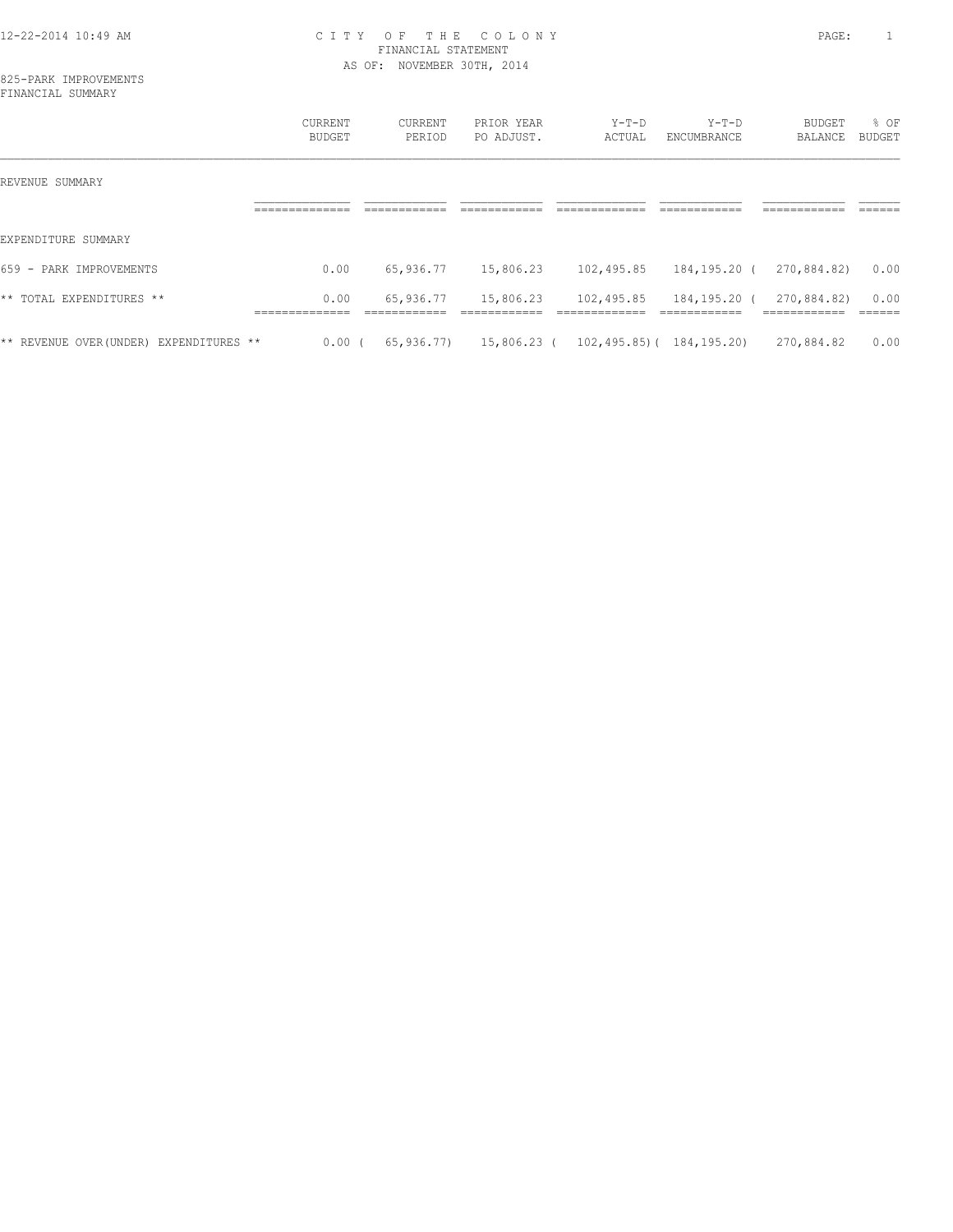| 12-22-2014 10:49 AM               |         | FINANCIAL STATEMENT        | CITY OF THE COLONY |        |             | PAGE:   |        |
|-----------------------------------|---------|----------------------------|--------------------|--------|-------------|---------|--------|
|                                   |         | AS OF: NOVEMBER 30TH, 2014 |                    |        |             |         |        |
| 825-PARK IMPROVEMENTS<br>REVENUES |         |                            |                    |        |             |         |        |
|                                   | CURRENT | CURRENT                    | PRIOR YEAR         | Y-T-D  | $Y-T-D$     | BUDGET  | 8 OF   |
|                                   | BUDGET  | PERIOD                     | PO ADJUST.         | ACTUAL | ENCUMBRANCE | BALANCE | BUDGET |

 $\mathcal{L} = \{ \mathcal{L} = \{ \mathcal{L} = \{ \mathcal{L} = \{ \mathcal{L} = \{ \mathcal{L} = \{ \mathcal{L} = \{ \mathcal{L} = \{ \mathcal{L} = \{ \mathcal{L} = \{ \mathcal{L} = \{ \mathcal{L} = \{ \mathcal{L} = \{ \mathcal{L} = \{ \mathcal{L} = \{ \mathcal{L} = \{ \mathcal{L} = \{ \mathcal{L} = \{ \mathcal{L} = \{ \mathcal{L} = \{ \mathcal{L} = \{ \mathcal{L} = \{ \mathcal{L} = \{ \mathcal{L} = \{ \mathcal{$ 

 $8-{\rm OFF}$  revenue  $\_$ 

============== ============ ============ ============= ============ ============ ======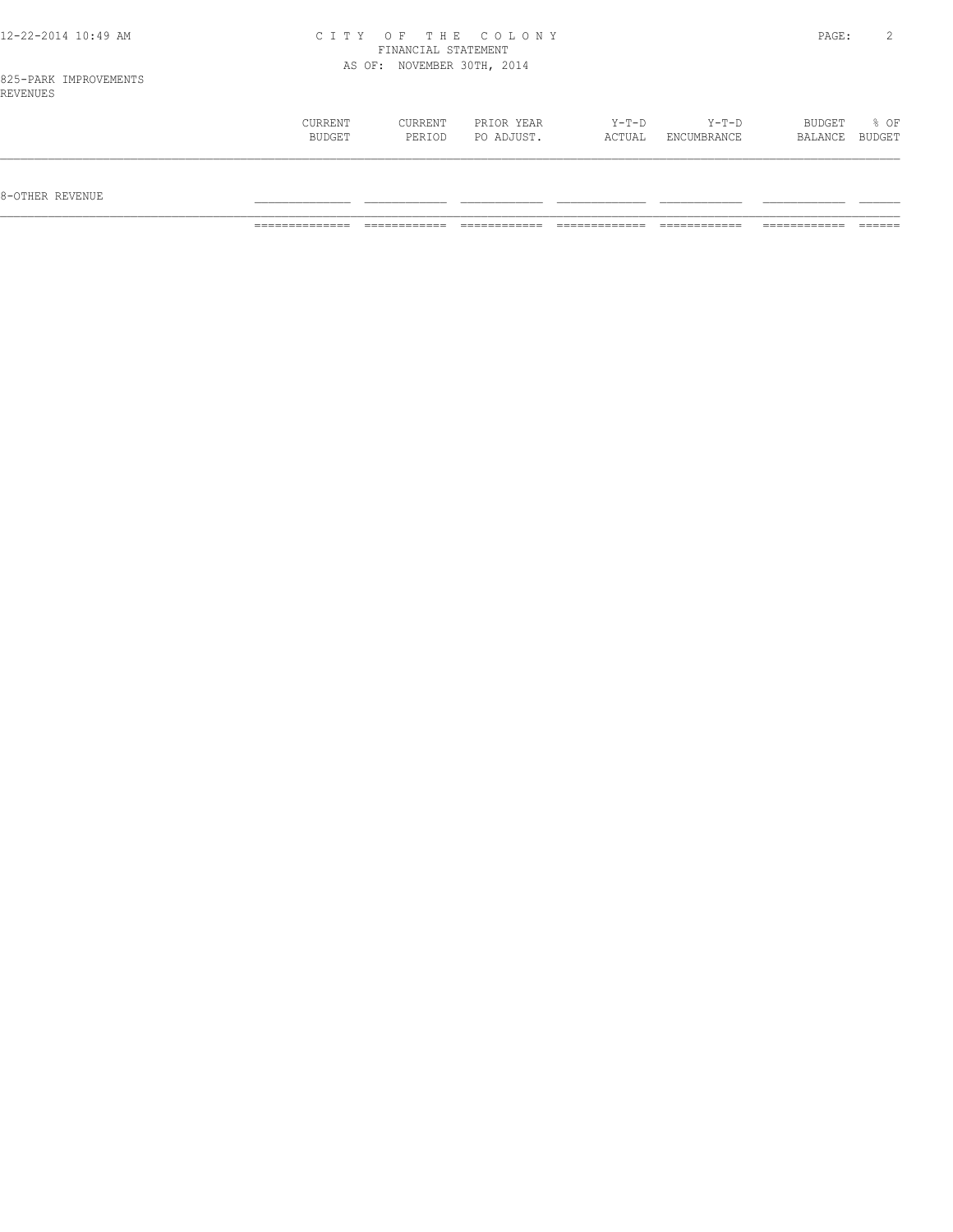| 12-22-2014 10:49 AM                                                          | C T T Y | T H E<br>O F<br>FINANCIAL STATEMENT<br>AS OF: NOVEMBER 30TH, 2014 |            |        | PAGE:       | 3       |        |
|------------------------------------------------------------------------------|---------|-------------------------------------------------------------------|------------|--------|-------------|---------|--------|
| 825-PARK IMPROVEMENTS<br>635 - NON-DEPARTMENTAL<br>DEPARTMENTAL EXPENDITURES |         |                                                                   |            |        |             |         |        |
|                                                                              | CURRENT | CURRENT                                                           | PRIOR YEAR | Y-T-D  | Y-T-D       | BUDGET  | % OF   |
|                                                                              | BUDGET  | PERIOD                                                            | PO ADJUST. | ACTUAL | ENCUMBRANCE | BALANCE | BUDGET |
| 62-CONTRACTUAL SERVICES                                                      |         |                                                                   |            |        |             |         |        |
| 68-SUNDRY CHARGES                                                            |         |                                                                   |            |        |             |         |        |
|                                                                              |         |                                                                   |            |        |             |         |        |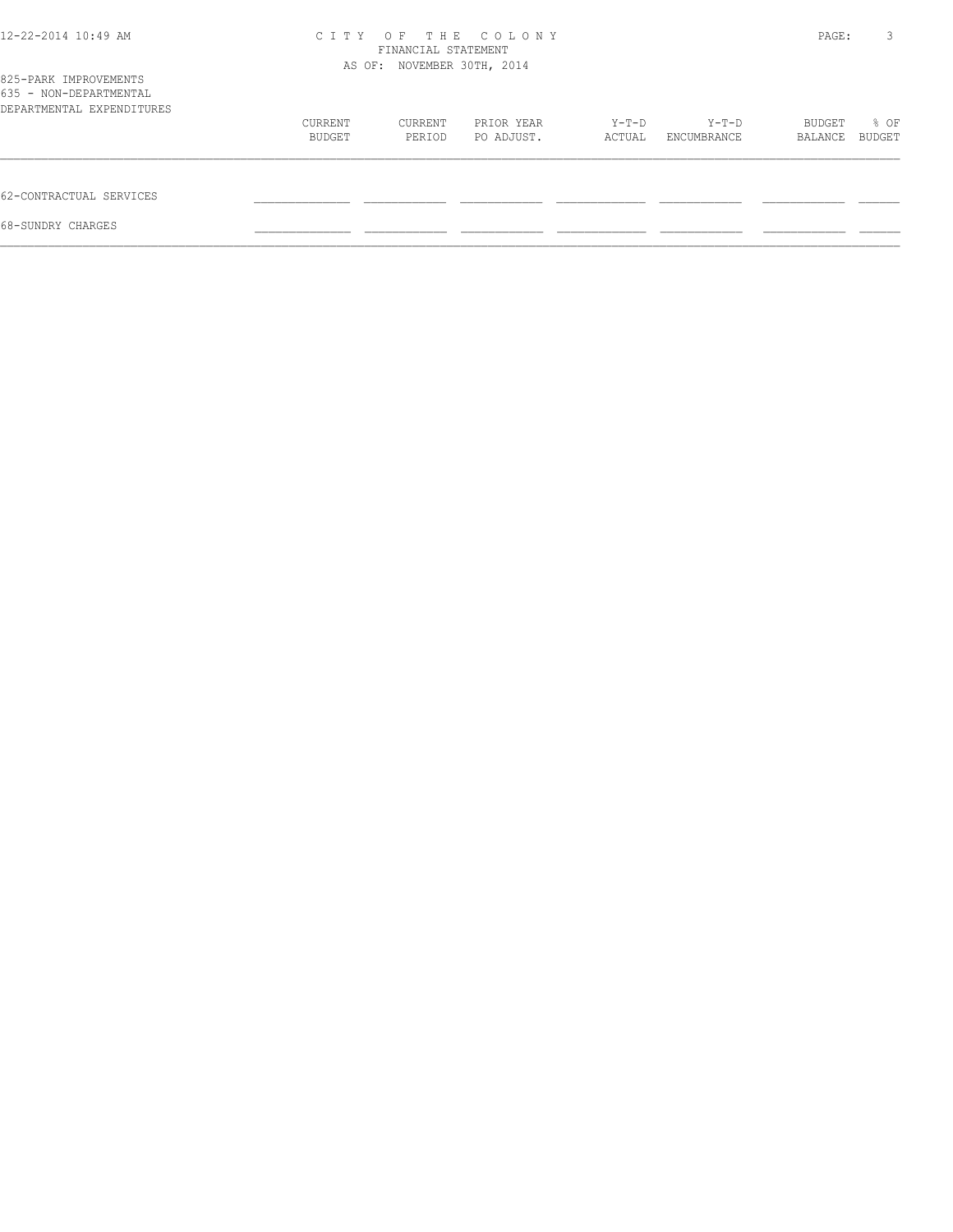# 12-22-2014 10:49 AM C I T Y O F T H E C O L O N Y PAGE: 4 FINANCIAL STATEMENT

|                                                                           |         | AS OF: NOVEMBER 30TH, 2014 |            |         |             |         |               |
|---------------------------------------------------------------------------|---------|----------------------------|------------|---------|-------------|---------|---------------|
| 825-PARK IMPROVEMENTS<br>$650$ - PARKS & REC<br>DEPARTMENTAL EXPENDITURES |         |                            |            |         |             |         |               |
|                                                                           |         |                            |            |         |             |         |               |
|                                                                           | CURRENT | CURRENT                    | PRIOR YEAR | $Y-T-D$ | $Y-T-D$     | BUDGET  | % OF          |
|                                                                           | BUDGET  | PERIOD                     | PO ADJUST. | ACTUAL  | ENCUMBRANCE | BALANCE | <b>BUDGET</b> |
|                                                                           |         |                            |            |         |             |         |               |

66-CAPITAL OUTLAY \_\_\_\_\_\_\_\_\_\_\_\_\_\_ \_\_\_\_\_\_\_\_\_\_\_\_ \_\_\_\_\_\_\_\_\_\_\_\_ \_\_\_\_\_\_\_\_\_\_\_\_\_ \_\_\_\_\_\_\_\_\_\_\_\_ \_\_\_\_\_\_\_\_\_\_\_\_ \_\_\_\_\_\_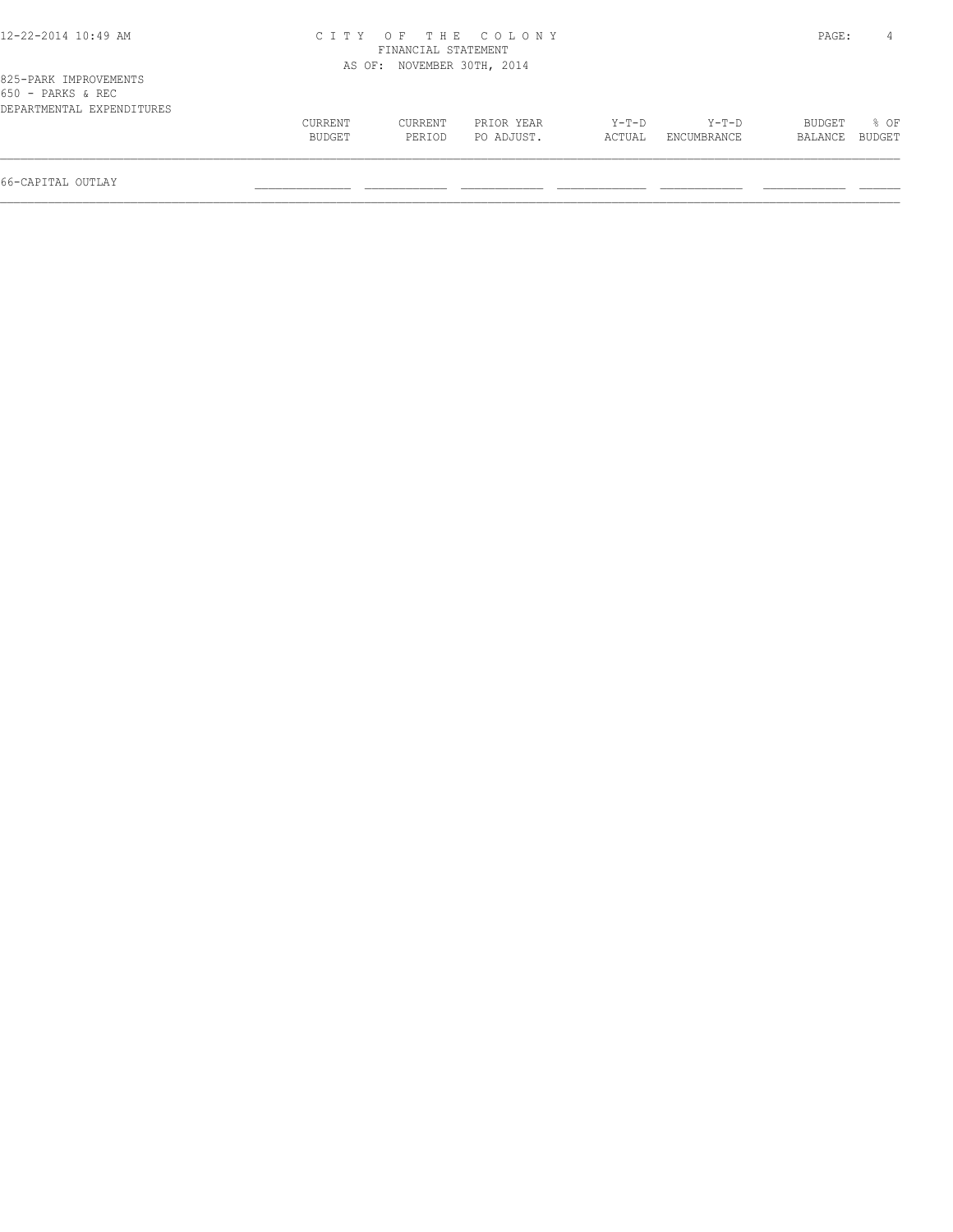# 12-22-2014 10:49 AM C I T Y O F T H E C O L O N Y PAGE: 5 FINANCIAL STATEMENT AS OF: NOVEMBER 30TH, 2014

825-PARK IMPROVEMENTS 659 - PARK IMPROVEMENTS

| DEPARTMENTAL EXPENDITURES              | CURRENT<br>BUDGET | CURRENT<br>PERIOD | PRIOR YEAR<br>PO ADJUST. | $Y-T-D$<br>ACTUAL | $Y-T-D$<br>ENCUMBRANCE            | <b>BUDGET</b><br><b>BALANCE</b> | % OF<br><b>BUDGET</b> |
|----------------------------------------|-------------------|-------------------|--------------------------|-------------------|-----------------------------------|---------------------------------|-----------------------|
| 62-CONTRACTUAL SERVICES                |                   |                   |                          |                   |                                   |                                 |                       |
| 63-SUPPLIES                            |                   |                   |                          |                   |                                   |                                 |                       |
| 64-MAINTENANCE                         |                   |                   |                          |                   |                                   |                                 |                       |
| 659-6450-NON-CAPITAL PARK IMPROV-ENHAN | 0.00              | 0.00              | 0.00                     | 695.00            | $0.00$ (                          | 695.00)                         | 0.00                  |
| TOTAL 64-MAINTENANCE                   | 0.00              | 0.00              | 0.00                     | 695.00            | 0.00(                             | 695.00                          | 0.00                  |
| 65-NON-CAPITAL                         |                   |                   |                          |                   |                                   |                                 |                       |
| 66-CAPITAL OUTLAY                      |                   |                   |                          |                   |                                   |                                 |                       |
| 659-6610-CAPT OUTLAY - PARK IMPRV - PP | 0.00              | 65, 317.50        | 10,614.19                | 75,931.69         | 15,208.31 (                       | 80,525.81)                      | 0.00                  |
| 659-6610-CAPT OUTLAY-PRK IMPRV - SCP   | 0.00              | 466.34            | 3,396.75                 | 3,863.09          |                                   | 5,991.31 ( 6,457.65)            | 0.00                  |
| 659-6610-CAPT OUTLAY-PARK IMPRV-KIDS C | 0.00              | 0.00              | 0.00                     | 0.00              | $1,009.32$ (                      | 1,009.32)                       | 0.00                  |
| 659-6610-CAPT OUTLAY-PARK IMPRV - HK/B | 0.00              | 0.00              | 0.00                     | 0.00              | $106, 945.27$ (                   | 106,945.27)                     | 0.00                  |
| 659-6610-CAP OUTLAY-CAP IMPROV IMAGE E | 0.00              | 152.93            | 0.00                     | 330.78            | $3,290.00$ (                      | 3,620.78                        | 0.00                  |
| 659-6610-CAP OUTLAY-PARK IMPROV-VETERA | 0.00              | 0.00              | 1,795.29                 | 1,795.29          | 3,030.99 (3,030.99)               |                                 | 0.00                  |
| 659-6630 CAPITAL OUTLAY - VEHICLES     | 0.00              | 0.00              | 0.00                     | 0.00              | 33,720.00 (                       | 33,720.00)                      | 0.00                  |
| 659-6690 CAPITAL OUTLAY-OTHER EOUIPMEN | 0.00              | 0.00              | 0.00                     | 19,880.00         | 15,000.00 (                       | 34,880.00)                      | 0.00                  |
| TOTAL 66-CAPITAL OUTLAY                | 0.00              | 65,936.77         | 15,806.23                | 101,800.85        | 184,195.20 (                      | 270, 189.82)                    | 0.00                  |
| 68-SUNDRY CHARGES                      |                   |                   |                          |                   |                                   |                                 |                       |
| TOTAL 659 - PARK IMPROVEMENTS          | 0.00              | 65,936.77         | 15,806.23                | 102,495.85        | 184,195.20 (                      | 270,884.82)                     | 0.00                  |
| *** TOTAL EXPENDITURES<br>$***$        | 0.00              | 65,936.77         | 15,806.23                | 102,495.85        | 184,195.20 (<br>-------------     | 270,884.82)                     | 0.00<br>======        |
| ** REVENUE OVER(UNDER) EXPENDITURES ** | 0.00(             | 65,936.77)        | 15,806.23 (              |                   | $102, 495, 85$ ( $184, 195, 20$ ) | 270,884.82                      | 0.00                  |

\*\*\* END OF REPORT \*\*\*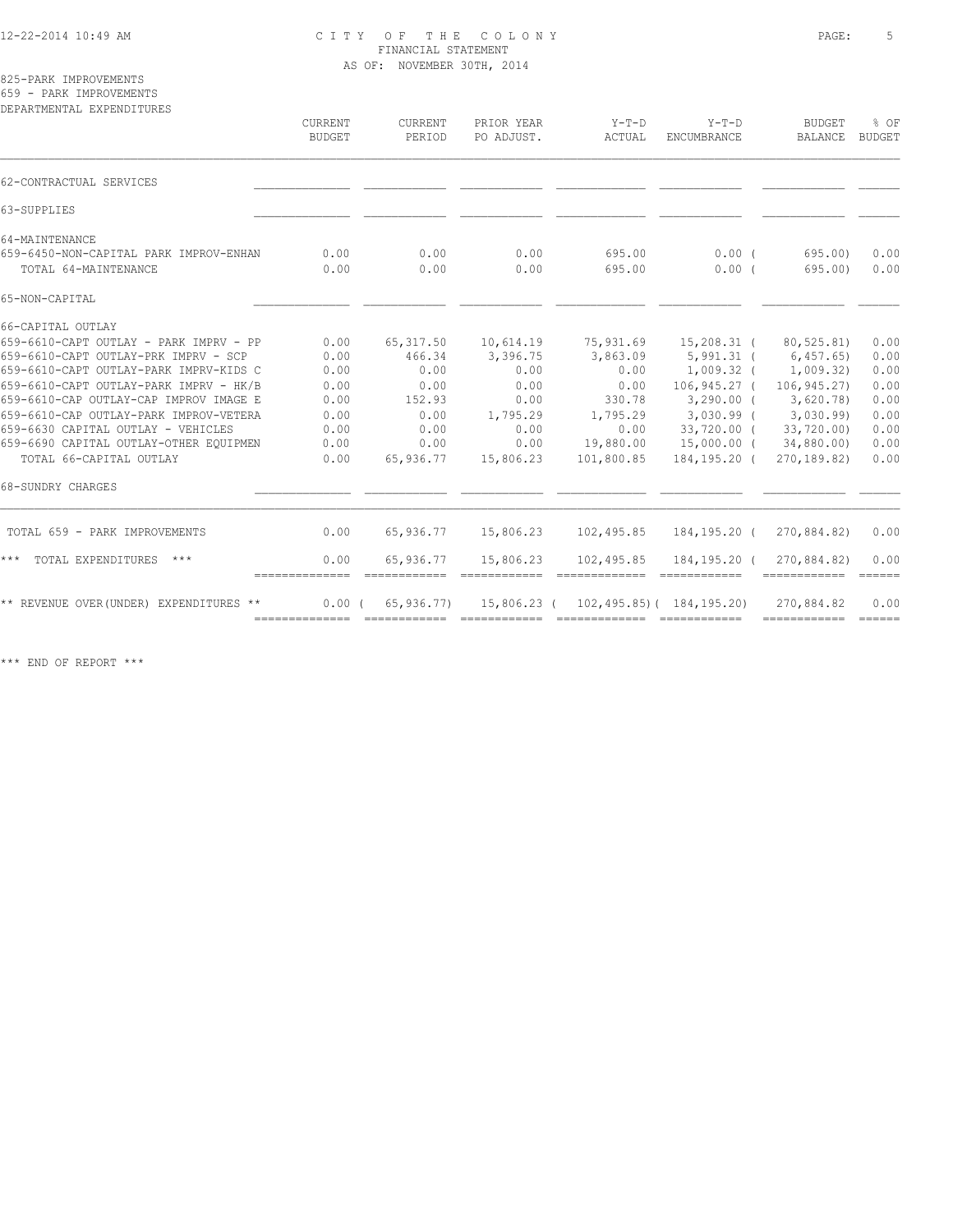#### 12-22-2014 10:49 AM C I T Y O F T H E C O L O N Y PAGE: 1 FINANCIAL STATEMENT AS OF: NOVEMBER 30TH, 2014

826-PARK'S CAPITAL PROJECTS FINANCIAL SUMMARY

|                     | CURRENT<br>BUDGET | CURRENT<br>PERIOD | PRIOR YEAR<br>PO ADJUST. | Y-T-D<br>ACTUAL | $Y-T-D$<br>ENCUMBRANCE | BUDGET<br>BALANCE BUDGET | % OF    |
|---------------------|-------------------|-------------------|--------------------------|-----------------|------------------------|--------------------------|---------|
| REVENUE SUMMARY     |                   |                   |                          |                 |                        |                          |         |
| EXPENDITURE SUMMARY | ______________    | ____________      | -------------            | _____________   | -------------          | ------------             | ------- |
|                     | -------------     | ____________      | ____________             | _____________   | ____________           | -----------              | _______ |
|                     | ______________    | ____________      | -------------            | _____________   | ------------           | -------------            | ------- |
|                     | .                 | -----------       | -----------              | ------------    | -----------            | .                        | _____   |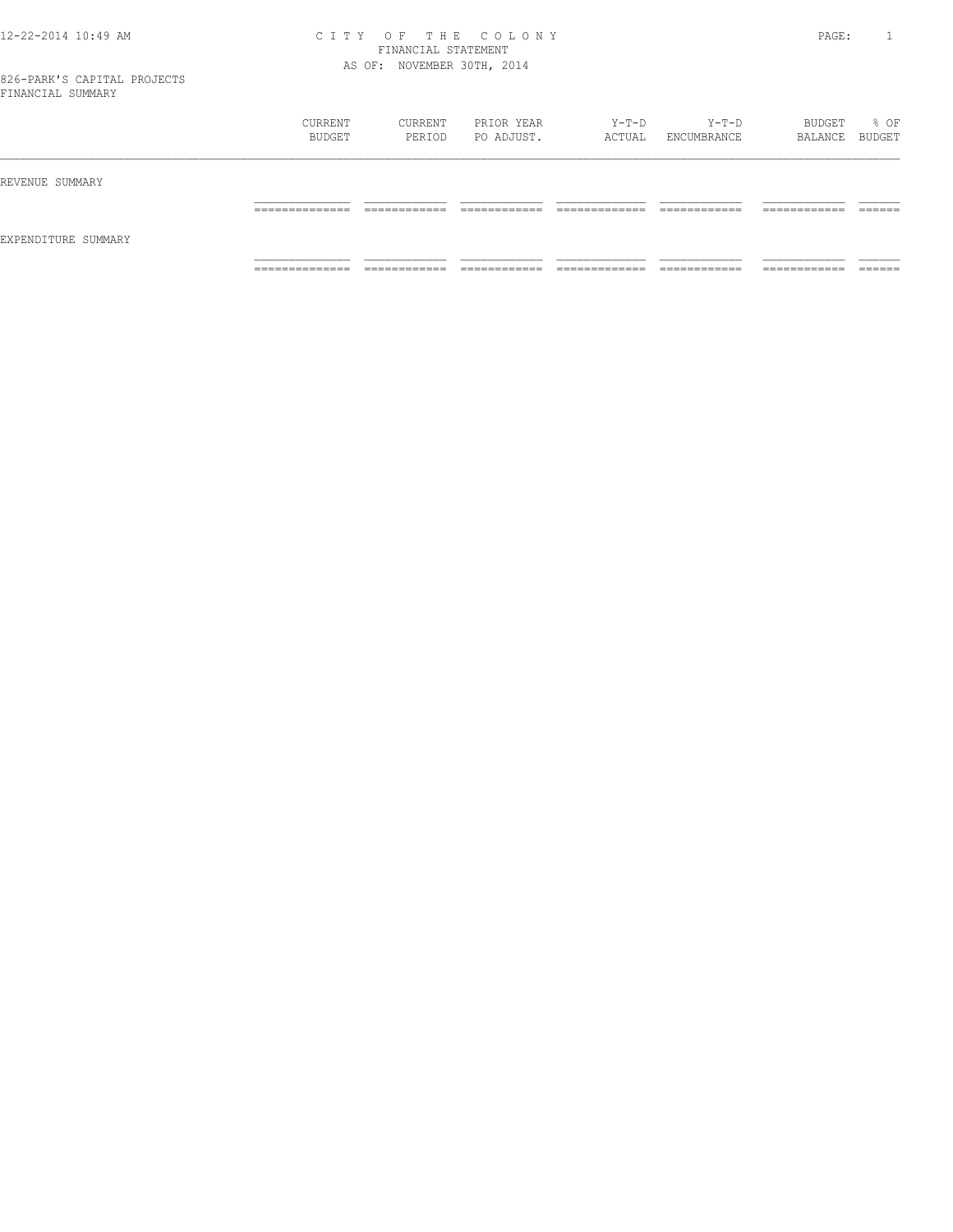## 12-22-2014 10:49 AM C I T Y O F T H E C O L O N Y PAGE: 2 FINANCIAL STATEMENT AS OF: NOVEMBER 30TH, 2014

826-PARK'S CAPITAL PROJECTS REVENUES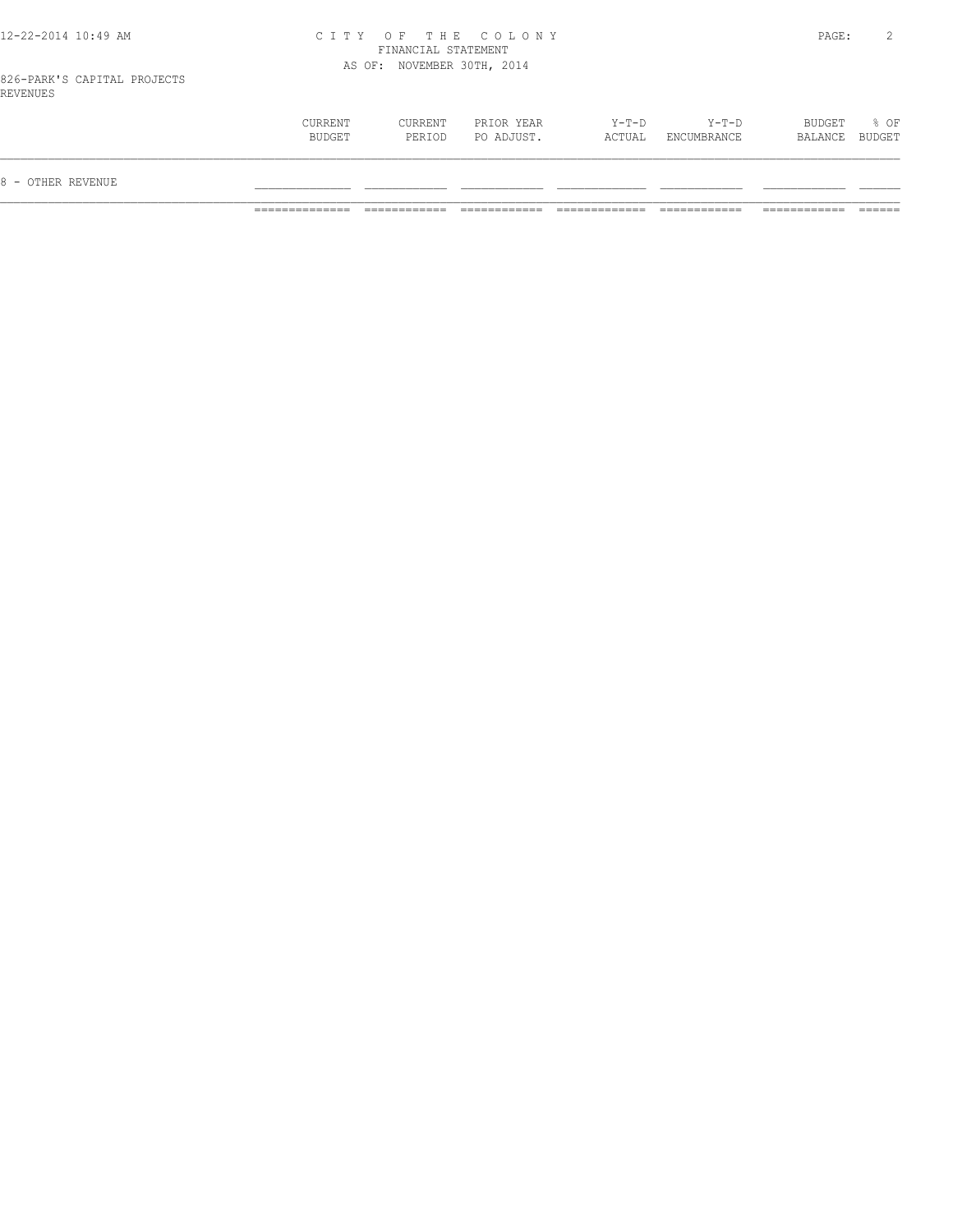| 12-22-2014 10:49 AM                                                                | C T T Y                    | PAGE:   | 3          |        |             |         |               |
|------------------------------------------------------------------------------------|----------------------------|---------|------------|--------|-------------|---------|---------------|
|                                                                                    | AS OF: NOVEMBER 30TH, 2014 |         |            |        |             |         |               |
| 826-PARK'S CAPITAL PROJECTS<br>635 - NON-DEPARTMENTAL<br>DEPARTMENTAL EXPENDITURES |                            |         |            |        |             |         |               |
|                                                                                    | CURRENT                    | CURRENT | PRIOR YEAR | Y-T-D  | Y-T-D       | BUDGET  | % OF          |
|                                                                                    | BUDGET                     | PERIOD  | PO ADJUST. | ACTUAL | ENCUMBRANCE | BALANCE | <b>BUDGET</b> |
| 62-CONTRACTUAL SERVICES                                                            |                            |         |            |        |             |         |               |
| 68-SUNDRY CHARGES                                                                  |                            |         |            |        |             |         |               |
|                                                                                    |                            |         |            |        |             |         |               |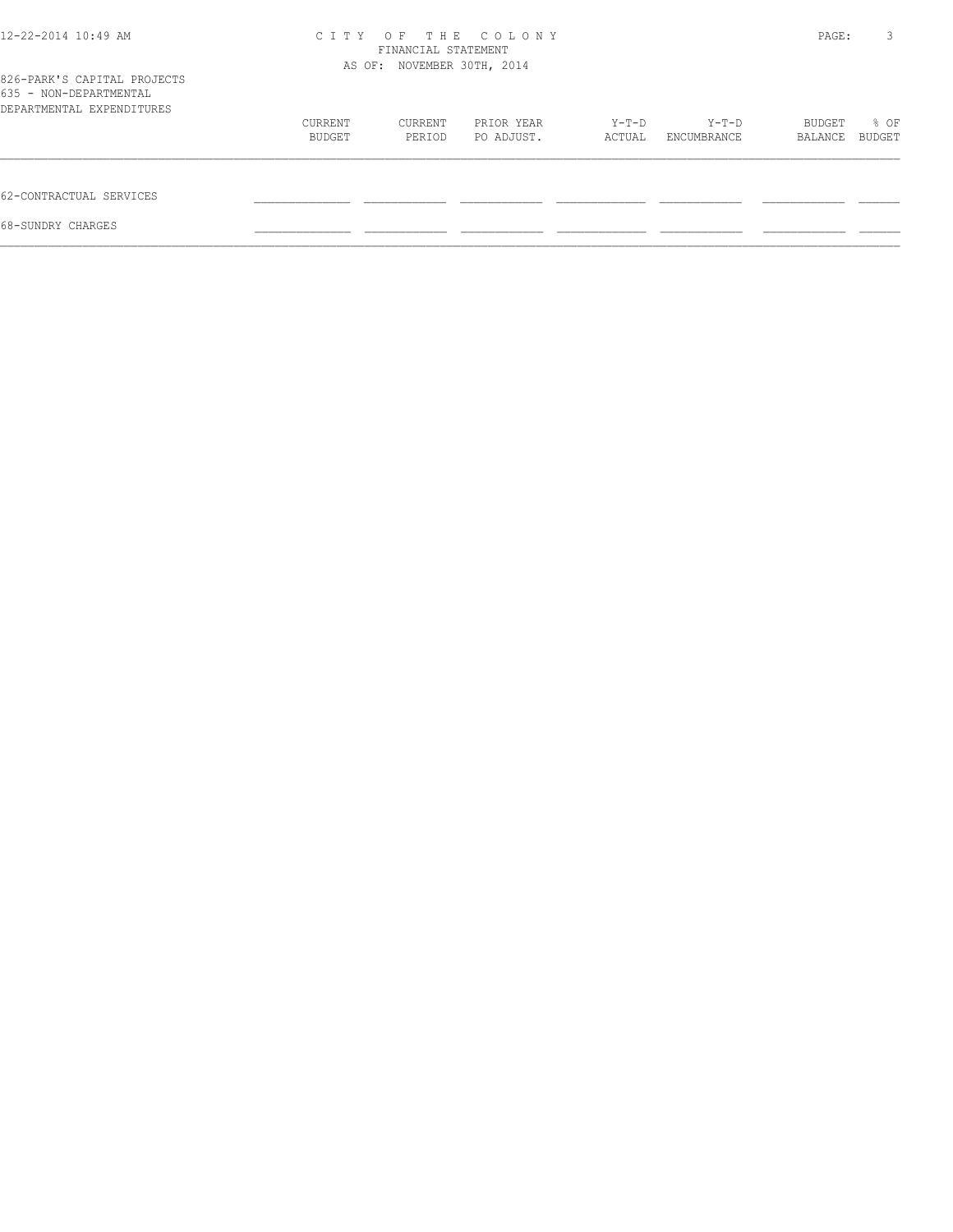| 12-22-2014 10:49 AM                                                                  | CITY OF THE COLONY<br>FINANCIAL STATEMENT<br>AS OF: NOVEMBER 30TH, 2014 |                   |                          |                 |                      |                   | PAGE:<br>4     |
|--------------------------------------------------------------------------------------|-------------------------------------------------------------------------|-------------------|--------------------------|-----------------|----------------------|-------------------|----------------|
| 826-PARK'S CAPITAL PROJECTS<br>659 - AUSTIN RANCH IMPRV<br>DEPARTMENTAL EXPENDITURES |                                                                         |                   |                          |                 |                      |                   |                |
|                                                                                      | CURRENT<br>BUDGET                                                       | CURRENT<br>PERIOD | PRIOR YEAR<br>PO ADJUST. | Y-T-D<br>ACTUAL | Y-T-D<br>ENCUMBRANCE | BUDGET<br>BALANCE | % OF<br>BUDGET |
| 62-CONTRACTUAL SERVICES                                                              |                                                                         |                   |                          |                 |                      |                   |                |
| 66-CAPITAL OUTLAY                                                                    |                                                                         |                   |                          |                 |                      |                   |                |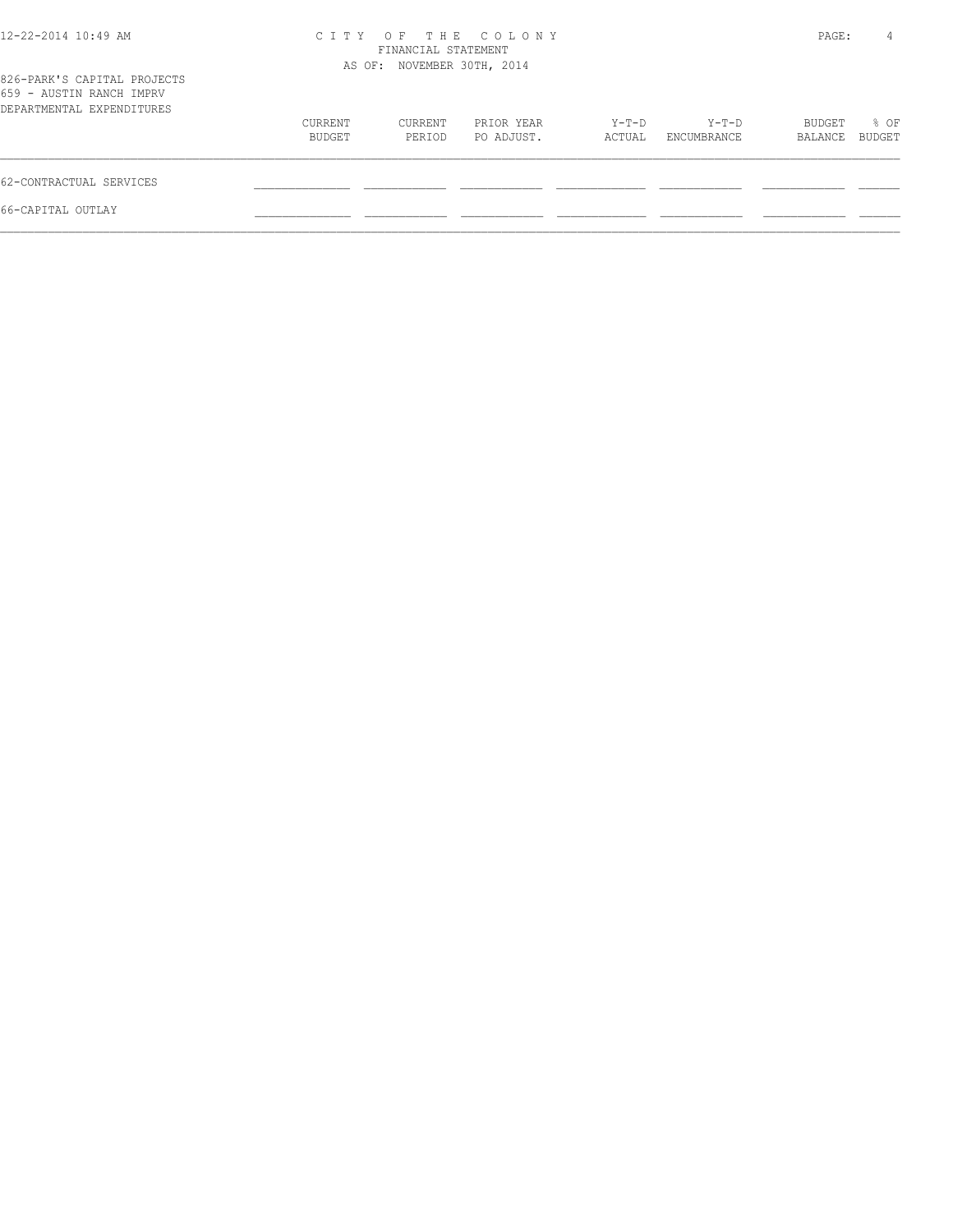# CITY OF THE COLONY<br>
CITY OF THE COLONY<br>
FINANCIAL STATEMENT<br>
AS OF: NOVEMBER 30TH, 2014

| 826-PARK'S CAPITAL PROJECTS |  |
|-----------------------------|--|
| 698- PARK'S CAPITAL PROJE   |  |
| DEPARTMENTAL EXPENDITURES   |  |

| DEPARTMENTAL EXPENDITURES |                                                   |                                                          |                                                        |                                |                                                                 |                                                              |                                       |
|---------------------------|---------------------------------------------------|----------------------------------------------------------|--------------------------------------------------------|--------------------------------|-----------------------------------------------------------------|--------------------------------------------------------------|---------------------------------------|
|                           | CURRENT<br>BUDGET                                 | CURRENT<br>PERIOD                                        | PRIOR YEAR<br>PO ADJUST.                               | $Y-T-D$<br>ACTUAL              | $Y-T-D$<br>ENCUMBRANCE                                          | BUDGET<br>BALANCE                                            | % OF<br>BUDGET                        |
| 62-CONTRACTUAL SERVICES   |                                                   |                                                          |                                                        |                                |                                                                 |                                                              |                                       |
| 63-SUPPLIES               |                                                   |                                                          |                                                        |                                |                                                                 |                                                              |                                       |
| 66-CAPITAL OUTLAY         |                                                   |                                                          |                                                        |                                |                                                                 |                                                              |                                       |
|                           | ______________<br>-------------<br>______________ | ____________<br>_______<br>_____________<br>____________ | ________<br>________<br>--------------<br>____________ | _____________<br>_____________ | ____________<br>____________<br>_____________<br>______________ | ____________<br>__________<br>____________<br>______________ | ______<br>______<br>-------<br>______ |
|                           |                                                   |                                                          |                                                        |                                |                                                                 |                                                              |                                       |

\*\*\* END OF REPORT \*\*\*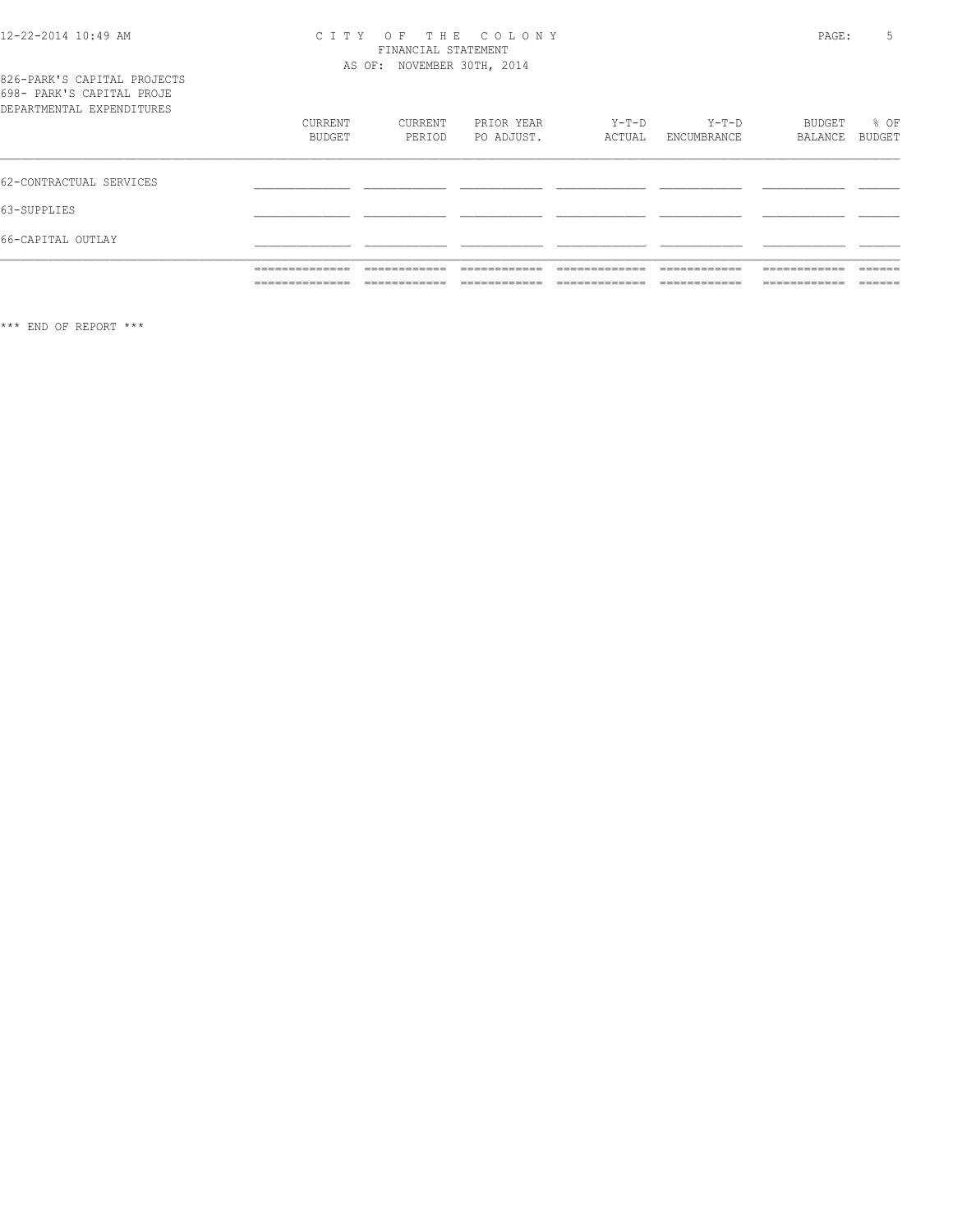## 12-22-2014 10:49 AM C I T Y O F T H E C O L O N Y PAGE: 1 FINANCIAL STATEMENT AS OF: NOVEMBER 30TH, 2014

| IINANCIAL SUMMAKI   |                               |                              |                              |                               |                               |                               |                   |
|---------------------|-------------------------------|------------------------------|------------------------------|-------------------------------|-------------------------------|-------------------------------|-------------------|
|                     | CURRENT<br>BUDGET             | CURRENT<br>PERIOD            | PRIOR YEAR<br>PO ADJUST.     | Y-T-D<br>ACTUAL               | $Y-T-D$<br>ENCUMBRANCE        | BUDGET<br>BALANCE BUDGET      | % OF              |
| REVENUE SUMMARY     |                               |                              |                              |                               |                               |                               |                   |
|                     | ______________<br>___________ | ------------<br>____________ | ------------<br>____________ | ____________<br>_____________ | -------------<br>____________ | -------------<br>____________ | -------<br>______ |
| EXPENDITURE SUMMARY |                               |                              |                              |                               |                               |                               |                   |
|                     |                               |                              |                              |                               |                               |                               |                   |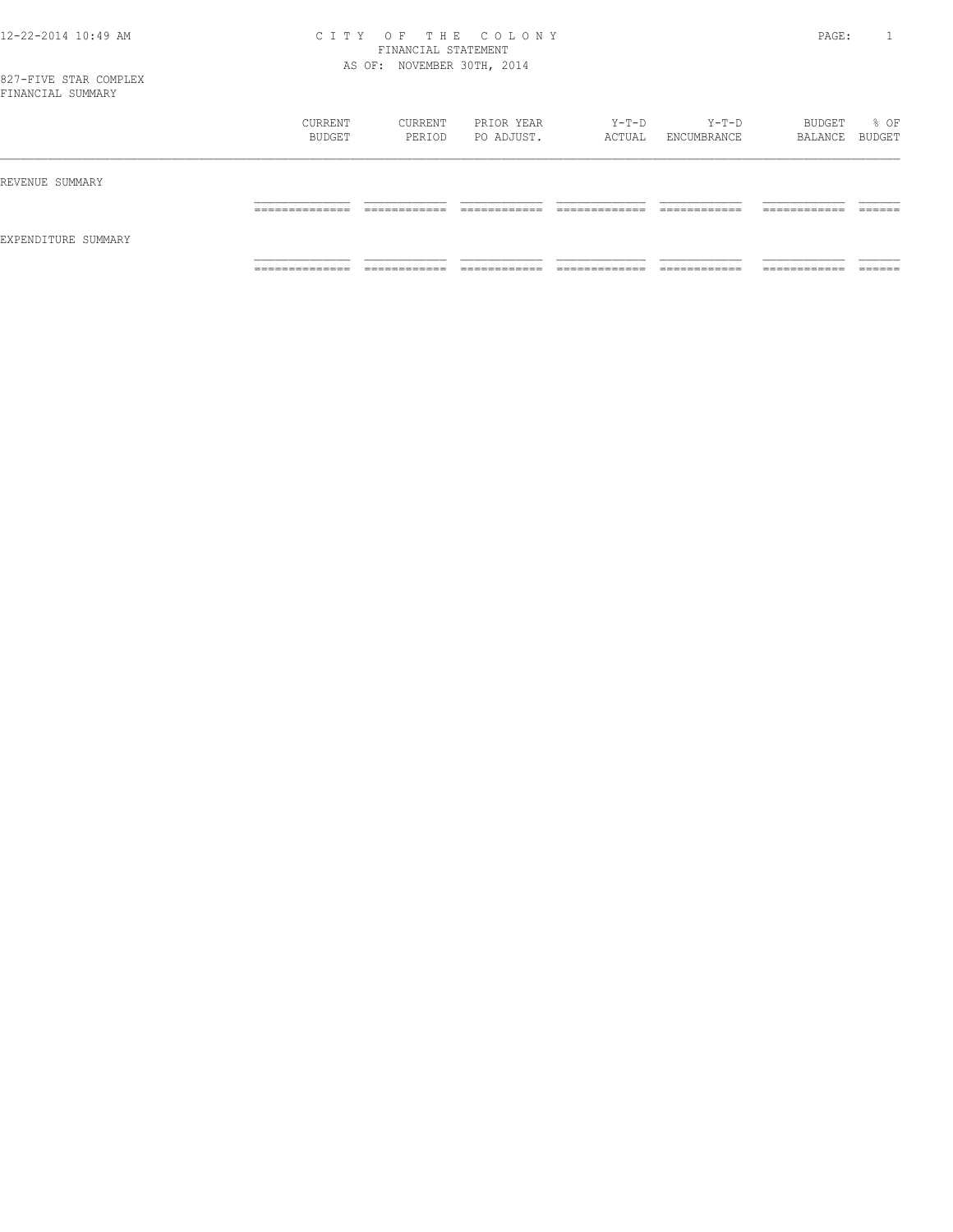## 12-22-2014 10:49 AM C I T Y O F T H E C O L O N Y PAGE: 2 FINANCIAL STATEMENT AS OF: NOVEMBER 30TH, 2014

827-FIVE STAR COMPLEX REVENUES

| 8 - OTHER REVENUE |                   |                   |                          |                 |                        |                          |      |
|-------------------|-------------------|-------------------|--------------------------|-----------------|------------------------|--------------------------|------|
|                   | CURRENT<br>BUDGET | CURRENT<br>PERIOD | PRIOR YEAR<br>PO ADJUST. | Y-T-D<br>ACTUAL | $Y-T-D$<br>ENCUMBRANCE | BUDGET<br>BALANCE BUDGET | % OF |
| ---------         |                   |                   |                          |                 |                        |                          |      |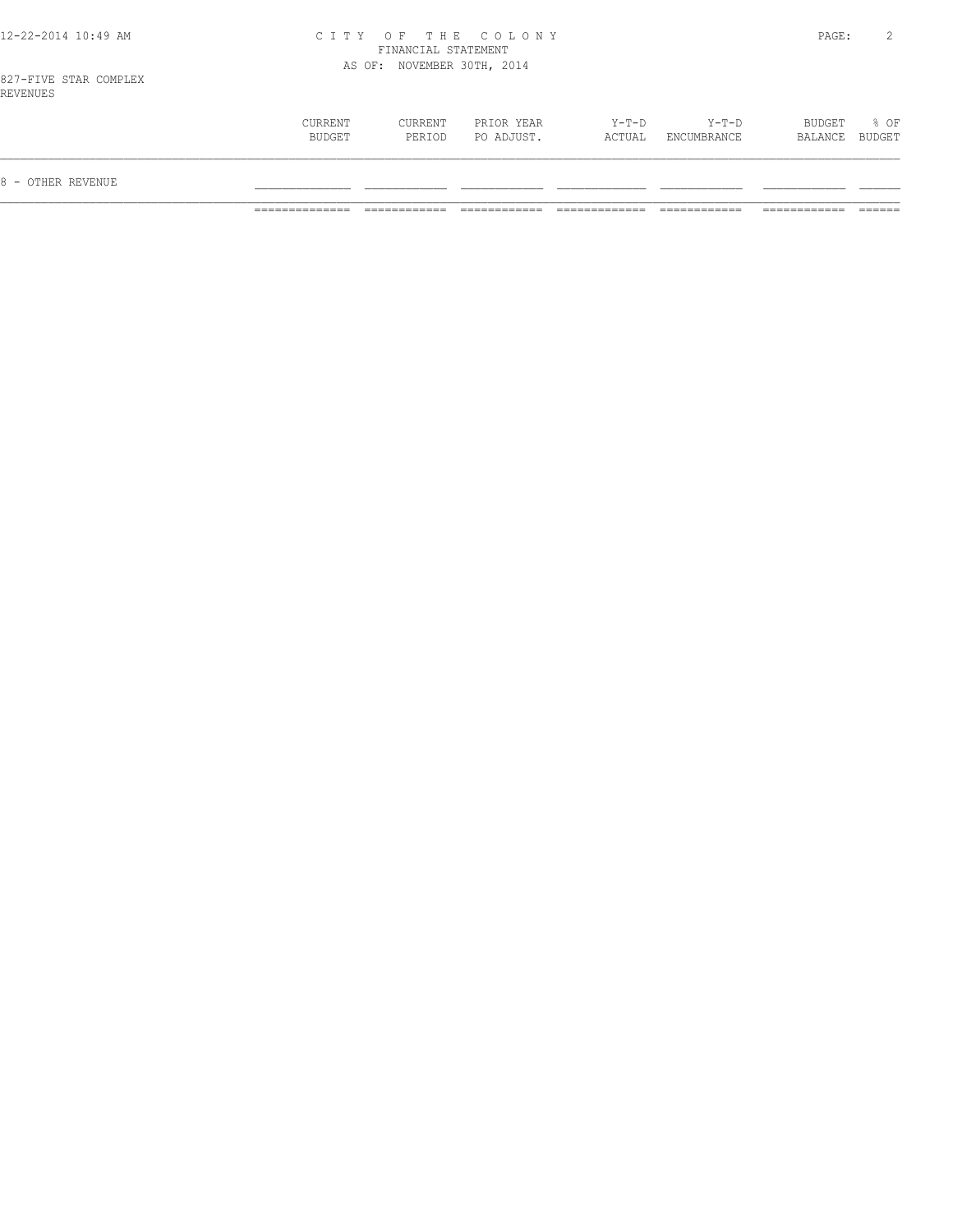| 12-22-2014 10:49 AM                                                          | C T T Y | THE<br>O F<br>FINANCIAL STATEMENT | COLONY     |        |             | PAGE:   | 3      |
|------------------------------------------------------------------------------|---------|-----------------------------------|------------|--------|-------------|---------|--------|
| 827-FIVE STAR COMPLEX<br>635 - NON-DEPARTMENTAL<br>DEPARTMENTAL EXPENDITURES |         | AS OF: NOVEMBER 30TH, 2014        |            |        |             |         |        |
|                                                                              | CURRENT | CURRENT                           | PRIOR YEAR | Y-T-D  | Y-T-D       | BUDGET  | % OF   |
|                                                                              | BUDGET  | PERIOD                            | PO ADJUST. | ACTUAL | ENCUMBRANCE | BALANCE | BUDGET |
| 62-CONTRACTUAL SERVICES                                                      |         |                                   |            |        |             |         |        |
| 68-SUNDRY CHARGES                                                            |         |                                   |            |        |             |         |        |
|                                                                              |         |                                   |            |        |             |         |        |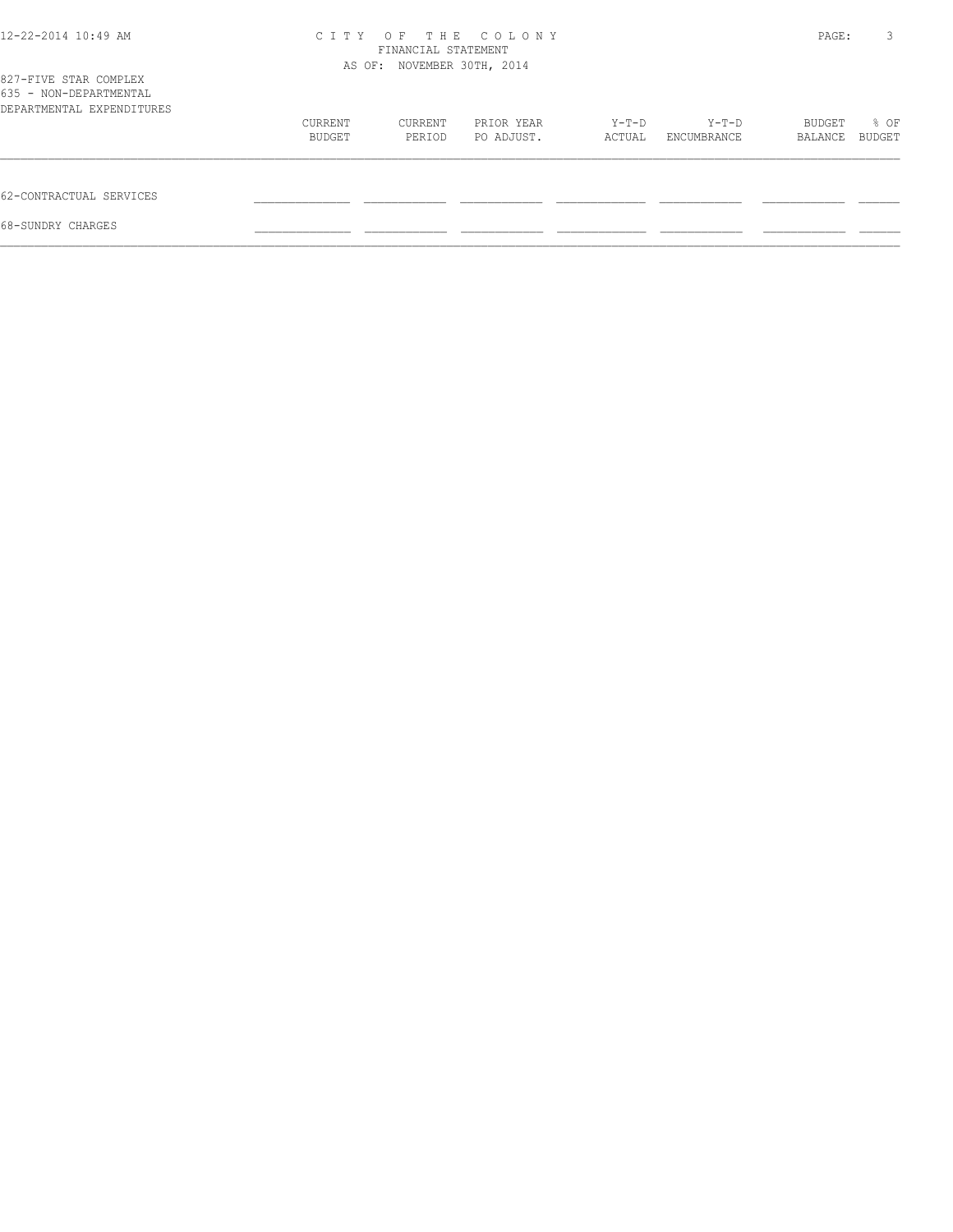# CITY OF THE COLONY<br>
CITY OF THE COLONY<br>
FINANCIAL STATEMENT<br>
AS OF: NOVEMBER 30TH, 2014

827-FIVE STAR COMPLEX<br>664 - COMMUNITY COMPLEX

| DEPARTMENTAL EXPENDITURES |                   |                   |                          |                   |                        |                          |                       |
|---------------------------|-------------------|-------------------|--------------------------|-------------------|------------------------|--------------------------|-----------------------|
|                           | CURRENT<br>BUDGET | CURRENT<br>PERIOD | PRIOR YEAR<br>PO ADJUST. | $Y-T-D$<br>ACTUAL | $Y-T-D$<br>ENCUMBRANCE | <b>BUDGET</b><br>BALANCE | % OF<br><b>BUDGET</b> |
| 62-CONTRACTUAL SERVICES   |                   |                   |                          |                   |                        |                          |                       |
| 63-SUPPLIES               |                   |                   |                          |                   |                        |                          |                       |
| 64-MAINTENANCE            |                   |                   |                          |                   |                        |                          |                       |
| 65-NON-CAPITAL            |                   |                   |                          |                   |                        |                          |                       |
| 66-CAPITAL OUTLAY         |                   |                   |                          |                   |                        |                          |                       |
| 67-OVERHEAD ALLOCATION    |                   |                   |                          |                   |                        |                          |                       |
| 68-SUNDRY CHARGES         |                   |                   |                          |                   |                        |                          |                       |
|                           | ==============    | ============      | ============             | =============     | ============           | ============             | $- - - - -$           |
|                           | ==============    | ============      | ------------             | -------------     | ============           | ============             | $=$ $=$ $=$ $=$ $=$   |

 $\star\star\star$  END OF REPORT  $\star\star\star$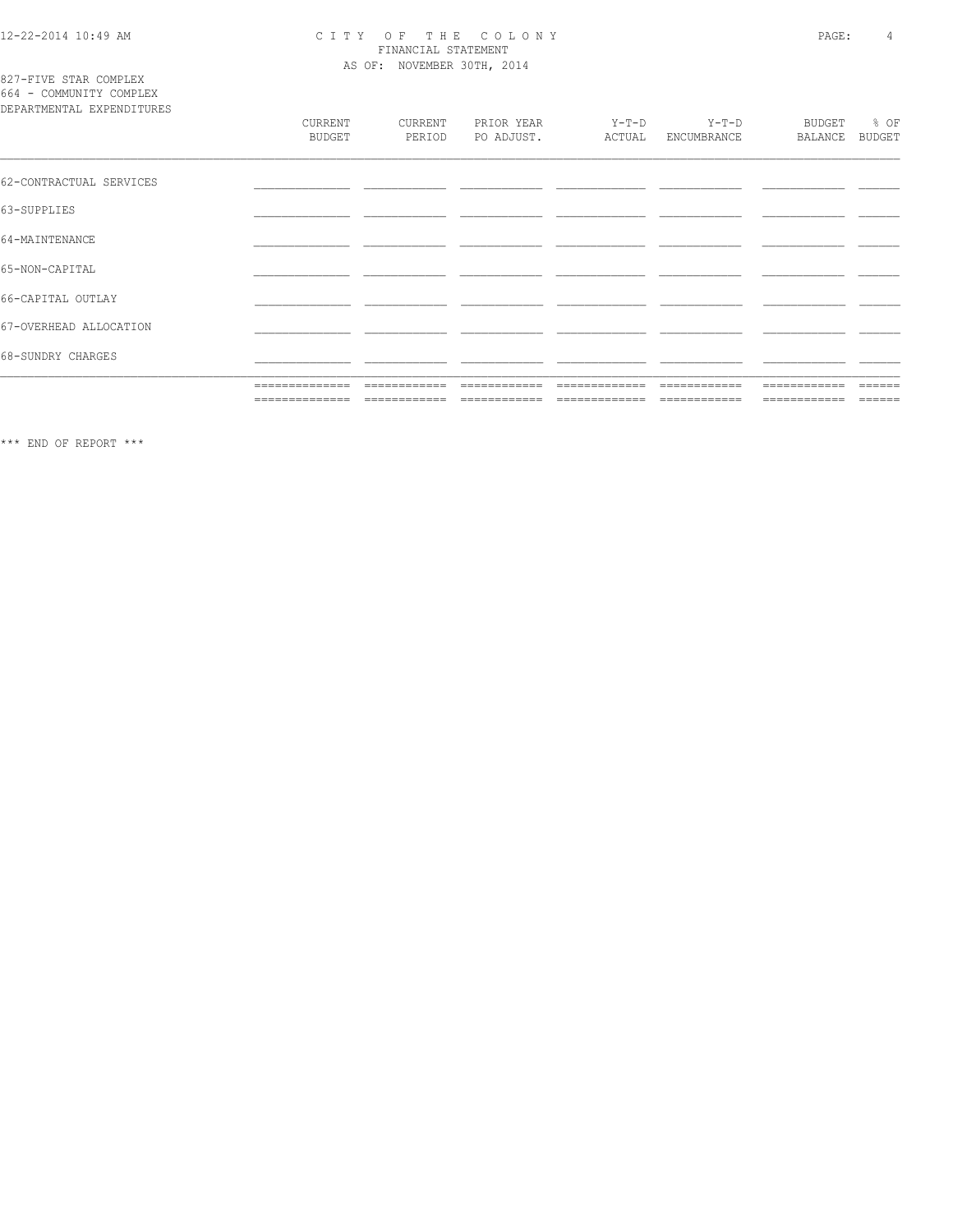## 12-22-2014 10:49 AM C I T Y O F T H E C O L O N Y PAGE: 1 FINANCIAL STATEMENT AS OF: NOVEMBER 30TH, 2014

| I INANCIAL SUMMARI  |                                  |                               |                               |                                |                               |                               |                    |
|---------------------|----------------------------------|-------------------------------|-------------------------------|--------------------------------|-------------------------------|-------------------------------|--------------------|
|                     | CURRENT<br>BUDGET                | CURRENT<br>PERIOD             | PRIOR YEAR<br>PO ADJUST.      | Y-T-D<br>ACTUAL                | Y-T-D<br>ENCUMBRANCE          | BUDGET<br>BALANCE BUDGET      | % OF               |
| REVENUE SUMMARY     |                                  |                               |                               |                                |                               |                               |                    |
|                     | ______________<br>-------------  | -------------<br>____________ | -------------<br>____________ | _____________<br>_____________ | _____________<br>____________ | -------------<br>-----------  | -------<br>_______ |
| EXPENDITURE SUMMARY |                                  |                               |                               |                                |                               |                               |                    |
|                     | ______________<br>______________ | ------------<br>____________  | -------------<br>____________ | _____________<br>_____________ | ------------<br>____________  | -------------<br>____________ | -------<br>_______ |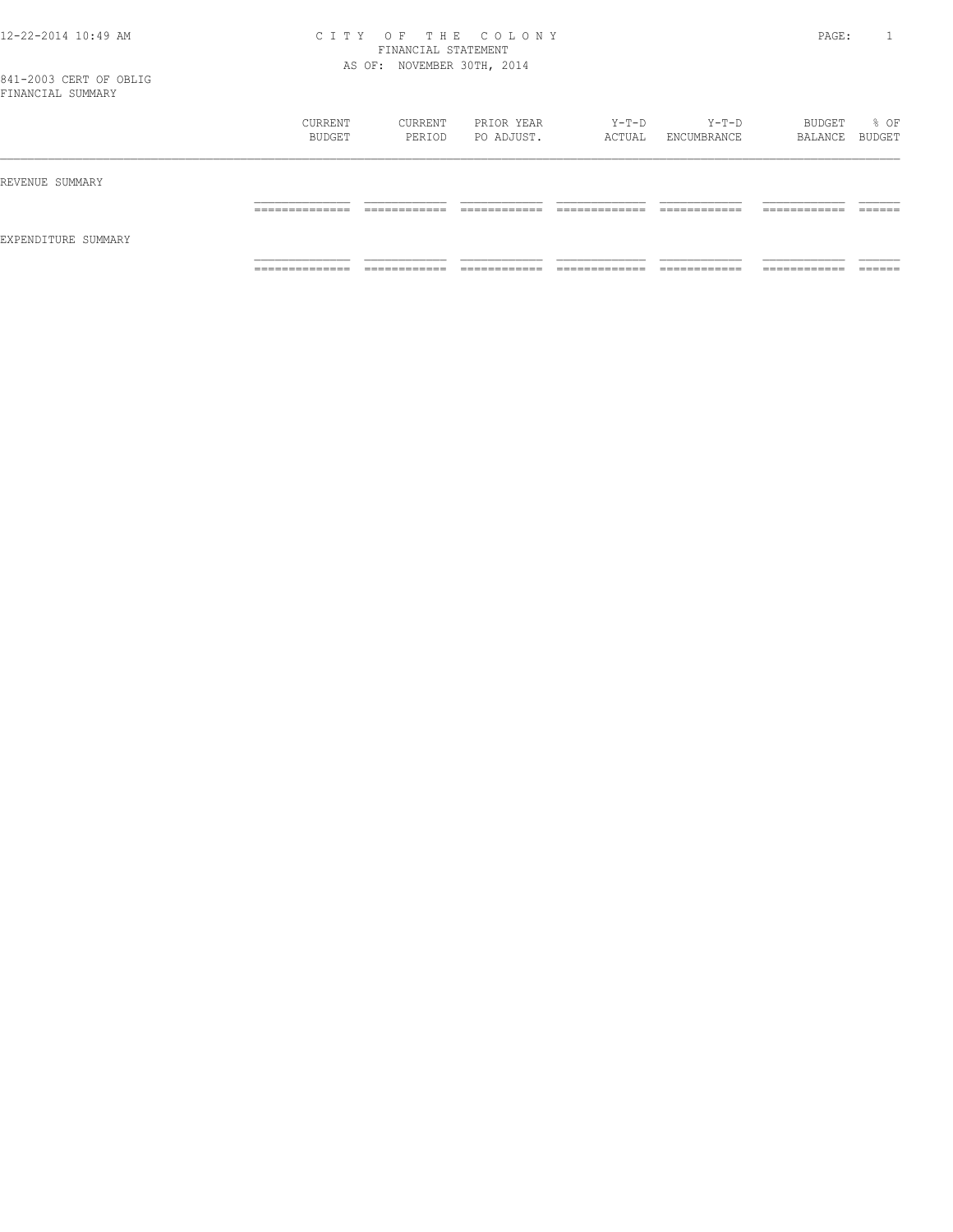## 12-22-2014 10:49 AM C I T Y O F T H E C O L O N Y PAGE: 2 FINANCIAL STATEMENT AS OF: NOVEMBER 30TH, 2014

841-2003 CERT OF OBLIG REVENUES

| 8-MISCELLANEOUS REVENUE |                   |                   |                          |                 |                        |                   |                |
|-------------------------|-------------------|-------------------|--------------------------|-----------------|------------------------|-------------------|----------------|
|                         | CURRENT<br>BUDGET | CURRENT<br>PERIOD | PRIOR YEAR<br>PO ADJUST. | Y-T-D<br>ACTUAL | $Y-T-D$<br>ENCUMBRANCE | BUDGET<br>BALANCE | % OF<br>BUDGET |
|                         |                   |                   |                          |                 |                        |                   |                |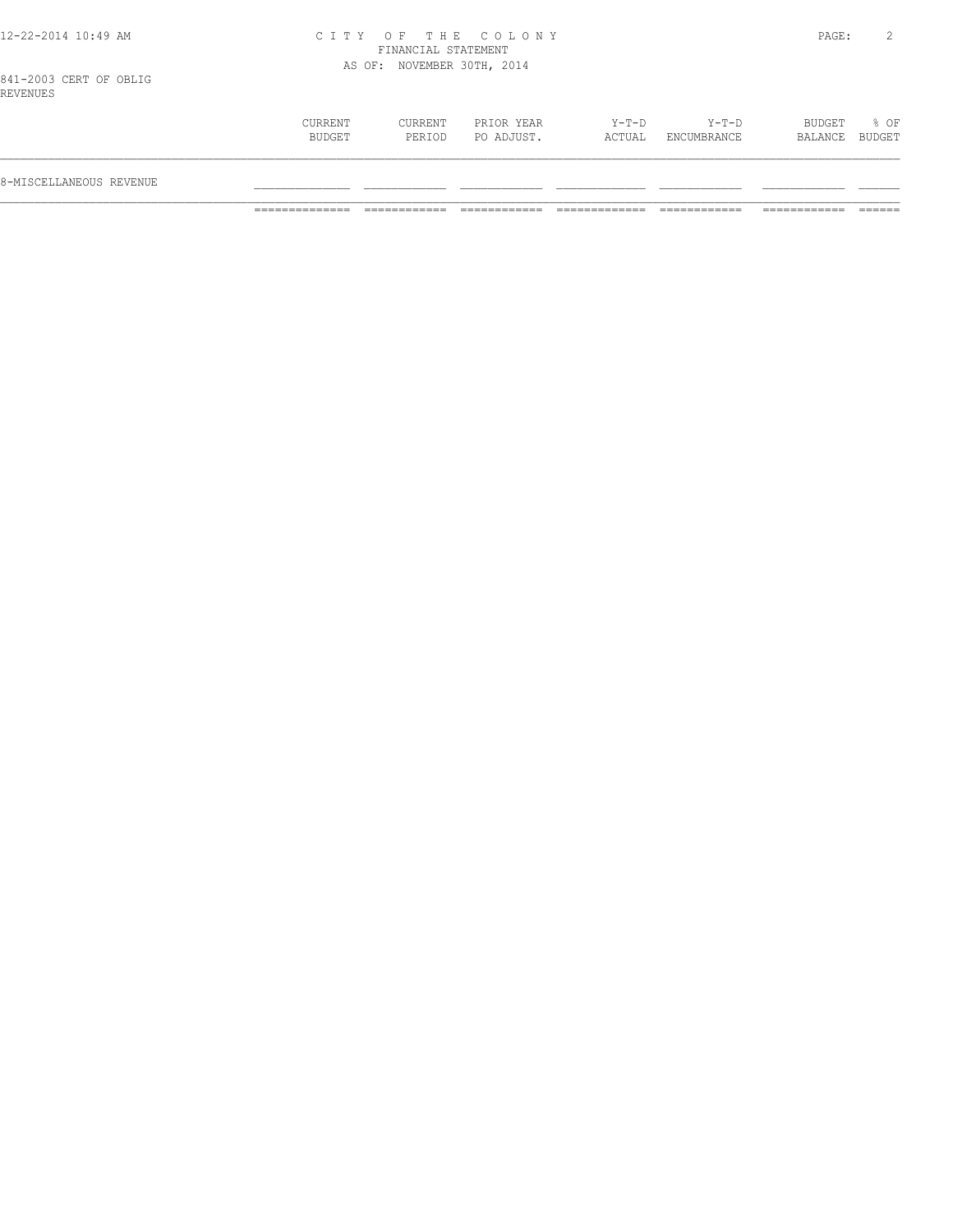| 12-22-2014 10:49 AM                                                             |                          | FINANCIAL STATEMENT | CITY OF THE COLONY       |                   |                        | PAGE:             |                |
|---------------------------------------------------------------------------------|--------------------------|---------------------|--------------------------|-------------------|------------------------|-------------------|----------------|
|                                                                                 | AS OF:                   |                     | NOVEMBER 30TH, 2014      |                   |                        |                   |                |
| 841-2003 CERT OF OBLIG<br>615 - FLEET ENHANCEMENTS<br>DEPARTMENTAL EXPENDITURES | CURRENT<br><b>BUDGET</b> | CURRENT<br>PERIOD   | PRIOR YEAR<br>PO ADJUST. | $Y-T-D$<br>ACTUAL | $Y-T-D$<br>ENCUMBRANCE | BUDGET<br>BALANCE | 8 OF<br>BUDGET |

66-CAPITAL OUTLAY \_\_\_\_\_\_\_\_\_\_\_\_\_\_ \_\_\_\_\_\_\_\_\_\_\_\_ \_\_\_\_\_\_\_\_\_\_\_\_ \_\_\_\_\_\_\_\_\_\_\_\_\_ \_\_\_\_\_\_\_\_\_\_\_\_ \_\_\_\_\_\_\_\_\_\_\_\_ \_\_\_\_\_\_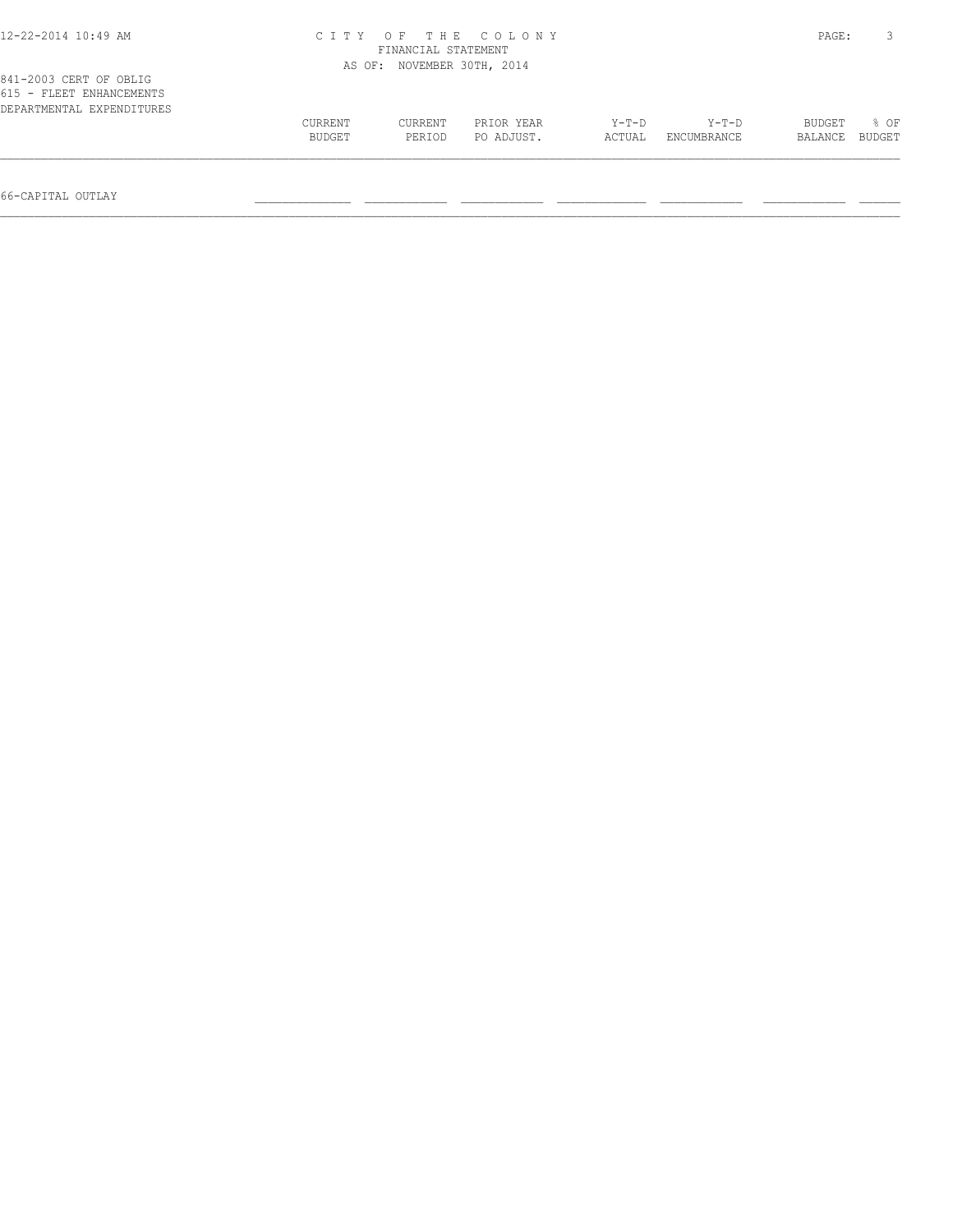#### 12-22-2014 10:49 AM C I T Y O F T H E C O L O N Y PAGE: 4 FINANCIAL STATEMENT AS OF: NOVEMBER 30TH, 2014

| 841-2003 CERT OF OBLIG<br>631 - IT ENHANCEMENTS<br>DEPARTMENTAL EXPENDITURES |                   |                   |                          |                 |                        |                   |                |
|------------------------------------------------------------------------------|-------------------|-------------------|--------------------------|-----------------|------------------------|-------------------|----------------|
|                                                                              | CURRENT<br>BUDGET | CURRENT<br>PERIOD | PRIOR YEAR<br>PO ADJUST. | Y-T-D<br>ACTUAL | $Y-T-D$<br>ENCUMBRANCE | BUDGET<br>BALANCE | % OF<br>BUDGET |
| 63-SUPPLIES                                                                  |                   |                   |                          |                 |                        |                   |                |
| 64-MAINTENANCE                                                               |                   |                   |                          |                 |                        |                   |                |
| 65-NON-CAPITAL                                                               |                   |                   |                          |                 |                        |                   |                |
| 66-CAPITAL OUTLAY                                                            |                   |                   |                          |                 |                        |                   |                |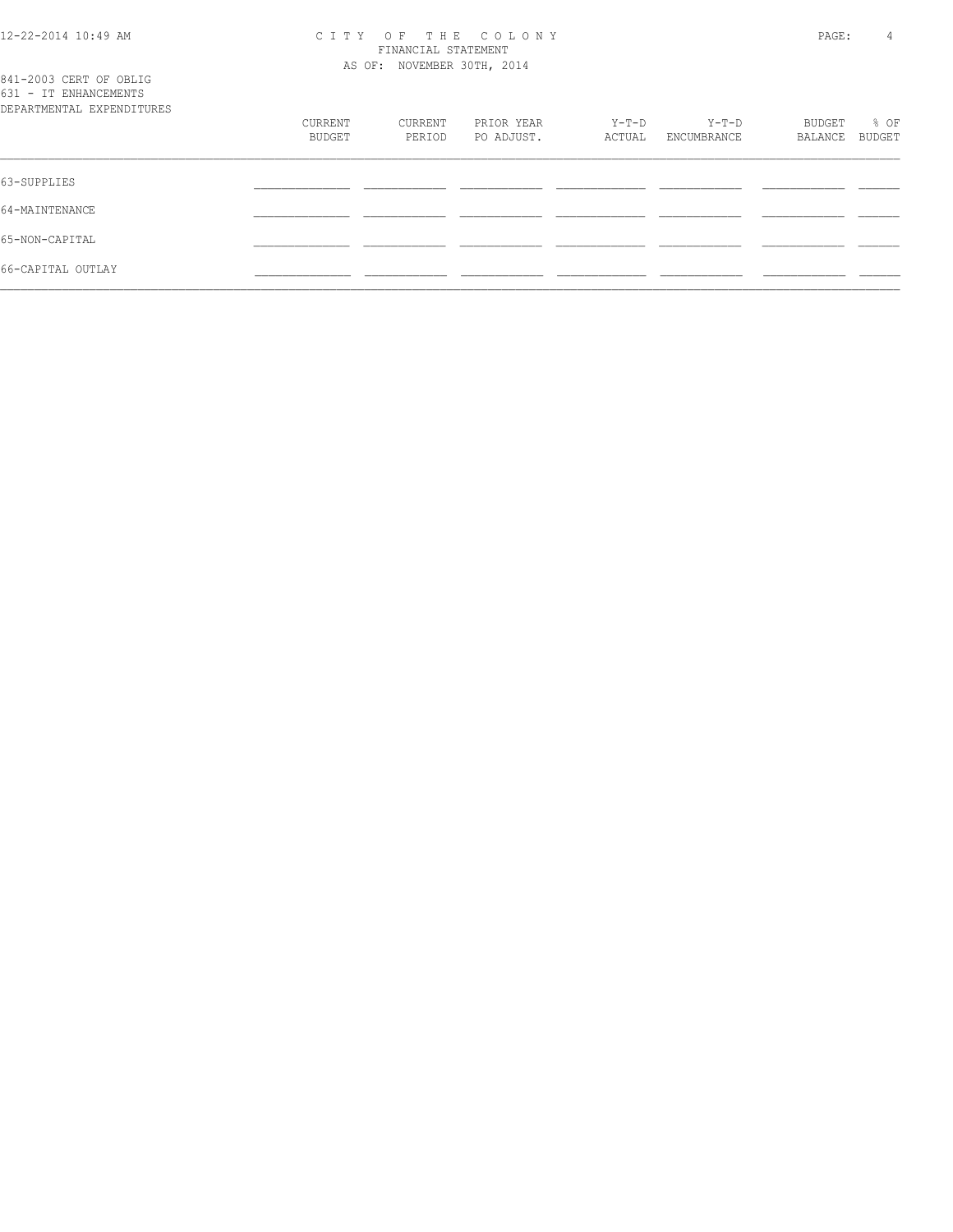| 12-22-2014 10:49 AM |  |
|---------------------|--|
|---------------------|--|

# 12-22-2014 10:49 AM C I T Y O F T H E C O L O N Y PAGE: 5 FINANCIAL STATEMENT

| 841-2003 CERT OF OBLIG<br>633 - CIVIC CENTER |                   | AS OF: NOVEMBER 30TH, 2014 |                          |                 |                      |                   |                       |
|----------------------------------------------|-------------------|----------------------------|--------------------------|-----------------|----------------------|-------------------|-----------------------|
| DEPARTMENTAL EXPENDITURES                    |                   |                            |                          |                 |                      |                   |                       |
|                                              | CURRENT<br>BUDGET | CURRENT<br>PERIOD          | PRIOR YEAR<br>PO ADJUST. | Y-T-D<br>ACTUAL | Y-T-D<br>ENCUMBRANCE | BUDGET<br>BALANCE | % OF<br><b>BUDGET</b> |
| 62-CONTRACTUAL SERVICES                      |                   |                            |                          |                 |                      |                   |                       |
| 66-CAPITAL OUTLAY                            |                   |                            |                          |                 |                      |                   |                       |
| 67-OVERHEAD ALLOCATION                       |                   |                            |                          |                 |                      |                   |                       |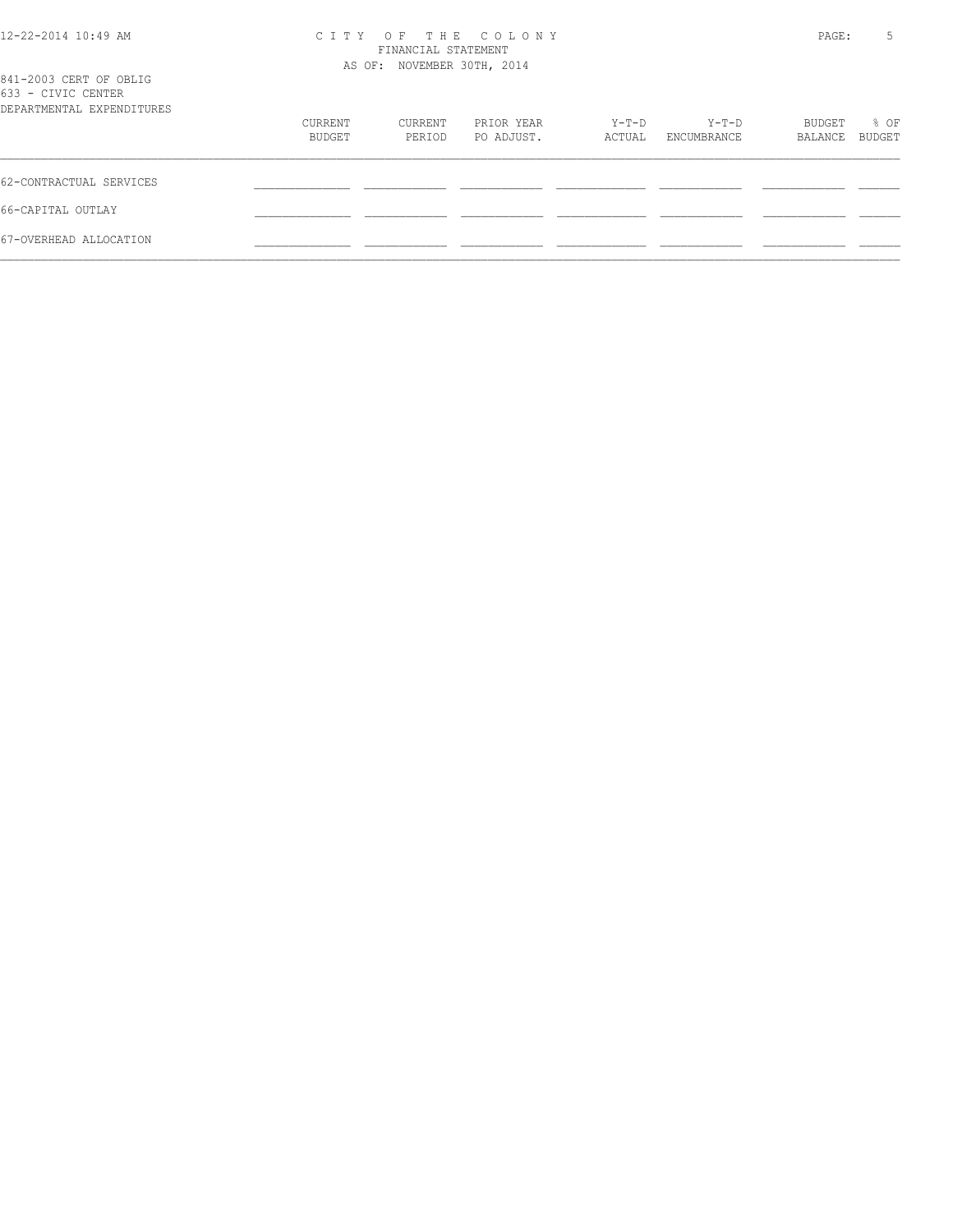| C T T Y | OF.     |            |                                                                               |         |             | 6                |
|---------|---------|------------|-------------------------------------------------------------------------------|---------|-------------|------------------|
|         |         |            |                                                                               |         |             |                  |
| CURRENT | CURRENT | PRIOR YEAR | Y-T-D                                                                         | $Y-T-D$ | BUDGET      | % OF<br>BUDGET   |
|         |         |            |                                                                               |         |             |                  |
|         |         |            |                                                                               |         |             |                  |
|         |         |            |                                                                               |         |             |                  |
|         | BUDGET  | PERIOD     | THE COLONY<br>FINANCIAL STATEMENT<br>AS OF: NOVEMBER 30TH, 2014<br>PO ADJUST. | ACTUAL  | ENCUMBRANCE | PAGE:<br>BALANCE |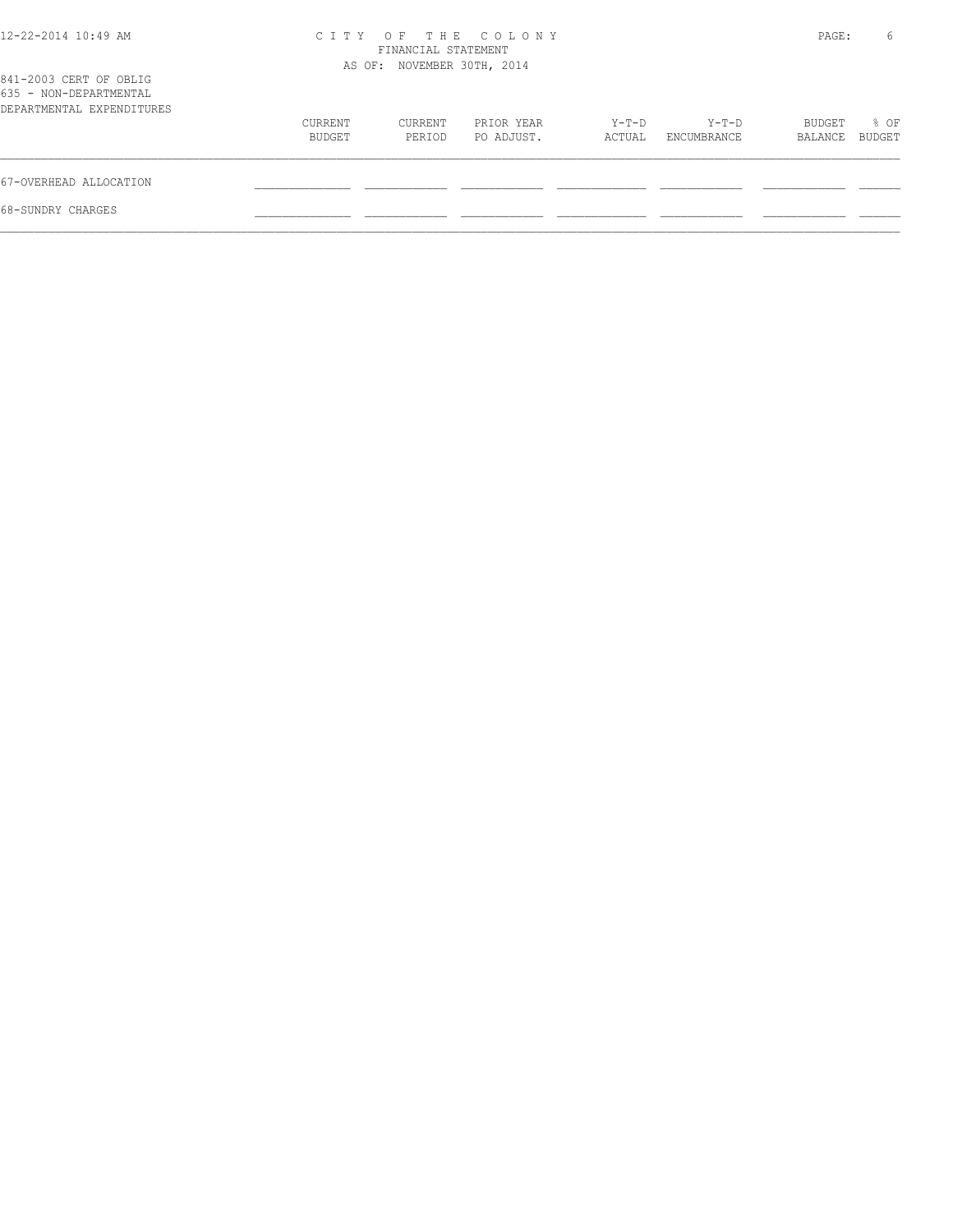#### 12-22-2014 10:49 AM C I T Y O F T H E C O L O N Y PAGE: 7 FINANCIAL STATEMENT AS OF: NOVEMBER 30TH, 2014

| 841-2003 CERT OF OBLIG<br>640 - S. COLONY REPAIRS<br>DEPARTMENTAL EXPENDITURES |                   |                   |                          |                 |                      |                   |                |
|--------------------------------------------------------------------------------|-------------------|-------------------|--------------------------|-----------------|----------------------|-------------------|----------------|
|                                                                                | CURRENT<br>BUDGET | CURRENT<br>PERIOD | PRIOR YEAR<br>PO ADJUST. | Y-T-D<br>ACTUAL | Y-T-D<br>ENCUMBRANCE | BUDGET<br>BALANCE | % OF<br>BUDGET |
| 62-CONTRACTUAL SERVICES                                                        |                   |                   |                          |                 |                      |                   |                |
| 64-MAINTENANCE                                                                 |                   |                   |                          |                 |                      |                   |                |
| 66-CAPITAL OUTLAY                                                              |                   |                   |                          |                 |                      |                   |                |
| 67-OVERHEAD ALLOCATION                                                         |                   |                   |                          |                 |                      |                   |                |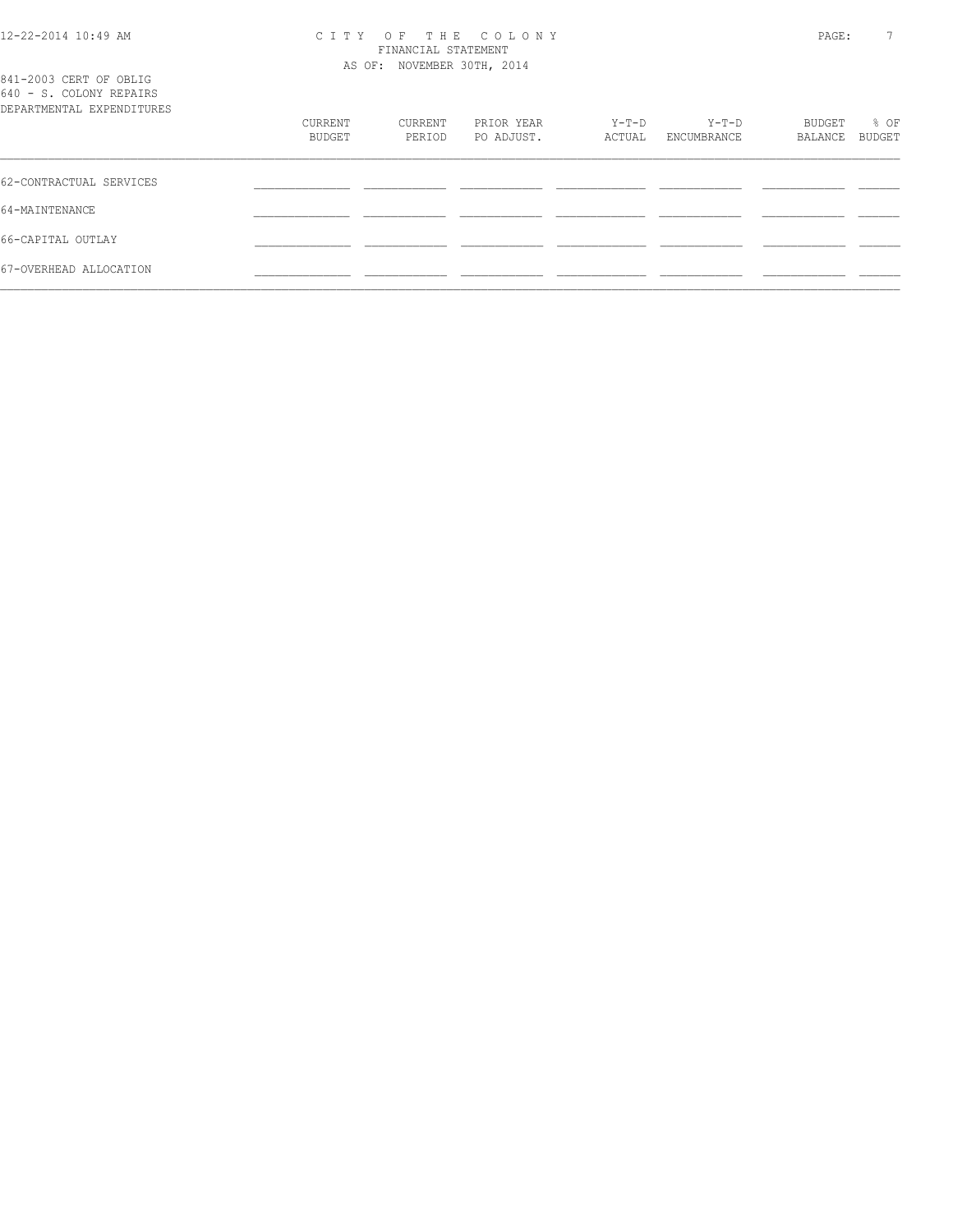#### 12-22-2014 10:49 AM C I T Y O F T H E C O L O N Y PAGE: 8 FINANCIAL STATEMENT AS OF: NOVEMBER 30TH, 2014

| 841-2003 CERT OF OBLIG    |  |
|---------------------------|--|
| 645 - PHASE III CONSTR    |  |
| DEPARTMENTAL EXPENDITURES |  |
|                           |  |

| 041-Zuuj ulki ul ublig    |         |         |            |       |                    |                |        |
|---------------------------|---------|---------|------------|-------|--------------------|----------------|--------|
| 645 - PHASE III CONSTR    |         |         |            |       |                    |                |        |
| DEPARTMENTAL EXPENDITURES |         |         |            |       |                    |                |        |
|                           | CURRENT | CURRENT | PRIOR YEAR | Y-T-D | Y-T-D              | BUDGET         | $8$ OF |
|                           | BUDGET  | PERIOD  | PO ADJUST. |       | ACTUAL ENCUMBRANCE | BALANCE BUDGET |        |
|                           |         |         |            |       |                    |                |        |

62-CONTRACTUAL SERVICES \_\_\_\_\_\_\_\_\_\_\_\_\_\_ \_\_\_\_\_\_\_\_\_\_\_\_ \_\_\_\_\_\_\_\_\_\_\_\_ \_\_\_\_\_\_\_\_\_\_\_\_\_ \_\_\_\_\_\_\_\_\_\_\_\_ \_\_\_\_\_\_\_\_\_\_\_\_ \_\_\_\_\_\_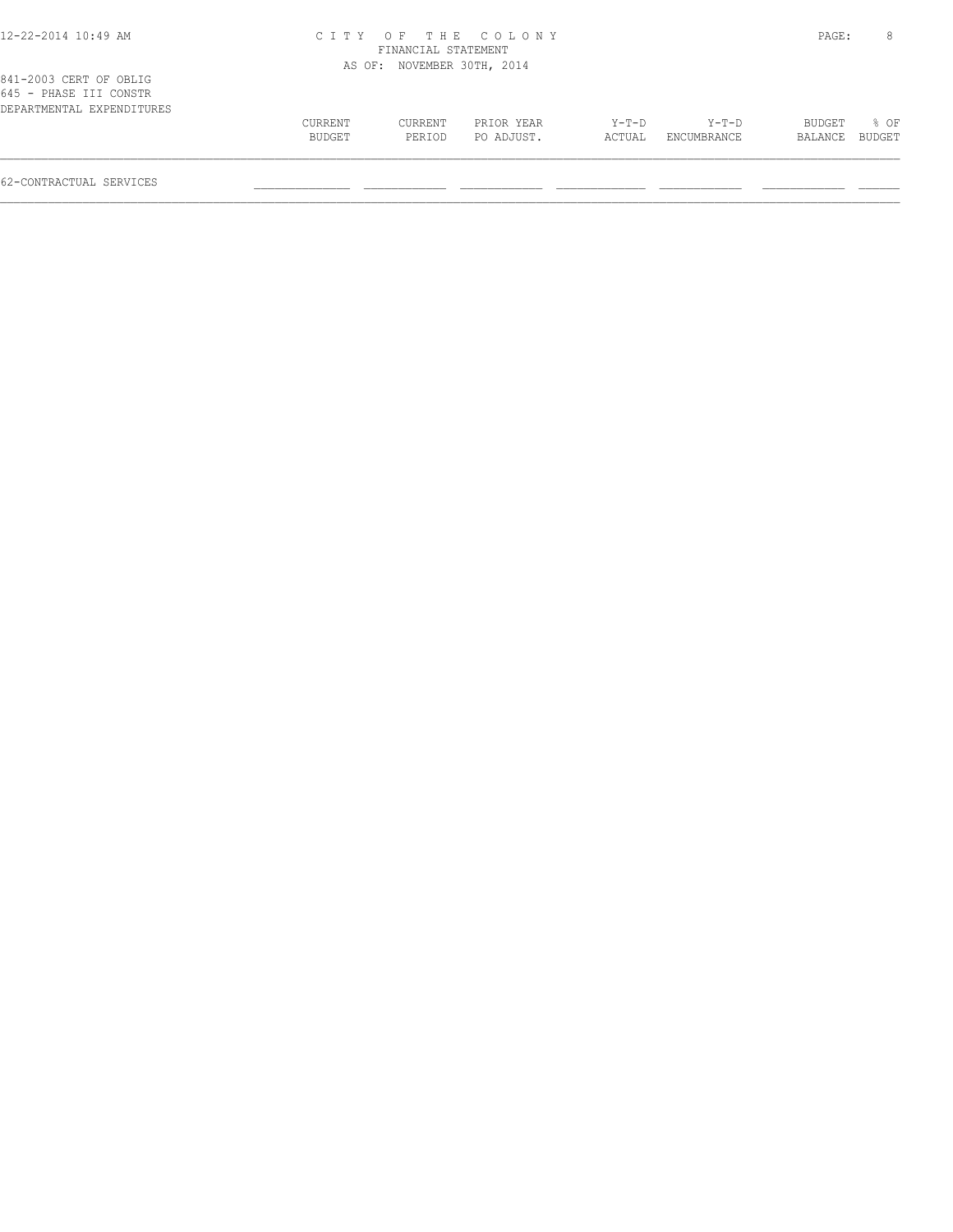| 12-22-2014 10:49 AM                                                             |                   | FINANCIAL STATEMENT        | CITY OF THE COLONY       |                 |                      | PAGE:             | 9              |
|---------------------------------------------------------------------------------|-------------------|----------------------------|--------------------------|-----------------|----------------------|-------------------|----------------|
| 841-2003 CERT OF OBLIG<br>650 - PARKS ENHANCEMENTS<br>DEPARTMENTAL EXPENDITURES |                   | AS OF: NOVEMBER 30TH, 2014 |                          |                 |                      |                   |                |
|                                                                                 | CURRENT<br>BUDGET | CURRENT<br>PERIOD          | PRIOR YEAR<br>PO ADJUST. | Y-T-D<br>ACTUAL | Y-T-D<br>ENCUMBRANCE | BUDGET<br>BALANCE | % OF<br>BUDGET |
| 65-NON-CAPITAL                                                                  |                   |                            |                          |                 |                      |                   |                |
| 66-CAPITAL OUTLAY                                                               |                   |                            |                          |                 |                      |                   |                |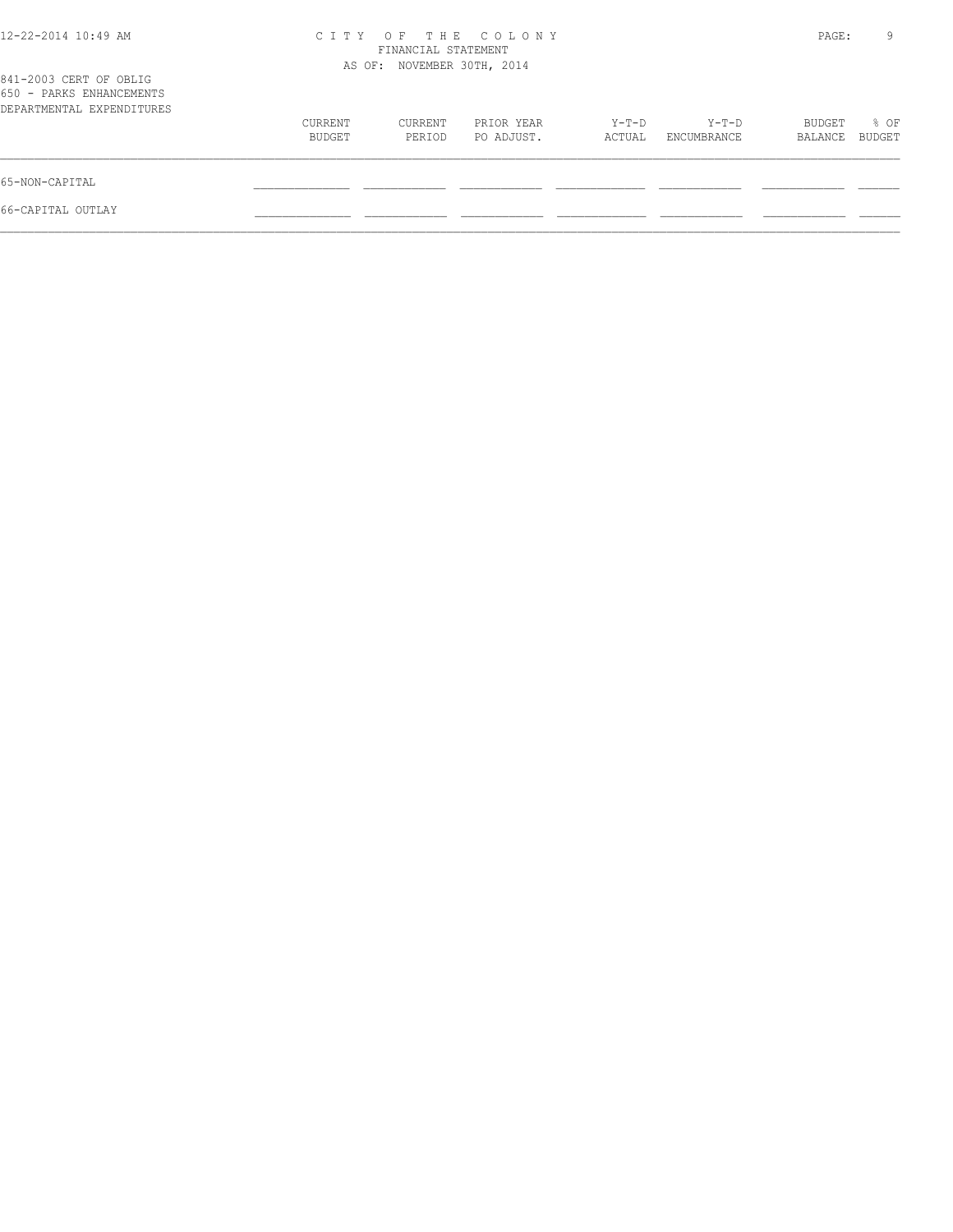# 12-22-2014 10:49 AM C I T Y O F T H E C O L O N Y PAGE: 10 FINANCIAL STATEMENT

|                                                  |         |         | AS OF: NOVEMBER 30TH, 2014 |         |             |         |        |
|--------------------------------------------------|---------|---------|----------------------------|---------|-------------|---------|--------|
| 841-2003 CERT OF OBLIG<br>651 - PEDESTRIAN CROSS |         |         |                            |         |             |         |        |
| DEPARTMENTAL EXPENDITURES                        |         |         |                            |         |             |         |        |
|                                                  | CURRENT | CURRENT | PRIOR YEAR                 | $Y-T-D$ | $Y-T-D$     | BUDGET  | $8$ OF |
|                                                  | BUDGET  | PERIOD  | PO ADJUST.                 | ACTUAL  | ENCUMBRANCE | BALANCE | BUDGET |
|                                                  |         |         |                            |         |             |         |        |

66-CAPITAL OUTLAY \_\_\_\_\_\_\_\_\_\_\_\_\_\_ \_\_\_\_\_\_\_\_\_\_\_\_ \_\_\_\_\_\_\_\_\_\_\_\_ \_\_\_\_\_\_\_\_\_\_\_\_\_ \_\_\_\_\_\_\_\_\_\_\_\_ \_\_\_\_\_\_\_\_\_\_\_\_ \_\_\_\_\_\_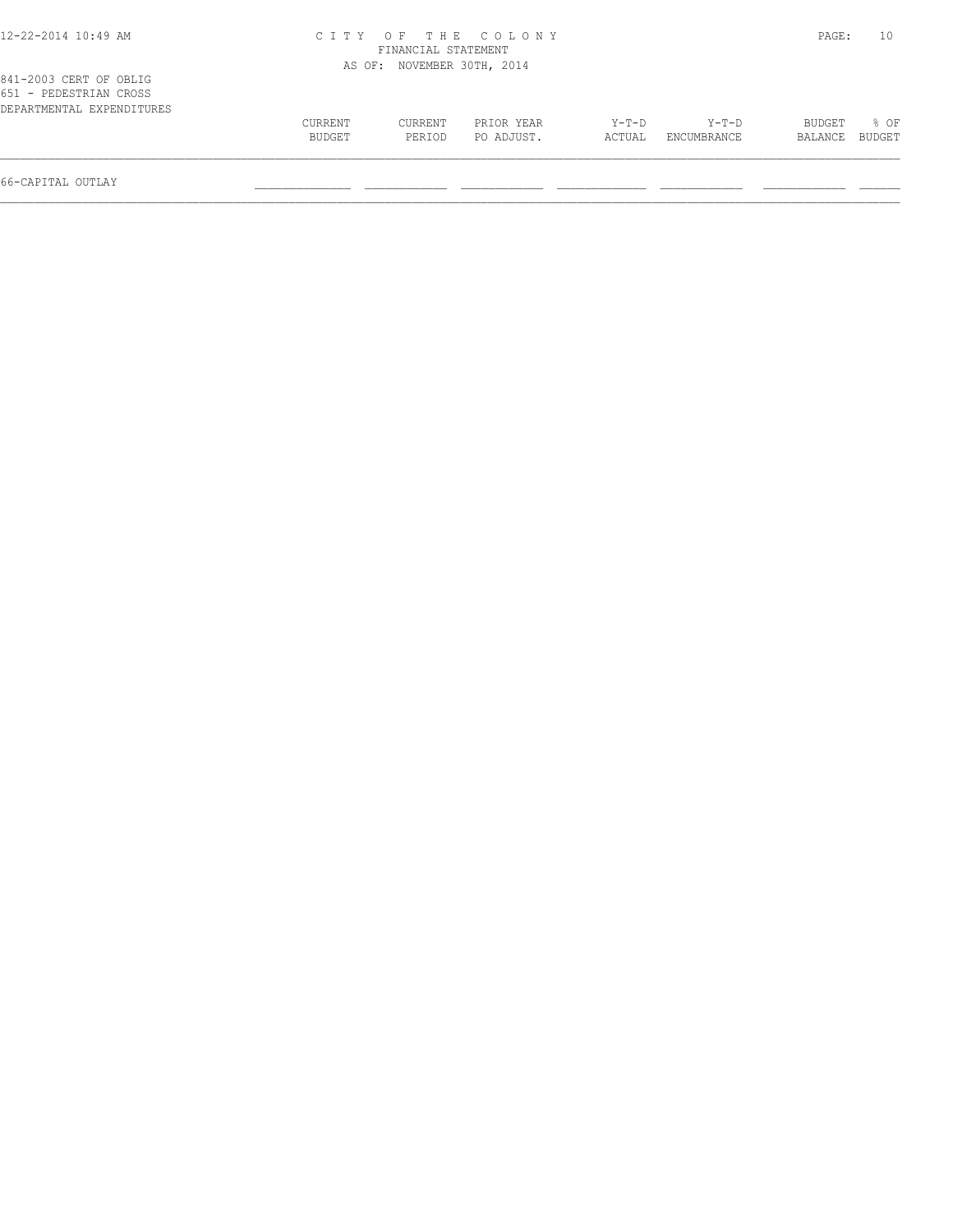|  |  |  |  | 12-22-2014 10:49 AM |  |
|--|--|--|--|---------------------|--|
|--|--|--|--|---------------------|--|

# 12-22-2014 10:49 AM C I T Y O F T H E C O L O N Y PAGE: 11 FINANCIAL STATEMENT

| 841-2003 CERT OF OBLIG                               |                   | AS OF: NOVEMBER 30TH, 2014 |                          |                 |                        |                   |                |
|------------------------------------------------------|-------------------|----------------------------|--------------------------|-----------------|------------------------|-------------------|----------------|
| 670 - FIRE ENHANCEMENTS<br>DEPARTMENTAL EXPENDITURES |                   |                            |                          |                 |                        |                   |                |
|                                                      | CURRENT<br>BUDGET | CURRENT<br>PERIOD          | PRIOR YEAR<br>PO ADJUST. | Y-T-D<br>ACTUAL | $Y-T-D$<br>ENCUMBRANCE | BUDGET<br>BALANCE | % OF<br>BUDGET |
| 63-SUPPLIES                                          |                   |                            |                          |                 |                        |                   |                |
| 65-NON-CAPITAL                                       |                   |                            |                          |                 |                        |                   |                |
| 66-CAPITAL OUTLAY                                    |                   |                            |                          |                 |                        |                   |                |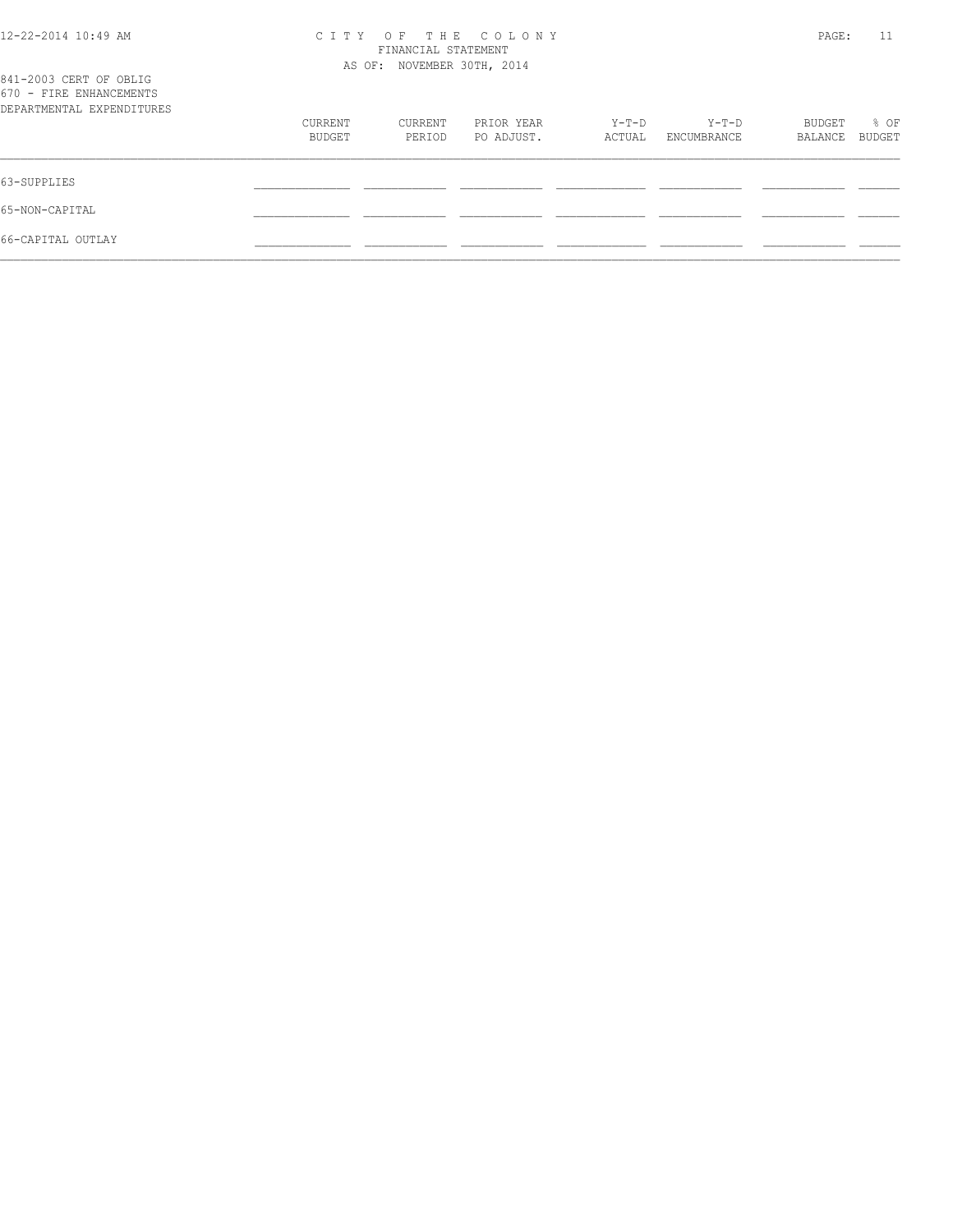# 12-22-2014 10:49 AM C I T Y O F T H E C O L O N Y PAGE: 12 FINANCIAL STATEMENT

| 841-2003 CERT OF OBLIG<br>675 - POLICE ENHANCEMENT |                   | AS OF: NOVEMBER 30TH, 2014 |                          |                   |                        |                          |                |
|----------------------------------------------------|-------------------|----------------------------|--------------------------|-------------------|------------------------|--------------------------|----------------|
| DEPARTMENTAL EXPENDITURES                          |                   |                            |                          |                   |                        |                          |                |
|                                                    | CURRENT<br>BUDGET | CURRENT<br>PERIOD          | PRIOR YEAR<br>PO ADJUST. | $Y-T-D$<br>ACTUAL | $Y-T-D$<br>ENCUMBRANCE | <b>BUDGET</b><br>BALANCE | % OF<br>BUDGET |
| 63-SUPPLIES                                        |                   |                            |                          |                   |                        |                          |                |
| 65-NON-CAPITAL                                     |                   |                            |                          |                   |                        |                          |                |
| 66-CAPITAL OUTLAY                                  |                   |                            |                          |                   |                        |                          |                |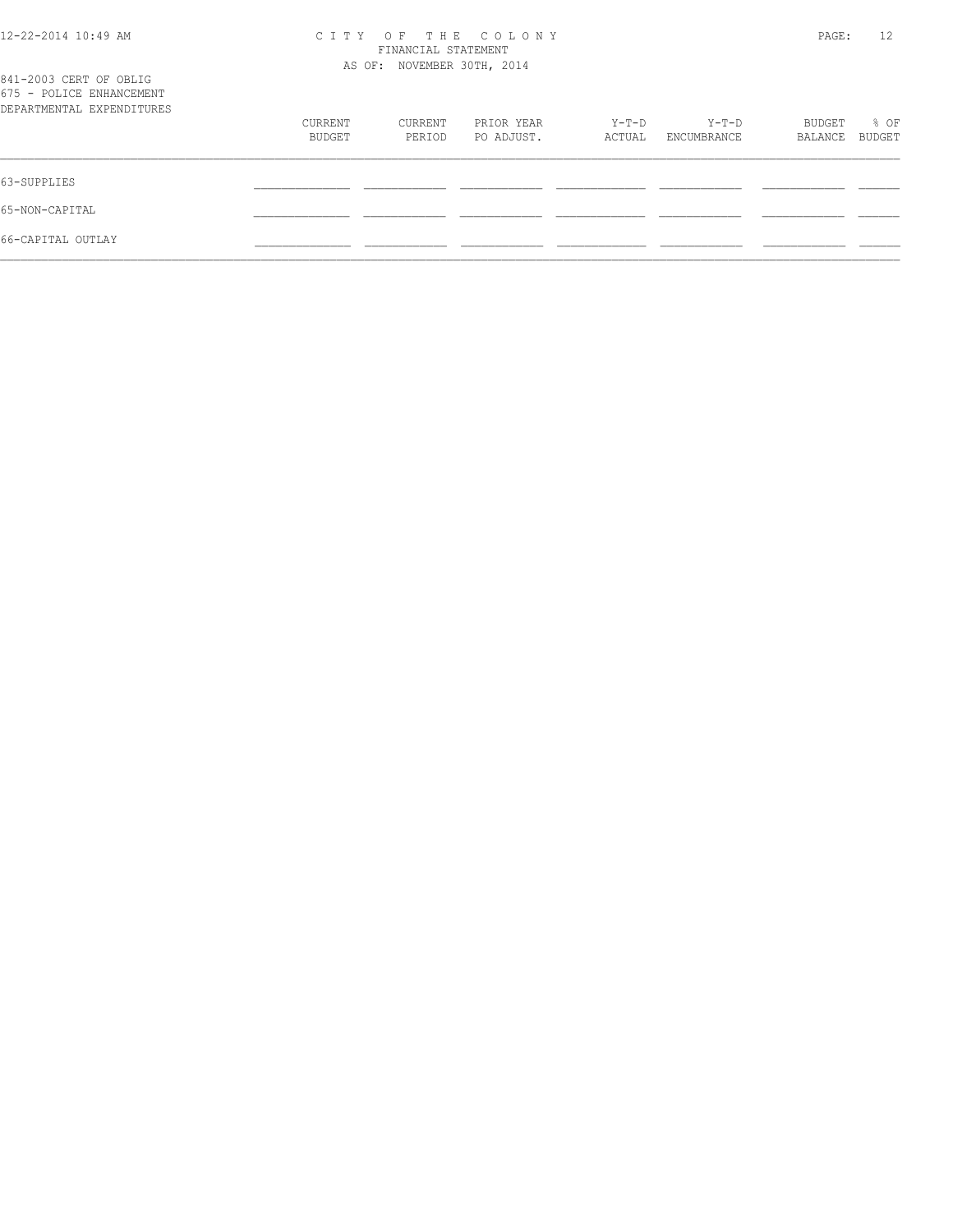| 12-22-2014 10:49 AM |  |  |
|---------------------|--|--|
|---------------------|--|--|

# 12-22-2014 10:49 AM C I T Y O F T H E C O L O N Y PAGE: 13 FINANCIAL STATEMENT

|                                                                                 |                   |                   | AS OF: NOVEMBER 30TH, 2014 |                 |                      |                   |                |
|---------------------------------------------------------------------------------|-------------------|-------------------|----------------------------|-----------------|----------------------|-------------------|----------------|
| 841-2003 CERT OF OBLIG<br>680 - LIBRARY ENHANCEMEN<br>DEPARTMENTAL EXPENDITURES |                   |                   |                            |                 |                      |                   |                |
|                                                                                 | CURRENT<br>BUDGET | CURRENT<br>PERIOD | PRIOR YEAR<br>PO ADJUST.   | Y-T-D<br>ACTUAL | Y-T-D<br>ENCUMBRANCE | BUDGET<br>BALANCE | % OF<br>BUDGET |

63-SUPPLIES \_\_\_\_\_\_\_\_\_\_\_\_\_\_ \_\_\_\_\_\_\_\_\_\_\_\_ \_\_\_\_\_\_\_\_\_\_\_\_ \_\_\_\_\_\_\_\_\_\_\_\_\_ \_\_\_\_\_\_\_\_\_\_\_\_ \_\_\_\_\_\_\_\_\_\_\_\_ \_\_\_\_\_\_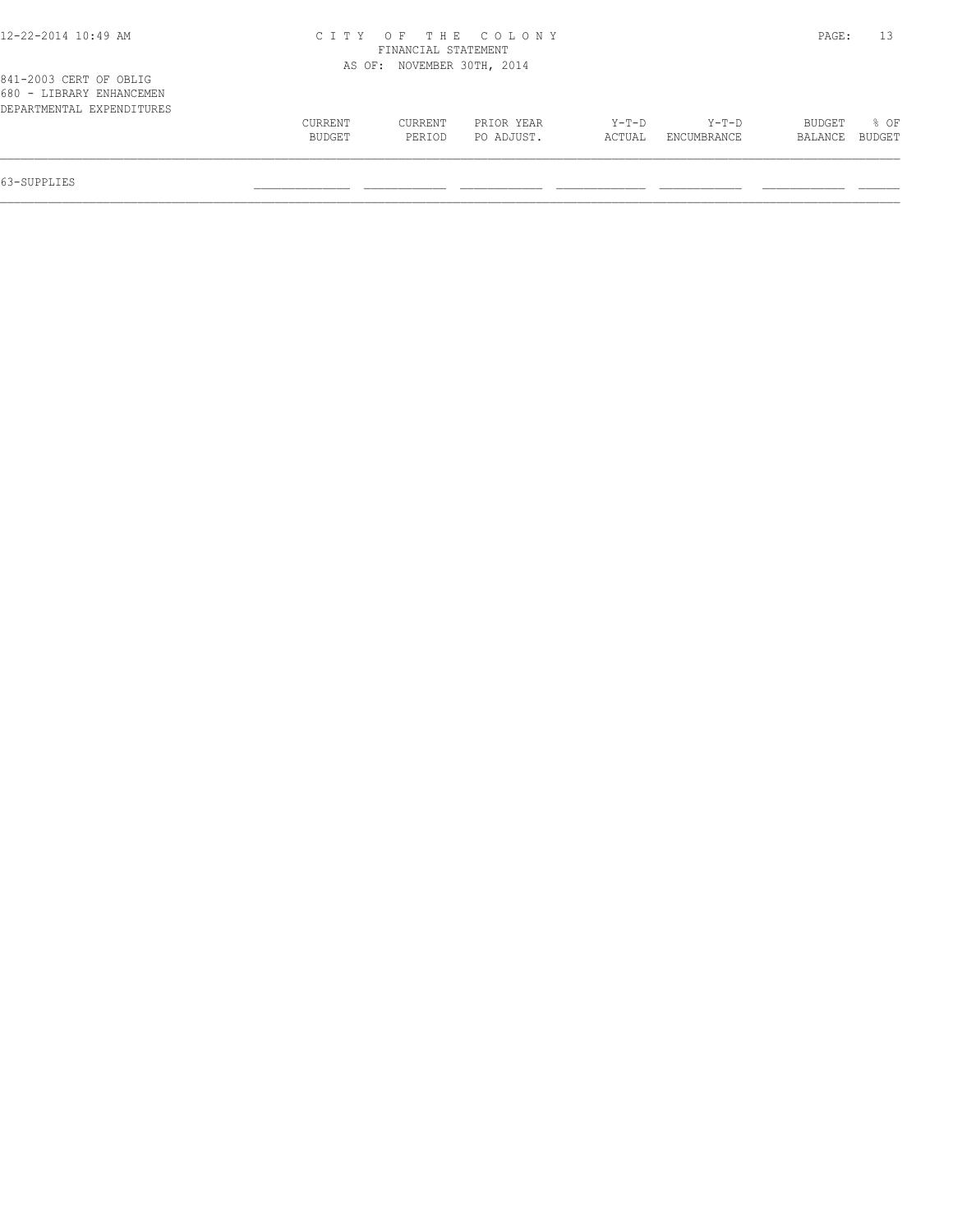#### 12-22-2014 10:49 AM C I T Y O F T H E C O L O N Y PAGE: 14 FINANCIAL STATEMENT AS OF: NOVEMBER 30TH, 2014

841-2003 CERT OF OBLIG 692 - HCP ENHANCEMENTS

| 66-CAPITAL OUTLAY         |                   |                   |                          |                 |                      |                   |                |
|---------------------------|-------------------|-------------------|--------------------------|-----------------|----------------------|-------------------|----------------|
| DEPARTMENTAL EXPENDITURES | CURRENT<br>BUDGET | CURRENT<br>PERIOD | PRIOR YEAR<br>PO ADJUST. | Y-T-D<br>ACTUAL | Y-T-D<br>ENCUMBRANCE | BUDGET<br>BALANCE | % OF<br>BUDGET |

\*\*\* END OF REPORT \*\*\*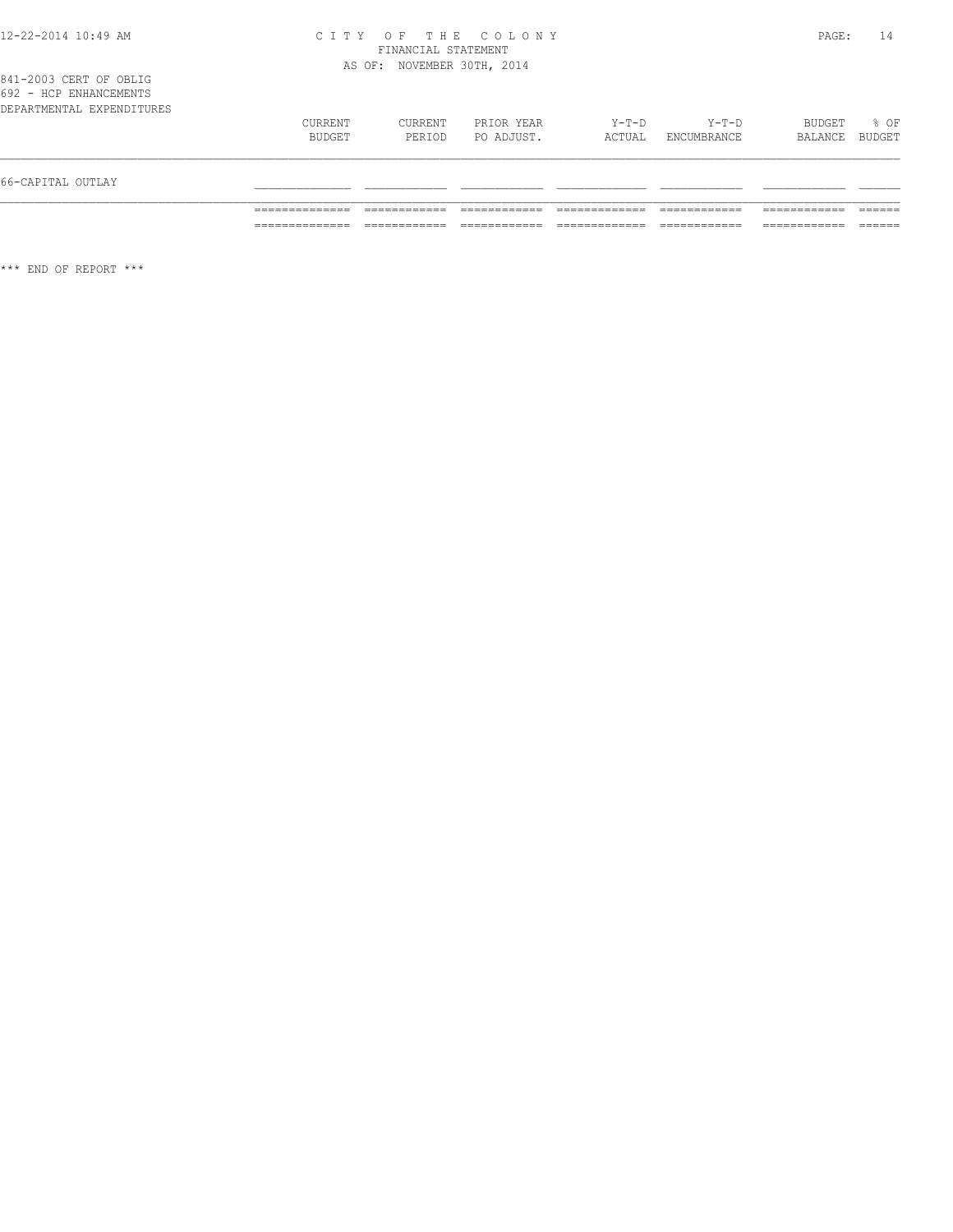#### 12-22-2014 10:49 AM C I T Y O F T H E C O L O N Y PAGE: 1 FINANCIAL STATEMENT AS OF: NOVEMBER 30TH, 2014

842-2004 CERT. OF OBLIGATION FINANCIAL SUMMARY

|                     | CURRENT<br>BUDGET              | CURRENT<br>PERIOD               | PRIOR YEAR<br>PO ADJUST.   | $Y-T-D$<br>ACTUAL         | $Y-T-D$<br>ENCUMBRANCE            | BUDGET<br>BALANCE BUDGET     | % OF            |
|---------------------|--------------------------------|---------------------------------|----------------------------|---------------------------|-----------------------------------|------------------------------|-----------------|
| REVENUE SUMMARY     |                                |                                 |                            |                           |                                   |                              |                 |
|                     | _____________<br>------------- | ____________<br>____<br>_______ | -------------<br>_________ | ____________<br>_________ | -------------<br>___<br>_________ | -------------<br>----------- | ------<br>_____ |
| EXPENDITURE SUMMARY |                                |                                 |                            |                           |                                   |                              |                 |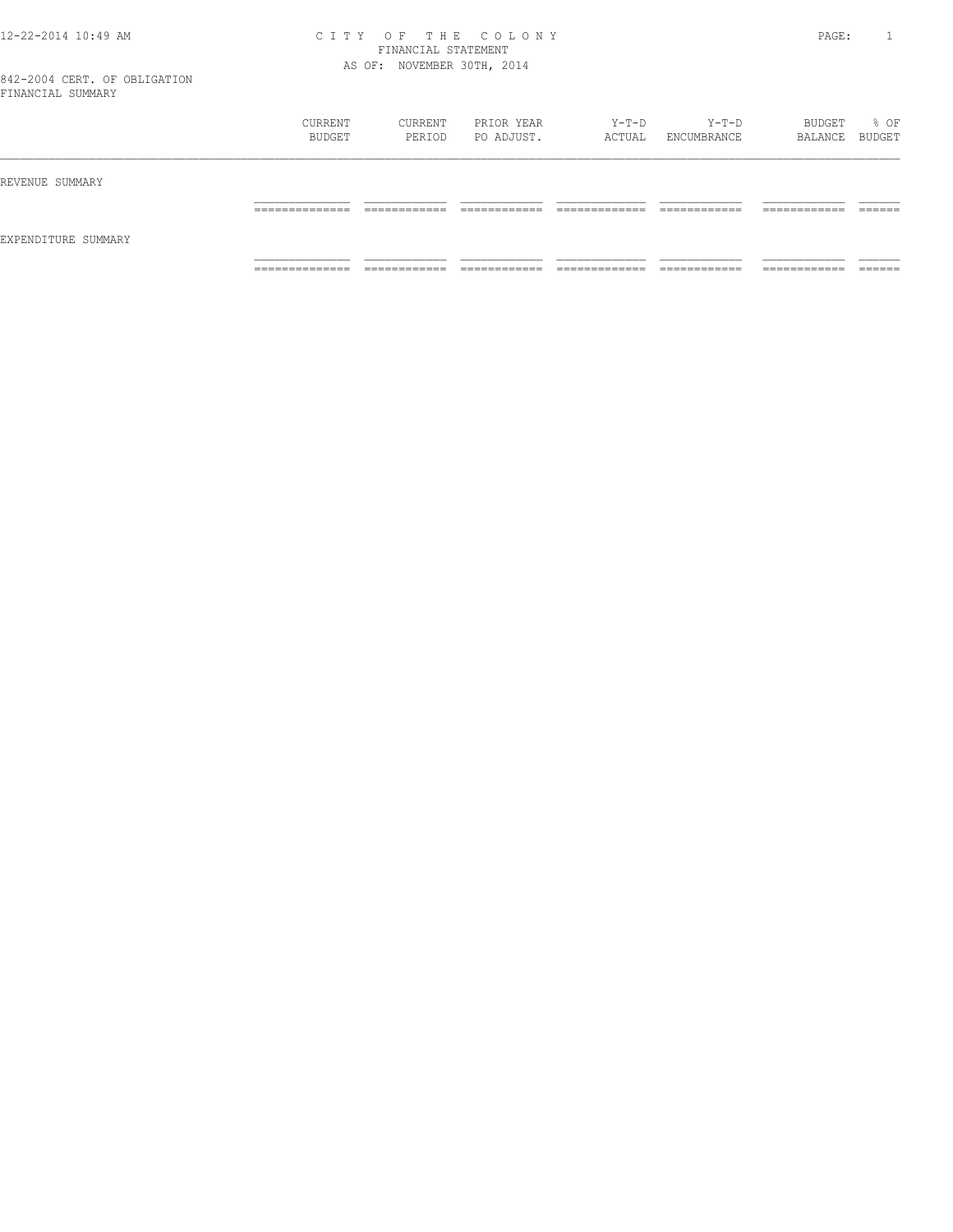## 12-22-2014 10:49 AM C I T Y O F T H E C O L O N Y PAGE: 2 FINANCIAL STATEMENT AS OF: NOVEMBER 30TH, 2014

842-2004 CERT. OF OBLIGATION REVENUES

| 8-MISCELLANEOUS REVENUE                                                                                         |                                     |
|-----------------------------------------------------------------------------------------------------------------|-------------------------------------|
| CURRENT<br>CURRENT<br>PRIOR YEAR<br>Y-T-D<br>$Y-T-D$<br>PO ADJUST.<br>BUDGET<br>ACTUAL<br>ENCUMBRANCE<br>PERIOD | BUDGET<br>% OF<br>BUDGET<br>BALANCE |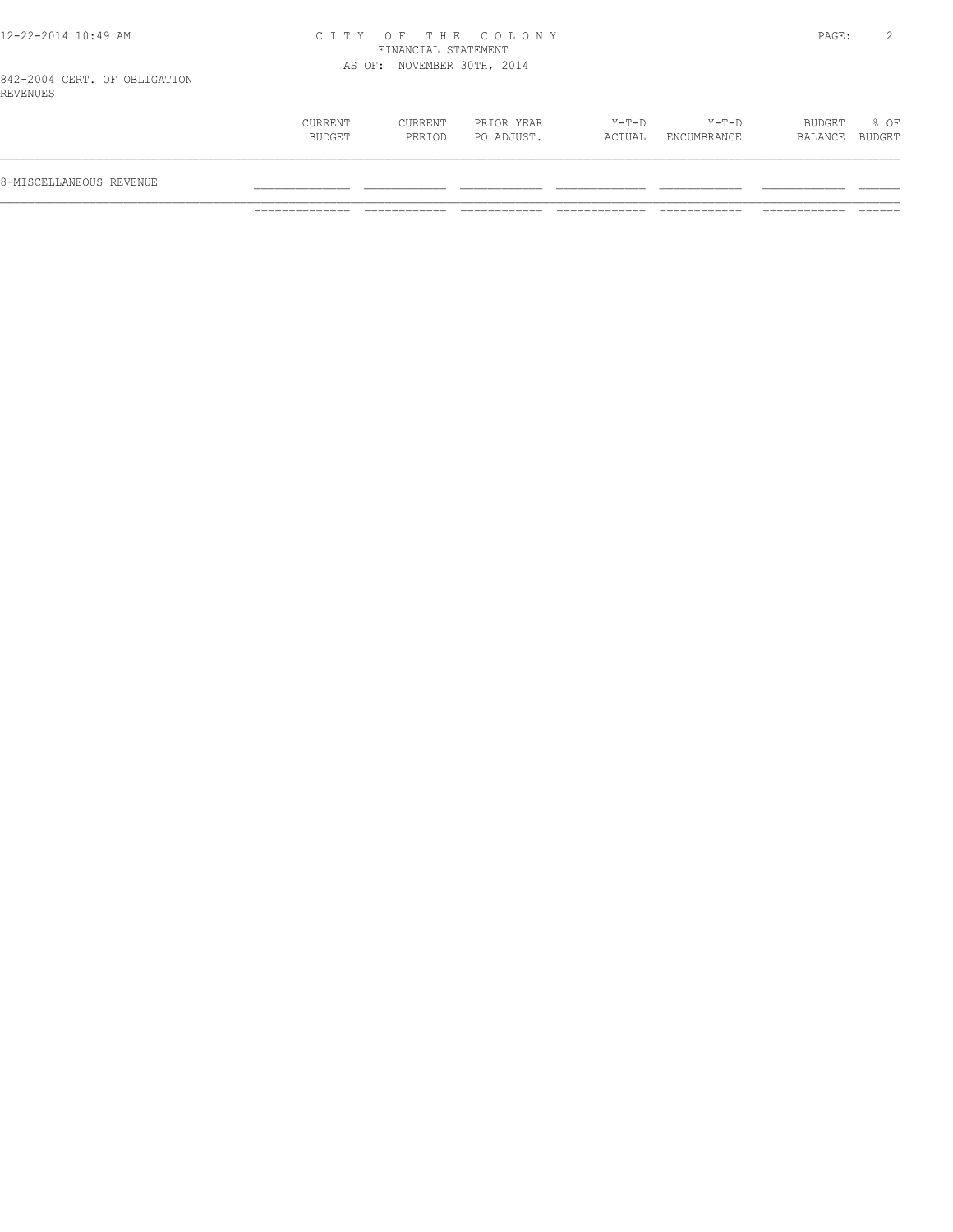| 12-22-2014 10:49 AM                                                                 |         | FINANCIAL STATEMENT | CITY OF THE COLONY  |        |             | PAGE:   |        |
|-------------------------------------------------------------------------------------|---------|---------------------|---------------------|--------|-------------|---------|--------|
|                                                                                     | AS OF:  |                     | NOVEMBER 30TH, 2014 |        |             |         |        |
| 842-2004 CERT. OF OBLIGATION<br>612 - ENGINEERING INSP<br>DEPARTMENTAL EXPENDITURES |         |                     |                     |        |             |         |        |
|                                                                                     | CURRENT | CURRENT             | PRIOR YEAR          | Y-T-D  | Y-T-D       | BUDGET  | 8 OF   |
|                                                                                     | BUDGET  | PERIOD              | PO ADJUST.          | ACTUAL | ENCUMBRANCE | BALANCE | BUDGET |
|                                                                                     |         |                     |                     |        |             |         |        |

66-CAPITAL OUTLAY \_\_\_\_\_\_\_\_\_\_\_\_\_\_ \_\_\_\_\_\_\_\_\_\_\_\_ \_\_\_\_\_\_\_\_\_\_\_\_ \_\_\_\_\_\_\_\_\_\_\_\_\_ \_\_\_\_\_\_\_\_\_\_\_\_ \_\_\_\_\_\_\_\_\_\_\_\_ \_\_\_\_\_\_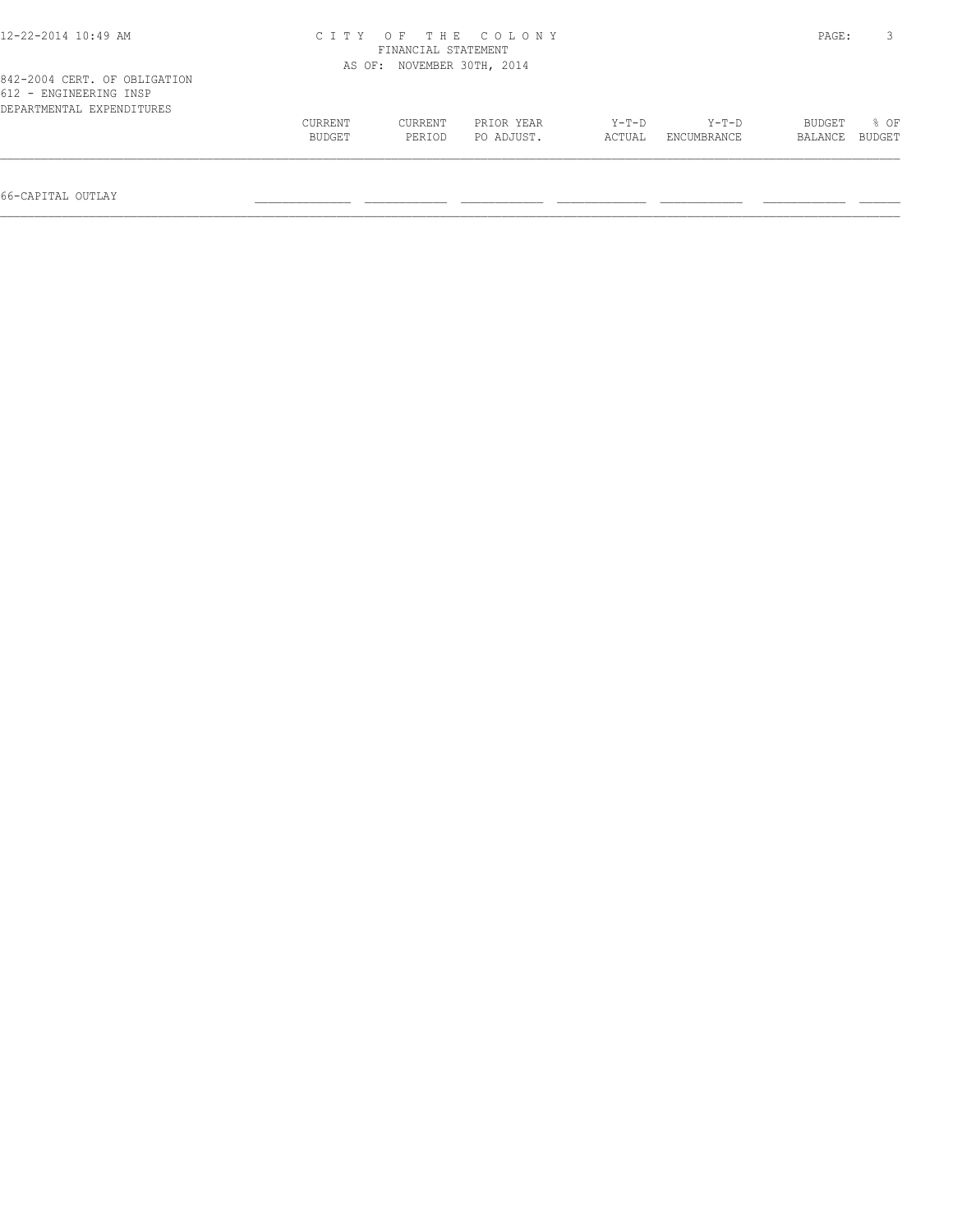## 12-22-2014 10:49 AM C I T Y O F T H E C O L O N Y PAGE: 4 FINANCIAL STATEMENT AS OF: NOVEMBER 30TH, 2014

|  | Λ |
|--|---|
|  |   |
|  |   |

842-2004 CERT. OF OBLIGATION 631 - IT ENHANCEMENTS

| DEPARTMENTAL EXPENDITURES |         |         |            |        |             |         |        |
|---------------------------|---------|---------|------------|--------|-------------|---------|--------|
|                           | CURRENT | CURRENT | PRIOR YEAR | Y-T-D  | $Y-T-D$     | BUDGET  | % OF   |
|                           | BUDGET  | PERIOD  | PO ADJUST. | ACTUAL | ENCUMBRANCE | BALANCE | BUDGET |
| 62-CONTRACTUAL SERVICES   |         |         |            |        |             |         |        |
| 63-SUPPLIES               |         |         |            |        |             |         |        |
| 65-NON-CAPITAL            |         |         |            |        |             |         |        |
| 66-CAPITAL OUTLAY         |         |         |            |        |             |         |        |
|                           |         |         |            |        |             |         |        |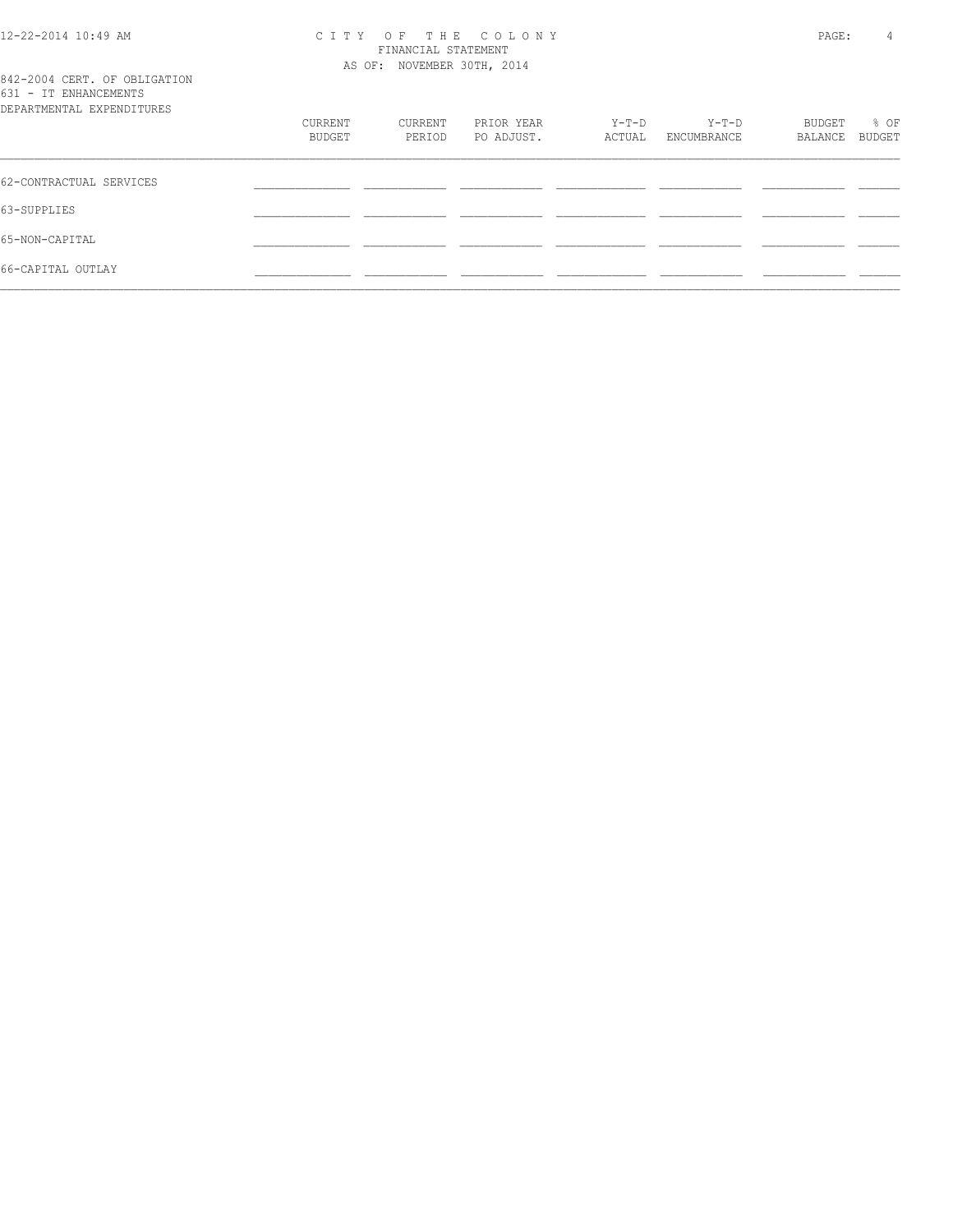| 12-22-2014 10:49 AM                                                                 | CITY OF THE COLONY<br>FINANCIAL STATEMENT<br>AS OF: NOVEMBER 30TH, 2014 |                   |                          |                   |                      | PAGE:             |                |  |
|-------------------------------------------------------------------------------------|-------------------------------------------------------------------------|-------------------|--------------------------|-------------------|----------------------|-------------------|----------------|--|
| 842-2004 CERT. OF OBLIGATION<br>635 - NON-DEPARTMENTAL<br>DEPARTMENTAL EXPENDITURES |                                                                         |                   |                          |                   |                      |                   |                |  |
|                                                                                     | CURRENT<br>BUDGET                                                       | CURRENT<br>PERIOD | PRIOR YEAR<br>PO ADJUST. | $Y-T-D$<br>ACTUAL | Y-T-D<br>ENCUMBRANCE | BUDGET<br>BALANCE | % OF<br>BUDGET |  |
| 67-OVERHEAD ALLOCATION                                                              |                                                                         |                   |                          |                   |                      |                   |                |  |
| 68-SUNDRY CHARGES                                                                   |                                                                         |                   |                          |                   |                      |                   |                |  |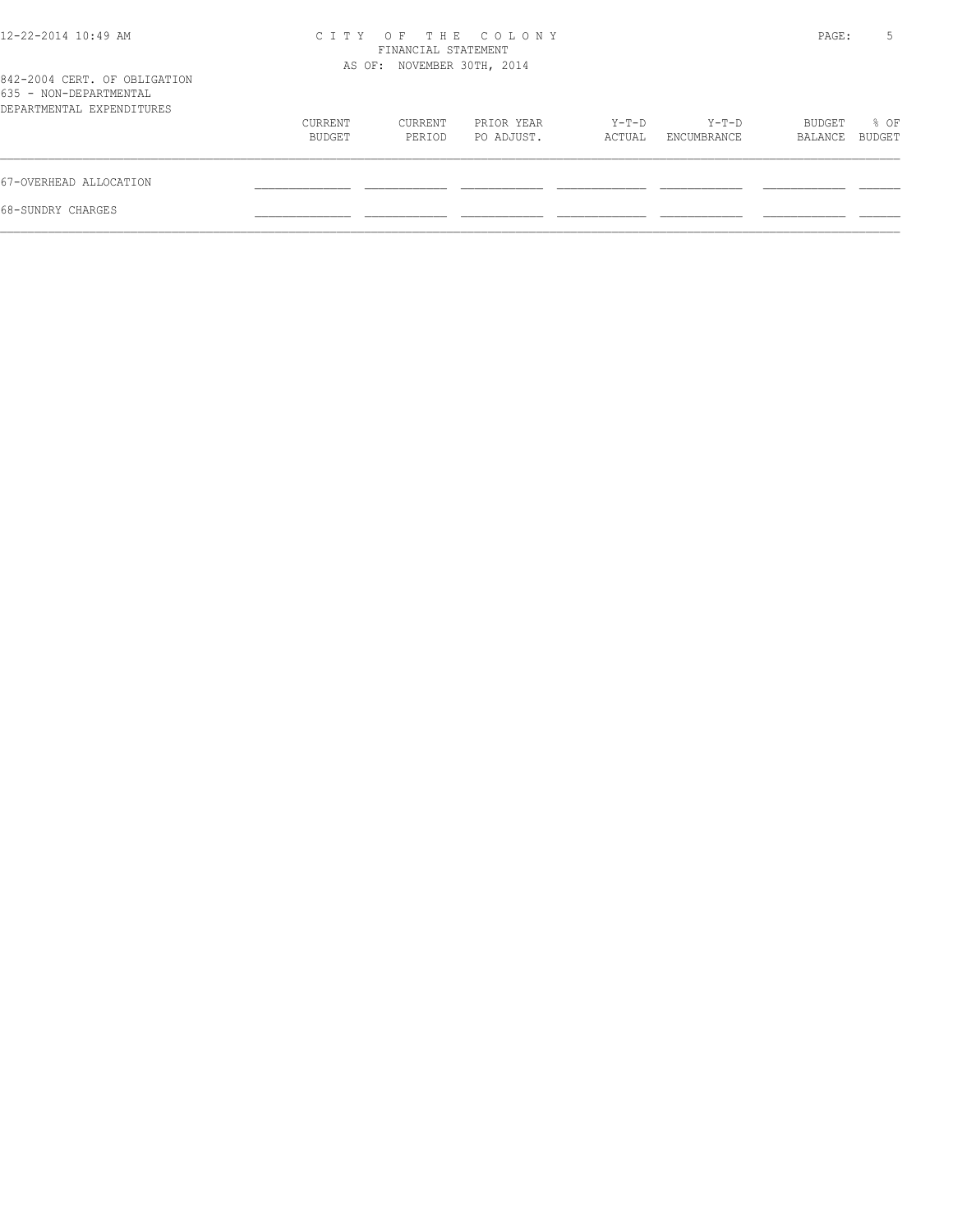| 12-22-2014 10:49 AM |  |  |
|---------------------|--|--|
|---------------------|--|--|

#### 12-22-2014 10:49 AM C I T Y O F T H E C O L O N Y PAGE: 6 FINANCIAL STATEMENT AS OF: NOVEMBER 30TH, 2014

| 042-2004 ulni. up udiigaiiun |         |         |            |        |             |                |             |
|------------------------------|---------|---------|------------|--------|-------------|----------------|-------------|
| 647 - PHASE III STREETS      |         |         |            |        |             |                |             |
| DEPARTMENTAL EXPENDITURES    |         |         |            |        |             |                |             |
|                              | CURRENT | CURRENT | PRIOR YEAR | Y-T-D  | $Y-T-D$     |                | BUDGET % OF |
|                              | BUDGET  | PERIOD  | PO ADJUST. | ACTUAL | ENCUMBRANCE | BALANCE BUDGET |             |
|                              |         |         |            |        |             |                |             |
|                              |         |         |            |        |             |                |             |

62-CONTRACTUAL SERVICES \_\_\_\_\_\_\_\_\_\_\_\_\_\_ \_\_\_\_\_\_\_\_\_\_\_\_ \_\_\_\_\_\_\_\_\_\_\_\_ \_\_\_\_\_\_\_\_\_\_\_\_\_ \_\_\_\_\_\_\_\_\_\_\_\_ \_\_\_\_\_\_\_\_\_\_\_\_ \_\_\_\_\_\_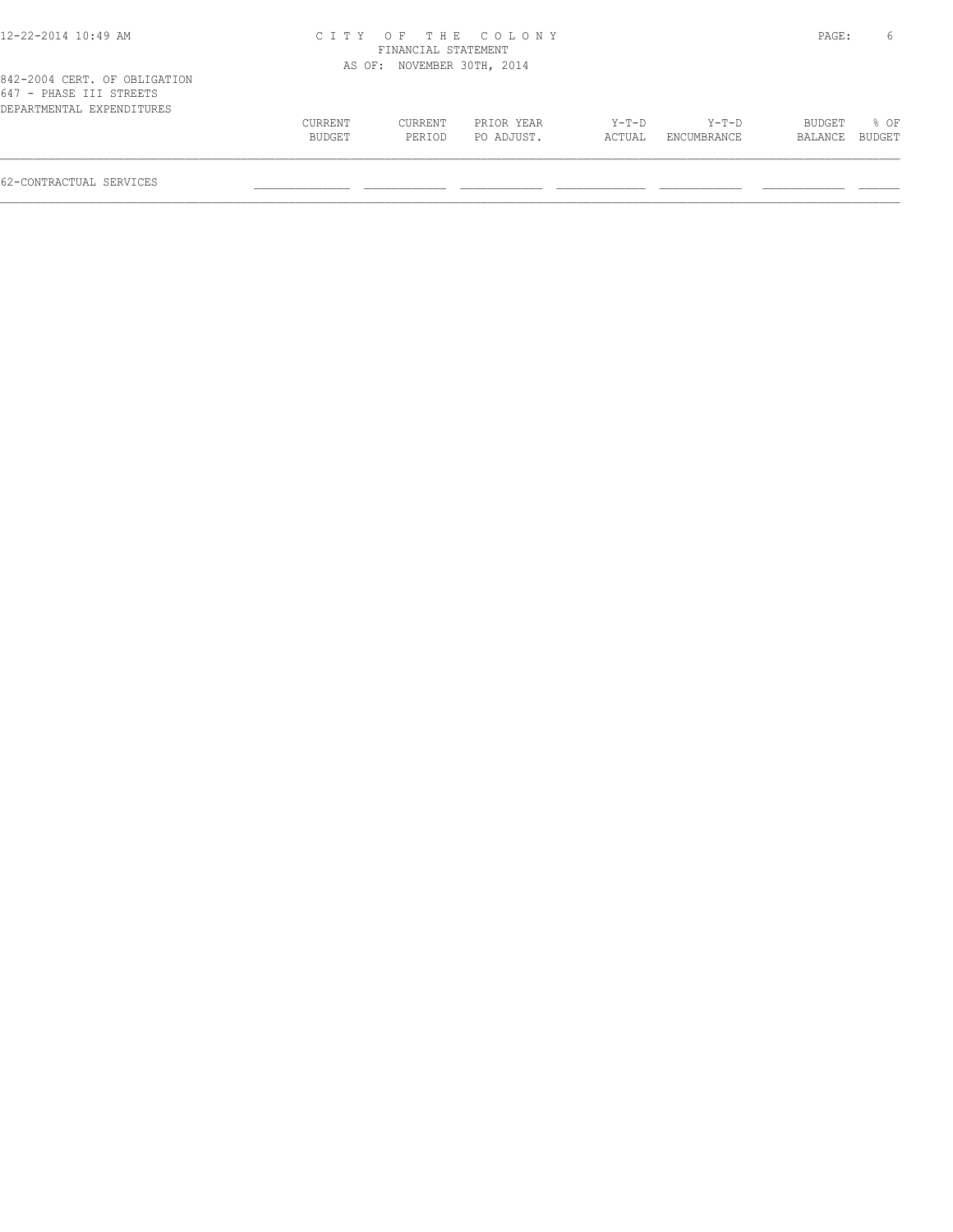| C T T Y           | OF.               |                          |                                                                 |                      |                   |                |
|-------------------|-------------------|--------------------------|-----------------------------------------------------------------|----------------------|-------------------|----------------|
|                   |                   |                          |                                                                 |                      |                   |                |
| CURRENT<br>BUDGET | CURRENT<br>PERIOD | PRIOR YEAR<br>PO ADJUST. | Y-T-D<br>ACTUAL                                                 | Y-T-D<br>ENCUMBRANCE | BUDGET<br>BALANCE | % OF<br>BUDGET |
|                   |                   |                          |                                                                 |                      |                   |                |
|                   |                   |                          |                                                                 |                      |                   |                |
|                   |                   |                          | THE COLONY<br>FINANCIAL STATEMENT<br>AS OF: NOVEMBER 30TH, 2014 |                      |                   | PAGE:          |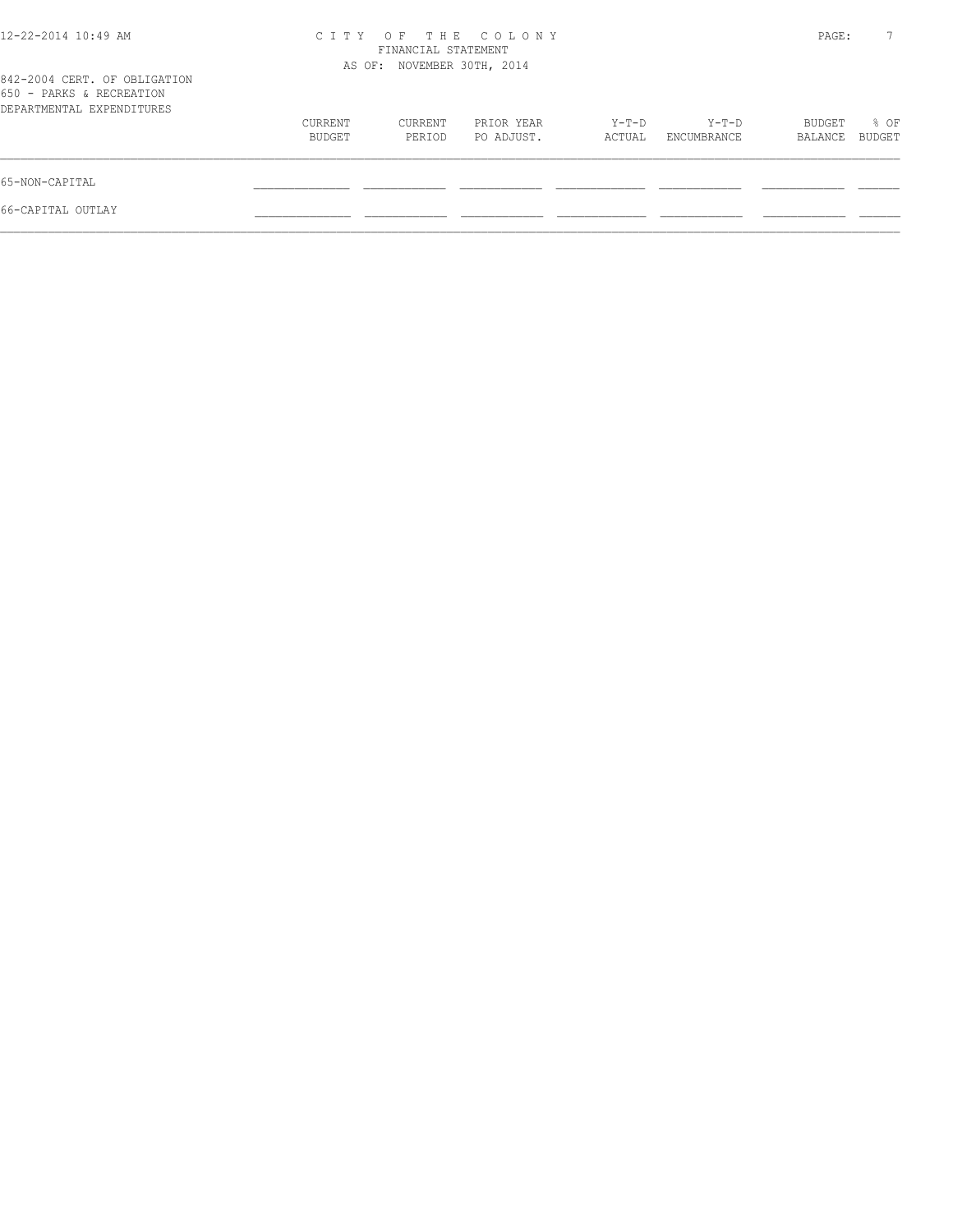|                   |                   |                          |                                                                         |                      |                   | 8              |
|-------------------|-------------------|--------------------------|-------------------------------------------------------------------------|----------------------|-------------------|----------------|
|                   |                   |                          |                                                                         |                      |                   |                |
| CURRENT<br>BUDGET | CURRENT<br>PERIOD | PRIOR YEAR<br>PO ADJUST. | Y-T-D<br>ACTUAL                                                         | Y-T-D<br>ENCUMBRANCE | BUDGET<br>BALANCE | % OF<br>BUDGET |
|                   |                   |                          |                                                                         |                      |                   |                |
|                   |                   |                          |                                                                         |                      |                   |                |
|                   |                   |                          | CITY OF THE COLONY<br>FINANCIAL STATEMENT<br>AS OF: NOVEMBER 30TH, 2014 |                      |                   | PAGE:          |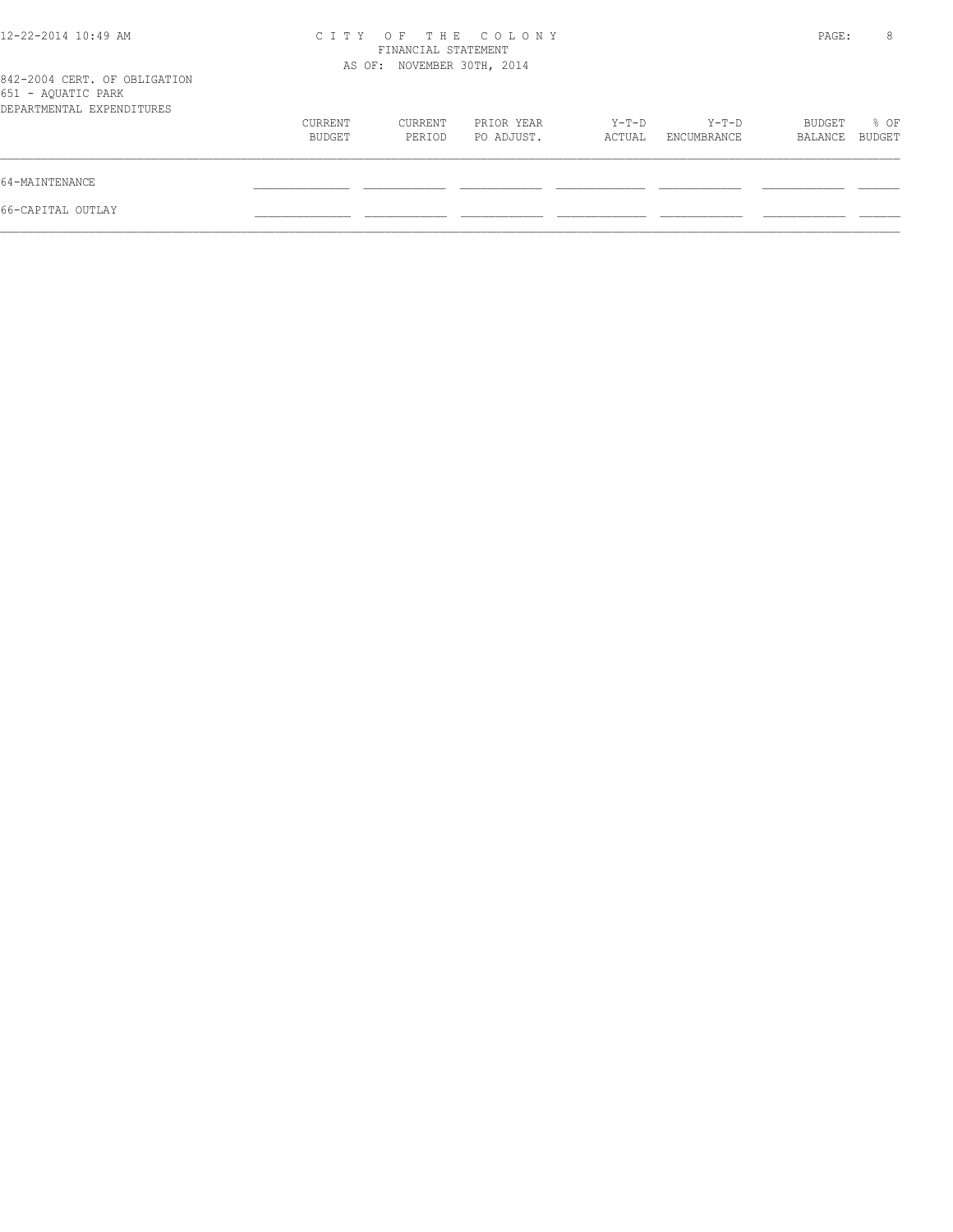| 12-22-2014 10:49 AM                                                                  |                   | FINANCIAL STATEMENT<br>AS OF: NOVEMBER 30TH, 2014 | CITY OF THE COLONY       |                 |                        | PAGE:             | 9                     |
|--------------------------------------------------------------------------------------|-------------------|---------------------------------------------------|--------------------------|-----------------|------------------------|-------------------|-----------------------|
| 842-2004 CERT. OF OBLIGATION<br>659 - MEM DR - PGE/WORL<br>DEPARTMENTAL EXPENDITURES |                   |                                                   |                          |                 |                        |                   |                       |
|                                                                                      | CURRENT<br>BUDGET | CURRENT<br>PERIOD                                 | PRIOR YEAR<br>PO ADJUST. | Y-T-D<br>ACTUAL | $Y-T-D$<br>ENCUMBRANCE | BUDGET<br>BALANCE | % OF<br><b>BUDGET</b> |
| 62-CONTRACTUAL SERVICES                                                              |                   |                                                   |                          |                 |                        |                   |                       |
| 67-OVERHEAD ALLOCATION                                                               |                   |                                                   |                          |                 |                        |                   |                       |
|                                                                                      |                   |                                                   |                          |                 |                        |                   |                       |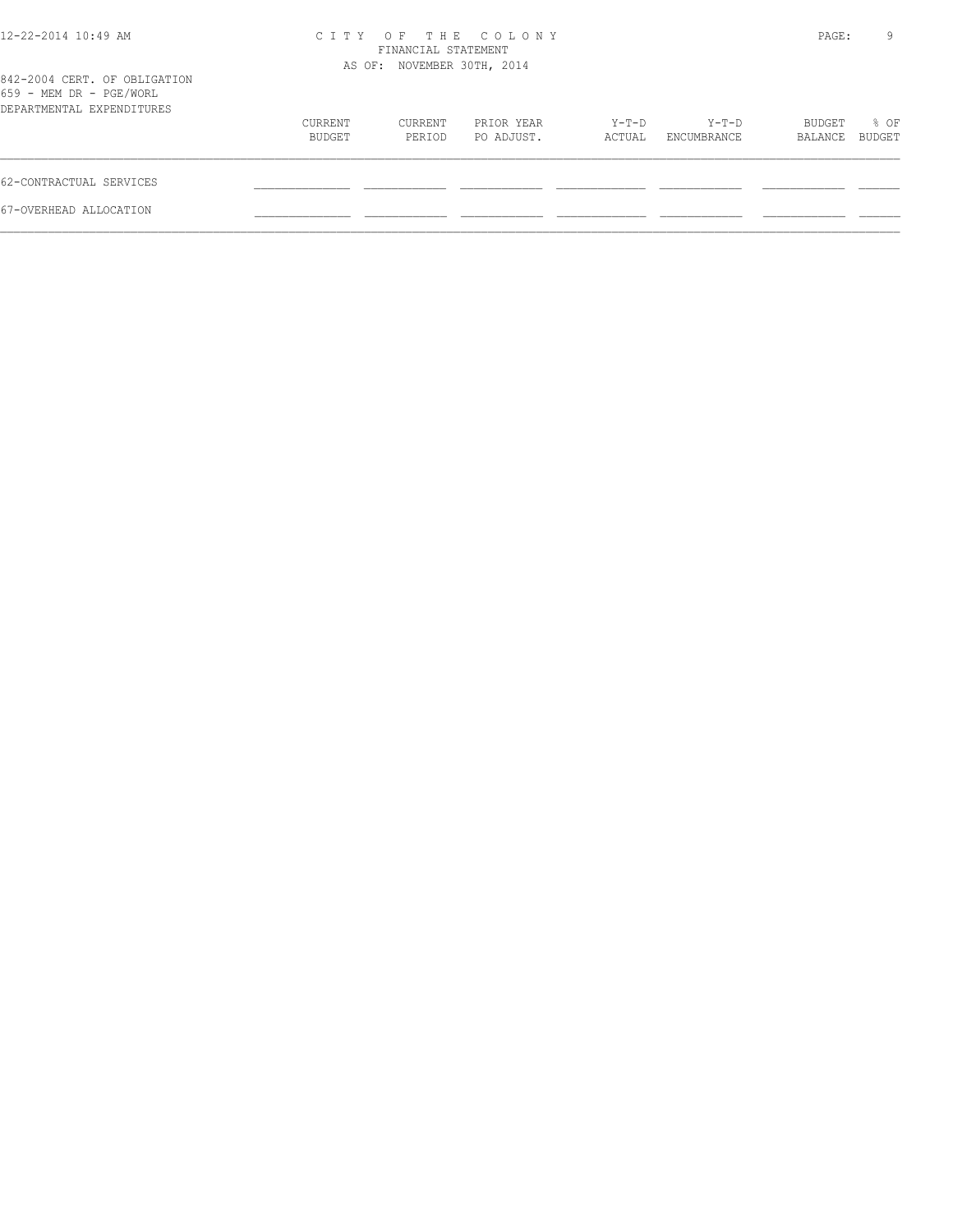| 12-22-2014 10:49 AM                                                            |                   | FINANCIAL STATEMENT        | CITY OF THE COLONY       |                 |                      | PAGE:                    | 10   |
|--------------------------------------------------------------------------------|-------------------|----------------------------|--------------------------|-----------------|----------------------|--------------------------|------|
|                                                                                |                   | AS OF: NOVEMBER 30TH, 2014 |                          |                 |                      |                          |      |
| 842-2004 CERT. OF OBLIGATION<br>660 - INSPECTIONS<br>DEPARTMENTAL EXPENDITURES |                   |                            |                          |                 |                      |                          |      |
|                                                                                | CURRENT<br>BUDGET | CURRENT<br>PERIOD          | PRIOR YEAR<br>PO ADJUST. | Y-T-D<br>ACTUAL | Y-T-D<br>ENCUMBRANCE | BUDGET<br>BALANCE BUDGET | % OF |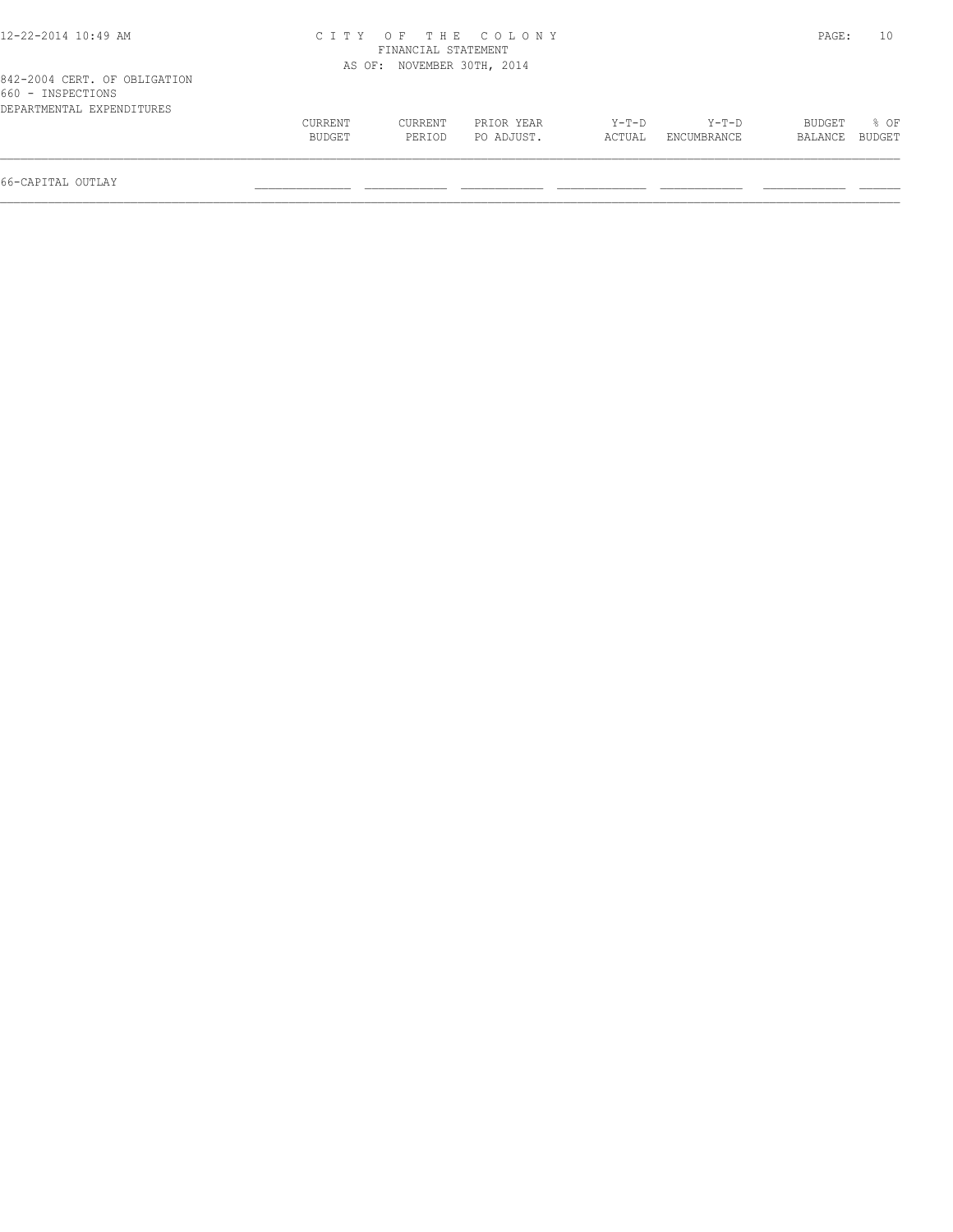#### 12-22-2014 10:49 AM C I T Y O F T H E C O L O N Y PAGE: 11 FINANCIAL STATEMENT AS OF: NOVEMBER 30TH, 2014

842-2004 CERT. OF OBLIGATION 670 - FIRE STATION@N.COL

| DEPARTMENTAL EXPENDITURES |                   |                   |                          |                 |                        |                   |                |
|---------------------------|-------------------|-------------------|--------------------------|-----------------|------------------------|-------------------|----------------|
|                           | CURRENT<br>BUDGET | CURRENT<br>PERIOD | PRIOR YEAR<br>PO ADJUST. | Y-T-D<br>ACTUAL | $Y-T-D$<br>ENCUMBRANCE | BUDGET<br>BALANCE | % OF<br>BUDGET |
|                           |                   |                   |                          |                 |                        |                   |                |
| 62-CONTRACTUAL SERVICES   |                   |                   |                          |                 |                        |                   |                |
| 63-SUPPLIES               |                   |                   |                          |                 |                        |                   |                |
| 65-NON-CAPITAL            |                   |                   |                          |                 |                        |                   |                |
| 66-CAPITAL OUTLAY         |                   |                   |                          |                 |                        |                   |                |
| 67-OVERHEAD ALLOCATION    |                   |                   |                          |                 |                        |                   |                |
|                           |                   |                   |                          |                 |                        |                   |                |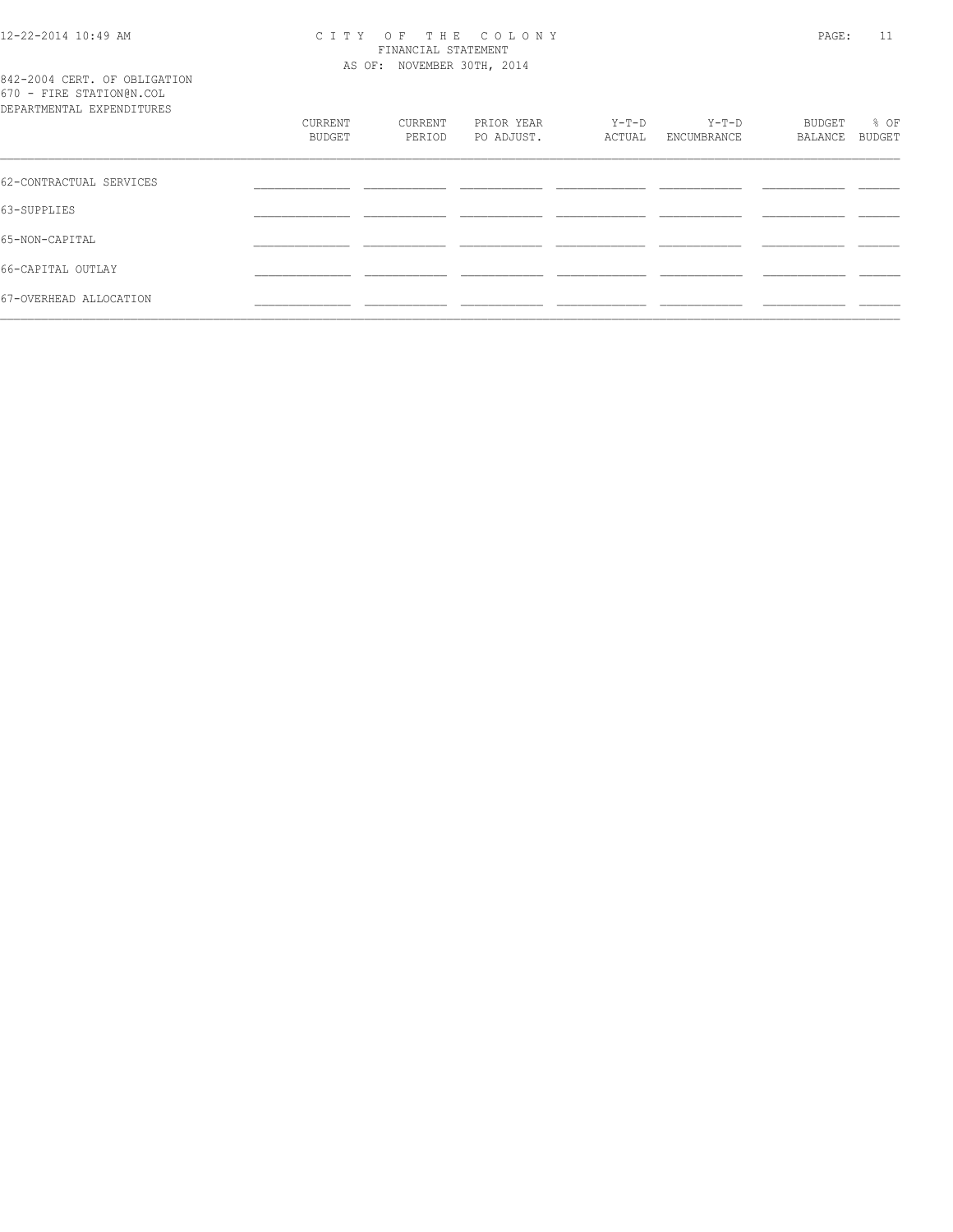| <b>CURRENT</b> | CURRENT | PRIOR YEAR | $Y-T-D$                                                          | $Y-T-D$     | <b>BUDGET</b> | 8 OF   |
|----------------|---------|------------|------------------------------------------------------------------|-------------|---------------|--------|
| BUDGET         | PERIOD  | PO ADJUST. | ACTUAL                                                           | ENCUMBRANCE | BALANCE       | BUDGET |
|                |         | AS OF:     | CITY OF THE COLONY<br>FINANCIAL STATEMENT<br>NOVEMBER 30TH, 2014 |             |               | PAGE:  |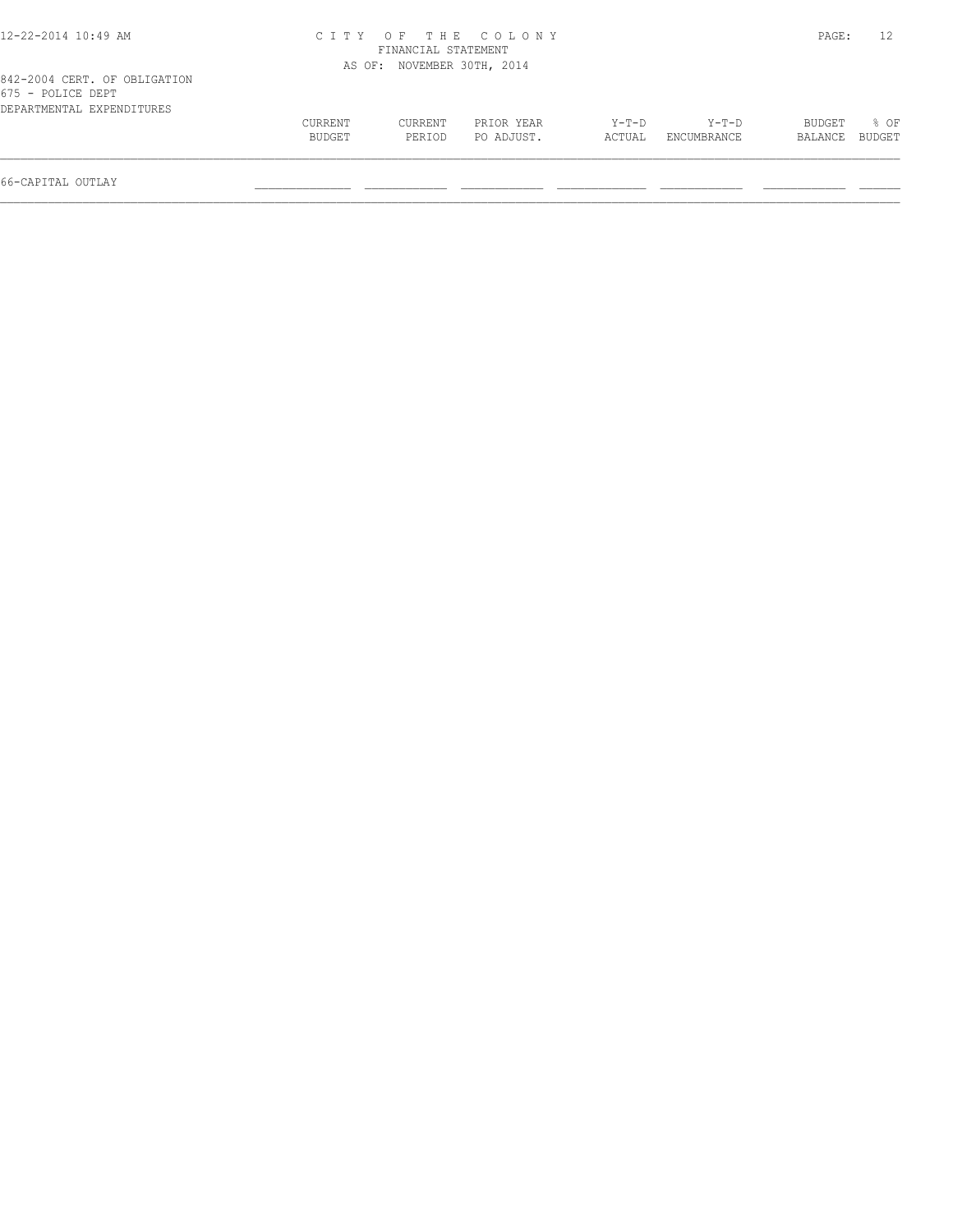#### 12-22-2014 10:49 AM C I T Y O F T H E C O L O N Y PAGE: 13 FINANCIAL STATEMENT AS OF: NOVEMBER 30TH, 2014

\*\*\* END OF REPORT \*\*\*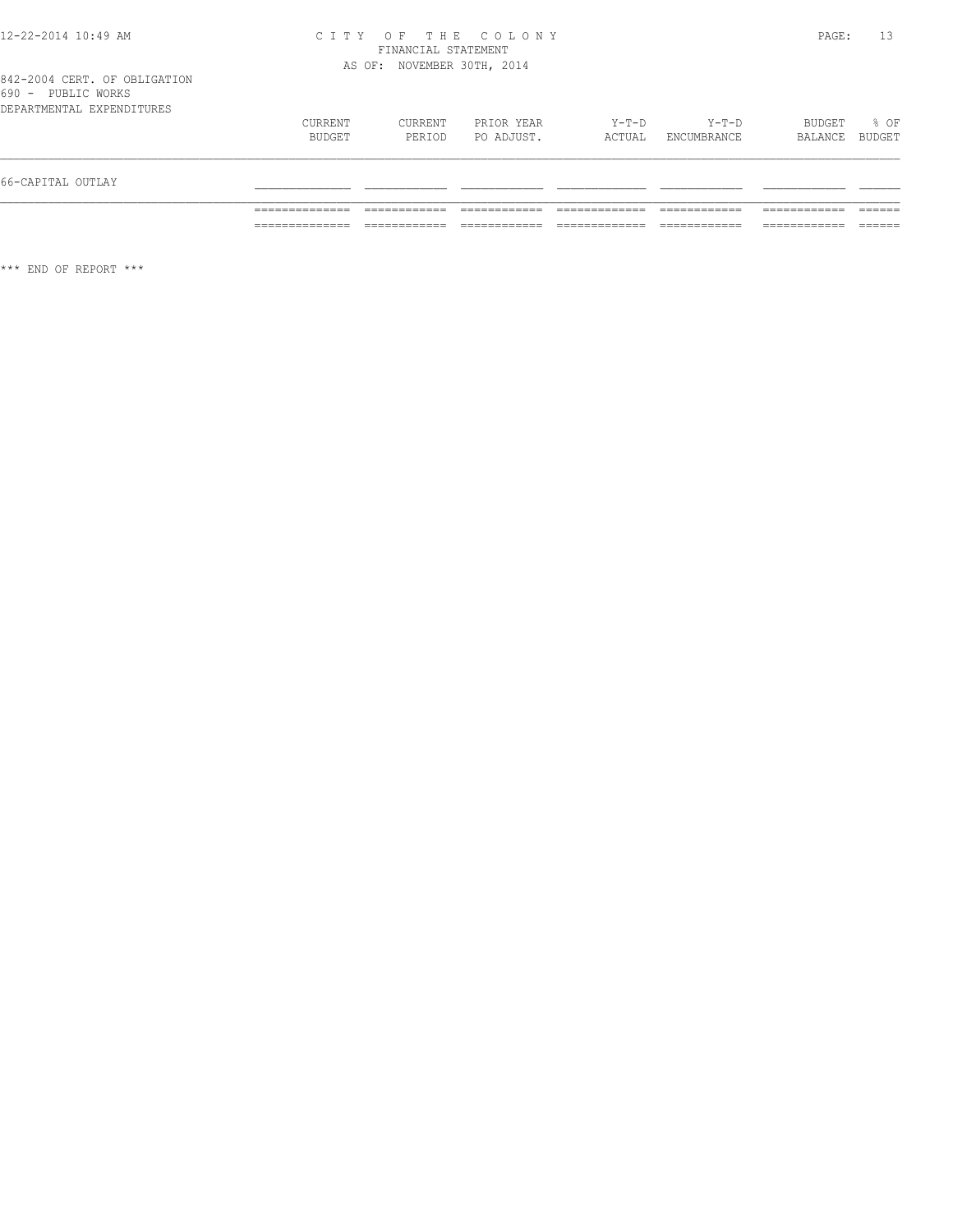#### 12-22-2014 10:49 AM C I T Y O F T H E C O L O N Y PAGE: 1 FINANCIAL STATEMENT AS OF: NOVEMBER 30TH, 2014

843-G.F. 2006 CERT OF OBLIG FINANCIAL SUMMARY

|                     | CURRENT<br>BUDGET | CURRENT<br>PERIOD | PRIOR YEAR<br>PO ADJUST. | Y-T-D<br>ACTUAL | $Y-T-D$<br>ENCUMBRANCE | BUDGET<br>BALANCE BUDGET | % OF    |
|---------------------|-------------------|-------------------|--------------------------|-----------------|------------------------|--------------------------|---------|
| REVENUE SUMMARY     |                   |                   |                          |                 |                        |                          |         |
| EXPENDITURE SUMMARY | ______________    | ____________      | -------------            | ____________    | -------------          | -------------            | ------- |
|                     | -------------     | ____________      | ____________             | _____________   | ____________           | -----------              | _______ |
|                     | ______________    | ____________      | -------------            | ____________    | ------------           | -------------            | ------- |
|                     | .                 | -----------       | -----------              | ------------    | -----------            | .                        | _____   |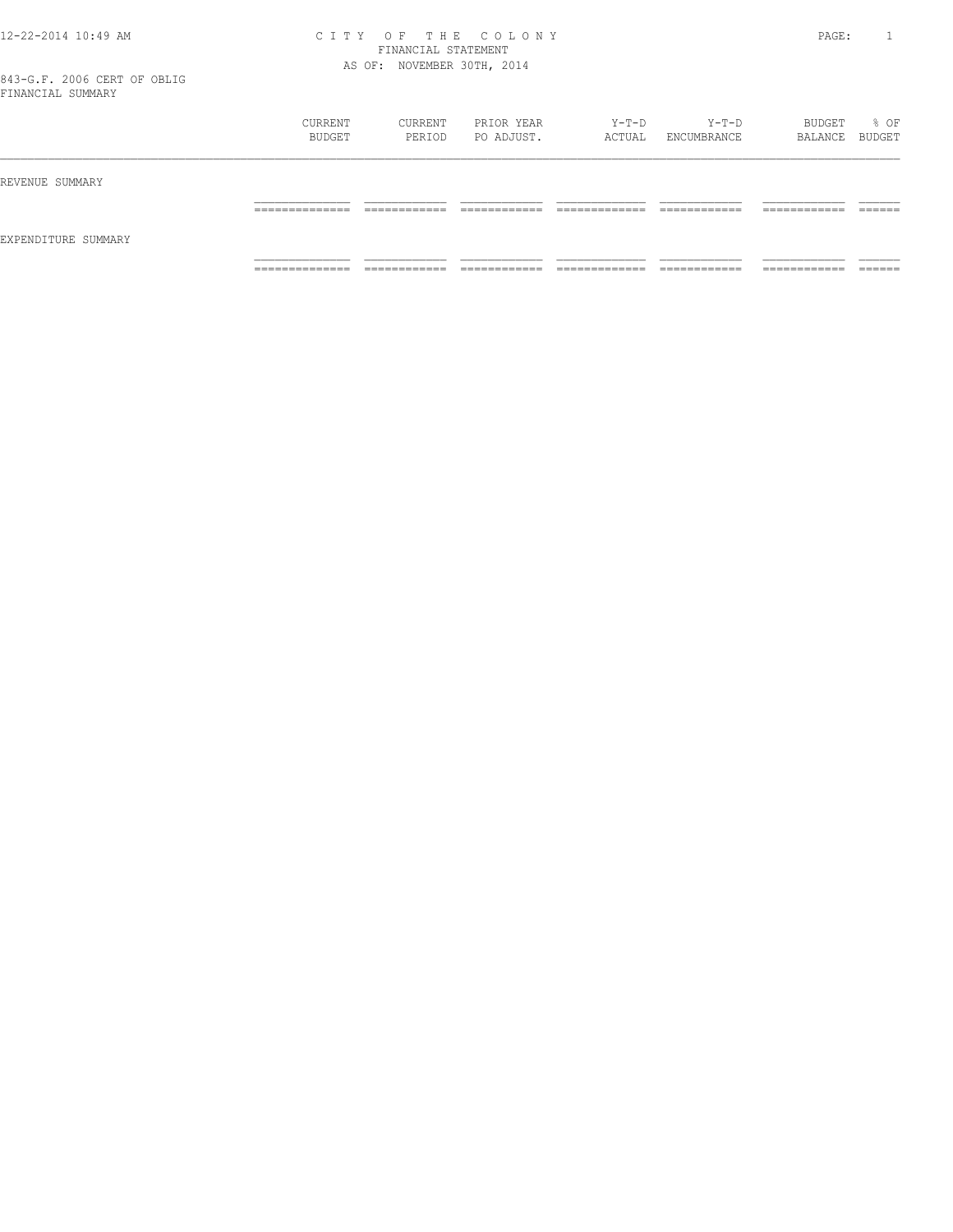#### 12-22-2014 10:49 AM C I T Y O F T H E C O L O N Y PAGE: 2 FINANCIAL STATEMENT AS OF: NOVEMBER 30TH, 2014

843-G.F. 2006 CERT OF OBLIG REVENUES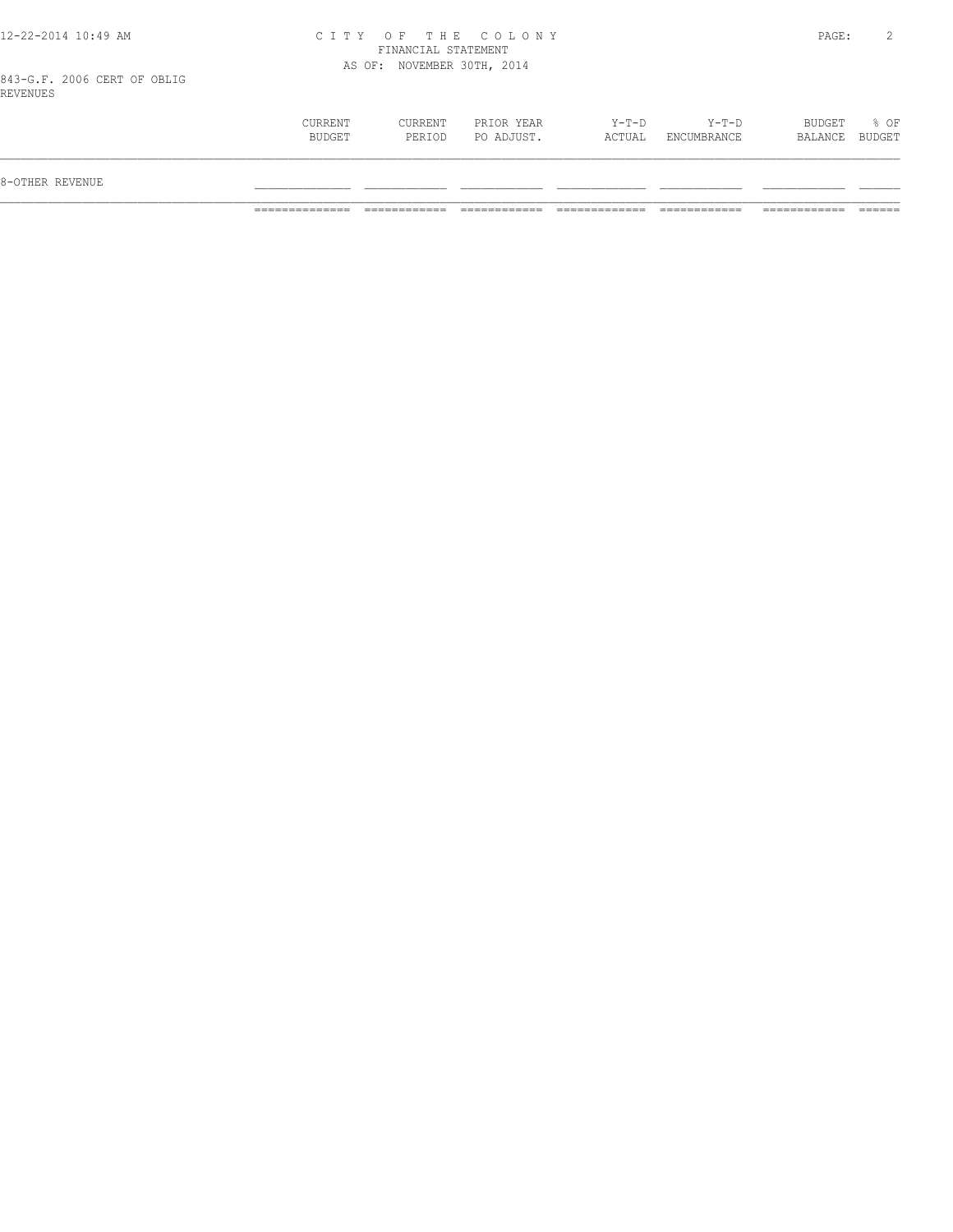| 12-22-2014 10:49 AM                                                           | OF THE COLONY<br>C I T Y<br>FINANCIAL STATEMENT |                            |                          |                 |                      |                   | 3              |
|-------------------------------------------------------------------------------|-------------------------------------------------|----------------------------|--------------------------|-----------------|----------------------|-------------------|----------------|
| 843-G.F. 2006 CERT OF OBLIG<br>631-IT DEPARTMENT<br>DEPARTMENTAL EXPENDITURES |                                                 | AS OF: NOVEMBER 30TH, 2014 |                          |                 |                      |                   |                |
|                                                                               | CURRENT<br>BUDGET                               | CURRENT<br>PERIOD          | PRIOR YEAR<br>PO ADJUST. | Y-T-D<br>ACTUAL | Y-T-D<br>ENCUMBRANCE | BUDGET<br>BALANCE | % OF<br>BUDGET |
| 63-SUPPLIES                                                                   |                                                 |                            |                          |                 |                      |                   |                |
| 65-NON-CAPITAL                                                                |                                                 |                            |                          |                 |                      |                   |                |
| 66-CAPITAL OUTLAY                                                             |                                                 |                            |                          |                 |                      |                   |                |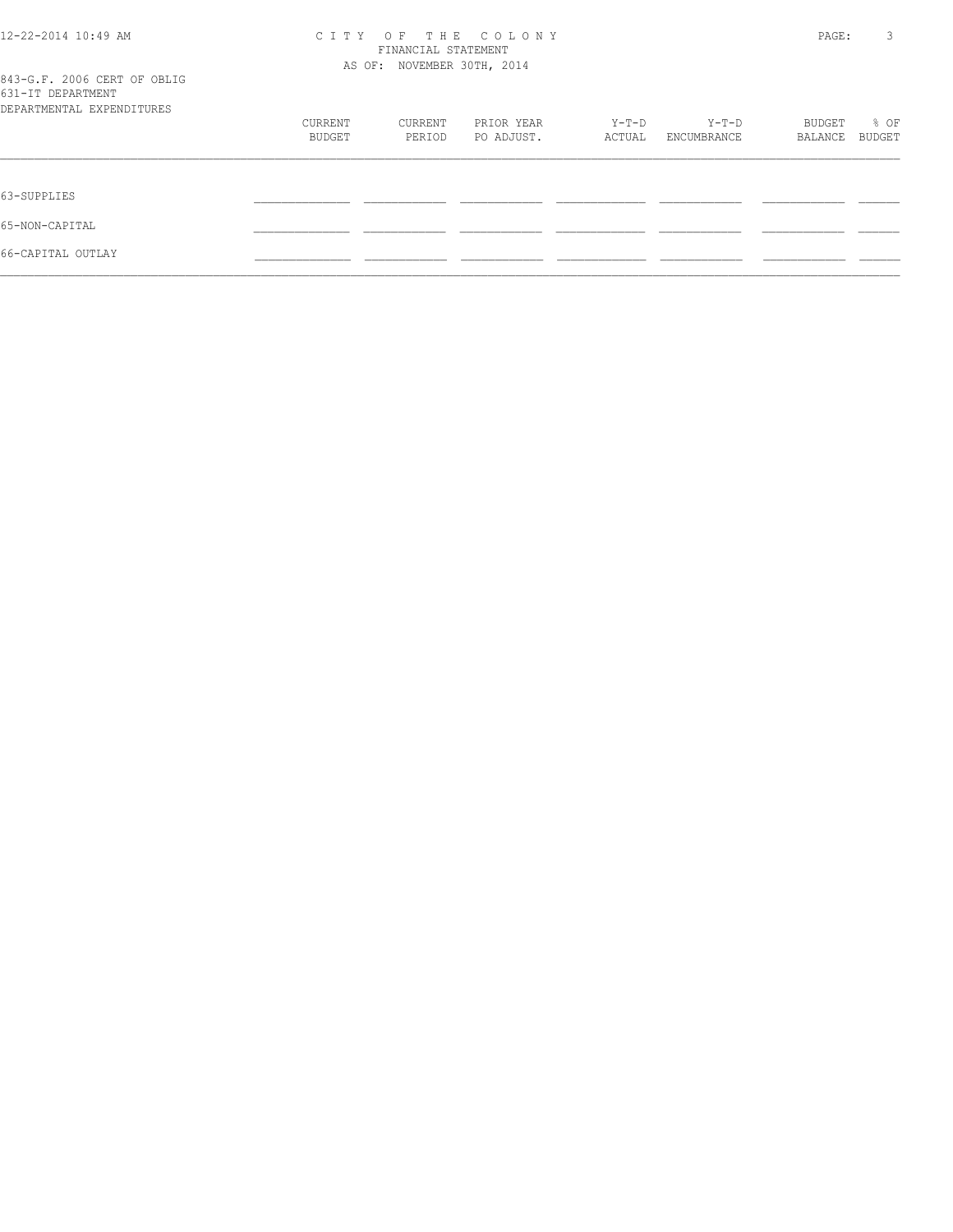| 12-22-2014 10:49 AM                                                              | C T T Y           | OF THE COLONY<br>FINANCIAL STATEMENT<br>AS OF: NOVEMBER 30TH, 2014 |                          |                 |                      |                   |                |  |
|----------------------------------------------------------------------------------|-------------------|--------------------------------------------------------------------|--------------------------|-----------------|----------------------|-------------------|----------------|--|
| 843-G.F. 2006 CERT OF OBLIG<br>635-NON-DEPARTMENTAL<br>DEPARTMENTAL EXPENDITURES |                   |                                                                    |                          |                 |                      |                   |                |  |
|                                                                                  | CURRENT<br>BUDGET | CURRENT<br>PERIOD                                                  | PRIOR YEAR<br>PO ADJUST. | Y-T-D<br>ACTUAL | Y-T-D<br>ENCUMBRANCE | BUDGET<br>BALANCE | % OF<br>BUDGET |  |
| 62-CONTRACTUAL SERVICES                                                          |                   |                                                                    |                          |                 |                      |                   |                |  |
| 67-OVERHEAD ALLOCATION                                                           |                   |                                                                    |                          |                 |                      |                   |                |  |
| 68-SUNDRY CHARGES                                                                |                   |                                                                    |                          |                 |                      |                   |                |  |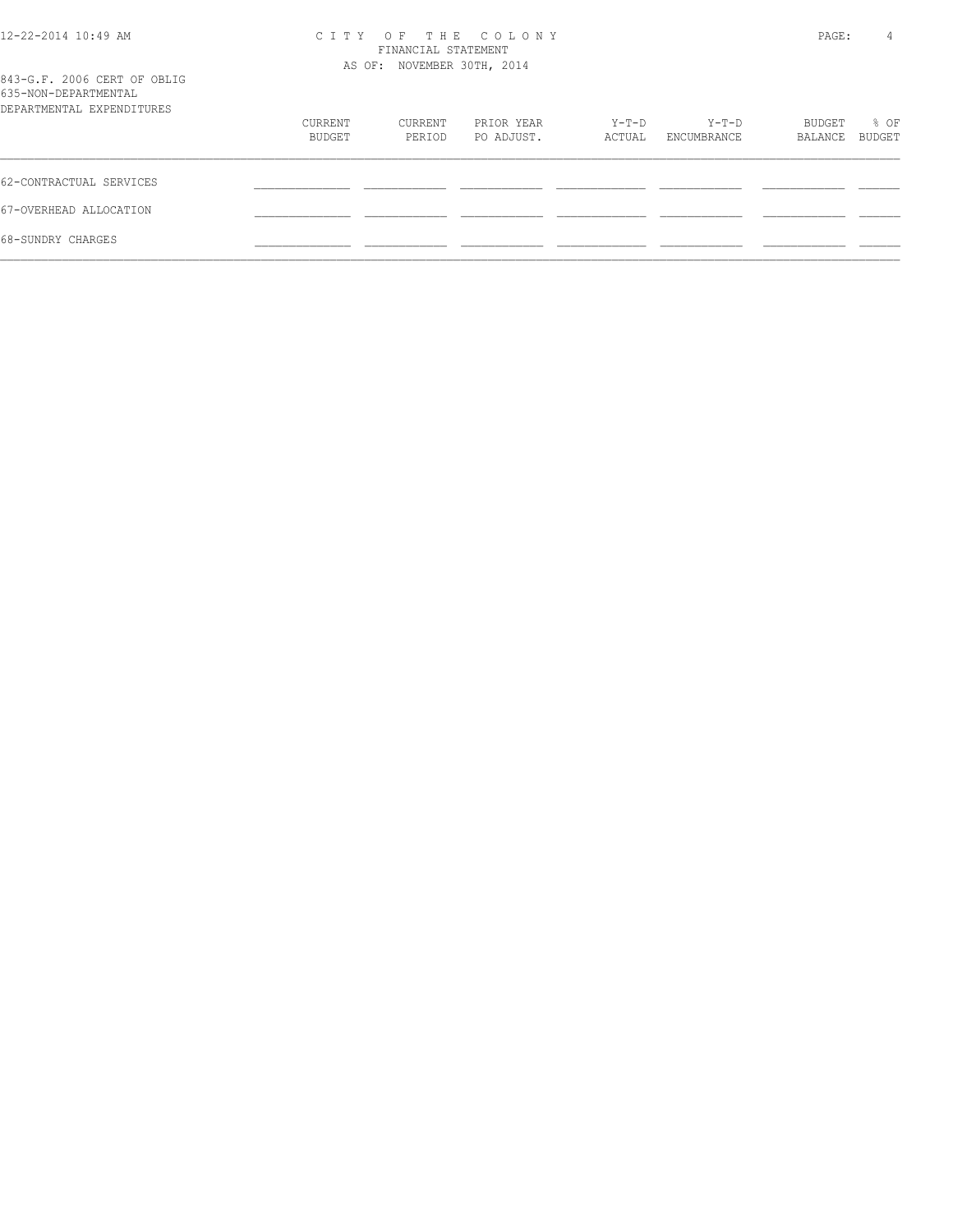| 12-22-2014 10:49 AM                                                                | THE COLONY<br>C T T Y<br>$O$ F<br>FINANCIAL STATEMENT<br>AS OF: NOVEMBER 30TH, 2014 |                   |                          |                   |                      | PAGE:             | 5              |
|------------------------------------------------------------------------------------|-------------------------------------------------------------------------------------|-------------------|--------------------------|-------------------|----------------------|-------------------|----------------|
| 843-G.F. 2006 CERT OF OBLIG<br>650-PARKS & RECREATION<br>DEPARTMENTAL EXPENDITURES |                                                                                     |                   |                          |                   |                      |                   |                |
|                                                                                    | CURRENT<br>BUDGET                                                                   | CURRENT<br>PERIOD | PRIOR YEAR<br>PO ADJUST. | $Y-T-D$<br>ACTUAL | Y-T-D<br>ENCUMBRANCE | BUDGET<br>BALANCE | % OF<br>BUDGET |
| 63-SUPPLIES                                                                        |                                                                                     |                   |                          |                   |                      |                   |                |
| 66-CAPITAL OUTLAY                                                                  |                                                                                     |                   |                          |                   |                      |                   |                |
|                                                                                    |                                                                                     |                   |                          |                   |                      |                   |                |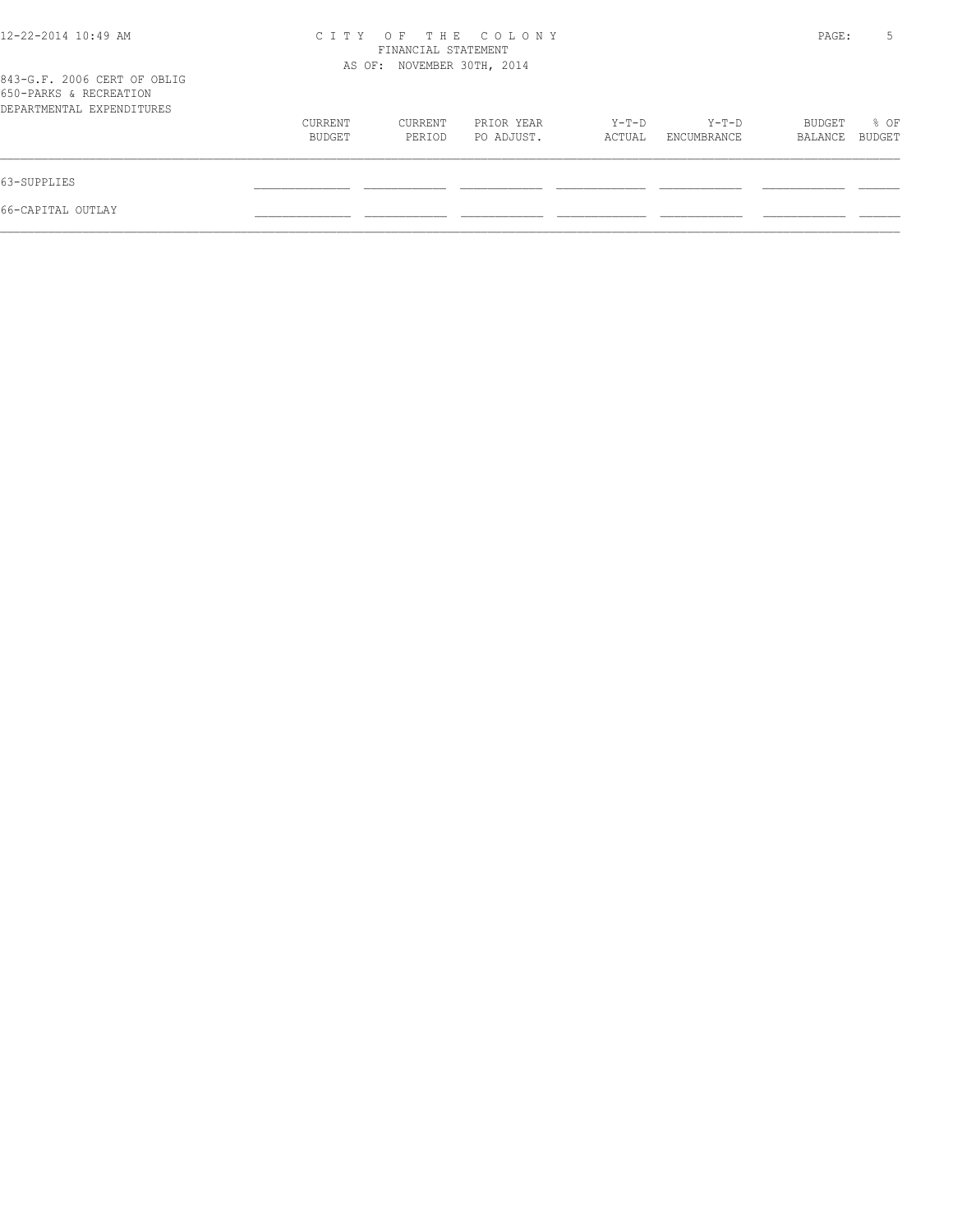| 12-22-2014 10:49 AM                                                         | CITY OF THE COLONY<br>FINANCIAL STATEMENT<br>AS OF: NOVEMBER 30TH, 2014 |                   |                          |                   |                        | PAGE:             | 6              |
|-----------------------------------------------------------------------------|-------------------------------------------------------------------------|-------------------|--------------------------|-------------------|------------------------|-------------------|----------------|
| 843-G.F. 2006 CERT OF OBLIG<br>660-INSPECTIONS<br>DEPARTMENTAL EXPENDITURES |                                                                         |                   |                          |                   |                        |                   |                |
|                                                                             | CURRENT<br>BUDGET                                                       | CURRENT<br>PERIOD | PRIOR YEAR<br>PO ADJUST. | $Y-T-D$<br>ACTUAL | $Y-T-D$<br>ENCUMBRANCE | BUDGET<br>BALANCE | % OF<br>BUDGET |
| 63-SUPPLIES                                                                 |                                                                         |                   |                          |                   |                        |                   |                |
| 66-CAPITAL OUTLAY                                                           |                                                                         |                   |                          |                   |                        |                   |                |
|                                                                             |                                                                         |                   |                          |                   |                        |                   |                |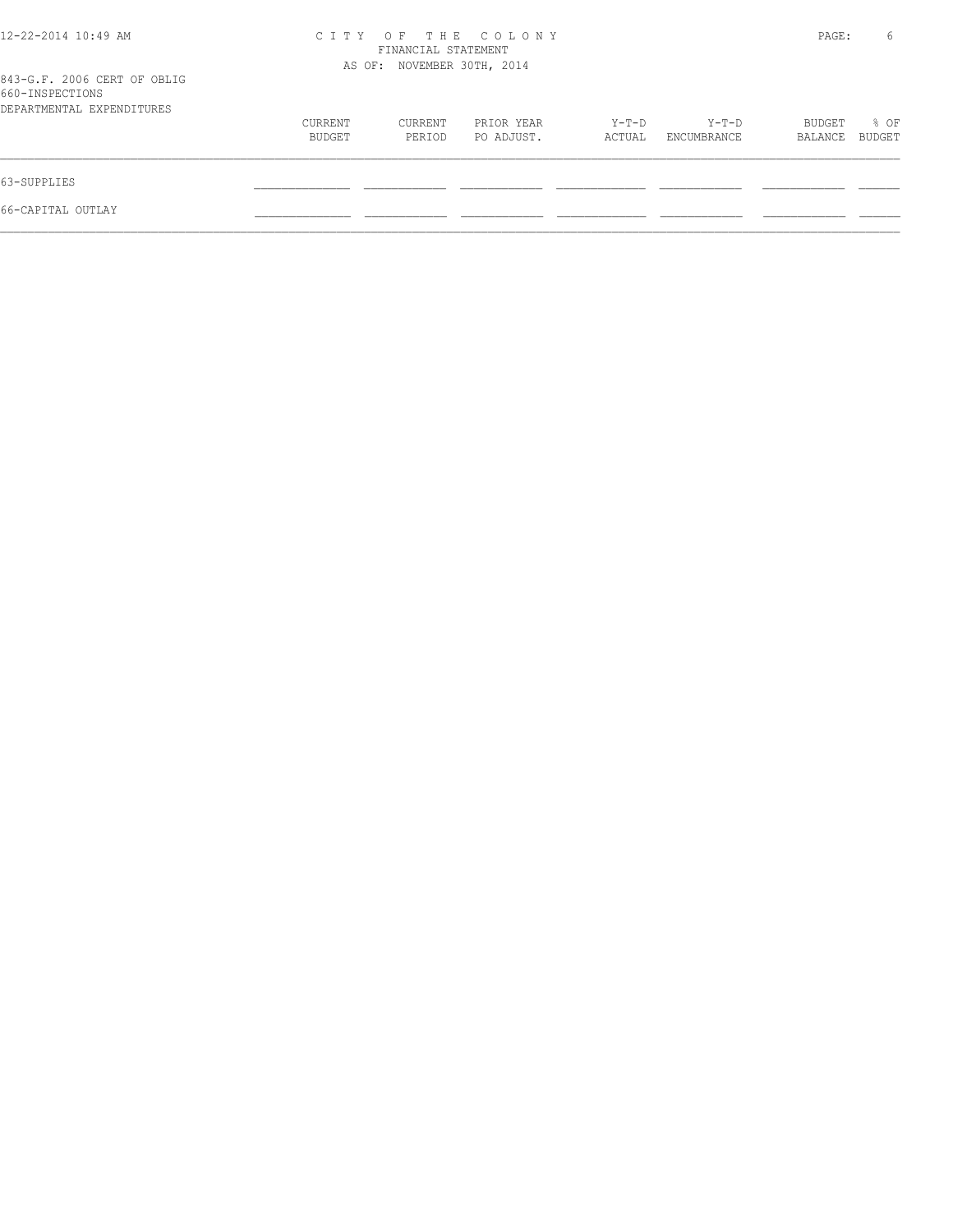| 12-22-2014 10:49 AM                                                                  |                   |                            | CITY OF THE COLONY       |                 |                        | PAGE:             |                |
|--------------------------------------------------------------------------------------|-------------------|----------------------------|--------------------------|-----------------|------------------------|-------------------|----------------|
|                                                                                      |                   | FINANCIAL STATEMENT        |                          |                 |                        |                   |                |
|                                                                                      |                   | AS OF: NOVEMBER 30TH, 2014 |                          |                 |                        |                   |                |
| 843-G.F. 2006 CERT OF OBLIG<br>670-FIRE DEPT ENHANCEMNT<br>DEPARTMENTAL EXPENDITURES |                   |                            |                          |                 |                        |                   |                |
|                                                                                      | CURRENT<br>BUDGET | CURRENT<br>PERIOD          | PRIOR YEAR<br>PO ADJUST. | Y-T-D<br>ACTUAL | $Y-T-D$<br>ENCUMBRANCE | BUDGET<br>BALANCE | 8 OF<br>BUDGET |
|                                                                                      |                   |                            |                          |                 |                        |                   |                |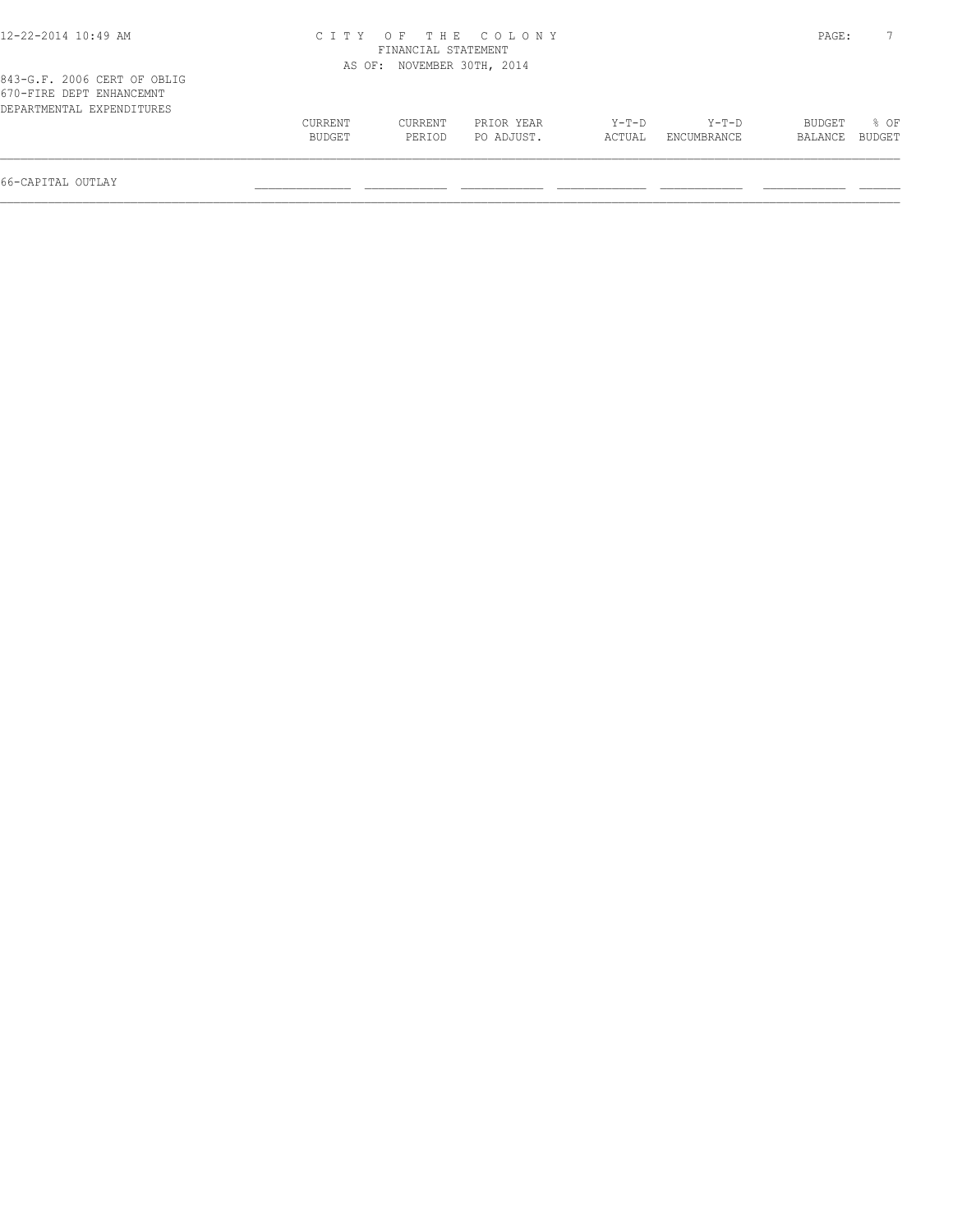| 12-22-2014 10:49 AM                            | CITY OF THE COLONY<br>FINANCIAL STATEMENT |         |            |        |             |         | 8      |
|------------------------------------------------|-------------------------------------------|---------|------------|--------|-------------|---------|--------|
|                                                | AS OF: NOVEMBER 30TH, 2014                |         |            |        |             |         |        |
| 843-G.F. 2006 CERT OF OBLIG<br>675-POLICE DEPT |                                           |         |            |        |             |         |        |
| DEPARTMENTAL EXPENDITURES                      |                                           |         |            |        |             |         |        |
|                                                | CURRENT                                   | CURRENT | PRIOR YEAR | Y-T-D  | Y-T-D       | BUDGET  | % OF   |
|                                                | BUDGET                                    | PERIOD  | PO ADJUST. | ACTUAL | ENCUMBRANCE | BALANCE | BUDGET |
| 63-SUPPLIES                                    |                                           |         |            |        |             |         |        |
| 65-NON-CAPITAL                                 |                                           |         |            |        |             |         |        |
| 66-CAPITAL OUTLAY                              |                                           |         |            |        |             |         |        |
|                                                |                                           |         |            |        |             |         |        |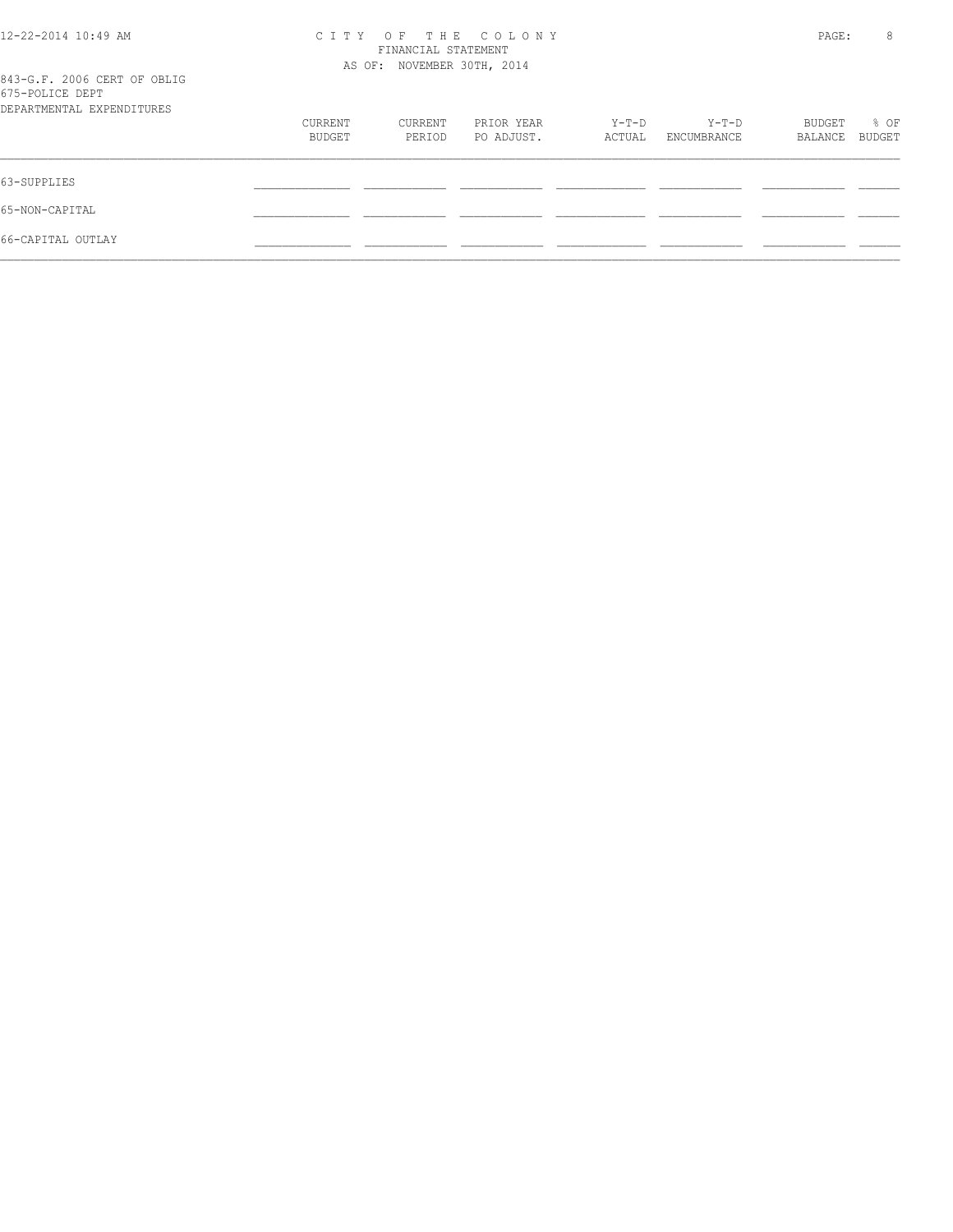| 12-22-2014 10:49 AM         |         |                            | CITY OF THE COLONY |         |             | PAGE:   |        |
|-----------------------------|---------|----------------------------|--------------------|---------|-------------|---------|--------|
|                             |         | FINANCIAL STATEMENT        |                    |         |             |         |        |
|                             |         | AS OF: NOVEMBER 30TH, 2014 |                    |         |             |         |        |
| 843-G.F. 2006 CERT OF OBLIG |         |                            |                    |         |             |         |        |
| 680-LIBRARY                 |         |                            |                    |         |             |         |        |
| DEPARTMENTAL EXPENDITURES   |         |                            |                    |         |             |         |        |
|                             | CURRENT | CURRENT                    | PRIOR YEAR         | $Y-T-D$ | Y-T-D       | BUDGET  | 8 OF   |
|                             | BUDGET  | PERIOD                     | PO ADJUST.         | ACTUAL  | ENCUMBRANCE | BALANCE | BUDGET |
|                             |         |                            |                    |         |             |         |        |
|                             |         |                            |                    |         |             |         |        |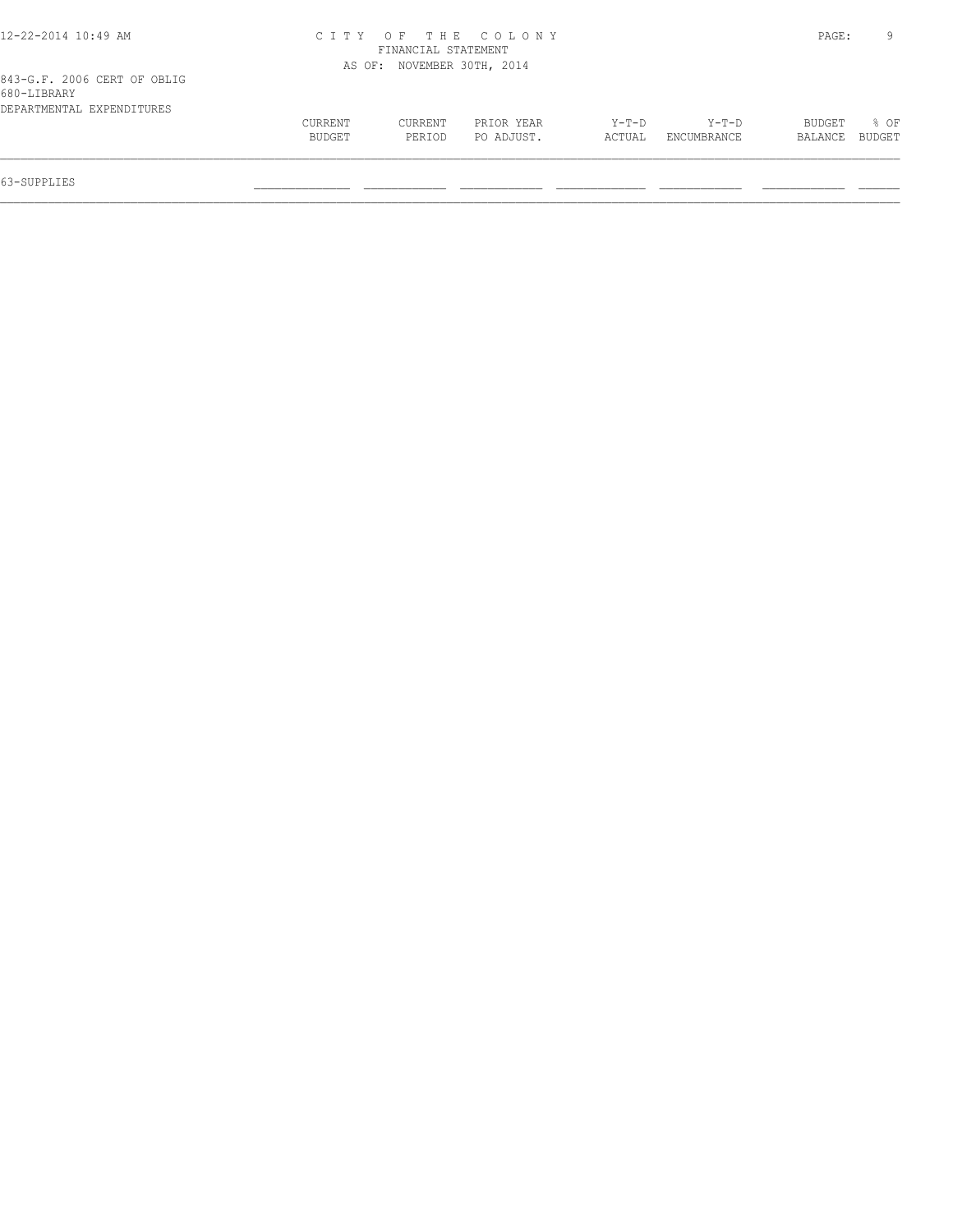## CITY OF THE COLONY<br>
FINANCIAL STATEMENT<br>
AS OF: NOVEMBER 30TH, 2014

### 843-G.F. 2006 CERT OF OBLIG<br>690-PUBLIC WORKS

|                           | ______________    |                   |                          |                 |                        |                   |                |
|---------------------------|-------------------|-------------------|--------------------------|-----------------|------------------------|-------------------|----------------|
|                           |                   |                   |                          |                 |                        |                   |                |
| 66-CAPITAL OUTLAY         |                   |                   |                          |                 |                        |                   |                |
| 63-SUPPLIES               |                   |                   |                          |                 |                        |                   |                |
| DEPARTMENTAL EXPENDITURES | CURRENT<br>BUDGET | CURRENT<br>PERIOD | PRIOR YEAR<br>PO ADJUST. | Y-T-D<br>ACTUAL | $Y-T-D$<br>ENCUMBRANCE | BUDGET<br>BALANCE | % OF<br>BUDGET |

 $***$  END OF REPORT  $***$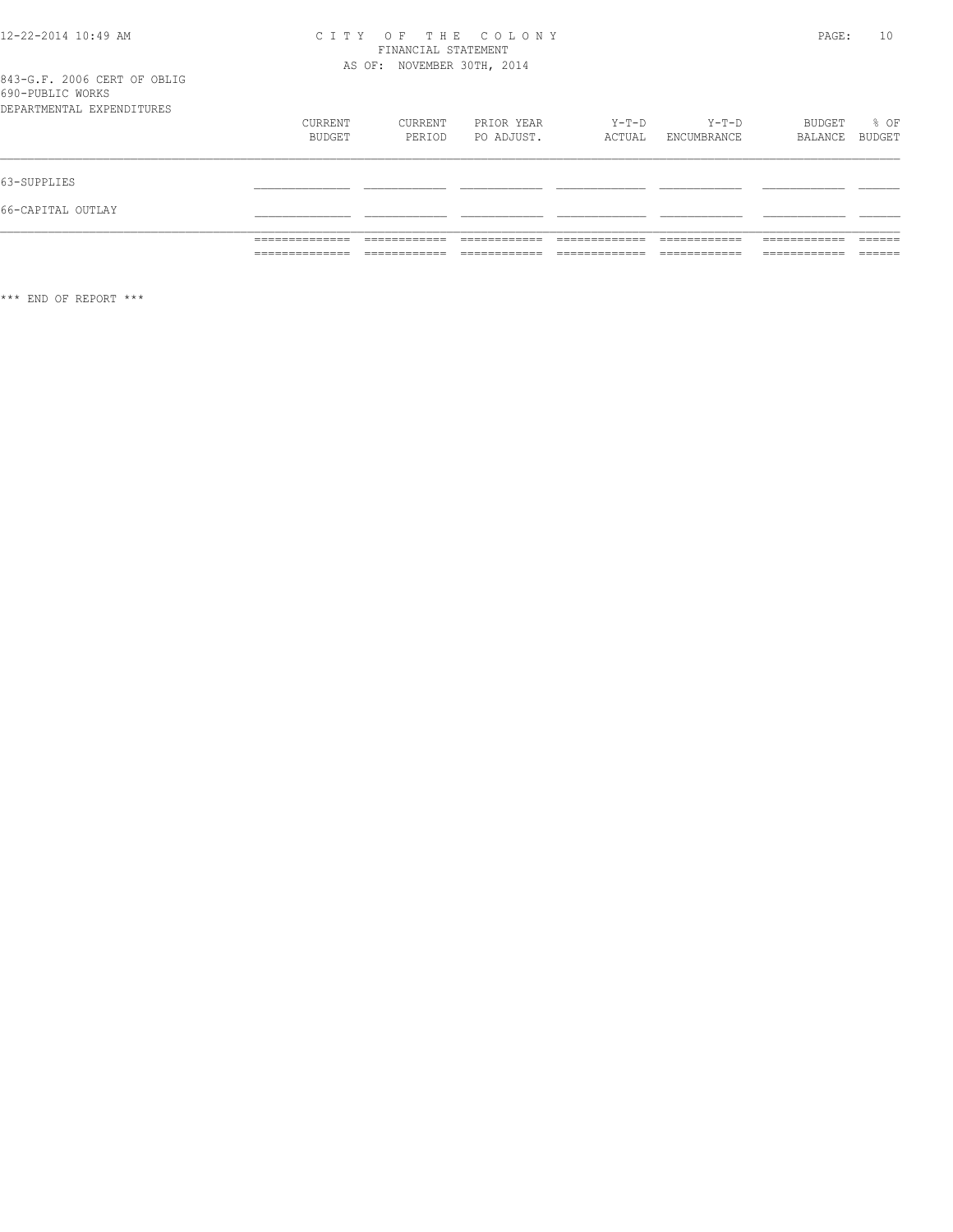#### 12-22-2014 10:49 AM C I T Y O F T H E C O L O N Y PAGE: 1 FINANCIAL STATEMENT AS OF: NOVEMBER 30TH, 2014

844-G.F. 2007 CERT OF OBLIG FINANCIAL SUMMARY

|                                         | CURRENT<br>BUDGET                        | <b>CURRENT</b><br>PERIOD | PRIOR YEAR<br>PO ADJUST. | $Y-T-D$<br>ACTUAL    | $Y-T-D$<br>ENCUMBRANCE       | BUDGET<br>BALANCE                        | % OF<br><b>BUDGET</b>     |
|-----------------------------------------|------------------------------------------|--------------------------|--------------------------|----------------------|------------------------------|------------------------------------------|---------------------------|
| REVENUE SUMMARY                         |                                          |                          |                          |                      |                              |                                          |                           |
|                                         | ______________<br>-------------          | ____________             | -------------            | ____________         | -------------                | ____________                             | -------<br>______         |
| EXPENDITURE SUMMARY                     |                                          |                          |                          |                      |                              |                                          |                           |
| 675 -<br>POLICE DEPARTMENT              | 0.00                                     | 0.00                     | 0.00                     | 0.00                 | 35,630.16 (                  | 35,630.16                                | 0.00                      |
| ** TOTAL EXPENDITURES **                | 0.00<br>______________<br>______________ | 0.00<br>____________     | 0.00<br>-------------    | 0.00<br>____________ | 35,630.16 (<br>------------- | 35,630.16<br>____________<br>___________ | 0.00<br>-------<br>______ |
| ** REVENUE OVER (UNDER) EXPENDITURES ** | 0.00                                     | 0.00                     | 0.00                     | $0.00$ (             | 35,630.16                    | 35,630.16                                | 0.00                      |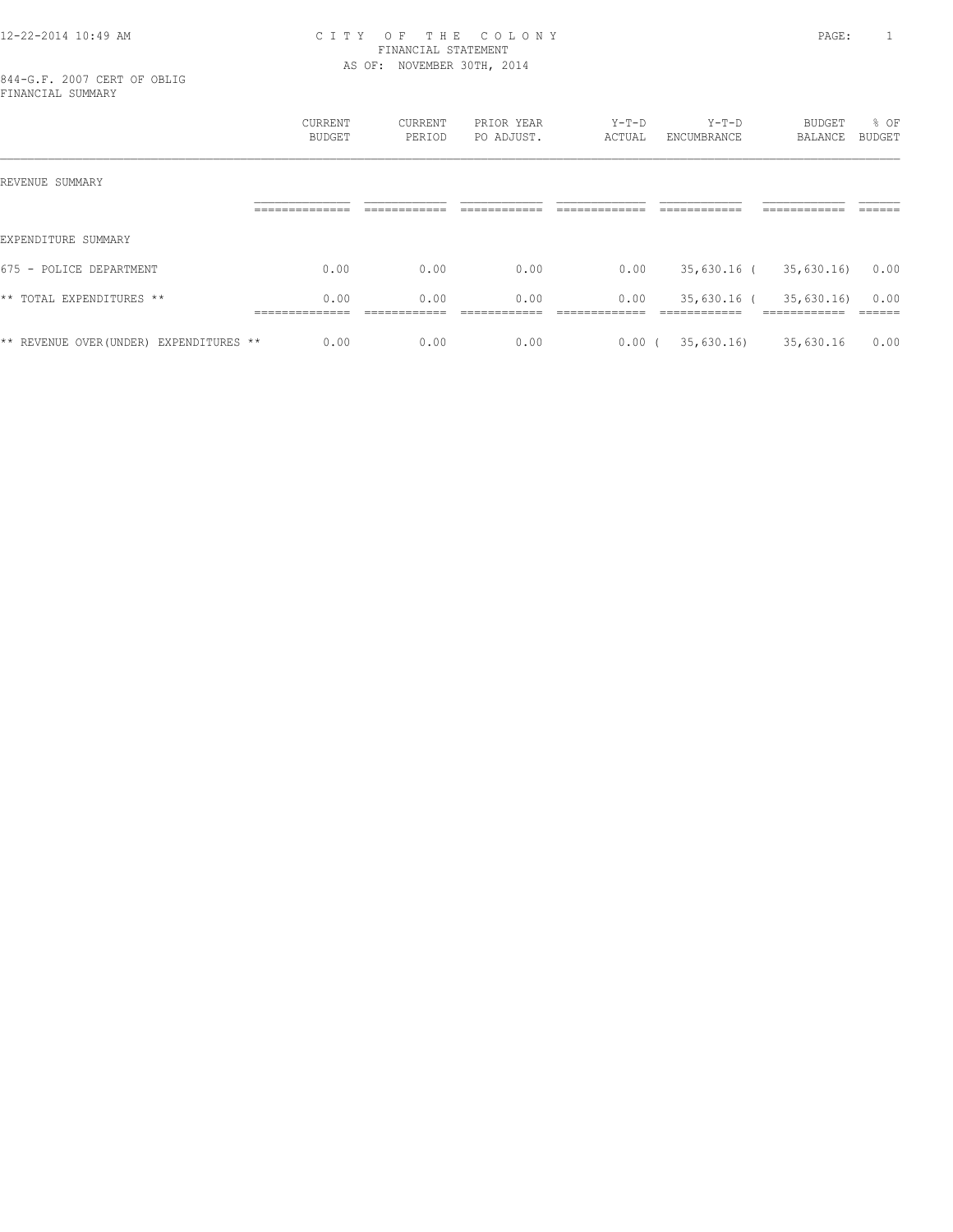|  |  | 12-22-2014 10:49 AM |  |
|--|--|---------------------|--|
|  |  |                     |  |

#### 12-22-2014 10:49 AM C I T Y O F T H E C O L O N Y PAGE: 2 FINANCIAL STATEMENT AS OF: NOVEMBER 30TH, 2014

844-G.F. 2007 CERT OF OBLIG REVENUES

| IND V DINUD J |                   |                   |                          |                   |                        |                          |      |
|---------------|-------------------|-------------------|--------------------------|-------------------|------------------------|--------------------------|------|
|               | CURRENT<br>BUDGET | CURRENT<br>PERIOD | PRIOR YEAR<br>PO ADJUST. | $Y-T-D$<br>ACTUAL | $Y-T-D$<br>ENCUMBRANCE | BUDGET<br>BALANCE BUDGET | % OF |
|               |                   |                   |                          |                   |                        |                          |      |

 $8-$ MISCELLANEOUS REVENUE

============== ============ ============ ============= ============ ============ ======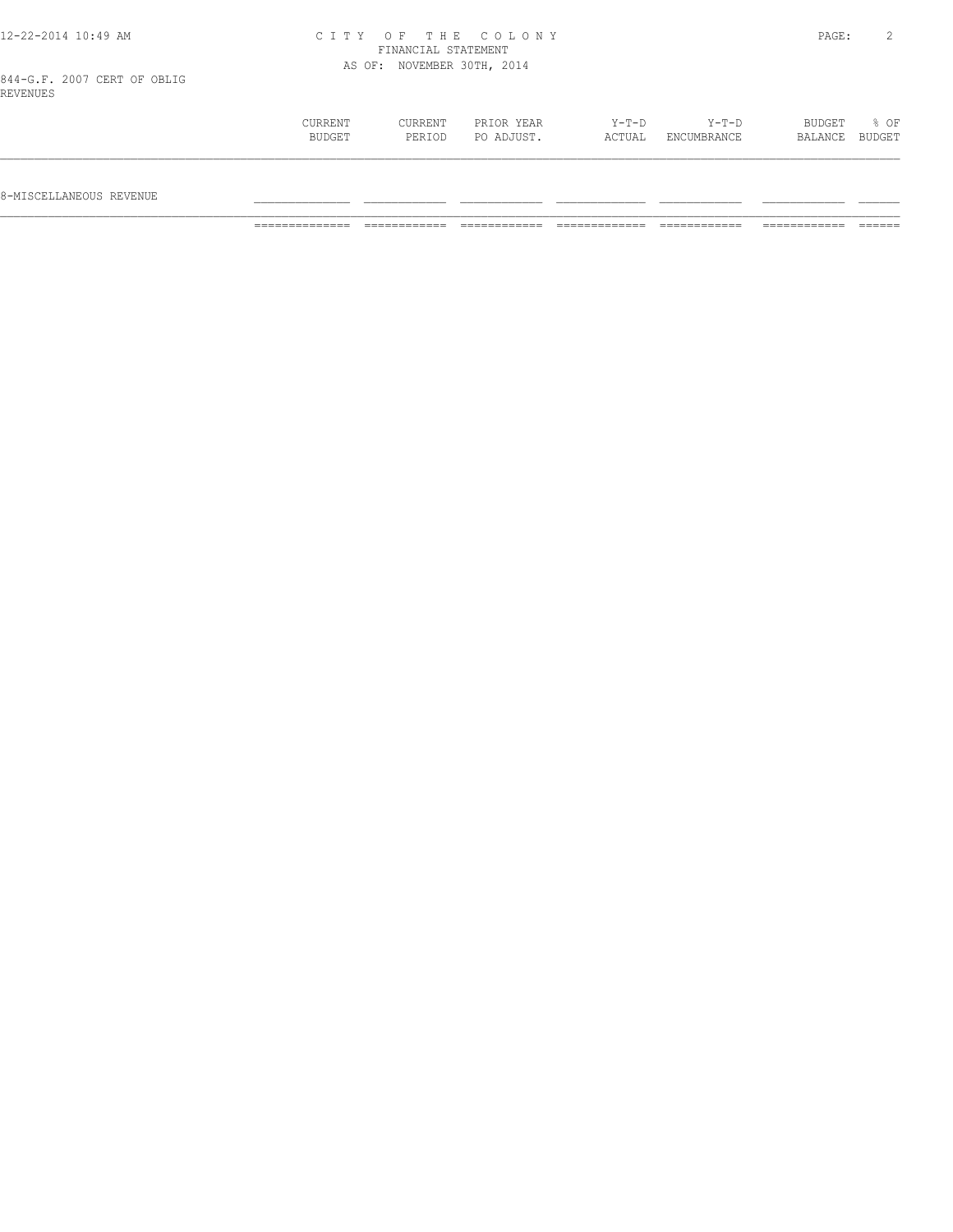| 12-22-2014 10:49 AM                                                             |                   | CITY OF THE COLONY<br>FINANCIAL STATEMENT |                          |                 |                      |                   |                  |  |
|---------------------------------------------------------------------------------|-------------------|-------------------------------------------|--------------------------|-----------------|----------------------|-------------------|------------------|--|
|                                                                                 |                   | AS OF: NOVEMBER 30TH, 2014                |                          |                 |                      |                   |                  |  |
| 844-G.F. 2007 CERT OF OBLIG<br>611 - GENERAL ADMIN<br>DEPARTMENTAL EXPENDITURES |                   |                                           |                          |                 |                      |                   |                  |  |
|                                                                                 | CURRENT<br>BUDGET | CURRENT<br>PERIOD                         | PRIOR YEAR<br>PO ADJUST. | Y-T-D<br>ACTUAL | Y-T-D<br>ENCUMBRANCE | BUDGET<br>BALANCE | $8$ OF<br>BUDGET |  |
|                                                                                 |                   |                                           |                          |                 |                      |                   |                  |  |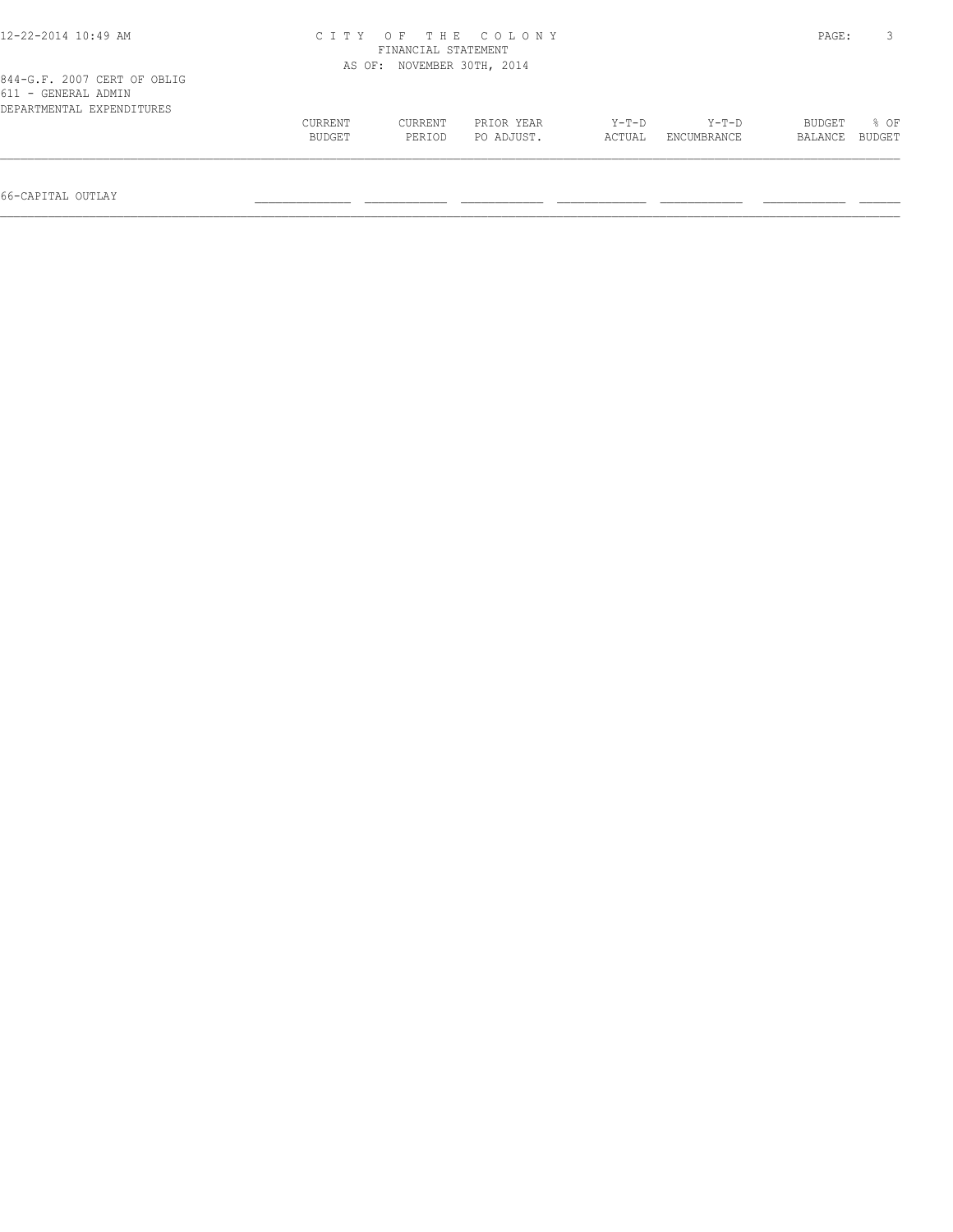| CITY OF THE COLONY<br>FINANCIAL STATEMENT |                   |                          |                            |                      |                   | 4              |
|-------------------------------------------|-------------------|--------------------------|----------------------------|----------------------|-------------------|----------------|
|                                           |                   |                          |                            |                      |                   |                |
| CURRENT<br>BUDGET                         | CURRENT<br>PERIOD | PRIOR YEAR<br>PO ADJUST. | Y-T-D<br>ACTUAL            | Y-T-D<br>ENCUMBRANCE | BUDGET<br>BALANCE | % OF<br>BUDGET |
|                                           |                   |                          |                            |                      |                   |                |
|                                           |                   |                          |                            |                      |                   |                |
|                                           |                   |                          | AS OF: NOVEMBER 30TH, 2014 |                      |                   | PAGE:          |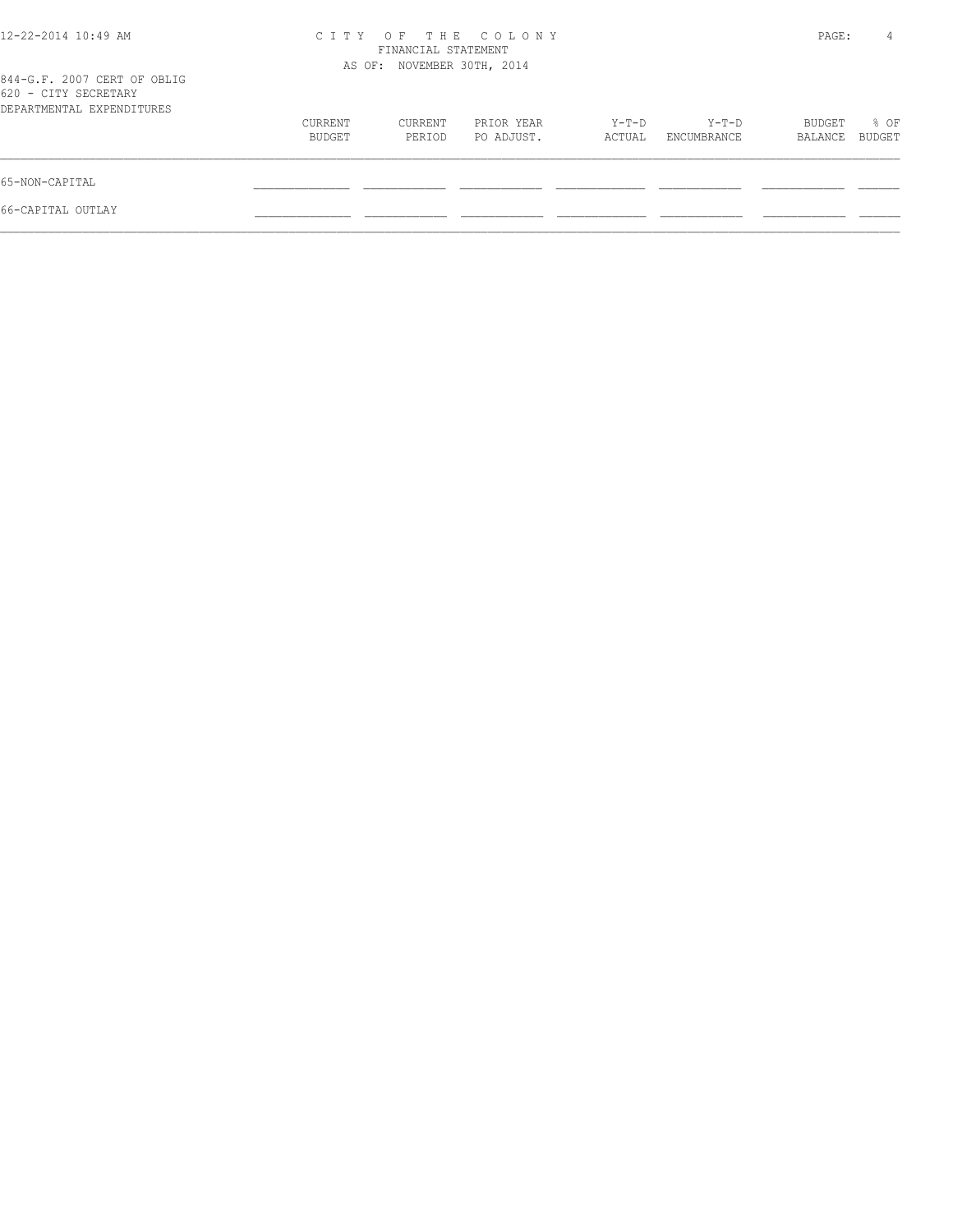#### 12-22-2014 10:49 AM C I T Y O F T H E C O L O N Y PAGE: 5 FINANCIAL STATEMENT AS OF: NOVEMBER 30TH, 2014

| 844-G.F. 2007 CERT OF OBLIG<br>635 - NON-DEPARTMENTAL<br>DEPARTMENTAL EXPENDITURES |         |         |            |        |             |         |        |
|------------------------------------------------------------------------------------|---------|---------|------------|--------|-------------|---------|--------|
|                                                                                    | CURRENT | CURRENT | PRIOR YEAR | Y-T-D  | Y-T-D       | BUDGET  | % OF   |
|                                                                                    | BUDGET  | PERIOD  | PO ADJUST. | ACTUAL | ENCUMBRANCE | BALANCE | BUDGET |
|                                                                                    |         |         |            |        |             |         |        |
| 62-CONTRACTUAL SERVICES                                                            |         |         |            |        |             |         |        |
| 64-MAINTENANCE                                                                     |         |         |            |        |             |         |        |
| 67-OVERHEAD ALLOCATION                                                             |         |         |            |        |             |         |        |
| 68-SUNDRY CHARGES                                                                  |         |         |            |        |             |         |        |
|                                                                                    |         |         |            |        |             |         |        |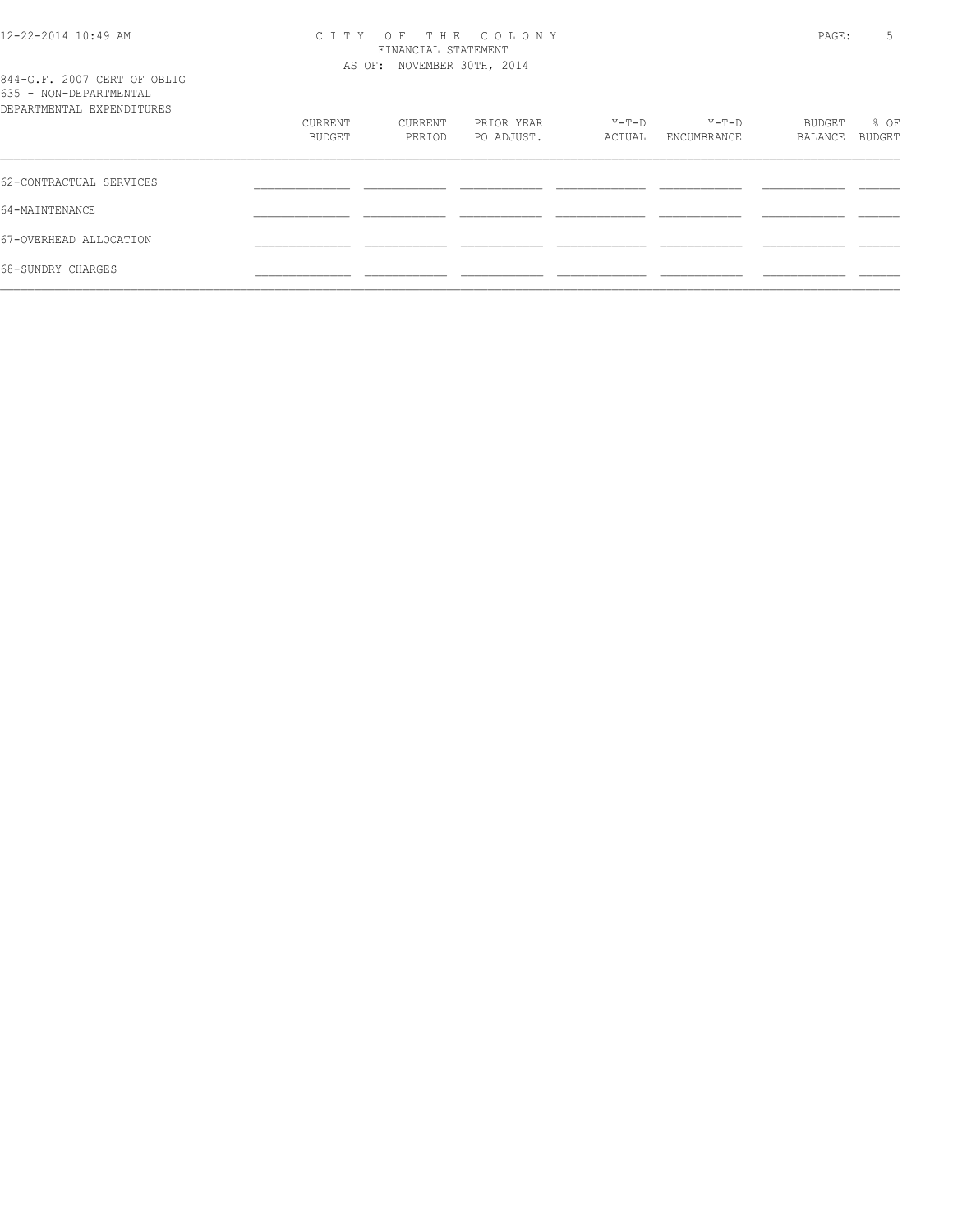| 12-22-2014 10:49 AM                                                                 |                   | FINANCIAL STATEMENT        | CITY OF THE COLONY       |                 |                      | PAGE:             | 6              |
|-------------------------------------------------------------------------------------|-------------------|----------------------------|--------------------------|-----------------|----------------------|-------------------|----------------|
|                                                                                     |                   | AS OF: NOVEMBER 30TH, 2014 |                          |                 |                      |                   |                |
| 844-G.F. 2007 CERT OF OBLIG<br>648 - PHASE IIIB STREET<br>DEPARTMENTAL EXPENDITURES |                   |                            |                          |                 |                      |                   |                |
|                                                                                     | CURRENT<br>BUDGET | CURRENT<br>PERIOD          | PRIOR YEAR<br>PO ADJUST. | Y-T-D<br>ACTUAL | Y-T-D<br>ENCUMBRANCE | BUDGET<br>BALANCE | % OF<br>BUDGET |
|                                                                                     |                   |                            |                          |                 |                      |                   |                |

62-CONTRACTUAL SERVICES \_\_\_\_\_\_\_\_\_\_\_\_\_\_ \_\_\_\_\_\_\_\_\_\_\_\_ \_\_\_\_\_\_\_\_\_\_\_\_ \_\_\_\_\_\_\_\_\_\_\_\_\_ \_\_\_\_\_\_\_\_\_\_\_\_ \_\_\_\_\_\_\_\_\_\_\_\_ \_\_\_\_\_\_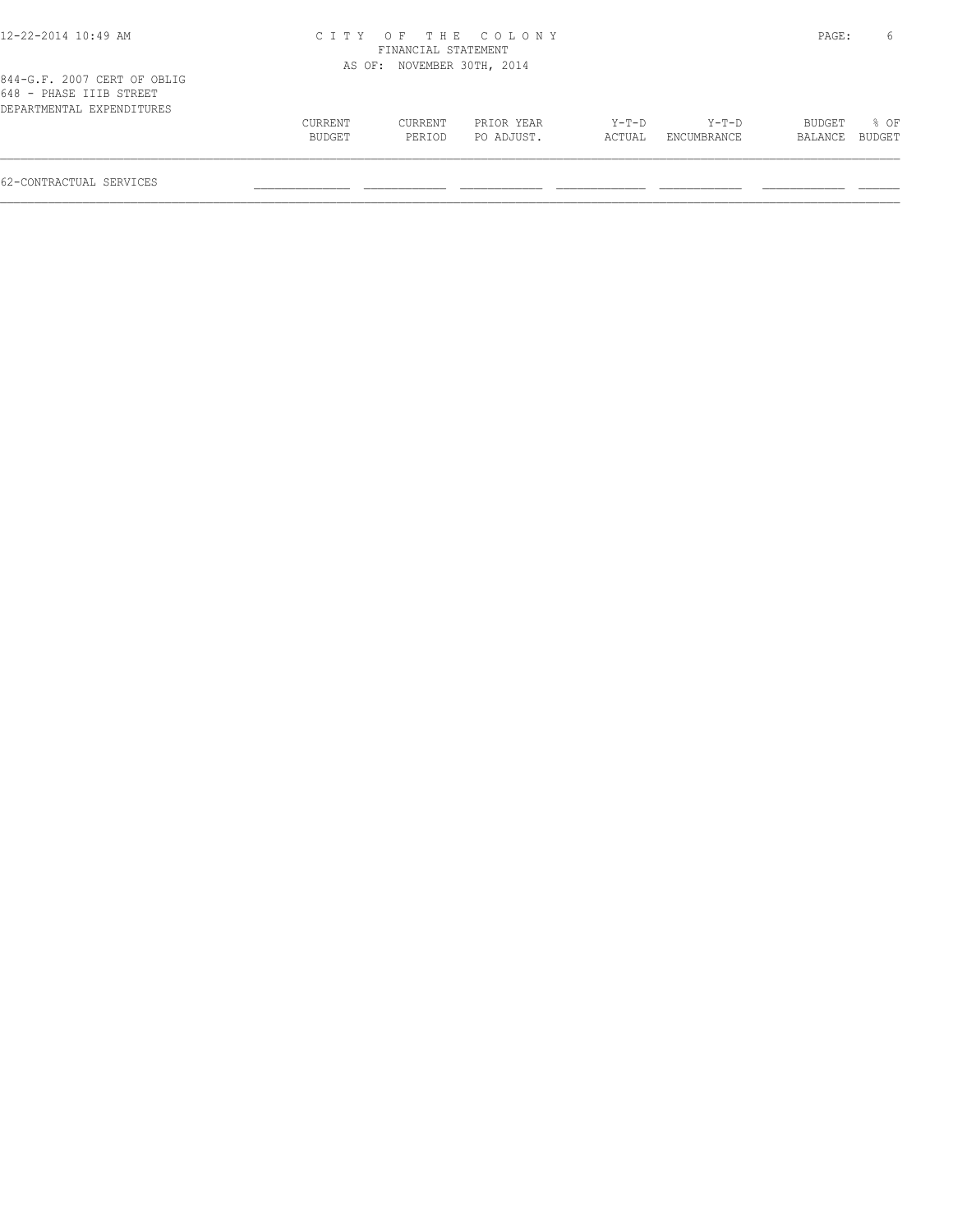# 12-22-2014 10:49 AM CITY OF THE COLONY<br>FINANCIAL STATEMENT<br>2014 C.E. 2007 CERT OF OPLIC

844-G.F. 2007 CERT OF OBLIG<br>650 - PARKS & REC<br>PRELEMINI

| DEPARTMENTAL EXPENDITURES |                   |                   |                          |                 |                      |                   |                |
|---------------------------|-------------------|-------------------|--------------------------|-----------------|----------------------|-------------------|----------------|
|                           | CURRENT<br>BUDGET | CURRENT<br>PERIOD | PRIOR YEAR<br>PO ADJUST. | Y-T-D<br>ACTUAL | Y-T-D<br>ENCUMBRANCE | BUDGET<br>BALANCE | % OF<br>BUDGET |
| 62-CONTRACTUAL SERVICES   |                   |                   |                          |                 |                      |                   |                |
|                           |                   |                   |                          |                 |                      |                   |                |
| 63-SUPPLIES               |                   |                   |                          |                 |                      |                   |                |
| 64-MAINTENANCE            |                   |                   |                          |                 |                      |                   |                |
| 65-NON-CAPITAL            |                   |                   |                          |                 |                      |                   |                |
| 66-CAPITAL OUTLAY         |                   |                   |                          |                 |                      |                   |                |
|                           |                   |                   |                          |                 |                      |                   |                |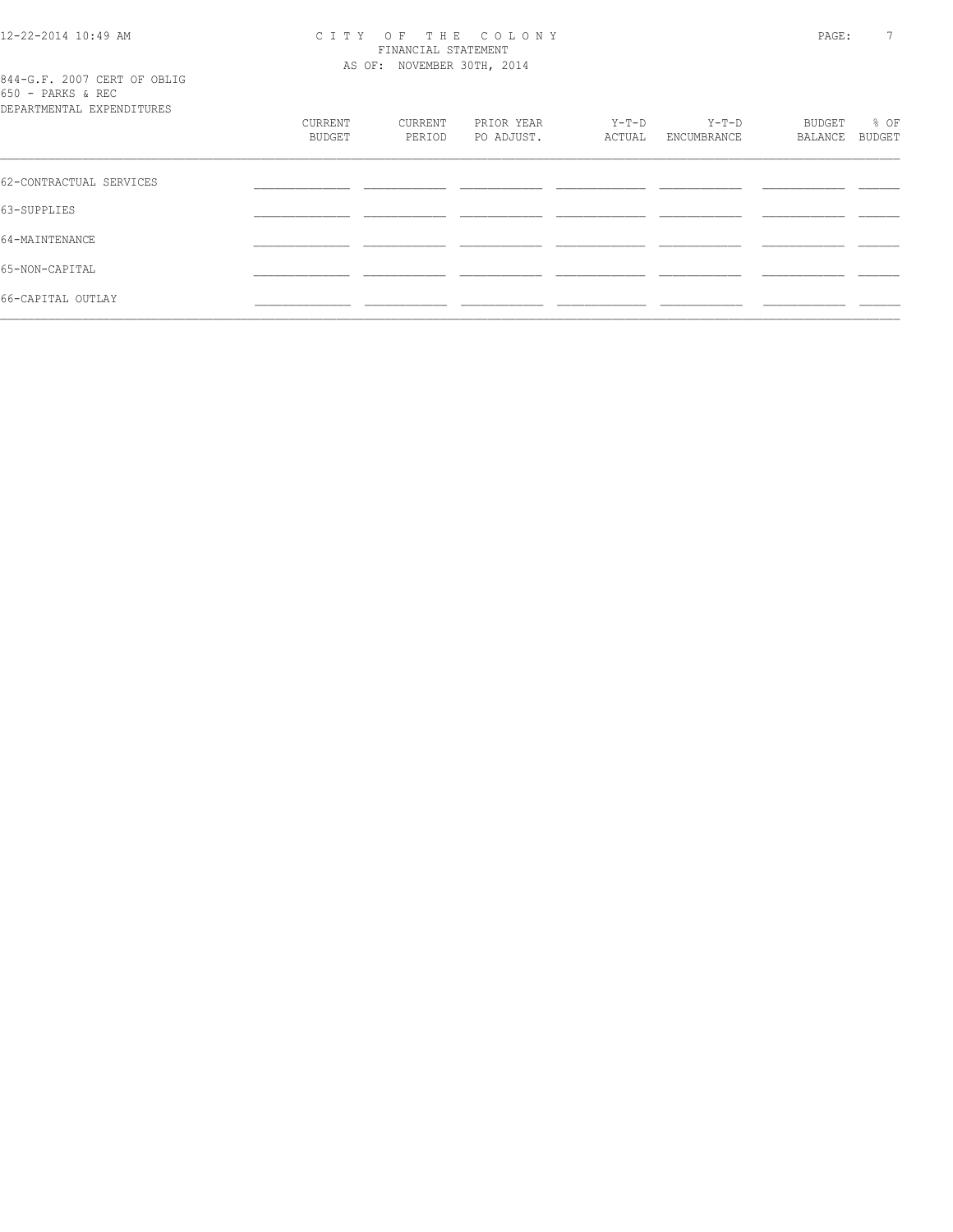| CURRENT<br>BUDGET | CURRENT<br>PERIOD | PRIOR YEAR<br>PO ADJUST. | $Y-T-D$<br>ACTUAL                                                       | Y-T-D<br>ENCUMBRANCE | BUDGET<br>BALANCE | 8 OF<br>BUDGET |
|-------------------|-------------------|--------------------------|-------------------------------------------------------------------------|----------------------|-------------------|----------------|
|                   |                   |                          | CITY OF THE COLONY<br>FINANCIAL STATEMENT<br>AS OF: NOVEMBER 30TH, 2014 |                      |                   | PAGE:          |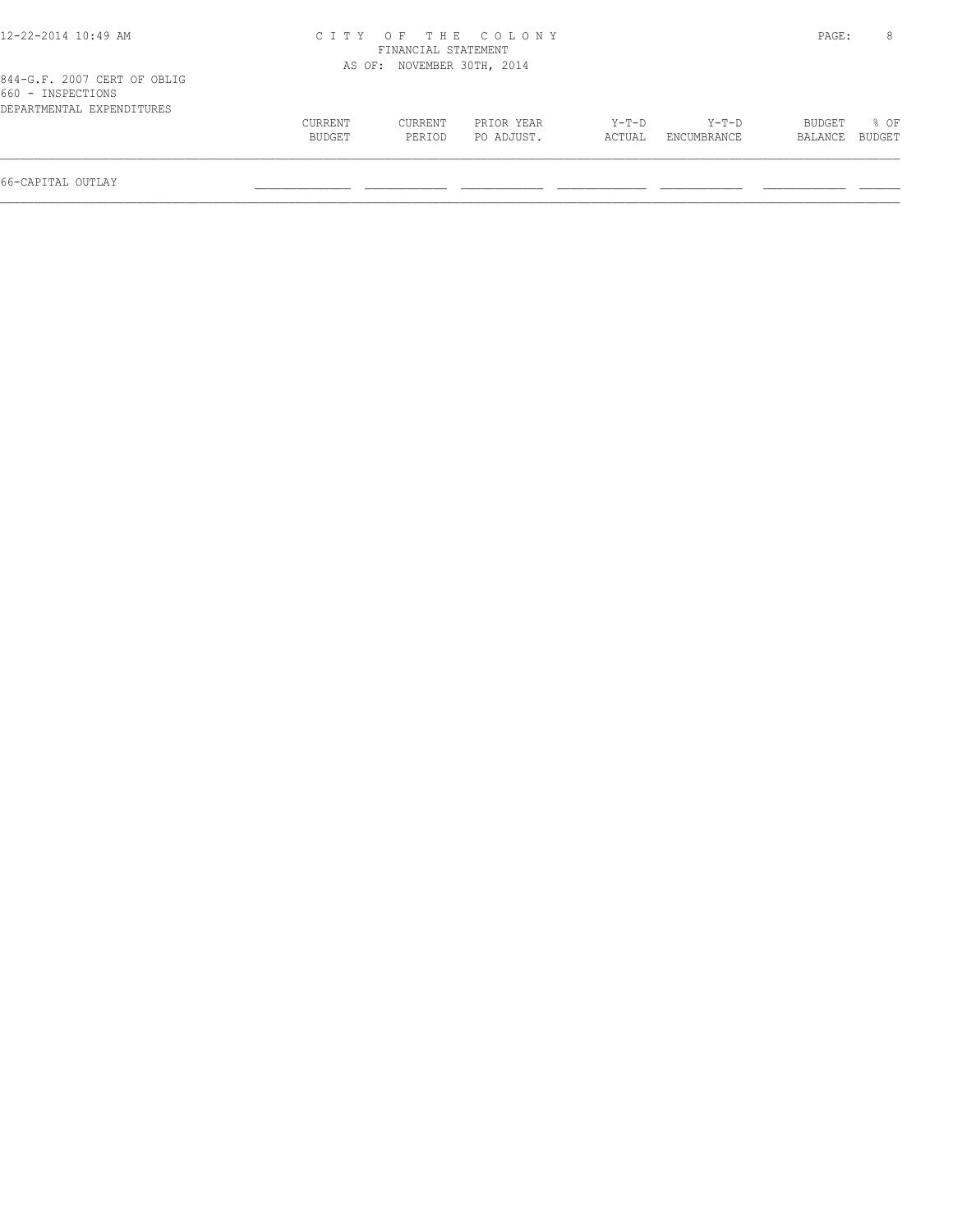# 12-22-2014 10:49 AM CITY OF THE COLONY<br>FINANCIAL STATEMENT<br>2014 C.E. 2007 CERT OF ORLEC

844-G.F. 2007 CERT OF OBLIG<br>668 - FACILITIES MAINT

| DEPARTMENTAL EXPENDITURES |                   |                   |                          |                 |                        |                   |                       |
|---------------------------|-------------------|-------------------|--------------------------|-----------------|------------------------|-------------------|-----------------------|
|                           | CURRENT<br>BUDGET | CURRENT<br>PERIOD | PRIOR YEAR<br>PO ADJUST. | Y-T-D<br>ACTUAL | $Y-T-D$<br>ENCUMBRANCE | BUDGET<br>BALANCE | % OF<br><b>BUDGET</b> |
| 62-CONTRACTUAL SERVICES   |                   |                   |                          |                 |                        |                   |                       |
| 63-SUPPLIES               |                   |                   |                          |                 |                        |                   |                       |
| 64-MAINTENANCE            |                   |                   |                          |                 |                        |                   |                       |
| 65-NON-CAPITAL            |                   |                   |                          |                 |                        |                   |                       |
| 66-CAPITAL OUTLAY         |                   |                   |                          |                 |                        |                   |                       |
|                           |                   |                   |                          |                 |                        |                   |                       |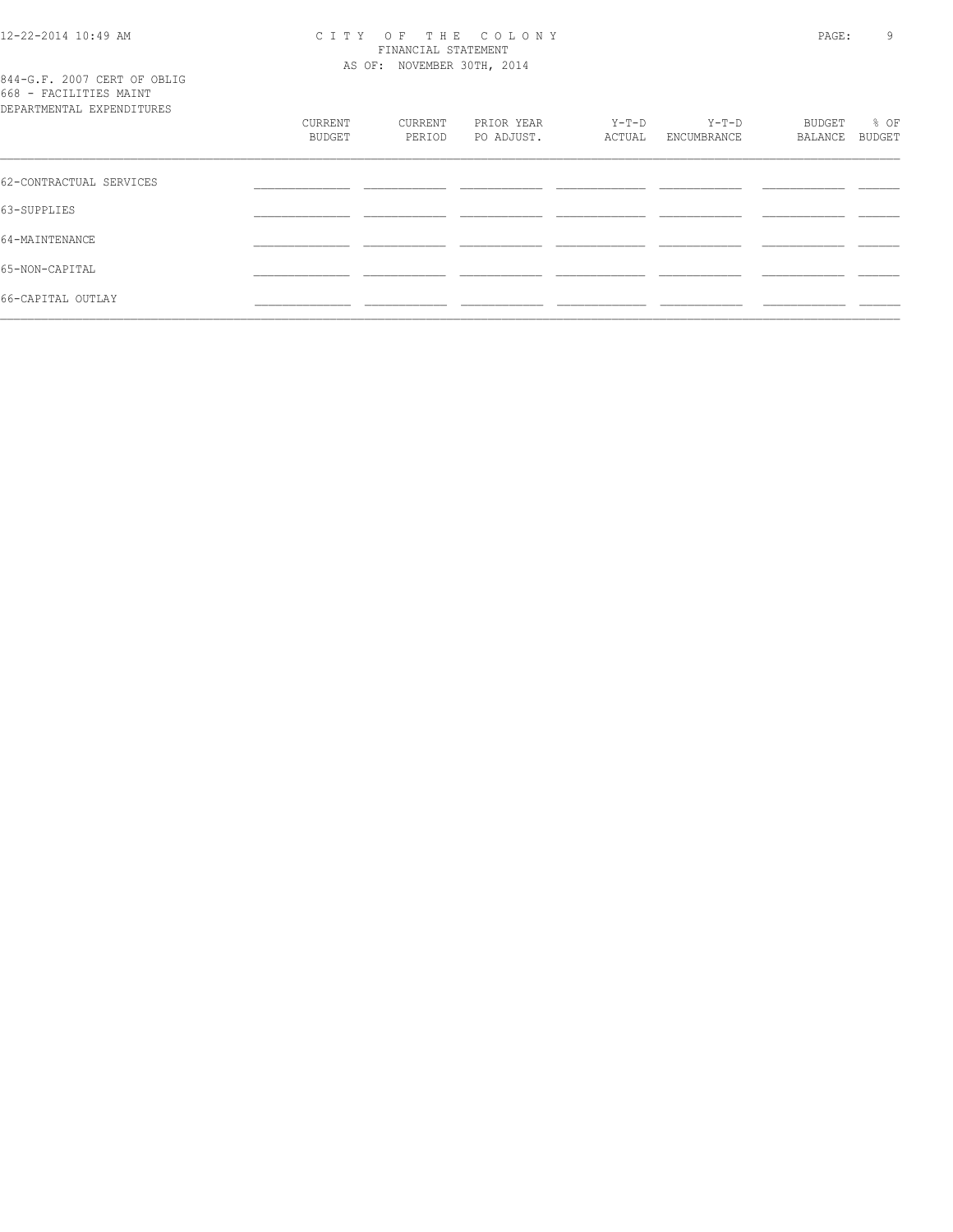## CITY OF THE COLONY<br>
FINANCIAL STATEMENT<br>
AS OF: NOVEMBER 30TH, 2014

|  |  |                                            | 844-G.F. 2007 CERT OF OBLIG |
|--|--|--------------------------------------------|-----------------------------|
|  |  | 670 - FIRE DEPARTMENT                      |                             |
|  |  | ר בקווידר הוא העיקות המידים בים החדש בים ה |                             |

| DEPARTMENTAL EXPENDITURES |                   |                   |                          |                 |                        |                   |                |
|---------------------------|-------------------|-------------------|--------------------------|-----------------|------------------------|-------------------|----------------|
|                           | CURRENT<br>BUDGET | CURRENT<br>PERIOD | PRIOR YEAR<br>PO ADJUST. | Y-T-D<br>ACTUAL | $Y-T-D$<br>ENCUMBRANCE | BUDGET<br>BALANCE | % OF<br>BUDGET |
|                           |                   |                   |                          |                 |                        |                   |                |
| 62-CONTRACTUAL SERVICES   |                   |                   |                          |                 |                        |                   |                |
| 63-SUPPLIES               |                   |                   |                          |                 |                        |                   |                |
| 64-MAINTENANCE            |                   |                   |                          |                 |                        |                   |                |
| 65-NON-CAPITAL            |                   |                   |                          |                 |                        |                   |                |
| 66-CAPITAL OUTLAY         |                   |                   |                          |                 |                        |                   |                |
|                           |                   |                   |                          |                 |                        |                   |                |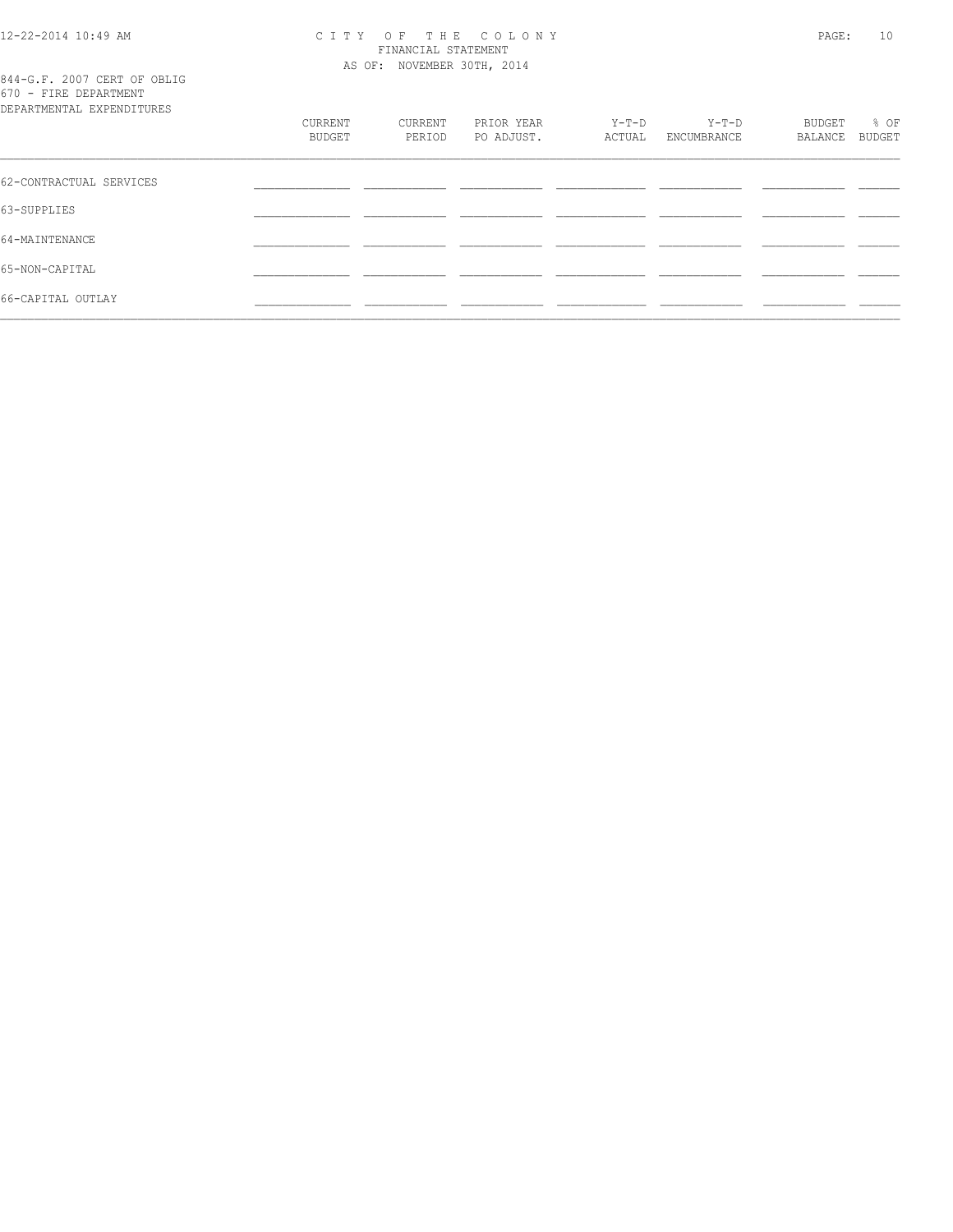#### 12-22-2014 10:49 AM C I T Y O F T H E C O L O N Y PAGE: 11 FINANCIAL STATEMENT AS OF: NOVEMBER 30TH, 2014

844-G.F. 2007 CERT OF OBLIG 675 - POLICE DEPARTMENT

| DEPARTMENTAL EXPENDITURES         |         |         |            |         |             |               |               |
|-----------------------------------|---------|---------|------------|---------|-------------|---------------|---------------|
|                                   | CURRENT | CURRENT | PRIOR YEAR | $Y-T-D$ | $Y-T-D$     | <b>BUDGET</b> | % OF          |
|                                   | BUDGET  | PERIOD  | PO ADJUST. | ACTUAL  | ENCUMBRANCE | BALANCE       | <b>BUDGET</b> |
| 62-CONTRACTUAL SERVICES           |         |         |            |         |             |               |               |
| 63-SUPPLIES                       |         |         |            |         |             |               |               |
| 64-MAINTENANCE                    |         |         |            |         |             |               |               |
| 65-NON-CAPITAL                    |         |         |            |         |             |               |               |
| 66-CAPITAL OUTLAY                 |         |         |            |         |             |               |               |
| 675-6640 CAPITAL OUTLAY-BUILDINGS | 0.00    | 0.00    | 0.00       | 0.00    | 35,630.16 ( | 35,630.16     | 0.00          |
| TOTAL 66-CAPITAL OUTLAY           | 0.00    | 0.00    | 0.00       | 0.00    | 35,630.16 ( | 35,630.16     | 0.00          |
| TOTAL 675 - POLICE DEPARTMENT     | 0.00    | 0.00    | 0.00       | 0.00    | 35,630.16 ( | 35,630.16     | 0.00          |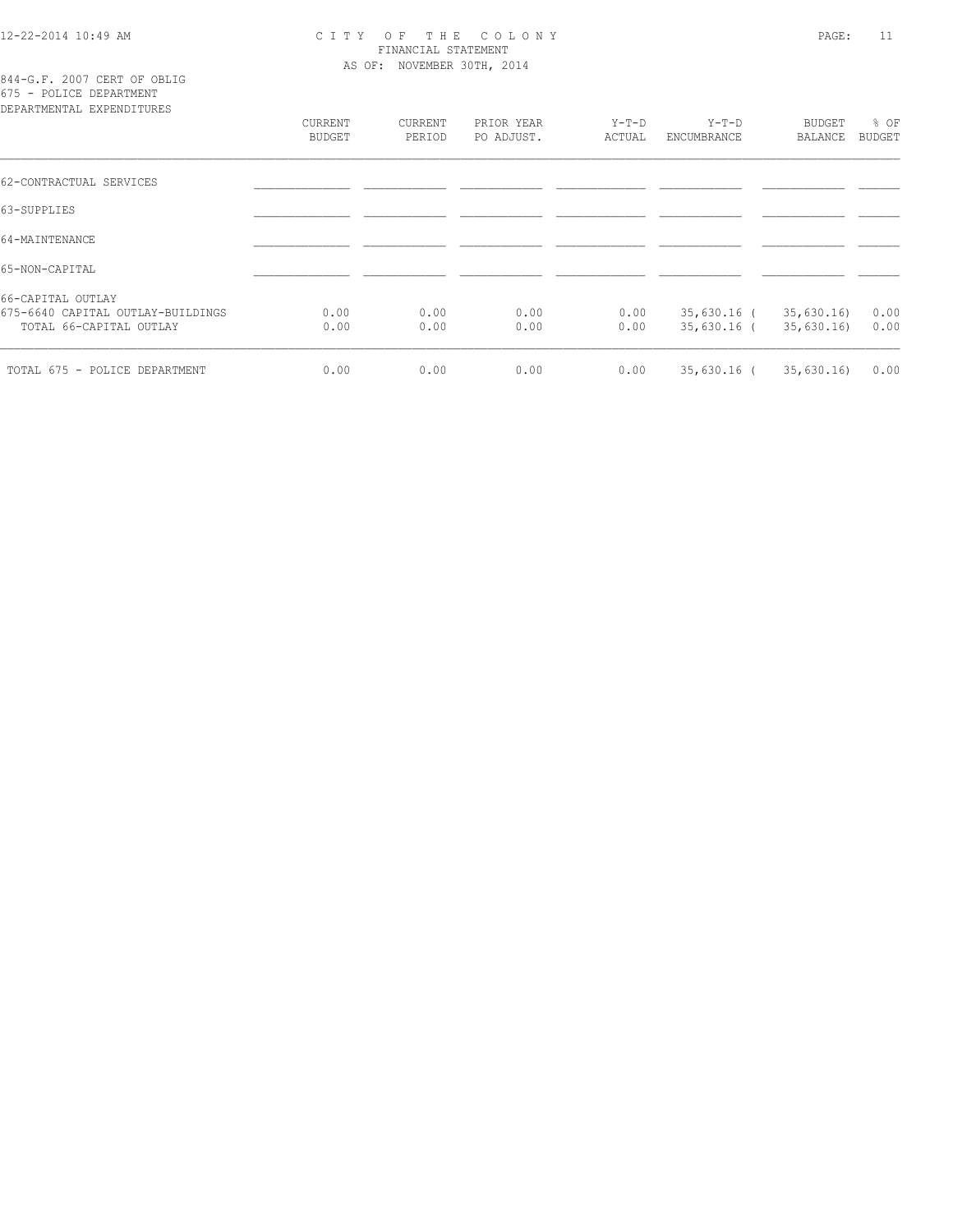| 12-22-2014 10:49 AM                                                       | CITY OF THE COLONY<br>FINANCIAL STATEMENT |                            |                          |                   |                        |                   |                |
|---------------------------------------------------------------------------|-------------------------------------------|----------------------------|--------------------------|-------------------|------------------------|-------------------|----------------|
|                                                                           |                                           | AS OF: NOVEMBER 30TH, 2014 |                          |                   |                        |                   |                |
| 844-G.F. 2007 CERT OF OBLIG<br>680 - LIBRARY<br>DEPARTMENTAL EXPENDITURES |                                           |                            |                          |                   |                        |                   |                |
|                                                                           | CURRENT<br>BUDGET                         | CURRENT<br>PERIOD          | PRIOR YEAR<br>PO ADJUST. | $Y-T-D$<br>ACTUAL | $Y-T-D$<br>ENCUMBRANCE | BUDGET<br>BALANCE | 8 OF<br>BUDGET |
|                                                                           |                                           |                            |                          |                   |                        |                   |                |

62-CONTRACTUAL SERVICES \_\_\_\_\_\_\_\_\_\_\_\_\_\_ \_\_\_\_\_\_\_\_\_\_\_\_ \_\_\_\_\_\_\_\_\_\_\_\_ \_\_\_\_\_\_\_\_\_\_\_\_\_ \_\_\_\_\_\_\_\_\_\_\_\_ \_\_\_\_\_\_\_\_\_\_\_\_ \_\_\_\_\_\_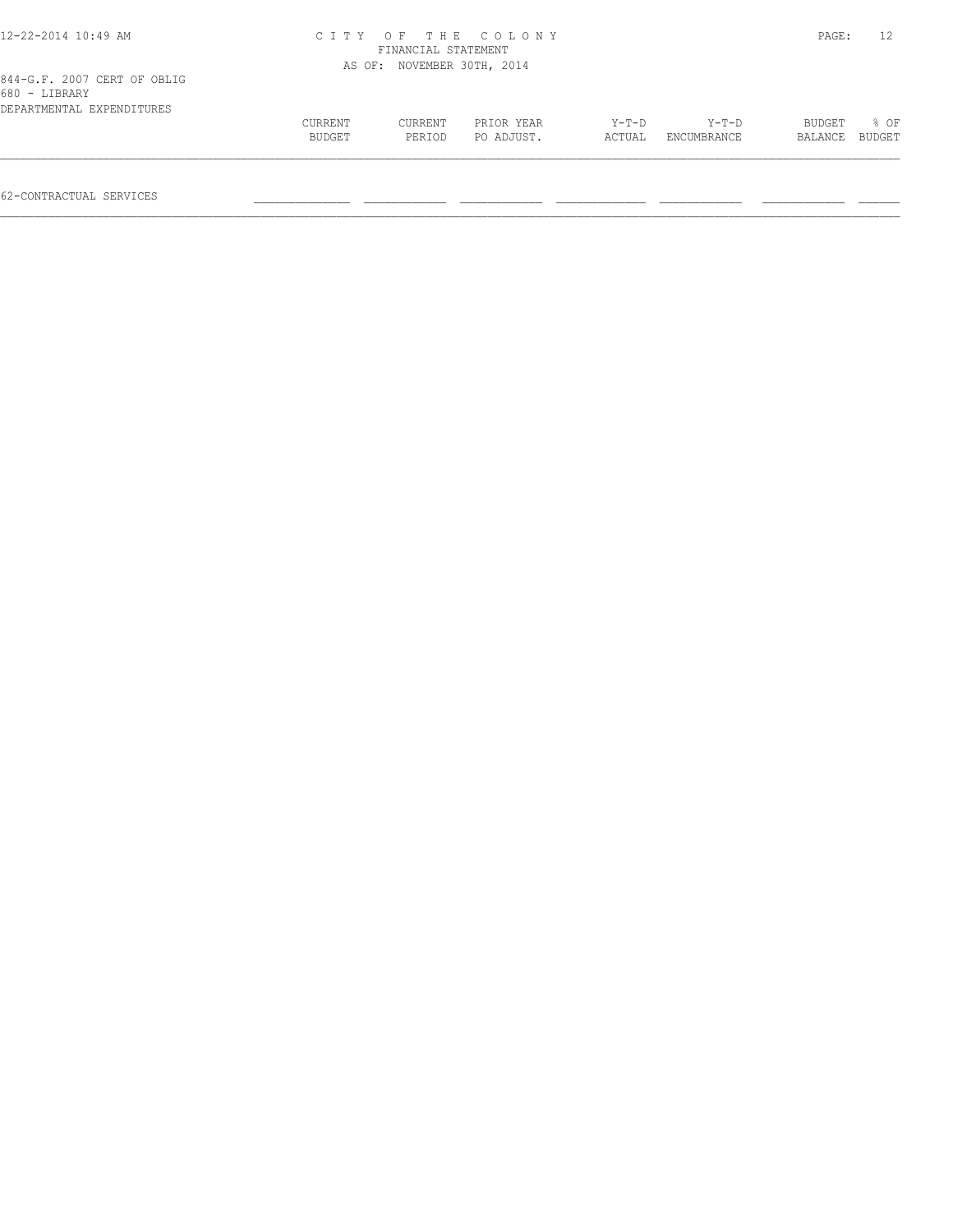#### 12-22-2014 10:49 AM C I T Y O F T H E C O L O N Y PAGE: 13 FINANCIAL STATEMENT AS OF: NOVEMBER 30TH, 2014

| 844-G.F. 2007 CERT OF OBLIG |  |  |
|-----------------------------|--|--|
| 690 - PUBLIC WORKS          |  |  |
|                             |  |  |

| DEPARTMENTAL EXPENDITURES               |                                          |                      |                          |                       |                           |                                                         |                       |
|-----------------------------------------|------------------------------------------|----------------------|--------------------------|-----------------------|---------------------------|---------------------------------------------------------|-----------------------|
|                                         | CURRENT<br>BUDGET                        | CURRENT<br>PERIOD    | PRIOR YEAR<br>PO ADJUST. | $Y-T-D$<br>ACTUAL     | $Y-T-D$<br>ENCUMBRANCE    | BUDGET<br>BALANCE                                       | % OF<br><b>BUDGET</b> |
|                                         |                                          |                      |                          |                       |                           |                                                         |                       |
| 62-CONTRACTUAL SERVICES                 |                                          |                      |                          |                       |                           |                                                         |                       |
| 65-NON-CAPITAL                          |                                          |                      |                          |                       |                           |                                                         |                       |
| 66-CAPITAL OUTLAY                       |                                          |                      |                          |                       |                           |                                                         |                       |
| $***$<br>TOTAL EXPENDITURES<br>$***$    | 0.00<br>______________<br>-------------- | 0.00<br>____________ | 0.00<br>____________     | 0.00<br>_____________ | ____________              | 35,630.16 ( 35,630.16)<br>____________<br>------------- | 0.00<br>______        |
| ** REVENUE OVER (UNDER) EXPENDITURES ** | 0.00<br>______________                   | 0.00<br>____________ | 0.00<br>------------     | 0.00(<br>____________ | 35,630.16<br>------------ | 35,630.16<br>------------                               | 0.00<br>-------       |

\*\*\* END OF REPORT \*\*\*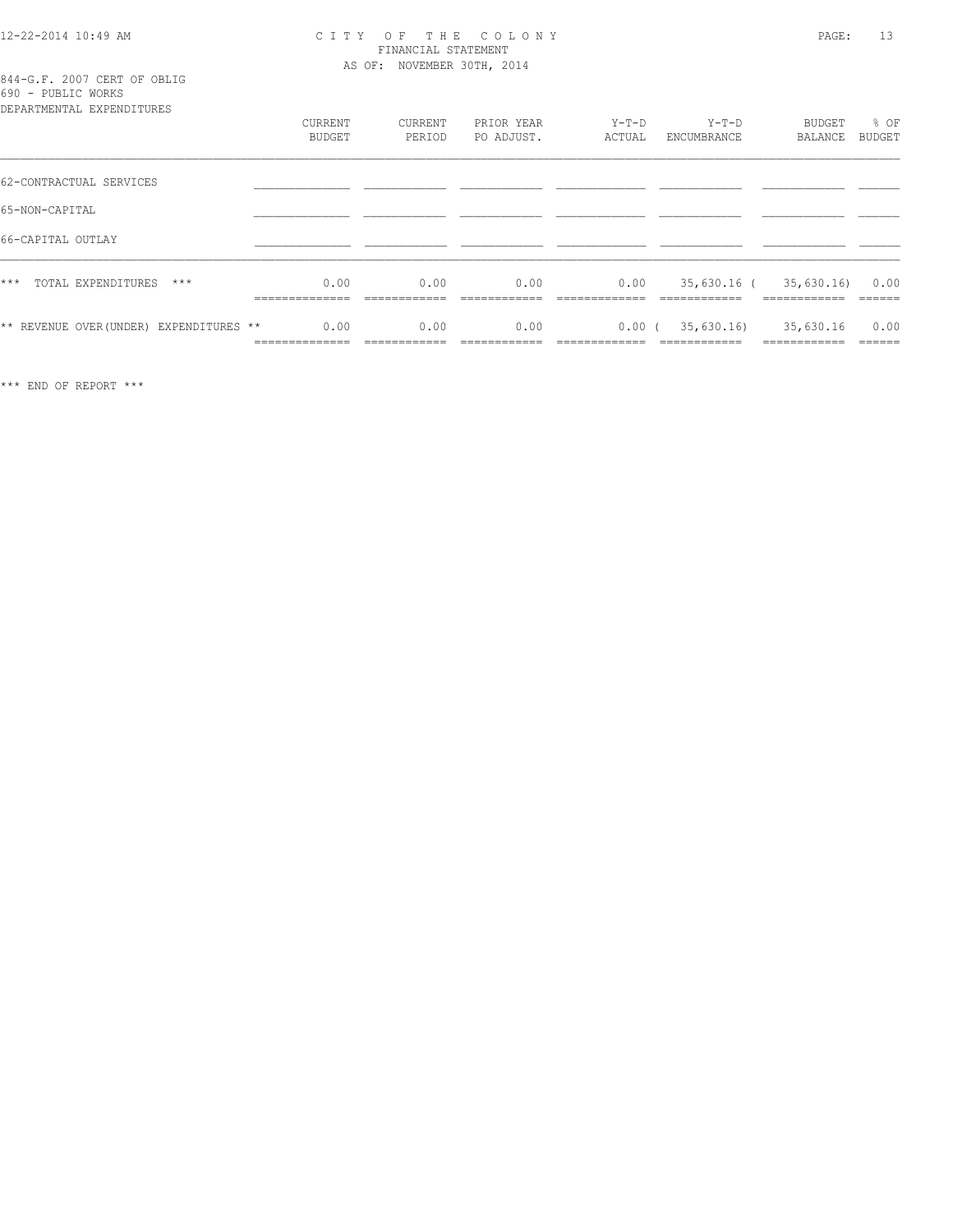#### 12-22-2014 10:49 AM C I T Y O F T H E C O L O N Y PAGE: 1 FINANCIAL STATEMENT AS OF: NOVEMBER 30TH, 2014

845-G.F. 2008 CERT OF OBLIG FINANCIAL SUMMARY

| BUDGET         | PERIOD                       | PO ADJUST.                    | Y-T-D<br>ACTUAL               | $Y-T-D$<br>ENCUMBRANCE        | BUDGET<br>BALANCE BUDGET        | % OF               |
|----------------|------------------------------|-------------------------------|-------------------------------|-------------------------------|---------------------------------|--------------------|
|                |                              |                               |                               |                               |                                 |                    |
| ______________ | ____________<br>____________ | -------------<br>____________ | ____________<br>_____________ | -------------<br>____________ | -------------<br>______________ | -------<br>_______ |
|                |                              |                               |                               |                               |                                 | -------            |
|                | ______________<br>.          | ____________<br>____________  | -------------<br>____________ | ____________<br>_____________ | ------------<br>____________    | -------------<br>. |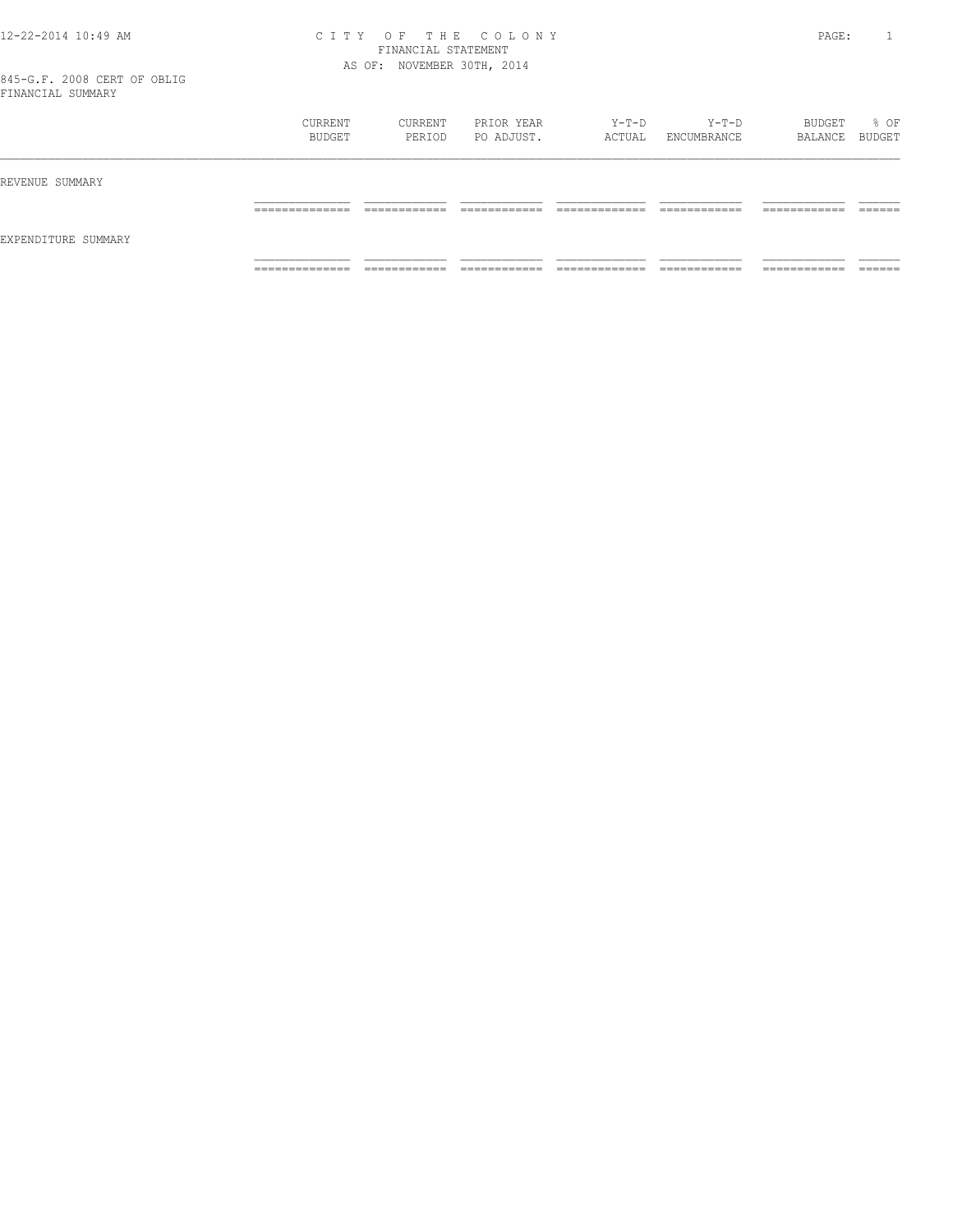#### 12-22-2014 10:49 AM C I T Y O F T H E C O L O N Y PAGE: 2 FINANCIAL STATEMENT AS OF: NOVEMBER 30TH, 2014

845-G.F. 2008 CERT OF OBLIG REVENUES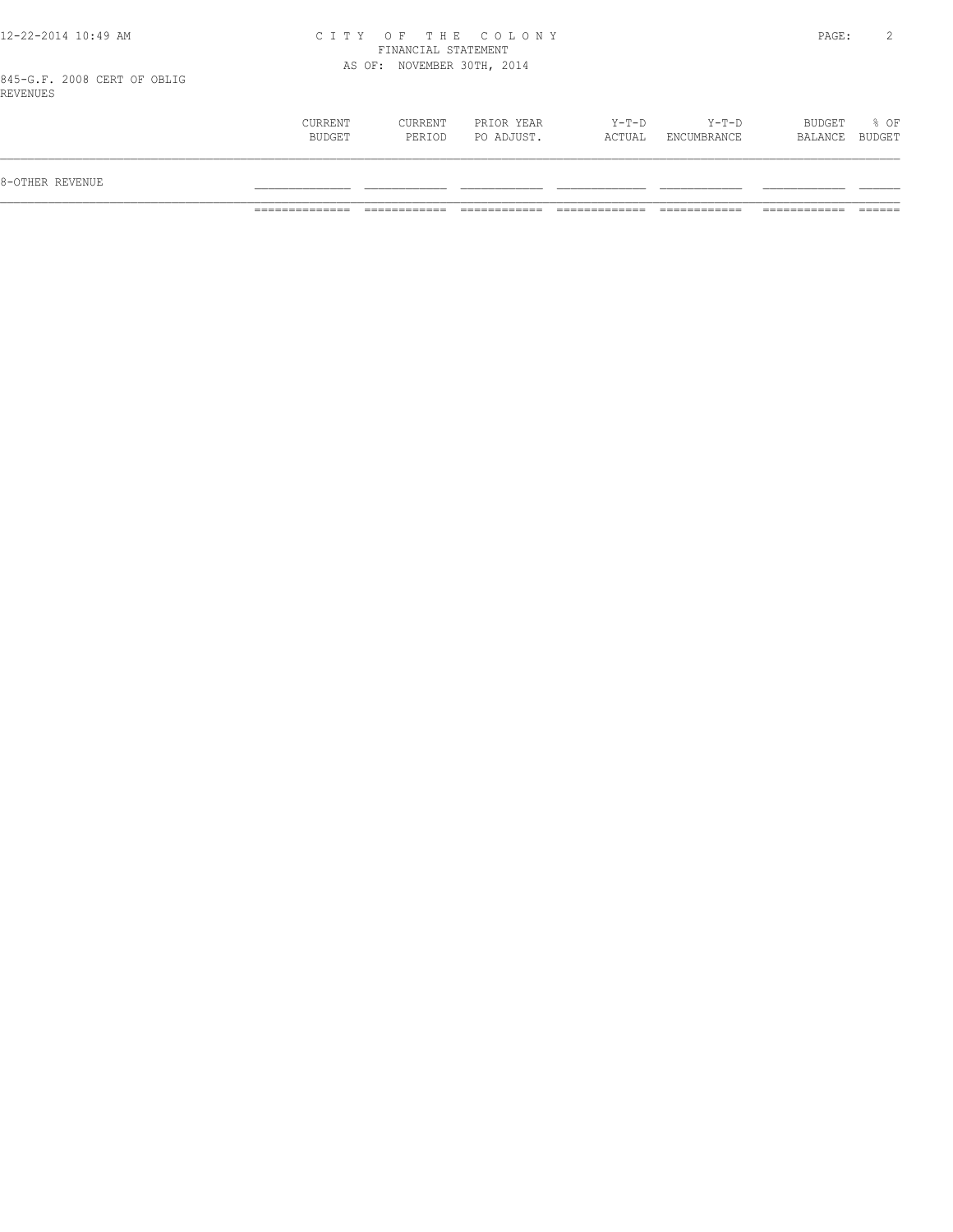|  | % OF<br>BUDGET    |
|--|-------------------|
|  |                   |
|  |                   |
|  |                   |
|  |                   |
|  | BUDGET<br>BALANCE |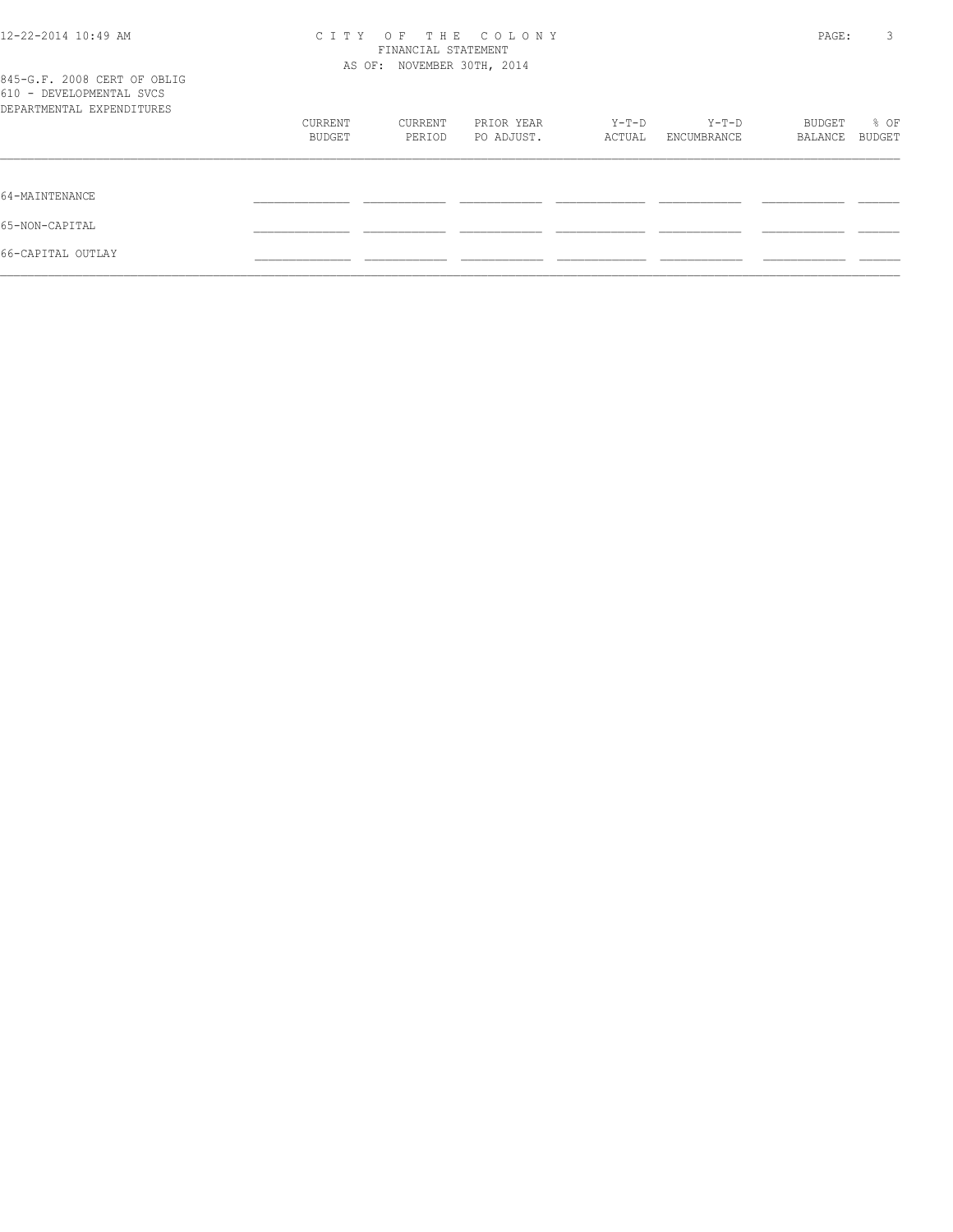| 12-22-2014 10:49 AM                                                             | THE COLONY<br>C T T Y<br>OF<br>FINANCIAL STATEMENT<br>AS OF: NOVEMBER 30TH, 2014 |                   |                          |                 |                      | PAGE:             | 4              |
|---------------------------------------------------------------------------------|----------------------------------------------------------------------------------|-------------------|--------------------------|-----------------|----------------------|-------------------|----------------|
| 845-G.F. 2008 CERT OF OBLIG<br>611 - GENERAL ADMIN<br>DEPARTMENTAL EXPENDITURES |                                                                                  |                   |                          |                 |                      |                   |                |
|                                                                                 | CURRENT<br><b>BUDGET</b>                                                         | CURRENT<br>PERIOD | PRIOR YEAR<br>PO ADJUST. | Y-T-D<br>ACTUAL | Y-T-D<br>ENCUMBRANCE | BUDGET<br>BALANCE | % OF<br>BUDGET |
|                                                                                 |                                                                                  |                   |                          |                 |                      |                   |                |
| 65-NON-CAPITAL                                                                  |                                                                                  |                   |                          |                 |                      |                   |                |
| 66-CAPITAL OUTLAY                                                               |                                                                                  |                   |                          |                 |                      |                   |                |
|                                                                                 |                                                                                  |                   |                          |                 |                      |                   |                |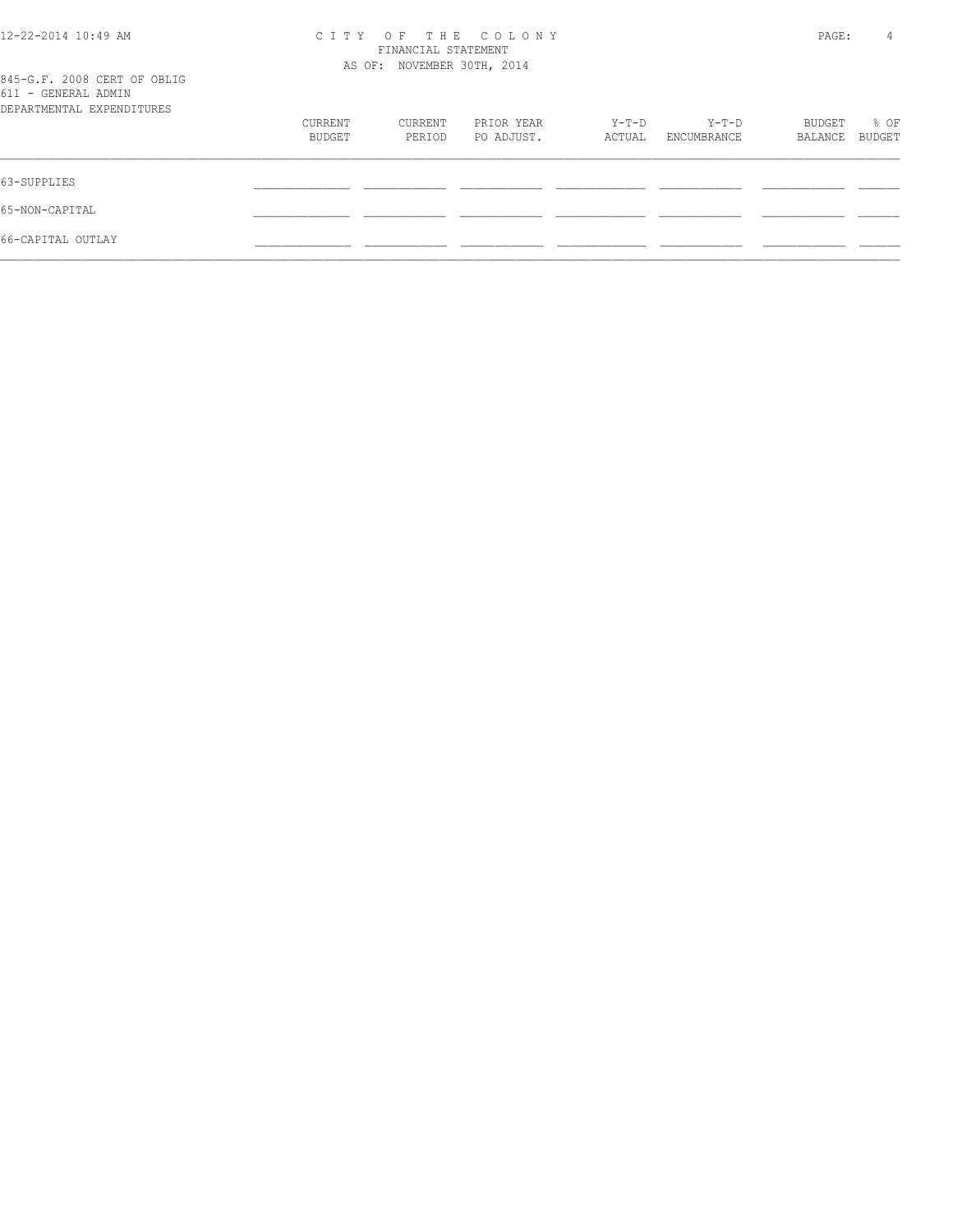| 12-22-2014 10:49 AM                                                              |                   |                            | CITY OF THE COLONY       |                 |                        | PAGE:             |                |
|----------------------------------------------------------------------------------|-------------------|----------------------------|--------------------------|-----------------|------------------------|-------------------|----------------|
|                                                                                  |                   | FINANCIAL STATEMENT        |                          |                 |                        |                   |                |
|                                                                                  |                   | AS OF: NOVEMBER 30TH, 2014 |                          |                 |                        |                   |                |
| 845-G.F. 2008 CERT OF OBLIG<br>620 - CITY SECRETARY<br>DEPARTMENTAL EXPENDITURES |                   |                            |                          |                 |                        |                   |                |
|                                                                                  | CURRENT<br>BUDGET | CURRENT<br>PERIOD          | PRIOR YEAR<br>PO ADJUST. | Y-T-D<br>ACTUAL | $Y-T-D$<br>ENCUMBRANCE | BUDGET<br>BALANCE | % OF<br>BUDGET |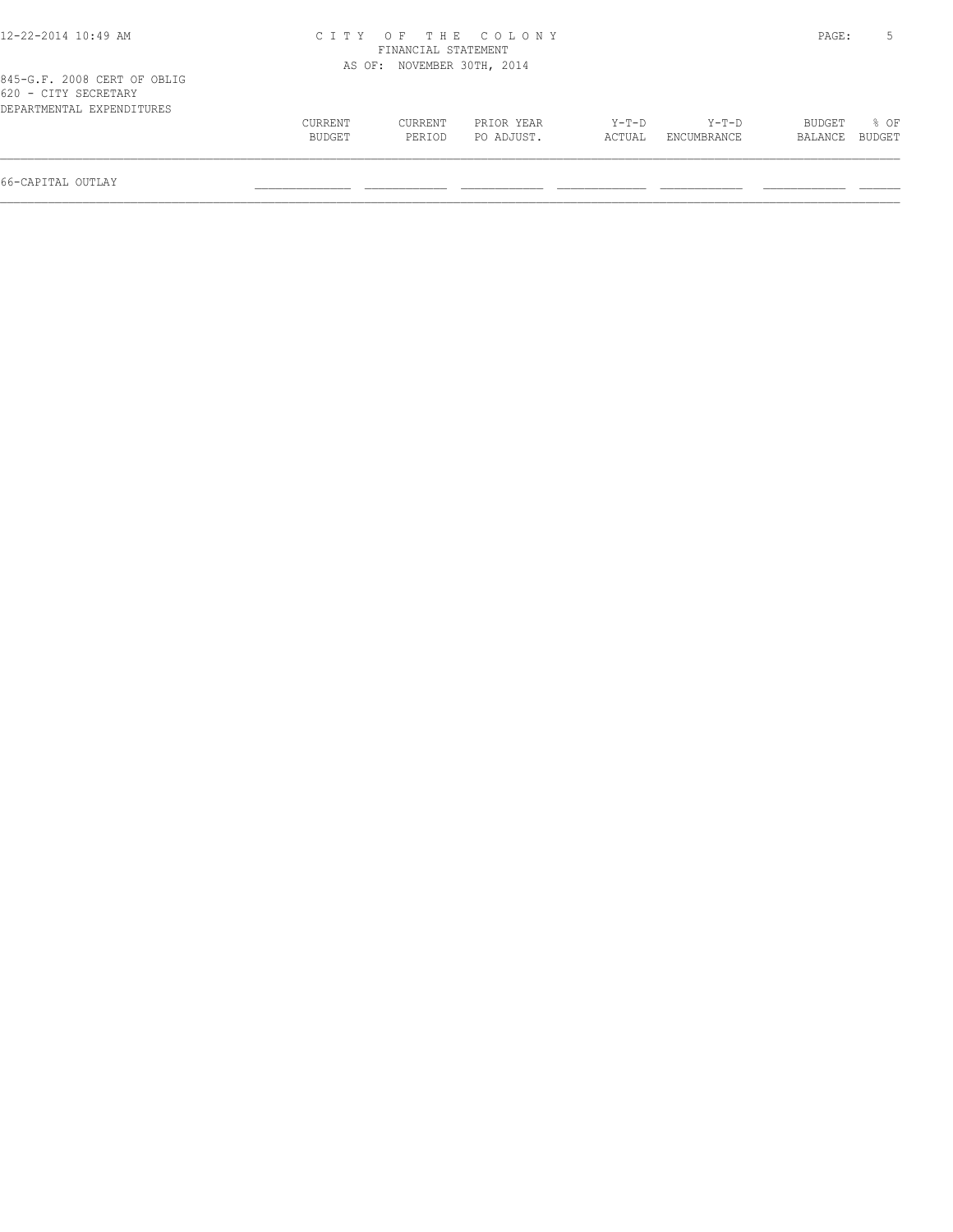| 12-22-2014 10:49 AM                                                       |                   |                            | CITY OF THE COLONY       |                   |                        | PAGE:             |                |
|---------------------------------------------------------------------------|-------------------|----------------------------|--------------------------|-------------------|------------------------|-------------------|----------------|
|                                                                           |                   | FINANCIAL STATEMENT        |                          |                   |                        |                   |                |
|                                                                           |                   | AS OF: NOVEMBER 30TH, 2014 |                          |                   |                        |                   |                |
| 845-G.F. 2008 CERT OF OBLIG<br>630 - FINANCE<br>DEPARTMENTAL EXPENDITURES |                   |                            |                          |                   |                        |                   |                |
|                                                                           | CURRENT<br>BUDGET | CURRENT<br>PERIOD          | PRIOR YEAR<br>PO ADJUST. | $Y-T-D$<br>ACTUAL | $Y-T-D$<br>ENCUMBRANCE | BUDGET<br>BALANCE | 8 OF<br>BUDGET |

66-CAPITAL OUTLAY \_\_\_\_\_\_\_\_\_\_\_\_\_\_ \_\_\_\_\_\_\_\_\_\_\_\_ \_\_\_\_\_\_\_\_\_\_\_\_ \_\_\_\_\_\_\_\_\_\_\_\_\_ \_\_\_\_\_\_\_\_\_\_\_\_ \_\_\_\_\_\_\_\_\_\_\_\_ \_\_\_\_\_\_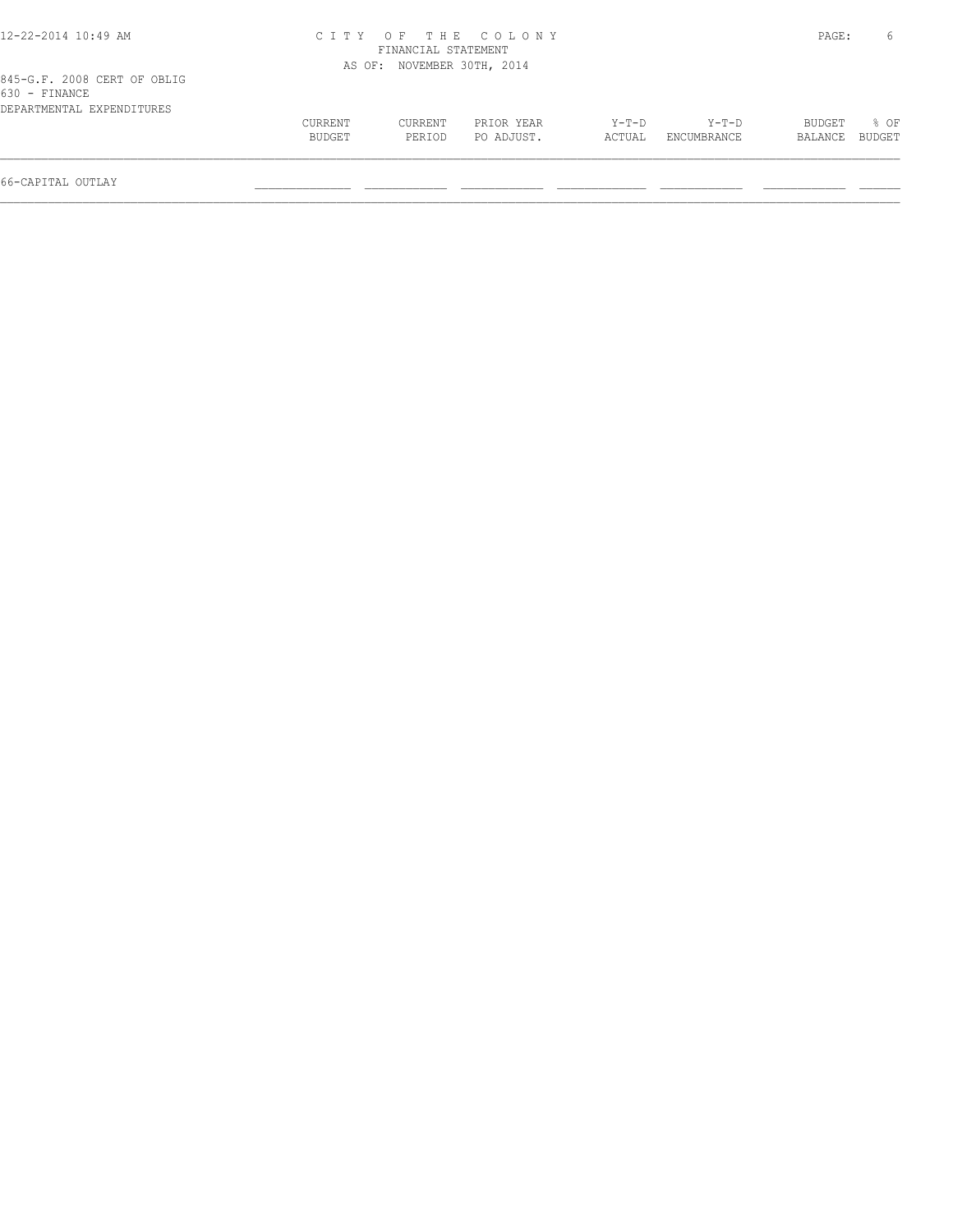| 12-22-2014 10:49 AM |  |
|---------------------|--|
|---------------------|--|

#### 12-22-2014 10:49 AM C I T Y O F T H E C O L O N Y PAGE: 7 FINANCIAL STATEMENT AS OF: NOVEMBER 30TH, 2014

| 845-G.F. 2008 CERT OF OBLIG |  |  |
|-----------------------------|--|--|
| $631 - TT$                  |  |  |

| DEPARTMENTAL EXPENDITURES |                   |                   |                          |                 |                        |                   |                |
|---------------------------|-------------------|-------------------|--------------------------|-----------------|------------------------|-------------------|----------------|
|                           | CURRENT<br>BUDGET | CURRENT<br>PERIOD | PRIOR YEAR<br>PO ADJUST. | Y-T-D<br>ACTUAL | $Y-T-D$<br>ENCUMBRANCE | BUDGET<br>BALANCE | % OF<br>BUDGET |
| 62-CONTRACTUAL SERVICES   |                   |                   |                          |                 |                        |                   |                |
| 63-SUPPLIES               |                   |                   |                          |                 |                        |                   |                |
| 65-NON-CAPITAL            |                   |                   |                          |                 |                        |                   |                |
| 66-CAPITAL OUTLAY         |                   |                   |                          |                 |                        |                   |                |
|                           |                   |                   |                          |                 |                        |                   |                |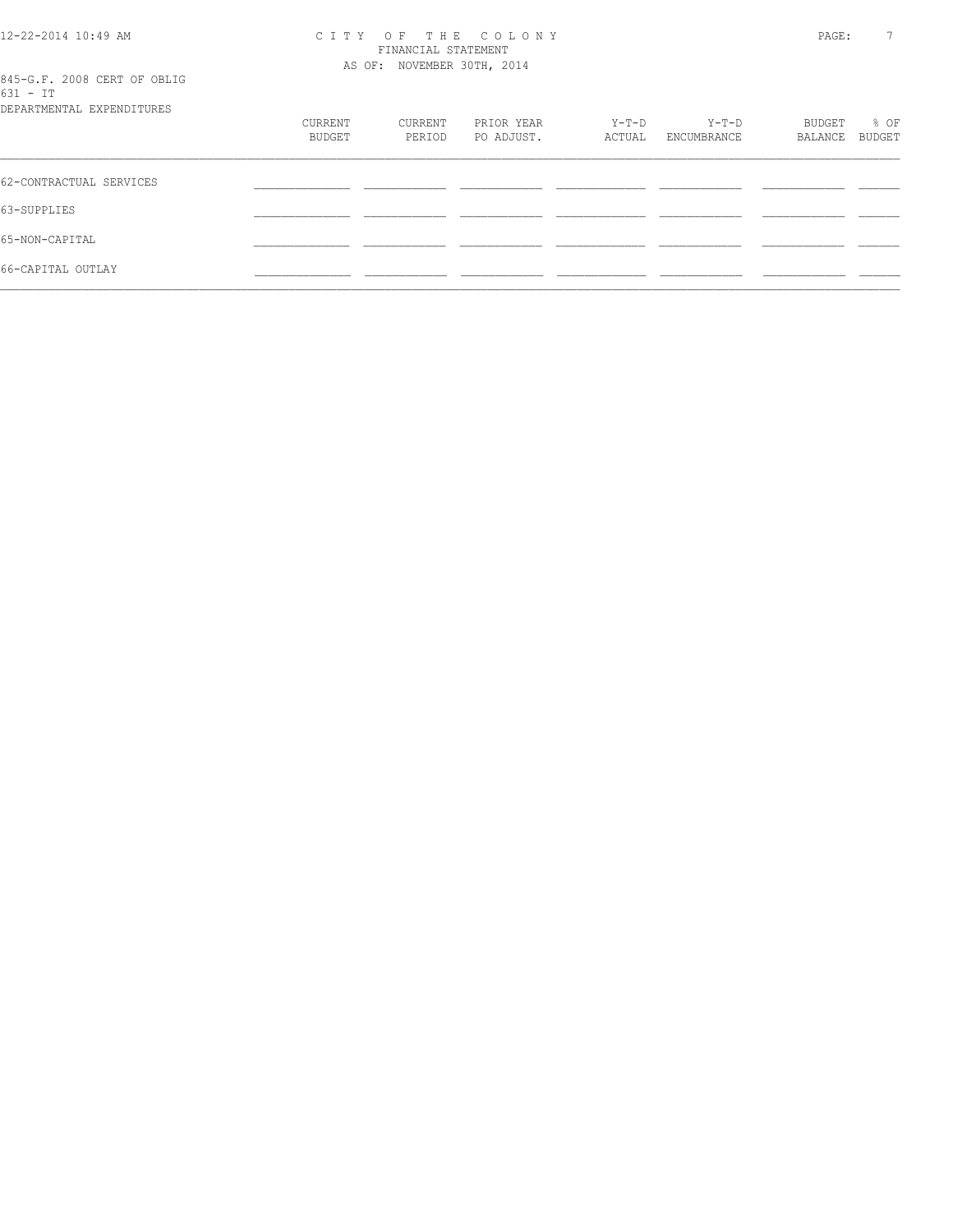#### 12-22-2014 10:49 AM C I T Y O F T H E C O L O N Y PAGE: 8 FINANCIAL STATEMENT AS OF: NOVEMBER 30TH, 2014

| 845-G.F. 2008 CERT OF OBLIG<br>650 - PARKS & RECREATION<br>DEPARTMENTAL EXPENDITURES |                   |                   |                          |                 |                      |                   |                |
|--------------------------------------------------------------------------------------|-------------------|-------------------|--------------------------|-----------------|----------------------|-------------------|----------------|
|                                                                                      | CURRENT<br>BUDGET | CURRENT<br>PERIOD | PRIOR YEAR<br>PO ADJUST. | Y-T-D<br>ACTUAL | Y-T-D<br>ENCUMBRANCE | BUDGET<br>BALANCE | % OF<br>BUDGET |
| 62-CONTRACTUAL SERVICES                                                              |                   |                   |                          |                 |                      |                   |                |
| 64-MAINTENANCE                                                                       |                   |                   |                          |                 |                      |                   |                |
| 65-NON-CAPITAL                                                                       |                   |                   |                          |                 |                      |                   |                |
| 66-CAPITAL OUTLAY                                                                    |                   |                   |                          |                 |                      |                   |                |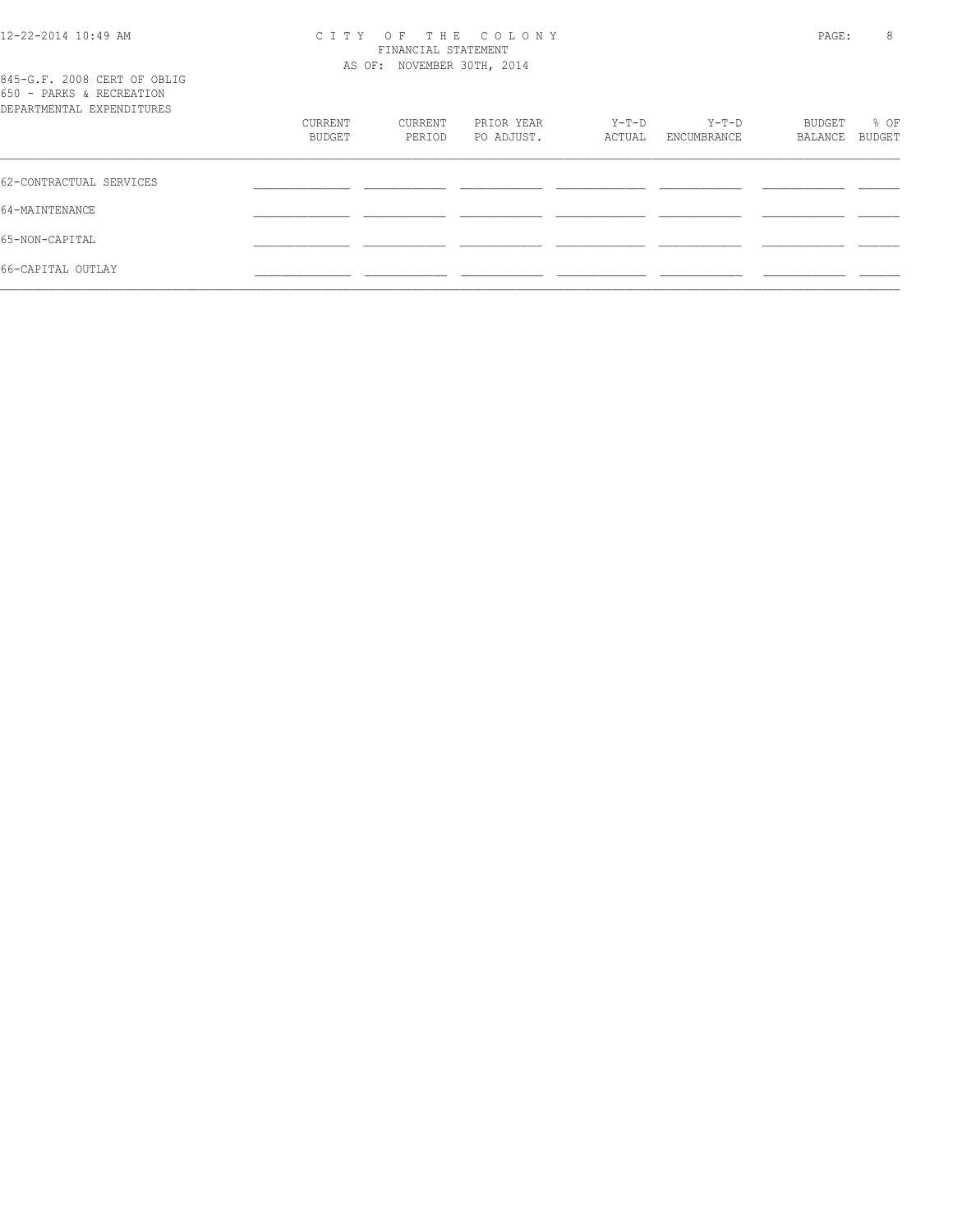#### 12-22-2014 10:49 AM C I T Y O F T H E C O L O N Y PAGE: 9 FINANCIAL STATEMENT AS OF: NOVEMBER 30TH, 2014

|  |                           |  | 845-G.F. 2008 CERT OF OBLIG |  |
|--|---------------------------|--|-----------------------------|--|
|  | 668 - FACILITIES MAINT    |  |                             |  |
|  | DEPARTMENTAL EXPENDITURES |  |                             |  |

| 000 LIQLELLED IMILINE<br>DEPARTMENTAL EXPENDITURES |                   |                   |                          |                 |                        |                   |                |
|----------------------------------------------------|-------------------|-------------------|--------------------------|-----------------|------------------------|-------------------|----------------|
|                                                    | CURRENT<br>BUDGET | CURRENT<br>PERIOD | PRIOR YEAR<br>PO ADJUST. | Y-T-D<br>ACTUAL | $Y-T-D$<br>ENCUMBRANCE | BUDGET<br>BALANCE | % OF<br>BUDGET |
| 62-CONTRACTUAL SERVICES                            |                   |                   |                          |                 |                        |                   |                |
| 63-SUPPLIES                                        |                   |                   |                          |                 |                        |                   |                |
| 64-MAINTENANCE                                     |                   |                   |                          |                 |                        |                   |                |
| 66-CAPITAL OUTLAY                                  |                   |                   |                          |                 |                        |                   |                |
|                                                    |                   |                   |                          |                 |                        |                   |                |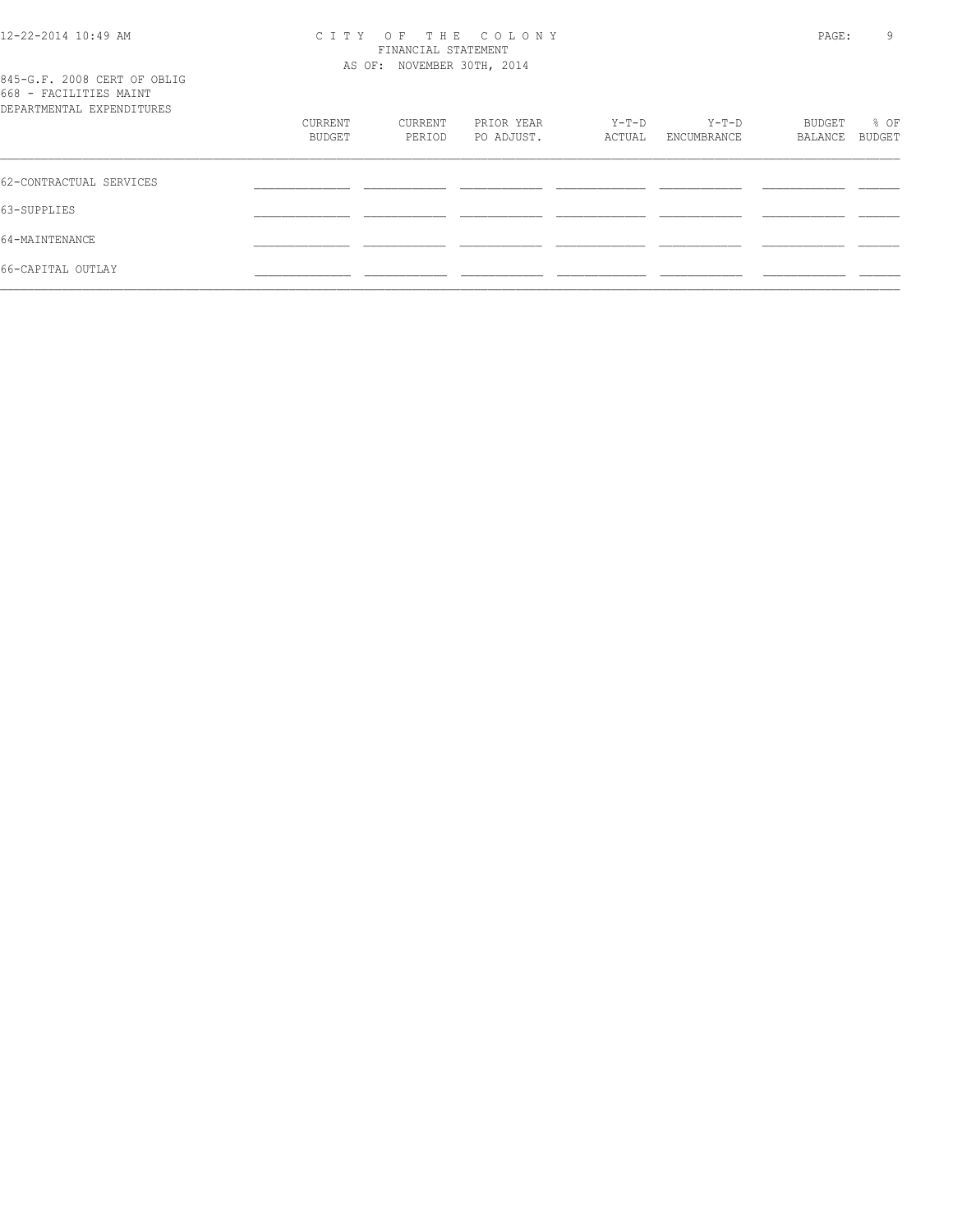#### 12-22-2014 10:49 AM C I T Y O F T H E C O L O N Y PAGE: 10 FINANCIAL STATEMENT AS OF: NOVEMBER 30TH, 2014

|  |  |                                   |  | 845-G.F. 2008 CERT OF OBLIG |
|--|--|-----------------------------------|--|-----------------------------|
|  |  | 670 - FIRE DEPARTMENT             |  |                             |
|  |  | סתסווייד הואת סעת זגייואת אייסגסת |  |                             |

| DEPARTMENTAL EXPENDITURES |                   |                   |                          |                   |                        |                   |                |
|---------------------------|-------------------|-------------------|--------------------------|-------------------|------------------------|-------------------|----------------|
|                           | CURRENT<br>BUDGET | CURRENT<br>PERIOD | PRIOR YEAR<br>PO ADJUST. | $Y-T-D$<br>ACTUAL | $Y-T-D$<br>ENCUMBRANCE | BUDGET<br>BALANCE | % OF<br>BUDGET |
|                           |                   |                   |                          |                   |                        |                   |                |
| 63-SUPPLIES               |                   |                   |                          |                   |                        |                   |                |
| 64-MAINTENANCE            |                   |                   |                          |                   |                        |                   |                |
| 65-NON-CAPITAL            |                   |                   |                          |                   |                        |                   |                |
| 66-CAPITAL OUTLAY         |                   |                   |                          |                   |                        |                   |                |
|                           |                   |                   |                          |                   |                        |                   |                |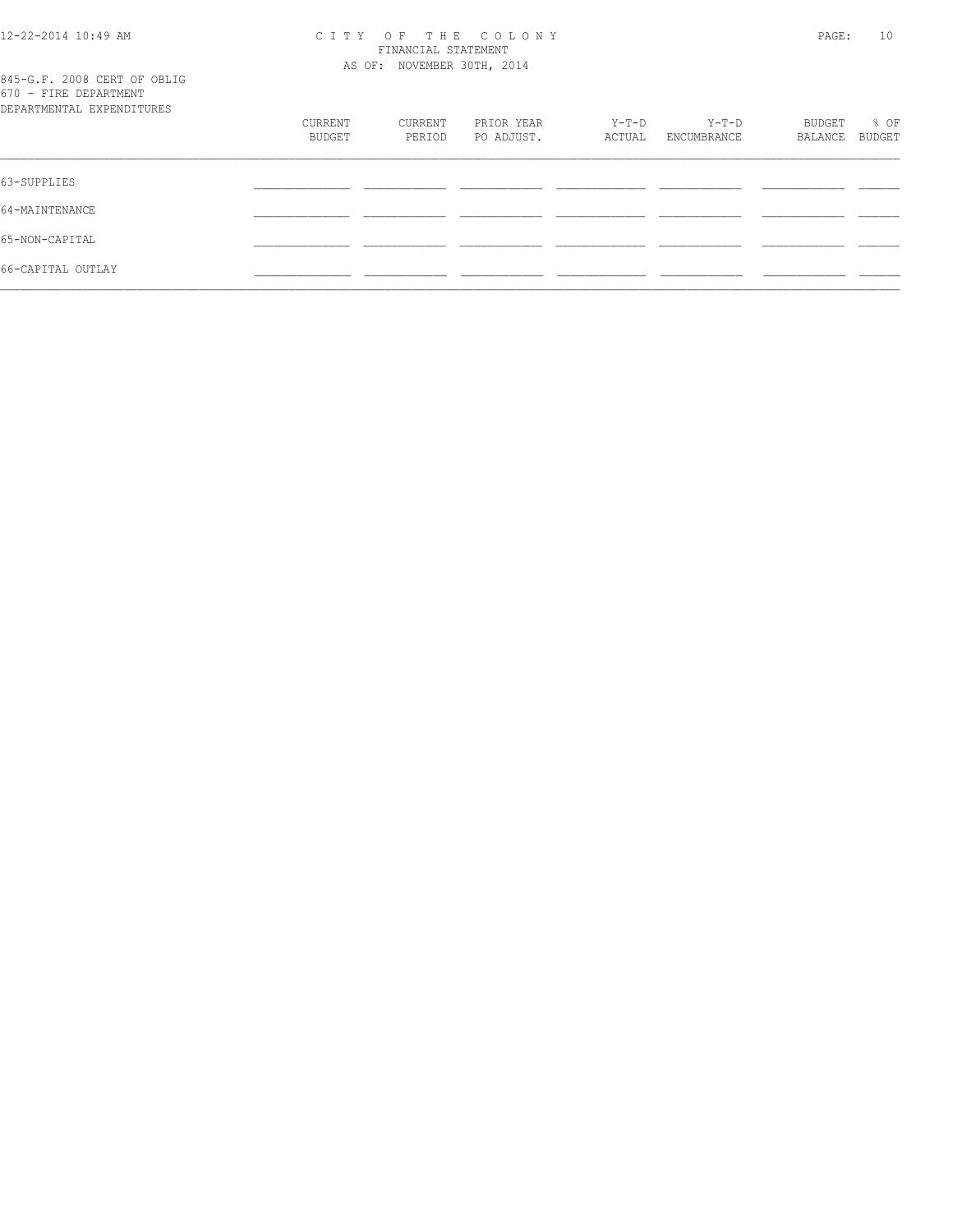#### 12-22-2014 10:49 AM C I T Y O F T H E C O L O N Y PAGE: 11 FINANCIAL STATEMENT AS OF: NOVEMBER 30TH, 2014

|  |  |                           | 845-G.F. 2008 CERT OF OBLIG |
|--|--|---------------------------|-----------------------------|
|  |  | 675 - POLICE DEPARTMENT   |                             |
|  |  | DEPARTMENTAL EXPENDITHERS |                             |

| DEPARTMENTAL EXPENDITURES |         |         |            |        |             |         |        |
|---------------------------|---------|---------|------------|--------|-------------|---------|--------|
|                           | CURRENT | CURRENT | PRIOR YEAR | Y-T-D  | Y-T-D       | BUDGET  | % OF   |
|                           | BUDGET  | PERIOD  | PO ADJUST. | ACTUAL | ENCUMBRANCE | BALANCE | BUDGET |
|                           |         |         |            |        |             |         |        |
| 63-SUPPLIES               |         |         |            |        |             |         |        |
| 64-MAINTENANCE            |         |         |            |        |             |         |        |
|                           |         |         |            |        |             |         |        |
| 65-NON-CAPITAL            |         |         |            |        |             |         |        |
| 66-CAPITAL OUTLAY         |         |         |            |        |             |         |        |
|                           |         |         |            |        |             |         |        |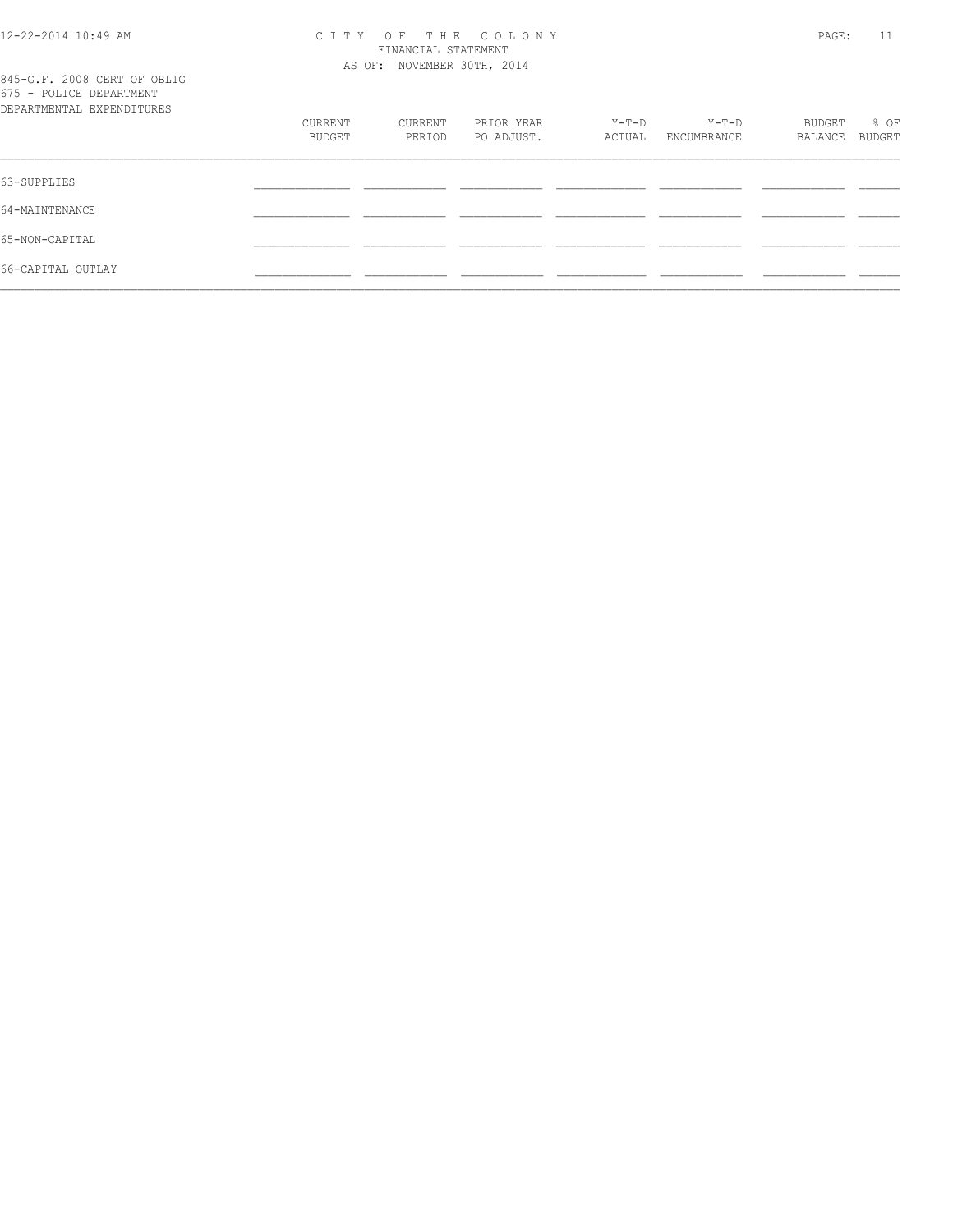| 12-22-2014 10:49 AM                          | C I T Y                    | PAGE:   | 12         |        |             |         |        |
|----------------------------------------------|----------------------------|---------|------------|--------|-------------|---------|--------|
|                                              | AS OF: NOVEMBER 30TH, 2014 |         |            |        |             |         |        |
| 845-G.F. 2008 CERT OF OBLIG<br>680 - LIBRARY |                            |         |            |        |             |         |        |
| DEPARTMENTAL EXPENDITURES                    |                            |         |            |        |             |         |        |
|                                              | CURRENT                    | CURRENT | PRIOR YEAR | Y-T-D  | Y-T-D       | BUDGET  | % OF   |
|                                              | BUDGET                     | PERIOD  | PO ADJUST. | ACTUAL | ENCUMBRANCE | BALANCE | BUDGET |
| 63-SUPPLIES                                  |                            |         |            |        |             |         |        |
| 65-NON-CAPITAL                               |                            |         |            |        |             |         |        |
| 66-CAPITAL OUTLAY                            |                            |         |            |        |             |         |        |
|                                              |                            |         |            |        |             |         |        |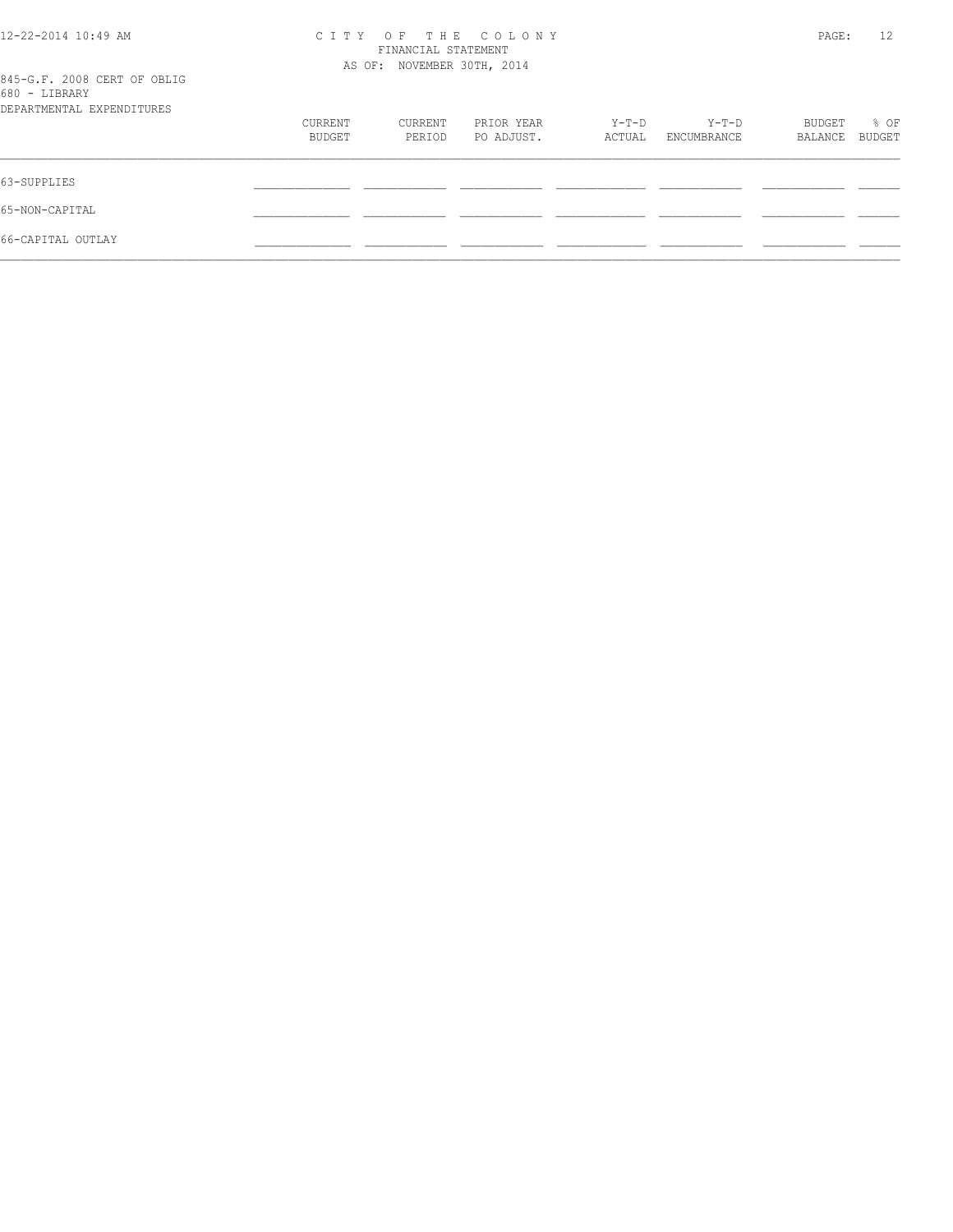| 12-22-2014 10:49 AM                                                            |                   | FINANCIAL STATEMENT<br>AS OF: NOVEMBER 30TH, 2014 | CITY OF THE COLONY       |                 |                      | PAGE:             | 13             |
|--------------------------------------------------------------------------------|-------------------|---------------------------------------------------|--------------------------|-----------------|----------------------|-------------------|----------------|
| 845-G.F. 2008 CERT OF OBLIG<br>690 - PUBLIC WORKS<br>DEPARTMENTAL EXPENDITURES |                   |                                                   |                          |                 |                      |                   |                |
|                                                                                | CURRENT<br>BUDGET | CURRENT<br>PERIOD                                 | PRIOR YEAR<br>PO ADJUST. | Y-T-D<br>ACTUAL | Y-T-D<br>ENCUMBRANCE | BUDGET<br>BALANCE | % OF<br>BUDGET |
| 62-CONTRACTUAL SERVICES                                                        |                   |                                                   |                          |                 |                      |                   |                |
| 66-CAPITAL OUTLAY                                                              |                   |                                                   |                          |                 |                      |                   |                |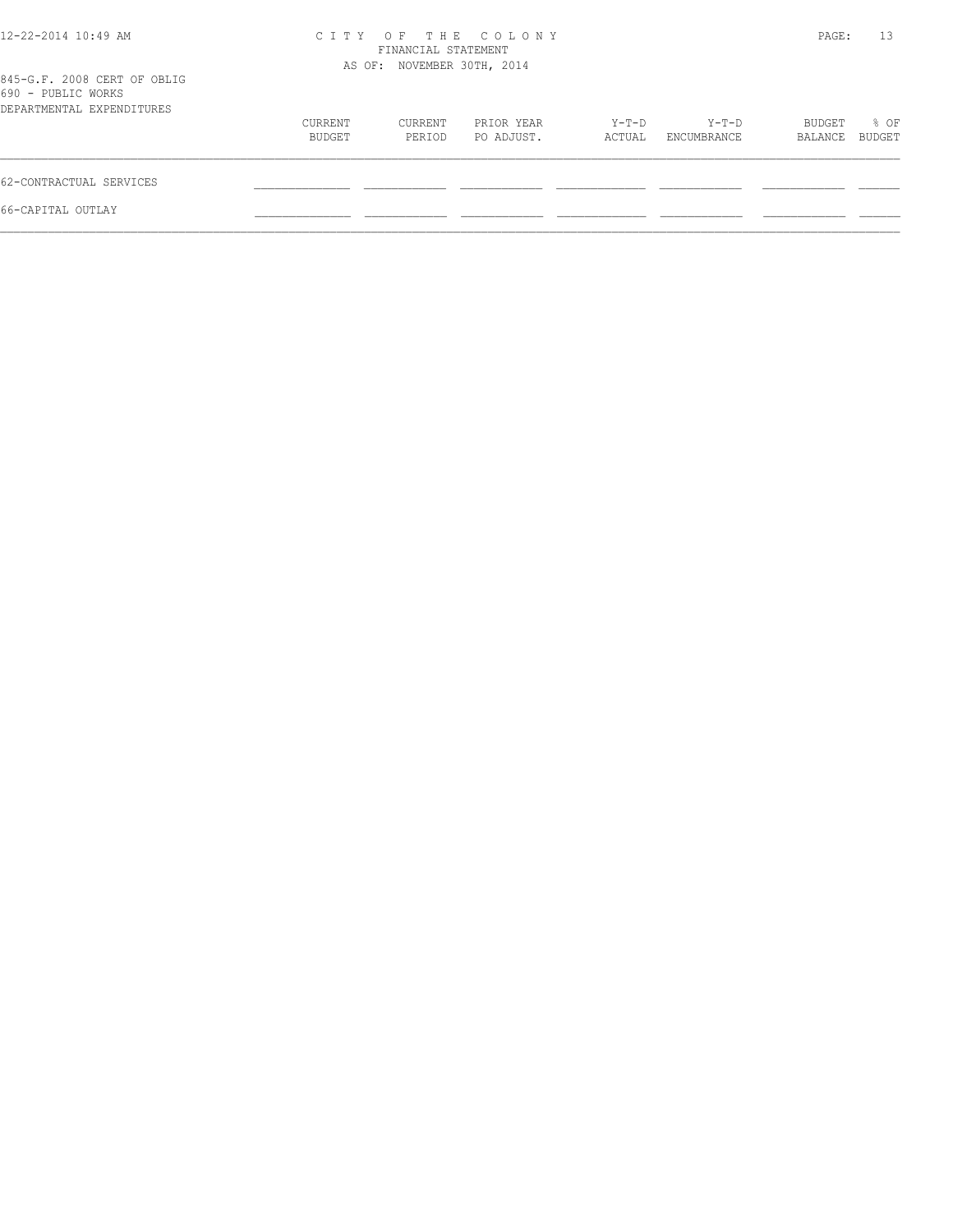#### 12-22-2014 10:49 AM C I T Y O F T H E C O L O N Y PAGE: 14 FINANCIAL STATEMENT AS OF: NOVEMBER 30TH, 2014

845-G.F. 2008 CERT OF OBLIG 635 - NON-DEPARTMENTAL

|                           | ______________<br>______________ | ____________      |                          |                 | ____________           | -------------     | _____<br>______ |
|---------------------------|----------------------------------|-------------------|--------------------------|-----------------|------------------------|-------------------|-----------------|
|                           | ______________                   |                   |                          |                 |                        | .                 |                 |
| 68-SUNDRY CHARGES         |                                  |                   |                          |                 |                        |                   |                 |
| 62-CONTRACTUAL SERVICES   |                                  |                   |                          |                 |                        |                   |                 |
| DEPARTMENTAL EXPENDITURES | CURRENT<br>BUDGET                | CURRENT<br>PERIOD | PRIOR YEAR<br>PO ADJUST. | Y-T-D<br>ACTUAL | $Y-T-D$<br>ENCUMBRANCE | BUDGET<br>BALANCE | % OF<br>BUDGET  |
| 033 - NON-DEFAKTMENTAL    |                                  |                   |                          |                 |                        |                   |                 |

\*\*\* END OF REPORT \*\*\*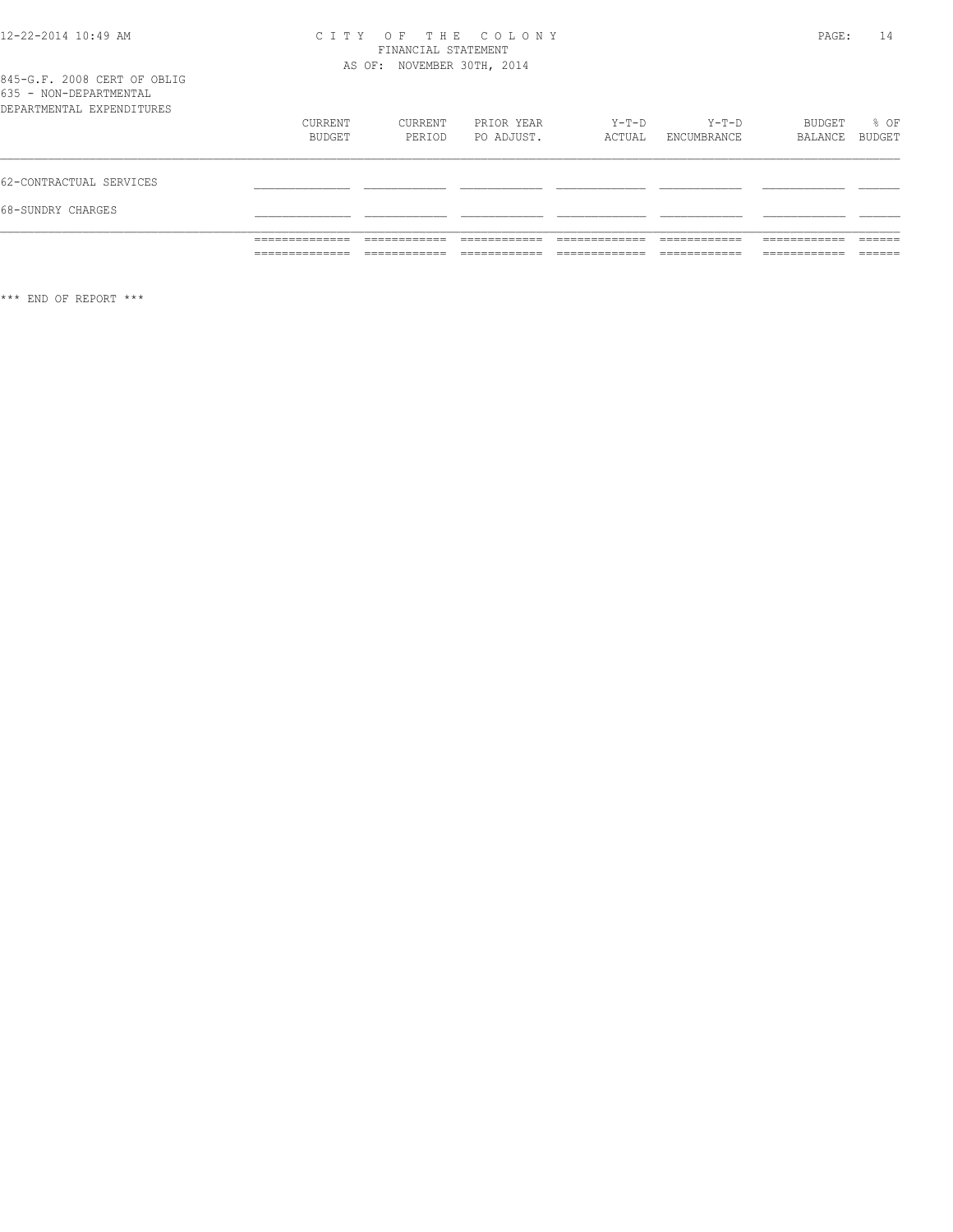#### 12-22-2014 10:49 AM C I T Y O F T H E C O L O N Y PAGE: 1 FINANCIAL STATEMENT AS OF: NOVEMBER 30TH, 2014

846-2010 G. F. CERT OF OBLIG FINANCIAL SUMMARY

|                                         | <b>CURRENT</b><br><b>BUDGET</b> | CURRENT<br>PERIOD                        | PRIOR YEAR<br>PO ADJUST. | $Y-T-D$<br>ACTUAL           | $Y-T-D$<br>ENCUMBRANCE              | BUDGET<br>BALANCE           | % OF<br><b>BUDGET</b>    |
|-----------------------------------------|---------------------------------|------------------------------------------|--------------------------|-----------------------------|-------------------------------------|-----------------------------|--------------------------|
| REVENUE SUMMARY                         |                                 |                                          |                          |                             |                                     |                             |                          |
|                                         | ==============                  | ------------<br>-------------            | ------------             | -------------               | ------------<br>-------------       | ============                | -------<br>______        |
| EXPENDITURE SUMMARY                     |                                 |                                          |                          |                             |                                     |                             |                          |
| $670 -$ FIRE<br>DEPARTMENT              | 0.00                            | 2,542.16                                 | 0.00                     | 4, 113.74                   | 0.00(                               | 4, 113, 74)                 | 0.00                     |
| ** TOTAL EXPENDITURES **                | 0.00<br>==============          | 2,542.16<br>-------------<br>----------- | 0.00<br>____________     | 4, 113. 74<br>_____________ | 0.00(<br>------------<br>---------- | 4, 113, 74)<br>============ | 0.00<br>-------<br>_____ |
| ** REVENUE OVER (UNDER) EXPENDITURES ** | $0.00$ (                        | 2,542.16)                                | $0.00$ (                 | 4, 113, 74)                 | 0.00                                | 4,113.74                    | 0.00                     |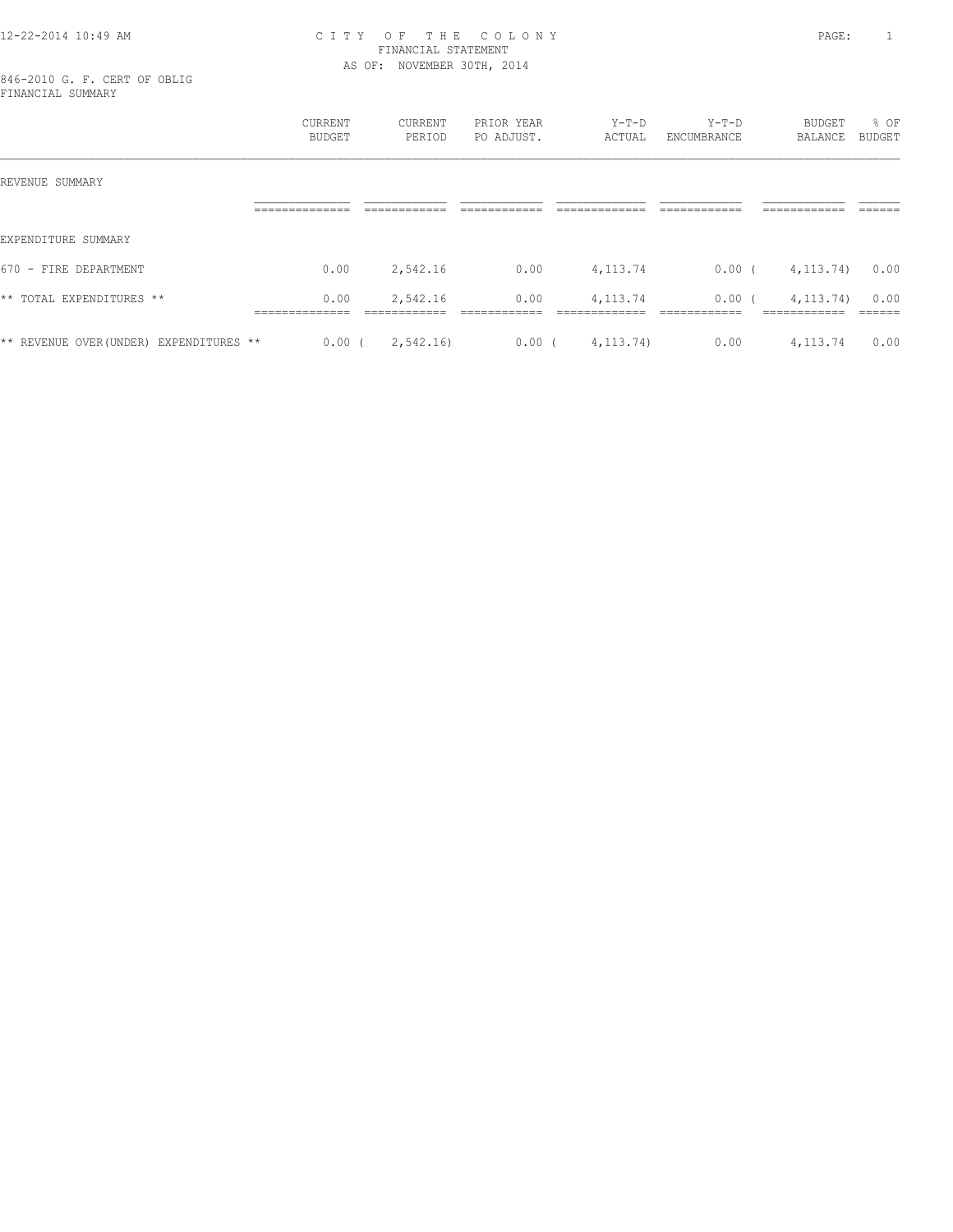| 12-22-2014 10:49 AM                      | CITY OF THE COLONY         | PAGE: |  |
|------------------------------------------|----------------------------|-------|--|
|                                          | FINANCIAL STATEMENT        |       |  |
|                                          | AS OF: NOVEMBER 30TH, 2014 |       |  |
| 846-2010 G. F. CERT OF OBLIG<br>REVENUES |                            |       |  |
|                                          |                            |       |  |

 $12 - 22 - 2014$   $10:49$  AM

| 8 - OTHER REVENUE |                          |                   |                          |                   |                      |                          |      |
|-------------------|--------------------------|-------------------|--------------------------|-------------------|----------------------|--------------------------|------|
|                   | <b>CURRENT</b><br>BUDGET | CURRENT<br>PERIOD | PRIOR YEAR<br>PO ADJUST. | $Y-T-D$<br>ACTUAL | Y-T-D<br>ENCUMBRANCE | BUDGET<br>BALANCE BUDGET | % OF |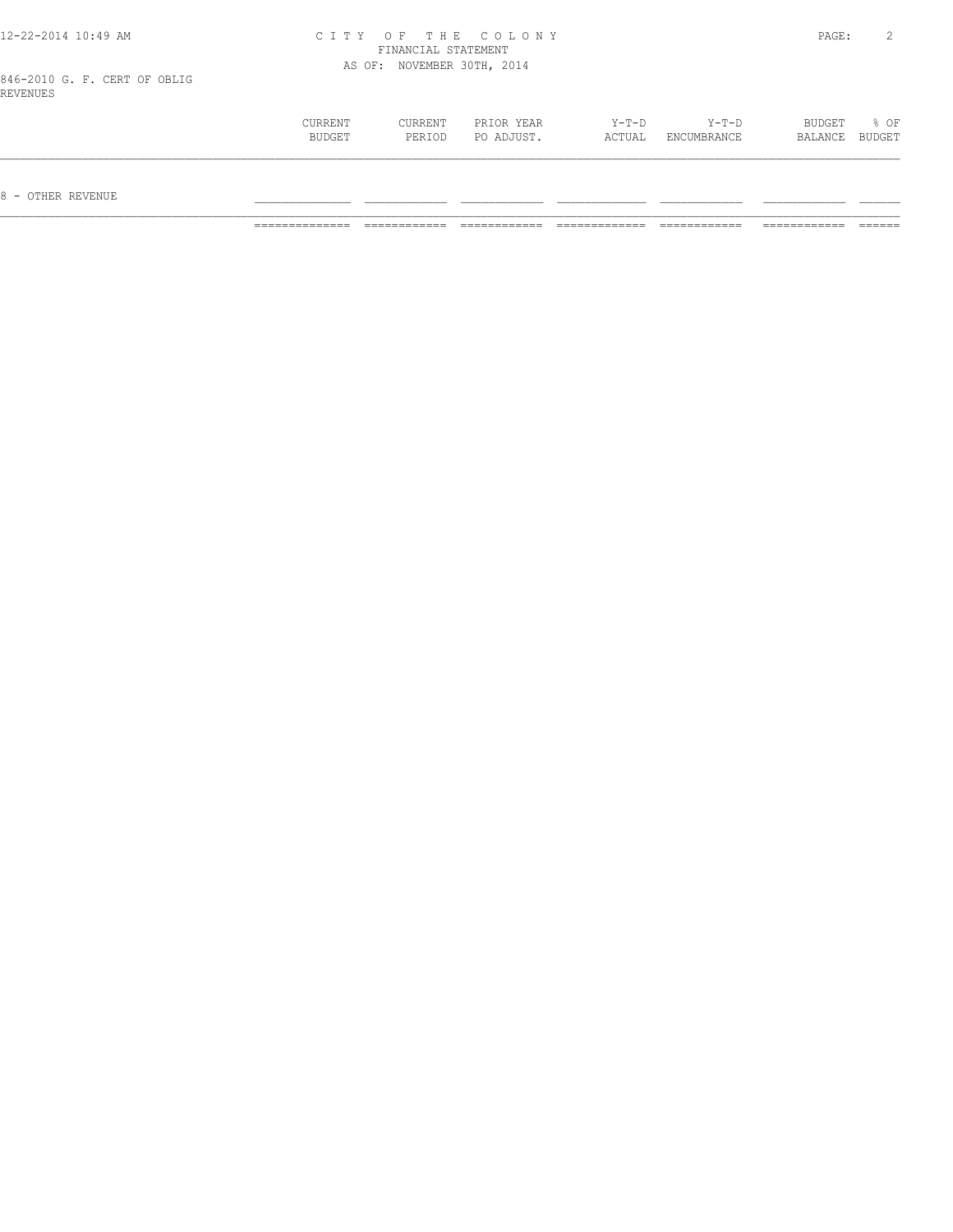| $12 - 22 - 2014$ 10:49 AM                                                            |         | FINANCIAL STATEMENT | CITY OF THE COLONY  |         |             | PAGE:   |        |
|--------------------------------------------------------------------------------------|---------|---------------------|---------------------|---------|-------------|---------|--------|
|                                                                                      | AS OF:  |                     | NOVEMBER 30TH, 2014 |         |             |         |        |
| 846-2010 G. F. CERT OF OBLIG<br>610 - DEVELOPMENT SVCS.<br>DEPARTMENTAL EXPENDITURES |         |                     |                     |         |             |         |        |
|                                                                                      | CURRENT | CURRENT             | PRIOR YEAR          | $Y-T-D$ | $Y-T-D$     | BUDGET  | 8 OF   |
|                                                                                      | BUDGET  | PERIOD              | PO ADJUST.          | ACTUAL  | ENCUMBRANCE | BALANCE | BUDGET |
|                                                                                      |         |                     |                     |         |             |         |        |

65-NON-CAPITAL \_\_\_\_\_\_\_\_\_\_\_\_\_\_ \_\_\_\_\_\_\_\_\_\_\_\_ \_\_\_\_\_\_\_\_\_\_\_\_ \_\_\_\_\_\_\_\_\_\_\_\_\_ \_\_\_\_\_\_\_\_\_\_\_\_ \_\_\_\_\_\_\_\_\_\_\_\_ \_\_\_\_\_\_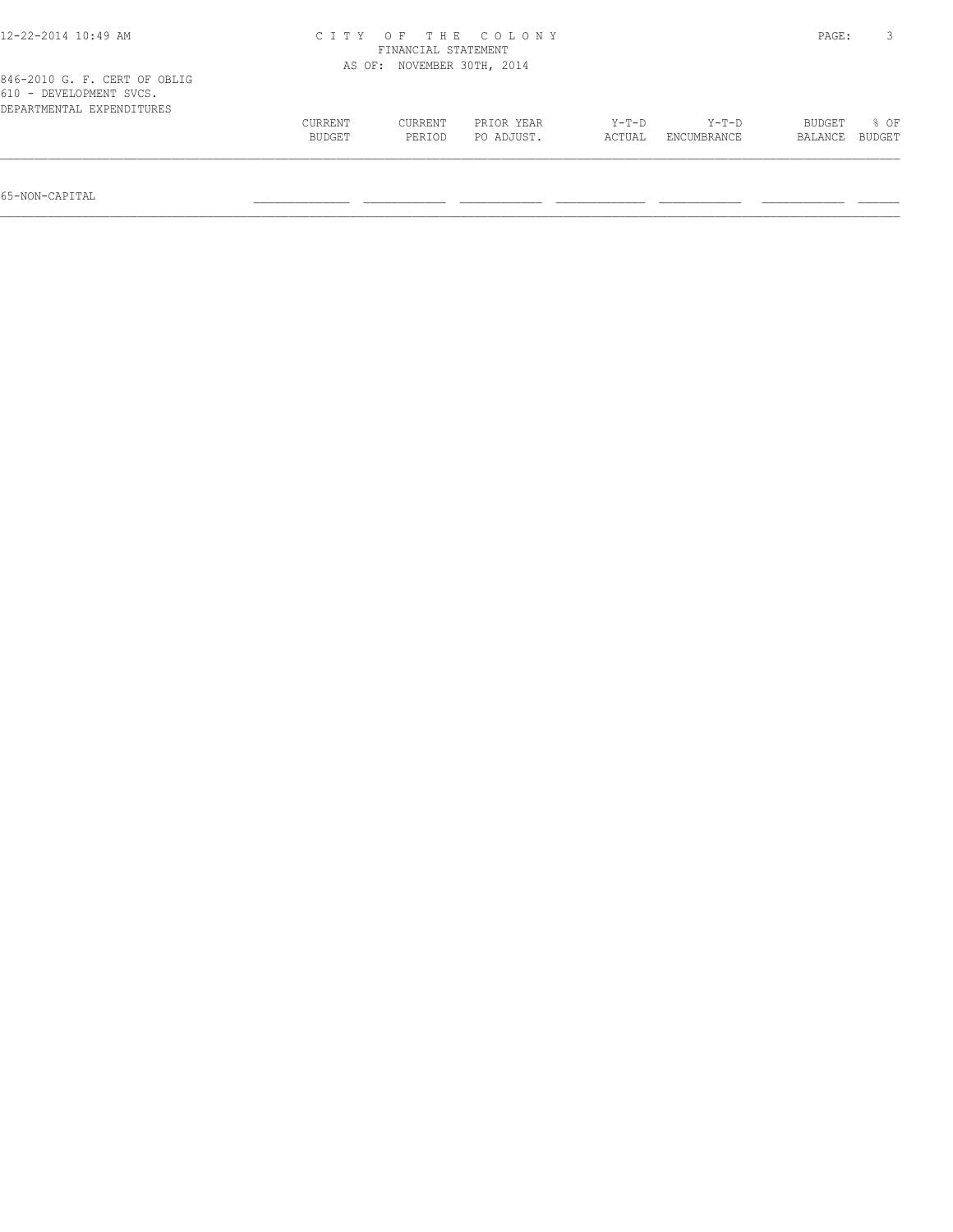| 12-22-2014 10:49 AM          |         |                            | CITY OF THE COLONY |        |             | PAGE:   |        |
|------------------------------|---------|----------------------------|--------------------|--------|-------------|---------|--------|
|                              |         | FINANCIAL STATEMENT        |                    |        |             |         |        |
|                              |         | AS OF: NOVEMBER 30TH, 2014 |                    |        |             |         |        |
| 846-2010 G. F. CERT OF OBLIG |         |                            |                    |        |             |         |        |
| $615$ - FLEET                |         |                            |                    |        |             |         |        |
| DEPARTMENTAL EXPENDITURES    |         |                            |                    |        |             |         |        |
|                              | CURRENT | CURRENT                    | PRIOR YEAR         | Y-T-D  | Y-T-D       | BUDGET  | 8 OF   |
|                              | BUDGET  | PERTOD                     | PO ADJUST.         | ACTUAL | ENCUMBRANCE | BALANCE | BUDGET |
|                              |         |                            |                    |        |             |         |        |
|                              |         |                            |                    |        |             |         |        |

66-CAPITAL OUTLAY \_\_\_\_\_\_\_\_\_\_\_\_\_\_ \_\_\_\_\_\_\_\_\_\_\_\_ \_\_\_\_\_\_\_\_\_\_\_\_ \_\_\_\_\_\_\_\_\_\_\_\_\_ \_\_\_\_\_\_\_\_\_\_\_\_ \_\_\_\_\_\_\_\_\_\_\_\_ \_\_\_\_\_\_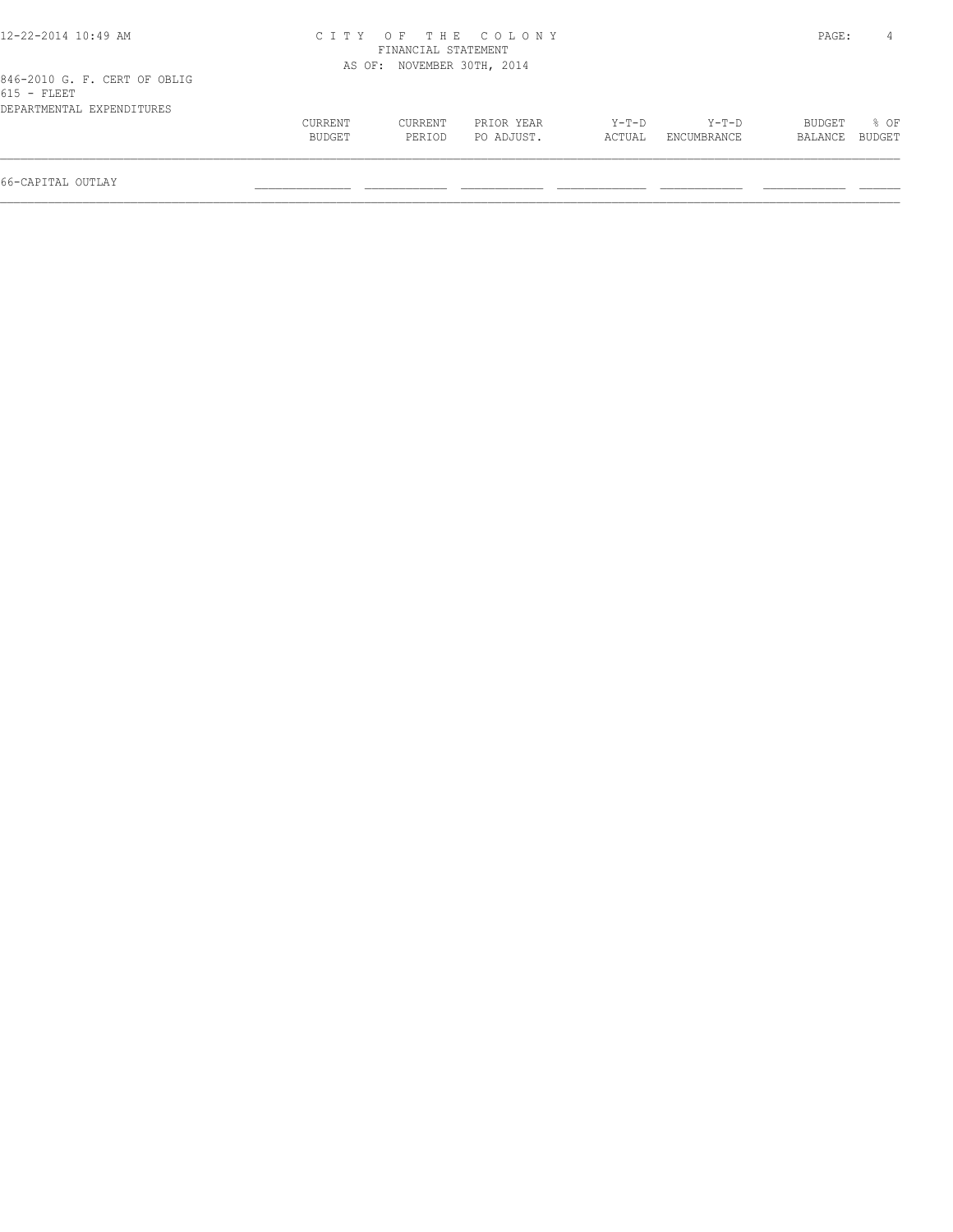| CITY OF THE COLONY<br>FINANCIAL STATEMENT |                   |                          |                            |                      |                   | 5              |
|-------------------------------------------|-------------------|--------------------------|----------------------------|----------------------|-------------------|----------------|
|                                           |                   |                          |                            |                      |                   |                |
| CURRENT<br>BUDGET                         | CURRENT<br>PERIOD | PRIOR YEAR<br>PO ADJUST. | $Y-T-D$<br>ACTUAL          | Y-T-D<br>ENCUMBRANCE | BUDGET<br>BALANCE | % OF<br>BUDGET |
|                                           |                   |                          |                            |                      |                   |                |
|                                           |                   |                          |                            |                      |                   |                |
|                                           |                   |                          | AS OF: NOVEMBER 30TH, 2014 |                      |                   | PAGE:          |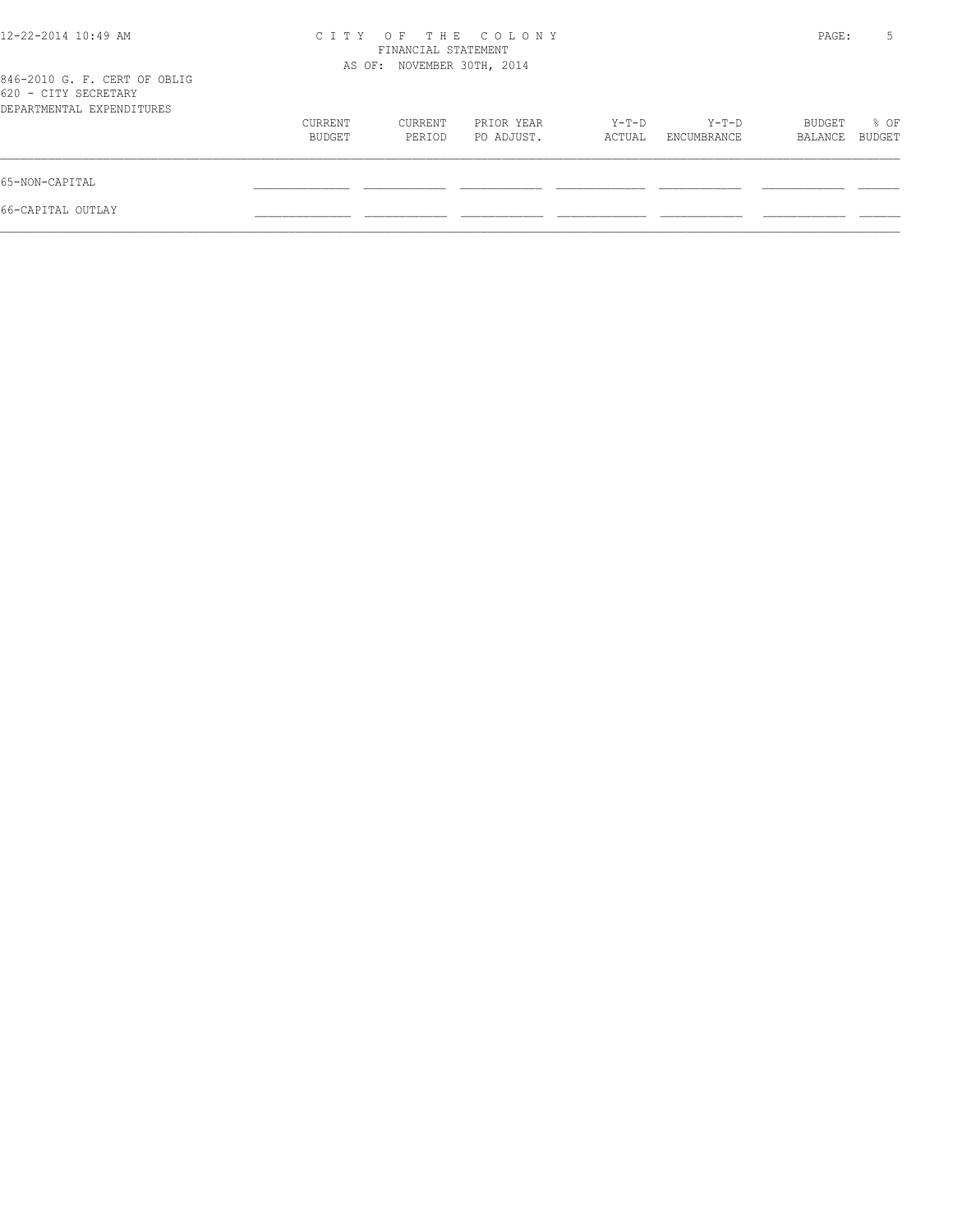#### 12-22-2014 10:49 AM C I T Y O F T H E C O L O N Y PAGE: 6 FINANCIAL STATEMENT AS OF: NOVEMBER 30TH, 2014

|                                   |  |  |  | 846-2010 G. F. CERT OF OBLIG |
|-----------------------------------|--|--|--|------------------------------|
| 631 - INFORMATION TECH            |  |  |  |                              |
| סתסווייד הואת סעת זגייואת אייסגסת |  |  |  |                              |

| DEPARTMENTAL EXPENDITURES |         |         |            |        |             |         |        |
|---------------------------|---------|---------|------------|--------|-------------|---------|--------|
|                           | CURRENT | CURRENT | PRIOR YEAR | Y-T-D  | $Y-T-D$     | BUDGET  | % OF   |
|                           | BUDGET  | PERIOD  | PO ADJUST. | ACTUAL | ENCUMBRANCE | BALANCE | BUDGET |
| 62-CONTRACTUAL SERVICES   |         |         |            |        |             |         |        |
| 63-SUPPLIES               |         |         |            |        |             |         |        |
| 65-NON-CAPITAL            |         |         |            |        |             |         |        |
| 66-CAPITAL OUTLAY         |         |         |            |        |             |         |        |
|                           |         |         |            |        |             |         |        |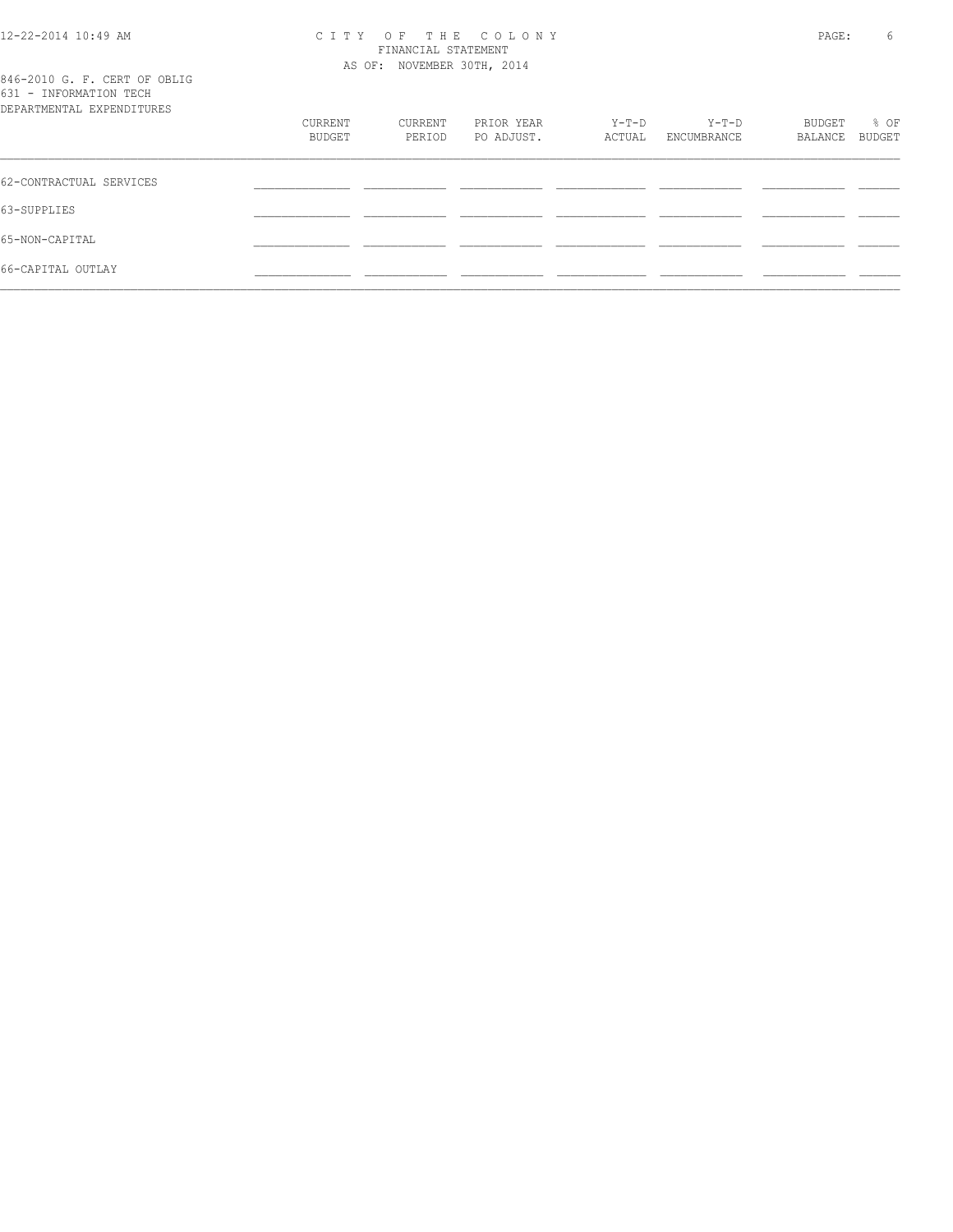| 12-22-2014 10:49 AM                                                                   |                   | FINANCIAL STATEMENT        | CITY OF THE COLONY       |                 |                      | PAGE:             |                |
|---------------------------------------------------------------------------------------|-------------------|----------------------------|--------------------------|-----------------|----------------------|-------------------|----------------|
| 846-2010 G. F. CERT OF OBLIG<br>650 - PARKS & RECREATION<br>DEPARTMENTAL EXPENDITURES |                   | AS OF: NOVEMBER 30TH, 2014 |                          |                 |                      |                   |                |
|                                                                                       | CURRENT<br>BUDGET | CURRENT<br>PERIOD          | PRIOR YEAR<br>PO ADJUST. | Y-T-D<br>ACTUAL | Y-T-D<br>ENCUMBRANCE | BUDGET<br>BALANCE | % OF<br>BUDGET |
| 62-CONTRACTUAL SERVICES                                                               |                   |                            |                          |                 |                      |                   |                |
| 66-CAPITAL OUTLAY                                                                     |                   |                            |                          |                 |                      |                   |                |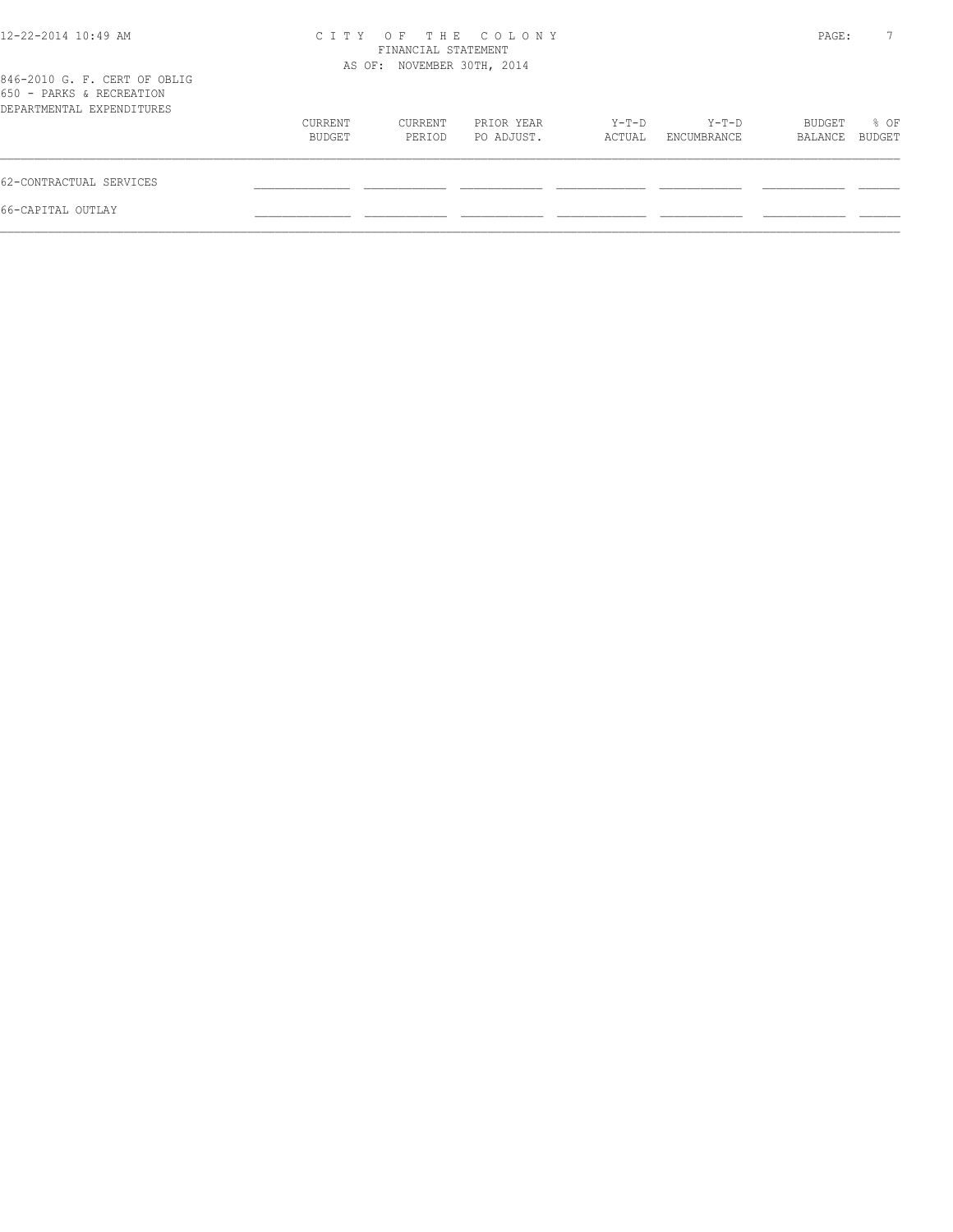| 12-22-2014 10:49 AM                                                             | CITY OF THE COLONY<br>FINANCIAL STATEMENT<br>AS OF: NOVEMBER 30TH, 2014 |                   |                          |                   |                      |                   | 8              |
|---------------------------------------------------------------------------------|-------------------------------------------------------------------------|-------------------|--------------------------|-------------------|----------------------|-------------------|----------------|
| 846-2010 G. F. CERT OF OBLIG<br>651 - AQUATIC PARK<br>DEPARTMENTAL EXPENDITURES |                                                                         |                   |                          |                   |                      |                   |                |
|                                                                                 | CURRENT<br>BUDGET                                                       | CURRENT<br>PERIOD | PRIOR YEAR<br>PO ADJUST. | $Y-T-D$<br>ACTUAL | Y-T-D<br>ENCUMBRANCE | BUDGET<br>BALANCE | % OF<br>BUDGET |
| 64-MAINTENANCE                                                                  |                                                                         |                   |                          |                   |                      |                   |                |
| 66-CAPITAL OUTLAY                                                               |                                                                         |                   |                          |                   |                      |                   |                |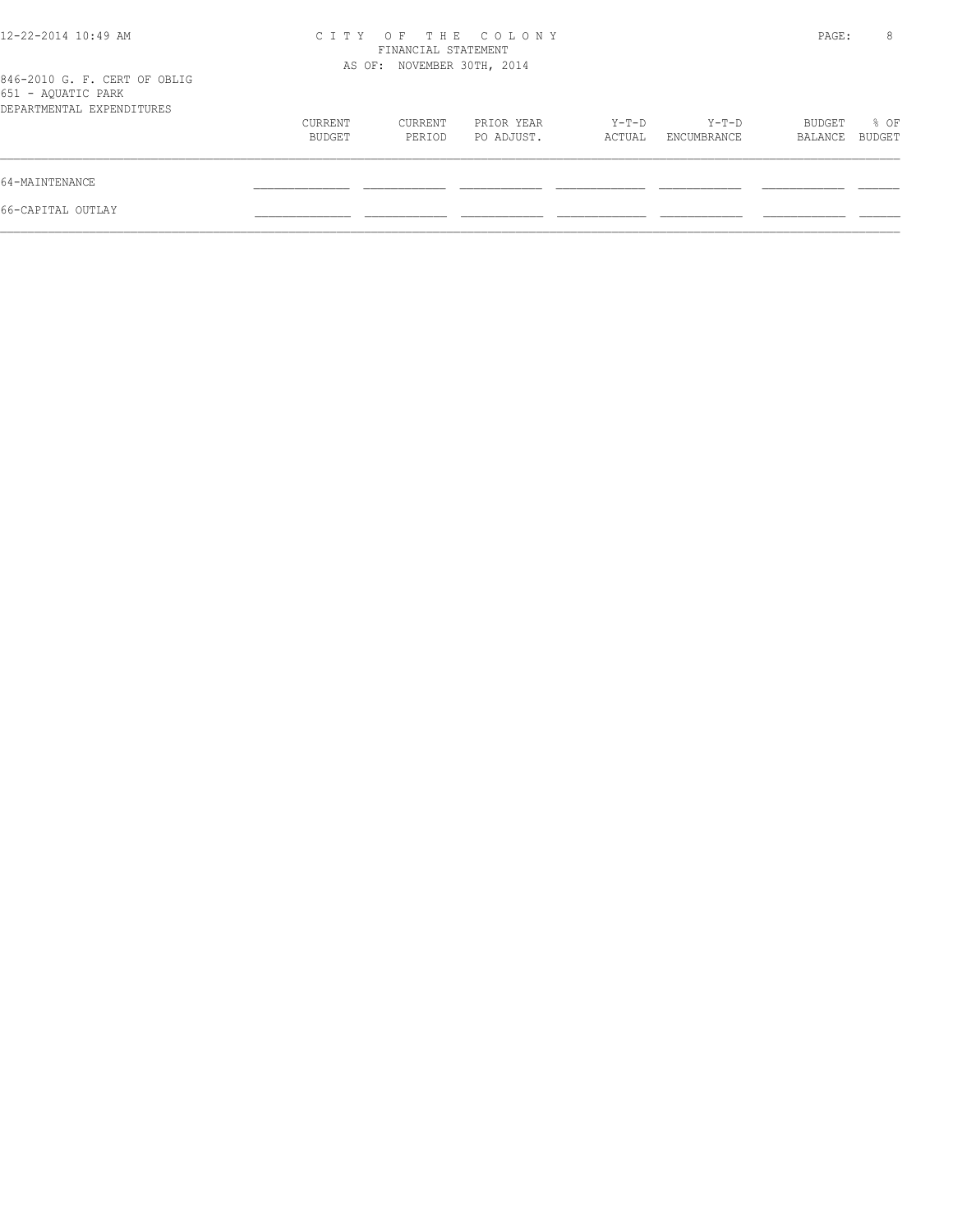#### 12-22-2014 10:49 AM C I T Y O F T H E C O L O N Y PAGE: 9 FINANCIAL STATEMENT AS OF: NOVEMBER 30TH, 2014

| DEPARTMENTAL EXPENDITURES       | <b>CURRENT</b> | <b>CURRENT</b> | PRIOR YEAR | $Y-T-D$    | Y-T-D       | BUDGET      | % OF          |
|---------------------------------|----------------|----------------|------------|------------|-------------|-------------|---------------|
|                                 | BUDGET         | PERIOD         | PO ADJUST. | ACTUAL     | ENCUMBRANCE | BALANCE     | <b>BUDGET</b> |
| 62-CONTRACTUAL SERVICES         |                |                |            |            |             |             |               |
| 66-CAPITAL OUTLAY               |                |                |            |            |             |             |               |
| 670-6620 CAPITAL OUTLAY - RADIO | 0.00           | 2,542.16       | 0.00       | 4, 113.74  | $0.00$ (    | 4, 113, 74) | 0.00          |
| TOTAL 66-CAPITAL OUTLAY         | 0.00           | 2,542.16       | 0.00       | 4,113.74   | 0.00(       | 4, 113, 74) | 0.00          |
| TOTAL 670 - FIRE DEPARTMENT     | 0.00           | 2,542.16       | 0.00       | 4, 113. 74 | $0.00$ (    | 4, 113, 74) | 0.00          |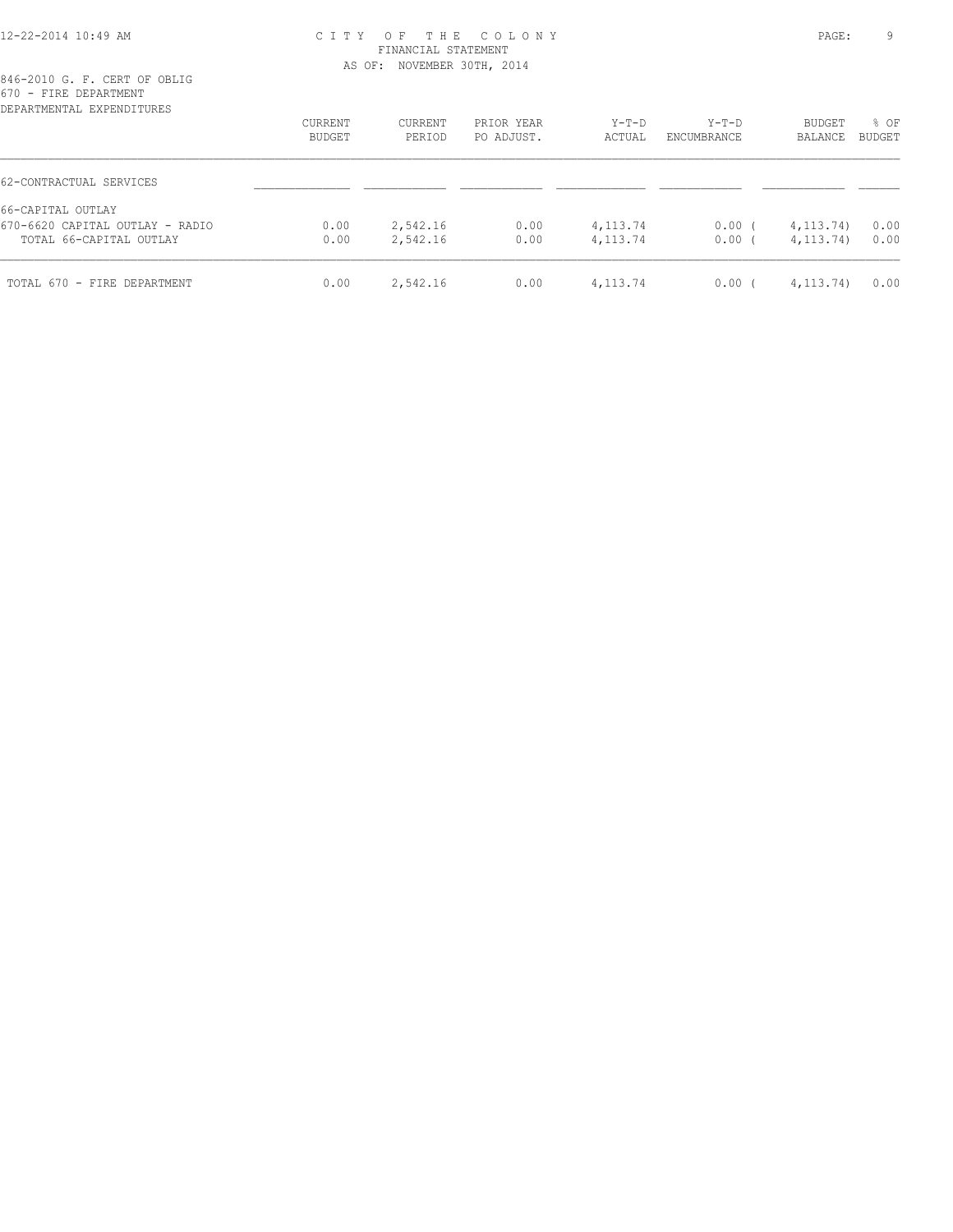| 12-22-2014 10:49 AM                                                                  | OF THE COLONY<br>C T T Y<br>FINANCIAL STATEMENT<br>AS OF: NOVEMBER 30TH, 2014 |         |            |        |             | PAGE:   |        |  |
|--------------------------------------------------------------------------------------|-------------------------------------------------------------------------------|---------|------------|--------|-------------|---------|--------|--|
| 846-2010 G. F. CERT OF OBLIG<br>668 - FACILITIES MAINT.<br>DEPARTMENTAL EXPENDITURES |                                                                               |         |            |        |             |         |        |  |
|                                                                                      | CURRENT                                                                       | CURRENT | PRIOR YEAR | Y-T-D  | Y-T-D       | BUDGET  | % OF   |  |
|                                                                                      | BUDGET                                                                        | PERIOD  | PO ADJUST. | ACTUAL | ENCUMBRANCE | BALANCE | BUDGET |  |
| 62-CONTRACTUAL SERVICES                                                              |                                                                               |         |            |        |             |         |        |  |
| 64-MAINTENANCE                                                                       |                                                                               |         |            |        |             |         |        |  |
| 66-CAPITAL OUTLAY                                                                    |                                                                               |         |            |        |             |         |        |  |
|                                                                                      |                                                                               |         |            |        |             |         |        |  |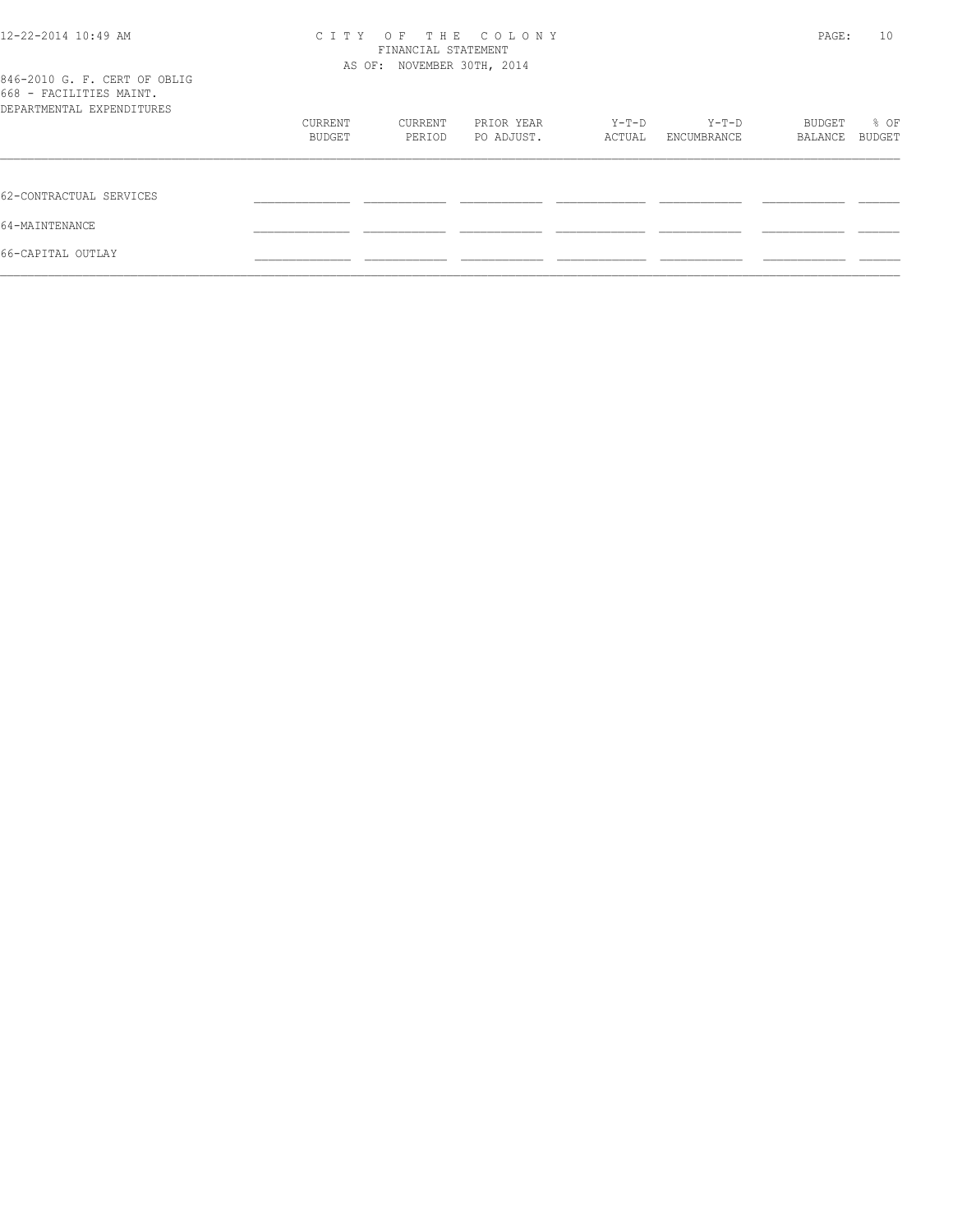#### 12-22-2014 10:49 AM C I T Y O F T H E C O L O N Y PAGE: 11 FINANCIAL STATEMENT AS OF: NOVEMBER 30TH, 2014

846-2010 G. F. CERT OF OBLIG 675 - POLICE DEPARTMENT

| o o romion phimesing.<br>DEPARTMENTAL EXPENDITURES |                   |                   |                          |                   |                        |                   |                |
|----------------------------------------------------|-------------------|-------------------|--------------------------|-------------------|------------------------|-------------------|----------------|
|                                                    | CURRENT<br>BUDGET | CURRENT<br>PERIOD | PRIOR YEAR<br>PO ADJUST. | $Y-T-D$<br>ACTUAL | $Y-T-D$<br>ENCUMBRANCE | BUDGET<br>BALANCE | % OF<br>BUDGET |
| 62-CONTRACTUAL SERVICES                            |                   |                   |                          |                   |                        |                   |                |
| 63-SUPPLIES                                        |                   |                   |                          |                   |                        |                   |                |
| 65-NON-CAPITAL                                     |                   |                   |                          |                   |                        |                   |                |
| 66-CAPITAL OUTLAY                                  |                   |                   |                          |                   |                        |                   |                |
|                                                    |                   |                   |                          |                   |                        |                   |                |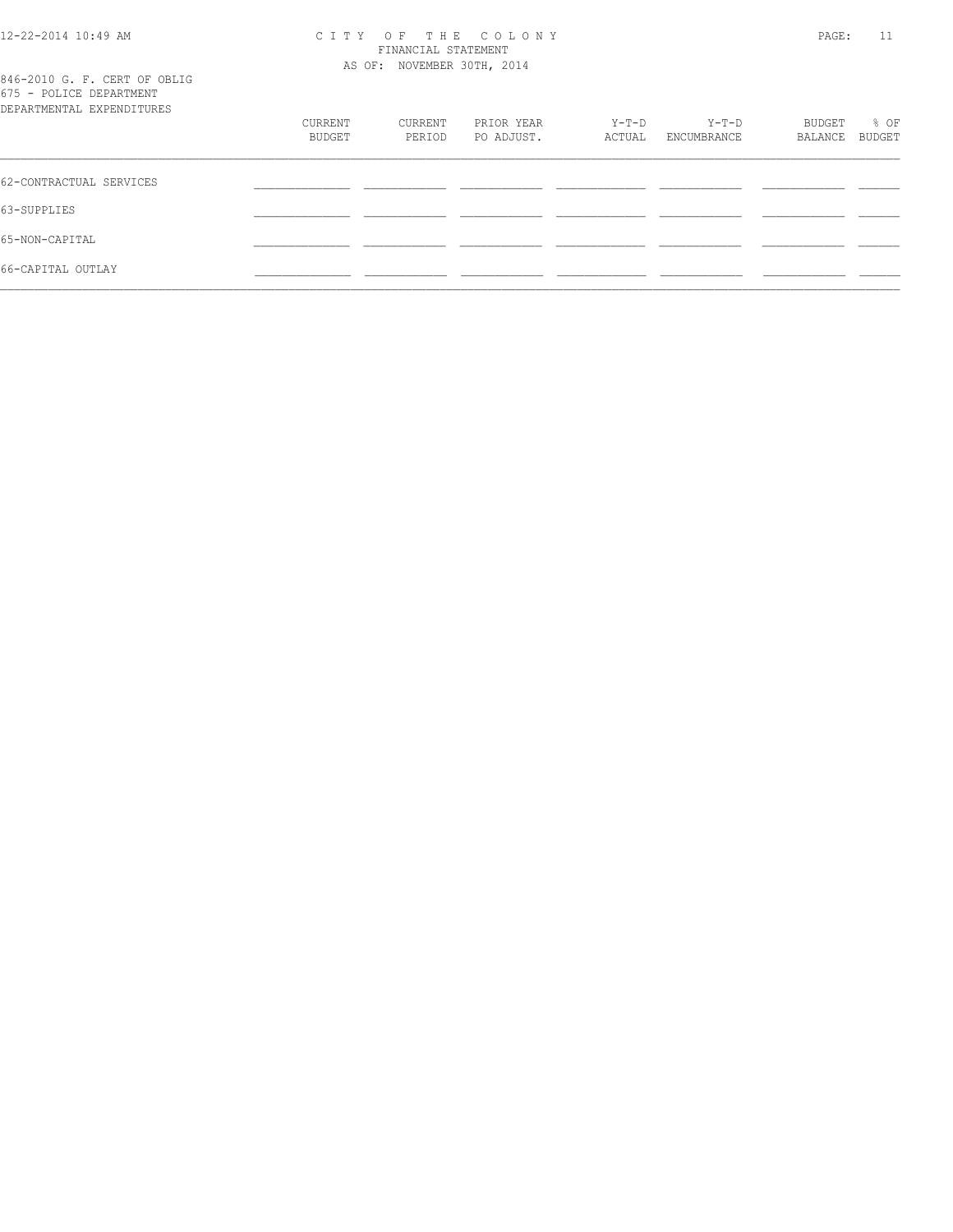| 12-22-2014 10:49 AM                           | CITY OF THE COLONY | PAGE:                      | 12         |        |             |         |               |
|-----------------------------------------------|--------------------|----------------------------|------------|--------|-------------|---------|---------------|
|                                               |                    | AS OF: NOVEMBER 30TH, 2014 |            |        |             |         |               |
| 846-2010 G. F. CERT OF OBLIG<br>680 - LIBRARY |                    |                            |            |        |             |         |               |
| DEPARTMENTAL EXPENDITURES                     |                    |                            |            |        |             |         |               |
|                                               | CURRENT            | CURRENT                    | PRIOR YEAR | Y-T-D  | Y-T-D       | BUDGET  | % OF          |
|                                               | BUDGET             | PERIOD                     | PO ADJUST. | ACTUAL | ENCUMBRANCE | BALANCE | <b>BUDGET</b> |
| 62-CONTRACTUAL SERVICES                       |                    |                            |            |        |             |         |               |
| 63-SUPPLIES                                   |                    |                            |            |        |             |         |               |
| 65-NON-CAPITAL                                |                    |                            |            |        |             |         |               |
|                                               |                    |                            |            |        |             |         |               |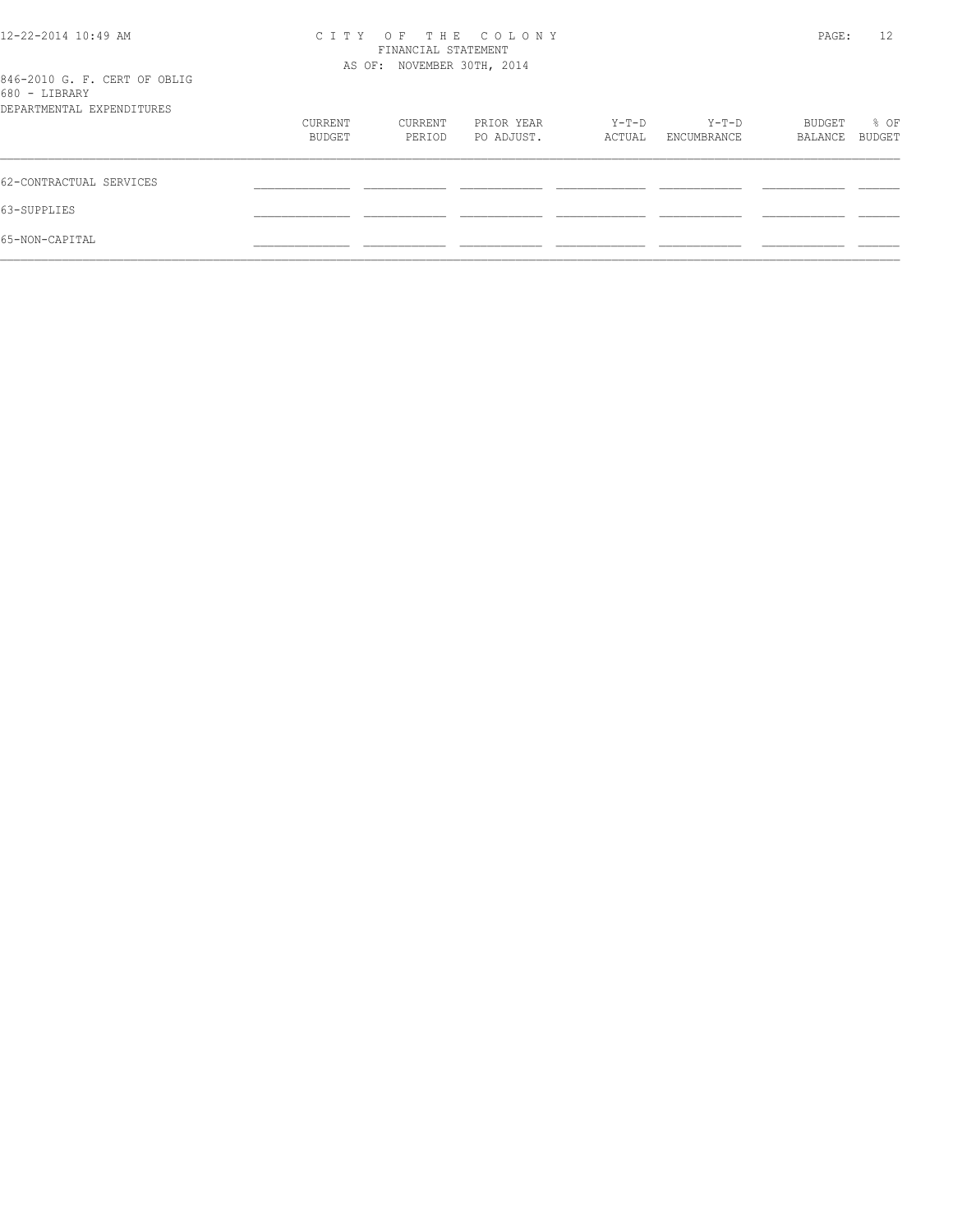#### 12-22-2014 10:49 AM C I T Y O F T H E C O L O N Y PAGE: 13 FINANCIAL STATEMENT AS OF: NOVEMBER 30TH, 2014

### 846-2010 G. F. CERT OF OBLIG 635 - NON-DEPARTMENTAL

| DEPARTMENTAL EXPENDITURES               | CURRENT<br>BUDGET                       | CURRENT<br>PERIOD | PRIOR YEAR<br>PO ADJUST. | $Y-T-D$<br>ACTUAL | $Y-T-D$<br>ENCUMBRANCE | BUDGET<br>BALANCE       | % OF<br>BUDGET |
|-----------------------------------------|-----------------------------------------|-------------------|--------------------------|-------------------|------------------------|-------------------------|----------------|
| 62-CONTRACTUAL SERVICES                 |                                         |                   |                          |                   |                        |                         |                |
| 68-SUNDRY CHARGES                       |                                         |                   |                          |                   |                        |                         |                |
| $***$<br>TOTAL EXPENDITURES<br>$***$    | 0.00<br>_____________<br>______________ | 2,542.16          | 0.00                     | 4, 113.74         | 0.00(                  | 4, 113, 74)             | 0.00           |
| ** REVENUE OVER (UNDER) EXPENDITURES ** | 0.00(<br>__________<br>.                | 2,542.16)         | 0.00(                    | 4, 113, 74)       | 0.00                   | 4, 113.74<br>__________ | 0.00<br>______ |

\*\*\* END OF REPORT \*\*\*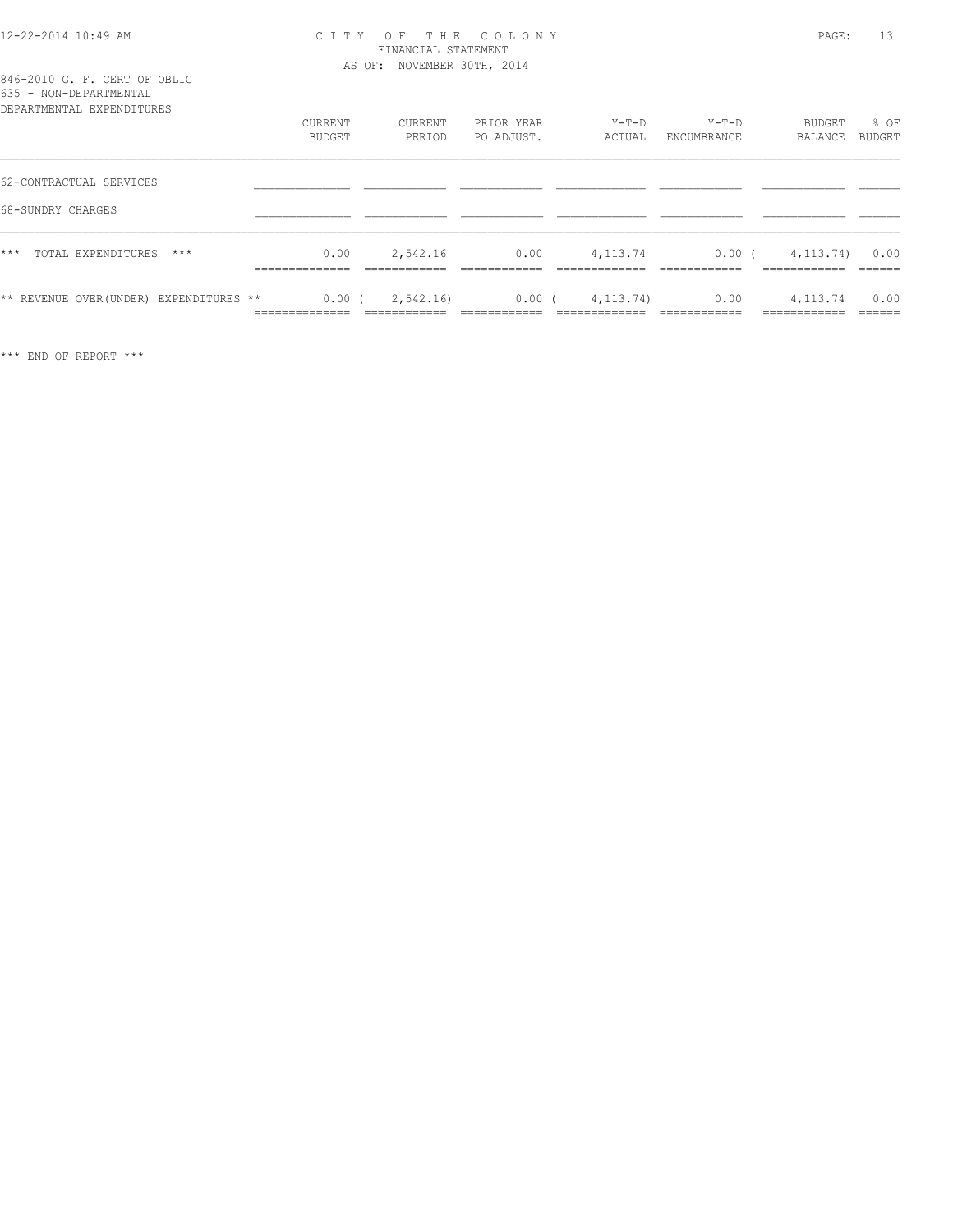#### 12-22-2014 10:49 AM C I T Y O F T H E C O L O N Y PAGE: 1 FINANCIAL STATEMENT AS OF: NOVEMBER 30TH, 2014

|                                            | <b>CURRENT</b><br><b>BUDGET</b> | CURRENT<br>PERIOD             | PRIOR YEAR<br>PO ADJUST. | $Y-T-D$<br>ACTUAL | $Y-T-D$<br><b>ENCUMBRANCE</b>                | <b>BUDGET</b><br><b>BALANCE</b>     | % OF<br><b>BUDGET</b> |
|--------------------------------------------|---------------------------------|-------------------------------|--------------------------|-------------------|----------------------------------------------|-------------------------------------|-----------------------|
| REVENUE SUMMARY                            |                                 |                               |                          |                   |                                              |                                     |                       |
|                                            |                                 |                               |                          |                   |                                              |                                     |                       |
| EXPENDITURE SUMMARY                        |                                 |                               |                          |                   |                                              |                                     |                       |
| 631 - INFORMATION TECH                     | 0.00                            | 0.00                          | 0.00                     | 4,005.13          | 14,915.00 (                                  | 18,920.13)                          | 0.00                  |
| 640 - S.COLONY 121 OVERP                   | 0.00                            | 717,381.37                    | 0.00                     | 717,381.37        |                                              | 2,441,623.52 (3,159,004.89)         | 0.00                  |
| $642 -$<br>PLANO PKWY (NFM)                | 0.00                            | 55,647.48                     | 0.00                     | 55,647.48         | 328,038.17 (                                 | 383,685.65)                         | 0.00                  |
| $667 -$<br>PUBLIC WORKS U.F.               | 0.00                            | 0.00                          | 0.00                     | 0.00              | 143,938.82 (                                 | 143,938.82)                         | 0.00                  |
| $668 -$<br>FACILITIES MAINT                | 0.00                            | 0.00                          | 0.00                     | 0.00              | 10,954.97 (                                  | 10,954.97)                          | 0.00                  |
| 675 - POLICE DEPARTMENT                    | 90,000.00                       | 0.00                          | 0.00                     | 18,542.00         | $207,664.39$ (                               | 136,206.39) 151.34-                 |                       |
| ** TOTAL EXPENDITURES **                   | 90,000.00                       | 773,028.85                    | 0.00                     | 795,575.98        |                                              | 3,147,134.87 (3,852,710.85) 280.79- |                       |
| ** REVENUE OVER (UNDER)<br>EXPENDITURES *( |                                 | $90,000,000$ ( $773,028.85$ ) | $0.00$ (                 |                   | 795, 575.98) (3, 147, 134.87) 3, 852, 710.85 |                                     | 0.00                  |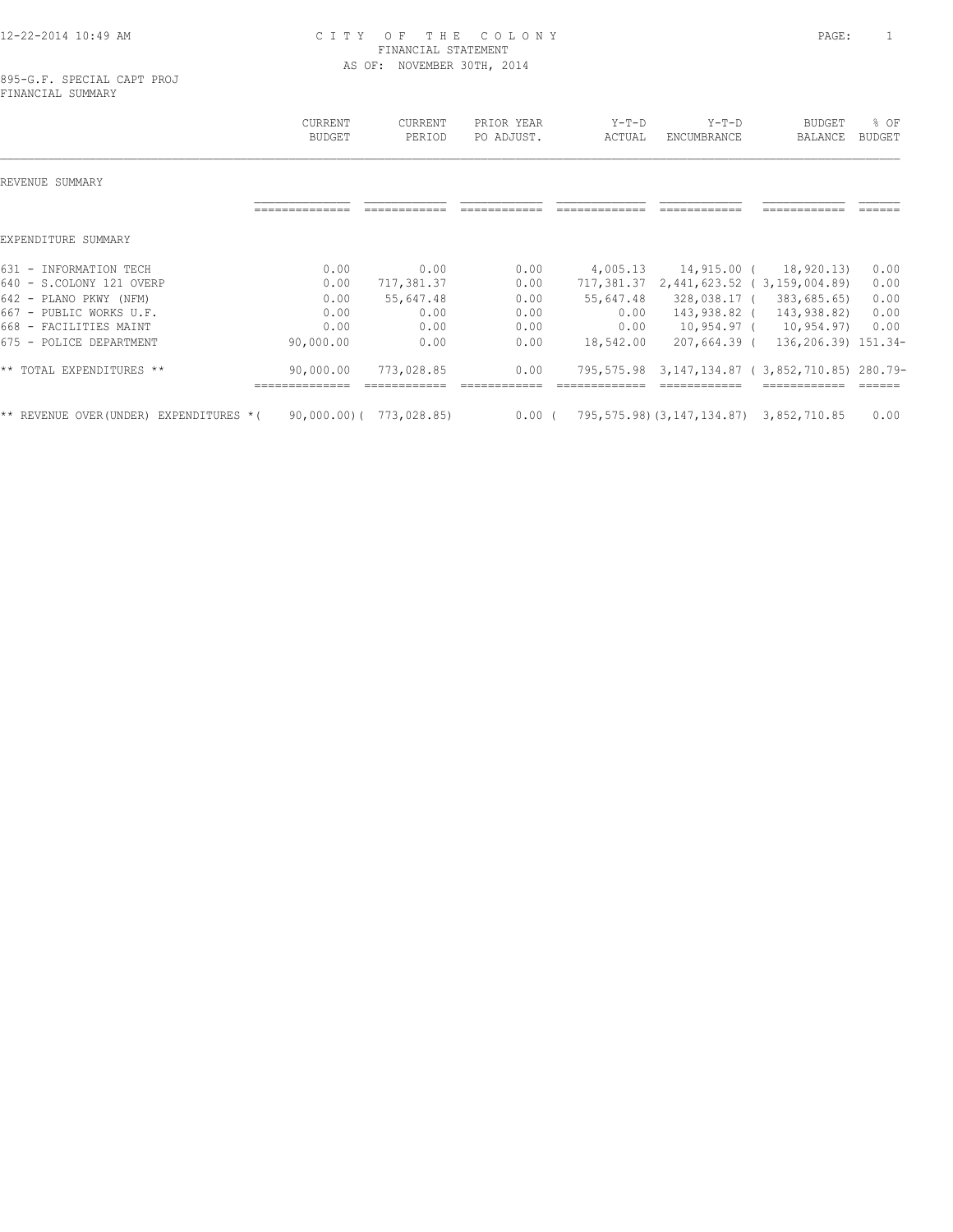| 12-22-2014 10:49 AM                    |                |                            | CITY OF THE COLONY |        |             | PAGE:   |        |
|----------------------------------------|----------------|----------------------------|--------------------|--------|-------------|---------|--------|
|                                        |                | FINANCIAL STATEMENT        |                    |        |             |         |        |
|                                        |                | AS OF: NOVEMBER 30TH, 2014 |                    |        |             |         |        |
| 895-G.F. SPECIAL CAPT PROJ<br>REVENUES |                |                            |                    |        |             |         |        |
|                                        | <b>CURRENT</b> | CURRENT                    | PRIOR YEAR         | Y-T-D  | Y-T-D       | BUDGET  | 8 OF   |
|                                        | BUDGET         | PERIOD                     | PO ADJUST.         | ACTUAL | ENCUMBRANCE | BALANCE | BUDGET |

 $\mathcal{L} = \{ \mathcal{L} = \{ \mathcal{L} = \{ \mathcal{L} = \{ \mathcal{L} = \{ \mathcal{L} = \{ \mathcal{L} = \{ \mathcal{L} = \{ \mathcal{L} = \{ \mathcal{L} = \{ \mathcal{L} = \{ \mathcal{L} = \{ \mathcal{L} = \{ \mathcal{L} = \{ \mathcal{L} = \{ \mathcal{L} = \{ \mathcal{L} = \{ \mathcal{L} = \{ \mathcal{L} = \{ \mathcal{L} = \{ \mathcal{L} = \{ \mathcal{L} = \{ \mathcal{L} = \{ \mathcal{L} = \{ \mathcal{$ 

 $8-{\rm OFF}$  revenue  $\_$ 

============== ============ ============ ============= ============ ============ ======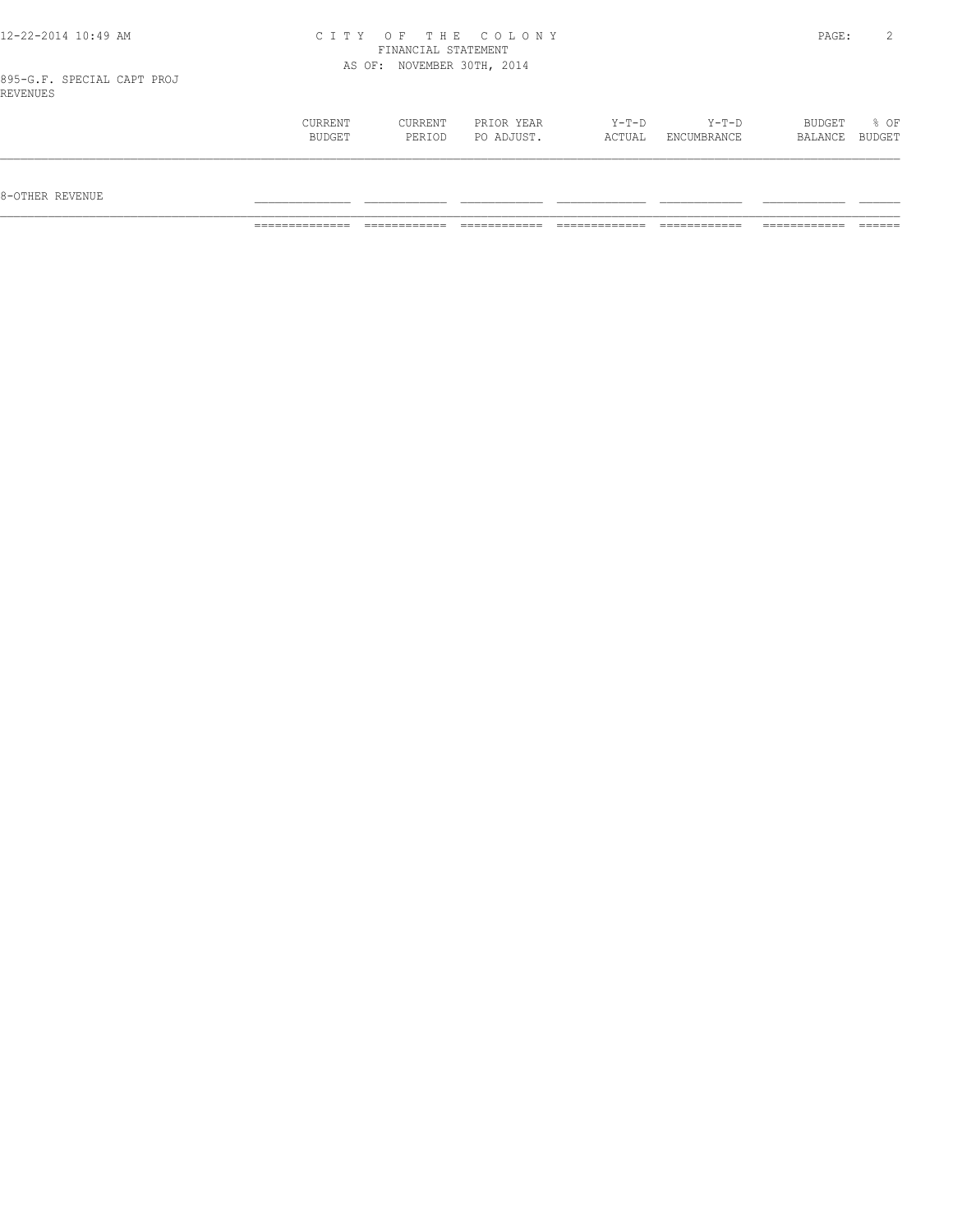| 12-22-2014 10:49 AM                                                                | OF THE COLONY<br>C T T Y<br>FINANCIAL STATEMENT |         |            |        |             |         | 3<br>PAGE: |
|------------------------------------------------------------------------------------|-------------------------------------------------|---------|------------|--------|-------------|---------|------------|
|                                                                                    | AS OF: NOVEMBER 30TH, 2014                      |         |            |        |             |         |            |
| 895-G.F. SPECIAL CAPT PROJ<br>615 - EMER VEHICLE REPL<br>DEPARTMENTAL EXPENDITURES |                                                 |         |            |        |             |         |            |
|                                                                                    | CURRENT                                         | CURRENT | PRIOR YEAR | Y-T-D  | Y-T-D       | BUDGET  | % OF       |
|                                                                                    | BUDGET                                          | PERIOD  | PO ADJUST. | ACTUAL | ENCUMBRANCE | BALANCE | BUDGET     |
| 65-NON-CAPITAL                                                                     |                                                 |         |            |        |             |         |            |
| 66-CAPITAL OUTLAY                                                                  |                                                 |         |            |        |             |         |            |
|                                                                                    |                                                 |         |            |        |             |         |            |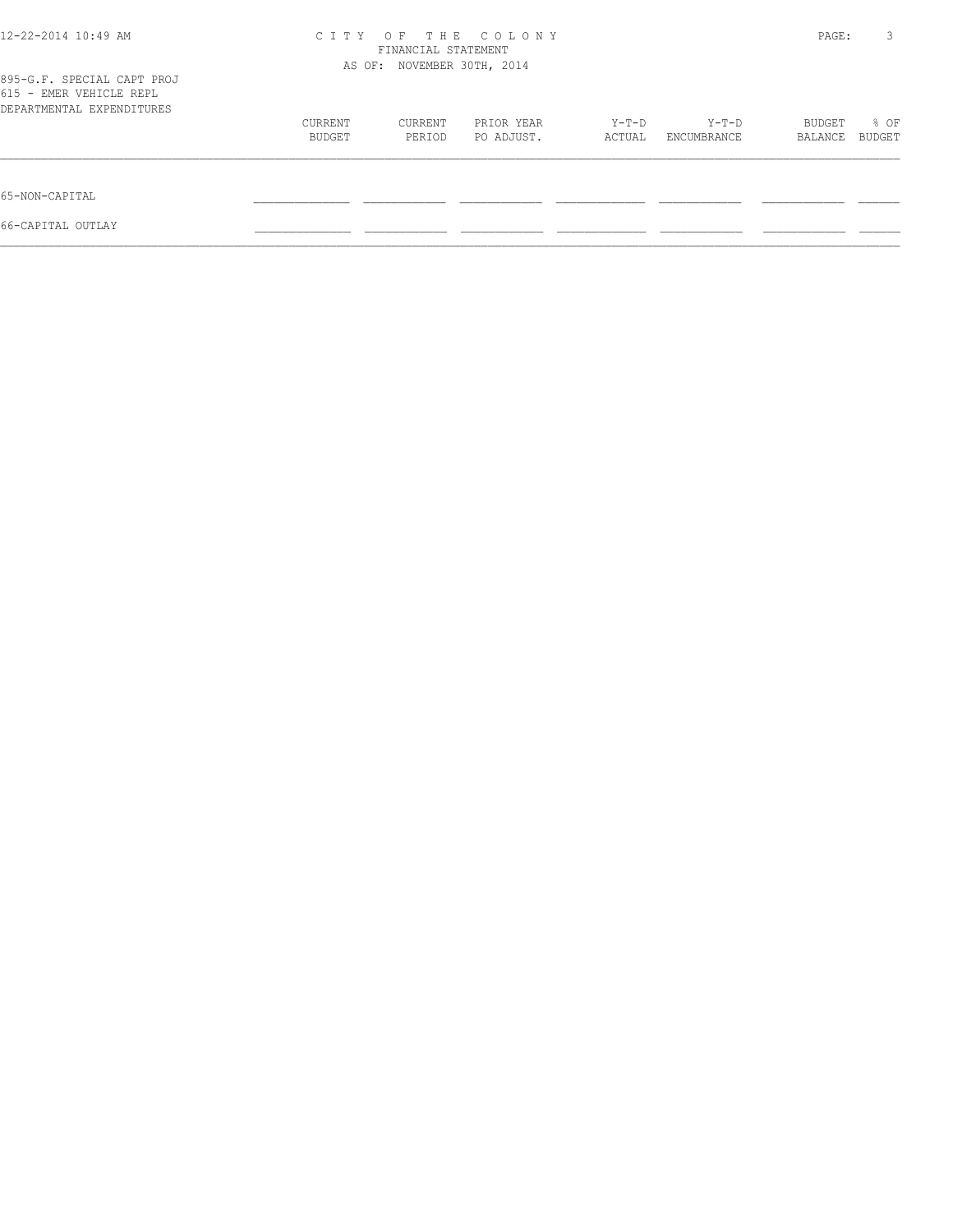#### 12-22-2014 10:49 AM C I T Y O F T H E C O L O N Y PAGE: 4 FINANCIAL STATEMENT AS OF: NOVEMBER 30TH, 2014

895-G.F. SPECIAL CAPT PROJ 631 - INFORMATION TECH

| CURRENT       | CURRENT | PRIOR YEAR | $Y-T-D$  | $Y-T-D$       | BUDGET     | % OF   |
|---------------|---------|------------|----------|---------------|------------|--------|
| <b>BUDGET</b> | PERIOD  | PO ADJUST. | ACTUAL   | ENCUMBRANCE   | BALANCE    | BUDGET |
|               |         |            |          |               |            |        |
|               |         |            |          |               |            |        |
|               |         |            |          |               |            |        |
| 0.00          | 0.00    | 0.00       | 4,005.13 | $0.00$ (      | 4,005.13)  | 0.00   |
| 0.00          | 0.00    | 0.00       | 4,005.13 | 0.00(         | 4,005.13   | 0.00   |
|               |         |            |          |               |            |        |
| 0.00          | 0.00    | 0.00       | 0.00     | 14,915.00 (   | 14,915.00) | 0.00   |
| 0.00          | 0.00    | 0.00       | 0.00     | 14,915.00 (   | 14,915.00) | 0.00   |
| 0.00          | 0.00    | 0.00       | 4,005.13 | $14,915.00$ ( | 18,920.13  | 0.00   |
|               |         |            |          |               |            |        |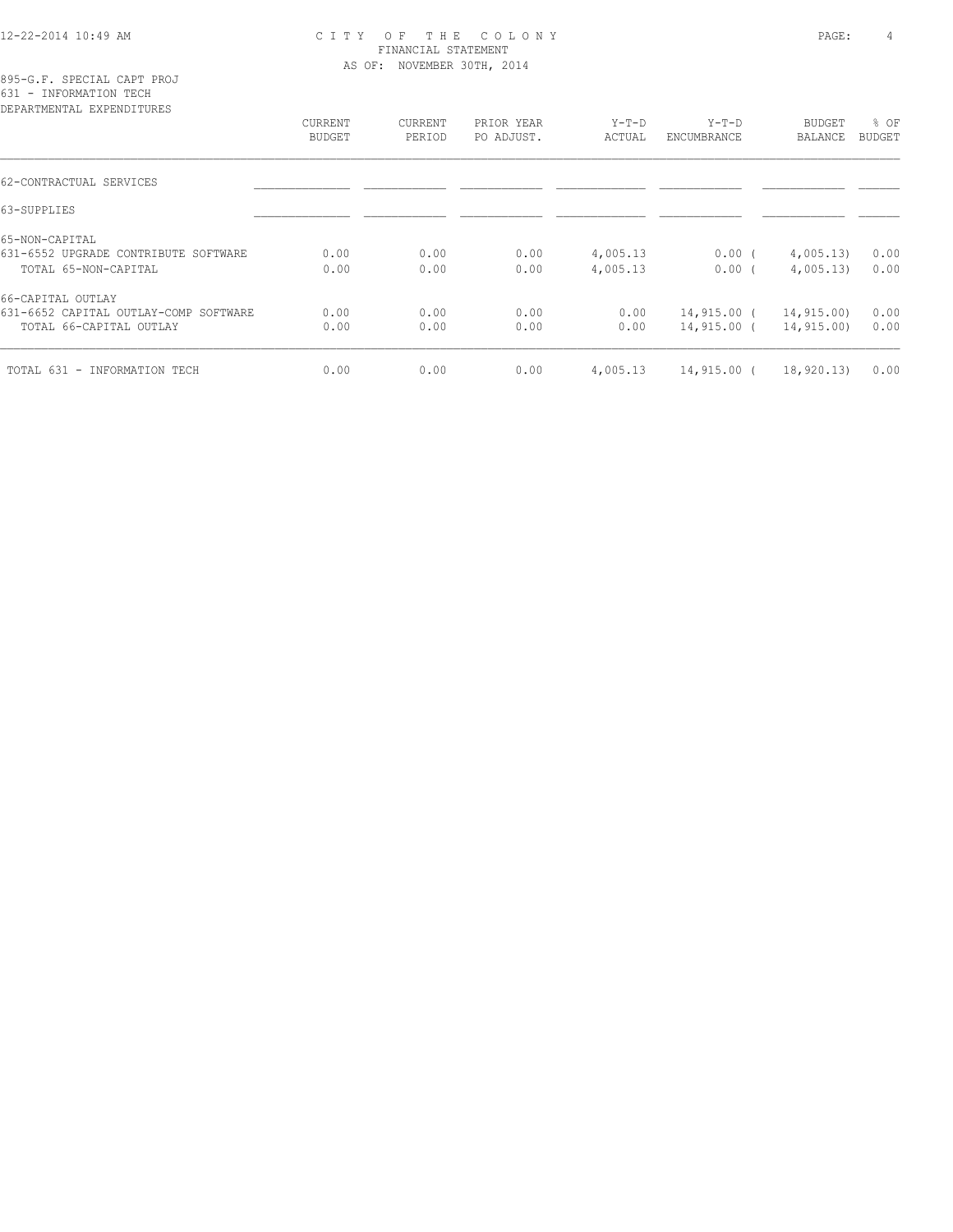# CITY OF THE COLONY<br>
FINANCIAL STATEMENT<br>
AS OF: NOVEMBER 30TH, 2014

| 895-G.F. SPECIAL CAPT PROJ |  |  |
|----------------------------|--|--|
| 635 - NON-DEPARTMENTAL     |  |  |
| DEPARTMENTAL EXPENDITURES  |  |  |

| DEPARTMENTAL EXPENDITURES |                   |                   |                          |                 |                      |                   |                |
|---------------------------|-------------------|-------------------|--------------------------|-----------------|----------------------|-------------------|----------------|
|                           | CURRENT<br>BUDGET | CURRENT<br>PERIOD | PRIOR YEAR<br>PO ADJUST. | Y-T-D<br>ACTUAL | Y-T-D<br>ENCUMBRANCE | BUDGET<br>BALANCE | % OF<br>BUDGET |
|                           |                   |                   |                          |                 |                      |                   |                |
| 62-CONTRACTUAL SERVICES   |                   |                   |                          |                 |                      |                   |                |
| 63-SUPPLIES               |                   |                   |                          |                 |                      |                   |                |
| 64-MAINTENANCE            |                   |                   |                          |                 |                      |                   |                |
| 65-NON-CAPITAL            |                   |                   |                          |                 |                      |                   |                |
| 66-CAPITAL OUTLAY         |                   |                   |                          |                 |                      |                   |                |
| 67-OVERHEAD ALLOCATION    |                   |                   |                          |                 |                      |                   |                |
| 68-SUNDRY CHARGES         |                   |                   |                          |                 |                      |                   |                |
|                           |                   |                   |                          |                 |                      |                   |                |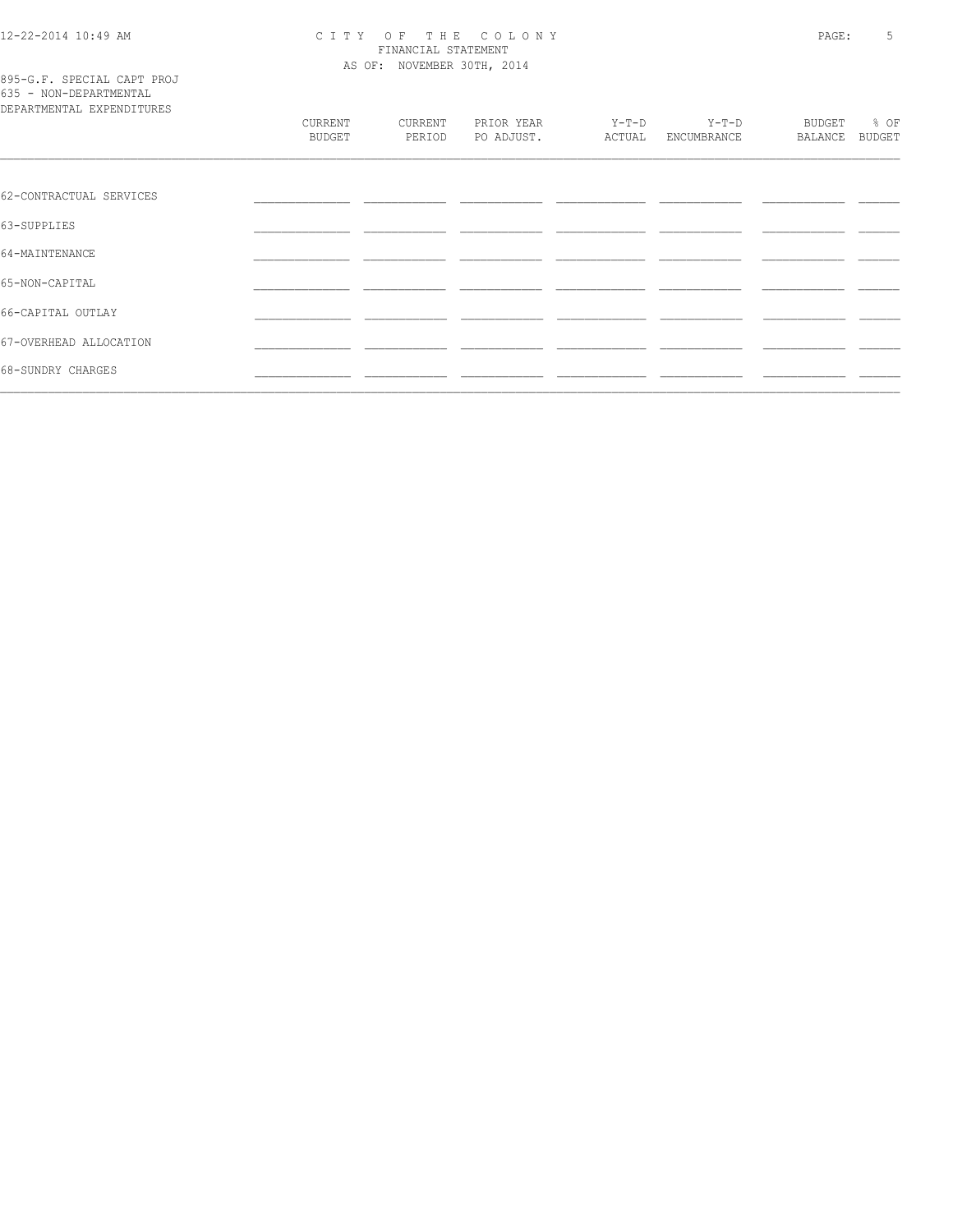#### 12-22-2014 10:49 AM C I T Y O F T H E C O L O N Y PAGE: 6 FINANCIAL STATEMENT AS OF: NOVEMBER 30TH, 2014

| U. COLONI ILI OVLIN<br>DEPARTMENTAL EXPENDITURES | <b>CURRENT</b> | CURRENT    | PRIOR YEAR | $Y-T-D$    | $Y-T-D$            | <b>BUDGET</b>                          | % OF          |
|--------------------------------------------------|----------------|------------|------------|------------|--------------------|----------------------------------------|---------------|
|                                                  | BUDGET         | PERIOD     | PO ADJUST. | ACTUAL     | <b>ENCUMBRANCE</b> | BALANCE                                | <b>BUDGET</b> |
| 62-CONTRACTUAL SERVICES                          |                |            |            |            |                    |                                        |               |
| 640-6210 PROFESSIONAL SERVICES                   | 0.00           | 1,282.50   | 0.00       | 1,282.50   | $0.00$ (           | 1,282.50)                              | 0.00          |
| 640-6213 CONTRACTUAL SERVICES                    | 0.00           | 716,098.87 | 0.00       | 716,098.87 |                    | 2,441,623.52 (3,157,722.39)            | 0.00          |
| TOTAL 62-CONTRACTUAL SERVICES                    | 0.00           | 717,381.37 | 0.00       |            |                    | 717,381.37 2,441,623.52 (3,159,004.89) | 0.00          |
| TOTAL 640 - S.COLONY 121 OVERP                   | 0.00           | 717,381.37 | 0.00       |            |                    | 717,381.37 2,441,623.52 (3,159,004.89) | 0.00          |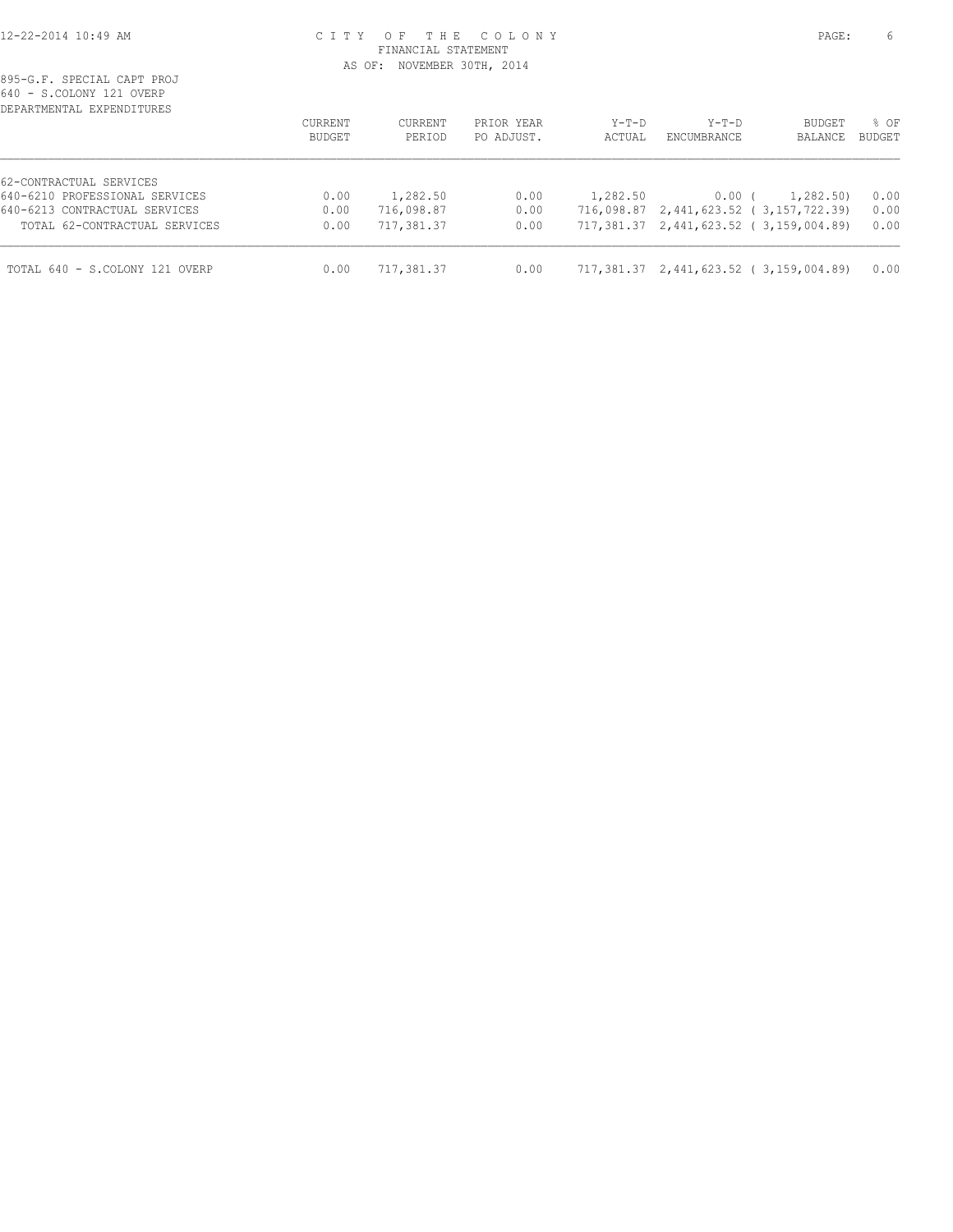#### 12-22-2014 10:49 AM C I T Y O F T H E C O L O N Y PAGE: 7 FINANCIAL STATEMENT AS OF: NOVEMBER 30TH, 2014

| DEPARTMENTAL EXPENDITURES                                |                          |                   |                          |                   |                        |                          |                       |
|----------------------------------------------------------|--------------------------|-------------------|--------------------------|-------------------|------------------------|--------------------------|-----------------------|
|                                                          | <b>CURRENT</b><br>BUDGET | CURRENT<br>PERIOD | PRIOR YEAR<br>PO ADJUST. | $Y-T-D$<br>ACTUAL | $Y-T-D$<br>ENCUMBRANCE | <b>BUDGET</b><br>BALANCE | % OF<br><b>BUDGET</b> |
| 62-CONTRACTUAL SERVICES<br>642-6213 CONTRACTUAL SERVICES | 0.00                     | 55,647.48         | 0.00                     | 55,647.48         | 328,038.17 (           | 383,685.65)              | 0.00                  |
| TOTAL 62-CONTRACTUAL SERVICES                            | 0.00                     | 55,647.48         | 0.00                     | 55,647.48         | 328,038.17 (           | 383,685.65)              | 0.00                  |
| TOTAL 642 - PLANO PKWY (NFM)                             | 0.00                     | 55,647.48         | 0.00                     | 55,647.48         | 328,038.17 (           | 383,685.65)              | 0.00                  |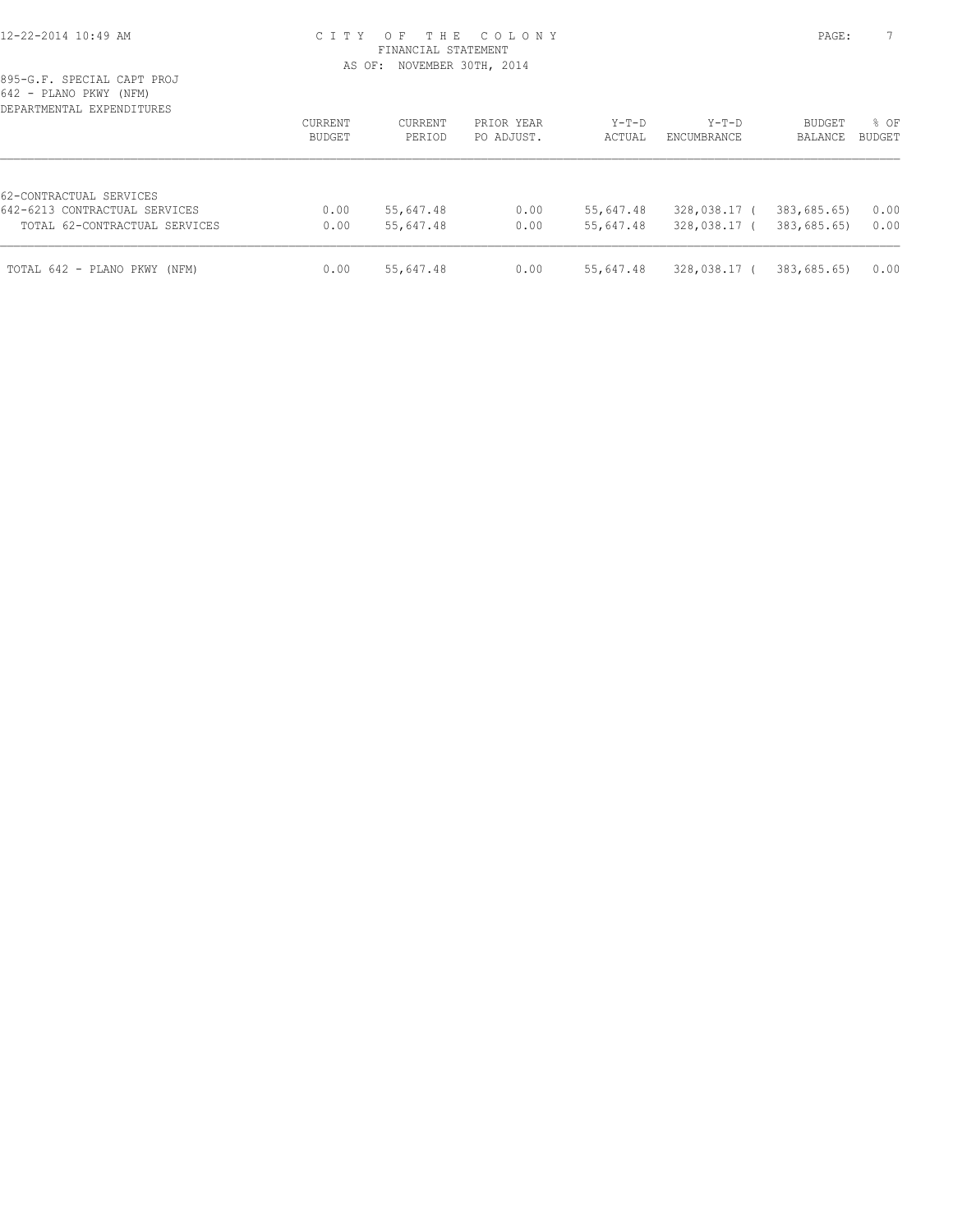| 12-22-2014 10:49 AM                   |                   | CITY OF THE COLONY<br>FINANCIAL STATEMENT<br>AS OF: NOVEMBER 30TH, 2014 |                          |                 |                        |                   |                |
|---------------------------------------|-------------------|-------------------------------------------------------------------------|--------------------------|-----------------|------------------------|-------------------|----------------|
| 895-G.F. SPECIAL CAPT PROJ<br>$645 -$ |                   |                                                                         |                          |                 |                        |                   |                |
| DEPARTMENTAL EXPENDITURES             | CURRENT<br>BUDGET | CURRENT<br>PERIOD                                                       | PRIOR YEAR<br>PO ADJUST. | Y-T-D<br>ACTUAL | $Y-T-D$<br>ENCUMBRANCE | BUDGET<br>BALANCE | 8 OF<br>BUDGET |
| 62-CONTRACTUAL SERVICES               |                   |                                                                         |                          |                 |                        |                   |                |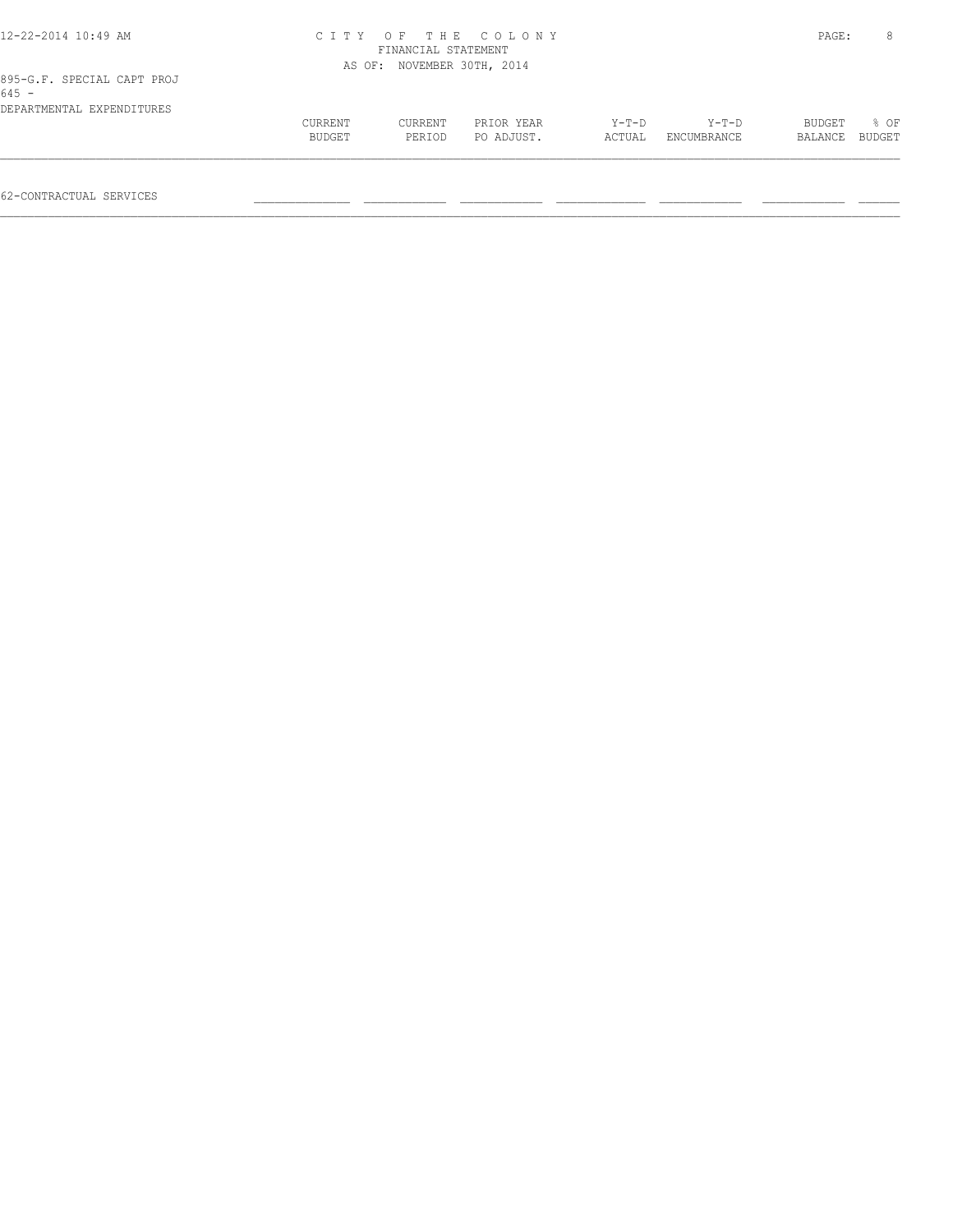| 12-22-2014 10:49 AM                                                       | CITY OF THE COLONY<br>FINANCIAL STATEMENT<br>AS OF: NOVEMBER 30TH, 2014 |                   |                          |                 |                      | PAGE:             | 9              |
|---------------------------------------------------------------------------|-------------------------------------------------------------------------|-------------------|--------------------------|-----------------|----------------------|-------------------|----------------|
| 895-G.F. SPECIAL CAPT PROJ<br>651 - AQUATICS<br>DEPARTMENTAL EXPENDITURES |                                                                         |                   |                          |                 |                      |                   |                |
|                                                                           | CURRENT<br>BUDGET                                                       | CURRENT<br>PERIOD | PRIOR YEAR<br>PO ADJUST. | Y-T-D<br>ACTUAL | Y-T-D<br>ENCUMBRANCE | BUDGET<br>BALANCE | % OF<br>BUDGET |
| 65-NON-CAPITAL                                                            |                                                                         |                   |                          |                 |                      |                   |                |
| 66-CAPITAL OUTLAY                                                         |                                                                         |                   |                          |                 |                      |                   |                |
|                                                                           |                                                                         |                   |                          |                 |                      |                   |                |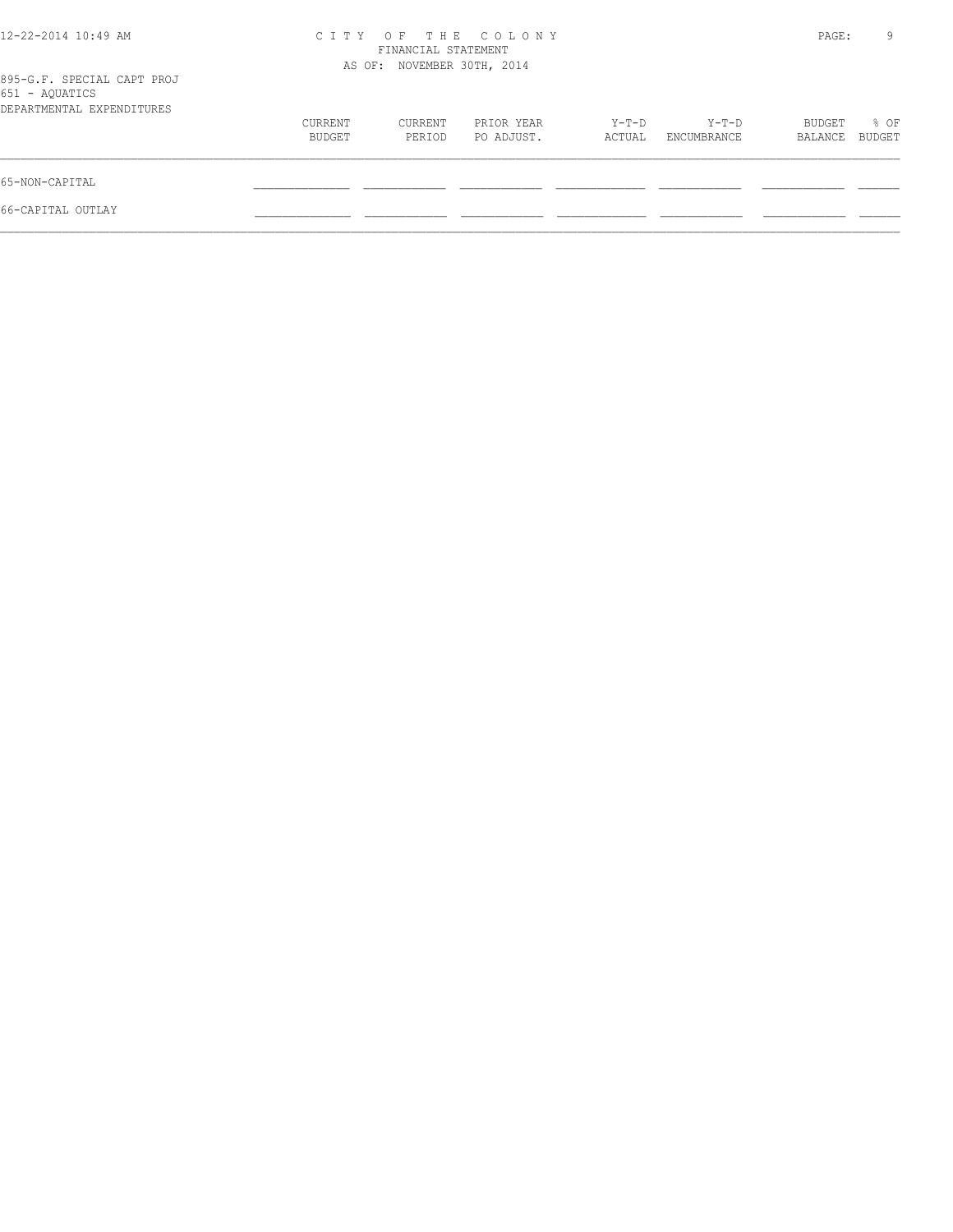# CITY OF THE COLONY<br>
FINANCIAL STATEMENT<br>
AS OF: NOVEMBER 30TH, 2014

895-G.F. SPECIAL CAPT PROJ<br>656 - 98-99 BUDGET ENHANC

| DEPARTMENTAL EXPENDITURES |                   |                   |                          |                 |                        |                   |                       |
|---------------------------|-------------------|-------------------|--------------------------|-----------------|------------------------|-------------------|-----------------------|
|                           | CURRENT<br>BUDGET | CURRENT<br>PERIOD | PRIOR YEAR<br>PO ADJUST. | Y-T-D<br>ACTUAL | $Y-T-D$<br>ENCUMBRANCE | BUDGET<br>BALANCE | % OF<br><b>BUDGET</b> |
| 61-PERSONNEL SERVICES     |                   |                   |                          |                 |                        |                   |                       |
| 62-CONTRACTUAL SERVICES   |                   |                   |                          |                 |                        |                   |                       |
| 63-SUPPLIES               |                   |                   |                          |                 |                        |                   |                       |
| 64-MAINTENANCE            |                   |                   |                          |                 |                        |                   |                       |
| 65-NON-CAPITAL            |                   |                   |                          |                 |                        |                   |                       |
| 66-CAPITAL OUTLAY         |                   |                   |                          |                 |                        |                   |                       |
|                           |                   |                   |                          |                 |                        |                   |                       |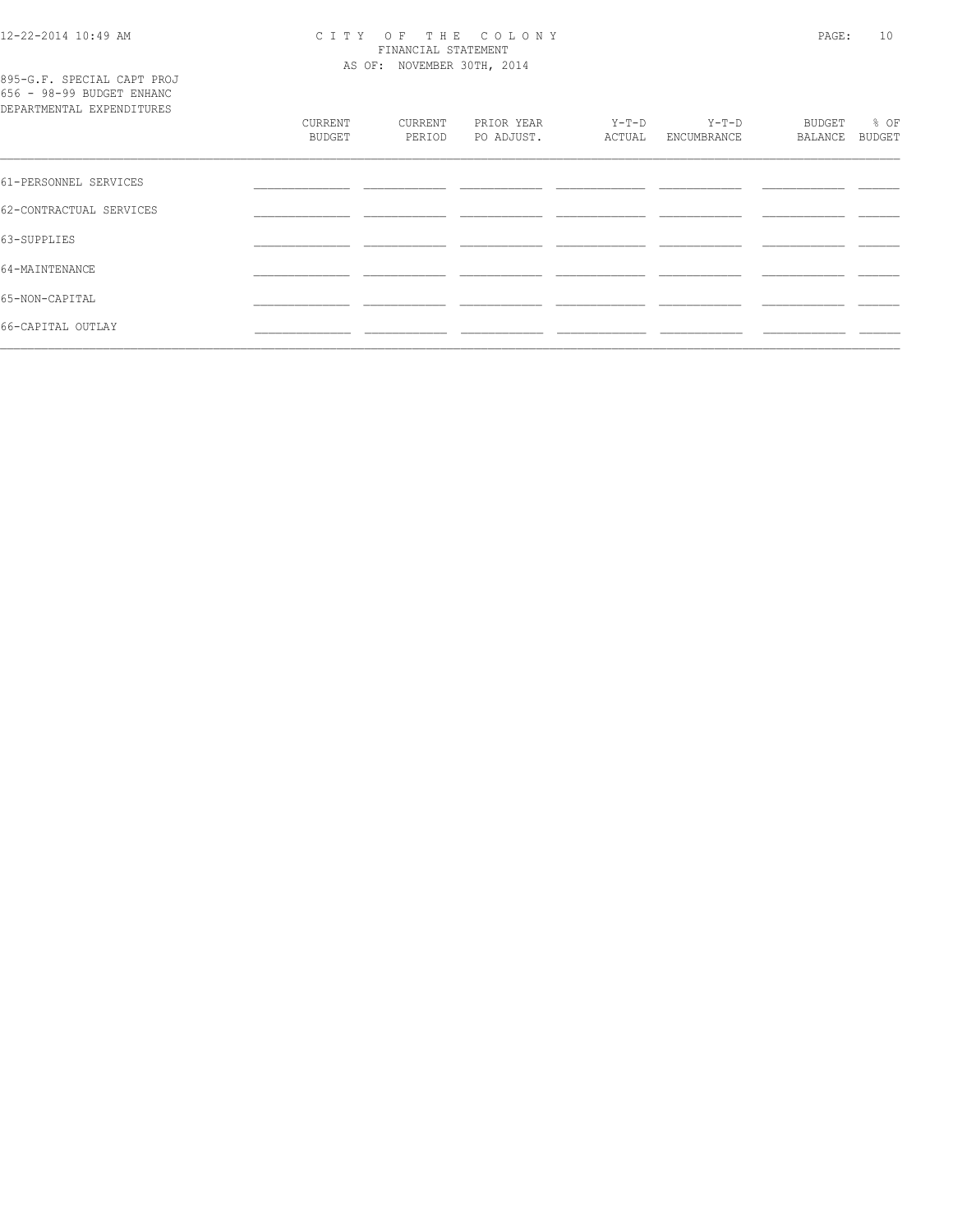| 12-22-2014 10:49 AM |  |
|---------------------|--|
|---------------------|--|

### 12-22-2014 10:49 AM C I T Y O F T H E C O L O N Y PAGE: 11 FINANCIAL STATEMENT

|                                                                                      |                   |                   | AS OF: NOVEMBER 30TH, 2014 |                 |                        |                   |                |
|--------------------------------------------------------------------------------------|-------------------|-------------------|----------------------------|-----------------|------------------------|-------------------|----------------|
| 895-G.F. SPECIAL CAPT PROJ<br>658 - LONE STAR GAS LINES<br>DEPARTMENTAL EXPENDITURES |                   |                   |                            |                 |                        |                   |                |
|                                                                                      | CURRENT<br>BUDGET | CURRENT<br>PERIOD | PRIOR YEAR<br>PO ADJUST.   | Y-T-D<br>ACTUAL | $Y-T-D$<br>ENCUMBRANCE | BUDGET<br>BALANCE | * 0⊧<br>BUDGET |
|                                                                                      |                   |                   |                            |                 |                        |                   |                |

62-CONTRACTUAL SERVICES \_\_\_\_\_\_\_\_\_\_\_\_\_\_ \_\_\_\_\_\_\_\_\_\_\_\_ \_\_\_\_\_\_\_\_\_\_\_\_ \_\_\_\_\_\_\_\_\_\_\_\_\_ \_\_\_\_\_\_\_\_\_\_\_\_ \_\_\_\_\_\_\_\_\_\_\_\_ \_\_\_\_\_\_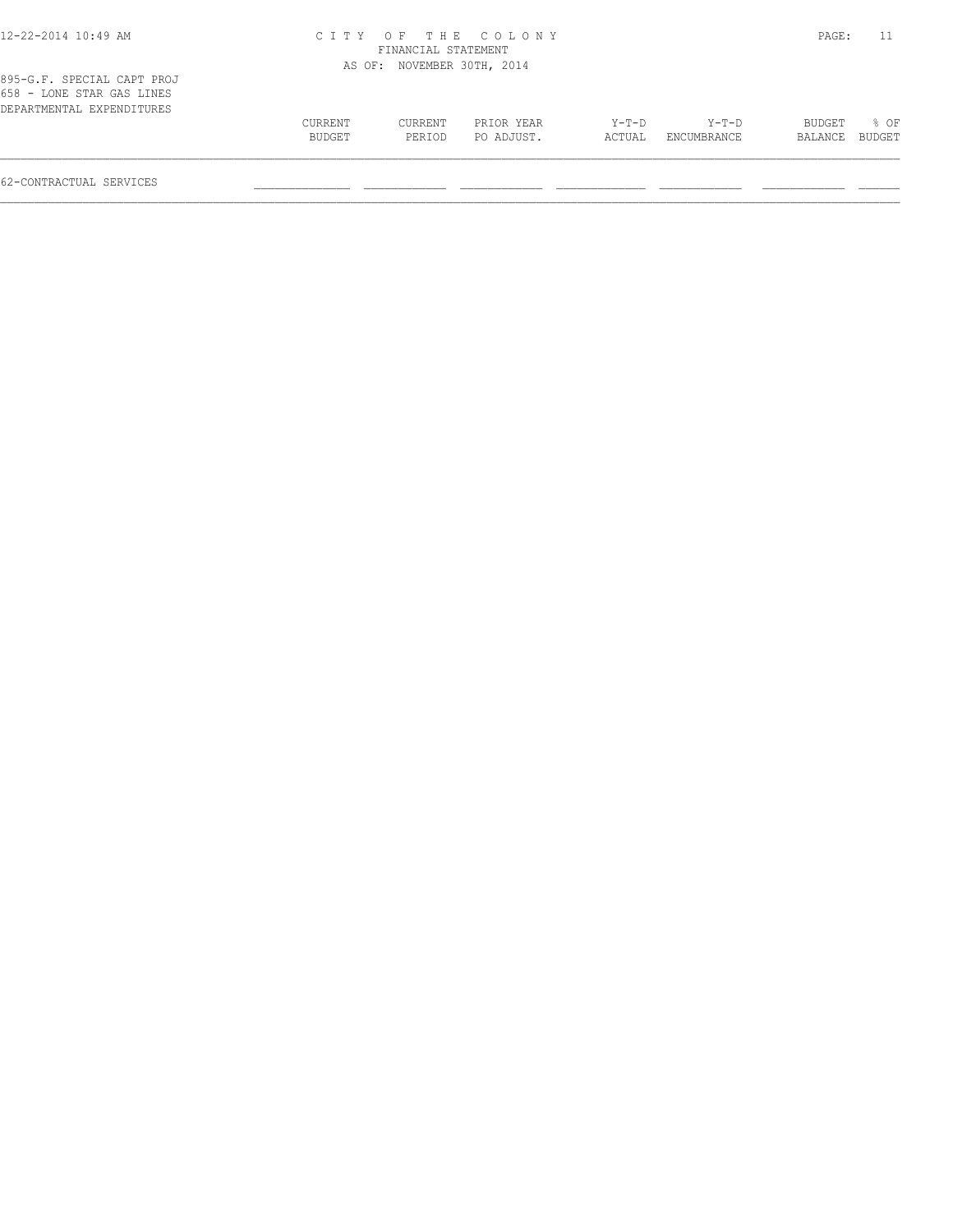| 12-22-2014 10:49 AM                                                                 |         |                            | CITY OF THE COLONY |        |             | PAGE:          | 12   |
|-------------------------------------------------------------------------------------|---------|----------------------------|--------------------|--------|-------------|----------------|------|
|                                                                                     |         | FINANCIAL STATEMENT        |                    |        |             |                |      |
|                                                                                     |         | AS OF: NOVEMBER 30TH, 2014 |                    |        |             |                |      |
| 895-G.F. SPECIAL CAPT PROJ<br>661 - WATER DISTRIBUTION<br>DEPARTMENTAL EXPENDITURES |         |                            |                    |        |             |                |      |
|                                                                                     | CURRENT | CURRENT                    | PRIOR YEAR         | Y-T-D  | Y-T-D       | BUDGET         | 8 OF |
|                                                                                     | BUDGET  | PERIOD                     | PO ADJUST.         | ACTUAL | ENCUMBRANCE | BALANCE BUDGET |      |
|                                                                                     |         |                            |                    |        |             |                |      |

66-CAPITAL OUTLAY \_\_\_\_\_\_\_\_\_\_\_\_\_\_ \_\_\_\_\_\_\_\_\_\_\_\_ \_\_\_\_\_\_\_\_\_\_\_\_ \_\_\_\_\_\_\_\_\_\_\_\_\_ \_\_\_\_\_\_\_\_\_\_\_\_ \_\_\_\_\_\_\_\_\_\_\_\_ \_\_\_\_\_\_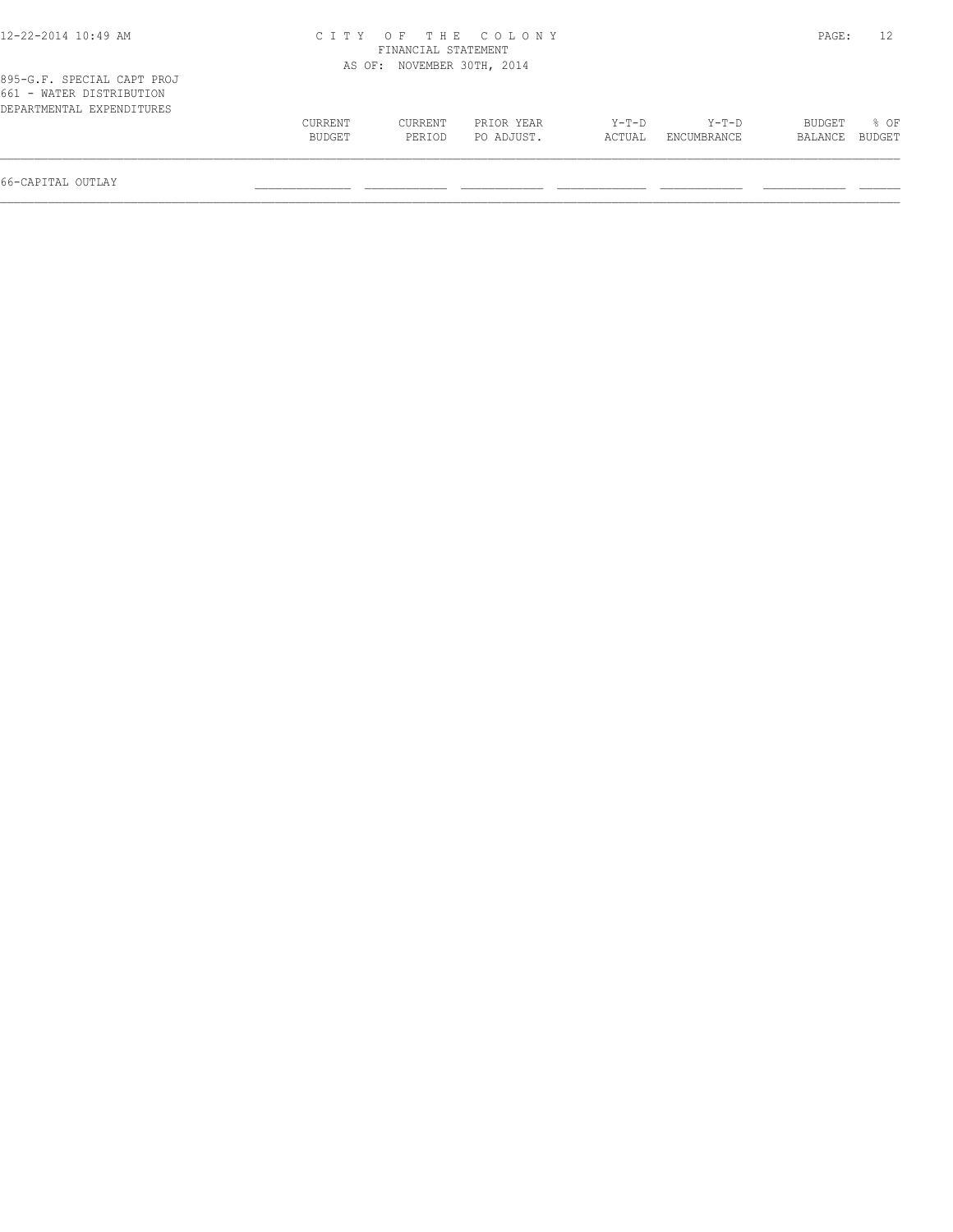| 12-22-2014 10:49 AM                                                         |                   | FINANCIAL STATEMENT        | CITY OF THE COLONY       |                 |                      | PAGE:                    | 13               |
|-----------------------------------------------------------------------------|-------------------|----------------------------|--------------------------|-----------------|----------------------|--------------------------|------------------|
|                                                                             |                   | AS OF: NOVEMBER 30TH, 2014 |                          |                 |                      |                          |                  |
| 895-G.F. SPECIAL CAPT PROJ<br>662 - WASTEWATER<br>DEPARTMENTAL EXPENDITURES |                   |                            |                          |                 |                      |                          |                  |
|                                                                             | CURRENT<br>BUDGET | <b>CURRENT</b><br>PERIOD   | PRIOR YEAR<br>PO ADJUST. | Y-T-D<br>ACTUAL | Y-T-D<br>ENCUMBRANCE | <b>BUDGET</b><br>BALANCE | $8$ OF<br>BUDGET |

66-CAPITAL OUTLAY \_\_\_\_\_\_\_\_\_\_\_\_\_\_ \_\_\_\_\_\_\_\_\_\_\_\_ \_\_\_\_\_\_\_\_\_\_\_\_ \_\_\_\_\_\_\_\_\_\_\_\_\_ \_\_\_\_\_\_\_\_\_\_\_\_ \_\_\_\_\_\_\_\_\_\_\_\_ \_\_\_\_\_\_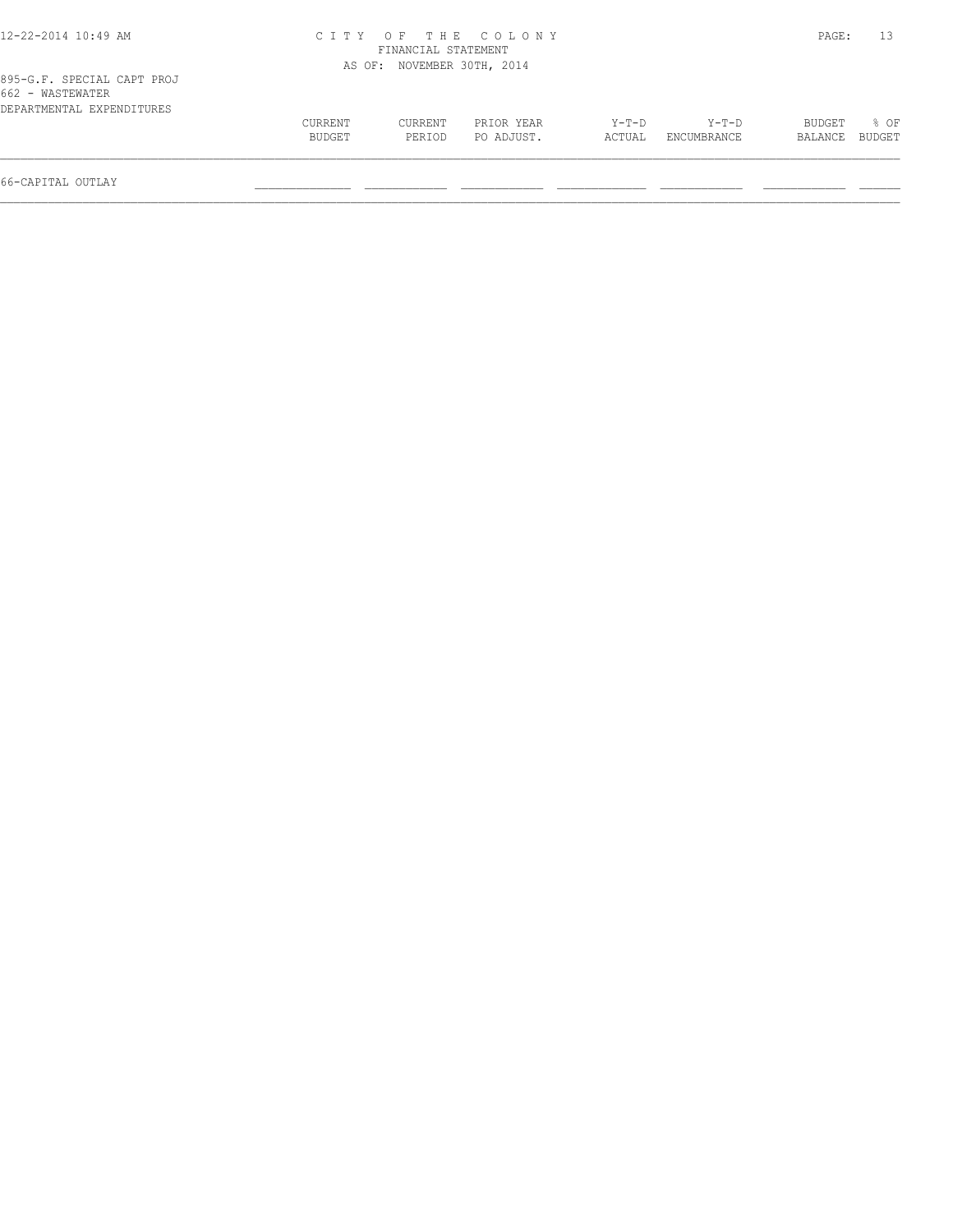| 12-22-2014 10:49 AM                                                                 | OF THE COLONY<br>C T T Y<br>FINANCIAL STATEMENT<br>AS OF: NOVEMBER 30TH, 2014 |                   |                          |                 |                      | PAGE:             | 14             |
|-------------------------------------------------------------------------------------|-------------------------------------------------------------------------------|-------------------|--------------------------|-----------------|----------------------|-------------------|----------------|
| 895-G.F. SPECIAL CAPT PROJ<br>663 - UTIL ADMIN ENHANCE<br>DEPARTMENTAL EXPENDITURES |                                                                               |                   |                          |                 |                      |                   |                |
|                                                                                     | CURRENT<br>BUDGET                                                             | CURRENT<br>PERIOD | PRIOR YEAR<br>PO ADJUST. | Y-T-D<br>ACTUAL | Y-T-D<br>ENCUMBRANCE | BUDGET<br>BALANCE | % OF<br>BUDGET |
| 62-CONTRACTUAL SERVICES                                                             |                                                                               |                   |                          |                 |                      |                   |                |
| 66-CAPITAL OUTLAY                                                                   |                                                                               |                   |                          |                 |                      |                   |                |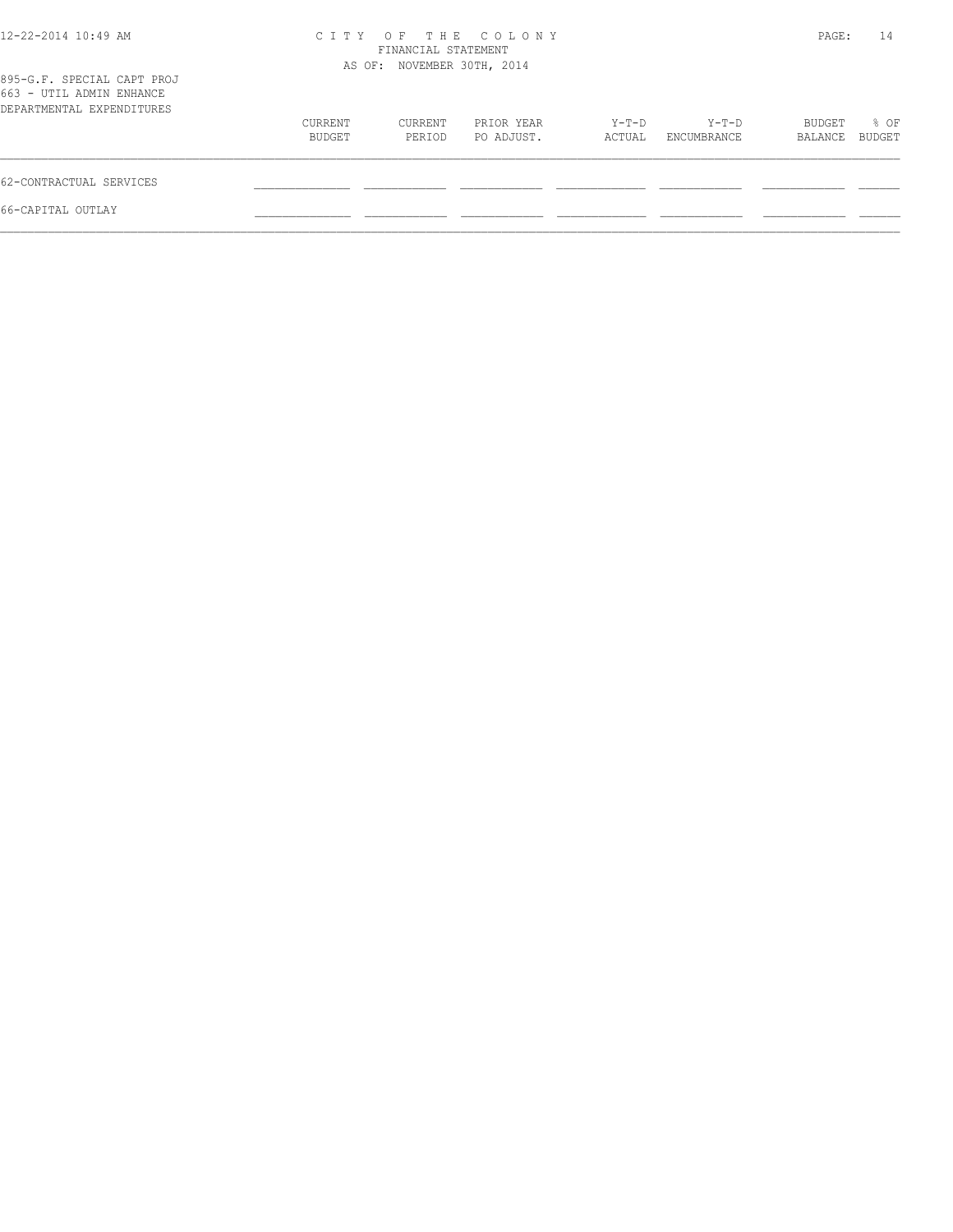#### 12-22-2014 10:49 AM C I T Y O F T H E C O L O N Y PAGE: 15 FINANCIAL STATEMENT AS OF: NOVEMBER 30TH, 2014

895-G.F. SPECIAL CAPT PROJ 667 - PUBLIC WORKS U.F.

| DEPARTMENTAL EXPENDITURES             | CURRENT<br>BUDGET | <b>CURRENT</b><br>PERIOD | PRIOR YEAR<br>PO ADJUST. | $Y-T-D$<br>ACTUAL | $Y-T-D$<br>ENCUMBRANCE | BUDGET<br>BALANCE | % OF<br><b>BUDGET</b> |
|---------------------------------------|-------------------|--------------------------|--------------------------|-------------------|------------------------|-------------------|-----------------------|
| 66-CAPITAL OUTLAY                     |                   |                          |                          |                   |                        |                   |                       |
| 667-6690 CAPITAL OUTLAY - OTHER EQUIP | 0.00              | 0.00                     | 0.00                     | 0.00              | 143,938.82 (           | 143,938.82)       | 0.00                  |
| TOTAL 66-CAPITAL OUTLAY               | 0.00              | 0.00                     | 0.00                     | 0.00              | 143,938.82 (           | 143,938.82)       | 0.00                  |
| TOTAL 667 - PUBLIC WORKS U.F.         | 0.00              | 0.00                     | 0.00                     | 0.00              | 143,938.82 (           | 143,938.82)       | 0.00                  |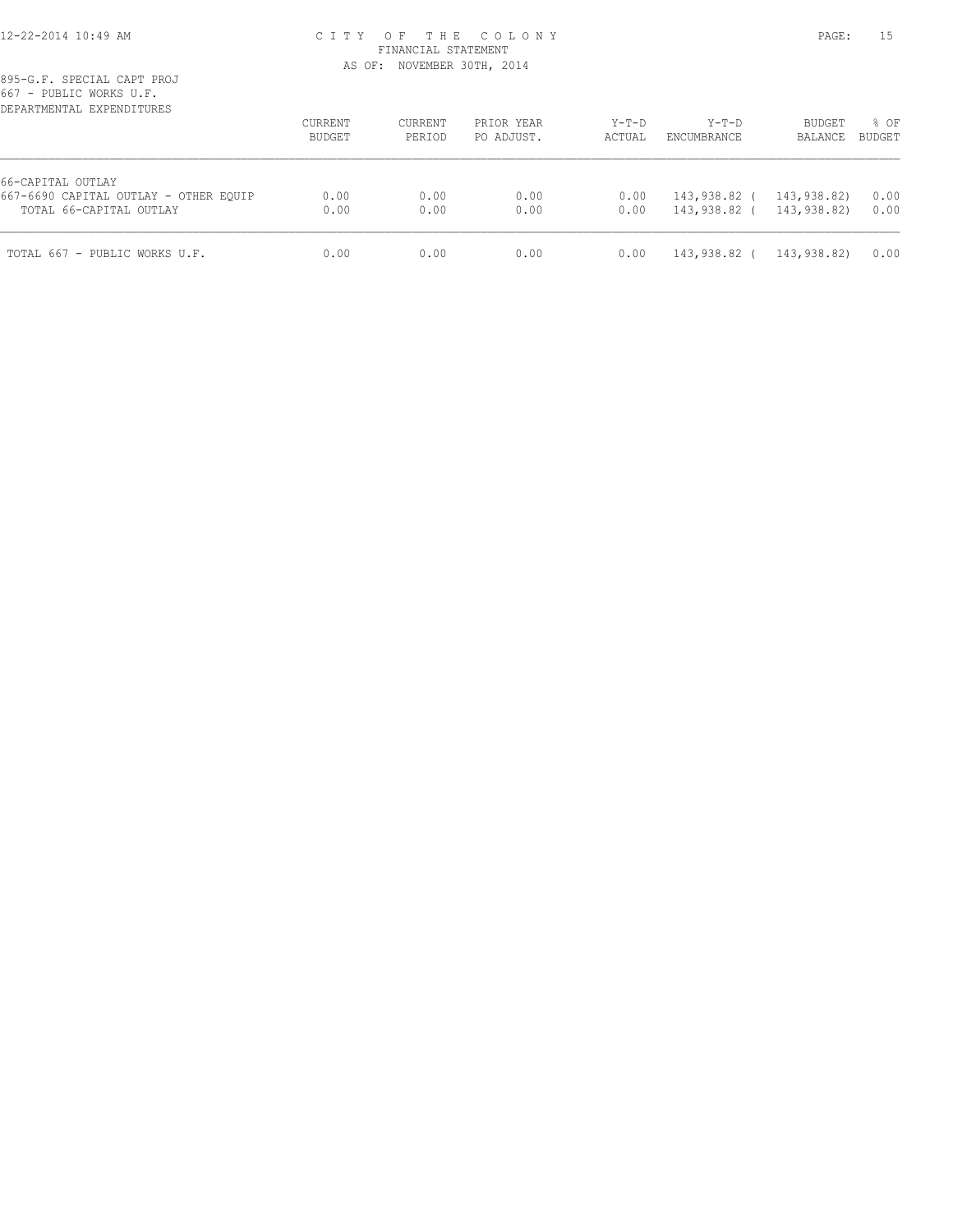#### 12-22-2014 10:49 AM C I T Y O F T H E C O L O N Y PAGE: 16 FINANCIAL STATEMENT AS OF: NOVEMBER 30TH, 2014

| 895-G.F. SPECIAL CAPT PROJ |  |  |
|----------------------------|--|--|
| 668 - FACILITIES MAINT     |  |  |
| DEPARTMENTAL EXPENDITURES  |  |  |

| DEPARTMENTAL EXPENDITURES                                                     |                   |                   |                          |                   |                        |                   |                |
|-------------------------------------------------------------------------------|-------------------|-------------------|--------------------------|-------------------|------------------------|-------------------|----------------|
|                                                                               | CURRENT<br>BUDGET | CURRENT<br>PERIOD | PRIOR YEAR<br>PO ADJUST. | $Y-T-D$<br>ACTUAL | $Y-T-D$<br>ENCUMBRANCE | BUDGET<br>BALANCE | % OF<br>BUDGET |
|                                                                               |                   |                   |                          |                   |                        |                   |                |
| 62-CONTRACTUAL SERVICES                                                       |                   |                   |                          |                   |                        |                   |                |
|                                                                               |                   |                   |                          |                   |                        |                   |                |
|                                                                               |                   |                   |                          |                   |                        |                   |                |
|                                                                               | 0.00              | 0.00              | 0.00                     | 0.00              | 10,954.97 ( 10,954.97) |                   | 0.00           |
| TOTAL 66-CAPITAL OUTLAY                                                       | 0.00              | 0.00              | 0.00                     | 0.00              | 10,954.97 (            | 10,954.97)        | 0.00           |
| TOTAL 668 - FACILITIES MAINT                                                  | 0.00              | 0.00              | 0.00                     | 0.00              | 10,954.97 (            | 10,954.97)        | 0.00           |
| 64-MAINTENANCE<br>66-CAPITAL OUTLAY<br>668-6690 CAPITAL OUTLAY-OTHER EQUIPMEN |                   |                   |                          |                   |                        |                   |                |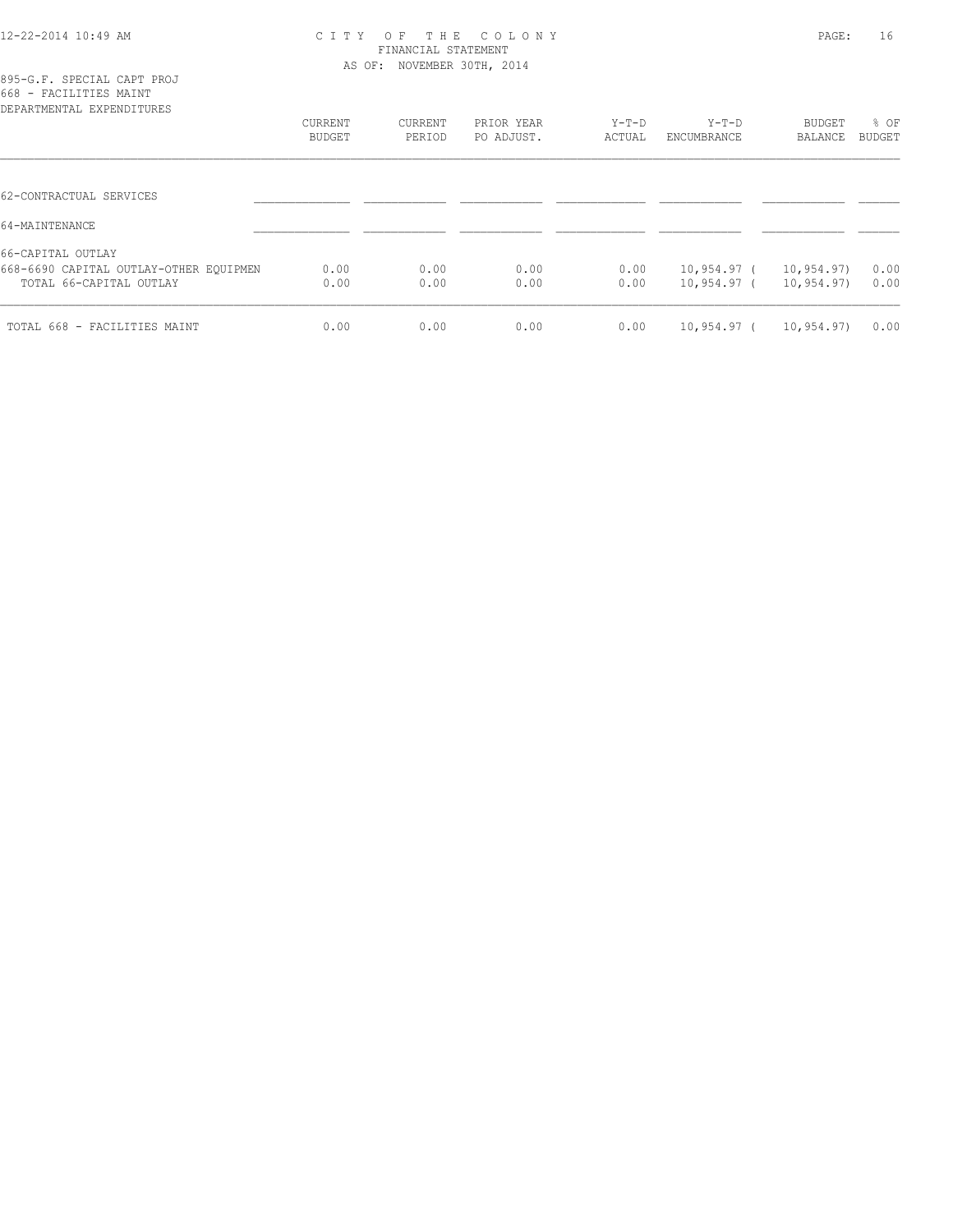#### 12-22-2014 10:49 AM C I T Y O F T H E C O L O N Y PAGE: 17 FINANCIAL STATEMENT AS OF: NOVEMBER 30TH, 2014

|  |  |  |                           | 895-G.F. SPECIAL CAPT PROJ |  |
|--|--|--|---------------------------|----------------------------|--|
|  |  |  | 670 - FIRE ENHANCEMENTS   |                            |  |
|  |  |  | DEPARTMENTAL EXPENDITURES |                            |  |

| 000 - 1011 - 1011 - 1011 - 1011 - 1011 - 1011 - 1011 - 1011 - 1011 - 1011 - 1011 - 1011 - 1011 - 10<br>DEPARTMENTAL EXPENDITURES |         |         |            |         |             |         |        |
|----------------------------------------------------------------------------------------------------------------------------------|---------|---------|------------|---------|-------------|---------|--------|
|                                                                                                                                  | CURRENT | CURRENT | PRIOR YEAR | $Y-T-D$ | $Y-T-D$     | BUDGET  | % OF   |
|                                                                                                                                  | BUDGET  | PERIOD  | PO ADJUST. | ACTUAL  | ENCUMBRANCE | BALANCE | BUDGET |
|                                                                                                                                  |         |         |            |         |             |         |        |
| 62-CONTRACTUAL SERVICES                                                                                                          |         |         |            |         |             |         |        |
| 63-SUPPLIES                                                                                                                      |         |         |            |         |             |         |        |
| 65-NON-CAPITAL                                                                                                                   |         |         |            |         |             |         |        |
| 66-CAPITAL OUTLAY                                                                                                                |         |         |            |         |             |         |        |
|                                                                                                                                  |         |         |            |         |             |         |        |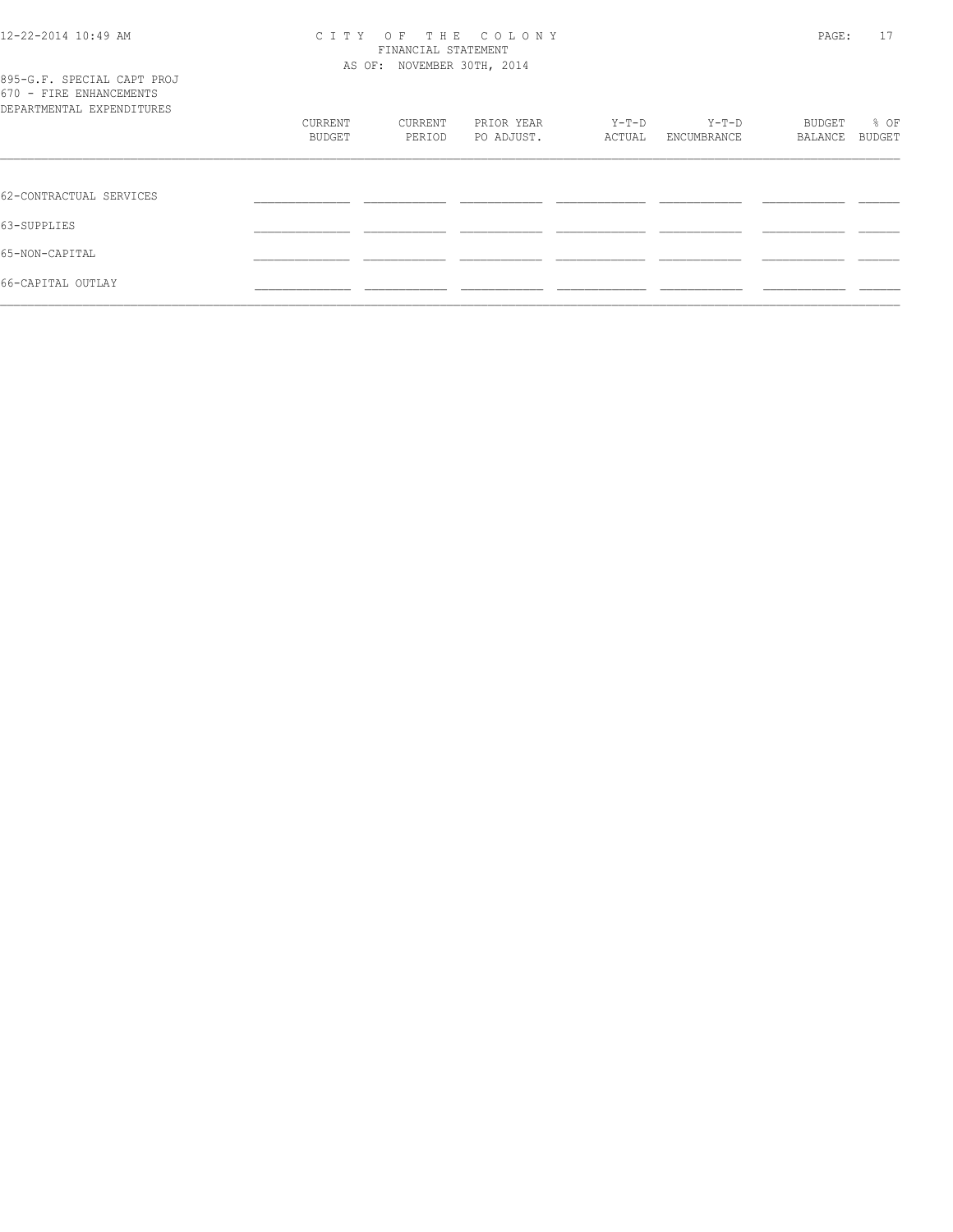#### 12-22-2014 10:49 AM C I T Y O F T H E C O L O N Y PAGE: 18 FINANCIAL STATEMENT AS OF: NOVEMBER 30TH, 2014

895-G.F. SPECIAL CAPT PROJ 675 - POLICE DEPARTMENT

| DEPARTMENTAL EXPENDITURES              |                          |                   |                          |                   |                        |                          |                |
|----------------------------------------|--------------------------|-------------------|--------------------------|-------------------|------------------------|--------------------------|----------------|
|                                        | CURRENT<br><b>BUDGET</b> | CURRENT<br>PERIOD | PRIOR YEAR<br>PO ADJUST. | $Y-T-D$<br>ACTUAL | $Y-T-D$<br>ENCUMBRANCE | <b>BUDGET</b><br>BALANCE | % OF<br>BUDGET |
|                                        |                          |                   |                          |                   |                        |                          |                |
| 63-SUPPLIES                            |                          |                   |                          |                   |                        |                          |                |
| 65-NON-CAPITAL                         |                          |                   |                          |                   |                        |                          |                |
| 675-6552 DIGTL VOICEPRINT SOFTWARE UPG | 0.00                     | 0.00              | 0.00                     | 18,542.00         | $0.00$ (               | 18,542.00)               | 0.00           |
| TOTAL 65-NON-CAPITAL                   | 0.00                     | 0.00              | 0.00                     | 18,542.00         | $0.00$ (               | 18,542.00)               | 0.00           |
| 66-CAPITAL OUTLAY                      |                          |                   |                          |                   |                        |                          |                |
| 675-6630 CAPITAL OUTLAY-VEHCILES       | 90,000.00                | 0.00              | 0.00                     | 0.00              | $207,664.39$ (         | 117,664.39) 130.74-      |                |
| TOTAL 66-CAPITAL OUTLAY                | 90,000.00                | 0.00              | 0.00                     | 0.00              | $207,664.39$ (         | 117,664.39) 130.74-      |                |
| TOTAL 675 - POLICE DEPARTMENT          | 90,000.00                | 0.00              | 0.00                     | 18,542.00         | 207,664.39 (           | 136,206.39) 151.34-      |                |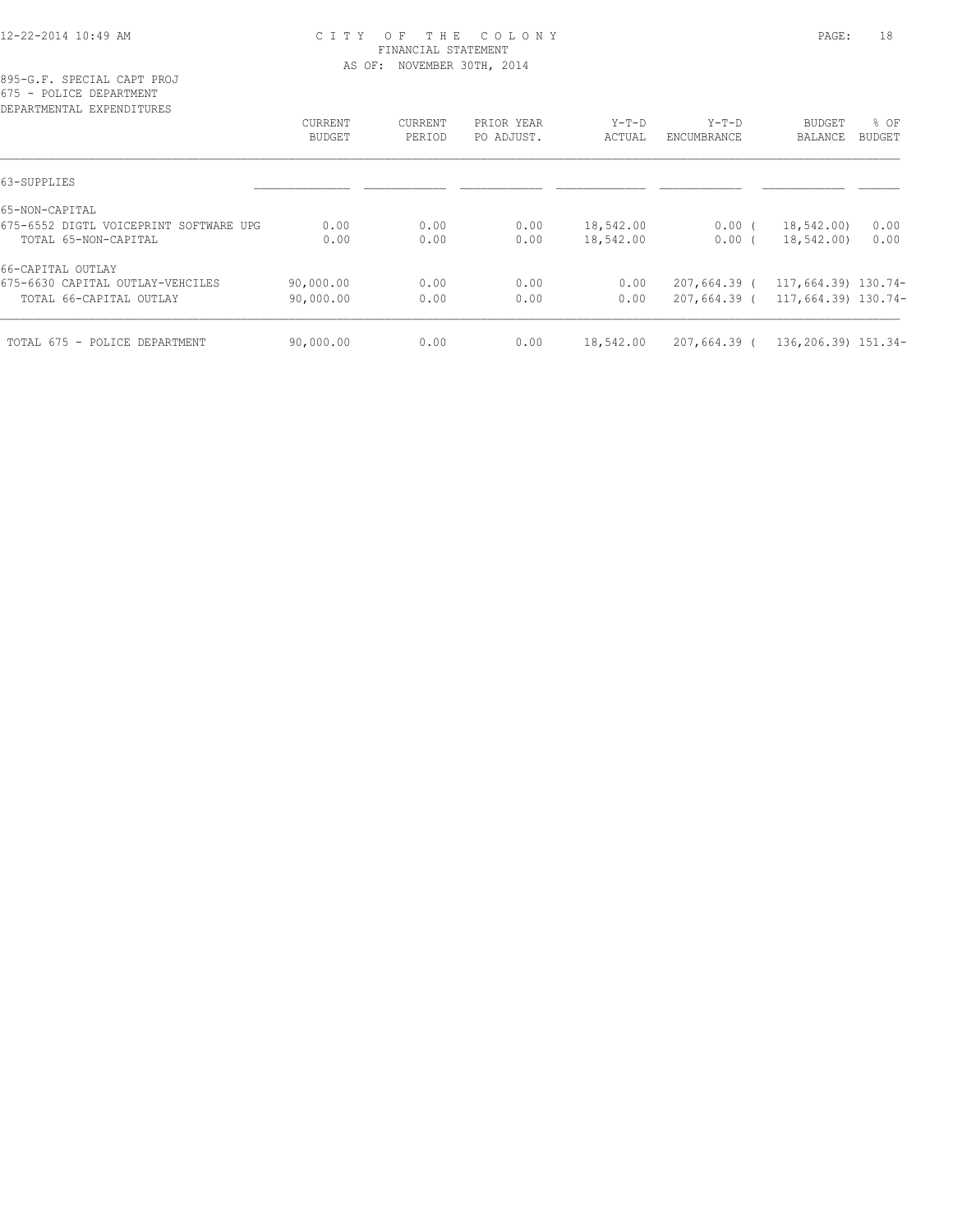| 12-22-2014 10:49 AM                                                                 |                   | FINANCIAL STATEMENT | CITY OF THE COLONY       |                   |                        | PAGE:             | 19             |
|-------------------------------------------------------------------------------------|-------------------|---------------------|--------------------------|-------------------|------------------------|-------------------|----------------|
|                                                                                     | AS OF:            |                     | NOVEMBER 30TH, 2014      |                   |                        |                   |                |
| 895-G.F. SPECIAL CAPT PROJ<br>682 - COUGAR ALLEY/423 L<br>DEPARTMENTAL EXPENDITURES | CURRENT<br>BUDGET | CURRENT<br>PERIOD   | PRIOR YEAR<br>PO ADJUST. | $Y-T-D$<br>ACTUAL | $Y-T-D$<br>ENCUMBRANCE | BUDGET<br>BALANCE | 8 OF<br>BUDGET |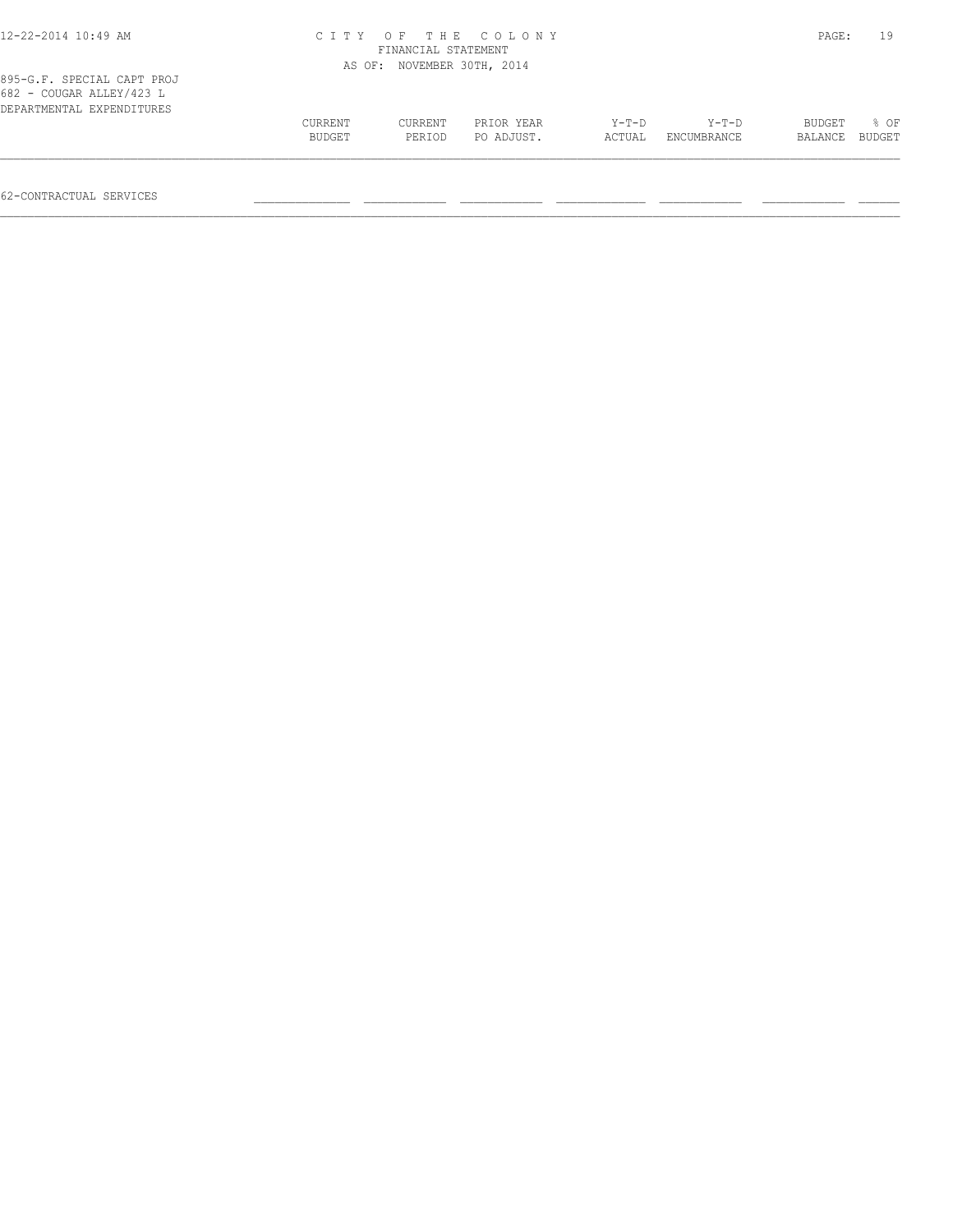#### 12-22-2014 10:49 AM C I T Y O F T H E C O L O N Y PAGE: 20 FINANCIAL STATEMENT AS OF: NOVEMBER 30TH, 2014

|  |  |                    |                                    | 895-G.F. SPECIAL CAPT PROJ |
|--|--|--------------------|------------------------------------|----------------------------|
|  |  | 690 - PUBLIC WORKS |                                    |                            |
|  |  |                    | pops povember the product to the c |                            |

| ----------<br>DEPARTMENTAL EXPENDITURES | <b>CURRENT</b><br>BUDGET                       | CURRENT<br>PERIOD                              | PRIOR YEAR<br>PO ADJUST. | $Y-T-D$<br>ACTUAL | $Y-T-D$<br>ENCUMBRANCE                                        | BUDGET<br>BALANCE                                                              | % OF<br>BUDGET           |
|-----------------------------------------|------------------------------------------------|------------------------------------------------|--------------------------|-------------------|---------------------------------------------------------------|--------------------------------------------------------------------------------|--------------------------|
| 62-CONTRACTUAL SERVICES                 |                                                |                                                |                          |                   |                                                               |                                                                                |                          |
| 64-MAINTENANCE                          |                                                |                                                |                          |                   |                                                               |                                                                                |                          |
| 66-CAPITAL OUTLAY                       |                                                |                                                |                          |                   |                                                               |                                                                                |                          |
| $***$<br>TOTAL EXPENDITURES<br>$***$    | 90,000.00<br>______________<br>--------------- | 773,028.85<br>____________                     | 0.00                     | ---------------   | ____________                                                  | 795,575.98 3,147,134.87 (3,852,710.85) 280.79-<br>____________<br>____________ | ______                   |
| ** REVENUE OVER (UNDER) EXPENDITURES *( | ______________<br>-----------                  | $90,000.00)$ ( $773,028.85$ )<br>------------- | $0.00$ (                 | -------------     | 795, 575.98) (3, 147, 134.87) 3, 852, 710.85<br>------------- | ------------                                                                   | 0.00<br>-------<br>----- |

\*\*\* END OF REPORT \*\*\*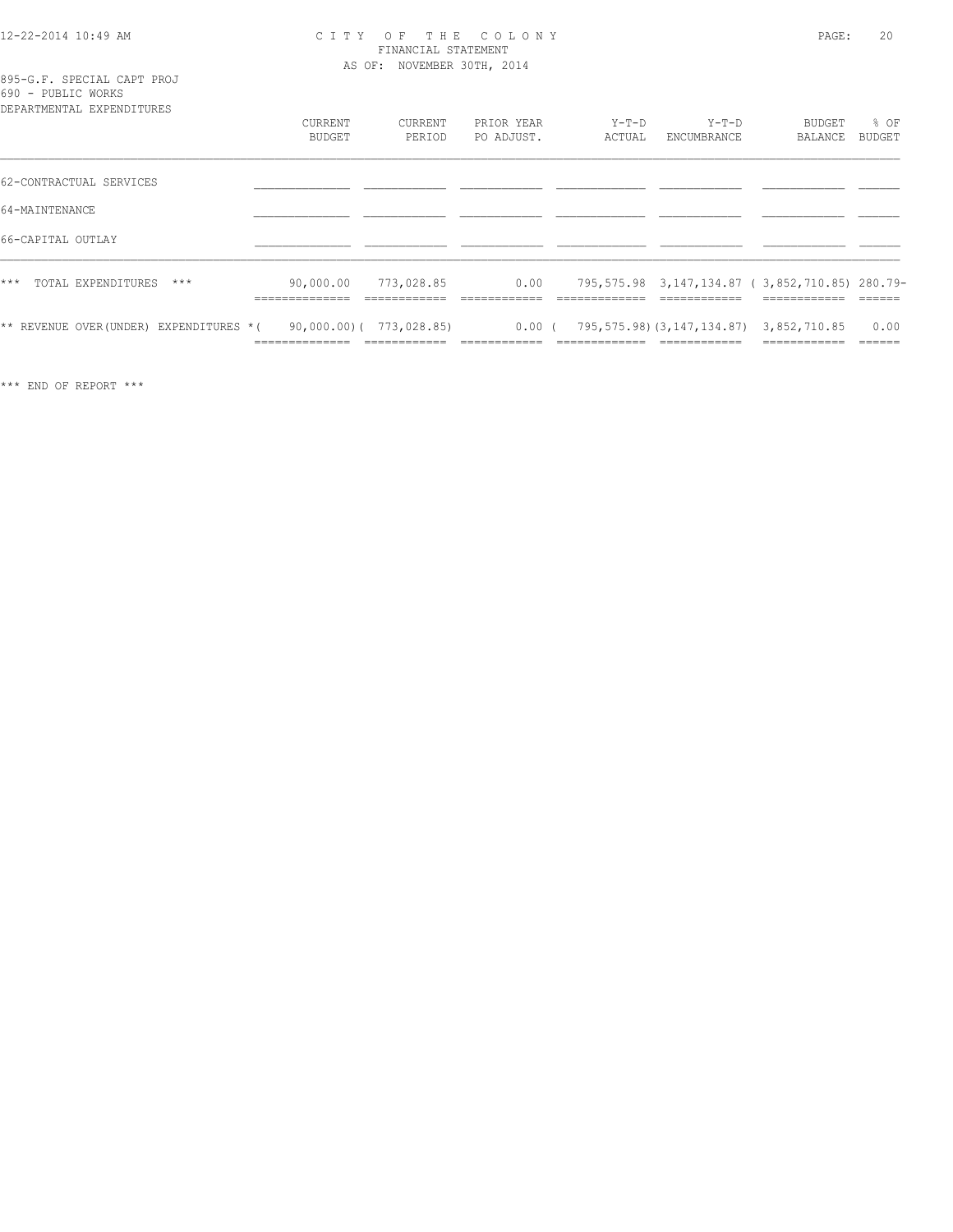#### 12-22-2014 10:50 AM C I T Y O F T H E C O L O N Y PAGE: 1 FINANCIAL STATEMENT AS OF: NOVEMBER 30TH, 2014

|                     | CURRENT<br>BUDGET                 | CURRENT<br>PERIOD            | PRIOR YEAR<br>PO ADJUST.   | Y-T-D<br>ACTUAL                | Y-T-D<br>ENCUMBRANCE         | BUDGET<br>BALANCE BUDGET      | % OF               |
|---------------------|-----------------------------------|------------------------------|----------------------------|--------------------------------|------------------------------|-------------------------------|--------------------|
| REVENUE SUMMARY     |                                   |                              |                            |                                |                              |                               |                    |
|                     | ______________<br>_______________ | ____________<br>____________ | -------------<br>_________ | _____________<br>_____________ | ____________<br>____________ | -------------<br>____________ | -------<br>_______ |
| EXPENDITURE SUMMARY |                                   |                              |                            |                                |                              |                               |                    |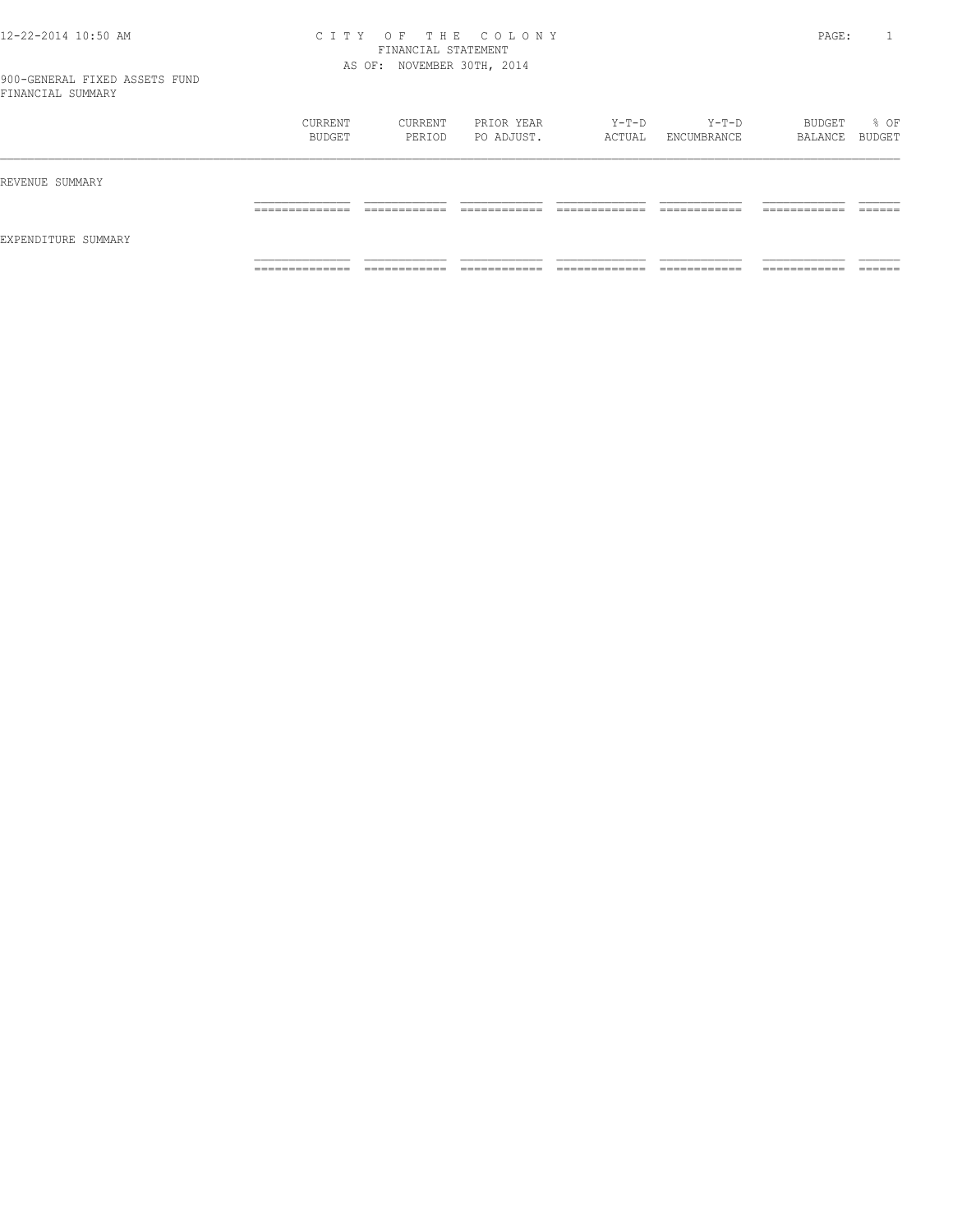#### 12-22-2014 10:50 AM C I T Y O F T H E C O L O N Y PAGE: 2 FINANCIAL STATEMENT AS OF: NOVEMBER 30TH, 2014

| % OF<br>Y-T-D<br>$Y-T-D$<br>BUDGET<br>CURRENT<br>CURRENT<br>PRIOR YEAR<br>BALANCE BUDGET<br>BUDGET<br>PO ADJUST.<br>PERIOD<br>ACTUAL<br>ENCUMBRANCE |                 |  |  |  |  |
|-----------------------------------------------------------------------------------------------------------------------------------------------------|-----------------|--|--|--|--|
|                                                                                                                                                     | 8-OTHER REVENUE |  |  |  |  |
|                                                                                                                                                     |                 |  |  |  |  |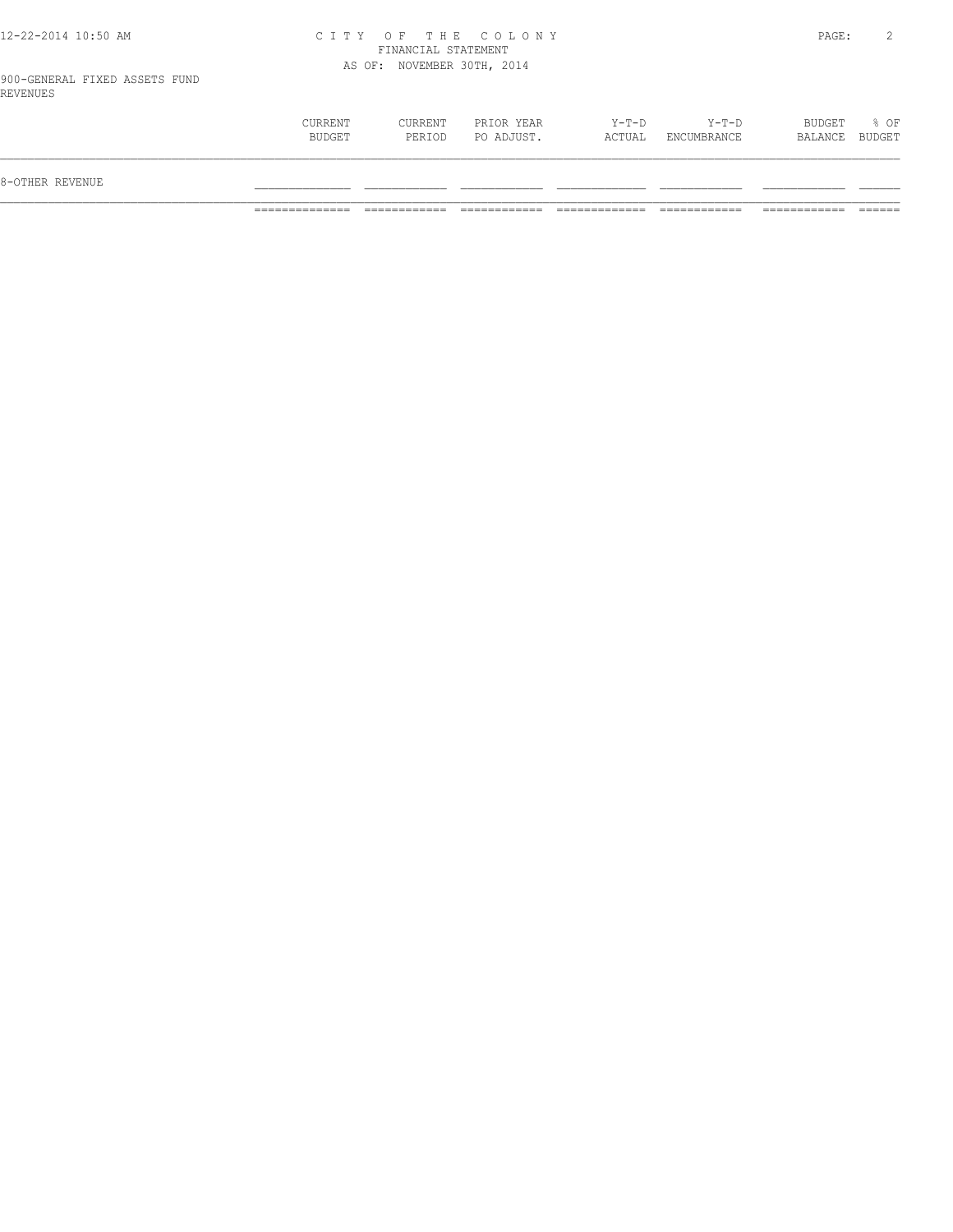| 12-22-2014 10:50 AM                                                                 |                   | CITY OF THE COLONY<br>FINANCIAL STATEMENT<br>AS OF: NOVEMBER 30TH, 2014 |                          |                   |                        |                   |                |  |  |
|-------------------------------------------------------------------------------------|-------------------|-------------------------------------------------------------------------|--------------------------|-------------------|------------------------|-------------------|----------------|--|--|
|                                                                                     |                   |                                                                         |                          |                   |                        |                   |                |  |  |
| 900-GENERAL FIXED ASSETS FUND<br>610 - DEVELOPMENT SVS<br>DEPARTMENTAL EXPENDITURES |                   |                                                                         |                          |                   |                        |                   |                |  |  |
|                                                                                     | CURRENT<br>BUDGET | CURRENT<br>PERIOD                                                       | PRIOR YEAR<br>PO ADJUST. | $Y-T-D$<br>ACTUAL | $Y-T-D$<br>ENCUMBRANCE | BUDGET<br>BALANCE | 8 OF<br>BUDGET |  |  |
|                                                                                     |                   |                                                                         |                          |                   |                        |                   |                |  |  |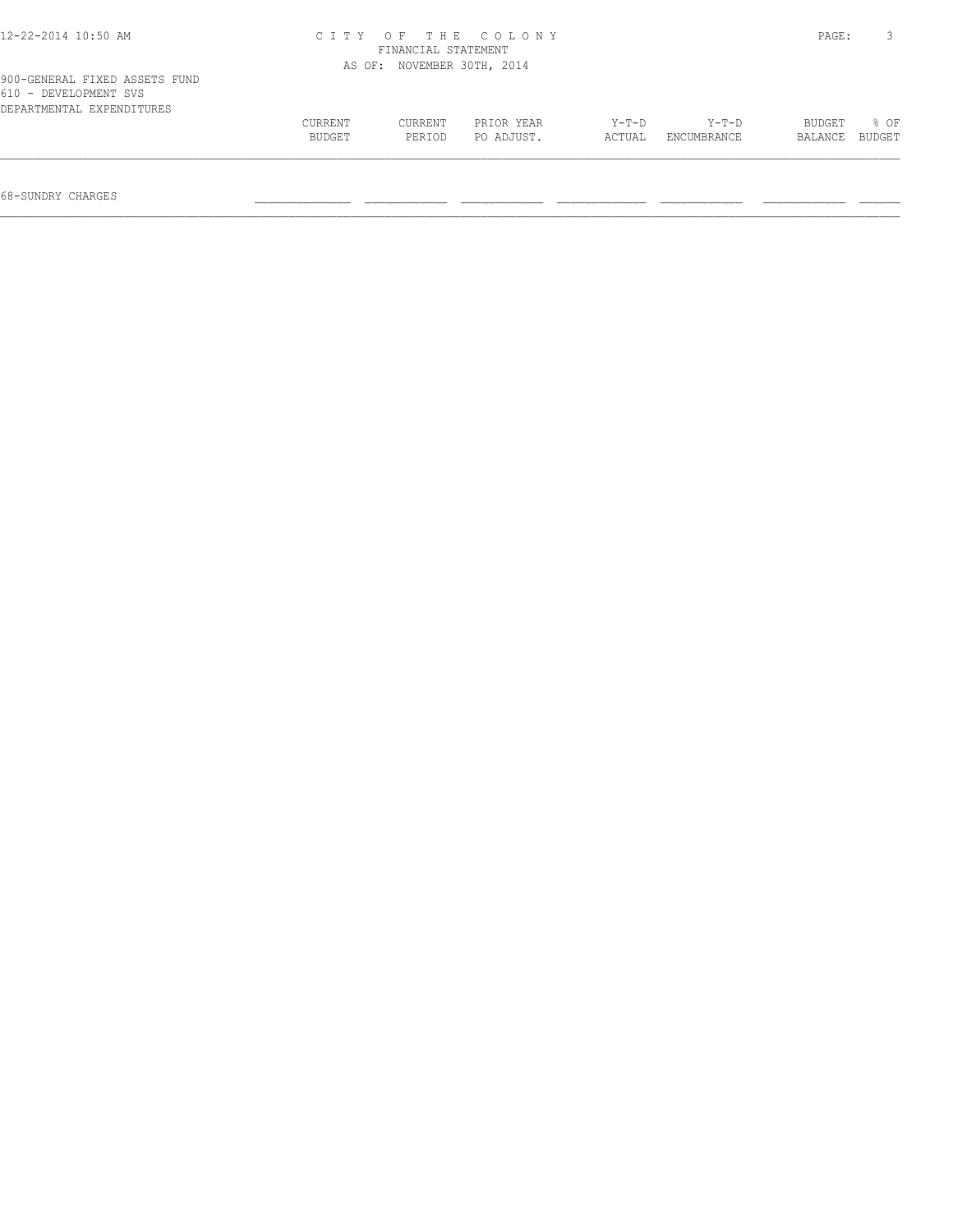| 12-22-2014 10:50 AM |  |
|---------------------|--|
|---------------------|--|

## 12-22-2014 10:50 AM C I T Y O F T H E C O L O N Y PAGE: 4 FINANCIAL STATEMENT AS OF: NOVEMBER 30TH, 2014

| 900-GENERAL FIXED ASSETS FUND |         |         |            |         |             |                |  |
|-------------------------------|---------|---------|------------|---------|-------------|----------------|--|
| 611 - GENERAL ADMIN           |         |         |            |         |             |                |  |
| DEPARTMENTAL EXPENDITURES     |         |         |            |         |             |                |  |
|                               | CURRENT | CURRENT | PRIOR YEAR | $Y-T-D$ | Y-T-D       | BUDGET % OF    |  |
|                               | BUDGET  | PERTOD  | PO ADJUST. | ACTUAL  | ENCUMBRANCE | BALANCE BUDGET |  |
|                               |         |         |            |         |             |                |  |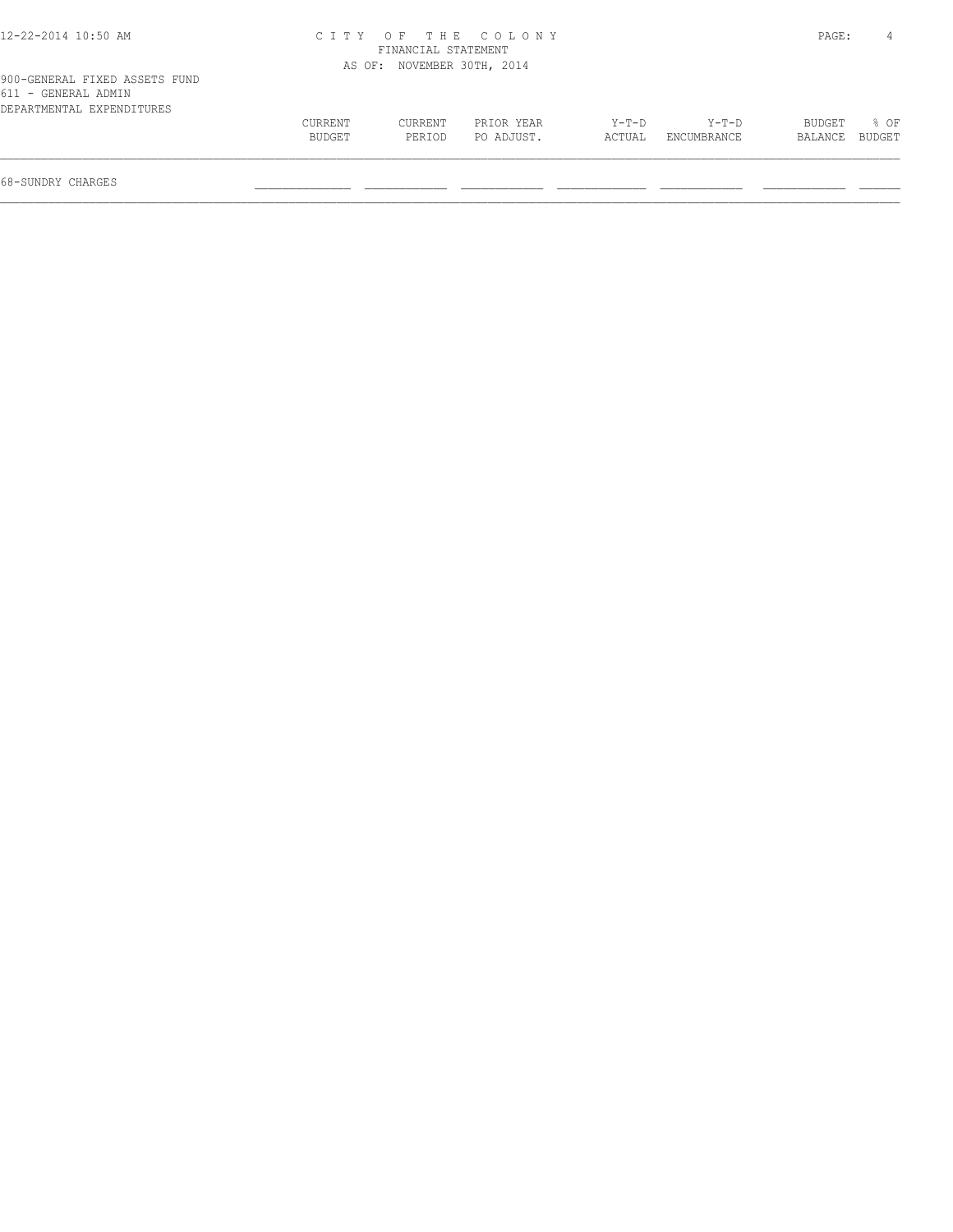## 12-22-2014 10:50 AM C I T Y O F T H E C O L O N Y PAGE: 5 FINANCIAL STATEMENT AS OF: NOVEMBER 30TH, 2014

| 615 - FLEET MAINTENANCE   |         |         |            |         |             |                |             |
|---------------------------|---------|---------|------------|---------|-------------|----------------|-------------|
| DEPARTMENTAL EXPENDITURES |         |         |            |         |             |                |             |
|                           | CURRENT | CURRENT | PRIOR YEAR | $Y-T-D$ | $Y-T-D$     |                | BUDGET % OF |
|                           | BUDGET  | PERIOD  | PO ADJUST. | ACTUAL  | ENCUMBRANCE | BALANCE BUDGET |             |
|                           |         |         |            |         |             |                |             |
|                           |         |         |            |         |             |                |             |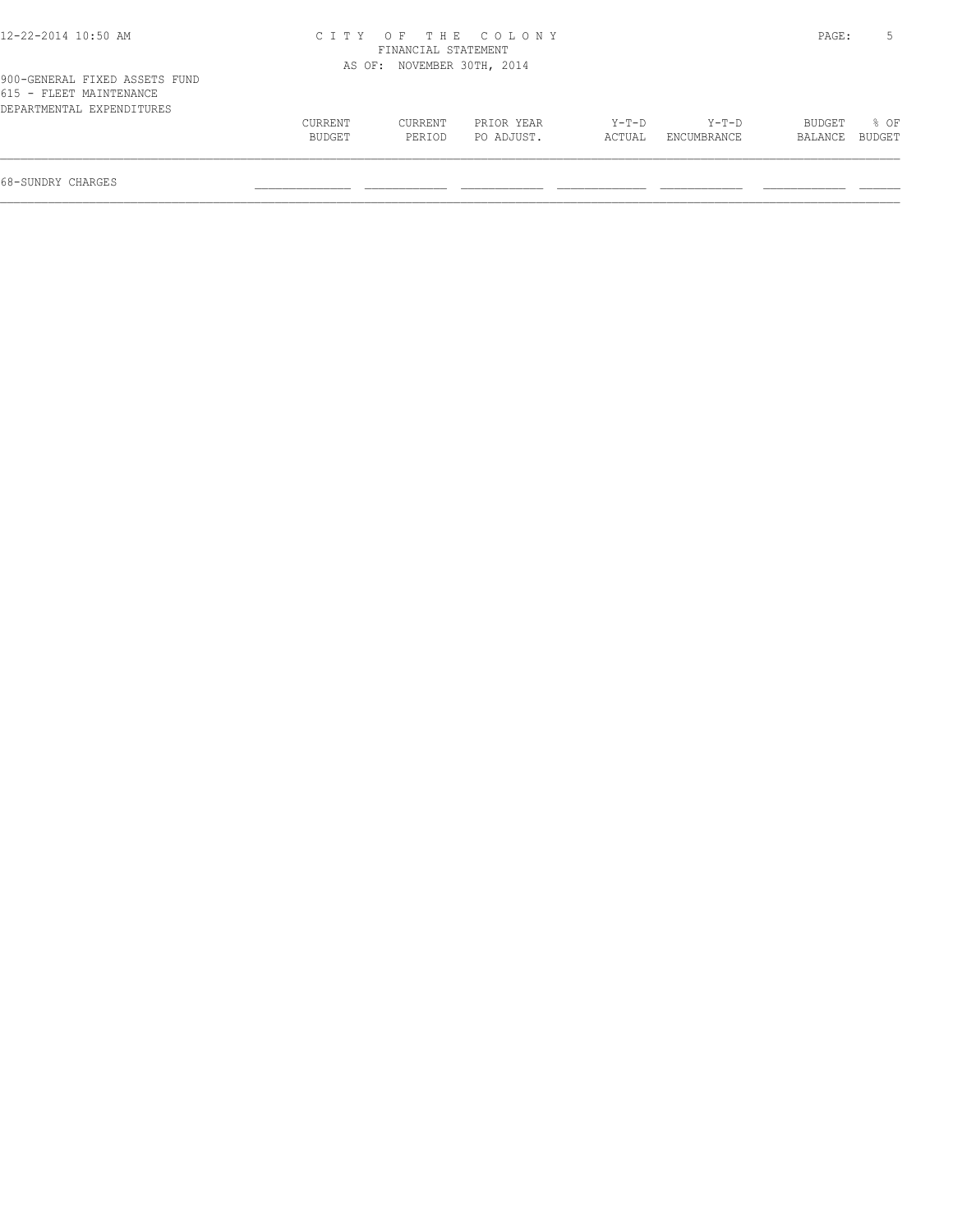| 12-22-2014 10:50 AM |  |
|---------------------|--|
|---------------------|--|

## 12-22-2014 10:50 AM C I T Y O F T H E C O L O N Y PAGE: 6 FINANCIAL STATEMENT AS OF: NOVEMBER 30TH, 2014

| 620 - CITY SECRETARY      |         |         |            |        |                    |                |       |
|---------------------------|---------|---------|------------|--------|--------------------|----------------|-------|
| DEPARTMENTAL EXPENDITURES |         |         |            |        |                    |                |       |
|                           | CURRENT | CURRENT | PRIOR YEAR | Y-T-D  | Y-T-D              | BUDGET         | ୍ବ OF |
|                           | BUDGET  | PERIOD  | PO ADJUST. | ACTUAL | <b>ENCUMBRANCE</b> | BALANCE BUDGET |       |
|                           |         |         |            |        |                    |                |       |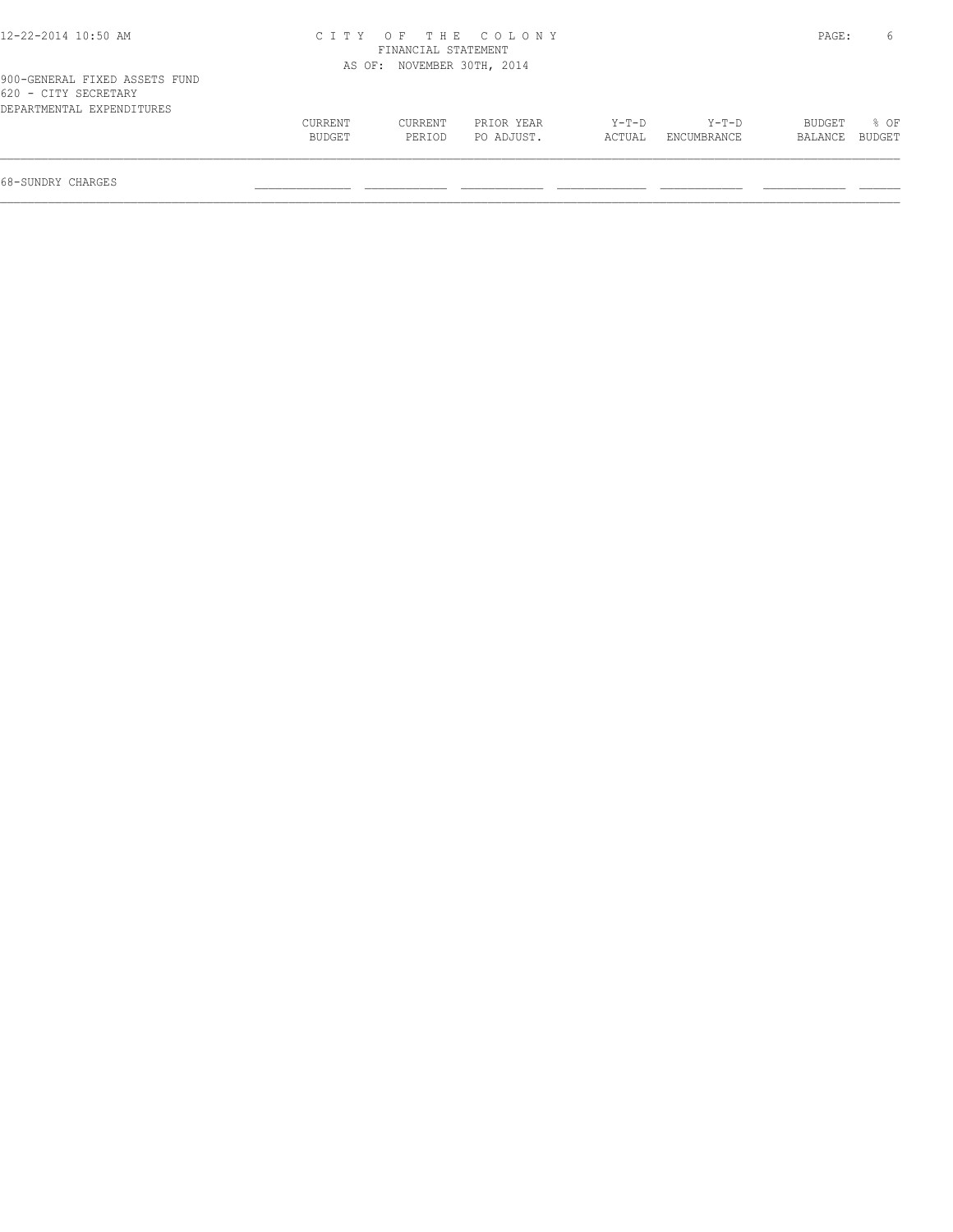## 12-22-2014 10:50 AM C I T Y O F T H E C O L O N Y PAGE: 7 FINANCIAL STATEMENT AS OF: NOVEMBER 30TH, 2014

| Yuu-Genekal Fiaed assets Fund |         |         |            |         |             |                |                  |  |
|-------------------------------|---------|---------|------------|---------|-------------|----------------|------------------|--|
| 623 - CITY COUNCIL            |         |         |            |         |             |                |                  |  |
| DEPARTMENTAL EXPENDITURES     |         |         |            |         |             |                |                  |  |
|                               | CURRENT | CURRENT | PRIOR YEAR | $Y-T-D$ | $Y-T-D$     | BUDGET         | $\frac{1}{2}$ OF |  |
|                               | BUDGET  | PERIOD  | PO ADJUST. | ACTUAL  | ENCUMBRANCE | BALANCE BUDGET |                  |  |
|                               |         |         |            |         |             |                |                  |  |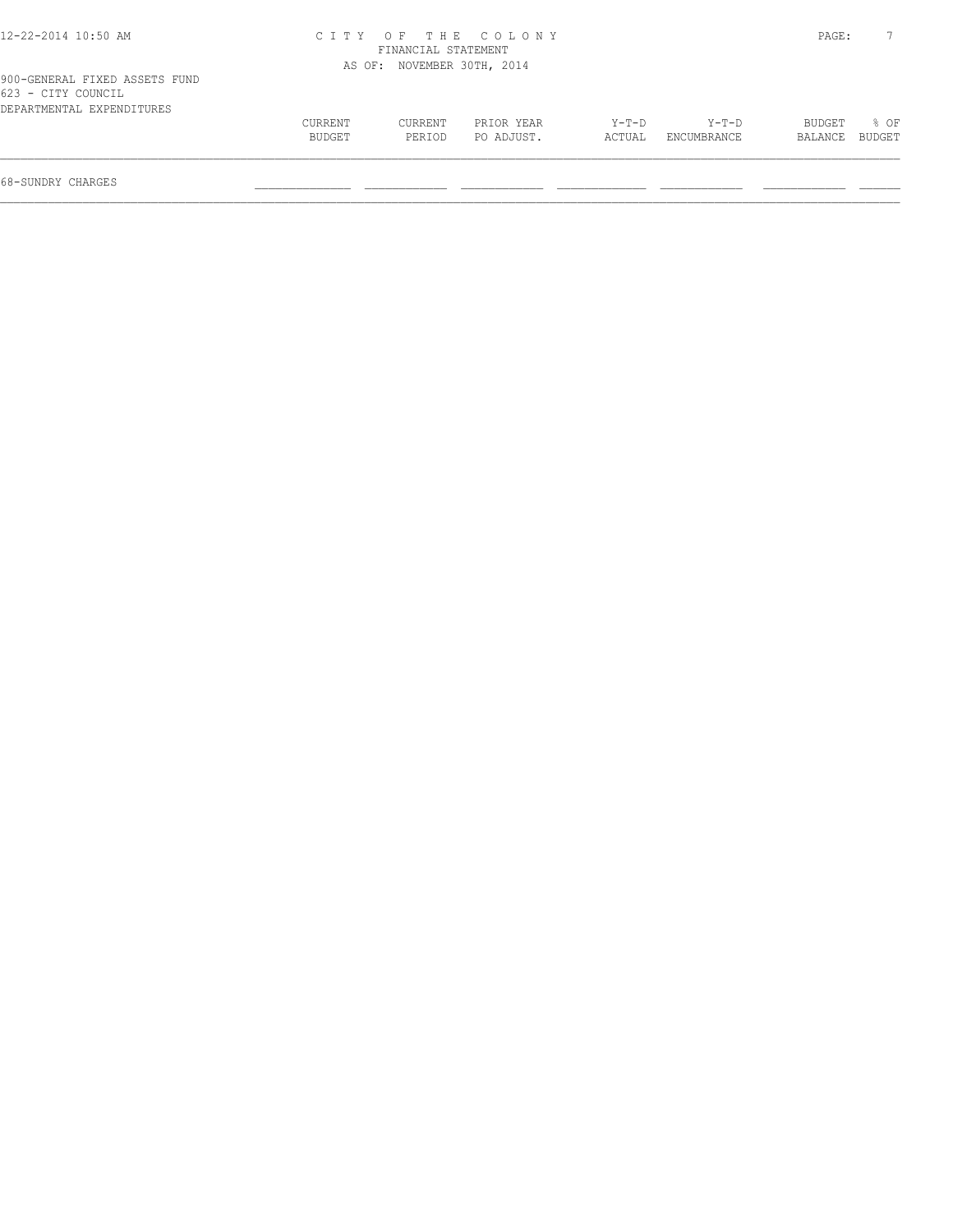| 12-22-2014 10:50 AM |  |
|---------------------|--|
|---------------------|--|

## 12-22-2014 10:50 AM C I T Y O F T H E C O L O N Y PAGE: 8 FINANCIAL STATEMENT AS OF: NOVEMBER 30TH, 2014

| BUDGET % OF    |  |
|----------------|--|
| BALANCE BUDGET |  |
|                |  |
|                |  |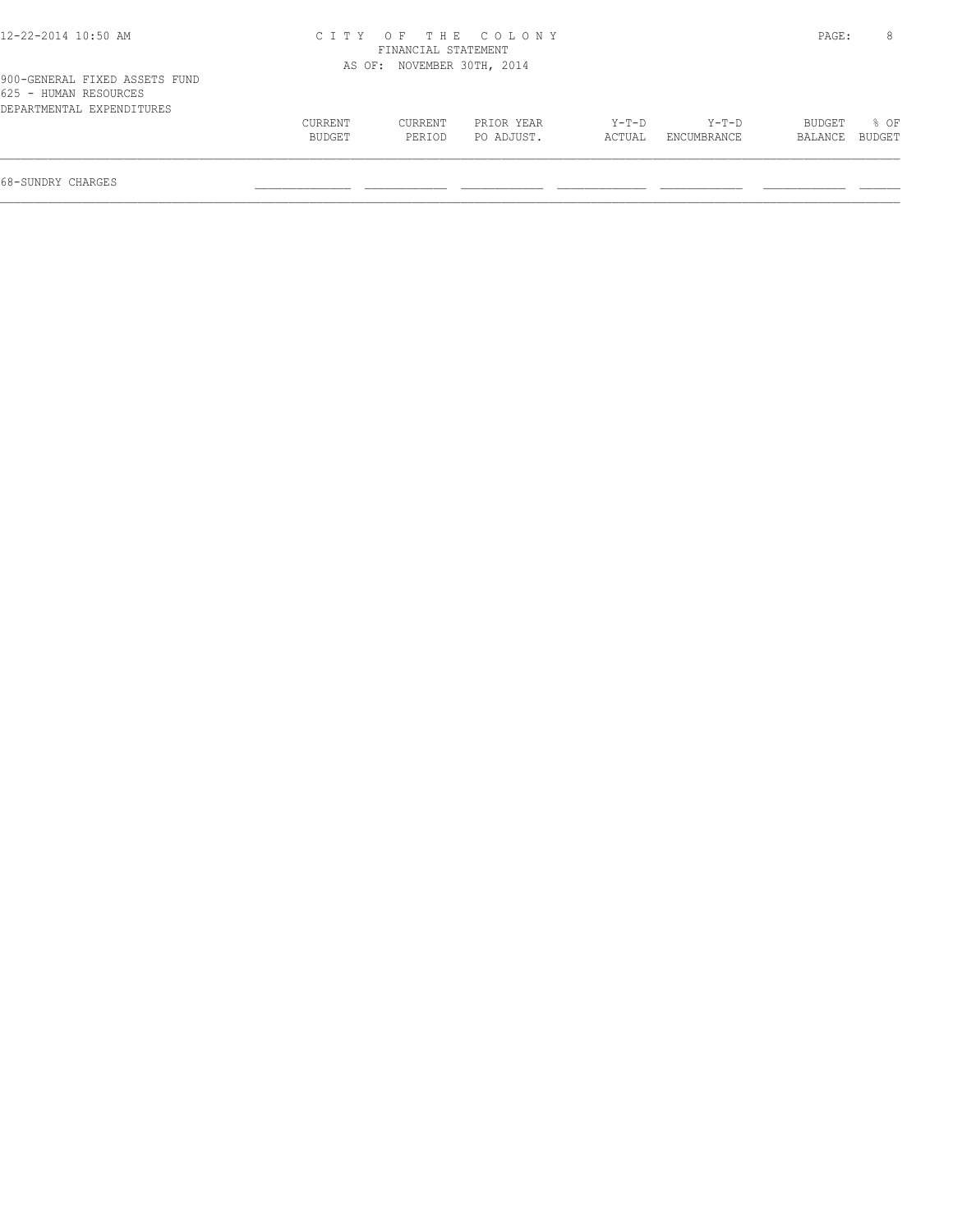#### 12-22-2014 10:50 AM C I T Y O F T H E C O L O N Y PAGE: 9 FINANCIAL STATEMENT AS OF: NOVEMBER 30TH, 2014

| 900-GENERAL FIXED ASSETS FUND |  |  |
|-------------------------------|--|--|
| 630 - FINANCE                 |  |  |
| DEPARTMENTAL EXPENDITURES     |  |  |

| 900-GENERAL FIXED ASSETS FUND<br>630 - FINANCE |         |         |            |        |             |                |  |
|------------------------------------------------|---------|---------|------------|--------|-------------|----------------|--|
| DEPARTMENTAL EXPENDITURES                      |         |         |            |        |             |                |  |
|                                                | CURRENT | CURRENT | PRIOR YEAR | Y-T-D  | Y-T-D       | BUDGET % OF    |  |
|                                                | BUDGET  | PERIOD  | PO ADJUST. | ACTUAL | ENCUMBRANCE | BALANCE BUDGET |  |
|                                                |         |         |            |        |             |                |  |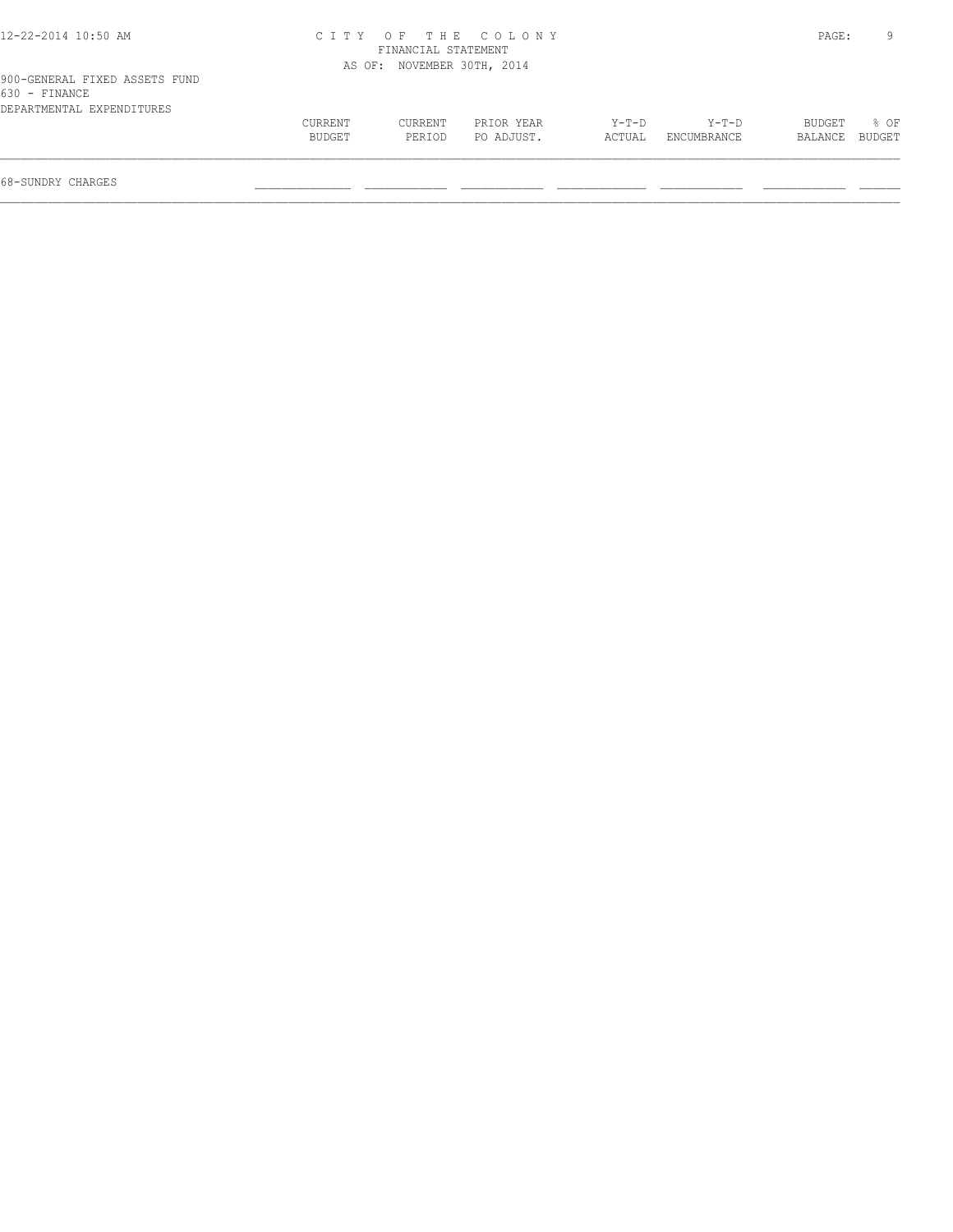| 12-22-2014 10:50 AM |  |
|---------------------|--|
|---------------------|--|

## 12-22-2014 10:50 AM C I T Y O F T H E C O L O N Y PAGE: 10 FINANCIAL STATEMENT AS OF: NOVEMBER 30TH, 2014

| 900-GENERAL FIXED ASSETS FUND |  |  |
|-------------------------------|--|--|
| 631 - INFORMATION TECH        |  |  |
| DEPARTMENTAL EXPENDITURES     |  |  |

| ---<br>--------------------- |               |         |            |         |                    |         |        |
|------------------------------|---------------|---------|------------|---------|--------------------|---------|--------|
| DEPARTMENTAL EXPENDITURES    |               |         |            |         |                    |         |        |
|                              | CURRENT       | CURRENT | PRIOR YEAR | $Y-T-D$ | $Y-T-D$            | BUDGET  | % OF   |
|                              | <b>BUDGET</b> | PERTOD  | PO ADJUST. | ACTUAL  | <b>ENCUMBRANCE</b> | BALANCE | BUDGET |
|                              |               |         |            |         |                    |         |        |
|                              |               |         |            |         |                    |         |        |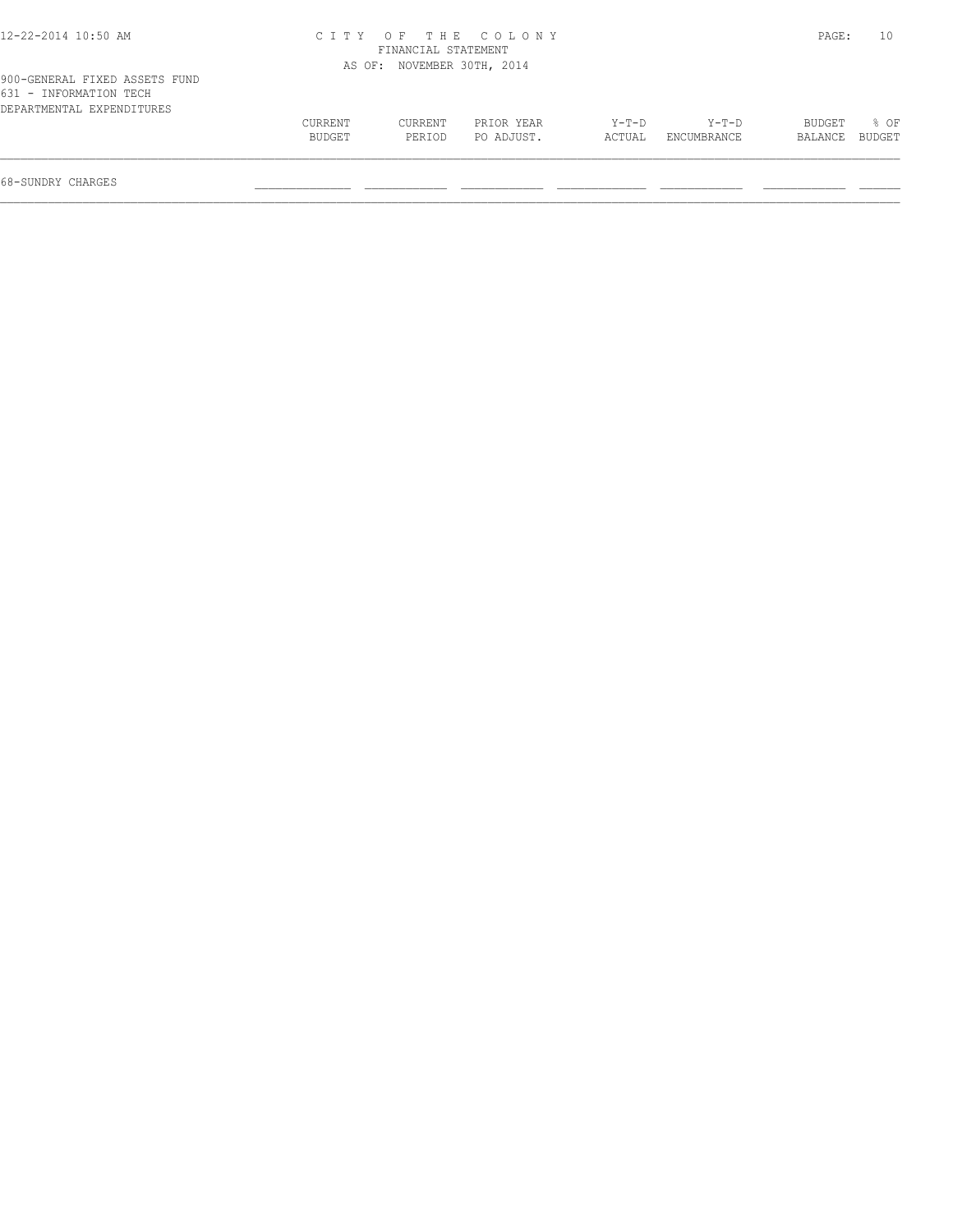| 12-22-2014 10:50 AM |  |
|---------------------|--|
|---------------------|--|

# 12-22-2014 10:50 AM C I T Y O F T H E C O L O N Y PAGE: 11 FINANCIAL STATEMENT

|                                               |         |         | AS OF: NOVEMBER 30TH, 2014 |         |             |         |          |  |  |  |
|-----------------------------------------------|---------|---------|----------------------------|---------|-------------|---------|----------|--|--|--|
| 900-GENERAL FIXED ASSETS FUND<br>634 - CHAMPS |         |         |                            |         |             |         |          |  |  |  |
| DEPARTMENTAL EXPENDITURES                     |         |         |                            |         |             |         |          |  |  |  |
|                                               | CURRENT | CURRENT | PRIOR YEAR                 | $Y-T-D$ | $Y-T-D$     | BUDGET  | ା ନ<br>କ |  |  |  |
|                                               | BUDGET  | PERIOD  | PO ADJUST.                 | ACTUAL  | ENCUMBRANCE | BALANCE | BUDGET   |  |  |  |
| 68-SUNDRY CHARGES                             |         |         |                            |         |             |         |          |  |  |  |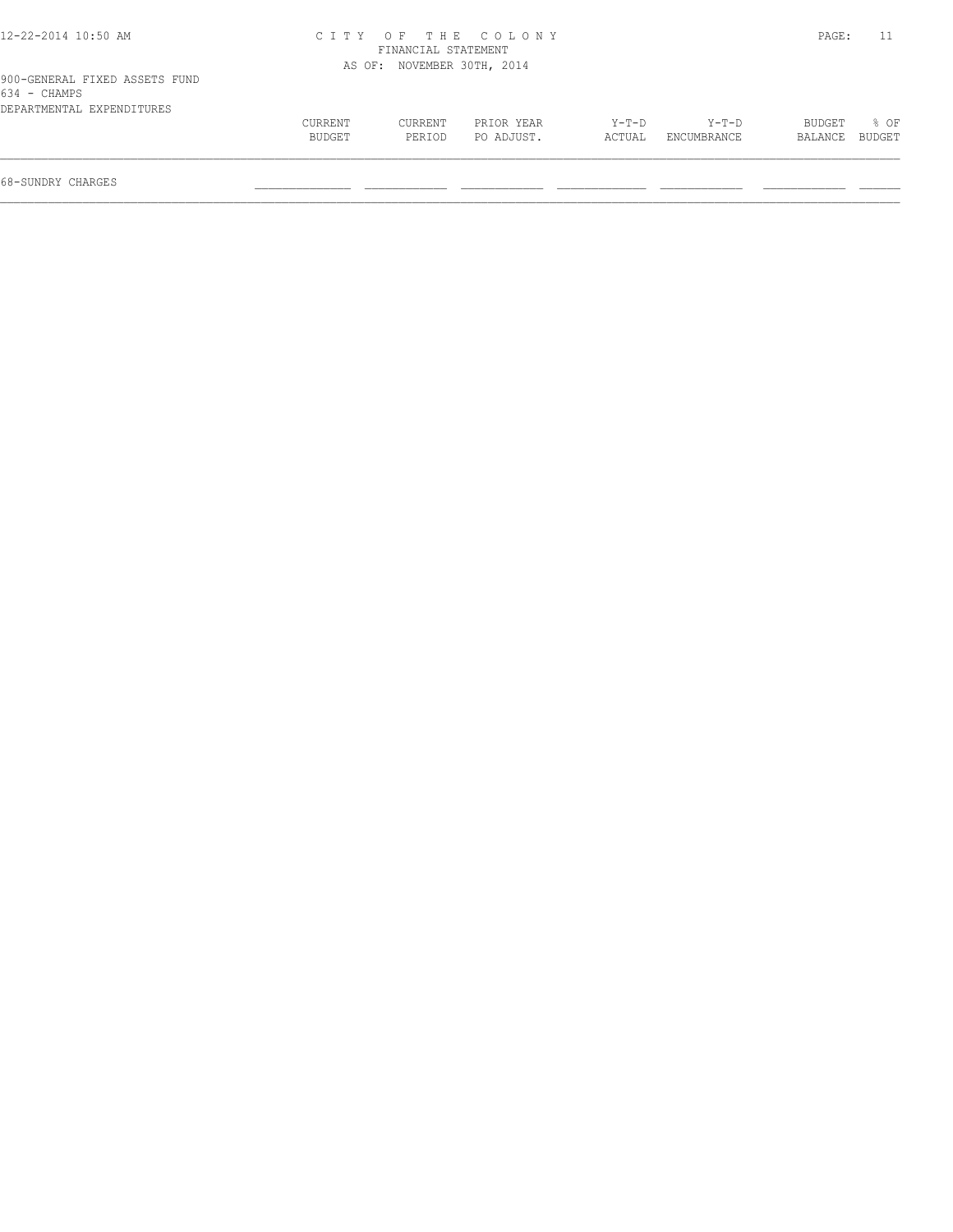| 12-22-2014 10:50 AM |  |  |
|---------------------|--|--|
|---------------------|--|--|

## 12-22-2014 10:50 AM C I T Y O F T H E C O L O N Y PAGE: 12 FINANCIAL STATEMENT

|                                                         |                | AS OF: NOVEMBER 30TH, 2014 |            |         |             |                |      |
|---------------------------------------------------------|----------------|----------------------------|------------|---------|-------------|----------------|------|
| 900-GENERAL FIXED ASSETS FUND<br>635 - NON-DEPARTMENTAL |                |                            |            |         |             |                |      |
| DEPARTMENTAL EXPENDITURES                               |                |                            |            |         |             |                |      |
|                                                         | <b>CURRENT</b> | CURRENT                    | PRIOR YEAR | $Y-T-D$ | $Y-T-D$     | BUDGET         | ዱ OF |
|                                                         | BUDGET         | PERTOD                     | PO ADJUST. | ACTUAL  | ENCUMBRANCE | BALANCE BUDGET |      |
|                                                         |                |                            |            |         |             |                |      |
|                                                         |                |                            |            |         |             |                |      |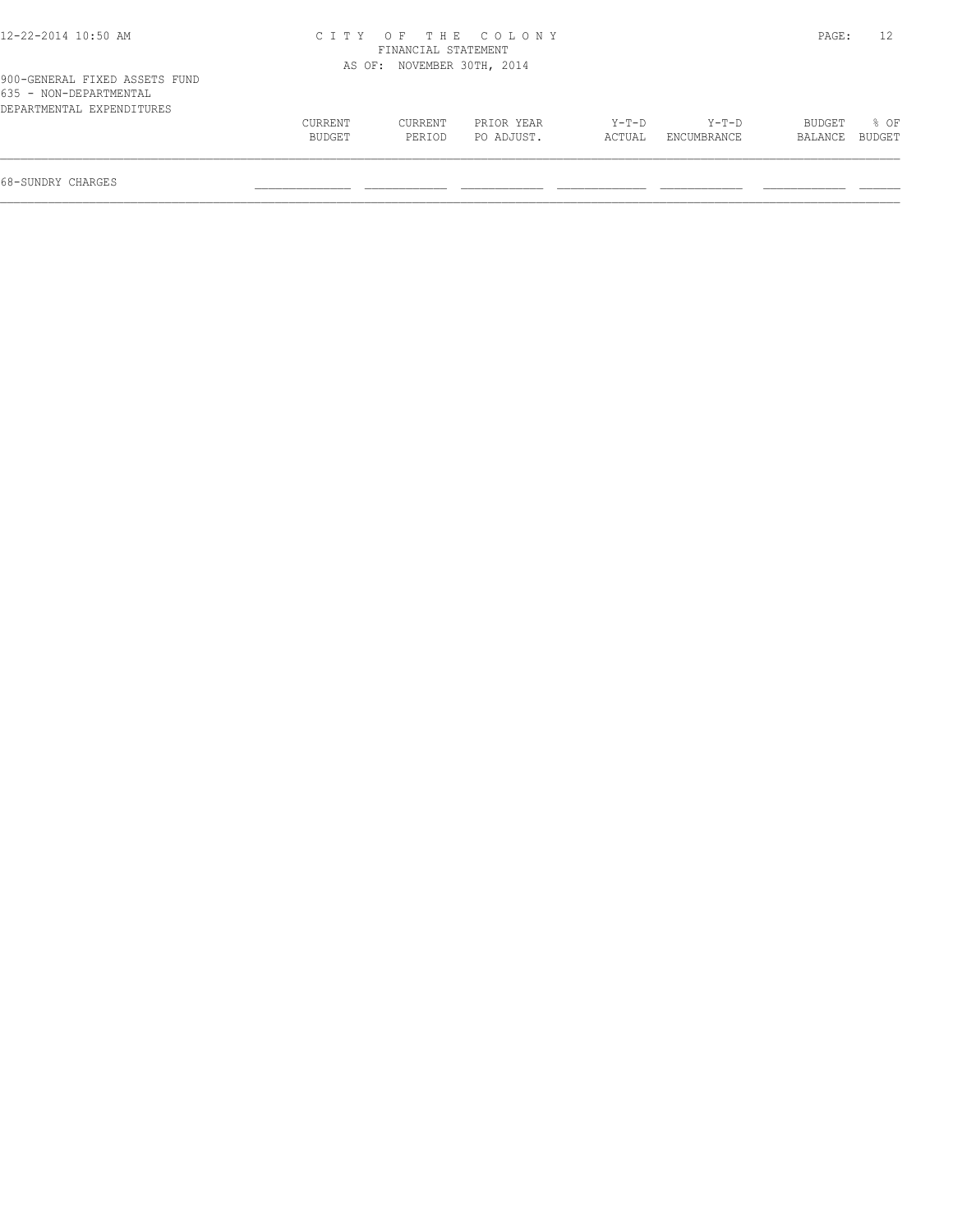| 12-22-2014 10:50 AM |  |
|---------------------|--|
|---------------------|--|

## 12-22-2014 10:50 AM C I T Y O F T H E C O L O N Y PAGE: 13 FINANCIAL STATEMENT AS OF: NOVEMBER 30TH, 2014

| 640 - MUNICIPAL COURT     |         |         |            |         |             |                |      |
|---------------------------|---------|---------|------------|---------|-------------|----------------|------|
| DEPARTMENTAL EXPENDITURES |         |         |            |         |             |                |      |
|                           | CURRENT | CURRENT | PRIOR YEAR | $Y-T-D$ | $Y-T-D$     | BUDGET         | Զ ∩ஈ |
|                           | BUDGET  | PERIOD  | PO ADJUST. | ACTUAL  | ENCUMBRANCE | BALANCE BUDGET |      |
|                           |         |         |            |         |             |                |      |
|                           |         |         |            |         |             |                |      |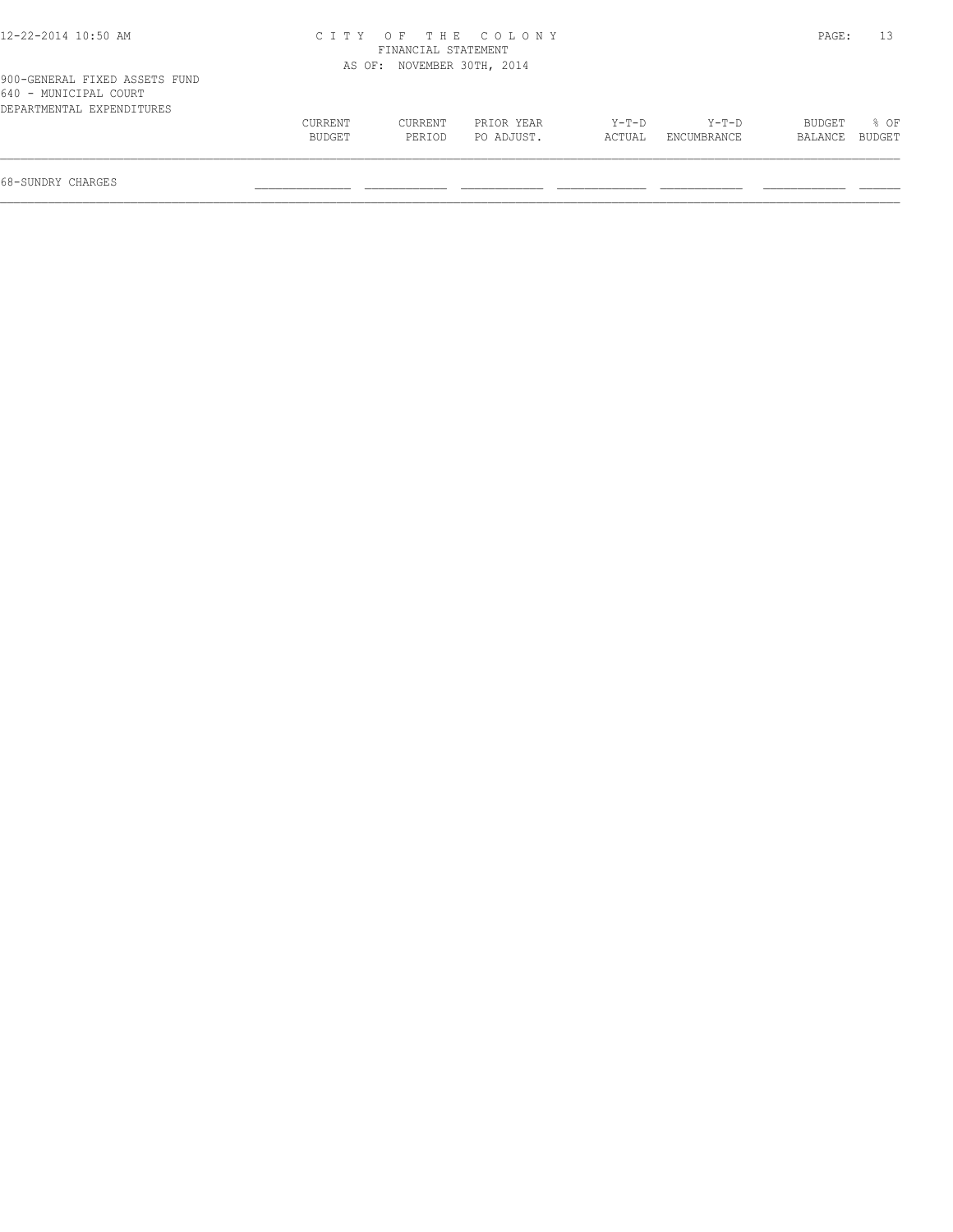| 12-22-2014 10:50 AM |  |  |
|---------------------|--|--|
|---------------------|--|--|

## 12-22-2014 10:50 AM C I T Y O F T H E C O L O N Y PAGE: 14 FINANCIAL STATEMENT AS OF: NOVEMBER 30TH, 2014

| - - - -<br>---------------------------- |         |         |            |         |             |         |        |
|-----------------------------------------|---------|---------|------------|---------|-------------|---------|--------|
| EXPENDITURES<br>DEPARTMENTAL            |         |         |            |         |             |         |        |
|                                         | CURRENT | CURRENT | PRIOR YEAR | $Y-T-D$ | $Y - T - D$ | BUDGET  | % OF   |
|                                         | BUDGET  | PERIOD  | PO ADJUST. | ACTUAL  | ENCUMBRANCE | BALANCE | BUDGET |
|                                         |         |         |            |         |             |         |        |
|                                         |         |         |            |         |             |         |        |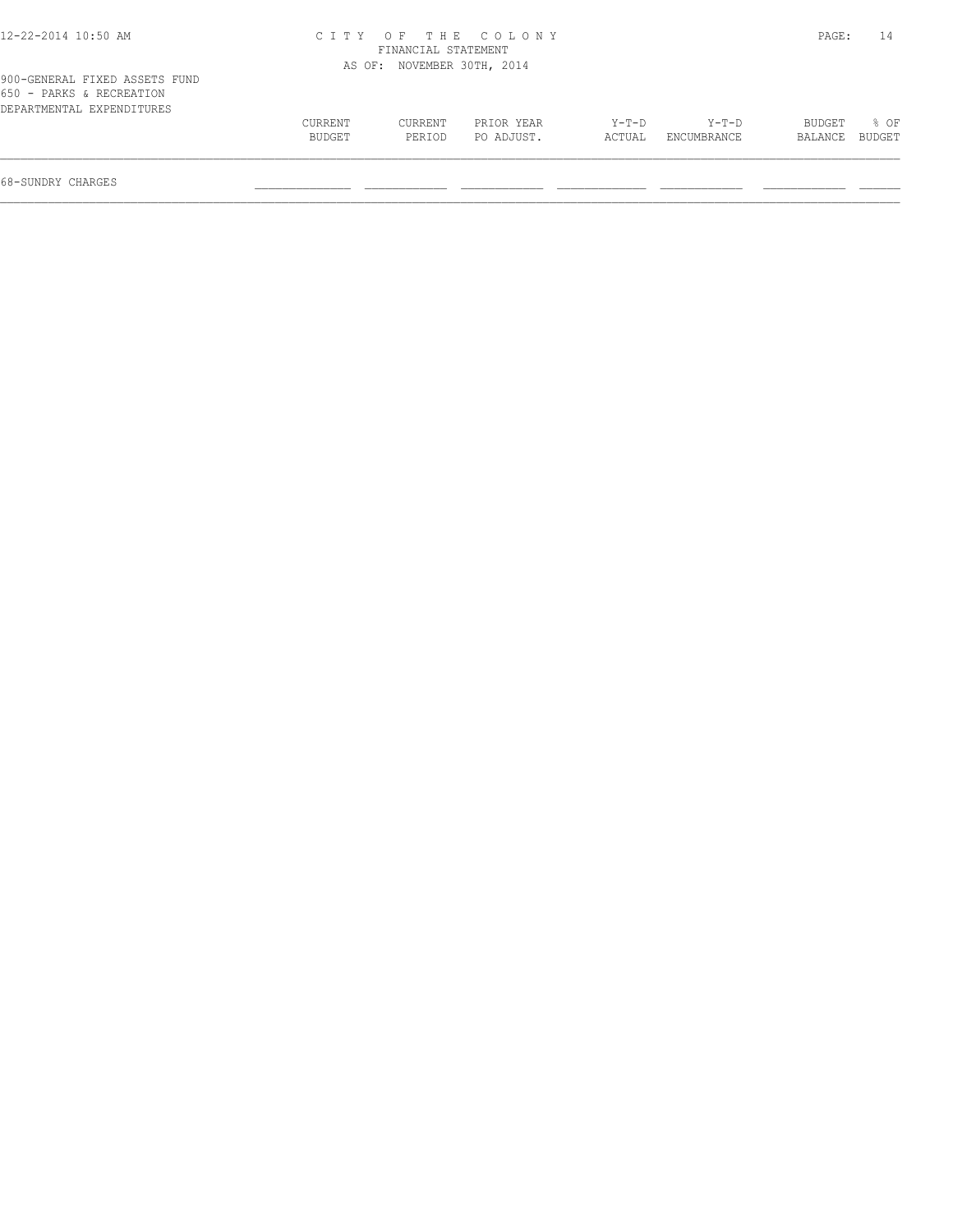| 12-22-2014 10:50 AM |  |  |
|---------------------|--|--|
|---------------------|--|--|

## 12-22-2014 10:50 AM C I T Y O F T H E C O L O N Y PAGE: 15 FINANCIAL STATEMENT AS OF: NOVEMBER 30TH, 2014

| 900-GENERAL FIXED ASSETS FUND |  |  |
|-------------------------------|--|--|
| 651 - AQUATIC PARK            |  |  |
| DEPARTMENTAL EXPENDITURES     |  |  |

| $00 + 1200 + 1200 + 1200$ |               |         |            |         |             |         |        |
|---------------------------|---------------|---------|------------|---------|-------------|---------|--------|
| DEPARTMENTAL EXPENDITURES |               |         |            |         |             |         |        |
|                           | CURRENT       | CURRENT | PRIOR YEAR | $Y-T-D$ | $Y-T-D$     | BUDGET  | OF     |
|                           | <b>BUDGET</b> | PERIOD  | PO ADJUST. | ACTUAL  | ENCUMBRANCE | BALANCE | BUDGET |
|                           |               |         |            |         |             |         |        |
|                           |               |         |            |         |             |         |        |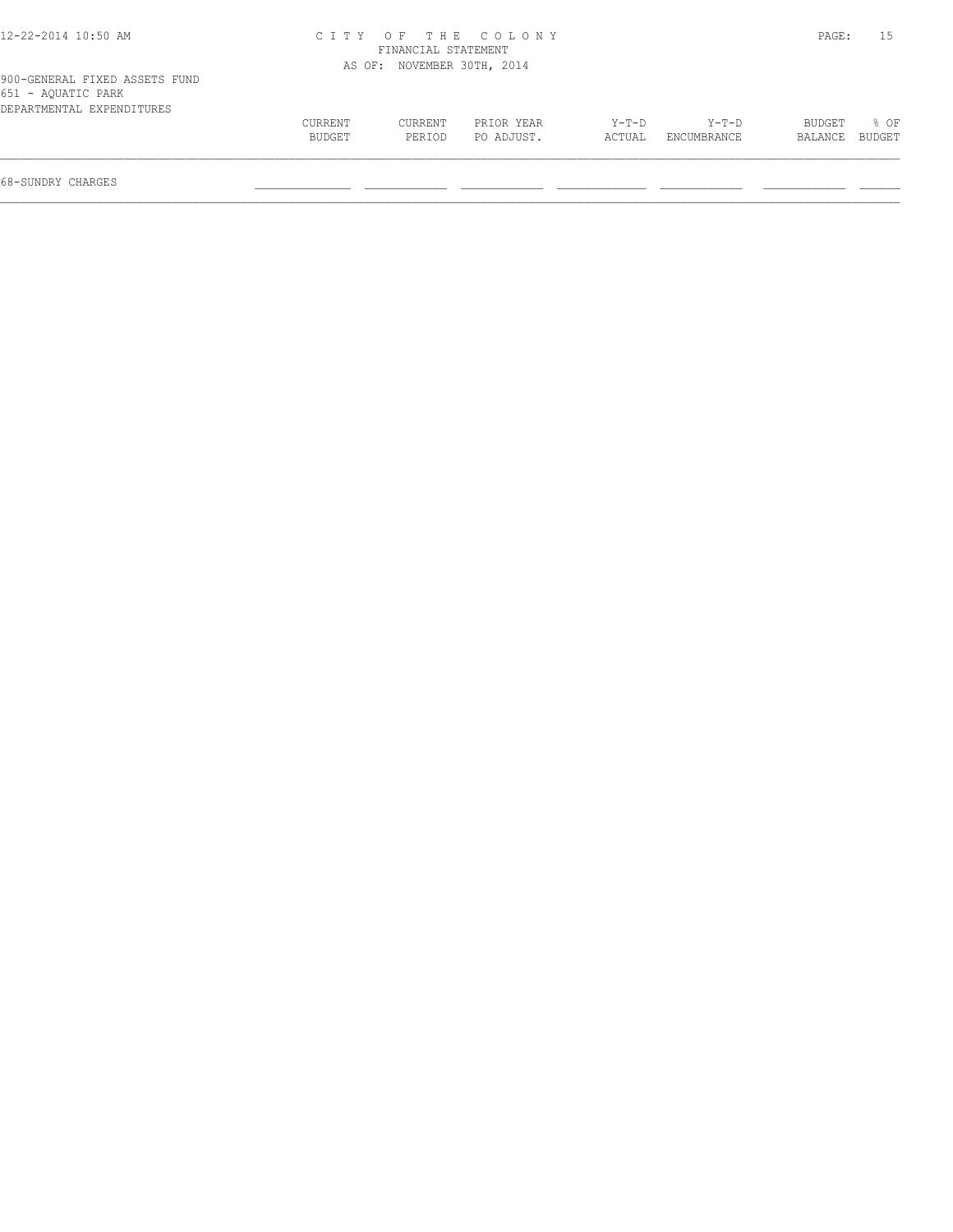| 12-22-2014 10:50 AM |  |  |
|---------------------|--|--|
|---------------------|--|--|

## 12-22-2014 10:50 AM C I T Y O F T H E C O L O N Y PAGE: 16 FINANCIAL STATEMENT AS OF: NOVEMBER 30TH, 2014

| 900-GENERAL FIXED ASSETS FUND |  |  |
|-------------------------------|--|--|
| 654 - ECONOMIC DEVELOP        |  |  |
| DEPARTMENTAL EXPENDITURES     |  |  |

| 034 - Roomomic drartof    |         |         |            |             |             |               |        |
|---------------------------|---------|---------|------------|-------------|-------------|---------------|--------|
| DEPARTMENTAL EXPENDITURES |         |         |            |             |             |               |        |
|                           | CURRENT | CURRENT | PRIOR YEAR | $Y - T - D$ | $Y - T - D$ | <b>BUDGET</b> | % OF   |
|                           | BUDGET  | PERIOD  | PO ADJUST. | ACTUAL      | ENCUMBRANCE | BALANCE       | BUDGET |
|                           |         |         |            |             |             |               |        |
|                           |         |         |            |             |             |               |        |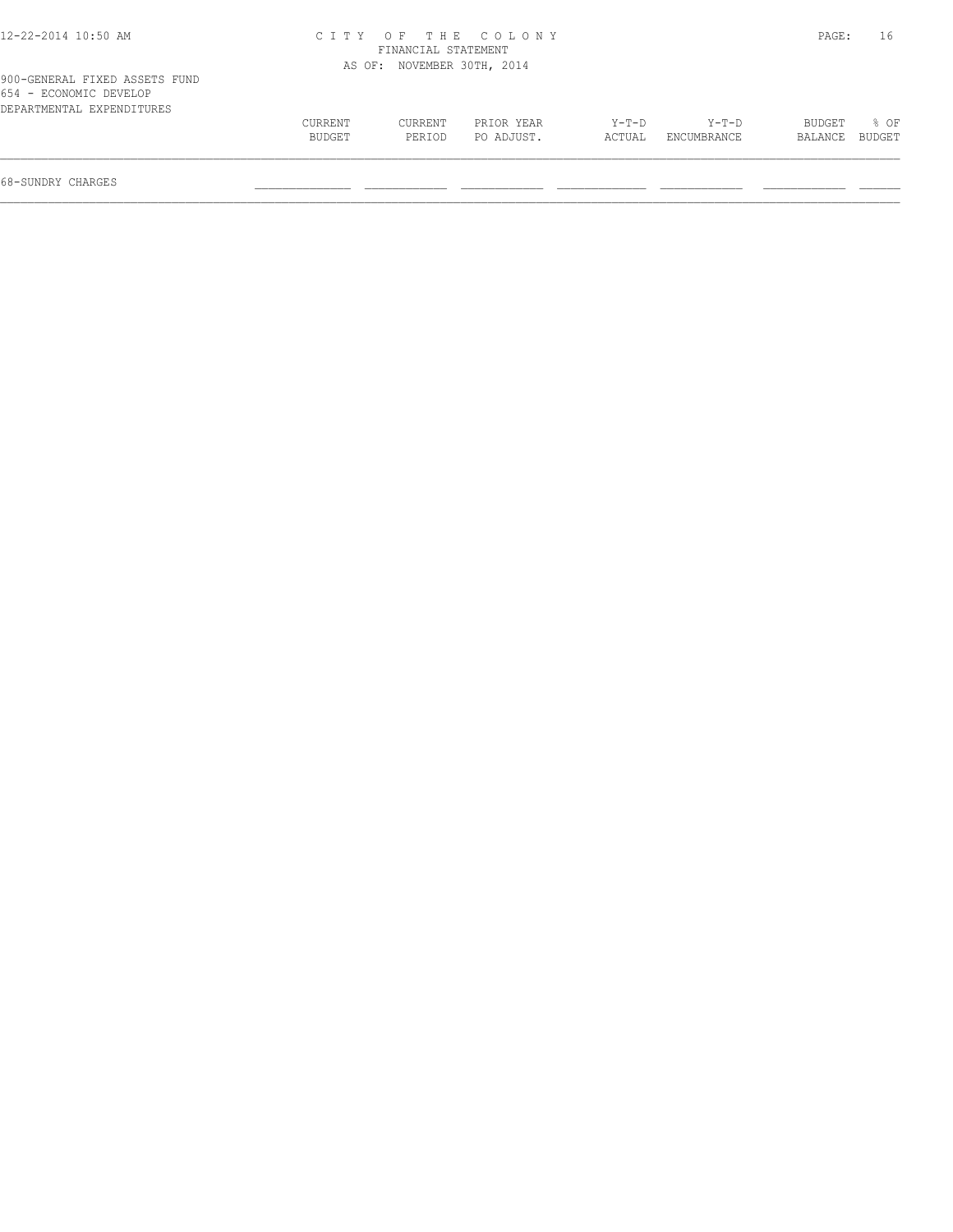| 12-22-2014 10:50 AM |  |
|---------------------|--|
|---------------------|--|

## 12-22-2014 10:50 AM C I T Y O F T H E C O L O N Y PAGE: 17 FINANCIAL STATEMENT AS OF: NOVEMBER 30TH, 2014

| 900-GENERAL FIXED ASSETS FUND |  |  |
|-------------------------------|--|--|
| 660 - INSPECTIONS             |  |  |
| DEPARTMENTAL EXPENDITURES     |  |  |

| DEPARTMENTAL EXPENDITURES |         |         |            |         |             |         |        |
|---------------------------|---------|---------|------------|---------|-------------|---------|--------|
|                           | CURRENT | CURRENT | PRIOR YEAR | $Y-T-D$ | $Y - T - D$ | BUDGET  | OF     |
|                           | BUDGET  | PERIOD  | PO ADJUST. | ACTUAL  | ENCUMBRANCE | BALANCE | BUDGET |
|                           |         |         |            |         |             |         |        |
|                           |         |         |            |         |             |         |        |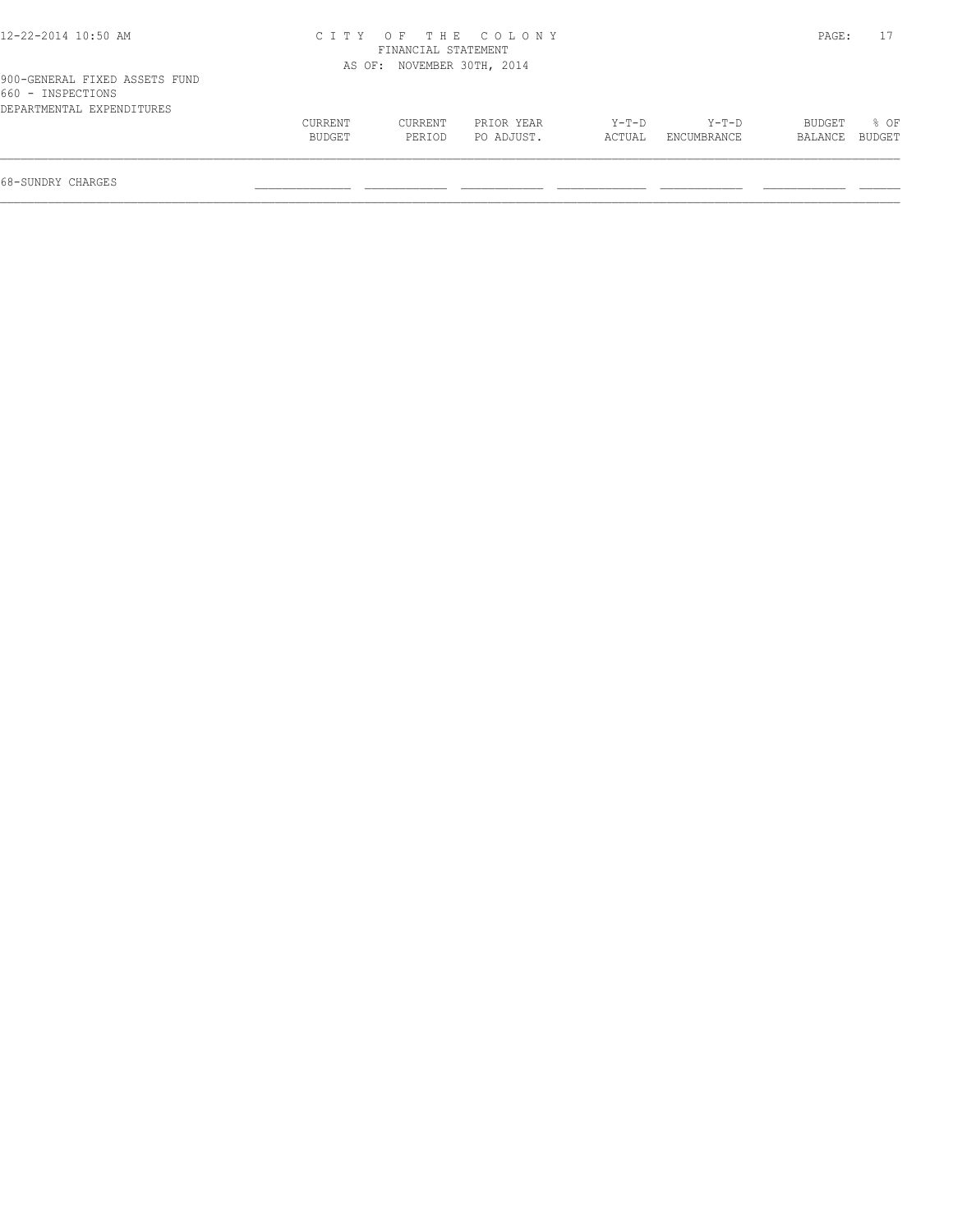| 12-22-2014 10:50 AM |  |
|---------------------|--|
|---------------------|--|

# 12-22-2014 10:50 AM C I T Y O F T H E C O L O N Y PAGE: 18 FINANCIAL STATEMENT

| 900-GENERAL FIXED ASSETS FUND<br>669 - ENGINEERING |                   |                   | AS OF: NOVEMBER 30TH, 2014 |                   |                        |                   |                |  |
|----------------------------------------------------|-------------------|-------------------|----------------------------|-------------------|------------------------|-------------------|----------------|--|
| DEPARTMENTAL EXPENDITURES                          | CURRENT<br>BUDGET | CURRENT<br>PERIOD | PRIOR YEAR<br>PO ADJUST.   | $Y-T-D$<br>ACTUAL | $Y-T-D$<br>ENCUMBRANCE | BUDGET<br>BALANCE | 8 OF<br>BUDGET |  |
| 68-SUNDRY CHARGES                                  |                   |                   |                            |                   |                        |                   |                |  |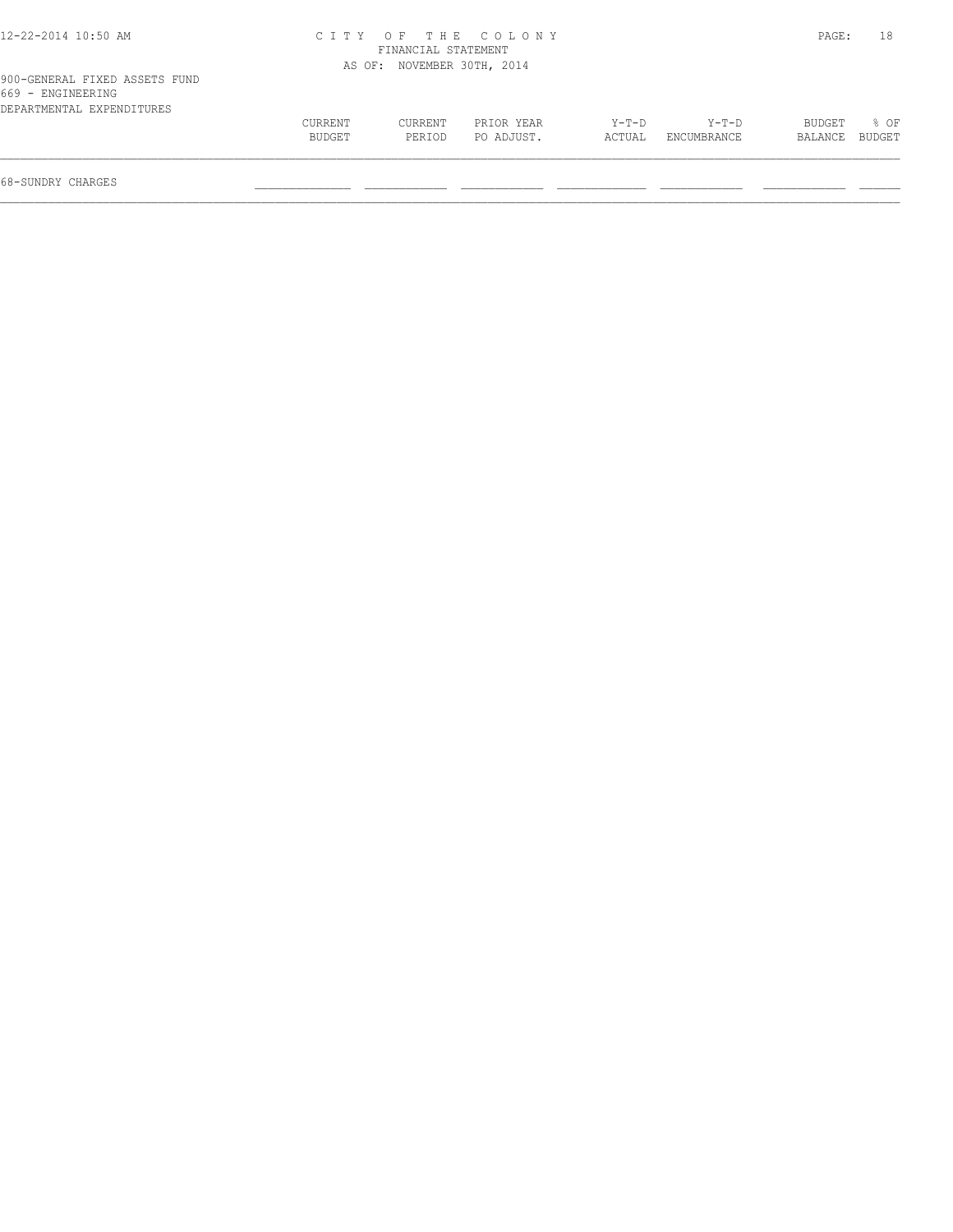| 12-22-2014 10:50 AM |  |  |
|---------------------|--|--|
|---------------------|--|--|

# 12-22-2014 10:50 AM C I T Y O F T H E C O L O N Y PAGE: 19 FINANCIAL STATEMENT

|                                                                                     |                   |                   | AS OF: NOVEMBER 30TH, 2014 |                   |                        |                   |                |
|-------------------------------------------------------------------------------------|-------------------|-------------------|----------------------------|-------------------|------------------------|-------------------|----------------|
| 900-GENERAL FIXED ASSETS FUND<br>670 - FIRE DEPARTMENT<br>DEPARTMENTAL EXPENDITURES |                   |                   |                            |                   |                        |                   |                |
|                                                                                     | CURRENT<br>BUDGET | CURRENT<br>PERIOD | PRIOR YEAR<br>PO ADJUST.   | $Y-T-D$<br>ACTUAL | $Y-T-D$<br>ENCUMBRANCE | BUDGET<br>BALANCE | % OF<br>BUDGET |
|                                                                                     |                   |                   |                            |                   |                        |                   |                |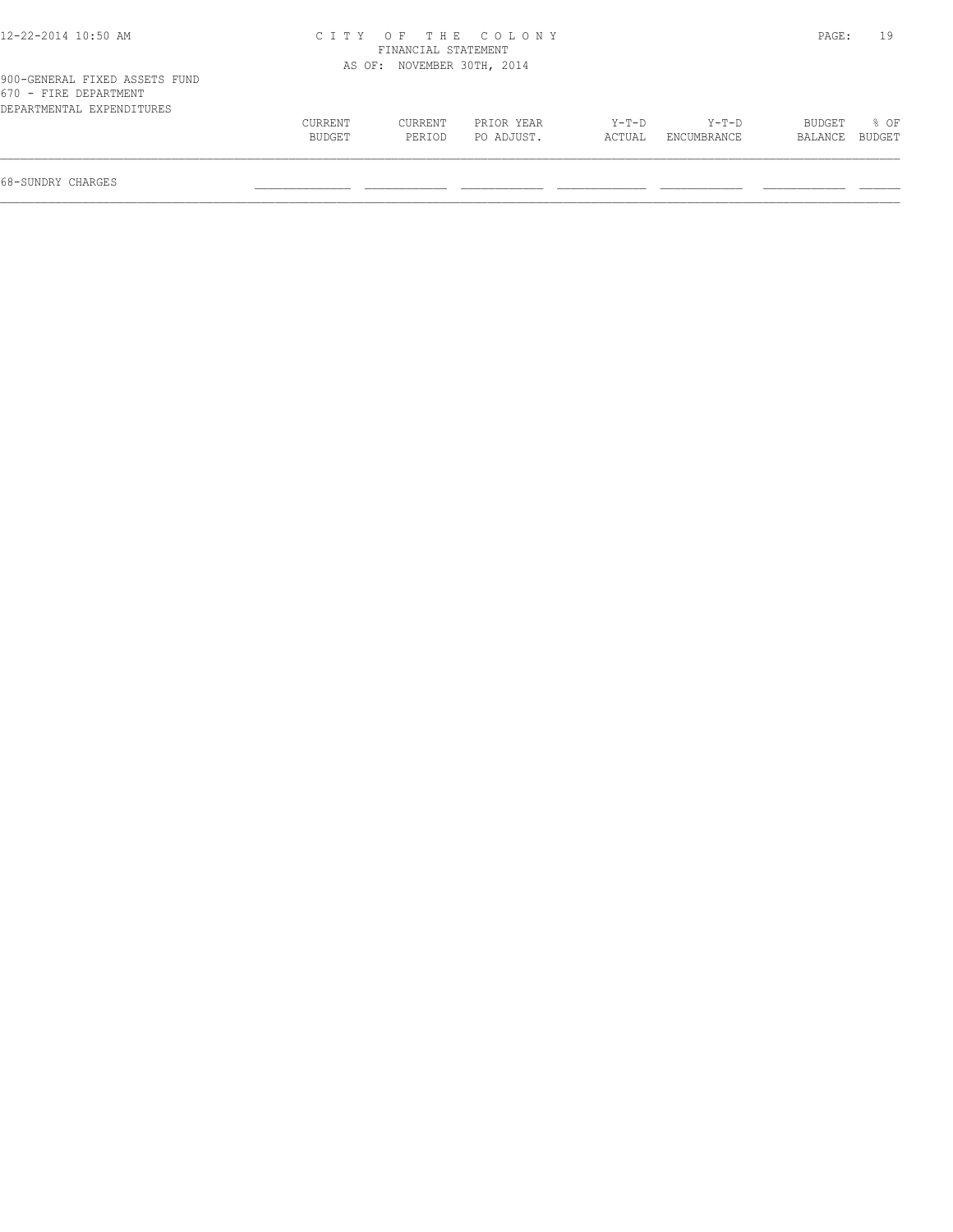## 12-22-2014 10:50 AM C I T Y O F T H E C O L O N Y PAGE: 20 FINANCIAL STATEMENT

|                                                          |         | AS OF: NOVEMBER 30TH, 2014 |            |        |             |         |        |
|----------------------------------------------------------|---------|----------------------------|------------|--------|-------------|---------|--------|
| 900-GENERAL FIXED ASSETS FUND<br>675 - POLICE DEPARTMENT |         |                            |            |        |             |         |        |
| DEPARTMENTAL EXPENDITURES                                |         |                            |            |        |             |         |        |
|                                                          | CURRENT | CURRENT                    | PRIOR YEAR | Y-T-D  | $Y-T-D$     | BUDGET  | 8 OF   |
|                                                          | BUDGET  | PERIOD                     | PO ADJUST. | ACTUAL | ENCUMBRANCE | BALANCE | BUDGET |
| 68-SUNDRY CHARGES                                        |         |                            |            |        |             |         |        |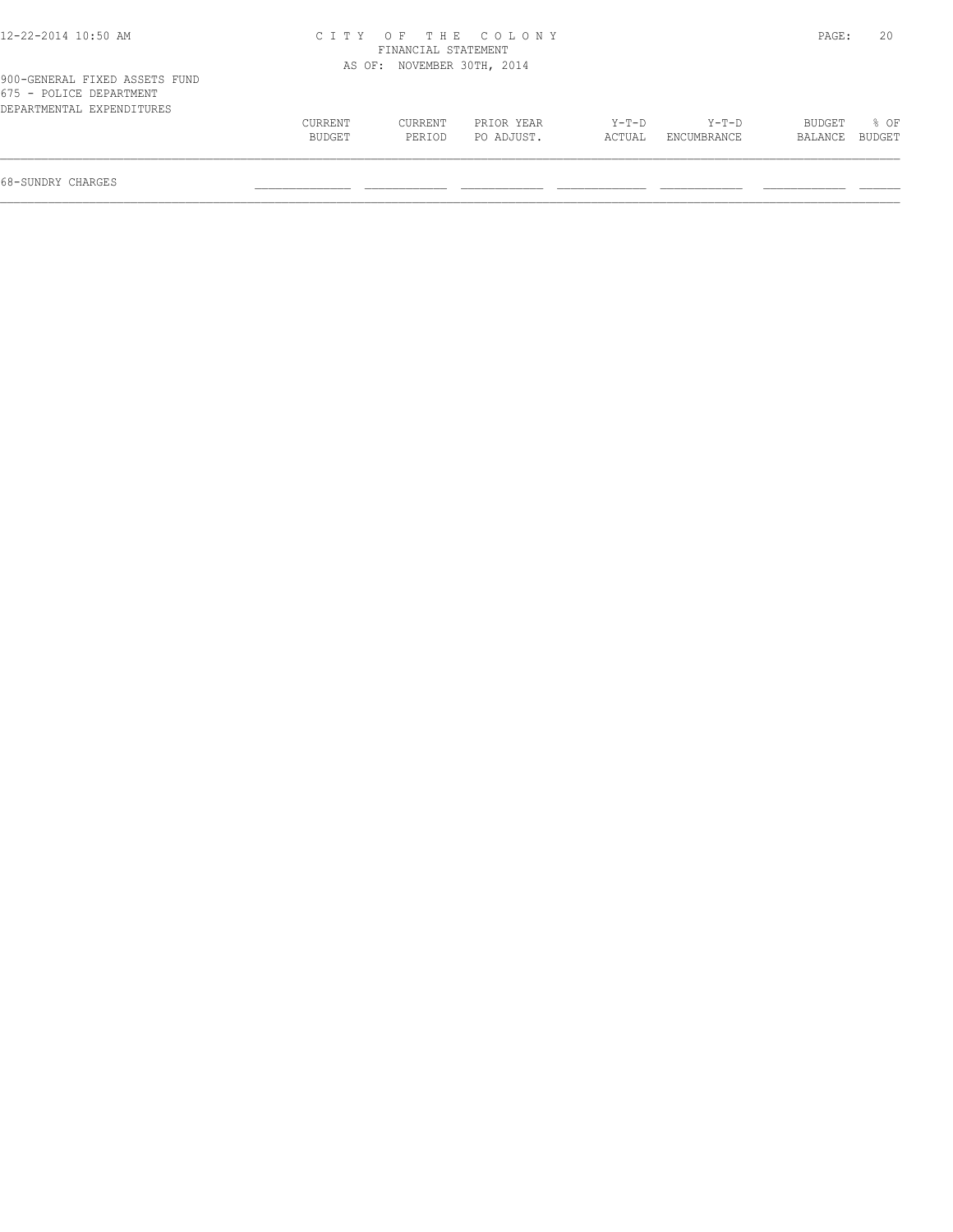|  | 12-22-2014 10:50 AM |  |
|--|---------------------|--|
|--|---------------------|--|

# 12-22-2014 10:50 AM C I T Y O F T H E C O L O N Y PAGE: 21 FINANCIAL STATEMENT

| 900-GENERAL FIXED ASSETS FUND<br>680 - LIBRARY |                   |                   | AS OF: NOVEMBER 30TH, 2014 |                 |                        |                   |                |  |  |
|------------------------------------------------|-------------------|-------------------|----------------------------|-----------------|------------------------|-------------------|----------------|--|--|
| DEPARTMENTAL EXPENDITURES                      | CURRENT<br>BUDGET | CURRENT<br>PERTOD | PRIOR YEAR<br>PO ADJUST.   | Y-T-D<br>ACTUAL | $Y-T-D$<br>ENCUMBRANCE | BUDGET<br>BALANCE | 8 OF<br>BUDGET |  |  |
| 68-SUNDRY CHARGES                              |                   |                   |                            |                 |                        |                   |                |  |  |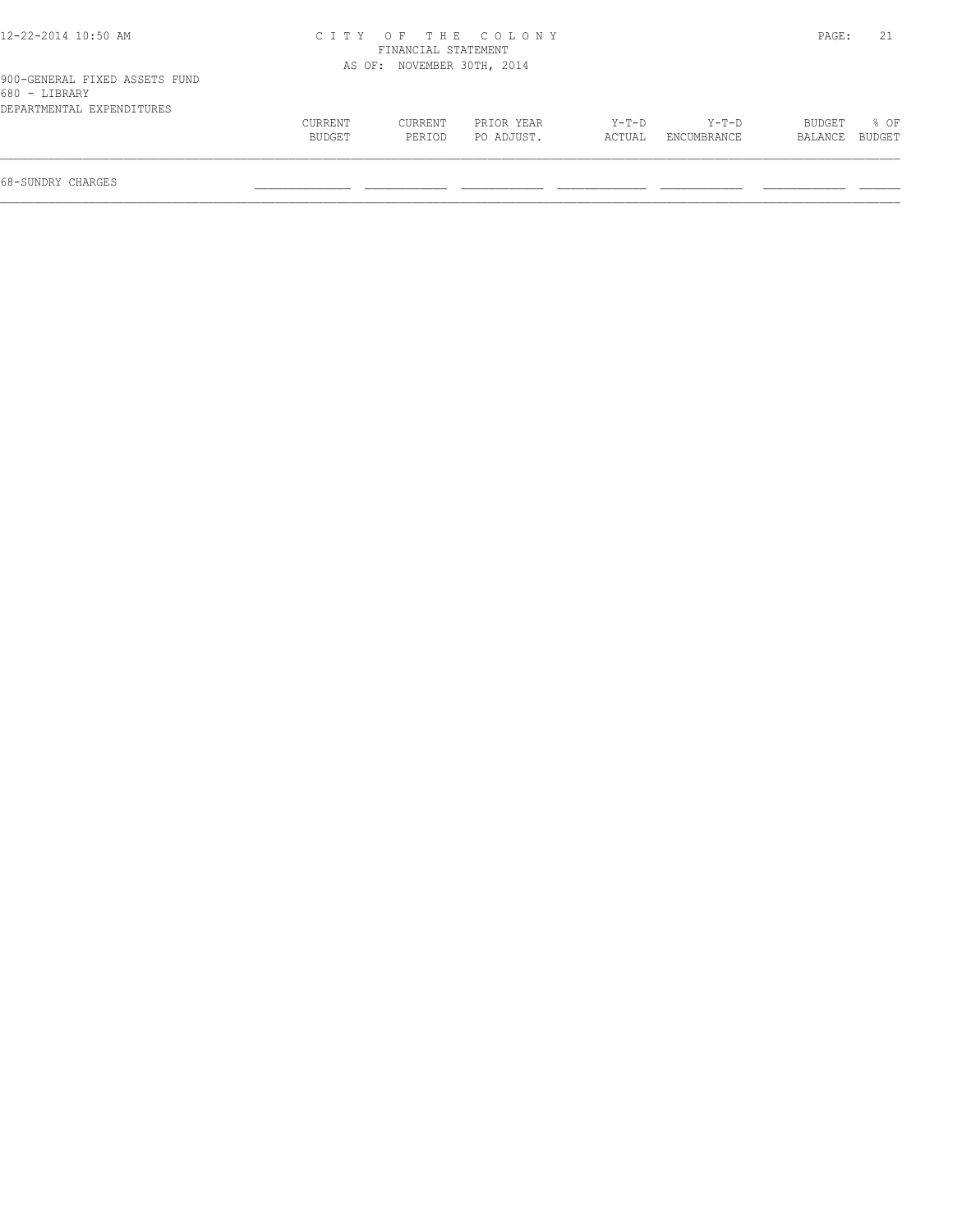| 12-22-2014 10:50 AM |  |  |
|---------------------|--|--|
|---------------------|--|--|

# 12-22-2014 10:50 AM C I T Y O F T H E C O L O N Y PAGE: 22 FINANCIAL STATEMENT

|                                                     |         | AS OF: NOVEMBER 30TH, 2014 |            |         |             |         |               |
|-----------------------------------------------------|---------|----------------------------|------------|---------|-------------|---------|---------------|
| 900-GENERAL FIXED ASSETS FUND<br>690 - PUBLIC WORKS |         |                            |            |         |             |         |               |
| DEPARTMENTAL EXPENDITURES                           |         |                            |            |         |             |         |               |
|                                                     | CURRENT | CURRENT                    | PRIOR YEAR | $Y-T-D$ | $Y-T-D$     | BUDGET  | % OF          |
|                                                     | BUDGET  | PERIOD                     | PO ADJUST. | ACTUAL  | ENCUMBRANCE | BALANCE | <b>BUDGET</b> |
|                                                     |         |                            |            |         |             |         |               |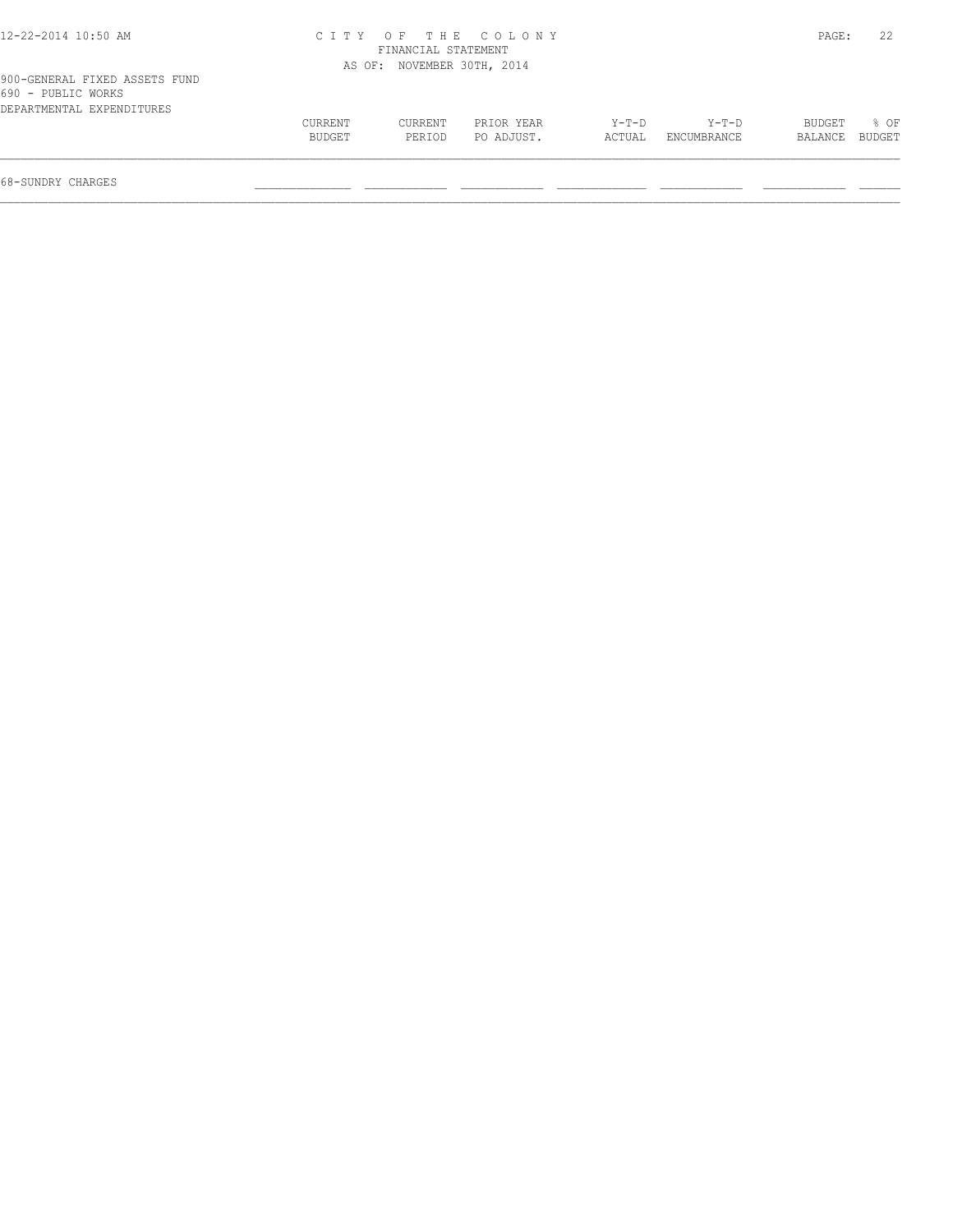| 12-22-2014 10:50 AM |  |
|---------------------|--|
|---------------------|--|

## 12-22-2014 10:50 AM C I T Y O F T H E C O L O N Y PAGE: 23 FINANCIAL STATEMENT AS OF: NOVEMBER 30TH, 2014

| 692 - HIDDEN COVE PARK    |               |         |            |       |                    |                |      |
|---------------------------|---------------|---------|------------|-------|--------------------|----------------|------|
| DEPARTMENTAL EXPENDITURES |               |         |            |       |                    |                |      |
|                           | CURRENT       | CURRENT | PRIOR YEAR | Y-T-D | $Y-T-D$            | BUDGET         | 8 OF |
|                           | <b>BUDGET</b> | PERTOD  | PO ADJUST. |       | ACTUAL ENCUMBRANCE | BALANCE BUDGET |      |
|                           |               |         |            |       |                    |                |      |
|                           |               |         |            |       |                    |                |      |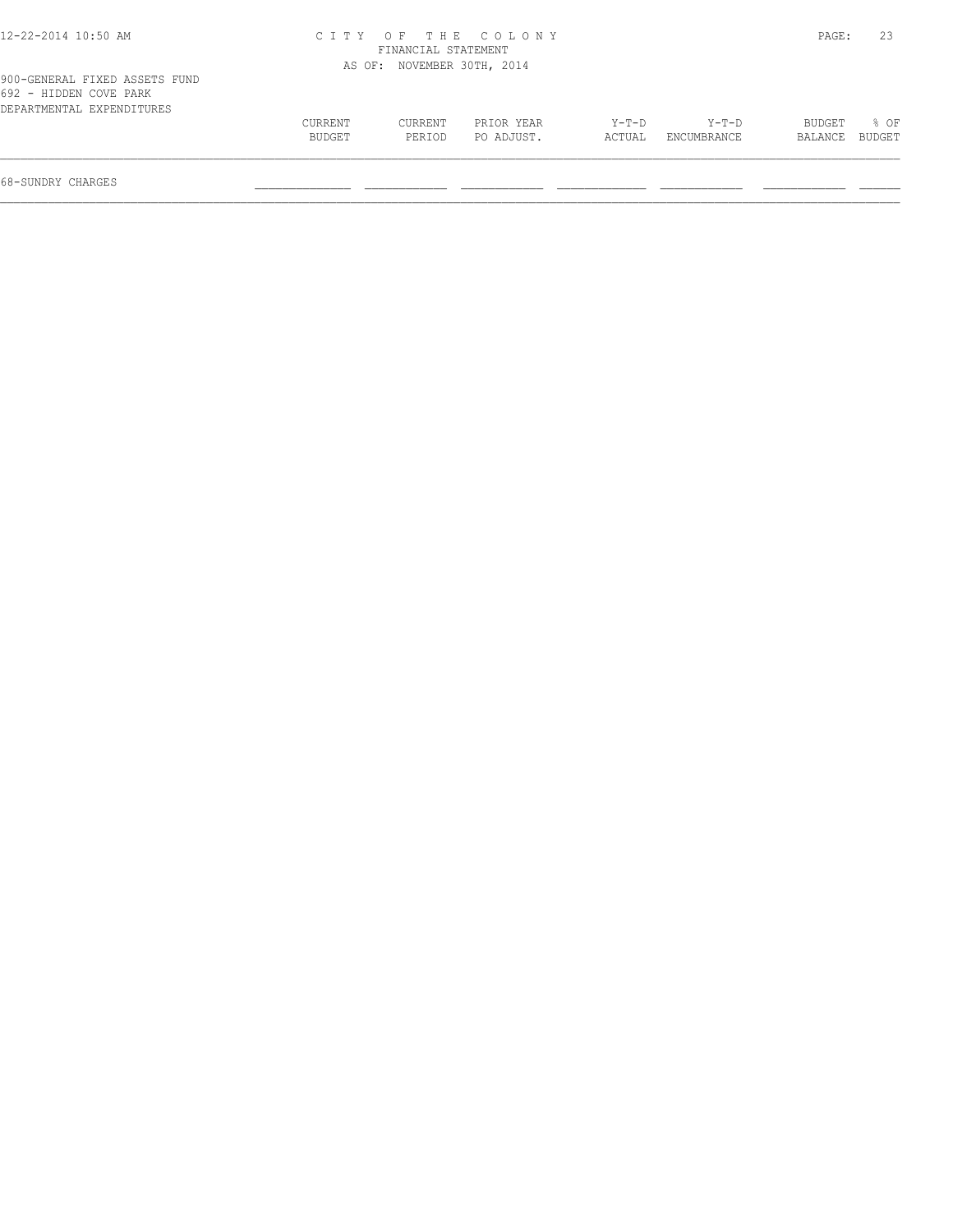#### 12-22-2014 10:50 AM C I T Y O F T H E C O L O N Y PAGE: 24 FINANCIAL STATEMENT AS OF: NOVEMBER 30TH, 2014

| 68-SUNDRY CHARGES         |                   |                   |                          |                 |                      |                          |      |
|---------------------------|-------------------|-------------------|--------------------------|-----------------|----------------------|--------------------------|------|
| DEPARTMENTAL EXPENDITURES | CURRENT<br>BUDGET | CURRENT<br>PERIOD | PRIOR YEAR<br>PO ADJUST. | Y-T-D<br>ACTUAL | Y-T-D<br>ENCUMBRANCE | BUDGET<br>BALANCE BUDGET | % OF |
| 696 - STEWART CREEK PARK  |                   |                   |                          |                 |                      |                          |      |

\*\*\* END OF REPORT \*\*\*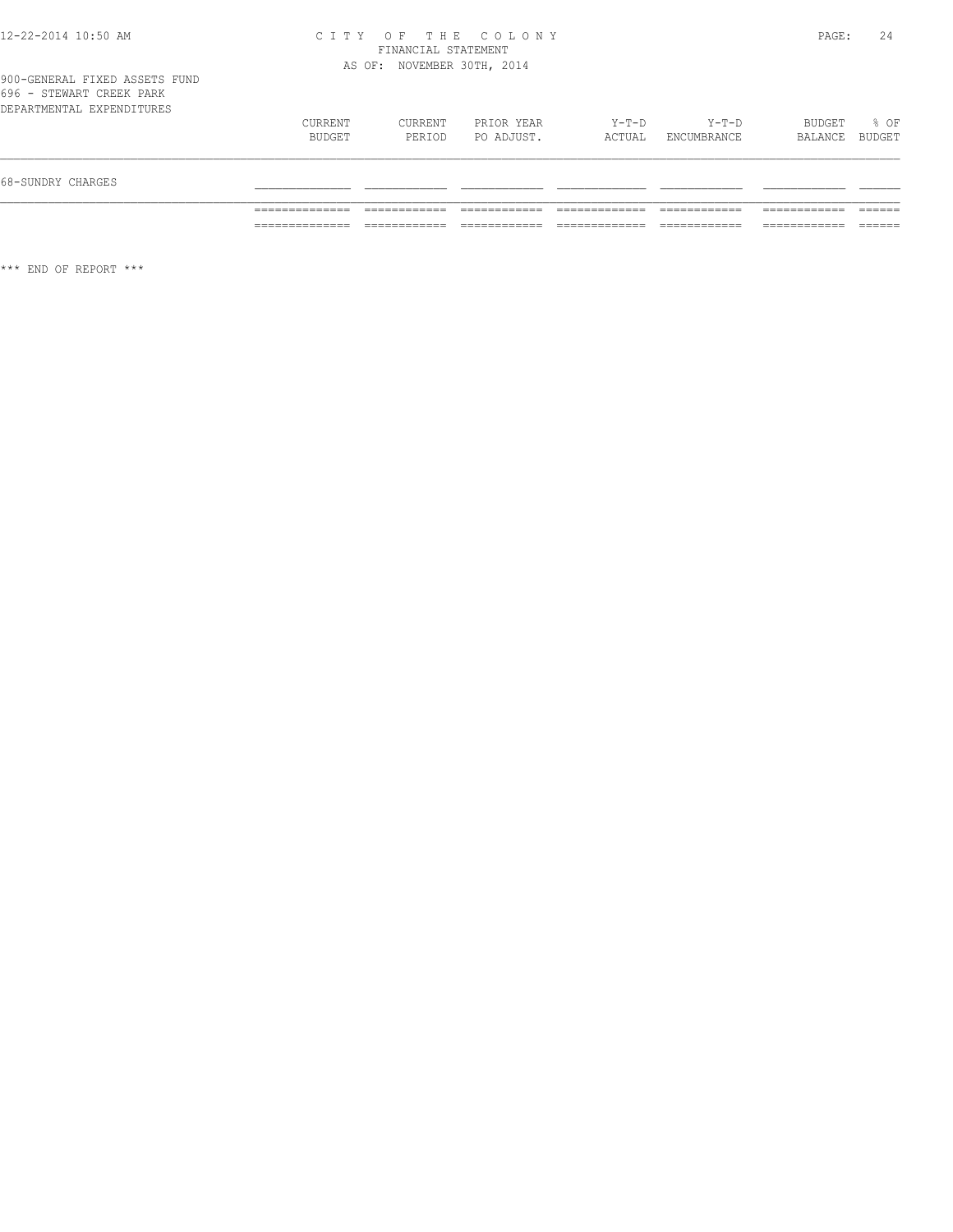#### 12-22-2014 10:50 AM C I T Y O F T H E C O L O N Y PAGE: 1 FINANCIAL STATEMENT AS OF: NOVEMBER 30TH, 2014

| __                  |                                           |                   |                          |                 |                        |                             |        |
|---------------------|-------------------------------------------|-------------------|--------------------------|-----------------|------------------------|-----------------------------|--------|
|                     | CURRENT<br>BUDGET                         | CURRENT<br>PERIOD | PRIOR YEAR<br>PO ADJUST. | Y-T-D<br>ACTUAL | $Y-T-D$<br>ENCUMBRANCE | BUDGET<br>BALANCE BUDGET    | % OF   |
| REVENUE SUMMARY     |                                           |                   |                          |                 |                        |                             |        |
|                     | ----------<br>__________                  |                   |                          |                 |                        | _______                     | ______ |
| EXPENDITURE SUMMARY |                                           |                   |                          |                 |                        |                             |        |
|                     | . _ _ _ _ _ _ _ _ _ _ _<br>______________ | ____________      | ____________             | _____________   | ____________           | -----------<br>____________ |        |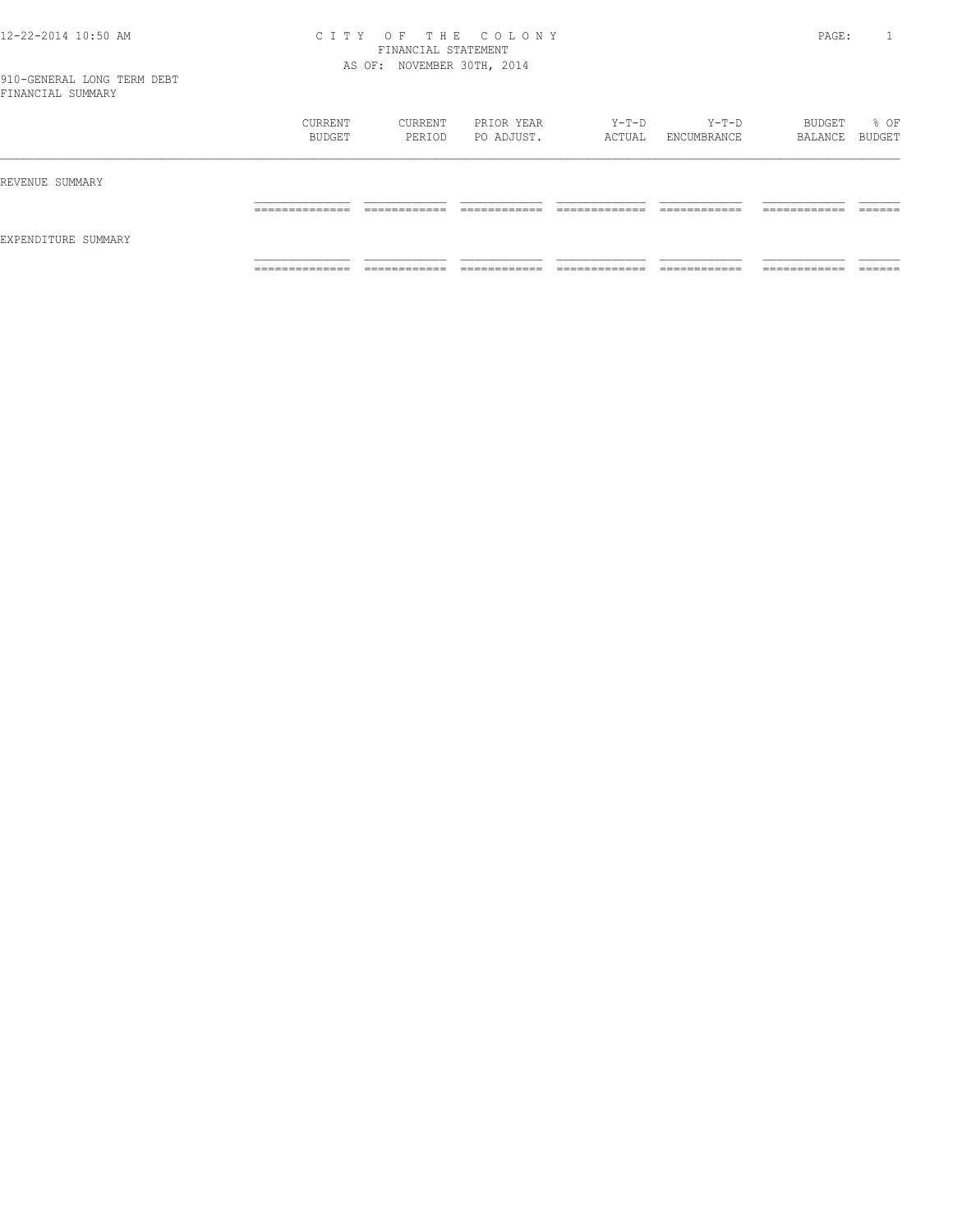#### 12-22-2014 10:50 AM C I T Y O F T H E C O L O N Y PAGE: 2 FINANCIAL STATEMENT AS OF: NOVEMBER 30TH, 2014

910-GENERAL LONG TERM DEBT REVENUES

| $Y-T-D$<br>BUDGET<br>% OF<br>CURRENT<br>CURRENT<br>PRIOR YEAR<br>Y-T-D<br>PO ADJUST.<br>BUDGET<br>ACTUAL<br>BUDGET<br>ENCUMBRANCE<br>PERIOD<br>BALANCE<br>8-OTHER REVENUE |  |  |  |  |
|---------------------------------------------------------------------------------------------------------------------------------------------------------------------------|--|--|--|--|
|                                                                                                                                                                           |  |  |  |  |
|                                                                                                                                                                           |  |  |  |  |